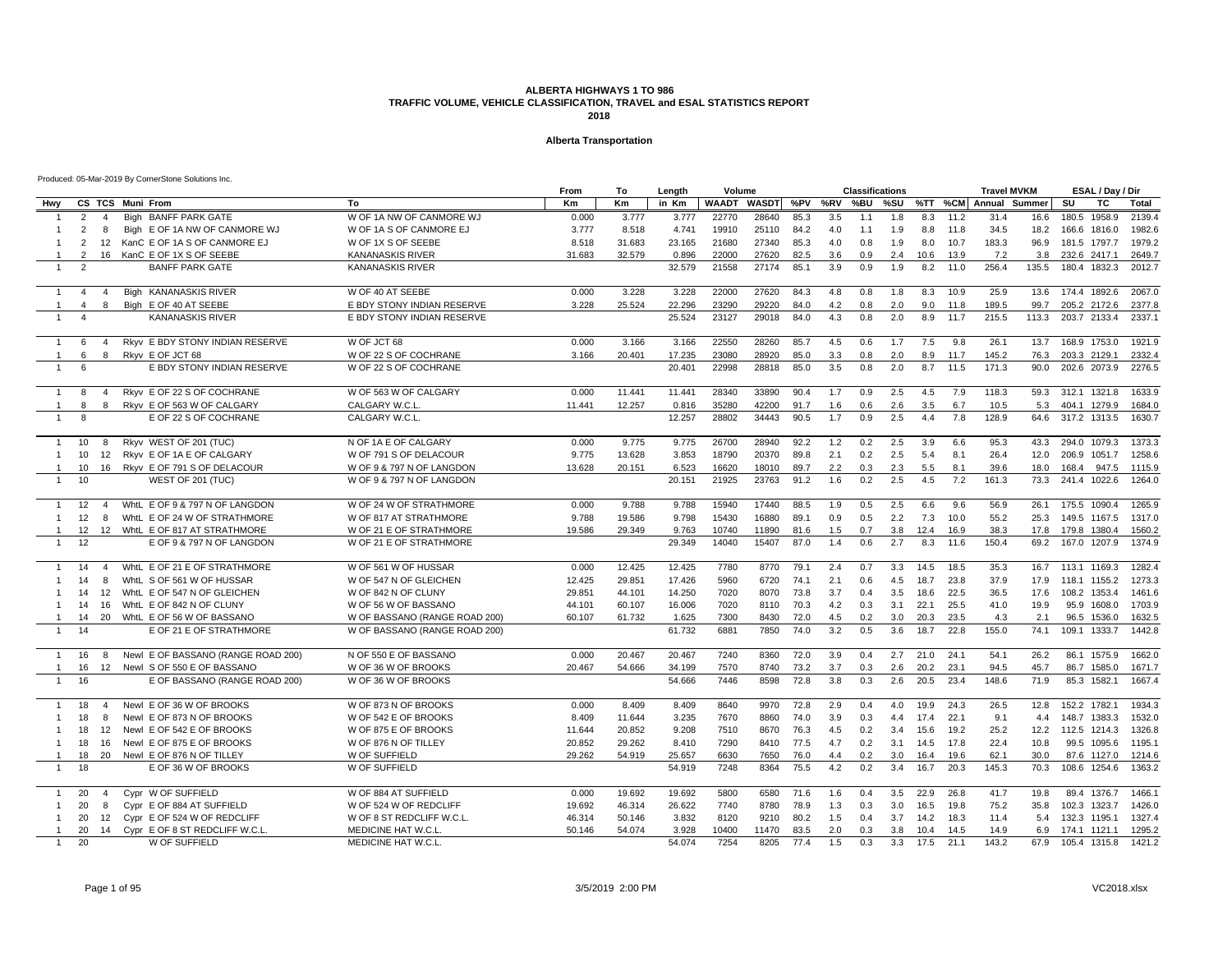### **Alberta Transportation**

|                                           |                |                  |                                        |                                   | From   | To     | Length  | Volume       |           |      |       | <b>Classifications</b> |     |      |         | <b>Travel MVKM</b> |       |       | ESAL / Day / Dir |              |
|-------------------------------------------|----------------|------------------|----------------------------------------|-----------------------------------|--------|--------|---------|--------------|-----------|------|-------|------------------------|-----|------|---------|--------------------|-------|-------|------------------|--------------|
| Hwy                                       |                | CS TCS Muni From |                                        | Тο                                | Кm     | Km     | in Km   | <b>WAADT</b> | WASDT %PV |      | %RV   | %BU                    | %SU |      | %TT %CM | Annual Summer      |       | SU    | TC               | <b>Total</b> |
| 21<br>-1                                  | $\overline{4}$ |                  | COMH MEDICINE HAT W.C.L                | NW OF BOX SPRINGS RD              | 0.000  | 2.232  | 2.232   | 13620        | 14850     | 85.8 | 1.5   | 0.2                    | 4.3 | 8.2  | 12.7    | 11.1               | 5.1   |       | 258.0 1157.6     | 1415.6       |
| 21<br>$\mathbf{1}$                        | 8              |                  | CoMH SE OF BOX SPRINGS RD              | NW OF 3 ST NW MEDICINE HAT        | 2.232  | 3.589  | 1.357   | 21500        | 23450     | 88.9 | 1.1   | 0.3                    | 3.3 | 6.4  | 10.0    | 10.6               | 4.9   |       | 312.5 1426.2     | 1738.7       |
| 21<br>-1                                  | 12             |                  | COMH SE OF 3 ST NW MEDICINE HAT        | NW OF 1 ST SW MEDICINE HAT        | 3.589  | 4.808  | 1.219   | 26630        | 29040     | 89.4 | 1.1   | 0.3                    | 3.2 | 6.0  | 9.5     | 11.8               | 5.4   |       | 375.4 1656.1     | 2031.5       |
| 21                                        | 16             |                  | CoMH SE OF 1 ST SW MEDICINE HAT        | NW OF 7 ST SW MEDICINE HAT        | 4.808  | 5.655  | 0.847   | 25290        | 27580     | 88.5 | 1.2   | 0.3                    | 3.3 | 6.7  | 10.3    | 7.8                | 3.6   |       | 367.6 1756.3     | 2123.9       |
| 21<br>$\overline{1}$                      | 20             |                  | COMH SE OF 7 ST SW MEDICINE HAT        | NW OF 3 MEDICINE HAT              | 5.655  | 6.181  | 0.526   | 20820        | 22700     | 87.8 | 1.3   | 0.3                    | 3.0 | 7.6  | 10.9    | 4.0                | 1.8   |       | 275.1 1640.1     | 1915.2       |
| 1<br>21                                   | 24             |                  | COMH SE OF 3 MEDICINE HAT              | NW OF SOUTH RIDGE DR MEDICINE HAT | 6.181  | 8.583  | 2.402   | 28210        | 30240     | 89.7 | 1.3   | 0.4                    | 2.8 | 5.8  | 9.0     | 24.7               | 11.1  |       | 347.9 1695.9     | 2043.8       |
| 21<br>$\overline{1}$                      | 28             |                  | COMH SE OF SOUTH RIDGE DR MEDICINE HAT | W OF 13 AVE SE MEDICINE HAT       | 8.583  | 10.405 | 1.822   | 30180        | 33180     | 90.1 | 1.3   | 0.4                    | 2.7 | 5.5  | 8.6     | 20.1               | 9.2   |       | 358.9 1720.5     | 2079.4       |
| 21<br>$\mathbf{1}$                        |                |                  | 32 CoMH E OF 13 AVE SE MEDICINE HAT    | NW OF DUNMORE RD MEDICINE HAT     | 10.405 | 11.586 | 1.181   | 17380        | 20060     | 84.8 | 2.2   | 0.4                    | 3.7 | 8.9  | 13.0    | 7.5                | 3.6   |       | 283.3 1603.3     | 1886.6       |
| 21<br>$\overline{1}$                      | 36             |                  | COMH SE OF DUNMORE RD MEDICINE HAT     | MEDICINE HAT E.C.L                | 11.586 | 13.410 | 1.824   | 11750        | 13560     | 79.4 | 3.4   | 0.3                    | 5.2 | 11.7 | 17.2    | 7.8                | 3.8   |       | 269.1 1424.9     | 1694.0       |
| 21                                        |                |                  | MEDICINE HAT W.C.L                     | MEDICINE HAT E.C.L                |        |        | 13.410  | 21560        | 23653     | 88.0 | 1.5   | 0.3                    | 3.3 | 6.9  | 10.5    | 105.5              | 48.5  | 313.4 | 1541.9           | 1855.3       |
|                                           |                |                  |                                        |                                   |        |        |         |              |           |      |       |                        |     |      |         |                    |       |       |                  |              |
| 22<br>$\overline{1}$                      |                |                  | Cypr MEDICINE HAT E.C.L.               | W OF 41 E OF DUNMORE WJ           | 0.000  | 6.698  | 6.698   | 8960         | 10340     | 79.9 | 2.6   | 0.3                    | 4.4 | 12.8 | 17.5    | 21.9               | 10.6  |       | 173.7 1188.7     | 1362.4       |
| 22<br>$\overline{1}$                      | 12             |                  | Cypr E OF 41 E OF DUNMORE WJ           | W OF 41 W OF IRVINE EJ            | 6.698  | 22.751 | 16.053  | 6050         | 7240      | 74.6 | 5.3   | 0.3                    | 1.9 | 17.9 | 20.1    | 35.4               | 17.8  |       | 50.6 1122.5      | 1173.1       |
| 22<br>$\overline{1}$                      | 16             |                  | Cypr E OF 41 W OF IRVINE EJ            | SASKATCHEWAN BORDER               | 22.751 | 47.596 | 24.845  | 5210         | 6240      | 73.8 | 6.5   | 0.1                    | 1.7 | 17.9 | 19.7    | 47.2               | 23.7  | 39.0  | 966.6            | 1005.6       |
| 22                                        |                |                  | MEDICINE HAT E.C.L                     | SASKATCHEWAN BORDER               |        |        | 47.596  | 6021         | 7154      | 75.4 | 5.3   | 0.2                    | 2.3 | 16.8 | 19.3    | 104.6              | 52.1  | 61.0  | 1048.4           | 1109.4       |
|                                           |                |                  |                                        |                                   |        |        |         |              |           |      |       |                        |     |      |         |                    |       |       |                  |              |
| $\overline{1}$                            |                |                  | <b>BANFF PARK GATE</b>                 | <b>SASKATCHEWAN BORDER</b>        |        |        | 426.658 | 12109        | 14256     | 82.4 | 3.1   | 0.5                    | 2.6 | 11.4 | 14.5    | 1885.7             | 930.6 |       | 138.7 1430.8     | 1569.5       |
|                                           |                |                  |                                        |                                   |        |        |         |              |           |      |       |                        |     |      |         |                    |       |       |                  |              |
| 1 A<br>2                                  | 8              |                  | Bigh N OF 1 E OF CANMORE EJ            | <b>EXSHAW</b>                     | 0.000  | 13.380 | 13.380  | 3190         | 4120      | 86.3 | 2.0   | 0.5                    | 8.0 | 3.2  | 11.7    | 15.6               | 8.4   | 112.4 | 105.8            | 218.2        |
| 2<br>1 A                                  | 12             |                  | Bigh EXSHAW                            | W OF 1X N OF KANANASKIS           | 13.380 | 21.885 | 8.505   | 1600         | 2060      | 74.3 | 2.3   | 0.9                    | 4.5 | 18.0 | 23.4    | 5.0                | 2.7   | 31.7  | 298.5            | 330.2        |
| 1 A<br>$\overline{2}$                     |                |                  | N OF 1 E OF CANMORE EJ                 | W OF 1X N OF KANANASKIS           |        |        | 21.885  | 2572         | 3319      | 83.3 | 2.1   | 0.6                    | 7.2 | 6.8  | 14.6    | 20.5               | 11.1  | 81.6  | 181.3            | 262.9        |
|                                           |                |                  |                                        |                                   |        |        |         |              |           |      |       |                        |     |      |         |                    |       |       |                  |              |
| 1 A<br>$\overline{4}$                     | $\overline{4}$ |                  | Bigh E OF 1X N OF KANANASKIS           | W OF 40 W OF COCHRANE             | 0.000  | 36.404 | 36,404  | 1900         | 2410      | 92.4 | 3.8   | 0.4                    | 1.6 | 1.8  | 3.8     | 25.2               | 13.4  | 13.4  | 35.4             | 48.8         |
| 1 A<br>$\overline{4}$                     |                |                  | E OF 1X N OF KANANASKIS                | W OF 40 W OF COCHRANE             |        |        | 36.404  | 1900         | 2410      | 92.4 | 3.8   | 0.4                    | 1.6 | 1.8  | 3.8     | 25.2               | 13.4  | 13.4  | 35.4             | 48.8         |
|                                           |                |                  |                                        |                                   |        |        |         |              |           |      |       |                        |     |      |         |                    |       |       |                  |              |
| 1 A 6                                     | $\overline{4}$ |                  | Rkyv E OF 40 W OF COCHRANE             | W OF 22 AT COCHRANE               | 0.000  | 13.173 | 13.173  | 7330         | 8160      | 94.7 | 1.4   | 0.8                    | 2.1 | 1.0  | 3.9     | 35.2               | 16.4  | 67.8  | 76.0             | 143.8        |
| 1 A 6                                     | 8              |                  | Rkyv E OF 22 AT COCHRANE               | <b>COCHRANE</b>                   | 13.173 | 14.368 | 1.195   | 15180        | 16200     | 96.3 | 0.5   | 0.7                    | 1.8 | 0.7  | 3.2     | 6.6                | 3.0   | 120.4 | 110.1            | 230.5        |
| 1 A 6                                     | 12             |                  | Rkvv COCHRANE                          | W OF 766 E OF COCHRANE            | 14.368 | 25.488 | 11.120  | 19250        | 20540     | 95.4 | 0.8   | 0.4                    | 2.5 | 0.9  | 3.8     | 78.1               | 34.9  | 212.0 | 179.6            | 391.6        |
| 6<br>1 A                                  |                |                  | 16 Rkyv E OF 766 E OF COCHRANE         | CALGARY W.C.L                     | 25.488 | 31.416 | 5.928   | 22990        | 24530     | 96.4 | 0.5   | 0.3                    | 2.0 | 0.8  | 3.1     | 49.7               | 22.2  | 202.5 | 190.6            | 393.1        |
| 1 A<br>6                                  |                |                  | E OF 40 W OF COCHRANE                  | CALGARY W.C.L.                    |        |        | 31.416  | 14803        | 15937     | 95.6 | 0.8   | 0.5                    | 2.2 | 0.9  | 3.6     | 169.7              | 76.6  | 143.5 | 138.1            | 281.6        |
|                                           |                |                  |                                        |                                   |        |        |         |              |           |      |       |                        |     |      |         |                    |       |       |                  |              |
| 1 A                                       |                |                  | N OF 1 E OF CANMORE EJ                 | CALGARY W.C.L.                    |        |        | 89.705  | 6583         | 7369      | 94.0 | $1.3$ | 0.5                    | 2.6 | 1.6  | 4.7     | 215.5              | 101.1 | 75.4  | 109.2            | 184.6        |
|                                           |                |                  |                                        |                                   |        |        |         |              |           |      |       |                        |     |      |         |                    |       |       |                  |              |
| 1 X 2                                     | $\overline{4}$ |                  | Bigh JCT HWY 1                         | JCT HWY 1A                        | 0.000  | 4.457  | 4.457   | 1320         | 1720      | 67.0 | 3.6   | 1.6                    | 4.7 | 23.1 | 29.4    | 2.1                | 1.2   | 27.3  | 316.0            | 343.3        |
| 1 X 2                                     |                |                  | JCT HWY 1                              | JCT HWY 1A                        |        |        | 4.457   | 1320         | 1720      | 67.0 | 3.6   | 1.6                    | 4.7 | 23.1 | 29.4    | 2.1                | 1.2   | 27.3  | 316.0            | 343.3        |
|                                           |                |                  |                                        |                                   |        |        |         |              |           |      |       |                        |     |      |         |                    |       |       |                  |              |
| 1 X                                       |                |                  | JCT HWY 1                              | JCT HWY 1A                        |        |        | 4.457   | 1320         | 1720      | 67.0 | 3.6   | 1.6                    | 4.7 | 23.1 | 29.4    | 2.1                | 1.2   | 27.3  | 316.0            | 343.3        |
|                                           |                |                  |                                        |                                   |        |        |         |              |           |      |       |                        |     |      |         |                    |       |       |                  |              |
| 2<br>2                                    | $\overline{4}$ |                  | Card MONTANA BORDER                    | S OF 501 S OF CARDSTON SJ         | 0.000  | 21.346 | 21.346  | 580          | 900       | 86.2 | 8.5   | 0.5                    | 2.1 | 2.7  | 5.3     | 4.5                | 2.9   | 5.4   | 16.2             | 21.6         |
| $\overline{2}$<br>2                       | 8              |                  | Card N OF 501 S OF CARDSTON SJ         | S OF 5 N OF CARDSTON SJ           | 21.346 | 25.023 | 3.677   | 2580         | 2960      | 93.5 | 2.3   | 0.9                    | 1.5 | 1.8  | 4.2     | 3.5                | 1.7   | 17.0  | 48.1             | 65.1         |
| $\overline{2}$<br>2                       |                |                  | <b>MONTANA BORDER</b>                  | S OF 5 N OF CARDSTON SJ           |        |        | 25.023  | 874          | 1203      | 89.4 | 5.8   | 0.7                    | 1.8 | 2.3  | 4.8     | 8.0                | 4.6   | 6.9   | 20.8             | 27.7         |
|                                           |                |                  |                                        |                                   |        |        |         |              |           |      |       |                        |     |      |         |                    |       |       |                  |              |
| $\overline{2}$<br>$\overline{4}$          | $\overline{2}$ |                  | Card N OF 5 N OF CARDSTON SJ           | S OF 5 N OF CARDSTON NJ           | 0.000  | 0.776  | 0.776   | 4640         | 5310      | 91.3 | 1.0   | 2.2                    | 2.4 | 3.1  | 7.7     | 1.3                | 0.6   | 49.1  | 149.1            | 198.2        |
| $\overline{2}$<br>$\overline{4}$          | $\overline{4}$ |                  | Card N OF 5 N OF CARDSTON NJ           | S OF 505 N OF CARDSTON SJ         | 0.776  | 16.428 | 15.652  | 2250         | 2570      | 90.9 | 3.1   | 1.1                    | 2.1 | 2.8  | 6.0     | 12.9               | 6.2   | 20.8  | 65.3             | 86.1         |
| $\overline{2}$<br>$\overline{\mathbf{4}}$ | 8              |                  | Card N OF 505 N OF CARDSTON SJ         | S OF 505 N OF CARDSTON NJ         | 16.428 | 19.828 | 3.400   | 2640         | 3030      | 88.7 | 1.5   | 3.3                    | 2.3 | 4.2  | 9.8     | 3.3                | 1.6   | 26.7  | 114.9            | 141.6        |
| 2<br>$\overline{4}$                       | 12             |                  | Card N OF 505 N OF CARDSTON NJ         | S OF 509 N OF STAND OFF           | 19.828 | 29.983 | 10.155  | 2930         | 3360      | 88.1 | 1.4   | 2.4                    | 2.9 | 5.2  | 10.5    | 10.9               | 5.2   | 37.4  | 157.9            | 195.3        |
| 2<br>$\overline{4}$                       | 16             |                  | Card N OF 509 N OF STAND OFF           | <b>BELLY RIVER</b>                | 29.983 | 31.252 | 1.269   | 1560         | 1880      | 83.0 | 3.0   | 0.2                    | 4.0 | 9.8  | 14.0    | 0.7                | 0.4   | 27.5  | 158.5            | 186.0        |
| 2<br>$\overline{4}$                       |                |                  | N OF 5 N OF CARDSTON SJ                | <b>BELLY RIVER</b>                |        |        | 31.252  | 2545         | 2917      | 89.4 | 2.2   | 1.9                    | 2.5 | 4.0  | 8.4     | 29.0               | 13.9  | 28.0  | 105.5            | 133.5        |
|                                           |                |                  |                                        |                                   |        |        |         |              |           |      |       |                        |     |      |         |                    |       |       |                  |              |
| 2<br>6                                    | $\overline{4}$ |                  | Wicr BELLY RIVER                       | S OF 511 N OF STAND OFF           | 0.000  | 19.008 | 19.008  | 1520         | 1830      | 89.1 | 1.9   | 0.8                    | 1.8 | 6.4  | 9.0     | 10.5               | 5.3   | 12.1  | 100.8            | 112.9        |
| 6<br>2                                    | -8             |                  | Wicr N OF 511 N OF STAND OFF           | S OF 3 AT FORT MACLEOD EJ         | 19.008 | 28.165 | 9.157   | 1810         | 2190      | 85.7 | 1.7   | 0.9                    | 2.2 | 9.5  | 12.6    | 6.0                | 3.1   | 17.5  | 178.2            | 195.7        |
| 2<br>6                                    |                |                  | <b>BELLY RIVER</b>                     | S OF 3 AT FORT MACLEOD EJ         |        |        | 28.165  | 1614         | 1947      | 88.0 | 1.8   | 0.8                    | 1.9 | 7.5  | 10.2    | 16.6               | 8.4   | 13.5  | 125.5            | 139.0        |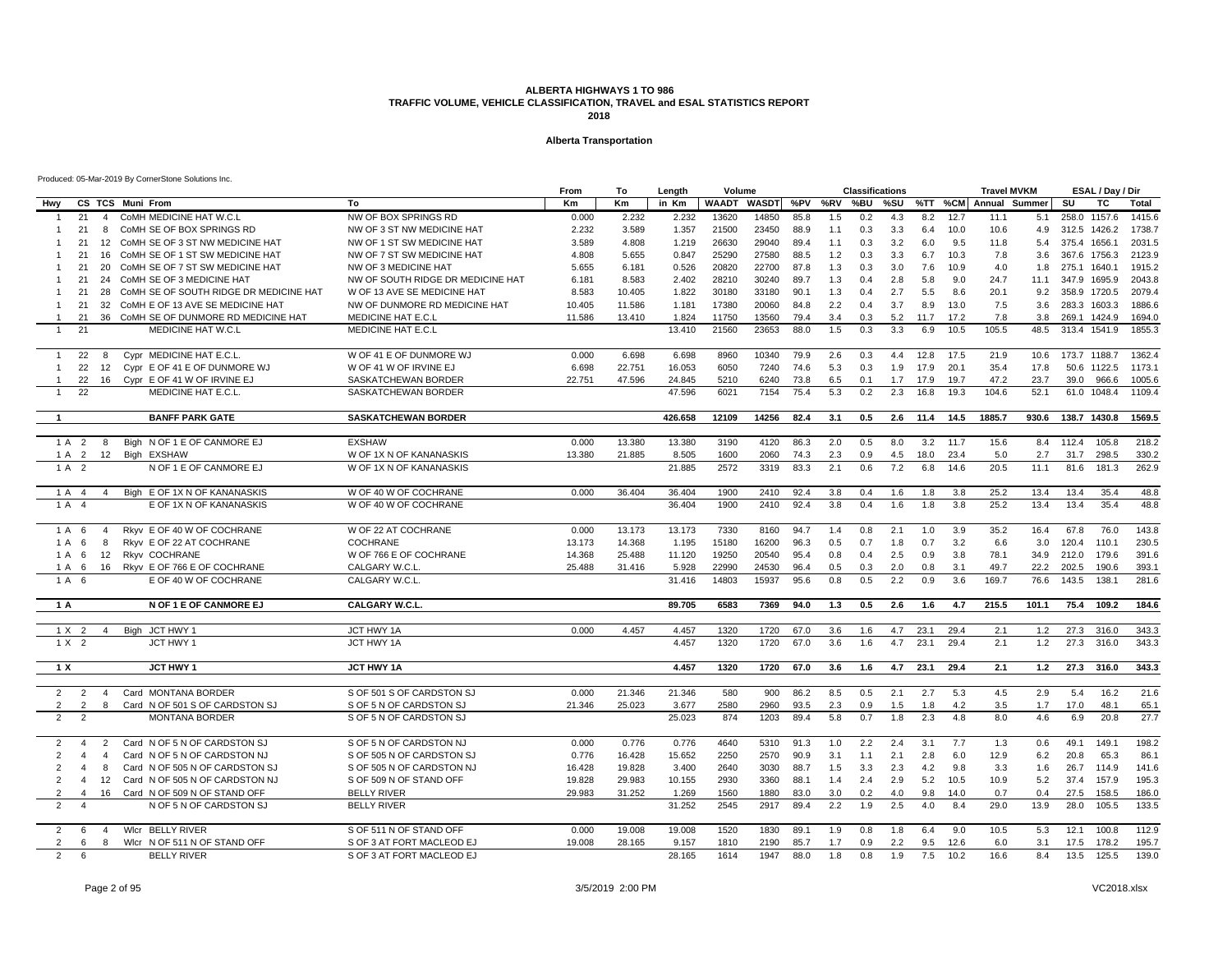### **Alberta Transportation**

|                |    |                |                                         |                                    | From   | То     | Length | Volume |                             |       |      | <b>Classifications</b> |     |      |      | Travel MVKN           |       |                     | ESAL / Day / Dir |              |
|----------------|----|----------------|-----------------------------------------|------------------------------------|--------|--------|--------|--------|-----------------------------|-------|------|------------------------|-----|------|------|-----------------------|-------|---------------------|------------------|--------------|
| Hwv            |    |                | CS TCS Muni From                        | To                                 | Кm     | Кm     | in Km  |        | WAADT WASDT %PV %RV %BU %SU |       |      |                        |     |      |      | %TT %CM Annual Summer |       | SU                  | TC.              | <b>Total</b> |
|                |    |                |                                         |                                    |        |        |        |        |                             |       |      |                        |     |      |      |                       |       |                     |                  |              |
| 2              | 8  | 3              | Wicr N OF 3 W OF FT MACLEOD             | S OF 785 W OF FT MACLEOD           | 0.000  | 2.224  | 2.224  | 5990   | 7160                        | 76.8  | 2.5  | 0.4                    | 3.6 | 16.7 | 20.7 | 4.9                   | 2.4   |                     | 95.0 1036.8      | 1131.8       |
| 2              | 8  | $\overline{4}$ | Wicr N OF 785 W OF FT MACLEOD           | S OF 519 W OF GRANUM               | 2.224  | 19.983 | 17.759 | 5420   | 6480                        | 76.8  | 4.2  | 0.4                    | 5.3 | 13.3 | 19.0 | 35.1                  | 17.6  | 126.5               | 747.2            | 873.7        |
| $\overline{2}$ | 8  | 8              | Wicr N OF 519 W OF GRANUM               | <b>CLARESHOLM S.C.L</b>            | 19.983 | 35.221 | 15.238 | 8540   | 10200                       | 76.2  | 4.6  | 0.4                    | 9.1 | 9.7  | 19.2 | 47.5                  | 23.8  | 342.3               | 858.6            | 1200.9       |
| $\overline{2}$ | 8  | 10             | Wicr CLARESHOLM S.C.L                   | S OF 520 AT CLARESHOLM             | 35.221 | 36.786 | 1.565  | 8620   | 9870                        | 76.3  | 3.9  | 0.5                    | 2.8 | 16.5 | 19.8 | 4.9                   | 2.4   |                     | 106.3 1474.2     | 1580.5       |
| $\overline{2}$ | 8  | 12             | Wicr N OF 520 AT CLARESHOLM             | <b>CLARESHOLM N.C.L</b>            | 36.786 | 40.981 | 4.195  | 11200  | 12820                       | 79.2  | 2.4  | 0.5                    | 3.3 | 14.6 | 18.4 | 17.1                  | 8.2   |                     | 162.8 1694.9     | 1857.7       |
| 2              | 8  | 16             | Wicr CLARESHOLM N.C.L                   | S OF 527 AT STAVELY                | 40.981 | 53.810 | 12.829 | 10150  | 11470                       | 72.2  | 4.0  | 0.5                    | 4.1 | 19.2 | 23.8 | 47.5                  | 22.5  |                     | 183.3 2019.9     | 2203.2       |
| 2              | 8  |                | N OF 3 W OF FT MACLEOD                  | S OF 527 AT STAVELY                |        |        | 53.810 | 7998   | 9344                        | 75.6  | 4.0  | 0.4                    | 5.7 | 14.3 | 20.4 | 157.1                 | 76.9  |                     | 200.8 1185.5     | 1386.3       |
|                |    |                |                                         |                                    |        |        |        |        |                             |       |      |                        |     |      |      |                       |       |                     |                  |              |
| $\overline{2}$ | 10 | $\overline{4}$ | Wicr N OF 527 AT STAVELY                | S OF 529 S OF PARKLAND             | 0.000  | 6.529  | 6.529  | 9900   | 11190                       | 77.6  | 4.9  | 0.2                    | 2.1 | 15.2 | 17.5 | 23.6                  | 11.2  |                     | 91.6 1559.7      | 1651.3       |
| $\overline{2}$ | 10 | $\mathbf{Q}$   | Wicr N OF 529 S OF PARKLAND             | S OF 533 S OF NANTON SJ            | 6.529  | 22.558 | 16.029 | 10100  | 11410                       | 75.2  | 1.7  | 0.3                    | 2.8 | 20.0 | 23.1 | 59.1                  | 28.0  |                     | 124.6 2093.7     | 2218.3       |
| $\overline{2}$ | 10 | 10             | Wicr N OF 533 S OF NANTON SJ            | S OF 533 AT NANTON NJ              | 22.558 | 23.931 | 1.373  | 12060  | 13960                       | 78.4  | 2.5  | 0.3                    | 3.0 | 15.8 | 19.1 | 6.0                   | 2.9   |                     | 159.4 1975.0     | 2134.4       |
| $\overline{2}$ | 10 | 12             | Wicr N OF 533 AT NANTON NJ              | S OF RGE RD 285B N OF CONNEMARA    | 23.931 | 31.230 | 7.299  | 12830  | 14850                       | 100.0 | 79.6 | 1.7                    | 0.4 | 14.5 | 16.6 | 34.2                  | 16.6  |                     | 214.8 1928.3     | 2143.1       |
| $\overline{2}$ | 10 | 16             | FthI N OF RGE RD 285B N OF CONNEMARA    | S OF 540 NE OF CAYLEY              | 31.230 | 40.221 | 8.991  | 13070  | 15130                       | 79.6  | 1.7  | 0.4                    | 3.8 | 14.5 | 18.7 | 42.9                  | 20.8  |                     | 218.8 1964.3     | 2183.1       |
| 2              | 10 | 20             | Fthl N OF 540 NE OF CAYLEY              | S OF 23 E AT HIGH RIVER            | 40.221 | 49.947 | 9.726  | 13720  | 15880                       | 78.5  | 3.0  | 0.4                    | 3.7 | 14.4 | 18.5 | 48.7                  | 23.6  |                     | 223.6 2047.8     | 2271.4       |
| 2              | 10 |                | N OF 527 AT STAVELY                     | S OF 23 E AT HIGH RIVER            |        |        | 49.947 | 11766  | 13494                       | 65.7  | 14.8 | 0.6                    | 2.8 | 16.1 | 19.5 | 214.5                 | 103.1 |                     | 145.1 1963.5     | 2108.6       |
|                |    |                |                                         |                                    |        |        |        |        |                             |       |      |                        |     |      |      |                       |       |                     |                  |              |
| $\overline{2}$ | 12 | $\overline{A}$ | Fthl N OF 23 AT HIGH RIVER              | S OF 7 & 547 N OF ALDERSYDE        | 0.000  | 15.382 | 15.382 | 18670  | 21300                       | 83.3  | 2.7  | 0.3                    | 3.0 | 10.7 | 14.0 | 104.8                 | 50.1  |                     | 246.7 2070.6     | 2317.3       |
| 2              | 12 | 8              | Fthl N OF 7 & 547 N OF ALDERSYDE        | KM 19.600                          | 15.382 | 19.600 | 4.218  | 25710  | 29330                       | 85.0  | 1.0  | 0.2                    | 3.6 | 10.2 | 14.0 | 39.6                  | 18.9  |                     | 407.7 2718.1     | 3125.8       |
| 2              | 12 | 12             | Fthl KM 19.600                          | S OF 2A & 552 N OF OKOTOKS         | 19.600 | 28.676 | 9.076  | 27040  | 30840                       | 86.1  | 1.1  | 0.2                    | 3.1 | 9.5  | 12.8 | 89.6                  | 42.8  |                     | 369.2 2662.6     | 3031.8       |
| 2              | 12 |                | N OF 23 AT HIGH RIVER                   | S OF 2A & 552 N OF OKOTOKS         |        |        | 28.676 | 22355  | 25501                       | 84.7  | 1.8  | 0.2                    | 3.1 | 10.2 | 13.5 | 234.0                 | 111.9 |                     | 305.3 2363.4     | 2668.7       |
|                |    |                |                                         |                                    |        |        |        |        |                             |       |      |                        |     |      |      |                       |       |                     |                  |              |
| $\overline{2}$ | 15 | $\Omega$       | Fthl N OF 2A & 552 N OF OKOTOKS         | S OF 2A S OF CALGARY               | 0.000  | 2.010  | 2.010  | 54680  | 62370                       | 90.5  | 1.3  | 0.3                    | 3.2 | 4.7  | 8.2  | 40.1                  | 19.2  |                     | 770.8 2663.8     | 3434.6       |
| $\overline{2}$ | 15 | -1             | CofC N OF 2A S OF CALGARY               | S OF DUNBOW RD 32-21-29-401500000  | 2.010  | 4.469  | 2.459  | 37750  | 41880                       | 87.0  | 0.9  | 0.2                    | 4.3 | 7.6  | 12.1 | 33.9                  | 15.8  | 715.0 2973.7        |                  | 3688.7       |
| $\overline{2}$ | 15 | 2              | CofC N OF DUNBOW RD 32-21-29-401500000  | S OF CRANSTON AVE SE CALGARY       | 4.469  | 9.862  | 5.393  | 44390  | 49250                       | 87.8  | 2.9  | 0.1                    | 3.7 | 5.5  | 9.3  | 87.4                  | 40.6  | 723.5 2530.6        |                  | 3254.1       |
| $\overline{2}$ | 15 | 3              | CofC N OF CRANSTON AVE SE CALGARY       | S OF 201 SJ CALGARY                | 9.862  | 12.166 | 2.304  | 66350  | 73620                       | 91.4  | 1.4  | 0.2                    | 3.2 | 3.8  | 7.2  | 55.8                  | 26.0  |                     | 935.3 2613.3     | 3548.6       |
| $\overline{2}$ | 15 | $\overline{4}$ | CofC N OF 201 SJ CALGARY                | S OF MCKENZIE BLVD CALGARY         | 12.166 | 13.994 | 1.828  | 85610  | 90280                       | 93.0  | 0.5  | 0.2                    | 3.5 | 2.8  | 6.5  | 57.1                  |       | 25.2 1319.9 2484.6  |                  | 3804.5       |
| $\overline{2}$ | 15 | 8              | CofC N OF MCKENZIE BLVD CALGARY         | S OF 130 AVE CALGARY               | 13.994 | 15.718 | 1.724  | 111150 | 117220                      | 93.7  | 0.4  | 0.5                    | 3.1 | 2.3  | 5.9  | 69.9                  | 30.9  | 1517.8 2649.8       |                  | 4167.6       |
| $\overline{2}$ | 15 | 12             | CofC N OF 130 AVE CALGARY               | E OF BARLOW TR SE CALGARY          | 15.718 | 17.176 | 1.458  | 127040 | 133980                      | 94.4  | 0.3  | 0.8                    | 2.6 | 1.9  | 5.3  | 67.6                  |       | 29.9 1455.0 2501.9  |                  | 3956.9       |
| $\overline{2}$ | 15 | 16             | CofC W OF BARLOW TR SE CALGARY          | E OF DOUGLASDALE BLVD SE CALGARY   | 17.176 | 18.925 | 1.749  | 121700 | 128350                      | 94.9  | 0.3  | 0.7                    | 2.6 | 1.5  | 4.8  | 77.7                  |       | 34.3 1393.8 1892.1  |                  | 3285.9       |
| $\overline{2}$ | 15 | 20             | CofC W OF DOUGLASDALE BLVD SE CALGARY   | S OF ANDERSON RD CALGARY           | 18.925 | 20.475 | 1.550  | 135080 | 142460                      | 94.8  | 0.3  | 0.9                    | 2.5 | 1.5  | 4.9  | 76.4                  | 33.8  | 1487.6 2100.2       |                  | 3587.8       |
| $\overline{2}$ | 15 | 24             | CofC N OF ANDERSON RD CALGARY           | S OF SOUTHLAND DR CALGARY          | 20.475 | 22.196 | 1.721  | 142760 | 150550                      | 95.0  | 0.4  | 0.4                    | 2.6 | 1.6  | 4.6  | 89.7                  |       | 39.6 1635.0 2367.5  |                  | 4002.5       |
| $\overline{2}$ | 15 | 32             | CofC N OF SOUTHLAND DR CALGARY          | SE OF GLENMORE TR SE CALGARY       | 22.196 | 25.263 | 3.067  | 116700 | 123070                      | 94.8  | 0.3  | 0.5                    | 2.7 | 1.7  | 4.9  | 130.6                 |       | 57.8 1388.0 2056.3  |                  | 3444.3       |
| $\overline{2}$ | 15 | 40             | CofC NW OF GLENMORE TR SE CALGARY       | S OF PEIGAN TR CALGARY             | 25.263 | 28.533 | 3.270  | 128310 | 134890                      | 94.4  | 0.4  | 0.6                    | 2.9 | 1.7  | 5.2  | 153.1                 |       | 67.5 1639.1 2260.9  |                  | 3900.0       |
| $\overline{2}$ | 15 | 44             | CofC N OF PEIGAN TR CALGARY             | S OF 17 AVE SE CALGARY             | 28.533 | 31.593 | 3.060  | 142180 | 149470                      | 91.7  | 0.3  | 0.4                    | 4.5 | 3.1  | 8.0  | 158.8                 |       | 70.0 2818.4 4568.5  |                  | 7386.9       |
| $\overline{2}$ | 15 | 48             | CofC N OF 17 AVE SE CALGARY             | S OF MEMORIAL DR SE CALGARY        | 31.593 | 33.292 | 1.699  | 163760 | 172160                      | 91.4  | 0.2  | 0.5                    | 4.8 | 3.1  | 8.4  | 101.6                 |       | 44.8 3462.5 5261.9  |                  | 8724.4       |
| $\overline{2}$ | 15 | 52             | CofC N OF MEMORIAL DR SE CALGARY        | S OF 16 AVE NE CALGARY             | 33.292 | 35.462 | 2.170  | 168880 | 177540                      | 92.2  | 0.2  | 0.7                    | 4.1 | 2.8  | 7.6  | 133.8                 |       | 58.9 3050.1 4901.2  |                  | 7951.3       |
| $\overline{2}$ | 15 | 56             | CofC N OF 16 AVE NE CALGARY             | S OF 32 AVE NE CALGARY             | 35.462 | 37.170 | 1.708  | 166830 | 175390                      | 92.5  | 0.2  | 0.8                    | 3.9 | 2.6  | 7.3  | 104.0                 |       | 45.8 2866.1 4495.9  |                  | 7362.0       |
| $\overline{2}$ | 15 | 60             | CofC N OF 32 AVE NE CALGARY             | S OF MCKNIGHT BLVD NE CALGARY      | 37.170 | 38.889 | 1.719  | 157540 | 167070                      | 93.1  | 0.2  | 0.7                    | 3.4 | 2.6  | 6.7  | 98.8                  | 43.9  | 2359.5 4245.5       |                  | 6605.0       |
| $\overline{2}$ | 15 | 64             | CofC N OF MCKNIGHT BLVD NE CALGARY      | S OF 64 AVE NE CALGARY             | 38.889 | 40.584 | 1.695  | 161100 | 170850                      | 92.8  | 0.2  | 0.7                    | 3.3 | 3.0  | 7.0  | 99.7                  |       | 44.3 2341.8 5009.4  |                  | 7351.2       |
| $\overline{2}$ | 15 | 68             | CofC N OF 64 AVE NE CALGARY             | S OF BEDDINGTON TR NE CALGARY      | 40.584 | 41.972 | 1.388  | 164110 | 174040                      | 92.5  | 0.2  | 0.7                    | 3.3 | 3.3  | 7.3  | 83.1                  |       | 37.0 2385.6 5613.3  |                  | 7998.9       |
| $\overline{2}$ | 15 | 72             | CofC N OF BEDDINGTON TR NE CALGARY      | S OF AIRPORT DRIVE NE CALGARY      | 41.972 | 44.130 | 2.158  | 109710 | 116350                      | 91.2  | 0.5  | 0.5                    | 3.6 | 4.2  | 8.3  | 86.4                  |       | 38.4 1739.8 4776.0  |                  | 6515.8       |
| $\overline{2}$ | 15 | 74             | CofC N OF AIRPORT DRIVE NE CALGARY      | S OF COUNTRY HILLS BLVD NE CALGARY | 44.130 | 46.105 | 1.975  | 92820  | 98440                       | 90.6  | 0.5  | 0.5                    | 4.0 | 4.4  | 8.9  | 66.9                  |       | 29.7 1635.5 4233.1  |                  | 5868.6       |
| $\overline{2}$ | 15 | 75             | CofC N OF COUNTRY HILLS BLVD NE CALGARY | S OF 201 NJ CALGARY                | 46.105 | 48.884 | 2.779  | 81270  | 86190                       | 91.2  | 0.4  | 0.4                    | 3.6 | 4.4  | 8.4  | 82.4                  |       | 36.6 1288.8 3706.4  |                  | 4995.2       |
| 2              | 15 | 76             | CofC N OF 201 NJ CALGARY                | S OF 566 E OF BALZAC               | 48.884 | 53.002 | 4.118  | 97640  | 105550                      | 91.0  | 0.8  | 0.3                    | 2.9 | 5.0  | 8.2  | 146.8                 |       | 66.5 1247.3 5060.2  |                  | 6307.5       |
| 2              | 15 |                | N OF 2A & 552 N OF OKOTOKS              | S OF 566 E OF BALZAC               |        |        | 53.002 | 108640 | 115500                      | 92.5  | 0.5  | 0.5                    | 3.4 | 3.1  | 7.0  | 2101.7                |       | 936.6 1627.1 3490.8 |                  | 5117.9       |
|                |    |                |                                         |                                    |        |        |        |        |                             |       |      |                        |     |      |      |                       |       |                     |                  |              |
| $\overline{2}$ | 18 | $\overline{4}$ | Rkyv N OF 566 E OF BALZAC               | S OF YANKEE VALLEY BLVD AT AIRDIE  | 0.000  | 6.478  | 6.478  | 85320  | 92230                       | 90.7  | 0.9  | 0.3                    | 2.5 | 5.6  | 8.4  | 201.7                 | 91.4  |                     | 939.6 4952.3     | 5891.9       |
| 2              | 18 | 6              | Rkyv N OF YANKEE VALLEY BLVD AT AIRDIE  | S OF 567 (TWP RD 272) AT AIRDRIE   | 6.478  | 9.750  | 3.272  | 59450  | 64260                       | 88.1  | 1.2  | 0.4                    | 2.7 | 7.6  | 10.7 | 71.0                  | 32.2  | 707.1 4683.1        |                  | 5390.2       |
| $\overline{2}$ | 18 | 8              | Rkyv N OF 567 (TWP RD 272) AT AIRDRIE   | S OF 2A & 72 NE OF CROSSFIELD      | 9.750  | 19.464 | 9.714  | 42080  | 45490                       | 86.0  | 2.2  | 0.2                    | 2.5 | 9.1  | 11.8 | 149.2                 | 67.6  |                     | 463.4 3969.0     | 4432.4       |
| $\overline{2}$ | 18 | 12             | Rkyv N OF 2A & 72 SE OF CROSSFIELD      | S OF TWP RD 285 CROSSFIELD FLYOVER | 19.464 | 24.345 | 4.881  | 36230  | 41650                       | 84.4  | 2.8  | 0.2                    | 2.3 | 10.3 | 12.8 | 64.5                  | 31.1  |                     | 367.1 3867.9     | 4235.0       |
| 2              | 18 | 16             | MntV N OF TWP RD 285 CROSSFIELD FLYOVER | S OF TWP RD 292 ACME ROAD          | 24.345 | 29.554 | 5.209  | 36230  | 41650                       | 83.6  | 2.8  | 0.2                    | 2.5 | 10.9 | 13.6 | 68.9                  | 33.2  |                     | 399.0 4093.2     | 4492.2       |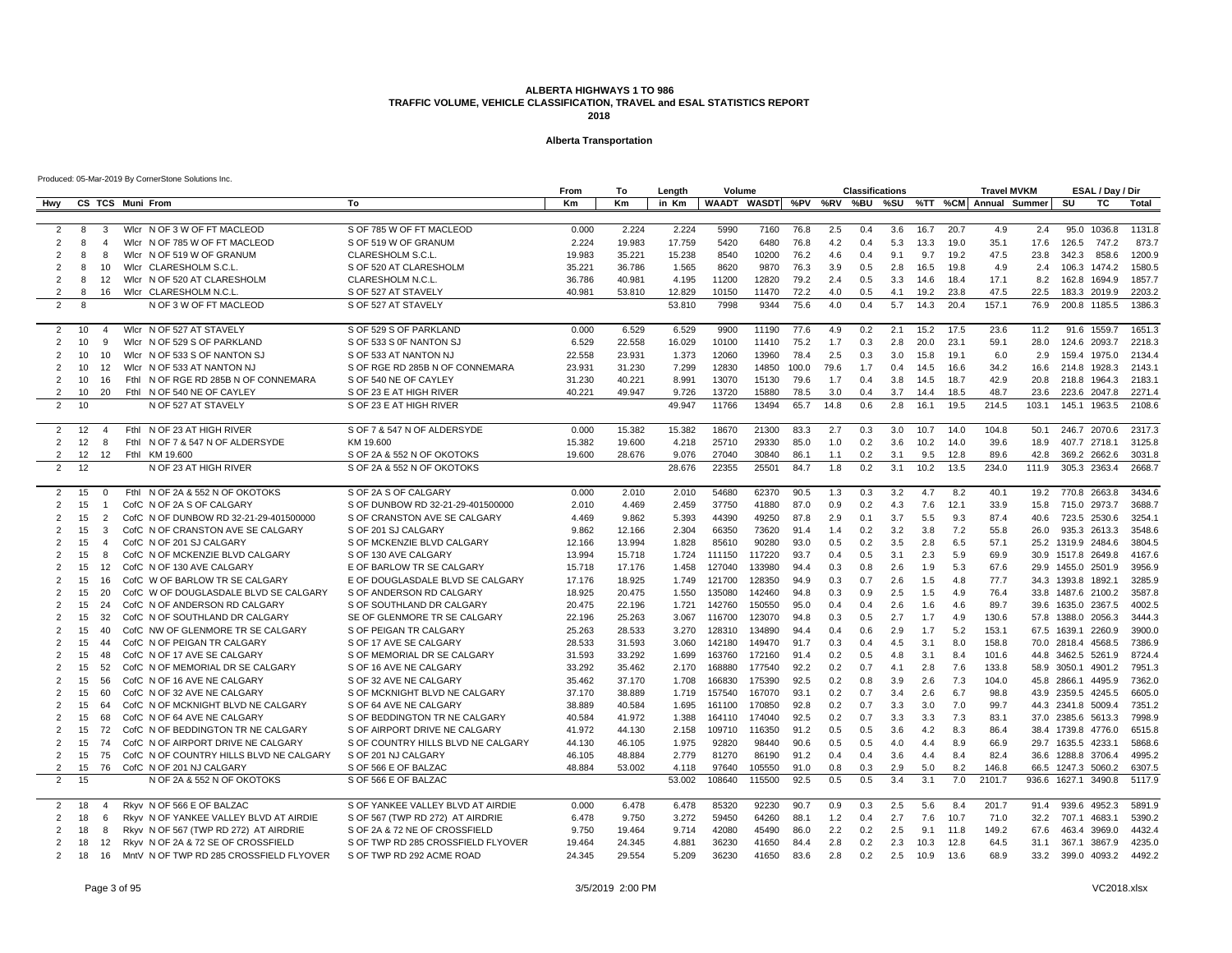### **Alberta Transportation**

|                |                                                                                  | From   | To     | Length | Volume |              |         |     | <b>Classifications</b> |     |      |         | <b>Travel MVKM</b> |       |                     | ESAL / Day / Dir |        |
|----------------|----------------------------------------------------------------------------------|--------|--------|--------|--------|--------------|---------|-----|------------------------|-----|------|---------|--------------------|-------|---------------------|------------------|--------|
| Hwy            | CS TCS Muni From<br>To                                                           | Km     | Кm     | in Km  | WAADT  | <b>WASDT</b> | %PV %RV |     | %BU                    | %SU |      | %TT %CM | Annual Summer      |       | SU                  | тс               | Total  |
| $\overline{2}$ | 18<br>N OF 566 E OF BALZAC<br>S OF TWP RD 292 ACME ROAD                          |        |        | 29.554 | 51484  | 56502        | 87.5    | 1.7 | 0.3                    | 2.5 | 8.0  | 10.8    | 555.4              | 255.5 | 567.0 4269.1        |                  | 4836.1 |
|                |                                                                                  |        |        |        |        |              |         |     |                        |     |      |         |                    |       |                     |                  |        |
| 2              | MntV N OF TWP RD 292 ACME ROAD<br>4.5 KM N OF TWP RD 292<br>20<br>$\overline{2}$ | 0.000  | 4.537  | 4.537  | 32660  | 37550        | 82.1    | 3.1 | 0.2                    | 2.6 | 12.0 | 14.8    | 54.1               | 26.1  |                     | 374.1 4062.3     | 4436.4 |
| 2              | MntV 4.5 KM N OF TWP RD 292<br>20<br>$\overline{4}$<br>S OF 581 E OF CARSTAIRS   | 4.537  | 9.713  | 5.176  | 32660  | 37550        | 82.6    | 2.2 | 0.2                    | 2.8 | 12.2 | 15.2    | 61.7               | 29.7  | 402.8 4130.0        |                  | 4532.8 |
| $\overline{2}$ | S OF 582 E OF DIDSBURY<br>20<br>MntV N OF 581 E OF CARSTAIRS<br>8                | 9.713  | 21.051 | 11.338 | 32180  | 37000        | 82.1    | 3.4 | 0.2                    | 2.6 | 11.7 | 14.5    | 133.2              | 64.2  |                     | 368.6 3902.5     | 4271.1 |
| 2              | 12 MntV N OF 582 E OF DIDSBURY<br>S OF 27 E OF OLDS<br>20                        | 21.051 | 35.571 | 14.520 | 30800  | 35410        | 81.8    | 2.7 | 0.3                    | 2.7 | 12.5 | 15.5    | 163.2              | 78.7  |                     | 366.3 3990.5     | 4356.8 |
| 2              | 20<br>N OF TWP RD 292 ACME ROAD<br>S OF 27 E OF OLDS                             |        |        | 35.571 | 31748  | 36501        | 82.1    | 2.9 | 0.2                    | 2.7 | 12.1 | 15.0    | 412.2              | 198.7 |                     | 377.6 3981.7     | 4359.3 |
|                |                                                                                  |        |        |        |        |              |         |     |                        |     |      |         |                    |       |                     |                  |        |
| $\overline{2}$ | 22<br>MntV N OF 27 E OF OLDS<br>S OF 2A & 587 E OF BOWDEN<br>$\overline{4}$      | 0.000  | 16.039 | 16.039 | 30490  | 35060        | 81.4    | 2.6 | 0.3                    | 3.2 | 12.5 | 16.0    | 178.5              | 86.0  | 429.8 3950.4        |                  | 4380.2 |
| $\overline{2}$ | 22<br>12<br>RdDr N OF 2A & 587 E OF BOWDEN<br>S OF 54 AT INNISFAIL               | 16.039 | 24.518 | 8.479  | 32410  | 37260        | 82.4    | 3.4 | 0.2                    | 2.5 | 11.5 | 14.2    | 100.3              | 48.3  |                     | 356.9 3863.2     | 4220.1 |
| $\overline{2}$ | 22<br>16 RdDr N OF 54 AT INNISFAIL<br>S OF 590 AT INNISFAIL                      | 24.518 | 27.938 | 3.420  | 31980  | 36760        | 82.3    | 2.6 | 0.3                    | 2.8 | 12.0 | 15.1    | 39.9               | 19.2  | 394.4 3977.7        |                  | 4372.1 |
| 2              | 22<br>N OF 27 E OF OLDS<br>S OF 590 AT INNISFAIL                                 |        |        | 27.938 | 31255  | 35936        | 81.8    | 2.9 | 0.3                    | 2.9 | 12.1 | 15.3    | 318.7              | 153.6 |                     | 399.3 3919.9     | 4319.2 |
|                |                                                                                  |        |        |        |        |              |         |     |                        |     |      |         |                    |       |                     |                  |        |
| 2              | RdDr N OF 590 E OF INNISFAIL<br>S OF 42 E OF PENHOLD<br>24<br>4                  | 0.000  | 15.686 | 15.686 | 34140  | 38480        | 83.2    | 2.0 | 0.3                    | 3.2 | 11.3 | 14.8    | 195.5              | 92.4  |                     | 481.2 3998.6     | 4479.8 |
| $\overline{2}$ | 24<br>RdDr N OF 42 E OF PENHOLD<br>S OF MCKENZIE INTERCHANGE<br>8                | 15.686 | 21.638 | 5.952  | 35620  | 40150        | 84.1    | 1.7 | 0.3                    | 3.1 | 10.8 | 14.2    | 77.4               | 36.6  |                     | 486.4 3987.4     | 4473.8 |
| $\overline{2}$ | RdDr N OF MCKENZIE INTERCHANGE<br>S OF GAETZ AVE RED DEER<br>24<br>9             | 21.638 | 25.020 | 3.382  | 38310  | 42960        | 85.0    | 0.9 | 0.4                    | 3.0 | 10.7 | 14.1    | 47.3               | 22.2  | 506.3 4248.8        |                  | 4755.1 |
| $\overline{2}$ | RdDr N OF GAETZ AVE RED DEER<br>S OF TAYLOR DRIVE RED DEER<br>10<br>24           | 25.020 | 25.939 | 0.919  | 27570  | 30920        | 80.2    | 1.1 | 0.5                    | 3.8 | 14.4 | 18.7    | 9.2                | 4.3   |                     | 461.5 4115.0     | 4576.5 |
| $\overline{2}$ | RdDr N OF TAYLOR DRIVE RED DEER<br>S OF 32 ST RED DEER<br>24<br>11               | 25.939 | 28.157 | 2.218  | 42620  | 47790        | 84.8    | 1.4 | 0.3                    | 3.5 | 10.0 | 13.8    | 34.5               | 16.2  |                     | 657.1 4417.6     | 5074.7 |
| $\overline{2}$ | 24<br>12<br>RdDr N OF 32 ST RED DEER<br>S OF 11 AT RED DEER                      | 28.157 | 33.006 | 4.849  | 52490  | 58860        | 87.1    | 1.3 | 0.3                    | 3.3 | 8.0  | 11.6    | 92.9               | 43.7  |                     | 763.0 4352.5     | 5115.5 |
| $\overline{2}$ | 24<br>16<br>RdDr N OF 11 AT RED DEER<br>S OF 11A NW OF RED DEER                  | 33.006 | 36.396 | 3.390  | 40860  | 45820        | 84.7    | 1.4 | 0.3                    | 3.5 | 10.1 | 13.9    | 50.6               | 23.8  |                     | 630.0 4277.5     | 4907.5 |
| 2              | 24<br>N OF 590 E OF INNISFAIL<br>S OF 11A NW OF RED DEER                         |        |        | 36.396 | 38191  | 42945        | 84.5    | 1.6 | 0.3                    | 3.2 | 10.4 | 13.9    | 507.3              | 239.1 |                     | 538.3 4116.8     | 4655.1 |
|                |                                                                                  |        |        |        |        |              |         |     |                        |     |      |         |                    |       |                     |                  |        |
| $\overline{2}$ | RdDr N OF 11A NW OF RED DEER<br>S OF 597 W OF BLACKFALDS<br>26<br>2              | 0.000  | 7.003  | 7.003  | 42520  | 47680        | 85.0    | 1.6 | 0.2                    | 2.9 | 10.3 | 13.4    | 108.7              | 51.1  | 543.2 4539.4        |                  | 5082.6 |
| 2              | S OF 12 W OF LACOMBE<br>26<br>$\overline{4}$<br>Laco N OF 597 W OF BLACKFALDS    | 7.003  | 17.500 | 10.497 | 34870  | 39100        | 82.4    | 1.8 | 0.2                    | 3.0 | 12.6 | 15.8    | 133.6              | 62.8  |                     | 460.8 4554.0     | 5014.8 |
| $\overline{2}$ | Laco N OF 12 W OF LACOMBE<br>S OF 2A NE OF LACOMBE<br>26<br>8                    | 17.500 | 26.320 | 8.820  | 29040  | 32570        | 80.5    | 2.1 | 0.3                    | 2.9 | 14.2 | 17.4    | 93.5               | 44.0  | 371.0 4274.2        |                  | 4645.2 |
| $\overline{2}$ | Laco N OF 2A NE OF LACOMBE<br>S OF 2A SW OF MORNINGSIDE<br>26<br>12              | 26.320 | 32.041 | 5.721  | 32220  | 36460        | 81.6    | 2.3 | 0.3                    | 2.8 | 13.0 | 16.1    | 67.3               | 31.9  | 397.4 4341.5        |                  | 4738.9 |
| $\overline{2}$ | Pnka N OF 2A SW OF MORNINGSIDE<br>S OF 604 W OF MORNINGSIDE<br>26<br>16          | 32.041 | 34.320 | 2.279  | 27140  | 30710        | 80.9    | 2.3 | 0.3                    | 2.6 | 13.9 | 16.8    | 22.6               | 10.7  | 310.8 3910.2        |                  | 4221.0 |
| 2              | Pnka N OF 604 W OF MORNINGSIDE<br>S OF 53 W OF PONOKA<br>26<br>20                | 34.320 | 45.196 | 10.876 | 27160  | 30810        | 79.8    | 2.3 | 0.3                    | 3.0 | 14.6 | 17.9    | 107.8              | 51.3  | 358.9 4110.1        |                  | 4469.0 |
| 2              | 26<br>N OF 11A NW OF RED DEER<br>S OF 53 W OF PONOKA                             |        |        | 45.196 | 32337  | 36403        | 81.9    | 2.0 | 0.3                    | 2.9 | 12.9 | 16.1    | 533.4              | 251.7 |                     | 413.1 4323.7     | 4736.8 |
|                |                                                                                  |        |        |        |        |              |         |     |                        |     |      |         |                    |       |                     |                  |        |
| $\overline{2}$ | Pnka N OF 53 W OF PONOKA<br>S OF 611 E OF USONA<br>28<br>$\overline{4}$          | 0.000  | 18.687 | 18.687 | 27680  | 31870        | 77.7    | 1.8 | 0.3                    | 2.7 | 17.5 | 20.5    | 188.8              | 91.1  |                     | 329.2 5020.8     | 5350.0 |
| 2              | 28<br>Weta N OF 611 E OF USONA<br>S OF 13 W OF WETASKIWIN<br>8                   | 18.687 | 31.650 | 12.963 | 27780  | 31980        | 81.8    | 1.7 | 0.3                    | 2.6 | 13.6 | 16.5    | 131.4              | 63.4  | 318.2 3916.0        |                  | 4234.2 |
| 2              | 28<br>N OF 53 W OF PONOKA<br>S OF 13 W OF WETASKIWIN                             |        |        | 31.650 | 27721  | 31915        | 79.3    | 1.8 | 0.3                    | 2.7 | 15.9 | 18.9    | 320.2              | 154.5 |                     | 329.7 4568.5     | 4898.2 |
|                |                                                                                  |        |        |        |        |              |         |     |                        |     |      |         |                    |       |                     |                  |        |
| 2              | 30<br>Weta N OF 13 W OF WETASKIWIN<br>S OF 616 W OF MILLET<br>$\overline{4}$     | 0.000  | 15.250 | 15.250 | 27840  | 32080        | 81.1    | 1.7 | 0.3                    | 2.6 | 14.3 | 17.2    | 155.0              |       | 74.9 318.9 4126.4   |                  | 4445.3 |
| $\overline{2}$ | Ledc N OF 616 W OF MILLET<br>S OF OLD 2A AT LEDUC<br>30<br>8                     | 15.250 | 33.852 | 18.602 | 29500  | 34000        | 80.2    | 2.2 | 0.3                    | 2.6 | 14.7 | 17.6    | 200.3              | 96.8  | 337.9 4494.8        |                  | 4832.7 |
| 2              | 30<br>12 Ledc N OF OLD 2A AT LEDUC<br>S OF 50 AVE AT LEDUC                       | 33.852 | 35.217 | 1.365  | 43210  | 49790        | 84.4    | 2.6 | 0.2                    | 2.4 | 10.4 | 13.0    | 21.5               | 10.4  |                     | 456.8 4657.9     | 5114.7 |
| 2              | 30<br>N OF 13 W OF WETASKIWIN<br>S OF 50 AVE AT LEDUC                            |        |        | 35.217 | 29313  | 33781        | 80.8    | 2.0 | 0.3                    | 2.6 | 14.3 | 17.2    | 376.8              | 182.0 | 335.7 4344.8        |                  | 4680.5 |
|                |                                                                                  |        |        |        |        |              |         |     |                        |     |      |         |                    |       |                     |                  |        |
| 2              | 32<br>Ledc N OF 50 AVE AT LEDUC<br>S OF 50TH ST. AT LEDUC<br>$\overline{4}$      | 0.000  | 2.474  | 2.474  | 55680  | 64160        | 87.4    | 1.6 | 0.2                    | 2.5 | 8.3  | 11.0    | 50.3               | 24.3  | 613.2 4790.1        |                  | 5403.3 |
| 2              | Ledc N OF 50TH ST. AT LEDUC<br>S OF AIRPORT RD (EDM INTL)<br>32<br>8             | 2.474  | 5.185  | 2.711  | 68550  | 74810        | 89.1    | 1.3 | 0.2                    | 2.6 | 6.8  | 9.6     | 67.8               | 31.0  | 785.1 4831.5        |                  | 5616.6 |
| 2              | 32<br>S OF 19 & 625 W OF NISKU<br>12<br>Ledc N OF AIRPORT RD (EDM INTL)          | 5.185  | 8.425  | 3.240  | 84800  | 91540        | 90.5    | 0.9 | 0.3                    | 2.8 | 5.5  | 8.6     | 100.3              |       | 45.4 1045.9 4834.2  |                  | 5880.1 |
| 2              | Ledc N OF 19 & 625 W OF NISKU<br>S OF 216 EDMONTON<br>32<br>16                   | 8.425  | 21.382 | 12.957 | 96710  | 105540       | 90.6    | 0.3 | 0.3                    | 3.2 | 5.6  | 9.1     | 457.4              |       | 209.2 1363.2 5613.4 |                  | 6976.6 |
| $\overline{2}$ | 32<br>N OF 50 AVE AT LEDUC<br>S OF 216 EDMONTON                                  |        |        | 21.382 | 86588  | 94735        | 90.2    | 0.6 | 0.3                    | 3.0 | 5.9  | 9.2     | 675.8              |       | 309.9 1144.3 5295.2 |                  | 6439.5 |
|                |                                                                                  |        |        |        |        |              |         |     |                        |     |      |         |                    |       |                     |                  |        |
| 2              | 34<br>Stur ST. ALBERT N.C.L<br>JCT 37 E OF VOLMER<br>8                           | 0.000  | 4.051  | 4.051  | 18390  | 19610        | 94.6    | 0.5 | 0.3                    | 2.5 | 2.1  | 4.9     | 27.2               | 12.2  | 202.5               | 400.3            | 602.8  |
| 2              | 34<br>ST. ALBERT N.C.L.<br>JCT 37 E OF VOLMER                                    |        |        | 4.051  | 18390  | 19610        | 94.6    | 0.5 | 0.3                    | 2.5 | 2.1  | 4.9     | 27.2               | 12.2  | 202.5               | 400.3            | 602.8  |
|                |                                                                                  |        |        |        |        |              |         |     |                        |     |      |         |                    |       |                     |                  |        |
| $\overline{2}$ | Stur N OF 37 E OF VOLMER<br>S OF CARDIFF ROAD<br>36<br>$\overline{2}$            | 0.000  | 6.560  | 6.560  | 18090  | 19300        | 92.9    | 0.7 | 0.3                    | 2.7 | 3.4  | 6.4     | 43.3               | 19.4  | 215.2               | 637.5            | 852.7  |
| $\overline{2}$ | Stur N OF CARDIFF ROAD<br>S OF 642 AT MORINVILLE<br>36<br>$\overline{A}$         | 6.560  | 9.953  | 3.393  | 11750  | 12530        | 91.9    | 1.1 | 0.4                    | 2.7 | 3.9  | 7.0     | 14.6               | 6.5   | 139.7               | 475.0            | 614.7  |
| 2              | Stur N OF 642 AT MORINVILLE<br>S OF 651 W OF LEGAL<br>36<br>8                    | 9.953  | 26.570 | 16.617 | 6990   | 7930         | 87.5    | 1.8 | 0.5                    | 2.9 | 7.3  | 10.7    | 42.4               | 20.2  | 89.3                | 528.9            | 618.2  |
| 2              | Wstl N OF 651 W OF LEGAL<br>S OF 18 W OF CLYDE WJ<br>12<br>36                    | 26.570 | 49.694 | 23.124 | 5050   | 5730         | 84.6    | 2.7 | 0.4                    | 3.1 | 9.2  | 12.7    | 42.6               | 20.3  | 69.0                | 481.6            | 550.6  |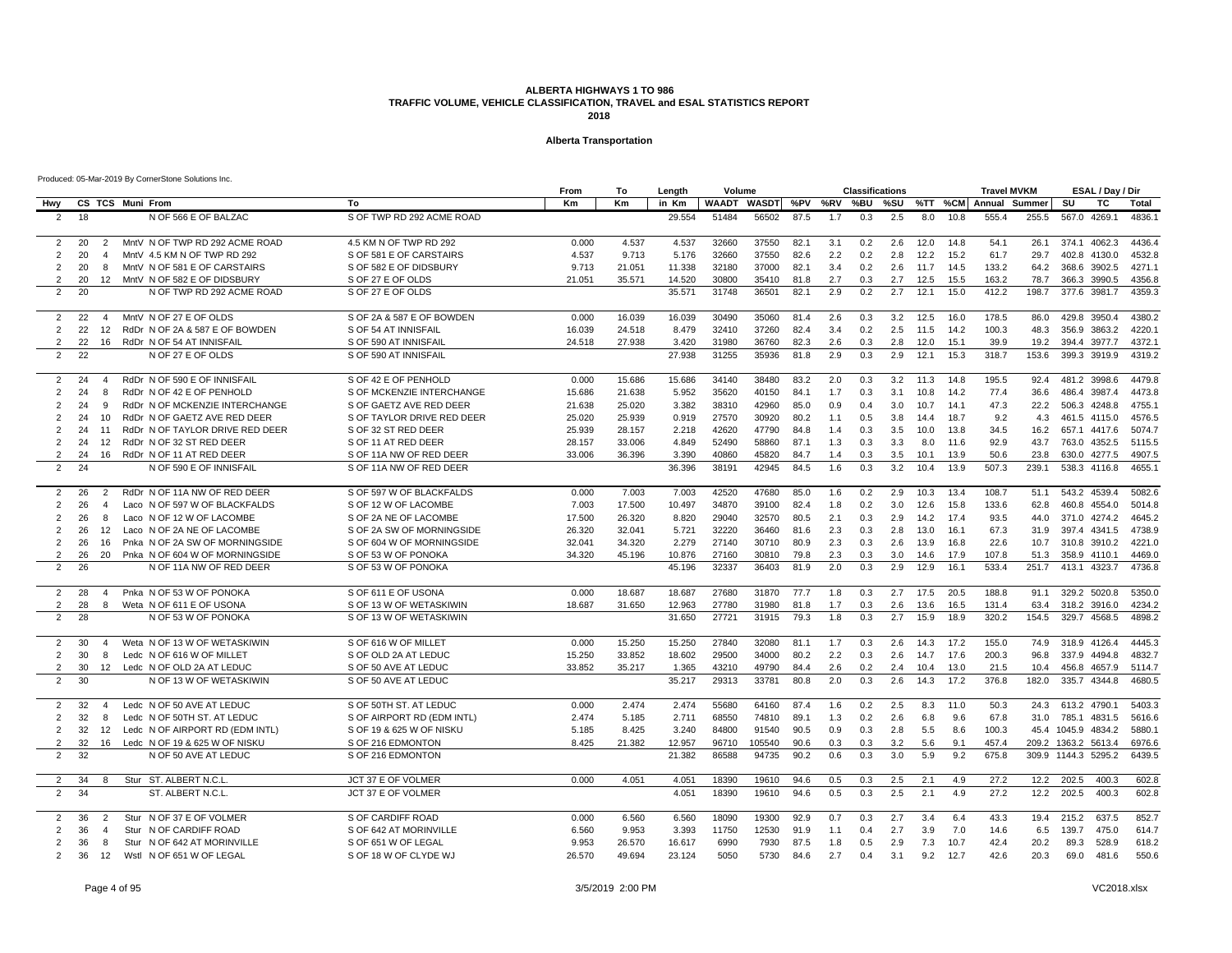### **Alberta Transportation**

|                |    |                |                                    |                               | From      | То     | Length | Volume       |       |      |     | <b>Classifications</b> |     |      |         | <b>Travel MVKM</b> |      |       | ESAL / Day / Dir |       |
|----------------|----|----------------|------------------------------------|-------------------------------|-----------|--------|--------|--------------|-------|------|-----|------------------------|-----|------|---------|--------------------|------|-------|------------------|-------|
| Hwy            |    |                | CS TCS Muni From                   | To                            | <b>Km</b> | Кm     | in Km  | <b>WAADT</b> | WASDT | %PV  | %RV | %BU                    | %SU |      | %TT %CM | Annual Summer      |      | SU    | TC               | Total |
| 2              | 36 |                | N OF 37 E OF VOLMER                | S OF 18 W OF CLYDE WJ         |           |        | 49.694 | 7878         | 8721  | 88.7 | 1.7 | 0.4                    | 2.9 | 6.3  | 9.6     | 142.9              | 66.3 | 100.6 | 514.4            | 615.0 |
| 2              | 38 | 2              | Wstl E OF 18 W OF CLYDE WJ         | W OF 18 NW OF CLYDE EJ        | 0.000     | 1.666  | 1.666  | 5500         | 6210  | 84.4 | 2.5 | 0.5                    | 2.7 | 9.9  | 13.1    | 3.3                | 1.6  | 65.4  | 564.4            | 629.8 |
| $\overline{2}$ | 38 | $\overline{4}$ | Wstl N OF 18 NW OF CLYDE EJ        | S OF 661 W OF ROCHESTER       | 1.666     | 29.014 | 27.348 | 2960         | 3340  | 84.9 | 2.1 | 0.4                    | 3.2 | 9.4  | 13.0    | 29.5               | 14.0 | 41.7  | 288.4            | 330.1 |
| 2              | 38 |                | E OF 18 W OF CLYDE WJ              | S OF 661 W OF ROCHESTER       |           |        | 29.014 | 3106         | 3505  | 84.9 | 2.1 | 0.4                    | 3.1 | 9.5  | 13.0    | 32.9               | 15.6 | 42.4  | 305.8            | 348.2 |
| 2              | 40 | $\overline{4}$ | Atha N OF 661 W OF ROCHESTER       | S OF 663 W OF MEANOOK SJ      | 0.000     | 27.795 | 27.795 | 2700         | 3050  | 84.2 | 3.6 | 0.3                    | 3.4 | 8.5  | 12.2    | 27.4               | 13.0 | 40.4  | 237.9            | 278.3 |
| 2              | 40 | -8             | Atha N OF 663 W OF MEANOOK SJ      | S OF 663 SW OF COLINTON NJ    | 27.795    | 30.541 | 2.746  | 2800         | 3160  | 86.2 | 2.8 | 0.4                    | 2.9 | 7.7  | 11.0    | 2.8                | 1.3  | 35.8  | 223.5            | 259.3 |
| 2              | 40 | 12             | Atha N OF 663 SW OF COLINTON       | ATHABASCA S.C.L.              | 30.541    | 40.950 | 10.409 | 3100         | 3500  | 87.8 | 2.1 | 1.0                    | 2.6 | 6.5  | 10.1    | 11.8               | 5.6  | 35.5  | 208.9            | 244.4 |
| 2              | 40 | 14             | Atha ATHABASCA S.C.L               | S OF 55 AT ATHABASCA          | 40.950    | 44.406 | 3.456  | 4350         | 4680  | 89.3 | 1.6 | 0.8                    | 3.7 | 4.6  | 9.1     | 5.5                | 2.5  | 70.9  | 207.4            | 278.3 |
| 2              | 40 |                | N OF 661 W OF ROCHESTER            | S OF 55 AT ATHABASCA          |           |        | 44.406 | 2928         | 3289  | 85.9 | 2.9 | 0.5                    | 3.2 | 7.5  | 11.2    | 47.5               | 22.3 | 41.3  | 227.6            | 268.9 |
| 2              | 42 | $\overline{4}$ | Atha W OF 55 AT ATHABASCA          | ATHABASCA W.C.L.              | 0.000     | 1.690  | 1.690  | 3690         | 4060  | 91.1 | 1.3 | 0.9                    | 3.0 | 3.7  | 7.6     | 2.3                | 1.0  | 48.8  | 141.5            | 190.3 |
| 2              | 42 | -6             | Atha ATHABASCA W.C.L               | E OF 812 W OF ATHABASCA       | 1.690     | 14.020 | 12.330 | 1980         | 2300  | 87.4 | 2.7 | 0.1                    | 3.7 | 6.1  | 9.9     | 8.9                | 4.3  | 32.3  | 125.2            | 157.5 |
| 2              | 42 | 8              | Atha N OF 812 W OF ATHABASCA       | N OF ISLAND LAKE              | 14.020    | 38.859 | 24.839 | 1610         | 1870  | 84.1 | 3.4 | 0.0                    | 4.9 | 7.6  | 12.5    | 14.6               | 7.1  | 34.8  | 126.8            | 161.6 |
| 2              | 42 |                | W OF 55 AT ATHABASCA               | N OF ISLAND LAKE              |           |        | 38.859 | 1818         | 2102  | 85.9 | 3.0 | 0.1                    | 4.3 | 6.7  | 11.1    | 25.8               | 12.5 | 34.4  | 126.3            | 160.7 |
| 2              | 44 | $\overline{4}$ | Less N OF ISLAND LAKE              | E OF 44 S OF HONDO            | 0.000     | 33.518 | 33.518 | 520          | 590   | 68.6 | 8.3 | 0.2                    | 3.4 | 19.5 | 23.1    | 6.4                | 3.0  | 7.8   | 105.1            | 112.9 |
| 2              | 44 |                | N OF ISLAND LAKE                   | E OF 44 S OF HONDO            |           |        | 33.518 | 520          | 590   | 68.6 | 8.3 | 0.2                    | 3.4 | 19.5 | 23.1    | 6.4                | 3.0  | 7.8   | 105.1            | 112.9 |
| 2              | 46 | $\overline{4}$ | Less N OF 44 S OF HONDO            | S OF 2A S OF HONDO            | 0.000     | 3.160  | 3.160  | 2370         | 2630  | 72.7 | 6.8 | 0.2                    | 2.8 | 17.5 | 20.5    | 2.7                | 1.3  | 29.2  | 429.9            | 459.1 |
| $\overline{2}$ | 46 | -8             | Less W OF 2A S OF HONDO            | E OF 88 SE OF SLAVE LAKE      | 3.160     | 58.266 | 55.106 | 2630         | 2780  | 74.9 | 6.5 | 0.1                    | 2.8 | 15.7 | 18.6    | 52.9               | 23.4 | 32.4  | 428.0            | 460.4 |
| 2              | 46 | 12             | Less W OF 88 SE OF SLAVE LAKE      | SLAVE LAKE (A.R. 153)         | 58.266    | 59.479 | 1.213  | 5930         | 6140  | 88.8 | 3.2 | 0.1                    | 2.1 | 5.8  | 8.0     | 2.6                | 1.1  | 54.9  | 356.5            | 411.4 |
| 2              | 46 |                | N OF 44 S OF HONDO                 | SLAVE LAKE (A.R. 153)         |           |        | 59.479 | 2683         | 2841  | 75.4 | 6.4 | 0.1                    | 2.8 | 15.3 | 18.2    | 58.2               | 25.9 | 33.1  | 425.5            | 458.6 |
| 2              | 48 | $\overline{4}$ | Less SLAVE LAKE (A.R. 153)         | SLAVE LAKE W.C.L.             | 0.000     | 1.280  | 1.280  | 4640         | 4800  | 87.2 | 2.9 | 0.2                    | 3.3 | 6.4  | 9.9     | 2.2                | 0.9  | 67.4  | 307.8            | 375.2 |
| $\overline{2}$ | 48 | 6              | Less SLAVE LAKE W.C.L.             | E OF 33 E OF KINUSO           | 1.280     | 41.547 | 40.267 | 3080         | 3250  | 83.2 | 3.6 | 0.4                    | 3.4 | 9.4  | 13.2    | 45.3               | 20.0 | 46.1  | 300.1            | 346.2 |
| 2              | 48 | 8              | BigL W OF 33 E OF KINUSO           | <b>KINUSO (A.R. 125)</b>      | 41.547    | 45.693 | 4.146  | 2530         | 2870  | 80.4 | 4.4 | 0.4                    | 3.4 | 11.4 | 15.2    | 3.8                | 1.8  | 37.9  | 298.9            | 336.8 |
| $\overline{2}$ | 48 |                | SLAVE LAKE (A.R. 153)              | KINUSO (A.R. 125)             |           |        | 45.693 | 3074         | 3259  | 83.2 | 3.6 | 0.4                    | 3.4 | 9.4  | 13.2    | 51.3               | 22.8 | 46.0  | 299.5            | 345.5 |
| $\overline{2}$ | 50 | $\overline{4}$ | BigL KINUSO (A.R. 125)             | <b>ARCADIA</b>                | 0.000     | 45.560 | 45.560 | 2330         | 2640  | 77.3 | 4.8 | 0.9                    | 3.5 | 13.5 | 17.9    | 38.7               | 18.4 | 35.9  | 326.0            | 361.9 |
| $\overline{2}$ | 50 |                | <b>KINUSO (A.R. 125)</b>           | <b>ARCADIA</b>                |           |        | 45.560 | 2330         | 2640  | 77.3 | 4.8 | 0.9                    | 3.5 | 13.5 | 17.9    | 38.7               | 18.4 | 35.9  | 326.0            | 361.9 |
| $\overline{2}$ | 52 | $\overline{4}$ | BigL ARCADIA                       | E OF 750 E OF ENILDA          | 0.000     | 8.250  | 8.250  | 2500         | 2840  | 80.6 | 5.5 | 0.4                    | 3.3 | 10.2 | 13.9    | 7.5                | 3.6  | 36.3  | 264.3            | 300.6 |
| 2              | 52 | -8             | BigL W OF 750 E OF ENILDA          | HIGH PRAIRIE E.C.L.           | 8.250     | 22.300 | 14.050 | 3570         | 4050  | 85.0 | 2.9 | 0.8                    | 2.9 | 8.4  | 12.1    | 18.3               | 8.7  | 45.6  | 310.8            | 356.4 |
| $\overline{2}$ | 52 | 10             | BigL HIGH PRAIRIE E.C.L            | E OF 749 AT HIGH PRAIRIE      | 22.300    | 24.796 | 2.496  | 4560         | 4980  | 86.8 | 2.5 | 1.0                    | 2.9 | 6.8  | 10.7    | 4.2                | 1.9  | 58.3  | 321.4            | 379.7 |
| 2              | 52 | 12             | BigL W OF 749 AT HIGH PRAIRIE      | <b>HIGH PRAIRIE W.C.L</b>     | 24.796    | 26.480 | 1.684  | 5780         | 6110  | 89.9 | 2.1 | 0.5                    | 2.0 | 5.5  | 8.0     | 3.6                | 1.6  | 50.9  | 329.5            | 380.4 |
| 2              | 52 | 14             | BigL HIGH PRAIRIE W.C.L            | E OF 2A AT TRIANGLE           | 26.480    | 39.517 | 13.037 | 2080         | 2320  | 73.9 | 4.7 | 0.6                    | 5.4 | 15.4 | 21.4    | 9.9                | 4.6  | 49.5  | 332.0            | 381.5 |
| $\overline{2}$ | 52 |                | <b>ARCADIA</b>                     | E OF 2A AT TRIANGLE           |           |        | 39.517 | 3012         | 3373  | 82.2 | 3.7 | 0.7                    | 3.5 | 9.9  | 14.1    | 43.4               | 20.4 | 46.4  | 309.1            | 355.5 |
| $\overline{2}$ | 54 |                | BigL N OF 2A AT TRIANGLE           | S OF 679 S OF GUY             | 0.000     | 20.997 | 20.997 | 690          | 820   | 74.7 | 5.7 | 0.6                    | 4.3 | 14.7 | 19.6    | 5.3                | 2.6  | 13.1  | 105.1            | 118.2 |
| 2              | 54 |                | N OF 2A AT TRIANGLE                | S OF 679 S OF GUY             |           |        | 20.997 | 690          | 820   | 74.7 | 5.7 | 0.6                    | 4.3 | 14.7 | 19.6    | 5.3                | 2.6  | 13.1  | 105.1            | 118.2 |
| 2              | 56 | $\overline{4}$ | SmkR N OF 679 N OF GUY             | E OF RGE RD 195 W OF MCLENNAN | 0.000     | 15.263 | 15.263 | 1050         | 1250  | 76.3 | 5.8 | 0.6                    | 4.0 | 13.3 | 17.9    | 5.8                | 2.9  | 18.5  | 144.7            | 163.2 |
| 2              | 56 | -8             | SmkR W OF RGE RD 195 W OF MCLENNAN | E OF 49 SW OF DONNELLY        | 15.263    | 28.392 | 13.129 | 1700         | 2020  | 81.6 | 3.2 | 0.8                    | 4.0 | 10.4 | 15.2    | 8.1                | 4.1  | 30.0  | 183.3            | 213.3 |
| 2              | 56 |                | N OF 679 N OF GUY                  | E OF 49 SW OF DONNELLY        |           |        | 28.392 | 1351         | 1606  | 79.4 | 4.3 | 0.7                    | 4.0 | 11.6 | 16.3    | 14.0               | 7.0  | 23.8  | 162.4            | 186.2 |
| 2              | 58 | $\overline{4}$ | SmkR N OF 49 SW OF DONNELLY        | SOUTH OF NAMPA                | 0.000     | 24.323 | 24.323 | 2200         | 2410  | 69.4 | 4.8 | 0.3                    | 4.7 | 20.8 | 25.8    | 19.5               | 9.0  | 45.5  | 474.3            | 519.8 |
| 2              | 58 |                | N OF 49 SW OF DONNELLY             | <b>SOUTH OF NAMPA</b>         |           |        | 24.323 | 2200         | 2410  | 69.4 | 4.8 | 0.3                    | 4.7 | 20.8 | 25.8    | 19.5               | 9.0  | 45.5  | 474.3            | 519.8 |
| 2              | 60 | -8             | NthS S OF NAMPA                    | S OF 683 N OF NAMPA           | 0.000     | 11.333 | 11.333 | 2490         | 2720  | 73.4 | 3.3 | 0.5                    | 4.8 | 18.0 | 23.3    | 10.3               | 4.7  | 52.6  | 464.6            | 517.2 |
| 2              | 60 |                | 10 NthS N OF 683 N OF NAMPA        | S OF 688 SE OF PEACE RIVER    | 11.333    | 30.129 | 18.796 | 2960         | 3230  | 72.9 | 2.4 | 0.7                    | 4.4 | 19.6 | 24.7    | 20.3               | 9.3  | 57.4  | 601.3            | 658.7 |
|                |    |                |                                    |                               |           |        |        |              |       |      |     |                        |     |      |         |                    |      |       |                  |       |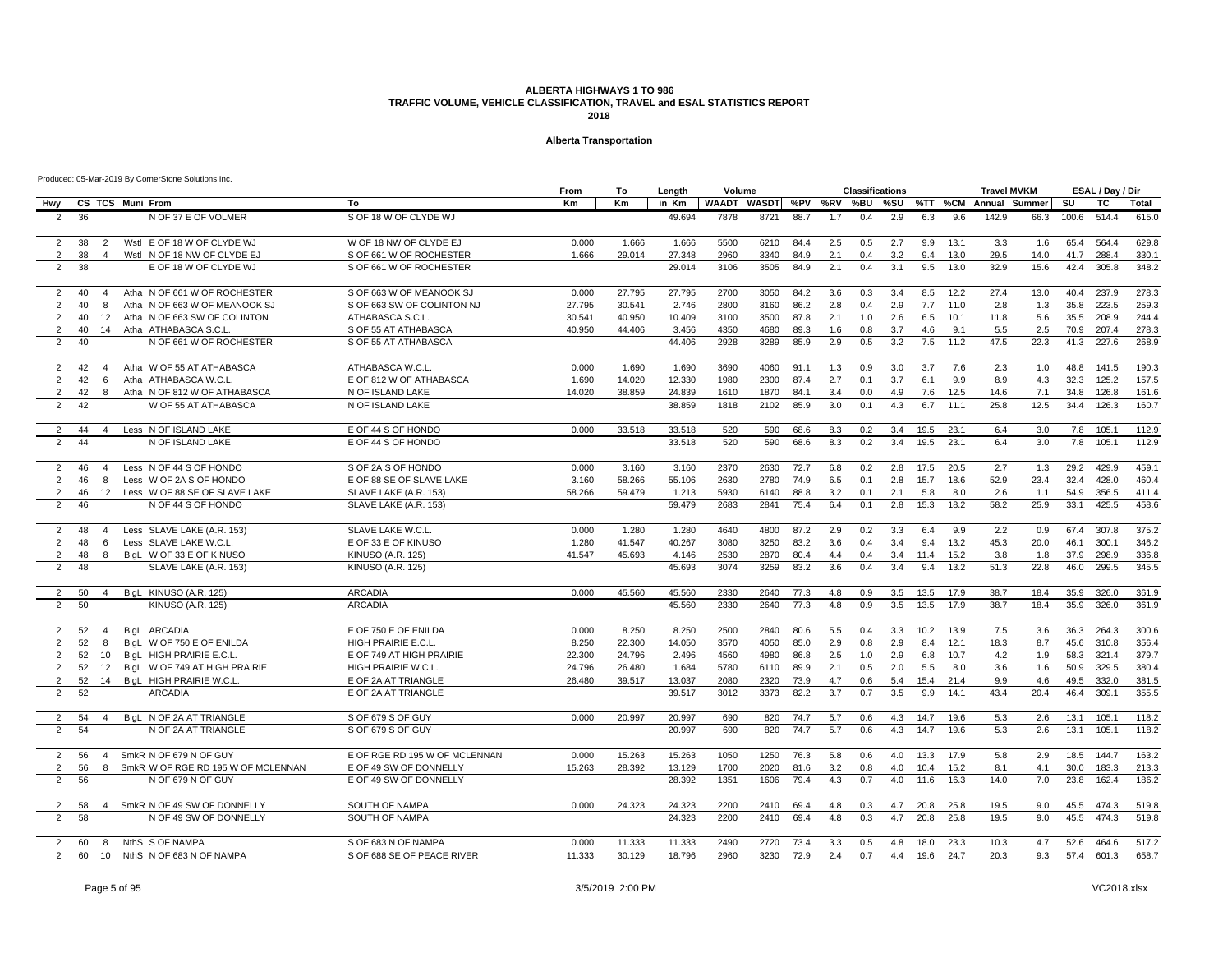### **Alberta Transportation**

|                |                |                          |                                    |                             | From   | To     | Length   | Volume       |               |      |     | <b>Classifications</b> |     |      |      | <b>Travel MVKM</b>    |        |           | ESAL / Day / Dir |        |
|----------------|----------------|--------------------------|------------------------------------|-----------------------------|--------|--------|----------|--------------|---------------|------|-----|------------------------|-----|------|------|-----------------------|--------|-----------|------------------|--------|
| Hwv            |                |                          | CS TCS Muni From                   | To                          | Km     | Кm     | in Km    | <b>WAADT</b> | WASDT %PV %RV |      |     | %BU                    | %SU |      |      | %TT %CM Annual Summer |        | SU        | TC               | Total  |
| 2              | 60             |                          | 12 NthS N OF 688 SE OF PEACE RIVER | PEACE RIVER E.C.L.          | 30.129 | 36.980 | 6.851    | 4800         | 5030          | 83.7 | 2.1 | 0.5                    | 4.9 | 8.8  | 14.2 | 12.0                  | 5.3    | 103.6     | 437.8            | 541.4  |
| $\overline{2}$ | 60             | 14                       | NthS PEACE RIVER E.C.L.            | PEACE RIVER BRIDGE          | 36.980 | 38,686 | 1.706    | 5210         | 5420          | 84.2 | 2.1 | 0.7                    | 4.9 | 8.1  | 13.7 | 3.2                   | 1.4    | 112.5     | 437.4            | 549.9  |
| 2              | 60             |                          | S OF NAMPA                         | PEACE RIVER BRIDGE          |        |        | 38.686   | 3247         | 3496          | 76.6 | 2.5 | 0.6                    | 4.7 | 15.6 | 20.9 | 45.8                  | 20.7   | 67.2      | 525.0            | 592.2  |
|                |                |                          |                                    |                             |        |        |          |              |               |      |     |                        |     |      |      |                       |        |           |                  |        |
| 2              | 62             | 2                        | Peac PEACE RIVER BRIDGE            | E OF 684 AT PEACE RIVER     | 0.000  | 1.252  | 1.252    | 15100        | 15700         | 92.1 | 1.8 | 0.1                    | 3.2 | 2.8  | 6.1  | 6.9                   | 3.0    | 212.8     | 438.2            | 651.0  |
| 2              | 62             | $\overline{4}$           | Peac W OF 684 AT PEACE RIVER       | E OF 743 W OF PEACE RIVER   | 1.252  | 3.106  | 1.854    | 12550        | 13050         | 92.6 | 0.9 | 0.5                    | 2.9 | 3.1  | 6.5  | 8.5                   | 3.7    | 160.3     | 403.3            | 563.6  |
| 2              | 62             | -8                       | Peac W OF 743 W OF PEACE RIVER     | E OF 2A W OF PEACE RIVER    | 3.106  | 11.273 | 8.167    | 5660         | 5880          | 90.2 | 1.1 | 0.4                    | 3.6 | 4.7  | 8.7  | 16.9                  | 7.3    | 89.8      | 275.7            | 365.5  |
| 2              | 62             |                          | 12 Peac W OF 2A W OF PEACE RIVER   | E OF 35 N OF GRIMSHAW       | 11.273 | 19.455 | 8.182    | 2870         | 3190          | 86.3 | 1.8 | 0.3                    | 4.5 | 7.1  | 11.9 | 8.6                   | 4.0    | 56.9      | 211.2            | 268.1  |
| $\overline{2}$ | 62             |                          | PEACE RIVER BRIDGE                 | E OF 35 N OF GRIMSHAW       |        |        | 19.455   | 5751         | 6064          | 90.3 | 1.3 | 0.3                    | 3.6 | 4.5  | 8.4  | 40.8                  | 18.1   | 91.2      | 268.2            | 359.4  |
|                |                |                          |                                    |                             |        |        |          |              |               |      |     |                        |     |      |      |                       |        |           |                  |        |
| 2              | 64             | $\overline{4}$           | Peac S OF 35 N OF GRIMSHAW         | N OF 2A AT GRIMSHAW         | 0.000  | 4.627  | 4.627    | 3410         | 3790          | 88.0 | 1.6 | 0.4                    | 4.4 | 5.6  | 10.4 | 5.8                   | 2.7    | 66.1      | 197.9            | 264.0  |
| $\overline{2}$ | 64             | 8                        | Peac S OF 2A AT GRIMSHAW           | N OF 684 S OF GRIMSHAW WJ   | 4.627  | 7.997  | 3.370    | 3150         | 3510          | 89.8 | 1.4 | 0.6                    | 4.0 | 4.2  | 8.8  | 3.9                   | 1.8    | 55.5      | 137.1            | 192.6  |
| 2              | 64             | 12                       | Peac W OF 684 S OF GRIMSHAW WJ     | E OF 737 S OF BROWNVALE     | 7.997  | 26.929 | 18.932   | 2000         | 2220          | 82.9 | 2.4 | 0.5                    | 5.1 | 9.1  | 14.7 | 13.8                  | 6.4    | 44.9      | 188.6            | 233.5  |
|                | 64             | 16                       | Peac S OF 737 S OF BROWNVALE       | <b>EAST OF WHITELAW</b>     | 26.929 | 35.992 | 9.063    | 1860         | 2070          | 75.5 | 2.2 | 0.4                    | 6.8 | 15.1 | 22.3 | 6.2                   | 2.9    | 55.7      | 291.1            | 346.8  |
| $\mathfrak{p}$ | 64             |                          | S OF 35 N OF GRIMSHAW              | <b>EAST OF WHITELAW</b>     |        |        | 35.992   | 2254         | 2505          | 83.2 | 2.1 | 0.5                    | 5.2 | 9.0  | 14.7 | 29.6                  | 13.8   | 51.6      | 210.3            | 261.9  |
| 2              | 66             | $\overline{4}$           | Fair EAST OF WHITELAW              | E OF 735 S OF WHITELAW      | 0.000  | 4.738  | 4.738    | 1680         | 1870          | 83.9 | 1.7 | 0.3                    | 6.0 | 8.1  | 14.4 | 2.9                   | 1.4    | 44.4      | 141.0            | 185.4  |
|                |                |                          |                                    |                             |        |        |          | 1790         | 1990          |      |     |                        |     | 7.5  |      |                       |        |           | 139.2            | 184.1  |
| $\overline{2}$ | 66             | 8                        | Fair S OF 735 S OF WHITELAW        | FAIRVIEW E.C.L.             | 4.738  | 25.830 | 21.092   |              |               | 84.8 | 1.6 | 0.4                    | 5.7 |      | 13.6 | 13.8                  | 6.4    | 44.9      |                  |        |
| 2              | 66             | 12                       | Fair FAIRVIEW E.C.L.               | E OF 64A & 732 AT FAIRVIEW  | 25.830 | 26.659 | 0.829    | 2500         | 2770          | 85.7 | 1.1 | 0.4                    | 4.6 | 8.2  | 13.2 | 0.8                   | 0.4    | 50.7      | 212.5            | 263.2  |
| 2              | 66             | 16                       | Fair S OF 64A & 732 AT FAIRVIEW    | <b>FAIRVIEW S.C.L.</b>      | 26.659 | 27.760 | 1.101    | 3210         | 3540          | 82.4 | 2.8 | 0.2                    | 5.8 | 8.8  | 14.8 | 1.3                   | 0.6    | 82.0      | 292.8            | 374.8  |
| 2              | 66             | 20                       | Fair FAIRVIEW S.C.L.               | E OF 64 W OF WATERHOLE      | 27.760 | 38.387 | 10.627   | 2480         | 2740          | 80.8 | 1.9 | 0.3                    | 5.6 | 11.4 | 17.3 | 9.6                   | 4.5    | 61.2      | 293.0            | 354.2  |
| 2              | 66             |                          | <b>EAST OF WHITELAW</b>            | E OF 64 W OF WATERHOLE      |        |        | 38.387   | 2024         | 2244          | 83.2 | 1.8 | 0.3                    | 5.7 | 9.0  | 15.0 | 28.4                  | 13.2   | 50.8      | 188.8            | 239.6  |
| 2              | 68             | $\overline{4}$           | Fair W OF 64 W OF WATERHOLE        | N OF 49 E OF RYCROFT        | 0.000  | 34.102 | 34.102   | 2860         | 3160          | 79.3 | 1.7 | 0.3                    | 5.5 | 13.2 | 19.0 | 35.6                  | 16.5   | 69.3      | 391.3            | 460.6  |
| $\overline{2}$ | 68             |                          | W OF 64 W OF WATERHOLE             | N OF 49 E OF RYCROFT        |        |        | 34.102   | 2860         | 3160          | 79.3 | 1.7 | 0.3                    | 5.5 | 13.2 | 19.0 | 35.6                  | 16.5   | 69.3      | 391.3            | 460.6  |
|                |                |                          |                                    |                             |        |        |          |              |               |      |     |                        |     |      |      |                       |        |           |                  |        |
| 2              | 70             | $\overline{4}$           | SprR S OF 49 E OF RYCROFT          | N OF 677 E OF WOKING NJ     | 0.000  | 16.657 | 16.657   | 4300         | 4490          | 78.9 | 2.4 | 0.3                    | 5.0 | 13.4 | 18.7 | 26.1                  | 11.4   | 94.7      | 597.2            | 691.9  |
| 2              | 70             | 8                        | SadH S OF 677 E OF WOKING NJ       | N OF 677 E OF WOKING SJ     | 16.657 | 18.278 | 1.621    | 4280         | 4470          | 78.6 | 2.6 | 0.4                    | 5.0 | 13.4 | 18.8 | 2.5                   | 1.1    | 94.3      | 594.5            | 688.8  |
| 2              | 70             |                          | 12 SadH S OF 677 E OF WOKING SJ    | NORTH OF WEBSTER            | 18.278 | 33.292 | 15.014   | 4680         | 4890          | 79.4 | 2.5 | 0.3                    | 5.1 | 12.7 | 18.1 | 25.6                  | 11.2   | 105.1     | 616.1            | 721.2  |
| $\overline{2}$ | 70             |                          | S OF 49 E OF RYCROFT               | NORTH OF WEBSTER            |        |        | 33.292   | 4470         | 4669          | 79.1 | 2.5 | 0.3                    | 5.0 | 13.1 | 18.4 | 54.3                  | 23.8   | 98.5      | 606.9            | 705.4  |
|                |                |                          |                                    |                             |        |        |          |              |               |      |     |                        |     |      |      |                       |        |           |                  |        |
| 2              | 72             | $\boldsymbol{\varDelta}$ | GrPr NORTH OF WEBSTER              | N OF 59 & 674 N OF SEXSMITH | 0.000  | 12.329 | 12.329   | 5910         | 6170          | 84.6 | 0.9 | 0.4                    | 3.4 | 10.7 | 14.5 | 26.6                  | 11.6   | 88.5      | 655.5            | 744.0  |
| 2              | 72             | 8                        | GrPr S OF 59 & 674 N OF SEXSMITH   | SEXSMITH N.C.L.             | 12.329 | 13.916 | 1.587    | 7670         | 8370          | 85.9 | 0.8 | 0.6                    | 3.4 | 9.3  | 13.3 | 4.4                   |        | 2.0 114.9 | 739.3            | 854.2  |
| 2              | 72             | 12                       | GrPr SEXSMITH N.C.L.               | SEXSMITH S.C.L.             | 13.916 | 16.776 | 2.860    | 8350         | 9100          | 85.5 | 0.7 | 0.4                    | 3.4 | 10.0 | 13.8 | 8.7                   | 4.0    | 125.1     | 865.5            | 990.6  |
| 2              | 72             | 14                       | GrPr SEXSMITH S.C.L                | N OF 43 N OF GRANDE PRAIRIE | 16.776 | 28.968 | 12.192   | 13900        | 15170         | 87.9 | 1.0 | 0.2                    | 3.3 | 7.6  | 11.1 | 61.9                  | 28.3   | 202.1     | 1095.0           | 1297.1 |
| 2              | 72             |                          | NORTH OF WEBSTER                   | N OF 43 N OF GRANDE PRAIRIE |        |        | 28.968   | 9610         | 10368         | 86.8 | 0.9 | 0.3                    | 3.3 | 8.7  | 12.3 | 101.6                 | 46.0   | 139.7     | 866.6            | 1006.3 |
|                |                |                          |                                    |                             |        |        |          |              |               |      |     |                        |     |      |      |                       |        |           |                  |        |
| $\overline{2}$ |                |                          | <b>MONTANA BORDER</b>              | N OF 43 N OF GRANDE PRAIRIE |        |        | 1225.164 | 16347        | 18087         | 85.8 | 2.0 | 0.4                    | 3.2 | 8.6  | 12.2 | 7310.1                | 3390.4 |           | 230.4 1457.2     | 1687.6 |
| 2 A            | $\overline{4}$ | 12                       | Fthi HIGH RIVER N.C.L.             | S OF 543 N OF HIGH RIVER    | 0.000  | 0.106  | 0.106    | 7800         | 8230          | 91.9 | 0.7 | 0.1                    | 4.9 | 2.4  | 7.4  | 0.3                   | 0.1    | 168.4     | 194.0            | 362.4  |
| 2 A            | $\overline{4}$ | 16                       | FthI N OF 543 N OF HIGH RIVER      | S OF 7 N OF ALDERSYDE       | 0.106  | 10.740 | 10.634   | 7880         | 8320          | 90.9 | 0.5 | 0.3                    | 3.8 | 4.5  | 8.6  | 30.6                  | 13.5   | 131.9     | 367.5            | 499.4  |
| 2 A            | $\overline{4}$ |                          | HIGH RIVER N.C.L.                  | S OF 7 N OF ALDERSYDE       |        |        | 10.740   | 7879         | 8319          | 90.9 | 0.5 | 0.3                    | 3.8 | 4.5  | 8.6  | 30.9                  | 13.7   | 131.9     | 367.5            | 499.4  |
|                |                |                          |                                    |                             |        |        |          |              |               |      |     |                        |     |      |      |                       |        |           |                  |        |
|                | 2 A<br>6       | 8                        | FthI OKOTOKS N.C.L                 | W OF 2 & 552 N OF OKOTOKS   | 0.000  | 5.946  | 5.946    | 26270        | 27370         | 95.8 | 0.6 | 0.3                    | 2.6 | 0.7  | 3.6  | 57.0                  | 24.9   | 300.9     | 190.6            | 491.5  |
|                | 2 A<br>- 6     |                          | OKOTOKS N.C.L.                     | W OF 2 & 552 N OF OKOTOKS   |        |        | 5.946    | 26270        | 27370         | 95.8 | 0.6 | 0.3                    | 2.6 | 0.7  | 3.6  | 57.0                  | 24.9   | 300.9     | 190.6            | 491.5  |
|                |                |                          |                                    |                             |        |        |          |              |               |      |     |                        |     |      |      |                       |        |           |                  |        |
|                | 2 A 8          | $\overline{4}$           | FthI N OF 2 S OF CALGARY           | S.C.L. CALGARY              | 0.000  | 5.229  | 5.229    | 17560        | 19130         | 95.9 | 0.7 | 0.3                    | 2.2 | 0.9  | 3.4  | 33.5                  | 15.3   | 170.2     | 163.8            | 334.0  |
|                | 2 A 8          |                          | N OF 2 S OF CALGARY                | S.C.L. CALGARY              |        |        | 5.229    | 17560        | 19130         | 95.9 | 0.7 | 0.3                    | 2.2 | 0.9  | 3.4  | 33.5                  | 15.3   | 170.2     | 163.8            | 334.0  |
|                | 2 A 10         | $\overline{4}$           | Rkyv W OF 2 & 72 E OF CROSSFIELD   | S OF 574 AT CROSSFIELD      | 0.000  | 6.358  | 6.358    | 4520         | 5020          | 90.0 | 1.1 | 0.4                    | 4.0 | 4.5  | 8.9  | 10.5                  | 4.9    | 79.6      | 210.8            | 290.4  |
|                | 2 A 10         | -8                       | Rkvv N OF 574 AT CROSSFIELD        | S OF 2 AT ACME ROAD         | 6.358  | 11.270 | 4.912    | 2300         | 2550          | 87.3 | 1.4 | 0.3                    | 4.2 | 6.8  | 11.3 | 4.1                   | 1.9    | 42.6      | 162.1            | 204.7  |
|                | 2 A 10         |                          | W OF 2 & 72 E OF CROSSFIELD        | S OF 2 AT ACME ROAD         |        |        | 11.270   | 3552         | 3943          | 89.2 | 1.2 | 0.4                    | 4.1 | 5.1  | 9.6  | 14.6                  | 6.8    | 64.2      | 187.8            | 252.0  |
|                |                |                          |                                    |                             |        |        |          |              |               |      |     |                        |     |      |      |                       |        |           |                  |        |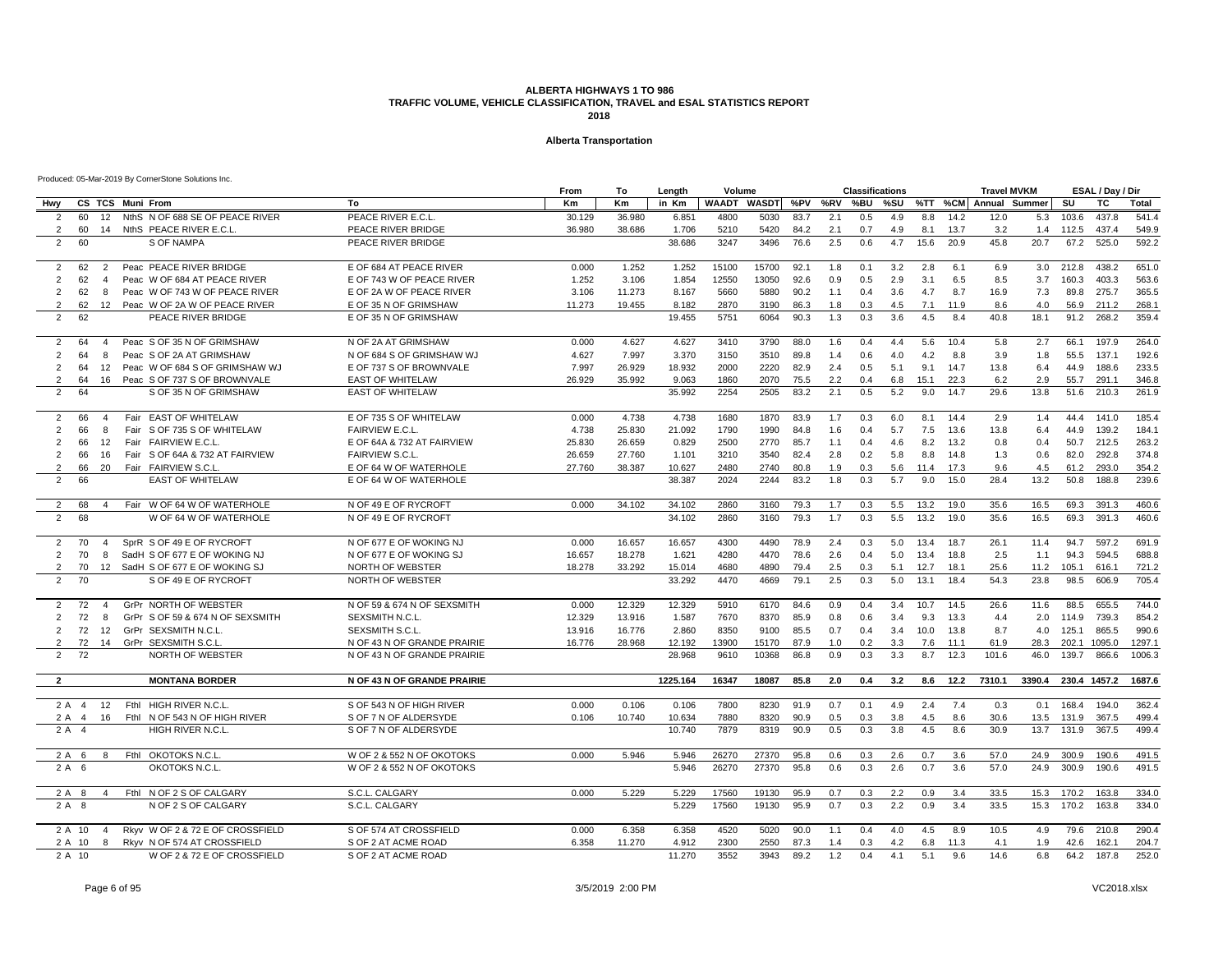### **Alberta Transportation**

|               |    |                |                                                   |                                                  | From   | То     | Length          | Volume       |                                                   |              |            | <b>Classifications</b> |            |            |            | Travel MVKM  |             |              | ESAL / Day / Dir |                |
|---------------|----|----------------|---------------------------------------------------|--------------------------------------------------|--------|--------|-----------------|--------------|---------------------------------------------------|--------------|------------|------------------------|------------|------------|------------|--------------|-------------|--------------|------------------|----------------|
| Hwv           |    |                | CS TCS Muni From                                  | To                                               | Km     | Кm     | in Km           |              | WAADT WASDT %PV %RV %BU %SU %TT %CM Annual Summer |              |            |                        |            |            |            |              |             | SU           | <b>TC</b>        | Total          |
|               |    |                |                                                   |                                                  |        |        |                 |              |                                                   |              |            |                        |            |            |            |              |             |              |                  |                |
| 2 A 12        |    | $\overline{4}$ | MntV N OF 2 AT ACME ROAD                          | S OF 580 S OF CARSTAIRS                          | 0.000  | 7.653  | 7.653           | 4590         | 5090                                              | 92.4         | 0.6        | 0.3                    | 2.9        | 3.8        | 7.0        | 12.8         | 6.0         | 58.6         | 180.8            | 239.4          |
| 2 A 12        |    | - 8            | MntV N OF 580 S OF CARSTAIRS                      | S OF 581 AT CARSTAIRS                            | 7.653  | 11.165 | 3.512           | 3510         | 3900                                              | 93.0         | 1.1        | 0.3                    | 2.7        | 2.9        | 5.9<br>8.8 | 4.5          | 2.1         | 41.7         | 105.5            | 147.2          |
| 2 A 12 12     |    |                | MntV N OF 581 AT CARSTAIRS                        | CARSTAIRS N.C.L.                                 | 11.165 | 13.040 | 1.875           | 4600         | 5100                                              | 89.5         | 1.7        | 0.3                    | 3.4        | 5.1        |            | 3.1          | 1.5         | 68.9         | 243.2            | 312.1          |
| 2 A<br>2 A 12 | 12 | 16             | MntV CARSTAIRS N.C.L<br>N OF 2 AT ACME ROAD       | S OF 582 E OF DIDSBURY<br>S OF 582 E OF DIDSBURY | 13.040 | 22.532 | 9.492<br>22.532 | 3470<br>3951 | 3850<br>4383                                      | 91.0<br>91.8 | 0.5<br>0.7 | 0.7<br>0.4             | 5.0<br>3.7 | 2.8<br>3.4 | 8.5<br>7.5 | 12.0<br>32.5 | 5.6<br>15.1 | 76.4<br>64.4 | 100.7<br>139.2   | 177.1<br>203.6 |
|               |    |                |                                                   |                                                  |        |        |                 |              |                                                   |              |            |                        |            |            |            |              |             |              |                  |                |
| 2 A 14        |    | $\overline{4}$ | MntV N OF 582 E OF DIDSBURY                       | OLDS S.C.L.                                      | 0.000  | 12.110 | 12.110          | 4210         | 4500                                              | 92.4         | 0.6        | 0.5                    | 3.1        | 3.4        | 7.0        | 18.6         | 8.3         | 57.5         | 148.4            | 205.9          |
| 2 A 14        |    | 8              | MntV OLDS S.C.L                                   | S OF 27 AT OLDS                                  | 12.110 | 14.579 | 2.469           | 5410         | 5790                                              | 91.1         | 0.4        | 1.3                    | 3.8        | 3.4        | 8.5        | 4.9          | 2.2         | 90.6         | 190.7            | 281.3          |
| 2 A 14        |    | 12             | MntV N OF 27 AT OLDS                              | OLDS N.C.L                                       | 14.579 | 15.260 | 0.681           | 4700         | 5030                                              | 89.3         | 1.7        | 0.1                    | 5.0        | 3.9        | 9.0        | 1.2          | 0.5         | 103.5        | 190.0            | 293.5          |
| 2 A 14        |    | 16             | MntV OLDS N.C.L.                                  | S OF S OF BOWDEN 11-34-1-501150463               | 15.260 | 28,406 | 13.146          | 2840         | 3040                                              | 89.5         | 0.6        | 0.5                    | 4.2        | 5.2        | 9.9        | 13.6         | 6.1         | 52.5         | 153.1            | 205.6          |
| 2 A 14        |    |                | 18 RdDr W OF S OF BOWDEN 11-34-1-501150463        | W OF 2 & 587 E OF BOWDEN                         | 28.406 | 33.063 | 4.657           | 2330         | 2490                                              | 92.9         | 1.3        | 0.8                    | 2.6        | 2.4        | 5.8        | 4.0          | 1.8         | 26.7         | 58.0             | 84.7           |
| 2 A 14        |    |                | N OF 582 E OF DIDSBURY                            | W OF 2 & 587 E OF BOWDEN                         |        |        | 33.063          | 3500         | 3744                                              | 91.3         | 0.7        | 0.6                    | 3.5        | 3.9        | 8.0        | 42.2         | 18.9        | 54.0         | 141.5            | 195.5          |
| 2 A 16        |    |                | RdDr N OF 590 AT INNISFAIL                        | <b>INNISFAIL N.C.L</b>                           | 0.000  | 2.630  | 2.630           | 3930         | 4060                                              | 91.9         | 0.6        | 0.7                    | 3.7        | 3.1        | 7.5        | 3.8          | 1.6         | 64.1         | 126.3            | 190.4          |
| 2 A 16        |    | 8              | RdDr INNISFAIL N.C.L.                             | S OF 42 & 592 N OF PENHOLD                       | 2.630  | 13.714 | 11.084          | 3940         | 4080                                              | 94.5         | 0.6        | 0.7                    | 2.8        | 1.4        | 4.9        | 15.9         | 6.9         | 48.6         | 57.2             | 105.8          |
| 2 A 16        |    |                | 12 RdDr N OF 42 & 592 N OF PENHOLD                | RED DEER S.C.L                                   | 13.714 | 24.600 | 10.886          | 9690         | 9990                                              | 96.1         | 0.4        | 0.5                    | 2.1        | 0.9        | 3.5        | 38.5         | 16.6        | 89.6         | 90.4             | 180.0          |
| 2 A           | 16 |                | N OF 590 AT INNISFAIL                             | RED DEER S.C.L.                                  |        |        | 24.600          | 6483         | 6693                                              | 95.3         | 0.5        | 0.6                    | 2.4        | 1.2        | 4.2        | 58.2         | 25.2        | 68.5         | 80.6             | 149.1          |
| 2 A 18        |    | 16             | RdDr N OF 11A AT RED DEER                         | S OF 597 S OF BLACKFALDS                         | 0.000  | 6.448  | 6.448           | 12830        | 13170                                             | 93.0         | 0.3        | 0.2                    | 4.0        | 2.5        | 6.7        | 30.2         | 13.0        | 226.1        | 332.5            | 558.6          |
| 2 A 18        |    |                | 20 Laco N OF 597 S OF BLACKFALDS                  | LACOMBE S.C.L                                    | 6.448  | 17.518 | 11.070          | 8220         | 8440                                              | 94.5         | 0.5        | 0.3                    | 3.3        | 1.4        | 5.0        | 33.2         | 14.3        | 119.5        | 119.3            | 238.8          |
| 2 A 18        |    |                | N OF 11A AT RED DEER                              | LACOMBE S.C.L.                                   |        |        | 17.518          | 9917         | 10181                                             | 93.8         | 0.4        | 0.3                    | 3.6        | 1.9        | 5.8        | 63.4         | 27.3        | 157.3        | 195.3            | 352.6          |
|               |    |                |                                                   |                                                  |        |        |                 |              |                                                   |              |            |                        |            |            |            |              |             |              |                  |                |
| 2 A 20        |    | $\overline{4}$ | Laco LACOMBE N.C.L                                | E OF 2 NE OF LACOMBE                             | 0.000  | 3.749  | 3.749           | 6620         | 7190                                              | 92.9         | 1.1        | 0.3                    | 2.8        | 2.9        | 6.0        | 9.1          | 4.1         | 81.7         | 199.0            | 280.7          |
| 2 A 20        |    |                | LACOMBE N.C.L.                                    | E OF 2 NE OF LACOMBE                             |        |        | 3.749           | 6620         | 7190                                              | 92.9         | 1.1        | 0.3                    | 2.8        | 2.9        | 6.0        | 9.1          | 4.1         | 81.7         | 199.0            | 280.7          |
| 2 A 22        |    | $\overline{4}$ | Laco E OF 2 SW OF MORNINGSIDE                     | S OF 604 N OF MORNINGSIDE                        | 0.000  | 3.303  | 3.303           | 5110         | 5550                                              | 91.6         | 1.7        | 0.2                    | 2.5        | 4.0        | 6.7        | 6.2          | 2.8         | 56.3         | 211.9            | 268.2          |
| 2 A 22        |    | - 8            | Pnka N OF 604 N OF MORNINGSIDE                    | PONOKA S.C.L                                     | 3.303  | 13.690 | 10.387          | 5340         | 5800                                              | 91.5         | 1.3        | 0.4                    | 2.7        | 4.1        | 7.2        | 20.2         | 9.2         | 63.5         | 226.9            | 290.4          |
| 2 A 22        |    |                | 12 Pnka PONOKA S.C.L                              | S OF 53 AT PONOKA                                | 13.690 | 14.609 | 0.919           | 7930         | 8610                                              | 93.3         | 0.7        | 0.6                    | 2.0        | 3.4        | 6.0        | 2.7          | 1.2         | 69.9         | 279.5            | 349.4          |
| 2 A 22        |    |                | E OF 2 SW OF MORNINGSIDE                          | S OF 53 AT PONOKA                                |        |        | 14.609          | 5451         | 5920                                              | 91.7         | 1.3        | 0.4                    | 2.6        | 4.0        | 7.0        | 29.1         | 13.2        | 62.4         | 226.0            | 288.4          |
| 2 A 24        |    | $\overline{4}$ | Pnka N OF 53 AT PONOKA                            | PONOKA N.C.L.                                    | 0.000  | 2.640  | 2.640           | 5750         | 6240                                              | 93.2         | 0.3        | 1.6                    | 2.0        | 2.9        | 6.5        | 5.5          | 2.5         | 50.7         | 172.8            | 223.5          |
| 2 A 24        |    | 8              | Pnka PONOKA N.C.L.                                | S OF 611 AT HOBBEMA SJ                           | 2.640  | 19.109 | 16.469          | 3390         | 3680                                              | 90.5         | 0.6        | 1.9                    | 2.6        | 4.4        | 8.9        | 20.4         | 9.3         | 38.8         | 154.6            | 193.4          |
| 2 A 24 10     |    |                | Pnka N OF 611 AT HOBBEMA SJ                       | S OF 611 N OF HOBBEMA NJ                         | 19.109 | 21.927 | 2.818           | 6840         | 7430                                              | 94.1         | 0.7        | 1.3                    | 1.7        | 2.2        | 5.2        | 7.0          | 3.2         | 51.2         | 156.0            | 207.2          |
| 2 A 24        |    | 12             | Weta N OF 611 N OF HOBBEMA NJ                     | <b>WETASKIWIN S.C.L</b>                          | 21.927 | 33.793 | 11.866          | 5900         | 6410                                              | 94.7         | 0.6        | 0.8                    | 1.8        | 2.1        | 4.7        | 25.6         | 11.6        | 46.8         | 128.4            | 175.2          |
| 2 A 24        |    |                | N OF 53 AT PONOKA                                 | <b>WETASKIWIN S.C.L.</b>                         |        |        | 33.793          | 4743         | 5151                                              | 93.0         | 0.6        | 1.3                    | 2.1        | 3.0        | 6.4        | 58.5         | 26.6        | 43.9         | 147.5            | 191.4          |
| 2 A 26        |    | $\overline{4}$ | Weta WETASKIWIN N.C.L                             | S OF 13 N OF WETASKIWIN NJ                       | 0.000  | 0.820  | 0.820           | 9390         | 9900                                              | 92.1         | 1.3        | 0.3                    | 2.6        | 3.7        | 6.6        | 2.8          | 1.2         | 107.5        | 360.1            | 467.6          |
| 2 A 26        |    | 8              | Weta N OF 13 N OF WETASKIWIN NJ                   | S OF 616 AT MILLET SJ                            | 0.820  | 13.546 | 12.726          | 7940         | 8370                                              | 91.5         | 0.6        | 0.5                    | 3.2        | 4.2        | 7.9        | 36.9         | 16.3        | 111.9        | 345.7            | 457.6          |
| 2 A 26        |    | 12             | Ledc N OF 616 N AT MILLET SJ                      | S OF 616 N OF MILLET NJ                          | 13.546 | 18.631 | 5.085           | 7800         | 8230                                              | 91.7         | 0.7        | 0.2                    | 3.1        | 4.3        | 7.6        | 14.5         | 6.4         | 106.5        | 347.6            | 454.1          |
| 2 A 26        |    | 16             | Ledc N OF 616 N OF MILLET NJ                      | LEDUC S.C.L                                      | 18.631 | 30.406 | 11.775          | 8240         | 8690                                              | 91.3         | 1.0        | 0.2                    | 3.4        | 4.1        | 7.7        | 35.4         | 15.7        | 123.4        | 350.2            | 473.6          |
| 2 A 26        |    |                | WETASKIWIN N.C.L.                                 | LEDUC S.C.L.                                     |        |        | 30.406          | 8072         | 8512                                              | 91.5         | 0.8        | 0.3                    | 3.2        | 4.2        | 7.7        | 89.6         | 39.6        | 113.8        | 351.4            | 465.2          |
|               |    |                |                                                   |                                                  |        |        |                 |              |                                                   |              |            |                        |            |            |            |              |             |              |                  |                |
| 2 A 36        |    | 4              | Peac S OF 2 W OF PEACE RIVER                      | E OF 2 AT GRIMSHAW                               | 0.000  | 11.456 | 11.456          | 2580         | 2620                                              | 93.5         | 0.6        | 0.3                    | 2.7        | 2.9        | 5.9        | 10.8         | 4.6         | 30.7         | 77.6             | 108.3          |
| 2 A 36        |    |                | S OF 2 W OF PEACE RIVER                           | E OF 2 AT GRIMSHAW                               |        |        | 11.456          | 2580         | 2620                                              | 93.5         | 0.6        | 0.3                    | 2.7        | 2.9        | 5.9        | 10.8         | 4.6         | 30.7         | 77.6             | 108.3          |
| 2 A 44        |    | $\overline{4}$ | Less E OF 2 S OF HONDO                            | <b>SMITH</b>                                     | 0.000  | 14.733 | 14.733          | 570          | 630                                               | 89.3         | 3.8        | 0.1                    | 3.0        | 3.8        | 6.9        | 3.1          | 1.4         | 7.5          | 22.5             | 30.0           |
| 2 A 44        |    |                | E OF 2 S OF HONDO                                 | <b>SMITH</b>                                     |        |        | 14.733          | 570          | 630                                               | 89.3         | 3.8        | 0.1                    | 3.0        | 3.8        | 6.9        | 3.1          | 1.4         | 7.5          | 22.5             | 30.0           |
| 2 A 54        |    | $\overline{4}$ | Less W OF 2 AT TRIANGLE                           | E OF 747 W OF TRIANGLE                           | 0.000  | 5.958  | 5.958           | 1320         | 1470                                              | 73.5         | 5.6        | 0.3                    | 3.8        | 16.8       | 20.9       | 2.9          | 1.3         | 22.1         | 229.9            | 252.0          |
| 2 A 54        |    | 8              | SmkR W OF 747 W OF TRIANGLE                       | E OF RGE RD 200 NW OF LITTLE SMOKY               | 5.958  | 13.892 | 7.934           | 780          | 860                                               | 67.4         | 6.8        | 0.2                    | 4.3        | 21.3       | 25.8       | 2.3          | 1.0         | 14.8         | 172.2            | 187.0          |
|               |    |                | 2 A 54 10 SmkR W OF RGE RD 200 NW OF LITTLE SMOKY | E OF 49 S OF GUY                                 | 13.892 | 27.457 | 13.565          | 800          | 890                                               | 61.8         | 6.3        | 0.2                    | 6.7        | 25.0       | 31.9       | 4.0          | 1.8         | 23.6         | 207.3            | 230.9          |
|               |    |                |                                                   |                                                  |        |        |                 |              |                                                   |              |            |                        |            |            |            |              |             |              |                  |                |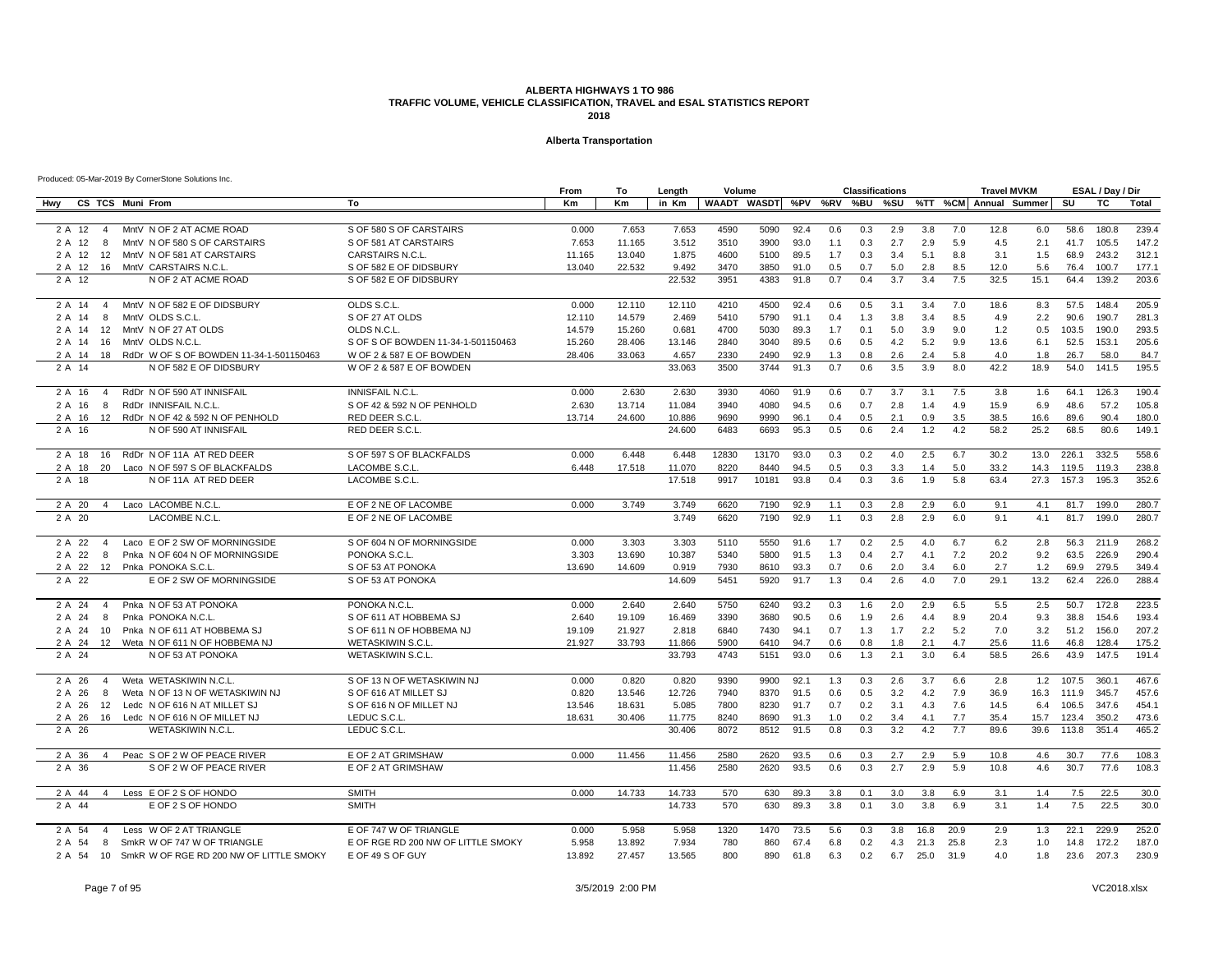### **Alberta Transportation**

|                                                |                                                           |                                                    | From   | To     | Length          | Volume         |                |              |            | <b>Classifications</b> |            |             |              | <b>Travel MVKM</b> |             |              | ESAL / Day / Dir |                  |
|------------------------------------------------|-----------------------------------------------------------|----------------------------------------------------|--------|--------|-----------------|----------------|----------------|--------------|------------|------------------------|------------|-------------|--------------|--------------------|-------------|--------------|------------------|------------------|
| Hwy                                            | CS TCS Muni From                                          | To                                                 | Km     | Кm     | in Km           | WAADT          | <b>WASDT</b>   |              | %PV %RV    | %BU                    | %SU        |             | %TT %CM      | Annual Summer      |             | SU           | TC               | Total            |
| 2 A<br>54                                      | W OF 2 AT TRIANGLE                                        | E OF 49 S OF GUY                                   |        |        | 27.457          | 907            | 1007           | 66.9         | 6.2        | 0.2                    | 5.2        | 21.5        | 26.9         | 9.1                | 4.2         | 20.8         | 202.1            | 222.9            |
| 2 A                                            | <b>HIGH RIVER N.C.L</b>                                   | E OF 49 S OF GUY                                   |        |        | 267.101         | 5555           | 5898           | 92.6         | 0.8        | 0.5                    | 3.0        | 3.1         | 6.6          | 541.6              | 241.0       | 73.4         | 178.5            | 251.9            |
|                                                |                                                           |                                                    |        |        |                 |                |                |              |            |                        |            |             |              |                    |             |              |                  |                  |
| 3<br>$\overline{2}$<br>$\overline{4}$          | Rnch B.C. BORDER                                          | W OF 40 AT COLEMAN                                 | 0.000  | 15.645 | 15.645          | 5200           | 6670           | 80.3         | 5.2        | 0.8                    | 1.7        | 12.0        | 14.5         | 29.7               | 16.0        | 38.9         | 646.8            | 685.7            |
| 3<br>$\overline{2}$<br>8                       | Rnch E OF 40 AT COLEMAN                                   | <b>BLAIRMORE WEST ACCESS</b>                       | 15.645 | 18.840 | 3.195           | 8900           | 11420          | 88.1         | 4.3        | 0.3                    | 1.2        | 6.1         | 7.6          | 10.4               | 5.6         | 47.0         | 562.7            | 609.7            |
| 3<br>2<br>10                                   | Rnch BLAIRMORE WEST ACCESS                                | <b>BLAIRMORE EAST ACCESS</b>                       | 18.840 | 23.090 | 4.250           | 8220           | 10550          | 86.7         | 3.6        | 0.3                    | 1.6        | 7.8         | 9.7          | 12.8               | 6.9         | 57.9         | 664.6            | 722.5            |
| 3<br>12<br>2                                   | Rnch BLAIRMORE EAST ACCESS                                | <b>BELLEVUE WEST ACCESS</b>                        | 23.090 | 26.010 | 2.920           | 9660           | 12400          | 87.8         | 3.6        | 0.4                    | 1.6        | 6.6         | 8.6          | 10.3               | 5.5         | 68.1         | 660.8            | 728.9            |
| 2<br>16                                        | Rnch BELLEVUE WEST ACCESS                                 | HILLCREST MINES ACCESS                             | 26.010 | 27.800 | 1.790           | 7110           | 9130           | 83.6         | 6.0        | 0.3                    | 2.2        | 7.9         | 10.4         | 4.6                | 2.5         | 68.9         | 582.2            | 651.1            |
| 3<br>$\overline{2}$<br>20                      | Rnch HILLCREST MINES ACCESS                               | W OF BURMIS                                        | 27.800 | 32.758 | 4.958           | 6180           | 7940           | 82.2         | 6.1        | 0.2                    | 2.0        | 9.5         | 11.7         | 11.2               | 6.0         | 54.4         | 608.5            | 662.9            |
| 3<br>$\mathcal{P}$                             | <b>B.C. BORDER</b>                                        | W OF BURMIS                                        |        |        | 32.758          | 6603           | 8474           | 83.8         | 4.8        | 0.5                    | 1.7        | 9.2         | 11.4         | 78.9               | 42.5        | 49.4         | 629.6            | 679.0            |
| 3<br>$\overline{2}$<br>$\overline{a}$          | PrCr W OF BURMIS                                          | W OF 507 E OF BURMIS                               | 0.000  | 2.526  | 2.526           | 6060           | 7780           | 80.6         | 7.5        | 0.1                    | 2.4        | 9.4         | 11.9         | 5.6                | 3.0         | 64.1         | 590.4            | 654.5            |
| 3<br>$\overline{a}$<br>$\overline{\mathbf{A}}$ | PrCr E OF 507 E OF BURMIS                                 | W OF 3A SW OF LUNDBRECK WJ                         | 2.526  | 7.061  | 4.535           | 5790           | 7430           | 79.7         | 7.2        | 0.2                    | 2.5        | 10.4        | 13.1         | 9.6                | 5.2         | 63.8         | 624.1            | 687.9            |
| 8                                              | PrCr E OF 3A SW OF LUNDBRECK WJ                           | W OF 22 E OF BURMIS                                | 7.061  | 9.121  | 2.060           | 5770           | 7400           | 81.7         | 6.8        | 0.2                    | 2.1        | 9.2         | 11.5         | 4.3                | 2.3         | 53.4         | 550.2            | 603.6            |
| 3<br>12                                        | PrCr E OF 22 E OF BURMIS                                  | W OF 3A NW OF LUNDBRECK EJ                         | 9.121  | 15.230 | 6.109           | 3900           | 4750           | 80.4         | 8.3        | 0.5                    | 3.8        | 7.0         | 11.3         | 8.7                | 4.4         | 65.3         | 283.0            | 348.3            |
| 3<br>16<br>$\overline{a}$                      | PrCr E OF 3A NW OF LUNDBRECK EJ                           | W OF 510 SE OF COWLEY                              | 15.230 | 19.236 | 4.006           | 3870           | 4710           | 82.1         | 6.7        | 0.4                    | 2.7        | 8.1         | 11.2         | 5.7                | 2.9         | 46.0         | 324.9            | 370.9            |
| 3<br>20<br>$\overline{a}$                      | PrCr E OF 510 SE OF COWLEY                                | W OF 6 N OF PINCHER CREEK                          | 19.236 | 29.308 | 10.072          | 4150           | 5050           | 82.9         | 8.2        | 0.3                    | 2.1        | 6.5         | 8.9          | 15.3               | 7.8         | 38.4         | 279.6            | 318.0            |
| 3<br>$\overline{\mathbf{4}}$                   | W OF BURMIS                                               | W OF 6 N OF PINCHER CREEK                          |        |        | 29.308          | 4592           | 5710           | 81.4         | 7.6        | 0.3                    | 2.6        | 8.1         | 11.0         | 49.1               | 25.6        | 52.6         | 385.5            | 438.1            |
| 3<br>6<br>$\overline{4}$                       | PrCr E OF 6 N OF PINCHER CREEK                            | W OF 785 W OF BROCKET                              | 0.000  | 3.404  | 3.404           | 3600           | 4380           | 78.3         | 9.2        | 0.2                    | 2.6        | 9.7         | 12.5         | 4.5                | 2.3         | 41.2         | 361.9            | 403.1            |
| 3<br>6<br>8                                    | PrCr E OF 785 W OF BROCKET                                | W OF 786 NE OF BROCKET                             | 3.404  | 15.089 | 11.685          | 4510           | 5420           | 80.1         | 6.9        | 0.3                    | 2.7        | 10.0        | 13.0         | 19.2               | 9.7         | 53.6         | 467.5            | 521.1            |
| 3<br>6<br>12                                   | PrCr E OF 786 NE OF BROCKET                               | W OF 2 W OF FT MACLEOD WJ                          | 15.089 | 43.859 | 28.770          | 4810           | 5740           | 79.5         | 6.8        | 0.2                    | 3.2        | 10.3        | 13.7         | 50.5               | 25.3        | 67.8         | 513.5            | 581.3            |
| $\mathbf{3}$<br>6                              | E OF 6 N OF PINCHER CREEK                                 | W OF 2 W OF FT MACLEOD WJ                          |        |        | 43.859          | 4636           | 5549           | 79.6         | 7.0        | 0.2                    | 3.0        | 10.2        | 13.4         | 74.2               | 37.2        | 61.3         | 490.1            | 551.4            |
|                                                |                                                           |                                                    |        |        |                 |                |                |              |            |                        |            |             |              |                    |             |              |                  |                  |
| 3<br>8<br>$\overline{4}$                       | Wicr E OF 2 W OF FT MACLEOD WJ                            | W OF 2 E OF FT MACLEOD EJ                          | 0.000  | 5.077  | 5.077           | 9360           | 10400          | 84.1         | 2.6        | 0.3                    | 3.3        | 9.7         | 13.3         | 17.3               | 8.1         | 136.1        | 941.1            | 1077.2           |
| 3<br>8<br>8                                    | Wicr E OF 2 E OF FT MACLEOD EJ                            | W OF 3A SW OF MONARCH WJ                           | 5.077  | 26.113 | 21.036          | 8150           | 9050           | 85.3         | 3.0        | 0.2                    | 2.7        | 8.8         | 11.7         | 62.6               | 29.1        | 96.9         | 743.4            | 840.3            |
| -3<br>10                                       | Leth E OF 3A SW OF MONARCH WJ                             | W OF 3A S OF MONARCH EJ                            | 26.113 | 32.282 | 6.169           | 7700           | 8380           | 84.3         | 3.6        | 0.2                    | 2.9        | 9.0         | 12.1         | 17.3               | 7.9         | 98.4         | 718.3            | 816.7            |
| 3<br>8<br>12                                   | Leth E OF 3A S OF MONARCH EJ                              | W OF 3A W OF LETHBRIDGE                            | 32.282 | 46.008 | 13.726          | 15910          | 17310          | 82.3         | 2.8        | 0.2                    | 3.2        | 11.5        | 14.9         | 79.7               | 36.4        |              | 224.3 1896.4     | 2120.7           |
| 16<br>3<br>3                                   | Leth E OF 3A W OF LETHBRIDGE<br>E OF 2 W OF FT MACLEOD WJ | W OF 25 W OF LETHBRIDGE<br>W OF 25 W OF LETHBRIDGE | 46.008 | 47.487 | 1.479<br>47.487 | 17100<br>10743 | 18610<br>11793 | 83.4<br>83.7 | 2.5<br>2.9 | 0.2<br>0.2             | 4.3<br>3.1 | 9.6<br>10.1 | 14.1<br>13.4 | 9.2<br>186.2       | 4.2<br>85.7 |              | 323.9 1701.5     | 2025.4<br>1271.3 |
|                                                |                                                           |                                                    |        |        |                 |                |                |              |            |                        |            |             |              |                    |             |              | 146.7 1124.6     |                  |
| 3<br>$\mathbf{Q}$                              | CoLb SE OF 25 W OF LETHBRIDGE                             | NW OF 5 AVE N LETHBRIDGE                           | 0.000  | 3.102  | 3.102           | 27430          | 28140          | 87.5         | 1.6        | 0.2                    | 3.7        | 7.0         | 10.9         | 31.1               | 13.4        |              | 447.1 1990.2     | 2437.3           |
| 3<br>9<br>-8                                   | CoLb SE OF 5 AVE N LETHBRIDGE                             | W OF 28 ST N LETHBRIDGE                            | 3.102  | 7.026  | 3.924           | 24400          | 25590          | 86.5         | 1.6        | 0.2                    | 4.8        | 6.9         | 11.9         | 34.9               | 15.4        |              | 515.9 1745.1     | 2261.0           |
| 3<br>12<br>9                                   | CoLb E OF 28 ST N LETHBRIDGE                              | W OF 30 ST N LETHBRIDGE                            | 7.026  | 7.401  | 0.375           | 25550          | 26870          | 89.1         | 0.9        | 0.3                    | 3.4        | 6.3         | 10.0         | 3.5                | 1.5         | 382.7 1668.4 |                  | 2051.1           |
| 3<br>$\mathbf{q}$<br>16                        | CoLb E OF 30 ST N LETHBRIDGE                              | W OF 4 E.C.L LETHBRIDGE                            | 7.401  | 8.745  | 1.344           | 19900          | 20930          | 87.3         | 1.5        | 0.2                    | 3.9        | 7.1         | 11.2         | 9.8                | 4.3         |              | 341.9 1464.5     | 1806.4           |
| 3<br>9                                         | SE OF 25 W OF LETHBRIDGE                                  | W OF 4 E.C.L LETHBRIDGE                            |        |        | 8.745           | 24833          | 25833          | 87.1         | 1.6        | 0.2                    | 4.2        | 6.9         | 11.3         | 79.3               | 34.6        |              | 459.4 1776.0     | 2235.4           |
| 3<br>10<br>$\overline{4}$                      | Leth E OF 4 & 843 IN LETHBRIDGE                           | W OF 845 AT COALDALE                               | 0.000  | 11.673 | 11.673          | 18030          | 19000          | 90.2         | 0.9        | 0.2                    | 3.2        | 5.5         | 8.9          | 76.8               | 33.9        |              | 254.2 1027.8     | 1282.0           |
| 3<br>10<br>8                                   | Leth E OF 845 AT COALDALE                                 | W OF 512 W OF CHIN                                 | 11.673 | 21.867 | 10.194          | 9040           | 9640           | 84.5         | 1.8        | 0.2                    | 4.0        | 9.5         | 13.7         | 33.6               | 15.0        | 159.3        | 890.1            | 1049.4           |
| 10<br>12<br>3                                  | Tabr E OF 512 W OF CHIN                                   | W OF 864 W OF TABER                                | 21.867 | 45.275 | 23.408          | 8340           | 9040           | 84.3         | 1.7        | 0.3                    | 4.5        | 9.2         | 14.0         | 71.3               | 32.4        | 165.3        | 795.3            | 960.6            |
| 3<br>10<br>16                                  | Tabr E OF 864 W OF TABER                                  | W OF 36 W OF TABER WJ                              | 45.275 | 46.071 | 0.796           | 8350           | 9040           | 83.2         | 2.5        | 0.1                    | 5.0        | 9.2         | 14.3         | 2.4                | 1.1         | 183.9        | 796.2            | 980.1            |
| 10<br>20<br>3                                  | Tabr E OF 36 W OF TABER WJ                                | W OF 36 AT TABER EJ                                | 46.071 | 48.652 | 2.581           | 8700           | 9420           | 81.3         | 1.6        | 0.3                    | 4.8        | 12.0        | 17.1         | 8.2                | 3.7         |              | 184.0 1082.1     | 1266.1           |
| 3<br>10                                        | E OF 4 & 843 IN LETHBRIDGE                                | W OF 36 AT TABER EJ                                |        |        | 48.652          | 10831          | 11576          | 86.6         | 1.4        | 0.2                    | 3.9        | 7.9         | 12.0         | 192.3              | 86.2        | 186.1        | 886.9            | 1073.0           |
| 12<br>3<br>$\overline{4}$                      | Tabr E OF 36 AT TABER EJ                                  | W OF 877 AT GRASSY LAKE                            | 0.000  | 31.493 | 31.493          | 4040           | 4480           | 76.3         | 4.0        | 0.4                    | 4.8        | 14.5        | 19.7         | 46.4               | 21.6        | 85.4         | 607.2            | 692.6            |
| 3<br>12<br>8                                   | Tabr E OF 877 AT GRASSY LAKE                              | W OF RGE RD 130 GRASSY LAKE                        | 31.493 | 36.391 | 4.898           | 3460           | 3860           | 75.4         | 4.6        | 0.2                    | 4.0        | 15.8        | 20.0         | 6.2                | 2.9         | 61.0         | 566.6            | 627.6            |
| $\mathbf{3}$<br>12                             | E OF 36 AT TABER EJ                                       | W OF RGE RD 130 GRASSY LAKE                        |        |        | 36.391          | 3962           | 4397           | 76.1         | 4.1        | 0.4                    | 4.7        | 14.7        | 19.8         | 52.6               | 24.5        | 82.0         | 603.7            | 685.7            |
| 3<br>14<br>$\overline{4}$                      | FtvM E OF RGE RD 130 GRASSY LAKE                          | W OF 879 SW OF BOW ISLAND                          | 0.000  | 11.849 | 11.849          | 3680           | 4110           | 77.6         | 3.9        | 0.2                    | 3.9        | 14.4        | 18.5         | 15.9               | 7.5         | 63.2         | 549.3            | 612.5            |
| 3<br>14<br>8                                   | FtyM E OF 879 SW OF BOW ISLAND                            | BOW ISLAND W.C.L.                                  | 11.849 | 18.650 | 6.801           | 4140           | 4620           | 76.9         | 3.2        | 0.6                    | 4.2        | 15.1        | 19.9         | 10.3               | 4.8         | 76.6         | 648.0            | 724.6            |
| 3                                              | 14 10 FtyM BOW ISLAND W.C.L                               | BOW ISLAND E.C.L.                                  | 18.650 | 20.750 | 2.100           | 4550           | 5080           | 81.1         | 2.3        | 0.6                    | 4.0        | 12.0        | 16.6         | 3.5                | 1.6         | 80.2         | 565.9            | 646.1            |
|                                                |                                                           |                                                    |        |        |                 |                |                |              |            |                        |            |             |              |                    |             |              |                  |                  |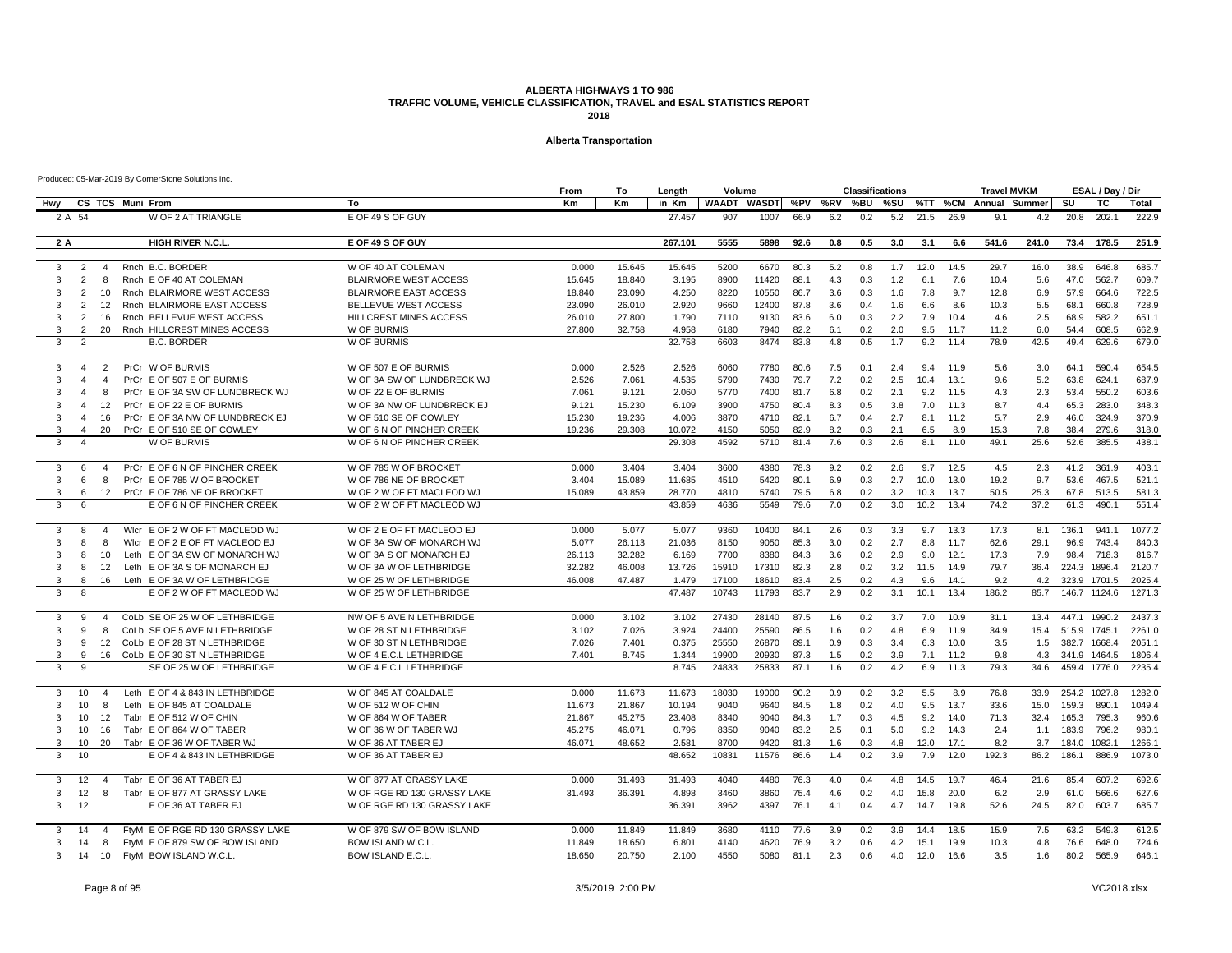### **Alberta Transportation**

|                                                        |                     |                                          |                                            | From             | To     | Length          | Volume       |              |              |            | <b>Classifications</b> |            |              |              | <b>Travel MVKM</b> |             |       | ESAL / Day / Dir     |                 |
|--------------------------------------------------------|---------------------|------------------------------------------|--------------------------------------------|------------------|--------|-----------------|--------------|--------------|--------------|------------|------------------------|------------|--------------|--------------|--------------------|-------------|-------|----------------------|-----------------|
| Hwy                                                    |                     | CS TCS Muni From                         | To                                         | Km               | Кm     | in Km           | <b>WAADT</b> | WASDT        | %PV %RV      |            | %BU                    | %SU        |              | %TT %CM      | Annual Summer      |             | SU    | TC                   | <b>Total</b>    |
| 14<br>3                                                | 12                  | FtyM BOW ISLAND E.C.L.                   | W OF 885 E OF BOW ISLAND                   | 20.750           | 38.756 | 18.006          | 3290         | 3680         | 79.2         | 2.8        | 0.9                    | 3.1        | 14.0         | 18.0         | 21.6               | 10.1        | 44.9  | 477.4                | 522.3           |
| 3                                                      | 14                  | 16 FtyM E OF 885 E OF BOW ISLAND         | W OF LOCAL RD 32-10-8-405000000            | 38.756           | 42.830 | 4.074           | 3440         | 3850         | 79.7         | 4.4        | 0.4                    | 3.3        | 12.2         | 15.9         | 5.1                | 2.4         | 50.0  | 435.0                | 485.0           |
| 3                                                      | 14<br>20            | FtyM E OF LOCAL RD 32-10-8-405000000     | W OF RGE RD 82 SEVEN PERSONS               | 42.830           | 46.855 | 4.025           | 3540         | 3960         | 79.3         | 5.8        | 0.2                    | 3.5        | 11.2         | 14.9         | 5.2                | 2.4         | 54.6  | 411.0                | 465.6           |
| 3<br>14                                                |                     | E OF RGE RD 130 GRASSY LAKE              | W OF RGE RD 82 SEVEN PERSONS               |                  |        | 46.855          | 3603         | 4027         | 78.5         | 3.5        | 0.6                    | 3.6        | 13.8         | 18.0         | 61.6               | 28.9        | 57.1  | 515.4                | 572.5           |
| $\mathbf{3}$<br>16                                     | $\overline{4}$      | Cypr W OF SEVEN PERSONS                  | W OF 887 E OF SEVEN PERSONS                | 0.000            | 7.747  | 7.747           | 3760         | 4200         | 81.2         | 1.7        | 0.9                    | 3.6        | 12.6         | 17.1         | 10.6               | 5.0         | 59.6  | 491.1                | 550.7           |
| 3                                                      | 16<br>8             | Cypr E OF 887 E OF SEVEN PERSONS         | MEDICINE HAT S.C.L                         | 7.747            | 23.910 | 16.163          | 3970         | 4440         | 82.0         | 3.4        | 0.5                    | 5.2        | 8.9          | 14.6         | 23.4               | 11.0        | 90.9  | 366.2                | 457.1           |
| 3                                                      | 16                  | W OF SEVEN PERSONS                       | MEDICINE HAT S.C.L.                        |                  |        | 23.910          | 3902         | 4362         | 81.7         | 2.9        | 0.6                    | 4.7        | 10.1         | 15.4         | 34.1               | 16.0        | 80.8  | 408.5                | 489.3           |
| 3<br>17                                                | $\overline{4}$      | CoMH MEDICINE HAT S.C.L                  | S OF SOUTH BOUNDARY RD MEDICINE HAT        | 0.000            | 1.823  | 1.823           | 3870         | 4220         | 85.2         | 3.7        | 0.2                    | 5.1        | 5.8          | 11.1         | 2.6                | 1.2         | 86.9  | 232.7                | 319.6           |
| 3<br>17                                                | 8                   | COMH N OF SOUTH BOUNDARY RD MEDICINE HAT | S OF HOLSOM RD MEDICINE HAT                | 1.823            | 3.441  | 1.618           | 5290         | 5770         | 85.9         | 3.1        | 0.3                    | 5.4        | 5.3          | 11.0         | 3.1                | 1.4         | 125.8 | 290.6                | 416.4           |
| 3                                                      | 12<br>17            | COMH N OF HOLSOM RD MEDICINE HAT         | SW OF VISCOUNT AVE MEDICINE HAT            | 3.441            | 4.222  | 0.781           | 6600         | 7200         | 88.4         | 2.2        | 0.7                    | 5.2        | 3.5          | 9.4          | 1.9                | 0.9         | 151.2 | 239.4                | 390.6           |
| 17<br>3                                                | 16                  | COMH NE OF VISCOUNT AVE MEDICINE HAT     | W OF 10 AVE SW MEDICINE HAT                | 4.222            | 5.371  | 1.149           | 8630         | 9410         | 90.6         | 1.3        | 1.2                    | 3.9        | 3.0          | 8.1          | 3.6                | 1.7         | 148.3 | 268.3                | 416.6           |
| 17<br>3                                                | 20                  | CoMH E OF 10 AVE SW MEDICINE HAT         | SW OF 1 MEDICINE HAT                       | 5.371            | 6.098  | 0.727           | 10130        | 11050        | 91.3         | 1.2        | 1.1                    | 3.3        | 3.1          | 7.5          | 2.7                | 1.2         | 147.3 | 325.5                | 472.8           |
| 17<br>3                                                |                     | MEDICINE HAT S.C.L.                      | SW OF 1 MEDICINE HAT                       |                  |        | 6.098           | 6240         | 6805         | 88.4         | 2.3        | 0.7                    | 4.5        | 4.1          | 9.3          | 13.9               | 6.3         | 123.7 | 265.2                | 388.9           |
| $\mathbf{3}$                                           |                     | <b>B.C. BORDER</b>                       | SW OF 1 MEDICINE HAT                       |                  |        | 324.063         | 6952         | 7813         | 83.3         | 3.4        | 0.3                    | 3.4        | 9.6          | 13.3         | 822.3              | 387.4       | 104.1 | 691.8                | 795.9           |
| 3 A 6                                                  | $\overline{4}$      | PrCr S OF 3 SW OF LUNDBRECK WJ           | S OF 3 NW OF LUNDBRECK EJ                  | 0.000            | 3.591  | 3.591           | 210          | 270          | 83.5         | 6.9        | 0.6                    | 4.4        | 4.6          | 9.6          | 0.3                | 0.1         | 4.1   | 10.0                 | 14.1            |
| 3 A<br>- 6                                             |                     | S OF 3 SW OF LUNDBRECK WJ                | S OF 3 NW OF LUNDBRECK EJ                  |                  |        | 3.591           | 210          | 270          | 83.5         | 6.9        | 0.6                    | 4.4        | 4.6          | 9.6          | 0.3                | 0.1         | 4.1   | 10.0                 | 14.1            |
|                                                        |                     |                                          |                                            |                  |        |                 |              |              |              |            |                        |            |              |              |                    |             |       |                      |                 |
| 3 A 8                                                  | $\overline{4}$      | Leth N OF 3 SW OF MONARCH                | W OF 23 E OF MONARCH                       | 0.000            | 5.445  | 5.445           | 590          | 650          | 81.3         | 2.9        | 0.8                    | 3.9        | 11.1         | 15.8         | 1.2                | 0.5         | 10.1  | 67.9                 | 78.0            |
| 3 A<br>-8                                              | 8                   | Leth S OF 23 E OF MONARCH                | N OF 3 SE OF MONARCH                       | 5.445            | 6.348  | 0.903           | 7140         | 7770         | 80.0         | 1.4        | 0.3                    | 3.3        | 15.0         | 18.6         | 2.4                | 1.1         |       | 103.8 1110.1         | 1213.9          |
| 3 A<br>-8                                              |                     | N OF 3 SW OF MONARCH                     | N OF 3 SE OF MONARCH                       |                  |        | 6.348           | 1522         | 1663         | 80.4         | 1.9        | 0.5                    | 3.5        | 13.7         | 17.7         | 3.5                | 1.6         | 23.5  | 216.1                | 239.6           |
| 3 A<br>- 9                                             |                     | Leth S OF 3 W OF LETHBRIDGE              | LETHBRIDGE                                 | 0.000            | 0.647  | 0.647           | 2130         | 2320         | 97.2         | 0.7        | 0.1                    | 1.1        | 0.9          | 2.1          | 0.5                | 0.2         | 10.3  | 19.9                 | 30.2            |
| 3 A 9                                                  |                     | S OF 3 W OF LETHBRIDGE                   | <b>LETHBRIDGE</b>                          |                  |        | 0.647           | 2130         | 2320         | 97.2         | 0.7        | 0.1                    | 1.1        | 0.9          | 2.1          | 0.5                | 0.2         | 10.3  | 19.9                 | 30.2            |
| 3 A 10                                                 | $\overline{4}$      | Tabr N OF 3 BARNWELL WJ                  | N OF 3 BARNWELL EJ                         | 0.000            | 3.468  | 3.468           | 640          | 700          | 90.9         | 0.4        | 1.2                    | 5.2        | 2.3          | 8.7          | 0.8                | 0.4         | 14.7  | 15.3                 | 30.0            |
| 3 A 10                                                 |                     | N OF 3 BARNWELL WJ                       | N OF 3 BARNWELL EJ                         |                  |        | 3.468           | 640          | 700          | 90.9         | 0.4        | 1.2                    | 5.2        | 2.3          | 8.7          | 0.8                | 0.4         | 14.7  | 15.3                 | 30.0            |
| 3 A                                                    |                     | S OF 3 SW OF LUNDBRECK WJ                | N OF 3 BARNWELL EJ                         |                  |        | 14.054          | 997          | 1100         | 83.9         | 1.8        | 0.6                    | 3.6        | 10.1         | 14.3         | 5.1                | 2.4         | 15.8  | 104.4                | 120.2           |
|                                                        |                     |                                          |                                            |                  |        |                 |              |              |              |            |                        |            |              |              |                    |             |       |                      |                 |
| 2<br>4<br>$\overline{4}$                               | $\overline{4}$<br>8 | Warn E OF 500 AT COUTTS                  | S OF 501 S OF MILK RIVER SJ                | 0.000            | 16.255 | 16.255          | 2130         | 2280         | 66.4         | 5.2        | 0.3                    | 1.5        | 26.6         | 28.4<br>27.3 | 12.6               | 5.7         | 14.1  | 587.3                | 601.4           |
| $\overline{2}$                                         |                     | Warn N OF 501 S OF MILK RIVER SJ         | S OF 501 AT MILK RIVER NJ                  | 16.255           | 19.336 | 3.081           | 2530         | 2710         | 67.1         | 5.6        | 0.4                    | 1.8        | 25.1         |              | 2.8                | 1.3         | 20.1  | 658.2                | 678.3           |
| 2<br>$\overline{4}$<br>$\mathcal{P}$<br>$\overline{4}$ |                     | 12 Warn N OF 501 AT MILK RIVER NJ        | KM 24.536                                  | 19.336<br>24.509 | 24.509 | 5.173<br>13.483 | 2140<br>2830 | 2300         | 57.5         | 7.3<br>3.0 | 0.1                    | 1.9        | 33.2<br>34.3 | 35.2<br>37.9 | 4.0                | 1.8         | 17.9  | 736.4<br>39.9 1006.1 | 754.3<br>1046.0 |
| $\overline{2}$<br>$\overline{4}$                       |                     | 16 Warn KM 24.536<br>E OF 500 AT COUTTS  | S OF 36 N OF WARNER<br>S OF 36 N OF WARNER |                  | 37.992 | 37.992          | 2412         | 3100<br>2609 | 59.1<br>62.3 | 4.6        | 0.4<br>0.3             | 3.2<br>2.3 | 30.5         | 33.1         | 13.9<br>33.4       | 6.4<br>15.2 | 24.4  | 762.5                | 786.9           |
|                                                        |                     |                                          |                                            |                  |        |                 |              |              |              |            |                        |            |              |              |                    |             |       |                      |                 |
| $\overline{4}$<br>4                                    | $\overline{4}$      | Warn N OF 36 N OF WARNER                 | S OF 506 NW OF WARNER                      | 0.000            | 8.347  | 8.347           | 2410         | 2630         | 64.2         | 3.3        | 0.5                    | 2.7        | 29.3         | 32.5         | 7.3                | 3.4         | 28.7  | 731.9                | 760.6           |
| $\overline{4}$<br>$\overline{4}$                       | 8                   | Warn N OF 506 NW OF WARNER               | S OF 52 SE OF STIRLING                     | 8.347            | 28.013 | 19.666          | 2540         | 2780         | 67.5         | 3.3        | 0.4                    | 2.8        | 26.0         | 29.2         | 18.2               | 8.4         | 31.3  | 684.5                | 715.8           |
| $\overline{\mathbf{4}}$<br>4                           | 12                  | Warn N OF 52 SE OF STIRLING              | S OF 61 & 846 N OF STIRLING                | 28.013           | 36.405 | 8.392           | 2480         | 2720         | 67.7         | 3.8        | 0.3                    | 2.7        | 25.5         | 28.5         | 7.6                | 3.5         | 29.5  | 655.5                | 685.0           |
| $\overline{4}$<br>$\overline{4}$                       |                     | N OF 36 N OF WARNER                      | S OF 61 & 846 N OF STIRLING                |                  |        | 36.405          | 2496         | 2732         | 66.8         | 3.4        | 0.4                    | 2.8        | 26.6         | 29.8         | 33.2               | 15.2        | 30.8  | 688.2                | 719.0           |
| 6<br>$\overline{4}$                                    | $\overline{4}$      | Leth N OF 61 N OF STIRLING               | E OF 845 SE OF LETHBRIDGE                  | 0.000            | 12.275 | 12.275          | 3980         | 4240         | 74.3         | 2.9        | 0.4                    | 3.5        | 18.9         | 22.8         | 17.8               | 8.0         | 61.4  | 779.7                | 841.1           |
| 6<br>$\overline{4}$                                    | 8                   | Leth N OF 845 SE OF LETHBRIDGE           | S OF 508 SE OF LETHBRIDGE                  | 12.275           | 14.542 | 2.267           | 6360         | 6760         | 83.3         | 1.3        | 0.2                    | 2.4        | 12.8         | 15.4         | 5.3                | 2.3         | 67.2  | 843.8                | 911.0           |
| 6<br>$\overline{4}$                                    | 12                  | Leth N OF 508 SE OF LETHBRIDGE           | LETHBRIDGE E.C.L                           | 14.542           | 23.762 | 9.220           | 6230         | 6620         | 83.4         | 1.4        | 0.2                    | 2.3        | 12.7         | 15.2         | 21.0               | 9.3         | 63.1  | 820.1                | 883.2           |
| $\overline{4}$<br>6                                    |                     | N OF 61 N OF STIRLING                    | LETHBRIDGE E.C.L                           |                  |        | 23.762          | 5080         | 5404         | 79.7         | 2.0        | 0.3                    | 2.8        | 15.2         | 18.3         | 44.1               | 19.6        | 62.7  | 800.3                | 863.0           |
| $\overline{7}$<br>$\overline{4}$                       | 14                  | CoLb LETHBRIDGE E.C.L                    | E OF 24 AVE S LETHBRIDGE                   | 0.000            | 1.627  | 1.627           | 8890         | 9450         | 86.6         | 2.0        | 0.0                    | 3.4        | 8.0          | 11.4         | 5.3                | 2.4         | 133.1 | 737.2                | 870.3           |
| $\overline{7}$<br>$\overline{4}$                       | 16                  | CoLb N OF 24 AVE S LETHBRIDGE            | S OF 20 AVE S LETHBRIDGE                   | 1.627            | 2.083  | 0.456           | 14510        | 15280        | 89.1         | 1.2        | 0.2                    | 3.5        | 6.0          | 9.7          | 2.4                | 1.1         | 223.7 | 902.4                | 1126.1          |
| $\overline{7}$<br>4                                    |                     | 20 CoLb N OF 20 AVE S LETHBRIDGE         | S OF 10 AVE S LETHBRIDGE                   | 2.083            | 3.313  | 1.230           | 15450        | 16270        | 89.9         | 0.9        | 0.2                    | 3.0        | 6.0          | 9.2          | 6.9                | 3.1         | 204.2 | 960.8                | 1165.0          |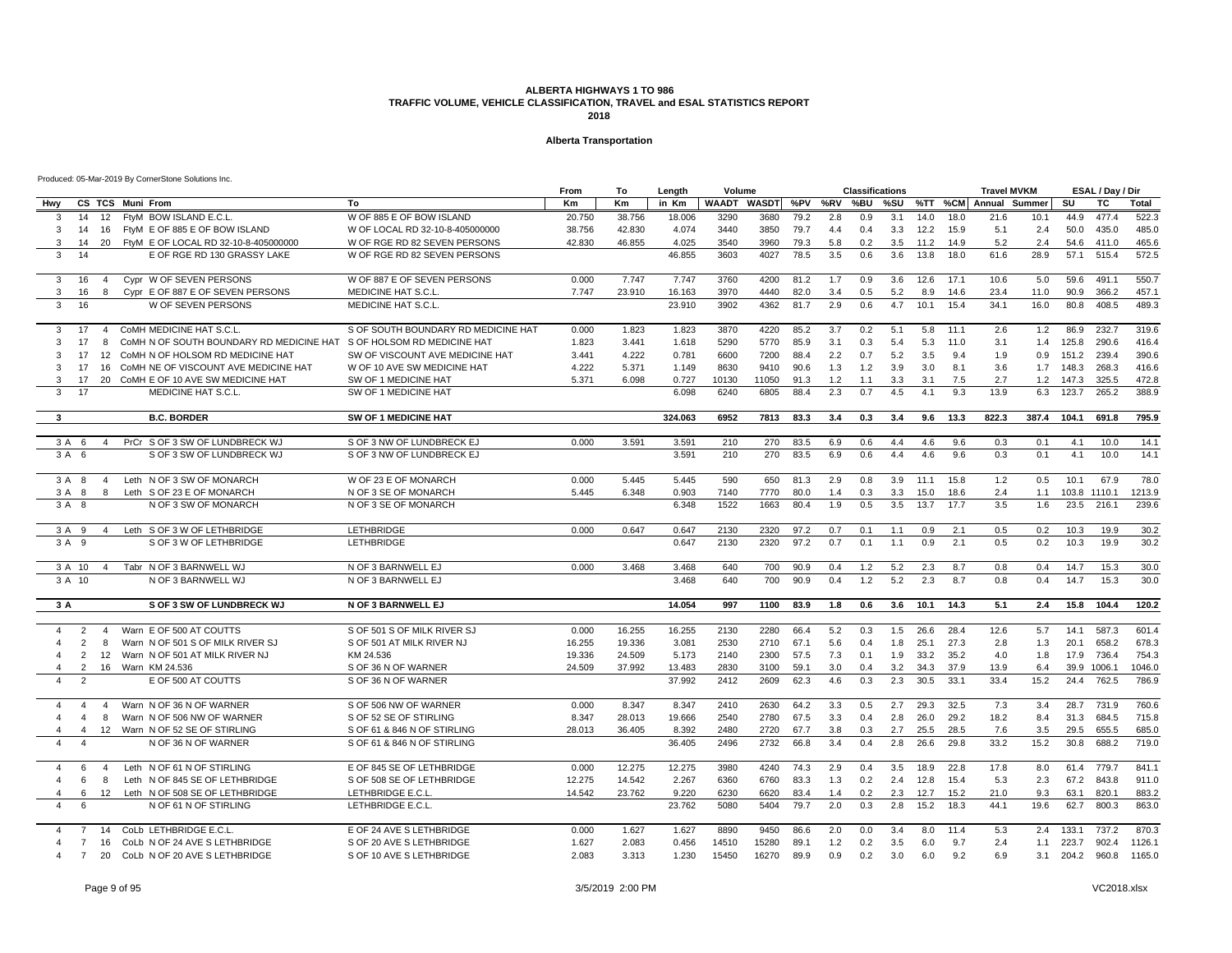### **Alberta Transportation**

|                |                                  |                |                                                                   |                                                       | From             | To               | Length           | Volume       |                     |              |            | <b>Classifications</b> |            |              |              | <b>Travel MVKM</b>    |             |              | ESAL / Day / Dir |                |
|----------------|----------------------------------|----------------|-------------------------------------------------------------------|-------------------------------------------------------|------------------|------------------|------------------|--------------|---------------------|--------------|------------|------------------------|------------|--------------|--------------|-----------------------|-------------|--------------|------------------|----------------|
| Hwy            |                                  |                | CS TCS Muni From                                                  | Τо                                                    | <b>Km</b>        | Кm               | in Km            |              | WAADT WASDT %PV %RV |              |            | %BU                    | %SU        |              |              | %TT %CM Annual Summer |             | SU           | <b>TC</b>        | <b>Total</b>   |
| $\overline{a}$ | $\overline{7}$                   | 24             | CoLb N OF 10 AVE S LETHBRIDGE                                     | S OF JAIL RD LETHBRIDGE                               | 3.313            | 4.940            | 1.627            | 17930        | 18880               | 90.5         | 0.7        | 0.2                    | 3.1        | 5.5          | 8.8          | 10.6                  | 4.7         |              | 244.8 1022.1     | 1266.9         |
|                | $\overline{7}$                   |                | 28 CoLb N OF JAIL RD LETHBRIDGE                                   | S OF 3 LETHBRIDGE                                     | 4.940            | 5.210            | 0.270            | 15770        | 16600               | 90.0         | 0.9        | 0.3                    | 3.9        | 4.9          | 9.1          | 1.6                   | 0.7         | 270.9        | 800.9            | 1071.8         |
| $\overline{4}$ | $\overline{7}$                   |                | LETHBRIDGE E.C.L.                                                 | S OF 3 LETHBRIDGE                                     |                  |                  | 5.210            | 14110        | 14886               | 89.4         | 1.1        | 0.2                    | 3.2        | 6.1          | 9.5          | 26.8                  | 11.9        | 198.9        | 892.1            | 1091.0         |
| $\overline{4}$ |                                  |                | E OF 500 AT COUTTS                                                | <b>S OF 3 LETHBRIDGE</b>                              |                  |                  | 103.369          | 3644         | 3914                | 74.2         | 2.8        | 0.3                    | 2.8        | 19.9         | 23.0         | 137.5                 | 61.9        | 44.9         | 751.6            | 796.5          |
|                |                                  |                |                                                                   |                                                       |                  |                  |                  |              |                     |              |            |                        |            |              |              |                       |             |              |                  |                |
| 5              | 2                                | $\overline{4}$ | Card WATERTON LAKES PARK BOUNDARY                                 | W OF 800 W OF MOUNTAIN VIEW                           | 0.000            | 14.350           | 14.350           | 1010         | 1370                | 90.4         | 4.9        | 0.4                    | 1.7        | 2.6          | 4.7          | 5.3                   | 3.0         | 7.6          | 27.2             | 34.8           |
| 5              | $\overline{2}$                   | 8              | Card E OF 800 W OF MOUNTAIN VIEW                                  | W OF 2 N OF CARDSTON WJ                               | 14.350           | 41.139           | 26.789           | 1410         | 1840                | 91.4         | 3.7        | 0.8                    | 1.5        | 2.6          | 4.9          | 13.8                  | 7.5         | 9.3          | 38.0             | 47.3           |
| 5              | $\overline{2}$                   |                | WATERTON LAKES PARK BOUNDARY                                      | W OF 2 N OF CARDSTON WJ                               |                  |                  | 41.139           | 1270         | 1676                | 91.1         | 4.0        | 0.7                    | 1.6        | 2.6          | 4.9          | 19.1                  | 10.5        | 9.0          | 34.2             | 43.2           |
| 5              | $\overline{4}$                   | $\overline{4}$ | Card E OF 2 N OF CARDSTON NJ                                      | W OF 503 NE OF CARDSTON                               | 0.000            | 4.095            | 4.095            | 2460         | 2930                | 91.7         | 1.7        | 0.7                    | 2.5        | 3.4          | 6.6          | 3.7                   | 1.8         | 27.1         | 86.7             | 113.8          |
| 5              | $\overline{a}$                   | 8              | Card E OF 503 NE OF CARDSTON                                      | W OF 505 & 820 AT SPRING COULEE                       | 4.095            | 22.855           | 18.760           | 2250         | 2670                | 91.8         | 1.6        | 0.6                    | 2.8        | 3.2          | 6.6          | 15.4                  | 7.7         | 27.8         | 74.6             | 102.4          |
| 5              | $\overline{4}$                   |                | 12 Card E OF 505 & 820 AT SPRING COULEE                           | W OF 62 AT MAGRATH                                    | 22.855           | 40.821           | 17.966           | 2880         | 3350                | 89.8         | 1.8        | 0.5                    | 3.1        | 4.8          | 8.4          | 18.9                  | 9.2         | 39.3         | 143.3            | 182.6          |
| 5              | $\overline{4}$                   |                | E OF 2 N OF CARDSTON NJ                                           | W OF 62 AT MAGRATH                                    |                  |                  | 40.821           | 2548         | 2995                | 90.8         | 1.7        | 0.6                    | 2.9        | 4.0          | 7.5          | 38.0                  | 18.7        | 32.5         | 105.6            | 138.1          |
| 5              | 6                                | $\overline{4}$ | Card E OF 62 AT MAGRATH                                           | S OF 52 S OF WELLING                                  | 0.000            | 7.837            | 7.837            | 4980         | 5710                | 92.1         | 1.1        | 0.4                    | 2.2        | 4.2          | 6.8          | 14.2                  | 6.8         | 48.3         | 216.8            | 265.1          |
| 5              | 6                                | 8              | Card N OF 52 S OF WELLING                                         | S OF 508 S OF LETHBRIDGE                              | 7.837            | 24.164           | 16.327           | 5150         | 5910                | 94.0         | 1.3        | 0.4                    | 2.0        | 2.3          | 4.7          | 30.7                  | 14.8        | 45.4         | 122.8            | 168.2          |
| 5              | 6                                | 12             | Leth N OF 508 S OF LETHBRIDGE                                     | S OF LETH AIRPORT INDUSTRIAL ACC                      | 24.164           | 27.550           | 3.386            | 6030         | 6910                | 93.1         | 1.3        | 0.3                    | 2.7        | 2.6          | 5.6          | 7.5                   | 3.6         | 71.7         | 162.5            | 234.2          |
| 5              | 6                                | 16             | Leth N OF LETH AIRPORT INDUSTRIAL ACC                             | LETHBRIDGE S.C.L                                      | 27.550           | 28.508           | 0.958            | 7850         | 9000                | 91.6         | 1.5        | 0.4                    | 3.6        | 2.9          | 6.9          | 2.7                   | 1.3         | 124.5        | 236.0            | 360.5          |
| 5              | 6                                |                | E OF 62 AT MAGRATH                                                | LETHBRIDGE S.C.L.                                     |                  |                  | 28.508           | 5299         | 6078                | 93.2         | 1.3        | 0.4                    | 2.2        | 2.9          | 5.5          | 55.1                  | 26.5        | 51.4         | 159.3            | 210.7          |
| 5              |                                  |                | <b>WATERTON LAKES PARK BOUNDARY</b>                               | LETHBRIDGE S.C.L.                                     |                  |                  | 110.468          | 2782         | 3299                | 92.1         | 1.9        | 0.5                    | 2.3        | 3.2          | 6.0          | 112.2                 | 55.8        | 28.2         | 92.3             | 120.5          |
|                |                                  |                |                                                                   |                                                       |                  |                  |                  |              |                     |              |            |                        |            |              |              |                       |             |              |                  |                |
| 6              | $\overline{4}$                   | $\overline{4}$ | PrCr WATERTON LAKES PARK BOUNDARY                                 | S OF 505 NW OF TWIN BUTTE                             | 0.000            | 24.053           | 24.053           | 1140         | 1720                | 86.1         | 7.4        | 0.8                    | 2.8        | 2.9          | 6.5          | 10.0                  | 6.3         | 14.1         | 34.3             | 48.4           |
| 6              | $\overline{4}$                   | 8              | PrCr N OF 505 NW OF TWIN BUTTE                                    | PINCHER CREEK S.C.L.                                  | 24.053           | 43.170           | 19.117           | 1240         | 1860                | 86.4         | 7.2        | 0.8                    | 2.8        | 2.8          | 6.4          | 8.7                   | 5.4         | 15.3         | 36.0             | 51.3           |
| 6              | $\overline{4}$                   | 12             | PrCr PINCHER CREEK S.C.L                                          | S OF 507 AT PINCHER CREEK SJ                          | 43.170           | 43.792           | 0.622            | 2530         | 3080                | 87.1         | 5.9        | 0.8                    | 3.2        | 3.0          | 7.0          | 0.6                   | 0.3         | 35.7         | 78.7             | 114.4          |
| 6              | $\overline{4}$                   | 16             | PrCr N OF 507 AT PINCHER CREEK SJ                                 | E OF 507 AT PINCHER CREEK NJ                          | 43.792           | 45.607           | 1.815            | 3510         | 4280                | 90.1         | 3.1        | 0.2                    | 3.7        | 2.9          | 6.8          | 2.3                   | 1.2         | 57.2         | 105.5            | 162.7          |
| 6<br>6         | $\overline{4}$<br>$\overline{4}$ | 20             | PrCr N OF 507 AT PINCHER CREEK NJ<br>WATERTON LAKES PARK BOUNDARY | S OF 3 AT PINCHER CREEK<br>S OF 3 AT PINCHER CREEK    | 45.607           | 48.417           | 2.810<br>48.417  | 4650<br>1490 | 5670<br>2118        | 90.0<br>87.2 | 4.5<br>6.4 | 0.3<br>0.7             | 2.4<br>2.8 | 2.8<br>2.9   | 5.5<br>6.4   | 4.8<br>26.3           | 2.4<br>15.7 | 49.2<br>18.4 | 135.0<br>44.8    | 184.2<br>63.2  |
|                |                                  |                |                                                                   |                                                       |                  |                  |                  |              |                     |              |            |                        |            |              |              |                       |             |              |                  |                |
| 6              |                                  |                | <b>WATERTON LAKES PARK BOUNDARY</b>                               | <b>S OF 3 AT PINCHER CREEK</b>                        |                  |                  | 48.417           | 1490         | 2118                | 87.2         | 6.4        | 0.7                    | 2.8        | 2.9          | 6.4          | 26.3                  | 15.7        | 18.4         | 44.8             | 63.2           |
| $\overline{7}$ | 8                                | $\overline{4}$ | Fthi E OF 22 AT BLACK DIAMOND                                     | W OF 2A & 783 S OF OKOTOKS                            | 0.000            | 19.339           | 19.339           | 6970         | 7790                | 88.7         | 1.2        | 0.8                    | 3.8        | 5.5          | 10.1         | 49.2                  | 23.0        | 116.7        | 397.3            | 514.0          |
| $\overline{7}$ | 8                                | 8              | FthI E OF 2A & 783 S OF OKOTOKS                                   | W OF 2A N OF ALDERSYDE                                | 19.339           | 25.291           | 5.952            | 10150        | 11350               | 92.1         | 0.8        | 0.6                    | 3.8        | 2.7          | 7.1          | 22.1                  | 10.3        | 169.9        | 284.1            | 454.0          |
| $\overline{7}$ | 8                                | 12             | Fthl E OF 2A N OF ALDERSYDE                                       | W OF 2 & 547 N OF ALDERSYDE                           | 25.291           | 26.163           | 0.872            | 12390        | 13860               | 85.9         | 1.4        | 0.3                    | 5.0        | 7.4          | 12.7         | 3.9                   | 1.8         | 272.9        | 950.3            | 1223.2         |
| $\overline{7}$ | 8                                |                | E OF 22 AT BLACK DIAMOND                                          | W OF 2 & 547 N OF ALDERSYDE                           |                  |                  | 26.163           | 7874         | 8802                | 89.5         | 1.1        | 0.7                    | 3.9        | 4.8          | 9.4          | 75.2                  | 35.2        | 135.3        | 391.7            | 527.0          |
| $\overline{7}$ |                                  |                | E OF 22 AT BLACK DIAMOND                                          | W OF 2 & 547 N OF ALDERSYDE                           |                  |                  | 26.163           | 7874         | 8802                | 89.5         | 1.1        | 0.7                    | 3.9        | 4.8          | 9.4          | 75.2                  | 35.2        | 135.3        | 391.7            | 527.0          |
|                |                                  |                |                                                                   |                                                       |                  |                  |                  |              |                     |              |            |                        |            |              |              |                       |             |              |                  |                |
| 8              | 6                                | $\overline{4}$ | Rkvv E OF 22 NE OF BRAGG CREEK                                    | CALGARY W.C.L                                         | 0.000            | 16.564           | 16.564           | 7360         | 8490                | 85.9         | 1.2        | 0.5                    | 3.8        | 8.6          | 12.9         | 44.5                  | 21.5        | 123.2        | 656.1            | 779.3          |
| 8              | 6                                |                | E OF 22 NE OF BRAGG CREEK                                         | CALGARY W.C.L.                                        |                  |                  | 16.564           | 7360         | 8490                | 85.9         | 1.2        | 0.5                    | 3.8        | 8.6          | 12.9         | 44.5                  | 21.5        | 123.2        | 656.1            | 779.3          |
| 8              |                                  |                | E OF 22 NE OF BRAGG CREEK                                         | CALGARY W.C.L.                                        |                  |                  | 16.564           | 7360         | 8490                | 85.9         | 1.2        | 0.5                    | 3.8        | 8.6          | 12.9         | 44.5                  | 21.5        | 123.2        | 656.1            | 779.3          |
|                |                                  |                |                                                                   |                                                       |                  |                  |                  |              |                     |              |            |                        |            |              |              |                       |             |              |                  |                |
| 9              | 2                                | $\overline{4}$ | Rkyv N OF 1 & 797 N OF LANGDON                                    | S OF 564 E OF DELACOUR                                | 0.000            | 12.966           | 12.966           | 2130         | 2480                | 73.2         | 1.2        | 0.5                    | 5.3        | 19.8         | 25.6         | 10.1                  | 4.9         | 49.7         | 437.1            | 486.8          |
| 9              | 2<br>2                           | 8              | Rkyv N OF 564 E OF DELACOUR                                       | S OF 566 E OF KATHRYN                                 | 12.966           | 19.442<br>32.746 | 6.476            | 2810         | 3270<br>3550        | 73.0<br>74.6 | 1.3        | 0.2<br>0.4             | 5.0        | 20.5<br>18.5 | 25.7<br>24.0 | 6.6                   | 3.2<br>7.2  | 61.9         | 597.1<br>582.9   | 659.0<br>651.2 |
| 9              |                                  | 12             | Rkyv N OF 566 E OF KATHRYN                                        | S OF 567 S OF IRRICANA                                | 19.442<br>32.746 | 44.317           | 13.304<br>11.571 | 3040         |                     |              | 1.4        |                        | 5.1        |              | 17.2         | 14.8                  | 7.5         | 68.3<br>72.2 | 460.3            |                |
|                | $\overline{2}$<br>2              | 16<br>20       | Rkyv N OF 567 S OF IRRICANA<br>Rkyv E OF 72 & 806 NE OF BEISEKER  | S OF 72 & 806 NE OF BEISEKER<br>W OF 21 E OF BEISEKER | 44.317           | 63.897           | 19.580           | 3640<br>2760 | 4240<br>3650        | 81.4<br>81.6 | 1.4<br>4.2 | 0.5<br>0.5             | 4.5<br>3.2 | 12.2<br>10.5 | 14.2         | 15.4<br>19.7          | 10.9        | 38.9         | 300.4            | 532.5<br>339.3 |
|                | $\mathcal{P}$                    |                | N OF 1 & 797 N OF LANGDON                                         | W OF 21 E OF BEISEKER                                 |                  |                  | 63.897           | 2855         | 3460                | 77.9         | 2.2        | 0.4                    | 4.4        | 15.1         | 19.9         | 66.6                  | 33.8        | 55.3         | 446.8            | 502.1          |
|                |                                  |                |                                                                   |                                                       |                  |                  |                  |              |                     |              |            |                        |            |              | 9.9          |                       |             |              |                  |                |
| 9              | $\overline{4}$                   | $\overline{4}$ | Knee E OF 21 E OF BEISEKER                                        | W OF 836 S OF SHARPLES                                | 0.000            | 6.532            | 6.532            | 2400         | 3180                | 85.1         | 5.0        | 0.3                    | 2.9        | 6.7          |              | 5.7                   | 3.2         | 30.7         | 166.7            | 197.4          |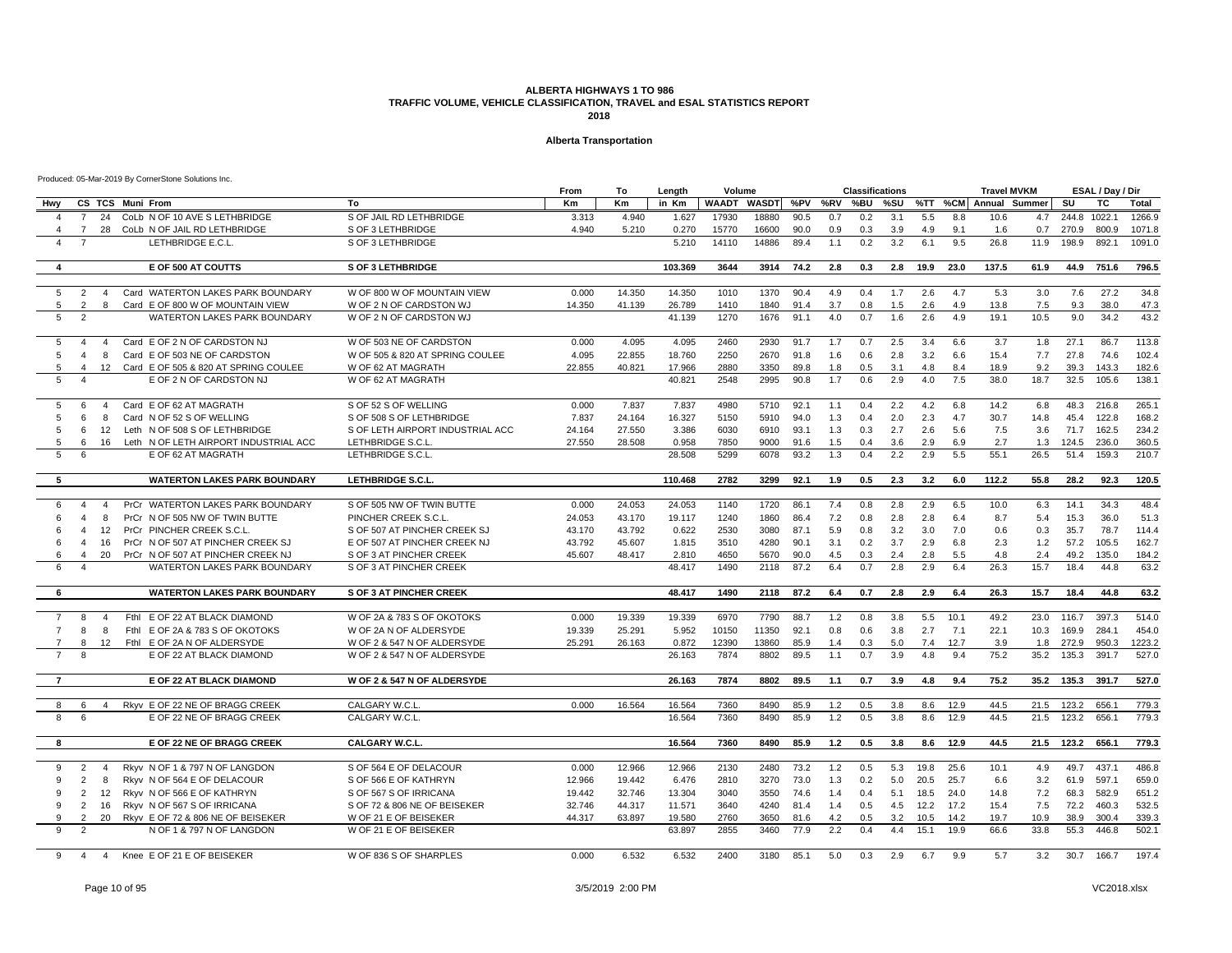### **Alberta Transportation**

|      |                   |                |                                        |                                | From      | To     | Length  | Volume       |              |      |         | <b>Classifications</b> |     |      |         | <b>Travel MVKM</b> |       |       | ESAL / Day / Dir |              |
|------|-------------------|----------------|----------------------------------------|--------------------------------|-----------|--------|---------|--------------|--------------|------|---------|------------------------|-----|------|---------|--------------------|-------|-------|------------------|--------------|
| Hwy  |                   |                | CS TCS Muni From                       | To                             | <b>Km</b> | Кm     | in Km   | <b>WAADT</b> | <b>WASDT</b> |      | %PV %RV | %BU                    | %SU |      | %TT %CM | Annual Summer      |       | SU    | TC               | <b>Total</b> |
| 9    | $\overline{4}$    | 8              | Knee E OF 836 S OF SHARPLES            | W OF 840 N OF ROSEBUD          | 6.532     | 18.960 | 12.428  | 2460         | 3250         | 85.3 | 3.9     | 0.4                    | 3.4 | 7.0  | 10.8    | 11.2               | 6.2   | 36.8  | 178.5            | 215.3        |
| 9    | $\overline{4}$    | 12             | Knee E OF 840 N OF ROSEBUD             | W OF 841 W OF DRUMHELLER       | 18.960    | 34.919 | 15.959  | 2750         | 3630         | 85.5 | 3.9     | 0.5                    | 3.7 | 6.4  | 10.6    | 16.0               | 8.9   | 44.8  | 182.4            | 227.2        |
| 9    | $\overline{4}$    | 16             | Knee E OF 841 W OF DRUMHELLER          | DRUMHELLER W.C.L.              | 34.919    | 42.250 | 7.331   | 3130         | 4150         | 88.2 | 3.5     | 0.5                    | 3.1 | 4.7  | 8.3     | 8.4                | 4.7   | 42.7  | 152.5            | 195.2        |
| 9    | $\overline{4}$    | 20             | Drum DRUMHELLER W.C.L.                 | S OF 10 AT DRUMHELLER          | 42.250    | 43.145 | 0.895   | 5530         | 6080         | 92.4 | 3.2     | 0.1                    | 1.8 | 2.5  | 4.4     | 1.8                | 0.8   | 43.8  | 143.3            | 187.1        |
| 9    | $\overline{4}$    |                | E OF 21 E OF BEISEKER                  | S OF 10 AT DRUMHELLER          |           |        | 43.145  | 2736         | 3592         | 86.3 | 3.9     | 0.4                    | 3.3 | 6.1  | 9.8     | 43.1               | 23.7  | 39.8  | 173.0            | 212.8        |
|      |                   |                |                                        |                                |           |        |         |              |              |      |         |                        |     |      |         |                    |       |       |                  |              |
| 9    | $\epsilon$        | $\overline{4}$ | Drum N OF 10 AT DRUMHELLER             | S OF 838 DRUMHELLER            | 0.000     | 1.979  | 1.979   | 9310         | 10250        | 91.7 | 2.6     | 0.5                    | 2.9 | 2.3  | 5.7     | 6.7                | 3.1   | 118.9 | 221.9            | 340.8        |
| 9    | 6                 | 8              | Drum N OF N OF 838 DRUMHELLER          | S OF TWP RD 302 MUNSON ACC     | 1.979     | 12.601 | 10.622  | 2580         | 3000         | 87.9 | 3.5     | 0.4                    | 3.4 | 4.8  | 8.6     | 10.0               | 4.9   | 38.6  | 128.4            | 167.0        |
| 9    | 6                 | 12             | Strl N OF TWP RD 302 MUNSON ACC        | S OF 27 & 56 SE OF MORRIN      | 12.601    | 22.158 | 9.557   | 2170         | 2510         | 85.6 | 5.0     | 0.3                    | 3.7 | 5.4  | 9.4     | 7.6                | 3.7   | 35.4  | 121.5            | 156.9        |
| 9    | $\epsilon$        |                | N OF 10 AT DRUMHELLER                  | S OF 27 & 56 SE OF MORRIN      |           |        | 22.158  | 3004         | 3436         | 88.2 | 3.7     | 0.4                    | 3.4 | 4.3  | 8.1     | 24.3               | 11.6  | 45.0  | 133.9            | 178.9        |
| 9    | 8                 | $\overline{4}$ | Strl E OF 27 & 56 SE OF MORRIN         | W OF 849 N OF MICHICHI         | 0.000     | 13.070 | 13.070  | 2320         | 2700         | 77.4 | 5.7     | 0.1                    | 3.8 | 13.0 | 16.9    | 11.1               | 5.4   | 38.8  | 312.6            | 351.4        |
| 9    | 8                 | 8              | Strl E OF 849 N OF MICHICHI            | W OF 851 NW OF DELIA WJ        | 13.070    | 22.880 | 9.810   | 2270         | 2640         | 77.5 | 5.1     | 0.2                    | 3.4 | 13.8 | 17.4    | 8.1                | 4.0   | 34.0  | 324.7            | 358.7        |
| 9    | 8                 | 12             | Strl E OF 851 NW OF DELIA WJ           | W OF DELIA ACCESS              | 22.880    | 23,990 | 1.110   | 2350         | 2740         | 77.1 | 4.8     | 0.3                    | 3.2 | 14.6 | 18.1    | 1.0                | 0.5   | 33.1  | 355.6            | 388.7        |
|      |                   | 16             | Strl E OF DELIA ACCESS                 | W OF 855 W OF HANNA            | 23.990    | 44.130 | 20.140  | 2420         | 2820         | 77.4 | 4.5     | 0.2                    | 4.4 | 13.5 | 18.1    | 17.8               | 8.7   | 46.9  | 338.6            | 385.5        |
| 9    | 8                 | 20             | SA#2 E OF 855 W OF HANNA               | W OF 862 W OF HANNA            | 44.130    | 45.760 | 1.630   | 2620         | 3050         | 74.4 | 5.2     | 0.7                    | 6.2 | 13.5 | 20.4    | 1.6                | 0.8   | 71.6  | 366.6            | 438.2        |
| 9    | 8                 | 24             | SA#2 E OF 862 W OF HANNA               | W OF 36 E OF HANNA WJ          | 45.760    | 61.011 | 15.251  | 2640         | 3080         | 77.9 | 3.7     | 0.5                    | 5.2 | 12.7 | 18.4    | 14.7               | 7.2   | 60.5  | 347.5            | 408.0        |
| a    | 8                 |                | E OF 27 & 56 SE OF MORRIN              | W OF 36 E OF HANNA WJ          |           |        | 61.011  | 2434         | 2835         | 77.5 | 4.6     | 0.3                    | 4.4 | 13.2 | 17.9    | 54.2               | 26.5  | 47.2  | 333.0            | 380.2        |
| 9    | 10 <sup>1</sup>   | $\overline{4}$ | SA#2 E OF 36 E OF HANNA WJ             | W OF 36 E OF HANNA EJ          | 0.000     | 2.603  | 2.603   | 2820         | 3330         | 72.7 | 4.5     | 0.2                    | 4.3 | 18.3 | 22.8    | 2.7                | 1.3   | 53.4  | 534.9            | 588.3        |
| 9    | 10 <sup>10</sup>  | 8              | SA#2 E OF 36 E OF HANNA EJ             | W OF RGE RD 122 SE OF RICHDALE | 2.603     | 17.455 | 14.852  | 2010         | 2380         | 74.4 | 4.2     | 0.1                    | 3.3 | 18.0 | 21.4    | 10.9               | 5.4   | 29.2  | 375.0            | 404.2        |
| 9    | 10                |                | 12 SA#2 E OF RGE RD 122 SE OF RICHDALE | YOUNGSTOWN                     | 17.455    | 46.730 | 29.275  | 1830         | 2170         | 72.7 | 4.0     | 0.2                    | 3.7 | 19.4 | 23.3    | 19.6               | 9.7   | 29.8  | 368.0            | 397.8        |
| 9    | 10                |                | E OF 36 E OF HANNA WJ                  | YOUNGSTOWN                     |           |        | 46.730  | 1942         | 2301         | 73.2 | 4.1     | 0.2                    | 3.6 | 18.9 | 22.7    | 33.1               | 16.5  | 30.8  | 380.4            | 411.2        |
|      |                   |                |                                        |                                |           |        |         |              |              |      |         |                        |     |      |         |                    |       |       |                  |              |
| 9    | 12                | 2              | SA#3 YOUNGSTOWN                        | W OF 884 AT YOUNGSTOWN WJ      | 0.000     | 0.658  | 0.658   | 1800         | 2130         | 79.2 | 6.1     | 0.3                    | 2.5 | 11.9 | 14.7    | 0.4                | 0.2   | 19.8  | 222.0            | 241.8        |
| 9    | 12                | $\overline{4}$ | SA#3 E OF 884 AT YOUNGSTOWN WJ         | W OF 884 SE OF YOUNGSTOWN EJ   | 0.658     | 7.666  | 7.008   | 1700         | 2010         | 77.0 | 5.1     | 0.4                    | 2.9 | 14.6 | 17.9    | 4.3                | 2.2   | 21.7  | 257.3            | 279.0        |
| 9    | $12 \overline{ }$ | -8             | SA#3 E OF 884 SE OF YOUNGSTOWN EJ      | W OF 886 S OF CEREAL           | 7.666     | 31.155 | 23.489  | 1690         | 2000         | 78.4 | 4.9     | 0.2                    | 2.6 | 13.9 | 16.7    | 14.5               | 7.2   | 19.4  | 243.5            | 262.9        |
| 9    | $12 \overline{ }$ |                | 12 SA#3 E OF 886 S OF CEREAL           | W OF 41 N OF OYEN              | 31.155    | 54.816 | 23.661  | 1710         | 2020         | 80.2 | 5.2     | 0.2                    | 2.0 | 12.4 | 14.6    | 14.8               | 7.3   | 15.1  | 219.8            | 234.9        |
| 9    | 12                |                | YOUNGSTOWN                             | W OF 41 N OF OYEN              |           |        | 54.816  | 1701         | 2011         | 79.0 | 5.1     | 0.2                    | 2.4 | 13.3 | 15.9    | 34.0               | 16.9  | 18.0  | 234.5            | 252.5        |
| 9    | 14                | $\overline{4}$ | SA#3 E OF 41 N OF OYEN                 | W OF 899 W OF SIBBALD WJ       | 0.000     | 18.171 | 18.171  | 2080         | 2470         | 77.2 | 5.6     | 0.2                    | 1.9 | 15.1 | 17.2    | 13.8               | 6.9   | 17.4  | 325.5            | 342.9        |
| 9    | 14                | 8              | SA#3 E OF 899 W OF SIBBALD WJ          | W OF 899 W OF SIBBALD EJ       | 18.171    | 19.804 | 1.633   | 2290         | 2720         | 79.1 | 6.3     | 0.0                    | 2.2 | 12.4 | 14.6    | 1.4                | 0.7   | 22.2  | 294.3            | 316.5        |
| 9    | 14                |                | 12 SA#3 E OF 899 W OF SIBBALD EJ       | SASKATCHEWAN BORDER            | 19.804    | 33.017 | 13.213  | 1960         | 2330         | 79.2 | 6.1     | 0.0                    | 2.2 | 12.5 | 14.7    | 9.5                | 4.7   | 19.0  | 253.9            | 272.9        |
| 9    | 14                |                | E OF 41 N OF OYEN                      | SASKATCHEWAN BORDER            |           |        | 33.017  | 2042         | 2426         | 78.1 | 5.8     | 0.1                    | 2.0 | 14.0 | 16.1    | 24.6               | 12.3  | 18.0  | 296.3            | 314.3        |
| 9    |                   |                | N OF 1 & 797 N OF LANGDON              | <b>SASKATCHEWAN BORDER</b>     |           |        | 324.774 | 2361         | 2842         | 79.6 | 4.0     | 0.3                    | 3.6 | 12.5 | 16.4    | 279.9              | 141.2 | 37.4  | 305.9            | 343.3        |
|      |                   |                |                                        |                                |           |        |         |              |              |      |         |                        |     |      |         |                    |       |       |                  |              |
| 10   | 8                 | $\overline{4}$ | Badl DRUMHELLER E.C.L                  | W OF 10X AT ROSEDALE           | 0.000     | 6.731  | 6.731   | 2710         | 4020         | 88.1 | 4.8     | 0.3                    | 3.8 | 3.0  | 7.1     | 6.7                | 4.1   | 45.4  | 84.3             | 129.7        |
| 10   | 8                 | 8              | Badl E OF 10X AT ROSEDALE              | W OF 56 W OF CAMBRIA           | 6.731     | 8.094  | 1.363   | 2310         | 3420         | 86.7 | 4.4     | 0.6                    | 4.1 | 4.2  | 8.9     | 1.1                | 0.7   | 41.7  | 100.6            | 142.3        |
| 10   | 8                 | 12             | Badl E OF 56 W OF CAMBRIA              | W OF 849 SE OF CAMBRIA         | 8.094     | 10.772 | 2.678   | 1410         | 2090         | 85.6 | 3.2     | 1.1                    | 5.0 | 5.1  | 11.2    | 1.4                | 0.9   | 31.1  | 74.5             | 105.6        |
| 10   | 8                 | 16             | Badl E OF 849 SE OF CAMBRIA            | N OF 573 SE OF WILLOW CREEK    | 10.772    | 15.304 | 4.532   | 960          | 1430         | 85.4 | 4.4     | 0.8                    | 5.0 | 4.4  | 10.2    | 1.6                | 1.0   | 21.1  | 43.8             | 64.9         |
| 10   | 8                 | 20             | Badl S OF 573 SE OF WILLOW CREEK       | N OF 569 SE OF EAST COULEE     | 15.304    | 21.988 | 6.684   | 620          | 920          | 83.7 | 4.7     | 0.9                    | 5.2 | 5.5  | 11.6    | 1.5                | 0.9   | 14.2  | 35.3             | 49.5         |
| 10   | 8                 |                | DRUMHELLER E.C.L.                      | N OF 569 SE OF EAST COULEE     |           |        | 21.988  | 1531         | 2272         | 86.8 | 4.5     | 0.6                    | 4.3 | 3.8  | 8.7     | 12.3               | 7.6   | 29.0  | 60.3             | 89.3         |
| 10   |                   |                | <b>DRUMHELLER E.C.L.</b>               | N OF 569 SE OF EAST COULEE     |           |        | 21.988  | 1531         | 2272         | 86.8 | 4.5     | 0.6                    | 4.3 | 3.8  | 8.7     | 12.3               | 7.6   | 29.0  | 60.3             | 89.3         |
|      |                   |                |                                        |                                |           |        |         |              |              |      |         |                        |     |      |         |                    |       |       |                  |              |
|      | $10 \times 2$     | $\overline{4}$ | Badl WAYNE                             | S OF 10 AT ROSEDALE            | 0.000     | 5.592  | 5.592   | 650          | 960          | 92.6 | 4.0     | 0.7                    | 2.1 | 0.6  | 3.4     | 1.3                | 0.8   | 6.0   | 4.0              | 10.0         |
| 10 X | $\overline{2}$    |                | WAYNE                                  | S OF 10 AT ROSEDALE            |           |        | 5.592   | 650          | 960          | 92.6 | 4.0     | 0.7                    | 2.1 | 0.6  | 3.4     | 1.3                | 0.8   | 6.0   | 4.0              | 10.0         |
| 10 X |                   |                | <b>WAYNE</b>                           | S OF 10 AT ROSEDALE            |           |        | 5.592   | 650          | 960          | 92.6 | 4.0     | 0.7                    | 2.1 | 0.6  | 3.4     | $1.3$              | 0.8   | 6.0   | 4.0              | 10.0         |
|      |                   |                |                                        |                                |           |        |         |              |              |      |         |                        |     |      |         |                    |       |       |                  |              |
| 11   | 2                 | $\overline{4}$ | Cirw BANFF PARK BOUNDARY               | <b>CLINE RIVER</b>             | 0.000     | 35.782 | 35.782  | 410          | 730          | 80.6 | 17.0    | 0.7                    | 1.0 | 0.7  | 2.4     | 5.4                | 4.0   | 1.8   | 3.0              | 4.8          |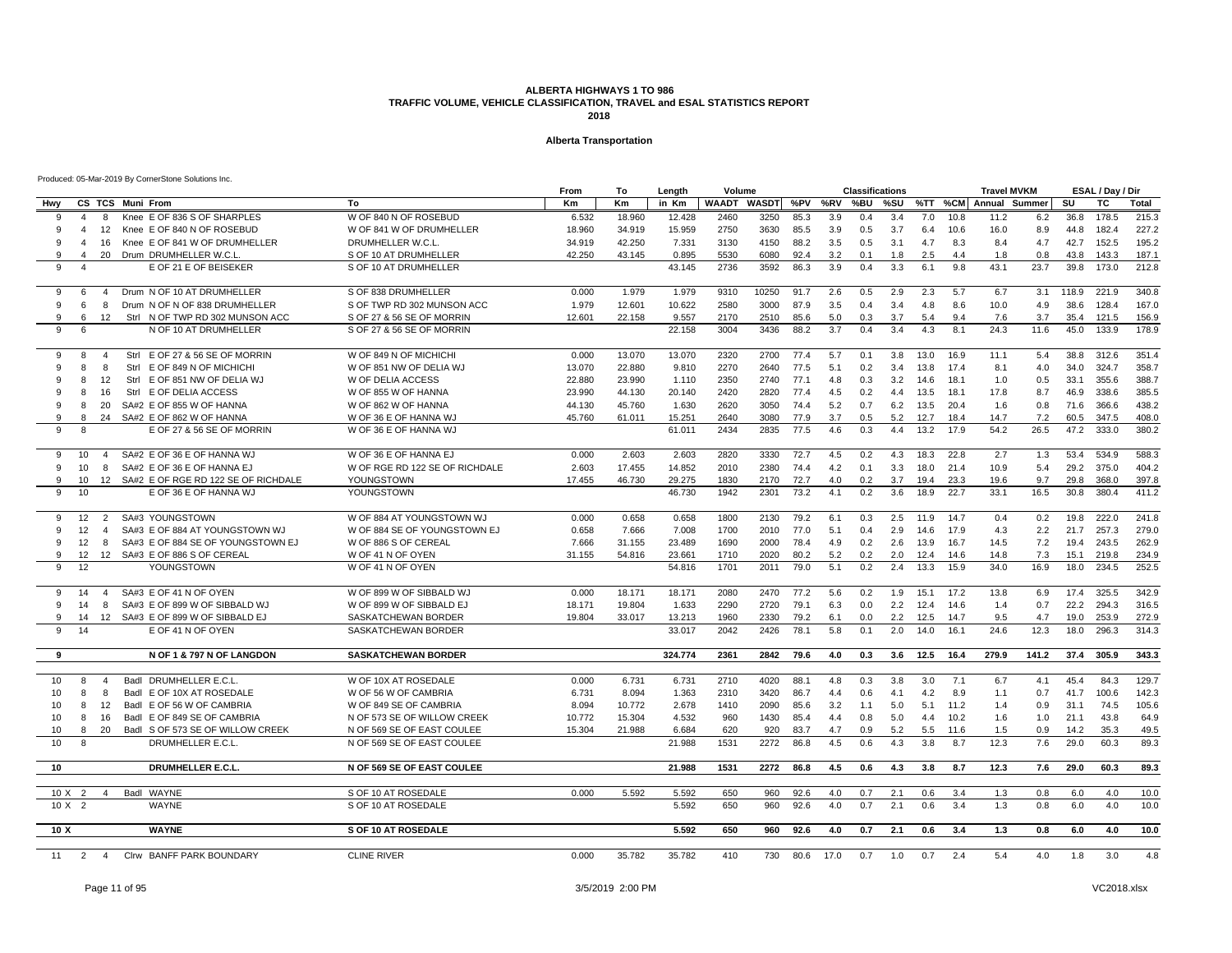### **Alberta Transportation**

|          |                   |                |                  |                                       |                                | From   | To     | Length           | Volume       |                    |              |            | <b>Classifications</b> |            |      |              | <b>Travel MVKM</b>    |            |           | ESAL / Day / Dir |                |
|----------|-------------------|----------------|------------------|---------------------------------------|--------------------------------|--------|--------|------------------|--------------|--------------------|--------------|------------|------------------------|------------|------|--------------|-----------------------|------------|-----------|------------------|----------------|
| Hwy      |                   |                | CS TCS Muni From |                                       | To                             | Km     | Km     | in Km            |              | <b>WAADT WASDT</b> | %PV          | %RV        | %BU                    | %SU        |      |              | %TT %CM Annual Summer |            | SU        | TC               | Total          |
| 11       | $\overline{2}$    |                |                  | <b>BANFF PARK BOUNDARY</b>            | <b>CLINE RIVER</b>             |        |        | 35.782           | 410          | 730                | 80.6         | 17.0       | 0.7                    | 1.0        | 0.7  | 2.4          | 5.4                   | 4.0        | 1.8       | 3.0              | 4.8            |
| 11       | $\overline{4}$    | $\overline{4}$ |                  | Cirw CLINE RIVER                      | W OF 734 W OF NORDEGG          | 0.000  | 45.870 | 45.870           | 760          | 1250               | 80.6         | 17.0       | 0.7                    | 1.0        | 0.7  | 2.4          | 12.7                  | 8.8        | 3.3       | 5.5              | 8.8            |
| 11       | $\Delta$          | 8              |                  | Cirw E OF 734 W OF NORDEGG            | NORTH OF NORDEGG               | 45.870 | 49.526 | 3.656            | 900          | 1480               | 80.0         | 14.3       | 0.7                    | 1.9        | 3.1  | 5.7          | 1.2                   | 0.8        | 7.5       | 28.9             | 36.4           |
| 11       | $\overline{a}$    |                |                  | <b>CLINE RIVER</b>                    | NORTH OF NORDEGG               |        |        | 49.526           | 770          | 1267               | 80.5         | 16.8       | 0.7                    | 1.1        | 0.9  | 2.7          | 13.9                  | 9.6        | 3.7       | 7.2              | 10.9           |
| 11       | 6                 | $\overline{a}$ |                  | Cirw NORTH OF NORDEGG                 | EAST BDY ROCKY FOREST RESERVE  | 0.000  | 26.839 | 26.839           | 990          | 1630               | 73.6         | 10.9       | 0.7                    | 4.6        | 10.2 | 15.5         | 9.7                   | 6.7        | 20.1      | 104.7            | 124.8          |
| 11       | $\epsilon$        |                |                  | NORTH OF NORDEGG                      | EAST BDY ROCKY FOREST RESERVE  |        |        | 26.839           | 990          | 1630               | 73.6         | 10.9       | 0.7                    | 4.6        | 10.2 | 15.5         | 9.7                   | 6.7        | 20.1      | 104.7            | 124.8          |
| 11       | 8                 | 4              |                  | Cirw E BDY ROCKY FOREST RESERVE       | W OF 756 & 11A S OF CRIMSON LK | 0.000  | 50.781 | 50.781           | 1550         | 1970               | 70.9         | 12.8       | 0.3                    | 4.2        | 11.8 | 16.3         | 28.7                  | 15.3       | 28.7      | 189.6            | 218.3          |
| 11       | 8                 |                |                  | E BDY ROCKY FOREST RESERVE            | W OF 756 & 11A S OF CRIMSON LK |        |        | 50.781           | 1550         | 1970               | 70.9         | 12.8       | 0.3                    | 4.2        | 11.8 | 16.3         | 28.7                  | 15.3       | 28.7      | 189.6            | 218.3          |
| 11       | 10 <sup>°</sup>   | $\overline{4}$ |                  | Cirw E OF 11A & 756 S OF CRIMSON LK   | W OF 22 N OF ROCKY MTN HSE NJ  | 0.000  | 5.487  | 5.487            | 3600         | 4560               | 76.4         | 7.3        | 0.3                    | 5.7        | 10.3 | 16.3         | 7.2                   | 3.8        | 90.4      | 384.3            | 474.7          |
| 11       | 10                | 8              |                  | Cirw E OF 22 N OF ROCKY MTN HSE NJ    | N OF 598 AT ROCKY MTN HSE      | 5.487  | 9.012  | 3.525            | 7200         | 8100               | 85.6         | 4.2        | 0.4                    | 3.7        | 6.1  | 10.2         | 9.3                   |            | 4.4 117.3 | 455.2            | 572.5          |
| 11       | 10                | 12             |                  | Cirw S OF 598 AT ROCKY MTN HSE        | N OF 42 AVE AT ROCKY MTN HSE   | 9.012  | 10.710 | 1.698            | 11080        | 12480              | 87.7         | 2.3        | 0.5                    | 3.9        | 5.6  | 10.0         | 6.9                   | 3.2        | 190.3     | 643.1            | 833.4          |
| 11       | 10                | 14             |                  | Cirw S OF 42 AVE AT ROCKY MTN HSE     | W OF 22 S OF ROCKY MTN HSE SJ  | 10.710 | 17.464 | 6.754            | 7720         | 8700               | 85.8         | 3.5        | 0.6                    | 4.3        | 5.8  | 10.7         | 19.0                  | 9.0        | 146.2     | 464.1            | 610.3          |
| 11       | 10                | 16             |                  | Cirw E OF 22 S OF ROCKY MTN HSE SJ    | W OF 761 W OF CONDOR WJ        | 17.464 | 34.991 | 17.527           | 4680         | 5270               | 84.3         | 3.0        | 0.5                    | 5.8        | 6.4  | 12.7         | 29.9                  | 14.1       | 119.6     | 310.5            | 430.1          |
| 11       | 10                | -20            |                  | Cirw E OF 761 W OF CONDOR WJ          | W OF 761 W OF CONDOR EJ        | 34.991 | 35.314 | 0.323            | 4980         | 5610               | 83.9         | 2.0        | 0.9                    | 6.9        | 6.3  | 14.1         | 0.6                   | 0.3        | 151.4     | 325.2            | 476.6          |
| 11       | 10                | 24             |                  | Cirw E OF 761 W OF CONDOR EJ          | W OF 766 E OF HESPERO WJ       | 35.314 | 49.920 | 14.606           | 4940         | 5560               | 83.4         | 2.6        | 0.3                    | 5.8        | 7.9  | 14.0         | 26.3                  | 12.4       | 126.2     | 404.5            | 530.7          |
| 11       | 10                | 28             |                  | Laco E OF 766 E OF HESPERO WJ         | W OF 766 S OF ECKVILLE EJ      | 49.920 | 51.359 | 1.439            | 5570         | 6270               | 82.5         | 3.5        | 0.1                    | 6.4        | 7.5  | 14.0         | 2.9                   | 1.4        | 157.0     | 433.0            | 590.0          |
| 11       | 10                |                |                  | E OF 11A & 756 S OF CRIMSON LK        | W OF 766 S OF ECKVILLE EJ      |        |        | 51.359           | 5450         | 6190               | 84.1         | 3.4        | 0.4                    | 5.2        | 6.9  | 12.5         | 102.2                 | 48.6       | 124.8     | 389.8            | 514.6          |
| 11       | 12                | $\overline{4}$ |                  | Laco E OF 766 S OF ECKVILLE EJ        | W OF TWP RD 390 NE OF BENALTO  | 0.000  | 7.604  | 7.604            | 6520         | 7340               | 86.6         | 2.4        | 0.3                    | 5.4        | 5.3  | 11.0         | 18.1                  | 8.5        | 155.1     | 358.2            | 513.3          |
| 11       | 12                | 8              |                  | RdDr E OF TWP RD 390 NE OF BENALTO    | W OF 781 S OF SYLVAN LAKE      | 7.604  | 19.002 | 11.398           | 6690         | 7190               | 87.7         | 2.5        | 0.2                    | 3.7        | 5.9  | 9.8          | 27.8                  | 12.5       | 109.0     | 409.1            | 518.1          |
| 11       | 12                | 12             |                  | RdDr E OF 781 S OF SYLVAN LAKE        | W OF 20 S OF SYLVAN LAKE       | 19.002 | 20.622 | 1.620            | 10880        | 11700              | 90.0         | 1.9        | 0.3                    | 2.9        | 4.9  | 8.1          | 6.4                   | 2.9        | 139.0     | 552.6            | 691.6          |
| 11       | $12 \overline{ }$ | 16             |                  | RdDr E OF 20 SE OF SYLVAN LAKE        | W OF RGE RD 281 W OF RED DEER  | 20.622 | 34.376 | 13.754           | 16840        | 18100              | 92.8         | 1.6        | 0.1                    | 2.9        | 2.6  | 5.6          | 84.5                  | 38.1       | 215.1     | 453.8            | 668.9          |
| 11       | 12                |                |                  | 20 RdDr E OF RGE RD 281 W OF RED DEER | W OF 2 AT RED DEER             | 34.376 | 35.588 | 1.212            | 26500        | 28490              | 92.1         | 0.8        | 0.2                    | 3.6        | 3.3  | 7.1          | 11.7                  | 5.3        | 420.2     | 906.4            | 1326.6         |
| 11       | 12                |                |                  | E OF 766 S OF ECKVILLE EJ             | W OF 2 AT RED DEER             |        |        | 35.588           | 11442        | 12369              | 90.9         | 1.8        | 0.2                    | 3.4        | 3.7  | 7.3          | 148.6                 | 67.3       | 171.4     | 438.8            | 610.2          |
| 11       | 14                | 8              |                  | RdDr RED DEER E.C.L                   | W OF 808 SW OF JOFFRE          | 0.000  | 7.983  | 7.983            | 3890         | 4390               | 91.3         | 0.7        | 0.3                    | 3.6        | 4.1  | 8.0          | 11.3                  | 5.4        | 61.7      | 165.3            | 227.0          |
| 11       | 14                | 12             |                  | Laco E OF 808 SW OF JOFFRE            | W OF 815 S OF JOFFRE           | 7.983  | 13.869 | 5.886            | 4640         | 5200               | 91.5         | 1.0        | 0.2                    | 3.5        | 3.8  | 7.5          | 10.0                  | 4.7        | 71.5      | 182.8            | 254.3          |
| 11       | 14                |                |                  | RED DEER E.C.L.                       | W OF 815 S OF JOFFRE           |        |        | 13.869           | 4208         | 4734               | 91.3         | 0.8        | 0.3                    | 3.6        | 4.0  | 7.9          | 21.3                  | 10.0       | 66.7      | 174.5            | 241.2          |
| 11       | 16                | $\overline{4}$ |                  | Laco E OF 815 S OF JOFFRE             | W OF 21 SW OF NEVIS            | 0.000  | 33.288 | 33.288           | 2640         | 2930               | 82.1         | 1.2        | 0.2                    | 4.9        | 11.6 | 16.7         | 32.1                  | 14.9       | 57.0      | 317.4            | 374.4          |
| 11       | 16                | 8              |                  | Stet E OF 21 SW OF NEVIS              | S OF 12 SE OF NEVIS            | 33.288 | 38.243 | 4.955            | 2360         | 2630               | 85.1         | 0.8        | 0.4                    | 5.2        | 8.5  | 14.1         | 4.3                   | 2.0        | 54.1      | 207.9            | 262.0          |
| 11       | 16                |                |                  | E OF 815 S OF JOFFRE                  | S OF 12 SE OF NEVIS            |        |        | 38.243           | 2604         | 2891               | 82.5         | 1.2        | 0.2                    | 4.9        | 11.2 | 16.3         | 36.3                  | 16.9       | 56.2      | 302.3            | 358.5          |
| 11       |                   |                |                  | <b>BANFF PARK BOUNDARY</b>            | S OF 12 SE OF NEVIS            |        |        | 301.987          | 3322         | 3864               | 85.7         | 4.0        | 0.3                    | 4.0        | 6.0  | 10.3         | 366.2                 | 178.5      |           | 58.5 206.6       | 265.1          |
| 11 A     | 2                 | $\overline{4}$ |                  | Cirw S OF 11 & 756 S OF CRIMSON LK    | W OF 752 ROCKY MOUNTAIN HOUSE  | 0.000  | 10.006 | 10.006           | 1840         | 2120               | 84.9         | 2.4        | 0.5                    | 5.2        | 7.0  | 12.7         | 6.7                   | 3.2        | 42.1      | 133.5            | 175.6          |
| 11 A     | 2                 | 8              |                  | Cirw E OF 752 ROCKY MOUNTAIN HOUSE    | W OF 11 ROCKY MOUNTAIN HOUSE   | 10.006 | 11.367 | 1.361            | 6650         | 7550               | 94.1         | 1.3        | 0.5                    | 2.7        | 1.4  | 4.6          | 3.3                   | 1.6        | 79.1      | 96.5             | 175.6          |
|          | $11A$ 2           |                |                  | S OF 11 & 756 S OF CRIMSON LK         | W OF 11 ROCKY MOUNTAIN HOUSE   |        |        | 11.367           | 2416         | 2770               | 87.9         | 2.0        | 0.5                    | 4.4        | 5.2  | 10.1         | 10.0                  | 4.8        | 46.8      | 130.2            | 177.0          |
|          | 11 A 6            | 12             |                  | RdDr E OF 20 AT SYLVAN LAKE           | W OF 2 AT RED DEER             | 0.000  | 14.275 | 14.275           | 6330         | 7450               | 89.2         | 1.2        | 0.2                    | 4.3        | 5.1  | 9.6          | 33.0                  | 16.3       | 119.9     | 334.6            | 454.5          |
| 11 A     | 6                 |                |                  | 16 RdDr E OF 2 AT RED DEER            | W OF 2A AT RED DEER            | 14.275 | 17.498 | 3.223            | 9280         | 10410              | 84.5         | 0.5        | 0.2                    | 6.9        | 7.9  | 15.0         | 10.9                  | 5.1        | 282.1     | 759.9            | 1042.0         |
| 11 A     | 6                 |                |                  | E OF 20 AT SYLVAN LAKE                | W OF 2A AT RED DEER            |        |        | 17.498           | 6873         | 7995               | 88.1         | 1.0        | 0.2                    | 4.9        | 5.8  | 10.9         | 43.9                  | 21.4       | 148.4     | 413.2            | 561.6          |
| 11 A     |                   |                |                  | S OF 11 & 756 S OF CRIMSON LK         | <b>W OF 2A AT RED DEER</b>     |        |        | 28.865           | 5118         | 5937               | 88.0         | 1.2        | 0.3                    | 4.8        | 5.7  | 10.8         | 53.9                  | 26.2       | 108.2     | 302.4            | 410.6          |
|          | $\overline{4}$    | 4              |                  | Cirw E OF 22 N OF ROCKY MTN HOUSE     | 9.82 KM W OF 766 W OF GILBY    | 0.000  |        |                  |              |                    |              |            |                        |            | 11.4 |              |                       |            | 37.8      |                  |                |
| 12<br>12 | $\overline{a}$    |                |                  | E OF 22 N OF ROCKY MTN HOUSE          | 9.82 KM W OF 766 W OF GILBY    |        | 29.339 | 29.339<br>29.339 | 1320<br>1320 | 1520<br>1520       | 76.0<br>76.0 | 5.8<br>5.8 | 0.3<br>0.3             | 6.5<br>6.5 | 11.4 | 18.2<br>18.2 | 14.1<br>14.1          | 6.8<br>6.8 | 37.8      | 156.0<br>156.0   | 193.8<br>193.8 |
|          |                   |                |                  |                                       |                                |        |        |                  |              |                    |              |            |                        |            |      |              |                       |            |           |                  |                |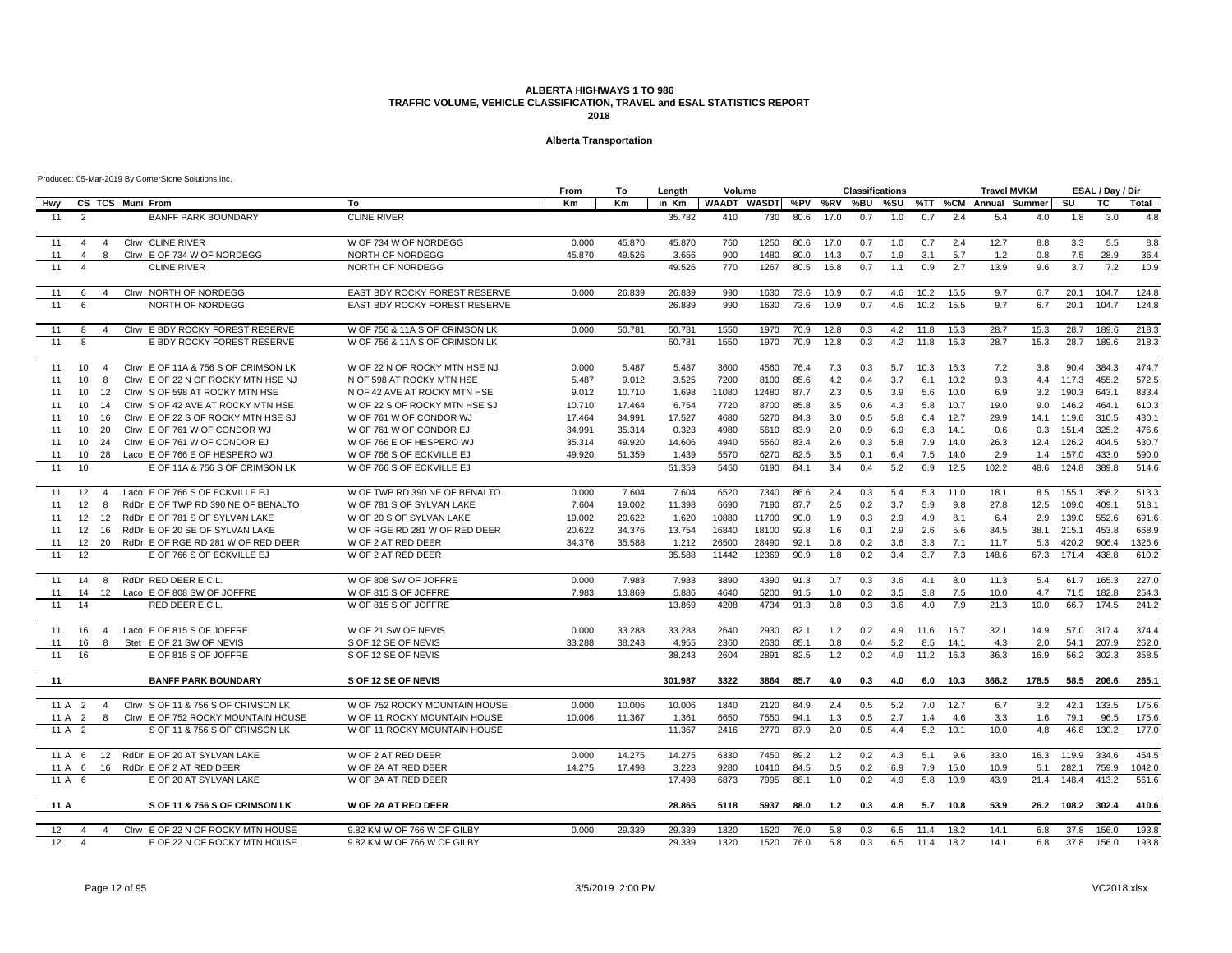### **Alberta Transportation**

|          |                            |                                                          |                                              | From             | To               | Length           | Volume       |              |              |            | Classifications |            |              |              | <b>Travel MVKM</b>    |            |              | ESAL / Day / Dir |              |
|----------|----------------------------|----------------------------------------------------------|----------------------------------------------|------------------|------------------|------------------|--------------|--------------|--------------|------------|-----------------|------------|--------------|--------------|-----------------------|------------|--------------|------------------|--------------|
| Hwy      |                            | CS TCS Muni From                                         | To                                           | Km               | Кm               | in Km            | <b>WAADT</b> | <b>WASDT</b> |              | %PV %RV    | %BU             | %SU        |              |              | %TT %CM Annual Summer |            | SU           | TC               | <b>Total</b> |
| 12       | 6<br>$\overline{4}$        | Laco 9.82 KM W OF 766 W OF GILBY                         | W OF 766 E OF GILBY                          | 0.000            | 9.784            | 9.784            | 1390         | 1600         | 77.4         | 1.4        | 0.7             | 9.2        | 11.3         | 21.2         | 5.0                   | 2.4        | 56.3         | 162.8            | 219.1        |
| 12       | 6                          | Laco E OF 766 E OF GILBY<br>8                            | W OF 20 W OF BENTLEY                         | 9.784            | 29.435           | 19.651           | 1260         | 1440         | 85.2         | 3.6        | 0.3             | 4.4        | 6.5          | 11.2         | 9.0                   | 4.3        | 24.4         | 84.9             | 109.3        |
| 12       | $\epsilon$                 | 9.82 KM W OF 766 W OF GILBY                              | W OF 20 W OF BENTLEY                         |                  |                  | 29.435           | 1303         | 1493         | 82.5         | 2.8        | 0.4             | 6.1        | 8.2          | 14.7         | 14.0                  | 6.7        | 35.0         | 110.7            | 145.7        |
|          |                            |                                                          |                                              |                  |                  |                  |              |              |              |            |                 |            |              |              |                       |            |              |                  |              |
| 12       | 8<br>16                    | Laco E OF 20 W OF BENTLEY                                | W OF 2 W OF LACOMBE                          | 0.000            | 20,706           | 20.706           | 3860         | 4770         | 83.6         | 3.4        | 0.3             | 4.3        | 8.4          | 13.0         | 29.2                  | 15.1       | 73.1         | 336.1            | 409.2        |
| 12       | 8<br>20                    | Laco E OF 2 W OF LACOMBE                                 | LACOMBE W.C.L                                | 20.706           | 21.640           | 0.934            | 9590         | 10390        | 91.8         | 1.1        | 0.3             | 3.3        | 3.5          | 7.1          | 3.3                   | 1.5        | 139.4        | 347.9            | 487.3        |
| 12       | 8                          | E OF 20 W OF BENTLEY                                     | LACOMBE W.C.L.                               |                  |                  | 21.640           | 4107         | 5013         | 84.4         | 3.2        | 0.3             | 4.2        | 7.9          | 12.4         | 32.4                  | 16.6       | 76.0         | 336.3            | 412.3        |
| 12       | 10 <sup>10</sup><br>8      | Laco LACOMBE E.C.L                                       | W OF RGE RD 245A S OF CLIVE                  | 0.000            | 16.296           | 16.296           | 3300         | 3730         | 85.5         | 1.1        | 0.7             | 4.9        | 7.8          | 13.4         | 19.6                  | 9.3        | 71.2         | 266.8            | 338.0        |
| 12       | 10 <sup>10</sup>           | 12<br>Laco E OF RGE RD 245A S OF CLIVE                   | W OF 50 SE OF TEES                           | 16.296           | 25.660           | 9.364            | 2090         | 2360         | 82.2         | 2.1        | 0.4             | 4.6        | 10.7         | 15.7         | 7.1                   | 3.4        | 42.3         | 231.8            | 274.1        |
| 12       | 10                         | LACOMBE E.C.L                                            | W OF 50 SE OF TEES                           |                  |                  | 25.660           | 2858         | 3230         | 84.6         | 1.4        | 0.6             | 4.8        | 8.6          | 14.0         | 26.8                  | 12.7       | 60.4         | 254.8            | 315.2        |
| 12       | $12 \overline{ }$          | Laco S OF 50 SE OF TEES<br>6                             | N OF 601 SE OF ALIX                          | 0.000            | 12.818           | 12.818           | 1690         | 1920         | 82.5         | 3.1        | 0.6             | 5.4        | 8.4          | 14.4         | 7.9                   | 3.8        | 40.2         | 147.1            | 187.3        |
| 12       | $12 \overline{ }$<br>8     | Laco S OF 601 SE OF ALIX                                 | W OF 21 SE OF ALIX WJ                        | 12.818           | 18.539           | 5.721            | 1360         | 1540         | 82.5         | 2.9        | 0.1             | 5.1        | 9.4          | 14.6         | 2.8                   | 1.3        | 30.6         | 132.5            | 163.1        |
| 12       | 12<br>12                   | Laco E OF 21 SE OF ALIX WJ                               | W OF 21 NW OF NEVIS EJ                       | 18.539           | 20.183           | 1.644            | 1770         | 2000         | 77.1         | 3.3        | 0.1             | 5.9        | 13.6         | 19.6         | 1.1                   | 0.5        | 46.0         | 249.5            | 295.5        |
| 12       | $12 \overline{ }$<br>14    | Stet E OF 21 NW OF NEVIS EJ                              | W OF 11 SE OF NEVIS                          | 20.183           | 28.021           | 7.838            | 1300         | 1470         | 81.5         | 2.2        | 0.4             | 6.1        | 9.8          | 16.3         | 3.7                   | 1.8        | 34.9         | 132.1            | 167.0        |
| 12       | $12 \overline{ }$<br>16    | Stet E OF 11 SE OF NEVIS                                 | W OF 835 W OF ERSKINE                        | 28.021           | 36.327           | 8.306            | 3590         | 3950         | 84.0         | 1.4        | 0.4             | 5.5        | 8.7          | 14.6         | 10.9                  | 5.0        | 87.0         | 323.7            | 410.7        |
| 12       | $12 \overline{ }$<br>24    | Stet E OF 835 W OF ERSKINE                               | STETTLER W.C.L                               | 36.327           | 46.530           | 10.203           | 4510         | 4960         | 85.5         | 1.8        | 0.3             | 5.5        | 6.9          | 12.7         | 16.8                  | 7.7        | 109.3        | 322.5            | 431.8        |
| 12       | 12                         | 28<br>Stet STETTLER W.C.L                                | W OF 56 AT STETTLER WJ                       | 46.530           | 48.020           | 1.490            | 7020         | 7520         | 89.0         | 1.3        | 0.4             | 4.0        | 5.3          | 9.7          | 3.8                   | 1.7        | 123.7        | 385.6            | 509.3        |
| 12       | 12                         | S OF 50 SE OF TEES                                       | W OF 56 AT STETTLER WJ                       |                  |                  | 48.020           | 2683         | 2975         | 84.2         | 2.0        | 0.4             | 5.4        | 8.0          | 13.8         | 47.0                  | 21.9       | 63.8         | 222.5            | 286.3        |
| 12       | 14<br>$\overline{4}$       | Stet E OF 56 AT STETTLER WJ                              | STETTLER E.C.L.                              | 0.000            | 2.290            | 2.290            | 5470         | 5810         | 89.7         | 0.7        | 0.8             | 3.7        | 5.1          | 9.6          | 4.6                   | 2.0        | 89.2         | 289.2            | 378.4        |
| 12       | 14<br>8                    | Stet STETTLER E.C.L                                      | W OF 850 W OF BOTHA WJ                       | 2.290            | 10.650           | 8.360            | 3120         | 3490         | 83.4         | 2.2        | 0.3             | 5.1        | 9.0          | 14.4         | 9.5                   | 4.5        | 70.1         | 291.0            | 361.1        |
|          | 14                         | Stet E OF 850 W OF BOTHA WJ                              | W OF 850 AT BOTHA EJ                         | 10.650           | 14.080           | 3.430            | 2650         | 2960         | 81.9         | 2.4        | 0.2             |            | 9.9          | 15.7         | 3.3                   |            | 65.4         | 271.9            | 337.3        |
| 12       | 12<br>14<br>16             | Stet E OF 850 AT BOTHA EJ                                | W OF 852 S OF GADSBY                         |                  |                  | 12.085           | 2170         |              | 79.1         | 2.6        | 0.4             | 5.6<br>6.2 | 11.7         | 18.3         | 9.6                   | 1.6<br>4.5 | 59.3         | 263.2            | 322.5        |
| 12<br>12 | 14<br>-20                  | Stet E OF 852 W OF GADSBY                                | W OF 855 W OF HALKIRK WJ                     | 14.080<br>26.165 | 26.165<br>39.234 | 13.069           | 1890         | 2420<br>2110 | 79.8         | 2.5        | 0.1             | 4.9        |              | 17.7         | 9.0                   | 4.2        | 40.8         | 248.8            | 289.6        |
|          |                            |                                                          |                                              |                  |                  |                  |              |              |              |            |                 |            | 12.7         |              |                       |            |              |                  | 298.2        |
| 12       | 14<br>24                   | Pnte E OF 855 W OF HALKIRK WJ                            | W OF 855 SE OF HALKIRK EJ                    | 39.234           | 41.094           | 1.860            | 1790         | 2000         | 78.2         | 3.0        | 0.2             | 4.4        | 14.2         | 18.8<br>15.9 | 1.2                   | 0.6<br>6.7 | 34.7         | 263.5<br>204.4   | 237.2        |
| 12<br>12 | 14<br>28<br>14             | Pnte E OF 855 SE OF HALKIRK EJ<br>E OF 56 AT STETTLER WJ | W OF 36 SE OF CASTOR<br>W OF 36 SE OF CASTOR | 41.094           | 63.732           | 22.638<br>63.732 | 1730<br>2214 | 1930<br>2461 | 80.2<br>81.4 | 3.9<br>2.7 | 0.2<br>0.3      | 4.3<br>4.9 | 11.4<br>10.7 | 15.9         | 14.3<br>51.5          | 24.0       | 32.8<br>47.8 | 245.5            | 293.3        |
|          |                            |                                                          |                                              |                  |                  |                  |              |              |              |            |                 |            |              |              |                       |            |              |                  |              |
| 12       | 16<br>$\overline{4}$       | Pnte E OF 36 E OF CASTOR                                 | W OF 872 AT CORONATION WJ                    | 0.000            | 30.298           | 30.298           | 1080         | 1150         | 78.8         | 2.1        | 0.2             | 5.1        | 13.8         | 19.1         | 11.9                  | 5.3        | 24.3         | 154.5            | 178.8        |
| 12       | 16                         | E OF 36 E OF CASTOR                                      | W OF 872 AT CORONATION WJ                    |                  |                  | 30.298           | 1080         | 1150         | 78.8         | 2.1        | 0.2             | 5.1        | 13.8         | 19.1         | 11.9                  | 5.3        | 24.3         | 154.5            | 178.8        |
| 12       | 18<br>$\overline{4}$       | Pnte E OF 872 AT CORONATION WJ                           | W OF 872 E OF CORONATION EJ                  | 0.000            | 1.771            | 1.771            | 1100         | 1170         | 72.5         | 2.6        | 0.0             | 4.8        | 20.1         | 24.9         | 0.7                   | 0.3        | 23.3         | 229.2            | 252.5        |
| 12       | 18<br>8                    | Pnte E OF 872 E OF CORONATION EJ                         | W OF 884 AT VETERAN WJ                       | 1.771            | 25.392           | 23.621           | 1080         | 1150         | 81.8         | 1.3        | 0.5             | 4.8        | 11.6         | 16.9         | 9.3                   | 4.2        | 22.8         | 129.9            | 152.7        |
| 12       | 18<br>12                   | SA#4 E OF 884 AT VETERAN WJ                              | W OF 884 SE OF VETERAN EJ                    | 25.392           | 27.027           | 1.635            | 990          | 1050         | 75.5         | 2.2        | 0.9             | 6.6        | 14.8         | 22.3         | 0.6                   | 0.3        | 28.8         | 151.9            | 180.7        |
| 12       | 18                         | 16<br>SA#4 E OF 884 SE OF VETERAN EJ                     | W OF 41 & 886 AT CONSORT WJ                  | 27.027           | 50.279           | 23.252           | 1050         | 1120         | 76.2         | 2.4        | 1.0             | 7.8        | 12.6         | 21.4         | 8.9                   | 4.0        | 36.1         | 137.1            | 173.2        |
| 12       | 18                         | E OF 872 AT CORONATION WJ                                | W OF 41 & 886 AT CONSORT WJ                  |                  |                  | 50.279           | 1064         | 1134         | 78.7         | 1.9        | 0.7             | 6.2        | 12.5         | 19.4         | 19.5                  | 8.7        | 29.1         | 137.9            | 167.0        |
| 12       | 20                         | SA#4 E OF 41 & 886 AT CONSORT WJ                         | W OF 41 NE OF MONITOR EJ                     | 0.000            | 17.327           | 17.327           | 890          | 930          | 71.0         | 2.1        | 0.5             | 9.4        | 17.0         | 26.9         | 5.6                   | 2.5        | 36.9         | 156.8            | 193.7        |
| 12       | 20<br>-8                   | SA#4 E OF 41 NE OF MONITOR EJ                            | W OF 899 S OF ALTARIO                        | 17.327           | 46.408           | 29.081           | 460          | 490          | 62.7         | 2.1        | 1.0             | 9.9        | 24.3         | 35.2         | 4.9                   | 2.2        | 20.1         | 115.9            | 136.0        |
| 12       | 20                         | 12 SA#4 E OF 899 S OF ALTARIO                            | SASKATCHEWAN BORDER                          | 46.408           | 60.736           | 14.328           | 220          | 230          | 67.2         | 1.3        | 0.4             | 9.1        | 22.0         | 31.5         | 1.2                   | 0.5        | 8.8          | 50.2             | 59.0         |
| 12       | 20                         | E OF 41 & 886 AT CONSORT WJ                              | SASKATCHEWAN BORDER                          |                  |                  | 60.736           | 526          | 554          | 67.1         | 2.0        | 0.7             | 9.6        | 20.6         | 30.9         | 11.7                  | 5.1        | 22.2         | 112.3            | 134.5        |
| 12       |                            | E OF 22 N OF ROCKY MTN HOUSE                             | <b>SASKATCHEWAN BORDER</b>                   |                  |                  | 359.139          | 1747         | 1963         | 81.5         | 2.5        | 0.4             | 5.4        | 10.2         | 16.0         | 229.0                 | 107.9      | 41.6         | 184.7            | 226.3        |
|          |                            |                                                          |                                              |                  |                  |                  |              |              |              |            |                 |            |              |              |                       |            |              |                  |              |
| 12A      | $\Omega$<br>$\overline{4}$ | Laco E OF 12 E OF BENTLEY                                | W OF 44 ST AT BENTLEY                        | 0.000            | 1.886            | 1.886            | 1080         | 1340         | 87.5         | 3.0        | 0.5             | 3.6        | 5.4          | 9.5          | 0.7                   | 0.4        | 17.1         | 60.4             | 77.5         |
| 12A      | $\Omega$<br>8              | Laco E OF 44 ST AT BENTLEY                               | W OF RGE RD 283 W OF GULL LAKE               | 1.886            | 7.886            | 6.000            | 770          | 950          | 86.2         | 7.7        | 0.1             | 3.0        | 3.0          | 6.1          | 1.7                   | 0.9        | 10.2         | 23.9             | 34.1         |
| 12 A     | $\overline{0}$             | 12 Laco E OF RGE RD 283 W OF GULL LAKE                   | W OF 12 W OF GULL LAKE                       | 7.886            | 10.892           | 3.006            | 1510         | 1870         | 82.4         | 6.2        | 0.2             | 5.2        | 6.0          | 11.4         | 1.7                   | 0.9        | 34.6         | 93.9             | 128.5        |
| 12 A     | $\Omega$                   | E OF 12 E OF BENTLEY                                     | W OF 12 W OF GULL LAKE                       |                  |                  | 10.892           | 1028         | 1271         | 84.9         | 6.2        | 0.2             | 4.0        | 4.7          | 8.9          | 4.1                   | 2.1        | 18.1         | 50.1             | 68.2         |
| 12 A     |                            | E OF 12 E OF BENTLEY                                     | W OF 12 W OF GULL LAKE                       |                  |                  | 10.892           | 1028         | 1271         | 84.9         | 6.2        | 0.2             | 4.0        | 4.7          | 8.9          | 4.1                   | 2.1        | 18.1         | 50.1             | 68.2         |
|          |                            |                                                          |                                              |                  |                  |                  |              |              |              |            |                 |            |              |              |                       |            |              |                  |              |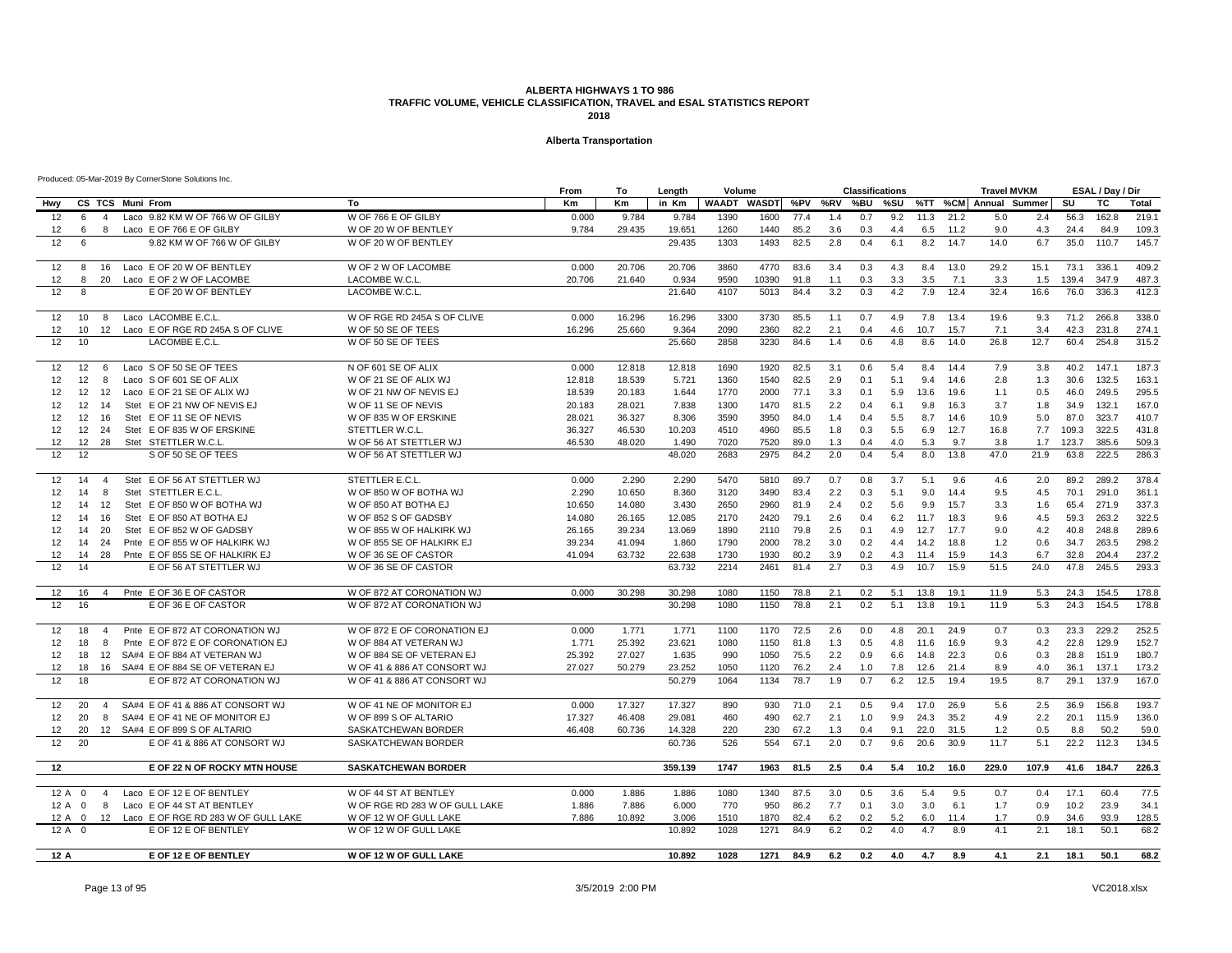### **Alberta Transportation**

|     |                  |                |                              |                                   |                              | From   | To     | Length  | Volume |                                                   |      |     | <b>Classifications</b> |     |      |      | <b>Travel MVKM</b> |       |       | ESAL / Day / Dir |              |
|-----|------------------|----------------|------------------------------|-----------------------------------|------------------------------|--------|--------|---------|--------|---------------------------------------------------|------|-----|------------------------|-----|------|------|--------------------|-------|-------|------------------|--------------|
| Hwy |                  |                | CS TCS Muni From             |                                   | To                           | Km     | Km     | in Km   |        | WAADT WASDT %PV %RV %BU %SU %TT %CM Annual Summer |      |     |                        |     |      |      |                    |       | SU    | TC               | <b>Total</b> |
|     |                  |                |                              |                                   |                              |        |        |         |        |                                                   |      |     |                        |     |      |      |                    |       |       |                  |              |
| 13  | $\overline{4}$   | $\overline{4}$ | Weta ALDER FLATS             |                                   | W OF 22 E OF ALDER FLATS     | 0.000  | 6.520  | 6.520   | 750    | 880                                               | 88.0 | 1.5 | 0.2                    | 7.3 | 3.0  | 10.5 | 1.8                | 0.9   | 24.1  | 23.3             | 47.4         |
| 13  | $\overline{4}$   | 8              |                              | Weta E OF 22 E OF ALDER FLATS     | W OF 761 AT PENDRYL          | 6.520  | 20.647 | 14.127  | 1010   | 1180                                              | 82.1 | 4.9 | 0.1                    | 6.7 | 6.2  | 13.0 | 5.2                | 2.6   | 29.8  | 64.9             | 94.7         |
| 13  | $\overline{4}$   |                | 12 Weta E OF 761 AT PENDRYL  |                                   | W OF 20 E OF WINFIELD        | 20.647 | 40.007 | 19.360  | 1030   | 1200                                              | 81.6 | 4.7 | 0.4                    | 6.2 | 7.1  | 13.7 | 7.3                | 3.6   | 28.1  | 75.8             | 103.9        |
| 13  | $\overline{4}$   |                | <b>ALDER FLATS</b>           |                                   | W OF 20 E OF WINFIELD        |        |        | 40.007  | 977    | 1141                                              | 82.5 | 4.4 | 0.3                    | 6.5 | 6.3  | 13.1 | 14.3               | 7.0   | 28.0  | 63.8             | 91.8         |
| 13  | 6                | $\overline{4}$ |                              | Weta E OF 20 E OF WINFIELD        | W OF 771 W OF WESTEROSE      | 0.000  | 23.850 | 23.850  | 1090   | 1210                                              | 84.4 | 3.9 | 1.0                    | 4.9 | 5.8  | 11.7 | 9.5                | 4.4   | 23.5  | 65.5             | 89.0         |
| 13  | 6                | 8              |                              | Weta E OF 771 W OF WESTEROSE      | W OF 795 E OF FALUN          | 23.850 | 42.206 | 18.356  | 2940   | 3270                                              | 88.2 | 4.7 | 0.6                    | 3.4 | 3.1  | 7.1  | 19.7               | 9.2   | 44.0  | 94.5             | 138.5        |
| 13  | 6                | 16             | Weta E OF 795 E OF FALUN     |                                   | W OF 2 W OF WETASKIWIN       | 42.206 | 52.566 | 10.360  | 3160   | 3510                                              | 88.8 | 2.9 | 0.4                    | 3.7 | 4.2  | 8.3  | 11.9               | 5.6   | 51.5  | 137.6            | 189.1        |
| 13  | 6                |                |                              | 20 Weta E OF 2 W OF WETASKIWIN    | WETASKIWIN W.C.L             | 52.566 | 67.384 | 14.818  | 3450   | 3840                                              | 88.9 | 1.6 | 0.6                    | 3.5 | 5.4  | 9.5  | 18.7               | 8.7   | 53.2  | 193.1            | 246.3        |
| 13  | $6 \overline{6}$ |                |                              | E OF 20 E OF WINFIELD             | WETASKIWIN W.C.L.            |        |        | 67.384  | 2431   | 2703                                              | 88.0 | 3.2 | 0.6                    | 3.7 | 4.5  | 8.8  | 59.8               | 27.9  | 39.6  | 113.4            | 153.0        |
| 13  | 8                | $\overline{4}$ |                              | Weta E OF 2A N OF WETASKIWIN NJ   | W OF 814 (47TH ST)           | 0.000  | 1.603  | 1.603   | 6450   | 6800                                              | 88.5 | 1.6 | 0.4                    | 3.6 | 5.9  | 9.9  | 3.8                | 1.7   | 102.3 | 394.4            | 496.7        |
| 13  | 8                |                |                              | E OF 2A N OF WETASKIWIN NJ        | W OF 814 (47TH ST)           |        |        | 1.603   | 6450   | 6800                                              | 88.5 | 1.6 | 0.4                    | 3.6 | 5.9  | 9.9  | 3.8                | 1.7   | 102.3 | 394.4            | 496.7        |
| 13  | 10 <sup>°</sup>  | 8              | Weta WETASKIWIN E.C.L.       |                                   | W OF 822 N OF GWYNNE         | 0.000  | 8.923  | 8.923   | 3710   | 3910                                              | 86.5 | 3.7 | 0.2                    | 3.1 | 6.5  | 9.8  | 12.1               | 5.3   | 50.7  | 250.0            | 300.7        |
| 13  | 10 <sup>°</sup>  |                |                              | 12 Camr E OF 822 N OF GWYNNE      | W OF 21 W OF CAMROSE         | 8.923  | 27.522 | 18.599  | 3600   | 3860                                              | 84.2 | 4.8 | 0.2                    | 3.9 | 6.9  | 11.0 | 24.4               | 11.0  | 61.8  | 257.5            | 319.3        |
| 13  | 10               |                |                              | 16 Camr E OF 21 W OF CAMROSE      | CAMROSE W.C.L.               | 27.522 | 31.470 | 3.948   | 9160   | 10010                                             | 87.8 | 2.4 | 0.1                    | 3.8 | 5.9  | 9.8  | 13.2               | 6.0   | 153.3 | 560.2            | 713.5        |
| 13  | 10               |                |                              | <b>WETASKIWIN E.C.L</b>           | CAMROSE W.C.L.               |        |        | 31.470  | 4329   | 4646                                              | 85.7 | 3.9 | 0.2                    | 3.7 | 6.5  | 10.4 | 49.7               | 22.4  | 70.6  | 291.7            | 362.3        |
| 13  | 12               | 12             | Camr CAMROSE E.C.L.          |                                   | W OF 56 W OF OHATON          | 0.000  | 3.876  | 3.876   | 5240   | 5570                                              | 86.9 | 3.2 | 0.2                    | 3.0 | 6.7  | 9.9  | 7.4                | 3.3   | 69.2  | 363.9            | 433.1        |
| 13  | 12               |                | 16 Camr E OF 56 W OF OHATON  |                                   | W OF 854 SE OF BAWLF         | 3.876  | 23.355 | 19.479  | 3200   | 3390                                              | 86.4 | 2.2 | 0.3                    | 3.7 | 7.4  | 11.4 | 22.8               | 10.1  | 52.2  | 245.4            | 297.6        |
| 13  | 12               |                | 20 Camr E OF 854 SE OF BAWLF |                                   | W OF 855 AT DAYSLAND WJ      | 23.355 | 37.566 | 14.211  | 2390   | 2540                                              | 83.1 | 1.9 | 0.2                    | 5.0 | 9.8  | 15.0 | 12.4               | 5.5   | 52.6  | 242.8            | 295.4        |
| 13  | 12               |                | CAMROSE E.C.L.               |                                   | W OF 855 AT DAYSLAND WJ      |        |        | 37.566  | 3104   | 3293                                              | 85.4 | 2.3 | 0.3                    | 4.0 | 8.0  | 12.3 | 42.6               | 18.9  | 54.7  | 257.4            | 312.1        |
| 13  | 14               | $\overline{4}$ |                              | Flag E OF 855 AT DAYSLAND WJ      | W OF 855 SE OF DAYSLAND EJ   | 0.000  | 1.770  | 1.770   | 2710   | 2870                                              | 83.7 | 2.4 | 0.4                    | 4.3 | 9.2  | 13.9 | 1.8                | 0.8   | 51.3  | 258.4            | 309.7        |
| 13  | 14               | 8              |                              | Flag E OF 855 SE OF DAYSLAND EJ   | W OF 856 S OF STROME         | 1.770  | 14.522 | 12.752  | 2160   | 2290                                              | 82.9 | 1.8 | 0.3                    | 4.5 | 10.5 | 15.3 | 10.1               | 4.5   | 42.8  | 235.1            | 277.9        |
| 13  | 14               |                | 12 Flag E OF 856 S OF STROME |                                   | W OF 36 AT KILLAM            | 14.522 | 29.342 | 14.820  | 2180   | 2310                                              | 80.9 | 1.8 | 0.3                    | 5.8 | 11.2 | 17.3 | 11.8               | 5.2   | 55.7  | 253.1            | 308.8        |
| 13  | 14               |                |                              | E OF 855 AT DAYSLAND WJ           | W OF 36 AT KILLAM            |        |        | 29.342  | 2203   | 2335                                              | 82.0 | 1.8 | 0.3                    | 5.1 | 10.8 | 16.2 | 23.6               | 10.5  | 49.5  | 246.6            | 296.1        |
| 13  | 16               | $\overline{4}$ | Flag E OF 36 AT KILLAM       |                                   | W OF 869 AT SEDGEWICK        | 0.000  | 10.550 | 10.550  | 2240   | 2370                                              | 82.5 | 2.4 | 0.8                    | 4.6 | 9.7  | 15.1 | 8.6                | 3.8   | 45.4  | 225.2            | 270.6        |
| 13  | 16               | 8              |                              | Flag E OF 869 AT SEDGEWICK        | W OF 870 AT LOUGHEED         | 10.550 | 22,770 | 12.220  | 1520   | 1610                                              | 80.7 | 2.0 | 0.4                    | 5.1 | 11.8 | 17.3 | 6.8                | 3.0   | 34.1  | 185.9            | 220.0        |
| 13  | 16               |                |                              | 12 Flag E OF 870 AT LOUGHEED      | W OF 872 W OF HARDISTY       | 22.770 | 33.910 | 11.140  | 1660   | 1760                                              | 71.3 | 3.0 | 0.1                    | 7.3 | 18.3 | 25.7 | 6.7                | 3.0   | 53.4  | 314.9            | 368.3        |
| 13  | 16               | 16             |                              | Flag E OF 872 W OF HARDISTY       | W OF 881 S OF HARDISTY       | 33.910 | 39.912 | 6.002   | 1820   | 1920                                              | 72.4 | 1.5 | 0.2                    | 5.9 | 20.0 | 26.1 | 4.0                | 1.8   | 47.3  | 377.3            | 424.6        |
| 13  | 16               | 20             |                              | Flag E OF 881 S OF HARDISTY       | E OF HARDISTY                | 39.912 | 45.781 | 5.869   | 1710   | 1810                                              | 70.2 | 2.2 | 0.2                    | 5.7 | 21.7 | 27.6 | 3.7                | 1.6   | 42.9  | 384.6            | 427.5        |
| 13  | 16               |                |                              | E OF 36 AT KILLAM                 | E OF HARDISTY                |        |        | 45.781  | 1784   | 1888                                              | 76.7 | 2.3 | 0.4                    | 5.6 | 15.0 | 21.0 | 29.8               | 13.2  | 44.0  | 277.4            | 321.4        |
| 13  | 18               | $\overline{4}$ | Prov E OF HARDISTY           |                                   | W OF 884 AT AMISK            | 0.000  | 14.961 | 14.961  | 1120   | 1250                                              | 66.0 | 2.4 | 0.3                    | 6.0 | 25.3 | 31.6 | 6.1                | 2.9   | 29.6  | 293.7            | 323.3        |
| 13  | 18               | 8              | Prov E OF 884 AT AMISK       |                                   | W OF 603 W OF HUGHENDEN      | 14.961 | 24.687 | 9.726   | 1120   | 1250                                              | 66.6 | 2.1 | 0.6                    | 6.0 | 24.7 | 31.3 | 4.0                | 1.9   | 29.6  | 286.7            | 316.3        |
| 13  | 18               |                |                              | 12 Prov E OF 603 W OF HUGHENDEN   | W OF 41 N OF CZAR            | 24.687 | 35.749 | 11.062  | 1300   | 1440                                              | 65.0 | 1.8 | 0.2                    | 8.0 | 25.0 | 33.2 | 5.2                | 2.4   | 45.8  | 336.9            | 382.7        |
| 13  | 18               |                | E OF HARDISTY                |                                   | W OF 41 N OF CZAR            |        |        | 35.749  | 1176   | 1309                                              | 65.9 | 2.1 | 0.3                    | 6.7 | 25.0 | 32.0 | 15.3               | 7.2   | 34.7  | 304.7            | 339.4        |
| 13  | 20               | $\overline{4}$ | Prov E OF 41 N OF CZAR       |                                   | W OF 600 & 899 AT PROVOST WJ | 0.000  | 43.010 | 43.010  | 1510   | 1670                                              | 70.7 | 1.9 | 0.3                    | 7.4 | 19.7 | 27.4 | 23.7               | 11.0  | 49.2  | 308.3            | 357.5        |
| 13  | 20               | 8              |                              | Prov E OF 600 & 899 AT PROVOST WJ | W OF 899 AT PROVOST EJ       | 43.010 | 44.640 | 1.630   | 2420   | 2640                                              | 75.4 | 2.1 | 0.1                    | 7.2 | 15.2 | 22.5 | 1.4                | 0.7   | 76.8  | 381.3            | 458.1        |
| 13  | 20               |                |                              | 12 Prov E OF 899 AT PROVOST EJ    | SASKATCHEWAN BORDER          | 44.640 | 60.985 | 16.345  | 2220   | 2410                                              | 78.0 | 2.8 | 0.1                    | 6.2 | 12.9 | 19.2 | 13.2               | 6.0   | 60.6  | 296.8            | 357.4        |
| 13  | 20               |                |                              | E OF 41 N OF CZAR                 | SASKATCHEWAN BORDER          |        |        | 60.985  | 1725   | 1894                                              | 73.4 | 2.2 | 0.2                    | 7.0 | 17.2 | 24.4 | 38.4               | 17.7  | 53.2  | 307.5            | 360.7        |
| 13  |                  |                | <b>ALDER FLATS</b>           |                                   | <b>SASKATCHEWAN BORDER</b>   |        |        | 349.887 | 2171   | 2360                                              | 82.0 | 2.8 | 0.3                    | 4.8 | 10.1 | 15.2 | 277.3              | 126.3 | 45.9  | 227.3            | 273.2        |
|     |                  |                |                              |                                   |                              |        |        |         |        |                                                   |      |     |                        |     |      |      |                    |       |       |                  |              |
|     | $13A$ 6          | $\overline{4}$ |                              | Weta E OF 13 E OF WESTEROSE WJ    | W OF 13 W OF FALUN EJ        | 0.000  | 7.440  | 7.440   | 530    | 640                                               | 94.3 | 1.5 | 1.1                    | 2.4 | 0.7  | 4.2  | 1.4                | 0.7   | 5.6   | 3.8              | 9.4          |
|     | 13 A 6           |                |                              | E OF 13 E OF WESTEROSE WJ         | W OF 13 W OF FALUN EJ        |        |        | 7.440   | 530    | 640                                               | 94.3 | 1.5 | 1.1                    | 2.4 | 0.7  | 4.2  | 1.4                | 0.7   | 5.6   | 3.8              | 9.4          |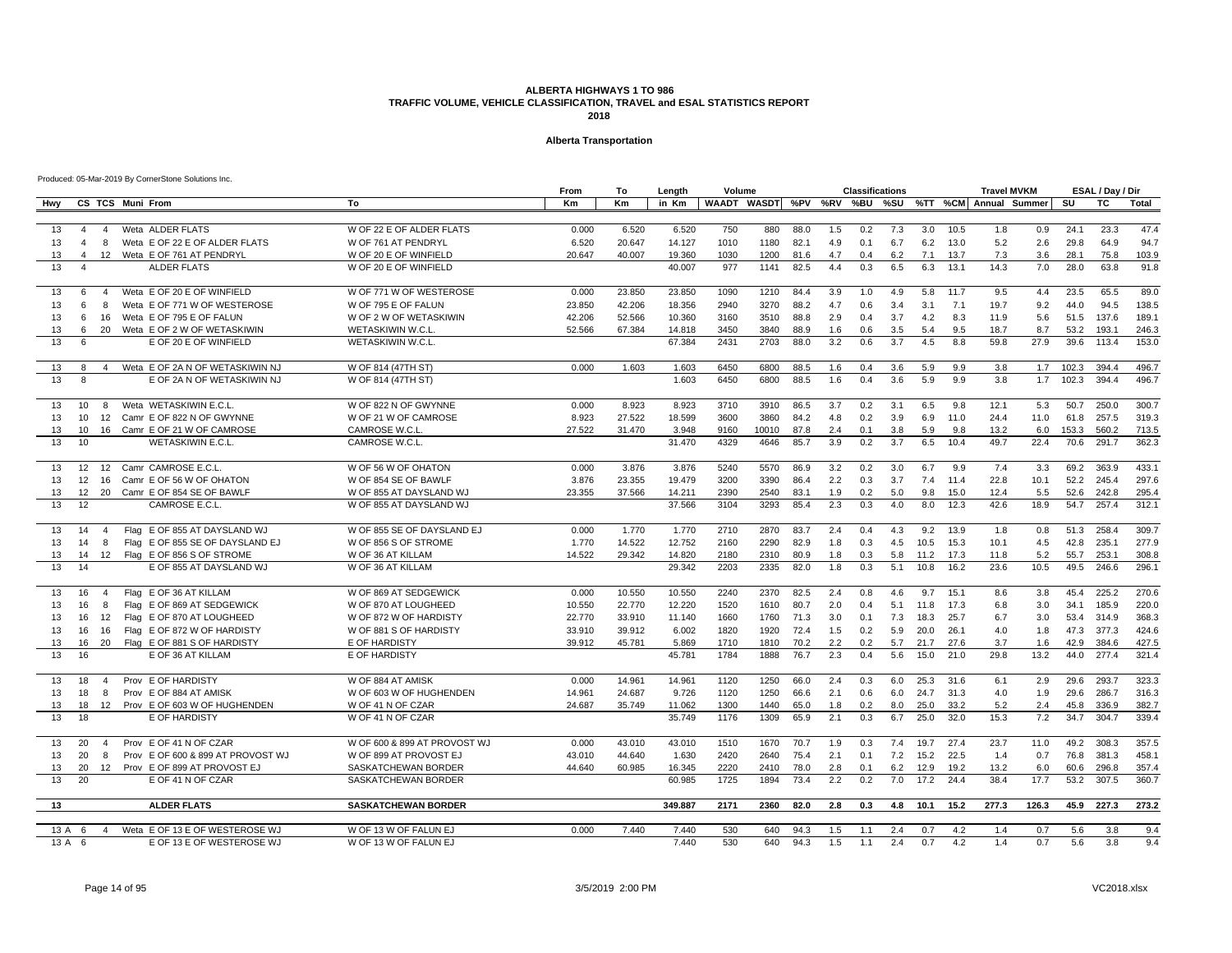### **Alberta Transportation**

|      |                                |                                     |                              | From   | To     | Length  | Volume |                         |      |     | <b>Classifications</b> |     |      |      | <b>Travel MVKM</b> |                       |       | ESAL / Day / Dir |        |
|------|--------------------------------|-------------------------------------|------------------------------|--------|--------|---------|--------|-------------------------|------|-----|------------------------|-----|------|------|--------------------|-----------------------|-------|------------------|--------|
| Hwy  |                                | CS TCS Muni From                    | To                           | Km     | Кm     | in Km   |        | WAADT WASDT %PV %RV %BU |      |     |                        | %SU |      |      |                    | %TT %CM Annual Summer | SU    | TC               | Total  |
| 13 A |                                | E OF 13 E OF WESTEROSE WJ           | W OF 13 W OF FALUN EJ        |        |        | 7.440   | 530    | 640                     | 94.3 | 1.5 | 1.1                    | 2.4 | 0.7  | 4.2  | 1.4                | 0.7                   | 5.6   | 3.8              | 9.4    |
|      |                                |                                     |                              |        |        |         |        |                         |      |     |                        |     |      |      |                    |                       |       |                  |        |
| 14   | 3<br>4                         | Strc EDMONTON E.C.L.                | W OF 216 E OF EDMONTON       | 0.000  | 0.917  | 0.917   | 44460  | 47300                   | 93.1 | 0.2 | 0.2                    | 3.6 | 2.9  | 6.7  | 14.9               | 6.6                   |       | 705.0 1336.4     | 2041.4 |
| 14   | $\mathbf{a}$                   | EDMONTON E.C.L.                     | W OF 216 E OF EDMONTON       |        |        | 0.917   | 44460  | 47300                   | 93.1 | 0.2 | 0.2                    | 3.6 | 2.9  | 6.7  | 14.9               | 6.6                   |       | 705.0 1336.4     | 2041.4 |
| 14   | $\overline{4}$<br>12           | Strc E OF 216 E OF EDMONTON         | W OF 21 E OF BRETONA         | 0.000  | 7.853  | 7.853   | 16080  | 18030                   | 91.0 | 0.4 | 0.2                    | 3.7 | 4.7  | 8.6  | 46.1               | 21.7                  | 262.1 | 783.3            | 1045.4 |
| 14   | $\Delta$                       | E OF 216 E OF EDMONTON              | W OF 21 E OF BRETONA         |        |        | 7.853   | 16080  | 18030                   | 91.0 | 0.4 | 0.2                    | 3.7 | 4.7  | 8.6  | 46.1               | 21.7                  | 262.1 | 783.3            | 1045.4 |
| 14   | 6<br>$\overline{4}$            | Strc E OF 21 E OF BRETONA           | W OF 824 NW OF COOKING LAKE  | 0.000  | 7.320  | 7.320   | 10150  | 11380                   | 90.6 | 0.6 | 0.4                    | 2.8 | 5.6  | 8.8  | 27.1               | 12.7                  | 125.2 | 589.1            | 714.3  |
| 14   | 6<br>-8                        | Strc E OF 824 NW OF COOKING LAKE    | W OF RGE RD 204 W OF TOFIELD | 7.320  | 24.503 | 17.183  | 6770   | 7600                    | 85.3 | 1.5 | 0.7                    | 3.1 | 9.4  | 13.2 | 42.5               | 20.0                  | 92.4  | 659.6            | 752.0  |
| 14   | 6<br>10                        | Strc E OF RGE RD 204 W OF TOFIELD   | W OF 630 & 833 W OF TOFIELD  | 24.503 | 31.895 | 7.392   | 4770   | 5350                    | 79.9 | 2.5 | 0.1                    | 3.9 | 13.6 | 17.6 | 12.9               | 6.1                   | 81.9  | 672.4            | 754.3  |
| 14   | 6                              | 12 Beav E OF 630 & 833 W OF TOFIELD | <b>TOFIELD</b>               | 31.895 | 39.698 | 7.803   | 5370   | 6020                    | 82.2 | 1.8 | 0.3                    | 3.3 | 12.4 | 16.0 | 15.3               | 7.2                   | 78.1  | 690.2            | 768.3  |
| 14   | 6                              | E OF 21 E OF BRETONA                | <b>TOFIELD</b>               |        |        | 39.698  | 6746   | 7567                    | 85.5 | 1.4 | 0.5                    | 3.2 | 9.4  | 13.1 | 97.7               | 46.0                  | 95.1  | 657.3            | 752.4  |
| 14   | 8<br>2                         | Beav TOFIELD                        | W OF 834 AT TOFIELD WJ       | 0.000  | 0.126  | 0.126   | 5350   | 6000                    | 82.4 | 1.5 | 0.1                    | 3.6 | 12.4 | 16.1 | 0.2                | 0.1                   | 84.8  | 687.6            | 772.4  |
| 14   | 8<br>$\overline{4}$            | Beav E OF 834 AT TOFIELD WJ         | W OF 834 E OF TOFIELD EJ     | 0.126  | 3.649  | 3.523   | 3140   | 3530                    | 74.0 | 2.4 | 0.2                    | 5.5 | 17.9 | 23.6 | 4.0                | 1.9                   | 76.1  | 582.6            | 658.7  |
| 14   | 8<br>8                         | Beav E OF 834 E OF TOFIELD EJ       | W OF 854 W OF RYLEY WJ       | 3.649  | 18.909 | 15.260  | 3440   | 3860                    | 77.6 | 1.0 | 0.7                    | 4.6 | 16.1 | 21.4 | 19.2               | 9.0                   | 69.7  | 574.1            | 643.8  |
| 14   | 8<br>12                        | Beav E OF 854 W OF RYLEY WJ         | W OF 854 AT RYLEY EJ         | 18.909 | 20.713 | 1.804   | 3000   | 3370                    | 75.1 | 1.0 | 0.6                    | 5.0 | 18.3 | 23.9 | 2.0                | 0.9                   | 66.1  | 569.0            | 635.1  |
| 14   | 8<br>16                        | Beav E OF 854 AT RYLEY EJ           | W OF 855 SW OF HOLDEN        | 20.713 | 33.558 | 12.845  | 2370   | 2650                    | 77.2 | 2.2 | 0.7                    | 4.4 | 15.5 | 20.6 | 11.1               | 5.2                   | 45.9  | 380.8            | 426.7  |
| 14   | 8                              | <b>TOFIELD</b>                      | W OF 855 SW OF HOLDEN        |        |        | 33.558  | 2982   | 3344                    | 77.0 | 1.5 | 0.6                    | 4.7 | 16.2 | 21.5 | 36.5               | 17.2                  | 61.7  | 500.7            | 562.4  |
| 14   | 10<br>$\overline{4}$           | Beav E OF 855 SW OF HOLDEN          | W OF 857 W OF BRUCE          | 0.000  | 14.554 | 14.554  | 1910   | 2120                    | 75.0 | 1.9 | 0.5                    | 5.6 | 17.0 | 23.1 | 10.1               | 4.7                   | 47.1  | 336.6            | 383.7  |
| 14   | 10 <sup>1</sup><br>8           | Beav E OF 857 W OF BRUCE            | W OF 36 SW OF VIKING         | 14.554 | 34.511 | 19.957  | 2000   | 2230                    | 74.9 | 1.1 | 0.5                    | 6.4 | 17.1 | 24.0 | 14.6               | 6.8                   | 56.4  | 354.5            | 410.9  |
| 14   | 10 <sup>10</sup>               | E OF 855 SW OF HOLDEN               | W OF 36 SW OF VIKING         |        |        | 34.511  | 1962   | 2184                    | 74.9 | 1.4 | 0.5                    | 6.1 | 17.1 | 23.7 | 24.7               | 11.5                  | 52.7  | 347.7            | 400.4  |
| 14   | 12<br>$\overline{4}$           | Beav E OF 36 SW OF VIKING           | N OF 26 NW OF KINSELLA       | 0.000  | 16.321 | 16.321  | 1770   | 1970                    | 72.6 | 1.5 | 0.3                    | 8.7 | 16.9 | 25.9 | 10.5               | 4.9                   | 67.8  | 310.0            | 377.8  |
| 14   | 12<br>-8                       | Beav S OF 26 NW OF KINSELLA         | W OF 870 AT KINSELLA WJ      | 16.321 | 20.340 | 4.019   | 2180   | 2450                    | 66.2 | 1.9 | 0.2                    | 6.7 | 25.0 | 31.9 | 3.2                | 1.5                   | 64.3  | 564.9            | 629.2  |
| 14   | 12<br>12                       | Beav E OF 870 E OF KINSELLA WJ      | W OF 870 E OF KINSELLA EJ    | 20.340 | 21.113 | 0.773   | 1860   | 2100                    | 69.5 | 2.8 | 0.1                    | 6.9 | 20.7 | 27.7 | 0.5                | 0.2                   | 56.5  | 399.1            | 455.6  |
| 14   | 12<br>16                       | Beav E OF 870 E OF KINSELLA EJ      | W OF JARROW                  | 21.113 | 30.542 | 9.429   | 1790   | 2020                    | 76.0 | 3.2 | 0.1                    | 6.4 | 14.3 | 20.8 | 6.2                | 2.9                   | 50.5  | 265.3            | 315.8  |
| 14   | 12                             | E OF 36 SW OF VIKING                | W OF JARROW                  |        |        | 30.542  | 1832   | 2052                    | 72.6 | 2.1 | 0.2                    | 7.6 | 17.5 | 25.3 | 20.4               | 9.6                   | 61.3  | 332.3            | 393.6  |
| 14   | 14<br>$\overline{4}$           | Wain W OF JARROW                    | W OF 881 W OF IRMA           | 0.000  | 12.307 | 12.307  | 1630   | 1840                    | 76.7 | 1.3 | 0.3                    | 7.5 | 14.2 | 22.0 | 7.3                | 3.5                   | 53.9  | 239.9            | 293.8  |
| 14   | 14<br>8                        | Wain E OF 881 W OF IRMA             | W OF 883 W OF FABYAN         | 12.307 | 27.342 | 15.035  | 2470   | 2780                    | 78.7 | 1.5 | 0.4                    | 7.6 | 11.8 | 19.8 | 13.6               | 6.4                   | 82.7  | 302.1            | 384.8  |
| 14   | 14<br>12                       | Wain E OF 883 NW OF FABYAN          | WAINWRIGHT W.C.L             | 27.342 | 40.480 | 13.138  | 2760   | 3110                    | 81.9 | 2.2 | 0.1                    | 5.3 | 10.5 | 15.9 | 13.2               | 6.3                   | 64.4  | 300.4            | 364.8  |
| 14   | 14<br>16                       | Wain WAINWRIGHT W.C.L               | W OF 41 E OF WAINWRIGHT      | 40.480 | 43.720 | 3.240   | 3980   | 4480                    | 86.2 | 1.8 | 0.1                    | 5.2 | 6.7  | 12.0 | 4.7                | 2.2                   | 91.2  | 276.4            | 367.6  |
| 14   | 14                             | W OF JARROW                         | W OF 41 E OF WAINWRIGHT      |        |        | 43.720  | 2433   | 2741                    | 80.4 | 1.7 | 0.2                    | 6.5 | 11.2 | 17.9 | 38.8               | 18.3                  | 69.7  | 282.4            | 352.1  |
| 14   | 16<br>$\overline{4}$           | Wain E OF 41 E OF WAINWRIGHT        | W OF 610 NW OF HEATH         | 0.000  | 14.651 | 14.651  | 2600   | 2980                    | 84.7 | 3.1 | 0.1                    | 3.5 | 8.6  | 12.2 | 13.9               | 6.7                   | 40.1  | 231.8            | 271.9  |
| 14   | 16<br>8                        | Wain E OF 610 NW OF HEATH           | W OF 894 E OF WAINWRIGHT WJ  | 14.651 | 21.190 | 6.539   | 1700   | 1990                    | 81.0 | 3.8 | 0.2                    | 4.8 | 10.2 | 15.2 | 4.1                | 2.0                   | 35.9  | 179.7            | 215.6  |
| 14   | 16<br>12                       | Wain E OF 894 E OF WAINWRIGHT WJ    | W OF 894 N OF EDGERTON EJ    | 21.190 | 24.473 | 3.283   | 1490   | 1750                    | 81.0 | 3.6 | 0.5                    | 4.3 | 10.6 | 15.4 | 1.8                | 0.9                   | 28.2  | 163.7            | 191.9  |
| 14   | 16<br>16                       | Wain E OF 894 N OF EDGERTON EJ      | W OF 897 NE OF EDGERTON      | 24.473 | 30.994 | 6.521   | 1170   | 1380                    | 78.9 | 3.2 | 0.5                    | 4.8 | 12.6 | 17.9 | 2.8                | 1.4                   | 24.7  | 152.8            | 177.5  |
| 14   | 16<br>20                       | Wain E OF 897 NE OF EDGERTON        | W OF 17 SASK, BORDER WJ      | 30.994 | 52.352 | 21.358  | 790    | 930                     | 73.4 | 3.0 | 0.4                    | 5.1 | 18.1 | 23.6 | 6.2                | 3.0                   | 17.7  | 148.2            | 165.9  |
| 14   | 16                             | 24 Wain E OF 17 SASK, BORDER WJ     | W OF 17 SASK, BORDER EJ      | 52.352 | 54.793 | 2.441   | 1460   | 1720                    | 68.2 | 1.3 | 0.2                    | 5.0 | 25.3 | 30.5 | 1.3                | 0.6                   | 32.2  | 382.9            | 415.1  |
| 14   | 16                             | 28 Wain E OF 17 SASK, BORDER EJ     | SASKATCHEWAN BORDER          | 54.793 | 55.562 | 0.769   | 1030   | 1210                    | 67.3 | 1.5 | 0.4                    | 6.6 | 24.2 | 31.2 | 0.3                | 0.1                   | 29.9  | 258.4            | 288.3  |
| 14   | 16                             | E OF 41 E OF WAINWRIGHT             | SASKATCHEWAN BORDER          |        |        | 55.562  | 1493   | 1735                    | 80.3 | 3.1 | 0.2                    | 4.3 | 12.1 | 16.6 | 30.3               | 14.7                  | 28.3  | 187.2            | 215.5  |
| 14   |                                | <b>EDMONTON E.C.L</b>               | <b>SASKATCHEWAN BORDER</b>   |        |        | 246.361 | 3442   | 3864                    | 82.8 | 1.5 | 0.4                    | 4.5 | 10.8 | 15.7 | 309.5              | 145.6                 | 68.2  | 385.3            | 453.5  |
| 15   | $\mathbf{3}$<br>$\overline{4}$ | CofE N OF 216 AT EDMONTON           | S OF 28A AT EDMONTON         | 0.000  | 8.561  | 8.561   | 22210  | 23340                   | 90.8 | 0.5 | 0.4                    | 3.3 | 5.0  | 8.7  | 69.4               | 30.6                  |       | 322.9 1151.0     | 1473.9 |
| 15   | 3<br>8                         | CofE NE OF 28A AT EDMONTON          | <b>EDMONTON E.C.L</b>        | 8.561  | 10.709 | 2.148   | 13430  | 14110                   | 90.4 | 0.5 | 0.3                    | 4.4 | 4.4  | 9.1  | 10.5               | 4.6                   | 260.3 | 612.5            | 872.8  |
| 15   | 3                              | N OF 216 AT EDMONTON                | EDMONTON E.C.L.              |        |        | 10.709  | 20449  | 21489                   | 90.8 | 0.5 | 0.4                    | 3.4 | 4.9  | 8.7  | 79.9               | 35.2                  |       | 306.3 1038.6     | 1344.9 |
|      |                                |                                     |                              |        |        |         |        |                         |      |     |                        |     |      |      |                    |                       |       |                  |        |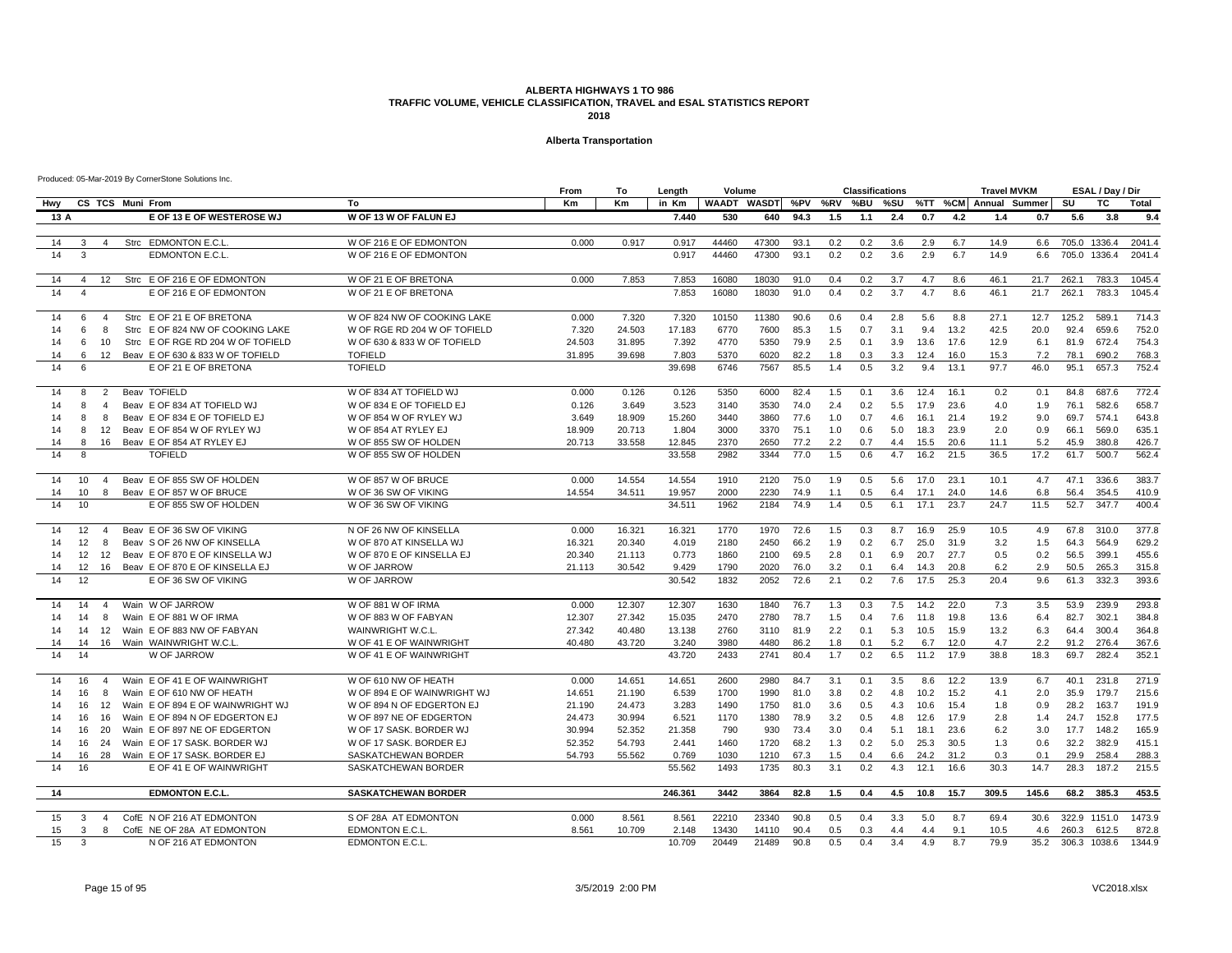### **Alberta Transportation**

|     |                       |                |                  |                                     |                                       | From   | To     | Length | Volume |       |      |         | <b>Classifications</b> |     |      |      | <b>Travel MVKM</b>    |      |       | ESAL / Day / Dir |        |
|-----|-----------------------|----------------|------------------|-------------------------------------|---------------------------------------|--------|--------|--------|--------|-------|------|---------|------------------------|-----|------|------|-----------------------|------|-------|------------------|--------|
| Hwy |                       |                | CS TCS Muni From |                                     | To                                    | Km     | Кm     | in Km  | WAADT  | WASDT |      | %PV %RV | %BU                    | %SU |      |      | %TT %CM Annual Summer |      | SU    | TC               | Total  |
| 15  | $\overline{4}$        | 8              |                  | Stur EDMONTON E.C.L.                | S OF 37 W OF FT SASKATCHEWAN          | 0.000  | 2.838  | 2.838  | 13540  | 14220 | 90.4 | 0.6     | 0.5                    | 4.0 | 4.5  | 9.0  | 14.0                  | 6.2  | 238.6 | 631.5            | 870.1  |
| 15  | $\overline{4}$        | 12             |                  | Stur E OF 37 W OF FT SASKATCHEWAN   | FT SASKATCHEWAN W.C.L                 | 2.838  | 5.073  | 2.235  | 17880  | 18780 | 90.3 | 1.0     | 0.3                    | 3.8 | 4.6  | 8.7  | 14.6                  | 6.4  | 299.3 | 852.5            | 1151.8 |
| 15  | $\overline{4}$        |                |                  | EDMONTON E.C.L.                     | FT SASKATCHEWAN W.C.L.                |        |        | 5.073  | 15452  | 16229 | 90.3 | 0.8     | 0.4                    | 3.9 | 4.6  | 8.9  | 28.6                  | 12.6 | 265.5 | 736.7            | 1002.2 |
|     |                       |                |                  |                                     |                                       |        |        |        |        |       |      |         |                        |     |      |      |                       |      |       |                  |        |
| 15  | 6                     | 8              |                  | Strc FT SASKATCHEWAN E.C.L          | W OF 830 NE OF JOSEPHBURG WJ          | 0.000  | 4.124  | 4.124  | 9830   | 10560 | 85.9 | 0.9     | 0.3                    | 4.2 | 8.7  | 13.2 | 14.8                  | 6.7  | 181.9 | 886.4            | 1068.3 |
| 15  | 6                     | 12             |                  | Strc W OF 830 NE OF JOSEPHBURG WJ   | KM 5.686                              | 4.124  | 5.690  | 1.566  | 7600   | 8160  | 83.8 | 0.6     | 0.3                    | 3.7 | 11.6 | 15.6 | 4.3                   | 2.0  | 123.9 | 913.8            | 1037.7 |
| 15  | 6                     | 16             |                  | Strc KM 5.686                       | W OF 830 SW OF BRUDERHEIM EJ          | 5.690  | 10.875 | 5.185  | 7600   | 8160  | 81.9 | 2.0     | 0.3                    | 3.9 | 11.9 | 16.1 | 14.4                  | 6.5  | 130.6 | 937.4            | 1068.0 |
| 15  | ĥ                     | 20             |                  | Strc E OF 830 SW OF BRUDERHEIM EJ   | W OF 45 S OF BRUDERHEIM               | 10.875 | 14.136 | 3.261  | 5950   | 6390  | 84.6 | 0.8     | 0.5                    | 4.1 | 10.0 | 14.6 | 7.1                   | 3.2  | 107.5 | 616.7            | 724.2  |
| 15  | 6                     |                |                  | FT SASKATCHEWAN E.C.L               | W OF 45 S OF BRUDERHEIM               |        |        | 14.136 | 7870   | 8452  | 84.1 | 1.2     | 0.3                    | 4.0 | 10.4 | 14.7 | 40.6                  | 18.3 | 138.7 | 848.4            | 987.1  |
|     |                       |                |                  |                                     |                                       |        |        |        |        |       |      |         |                        |     |      |      |                       |      |       |                  |        |
| 15  | 8                     | $\overline{4}$ |                  | Lamo E OF 45 S OF BRUDERHEIM        | W OF 29 NW OF LAMONT                  | 0.000  | 6.460  | 6.460  | 5230   | 5610  | 83.2 | 0.9     | 0.4                    | 4.4 | 11.1 | 15.9 | 12.3                  | 5.5  | 101.4 | 601.7            | 703.1  |
| 15  | 8                     | 8              |                  | Lamo E OF 29 NW OF LAMONT           | W OF 831 W OF LAMONT WJ               | 6.460  | 8.503  | 2.043  | 3060   | 3290  | 88.1 | 0.6     | 0.5                    | 3.4 | 7.4  | 11.3 | 2.3                   | 1.0  | 45.8  | 234.7            | 280.5  |
| 15  | 8                     | 12             |                  | Lamo E OF 831 W OF LAMONT WJ        | W OF 831 AT LAMONT EJ                 | 8.503  | 10.455 | 1.952  | 2440   | 2630  | 83.9 | 0.4     | 0.5                    | 4.5 | 10.7 | 15.7 | 1.7                   | 0.8  | 48.4  | 270.6            | 319.0  |
| 15  | 8                     | 16             |                  | Lamo E OF 831 AT LAMONT EJ          | W OF 834 NW OF CHIPMAN                | 10.455 | 19.957 | 9.502  | 1680   | 1820  | 78.5 | 1.4     | 0.6                    | 4.6 | 14.9 | 20.1 | 5.8                   | 2.6  | 34.0  | 259.5            | 293.5  |
| 15  | 8                     | 20             |                  | Lamo E OF 834 W OF CHIPMAN          | N OF 16 & 855 S OF MUNDARE            | 19.957 | 47.103 | 27.146 | 1280   | 1380  | 78.5 | 1.7     | 0.5                    | 4.4 | 14.9 | 19.8 | 12.7                  | 5.7  | 24.8  | 197.7            | 222.5  |
| 15  | 8                     |                |                  | E OF 45 S OF BRUDERHEIM             | N OF 16 & 855 S OF MUNDARE            |        |        | 47.103 | 2028   | 2184  | 81.0 | 1.2     | 0.5                    | 4.4 | 12.9 | 17.8 | 34.9                  | 15.7 | 39.3  | 271.2            | 310.5  |
|     |                       |                |                  |                                     |                                       |        |        |        |        |       |      |         |                        |     |      |      |                       |      |       |                  |        |
| 15  |                       |                |                  | N OF 216 AT EDMONTON                | <b>N OF 16 &amp; 855 S OF MUNDARE</b> |        |        | 77.021 | 6546   | 6944  | 87.4 | 0.8     | 0.4                    | 3.8 | 7.6  | 11.8 | 184.0                 | 81.8 | 109.6 | 515.7            | 625.3  |
|     |                       |                |                  |                                     |                                       |        |        |        |        |       |      |         |                        |     |      |      |                       |      |       |                  |        |
| 16  | 2                     | $\overline{4}$ |                  | Yelw JASPER PARK BOUNDARY           | W OF 40 S OF ENTRANCE WJ              | 0.000  | 19.406 | 19.406 | 4940   | 6880  | 78.5 | 10.6    | 0.3                    | 1.2 | 9.4  | 10.9 | 35.0                  | 20.4 | 26.1  | 481.3            | 507.4  |
| 16  | 2                     | -8             |                  | Yelw E OF 40 SE OF ENTRANCE WJ      | W OF 40 SW OF HINTON W.C.L. EJ        | 19.406 | 21.376 | 1.970  | 6540   | 7750  | 78.1 | 7.8     | 0.5                    | 2.3 | 11.3 | 14.1 | 4.7                   | 2.3  | 66.3  | 766.0            | 832.3  |
| 16  | 2                     | 12             |                  | Yelw E OF 40 SW OF HINTON W.C.L. EJ | HINTON E.C.L.                         | 21.376 | 31.030 | 9.654  | 9550   | 11320 | 82.4 | 5.8     | 0.4                    | 2.4 | 9.0  | 11.8 | 33.7                  | 16.7 | 101.0 | 890.9            | 991.9  |
| 16  | $\overline{2}$        | 16             |                  | Yelw HINTON E.C.L                   | <b>WEST OF OBED</b>                   | 31.030 | 53.073 | 22.043 | 6110   | 7240  | 71.9 | 9.6     | 0.4                    | 3.1 | 15.0 | 18.5 | 49.2                  | 24.4 | 83.4  | 950.0            | 1033.4 |
| 16  | $\overline{2}$        |                |                  | JASPER PARK BOUNDARY                | <b>WEST OF OBED</b>                   |        |        | 53.073 | 6324   | 7869  | 76.9 | 8.8     | 0.4                    | 2.3 | 11.6 | 14.3 | 122.5                 | 63.9 | 64.1  | 760.4            | 824.5  |
|     |                       |                |                  |                                     |                                       |        |        |        |        |       |      |         |                        |     |      |      |                       |      |       |                  |        |
| 16  | $\overline{4}$        | $\overline{4}$ |                  | Yelw WEST OF OBED                   | W OF 47 W OF EDSON                    | 0.000  | 49.551 | 49.551 | 6250   | 7320  | 72.1 | 9.4     | 0.3                    | 3.0 | 15.2 | 18.5 | 113.0                 | 55.5 | 82.6  | 984.7            | 1067.3 |
| 16  | $\boldsymbol{\Delta}$ |                |                  | <b>WEST OF OBED</b>                 | W OF 47 W OF EDSON                    |        |        | 49.551 | 6250   | 7320  | 72.1 | 9.4     | 0.3                    | 3.0 | 15.2 | 18.5 | 113.0                 | 55.5 | 82.6  | 984.7            | 1067.3 |
|     |                       |                |                  |                                     |                                       |        |        |        |        |       |      |         |                        |     |      |      |                       |      |       |                  |        |
| 16  | ĥ                     | $\overline{4}$ |                  | Yelw E OF 47 W OF EDSON             | EDSON W.C.L.                          | 0.000  | 4.882  | 4.882  | 8870   | 10120 | 75.4 | 5.7     | 0.5                    | 4.2 | 14.2 | 18.9 | 15.8                  | 7.6  | 164.1 | 1305.5           | 1469.6 |
| 16  | 6                     | 6              |                  | Yelw EDSON W.C.L.                   | EDSON E.C.L.                          | 4.882  | 14.034 | 9.152  | 16260  | 18610 | 83.5 | 3.0     | 0.5                    | 3.0 | 10.0 | 13.5 | 54.3                  | 26.1 |       | 214.9 1685.3     | 1900.2 |
| 16  | 6                     | 8              |                  | Yelw EDSON E.C.L.                   | W OF 32 S OF PEERS                    | 14.034 | 42.291 | 28.257 | 8920   | 10330 | 75.8 | 5.6     | 0.4                    | 3.4 | 14.8 | 18.6 | 92.0                  | 44.7 |       | 133.6 1368.3     | 1501.9 |
| 16  | 6                     |                |                  | E OF 47 W OF EDSON                  | W OF 32 S OF PEERS                    |        |        | 42.291 | 10503  | 12098 | 78.5 | 4.7     | 0.4                    | 3.3 | 13.1 | 16.8 | 162.1                 | 78.3 |       | 152.7 1426.1     | 1578.8 |
| 16  | 8                     | $\overline{4}$ |                  | Yelw E OF 32 SE OF PEERS            | W OF 751 SW OF NOJACK                 | 0.000  | 25.722 | 25.722 | 7000   | 8150  | 72.5 | 7.3     | 0.4                    | 3.1 | 16.7 | 20.2 | 65.7                  | 32.1 |       | 95.6 1211.7      | 1307.3 |
| 16  | 8                     | 8              |                  | Yelw E OF 751 SW OF NOJACK          | W 753 E OF CHIP LAKE                  | 25.722 | 36.924 | 11.202 | 6800   | 7910  | 70.0 | 7.6     | 0.3                    | 3.5 | 18.6 | 22.4 | 27.8                  | 13.6 |       | 104.8 1311.0     | 1415.8 |
| 16  | 8                     |                |                  | E OF 32 SE OF PEERS                 | W 753 E OF CHIP LAKE                  |        |        | 36.924 | 6939   | 8077  | 71.7 | 7.4     | 0.4                    | 3.2 | 17.3 | 20.9 | 93.5                  | 45.6 |       | 97.8 1244.3      | 1342.1 |
|     |                       |                |                  |                                     |                                       |        |        |        |        |       |      |         |                        |     |      |      |                       |      |       |                  |        |
| 16  | 10                    | $\overline{4}$ |                  | Yelw E OF 753 E OF CHIP LAKE        | W OF 16A W OF STYAL                   | 0.000  | 19.102 | 19.102 | 6540   | 7610  | 73.5 | 4.4     | 0.3                    | 3.1 | 18.7 | 22.1 | 45.6                  | 22.2 |       | 89.3 1267.6      | 1356.9 |
| 16  | 10                    | 8              |                  | Yelw E OF 16A W OF STYAL            | W OF 22 SE OF ENTWISTLE EJ            | 19.102 | 29.643 | 10.541 | 7870   | 9160  | 75.0 | 6.8     | 0.2                    | 2.5 | 15.5 | 18.2 | 30.3                  | 14.8 |       | 86.7 1264.4      | 1351.1 |
| 16  | 10                    |                |                  | E OF 753 E OF CHIP LAKE             | W OF 22 SE OF ENTWISTLE EJ            |        |        | 29.643 | 7013   | 8161  | 74.0 | 5.4     | 0.3                    | 2.9 | 17.4 | 20.6 | 75.9                  | 37.0 |       | 89.6 1264.8      | 1354.4 |
|     |                       |                |                  |                                     |                                       |        |        |        |        |       |      |         |                        |     |      |      |                       |      |       |                  |        |
| 16  | 12                    | $\overline{4}$ |                  | Park E OF 22 SE OF ENTWISTLE EJ     | W OF 757 S OF MAGNOLIA                | 0.000  | 8.616  | 8.616  | 8160   | 9660  | 77.5 | 4.6     | 0.3                    | 3.5 | 14.1 | 17.9 | 25.7                  | 12.7 |       | 125.8 1192.6     | 1318.4 |
| 16  | 12                    | 8              |                  | Park E OF 757 S OF MAGNOLIA         | W OF 31 E OF GAINFORD                 | 8.616  | 17.022 | 8.406  | 8060   | 9540  | 78.6 | 3.4     | 0.4                    | 3.1 | 14.5 | 18.0 | 24.7                  | 12.3 |       | 110.1 1211.4     | 1321.5 |
| 16  | 12                    | 12             |                  | Park E OF 31 E OF GAINFORD          | W OF 765 E OF FALLIS                  | 17.022 | 26.713 | 9.691  | 9200   | 10890 | 78.1 | 2.4     | 0.6                    | 3.4 | 15.5 | 19.5 | 32.5                  | 16.1 |       | 137.8 1478.0     | 1615.8 |
| 16  | $12 \overline{ }$     | 16             |                  | Park E OF 765 E OF FALLIS           | W OF RGE RD 35 N OF KAPASIWIN         | 26.713 | 38.431 | 11.718 | 10700  | 12680 | 77.2 | 2.1     | 0.4                    | 3.8 | 16.5 | 20.7 | 45.8                  | 22.7 |       | 179.1 1829.9     | 2009.0 |
| 16  | 12                    | -20            |                  | Park E OF RGE RD 35 N OF KAPASIWIN  | W OF 770 W OF MANLY CORNER            | 38.431 | 51.116 | 12.685 | 13990  | 16860 | 79.4 | 2.7     | 0.5                    | 3.2 | 14.2 | 17.9 | 64.8                  | 32.7 |       | 197.2 2059.1     | 2256.3 |
| 16  | 12                    | 24             |                  | Park E OF 770 W OF MANLY CORNER     | W OF 43 AT MANLY CORNER               | 51.116 | 51.549 | 0.433  | 17860  | 21760 | 79.9 | 1.5     | 0.5                    | 4.0 | 14.1 | 18.6 | 2.8                   | 1.4  |       | 314.7 2610.2     | 2924.9 |
| 16  | 12                    |                |                  | E OF 22 SE OF ENTWISTLE EJ          | W OF 43 AT MANLY CORNER               |        |        | 51.549 | 10433  | 12432 | 78.3 | 2.8     | 0.5                    | 3.4 | 15.0 | 18.9 | 196.3                 | 98.1 |       | 156.3 1622.1     | 1778.4 |
|     |                       |                |                  |                                     |                                       |        |        |        |        |       |      |         |                        |     |      |      |                       |      |       |                  |        |
| 16  | 14                    | $\overline{4}$ |                  | Park E OF 43 AT MANLY CORNER        | W OF 16A NW OF BEACH CORNER           | 0.000  | 4.215  | 4.215  | 29850  | 34710 | 81.7 | 1.1     | 0.3                    | 3.4 | 13.5 | 17.2 | 45.9                  | 22.4 |       | 447.1 4176.8     | 4623.9 |
| 16  | 14                    | 8              |                  | Park E OF 16A NW OF BEACH CORNER    | W OF 779 N OF STONY PLAIN             | 4.215  | 14.701 | 10.486 | 25630  | 29820 | 78.2 | 2.0     | 0.4                    | 3.3 | 16.1 | 19.8 | 98.1                  | 47.8 |       | 372.6 4277.0     | 4649.6 |
| 16  |                       | 14 12          |                  | Park E OF 779 N OF STONY PLAIN      | W OF RGE RD 273 N OF SPRUCE GROVE     | 14.701 | 20,680 | 5.979  | 35220  | 40980 | 83.6 | 1.8     | 0.2                    | 3.3 | 11.1 | 14.6 | 76.9                  | 37.5 |       | 512.0 4052.1     | 4564.1 |
|     |                       |                |                  |                                     |                                       |        |        |        |        |       |      |         |                        |     |      |      |                       |      |       |                  |        |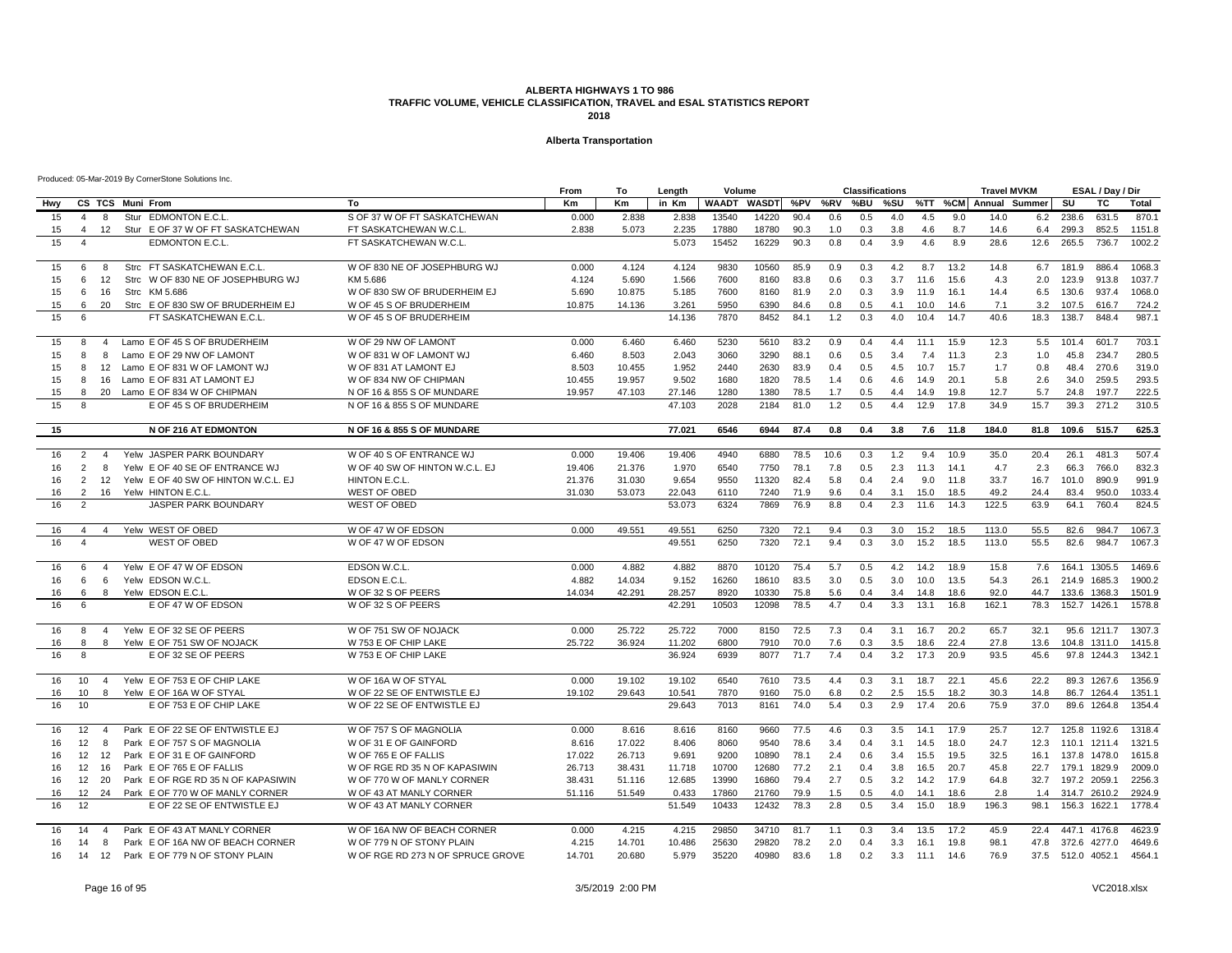### **Alberta Transportation**

|      |         |                |                  |                                        |                                | From   | To     | Length  | Volume       |       |      |     | <b>Classifications</b> |     |      |         | <b>Travel MVKM</b> |        |            | ESAL / Day / Dir   |        |
|------|---------|----------------|------------------|----------------------------------------|--------------------------------|--------|--------|---------|--------------|-------|------|-----|------------------------|-----|------|---------|--------------------|--------|------------|--------------------|--------|
| Hwy  |         |                | CS TCS Muni From |                                        | To                             | Кm     | Кm     | in Km   | <b>WAADT</b> | WASDT | %PV  | %RV | %BU                    | %SU |      | %TT %CM | Annual Summer      |        | SU         | TC                 | Total  |
| 16   | 14      | 16             |                  | Park E OF RGE RD 273 N OF SPRUCE GROVE | W OF 44 W OF EDMONTON          | 20.680 | 27.397 | 6.717   | 44190        | 51420 | 86.8 | 1.2 | 0.3                    | 3.0 | 8.7  | 12.0    | 108.3              | 52.8   |            | 584.0 3984.9       | 4568.9 |
| 16   | 14      | 20             |                  | Park E OF 44 W OF EDMONTON             | W OF 60 W OF EDMONTON          | 27.397 | 30.435 | 3.038   | 49880        | 55090 | 85.6 | 0.7 | 0.3                    | 3.7 | 9.7  | 13.7    | 55.3               | 25.6   |            | 813.0 5015.0       | 5828.0 |
| 16   | 14      |                |                  | E OF 43 AT MANLY CORNER                | W OF 60 W OF EDMONTON          |        |        | 30.435  | 34615        | 39979 | 83.2 | 1.4 | 0.3                    | 3.3 | 11.8 | 15.4    | 384.5              | 186.2  |            | 503.2 4233.7       | 4736.9 |
|      |         |                |                  |                                        |                                |        |        |         |              |       |      |     |                        |     |      |         |                    |        |            |                    |        |
| 16   | 16      | $\overline{4}$ |                  | Park E OF 60 W OF EDMONTON             | W OF 216 W OF EDMONTON         | 0.000  | 7.490  | 7.490   | 59030        | 65190 | 82.9 | 0.8 | 0.3                    | 6.1 | 9.9  | 16.3    | 161.4              |        |            | 74.7 1586.2 6057.3 | 7643.5 |
| 16   | 16      |                |                  | E OF 60 W OF EDMONTON                  | W OF 216 W OF EDMONTON         |        |        | 7.490   | 59030        | 65190 | 82.9 | 0.8 | 0.3                    | 6.1 | 9.9  | 16.3    | 161.4              |        |            | 74.7 1586.2 6057.3 | 7643.5 |
|      |         |                |                  |                                        |                                |        |        |         |              |       |      |     |                        |     |      |         |                    |        |            |                    |        |
| 16   | 18      | 8              |                  | Strc EDMONTON E.C.L                    | W OF 21 N OF BREMNER           | 0.000  | 8.282  | 8.282   | 49840        | 53330 | 89.1 | 0.3 | 0.2                    | 4.1 | 6.3  | 10.6    | 150.7              | 67.6   |            | 900.1 3254.5       | 4154.6 |
| 16   | 18      |                |                  | <b>EDMONTON E.C.L</b>                  | W OF 21 N OF BREMNER           |        |        | 8.282   | 49840        | 53330 | 89.1 | 0.3 | 0.2                    | 4.1 | 6.3  | 10.6    | 150.7              | 67.6   | 900.1      | 3254.5             | 4154.6 |
|      |         |                |                  |                                        |                                |        |        |         |              |       |      |     |                        |     |      |         |                    |        |            |                    |        |
| 16   | 20      |                |                  | Strc E OF 21 E OF BREMNER              | W OF 824 E OF QUEENSDALE PLACE | 0.000  | 6.522  | 6.522   | 20770        | 23280 | 86.4 | 1.1 | 0.5                    | 3.1 | 8.9  | 12.5    | 49.4               | 23.2   |            | 283.6 1916.0       | 2199.6 |
| 16   | 20      | -8             |                  | Strc E OF 824 E OF QUEENSDALE PLACE    | W OF 830 W OF ELK ISLAND PARK  | 6.522  | 11.410 | 4.888   | 18010        | 20190 | 86.1 | 1.4 | 0.5                    | 2.6 | 9.4  | 12.5    | 32.1               | 15.1   |            | 206.3 1754.7       | 1961.0 |
| 16   | 20      | 12             |                  | Strc E OF 830 W OF ELK ISLAND PARK     | W OF ELK ISLAND PARK ACCESS    | 11.410 | 26.967 | 15.557  | 12260        | 13740 | 81.7 | 3.4 | 0.4                    | 2.5 | 12.0 | 14.9    | 69.6               | 32.7   |            | 135.0 1524.9       | 1659.9 |
| 16   | 20      |                |                  | E OF 21 E OF BREMNER                   | W OF ELK ISLAND PARK ACCESS    |        |        | 26.967  | 15360        | 17216 | 84.2 | 2.2 | 0.5                    | 2.7 | 10.4 | 13.6    | 151.2              | 71.0   |            | 182.7 1655.7       | 1838.4 |
|      |         |                |                  |                                        |                                |        |        |         |              |       |      |     |                        |     |      |         |                    |        |            |                    |        |
| 16   | 22      | $\overline{4}$ |                  | Lamo E OF ELK ISLAND PARK ACCESS       | W OF 834 E OF ELK ISLAND PARK  | 0.000  | 12.363 | 12.363  | 11090        | 12440 | 78.8 | 3.9 | 0.3                    | 3.4 | 13.6 | 17.3    | 50.0               | 23.5   |            | 166.1 1563.3       | 1729.4 |
| 16   | 22      | 8              |                  | Lamo E OF 834 E OF ELK ISLAND PARK     | W OF 15 & 855 S OF MUNDARE     | 12.363 | 33.542 | 21.179  | 10180        | 11360 | 79.0 | 3.6 | 0.2                    | 3.8 | 13.4 | 17.4    | 78.7               | 36.8   |            | 170.4 1413.9       | 1584.3 |
| 16   | 22      |                |                  | E OF ELK ISLAND PARK ACCESS            | W OF 15 & 855 S OF MUNDARE     |        |        | 33.542  | 10515        | 11758 | 79.0 | 3.7 | 0.2                    | 3.6 | 13.5 | 17.3    | 128.7              | 60.3   |            | 166.7 1471.3       | 1638.0 |
| 16   | 24      | $\overline{4}$ |                  | Lamo E OF 15 & 855 S OF MUNDARE        | W OF 631 NW OF ROYAL PARK      | 0.000  | 10.828 | 10.828  | 9850         | 10950 | 78.3 | 3.1 | 0.3                    | 2.7 | 15.6 | 18.6    | 38.9               | 18.1   |            | 117.2 1592.7       | 1709.9 |
| 16   | 24      | 8              |                  | Minb E OF 631 NW OF ROYAL PARK         | W OF 16A W OF VEGREVILLE WJ    | 10.828 | 14.798 | 3.970   | 9590         | 10650 | 78.6 | 2.4 | 0.4                    | 2.6 | 16.0 | 19.0    | 13.9               | 6.5    |            | 109.8 1590.4       | 1700.2 |
| 16   | 24      | 10             |                  | Minb E OF 16A W OF VEGREVILLE WJ       | W OF 857 S OF VEGREVILLE       | 14.798 | 23.678 | 8.880   | 6090         | 6770  | 71.8 | 3.4 | 0.3                    | 3.2 | 21.3 | 24.8    | 19.7               | 9.2    |            | 85.8 1344.5        | 1430.3 |
| 16   | 24      | 12             |                  | Minb E OF 857 S OF VEGREVILLE          | W OF 16A E OF VEGREVILLE EJ    | 23.678 | 25.567 | 1.889   | 5460         | 6060  | 70.5 | 3.8 | 0.1                    | 2.9 | 22.7 | 25.7    | 3.8                | 1.8    |            | 69.7 1284.7        | 1354.4 |
| 16   | 24      | 16             |                  | Minb E OF 16A E OF VEGREVILLE EJ       | W OF 36 SE OF LAVOY            | 25.567 | 41.820 | 16.253  | 7370         | 8180  | 74.6 | 3.2 | 0.4                    | 2.9 | 18.9 | 22.2    | 43.7               | 20.3   |            | 94.1 1443.8        | 1537.9 |
| 16   | 24      |                |                  | E OF 15 & 855 S OF MUNDARE             | W OF 36 SE OF LAVOY            |        |        | 41.820  | 7865         | 8737  | 75.8 | 3.1 | 0.3                    | 2.8 | 18.0 | 21.1    | 120.1              | 55.9   |            | 97.0 1467.4        | 1564.4 |
|      |         |                |                  |                                        |                                |        |        |         |              |       |      |     |                        |     |      |         |                    |        |            |                    |        |
| 16   | 26      | $\overline{4}$ |                  | Minb E OF 36 SE OF LAVOY               | W OF 870 AT INNISFREE          | 0.000  | 20,207 | 20.207  | 6440         | 7220  | 73.2 | 4.6 | 0.2                    | 2.9 | 19.1 | 22.2    | 47.5               | 22.3   |            | 82.3 1274.9        | 1357.2 |
| 16   | 26      | 8              |                  | Minb E OF 870 AT INNISFREE             | <b>MINBURN</b>                 | 20.207 | 33.511 | 13.304  | 6340         | 7110  | 73.9 | 5.4 | 0.1                    | 2.1 | 18.5 | 20.7    | 30.8               | 14.5   |            | 58.6 1215.7        | 1274.3 |
| 16   | 26      |                |                  | E OF 36 SE OF LAVOY                    | <b>MINBURN</b>                 |        |        | 33.511  | 6400         | 7176  | 73.4 | 4.9 | 0.2                    | 2.6 | 18.9 | 21.7    | 78.3               | 36.8   |            | 73.3 1253.8        | 1327.1 |
|      |         |                |                  |                                        |                                |        |        |         |              |       |      |     |                        |     |      |         |                    |        |            |                    |        |
| 16   | 28      | $\overline{4}$ |                  | Minb MINBURN                           | W OF 881 AT MANNVILLE          | 0.000  | 13.550 | 13.550  | 6140         | 6890  | 73.9 | 4.1 | 0.3                    | 2.5 | 19.2 | 22.0    | 30.4               | 14.3   |            | 67.6 1221.9        | 1289.5 |
| 16   | 28      | 8              |                  | Minb E OF 881 AT MANNVILLE             | W OF 41 S OF VERMILION         | 13.550 | 34.916 | 21.366  | 7150         | 8020  | 76.2 | 3.7 | 0.3                    | 2.3 | 17.5 | 20.1    | 55.8               | 26.2   |            | 72.4 1296.9        | 1369.3 |
| 16   | 28      |                |                  | <b>MINBURN</b>                         | W OF 41 S OF VERMILION         |        |        | 34.916  | 6758         | 7581  | 75.4 | 3.8 | 0.3                    | 2.4 | 18.1 | 20.8    | 86.1               | 40.5   |            | 71.4 1267.8        | 1339.2 |
|      |         |                |                  |                                        |                                |        |        |         |              |       |      |     |                        |     |      |         |                    |        |            |                    |        |
| 16   | 30      |                |                  | Verm E OF 41 S OF VERMILION            | W OF 893 S OF ISLAY            | 0.000  | 20.634 | 20.634  | 7530         | 8090  | 74.2 | 3.5 | 0.2                    | 2.9 | 19.2 | 22.3    | 56.7               | 25.5   |            | 96.2 1498.5        | 1594.7 |
| 16   | 30      | 8              |                  | Verm E OF 893 S OF ISLAY               | W OF 897 SE OF KITSCOTY        | 20.634 | 36.437 | 15.803  | 7700         | 8270  | 75.1 | 3.1 | 0.2                    | 3.1 | 18.5 | 21.8    | 44.4               | 20.0   |            | 105.1 1476.5       | 1581.6 |
| 16   | 30      |                |                  | 12 Verm E OF 897 SE OF KITSCOTY        | LLOYDMINSTER W.C.L             | 36.437 | 55.157 | 18.720  | 11580        | 12440 | 80.9 | 2.2 | 0.2                    | 3.5 | 13.2 | 16.9    | 79.1               | 35.6   |            | 178.5 1584.4       | 1762.9 |
| 16   | 30      |                |                  | E OF 41 S OF VERMILION                 | LLOYDMINSTER W.C.L.            |        |        | 55.157  | 8953         | 9618  | 77.4 | 2.8 | 0.2                    | 3.2 | 16.4 | 19.8    | 180.2              | 81.2   |            | 126.2 1521.9       | 1648.1 |
| 16   |         |                |                  | JASPER PARK BOUNDARY                   | <b>LLOYDMINSTER W.C.L</b>      |        |        | 535.151 | 11286        | 12855 | 79.3 | 3.5 | 0.3                    | 3.4 | 13.5 | 17.2    | 2204.5             | 1052.5 |            | 169.0 1579.2       | 1748.2 |
|      |         |                |                  |                                        |                                |        |        |         |              |       |      |     |                        |     |      |         |                    |        |            |                    |        |
| 16 A | -8      | $\overline{4}$ |                  | Yelw N OF 16 W OF STYAL WJ             | W OF 22 E OF STYAL             | 0.000  | 2.668  | 2.668   | 140          | 160   | 92.6 | 1.6 | 0.4                    | 2.7 | 2.7  | 5.8     | 0.1                | 0.1    | 1.7        | 3.9                | 5.6    |
| 16 A | -8      | 8              |                  | Park E OF 22 E OF STYAL                | W OF 16 SE OF ENTWISTLE EJ     | 2.668  | 13.619 | 10.951  | 800          | 950   | 91.4 | 2.8 | 1.1                    | 3.5 | 1.2  | 5.8     | 3.2                | 1.6    | 12.3       | 10.0               | 22.3   |
| 16 A | - 8     |                |                  | N OF 16 W OF STYAL WJ                  | W OF 16 SE OF ENTWISTLE EJ     |        |        | 13.619  | 671          | 795   | 91.4 | 2.7 | 1.1                    | 3.5 | 1.3  | 5.9     | 3.3                | 1.7    | 10.3       | 9.0                | 19.3   |
| 16 A | 14      | 8              |                  | Park S OF 16 NW OF BEACH CORNER        | W OF EDMONTON BEACH TURNOFF    | 0.000  | 6.770  | 6.770   | 8500         | 9640  | 94.3 | 1.2 | 0.6                    | 2.3 | 1.6  | 4.5     | 21.0               | 10.0   | 86.1       | 141.0              | 227.1  |
|      |         | 16 A 14 12     |                  | Park E OF EDMONTON BEACH TURNOFF       | W OF 779 AT STONY PLAIN        | 6.770  | 11.808 | 5.038   | 12230        | 13860 | 94.9 | 1.1 | 0.6                    | 2.1 | 1.3  | 4.0     | 22.5               |        | 10.7 113.1 | 164.8              | 277.9  |
|      | 16 A 14 | 16             |                  | Park E OF 779 AT STONY PLAIN           | SPRUCE GROVE W.C.L             | 11.808 | 15.449 | 3.641   | 23550        | 24270 | 96.5 | 0.7 | 0.3                    | 1.8 | 0.7  | 2.8     | 31.3               | 13.5   | 186.7      | 170.9              | 357.6  |
|      | 16 A 14 |                |                  | S OF 16 NW OF BEACH CORNER             | SPRUCE GROVE W.C.L.            |        |        | 15.449  | 13263        | 14464 | 95.4 | 1.0 | 0.5                    | 2.0 | 1.1  | 3.6     | 74.8               | 34.2   | 116.8      | 151.2              | 268.0  |
|      |         |                |                  |                                        |                                |        |        |         |              |       |      |     |                        |     |      |         |                    |        |            |                    |        |
|      | 16 A 16 | -4             |                  | Park SPRUCE GROVE E.C.L                | W OF 60 W OF EDMONTON          | 0.000  | 5.826  | 5.826   | 27400        | 28230 | 94.4 | 0.7 | 0.2                    | 3.2 | 1.5  | 4.9     | 58.3               | 25.2   | 386.2      | 426.0              | 812.2  |
|      |         | 16 A 16 8      |                  | Park E OF 60 W OF EDMONTON             | EDMONTON W.C.L.                | 5.826  | 9.081  | 3.255   | 33680        | 34710 | 88.8 | 0.4 | 0.2                    | 7.0 | 3.6  | 10.8    | 40.0               |        |            | 17.3 1038.5 1256.7 | 2295.2 |
|      |         |                |                  |                                        |                                |        |        |         |              |       |      |     |                        |     |      |         |                    |        |            |                    |        |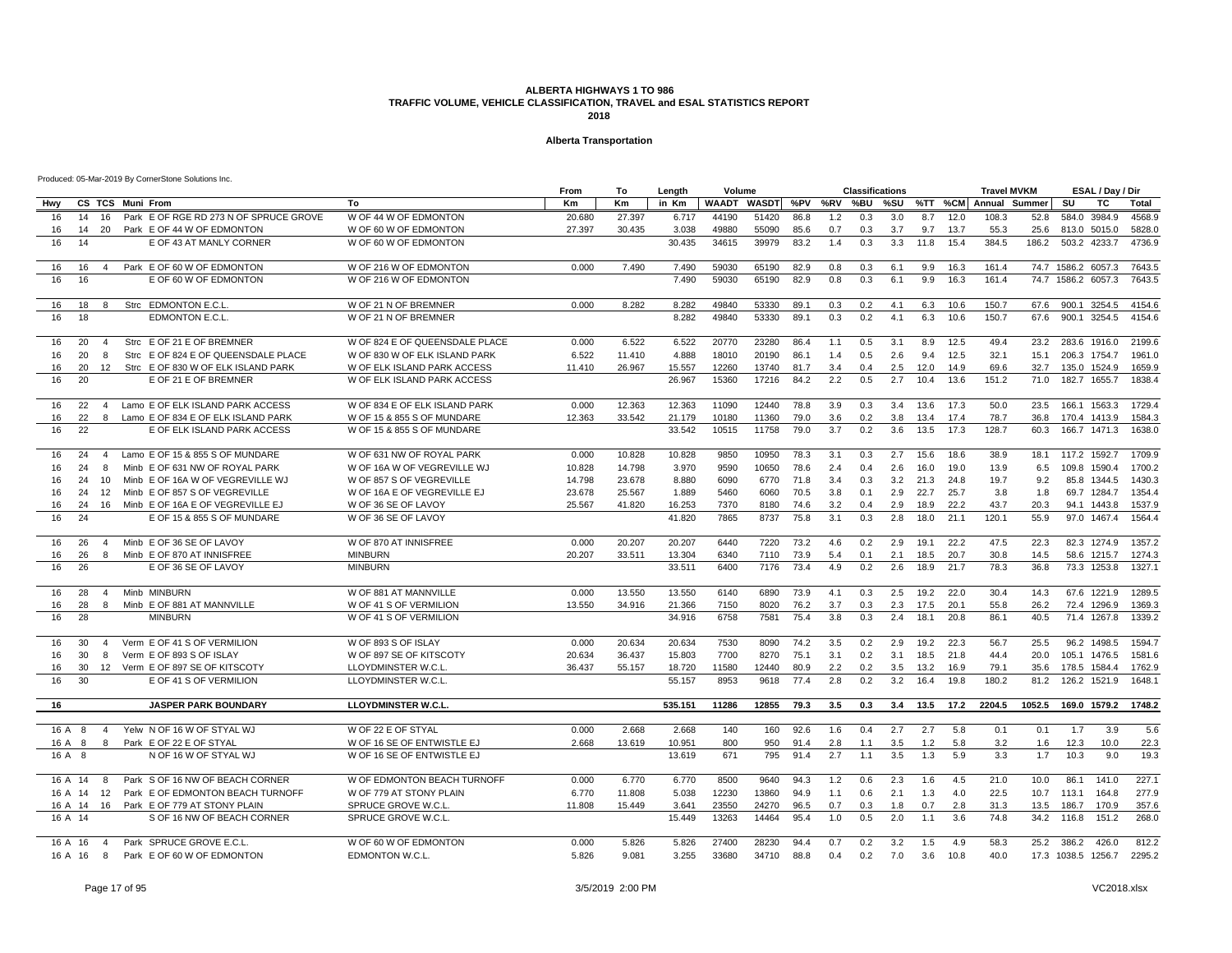### **Alberta Transportation**

|          |                                  |                |                  |                                                             |                                                                  | From            | To               | Length           | Volume       |              |              |            | <b>Classifications</b> |            |              |              | <b>Travel MVKM</b> |               |              | ESAL / Day / Dir |                |
|----------|----------------------------------|----------------|------------------|-------------------------------------------------------------|------------------------------------------------------------------|-----------------|------------------|------------------|--------------|--------------|--------------|------------|------------------------|------------|--------------|--------------|--------------------|---------------|--------------|------------------|----------------|
| Hwy      |                                  |                | CS TCS Muni From |                                                             | To                                                               | Km              | Кm               | in Km            | WAADT        | <b>WASDT</b> | %PV          | %RV        | %BU                    | %SU        |              | %TT %CM      |                    | Annual Summer | SU           | <b>TC</b>        | <b>Total</b>   |
| 16 A     | 16                               |                |                  | SPRUCE GROVE E.C.L.                                         | EDMONTON W.C.L.                                                  |                 |                  | 9.081            | 29651        | 30553        | 92.1         | 0.6        | 0.2                    | 4.7        | 2.4          | 7.3          | 98.3               | 42.5          | 613.9        | 737.6            | 1351.5         |
|          | 16 A 24                          |                |                  | Minb E OF 16 W OF VEGREVILLE                                | W OF 16 E OF VEGREVILLE                                          | 0.000           | 8.651            | 8.651            | 4690         | 5070         | 94.7         | 0.9        | 0.3                    | 2.0        | 2.1          | 4.4          | 14.8               | 6.7           | 41.3         | 102.1            | 143.4          |
|          | 16 A 24                          |                |                  | E OF 16 W OF VEGREVILLE                                     | W OF 16 E OF VEGREVILLE                                          |                 |                  | 8.651            | 4690         | 5070         | 94.7         | 0.9        | 0.3                    | 2.0        | 2.1          | 4.4          | 14.8               | 6.7           | 41.3         | 102.1            | 143.4          |
| 16 A     |                                  |                |                  | N OF 16 W OF STYAL WJ                                       | W OF 16 E OF VEGREVILLE                                          |                 |                  | 46.800           | 11194        | 11872        | 93.7         | 0.8        | 0.3                    | 3.4        | 1.8          | 5.5          | 191.2              | 85.0          | 167.7        | 208.8            | 376.5          |
|          | $\overline{4}$                   |                |                  |                                                             |                                                                  |                 |                  |                  |              |              |              |            |                        |            |              |              |                    |               |              |                  |                |
| 17       |                                  | 3              |                  | Wain SASKATCHEWAN BORDER                                    | DILLBERRY PROVINCIAL PARK                                        | 0.000           | 0.540            | 0.540            | 940          | 1010         | 69.5         | 1.1        | 0.5                    | 5.2        | 23.7         | 29.4         | 0.2                | 0.1           | 21.5         | 230.9            | 252.4<br>263.7 |
| 17       | $\overline{4}$<br>$\overline{4}$ | $\overline{4}$ |                  | Wain DILLBERRY PROVINCIAL PARK                              | S OF 610 E OF CHAUVIN                                            | 0.540<br>15.520 | 15.520           | 14.980           | 940          | 1010         | 67.9<br>70.4 | 1.9        | 0.2                    | 5.1        | 24.9<br>21.6 | 30.2<br>28.1 | 5.1                | 2.3<br>2.8    | 21.1<br>28.4 | 242.6<br>232.8   |                |
| 17<br>17 | $\overline{4}$                   | 8              |                  | Wain N OF 610 E OF CHAUVIN                                  | S OF 14 E OF SASK. BORDER WJ                                     |                 | 31.725           | 16.205           | 1040         | 1130         | 69.2         | 1.5<br>1.7 | 0.3<br>0.3             | 6.2<br>5.7 | 23.1         | 29.1         | 6.2<br>11.5        |               | 24.9         | 237.3            | 261.2<br>262.2 |
|          |                                  |                |                  | SASKATCHEWAN BORDER                                         | S OF 14 E OF SASK, BORDER WJ                                     |                 |                  | 31.725           | 991          | 1071         |              |            |                        |            |              |              |                    | 5.2           |              |                  |                |
| 17       | 6                                | $\overline{4}$ |                  | Verm N OF 14 E OF SASK, BORDER EJ                           | S OF TWP RD 470 E OF RIVERCOURSE                                 | 0.000           | 19.642           | 19.642           | 1510         | 1630         | 76.2         | 0.8        | 0.2                    | 6.2        | 16.6         | 23.0         | 10.8               | 4.9           | 41.2         | 259.8            | 301.0          |
| 17       | 6                                | 8              |                  | Verm N OF TWP RD 470 E OF RIVERCOURSE                       | S OF 619 S OF LLOYDMINSTER                                       | 19.642          | 36.351           | 16.709           | 1910         | 2060         | 77.5         | 1.3        | 0.2                    | 5.2        | 15.8         | 21.2         | 11.6               | 5.3           | 43.8         | 312.8            | 356.6          |
| 17       | 6                                |                |                  | 12 Verm N OF 619 S OF LLOYDMINSTER                          | <b>LLOYDMINSTER S.C.L</b>                                        | 36.351          | 45.255           | 8.904            | 2790         | 3010         | 81.1         | 1.5        | 0.4                    | 4.3        | 12.7         | 17.4         | 9.1                | 4.1           | 52.8         | 367.3            | 420.1          |
| 17       | 6                                |                |                  | N OF 14 E OF SASK, BORDER EJ                                | LLOYDMINSTER S.C.L.                                              |                 |                  | 45.255           | 1910         | 2060         | 78.0         | 1.2        | 0.3                    | 5.3        | 15.2         | 20.8         | 31.5               | 14.3          | 44.6         | 300.9            | 345.5          |
| 17       | 8                                | 8              |                  | Verm LLOYDMINSTER N.C.L.                                    | S OF 45 E OF ALCURVE                                             | 0.000           | 23.068           | 23.068           | 3930         | 4260         | 82.7         | 1.6        | 0.1                    | 5.5        | 10.1         | 15.7         | 33.1               | 15.0          | 95.2         | 411.4            | 506.6          |
| 17       | 8                                | 12             |                  | Verm N OF 45 E OF ALCURVE                                   | NORTH SASKATCHEWAN RIVER                                         | 23.068          | 34.783           | 11.715           | 2390         | 2590         | 81.0         | 1.5        | 0.1                    | 5.8        | 11.6         | 17.5         | 10.2               | 4.6           | 61.1         | 287.4            | 348.5          |
| 17       | $\mathsf{R}$                     |                |                  | LLOYDMINSTER N.C.L                                          | NORTH SASKATCHEWAN RIVER                                         |                 |                  | 34.783           | 3411         | 3698         | 82.2         | 1.6        | 0.1                    | 5.6        | 10.5         | 16.2         | 43.3               | 19.7          | 84.1         | 371.2            | 455.3          |
| 17       |                                  |                |                  | <b>SASKATCHEWAN BORDER</b>                                  | <b>NORTH SASKATCHEWAN RIVER</b>                                  |                 |                  | 111.763          | 2116         | 2289         | 78.9         | 1.5        | 0.2                    | 5.5        | 13.9         | 19.6         | 86.3               | 39.1          | 51.3         | 304.9            | 356.2          |
|          |                                  |                |                  | LSAn E OF 43 SE OF GREENCOURT                               | W OF 22 N OF MAYERTHORPE                                         |                 |                  |                  |              |              |              |            |                        |            |              |              |                    |               |              |                  |                |
| 18       | 6                                | $\overline{4}$ |                  |                                                             |                                                                  | 0.000           | 6.663            | 6.663            | 910          | 970          | 79.7         | 3.5        | 0.2                    | 3.9        | 12.7         | 16.8         | 2.2                | 1.0           | 15.6         | 119.8            | 135.4          |
| 18<br>18 | 6<br>$\epsilon$                  | 8<br>12        |                  | LSAn E OF 22 N OF MAYERTHORPE<br>Barr N OF 757 N OF SANGUDO | W OF 757 N OF SANGUDO                                            | 6.663<br>22.780 | 22.780<br>34.011 | 16.117<br>11.231 | 1100<br>1080 | 1190<br>1170 | 79.6         | 3.9<br>4.5 | 0.2<br>0.3             | 4.6        | 11.7         | 16.5<br>16.0 | 6.5<br>4.4         | 2.9<br>2.0    | 22.3<br>19.0 | 133.4<br>131.0   | 155.7<br>150.0 |
| 18       | 6                                |                |                  | E OF 43 SE OF GREENCOURT                                    | THUNDER LK P.P. (DISTRICT BDY)<br>THUNDER LK P.P. (DISTRICT BDY) |                 |                  | 34.011           | 1056         | 1140         | 79.5<br>79.6 | 4.0        | 0.2                    | 4.0<br>4.3 | 11.7<br>11.9 | 16.4         | 13.1               | 5.9           | 20.0         | 130.3            | 150.3          |
|          |                                  |                |                  |                                                             |                                                                  |                 |                  |                  |              |              |              |            |                        |            |              |              |                    |               |              |                  |                |
| 18       | 8                                | $\overline{4}$ |                  | Barr THUNDER LK P.P. (DISTRICT BDY)                         | W OF 764 W OF CAMPSIE                                            | 0.000           | 9.794            | 9.794            | 1050         | 1140         | 81.7         | 2.5        | 0.3                    | 3.4        | 12.1         | 15.8         | 3.8                | 1.7           | 15.7         | 131.7            | 147.4          |
| 18       | 8                                | 8              |                  | Barr E OF 764 W OF CAMPSIE                                  | S OF 763 W OF CAMPSIE                                            | 9.794           | 13.856           | 4.062            | 1260         | 1360         | 77.7         | 3.6        | 0.2                    | 4.4        | 14.1         | 18.7         | 1.9                | 0.8           | 24.4         | 184.1            | 208.5          |
| 18       | 8                                | 12             |                  | Barr E 763 W OF CAMPSIE                                     | <b>BARRHEAD W.C.L</b>                                            | 13.856          | 31.000           | 17.144           | 2130         | 2310         | 87.9         | 2.8        | 0.2                    | 4.0        | 5.1          | 9.3          | 13.3               | 6.1           | 37.5         | 112.6            | 150.1          |
| 18       | 8                                | 16             |                  | Barr BARRHEAD W.C.L                                         | W OF 33 AT BARRHEAD SJ                                           | 31.000          | 31.823           | 0.823            | 3850         | 4190         | 92.5         | 1.3        | 0.4                    | 3.3        | 2.5          | 6.2          | 1.2                | 0.5           | 56.0         | 99.8             | 155.8          |
| 18       | 8                                |                |                  | THUNDER LK P.P. (DISTRICT BDY)                              | W OF 33 AT BARRHEAD SJ                                           |                 |                  | 31.823           | 1731         | 1877         | 86.1         | 2.7        | 0.2                    | 3.9        | 7.1          | 11.2         | 20.1               | 9.1           | 29.7         | 127.4            | 157.1          |
| 18       | 10                               | 4              |                  | Barr E OF 33 N OF BARRHEAD NJ                               | W OF 769 NE OF BARRHEAD                                          | 0.000           | 1.635            | 1.635            | 2640         | 2950         | 81.7         | 2.6        | 0.2                    | 6.5        | 9.0          | 15.7         | 1.6                | 0.7           | 75.6         | 246.3            | 321.9          |
| 18       | 10                               | -8             |                  | Barr E OF 769 NE OF BARRHEAD                                | W OF 776 W OF ROSSINGTON                                         | 1.635           | 17.030           | 15.395           | 1880         | 2090         | 80.0         | 2.7        | 0.1                    | 5.5        | 11.7         | 17.3         | 10.6               | 4.9           | 45.5         | 228.0            | 273.5          |
| 18       | 10                               | 12             |                  | Wstl E OF 776 W OF ROSSINGTON                               | W OF 777 S OF ROSSINGTON                                         | 17.030          | 22.564           | 5.534            | 1990         | 2230         | 80.4         | 3.5        | 0.1                    | 5.0        | 11.0         | 16.1         | 4.0                | 1.9           | 43.8         | 226.9            | 270.7          |
| 18       | 10 <sup>1</sup>                  | 16             |                  | Wstl E OF 777 S OF ROSSINGTON                               | WESTLOCK W.C.L.                                                  | 22.564          | 36.230           | 13.666           | 2610         | 2920         | 83.9         | 1.1        | 0.5                    | 4.7        | 9.8          | 15.0         | 13.0               | 6.1           | 54.0         | 265.1            | 319.1          |
| 18       | 10                               | 18             |                  | Wstl WESTLOCK W.C.L                                         | W OF 44 AT WESTLOCK                                              | 36.230          | 37.500           | 1.270            | 5130         | 5730         | 89.1         | 1.8        | 0.2                    | 3.2        | 5.7          | 9.1          | 2.4                | 1.1           | 72.3         | 303.1            | 375.4          |
| 18       | 10                               | -20            |                  | Wstl E OF 44 AT WESTLOCK                                    | WESTLOCK E.C.L.                                                  | 37.500          | 40.320           | 2.820            | 7150         | 7420         | 89.7         | 1.5        | 0.5                    | 2.7        | 5.6          | 8.8          | 7.4                | 3.2           | 85.0         | 415.0            | 500.0          |
| 18       | 10                               | 24             |                  | Wstl WESTLOCK E.C.L                                         | W OF 2 E OF WESTLOCK WJ                                          | 40.320          | 48.957           | 8.637            | 5140         | 5800         | 87.9         | 2.7        | 0.2                    | 2.7        | 6.5          | 9.4          | 16.2               | 7.7           | 61.1         | 346.3            | 407.4          |
| 18       | 10 <sup>10</sup>                 |                |                  | E OF 33 N OF BARRHEAD NJ                                    | W OF 2 E OF WESTLOCK WJ                                          |                 |                  | 48.957           | 3085         | 3422         | 85.0         | 2.2        | 0.3                    | 4.0        | 8.5          | 12.8         | 55.1               | 25.6          | 54.4         | 271.8            | 326.2          |
| 18       | 12 <sup>2</sup>                  | $\overline{4}$ |                  | Wstl E OF 2 E OF CLYDE EJ                                   | W OF 827 S OF THORHILD                                           | 0.000           | 35.066           | 35.066           | 1290         | 1440         | 82.8         | 1.6        | 0.7                    | 3.3        | 11.6         | 15.6         | 16.5               | 7.7           | 18.8         | 155.1            | 173.9          |
| 18       | 12                               | 8              |                  | Thor E OF 827 S OF THORHILD                                 | W OF 63 E OF THORHILD                                            | 35.066          | 41.584           | 6.518            | 1170         | 1310         | 76.5         | 2.2        | 2.2                    | 4.5        | 14.6         | 21.3         | 2.8                | 1.3           | 23.2         | 177.1            | 200.3          |
| 18       | 12                               |                |                  | E OF 2 E OF CLYDE EJ                                        | W OF 63 E OF THORHILD                                            |                 |                  | 41.584           | 1271         | 1420         | 81.9         | 1.7        | 0.9                    | 3.5        | 12.0         | 16.4         | 19.3               | 9.0           | 19.6         | 158.1            | 177.7          |
| 18       |                                  |                |                  | E OF 43 SE OF GREENCOURT                                    | W OF 63 E OF THORHILD                                            |                 |                  | 156.375          | 1886         | 2079         | 84.0         | 2.4        | 0.4                    | 3.9        | 9.3          | 13.6         | 107.6              | 49.7          | 32.4         | 181.8            | 214.2          |
|          |                                  |                |                  |                                                             |                                                                  |                 |                  |                  |              |              |              |            |                        |            |              |              |                    |               |              |                  |                |
| 19       | 10                               | 4              |                  | Ledc E OF 60 S OF DEVON                                     | W OF 2 & 625 W OF NISKU                                          | 0.000           | 12.266           | 12.266           | 10180        | 10900        | 86.7         | 1.5        | 0.1                    | 4.4        | 7.3          | 11.8         | 45.6               | 20.5          | 197.3        | 770.3            | 967.6          |
| 19       | 10                               |                |                  | E OF 60 S OF DEVON                                          | W OF 2 & 625 W OF NISKU                                          |                 |                  | 12.266           | 10180        | 10900        | 86.7         | 1.5        | 0.1                    | 4.4        | 7.3          | 11.8         | 45.6               | 20.5          | 197.3        | 770.3            | 967.6          |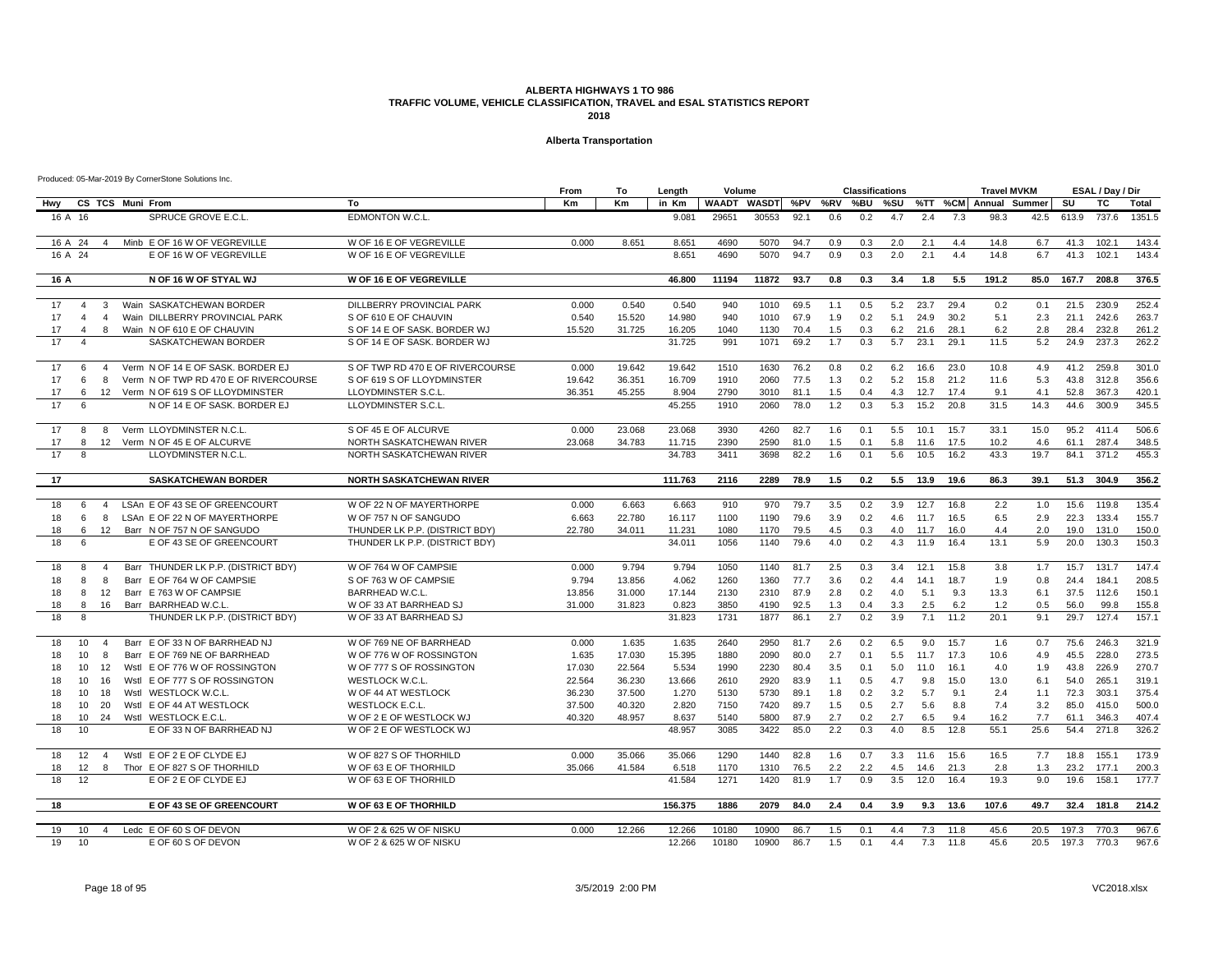### **Alberta Transportation**

|          |                                  |                                                              |                                              | From      | To        | Length           | Volume       |              |              |            | <b>Classifications</b> |            |              |              | <b>Travel MVKM</b>    |             |                  | ESAL / Day / Dir |                |
|----------|----------------------------------|--------------------------------------------------------------|----------------------------------------------|-----------|-----------|------------------|--------------|--------------|--------------|------------|------------------------|------------|--------------|--------------|-----------------------|-------------|------------------|------------------|----------------|
| Hwy      | CS TCS Muni From                 |                                                              | To                                           | <b>Km</b> | <b>Km</b> | in Km            | <b>WAADT</b> | <b>WASDT</b> |              | %PV %RV    | %BU                    | %SU        |              |              | %TT %CM Annual Summer |             | SU               | TC               | Total          |
| 19       |                                  | E OF 60 S OF DEVON                                           | W OF 2 & 625 W OF NISKU                      |           |           | 12.266           | 10180        | 10900        | 86.7         | 1.5        | 0.1                    | 4.4        | 7.3          | 11.8         | 45.6                  |             | 20.5 197.3 770.3 |                  | 967.6          |
|          |                                  |                                                              |                                              |           |           |                  |              |              |              |            |                        |            |              |              |                       |             |                  |                  |                |
| 20       | 2<br>2                           | RdDr N OF 11 SE OF SYLVAN LAKE                               | S OF 11A NE OF SYLVAN LAKE                   | 0.000     | 4.230     | 4.230            | 11530        | 12400        | 93.6         | 1.5        | 0.1                    | 2.7        | 2.1          | 4.9          | 17.8                  | 8.0         | 137.1            | 251.0            | 388.1          |
| 20       | $\overline{2}$<br>$\overline{4}$ | Laco N OF 11A NE OF SYLVAN LAKE                              | S OF 12 W OF BENTLEY                         | 4.230     | 20.318    | 16.088           | 6160         | 7010         | 89.2         | 2.5        | 0.1                    | 3.3        | 4.9          | 8.3          | 36.2                  | 17.3        | 89.5             | 312.9            | 402.4          |
| 20       | $\overline{2}$                   | N OF 11 SE OF SYLVAN LAKE                                    | S OF 12 W OF BENTLEY                         |           |           | 20.318           | 7278         | 8132         | 90.6         | 2.2        | 0.1                    | 3.1        | 4.0          | 7.2          | 54.0                  | 25.3        | 99.4             | 301.7            | 401.1          |
| 20       | $\overline{4}$<br>$\overline{4}$ | Laco N OF 12 W OF BENTLEY                                    | S OF 771 SE OF RIMBEY                        | 0.000     | 1.972     | 1.972            | 4720         | 5320         | 84.6         | 1.8        | 0.2                    | 6.0        | 7.4          | 13.6         | 3.4                   | 1.6         | 124.7            | 362.0            | 486.7          |
| 20       | $\overline{4}$<br>8              | Laco N OF 771 SE OF RIMBEY                                   | S OF 53 AT RIMBEY SJ                         | 1.972     | 22.550    | 20.578           | 3840         | 4330         | 81.8         | 2.4        | 0.1                    | 7.4        | 8.3          | 15.8         | 28.8                  | 13.6        | 125.2            | 330.4            | 455.6          |
| 20       | $\overline{4}$                   | 12 Pnka N OF 53 AT RIMBEY SJ                                 | S OF 53 N OF RIMBEY NJ                       | 22.550    | 26.760    | 4.210            | 2840         | 3170         | 78.3         | 2.5        | 0.3                    | 5.8        | 13.1         | 19.2         | 4.4                   | 2.0         | 72.6             | 385.6            | 458.2          |
| 20       |                                  | N OF 12 W OF BENTLEY                                         | S OF 53 N OF RIMBEY NJ                       |           |           | 26.760           | 3748         | 4220         | 81.6         | 2.4        | 0.1                    | 7.1        | 8.8          | 16.0         | 36.6                  | 17.3        | 117.2            | 341.9            | 459.1          |
| 20       | 6<br>$\overline{4}$              | Pnka N OF 53 N OF RIMBEY NJ                                  | S OF 607 NW OF BLUFFTON                      | 0.000     | 6.904     | 6.904            | 3500         | 3970         | 81.0         | 2.7        | 0.2                    | 6.0        | 10.1         | 16.3         | 8.8                   | 4.2         | 92.5             | 366.4            | 458.9          |
| 20       | 6<br>8                           | Pnka N OF 607 NW OF BLUFFTON                                 | S OF 611 E OF HOADLEY                        | 6.904     | 22.164    | 15.260           | 2640         | 3000         | 78.0         | 4.0        | 0.2                    | 5.7        | 12.1         | 18.0         | 14.7                  | 7.0         | 66.3             | 331.1            | 397.4          |
| 20       | 6<br>12                          | Weta N OF 611 E OF HOADLEY                                   | S OF 13 E OF WINFIELD                        | 22.164    | 36.708    | 14.544           | 2210         | 2510         | 74.4         | 3.7        | 0.3                    | 7.5        | 14.1         | 21.9         | 11.7                  | 5.6         | 73.0             | 323.0            | 396.0          |
| 20       | 6                                | N OF 53 N OF RIMBEY NJ                                       | S OF 13 E OF WINFIELD                        |           |           | 36.708           | 2631         | 2988         | 77.5         | 3.6        | 0.2                    | 6.4        | 12.3         | 18.9         | 35.3                  | 16.8        | 74.2             | 335.4            | 409.6          |
| 20       | 8<br>$\overline{4}$              | Weta N OF 13 E OF WINFIELD                                   | S OF 616 SE OF BRETON                        | 0.000     | 16.967    | 16.967           | 2320         | 2630         | 76.4         | 3.3        | 0.3                    | 6.7        | 13.3         | 20.3         | 14.4                  | 6.8         | 68.5             | 319.8            | 388.3          |
| 20       | 8<br>8                           | Ledc N OF 616 SE OF BRETON                                   | S OF 39 AT ALSIKE                            | 16.967    | 26.557    | 9.590            | 2780         | 3150         | 78.2         | 4.5        | 0.2                    | 5.4        | 11.7         | 17.3         | 9.7                   | 4.6         | 66.1             | 337.1            | 403.2          |
| 20       | 8                                | N OF 13 E OF WINFIELD                                        | S OF 39 AT ALSIKE                            |           |           | 26.557           | 2486         | 2818         | 77.0         | 3.8        | 0.3                    | 6.2        | 12.7         | 19.2         | 24.1                  | 11.5        | 67.9             | 327.2            | 395.1          |
| 20       |                                  | N OF 11 SE OF SYLVAN LAKE                                    | S OF 39 AT ALSIKE                            |           |           | 110.343          | 3723         | 4193         | 83.1         | 2.8        | 0.2                    | 5.4        | 8.5          | 14.1         | 149.9                 | 70.8        | 88.6             | 328.0            | 416.6          |
| 20 A     | $\overline{4}$<br>$\overline{4}$ | Pnka JCT HWY 53                                              | JCT HWY 20                                   | 0.000     | 1.618     | 1.618            | 2650         | 2850         | 88.0         | 1.4        | 0.7                    | 4.2        | 5.7          | 10.6         | 1.6                   | 0.7         | 49.0             | 156.6            | 205.6          |
| 20 A     | $\boldsymbol{\Lambda}$           | JCT HWY 53                                                   | JCT HWY 20                                   |           |           | 1.618            | 2650         | 2850         | 88.0         | 1.4        | 0.7                    | 4.2        | 5.7          | 10.6         | 1.6                   | 0.7         | 49.0             | 156.6            | 205.6          |
|          |                                  |                                                              |                                              |           |           |                  |              |              |              |            |                        |            |              |              |                       |             |                  |                  |                |
| 20 A     |                                  | JCT HWY 53                                                   | JCT HWY 20                                   |           |           | 1.618            | 2650         | 2850         | 88.0         | 1.4        | 0.7                    | 4.2        | 5.7          | 10.6         | 1.6                   | 0.7         | 49.0             | 156.6            | 205.6          |
|          |                                  |                                                              |                                              |           |           |                  |              |              |              |            |                        |            |              |              |                       |             |                  |                  |                |
| 21       | 12<br>$\overline{4}$             | WhtL N OF 1 E OF STRATHMORE                                  | S OF 564 E OF NIGHTENGALE SJ                 | 0.000     | 12.992    | 12.992           | 1510         | 1750         | 72.7         | 1.5        | 0.9                    | 6.0        | 18.9         | 25.8         | 7.2                   | 3.5         | 39.9             | 295.8            | 335.7          |
| 21       | 12<br>- 6                        | WhtL N OF 564 E OF NIGHTENGALE SJ                            | S OF 564 NE OF NIGHTENGALE NJ                | 12.992    | 16.315    | 3.323            | 2100         | 2440         | 77.5         | 1.4        | 1.1                    | 5.5        | 14.5         | 21.1         | 2.5                   | 1.2         | 50.9             | 315.6            | 366.5          |
| 21<br>21 | 12<br>8<br>12                    | WhtL N OF 564 NE OF NIGHTENGALE NJ<br>N OF 1 E OF STRATHMORE | S OF 9 E OF BEISEKER<br>S OF 9 E OF BEISEKER | 16.315    | 39.307    | 22.992<br>39.307 | 1560<br>1589 | 1810<br>1843 | 73.2<br>73.5 | 4.4<br>3.2 | 0.5<br>0.7             | 4.2<br>4.9 | 17.7<br>17.7 | 22.4<br>23.3 | 13.1<br>22.8          | 6.4<br>11.1 | 28.9<br>34.3     | 286.2<br>291.5   | 315.1<br>325.8 |
|          |                                  |                                                              |                                              |           |           |                  |              |              |              |            |                        |            |              |              |                       |             |                  |                  |                |
| 21       | 14<br>$\overline{4}$             | Knee N OF 9 E OF BEISEKER                                    | S OF 575 NW OF CARBON                        | 0.000     | 13.940    | 13.940           | 1750         | 2080         | 72.2         | 6.0        | 0.2                    | 4.7        | 16.9         | 21.8         | 8.9                   | 4.4         | 36.2             | 306.5            | 342.7          |
| 21       | 8<br>14                          | Knee N OF 575 NW OF CARBON                                   | S OF 27 & 582 S OF THREE HILLS               | 13.940    | 29.690    | 15.750           | 2690         | 3190         | 73.8         | 3.8        | 0.2                    | 5.2        | 17.0         | 22.4         | 15.5                  | 7.7         | 61.6             | 474.0            | 535.6          |
| 21       | 14<br>12                         | Knee N OF 27 & 582 S OF THREE HILLS                          | S OF 583 E OF THREE HILLS                    | 29.690    | 36.170    | 6.480            | 2760         | 3140         | 79.3         | 3.2        | 0.6                    | 4.8        | 12.1         | 17.5         | 6.5                   | 3.1         | 58.4             | 346.1            | 404.5          |
| 21       | 14<br>16                         | Knee N OF 583 E OF THREE HILLS                               | S OF 27 S OF TROCHU NJ                       | 36.170    | 45.892    | 9.722            | 3280         | 3740         | 80.1         | 3.5        | 0.3                    | 5.1        | 11.0         | 16.4         | 11.6                  | 5.6         | 73.7             | 374.0            | 447.7          |
| 21       | 14                               | N OF 9 E OF BEISEKER                                         | S OF 27 S OF TROCHU NJ                       |           |           | 45.892           | 2539         | 2962         | 76.0         | 4.1        | 0.3                    | 5.0        | 14.6         | 19.9         | 42.5                  | 20.8        | 55.9             | 384.2            | 440.1          |
| 21       | 16<br>$\overline{4}$             | Knee N OF 27 S OF TROCHU NJ                                  | S OF 585 AT TROCHU                           | 0.000     | 3.250     | 3.250            | 3320         | 3780         | 77.2         | 2.9        | 0.2                    | 5.7        | 14.0         | 19.9         | 3.9                   | 1.9         | 83.4             | 481.8            | 565.2          |
| 21       | 16<br>8                          | Knee N OF 585 AT TROCHU                                      | S OF 587 SW OF HUXLEY                        | 3.250     | 12.990    | 9.740            | 2550         | 2910         | 78.6         | 2.8        | 0.3                    | 5.8        | 12.5         | 18.6         | 9.1                   | 4.3         | 65.1             | 330.4            | 395.5          |
| 21       | 12<br>16                         | Knee N OF 587 SW OF HUXLEY                                   | S OF 590 S OF DELBURNE                       | 12.990    | 25.866    | 12.876           | 2390         | 2750         | 79.8         | 2.5        | 0.4                    | 5.4        | 11.9         | 17.7         | 11.2                  | 5.4         | 56.9             | 294.8            | 351.7          |
| 21       | 16                               | 16 RdDr N OF 590 S OF DELBURNE                               | S OF 42 W OF LOUSANA                         | 25.866    | 35.600    | 9.734            | 2310         | 2660         | 79.1         | 0.7        | 0.5                    | 6.1        | 13.6         | 20.2         | 8.2                   | 4.0         | 62.1             | 325.6            | 387.7          |
| 21       | 16                               | N OF 27 S OF TROCHU NJ                                       | S OF 42 W OF LOUSANA                         |           |           | 35.600           | 2497         | 2863         | 78.9         | 2.2        | 0.4                    | 5.7        | 12.8         | 18.9         | 32.4                  | 15.6        | 62.7             | 331.3            | 394.0          |
| 21       | 18<br>$\overline{4}$             | RdDr N OF 42 W OF LOUSANA                                    | S OF 595 NW OF DELBURNE                      | 0.000     | 13.190    | 13.190           | 1480         | 1730         | 84.1         | 1.0        | 0.6                    | 4.3        | 10.0         | 14.9         | 7.1                   | 3.5         | 28.0             | 153.4            | 181.4          |
| 21       | 18<br>8                          | RdDr E OF 595 NW OF DELBURNE                                 | S OF 11 SW OF NEVIS                          | 13.190    | 34.944    | 21.754           | 1020         | 1230         | 74.4         | 3.4        | 0.1                    | 6.4        | 15.7         | 22.2         | 8.1                   | 4.1         | 28.8             | 166.0            | 194.8          |
| 21       | 18<br>12                         | Stet N OF 11 SW OF NEVIS                                     | S OF 12 W OF NEVIS EJ                        | 34.944    | 40.457    | 5.513            | 510          | 620          | 69.2         | 5.7        | 0.0                    | 4.9        | 20.2         | 25.1         | 1.0                   | 0.5         | 11.0             | 106.8            | 117.8          |
| 21       | 18                               | N OF 42 W OF LOUSANA                                         | S OF 12 W OF NEVIS EJ                        |           |           | 40.457           | 1100         | 1310         | 78.3         | 2.5        | 0.3                    | 5.4        | 13.5         | 19.2         | 16.2                  | 8.1         | 26.2             | 153.9            | 180.1          |
| 21       | 20<br>$\overline{4}$             | Laco N OF 12 SE OF ALIX WJ                                   | S OF 601 E OF ALIX                           | 0.000     | 4.020     | 4.020            | 690          | 840          | 67.5         | 2.3        | 0.4                    | 6.3        | 23.5         | 30.2         | 1.0                   | 0.5         | 19.1             | 168.1            | 187.2          |
| 21       | 20<br>8                          | Laco N OF 601 E OF ALIX                                      | S OF 50 E OF MIRROR                          | 4.020     | 10.493    | 6.473            | 1380         | 1680         | 75.3         | 5.6        | 0.2                    | 5.6        | 13.3         | 19.1         | 3.3                   | 1.7         | 34.0             | 190.2            | 224.2          |
| 21       | 20                               | 12 Laco N OF 50 E OF MIRROR                                  | S OF 53 & 605 AT BASHAW SJ                   | 10.493    | 27.494    | 17.001           | 1580         | 1920         | 75.2         | 8.4        | 0.0                    | 4.8        | 11.6         | 16.4         | 9.8                   | 5.0         | 33.4             | 190.0            | 223.4          |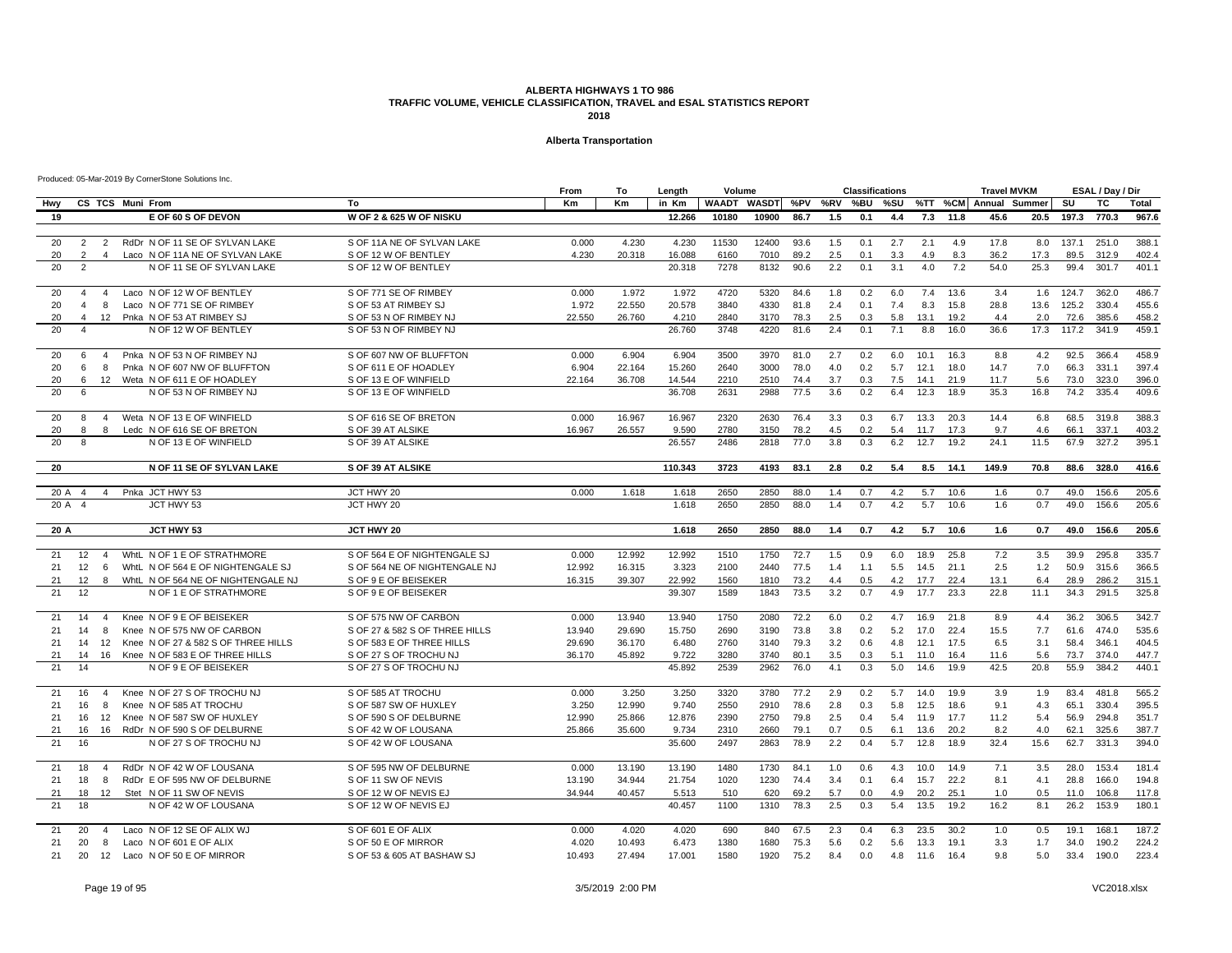### **Alberta Transportation**

|     |                   |                |                                    |                               | From      | То     | Length  | Volume         |                |              |            | <b>Classifications</b> |            |            |              | <b>Travel MVKM</b>    |              |           | ESAL / Day / Dir      |                  |
|-----|-------------------|----------------|------------------------------------|-------------------------------|-----------|--------|---------|----------------|----------------|--------------|------------|------------------------|------------|------------|--------------|-----------------------|--------------|-----------|-----------------------|------------------|
| Hwy |                   |                | CS TCS Muni From                   | To                            | <b>Km</b> | Кm     | in Km   | <b>WAADT</b>   | WASDT %PV %RV  |              |            | %BU                    | %SU        |            |              | %TT %CM Annual Summer |              | SU        | TC                    | Total            |
| 21  | 20                |                | 16 Camr N OF 53 & 605 AT BASHAW SJ | S OF 53 N OF BASHAW NJ        | 27.494    | 34.533 | 7.039   | 1700           | 2070           | 77.0         | 5.8        | 0.3                    | 5.2        | 11.7       | 17.2         | 4.4                   | 2.2          | 38.9      | 206.2                 | 245.1            |
| 21  | 20                |                | N OF 12 SE OF ALIX WJ              | S OF 53 N OF BASHAW NJ        |           |        | 34.533  | 1463           | 1780           | 75.2         | 7.0        | 0.1                    | 5.1        | 12.6       | 17.8         | 18.4                  | 9.4          | 32.9      | 191.1                 | 224.0            |
| 21  | 22                | $\overline{4}$ | Camr N OF 53 N OF BASHAW NJ        | S OF 609 N OF FERINTOSH       | 0.000     | 16.564 | 16.564  | 1730           | 2100           | 78.7         | 4.3        | 0.2                    | 5.6        | 11.2       | 17.0         | 10.5                  | 5.3          | 42.7      | 200.8                 | 243.5            |
| 21  | 22                | 8              | Camr N OF 609 N OF FERINTOSH       | S OF 611 S OF NEW NORWAY      | 16.564    | 20.040 | 3.476   | 1980           | 2370           | 77.0         | 3.9        | 0.2                    | 6.0        | 12.9       | 19.1         | 2.5                   | 1.3          | 52.3      | 264.7                 | 317.0            |
| 21  | 22                | 12             | Camr N OF 611 S OF NEW NORWAY      | S OF 13 W OF CAMROSE          | 20.040    | 42.973 | 22.933  | 2640           | 3160           | 76.1         | 2.3        | 0.3                    | 4.8        | 16.5       | 21.6         | 22.1                  | 11.1         | 55.8      | 451.5                 | 507.3            |
| 21  | 22                |                | N OF 53 N OF BASHAW NJ             | S OF 13 W OF CAMROSE          |           |        | 42.973  | 2236           | 2688           | 76.9         | 3.0        | 0.3                    | 5.1        | 14.7       | 20.1         | 35.1                  | 17.7         | 50.2      | 340.7                 | 390.9            |
| 21  | 24                | $\overline{4}$ | Camr N OF 13 W OF CAMROSE          | S OF 616 W OF HAY LAKES       | 0.000     | 13.394 | 13.394  | 5340           | 5830           | 80.1         | 2.9        | 0.1                    | 4.3        | 12.6       | 17.0         | 26.1                  | 11.9         | 101.1     | 697.4                 | 798.5            |
| 21  | 24                | 8              | Camr W OF 616 S OF HAY LAKES       | E OF 617 W OF HAY LAKES       | 13.394    | 22.534 | 9.140   | 4930           | 5390           | 83.4         | 2.0        | 0.2                    | 3.4        | 11.0       | 14.6         | 16.4                  | 7.5          | 73.8      | 562.1                 | 635.9            |
| 21  | 24                | 12             | Camr W OF 617 W OF HAY LAKES       | S OF 623 S OF NEW SAREPTA     | 22.534    | 34.673 | 12.139  | 5510           | 6020           | 81.4         | 2.2        | 0.3                    | 3.9        | 12.2       | 16.4         | 24.4                  | 11.2         | 94.7      | 696.8                 | 791.5            |
| 21  | 24                |                | N OF 13 W OF CAMROSE               | S OF 623 S OF NEW SAREPTA     |           |        | 34.673  | 5291           | 5781           | 81.4         | 2.4        | 0.2                    | 3.9        | 12.1       | 16.2         | 67.0                  | 30.7         | 90.9      | 663.6                 | 754.5            |
| 21  | 26                | $\overline{4}$ | Ledc N OF 623 S OF NEW SAREPTA     | S OF 625 S OF LOOMA           | 0.000     | 12.586 | 12.586  | 6340           | 6920           | 84.3         | 1.4        | 0.3                    | 3.8        | 10.2       | 14.3         | 29.1                  | 13.3         | 106.1     | 670.3                 | 776.4            |
| 21  | 26                |                | Strc N OF 625 S OF LOOMA           | S OF 14 E OF BRETONA          | 12.586    | 24.723 | 12.137  | 8470           | 9390           | 86.4         | 1.1        | 0.3                    | 4.3        | 7.9        | 12.5         | 37.5                  | 17.4         | 160.4     | 693.6                 | 854.0            |
| 21  | 26                |                | N OF 623 S OF NEW SAREPTA          | S OF 14 E OF BRETONA          |           |        | 24.723  | 7386           | 8133           | 85.5         | 1.2        | 0.3                    | 4.1        | 8.9        | 13.3         | 66.7                  | 30.8         | 133.4     | 681.3                 | 814.7            |
| 21  | 28                | $\overline{2}$ | Strc N OF 14 E OF BRETONA          | 1.0 KM S OF 628               | 0.000     | 3.062  | 3.062   | 9390           | 9960           | 90.1         | 1.9        | 0.4                    | 2.9        | 4.7        | 8.0          | 10.5                  | 4.7          | 120.0     | 457.4                 | 577.4            |
| 21  | 28                | $\overline{4}$ | Strc 1.0 KM S OF 628               | S OF 630 AT WYECLIF           | 3.062     | 7.298  | 4.236   | 11960          | 12690          | 91.6         | 1.0        | 0.4                    | 3.3        | 3.7        | 7.4          | 18.5                  |              | 8.2 173.9 | 458.7                 | 632.6            |
| 21  | 28                | -8             | Strc N OF 630 AT WYECLIF           | S OF BASELINE ROAD            | 7.298     | 10.531 | 3.233   | 14610          | 15500          | 92.5         | 0.8        | 0.4                    | 3.2        | 3.1        | 6.7          | 17.2                  |              | 7.7 205.9 | 469.4                 | 675.3            |
| 21  | 28                | 10             | Strc N OF BASELINE ROAD            | S OF 16 N OF BREMNER          | 10.531    | 13.746 | 3.215   | 13480          | 14310          | 91.1         | 1.3        | 0.3                    | 3.5        | 3.8        | 7.6          | 15.8                  | 7.0          | 207.8     | 530.9                 | 738.7            |
| 21  | 28<br>28          | 12             | Strc N OF 16 N OF BREMNER          | FORT SASKATCHEWAN S.C.L       | 13.746    | 25.052 | 11.306  | 22280<br>16840 | 23650<br>17873 | 87.4<br>88.9 | 1.0<br>1.1 | 0.2<br>0.3             | 4.6<br>4.1 | 6.8<br>5.6 | 11.6<br>10.0 | 91.9<br>154.0         | 40.9<br>68.5 | 304.1     | 451.5 1570.3<br>977.5 | 2021.8<br>1281.6 |
| 21  |                   |                | N OF 14 E OF BRETONA               | FORT SASKATCHEWAN S.C.L.      |           |        | 25.052  |                |                |              |            |                        |            |            |              |                       |              |           |                       |                  |
| 21  |                   |                | N OF 1 E OF STRATHMORE             | FORT SASKATCHEWAN S.C.L.      |           |        | 323.210 | 3858           | 4299           | 82.7         | 2.2        | 0.3                    | 4.5        | 10.3       | 15.1         | 455.1                 | 212.6        |           | 76.5 411.9            | 488.4            |
| 22  | 6                 | $\overline{4}$ | PrCr N OF 3 E OF BURMIS            | <b>OLDMAN RIVER</b>           | 0.000     | 24.160 | 24.160  | 2840           | 3900           | 84.5         | 8.0        | 0.3                    | 1.3        | 5.9        | 7.5          | 25.0                  | 14.4         | 16.3      | 173.7                 | 190.0            |
| 22  | 6                 |                | N OF 3 E OF BURMIS                 | <b>OLDMAN RIVER</b>           |           |        | 24.160  | 2840           | 3900           | 84.5         | 8.0        | 0.3                    | 1.3        | 5.9        | 7.5          | 25.0                  | 14.4         | 16.3      | 173.7                 | 190.0            |
| 22  | 8                 | $\overline{4}$ | Rnch OLDMAN RIVER                  | S OF 520 W OF CLARESHOLM      | 0.000     | 20.281 | 20.281  | 2640           | 3630           | 80.0         | 10.7       | 0.1                    | 1.3        | 7.9        | 9.3          | 19.5                  | 11.3         | 15.1      | 216.2                 | 231.3            |
| 22  | 8                 | 8              | Rnch N OF 520 W OF CLARESHOLM      | S OF 533 AT CHAIN LAKES P.P.  | 20.281    | 47.183 | 26.902  | 2610           | 3600           | 80.4         | 9.2        | 0.2                    | 1.4        | 8.8        | 10.4         | 25.6                  | 14.8         | 16.1      | 238.1                 | 254.2            |
| 22  | 8                 |                | <b>OLDMAN RIVER</b>                | S OF 533 AT CHAIN LAKES P.P.  |           |        | 47.183  | 2623           | 3613           | 80.2         | 9.8        | 0.2                    | 1.4        | 8.4        | 10.0         | 45.2                  | 26.1         | 16.2      | 228.4                 | 244.6            |
| 22  | 10 <sup>10</sup>  |                | Rnch N OF 533 AT CHAIN LAKES P.P.  | S OF 532 N OF CHAIN LAKES     | 0.000     | 10.855 | 10.855  | 1800           | 2480           | 81.2         | 10.0       | 0.2                    | 1.2        | 7.4        | 8.8          | 7.1                   | 4.1          | 9.5       | 138.1                 | 147.6            |
| 22  | 10                | 8              | FthI N OF 532 N OF CHAIN LAKES     | S OF 540 W OF PEKISKO         | 10.855    | 25.181 | 14.326  | 1840           | 2540           | 79.8         | 13.5       | 0.1                    | 1.4        | 5.2        | 6.7          | 9.6                   | 5.6          | 11.3      | 99.2                  | 110.5            |
| 22  | 10                | 12             | FthI N OF 540 W OF PEKISKO         | S OF 541 N OF LONGVIEW        | 25.181    | 38.470 | 13.289  | 1950           | 2520           | 81.6         | 9.8        | 0.2                    | 4.3        | 4.1        | 8.6          | 9.5                   | 5.1          | 36.9      | 82.9                  | 119.8            |
| 22  | 10 <sup>10</sup>  |                | N OF 533 AT CHAIN LAKES P.P.       | S OF 541 N OF LONGVIEW        |           |        | 38.470  | 1867           | 2516           | 80.8         | 11.2       | 0.2                    | 2.4        | 5.4        | 8.0          | 26.2                  | 14.8         | 19.7      | 104.5                 | 124.2            |
| 22  | 12                | 4              | FthI N OF 541 N OF LONGVIEW        | S OF 543 AT HARTELL           | 0.000     | 8.090  | 8.090   | 2370           | 2930           | 82.4         | 6.7        | 0.2                    | 4.5        | 6.2        | 10.9         | 7.0                   | 3.6          | 47.0      | 152.3                 | 199.3            |
| 22  | 12                | 8              | Fthl N OF 543 AT HARTELL           | S OF 7 AT BLACK DIAMOND       | 8.090     | 17.813 | 9.723   | 3200           | 3950           | 87.9         | 3.8        | 0.3                    | 4.4        | 3.6        | 8.3          | 11.4                  | 5.9          | 62.0      | 119.4                 | 181.4            |
| 22  | $12 \overline{ }$ | 12             | Fthl W OF 7 AT BLACK DIAMOND       | <b>BLACK DIAMOND W.C.L</b>    | 17.813    | 18.840 | 1.027   | 7570           | 9210           | 92.7         | 0.9        | 0.6                    | 3.5        | 2.3        | 6.4          | 2.8                   |              | 1.4 116.7 | 180.5                 | 297.2            |
| 22  | 12                | 16             | <b>BLACK DIAMOND W.C.L</b><br>Fthi | <b>TURNER VALLEY</b>          | 18.840    | 20.690 | 1.850   | 5440           | 6620           | 92.3         | 3.4        | 0.2                    | 2.5        | 1.6        | 4.3          | 3.7                   | 1.9          | 59.9      | 90.2                  | 150.1            |
| 22  | 12                | 20             | FthI TURNER VALLEY                 | S OF 549 SE OF MILLARVILLE SJ | 20.690    | 33.091 | 12.401  | 3080           | 3740           | 90.4         | 2.1        | 0.8                    | 3.8        | 2.9        | 7.5          | 13.9                  | 7.1          | 51.6      | 92.6                  | 144.2            |
| 22  | 12                | 24             | FthI N OF 549 SE OF MILLARVILLE SJ | S OF 549 NE OF MILLARVILLE NJ | 33.091    | 36.310 | 3.219   | 3100           | 3770           | 90.2         | 2.1        | 0.9                    | 3.8        | 3.0        | 7.7          | 3.6                   | 1.9          | 51.9      | 96.4                  | 148.3            |
| 22  | 12 <sup>2</sup>   | 28             | FthI N OF 549 NE OF MILLARVILLE NJ | S OF 22X NE OF PRIDDIS        | 36.310    | 49.299 | 12.989  | 3570           | 4340           | 89.9         | 2.8        | 0.5                    | 3.4        | 3.4        | 7.3          | 16.9                  | 8.6          | 53.5      | 125.8                 | 179.3            |
| 22  | 12                |                | N OF 541 N OF LONGVIEW             | S OF 22X NE OF PRIDDIS        |           |        | 49.299  | 3300           | 4031           | 89.0         | 3.2        | 0.5                    | 3.8        | 3.5        | 7.8          | 59.4                  | 30.4         | 55.2      | 119.7                 | 174.9            |
| 22  | 14                | $\overline{4}$ | Fthi N OF 22X NE OF PRIDDIS        | E OF 762 SE OF BRAGG CREEK    | 0.000     | 19.293 | 19.293  | 4970           | 6340           | 90.2         | 3.2        | 0.4                    | 2.3        | 3.9        | 6.6          | 35.0                  | 18.7         | 50.4      | 200.9                 | 251.3            |
| 22  | 14                | 8              | Fthl W OF 762 SE OF BRAGG CREEK    | E OF 66 SE OF BRAGG CREEK     | 19.293    | 19.610 | 0.317   | 5200           | 6630           | 90.8         | 1.6        | 0.4                    | 2.8        | 4.4        | 7.6          | 0.6                   | 0.3          | 64.1      | 237.2                 | 301.3            |
| 22  | 14                | 10             | Rkyv N OF 66 SE OF BRAGG CREEK     | S OF 8 NE OF BRAGG CREEK      | 19.610    | 33.676 | 14.066  | 6280           | 7590           | 91.4         | 1.8        | 0.7                    | 2.3        | 3.8        | 6.8          | 32.2                  | 16.3         | 63.6      | 247.4                 | 311.0            |
| 22  | 14                | 12             | Rkyv N OF 8 NE OF BRAGG CREEK      | S OF 1 S OF COCHRANE          | 33.676    | 40.739 | 7.063   | 10410          | 11990          | 83.3         | 2.5        | 1.0                    | 3.6        | 9.6        | 14.2         | 26.8                  | 13.0         |           | 165.1 1035.8          | 1200.9           |
| 22  | 14                |                | N OF 22X NE OF PRIDDIS             | S OF 1 S OF COCHRANE          |           |        | 40.739  | 6367           | 7753           | 88.6         | 2.5        | 0.7                    | 2.7        | 5.5        | 8.9          | 94.7                  | 48.3         | 75.7      | 363.0                 | 438.7            |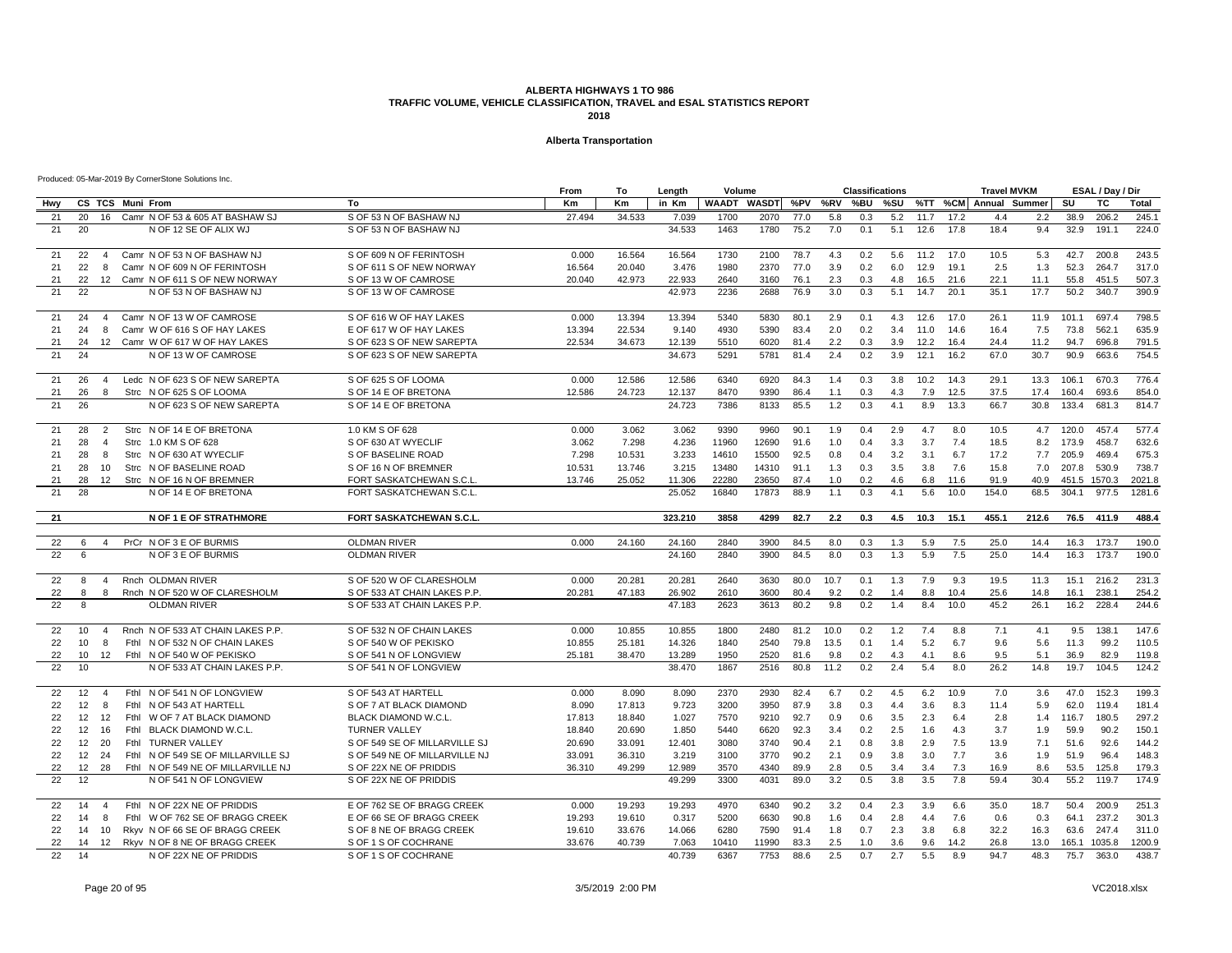### **Alberta Transportation**

|               |        |                |                                               |                                 | From   | То        | Length  | Volume |                         |      |     | <b>Classifications</b> |     |      |      | <b>Travel MVKM</b>        |       |       | ESAL / Day / Dir |        |
|---------------|--------|----------------|-----------------------------------------------|---------------------------------|--------|-----------|---------|--------|-------------------------|------|-----|------------------------|-----|------|------|---------------------------|-------|-------|------------------|--------|
| Hwy           |        |                | CS TCS Muni From                              | To                              | Km     | <b>Km</b> | in Km   |        | WAADT WASDT %PV %RV %BU |      |     |                        |     |      |      | %SU %TT %CM Annual Summer |       | SU    | TC               | Total  |
|               |        |                |                                               |                                 |        |           |         |        |                         |      |     |                        |     |      |      |                           |       |       |                  |        |
| 22            | 16     | $\overline{4}$ | Rkyv N OF 1 S OF COCHRANE                     | S OF 1A AT COCHRANE             | 0.000  | 12.830    | 12.830  | 14320  | 15280                   | 90.1 | 1.3 | 1.5                    | 3.8 | 3.3  | 8.6  | 67.1                      | 30.0  | 239.7 | 489.8            | 729.5  |
| 22            | 16     | 8              | Rkyv N OF 1A AT COCHRANE                      | S OF 567 N OF COCHRANE          | 12.830 | 21.247    | 8.417   | 9060   | 10330                   | 90.2 | 3.1 | 0.6                    | 2.8 | 3.3  | 6.7  | 27.8                      | 13.3  | 111.7 | 309.9            | 421.6  |
| 22            | 16     | 12             | Rkyv N OF 567 N OF COCHRANE                   | S OF 574 E OF BOTTREL           | 21.247 | 37.688    | 16.441  | 4460   | 5330                    | 88.1 | 2.2 | 0.7                    | 2.8 | 6.2  | 9.7  | 26.8                      | 13.4  | 55.0  | 286.6            | 341.6  |
| 22            | 16     | 16             | MntV N OF 574 E OF BOTTREL                    | S OF 579 S OF CREMONA           | 37.688 | 48.120    | 10.432  | 3540   | 4230                    | 88.4 | 2.3 | 0.4                    | 2.4 | 6.5  | 9.3  | 13.5                      | 6.8   | 37.4  | 238.5            | 275.9  |
| 22            | 16     | 20             | MntV N OF 579 S OF CREMONA                    | S OF 580 NW OF CREMONA          | 48.120 | 52.742    | 4.622   | 3550   | 4240                    | 85.9 | 3.6 | 0.4                    | 4.1 | 6.0  | 10.5 | 6.0                       | 3.0   | 64.1  | 220.8            | 284.9  |
| 22            | 16     |                | N OF 1 S OF COCHRANE                          | S OF 580 NW OF CREMONA          |        |           | 52.742  | 7331   | 8235                    | 89.4 | 2.0 | 1.0                    | 3.3 | 4.3  | 8.6  | 141.1                     | 66.5  | 106.6 | 326.7            | 433.3  |
| 22            | 18     | $\overline{4}$ | MntV N OF 580 NW OF CREMONA                   | S OF 582 E OF ELKTON            | 0.000  | 15.282    | 15.282  | 2940   | 3570                    | 83.1 | 5.3 | 0.1                    | 3.8 | 7.7  | 11.6 | 16.4                      | 8.3   | 49.2  | 234.6            | 283.8  |
| 22            | 18     | 8              | MntV N OF 582 E OF ELKTON                     | S OF 27 N OF WESTWARD HO EJ     | 15.282 | 27.161    | 11.879  | 2740   | 3330                    | 76.8 | 6.3 | 0.1                    | 4.8 | 12.0 | 16.9 | 11.9                      | 6.1   | 57.9  | 340.8            | 398.7  |
| 22            | 18     |                | N OF 580 NW OF CREMONA                        | S OF 27 N OF WESTWARD HO EJ     |        |           | 27.161  | 2853   | 3465                    | 80.5 | 5.7 | 0.1                    | 4.2 | 9.5  | 13.8 | 28.3                      | 14.4  | 52.8  | 280.9            | 333.7  |
| 22            | 20     | 4              | MntV N OF 27 & 584 AT SUNDRE                  | S OF 587 N OF SUNDRE            | 0.000  | 16.374    | 16.374  | 2330   | 2660                    | 76.6 | 4.6 | 0.2                    | 7.1 | 11.5 | 18.8 | 13.9                      | 6.7   | 72.9  | 277.7            | 350.6  |
| 22            | 20     | 8              | CIrw N OF 587 AT JAMES RIVER BRIDGE           | S OF 54 E OF CAROLINE EJ        | 16.374 | 33.510    | 17.136  | 1900   | 2170                    | 75.6 | 3.0 | 0.5                    | 5.9 | 15.0 | 21.4 | 11.9                      | 5.7   | 49.4  | 295.4            | 344.8  |
| 22            | 20     |                | N OF 27 & 584 AT SUNDRE                       | S OF 54 E OF CAROLINE EJ        |        |           | 33.510  | 2110   | 2409                    | 76.2 | 3.9 | 0.3                    | 6.5 | 13.1 | 19.9 | 25.8                      | 12.4  | 60.4  | 286.5            | 346.9  |
| 22            | 22     | $\overline{4}$ | Cirw N OF 54 & 591 W OF CAROLINE WJ           | S OF 11 S OF ROCKY MTN HSE SJ   | 0.000  | 25.098    | 25.098  | 2370   | 2710                    | 80.3 | 3.1 | 0.9                    | 5.1 | 10.6 | 16.6 | 21.7                      | 10.4  | 53.2  | 260.4            | 313.6  |
| 22            | 22     |                | N OF 54 & 591 W OF CAROLINE WJ                | S OF 11 S OF ROCKY MTN HSE SJ   |        |           | 25.098  | 2370   | 2710                    | 80.3 | 3.1 | 0.9                    | 5.1 | 10.6 | 16.6 | 21.7                      | 10.4  | 53.2  | 260.4            | 313.6  |
|               |        |                |                                               |                                 |        |           |         |        |                         |      |     |                        |     |      |      |                           |       |       |                  |        |
| 22            | 24     | $\overline{4}$ | Cirw N OF 11 N OF ROCKY MTN HSE NJ            | S OF LOCAL RD 33-40-7-500000750 | 0.000  | 9.120     | 9.120   | 3220   | 3720                    | 74.3 | 9.1 | 0.1                    | 4.5 | 12.0 | 16.6 | 10.7                      | 5.2   | 63.8  | 400.5            | 464.3  |
| 22            | 24     | 8              | Clrw N OF LOCAL RD 33-40-7-500000750          | S OF 53 N OF ROCKY MTN HOUSE    | 9.120  | 33.442    | 24.322  | 1950   | 2280                    | 60.5 | 8.2 | 0.0                    | 5.0 | 26.3 | 31.3 | 17.3                      | 8.5   | 42.9  | 531.6            | 574.5  |
| 22            | 24     |                | N OF 11 N OF ROCKY MTN HSE NJ                 | S OF 53 N OF ROCKY MTN HOUSE    |        |           | 33.442  | 2296   | 2673                    | 65.9 | 8.5 | 0.0                    | 4.8 | 20.8 | 25.6 | 28.0                      | 13.7  | 48.5  | 495.0            | 543.5  |
| 22            | 26     |                | Cirw N OF 53 N OF ROCKY MTN HOUSE             | S OF 13 E OF ALDER FLATS        | 0.000  | 26.853    | 26.853  | 1810   | 2110                    | 64.1 | 7.2 | 0.1                    | 5.3 | 23.3 | 28.7 | 17.7                      | 8.7   | 42.3  | 437.1            | 479.4  |
| 22            | 26     |                | N OF 53 N OF ROCKY MTN HOUSE                  | S OF 13 E OF ALDER FLATS        |        |           | 26.853  | 1810   | 2110                    | 64.1 | 7.2 | 0.1                    | 5.3 | 23.3 | 28.7 | 17.7                      | 8.7   | 42.3  | 437.1            | 479.4  |
| 22            | 28     | 4              | Weta N OF 13 E OF ALDER FLATS                 | S OF 616 E OF BUCK CREEK        | 0.000  | 19.569    | 19.569  | 2140   | 2500                    | 74.1 | 8.5 | 0.1                    | 5.3 | 12.0 | 17.4 | 15.3                      | 7.5   | 50.0  | 266.2            | 316.2  |
| 22            | 28     | 8              | Braz N OF 616 E OF BUCK CREEK                 | S OF 39 E OF DRAYTON VALLEY     | 19.569 | 31.234    | 11.665  | 2400   | 2800                    | 72.8 | 7.3 | 0.2                    | 6.5 | 13.2 | 19.9 | 10.2                      | 5.0   | 68.7  | 328.4            | 397.1  |
| 22            | 28     |                | N OF 13 E OF ALDER FLATS                      | S OF 39 E OF DRAYTON VALLEY     |        |           | 31.234  | 2237   | 2612                    | 73.6 | 8.0 | 0.1                    | 5.8 | 12.5 | 18.4 | 25.5                      | 12.5  | 57.2  | 289.8            | 347.0  |
| 22            | 30     | 4              | Braz W OF 39 E OF DRAYTON VALLEY              | E OF 620 SW OF DRAYTON VALLEY   | 0.000  | 10.569    | 10.569  | 6410   | 6840                    | 80.9 | 3.1 | 0.3                    | 6.3 | 9.4  | 16.0 | 24.7                      | 11.1  | 177.9 | 624.5            | 802.4  |
| 22            | 30     | 8              | Braz W OF 620 SW OF DRAYTON VALLEY            | S OF 621 W OF ROCKY RAPIDS      | 10.569 | 20.639    | 10.070  | 6270   | 6760                    | 83.5 | 2.3 | 0.3                    | 5.7 | 8.2  | 14.2 | 23.0                      | 10.4  | 157.4 | 532.9            | 690.3  |
| 22            | 30     | 12             | Braz N OF 621 W OF ROCKY RAPIDS               | S OF 624 NW OF ROUND VALLEY     | 20.639 | 30.379    | 9.740   | 4370   | 4730                    | 82.6 | 2.7 | 0.3                    | 4.7 | 9.7  | 14.7 | 15.5                      | 7.0   | 90.5  | 439.4            | 529.9  |
| 22            | 30     | 16             | Park N OF 624 NW OF ROUND VALLEY              | S OF 16 SE OF ENTWISTLE EJ      | 30.379 | 55.350    | 24.971  | 3520   | 3810                    | 78.0 | 3.9 | 0.3                    | 5.4 | 12.4 | 18.1 | 32.1                      | 14.6  | 83.7  | 452.4            | 536.1  |
| 22            | 30     |                | W OF 39 E OF DRAYTON VALLEY                   | S OF 16 SE OF ENTWISTLE EJ      |        |           | 55.350  | 4722   | 5087                    | 80.8 | 3.1 | 0.3                    | 5.6 | 10.2 | 16.1 | 95.4                      | 43.1  | 116.5 | 499.2            | 615.7  |
| 22            | 32     | 2              | Yelw N OF 16 S OF STYAL SJ                    | S OF 16A E OF STYAL             | 0.000  | 0.659     | 0.659   | 1100   | 1220                    | 72.2 | 8.1 | 0.1                    | 4.3 | 15.3 | 19.7 | 0.3                       | 0.1   | 20.8  | 174.4            | 195.2  |
| 22            | 32     | $\overline{4}$ | Yelw N OF 16A E OF STYAL                      | S OF 647 S OF MAYERTHORPE       | 0.659  | 33.321    | 32.662  | 1240   | 1380                    | 72.4 | 7.6 | 0.2                    | 4.9 | 14.9 | 20.0 | 14.8                      | 6.9   | 26.8  | 191.5            | 218.3  |
| 22            | 32     | -8             | LSAn N OF 647 S OF MAYERTHORPE                | MAYERTHORPE S.C.L               | 33.321 | 38,960    | 5.639   | 1650   | 1830                    | 80.6 | 3.7 | 0.6                    | 4.6 | 10.5 | 15.7 | 3.4                       | 1.6   | 33.4  | 179.6            | 213.0  |
| 22            | 32     | 10             | LSAn MAYERTHORPE S.C.L                        | S OF 43 AT MAYERTHORPE          | 38.960 | 39.572    | 0.612   | 2230   | 2470                    | 82.9 | 2.7 | 0.6                    | 3.9 | 9.9  | 14.4 | 0.5                       | 0.2   | 38.3  | 228.8            | 267.1  |
| 22            | 32     | 12             | LSAn N OF 43 AT MAYERTHORPE                   | MAYERTHORPE N.C.L               | 39.572 | 41.340    | 1.768   | 3620   | 3920                    | 90.0 | 2.0 | 0.5                    | 2.5 | 5.0  | 8.0  | 2.3                       | 1.1   | 39.9  | 187.6            | 227.5  |
| 22            | 32     |                | 16 LSAn MAYERTHORPE N.C.L                     | S OF 18 N OF MAYERTHORPE        | 41.340 | 46.535    | 5.195   | 890    | 950                     | 90.9 | 2.6 | 0.3                    | 3.6 | 2.6  | 6.5  | 1.7                       | 0.8   | 14.1  | 24.0             | 38.1   |
| 22            | 32     |                | N OF 16 S OF STYAL SJ                         | S OF 18 N OF MAYERTHORPE        |        |           | 46.535  | 1352   | 1495                    | 77.0 | 6.0 | 0.3                    | 4.5 | 12.2 | 17.0 | 23.0                      | 10.6  | 26.8  | 171.0            | 197.8  |
| 22            |        |                | N OF 3 E OF BURMIS                            | <b>S OF 18 N OF MAYERTHORPE</b> |        |           | 531.776 | 3385   | 4009                    | 83.0 | 4.5 | 0.5                    | 3.8 | 8.2  | 12.5 | 657.0                     | 326.2 | 56.7  | 287.7            | 344.4  |
|               | 22 X 2 | $\overline{4}$ | Fthl E OF 22 NE OF PRIDDIS                    | CALGARY W.C.L.                  | 0.000  | 6.482     | 6.482   | 8160   | 9550                    | 92.0 | 3.3 | 0.3                    | 2.2 | 2.2  | 4.7  | 19.3                      | 9.5   | 79.1  | 186.1            | 265.2  |
| 22 X 2        |        |                | E OF 22 NE OF PRIDDIS                         | CALGARY W.C.L.                  |        |           | 6.482   | 8160   | 9550                    | 92.0 | 3.3 | 0.3                    | 2.2 | 2.2  | 4.7  | 19.3                      | 9.5   | 79.1  | 186.1            | 265.2  |
|               |        |                |                                               |                                 |        |           |         |        |                         |      |     |                        |     |      |      |                           |       |       |                  |        |
| $22 \times 4$ |        | 8              | Rkyv E SIDE OF 201 INTERCHANGE                | W OF 791 SE OF INDUS            | 0.000  | 10.692    | 10.692  | 6550   | 7710                    | 78.2 | 1.7 | 0.1                    | 3.6 | 16.4 | 20.1 | 25.6                      | 12.6  |       | 103.9 1113.4     | 1217.3 |
| 22 X 4        |        | 10             | Rkyv E OF 791 SE OF INDUS                     | W OF RGE RD 273 NW OF DALEMEAD  | 10.692 | 17.598    | 6.906   | 5190   | 6120                    | 75.8 | 1.3 | 0.1                    | 3.2 | 19.6 | 22.9 | 13.1                      | 6.5   |       | 73.2 1054.4      | 1127.6 |
|               |        |                | 22 X 4 12 WhtL E OF RGE RD 273 NW OF DALEMEAD | W OF 24 NW OF CARSELAND         | 17.598 | 27.473    | 9.875   | 3740   | 4410                    | 69.4 | 1.7 | 0.2                    | 3.6 | 25.1 | 28.9 | 13.5                      | 6.7   |       | 59.3 973.0       | 1032.3 |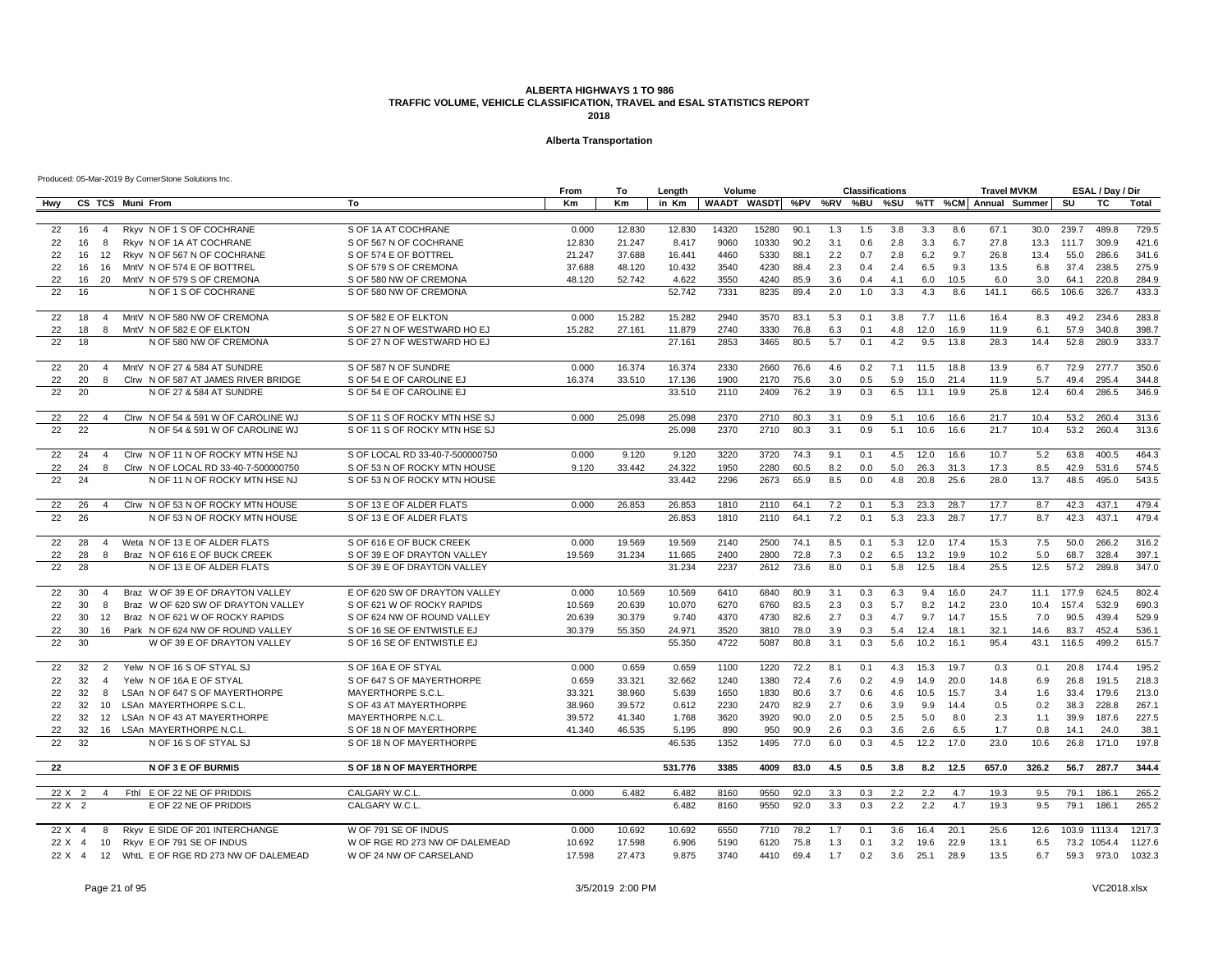### **Alberta Transportation**

|          |                                                                                                                          | From                                                                            | То               | Length           | Volume       |              |              |            | <b>Classifications</b> |            |              |              | <b>Travel MVKM</b> |             |              | ESAL / Day / Dir |                |
|----------|--------------------------------------------------------------------------------------------------------------------------|---------------------------------------------------------------------------------|------------------|------------------|--------------|--------------|--------------|------------|------------------------|------------|--------------|--------------|--------------------|-------------|--------------|------------------|----------------|
| Hwy      | CS TCS Muni From<br>To                                                                                                   | Km                                                                              | <b>Km</b>        | in Km            |              | WAADT WASDT  | %PV          | %RV        | %BU                    | %SU        |              | %TT %CM      | Annual Summer      |             | SU           | тс               | Total          |
| 22 X     | E SIDE OF 201 INTERCHANGE<br>$\overline{4}$                                                                              | W OF 24 NW OF CARSELAND                                                         |                  | 27.473           | 5198         | 6124         | 75.3         | 1.6        | 0.1                    | 3.5        | 19.5         | 23.1         | 52.1               | 25.7        |              | 80.1 1050.6      | 1130.7         |
| 22 X     | E OF 22 NE OF PRIDDIS                                                                                                    | <b>W OF 24 NW OF CARSELAND</b>                                                  |                  | 33.955           | 5763         | 6778         | 79.8         | 2.1        | 0.2                    | 3.1        | 14.8         | 18.1         | 71.4               | 35.2        | 78.7         | 884.1            | 962.8          |
|          |                                                                                                                          |                                                                                 |                  |                  |              |              |              |            |                        |            |              |              |                    |             |              |                  |                |
| 23       | Leth N OF 3 E OF MONARCH<br>$\overline{4}$<br>$\overline{4}$                                                             | S OF 519 SW OF NOBLEFORD<br>0.000                                               | 10.432           | 10.432           | 6960         | 7640         | 77.0         | 1.8        | 0.3                    | 3.8        | 17.1         | 21.2         | 26.5               | 12.2        | 116.5        | 1233.6           | 1350.1         |
| 23       | Leth N OF 519 SW OF NOBLEFORD<br>$\overline{\mathbf{4}}$<br>8                                                            | S OF 520 S OF BARONS SJ<br>10.432                                               | 23.425           | 12.993           | 3390         | 3730         | 77.5         | 2.2        | 0.3                    | 4.4        | 15.6         | 20.3         | 16.1               | 7.4         | 65.7         | 548.1            | 613.8          |
| 23       | Leth N OF 520 S OF BARONS SJ<br>12<br>$\overline{4}$                                                                     | 23.425<br>S OF 520 N OF BARONS NJ                                               | 28.448           | 5.023            | 3140         | 3440         | 75.6         | 1.3        | 0.8                    | 4.1        | 18.2         | 23.1         | 5.8                | 2.6         | 56.7         | 592.3            | 649.0          |
| 23<br>23 | Leth N OF 520 N OF BARONS NJ<br><b>LITTLE BOW RIVER</b><br>$\overline{4}$<br>16<br>N OF 3 E OF MONARCH<br>$\overline{4}$ | 28.448                                                                          | 41.368           | 12.920<br>41.368 | 2100<br>3857 | 2310<br>4237 | 72.2<br>76.2 | 1.1<br>1.7 | 0.6<br>0.4             | 4.4<br>4.1 | 21.7<br>17.6 | 26.7<br>22.1 | 9.9<br>58.2        | 4.6<br>26.8 | 40.7<br>69.7 | 472.3<br>703.6   | 513.0<br>773.3 |
|          | LITTLE BOW RIVER                                                                                                         |                                                                                 |                  |                  |              |              |              |            |                        |            |              |              |                    |             |              |                  |                |
| 23       | Vulc LITTLE BOW RIVER<br>6<br>$\overline{4}$                                                                             | S OF 529 NW OF CHAMPION<br>0.000                                                | 13.931           | 13.931           | 2120         | 2320         | 70.2         | 1.8        | 0.5                    | 6.0        | 21.5         | 28.0         | 10.8               | 4.9         | 56.0         | 472.4            | 528.4          |
| 23       | Vulc N OF 529 NW OF CHAMPION<br>6<br>S OF 534 SE OF VULCAN<br>8                                                          | 13.931                                                                          | 31.711           | 17.780           | 2180         | 2470         | 73.3         | 3.8        | 0.1                    | 5.0        | 17.8         | 22.9         | 14.1               | 6.7         | 48.0         | 402.2            | 450.2          |
| 23       | 6<br>12<br>Vulc W OF 534 SE OF VULCAN<br>E OF 24 N OF VULCAN                                                             | 31.711                                                                          | 51.258           | 19.547           | 2160         | 2540         | 74.2         | 2.6        | 1.0                    | 5.8        | 16.4         | 23.2         | 15.4               | 7.6         | 55.2         | 367.2            | 422.4          |
| 23       | <b>LITTLE BOW RIVER</b><br>6<br>E OF 24 N OF VULCAN                                                                      |                                                                                 |                  | 51.258           | 2156         | 2456         | 72.7         | 2.8        | 0.6                    | 5.6        | 18.3         | 24.5         | 40.3               | 19.3        | 53.2         | 408.9            | 462.1          |
| 23       | Vulc W OF 24 N OF VULCAN<br>E OF 804 N OF BRANT<br>8<br>$\overline{4}$                                                   | 0.000                                                                           | 17.658           | 17.658           | 910          | 1010         | 69.8         | 3.3        | 0.7                    | 5.7        | 20.5         | 26.9         | 5.9                | 2.7         | 22.8         | 193.4            | 216.2          |
| 23       | Fthl W OF 804 N OF BRANT<br>8<br>8<br>E OF 799 S OF BLACKIE                                                              | 17.658                                                                          | 26.299           | 8.641            | 1360         | 1510         | 79.3         | 2.4        | 1.3                    | 4.4        | 12.6         | 18.3         | 4.3                | 2.0         | 26.4         | 177.6            | 204.0          |
| 23       | FthI W OF 799 S OF BLACKIE<br>8<br>12<br>E OF 2 AT HIGH RIVER                                                            | 26.299                                                                          | 42.943           | 16.644           | 2000         | 2210         | 80.3         | 2.1        | 1.0                    | 5.8        | 10.8         | 17.6         | 12.2               | 5.6         | 51.1         | 223.9            | 275.0          |
| 23       | 8<br>16<br>Fthl W OF 2 AT HIGH RIVER<br>HIGH RIVER E.C.L.                                                                | 42.943                                                                          | 43.501           | 0.558            | 8020         | 8470         | 88.7         | 1.3        | 0.3                    | 5.1        | 4.6          | 10.0         | 1.6                | 0.7         | 180.2        | 382.4            | 562.6          |
| 23       | W OF 24 N OF VULCAN<br>HIGH RIVER E.C.L.<br>8                                                                            |                                                                                 |                  | 43.501           | 1508         | 1664         | 78.1         | 2.4        | 0.9                    | 5.5        | 13.1         | 19.5         | 23.9               | 11.1        | 36.5         | 204.8            | 241.3          |
| 23       | <b>N OF 3 E OF MONARCH</b><br>HIGH RIVER E.C.L.                                                                          |                                                                                 |                  | 136.127          | 2466         | 2744         | 75.4         | 2.2        | 0.6                    | 4.9        | 16.9         | 22.4         | 122.5              | 57.2        | 53.2         | 432.0            | 485.2          |
|          | Vulc N OF 23 N OF VULCAN<br>2                                                                                            |                                                                                 |                  |                  |              |              |              |            |                        |            |              |              |                    |             |              |                  |                |
| 24       | $\overline{4}$<br>8                                                                                                      | S OF 547 E OF MOSSLEIGH EJ<br>0.000                                             | 17.157           | 17.157           | 1410         | 1700         | 72.4         | 7.3        | 0.3                    | 4.4        | 15.6         | 20.3         | 8.8                | 4.5         | 27.3         | 228.0            | 255.3          |
| 24<br>24 | 2<br>Vulc W OF 547 E OF MOSSLEIGH EJ<br>2<br>12<br>Vulc N OF 547 W OF MOSSLEIGH WJ                                       | E OF 547 W OF MOSSLEIGH WJ<br>17.157<br>25.823<br>BOW RIVER (REGIONAL BOUNDARY) | 25.823<br>38.671 | 8.666<br>12.848  | 1770<br>1640 | 2120<br>1960 | 70.4<br>65.9 | 4.4<br>1.6 | 0.3<br>0.1             | 4.2<br>4.4 | 20.7<br>28.0 | 25.2<br>32.5 | 5.6<br>7.7         | 2.8<br>3.9  | 32.7<br>31.8 | 379.8<br>476.0   | 412.5<br>507.8 |
| 24       | $\overline{2}$<br>N OF 23 N OF VULCAN                                                                                    | BOW RIVER (REGIONAL BOUNDARY)                                                   |                  | 38.671           | 1567         | 1881         | 69.7         | 4.6        | 0.2                    | 4.3        | 21.2         | 25.7         | 22.1               | 11.1        | 29.7         | 344.3            | 374.0          |
|          |                                                                                                                          |                                                                                 |                  |                  |              |              |              |            |                        |            |              |              |                    |             |              |                  |                |
| 24       | WhtL BOW RIVER (REGIONAL BOUNDARY)<br>$\overline{4}$<br>2                                                                | E OF 817 SE OF CARSELAND<br>0.000                                               | 1.333            | 1.333            | 2110         | 2670         | 65.8         | 1.3        | 0.8                    | 4.1        | 28.0         | 32.9         | 1.0                | 0.5         | 38.1         | 612.4            | 650.5          |
| 24       | $\overline{4}$<br>$\overline{4}$<br>WhtL W OF 817 SE OF CARSELAND                                                        | 1.333<br>S OF 22X NW OF CARSELAND                                               | 16.280           | 14.947           | 1900         | 2400         | 62.8         | 2.2        | 0.2                    | 4.4        | 30.4         | 35.0         | 10.4               | 5.5         | 36.8         | 598.7            | 635.5          |
| 24       | WhtL N OF 22X NW OF CARSELAND<br>$\overline{\mathbf{4}}$<br>8                                                            | S OF 1 W OF STRATHMORE<br>16.280                                                | 30.848           | 14.568           | 1950         | 2460         | 79.4         | 2.7        | 0.3                    | 4.6        | 13.0         | 17.9         | 10.4               | 5.5         | 39.5         | 262.8            | 302.3          |
| 24       | BOW RIVER (REGIONAL BOUNDARY)<br>$\overline{4}$                                                                          | S OF 1 W OF STRATHMORE                                                          |                  | 30.848           | 1933         | 2440         | 70.8         | 2.4        | 0.3                    | 4.5        | 22.0         | 26.8         | 21.8               | 11.5        | 38.3         | 440.8            | 479.1          |
| 24       | N OF 23 N OF VULCAN                                                                                                      | <b>S OF 1 W OF STRATHMORE</b>                                                   |                  | 69.519           | 1729         | 2129         | 70.3         | 3.5        | 0.2                    | 4.4        | 21.6         | 26.2         | 43.9               | 22.6        | 33.5         | 387.1            | 420.6          |
| 25       | Leth N OF 3 AT LETHBRIDGE<br><b>DIAMOND CITY S.C.L</b><br>2<br>8                                                         | 0.000                                                                           | 10.200           | 10.200           | 4340         | 4760         | 91.6         | 0.7        | 0.4                    | 3.0        | 4.3          | 7.7          | 16.2               | 7.4         | 57.4         | 193.4            | 250.8          |
| 25       | 2<br>12<br>Leth DIAMOND CITY S.C.L.                                                                                      | S OF 519 W OF PICTURE BUTTE WJ<br>10.200                                        | 19.825           | 9.625            | 3300         | 3620         | 88.6         | 0.2        | 0.5                    | 3.7        | 7.0          | 11.2         | 11.6               | 5.3         | 53.8         | 239.4            | 293.2          |
| 25       | Leth E OF 519 W OF PICTURE BUTTE WJ<br>PICTURE BUTTE N.C.L.<br>2<br>16                                                   | 19.825                                                                          | 24.890           | 5.065            | 4250         | 4660         | 85.2         | 0.5        | 0.4                    | 4.1        | 9.8          | 14.3         | 7.9                | 3.6         | 76.8         | 431.7            | 508.5          |
| 25       | 2<br>Leth PICTURE BUTTE N.C.L.<br>20                                                                                     | S OF 843 W OF IRON SPRINGS<br>24.890                                            | 30.149           | 5.259            | 1790         | 2130         | 72.8         | 0.8        | 1.5                    | 3.8        | 21.1         | 26.4         | 3.4                | 1.7         | 30.0         | 391.5            | 421.5          |
| 25       | 2<br>Leth E OF 843 W OF IRON SPRINGS<br>24                                                                               | W OF 845 NE OF IRON SPRINGS<br>30.149                                           | 42.408           | 12.259           | 1160         | 1380         | 69.4         | 0.7        | 2.2                    | 4.8        | 22.9         | 29.9         | 5.2                | 2.6         | 24.5         | 275.3            | 299.8          |
| 25       | $\overline{2}$<br>Leth E OF 845 NE OF IRON SPRINGS<br>28<br>S OF 521 NE OF TURIN                                         | 42.408                                                                          | 52.724           | 10.316           | 740          | 880          | 81.8         | 0.8        | 2.2                    | 4.6        | 10.6         | 17.4         | 2.8                | 1.4         | 15.0         | 81.3             | 96.3           |
| 25       | N OF 3 AT LETHBRIDGE<br>S OF 521 NE OF TURIN<br>2                                                                        |                                                                                 |                  | 52.724           | 2443         | 2735         | 85.4         | 0.6        | 0.8                    | 3.7        | 9.5          | 14.0         | 47.0               | 22.1        | 39.8         | 240.6            | 280.4          |
| 25       | Leth N OF 521 NE OF TURIN<br>$\overline{4}$<br>$\overline{4}$                                                            | S OF 526 & 847 SW OF ENCHANT<br>0.000                                           | 19.432           | 19.432           | 310          | 360          | 79.4         | 0.3        | 1.2                    | 6.6        | 12.5         | 20.3         | 2.2                | 1.1         | 9.0          | 40.2             | 49.2           |
| 25       | N OF 521 NE OF TURIN<br>$\overline{4}$                                                                                   | S OF 526 & 847 SW OF ENCHANT                                                    |                  | 19.432           | 310          | 360          | 79.4         | 0.3        | 1.2                    | 6.6        | 12.5         | 20.3         | 2.2                | 1.1         | 9.0          | 40.2             | 49.2           |
| 25       | N OF 3 AT LETHBRIDGE                                                                                                     | S OF 526 & 847 SW OF ENCHANT                                                    |                  | 72.156           | 1869         | 2095         | 85.2         | 0.6        | 0.8                    | 3.8        | 9.6          | 14.2         | 49.2               | 23.1        | 31.3         | 186.0            | 217.3          |
| 26       | 10<br>Camr CAMROSE E.C.L<br>$\overline{4}$                                                                               | W OF 834 E OF CAMROSE<br>0.000                                                  | 9.263            | 9.263            | 2640         | 2820         | 82.2         | 1.8        | 0.4                    | 4.8        | 10.8         | 16.0         | 8.9                | 4.0         | 55.8         | 295.5            | 351.3          |
| 26       | 10 <sup>10</sup><br>Camr E OF 834 E OF CAMROSE<br>8                                                                      | W OF 854 E OF CAMROSE<br>9.263                                                  | 22.134           | 12.871           | 1860         | 1980         | 76.5         | 1.5        | 0.2                    | 6.5        | 15.3         | 22.0         | 8.7                | 3.9         | 53.3         | 295.0            | 348.3          |
| 26       | 10<br>12<br>Camr E OF 854 E OF CAMROSE<br>W OF 855 S OF HOLDEN                                                           | 22.134                                                                          | 35.165           | 13.031           | 1440         | 1560         | 78.7         | 3.3        | 0.3                    | 6.0        | 11.7         | 18.0         | 6.8                | 3.1         | 38.1         | 174.6            | 212.7          |
| 26       | 10<br>CAMROSE E.C.L.<br>W OF 855 S OF HOLDEN                                                                             |                                                                                 |                  | 35.165           | 1910         | 2046         | 79.2         | 2.1        | 0.3                    | 5.7        | 12.7         | 18.7         | 24.5               | 11.0        | 48.0         | 251.4            | 299.4          |
|          |                                                                                                                          |                                                                                 |                  |                  |              |              |              |            |                        |            |              |              |                    |             |              |                  |                |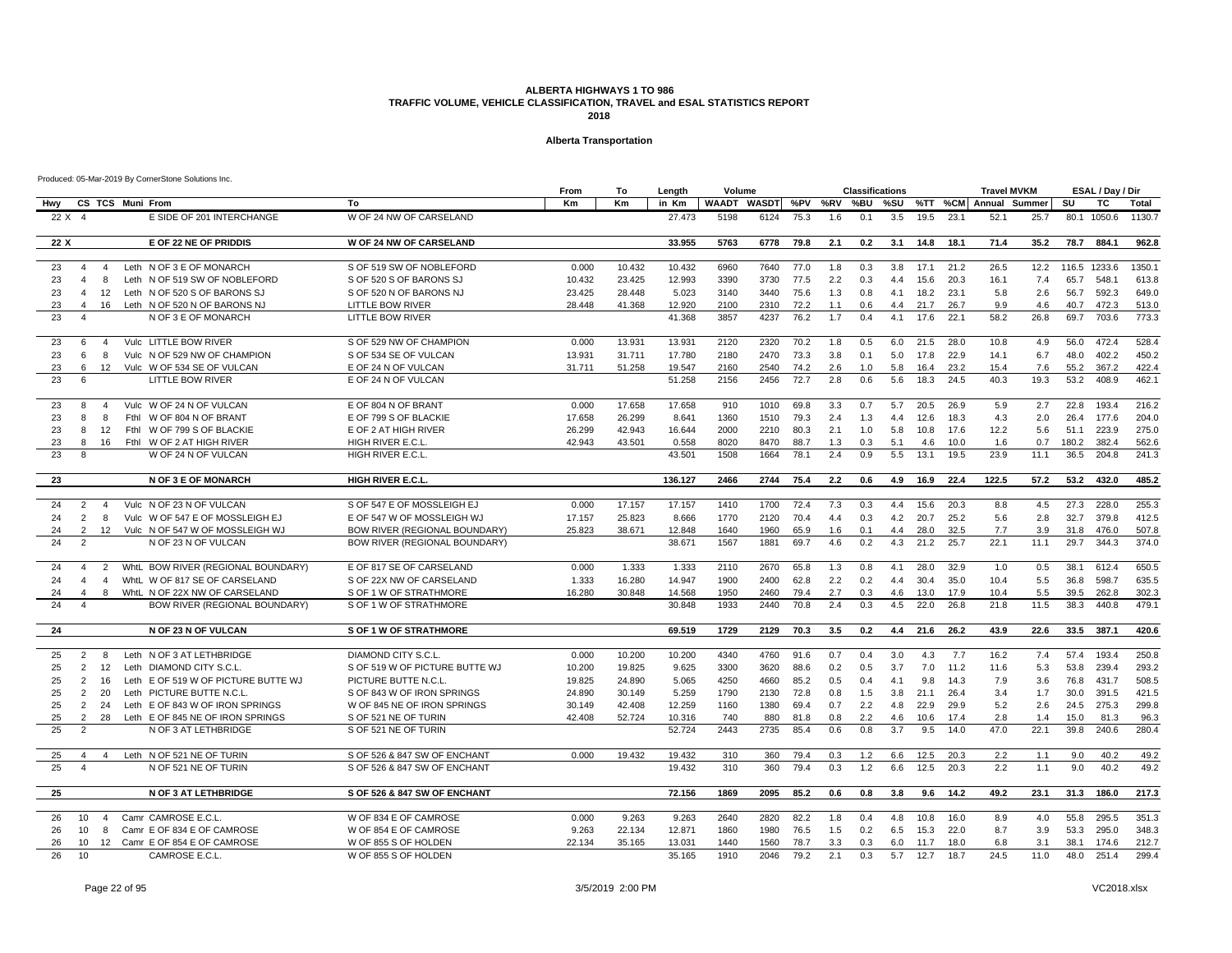### **Alberta Transportation**

|          |                         |                |                                                                     |                                     | From           | To              | Length         | Volume        |               |              |            | <b>Classifications</b> |            |            |            | <b>Travel MVKM</b> |                                                   |                    | ESAL / Day / Dir |                |
|----------|-------------------------|----------------|---------------------------------------------------------------------|-------------------------------------|----------------|-----------------|----------------|---------------|---------------|--------------|------------|------------------------|------------|------------|------------|--------------------|---------------------------------------------------|--------------------|------------------|----------------|
| Hwy      |                         |                | CS TCS Muni From                                                    | To                                  | Km             | Km              | in Km          |               |               |              |            |                        |            |            |            |                    | WAADT WASDT %PV %RV %BU %SU %TT %CM Annual Summer | SU                 | TC               | Total          |
| 26       | 12                      | $\overline{4}$ | Beav E OF 855 S OF HOLDEN                                           | W OF 36 SW OF VIKING                | 0.000          | 27.345          | 27.345         | 1170          | 1290          | 76.1         | 4.6        | 0.1                    | 4.4        | 14.8       | 19.3       | 11.7               | 5.4                                               | 22.7               | 179.5            | 202.2          |
| 26       | 12                      |                | E OF 855 S OF HOLDEN                                                | W OF 36 SW OF VIKING                |                |                 | 27.345         | 1170          | 1290          | 76.1         | 4.6        | 0.1                    | 4.4        | 14.8       | 19.3       | 11.7               | 5.4                                               | 22.7               | 179.5            | 202.2          |
| 26       | 14                      | 4              | Beav E OF 36 S OF VIKING                                            | W OF 14 NW OF KINSELLA              | 0.000          | 14.082          | 14.082         | 610           | 680           | 63.0         | 3.3        | 0.2                    | 6.6        | 26.9       | 33.7       | 3.1                | 1.5                                               | 17.7               | 170.1            | 187.8          |
| 26       | 14                      |                | E OF 36 S OF VIKING                                                 | W OF 14 NW OF KINSELLA              |                |                 | 14.082         | 610           | 680           | 63.0         | 3.3        | 0.2                    | 6.6        | 26.9       | 33.7       | 3.1                | 1.5                                               | 17.7               | 170.1            | 187.8          |
| 26       |                         |                | <b>CAMROSE E.C.L</b>                                                | W OF 14 NW OF KINSELLA              |                |                 | 76.592         | 1407          | 1525          | 77.0         | 2.9        | 0.2                    | 5.4        | 14.5       | 20.1       | 39.3               | 17.9                                              |                    | 33.5 211.5       | 245.0          |
|          |                         |                |                                                                     |                                     |                |                 |                |               |               |              |            |                        |            |            |            |                    |                                                   |                    |                  |                |
| 27       | 6                       | 2              | MntV E OF 22 AT SUNDRE                                              | W OF 760 E OF SUNDRE                | 0.000          | 2.310           | 2.310          | 8410          | 9670          | 88.7         | 1.7        | 0.2                    | 3.5        | 5.9        | 9.6        | 7.1                | 3.4                                               | 129.7              | 514.3            | 644.0          |
| 27       | 6                       | $\overline{4}$ | MntV E OF 760 E OF SUNDRE                                           | W OF 22 N OF WESTWARD HO EJ         | 2.310          | 12.491          | 10.181         | 5870          | 6750          | 84.3         | 3.9        | 0.2                    | 3.7        | 7.9        | 11.8       | 21.8               | 10.5                                              | 95.7               | 480.7            | 576.4          |
| 27       |                         | 8              | MntV E OF 22 N OF WESTWARD HO EJ                                    | W OF 766 W OF OLDS                  | 12.491         | 23.324          | 10.833         | 3510          | 4030          | 83.0         | 3.1        | 0.3                    | 4.8        | 8.8        | 13.9       | 13.9               | 6.7                                               | 74.2               | 320.2            | 394.4          |
| 27       |                         | 12             | MntV E OF 766 W OF OLDS                                             | OLDS W.C.L.                         | 23.324         | 36.490          | 13.166         | 4730          | 5220          | 85.6         | 2.7        | 0.4                    | 4.9        | 6.4        | 11.7       | 22.7               | 10.5                                              | 102.1              | 313.8            | 415.9          |
| 27       | 6                       | 16             | MntV OLDS W.C.L.                                                    | W OF 2A AT OLDS                     | 36.490         | 39.715          | 3.225          | 11680         | 12500         | 92.3         | 1.1        | 0.2                    | 3.3        | 3.1        | 6.6        | 13.7               | 6.2                                               | 169.8              | 375.3            | 545.1          |
| 27       | 6                       | 20             | MntV E OF 2A AT OLDS                                                | W OF 2 E OF OLDS                    | 39.715         | 44.610          | 4.895          | 7140          | 7650          | 86.8         | 2.5        | 0.3                    | 3.9        | 6.5        | 10.7       | 12.8               | 5.7                                               | 122.7              | 481.0            | 603.7          |
| 27       | 6                       |                | E OF 22 AT SUNDRE                                                   | W OF 2 E OF OLDS                    |                |                 | 44.610         | 5651          | 6304          | 86.3         | 2.7        | 0.3                    | 4.1        | 6.6        | 11.0       | 92.0               | 43.0                                              | 102.1              | 386.6            | 488.7          |
| 27       | 8                       | $\overline{4}$ | MntV E OF 2 E OF OLDS                                               | W OF 791 W OF TORRINGTON            | 0.000          | 15.020          | 15.020         | 2390          | 2740          | 86.0         | 2.0        | 0.8                    | 3.6        | 7.6        | 12.0       | 13.1               | 6.3                                               | 37.9               | 188.3            | 226.2          |
| 27       | 8                       | 8              | MntV E OF 791 W OF TORRINGTON                                       | W OF 805 AT TORRINGTON              | 15.020         | 29.675          | 14.655         | 1280          | 1450          | 81.4         | 2.8        | 0.7                    | 4.0        | 11.1       | 15.8       | 6.8                | 3.3                                               | 22.6               | 147.3            | 169.9          |
| 27       | 8                       |                | 12 Knee E OF 805 AT TORRINGTON                                      | W OF 21 S OF TROCHU NJ              | 29.675         | 54.119          | 24.444         | 850           | 960           | 76.8         | 4.7        | 0.5                    | 3.7        | 14.3       | 18.5       | 7.6                | 3.6                                               | 13.9               | 126.0            | 139.9          |
| 27       | 8                       |                | E OF 2 E OF OLDS                                                    | W OF 21 S OF TROCHU NJ              |                |                 | 54.119         | 1394          | 1587          | 82.4         | 2.9        | 0.7                    | 3.7        | 10.3       | 14.7       | 27.5               | 13.1                                              | 22.7               | 148.8            | 171.5          |
| 27       | 10 <sup>10</sup>        | $\overline{4}$ | Knee E OF 21 & 582 S OF THREE HILLS SJ                              | W OF 836 S OF GHOST PINE CREEK      | 0.000          | 11.430          | 11.430         | 2020          | 2340          | 77.8         | 4.1        | 0.3                    | 3.4        | 14.4       | 18.1       | 8.4                | 4.1                                               | 30.3               | 301.5            | 331.8          |
| 27       | 10 <sup>1</sup>         | 8              | Knee E OF 836 S OF GHOST PINE CREEK                                 | W OF 837 NW OF NACMINE              | 11.430         | 17.978          | 6.548          | 1920          | 2220          | 73.7         | 4.8        | 0.3                    | 4.8        | 16.4       | 21.5       | 4.6                | 2.2                                               | 40.6               | 326.4            | 367.0          |
| 27       | 10                      | 12             | Knee E OF 837 NW OF NACMINE                                         | W OF 839 SW OF MORRIN               | 17.978         | 28.812          | 10.834         | 1740          | 2020          | 74.7         | 6.5        | 0.2                    | 4.0        | 14.6       | 18.8       | 6.9                | 3.3                                               | 30.7               | 263.3            | 294.0          |
| 27       | 10                      | 16             | Strl E OF 839 SW OF MORRIN                                          | W OF 9 & 56 SE OF MORRIN            | 28.812         | 36.989          | 8.177          | 1930          | 2240          | 77.7         | 4.8        | 0.3                    | 4.0        | 13.2       | 17.5       | 5.8                | 2.8                                               | 34.0               | 264.1            | 298.1          |
| 27       | 10 <sup>1</sup>         |                | E OF 21 & 582 S OF THREE HILLS SJ                                   | W OF 9 & 56 SE OF MORRIN            |                |                 | 36.989         | 1900          | 2203          | 76.3         | 5.0        | 0.3                    | 3.9        | 14.5       | 18.7       | 25.7               | 12.5                                              | 32.6               | 285.6            | 318.2          |
| 27       |                         |                | E OF 22 AT SUNDRE                                                   | W OF 9 & 56 SE OF MORRIN            |                |                 | 135.718        | 2931          | 3305          | 83.8         | 3.1        | 0.4                    | 4.0        | 8.7        | 13.1       | 145.2              | 68.6                                              | 51.6               | 264.3            | 315.9          |
| 28       | 2                       | 8              | Stur T.U.C. BOUNDARY S OF HIGHWAY 216                               | S OF TWP RD 542 S OF LANCASTER PARK | 0.000          | 1.739           | 1.739          | 16250         | 17340         | 92.1         | 0.3        | 0.5                    | 3.2        | 3.9        | 7.6        | 10.3               | 4.6                                               | 229.1              | 656.9            | 886.0          |
|          | $\overline{2}$          |                |                                                                     | S OF 37 W OF NAMAO                  |                |                 |                |               |               |              |            |                        |            |            |            |                    |                                                   |                    |                  |                |
| 28<br>28 | $\overline{2}$          | 12<br>16       | Stur N OF TWP RD 542 S OF LANCASTER PARK<br>Stur N OF 37 W OF NAMAO | S OF 642 N OF EXCELSIOR             | 1.739<br>8.448 | 8.448<br>18.227 | 6.709<br>9.779 | 12590<br>8400 | 13440<br>8970 | 91.2<br>91.1 | 2.1<br>1.3 | 0.5<br>0.7             | 2.6<br>2.5 | 3.6<br>4.4 | 6.7<br>7.6 | 30.8<br>30.0       | 13.4                                              | 13.8 144.2<br>92.5 | 469.8<br>383.1   | 614.0<br>475.6 |
| 28       | $\overline{2}$          | 20             | Stur N OF 642 N OF EXCELSIOR                                        | S OF 803 W OF BON ACCORD            | 18.227         | 20.834          | 2.607          | 6640          | 7090          | 89.8         | 1.4        | 0.6                    | 3.4        | 4.8        | 8.8        | 6.3                | 2.8                                               | 99.4               | 330.4            | 429.8          |
| 28       | 2                       | 24             | Stur N OF 803 W OF BON ACCORD                                       | W OF 28A N OF GIBBONS               |                | 33.787          | 12.953         | 5520          | 5900          | 88.8         | 1.5        | 0.9                    | 3.5        | 5.3        | 9.7        | 26.1               | 11.7                                              | 85.1               | 303.2            | 388.3          |
| 28       | $\overline{2}$          |                | T.U.C. BOUNDARY S OF HIGHWAY 216                                    | W OF 28A N OF GIBBONS               | 20.834         |                 | 33.787         | 8396          | 8966          | 90.5         | 1.5        | 0.7                    | 2.9        | 4.4        | 8.0        | 103.5              | 46.3                                              | 107.3              | 382.9            | 490.2          |
|          |                         |                |                                                                     |                                     |                |                 |                |               |               |              |            |                        |            |            |            |                    |                                                   |                    |                  |                |
| 28       | $\overline{a}$          | $\overline{4}$ | Stur N OF 28A N OF GIBBONS                                          | W OF 651 E OF REDWATER              | 0.000          | 13.340          | 13.340         | 7400          | 8370          | 84.2         | 3.4        | 0.5                    | 3.9        | 8.0        | 12.4       | 36.0               | 17.1                                              | 127.1              | 613.6            | 740.7          |
| 28       | $\overline{4}$          | 8              | Stur E OF 651 W OF REDWATER                                         | W OF 38 W OF REDWATER               | 13.340         | 20.040          | 6.700          | 7180          | 8110          | 86.7         | 1.9        | 0.8                    | 3.7        | 6.9        | 11.4       | 17.6               |                                                   | 8.3 117.0          | 513.5            | 630.5          |
| 28       | $\overline{a}$          | 12             | Thor N OF 38 W OF REDWATER                                          | W OF 827 S OF EGREMONT              | 20.040         | 29.995          | 9.955          | 5360          | 6070          | 85.0         | 3.1        | 0.5                    | 3.3        | 8.1        | 11.9       | 19.5               | 9.2                                               | 77.9               | 450.0            | 527.9          |
| 28       | $\overline{4}$          | 16             | Thor E OF 827 S OF EGREMONT                                         | W OF 63 & 829 S OF RADWAY           | 29.995         | 36.494          | 6.499          | 4950          | 5590          | 84.1         | 2.2        | 0.7                    | 3.2        | 9.8        | 13.7       | 11.7               | 5.6                                               | 69.8               | 502.8            | 572.6          |
| 28       | $\overline{\mathbf{4}}$ |                | N OF 28A N OF GIBBONS                                               | W OF 63 & 829 S OF RADWAY           |                |                 | 36.494         | 6367          | 7200          | 84.9         | 2.9        | 0.6                    | 3.6        | 8.0        | 12.2       | 84.8               | 40.2                                              | 101.0              | 528.0            | 629.0          |
| 28       | 6                       | $\overline{4}$ | Thor E OF 63 & 829 SW OF RADWAY                                     | W OF 831 N OF WASKATENAU            | 0.000          | 16.630          | 16.630         | 3200          | 3800          | 85.6         | 4.7        | 0.7                    | 3.6        | 5.4        | 9.7        | 19.4               | 9.7                                               | 50.7               | 179.1            | 229.8          |
| 28       | 6                       | 8              | SmkL E OF 831 N OF WASKATENAU                                       | NORTH OF WARSPITE                   | 16.630         | 28.106          | 11.476         | 3680          | 4240          | 80.5         | 3.9        | 0.5                    | 3.9        | 11.2       | 15.6       | 15.4               | 7.4                                               | 63.2               | 427.2            | 490.4          |
| 28       | 6                       |                | E OF 63 & 829 SW OF RADWAY                                          | NORTH OF WARSPITE                   |                |                 | 28.106         | 3396          | 3980          | 83.4         | 4.3        | 0.6                    | 3.7        | 8.0        | 12.3       | 34.8               | 17.1                                              | 55.3               | 281.6            | 336.9          |
| 28       | 8                       | $\overline{4}$ | SmkL NORTH OF WARSPITE                                              | W OF 855 N OF SMOKY LAKE            | 0.000          | 11.310          | 11.310         | 3670          | 4230          | 81.7         | 4.8        | 0.6                    | 3.3        | 9.6        | 13.5       | 15.2               | 7.3                                               | 53.3               | 365.2            | 418.5          |
| 28       | 8                       | 8              | SmkL E OF 855 N OF SMOKY LAKE                                       | W OF 857 SE OF BELLIS               | 11.310         | 34.700          | 23.390         | 3280          | 3790          | 79.0         | 5.2        | 0.5                    | 4.0        | 11.3       | 15.8       | 28.0               | 13.6                                              | 57.8               | 384.2            | 442.0          |
| 28       | 8                       |                | 12 SmkL E OF 857 SE OF BELLIS                                       | W OF 36 W OF VILNA WJ               | 34.700         | 41.237          | 6.537          | 3770          | 4340          | 79.2         | 4.9        | 0.5                    | 3.6        | 11.8       | 15.9       | 9.0                | 4.3                                               | 59.8               | 461.1            | 520.9          |
| 28       | 8                       |                | <b>NORTH OF WARSPITE</b>                                            | W OF 36 W OF VILNA WJ               |                |                 | 41.237         | 3465          | 3998          | 79.9         | 5.0        | 0.5                    | 3.7        | 10.9       | 15.1       | 52.2               | 25.2                                              | 56.5               | 391.5            | 448.0          |
|          |                         |                |                                                                     |                                     |                |                 |                |               |               |              |            |                        |            |            |            |                    |                                                   |                    |                  |                |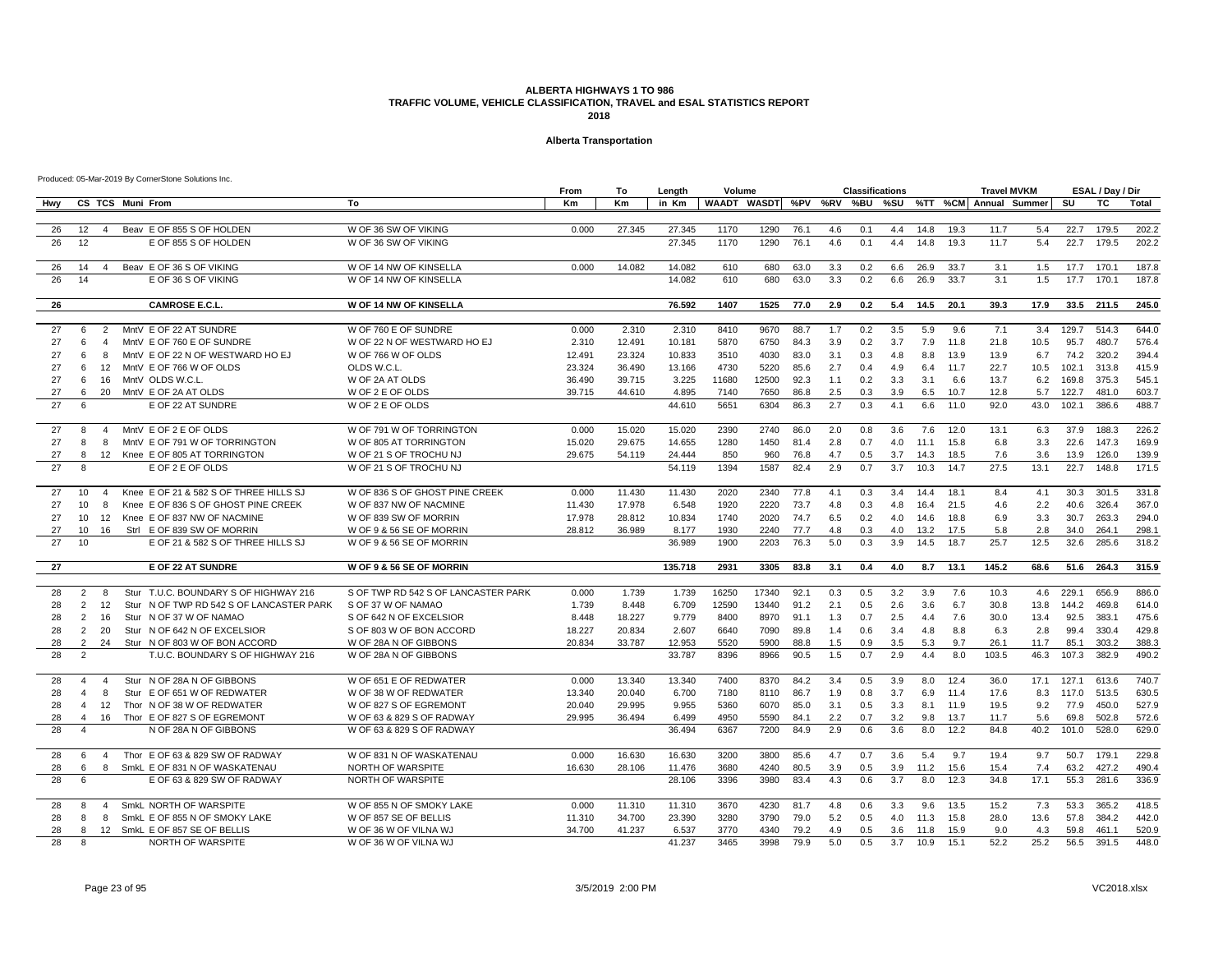### **Alberta Transportation**

|                        |                |                  |                                       |                               | From   | To     | Length  | Volume       |                  |      |     | <b>Classifications</b> |     |      |              | <b>Travel MVKM</b>    |       |            | ESAL / Day / Dir |       |
|------------------------|----------------|------------------|---------------------------------------|-------------------------------|--------|--------|---------|--------------|------------------|------|-----|------------------------|-----|------|--------------|-----------------------|-------|------------|------------------|-------|
| Hwv                    |                | CS TCS Muni From |                                       | To                            | Km     | Кm     | in Km   | <b>WAADT</b> | <b>WASDT %PV</b> |      | %RV | %BU                    | %SU |      |              | %TT %CM Annual Summer |       | SU         | TC               | Total |
| 28<br>10               | $\overline{4}$ |                  | SmkL E OF 36 W OF VILNA WJ            | W OF 859 E OF VILNA           | 0.000  | 8.815  | 8.815   | 2980         | 3440             | 79.0 | 4.6 | 0.5                    | 3.9 | 12.0 | 16.4         | 9.6                   | 4.6   | 51.2       | 370.7            | 421.9 |
| 28<br>10               | 8              |                  | SmkL E OF 859 E OF VILNA              | W OF 866 E OF SPEDDEN         | 8.815  | 24.264 | 15.449  | 2980         | 3440             | 81.0 | 6.2 | 0.3                    | 2.8 | 9.7  | 12.8         | 16.8                  | 8.1   | 36.8       | 299.6            | 336.4 |
| 28<br>10               | 12             |                  | StPI E OF 866 E OF SPEDDEN            | N OF 36 AT ASHMONT            | 24.264 | 31.222 | 6.958   | 3350         | 3870             | 82.1 | 2.4 | 1.1                    | 4.2 | 10.2 | 15.5         | 8.5                   | 4.1   | 62.0       | 354.2            | 416.2 |
| 10 <sup>10</sup><br>28 |                |                  | E OF 36 W OF VILNA WJ                 | N OF 36 AT ASHMONT            |        |        | 31.222  | 3062         | 3536             | 80.7 | 4.8 | 0.6                    | 3.4 | 10.5 | 14.5         | 34.9                  | 16.9  | 45.9       | 333.2            | 379.1 |
|                        |                |                  |                                       |                               |        |        |         |              |                  |      |     |                        |     |      |              |                       |       |            |                  |       |
| 28<br>15               | $\overline{4}$ |                  | StPI E OF 36 AT ASHMONT               | W OF 867 NE OF ASHMONT        | 0.000  | 8.372  | 8.372   | 2590         | 2910             | 79.6 | 6.2 | 0.4                    | 3.7 | 10.1 | 14.2         | 7.9                   | 3.7   | 42.2       | 271.1            | 313.3 |
| 28<br>15               | 8              |                  | StPI E OF 867 NE OF ASHMONT           | W OF 881 N OF ST VINCENT      | 8.372  | 21.751 | 13.379  | 2740         | 3070             | 78.6 | 5.1 | 0.2                    | 4.5 | 11.6 | 16.3         | 13.4                  | 6.3   | 54.3       | 329.4            | 383.7 |
| 28<br>15               | 12             |                  | StPI E OF 881 N OF ST VINCENT         | W OF 882 AT BEACON CORNER     | 21.751 | 29.871 | 8.120   | 2850         | 3200             | 83.0 | 3.9 | 0.3                    | 4.4 | 8.4  | 13.1         | 8.4                   | 4.0   |            | 55.2 248.1       | 303.3 |
| 28<br>15               | 16             |                  | StPI E OF 882 AT BEACON CORNER        | W OF 41 AT HOSELAW            | 29.871 | 46.471 | 16.600  | 2510         | 2810             | 83.7 | 2.7 | 0.4                    | 3.6 | 9.6  | 13.6         | 15.2                  | 7.1   | 39.8       | 249.8            | 289.6 |
| 28<br>15               |                |                  | E OF 36 AT ASHMONT                    | W OF 41 AT HOSELAW            |        |        | 46.471  | 2650         | 2971             | 81.3 | 4.3 | 0.3                    | 4.0 | 10.1 | 14.4         | 44.9                  | 21.1  | 46.7       | 277.4            | 324.1 |
|                        |                |                  |                                       |                               |        |        |         |              |                  |      |     |                        |     |      |              |                       |       |            |                  |       |
| 28<br>18               | $\overline{4}$ |                  | Bonn E OF 41 AT HOSELAW               | S OF R/A TO BONNYVILLE BEACH  | 0.000  | 10.310 | 10.310  | 3650         | 4090             | 81.5 | 4.8 | 0.2                    | 3.7 | 9.8  | 13.7         | 13.7                  | 6.5   | 59.5       | 370.8            | 430.3 |
| 28<br>18               | 8              |                  | Bonn N OF R/A TO BONNYVILLE BEACH     | <b>BONNYVILLE W.C.L</b>       | 10.310 | 15.000 | 4.690   | 5610         | 6290             | 86.2 | 3.0 | 0.1                    | 3.6 | 7.1  | 10.8         | 9.6                   | 4.5   | 89.0       | 412.8            | 501.8 |
| 28<br>18               | 12             |                  | Bonn BONNYVILLE W.C.L                 | W OF 41 AT BONNYVILLE         | 15,000 | 17.605 | 2.605   | 7120         | 7590             | 90.1 | 2.0 | 0.3                    | 2.8 | 4.8  | 7.9          | 6.8                   | 3.0   | 87.8       | 354.2            | 442.0 |
| 28<br>18               | 16             |                  | Bonn E OF 41 AT BONNYVILLE            | BONNYVILLE E.C.L              | 17.605 | 21.470 | 3.865   | 6110         | 6510             | 95.1 | 1.4 | 0.3                    | 1.9 | 1.3  | 3.5          | 8.6                   | 3.8   | 51.1       | 82.3             | 133.4 |
| 28<br>18               | 20             |                  | Bonn BONNYVILLE E.C.L                 | S OF 660 NE OF BONNYVILLE     | 21.470 | 24.210 | 2.740   | 5120         | 5510             | 91.7 | 2.0 | 0.1                    | 2.8 | 3.4  | 6.3          | 5.1                   | 2.3   | 63.2       | 180.4            | 243.6 |
| 28<br>18               | 24             |                  | Bonn N OF 660 NE OF BONNYVILLE        | W OF 892 AT ARDMORE           | 24.210 | 37.413 | 13.203  | 5260         | 5740             | 89.7 | 1.6 | 0.5                    | 3.7 | 4.5  | 8.7          | 25.3                  | 11.6  | 85.7       | 245.3            | 331.0 |
| 28<br>18               |                |                  | E OF 41 AT HOSELAW                    | W OF 892 AT ARDMORE           |        |        | 37.413  | 5067         | 5546             | 88.4 | 2.5 | 0.3                    | 3.3 | 5.5  | 9.1          | 69.2                  | 31.7  | 73.7       | 288.9            | 362.6 |
|                        |                |                  |                                       |                               |        |        |         |              |                  |      |     |                        |     |      |              |                       |       |            |                  |       |
| 20<br>28               | $\overline{4}$ |                  | Bonn E OF 892 AT ARDMORE              | W OF COLD LAKE RES ACC        | 0.000  | 15.120 | 15.120  | 3990         | 4360             | 90.9 | 1.9 | 0.2                    | 2.8 | 4.2  | 7.2          | 22.0                  | 10.1  | 49.2       | 173.7            | 222.9 |
| 28<br>20               | 8              |                  | Bonn E OF COLD LAKE RES ACC           | S OF 55 S OF GRANDE CENTRE SJ | 15.120 | 19.849 | 4.729   | 5130         | 5610             | 91.9 | 1.9 | 0.4                    | 2.8 | 3.0  | 6.2          | 8.9                   | 4.1   | 63.3       | 159.5            | 222.8 |
| 28<br>20               |                |                  | 12 Bonn N OF 55 S OF GRANDE CENTRE SJ | <b>GRANDE CENTRE S.C.L</b>    | 19.849 | 22.279 | 2.430   | 8070         | 8820             | 93.2 | 1.8 | 0.1                    | 2.4 | 2.5  | 5.0          | 7.2                   | 3.3   | 85.3       | 209.1            | 294.4 |
| 28<br>20               |                |                  | E OF 892 AT ARDMORE                   | <b>GRANDE CENTRE S.C.L.</b>   |        |        | 22.279  | 4677         | 5112             | 91.6 | 1.9 | 0.2                    | 2.7 | 3.6  | 6.5          | 38.0                  | 17.4  | 55.6       | 174.5            | 230.1 |
|                        |                |                  |                                       |                               |        |        |         |              |                  |      |     |                        |     |      |              |                       |       |            |                  |       |
| 28                     |                |                  | T.U.C. BOUNDARY S OF HIGHWAY 216      | <b>GRANDE CENTRE S.C.L.</b>   |        |        | 277.009 | 4573         | 5098             | 85.8 | 3.1 | 0.5                    | 3.4 | 7.2  | 11.1         | 462.4                 | 216.1 | 68.5       | 341.3            | 409.8 |
|                        |                |                  |                                       |                               |        |        |         |              |                  |      |     |                        |     |      |              |                       |       |            |                  |       |
| 28 A<br>$\overline{1}$ | $\overline{4}$ |                  | N OF 15 AT EDMONTON                   | S OF 37 N OF EDMONTON         | 0.000  | 3.411  | 3.411   | 8170         | 8800             | 89.1 | 1.9 | 0.4                    | 3.4 | 5.2  | 9.0          | 10.2                  | 4.6   | 122.4      | 440.3            | 562.7 |
| 28 A                   |                |                  | N OF 15 AT EDMONTON                   | S OF 37 N OF EDMONTON         |        |        | 3.411   | 8170         | 8800             | 89.1 | 1.9 | 0.4                    | 3.4 | 5.2  | 9.0          | 10.2                  | 4.6   | 122.4      | 440.3            | 562.7 |
|                        |                |                  |                                       |                               |        |        |         |              |                  |      |     |                        |     |      |              |                       |       |            |                  |       |
| 28 A<br>$\mathbf{3}$   | 8              |                  | Stur N OF 37 N OF EDMONTON            | S OF 643 AT GIBBONS           | 0.000  | 12.988 | 12.988  | 9690         | 10440            | 90.8 | 1.5 | 0.7                    | 2.8 | 4.2  | 7.7          | 45.9                  | 20.7  | 119.5      | 421.8            | 541.3 |
| 28 A<br>$\mathbf{3}$   | 12             |                  | Stur N OF 643 AT GIBBONS              | S OF 28 N OF GIBBONS          | 12.988 | 14.299 | 1.311   | 5760         | 6210             | 85.7 | 1.6 | 0.9                    | 3.3 | 8.5  | 12.7         | 2.8                   | 1.2   | 83.7       | 507.5            | 591.2 |
| 28 A 3                 |                |                  | N OF 37 N OF EDMONTON                 | S OF 28 N OF GIBBONS          |        |        | 14.299  | 9330         | 10052            | 90.6 | 1.5 | 0.7                    | 2.8 | 4.4  | 7.9          | 48.7                  | 22.0  | 115.1      | 425.5            | 540.6 |
|                        |                |                  |                                       |                               |        |        |         |              |                  |      |     |                        |     |      |              |                       |       |            |                  |       |
| 28 A                   |                |                  | N OF 15 AT EDMONTON                   | S OF 28 N OF GIBBONS          |        |        | 17.710  | 9107         | 9811             | 90.4 | 1.6 | 0.6                    | 2.9 | 4.5  | 8.0          | 58.9                  |       | 26.6 116.3 | 424.8            | 541.1 |
| 29<br>2                | $\overline{4}$ |                  | Lamo E OF 15 NW OF LAMONT             | W OF 831 AT LAMONT            | 0.000  | 3.453  | 3.453   | 2440         | 2620             | 76.7 | 4.3 | 0.2                    | 3.5 | 15.3 | 19.0         | 3.1                   | 1.4   | 37.6       | 386.9            | 424.5 |
| 2                      |                |                  |                                       |                               | 3.453  | 32.843 |         |              |                  |      |     |                        |     |      |              |                       |       | 22.4       |                  |       |
| 29                     | 8              |                  | Lamo E OF 831 AT LAMONT               | W OF 855 SE OF ZAWALE         |        |        | 29.390  | 1080         | 1160             | 82.0 | 1.5 | 0.2                    | 4.7 | 11.6 | 16.5<br>17.0 | 11.6                  | 5.2   |            | 129.9            | 152.3 |
| 29<br>$\overline{2}$   |                |                  | E OF 15 NW OF LAMONT                  | W OF 855 SE OF ZAWALE         |        |        | 32.843  | 1223         | 1313             | 80.9 | 2.1 | 0.2                    | 4.4 | 12.4 |              | 14.7                  | 6.6   | 23.7       | 157.2            | 180.9 |
| 29<br>$\overline{4}$   | $\overline{4}$ |                  | TwoH E OF 855 SE OF ZAWALE            | W OF 857 W OF HAIRY HILL      | 0.000  | 17.970 | 17.970  | 1080         | 1160             | 83.9 | 2.1 | 0.3                    | 3.9 | 9.8  | 14.0         | 7.1                   | 3.2   | 18.6       | 109.7            | 128.3 |
| 29<br>$\overline{4}$   | 8              |                  | TwoH E OF 857 W OF HAIRY HILL         | W OF 45 NW OF HAIRY HILL EJ   | 17.970 | 20.945 | 2.975   | 1180         | 1270             | 82.8 | 2.6 | 0.5                    | 3.5 | 10.6 | 14.6         | 1.3                   | 0.6   | 18.2       | 129.6            | 147.8 |
| 29<br>$\overline{4}$   |                |                  | E OF 855 SE OF ZAWALE                 | W OF 45 NW OF HAIRY HILL EJ   |        |        | 20.945  | 1094         | 1176             | 83.8 | 2.2 | 0.3                    | 3.8 | 9.9  | 14.0         | 8.4                   | 3.8   | 18.3       | 112.3            | 130.6 |
|                        |                |                  |                                       |                               |        |        |         |              |                  |      |     |                        |     |      |              |                       |       |            |                  |       |
| 29<br>6                | $\overline{4}$ |                  | TwoH W OF 45 NW OF HAIRY HILL EJ      | W OF 45 NE OF HAIRY HILL WJ   | 0.000  | 9.907  | 9.907   | 1540         | 1710             | 82.6 | 5.2 | 0.3                    | 2.7 | 9.2  | 12.2         | 5.6                   | 2.6   | 18.3       | 146.9            | 165.2 |
| 29<br>6                | 8              |                  | TwoH W OF 45 NE OF HAIRY HILL WJ      | S OF 860 NE OF HAIRY HILL     | 9.907  | 11.204 | 1.297   | 840          | 940              | 80.1 | 2.3 | 0.4                    | 3.1 | 14.1 | 17.6         | 0.4                   | 0.2   | 11.5       | 122.8            | 134.3 |
| 29<br>6                | 12             |                  | TwoH E OF 860 NE OF HAIRY HILL        | W OF 36 S OF DUVERNAY         | 11.204 | 22.619 | 11.415  | 890          | 990              | 81.2 | 2.5 | 0.2                    | 4.0 | 12.1 | 16.3         | 3.7                   | 1.7   | 15.7       | 111.6            | 127.3 |
| 29<br>6                |                |                  | W OF 45 NW OF HAIRY HILL EJ           | W OF 36 S OF DUVERNAY         |        |        | 22.619  | 1172         | 1302             | 82.0 | 4.0 | 0.3                    | 3.2 | 10.5 | 14.0         | 9.7                   | 4.5   | 16.5       | 127.6            | 144.1 |
|                        |                |                  |                                       |                               |        |        |         |              |                  |      |     |                        |     |      |              |                       |       |            |                  |       |
| 29<br>8                | 8              |                  | TwoH N OF 36 S OF DUVERNAY            | W OF 646 E OF FOISY           | 0.000  | 21.553 | 21.553  | 1760         | 2030             | 83.6 | 3.5 | 0.7                    | 3.3 | 8.9  | 12.9         | 13.8                  | 6.7   | 25.6       | 162.4            | 188.0 |
| 29<br>8                |                |                  | 12 TwoH E OF 646 E OF FOISY           | S OF 652 S OF ST BRIDES       | 21.553 | 31.480 | 9.927   | 1450         | 1670             | 81.1 | 3.4 | 0.4                    | 4.1 | 11.0 | 15.5         | 5.3                   | 2.5   | 26.2       | 165.3            | 191.5 |
| 29<br>8                |                |                  | 16 TwoH N OF 652 S OF ST BRIDES       | S OF 28 AT ST BRIDES          | 31.480 | 33.104 | 1.624   | 2710         | 3130             | 89.4 | 2.5 | 0.4                    | 2.2 | 5.5  | 8.1          | 1.6                   | 0.8   | 26.3       | 154.5            | 180.8 |
| 29<br>8                |                |                  | N OF 36 S OF DUVERNAY                 | S OF 28 AT ST BRIDES          |        |        | 33.104  | 1714         | 1976             | 83.4 | 3.4 | 0.6                    | 3.4 | 9.2  | 13.2         | 20.7                  | 10.0  | 25.7       | 163.4            | 189.1 |
|                        |                |                  |                                       |                               |        |        |         |              |                  |      |     |                        |     |      |              |                       |       |            |                  |       |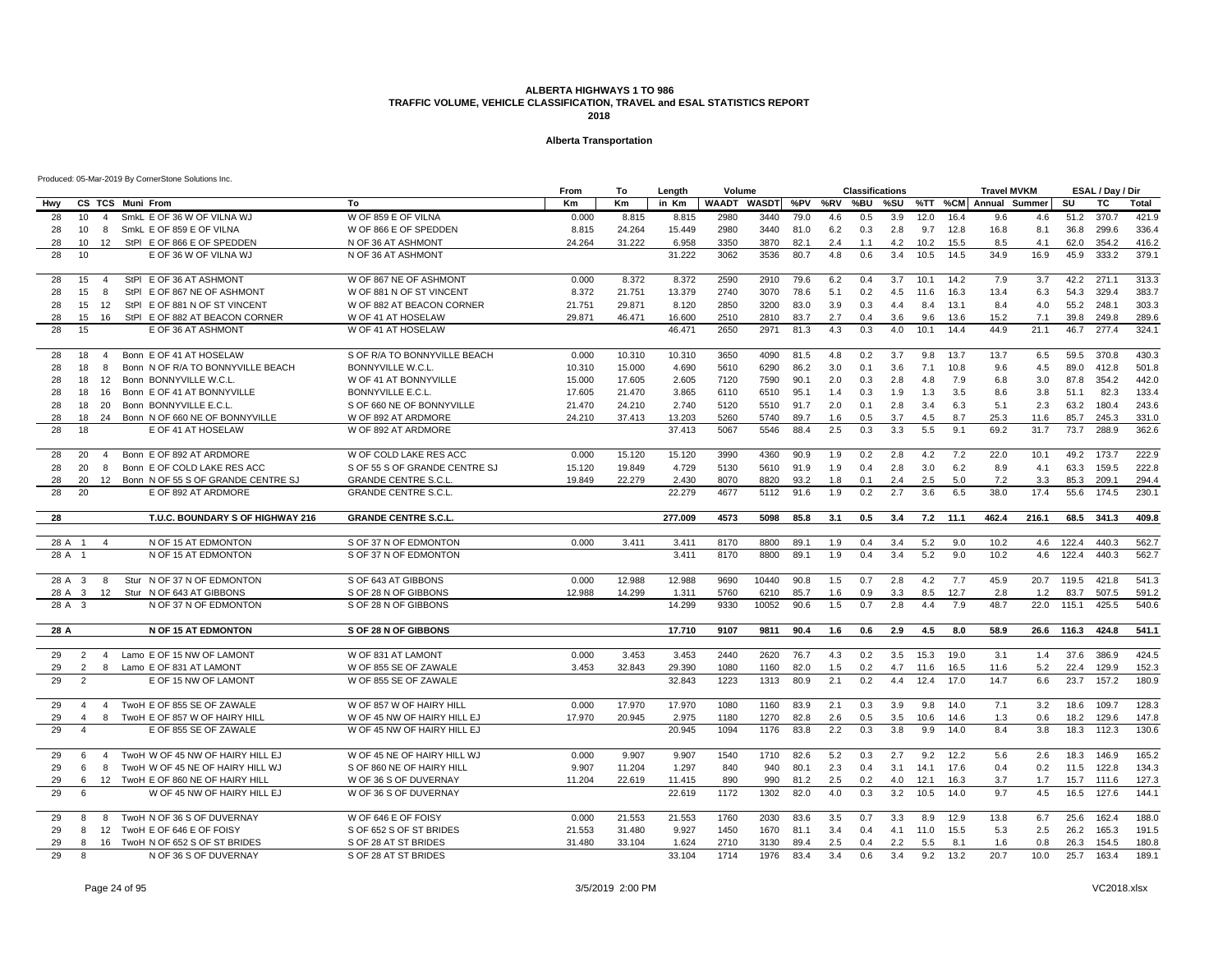### **Alberta Transportation**

|     |                   |                |                  |                                    |                               | From   | То     | Length  | Volume |      |      |      | <b>Classifications</b> |      |      |      | <b>Travel MVKM</b>                                |      |      | ESAL / Day / Dir |              |
|-----|-------------------|----------------|------------------|------------------------------------|-------------------------------|--------|--------|---------|--------|------|------|------|------------------------|------|------|------|---------------------------------------------------|------|------|------------------|--------------|
| Hwy |                   |                | CS TCS Muni From |                                    | To                            | Km     | Km     | in Km   |        |      |      |      |                        |      |      |      | WAADT WASDT %PV %RV %BU %SU %TT %CM Annual Summer |      | SU   | TC               | <b>Total</b> |
|     |                   |                |                  |                                    |                               |        |        |         |        |      |      |      |                        |      |      |      |                                                   |      |      |                  |              |
| 29  | 10                | $\overline{4}$ |                  | StPI E OF 36 AT ST BRIDES          | <b>ST PAUL WCL</b>            | 0.000  | 13.820 | 13.820  | 3730   | 4030 | 93.0 | 1.3  | 0.4                    | 2.3  | 3.0  | 5.7  | 18.8                                              | 8.5  |      | 37.8 116.0       | 153.8        |
| 29  | 10                | -6             |                  | StPI ST PAUL WCL                   | W OF 881 E OF ST PAUL WJ      | 13.820 | 17.866 | 4.046   | 6980   | 7550 | 95.0 | 0.8  | 0.6                    | 2.0  | 1.6  | 4.2  | 10.3                                              | 4.7  |      | 61.5 115.8       | 177.3        |
| 29  | 10                | -8             |                  | StPI E OF 881 E OF ST PAUL WJ      | W OF 881 E OF ST PAUL EJ      | 17.866 | 19.485 | 1.619   | 4760   | 5150 | 88.1 | 1.2  | 0.2                    | 4.4  | 6.1  | 10.7 | 2.8                                               | 1.3  | 92.3 | 301.0            | 393.3        |
| 29  | 10                | 12             |                  | StPI E OF 881 E OF ST PAUL EJ      | W OF 41 N OF ELK POINT        | 19.485 | 43.695 | 24.210  | 1820   | 1970 | 87.4 | 1.8  | 0.5                    | 4.3  | 6.0  | 10.8 | 16.1                                              | 7.3  | 34.5 | 113.2            | 147.7        |
| 29  | 10 <sup>10</sup>  |                |                  | E OF 36 AT ST BRIDES               | W OF 41 N OF ELK POINT        |        |        | 43.695  | 3011   | 3256 | 91.2 | 1.4  | 0.5                    | 3.0  | 3.9  | 7.4  | 48.0                                              | 21.8 | 39.8 | 121.7            | 161.5        |
| 29  |                   |                |                  | E OF 15 NW OF LAMONT               | <b>W OF 41 N OF ELK POINT</b> |        |        | 153.206 | 1814   | 1990 | 86.7 | 2.2  | 0.4                    | 3.4  | 7.3  | 11.1 | 101.4                                             | 46.6 | 27.2 | 137.3            | 164.5        |
|     |                   |                |                  |                                    |                               |        |        |         |        |      |      |      |                        |      |      |      |                                                   |      |      |                  |              |
| 31  | 2                 | $\overline{4}$ |                  | Park SUMMER VILLAGE OF SEBA BEACH  | S OF 16 N OF SEBA BEACH       | 0.000  | 3.932  | 3.932   | 1890   | 2240 | 81.5 | 1.2  | 1.3                    | 5.1  | 10.9 | 17.3 | 2.7                                               | 1.3  | 42.5 | 213.5            | 256.0        |
| 31  | $\overline{2}$    |                |                  | SUMMER VILLAGE OF SEBA BEACH       | S OF 16 N OF SEBA BEACH       |        |        | 3.932   | 1890   | 2240 | 81.5 | 1.2  | 1.3                    | 5.1  | 10.9 | 17.3 | 2.7                                               | 1.3  | 42.5 | 213.5            | 256.0        |
| 31  |                   |                |                  | SUMMER VILLAGE OF SEBA BEACH       | S OF 16 N OF SEBA BEACH       |        |        | 3.932   | 1890   | 2240 | 81.5 | 1.2  | 1.3                    | 5.1  | 10.9 | 17.3 | 2.7                                               | 1.3  |      | 42.5 213.5       | 256.0        |
|     |                   |                |                  |                                    |                               |        |        |         |        |      |      |      |                        |      |      |      |                                                   |      |      |                  |              |
| 32  | 8                 | $\overline{4}$ |                  | Yelw N OF 16 SE OF PEERS           | S OF 748 N OF PEERS           | 0.000  | 16.920 | 16.920  | 1380   | 1460 | 71.4 | 5.0  | 0.7                    | 6.5  | 16.4 | 23.6 | 8.5                                               | 3.8  | 39.5 | 234.6            | 274.1        |
| 32  | 8                 | 8              |                  | Yelw N OF 748 N OF PEERS           | E OF SHINING BANK LAKE        | 16.920 | 34.895 | 17.975  | 1540   | 1640 | 70.6 | 6.6  | 0.8                    | 5.5  | 16.5 | 22.8 | 10.1                                              | 4.5  | 37.3 | 263.4            | 300.7        |
| 32  | 8                 |                |                  | N OF 16 SE OF PEERS                | E OF SHINING BANK LAKE        |        |        | 34.895  | 1462   | 1553 | 70.8 | 5.9  | 0.8                    | 6.0  | 16.5 | 23.3 | 18.6                                              | 8.3  | 38.6 | 250.0            | 288.6        |
| 32  | 10                | $\overline{4}$ |                  | Wdld E OF SHINING BANK LAKE        | S OF 43 AT WHITECOURT EJ      | 0.000  | 36.011 | 36.011  | 2070   | 2200 | 83.3 | 3.5  | 0.1                    | 3.3  | 9.8  | 13.2 | 27.2                                              | 12.1 | 30.1 | 210.3            | 240.4        |
| 32  | 10 <sup>1</sup>   |                |                  | E OF SHINING BANK LAKE             | S OF 43 AT WHITECOURT EJ      |        |        | 36.011  | 2070   | 2200 | 83.3 | 3.5  | 0.1                    | 3.3  | 9.8  | 13.2 | 27.2                                              | 12.1 | 30.1 | 210.3            | 240.4        |
|     |                   |                |                  |                                    |                               |        |        |         |        |      |      |      |                        |      |      |      |                                                   |      |      |                  |              |
| 32  | $12 \overline{ }$ | $\overline{4}$ |                  | Wdld N OF 43 NW OF WHITECOURT WJ   | S OF 33 AT SWAN HILLS         | 0.000  | 68.795 | 68.795  | 1780   | 1870 | 73.9 | 3.6  | 0.0                    | 5.7  | 16.8 | 22.5 | 44.7                                              | 19.7 | 44.7 | 310.0            | 354.7        |
| 32  | 12                |                |                  | N OF 43 NW OF WHITECOURT WJ        | S OF 33 AT SWAN HILLS         |        |        | 68.795  | 1780   | 1870 | 73.9 | 3.6  | 0.0                    | 5.7  | 16.8 | 22.5 | 44.7                                              | 19.7 | 44.7 | 310.0            | 354.7        |
| 32  |                   |                |                  | N OF 16 SE OF PEERS                | S OF 33 AT SWAN HILLS         |        |        | 139.701 | 1775   | 1876 | 76.2 | 4.0  | 0.2                    | 5.0  | 14.6 | 19.8 | 90.5                                              | 40.1 | 39.1 | 268.6            | 307.7        |
|     |                   |                |                  |                                    |                               |        |        |         |        |      |      |      |                        |      |      |      |                                                   |      |      |                  |              |
| 33  | $\overline{4}$    | $\overline{4}$ |                  | LSAn N OF 43 N OF GUNN             | S OF 651 S OF LUNDFORD        | 0.000  | 28.058 | 28.058  | 2320   | 2680 | 86.0 | 2.4  | 0.4                    | 3.7  | 7.5  | 11.6 | 23.8                                              | 11.5 | 37.8 | 180.4            | 218.2        |
| 33  | $\overline{4}$    | 8              |                  | Barr N OF 651 S OF LUNDFORD        | PEMBINA RIVER                 | 28.058 | 30.008 | 1.950   | 2840   | 3230 | 87.1 | 2.6  | 0.3                    | 4.5  | 5.5  | 10.3 | 2.0                                               | 1.0  | 56.3 | 161.9            | 218.2        |
| 33  | $\overline{4}$    |                |                  | N OF 43 N OF GUNN                  | PEMBINA RIVER                 |        |        | 30.008  | 2354   | 2716 | 86.1 | 2.4  | 0.4                    | 3.8  | 7.3  | 11.5 | 25.8                                              | 12.5 | 39.4 | 178.1            | 217.5        |
| 33  | 6                 | $\mathcal{P}$  |                  | Barr PEMBINA RIVER                 | S OF 654 SW OF LUNDFORD SJ    | 0.000  | 1.887  | 1.887   | 2840   | 3230 | 89.7 | 1.1  | 0.4                    | 3.2  | 5.6  | 9.2  | 2.0                                               | 0.9  | 40.0 | 164.8            | 204.8        |
| 33  | 6                 | $\overline{4}$ |                  | Barr N OF 654 SW OF LUNDFORD SJ    | S OF 654 W OF LUNDFORD NJ     | 1.887  | 8.361  | 6.474   | 3100   | 3530 | 88.9 | 1.2  | 0.5                    | 3.7  | 5.7  | 9.9  | 7.3                                               | 3.5  | 50.5 | 183.1            | 233.6        |
| 33  | -6                | 8              |                  | Barr N OF 654 W OF LUNDFORD NJ     | BARRHEAD S.C.L.               | 8.361  | 13.800 | 5.439   | 4130   | 4700 | 86.7 | 1.7  | 0.5                    | 4.7  | 6.4  | 11.6 | 8.2                                               | 3.9  | 85.5 | 274.0            | 359.5        |
| 33  | 6                 | 12             |                  | Barr BARRHEAD S.C.L.               | S OF 18 AT BARRHEAD SJ        | 13.800 | 14.853 | 1.053   | 6930   | 7880 | 91.9 | 1.9  | 0.1                    | 2.2  | 3.9  | 6.2  | 2.7                                               | 1.3  | 67.2 | 280.1            | 347.3        |
| 33  | 6                 | 16             |                  | Barr N OF 18 AT BARRHEAD SJ        | <b>BARRHEAD N.C.L</b>         | 14.853 | 16.530 | 1.677   | 6430   | 7320 | 90.4 | 1.6  | 0.4                    | 3.4  | 4.2  | 8.0  | 3.9                                               | 1.9  | 96.3 | 279.9            | 376.2        |
| 33  | 6                 | 20             |                  | Barr BARRHEAD N.C.L                | S OF 18 AT BARRHEAD NJ        | 16.530 | 18.093 | 1.563   | 3860   | 4390 | 84.1 | 2.9  | 0.1                    | 4.8  | 8.1  | 13.0 | 2.2                                               | 1.0  | 81.6 | 324.1            | 405.7        |
| 33  | 6                 |                |                  | PEMBINA RIVER                      | S OF 18 AT BARRHEAD NJ        |        |        | 18.093  | 3980   | 4529 | 88.4 | 1.6  | 0.4                    | 3.9  | 5.7  | 10.0 | 26.3                                              | 12.5 | 68.4 | 235.1            | 303.5        |
| 33  | 8                 | $\overline{4}$ |                  | Barr W OF 18 N OF BARRHEAD NJ      | E OF 763 SW OF FT ASSINIBOINE | 0.000  | 31.724 | 31.724  | 1430   | 1650 | 75.7 | 10.2 | 0.1                    | 4.4  | 9.6  | 14.1 | 16.6                                              | 8.0  | 27.7 | 142.3            | 170.0        |
| 33  | 8                 | 8              |                  | Barr W OF 763 SW OF FT ASSINIBOINE | S OF 661 W OF FT ASSINIBOINE  | 31.724 | 35.921 | 4.197   | 1450   | 1680 | 81.5 | 6.9  | 0.4                    | 4.7  | 6.5  | 11.6 | 2.2                                               | 1.1  | 30.0 | 97.7             | 127.7        |
| 33  | $\mathsf{R}$      |                |                  | W OF 18 N OF BARRHEAD NJ           | S OF 661 W OF FT ASSINIBOINE  |        |        | 35.921  | 1432   | 1654 | 76.5 | 9.8  | 0.1                    | 4.4  | 9.2  | 13.7 | 18.8                                              | 9.1  | 27.8 | 136.6            | 164.4        |
|     |                   |                |                  |                                    |                               |        |        |         |        |      |      |      |                        |      |      |      |                                                   |      |      |                  |              |
| 33  | 10 <sup>°</sup>   | $\overline{4}$ |                  | Wdld W OF 661 W OF FT ASSINIBOINE  | S OF 658 NW OF FT ASSINIBOINE | 0.000  | 7.226  | 7.226   | 1160   | 1340 | 83.7 | 2.7  | 0.9                    | 5.6  | 7.1  | 13.6 | 3.1                                               | 1.5  | 28.6 | 85.4             | 114.0        |
| 33  | 10                | 8              |                  | BigL N OF 658 NW OF FT ASSINIBOINE | E OF 32 AT SWAN HILLS         | 7.226  | 61.447 | 54.221  | 720    | 840  | 79.4 | 2.8  | 0.3                    | 6.0  | 11.5 | 17.8 | 14.2                                              | 7.0  | 19.0 | 85.8             | 104.8        |
| 33  | 10                |                |                  | W OF 661 W OF FT ASSINIBOINE       | E OF 32 AT SWAN HILLS         |        |        | 61.447  | 772    | 899  | 80.2 | 2.8  | 0.4                    | 5.9  | 10.7 | 17.0 | 17.3                                              | 8.5  | 20.1 | 85.6             | 105.7        |
| 33  | 12                | $\overline{4}$ |                  | BigL N OF 32 AT SWAN HILLS         | <b>18TH BASELINE</b>          | 0.000  | 29.429 | 29.429  | 790    | 940  | 61.5 | 6.1  | 0.0                    | 11.0 | 21.4 | 32.4 | 8.5                                               | 4.2  | 38.3 | 175.2            | 213.5        |
| 33  | 12                |                |                  | N OF 32 AT SWAN HILLS              | <b>18TH BASELINE</b>          |        |        | 29.429  | 790    | 940  | 61.5 | 6.1  | 0.0                    | 11.0 | 21.4 | 32.4 | 8.5                                               | 4.2  | 38.3 | 175.2            | 213.5        |
| 33  | 14                | $\Delta$       |                  | BigL 18TH BASELINE                 | S OF 2 E OF KINUSO            | 0.000  | 44.077 | 44.077  | 720    | 890  | 70.6 | 6.5  | 0.5                    | 4.7  | 17.7 | 22.9 | 11.6                                              | 6.0  | 14.9 | 132.1            | 147.0        |
| 33  | 14                |                |                  | <b>18TH BASELINE</b>               | S OF 2 E OF KINUSO            |        |        | 44.077  | 720    | 890  | 70.6 | 6.5  | 0.5                    | 4.7  | 17.7 | 22.9 | 11.6                                              | 6.0  | 14.9 | 132.1            | 147.0        |
|     |                   |                |                  |                                    |                               |        |        |         |        |      |      |      |                        |      |      |      |                                                   |      |      |                  |              |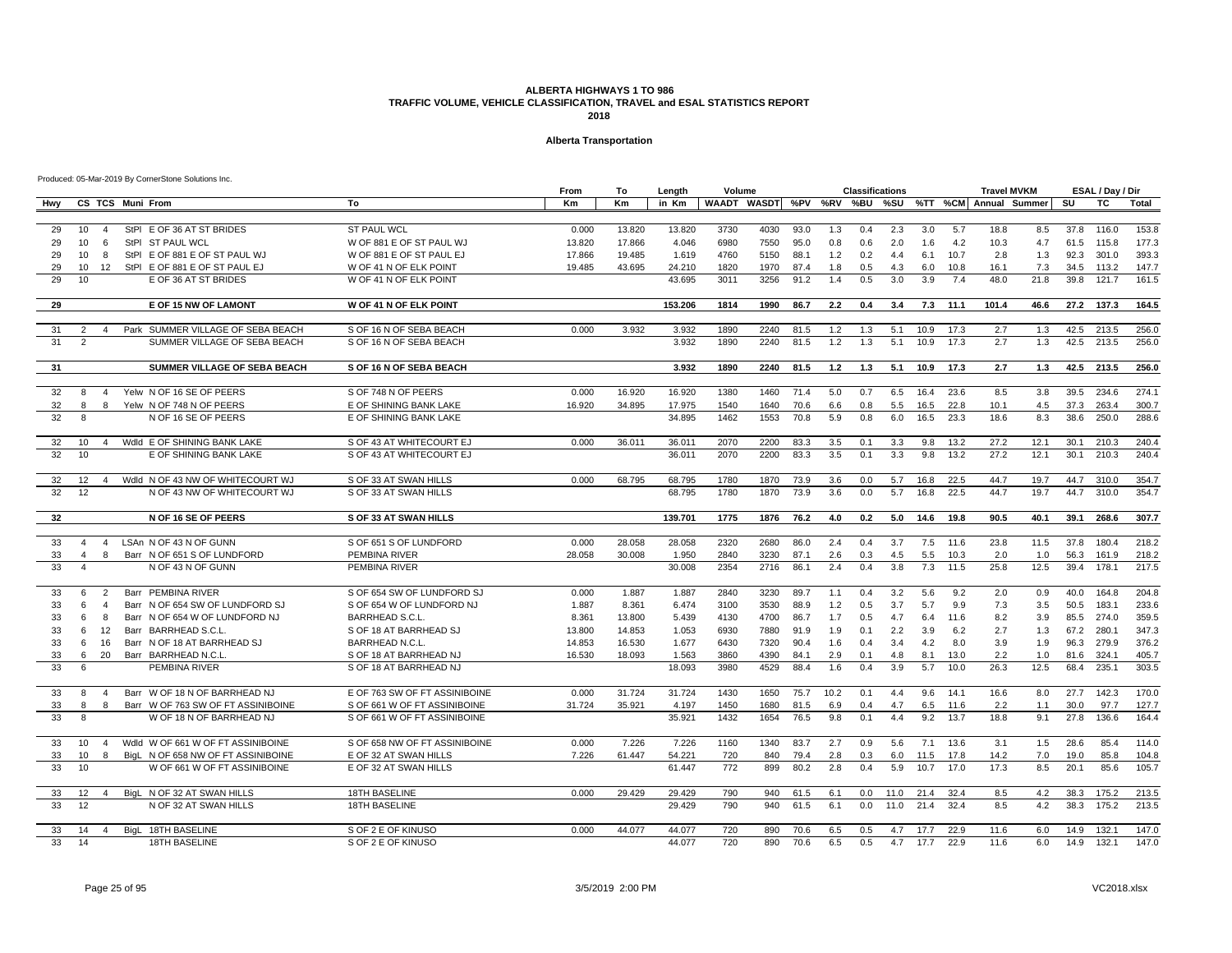### **Alberta Transportation**

|     |                 |                |                                          |                                     | From   | To     | Length  | Volume       |              |         |     | <b>Classifications</b> |     |      |         | <b>Travel MVKM</b> |      |       | ESAL / Day / Dir |       |
|-----|-----------------|----------------|------------------------------------------|-------------------------------------|--------|--------|---------|--------------|--------------|---------|-----|------------------------|-----|------|---------|--------------------|------|-------|------------------|-------|
| Hwy |                 |                | CS TCS Muni From                         | To                                  | Km     | Кm     | in Km   | <b>WAADT</b> | <b>WASDT</b> | %PV %RV |     | %BU                    | %SU |      | %TT %CM | Annual Summer      |      | SU    | TC               | Total |
| 33  |                 |                | N OF 43 N OF GUNN                        | S OF 2 E OF KINUSO                  |        |        | 218.975 | 1354         | 1575         | 80.5    | 4.3 | 0.3                    | 4.9 | 10.0 | 15.2    | 108.2              | 52.8 |       | 29.2 140.3       | 169.5 |
|     |                 |                |                                          |                                     |        |        |         |              |              |         |     |                        |     |      |         |                    |      |       |                  |       |
| 35  | $\overline{4}$  | $\overline{4}$ | Peac N OF 2 N OF GRIMSHAW                | S OF 737 AT WARRENSVILLE            | 0.000  | 9.280  | 9.280   | 1700         | 1910         | 82.4    | 2.6 | 0.8                    | 4.3 | 9.9  | 15.0    | 5.8                | 2.7  | 32.2  | 174.4            | 206.6 |
| 35  | $\overline{a}$  | 8              | NthL N OF 737 AT WARRENSVILLE            | S OF 986 S OF CHINOOK VALLEY        | 9.280  | 15.766 | 6.486   | 1530         | 1720         | 78.1    | 2.8 | 0.9                    | 4.9 | 13.3 | 19.1    | 3.6                | 1.7  | 33.0  | 210.9            | 243.9 |
| 35  |                 |                | 12 NthL N OF 986 S OF CHINOOK VALLEY     | S OF 689 AT DIXONVILLE              | 15.766 | 35.275 | 19.509  | 1740         | 1950         | 72.1    | 2.3 | 0.7                    | 4.4 | 20.5 | 25.6    | 12.4               | 5.8  | 33.7  | 369.7            | 403.4 |
| 35  | $\overline{4}$  |                | N OF 2 N OF GRIMSHAW                     | S OF 689 AT DIXONVILLE              |        |        | 35.275  | 1691         | 1897         | 75.7    | 2.5 | 0.8                    | 4.5 | 16.5 | 21.8    | 21.8               | 10.2 | 33.5  | 289.2            | 322.7 |
|     |                 |                |                                          |                                     |        |        |         |              |              |         |     |                        |     |      |         |                    |      |       |                  |       |
| 35  | 6               | $\overline{4}$ | NthL N OF 689 AT DIXONVILLE              | S OF 690 W OF DEADWOOD              | 0.000  | 22.950 | 22.950  | 1550         | 1690         | 68.3    | 2.3 | 0.6                    | 5.6 | 23.2 | 29.4    | 13.0               | 5.9  | 38.2  | 372.7            | 410.9 |
| 35  | 6               | 8              | NthL N OF 690 W OF DEADWOOD              | S OF 691 AT MANNING                 | 22.950 | 42.806 | 19.856  | 1750         | 1900         | 72.4    | 2.7 | 0.7                    | 5.6 | 18.6 | 24.9    | 12.7               | 5.8  | 43.2  | 337.4            | 380.6 |
| 35  | 6               | 12             | NthL N OF 691 AT MANNING                 | <b>NOTIKEWIN RIVER</b>              | 42.806 | 43.738 | 0.932   | 3570         | 3860         | 84.4    | 1.3 | 0.6                    | 3.9 | 9.8  | 14.3    | 1.2                | 0.6  | 61.3  | 362.6            | 423.9 |
| 35  | $6\overline{6}$ |                | N OF 689 AT DIXONVILLE                   | <b>NOTIKEWIN RIVER</b>              |        |        | 43.738  | 1684         | 1832         | 71.1    | 2.4 | 0.6                    | 5.5 | 20.4 | 26.5    | 26.9               | 12.3 | 40.8  | 356.1            | 396.9 |
| 35  | 8               | $\overline{4}$ | NthL NOTIKEWIN RIVER                     | MANNING N.C.L.                      | 0.000  | 1.640  | 1.640   | 3240         | 3510         | 81.6    | 0.4 | 0.8                    | 6.2 | 11.0 | 18.0    | 1.9                | 0.9  | 88.5  | 369.4            | 457.9 |
| 35  | 8               | 6              | NthL MANNING N.C.L.                      | S OF 692 SW OF HAWK HILLS           | 1.640  | 37.030 | 35.390  | 1510         | 1630         | 73.0    | 2.5 | 0.7                    | 4.4 | 19.4 | 24.5    | 19.5               | 8.8  | 29.3  | 303.6            | 332.9 |
| 35  | 8               | 8              | NthL N OF 692 SW OF HAWK HILLS           | SOUTH OF KEMP CREEK                 | 37.030 | 53.236 | 16.206  | 880          | 940          | 63.5    | 4.5 | 0.3                    | 4.1 | 27.6 | 32.0    | 5.2                | 2.3  | 15.9  | 251.7            | 267.6 |
| 35  | 8               |                | <b>NOTIKEWIN RIVER</b>                   | SOUTH OF KEMP CREEK                 |        |        | 53.236  | 1372         | 1478         | 71.8    | 2.7 | 0.6                    | 4.5 | 20.4 | 25.5    | 26.7               | 12.0 | 27.2  | 290.1            | 317.3 |
|     |                 |                |                                          |                                     |        |        |         |              |              |         |     |                        |     |      |         |                    |      |       |                  |       |
| 35  | 10              | $\overline{4}$ | NthL SOUTH OF KEMP CREEK                 | S OF 695 S OF KEG RIVER SJ          | 0.000  | 42.780 | 42.780  | 980          | 1050         | 67.5    | 8.0 | 0.1                    | 2.8 | 21.6 | 24.5    | 15.3               | 6.9  | 12.1  | 219.4            | 231.5 |
| 35  | 10              | 8              | NthL N OF 695 S OF KEG RIVER SJ          | <b>KEG RIVER</b>                    | 42.780 | 44.591 | 1.811   | 1040         | 1110         | 67.2    | 7.5 | 0.2                    | 3.3 | 21.8 | 25.3    | 0.7                | 0.3  | 15.1  | 235.0            | 250.1 |
| 35  | 10              |                | SOUTH OF KEMP CREEK                      | <b>KEG RIVER</b>                    |        |        | 44.591  | 982          | 1052         | 67.5    | 8.0 | 0.1                    | 2.8 | 21.6 | 24.5    | 16.0               | 7.2  | 12.1  | 219.9            | 232.0 |
|     |                 |                |                                          |                                     |        |        |         |              |              |         |     |                        |     |      |         |                    |      |       |                  |       |
| 35  | 12              | $\overline{4}$ | NthL KEG RIVER                           | S OF 695 N OF KEG RIVER NJ          | 0.000  | 5.134  | 5.134   | 1080         | 1150         | 69.4    | 4.7 | 0.6                    | 3.7 | 21.6 | 25.9    | 2.0                | 0.9  | 17.6  | 241.8            | 259.4 |
| 35  | 12              | 8              | NthL N OF 695 N OF KEG RIVER NJ          | S OF 697 S OF HIGH LEVEL            | 5.134  | 38.080 | 32.946  | 1030         | 1100         | 69.0    | 3.3 | 0.7                    | 3.9 | 23.1 | 27.7    | 12.4               | 5.5  | 17.7  | 246.6            | 264.3 |
| 35  | 12              | 12             | NthL N OF 697 S OF HIGH LEVEL            | N BOUNDARY METIS SETTLEMENT         | 38.080 | 45.692 | 7.612   | 850          | 910          | 71.1    | 3.1 | 0.9                    | 3.3 | 21.6 | 25.8    | 2.4                | 1.1  | 12.4  | 190.3            | 202.7 |
| 35  | 12              |                | <b>KEG RIVER</b>                         | N BOUNDARY METIS SETTLEMENT         |        |        | 45.692  | 1006         | 1074         | 69.4    | 3.4 | 0.7                    | 3.8 | 22.7 | 27.2    | 16.8               | 7.5  | 16.8  | 236.7            | 253.5 |
| 35  | 14              | $\overline{4}$ | Mack N BOUNDARY METIS SETTLEMENT         | S OF 58 AT HIGH LEVEL SJ            | 0.000  | 51.655 | 51.655  | 1560         | 1560         | 81.0    | 1.4 | 0.4                    | 3.9 | 13.3 | 17.6    | 29.4               | 12.3 | 26.8  | 215.1            | 241.9 |
| 35  | 14              | 8              | Mack N OF 58 AT HIGH LEVEL SJ            | S OF 58 AT HIGH LEVEL NJ            | 51.655 | 53.858 | 2.203   | 3670         | 3670         | 87.6    | 1.5 | 0.1                    | 2.5 | 8.3  | 10.9    | 3.0                | 1.2  | 40.4  | 315.7            | 356.1 |
| 35  | 14              |                | N BOUNDARY METIS SETTLEMENT              | S OF 58 AT HIGH LEVEL NJ            |        |        | 53.858  | 1646         | 1646         | 81.6    | 1.4 | 0.4                    | 3.8 | 12.8 | 17.0    | 32.4               | 13.6 | 27.6  | 218.4            | 246.0 |
|     |                 |                |                                          |                                     |        |        |         |              |              |         |     |                        |     |      |         |                    |      |       |                  |       |
| 35  | 16              | $\overline{4}$ | Mack N OF 58 AT HIGH LEVEL NJ            | <b>MEANDER RIVER</b>                | 0.000  | 70.023 | 70.023  | 1280         | 1550         | 80.2    | 2.2 | 0.0                    | 3.4 | 14.2 | 17.6    | 32.7               | 16.6 | 19.2  | 188.4            | 207.6 |
| 35  | 16              |                | N OF 58 AT HIGH LEVEL NJ                 | <b>MEANDER RIVER</b>                |        |        | 70.023  | 1280         | 1550         | 80.2    | 2.2 | 0.0                    | 3.4 | 14.2 | 17.6    | 32.7               | 16.6 | 19.2  | 188.4            | 207.6 |
|     |                 |                |                                          |                                     |        |        |         |              |              |         |     |                        |     |      |         |                    |      |       |                  |       |
| 35  | 18              | $\overline{4}$ | Mack MEANDER RIVER                       | <b>STEEN RIVER</b>                  | 0.000  | 69.720 | 69.720  | 340          | 410          | 62.8    | 6.9 | 0.2                    | 4.6 | 25.5 | 30.3    | 8.7                | 4.4  | 6.9   | 89.9             | 96.8  |
| 35  | 18              |                | <b>MEANDER RIVER</b>                     | <b>STEEN RIVER</b>                  |        |        | 69.720  | 340          | 410          | 62.8    | 6.9 | 0.2                    | 4.6 | 25.5 | 30.3    | 8.7                | 4.4  | 6.9   | 89.9             | 96.8  |
|     |                 |                |                                          |                                     |        |        |         |              |              |         |     |                        |     |      |         |                    |      |       |                  |       |
| 35  | 20              | 4              | Mack STEEN RIVER                         | N.W.T. BORDER                       | 0.000  | 49.274 | 49.274  | 340          | 410          | 62.8    | 6.9 | 0.2                    | 4.6 | 25.5 | 30.3    | 6.1                | 3.1  | 6.9   | 89.9             | 96.8  |
| 35  | 20              |                | <b>STEEN RIVER</b>                       | N.W.T. BORDER                       |        |        | 49.274  | 340          | 410          | 62.8    | 6.9 | 0.2                    | 4.6 | 25.5 | 30.3    | 6.1                | 3.1  | 6.9   | 89.9             | 96.8  |
| 35  |                 |                | <b>N OF 2 N OF GRIMSHAW</b>              | N.W.T. BORDER                       |        |        | 465.407 | 1106         | 1220         | 74.0    | 3.2 | 0.4                    | 4.1 | 18.3 | 22.8    | 187.9              | 86.9 |       | 20.0 209.8       | 229.8 |
|     |                 |                |                                          |                                     |        |        |         |              |              |         |     |                        |     |      |         |                    |      |       |                  |       |
| 36  | 2               | $\overline{4}$ | Warn E OF 4 N OF WARNER                  | S OF 504 N OF WARNER                | 0.000  | 1.033  | 1.033   | 780          | 790          | 64.3    | 2.3 | 0.2                    | 6.6 | 26.6 | 33.4    | 0.3                | 0.1  | 22.7  | 215.1            | 237.8 |
| 36  | $\mathcal{P}$   | 6              | Warn N OF 504 N OF WARNER                | S OF 61 NW OF WRENTHAM              | 1.033  | 27,377 | 26.344  | 560          | 570          | 60.0    | 3.6 | 0.2                    | 7.4 | 28.8 | 36.4    | 5.4                | 2.3  | 18.3  | 167.2            | 185.5 |
| 36  | 2               | 8              | Warn N OF 61 NW OF WRENTHAM              | S OF TWP RD 84 (OLD 513) S OF TABER | 27.377 | 38.364 | 10.987  | 880          | 900          | 66.7    | 2.7 | 0.6                    | 6.3 | 23.7 | 30.6    | 3.5                | 1.5  | 24.4  | 216.2            | 240.6 |
| 36  | 2               | 12             | Tabr N OF TWP RD 84 (OLD 513) S OF TABER | S OF 3 AT TABER WJ                  | 38.364 | 57.258 | 18.894  | 1260         | 1280         | 63.4    | 4.1 | 0.0                    | 9.8 | 22.7 | 32.5    | 8.7                | 3.7  | 54.4  | 296.5            | 350.9 |
| 36  | $\overline{2}$  |                | E OF 4 N OF WARNER                       | S OF 3 AT TABER WJ                  |        |        | 57.258  | 856          | 872          | 63.1    | 3.6 | 0.2                    | 8.3 | 24.8 | 33.3    | 17.9               | 7.6  | 31.3  | 220.0            | 251.3 |
|     |                 |                |                                          |                                     |        |        |         |              |              |         |     |                        |     |      |         |                    |      |       |                  |       |
| 36  | $\overline{a}$  | $\overline{4}$ | Tabr N OF 3 AT TABER EJ                  | TABER N.C.L.                        | 0.000  | 3.270  | 3.270   | 4440         | 4750         | 79.2    | 1.5 | 0.3                    | 7.2 | 11.8 | 19.3    | 5.3                | 2.4  | 140.8 | 543.0            | 683.8 |
| 36  | $\overline{a}$  | 6              | Tabr TABER N.C.L                         | S OF 875 SE OF VAUXHALL             | 3.270  | 24.269 | 20.999  | 2420         | 2590         | 74.9    | 1.9 | 0.1                    | 6.4 | 16.7 | 23.2    | 18.5               | 8.3  | 68.2  | 418.9            | 487.1 |
| 36  |                 | 8              | Tabr N OF 875 SE OF VAUXHALL             | S OF 524 AT VAUXHALL SJ             | 24.269 | 33.606 | 9.337   | 2200         | 2350         | 75.2    | 1.4 | 0.2                    | 6.1 | 17.1 | 23.4    | 7.5                | 3.4  | 59.1  | 389.9            | 449.0 |
| 36  |                 | 12             | Tabr N OF 524 AT VAUXHALL SJ             | S OF 524 N OF VAUXHALL NJ           | 33.606 | 37.838 | 4.232   | 2580         | 2760         | 77.1    | 1.1 | 0.7                    | 6.2 | 14.9 | 21.8    | 4.0                | 1.8  | 70.5  | 398.5            | 469.0 |
| 36  | $\overline{a}$  | 14             | Tabr N OF 524 N OF VAUXHALL NJ           | S OF 526 N OF VAUXHALL              | 37.838 | 44.311 | 6.473   | 2070         | 2220         | 74.3    | 1.0 | 0.8                    | 5.9 | 18.0 | 24.7    | 4.9                | 2.2  | 53.8  | 386.2            | 440.0 |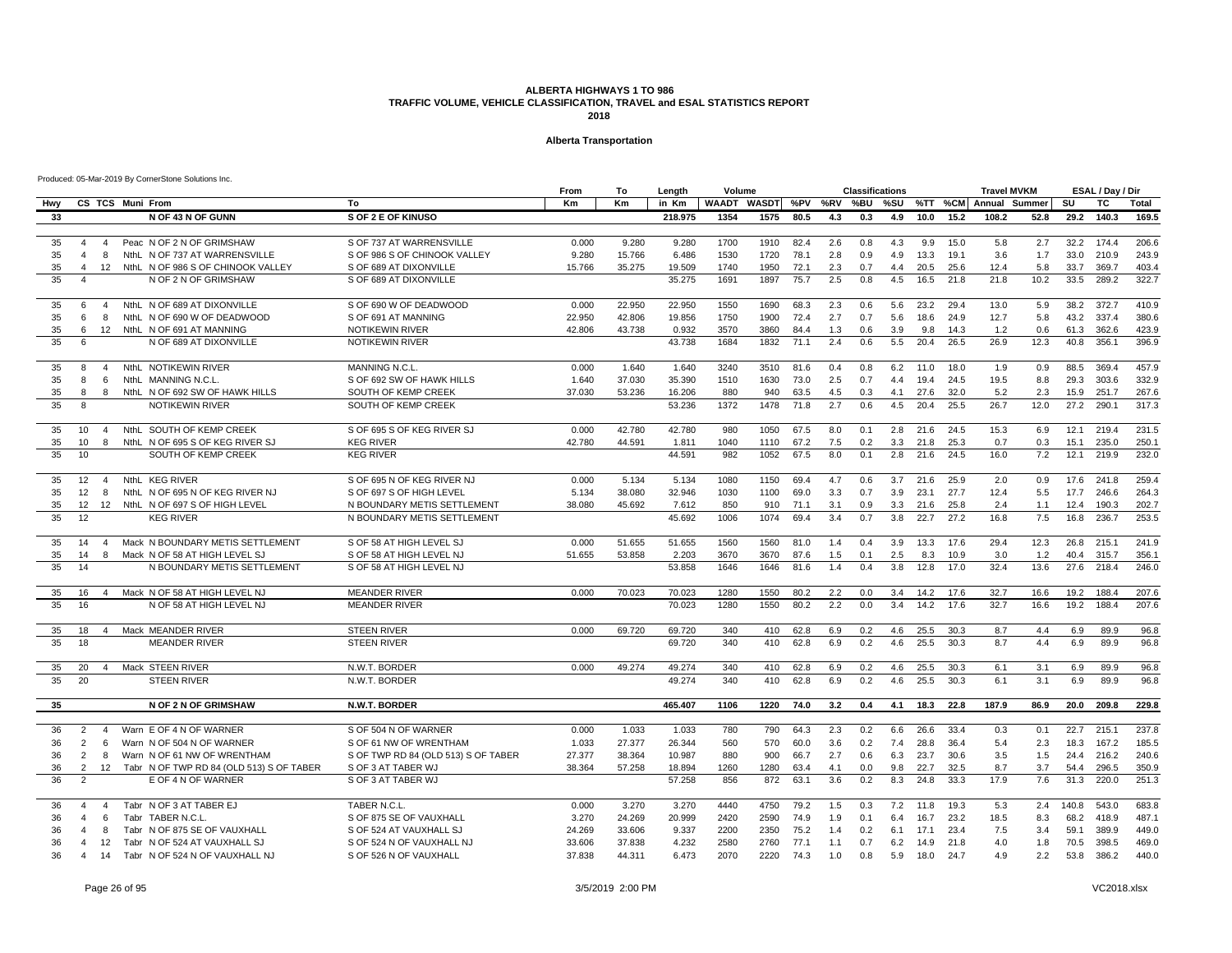### **Alberta Transportation**

|     |                 |                |                  |                                         |                                 | From   | To     | Length | Volume |              |      |         | <b>Classifications</b> |      |      |      | <b>Travel MVKM</b>    |      |      | ESAL / Day / Dir |       |
|-----|-----------------|----------------|------------------|-----------------------------------------|---------------------------------|--------|--------|--------|--------|--------------|------|---------|------------------------|------|------|------|-----------------------|------|------|------------------|-------|
| Hwy |                 |                | CS TCS Muni From |                                         | To                              | Km     | Km     | in Km  | WAADT  | <b>WASDT</b> |      | %PV %RV | %BU                    | %SU  |      |      | %TT %CM Annual Summer |      | SU   | TC               | Total |
| 36  | $\overline{4}$  | 16             |                  | Tabr N OF 526 N OF VAUXHALI             | <b>BOW RIVER</b>                | 44.311 | 53.979 | 9.668  | 1800   | 1930         | 70.4 | 0.6     | 0.3                    | 5.1  | 23.6 | 29.0 | 6.4                   | 2.9  | 40.4 | 440.3            | 480.7 |
| 36  | $\overline{4}$  |                |                  | N OF 3 AT TABER EJ                      | <b>BOW RIVER</b>                |        |        | 53.979 | 2364   | 2530         | 75.0 | 1.4     | 0.3                    | 6.2  | 17.1 | 23.6 | 46.6                  | 20.9 | 64.6 | 419.0            | 483.6 |
| 36  | 6               | 2              |                  | Newl BOW RIVER                          | S OF 530 SE OF SCANDIA          | 0.000  | 1.936  | 1.936  | 1720   | 1860         | 68.0 | 2.9     | 0.2                    | 4.7  | 24.2 | 29.1 | 1.2                   | 0.6  | 35.6 | 431.4            | 467.0 |
| 36  | 6               | $\Delta$       |                  | Newl N OF 530 SE OF SCANDIA             | S OF 873 E OF RAINIER           | 1.936  | 16.105 | 14.169 | 1610   | 1740         | 68.8 | 2.3     | 0.1                    | 5.4  | 23.4 | 28.9 | 8.3                   | 3.8  | 38.3 | 390.5            | 428.8 |
| 36  | 6               | 8              |                  | Newl N OF 873 E OF RAINIER              | S OF 539 NE OF BOW CITY         | 16.105 | 29.313 | 13.208 | 1750   | 1890         | 68.5 | 3.7     | 0.2                    | 4.7  | 22.9 | 27.8 | 8.4                   | 3.8  | 36.2 | 415.4            | 451.6 |
| 36  | 6               | 12             |                  | Newl N OF 539 NE OF BOW CITY            | S OF 542 W OF BROOKS            | 29.313 | 39.086 | 9.773  | 2210   | 2380         | 66.1 | 4.3     | 0.2                    | 4.6  | 24.8 | 29.6 | 7.9                   | 3.6  | 44.8 | 568.1            | 612.9 |
| 36  | 6               | 16             |                  | Newl N OF 542 W OF BROOKS               | S OF 1 W OF BROOKS              | 39.086 | 46.477 | 7.391  | 1620   | 1750         | 55.2 | 2.7     | 0.3                    | 6.4  | 35.4 | 42.1 | 4.4                   | 2.0  | 45.7 | 594.4            | 640.1 |
| 36  | 6               |                |                  | <b>BOW RIVER</b>                        | S OF 1 W OF BROOKS              |        |        | 46.477 | 1782   | 1924         | 66.0 | 3.3     | 0.2                    | 5.1  | 25.4 | 30.7 | 30.2                  | 13.7 | 40.0 | 469.1            | 509.1 |
| 36  | 8               | $\overline{4}$ |                  | Newl N OF 1 W OF BROOKS                 | S OF 544 SW OF DUCHESS          | 0.000  | 5.858  | 5.858  | 1760   | 1980         | 67.1 | 3.5     | 0.3                    | 6.2  | 22.9 | 29.4 | 3.8                   | 1.8  | 48.1 | 417.8            | 465.9 |
| 36  | 8               | 6              |                  | Newl N OF 544 SW OF DUCHESS             | S OF 550 NW OF DUCHESS          | 5.858  | 12.011 | 6.153  | 1520   | 1710         | 64.9 | 4.0     | 0.3                    | 6.3  | 24.5 | 31.1 | 3.4                   | 1.6  | 42.2 | 386.0            | 428.2 |
| 36  | 8               | 8              |                  | Newl N OF 550 NW OF DUCHESS             | S OF 556 SE OF GEM              | 12.011 | 30.130 | 18.119 | 1400   | 1570         | 62.4 | 3.7     | 0.3                    | 6.1  | 27.5 | 33.9 | 9.3                   | 4.4  | 37.6 | 399.1            | 436.7 |
| 36  | 8               | 12             |                  | SA#2 N OF 556 SE OF GEM                 | S OF FINNEGAN ROAD              | 30.130 | 56.062 | 25.932 | 1110   | 1250         | 57.8 | 4.0     | 0.2                    | 5.3  | 32.7 | 38.2 | 10.5                  | 5.0  | 25.9 | 376.2            | 402.1 |
| 36  | 8               |                |                  | N OF 1 W OF BROOKS                      | S OF FINNEGAN ROAD              |        |        | 56.062 | 1317   | 1480         | 61.6 | 3.8     | 0.3                    | 5.8  | 28.5 | 34.6 | 26.9                  | 12.7 | 33.6 | 389.0            | 422.6 |
| 36  | 10              | $\overline{4}$ |                  | SA#2 N OF FINNEGAN ROAD                 | S OF 570 SW OF SUNNYNOOK        | 0.000  | 16.648 | 16.648 | 1140   | 1280         | 56.5 | 4.7     | 0.1                    | 5.4  | 33.3 | 38.8 | 6.9                   | 3.3  | 27.1 | 393.5            | 420.6 |
| 36  | 10              | 8              |                  | SA#2 N OF TWP RD 280 NW OF SUNNYNOOK    | S OF TWP RD 280 NW OF SUNNYNOOK | 16.648 | 26.878 | 10.230 | 1060   | 1190         | 62.3 | 6.4     | 0.2                    | 4.3  | 26.8 | 31.3 | 4.0                   | 1.9  | 20.1 | 294.4            | 314.5 |
| 36  | $10^{-1}$       |                |                  | 12 SA#2 S OF TWP RD 280 NW OF SUNNYNOOK | S OF 577 NW OF SHEERNESS        | 26.878 | 43.074 | 16.196 | 1120   | 1260         | 61.9 | 3.8     | 0.4                    | 5.3  | 28.6 | 34.3 | 6.6                   | 3.1  | 26.1 | 332.0            | 358.1 |
| 36  | $10^{-1}$       |                |                  | 16 SA#2 N OF 577 NW OF SHEERNESS        | S OF 9 E OF HANNA EJ            | 43.074 | 56.653 | 13.579 | 1210   | 1360         | 67.1 | 2.4     | 0.5                    | 4.9  | 25.1 | 30.5 | 6.0                   | 2.8  | 26.1 | 314.8            | 340.9 |
| 36  | 10 <sup>1</sup> |                |                  | N OF FINNEGAN ROAD                      | S OF 9 E OF HANNA EJ            |        |        | 56.653 | 1137   | 1277         | 61.7 | 4.1     | 0.3                    | 5.1  | 28.8 | 34.2 | 23.5                  | 11.1 | 25.5 | 339.4            | 364.9 |
| 36  | 12              | 4              |                  | SA#2 N OF 9 E OF HANNA WJ               | S OF 12 E OF CASTOR             | 0.000  | 64.174 | 64.174 | 1230   | 1380         | 61.9 | 4.9     | 0.2                    | 3.8  | 29.2 | 33.2 | 28.8                  | 13.5 | 20.6 | 372.3            | 392.9 |
| 36  | 12              |                |                  | N OF 9 E OF HANNA WJ                    | S OF 12 E OF CASTOR             |        |        | 64.174 | 1230   | 1380         | 61.9 | 4.9     | 0.2                    | 3.8  | 29.2 | 33.2 | 28.8                  | 13.5 | 20.6 | 372.3            | 392.9 |
|     |                 |                |                  |                                         |                                 |        |        |        |        |              |      |         |                        |      |      |      |                       |      |      |                  |       |
| 36  | 14              | $\overline{4}$ |                  | Pnte N OF 12 SE OF CASTOR               | S OF 599 E OF CASTOR SJ         | 0.000  | 2.599  | 2.599  | 1340   | 1480         | 64.5 | 6.0     | 0.0                    | 3.1  | 26.4 | 29.5 | 1.3                   | 0.6  | 18.3 | 366.7            | 385.0 |
| 36  | 14              | 6              |                  | Pnte N OF 599 E OF CASTOR SJ            | S OF 599 NE OF CASTOR NJ        | 2.599  | 4.663  | 2.064  | 1550   | 1720         | 69.9 | 4.7     | 0.0                    | 3.2  | 22.2 | 25.4 | 1.2                   | 0.5  | 21.8 | 356.7            | 378.5 |
| 36  | 14              | 8              |                  | Pnte N OF 599 NE OF CASTOR NJ           | S OF 602 W OF ALLIANCE          | 4.663  | 28.626 | 23.963 | 930    | 1020         | 66.5 | 4.6     | 0.2                    | 3.9  | 24.8 | 28.9 | 8.1                   | 3.7  | 16.0 | 239.1            | 255.1 |
| 36  | 14              | 12             |                  | Flag N OF 602 W OF ALLIANCE             | S OF 53 & 608 E OF FORESTBURG   | 28.626 | 45.261 | 16.635 | 940    | 1050         | 64.5 | 4.8     | 0.1                    | 5.6  | 25.0 | 30.7 | 5.7                   | 2.7  | 23.2 | 243.6            | 266.8 |
| 36  | 14              | 16             |                  | Flag N OF 53 & 608 E OF FORESTBURG      | S OF 13 AT KILLAM               | 45.261 | 69.143 | 23.882 | 1370   | 1530         | 60.0 | 6.4     | 1.6                    | 11.4 | 20.6 | 33.6 | 11.9                  | 5.6  | 68.8 | 292.5            | 361.3 |
| 36  | 14              |                |                  | N OF 12 SE OF CASTOR                    | S OF 13 AT KILLAM               |        |        | 69.143 | 1118   | 1242         | 63.3 | 5.5     | 0.8                    | 7.4  | 23.0 | 31.2 | 28.2                  | 13.1 | 36.4 | 266.5            | 302.9 |
| 36  | 16              | $\overline{4}$ |                  | Flag N OF 13 AT KILLAM                  | S OF 26 WJ SW OF VIKING         | 0.000  | 25,005 | 25.005 | 1000   | 1110         | 65.3 | 3.9     | 0.5                    | 5.9  | 24.4 | 30.8 | 9.1                   | 4.2  | 26.0 | 252.9            | 278.9 |
| 36  | 16              | 8              |                  | Beav E OF 26 WJ SW OF VIKING            | W OF 26 EJ S OF VIKING          | 25.005 | 28.871 | 3.866  | 1830   | 2020         | 68.6 | 3.9     | 0.3                    | 5.1  | 22.1 | 27.5 | 2.6                   | 1.2  | 41.1 | 419.2            | 460.3 |
| 36  | 16              |                |                  | 12 Beav N OF 26 EJ S OF VIKING          | S OF 14 SW OF VIKING            | 28.871 | 37.401 | 8.530  | 1650   | 1830         | 74.6 | 4.3     | 0.3                    | 4.3  | 16.5 | 21.1 | 5.1                   | 2.4  | 31.3 | 282.2            | 313.5 |
| 36  | 16              |                |                  | N OF 13 AT KILLAM                       | S OF 14 SW OF VIKING            |        |        | 37.401 | 1234   | 1368         | 68.7 | 4.0     | 0.4                    | 5.3  | 21.6 | 27.3 | 16.8                  | 7.8  | 28.8 | 276.3            | 305.1 |
| 36  | 18              | $\overline{4}$ |                  | Beav N OF 14 SW OF VIKING               | VIKING N.C.L.                   | 0.000  | 1.080  | 1.080  | 2650   | 2930         | 78.2 | 2.6     | 0.3                    | 6.1  | 12.8 | 19.2 | 1.0                   | 0.5  | 71.2 | 351.6            | 422.8 |
| 36  | 18              | 8              |                  | Beav VIKING N.C.L                       | S OF 16 SE OF LAVOY             | 1.080  | 37.974 | 36.894 | 1200   | 1320         | 67.9 | 3.9     | 0.2                    | 5.2  | 22.8 | 28.2 | 16.2                  | 7.5  | 27.5 | 283.6            | 311.1 |
| 36  | 18              |                |                  | N OF 14 SW OF VIKING                    | S OF 16 SE OF LAVOY             |        |        | 37.974 | 1241   | 1366         | 68.5 | 3.8     | 0.2                    | 5.3  | 22.2 | 27.7 | 17.2                  | 7.9  | 29.0 | 285.6            | 314.6 |
| 36  | 20              | $\overline{4}$ |                  | Minb N OF 16 E OF LAVOY                 | S OF 631 S OF TWO HILLS         | 0.000  | 12.881 | 12.881 | 720    | 810          | 66.1 | 6.1     | 0.0                    | 4.0  | 23.8 | 27.8 | 3.4                   | 1.6  | 12.7 | 177.6            | 190.3 |
| 36  | 20              | 8              |                  | TwoH N OF 631 S OF TWO HILLS            | TWO HILLS S.C.L.                | 12.881 | 32.070 | 19.189 | 1480   | 1650         | 84.2 | 3.9     | 0.0                    | 2.4  | 9.5  | 11.9 | 10.4                  | 4.8  | 15.6 | 145.7            | 161.3 |
| 36  | 20              |                |                  | 12 TwoH TWO HILLS S.C.L                 | S OF 45 AT TWO HILLS WJ         | 32.070 | 32.814 | 0.744  | 2960   | 3300         | 89.0 | 2.8     | 0.1                    | 2.5  | 5.6  | 8.2  | 0.8                   | 0.4  | 32.6 | 171.8            | 204.4 |
| 36  | 20              |                |                  | N OF 16 E OF LAVOY                      | S OF 45 AT TWO HILLS WJ         |        |        | 32.814 | 1215   | 1358         | 80.2 | 4.4     | 0.0                    | 2.8  | 12.6 | 15.4 | 14.6                  | 6.8  | 15.0 | 158.7            | 173.7 |
| 36  | 22              | $\overline{4}$ |                  | TwoH N OF 45 E OF TWO HILLS EJ          | S OF 29 S OF DUVERNAY           | 0.000  | 6.422  | 6.422  | 1140   | 1320         | 83.1 | 4.3     | 0.5                    | 3.0  | 9.1  | 12.6 | 2.7                   | 1.3  | 15.1 | 107.5            | 122.6 |
| 36  | 22              |                |                  | N OF 45 E OF TWO HILLS EJ               | S OF 29 S OF DUVERNAY           |        |        | 6.422  | 1140   | 1320         | 83.1 | 4.3     | 0.5                    | 3.0  | 9.1  | 12.6 | 2.7                   | 1.3  | 15.1 | 107.5            | 122.6 |
| 36  | 24              | $\overline{4}$ |                  | StPI N OF 29 AT ST BRIDES               | S OF 28 AT ASHMONT              | 0.000  | 15.726 | 15.726 | 1750   | 1970         | 84.6 | 3.5     | 0.4                    | 3.7  | 7.8  | 11.9 | 10.0                  | 4.7  | 28.5 | 141.5            | 170.0 |
| 36  | 24              |                |                  | N OF 29 AT ST BRIDES                    | S OF 28 AT ASHMONT              |        |        | 15.726 | 1750   | 1970         | 84.6 | 3.5     | 0.4                    | 3.7  | 7.8  | 11.9 | 10.0                  | 4.7  | 28.5 | 141.5            | 170.0 |
|     |                 |                |                  |                                         |                                 |        |        |        |        |              |      |         |                        |      |      |      |                       |      |      |                  |       |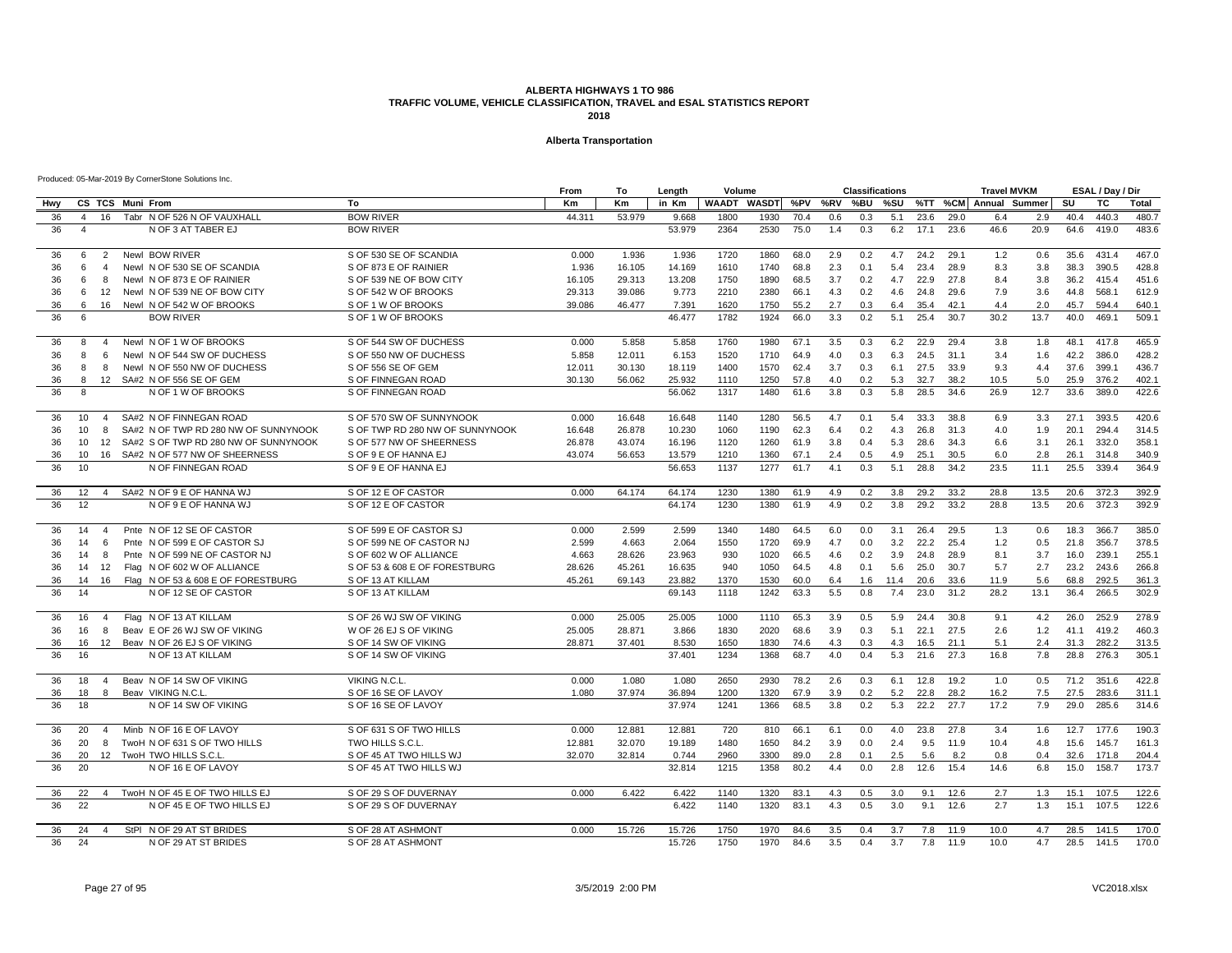### **Alberta Transportation**

|          |                  |                   |                  |                                                           |                                                | From             | To               | Length         | Volume       |              |              |            | <b>Classifications</b> |            |              |              | <b>Travel MVKM</b> |            |              | ESAL / Day / Dir |                |
|----------|------------------|-------------------|------------------|-----------------------------------------------------------|------------------------------------------------|------------------|------------------|----------------|--------------|--------------|--------------|------------|------------------------|------------|--------------|--------------|--------------------|------------|--------------|------------------|----------------|
| Hwy      |                  |                   | CS TCS Muni From |                                                           | To                                             | <b>Km</b>        | Кm               | in Km          | <b>WAADT</b> | <b>WASDT</b> | %PV          | %RV        | %BU                    | %SU        |              | %TT %CM      | Annual Summer      |            | SU           | TC               | <b>Total</b>   |
| 36       | 26               | $\overline{4}$    |                  | SmkL N OF 28 W OF VILNA WJ                                | S OF 55 S OF LAC LA BICHE SJ                   | 0.000            | 54.406           | 54,406         | 1380         | 1590         | 77.5         | 4.5        | 0.9                    | 4.4        | 12.7         | 18.0         | 27.4               | 13.2       | 26.7         | 181.7            | 208.4          |
| 36       | 26               | 8                 |                  | Lkid N OF 55 S OF LAC LA BICHE SJ                         | S OF 55 AT LAC LA BICHE NJ                     | 54,406           | 74.317           | 19.911         | 3090         | 3370         | 80.6         | 3.0        | 1.2                    | 4.3        | 10.9         | 16.4         | 22.5               | 10.3       | 58.5         | 349.1            | 407.6          |
| 36       | 26               |                   |                  | N OF 28 W OF VILNA WJ                                     | S OF 55 AT LAC LA BICHE NJ                     |                  |                  | 74.317         | 1838         | 2067         | 78.9         | 3.8        | 1.0                    | 4.4        | 11.9         | 17.3         | 49.9               | 23.5       | 35.6         | 226.7            | 262.3          |
| 36       |                  |                   |                  | E OF 4 N OF WARNER                                        | S OF 55 AT LAC LA BICHE NJ                     |                  |                  | 608.400        | 1411         | 1555         | 69.6         | 3.7        | 0.4                    | 5.3        | 21.0         | 26.7         | 313.3              | 144.7      | 32.9         | 307.1            | 340.0          |
|          |                  |                   |                  |                                                           |                                                |                  |                  |                |              |              |              |            |                        |            |              |              |                    |            |              |                  |                |
| 37       | 2                | $\overline{4}$    |                  | LSAn N OF 43 NW OF ONOWAY                                 | W OF 777 NE OF ONOWAY                          | 0.000            | 4.991            | 4.991          | 1900         | 2100         | 82.3         | 2.7        | 1.3                    | 3.7        | 10.0         | 15.0         | 3.5                | 1.6        | 31.0         | 196.9            | 227.9          |
| 37       | $\overline{2}$   | 8                 |                  | LSAn E OF 777 NE OF ONOWAY                                | W OF 779 NW OF CALAHOO                         | 4.991            | 17.921           | 12.930         | 2740         | 3040         | 86.7         | 2.4        | 0.4                    | 3.4        | 7.1          | 10.9         | 12.9               | 6.0        | 41.0         | 201.6            | 242.6          |
| 37       | 2                | 12                |                  | Stur E OF 779 NW OF CALAHOO                               | W OF 44 N OF VILLENEUVE                        | 17.921           | 30.322           | 12.401         | 2740         | 3040         | 84.9         | 1.4        | 1.0                    | 4.3        | 8.4          | 13.7         | 12.4               | 5.8        | 51.9         | 238.6            | 290.5          |
| 37       | 2                | 16                |                  | Stur E OF 44 N OF VILLENEUVE                              | W OF 2 E OF VOLMER                             | 30.322           | 42.103           | 11.781         | 4510         | 5000         | 80.6         | 2.1        | 0.5                    | 4.8        | 12.0         | 17.3         | 19.4               | 9.0        | 95.4         | 561.0            | 656.4          |
| 37       | $\mathcal{P}$    |                   |                  | N OF 43 NW OF ONOWAY                                      | W OF 2 E OF VOLMER                             |                  |                  | 42.103         | 3136         | 3477         | 83.5         | 2.0        | 0.7                    | 4.2        | 9.6          | 14.5         | 48.2               | 22.4       | 58.0         | 312.0            | 370.0          |
| 37       | $\overline{4}$   | $\overline{4}$    |                  | Stur E OF 2 E OF VOLMER                                   | W OF 28 W OF NAMAO                             | 0.000            | 9.291            | 9.291          | 6670         | 7550         | 84.5         | 1.4        | 0.6                    | 4.2        | 9.3          | 14.1         | 22.6               | 10.7       | 123.4        | 643.0            | 766.4          |
| 37       | $\overline{4}$   | 8                 |                  | Stur E OF 28 W OF NAMAO                                   | W OF 28A N OF EDMONTON                         | 9.291            | 21.110           | 11.819         | 4650         | 5010         | 84.0         | 1.8        | 0.4                    | 4.8        | 9.0          | 14.2         | 20.1               | 9.1        | 98.3         | 433.8            | 532.1          |
| 37       | $\overline{4}$   | 12                |                  | Stur E OF 28A N OF EDMONTON                               | W OF 825 W OF FT SASK.                         | 21.110           | 25.095           | 3.985          | 5400         | 5810         | 86.0         | 2.3        | 0.2                    | 3.7        | 7.8          | 11.7         | 7.9                | 3.5        | 88.0         | 436.6            | 524.6          |
| 37       | $\overline{a}$   | 16                |                  | Stur E OF 825 W OF FT SASK                                | W OF 15 W OF FT SASK.                          | 25.095           | 25.251           | 0.156          | 9480         | 9960         | 86.6         | 1.3        | 0.6                    | 4.0        | 7.5          | 12.1         | 0.5                | 0.2        | 167.0        | 737.0            | 904.0          |
| 37       | $\overline{4}$   |                   |                  | E OF 2 E OF VOLMER                                        | W OF 15 W OF FT SASK.                          |                  |                  | 25.251         | 5541         | 6101         | 84.5         | 1.7        | 0.5                    | 4.4        | 8.9          | 13.8         | 51.1               | 23.6       | 107.4        | 511.1            | 618.5          |
| 37       |                  |                   |                  | N OF 43 NW OF ONOWAY                                      | W OF 15 W OF FT SASK.                          |                  |                  | 67.354         | 4038         | 4461         | 84.1         | 1.8        | 0.6                    | 4.3        | 9.2          | 14.1         | 99.3               | 46.0       | 76.5         | 385.1            | 461.6          |
|          |                  |                   |                  |                                                           |                                                |                  |                  |                |              |              |              |            |                        |            |              |              |                    |            |              |                  |                |
| 38       | 10               | $\overline{4}$    |                  | Stur E OF 28 W OF REDWATER                                | W OF 644 AT REDWATER                           | 0.000            | 4.308            | 4.308          | 3180         | 3460         | 92.5         | 0.5        | 0.4                    | 4.3        | 2.3          | 7.0          | 5.0                | 2.3        | 60.2         | 75.8             | 136.0          |
| 38       | 10               | 6                 |                  | Stur S OF 644 AT REDWATER                                 | N OF 643 W OF AMELIA                           | 4.308            | 10.783           | 6.475          | 1880         | 2040         | 86.1         | 0.5        | 0.4                    | 6.2        | 6.8          | 13.4         | 4.4                | 2.0        | 51.3         | 132.5            | 183.8          |
| 38<br>38 | 10<br>10         | 8                 |                  | Stur E OF 643 W OF AMELIA<br>12 Lamo E OF 830 E OF AMELIA | W OF 830 E OF AMELIA<br>W OF 45 SE OF DEERLAND | 10.783<br>19.452 | 19.452<br>25.954 | 8.669<br>6.502 | 1510<br>1810 | 1640<br>1970 | 72.1<br>64.1 | 0.6<br>4.7 | 0.6<br>0.2             | 6.3<br>3.4 | 20.4<br>27.6 | 27.3<br>31.2 | 4.8<br>4.3         | 2.2<br>2.0 | 41.9<br>27.1 | 319.3<br>517.8   | 361.2<br>544.9 |
| 38       | 10               |                   |                  | E OF 28 W OF REDWATER                                     | W OF 45 SE OF DEERLAND                         |                  |                  | 25.954         | 1955         | 2125         | 79.1         | 1.5        | 0.4                    | 5.1        | 13.9         | 19.4         | 18.5               | 8.4        | 43.9         | 281.7            | 325.6          |
|          |                  |                   |                  |                                                           |                                                |                  |                  |                |              |              |              |            |                        |            |              |              |                    |            |              |                  |                |
| 38       |                  |                   |                  | E OF 28 W OF REDWATER                                     | <b>W OF 45 SE OF DEERLAND</b>                  |                  |                  | 25.954         | 1955         | 2125         | 79.1         | 1.5        | 0.4                    | 5.1        | 13.9         | 19.4         | 18.5               | 8.4        | 43.9         | 281.7            | 325.6          |
| 39       | 6                | $\overline{4}$    |                  | Braz E OF 22 E OF DRAYTON VALLEY                          | W OF 759 SW OF BERRYMOOR                       | 0.000            | 4.910            | 4.910          | 3930         | 4260         | 77.6         | 2.9        | 0.4                    | 5.6        | 13.5         | 19.5         | 7.0                | 3.2        | 96.9         | 549.9            | 646.8          |
| 39       | 6                | 8                 |                  | Braz E OF 759 SW OF BERRYMOOR                             | W OF 20 AT ALSIKE                              | 4.910            | 26.968           | 22.058         | 3590         | 3890         | 77.4         | 4.1        | 0.2                    | 6.2        | 12.1         | 18.5         | 28.9               | 13.1       | 98.0         | 450.2            | 548.2          |
| 39       | 6                |                   |                  | E OF 22 E OF DRAYTON VALLEY                               | W OF 20 AT ALSIKE                              |                  |                  | 26.968         | 3652         | 3957         | 77.4         | 3.9        | 0.2                    | 6.1        | 12.4         | 18.7         | 35.9               | 16.3       | 98.1         | 469.4            | 567.5          |
| 39       | 8                | $\overline{4}$    |                  | Ledc E OF 20 AT ALSIKE                                    | W OF 770 NW OF WARBURG WJ                      | 0.000            | 8.197            | 8.197          | 2840         | 3010         | 80.5         | 3.8        | 0.1                    | 5.6        | 10.0         | 15.7         | 8.5                | 3.8        | 70.1         | 294.4            | 364.5          |
| 39       | 8                | 8                 |                  | Ledc E OF 770 NW OF WARBURG WJ                            | W OF 770 N OF WARBURG EJ                       | 8.197            | 9.827            | 1.630          | 2730         | 2890         | 84.8         | 2.4        | 0.3                    | 4.3        | 8.2          | 12.8         | 1.6                | 0.7        | 51.7         | 232.0            | 283.7          |
| 39       | 8                | $12 \overline{ }$ |                  | Ledc E OF 770 N OF WARBURG EJ                             | S OF 778 N OF THORSBY                          | 9.827            | 29.331           | 19.504         | 2740         | 2910         | 83.3         | 1.7        | 0.4                    | 5.1        | 9.5          | 15.0         | 19.5               | 8.7        | 61.6         | 269.8            | 331.4          |
| 39       | 8                | 16                |                  | Ledc E OF 778 N OF THORSBY                                | W OF 622 E OF TELFORDVILLE                     | 29.331           | 32.495           | 3.164          | 3860         | 4090         | 88.7         | 1.4        | 0.4                    | 3.5        | 6.0          | 9.9          | 4.5                | 2.0        | 59.5         | 240.1            | 299.6          |
| 39       | 8                | 20                |                  | Ledc E OF 622 E OF TELFORDVILLE                           | WEST OF CALMAR SE36-49-1-W5                    | 32.495           | 35.166           | 2.671          | 4170         | 4420         | 89.2         | 1.0        | 0.4                    | 3.6        | 5.8          | 9.8          | 4.1                | 1.8        | 66.1         | 250.7            | 316.8          |
| 39       | 8                |                   |                  | E OF 20 AT ALSIKE                                         | WEST OF CALMAR SE36-49-1-W5                    |                  |                  | 35.166         | 2972         | 3153         | 84.0         | 2.1        | 0.3                    | 4.8        | 8.8          | 13.9         | 38.1               | 17.0       | 62.8         | 271.1            | 333.9          |
| 39       | 10               | $\overline{A}$    |                  | Ledc WEST OF CALMAR SE36-49-1-W5                          | CALMAR W.C.L.                                  | 0.000            | 11.500           | 11.500         | 4470         | 4730         | 87.9         | 2.5        | 0.1                    | 4.4        | 5.1          | 9.6          | 18.8               | 8.3        | 86.6         | 236.3            | 322.9          |
| 39       | 10               | -6                |                  | Ledc CALMAR W.C.L.                                        | CALMAR E.C.L                                   | 11.500           | 14.760           | 3.260          | 5330         | 5700         | 86.9         | 4.2        | 0.2                    | 3.0        | 5.7          | 8.9          | 6.3                | 2.8        | 70.4         | 314.9            | 385.3          |
| 39       | 10               | -8                |                  | Ledc CALMAR E.C.L.                                        | W OF 60 E OF CALMAR                            | 14.760           | 17.975           | 3.215          | 8480         | 9070         | 90.0         | 1.3        | 0.2                    | 3.3        | 5.2          | 8.7          | 10.0               | 4.5        | 123.3        | 457.1            | 580.4          |
| 39       | 10               |                   |                  | 12 Ledc E OF 60 E OF CALMAR                               | LEDUC W.C.L                                    | 17.975           | 26.108           | 8.133          | 8460         | 9040         | 92.4         | 1.5        | 0.2                    | 2.7        | 3.2          | 6.1          | 25.1               | 11.2       | 100.6        | 280.6            | 381.2          |
| 39       | 10 <sup>10</sup> |                   |                  | WEST OF CALMAR SE36-49-1-W5                               | LEDUC W.C.L.                                   |                  |                  | 26.108         | 6314         | 6728         | 89.9         | 2.1        | 0.2                    | 3.4        | 4.4          | 8.0          | 60.2               | 26.9       | 94.6         | 288.0            | 382.6          |
| 39       |                  |                   |                  | E OF 22 E OF DRAYTON VALLEY                               | LEDUC W.C.L.                                   |                  |                  | 88.242         | 4169         | 4456         | 84.9         | 2.6        | 0.2                    | 4.5        | 7.8          | 12.5         | 134.3              | 60.2       | 82.6         | 337.1            | 419.7          |
| 40       | 6                | $\overline{4}$    |                  | Rnch N OF 3 AT COLEMAN                                    | 28 AVE COLEMAN                                 | 0.000            | 1.440            | 1.440          | 1060         | 1360         | 93.4         | 1.8        | 0.5                    | 1.5        | 2.8          | 4.8          | 0.6                | 0.3        | 7.0          | 30.8             | 37.8           |
| 40       | 6                | $5\overline{5}$   |                  | Rnch 28 AVE COLEMAN                                       | N BDY CROWSNEST PASS MUNICIP.                  | 1.440            | 3.823            | 2.383          | 240          | 310          | 79.2         | 2.2        | 0.0                    | 4.9        | 13.7         | 18.6         | 0.2                | 0.1        | 5.2          | 34.1             | 39.3           |
| 40       | 6                |                   |                  | N OF 3 AT COLEMAN                                         | N BDY CROWSNEST PASS MUNICIP.                  |                  |                  | 3.823          | 549          | 706          | 89.5         | 1.9        | 0.4                    | 2.4        | 5.8          | 8.6          | 0.8                | 0.4        | 5.8          | 33.0             | 38.8           |
| 40       | 10               | $\overline{4}$    |                  | KanC N OF 541 SW OF LONGVIEW                              | PETER LOUGHEED PROV PARK ACCESS                | 0.000            | 54.765           | 54.765         | 330          | 550          | 86.3         | 10.2       | 1.0                    | 1.5        | 1.0          | 3.5          | 6.6                | 4.6        | 2.2          | 3.4              | 5.6            |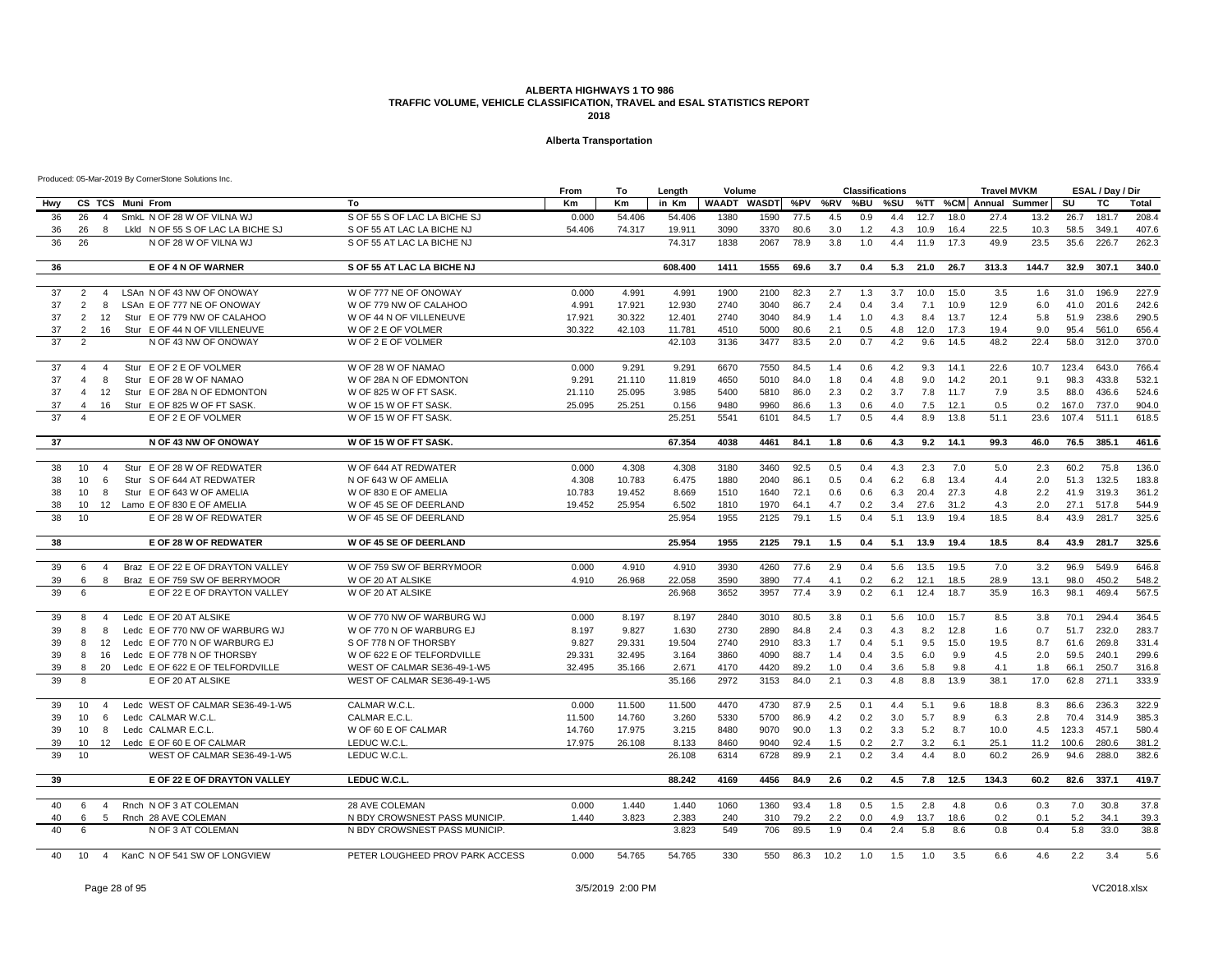### **Alberta Transportation**

|     |                |                         |                  |                                      |                                 | From   | To     | Length  | Volume |                     |      |      | <b>Classifications</b> |     |      |      | <b>Travel MVKM</b>    |       |      | ESAL / Day / Dir |        |
|-----|----------------|-------------------------|------------------|--------------------------------------|---------------------------------|--------|--------|---------|--------|---------------------|------|------|------------------------|-----|------|------|-----------------------|-------|------|------------------|--------|
| Hwv |                |                         | CS TCS Muni From |                                      | Тο                              | Km     | Кm     | in Km   |        | WAADT WASDT %PV %RV |      |      | %BU                    | %SU |      |      | %TT %CM Annual Summer |       | SU   | TC               | Total  |
| 40  | 10             |                         |                  | N OF 541 SW OF LONGVIEW              | PETER LOUGHEED PROV PARK ACCESS |        |        | 54.765  | 330    | 550                 | 86.3 | 10.2 | 1.0                    | 1.5 | 1.0  | 3.5  | 6.6                   | 4.6   | 2.2  | 3.4              | 5.6    |
| 40  | 12             | $\overline{4}$          |                  | KanC PETER LOUGHEED PROV PARK ACCESS | S OF 68 S OF SEEBE              | 0.000  | 42.148 | 42.148  | 1810   | 2530                | 84.2 | 10.6 | 1.0                    | 2.6 | 1.6  | 5.2  | 27.8                  | 16.3  | 20.7 | 30.0             | 50.7   |
| 40  | 12             | 8                       |                  | Bigh N OF 68 S OF SEEBE              | S OF 1 AT SEEBE                 | 42.148 | 50.077 | 7.929   | 3200   | 4190                | 83.9 | 7.5  | 2.1                    | 4.6 | 1.9  | 8.6  | 9.3                   | 5.1   | 64.8 | 63.0             | 127.8  |
| 40  | 12             |                         |                  | PETER LOUGHEED PROV PARK ACCESS      | S OF 1 AT SEEBE                 |        |        | 50.077  | 2030   | 2793                | 84.1 | 9.8  | 1.3                    | 3.1 | 1.7  | 6.1  | 37.1                  | 21.4  | 27.7 | 35.8             | 63.5   |
| 40  | 14             | $\overline{4}$          |                  | Bigh N OF 1A W OF COCHRANE           | <b>BEAUPRE CREEK ROAD</b>       | 0.000  | 1.980  | 1.980   | 1130   | 1670                | 91.9 | 2.6  | 1.4                    | 2.8 | 1.3  | 5.5  | 0.8                   | 0.5   | 13.9 | 15.2             | 29.1   |
| 40  | 14             | 8                       |                  | Bigh BEAUPRE CREEK ROAD              | WAIPAROUS                       | 1.980  | 17.650 | 15.670  | 700    | 1030                | 89.2 | 5.3  | 1.0                    | 3.0 | 1.5  | 5.5  | 4.0                   | 2.5   | 9.3  | 10.9             | 20.2   |
| 40  | 14             | 12                      |                  | Bigh WAIPAROUS                       | S OF 579 W OF WATER VALLEY      | 17.650 | 45.967 | 28.317  | 430    | 630                 | 79.4 | 8.6  | 0.7                    | 4.1 | 7.2  | 12.0 | 4.4                   | 2.7   | 7.8  | 32.1             | 39.9   |
| 40  | 14             |                         |                  | N OF 1A W OF COCHRANE                | S OF 579 W OF WATER VALLEY      |        |        | 45.967  | 552    | 811                 | 84.8 | 6.6  | 0.9                    | 3.5 | 4.2  | 8.6  | 9.3                   | 5.7   | 8.5  | 24.0             | 32.5   |
| 40  | 24             | $\overline{\mathbf{A}}$ |                  | Yelw SOUTH OF FOOTHILLS              | S OF 47 S OF COALSPUR           | 0.000  | 36.055 | 36.055  | 370    | 420                 | 76.5 | 2.2  | 2.1                    | 6.8 | 12.4 | 21.3 | 4.9                   | 2.3   | 11.1 | 47.6             | 58.7   |
| 40  | 24             |                         |                  | SOUTH OF FOOTHILLS                   | S OF 47 S OF COALSPUR           |        |        | 36.055  | 370    | 420                 | 76.5 | 2.2  | 2.1                    | 6.8 | 12.4 | 21.3 | 4.9                   | 2.3   | 11.1 | 47.6             | 58.7   |
| 40  | 26             | $\overline{4}$          |                  | Yelw W OF 47 S OF COALSPUR           | NORTH OF LEYLAND                | 0.000  | 29.395 | 29.395  | 230    | 260                 | 82.0 | 5.9  | 0.8                    | 4.6 | 6.7  | 12.1 | 2.5                   | 1.2   | 4.7  | 16.0             | 20.7   |
| 40  | 26             |                         |                  | W OF 47 S OF COALSPUR                | NORTH OF LEYLAND                |        |        | 29.395  | 230    | 260                 | 82.0 | 5.9  | 0.8                    | 4.6 | 6.7  | 12.1 | 2.5                   | 1.2   | 4.7  | 16.0             | 20.7   |
| 40  | 28             | $\overline{4}$          |                  | Yelw NORTH OF LEYLAND                | <b>CARDINAL RIVER COAL</b>      | 0.000  | 9.280  | 9.280   | 220    | 250                 | 83.1 | 3.9  | 2.5                    | 5.1 | 5.4  | 13.0 | 0.7                   | 0.4   | 4.9  | 12.3             | 17.2   |
| 40  | 28             | 8                       |                  | Yelw CARDINAL RIVER COAL             | S OF 16 SW OF HINTON EJ         | 9.280  | 47.794 | 38.514  | 620    | 690                 | 84.8 | 2.3  | 2.1                    | 8.1 | 2.7  | 12.9 | 8.7                   | 4.1   | 22.1 | 17.4             | 39.5   |
| 40  | 28             |                         |                  | NORTH OF LEYLAND                     | S OF 16 SW OF HINTON EJ         |        |        | 47.794  | 542    | 605                 | 84.7 | 2.4  | 2.1                    | 7.9 | 2.9  | 12.9 | 9.5                   | 4.4   | 18.9 | 16.3             | 35.2   |
| 40  | 30             | $\overline{4}$          |                  | Yelw N OF 16 SE OF ENTRANCE WJ       | A.R.R. CROSSING                 | 0.000  | 57.938 | 57.938  | 1220   | 1550                | 74.5 | 10.8 | 0.4                    | 2.7 | 11.6 | 14.7 | 25.8                  | 13.7  | 14.5 | 146.7            | 161.2  |
| 40  | 30             |                         |                  | N OF 16 SE OF ENTRANCE WJ            | A.R.R. CROSSING                 |        |        | 57.938  | 1220   | 1550                | 74.5 | 10.8 | 0.4                    | 2.7 | 11.6 | 14.7 | 25.8                  | 13.7  | 14.5 | 146.7            | 161.2  |
| 40  | 32             | $\Delta$                |                  | Grvw A.R.R. CROSSING                 | E OF 734 AT MUSKEG RIVER        | 0.000  | 48.610 | 48.610  | 1000   | 1130                | 73.3 | 10.5 | 0.2                    | 3.7 | 12.3 | 16.2 | 17.7                  | 8.4   | 16.3 | 127.5            | 143.8  |
| 40  | 32             |                         |                  | A.R.R. CROSSING                      | E OF 734 AT MUSKEG RIVER        |        |        | 48.610  | 1000   | 1130                | 73.3 | 10.5 | 0.2                    | 3.7 | 12.3 | 16.2 | 17.7                  | 8.4   | 16.3 | 127.5            | 143.8  |
| 40  | 34             | $\overline{4}$          |                  | Grvw W OF 734 AT MUSKEG RIVER        | <b>GRANDE CACHE W.C.L</b>       | 0.000  | 36.589 | 36.589  | 1460   | 1660                | 76.1 | 8.3  | 0.3                    | 4.9 | 10.4 | 15.6 | 19.5                  | 9.3   | 31.5 | 157.4            | 188.9  |
| 40  | 34             |                         |                  | W OF 734 AT MUSKEG RIVER             | GRANDE CACHE W.C.L.             |        |        | 36.589  | 1460   | 1660                | 76.1 | 8.3  | 0.3                    | 4.9 | 10.4 | 15.6 | 19.5                  | 9.3   | 31.5 | 157.4            | 188.9  |
| 40  | 36             | $\overline{4}$          |                  | Grvw GRANDE CACHE W.C.I              | 16TH BASELINE                   | 0.000  | 60.950 | 60.950  | 1050   | 1230                | 77.5 | 10.9 | 0.1                    | 3.6 | 7.9  | 11.6 | 23.4                  | 11.5  | 16.7 | 86.0             | 102.7  |
| 40  | 36             |                         |                  | <b>GRANDE CACHE W.C.L</b>            | 16TH BASELINE                   |        |        | 60.950  | 1050   | 1230                | 77.5 | 10.9 | 0.1                    | 3.6 | 7.9  | 11.6 | 23.4                  | 11.5  | 16.7 | 86.0             | 102.7  |
| 40  | 38             | $\overline{4}$          |                  | Grvw 16TH BASELINE                   | <b>KAKWA RIVER</b>              | 0.000  | 23,880 | 23.880  | 940    | 1110                | 72.2 | 11.3 | 0.2                    | 2.5 | 13.8 | 16.5 | 8.2                   | 4.1   | 10.4 | 134.5            | 144.9  |
| 40  | 38             | -8                      |                  | Grvw KAKWA RIVER                     | MUSREAU LAKE ACCESS             | 23.880 | 45.030 | 21.150  | 2150   | 2190                | 65.1 | 3.7  | 0.2                    | 6.3 | 24.7 | 31.2 | 16.6                  | 7.1   | 59.7 | 550.4            | 610.1  |
| 40  | 38             | 12                      |                  | Grvw MUSREAU LAKE ACCESS             | S OF CUTBANK RIVER              | 45.030 | 53.039 | 8.009   | 3810   | 3870                | 63.9 | 4.4  | 0.2                    | 4.5 | 27.0 | 31.7 | 11.1                  | 4.7   |      | 75.5 1066.2      | 1141.7 |
| 40  | 38             |                         |                  | 16TH BASELINE                        | S OF CUTBANK RIVER              |        |        | 53.039  | 1856   | 1957                | 66.4 | 5.6  | 0.2                    | 4.9 | 22.9 | 28.0 | 35.9                  | 15.9  | 40.1 | 440.5            | 480.6  |
| 40  | 40             | $\overline{4}$          |                  | <b>Grvw CUTBANK RIVER</b>            | <b>BRAATEN</b>                  | 0.000  | 23.040 | 23.040  | 3440   | 3490                | 62.3 | 2.7  | 0.2                    | 5.6 | 29.2 | 35.0 | 28.9                  | 12.3  |      | 84.9 1041.1      | 1126.0 |
| 40  | 40             | 8                       |                  | Grvw BRAATEN                         | <b>BIG MOUNTAIN CREEK</b>       | 23.040 | 25.979 | 2.939   | 4730   | 4800                | 64.0 | 3.1  | 0.2                    | 3.7 | 29.0 | 32.9 | 5.1                   | 2.2   |      | 77.1 1421.8      | 1498.9 |
| 40  | 40             |                         |                  | <b>CUTBANK RIVER</b>                 | <b>BIG MOUNTAIN CREEK</b>       |        |        | 25.979  | 3586   | 3638                | 62.5 | 2.8  | 0.2                    | 5.3 | 29.2 | 34.7 | 34.0                  | 14.5  |      | 83.7 1085.3      | 1169.0 |
| 40  | 42             | $\overline{2}$          |                  | <b>Grvw BIG MOUNTAIN CREEK</b>       | E OF 666 NE OF GROVEDALE        | 0.000  | 29.599 | 29.599  | 5640   | 5730                | 64.9 | 4.3  | 0.1                    | 6.9 | 23.8 | 30.8 | 60.9                  | 25.9  |      | 171.4 1391.3     | 1562.7 |
| 40  | 42             | $\overline{4}$          |                  | GrPr N OF 666 NE OF GROVEDALE        | S OF 668 S OF GRANDE PRAIRIE    | 29.599 | 34.645 | 5.046   | 9250   | 9740                | 76.3 | 1.5  | 0.2                    | 5.4 | 16.6 | 22.2 | 17.0                  | 7.5   |      | 220.0 1591.5     | 1811.5 |
| 40  | 42             | 8                       |                  | GrPr N OF 668 S OF GRANDE PRAIRIE    | <b>GRANDE PRAIRIE S.C.L.</b>    | 34.645 | 36.259 | 1.614   | 10370  | 10920               | 69.8 | 1.0  | 0.3                    | 9.4 | 19.5 | 29.2 | 6.1                   | 2.7   |      | 429.4 2096.0     | 2525.4 |
| 40  | 42             |                         |                  | <b>BIG MOUNTAIN CREEK</b>            | <b>GRANDE PRAIRIE S.C.L.</b>    |        |        | 36.259  | 6353   | 6519                | 67.6 | 3.5  | 0.1                    | 6.8 | 22.0 | 28.9 | 84.1                  | 36.2  |      | 190.3 1448.7     | 1639.0 |
| 40  |                |                         |                  | <b>N OF 3 AT COLEMAN</b>             | <b>GRANDE PRAIRIE S.C.L.</b>    |        |        | 587.240 | 1451   | 1663                | 72.7 | 6.5  | 0.5                    | 4.9 | 15.4 | 20.8 | 311.0                 | 149.4 | 31.3 | 231.6            | 262.9  |
| 41  | 2              | $\overline{4}$          |                  | Cypr MONTANA BORDER                  | S OF 501 S OF CRESSDAY          | 0.000  | 26.439 | 26.439  | 120    | 160                 | 83.9 | 3.8  | 0.0                    | 0.8 | 11.5 | 12.3 | 1.2                   | 0.6   | 0.4  | 14.3             | 14.7   |
| 41  | $\overline{2}$ | 8                       |                  | Cypr N OF 501 S OF CRESSDAY          | NORTH OF CRESSDAY               | 26.439 | 40.867 | 14.428  | 140    | 190                 | 81.6 | 3.3  | 0.0                    | 0.9 | 14.2 | 15.1 | 0.7                   | 0.4   | 0.6  | 20.6             | 21.2   |
| 41  | 2              |                         |                  | <b>MONTANA BORDER</b>                | NORTH OF CRESSDAY               |        |        | 40.867  | 127    | 171                 | 83.0 | 3.6  | 0.0                    | 0.8 | 12.6 | 13.4 | 1.9                   | 1.1   | 0.4  | 16.6             | 17.0   |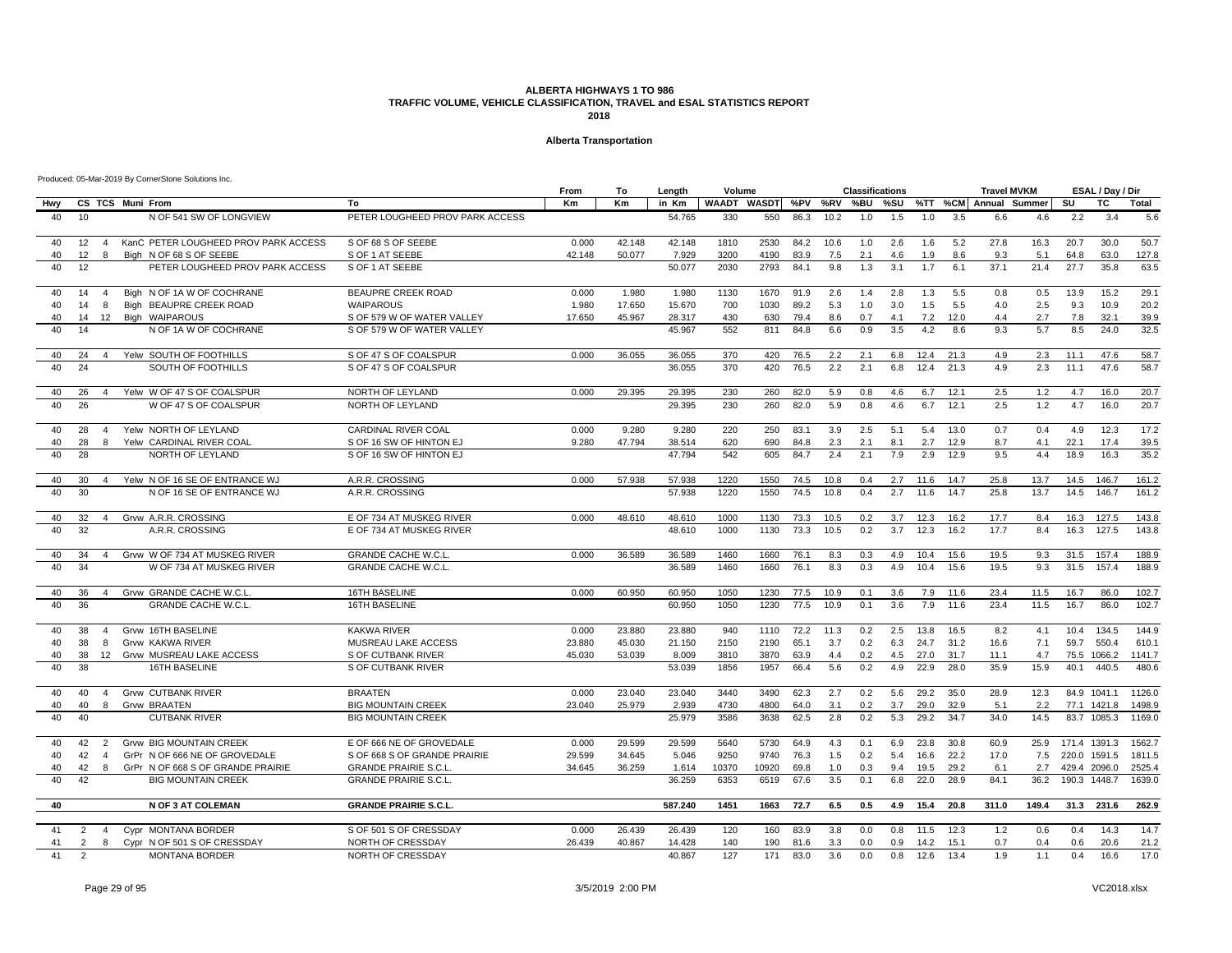### **Alberta Transportation**

|     |                         |                |                  |                                          |                                     | From   | To     | Length | Volume                      |      |      |      | <b>Classifications</b> |     |      |      | <b>Travel MVKM</b>    |      |       | ESAL / Day / Dir |       |
|-----|-------------------------|----------------|------------------|------------------------------------------|-------------------------------------|--------|--------|--------|-----------------------------|------|------|------|------------------------|-----|------|------|-----------------------|------|-------|------------------|-------|
| Hwy |                         |                | CS TCS Muni From |                                          | To                                  | Кm     | Кm     | in Km  | WAADT WASDT %PV %RV %BU %SU |      |      |      |                        |     |      |      | %TT %CM Annual Summer |      | SU    | TC               | Total |
|     |                         |                |                  |                                          |                                     |        |        |        |                             |      |      |      |                        |     |      |      |                       |      |       |                  |       |
| 41  | 3                       | $\overline{4}$ |                  | Cypr NORTH OF CRESSDAY                   | <b>CYPRESS HILLS PROVICIAL PARK</b> | 0.000  | 38.551 | 38.551 | 270                         | 380  | 84.9 | 6.1  | 0.6                    | 1.9 | 6.5  | 9.0  | 3.8                   | 2.2  | 2.3   | 18.2             | 20.5  |
| 41  | 3                       |                |                  | NORTH OF CRESSDAY                        | CYPRESS HILLS PROVICIAL PARK        |        |        | 38.551 | 270                         | 380  | 84.9 | 6.1  | 0.6                    | 1.9 | 6.5  | 9.0  | 3.8                   | 2.2  | 2.3   | 18.2             | 20.5  |
| 41  | $\overline{a}$          | -4             |                  | Cypr CYPRESS HILLS PROVICIAL PARK        | S OF 514 NW OF ELKWATER             | 0.000  | 2.953  | 2.953  | 670                         | 960  | 81.7 | 11.8 | 0.3                    | 2.1 | 4.1  | 6.5  | 0.7                   | 0.4  | 6.2   | 28.5             | 34.7  |
| 41  | $\overline{4}$          | 8              |                  | Cypr N OF 514 NW OF ELKWATER             | S OF 515 NW OF ELKWATER             | 2.953  | 15.224 | 12.271 | 670                         | 960  | 79.0 | 14.1 | 0.3                    | 2.1 | 4.5  | 6.9  | 3.0                   | 1.8  | 6.2   | 31.3             | 37.5  |
| 41  |                         | 12             |                  | Cypr N OF 515 NW OF ELKWATER             | S OF 1 W OF IRVINE EJ               | 15.224 | 34.280 | 19.056 | 710                         | 1020 | 78.1 | 14.8 | 0.2                    | 1.8 | 5.1  | 7.1  | 4.9                   | 3.0  | 5.6   | 37.5             | 43.1  |
| 41  | $\overline{\mathbf{4}}$ |                |                  | CYPRESS HILLS PROVICIAL PARK             | S OF 1 W OF IRVINE EJ               |        |        | 34.280 | 692                         | 993  | 78.8 | 14.3 | 0.2                    | 1.9 | 4.8  | 6.9  | 8.7                   | 5.2  | 5.8   | 34.4             | 40.2  |
| 41  | 6                       | $\overline{4}$ |                  | Cypr N OF 1 E OF DUNMORE WJ              | S OF 41A E OF MEDICINE HAT          | 0.000  | 7.015  | 7.015  | 1770                        | 1930 | 75.1 | 1.5  | 0.2                    | 8.2 | 15.0 | 23.4 | 4.5                   | 2.1  | 63.9  | 275.2            | 339.1 |
| 41  | 6                       | 8              |                  | Cypr N OF 41A E OF MEDICINE HAT          | <b>WEST OF SCHULER</b>              | 7.015  | 51.569 | 44.554 | 1560                        | 1700 | 79.0 | 1.5  | 0.4                    | 3.7 | 15.4 | 19.5 | 25.4                  | 11.6 | 25.4  | 249.0            | 274.4 |
| 41  | ĥ                       |                |                  | N OF 1 E OF DUNMORE WJ                   | <b>WEST OF SCHULER</b>              |        |        | 51.569 | 1589                        | 1731 | 78.4 | 1.5  | 0.4                    | 4.4 | 15.3 | 20.1 | 29.9                  | 13.7 | 30.8  | 252.0            | 282.8 |
| 41  | 8                       | $\overline{4}$ |                  | Cypr WEST OF SCHULER                     | S OF 537 N OF SCHULER               | 0.000  | 11.643 | 11.643 | 1170                        | 1280 | 81.2 | 1.7  | 0.6                    | 4.3 | 12.2 | 17.1 | 5.0                   | 2.3  | 22.2  | 148.0            | 170.2 |
| 41  | 8                       | 8              |                  | Cypr N OF 537 N OF SCHULER               | S OF 545 SW OF MCNEILL              | 11.643 | 37.567 | 25.924 | 1020                        | 1110 | 79.9 | 1.8  | 0.5                    | 4.9 | 12.9 | 18.3 | 9.7                   | 4.4  | 22.0  | 136.4            | 158.4 |
| 41  | 8                       | 12             |                  | SA#2 N OF 545 SW OF MCNEILL              | S OF 555 SE OF BINDLOSS             | 37.567 | 64.317 | 26.750 | 620                         | 680  | 71.5 | 3.2  | 0.6                    | 3.2 | 21.5 | 25.3 | 6.1                   | 2.8  | 8.7   | 138.2            | 146.9 |
| 41  | 8                       | 16             |                  | SA#2 N OF 555 SE OF BINDLOSS             | <b>W OF EMPRESS</b>                 | 64.317 | 69.214 | 4.897  | 630                         | 690  | 70.6 | 2.9  | 1.9                    | 2.8 | 21.8 | 26.5 | 1.1                   | 0.5  | 7.8   | 142.4            | 150.2 |
| 41  | 8                       |                |                  | <b>WEST OF SCHULER</b>                   | <b>W OF EMPRESS</b>                 |        |        | 69.214 | 863                         | 943  | 77.4 | 2.2  | 0.6                    | 4.2 | 15.6 | 20.4 | 21.8                  | 10.0 | 16.0  | 139.5            | 155.5 |
| 41  | 10                      | $\overline{4}$ |                  | Acad W OF EMPRESS                        | S OF 562 NW OF EMPRESS              | 0.000  | 9.934  | 9.934  | 560                         | 610  | 66.4 | 2.4  | 1.7                    | 4.8 | 24.7 | 31.2 | 2.0                   | 0.9  | 11.8  | 143.4            | 155.2 |
| 41  | 10                      | 8              |                  | Acad N OF 562 NW OF EMPRESS              | S OF TWP RD 250 S OF ACADIA VALLEY  | 9.934  | 23.602 | 13.668 | 660                         | 740  | 69.3 | 2.6  | 2.8                    | 5.5 | 19.8 | 28.1 | 3.3                   | 1.5  | 16.0  | 135.4            | 151.4 |
| 41  | 10                      | 12             |                  | Acad N OF TWP RD 250 S OF ACADIA VALLEY  | S OF TWP RD 254 SW OF ACADIA VALLEY | 23.602 | 30.364 | 6.762  | 730                         | 820  | 72.4 | 2.4  | 3.7                    | 5.6 | 15.9 | 25.2 | 1.8                   | 0.8  | 18.0  | 120.3            | 138.3 |
| 41  | 10                      | 16             |                  | Acad N OF TWP RD 254 SW OF ACADIA VALLEY | S OF 570 NW OF ACADIA VALLEY        | 30.364 | 40.440 | 10.076 | 790                         | 890  | 76.1 | 1.9  | 1.5                    | 4.8 | 15.7 | 22.0 | 2.9                   | 1.4  | 16.7  | 128.6            | 145.3 |
| 41  | 10                      | 20             |                  | SA#3 N OF 570 NW OF ACADIA VALLEY        | S OF 9 N OF OYEN                    | 40.440 | 65.139 | 24.699 | 930                         | 1050 | 81.2 | 1.4  | 1.7                    | 4.0 | 11.7 | 17.4 | 8.4                   | 4.0  | 16.4  | 112.8            | 129.2 |
| 41  | 10                      |                |                  | <b>W OF EMPRESS</b>                      | S OF 9 N OF OYEN                    |        |        | 65.139 | 775                         | 869  | 75.8 | 1.9  | 2.1                    | 4.6 | 15.6 | 22.3 | 18.4                  | 8.7  | 15.7  | 125.3            | 141.0 |
| 41  | 12                      |                |                  | SA#3 N OF 9 N OF OYEN                    | S OF 12 NE OF MONITOR EJ            | 0.000  | 68.372 | 68.372 | 740                         | 840  | 70.3 | 4.2  | 1.1                    | 5.2 | 19.2 | 25.5 | 18.5                  | 8.8  | 17.0  | 147.3            | 164.3 |
| 41  | 12                      |                |                  | N OF 9 N OF OYEN                         | S OF 12 NE OF MONITOR EJ            |        |        | 68.372 | 740                         | 840  | 70.3 | 4.2  | 1.1                    | 5.2 | 19.2 | 25.5 | 18.5                  | 8.8  | 17.0  | 147.3            | 164.3 |
| 41  | 14                      | $\overline{4}$ |                  | SA#4 N OF 12 & 886 AT CONSORT WJ         | S OF 599 NW OF GOOSEBERRY LAKE      | 0.000  | 28.115 | 28.115 | 660                         | 770  | 78.1 | 4.4  | 0.1                    | 6.9 | 10.5 | 17.5 | 6.8                   | 3.3  | 20.1  | 71.8             | 91.9  |
| 41  | 14                      | 8              |                  | Prov N OF 599 NW OF GOOSEBERRY LAKE      | S OF 600 S OF CZAR                  | 28.115 | 38.095 | 9.980  | 1210                        | 1420 | 71.6 | 6.4  | 0.0                    | 6.1 | 15.9 | 22.0 | 4.4                   | 2.2  | 32.5  | 199.4            | 231.9 |
| 41  | 14                      | 12             |                  | Prov N OF 600 S OF CZAR                  | S OF 13 N OF CZAR                   | 38.095 | 58.663 | 20.568 | 780                         | 880  | 72.8 | 3.9  | 0.4                    | 6.3 | 16.6 | 23.3 | 5.9                   | 2.8  | 21.6  | 134.2            | 155.8 |
| 41  | 14                      |                |                  | N OF 12 & 886 AT CONSORT WJ              | S OF 13 N OF CZAR                   |        |        | 58.663 | 796                         | 919  | 74.6 | 4.7  | 0.2                    | 6.5 | 14.0 | 20.7 | 17.0                  | 8.2  | 22.8  | 115.5            | 138.3 |
| 41  | 16                      | $\overline{a}$ |                  | Wain N OF 13 N OF CZAR                   | S OF 14 E OF WAINWRIGHT             | 0.000  | 39.582 | 39.582 | 1520                        | 1660 | 82.5 | 3.1  | 0.1                    | 4.8 | 9.5  | 14.4 | 22.0                  | 10.1 | 32.1  | 149.7            | 181.8 |
| 41  | 16                      |                |                  | N OF 13 N OF CZAR                        | S OF 14 E OF WAINWRIGHT             |        |        | 39.582 | 1520                        | 1660 | 82.5 | 3.1  | 0.1                    | 4.8 | 9.5  | 14.4 | 22.0                  | 10.1 | 32.1  | 149.7            | 181.8 |
|     |                         |                |                  |                                          |                                     |        |        |        |                             |      |      |      |                        |     |      |      |                       |      |       |                  |       |
| 41  | 18                      | $\overline{4}$ |                  | Wain N OF 14 E OF WAINWRIGHT             | S OF 614 N OF WAINWRIGHT            | 0.000  | 12.925 | 12.925 | 1410                        | 1580 | 78.6 | 3.2  | 0.1                    | 6.6 | 11.5 | 18.2 | 6.7                   | 3.1  | 41.0  | 168.1            | 209.1 |
| 41  | 18                      | 8              |                  | Wain N OF 614 N OF WAINWRIGHT            | S OF 883 NE OF FABYAN               | 12.925 | 18.561 | 5.636  | 1190                        | 1330 | 80.2 | 8.7  | 0.1                    | 3.5 | 7.5  | 11.1 | 2.4                   | 1.1  | 18.3  | 92.5             | 110.8 |
| 41  | 18                      |                |                  | 12 Verm N OF 883 NE OF FABYAN            | S OF 619 S OF VERMILION             | 18.561 | 36.896 | 18.335 | 1240                        | 1390 | 76.9 | 3.1  | 0.7                    | 5.5 | 13.8 | 20.0 | 8.3                   | 3.9  | 30.0  | 177.4            | 207.4 |
| 41  | 18                      | 16             |                  | Verm N OF 619 S OF VERMILION             | S OF 16 S OF VERMILION              | 36.896 | 57.062 | 20.166 | 1920                        | 2140 | 76.9 | 1.5  | 1.3                    | 5.5 | 14.8 | 21.6 | 14.1                  | 6.6  | 46.5  | 294.5            | 341.0 |
| 41  | 18                      |                |                  | N OF 14 E OF WAINWRIGHT                  | S OF 16 S OF VERMILION              |        |        | 57.062 | 1514                        | 1692 | 77.5 | 2.8  | 0.8                    | 5.6 | 13.3 | 19.7 | 31.5                  | 14.8 | 37.3  | 208.7            | 246.0 |
| 41  | 20                      | 2              |                  | Verm N OF 16 S OF VERMILION              | <b>VERMILION S.C.L.</b>             | 0.000  | 0.570  | 0.570  | 5980                        | 6430 | 82.6 | 2.1  | 0.5                    | 4.2 | 10.6 | 15.3 | 1.2                   | 0.6  | 110.6 | 657.0            | 767.6 |
| 41  | 20                      | $\overline{4}$ |                  | Verm VERMILION S.C.L.                    | <b>VERMILION N.C.L.</b>             | 0.570  | 3.830  | 3.260  | 5020                        | 5390 | 85.3 | 1.8  | 0.5                    | 3.4 | 9.0  | 12.9 | 6.0                   | 2.7  | 75.2  | 468.3            | 543.5 |
| 41  | 20                      | 6              |                  | Verm VERMILION N.C.L.                    | S OF 631 SW OF CLANDONALD           | 3.830  | 22.736 | 18.906 | 1670                        | 1890 | 74.6 | 4.7  | 0.0                    | 5.8 | 14.9 | 20.7 | 11.5                  | 5.5  | 42.7  | 257.9            | 300.6 |
| 41  | 20                      | 8              |                  | TwoH N OF 631 SW OF CLANDONALD           | S OF 45 SE OF DERWENT SJ            | 22.736 | 29.208 | 6.472  | 1640                        | 1860 | 72.6 | 4.1  | 0.3                    | 6.2 | 16.8 | 23.3 | 3.9                   | 1.8  | 44.8  | 285.6            | 330.4 |
| 41  | 20                      |                |                  | 12 TwoH N OF 45 SE OF DERWENT SJ         | S OF 45 E OF DERWENT NJ             | 29.208 | 35.723 | 6.515  | 1510                        | 1710 | 68.7 | 3.1  | 0.4                    | 7.4 | 20.4 | 28.2 | 3.6                   | 1.7  | 49.2  | 319.3            | 368.5 |
| 41  | 20                      |                |                  | N OF 16 S OF VERMILION                   | S OF 45 E OF DERWENT NJ             |        |        | 35.723 | 2010                        | 2244 | 76.3 | 3.6  | 0.2                    | 5.5 | 14.4 | 20.1 | 26.2                  | 12.3 | 48.7  | 300.0            | 348.7 |
| 41  | 22                      | $\overline{4}$ |                  | TwoH N OF 45 E OF DERWENT NJ             | S OF 640 SW OF NORTHERN VALLEY      | 0.000  | 10.055 | 10.055 | 1290                        | 1470 | 67.8 | 2.4  | 0.5                    | 6.8 | 22.5 | 29.8 | 4.7                   | 2.3  | 38.6  | 300.8            | 339.4 |
| 41  | 22                      | $_{\rm 8}$     |                  | TwoH N OF 640 SW OF NORTHERN VALLEY      | S OF N24-55-7-4 (DISTRICT BDY)      | 10.055 | 13.310 | 3.255  | 1340                        | 1520 | 69.7 | 2.0  | 0.5                    | 7.0 | 20.8 | 28.3 | 1.6                   | 0.8  | 41.3  | 288.9            | 330.2 |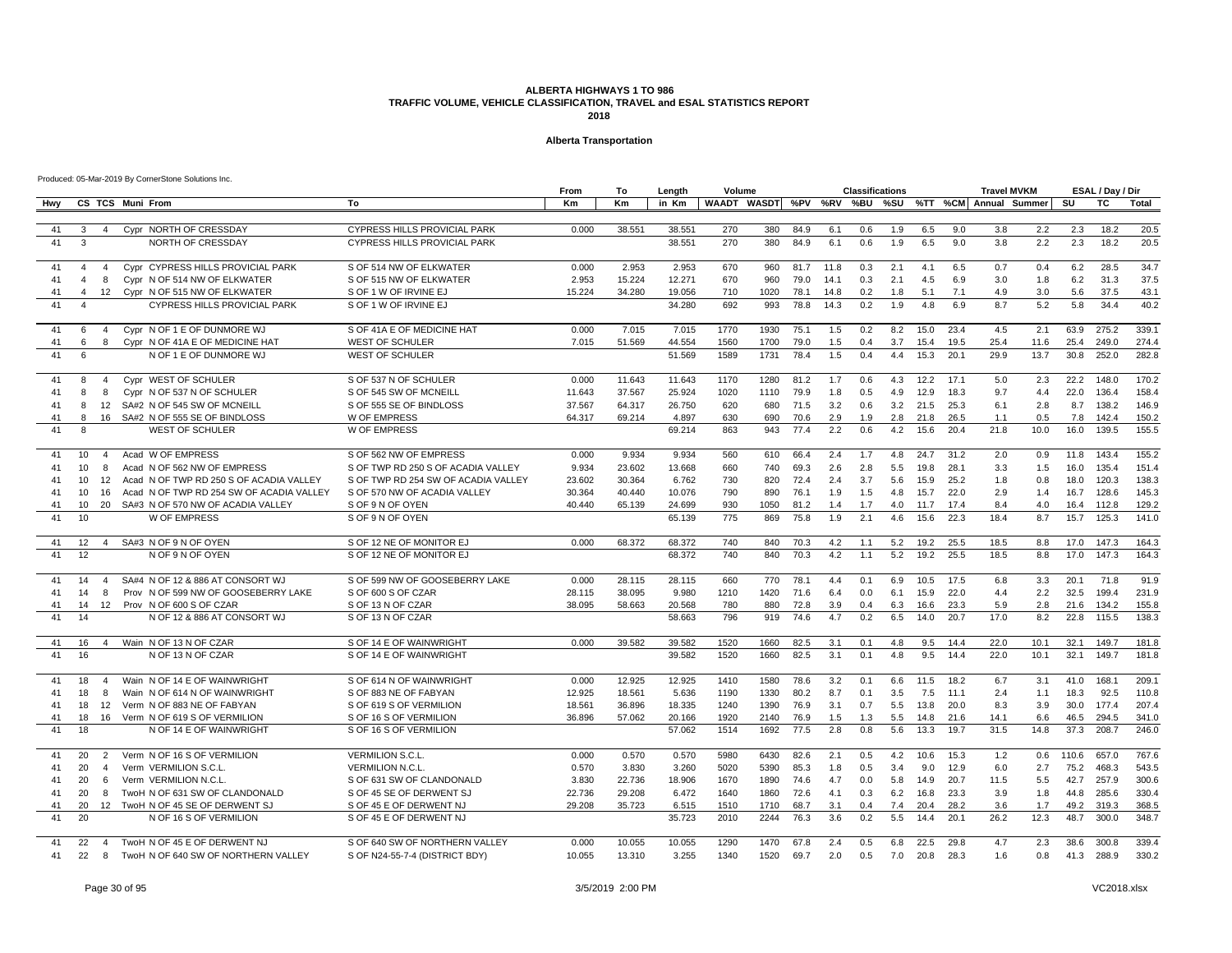### **Alberta Transportation**

|        |                |                  |                  |                                          |                                     | From   | To     | Length  | Volume |                         |      |     | <b>Classifications</b> |      |      |      | <b>Travel MVKM</b>    |       |              | ESAL / Day / Dir |              |
|--------|----------------|------------------|------------------|------------------------------------------|-------------------------------------|--------|--------|---------|--------|-------------------------|------|-----|------------------------|------|------|------|-----------------------|-------|--------------|------------------|--------------|
| Hwy    |                |                  | CS TCS Muni From |                                          | To                                  | Km     | Km     | in Km   |        | WAADT WASDT %PV %RV %BU |      |     |                        | %SU  |      |      | %TT %CM Annual Summer |       | SU           | TC               | <b>Total</b> |
| 41     | 22             | 12               |                  | StPI N OF N24-55-7-4 (DISTRICT BDY)      | S OF 646 S OF ELK POINT             | 13.310 | 26.268 | 12.958  | 1680   | 1880                    | 69.1 | 3.6 | 0.6                    | 9.1  | 17.6 | 27.3 | 7.9                   | 3.7   | 67.3         | 306.5            | 373.8        |
| 41     | 22             | 16               |                  | StPI N OF 646 S OF ELK POINT             | ELK POINT N.C.L.                    | 26.268 | 28.870 | 2.602   | 3600   | 3970                    | 76.0 | 2.7 | 0.5                    | 6.6  | 14.2 | 21.3 | 3.4                   | 1.6   | 104.7        | 529.9            | 634.6        |
| 41     | 22             | 20               |                  | StPI ELK POINT N.C.L.                    | S OF 29 N OF ELK POINT              | 28.870 | 36.174 | 7.304   | 2240   | 2470                    | 84.3 | 0.9 | 0.6                    | 5.8  | 8.4  | 14.8 | 6.0                   | 2.8   | 57.2         | 195.0            | 252.2        |
| 41     | 22             |                  |                  | N OF 45 E OF DERWENT NJ                  | S OF 29 N OF ELK POINT              |        |        | 36.174  | 1792   | 2003                    | 73.7 | 2.4 | 0.6                    | 7.3  | 16.0 | 23.9 | 23.7                  | 11.1  | 57.6         | 297.2            | 354.8        |
| 41     | 23             | $\overline{4}$   |                  | StPI N OF 29 N OF ELK POINT              | S OF 657 SE OF HOSELAW              | 0.000  | 15,869 | 15.869  | 1620   | 1790                    | 76.4 | 1.9 | 0.1                    | 4.7  | 16.9 | 21.7 | 9.4                   | 4.3   | 33.5         | 283.8            | 317.3        |
| 41     | 23             | 8                |                  | Bonn N OF 657 SE OF HOSELAW              | S OF 28 AT HOSELAW                  | 15.869 | 23.821 | 7.952   | 1350   | 1490                    | 74.4 | 3.0 | 0.2                    | 4.4  | 18.0 | 22.6 | 3.9                   | 1.8   | 26.2         | 251.9            | 278.1        |
| 41     | 23             |                  |                  | N OF 29 N OF ELK POINT                   | S OF 28 AT HOSELAW                  |        |        | 23.821  | 1530   | 1690                    | 75.9 | 2.2 | 0.1                    | 4.6  | 17.2 | 21.9 | 13.3                  | 6.2   | 31.0         | 272.8            | 303.8        |
| 41     | 24             | $\overline{4}$   |                  | Bonn N OF 28 W OF BONNYVILLE             | S OF 660 NW OF BONNYVILLE           | 0.000  | 3.230  | 3.230   | 4420   | 4790                    | 83.3 | 1.5 | 0.2                    | 5.9  | 9.1  | 15.2 | 5.2                   | 2.4   | 114.9        | 416.9            | 531.8        |
| 41     | 24             | 8                |                  | Bonn N OF 660 NW OF BONNYVILLE           | S OF 55 AT LA COREY                 | 3.230  | 19.515 | 16.285  | 3690   | 4000                    | 74.5 | 1.3 | 0.4                    | 8.3  | 15.5 | 24.2 | 21.9                  | 10.0  | 134.9        | 592.8            | 727.7        |
| 41     | 24             |                  |                  | N OF 28 W OF BONNYVILLE                  | S OF 55 AT LA COREY                 |        |        | 19.515  | 3811   | 4131                    | 76.2 | 1.3 | 0.4                    | 7.8  | 14.3 | 22.5 | 27.1                  | 12.3  | 130.9        | 564.9            | 695.8        |
| 41     |                |                  |                  | <b>MONTANA BORDER</b>                    | S OF 55 AT LA COREY                 |        |        | 638.532 | 1132   | 1275                    | 76.6 | 3.1 | 0.6                    | 5.4  | 14.3 | 20.3 | 263.8                 | 124.6 | 26.9         | 167.8            | 194.7        |
|        |                |                  |                  |                                          |                                     |        |        |         |        |                         |      |     |                        |      |      |      |                       |       |              |                  |              |
| 41 A 2 |                | $\overline{4}$   |                  | Cypr MEDICINE HAT E.C.L                  | W OF 41 E OF MEDICINE HAT           | 0.000  | 7.917  | 7.917   | 1410   | 1540                    | 83.2 | 1.0 | 0.1                    | 13.2 | 2.5  | 15.8 | 4.1                   | 1.9   | 82.0         | 36.5             | 118.5        |
| 41 A   | $\overline{2}$ |                  |                  | MEDICINE HAT E.C.L                       | W OF 41 E OF MEDICINE HAT           |        |        | 7.917   | 1410   | 1540                    | 83.2 | 1.0 | 0.1                    | 13.2 | 2.5  | 15.8 | 4.1                   | 1.9   | 82.0         | 36.5             | 118.5        |
| 41 A   |                |                  |                  | <b>MEDICINE HAT E.C.L.</b>               | W OF 41 E OF MEDICINE HAT           |        |        | 7.917   | 1410   | 1540                    | 83.2 | 1.0 | 0.1                    | 13.2 | 2.5  | 15.8 | 4.1                   | 1.9   | 82.0         | 36.5             | 118.5        |
| 42     | 8              | $\overline{4}$   |                  | RdDr E OF 2A & 592 N OF PENHOLD          | W OF 2 E OF PENHOLD                 | 0.000  | 3.991  | 3.991   | 2470   | 2860                    | 87.0 | 1.0 | 1.1                    | 4.9  | 6.0  | 12.0 | 3.6                   | 1.7   | 53.3         | 153.6            | 206.9        |
| 42     | 8              | 8                |                  | RdDr E OF 2 E OF PENHOLD                 | W OF 816 SW OF PINE LAKE WJ         | 3.991  | 26.007 | 22.016  | 2460   | 2840                    | 82.4 | 3.1 | 0.3                    | 5.4  | 8.8  | 14.5 | 19.8                  | 9.6   | 58.5         | 224.4            | 282.9        |
| 42     | 8              | 12 <sup>12</sup> |                  | RdDr E OF 816 SW OF PINE LAKE WJ         | W OF 816 S OF PINE LAKE EJ          | 26.007 | 27.681 | 1.674   | 2400   | 2780                    | 84.7 | 2.9 | 0.3                    | 4.6  | 7.5  | 12.4 | 1.5                   | 0.7   | 48.6         | 186.6            | 235.2        |
| 42     | 8              |                  |                  | 16 RdDr E OF 816 S OF PINE LAKE EJ       | W OF 21 W OF LOUSANA                | 27.681 | 44.023 | 16.342  | 1570   | 1810                    | 81.6 | 2.2 | 0.5                    | 6.1  | 9.6  | 16.2 | 9.4                   | 4.5   | 42.2         | 156.2            | 198.4        |
| 42     | 8              |                  |                  | E OF 2A & 592 N OF PENHOLD               | W OF 21 W OF LOUSANA                |        |        | 44.023  | 2128   | 2457                    | 82.8 | 2.6 | 0.4                    | 5.5  | 8.7  | 14.6 | 34.2                  | 16.5  | 51.6         | 191.9            | 243.5        |
|        |                |                  |                  |                                          |                                     |        |        |         |        |                         |      |     |                        |      |      |      |                       |       |              |                  |              |
| 42     |                |                  |                  | E OF 2A & 592 N OF PENHOLD               | <b>W OF 21 W OF LOUSANA</b>         |        |        | 44.023  | 2128   | 2457                    | 82.8 | 2.6 | 0.4                    | 5.5  | 8.7  | 14.6 | 34.2                  | 16.5  | 51.6         | 191.9            | 243.5        |
| 43     | $\mathbf{0}$   | $\overline{4}$   |                  | GrPr B.C. BORDER                         | W OF 59 NW OF HYTHE                 | 0.000  | 20.366 | 20.366  | 3970   | 4320                    | 72.6 | 6.4 | 0.2                    | 3.5  | 17.3 | 21.0 | 29.5                  | 13.5  | 61.2         | 711.9            | 773.1        |
| 43     | $\Omega$       | 8                |                  | GrPr E OF 59 NW OF HYTHE                 | N OF 721 NW OF HYTHE                | 20.366 | 32.566 | 12.200  | 3750   | 4090                    | 75.7 | 6.0 | 0.2                    | 2.9  | 15.2 | 18.3 | 16.7                  | 7.6   | 47.9         | 590.8            | 638.7        |
| 43     | $\mathbf 0$    | 12               |                  | GrPr E OF 721 NW OF HYTHE                | N OF 672 AT HYTHE                   | 32.566 | 34.855 | 2.289   | 5280   | 5750                    | 78.9 | 3.9 | 0.3                    | 3.6  | 13.3 | 17.2 | 4.4                   | 2.0   | 83.7         | 727.9            | 811.6        |
| 43     | $\Omega$       | 14               |                  | GrPr S OF 672 AT HYTHE                   | N OF 671 E OF ALBRIGHT              | 34.855 | 42.474 | 7.619   | 5040   | 5490                    | 78.8 | 4.0 | 0.1                    | 3.3  | 13.8 | 17.2 | 14.0                  | 6.4   | 73.3         | 720.9            | 794.2        |
| 43     | $\mathbf{0}$   | 16               |                  | GrPr S OF 671 SE OF ALBRIGHT             | E OF 11 ST IN BEAVERLODGE           | 42.474 | 48.334 | 5.860   | 5640   | 6140                    | 80.2 | 4.0 | 0.1                    | 3.3  | 12.4 | 15.8 | 12.1                  | 5.5   | 82.0         | 724.9            | 806.9        |
| 43     | $\Omega$       |                  |                  | <b>B.C. BORDER</b>                       | E OF 11 ST IN BEAVERLODGE           |        |        | 48.334  | 4348   | 4735                    | 75.9 | 5.4 | 0.2                    | 3.3  | 15.2 | 18.7 | 76.7                  | 35.0  | 63.2         | 685.0            | 748.2        |
| 43     | 2              | $\overline{4}$   |                  | GrPr E OF 11 ST IN BEAVERLODGE           | W OF 723 SE OF BEAVERLODGE          | 0.000  | 4.669  | 4.669   | 6440   | 6880                    | 83.1 | 3.8 | 0.3                    | 4.0  | 8.8  | 13.1 | 11.0                  | 4.9   | 113.5        | 587.4            | 700.9        |
| 43     | $\overline{2}$ | 8                |                  | GrPr E OF 723 SE OF BEAVERLODGE          | W OF RGE RD 85 NW OF WEMBLEY        | 4.669  | 16.747 | 12.078  | 7760   | 8290                    | 83.5 | 2.6 | 0.2                    | 3.4  | 10.3 | 13.9 | 34.2                  |       | 15.3 116.2   | 828.5            | 944.7        |
| 43     | 2              | 12               |                  | GrPr E OF RGE RD 85 NW OF WEMBLEY        | W OF 724 NW OF WEMBLEY              | 16.747 | 20.011 | 3.264   | 8680   | 9270                    | 85.9 | 2.3 | 0.3                    | 3.4  | 8.1  | 11.8 | 10.3                  | 4.6   | 130.0        | 728.7            | 858.7        |
| 43     | 2              | 16               |                  | GrPr E OF 724 NW OF WEMBLEY              | W OF AIRPORT ACC GRANDE PRAIRIE     | 20.011 | 32.265 | 12.254  | 11980  | 12790                   | 85.3 | 2.2 | 0.1                    | 3.7  | 8.7  | 12.5 | 53.6                  | 24.0  |              | 195.3 1080.3     | 1275.6       |
| 43     | 2              |                  |                  | E OF 11 ST IN BEAVERLODGE                | W OF AIRPORT ACC GRANDE PRAIRIE     |        |        | 32.265  | 9265   | 9894                    | 84.5 | 2.5 | 0.2                    | 3.6  | 9.2  | 13.0 | 109.1                 | 48.8  | 146.9        | 883.5            | 1030.4       |
| 43     | 3              | 2                |                  | CoGP GRANDE PRAIRIE W.C.L.               | W OF AIRPORT ACC GRANDE PRAIRIE     | 0.000  | 5.727  | 5.727   | 16130  | 16820                   | 87.0 | 2.1 | 0.1                    | 3.9  | 6.9  | 10.9 | 33.7                  | 14.7  |              | 277.1 1153.6     | 1430.7       |
| 43     | 3              | $\overline{4}$   |                  | CoGP E OF AIRPORT ACC GRANDE PRAIRIE     | W OF 116 ST GRANDE PRAIRIE          | 5.727  | 7.338  | 1.611   | 17460  | 18210                   | 89.1 | 1.5 | 0.3                    | 3.3  | 5.8  | 9.4  | 10.3                  | 4.5   | 253.8 1049.6 |                  | 1303.4       |
| 43     | 3              | 8                |                  | CoGP E OF 116 ST GRANDE PRAIRIE          | W OF 40 (108 ST) GRANDE PRAIRIE     | 7.338  | 8.978  | 1.640   | 21930  | 22870                   | 94.8 | 1.1 | 0.3                    | 2.2  | 1.6  | 4.1  | 13.1                  | 5.7   | 212.5        | 363.7            | 576.2        |
| 43     | 3              | 12               |                  | CoGP N OF 40 (108 ST) GRANDE PRAIRIE     | S OF 106 ST & 108 ST GRANDE PRAIRIE | 8.978  | 10.488 | 1.510   | 28530  | 31030                   | 92.4 | 1.1 | 0.4                    | 3.3  | 2.8  | 6.5  | 15.7                  | 7.2   | 414.7        | 828.0            | 1242.7       |
| 43     | 3              | 16               |                  | CoGP N OF 106 & 108 ST GRANDE PRAIRIE    | W OF 100 ST & 116 AV GRANDE PRAIRIE | 10.488 | 12.029 | 1.541   | 26230  | 28520                   | 91.8 | 1.3 | 0.2                    | 3.5  | 3.2  | 6.9  | 14.8                  | 6.7   | 404.4        | 870.0            | 1274.4       |
| 43     | 3              | 20               |                  | CoGP N OF 100 ST & 116 AV GRANDE PRAIRIE | S OF 121 AVE GRANDE PRAIRIE         | 12.029 | 12.481 | 0.452   | 34370  | 38070                   | 91.7 | 1.2 | 0.5                    | 3.6  | 3.0  | 7.1  | 5.7                   | 2.6   | 545.0 1068.7 |                  | 1613.7       |
| 43     | 3              | 24               |                  | CoGP N OF 121 AVE GRANDE PRAIRIE         | S OF 128 AVE GRANDE PRAIRIE         | 12.481 | 13.232 | 0.751   | 27530  | 30490                   | 90.4 | 1.4 | 0.2                    | 4.3  | 3.7  | 8.2  | 7.5                   | 3.5   | 521.5 1055.8 |                  | 1577.3       |
| 43     | 3              | 28               |                  | CoGP N OF 128 AVE GRANDE PRAIRIE         | S OF 132 AVE GRANDE PRAIRIE         | 13.232 | 13.619 | 0.387   | 26500  | 29350                   | 90.4 | 1.6 | 0.1                    | 4.1  | 3.8  | 8.0  | 3.7                   | 1.7   |              | 478.6 1043.8     | 1522.4       |
| 43     | 3              | 30               |                  | GrPr N OF 132 AVE GRANDE PRAIRIE         | S OF 2 N OF GRANDE PRAIRIE          | 13.619 | 16.896 | 3.277   | 26370  | 29200                   | 91.7 | 1.5 | 0.2                    | 3.2  | 3.4  | 6.8  | 31.5                  | 14.6  | 371.7        | 929.3            | 1301.0       |
| 43     | 3              |                  |                  | <b>GRANDE PRAIRIE W.C.L</b>              | S OF 2 N OF GRANDE PRAIRIE          |        |        | 16,896  | 22067  | 23741                   | 90.7 | 1.5 | 0.2                    | 3.4  | 4.2  | 7.8  | 136.1                 | 61.4  | 330.5        | 960.6            | 1291.1       |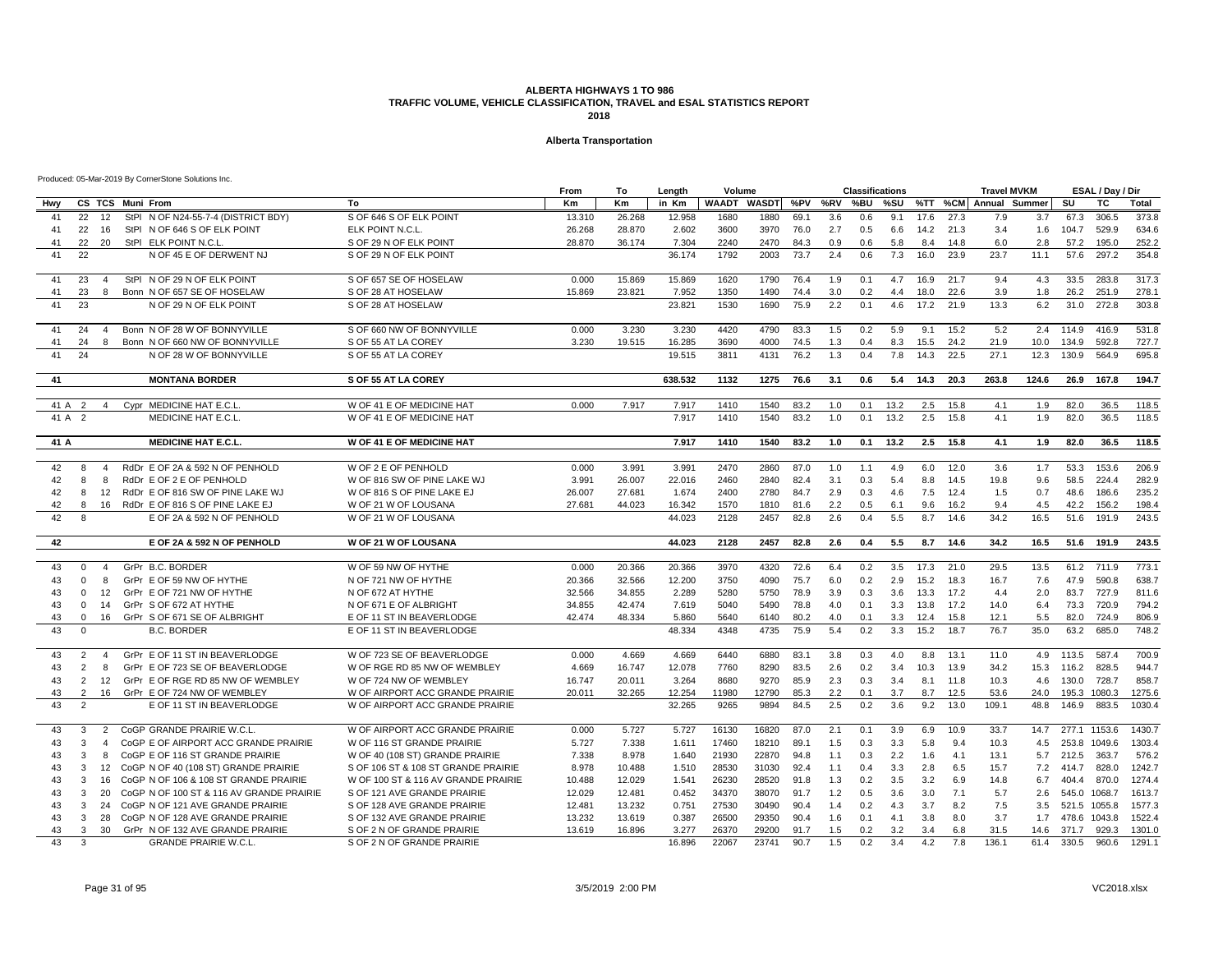### **Alberta Transportation**

|          |                         |                                                                                                       |                                                | From   | То     | Length           | Volume        |                   |              |            | <b>Classifications</b> |            |              |              | <b>Travel MVKM</b>    |              |    | ESAL / Day / Dir             |                  |
|----------|-------------------------|-------------------------------------------------------------------------------------------------------|------------------------------------------------|--------|--------|------------------|---------------|-------------------|--------------|------------|------------------------|------------|--------------|--------------|-----------------------|--------------|----|------------------------------|------------------|
| Hwy      |                         | CS TCS Muni From                                                                                      | To                                             | Кm     | Km     | in Km            | WAADT         | WASDT %PV %RV %BU |              |            |                        | %SU        |              |              | %TT %CM Annual Summer |              | SU | TC                           | Total            |
| 43       | $\overline{4}$          | GrPr E OF 2 N OF GRANDE PRAIRIE<br>$\overline{4}$                                                     | W OF 670 & 733 W OF BEZANSON                   | 0.000  | 26.162 | 26.162           | 8350          | 8870              | 73.4         | 2.2        | 0.3                    | 3.8        | 20.3         | 24.4         | 79.7                  | 35.5         |    | 139.8 1756.9                 | 1896.7           |
| 43       | $\overline{4}$          | 8<br>GrPr E OF 670 & 733 W OF BEZANSON                                                                | W OF RGE RD 21 W OF GOODWIN                    | 26.162 | 41.382 | 15.220           | 8250          | 8770              | 69.3         | 6.0        | 0.2                    | 3.6        | 20.9         | 24.7         | 45.8                  | 20.4         |    | 130.8 1787.2                 | 1918.0           |
| 43       | $\overline{a}$          | Grvw E OF RGE RD 21 W OF GOODWIN<br>12                                                                | W OF 736 SW OF DEBOLT                          | 41.382 | 51.122 | 9.740            | 7970          | 8470              | 68.3         | 5.5        | 0.2                    | 3.3        | 22.7         | 26.2         | 28.3                  | 12.6         |    | 115.9 1875.2                 | 1991.1           |
| 43       | $\overline{a}$          | Grvw E OF 736 SW OF DEBOLT<br>16                                                                      | <b>EAST OF DEBOLT</b>                          | 51.122 | 52.876 | 1.754            | 7690          | 8170              | 68.0         | 5.1        | 0.1                    | 3.5        | 23.3         | 26.9         | 4.9                   | 2.2          |    | 118.6 1857.2                 | 1975.8           |
| 43       | $\overline{\mathbf{A}}$ | E OF 2 N OF GRANDE PRAIRIE                                                                            | <b>EAST OF DEBOLT</b>                          |        |        | 52.876           | 8229          | 8744              | 71.2         | 4.0        | 0.2                    | 3.6        | 21.0         | 24.8         | 158.8                 | 70.7         |    | 130.5 1791.2                 | 1921.7           |
|          |                         |                                                                                                       |                                                |        |        |                  |               |                   |              |            |                        |            |              |              |                       |              |    |                              |                  |
| 43<br>43 | 6<br>6                  | Grvw EAST OF DEBOLT<br>$\overline{4}$<br><b>EAST OF DEBOLT</b>                                        | W OF 49 AT VALLEYVIEW<br>W OF 49 AT VALLEYVIEW | 0.000  | 51.604 | 51.604<br>51.604 | 7470<br>7470  | 7940<br>7940      | 67.7<br>67.7 | 3.9<br>3.9 | 0.2<br>0.2             | 4.3<br>4.3 | 23.9<br>23.9 | 28.4<br>28.4 | 140.7<br>140.7        | 62.7<br>62.7 |    | 141.5 1850.5<br>141.5 1850.5 | 1992.0<br>1992.0 |
|          |                         |                                                                                                       |                                                |        |        |                  |               |                   |              |            |                        |            |              |              |                       |              |    |                              |                  |
| 43       | 8                       | Grvw S OF 49 AT VALLEYVIEW<br>4                                                                       | N OF 665 S OF VALLEYVIEW                       | 0.000  | 7.325  | 7.325            | 7220          | 7730              | 68.8         | 5.1        | 0.2                    | 3.6        | 22.3         | 26.1         | 19.3                  | 8.7          |    | 114.5 1668.8                 | 1783.3           |
| 43       | 8                       | Grvw S OF 665 S OF VALLEYVIEW<br>8                                                                    | KM 24.98                                       | 7.325  | 24.980 | 17.655           | 7040          | 7530              | 69.8         | 7.4        | 0.1                    | 3.6        | 19.1         | 22.8         | 45.4                  | 20.3         |    | 111.6 1393.7                 | 1505.3           |
| 43       | 8                       | 12 Grvw KM 24.98                                                                                      | LITTLE SMOKY RIVER                             | 24.980 | 38.942 | 13.962           | 6150          | 6580              | 65.8         | 7.9        | 0.1                    | 3.5        | 22.7         | 26.3         | 31.3                  | 14.1         |    | 94.8 1447.0                  | 1541.8           |
| 43       | 8                       | S OF 49 AT VALLEYVIEW                                                                                 | LITTLE SMOKY RIVER                             |        |        | 38.942           | 6755          | 7227              | 68.3         | 7.1        | 0.1                    | 3.6        | 20.9         | 24.6         | 96.0                  | 43.1         |    | 107.1 1463.3                 | 1570.4           |
| 43       | 10                      | <b>Grvw LITTLE SMOKY RIVER</b><br>2                                                                   | N OF OLD 745 AT LITTLE SMOKY                   | 0.000  | 1.040  | 1.040            | 5920          | 6290              | 63.3         | 6.1        | 0.2                    | 4.1        | 26.3         | 30.6         | 2.2                   | 1.0          |    | 106.9 1613.8                 | 1720.7           |
| 43       | 10                      | Grvw S OF OLD 745 AT LITTLE SMOKY<br>8                                                                | KM 9.551                                       | 1.040  | 9.550  | 8.510            | 5930          | 6300              | 63.3         | 6.1        | 0.2                    | 4.1        | 26.3         | 30.6         | 18.4                  | 8.2          |    | 107.1 1616.5                 | 1723.6           |
| 43       | 10                      | 12 Grvw KM 9.551                                                                                      | W OF KAYBOB DR IN FOXCREEK                     | 9.550  | 47.250 | 37.700           | 7250          | 7710              | 64.3         | 5.4        | 0.2                    | 4.7        | 25.4         | 30.3         | 99.8                  | 44.5         |    | 150.1 1908.7                 | 2058.8           |
| 43       | 10                      | LITTLE SMOKY RIVER                                                                                    | W OF KAYBOB DR IN FOXCREEK                     |        |        | 47.250           | 6983          | 7425              | 64.1         | 5.5        | 0.2                    | 4.6        | 25.6         | 30.4         | 120.4                 | 53.7         |    | 141.5 1852.9                 | 1994.4           |
|          |                         |                                                                                                       |                                                |        |        |                  |               |                   |              |            |                        |            |              |              |                       |              |    |                              |                  |
| 43       | 12                      | Grvw E OF KAYBOB DR IN FOXCREEK<br>$\overline{4}$                                                     | W OF 947 SE OF FOX CREEK                       | 0.000  | 15.149 | 15.149           | 8240          | 8590              | 65.6         | 4.7        | 0.3                    | 3.9        | 25.5         | 29.7         | 45.6                  | 19.9         |    | 141.6 2177.9                 | 2319.5           |
| 43       | 12                      | Grvw E OF 947 SE OF FOX CREEK<br>8                                                                    | KM 32.970                                      | 15.149 | 32.970 | 17.821           | 7910          | 8240              | 69.7         | 5.1        | 0.3                    | 3.5        | 21.4         | 25.2         | 51.5                  | 22.5         |    | 122.0 1754.5                 | 1876.5           |
| 43       | 12                      | 12<br>Grvw KM 32.970                                                                                  | W OF EAGLE TOWER RD E OF TWO CREEKS            | 32.970 | 38.614 | 5.644            | 7700          | 8020              | 64.2         | 5.5        | 0.3                    | 5.2        | 24.8         | 30.3         | 15.9                  | 6.9          |    | 176.4 1979.3                 | 2155.7           |
| 43       | 12                      | E OF KAYBOB DR IN FOXCREEK                                                                            | W OF EAGLE TOWER RD E OF TWO CREEKS            |        |        | 38.614           | 8009          | 8345              | 67.3         | 5.0        | 0.3                    | 3.9        | 23.5         | 27.7         | 112.9                 | 49.3         |    | 137.6 1950.8                 | 2088.4           |
|          |                         |                                                                                                       |                                                |        |        |                  |               |                   |              |            |                        |            |              |              |                       |              |    |                              |                  |
| 43       | 14                      | Wdld E OF EAGLE TOWER RD E OF TWO CREEKS W OF 32 NW OF WHITECOURT WJ<br>$\overline{4}$                |                                                | 0.000  | 34.920 | 34.920           | 7480          | 7830              | 66.2         | 4.7        | 0.3                    | 4.9        | 23.9         | 29.1         | 95.3                  | 41.8         |    | 161.5 1853.0                 | 2014.5           |
| 43<br>43 | 14<br>14                | 8<br>Wdld E OF 32 NW OF WHITECOURT WJ<br>E OF EAGLE TOWER RD E OF TWO CREEKS W OF 32 AT WHITECOURT EJ | W OF 32 AT WHITECOURT EJ                       | 34.920 | 42.829 | 7.909<br>42.829  | 10270<br>7995 | 10800<br>8378     | 72.4<br>67.6 | 2.9<br>4.3 | 0.4<br>0.3             | 4.3<br>4.8 | 20.0<br>23.0 | 24.7<br>28.1 | 29.6<br>125.0         | 13.1<br>54.9 |    | 194.5 2129.0<br>169.0 1906.0 | 2323.5<br>2075.0 |
|          |                         |                                                                                                       |                                                |        |        |                  |               |                   |              |            |                        |            |              |              |                       |              |    |                              |                  |
| 43       | 16                      | Wdld E OF 32 AT WHITECOURT EJ<br>$\overline{4}$                                                       | WHITECOURT E.C.L.                              | 0.000  | 4.690  | 4.690            | 15690         | 16510             | 81.5         | 3.2        | 0.2                    | 3.1        | 12.0         | 15.3         | 26.9                  | 11.8         |    | 214.3 1951.5                 | 2165.8           |
| 43       | 16                      | Wdld WHITECOURT E.C.L.<br>6                                                                           | W OF 751 E OF WHITECOURT                       | 4.690  | 22.687 | 17.997           | 9950          | 10720             | 73.7         | 3.9        | 0.2                    | 4.0        | 18.2         | 22.4         | 65.4                  | 29.5         |    | 175.3 1877.0                 | 2052.3           |
| 43       | 16                      | Wdld E OF 751 E OF WHITECOURT<br>8                                                                    | W OF 658 S OF BLUERIDGE                        | 22.687 | 25.216 | 2.529            | 9450          | 10190             | 71.9         | 3.4        | 0.2                    | 4.0        | 20.5         | 24.7         | 8.7                   | 3.9          |    | 166.5 2008.0                 | 2174.5           |
| 43       | 16                      | LSAn E OF 658 S OF BLUERIDGE<br>10                                                                    | N OF 18 W OF GREEN COURT                       | 25.216 | 35.553 | 10.337           | 9310          | 10030             | 73.1         | 4.6        | 0.2                    | 3.3        | 18.8         | 22.3         | 35.1                  | 15.9         |    | 135.3 1814.2                 | 1949.5           |
| 43       | 16                      | LSAn S OF 18 W OF GREEN COURT<br>12                                                                   | 5.441 KM S OF 18 W OF GREEN COURT              | 35.553 | 40.910 | 5.357            | 8520          | 9210              | 73.3         | 6.1        | 0.2                    | 3.0        | 17.4         | 20.6         | 16.7                  | 7.5          |    | 112.6 1536.6                 | 1649.2           |
| 43       | 16                      | 14 LSAn 5.441 KM S OF 18 W OF GREEN COURT                                                             | W OF 22 AT MAYERTHORPE                         | 40.910 | 45.132 | 4.222            | 8350          | 9030              | 76.3         | 3.1        | 0.1                    | 2.9        | 17.6         | 20.6         | 12.9                  | 5.8          |    | 106.7 1523.2                 | 1629.9           |
| 43       | 16                      | E OF 32 AT WHITECOURT EJ                                                                              | W OF 22 AT MAYERTHORPE                         |        |        | 45.132           | 10052         | 10797             | 74.9         | 4.1        | 0.2                    | 3.5        | 17.3         | 21.0         | 165.6                 | 74.6         |    | 155.0 1802.5                 | 1957.5           |
| 43       | 18                      | LSAn E OF 22 AT MAYERTHORPE<br>$\overline{4}$                                                         | W OF 757 TO BARRHEAD WJ                        | 0.000  | 15.704 | 15.704           | 7880          | 8520              | 74.2         | 4.4        | 0.2                    | 3.1        | 18.1         | 21.4         | 45.2                  | 20.5         |    | 107.6 1478.3                 | 1585.9           |
| 43       | 18                      | LSAn E OF 757 TO BARRHEAD WJ<br>8                                                                     | W OF 757 E OF SANGUDO EJ                       | 15.704 | 18.094 | 2.390            | 8140          | 8800              | 75.1         | 2.9        | 0.3                    | 3.9        | 17.8         | 22.0         | 7.1                   |              |    | 3.2 139.8 1501.8             | 1641.6           |
| 43       | 18                      | 12 LSAn E OF 757 E OF SANGUDO EJ                                                                      | W OF 764 AT CHERHILL                           | 18.094 | 35.068 | 16.974           | 7580          | 8340              | 71.9         | 3.8        | 0.2                    | 3.6        | 20.5         | 24.3         | 47.0                  | 21.7         |    | 120.2 1610.6                 | 1730.8           |
| 43       | 18                      | E OF 22 AT MAYERTHORPE                                                                                | W OF 764 AT CHERHILL                           |        |        | 35.068           | 7753          | 8452              | 73.2         | 4.0        | 0.2                    | 3.4        | 19.2         | 22.8         | 99.2                  | 45.3         |    | 116.1 1542.9                 | 1659.0           |
|          |                         |                                                                                                       |                                                |        |        |                  |               |                   |              |            |                        |            |              |              |                       |              |    |                              |                  |
| 43       | 20<br>$\overline{4}$    | LSAn E OF 764 AT CHERHILL                                                                             | W OF 765 E OF CHERHILL                         | 0.000  | 5.491  | 5.491            | 7880          | 8710              | 72.6         | 3.2        | 0.4                    | 3.2        | 20.6         | 24.2         | 15.8                  |              |    | 7.3 111.1 1682.5             | 1793.6           |
| 43       | 20                      | LSAn E OF 765 E OF CHERHILL<br>8                                                                      | W OF 33 NE OF GUNN                             | 5.491  | 24.904 | 19.413           | 8600          | 9490              | 74.7         | 3.3        | 0.3                    | 3.4        | 18.3         | 22.0         | 60.9                  | 28.2         |    | 128.8 1631.2                 | 1760.0           |
| 43       | 20                      | E OF 764 AT CHERHILL                                                                                  | W OF 33 NE OF GUNN                             |        |        | 24.904           | 8441          | 9318              | 74.2         | 3.3        | 0.3                    | 3.4        | 18.8         | 22.5         | 76.7                  | 35.5         |    | 126.4 1644.8                 | 1771.2           |
| 43       | 22<br>$\overline{4}$    | LSAn E OF 33 NE OF GUNN                                                                               | W OF 37 NW OF ONOWAY                           | 0.000  | 6.145  | 6.145            | 11550         | 12760             | 78.2         | 3.7        | 0.3                    | 3.6        | 14.2         | 18.1         | 25.9                  | 12.0         |    | 183.2 1700.0                 | 1883.2           |
| 43       | 22<br>8                 | LSAn E OF 37 NW OF ONOWAY                                                                             | N OF 633 E OF ALBERTA BEACH                    | 6.145  | 14.119 | 7.974            | 11010         | 12550             | 78.2         | 3.4        | 0.3                    | 3.8        | 14.3         | 18.4         | 32.0                  | 15.3         |    | 184.3 1631.9                 | 1816.2           |
| 43       | 22                      | 12 LSAn S OF 633 E OF ALBERTA BEACH                                                                   | N OF 16 AT MANLY CORNER                        | 14.119 | 23.866 | 9.747            | 13660         | 15570             | 82.3         | 2.2        | 0.2                    | 2.9        | 12.4         | 15.5         | 48.6                  | 23.2         |    | 174.5 1755.7                 | 1930.2           |
| 43       | 22                      | E OF 33 NE OF GUNN                                                                                    | N OF 16 AT MANLY CORNER                        |        |        | 23.866           | 12231         | 13837             | 80.1         | 2.9        | 0.3                    | 3.3        | 13.4         | 17.0         | 106.5                 | 50.5         |    | 177.8 1698.8                 | 1876.6           |
| 43       |                         | <b>B.C. BORDER</b>                                                                                    | N OF 16 AT MANLY CORNER                        |        |        | 498.580          | 8374          | 8987              | 73.8         | 4.0        | 0.2                    | 3.8        | 18.2         | 22.2         | 1523.9                | 685.6        |    | 140.2 1579.7                 | 1719.9           |
|          |                         |                                                                                                       |                                                |        |        |                  |               |                   |              |            |                        |            |              |              |                       |              |    |                              |                  |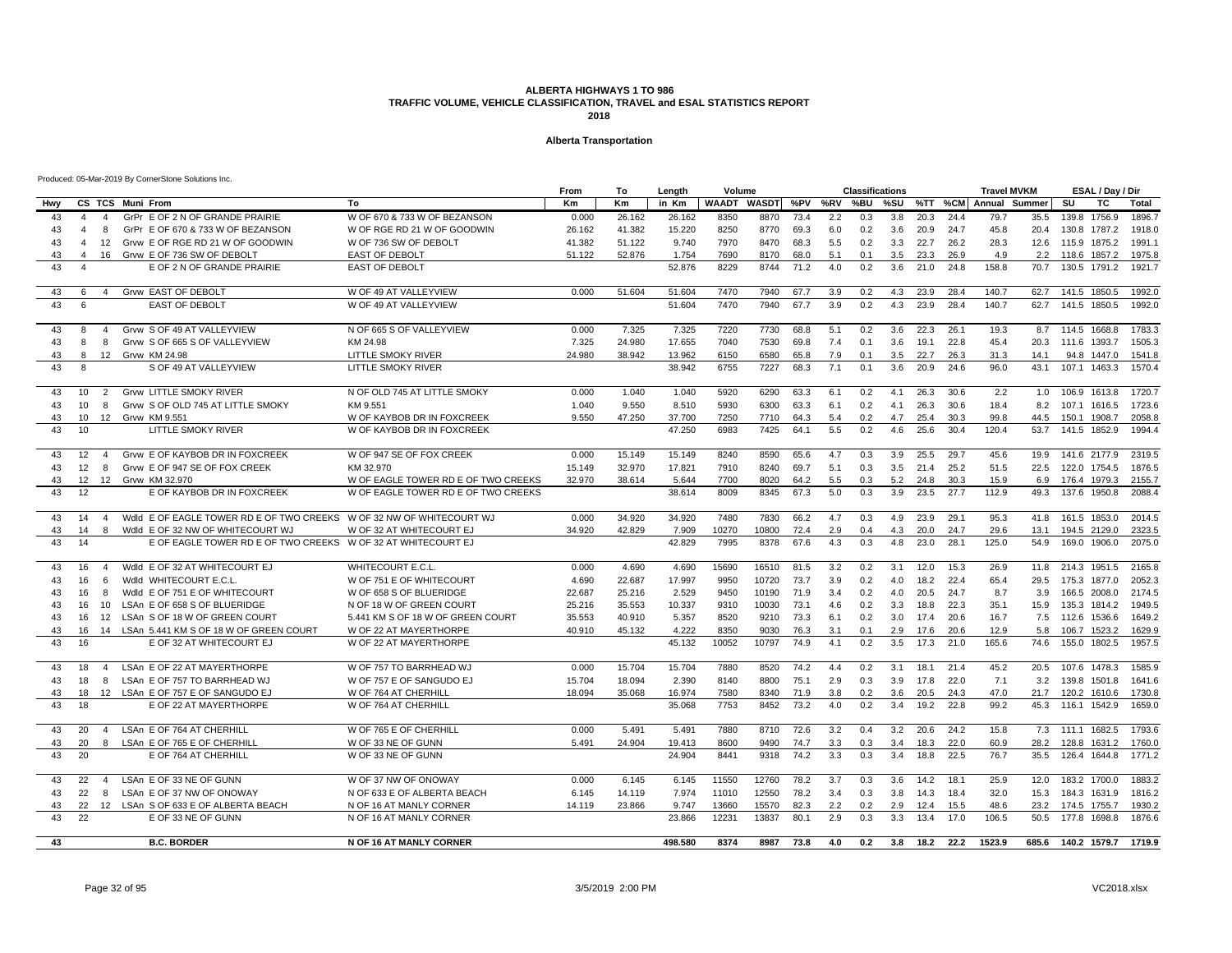### **Alberta Transportation**

|                                                                            |                              | From   | To     | Length  | Volume       |              |         |     | <b>Classifications</b> |      |      |         | <b>Travel MVKM</b> |      |              | ESAL / Day / Dir |              |
|----------------------------------------------------------------------------|------------------------------|--------|--------|---------|--------------|--------------|---------|-----|------------------------|------|------|---------|--------------------|------|--------------|------------------|--------------|
| CS TCS Muni From<br>Hwy                                                    | To                           | Km     | Кm     | in Km   | <b>WAADT</b> | <b>WASDT</b> | %PV %RV |     | %BU                    | %SU  |      | %TT %CM | Annual Summer      |      | SU           | TC               | <b>Total</b> |
| 3<br>4 CoGP E OF JUNCTION 116 ST<br>43 X                                   | W OF HIGHWAY 2 AND 43        | 0.000  | 4.061  | 4.061   | 4360         | 4680         | 78.0    | 1.9 | 0.2                    | 5.5  | 14.4 | 20.1    | 6.5                | 2.9  | 105.6        | 650.8            | 756.4        |
| E OF JUNCTION 116 ST<br>43 X<br>3                                          | W OF HIGHWAY 2 AND 43        |        |        | 4.061   | 4360         | 4680         | 78.0    | 1.9 | 0.2                    | 5.5  | 14.4 | 20.1    | 6.5                | 2.9  | 105.6        | 650.8            | 756.4        |
| 43 X<br>E OF JUNCTION 116 ST                                               | W OF HIGHWAY 2 AND 43        |        |        | 4.061   | 4360         | 4680         | 78.0    | 1.9 | 0.2                    | 5.5  | 14.4 | 20.1    | 6.5                |      | 2.9 105.6    | 650.8            | 756.4        |
|                                                                            |                              |        |        |         |              |              |         |     |                        |      |      |         |                    |      |              |                  |              |
| 44<br>Stur N OF 16 W OF EDMONTON<br>$\Omega$<br>$\overline{4}$             | S OF 633 S OF VILLENEUVE     | 0.000  | 10.169 | 10.169  | 7190         | 8070         | 74.5    | 1.3 | 0.2                    | 6.3  | 17.7 | 24.2    | 26.7               | 12.6 | 199.5 1319.1 |                  | 1518.6       |
| 44<br>8<br>Stur N OF 633 S OF VILLENEUVE<br>$\mathbf{0}$                   | S OF 37 N OF VILLENUEVE      | 10.169 | 16.794 | 6.625   | 5570         | 6240         | 76.9    | 1.5 | 0.3                    | 6.1  | 15.2 | 21.6    | 13.5               | 6.3  | 149.7        | 877.5            | 1027.2       |
| Stur N OF 37 N OF VILLENEUVE<br>44<br>12<br>$\Omega$                       | S OF 642 W OF MORINVILLE     | 16.794 | 27.135 | 10.341  | 4850         | 5040         | 81.6    | 3.1 | 0.8                    | 3.6  | 10.9 | 15.3    | 18.3               | 8.0  | 76.9         | 547.9            | 624.8        |
| 44<br>Stur N OF 642 W OF MORINVILLE<br>$\Omega$<br>16                      | S OF 651 E OF BUSBY          | 27.135 | 43.350 | 16.215  | 3910         | 4060         | 81.2    | 2.7 | 0.4                    | 3.7  | 12.0 | 16.1    | 23.1               | 10.1 | 63.7         | 486.3            | 550.0        |
| 44<br>Wstl N OF 651 E OF BUSBY<br>$\Omega$<br>-20                          | S.C.L. OF WESTLOCK           | 43.350 | 65.420 | 22.070  | 3880         | 4020         | 81.3    | 2.9 | 0.3                    | 3.3  | 12.2 | 15.8    | 31.3               | 13.6 | 56.4         | 490.6            | 547.0        |
| Wstl S.C.L. OF WESTLOCK<br>44<br>$\Omega$<br>24                            | S OF 18 AT WESTLOCK          | 65.420 | 66.181 | 0.761   | 6240         | 6480         | 84.0    | 3.6 | 0.2                    | 3.5  | 8.7  | 12.4    | 1.7                | 0.8  | 96.2         | 562.7            | 658.9        |
| N OF 16 W OF EDMONTON<br>44<br>$\Omega$                                    | S OF 18 AT WESTLOCK          |        |        | 66.181  | 4744         | 5062         | 79.2    | 2.4 | 0.4                    | 4.5  | 13.5 | 18.4    | 114.6              | 51.3 | 94.0         | 663.8            | 757.8        |
| Wstl N OF 18 AT WESTLOCK<br>44<br>$\overline{2}$<br>$\overline{4}$         | <b>WESTLOCK N.C.L</b>        | 0.000  | 1.620  | 1.620   | 5780         | 6310         | 87.0    | 2.3 | 0.5                    | 2.6  | 7.6  | 10.7    | 3.4                | 1.6  | 66.2         | 455.3            | 521.5        |
| 2<br>Wstl WESTLOCK N.C.L.<br>44<br>6                                       | S OF 661 E OF DAPP SJ        | 1.620  | 21.055 | 19.435  | 3750         | 4310         | 81.4    | 4.7 | 0.3                    | 2.8  | 10.8 | 13.9    | 26.6               | 12.8 | 46.3         | 419.8            | 466.1        |
| 44<br>$\overline{2}$<br>8<br>Wstl N OF 661 E OF DAPP SJ                    | S OF 661 NE OF DAPP NJ       | 21.055 | 22.684 | 1.629   | 3180         | 3650         | 80.5    | 2.7 | 0.4                    | 3.7  | 12.7 | 16.8    | 1.9                | 0.9  | 51.8         | 418.6            | 470.4        |
| Wstl N OF 661 NE OF DAPP NJ<br>44<br>2<br>12                               | S OF 663 N OF FAWCETT        | 22.684 | 51.985 | 29.301  | 2230         | 2490         | 74.8    | 6.0 | 0.4                    | 3.6  | 15.2 | 19.2    | 23.8               | 11.2 | 35.4         | 351.3            | 386.7        |
| 44<br>$\overline{2}$<br>16<br>Wstl N OF 663 N OF FAWCETT                   | NORTH OF FAWCETT             | 51.985 | 55.232 | 3.247   | 2000         | 2220         | 74.3    | 2.6 | 0.4                    | 2.7  | 20.0 | 23.1    | 2.4                | 1.1  | 23.8         | 414.6            | 438.4        |
| N OF 18 AT WESTLOCK<br>44<br>$\overline{2}$                                | NORTH OF FAWCETT             |        |        | 55.232  | 2883         | 3261         | 78.7    | 4.9 | 0.4                    | 3.1  | 12.9 | 16.4    | 58.1               | 27.6 | 39.4         | 385.5            | 424.9        |
| Less NORTH OF FAWCETT<br>44<br>$\overline{4}$<br>$\overline{4}$            | S OF 2 S OF HONDO            | 0.000  | 50.215 | 50.215  | 1960         | 2170         | 71.7    | 6.2 | 0.3                    | 3.4  | 18.4 | 22.1    | 35.9               | 16.7 | 29.4         | 373.8            | 403.2        |
| 44<br>NORTH OF FAWCETT<br>$\boldsymbol{\Lambda}$                           | S OF 2 S OF HONDO            |        |        | 50.215  | 1960         | 2170         | 71.7    | 6.2 | 0.3                    | 3.4  | 18.4 | 22.1    | 35.9               | 16.7 | 29.4         | 373.8            | 403.2        |
| 44<br>N OF 16 W OF EDMONTON                                                | S OF 2 S OF HONDO            |        |        | 171.628 | 3331         | 3636         | 77.7    | 3.8 | 0.4                    | 3.9  | 14.2 | 18.5    | 208.7              | 95.5 | 57.2         | 490.3            | 547.5        |
|                                                                            |                              |        |        |         |              |              |         |     |                        |      |      |         |                    |      |              |                  |              |
| Lamo N OF 15 S OF BRUDERHEIM<br>45<br>$\overline{4}$<br>$\overline{4}$     | BRUDERHEIM (C.N.R. CROSSING) | 0.000  | 2.680  | 2.680   | 1700         | 1940         | 92.1    | 0.9 | 0.9                    | 3.3  | 2.8  | 7.0     | 1.7                | 0.8  | 24.7         | 49.3             | 74.0         |
| 45<br>Lamo BRUDERHEIM (C.N.R. CROSSING)<br>6<br>$\overline{4}$             | S OF 38 SW OF DEERLAND       | 2.680  | 16.075 | 13.395  | 540          | 610          | 83.7    | 1.8 | 1.0                    | 7.4  | 6.1  | 14.5    | 2.6                | 1.3  | 17.6         | 34.1             | 51.7         |
| Lamo E OF 38 SW OF DEERLAND<br>45<br>8<br>$\overline{a}$                   | W OF 831 S OF SKARO          | 16.075 | 22.591 | 6.516   | 2150         | 2340         | 67.7    | 2.0 | 0.4                    | 4.4  | 25.5 | 30.3    | 5.1                | 2.3  | 41.7         | 568.3            | 610.0        |
| Lamo E OF 831 S OF SKARO<br>45<br>12<br>$\overline{4}$                     | W OF 855 S OF UKALTA WJ      | 22.591 | 43.768 | 21.177  | 1450         | 1580         | 66.9    | 3.6 | 0.2                    | 4.6  | 24.7 | 29.5    | 11.2               | 5.1  | 29.4         | 371.2            | 400.6        |
| Lamo E OF 855 S OF UKALTA WJ<br>45<br>16<br>$\overline{4}$                 | W OF 855 N OF ANDREW EJ      | 43.768 | 51.897 | 8.129   | 1100         | 1200         | 68.3    | 3.3 | 0.2                    | 4.7  | 23.5 | 28.4    | 3.3                | 1.5  | 22.8         | 267.9            | 290.7        |
| 45<br>$\overline{4}$<br>N OF 15 S OF BRUDERHEIM                            | W OF 855 N OF ANDREW EJ      |        |        | 51.897  | 1261         | 1384         | 70.9    | 2.8 | 0.4                    | 4.8  | 21.1 | 26.3    | 23.9               | 11.0 | 26.7         | 275.8            | 302.5        |
| 45<br>Lamo E OF 855 N OF ANDREW EJ<br>6<br>$\overline{4}$                  | W OF 645 SE OF WHITFORD      | 0.000  | 4.774  | 4.774   | 1500         | 1630         | 79.8    | 2.4 | 0.3                    | 4.2  | 13.3 | 17.8    | 2.6                | 1.2  | 27.8         | 206.8            | 234.6        |
| Lamo E OF 645 SE OF WHITFORD<br>45<br>8<br>6                               | W OF 857 NW OF WILLINGDON WJ | 4.774  | 15.065 | 10.291  | 460          | 500          | 74.3    | 1.6 | 0.4                    | 6.9  | 16.8 | 24.1    | 1.7                | 0.8  | 14.0         | 80.1             | 94.1         |
| 45<br>TwoH E OF 857 NW OF WILLINGDON WJ<br>6<br>12                         | W OF 857 SE OF WILLINGDON EJ | 15.065 | 21.395 | 6.330   | 740          | 810          | 77.8    | 2.2 | 0.6                    | 4.9  | 14.5 | 20.0    | 1.7                | 0.8  | 16.0         | 111.2            | 127.2        |
| TwoH E OF 857 SE OF WILLINGDON EJ<br>45<br>6<br>16                         | W OF 29 NW OF HAIRY HILL WJ  | 21.395 | 25.266 | 3.871   | 510          | 580          | 73.8    | 1.5 | 1.0                    | 6.2  | 17.5 | 24.7    | 0.7                | 0.3  | 13.9         | 92.5             | 106.4        |
| 45<br>6<br>E OF 855 N OF ANDREW EJ                                         | W OF 29 NW OF HAIRY HILL WJ  |        |        | 25.266  | 734          | 803          | 77.2    | 2.1 | 0.5                    | 5.3  | 14.9 | 20.7    | 6.8                | 3.1  | 17.1         | 113.4            | 130.5        |
| TwoH E OF 29 NE OF HAIRY HILL EJ<br>45<br>$\overline{7}$<br>$\overline{4}$ | W OF 36 AT TWO HILLS WJ      | 0.000  | 10.752 | 10.752  | 750          | 840          | 81.4    | 2.0 | 0.6                    | 5.1  | 10.9 | 16.6    | 2.9                | 1.4  | 16.8         | 84.7             | 101.5        |
| 45<br>E OF 29 NE OF HAIRY HILL EJ                                          | W OF 36 AT TWO HILLS WJ      |        |        | 10.752  | 750          | 840          | 81.4    | 2.0 | 0.6                    | 5.1  | 10.9 | 16.6    | 2.9                | 1.4  | 16.8         | 84.7             | 101.5        |
| TWOH E OF 36 AT TWO HILLS WJ<br>45<br>8<br>$\mathbf{\Delta}$               | W OF 36 E OF TWO HILLS EJ    | 0.000  | 3.849  | 3.849   | 2000         | 2230         | 86.4    | 3.4 | 0.1                    | 2.2  | 7.9  | 10.2    | 2.8                | 1.3  | 19.4         | 163.8            | 183.2        |
| 45<br>TwoH E OF 36 E OF TWO HILLS EJ<br>8<br>8                             | W OF 870 N OF MORECAMBE      | 3.849  | 20.482 | 16.633  | 690          | 790          | 79.3    | 1.7 | 0.4                    | 2.8  | 15.8 | 19.0    | 4.2                | 2.0  | 8.5          | 113.0            | 121.5        |
| 45<br>TwoH E OF 870 N OF MORECAMBE<br>8<br>12                              | W OF 881 S OF MYRNAM         | 20.482 | 35.921 | 15.439  | 670          | 770          | 80.7    | 3.8 | 0.2                    | 3.0  | 12.3 | 15.5    | 3.8                | 1.8  | 8.9          | 85.4             | 94.3         |
| 45<br>TwoH E OF 881 S OF MYRNAM<br>8<br>16                                 | W OF 41 E OF DERWENT NJ      | 35.921 | 60.524 | 24.603  | 590          | 670          | 60.2    | 2.7 | 0.7                    | 3.3  | 33.1 | 37.1    | 5.3                | 2.5  | 8.6          | 202.4            | 211.0        |
| E OF 36 AT TWO HILLS WJ<br>45<br>8                                         | W OF 41 E OF DERWENT NJ      |        |        | 60.524  | 728          | 828          | 74.6    | 2.8 | 0.4                    | 2.9  | 19.3 | 22.6    | 16.1               | 7.7  | 9.3          | 145.6            | 154.9        |
| 45<br>Verm E OF 41 SE OF DERWENT SJ<br>10 <sup>1</sup><br>$\overline{4}$   | W OF 893 N OF DEWBERRY WJ    | 0.000  | 21.291 | 21.291  | 680          | 790          | 62.2    | 1.9 | 0.6                    | 10.2 | 25.1 | 35.9    | 5.3                | 2.6  | 30.6         | 176.9            | 207.5        |
| 45<br>10<br>Verm E OF 893 N OF DEWBERRY WJ<br>6                            | W OF 893 N OF DEWBERRY EJ    | 21.291 | 22.920 | 1.629   | 660          | 770          | 61.2    | 2.2 | 0.2                    | 9.5  | 26.9 | 36.6    | 0.4                | 0.2  | 27.6         | 184.0            | 211.6        |
| 45<br>10 <sup>10</sup><br>E OF 41 SE OF DERWENT SJ                         | W OF 893 N OF DEWBERRY EJ    |        |        | 22.920  | 679          | 789          | 62.2    | 1.9 | 0.6                    | 10.1 | 25.2 | 35.9    | 5.7                | 2.8  | 30.2         | 177.4            | 207.6        |
| 45<br>Verm E OF 893 N OF DEWBERRY EJ<br>12<br>$\overline{4}$               | W OF 897 N OF MARWAYNE NJ    | 0.000  | 13.630 | 13.630  | 870          | 1020         | 66.1    | 1.8 | 0.0                    | 9.4  | 22.7 | 32.1    | 4.3                | 2.1  | 36.0         | 204.7            | 240.7        |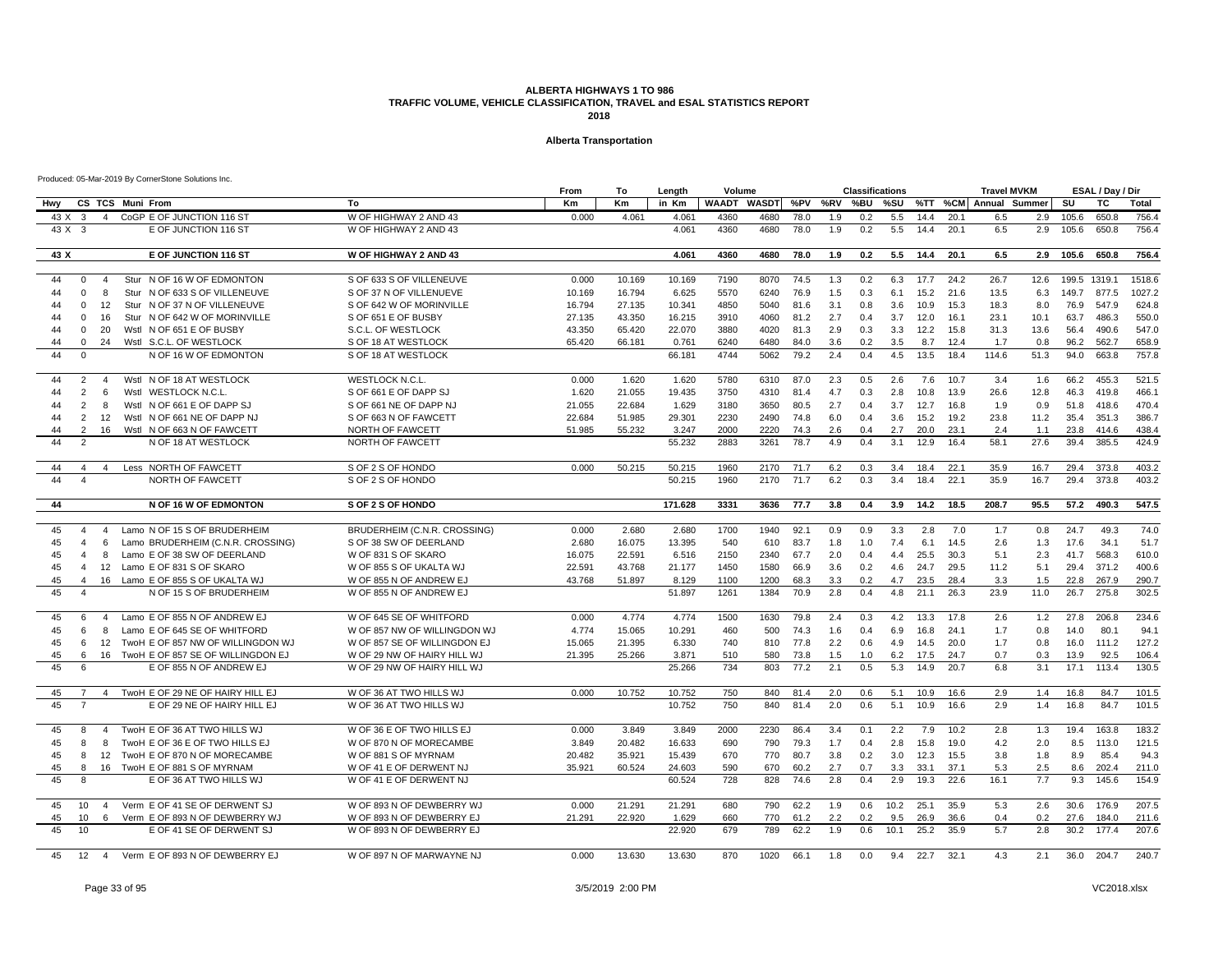### **Alberta Transportation**

|          |                                                                                               | From   | To     | Length  | Volume |                         |      |            | <b>Classifications</b> |            |              |              | <b>Travel MVKM</b>    |       |              | ESAL / Day / Dir |                |
|----------|-----------------------------------------------------------------------------------------------|--------|--------|---------|--------|-------------------------|------|------------|------------------------|------------|--------------|--------------|-----------------------|-------|--------------|------------------|----------------|
| Hwy      | CS TCS Muni From<br>To                                                                        | Km     | Кm     | in Km   |        | WAADT WASDT %PV %RV %BU |      |            |                        | %SU        |              |              | %TT %CM Annual Summer |       | SU           | <b>TC</b>        | Total          |
| 45       | 12<br>Verm S OF 897 N OF MARWAYNE NJ<br>N OF 897 AT MARWAYNE SJ<br>8                          | 13.630 | 21.018 | 7.388   | 2280   | 2540                    | 70.4 | 1.8        | 0.2                    | 8.7        | 18.9         | 27.8         | 6.1                   | 2.9   | 87.4         | 446.6            | 534.0          |
| 45       | 12<br>12 Verm E OF 897 AT MARWAYNE SJ<br>W OF 17 AT ALCURVE (SASK BDR)                        | 21.018 | 42.824 | 21.806  | 970    | 1130                    | 64.9 | 2.4        | 0.0                    | 10.1       | 22.6         | 32.7         | 7.7                   | 3.8   | 43.2         | 227.2            | 270.4          |
| 45       | 12<br>E OF 893 N OF DEWBERRY EJ<br>W OF 17 AT ALCURVE (SASK BDR)                              |        |        | 42.824  | 1164   | 1338                    | 66.9 | 2.1        | 0.1                    | 9.5        | 21.4         | 31.0         | 18.2                  | 8.8   | 48.7         | 258.2            | 306.9          |
| 45       | N OF 15 S OF BRUDERHEIM<br>W OF 17 AT ALCURVE (SASK BDR)                                      |        |        | 214.183 | 941    | 1058                    | 71.0 | 2.5        | 0.4                    | 6.0        | 20.1         | 26.5         | 73.6                  | 34.7  | 24.9         | 196.0            | 220.9          |
|          |                                                                                               |        |        |         |        |                         |      |            |                        |            |              |              |                       |       |              |                  |                |
| 47       | S OF 16 W OF EDSON<br>Yelw N OF 40 AT COALSPUR<br>6<br>6                                      | 0.000  | 58.635 | 58.635  | 1000   | 1040                    | 65.9 | 1.5        | 1.7                    | 8.6        | 22.3         | 32.6         | 21.4                  | 9.3   | 37.9         | 231.1            | 269.0          |
| 47       | N OF 40 AT COALSPUR<br>S OF 16 W OF EDSON<br>6                                                |        |        | 58.635  | 1000   | 1040                    | 65.9 | 1.5        | 1.7                    | 8.6        | 22.3         | 32.6         | 21.4                  | 9.3   | 37.9         | 231.1            | 269.0          |
| 47       | N OF 40 AT COALSPUR<br>S OF 16 W OF EDSON                                                     |        |        | 58.635  | 1000   | 1040                    | 65.9 | 1.5        | 1.7                    | 8.6        | 22.3         | 32.6         | 21.4                  | 9.3   | 37.9         | 231.1            | 269.0          |
|          |                                                                                               |        |        |         |        |                         |      |            |                        |            |              |              |                       |       |              |                  |                |
| 49       | SadH B.C. BORDER<br>W OF 719 S OF BONANZA<br>2<br>$\overline{4}$                              | 0.000  | 13.360 | 13.360  | 1880   | 1920                    | 69.1 | 2.3        | 0.5                    | 5.5        | 22.6         | 28.6         | 9.2                   | 3.9   | 45.5         | 440.4            | 485.9          |
| 49<br>49 | 2<br>SadH E OF 719 S OF BONANZA<br>W OF 725 S OF WHITBURN<br>8<br>$\overline{2}$              | 13.360 | 52.710 | 39.350  | 1410   | 1450                    | 63.6 | 3.3<br>3.0 | 0.2<br>0.3             | 5.7<br>5.6 | 27.2<br>25.8 | 33.1<br>31.7 | 20.3<br>29.4          | 8.7   | 35.4<br>37.7 | 397.5<br>408.9   | 432.9<br>446.6 |
|          | <b>B.C. BORDER</b><br>W OF 725 S OF WHITBURN                                                  |        |        | 52.710  | 1529   | 1569                    | 65.3 |            |                        |            |              |              |                       | 12.7  |              |                  |                |
| 49       | SadH E OF 725 S OF WHITBURN<br>W OF 727 W OF SPIRIT RIVER<br>$\overline{4}$<br>$\overline{4}$ | 0.000  | 16.200 | 16.200  | 1930   | 2090                    | 68.0 | 5.1        | 0.2                    | 4.5        | 22.2         | 26.9         | 11.4                  | 5.2   | 38.3         | 444.1            | 482.4          |
| 49       | SprR E OF 727 W OF SPIRIT RIVER<br>W OF 731 AT SPIRIT RIVER<br>$\overline{4}$<br>8            | 16.200 | 25.917 | 9.717   | 2450   | 2650                    | 74.8 | 5.1        | 0.3                    | 4.4        | 15.4         | 20.1         | 8.7                   | 3.9   | 47.5         | 391.1            | 438.6          |
| 49       | 12 SprR E OF 731 AT SPIRIT RIVER<br>W OF 2 E OF RYCROFT<br>$\overline{4}$                     | 25.917 | 36.106 | 10.189  | 3040   | 3290                    | 78.3 | 2.8        | 0.2                    | 3.8        | 14.9         | 18.9         | 11.3                  | 5.1   | 50.9         | 469.5            | 520.4          |
| 49       | $\overline{4}$<br>E OF 725 S OF WHITBURN<br>W OF 2 E OF RYCROFT                               |        |        | 36.106  | 2383   | 2579                    | 73.6 | 4.3        | 0.2                    | 4.2        | 17.7         | 22.1         | 31.4                  | 14.2  | 44.1         | 437.2            | 481.3          |
| 49       | SprR E OF 2 E OF RYCROFT<br>W OF 733 AT WANHAM<br>6<br>$\overline{4}$                         | 0.000  | 20,327 | 20.327  | 1270   | 1420                    | 67.8 | 2.3        | 0.6                    | 5.5        | 23.8         | 29.9         | 9.4                   | 4.4   | 30.8         | 313.3            | 344.1          |
| 49       | 6<br>BirH E OF 733 AT WANHAM<br>W OF 739 AT EAGLESHAM<br>8                                    | 20.327 | 52.425 | 32.098  | 970    | 1130                    | 68.8 | 3.2        | 0.5                    | 5.9        | 21.6         | 28.0         | 11.4                  | 5.5   | 25.2         | 217.2            | 242.4          |
| 49       | 6<br>E OF 2 E OF RYCROFT<br>W OF 739 AT EAGLESHAM                                             |        |        | 52.425  | 1086   | 1242                    | 68.4 | 2.8        | 0.5                    | 5.7        | 22.6         | 28.8         | 20.8                  | 10.0  | 27.3         | 254.4            | 281.7          |
| 49       | BirH E OF 739 AT EAGLESHAM<br>W OF 740 W OF WATINO<br>8<br>$\overline{4}$                     | 0.000  | 12.970 | 12.970  | 880    | 1030                    | 66.6 | 3.9        | 0.4                    | 6.1        | 23.0         | 29.5         | 4.2                   | 2.0   | 23.6         | 209.8            | 233.4          |
| 49       | SmkR E OF 740 W OF WATINO<br>W OF 744 S OF GIROUXVILLE<br>8<br>8                              | 12.970 | 35.936 | 22.966  | 890    | 1040                    | 64.8 | 2.0        | 0.3                    | 5.3        | 27.6         | 33.2         | 7.5                   | 3.7   | 20.8         | 254.6            | 275.4          |
| 49       | 12 SmkR E OF 744 S OF GIROUXVILLE<br>FAHLER W.C.L.<br>8                                       | 35.936 | 44.090 | 8.154   | 1530   | 1800                    | 76.2 | 1.6        | 1.0                    | 4.7        | 16.5         | 22.2         | 4.6                   | 2.2   | 31.7         | 261.7            | 293.4          |
| 49       | SmkR FAHLER W.C.L<br>W OF 2 SW OF DONNELLY<br>8<br>16                                         | 44.090 | 48.944 | 4.854   | 2080   | 2450                    | 80.8 | 1.4        | 0.7                    | 3.8        | 13.3         | 17.8         | 3.7                   | 1.8   | 34.8         | 286.7            | 321.5          |
| 49       | E OF 739 AT EAGLESHAM<br>W OF 2 SW OF DONNELLY<br>8                                           |        |        | 48.944  | 1112   | 1304                    | 70.7 | 2.2        | 0.6                    | 5.1        | 21.4         | 27.1         | 19.9                  | 9.8   | 25.0         | 246.7            | 271.7          |
| 49       | SmkR S OF 2 DONNELLY CORNER<br>N OF 679 N OF GUY<br>10 <sup>1</sup><br>$\overline{4}$         | 0.000  | 12.960 | 12.960  | 1790   | 2000                    | 67.8 | 4.8        | 0.0                    | 3.4        | 24.0         | 27.4         | 8.5                   | 4.0   | 26.8         | 445.3            | 472.1          |
| 49       | 10<br>8<br>SmkR S OF 679 N OF GUY<br>N OF 2A S OF GUY                                         | 12.960 | 29.094 | 16.134  | 1590   | 1780                    | 64.2 | 4.5        | 0.2                    | 4.9        | 26.2         | 31.3         | 9.4                   | 4.4   | 34.3         | 431.8            | 466.1          |
| 49       | 10<br>S OF 2 DONNELLY CORNER<br>N OF 2A S OF GUY                                              |        |        | 29.094  | 1679   | 1878                    | 65.9 | 4.6        | 0.1                    | 4.2        | 25.2         | 29.5         | 17.8                  | 8.4   | 31.1         | 438.6            | 469.7          |
| 49       | SmkR S OF 2A S OF GUY<br>N OF 676 S OF GUY<br>12<br>$\overline{4}$                            | 0.000  | 8.069  | 8.069   | 1760   | 1970                    | 64.1 | 5.0        | 0.1                    | 4.6        | 26.2         | 30.9         | 5.2                   | 2.4   | 35.7         | 478.0            | 513.7          |
| 49       | 12<br>Grvw S OF 676 S OF GUY<br>N OF 669 NE OF VALLEYVIEW<br>8                                | 8.069  | 44.290 | 36.221  | 1970   | 2170                    | 68.8 | 3.9        | 0.4                    | 3.9        | 23.0         | 27.3         | 26.0                  | 12.0  | 33.8         | 469.6            | 503.4          |
| 49       | 12<br>12 Grvw S OF 669 NE OF VALLEYVIEW<br>N OF 43 AT VALLEYVIEW                              | 44.290 | 47.518 | 3.228   | 3380   | 3630                    | 80.1 | 3.2        | 0.6                    | 2.9        | 13.2         | 16.7         | 4.0                   | 1.8   | 43.2         | 462.4            | 505.6          |
| 49       | 12<br>S OF 2A S OF GUY<br>N OF 43 AT VALLEYVIEW                                               |        |        | 47.518  | 2030   | 2235                    | 69.3 | 4.0        | 0.4                    | 3.9        | 22.4         | 26.7         | 35.2                  | 16.2  | 34.9         | 471.3            | 506.2          |
| 49       | <b>B.C. BORDER</b><br>N OF 43 AT VALLEYVIEW                                                   |        |        | 266.797 | 1587   | 1745                    | 69.2 | 3.5        | 0.3                    | 4.7        | 22.3         | 27.3         | 154.5                 | 71.2  | 32.9         | 366.8            | 399.7          |
|          |                                                                                               |        |        |         |        |                         |      |            |                        |            |              |              |                       |       |              |                  |                |
| 50       | Laco N OF 12 SE OF TEES<br>W OF 21 E OF MIRROR<br>$\overline{2}$<br>$\overline{4}$            | 0.000  | 14.463 | 14.463  | 490    | 540                     | 80.3 | 4.0        | 0.1                    | 5.9        | 9.7          | 15.7         | 2.6                   | 1.2   | 12.7         | 49.3             | 62.0           |
| 50       | $\overline{2}$<br>N OF 12 SE OF TEES<br>W OF 21 E OF MIRROR                                   |        |        | 14.463  | 490    | 540                     | 80.3 | 4.0        | 0.1                    | 5.9        | 9.7          | 15.7         | 2.6                   | 1.2   | 12.7         | 49.3             | 62.0           |
| 50       | N OF 12 SE OF TEES<br><b>W OF 21 E OF MIRROR</b>                                              |        |        | 14.463  | 490    | 540                     | 80.3 | 4.0        | 0.1                    | 5.9        | 9.7          | 15.7         | 2.6                   | $1.2$ | 12.7         | 49.3             | 62.0           |
| 52       | Warn E OF 5 S OF WELLING<br>W OF 844 W OF RAYMOND<br>2<br>$\overline{4}$                      | 0.000  | 6.499  | 6.499   | 2200   | 2480                    | 91.7 | 0.9        | 0.4                    | 2.5        | 4.5          | 7.4          | 5.2                   | 2.5   | 24.2         | 102.6            | 126.8          |
| 52       | Warn E OF 844 W OF RAYMOND<br>$\overline{2}$<br>W OF 845 AT RAYMOND<br>8                      | 6.499  | 8.936  | 2.437   | 2070   | 2350                    | 93.3 | 0.6        | 0.7                    | 2.3        | 3.1          | 6.1          | 1.8                   | 0.9   | 21.0         | 66.5             | 87.5           |
| 52       | 12 Warn E OF 845 AT RAYMOND<br>W OF 846 S OF STIRLING<br>2                                    | 8.936  | 19.499 | 10.563  | 1450   | 1640                    | 91.2 | 1.1        | 0.9                    | 2.8        | 4.0          | 7.7          | 5.6                   | 2.7   | 17.9         | 60.1             | 78.0           |
| 52       | $\overline{2}$<br>16 Warn E OF 846 S OF STIRLING<br>W OF 4 SE OF STIRLING                     | 19.499 | 24.368 | 4.869   | 420    | 480                     | 81.5 | 2.8        | 0.2                    | 6.5        | 9.0          | 15.7         | 0.7                   | 0.4   | 12.0         | 39.2             | 51.2           |
| 52       | W OF 4 SE OF STIRLING<br>2<br>E OF 5 S OF WELLING                                             |        |        | 24.368  | 1506   | 1703                    | 91.2 | 1.0        | 0.6                    | 2.8        | 4.4          | 7.8          | 13.4                  | 6.3   | 18.6         | 68.7             | 87.3           |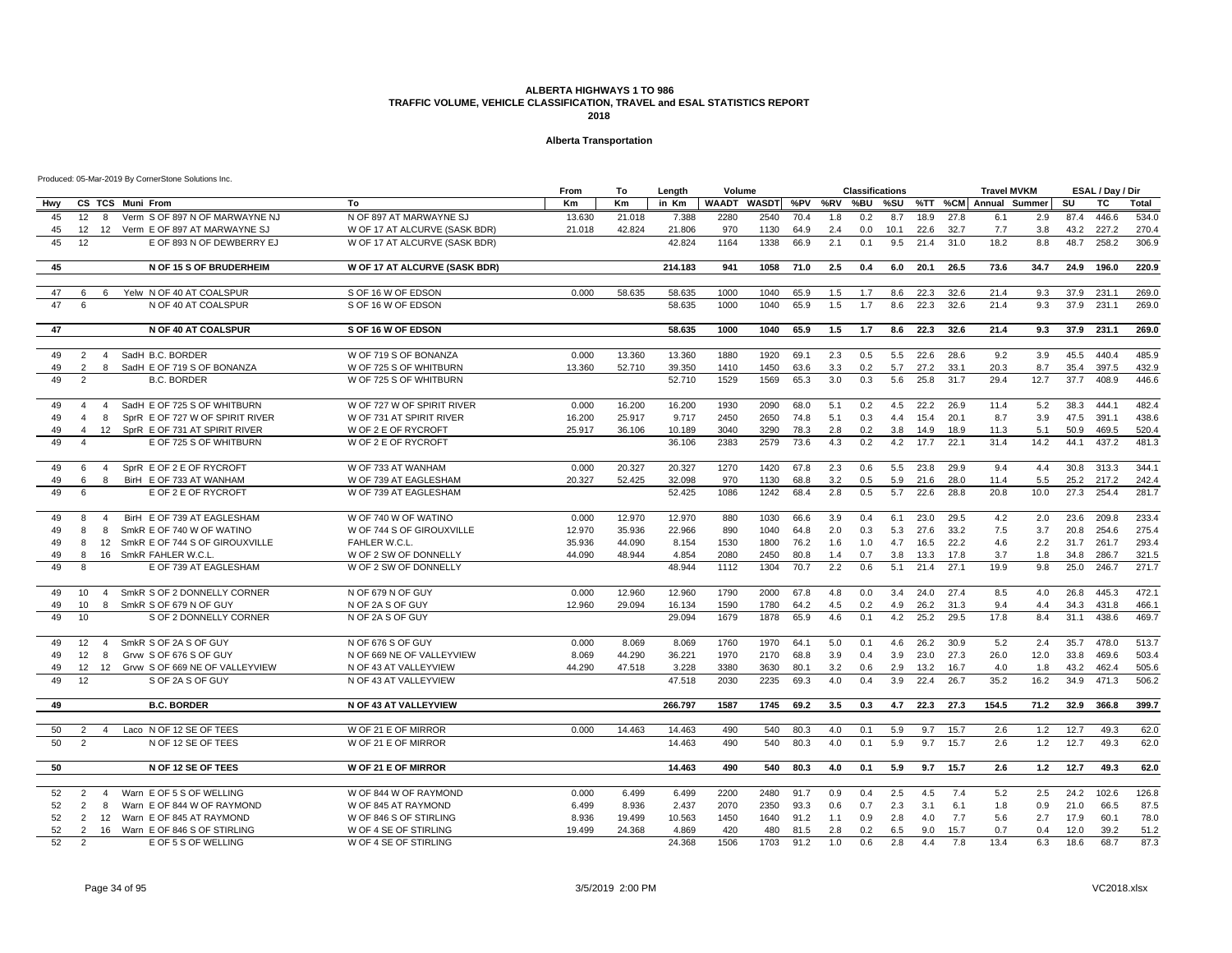### **Alberta Transportation**

|     |                  |                |                                     |                               | From   | То     | Length  | Volume       |              |      |     | <b>Classifications</b> |     |      |      | <b>Travel MVKM</b>    |      |      | ESAL / Day / Dir |       |
|-----|------------------|----------------|-------------------------------------|-------------------------------|--------|--------|---------|--------------|--------------|------|-----|------------------------|-----|------|------|-----------------------|------|------|------------------|-------|
| Hwy |                  |                | CS TCS Muni From                    | To                            | Km     | Кm     | in Km   | <b>WAADT</b> | <b>WASDT</b> | %PV  | %RV | %BU                    | %SU |      |      | %TT %CM Annual Summer |      | SU   | TC               | Total |
| 52  |                  |                | E OF 5 S OF WELLING                 | W OF 4 SE OF STIRLING         |        |        | 24.368  | 1506         | 1703         | 91.2 | 1.0 | 0.6                    | 2.8 | 4.4  | 7.8  | 13.4                  | 6.3  | 18.6 | 68.7             | 87.3  |
|     |                  |                |                                     |                               |        |        |         |              |              |      |     |                        |     |      |      |                       |      |      |                  |       |
| 53  | $\overline{4}$   | $\overline{4}$ | Cirw E OF 22 N OF ROCKY MTN HOUSE   | W OF 761 TO LESLIEVILLE WJ    | 0.000  | 18.496 | 18.496  | 440          | 520          | 69.2 | 3.2 | 0.3                    | 8.9 | 18.4 | 27.6 | 3.0                   | 1.5  | 17.2 | 83.9             | 101.1 |
| 53  | $\overline{a}$   | 8              | Pnka E OF 761 TO LESLIEVILLE WJ     | W OF 761 NW OF LEEDALE EJ     | 18.496 | 25.010 | 6.514   | 600          | 700          | 75.8 | 6.6 | 0.3                    | 6.9 | 10.4 | 17.6 | 1.4                   | 0.7  | 18.2 | 64.7             | 82.9  |
| 53  | $\overline{a}$   | 12             | Pnka E OF 761 NW OF LEEDALE         | W OF 766 W OF RIMBEY          | 25.010 | 36.384 | 11.374  | 960          | 1130         | 82.1 | 4.3 | 0.5                    | 6.0 | 7.1  | 13.6 | 4.0                   | 2.0  | 25.4 | 70.6             | 96.0  |
| 53  | $\overline{4}$   | 16             | Pnka E OF 766 W OF RIMBEY           | W OF 20 & 53 SJ               | 36.384 | 46.076 | 9.692   | 2280         | 2570         | 85.6 | 1.5 | 0.7                    | 5.0 | 7.2  | 12.9 | 8.1                   | 3.8  | 50.2 | 170.2            | 220.4 |
| 53  |                  |                | E OF 22 N OF ROCKY MTN HOUSE        | W OF 20 & 53 SJ               |        |        | 46.076  | 978          | 1127         | 81.0 | 2.9 | 0.5                    | 6.1 | 9.5  | 16.1 | 16.4                  | 7.9  | 26.3 | 96.3             | 122.6 |
| 53  | 6                | $\overline{4}$ | Pnka E OF 20 N OF RIMBEY NJ         | W OF 771 NE OF RIMBEY WJ      | 0.000  | 8.129  | 8.129   | 1420         | 1570         | 79.1 | 2.9 | 0.5                    | 5.0 | 12.5 | 18.0 | 4.2                   | 2.0  | 31.3 | 184.0            | 215.3 |
| 53  | 6                | 8              | Pnka E OF 771 NE OF RIMBEY WJ       | W OF 771 S OF HOMEGLEN EJ     | 8.129  | 11.429 | 3.300   | 1430         | 1590         | 80.5 | 3.2 | 0.4                    | 5.7 | 10.2 | 16.3 | 1.7                   | 0.8  | 35.9 | 151.2            | 187.1 |
| 53  | 6                | 12             | Pnka E OF 771 S OF HOMEGLEN EJ      | W OF 792 W OF PONOKA WJ       | 11.429 | 21.938 | 10.509  | 1650         | 1830         | 79.2 | 3.0 | 0.5                    | 4.6 | 12.7 | 17.8 | 6.3                   | 2.9  | 33.4 | 217.2            | 250.6 |
| 53  |                  | 16             | Pnka E OF 792 W OF PONOKA WJ        | W OF 792 W OF PONOKA EJ       | 21.938 | 22.182 | 0.244   | 1990         | 2200         | 79.6 | 2.2 | 0.9                    | 4.7 | 12.6 | 18.2 | 0.2                   | 0.1  | 41.2 | 259.9            | 301.1 |
| 53  | 6                | 20             | Pnka E OF 792 W OF PONOKA EJ        | W OF 795 W OF PONOKA          | 22.182 | 37.029 | 14.847  | 2120         | 2340         | 85.6 | 1.1 | 0.7                    | 5.5 | 7.1  | 13.3 | 11.5                  | 5.3  | 51.4 | 156.0            | 207.4 |
| 53  | 6                | 24             | Pnka E OF 795 W OF PONOKA           | W OF 2 W OF PONOKA            | 37.029 | 40.270 | 3.241   | 2890         | 3210         | 86.9 | 1.3 | 0.5                    | 4.3 | 7.0  | 11.8 | 3.4                   | 1.6  | 54.7 | 209.7            | 264.4 |
| 53  | ĥ                |                | E OF 20 N OF RIMBEY NJ              | W OF 2 W OF PONOKA            |        |        | 40.270  | 1861         | 2059         | 82.9 | 2.0 | 0.6                    | 5.1 | 9.4  | 15.1 | 27.4                  | 12.7 | 41.8 | 181.3            | 223.1 |
| 53  | 8                | $\mathbf{A}$   | Pnka E OF 2 W OF PONOKA             | PONOKA W.C.L.                 | 0.000  | 2.960  | 2.960   | 5200         | 5760         | 85.3 | 1.1 | 0.4                    | 3.9 | 9.3  | 13.6 | 5.6                   | 2.6  | 89.3 | 501.3            | 590.6 |
| 53  | 8                | 6              | Pnka PONOKA W.C.L                   | W OF 2A AT PONOKA             | 2.960  | 3.871  | 0.911   | 5160         | 5720         | 90.7 | 0.9 | 0.4                    | 3.2 | 4.8  | 8.4  | 1.7                   | 0.8  | 72.7 | 256.7            | 329.4 |
| 53  | 8                | 8              | Pnka E OF 2A AT PONOKA              | PONOKA E.C.L.                 | 3.871  | 6.660  | 2.789   | 6320         | 7030         | 93.5 | 1.1 | 0.4                    | 2.4 | 2.6  | 5.4  | 6.4                   | 3.0  | 66.8 | 170.3            | 237.1 |
| 53  | -8               | 10             | Pnka PONOKA E.C.L.                  | W OF 815 E OF PONOKA          | 6.660  | 8.335  | 1.675   | 3040         | 3650         | 88.5 | 0.3 | 0.8                    | 3.4 | 7.0  | 11.2 | 1.9                   | 0.9  | 45.5 | 220.6            | 266.1 |
| 53  | -8               | 12             | Pnka E OF 815 E OF PONOKA           | W OF 821 E OF PONOKA          | 8.335  | 23.118 | 14.783  | 1880         | 2250         | 87.6 | 0.8 | 0.8                    | 3.4 | 7.4  | 11.6 | 10.1                  | 5.1  | 28.2 | 144.2            | 172.4 |
| 53  | 8                | 16             | Pnka E OF 821 E OF PONOKA           | W OF 822 E OF PONOKA          | 23.118 | 32.778 | 9.660   | 900          | 1080         | 81.1 | 3.3 | 0.8                    | 4.1 | 10.7 | 15.6 | 3.2                   | 1.6  | 16.3 | 99.8             | 116.1 |
| 53  | 8                | 20             | Pnka E OF 822 E OF PONOKA           | W OF 21 N OF BASHAW NJ        | 32.778 | 48.362 | 15.584  | 590          | 710          | 78.4 | 1.9 | 0.7                    | 4.5 | 14.5 | 19.7 | 3.4                   | 1.7  | 11.7 | 88.7             | 100.4 |
| 53  | 8                |                | E OF 2 W OF PONOKA                  | W OF 21 N OF BASHAW NJ        |        |        | 48.362  | 1830         | 2124         | 87.0 | 1.2 | 0.6                    | 3.5 | 7.7  | 11.8 | 32.3                  | 15.7 | 28.2 | 146.1            | 174.3 |
| 53  | 10 <sup>10</sup> | $\overline{4}$ | Camr E OF 605 AT BASHAW SJ          | BASHAW E.C.L.                 | 0.000  | 1.500  | 1.500   | 1820         | 2220         | 79.4 | 6.7 | 0.0                    | 6.6 | 7.3  | 13.9 | 1.0                   | 0.5  | 52.9 | 137.7            | 190.6 |
| 53  | 10               | 6              | Camr BASHAW E.C.L.                  | W OF 56 W OF DONALDA          | 1.500  | 19.505 | 18.005  | 1200         | 1440         | 76.5 | 1.9 | 0.2                    | 5.6 | 15.8 | 21.6 | 7.9                   | 4.0  | 29.6 | 196.5            | 226.1 |
| 53  | 10               | 8              | Stet E OF 56 W OF DONALDA           | W OF 850 AT DONALDA           | 19.505 | 27.724 | 8.219   | 980          | 1090         | 79.5 | 2.0 | 0.4                    | 5.1 | 13.0 | 18.5 | 2.9                   | 1.4  | 22.0 | 132.1            | 154.1 |
| 53  | 10               | 12             | Stet E OF 850 AT DONALDA            | <b>BATTLE RIVER</b>           | 27.724 | 44.345 | 16.621  | 860          | 950          | 79.1 | 3.2 | 0.3                    | 4.7 | 12.7 | 17.7 | 5.2                   | 2.4  | 17.8 | 113.2            | 131.0 |
| 53  | 10 <sup>1</sup>  |                | E OF 605 AT BASHAW SJ               | <b>BATTLE RIVER</b>           |        |        | 44.345  | 1053         | 1218         | 77.9 | 2.6 | 0.3                    | 5.3 | 13.9 | 19.5 | 17.0                  | 8.3  | 24.6 | 151.7            | 176.3 |
| 53  | 12               | $\overline{4}$ | Flag BATTLE RIVER                   | W OF 855 S OF HEISLER WJ      | 0.000  | 9.125  | 9.125   | 860          | 950          | 75.9 | 5.5 | 0.0                    | 5.3 | 13.3 | 18.6 | 2.9                   | 1.3  |      | 20.1 118.6       | 138.7 |
| 53  | 12               | 8              | Flag E OF 855 S OF HEISLER WJ       | W OF 855 W OF FORESTBURG EJ   | 9.125  | 10.750 | 1.625   | 1250         | 1380         | 75.9 | 5.7 | 0.0                    | 4.4 | 14.0 | 18.4 | 0.7                   | 0.3  | 24.2 | 181.4            | 205.6 |
| 53  | 12               | 12             | Flag E OF 855 W OF FORESTBURG EJ    | W OF 856 AT FORESTBURG        | 10.750 | 18.881 | 8.131   | 1210         | 1340         | 78.4 | 7.7 | 0.0                    | 3.9 | 10.0 | 13.9 | 3.6                   | 1.7  | 20.8 | 125.4            | 146.2 |
| 53  | 12               | 16             | Flag E OF 856 AT FORESTBURG         | W OF 861 NE OF GALAHAD        | 18.881 | 28.646 | 9.765   | 1150         | 1270         | 77.8 | 6.1 | 0.1                    | 4.2 | 11.8 | 16.1 | 4.1                   | 1.9  | 21.3 | 140.7            | 162.0 |
| 53  | 12               | 20             | Flag E OF 861 NE OF GALAHAD         | W OF 36 & 608 E OF FORESTBURG | 28.646 | 35.160 | 6.514   | 940          | 1040         | 73.3 | 4.8 | 0.2                    | 5.1 | 16.6 | 21.9 | 2.2                   | 1.0  | 21.1 | 161.7            | 182.8 |
| 53  | 12               |                | <b>BATTLE RIVER</b>                 | W OF 36 & 608 E OF FORESTBURG |        |        | 35.160  | 1054         | 1166         | 76.6 | 6.2 | 0.1                    | 4.5 | 12.6 | 17.2 | 13.5                  | 6.3  | 20.9 | 137.7            | 158.6 |
| 53  |                  |                | E OF 22 N OF ROCKY MTN HOUSE        | W OF 36 & 608 E OF FORESTBURG |        |        | 214.213 | 1364         | 1553         | 82.3 | 2.5 | 0.5                    | 4.7 | 10.0 | 15.2 | 106.6                 | 50.9 | 28.2 | 141.4            | 169.6 |
|     |                  |                |                                     |                               |        |        |         |              |              |      |     |                        |     |      |      |                       |      |      |                  |       |
| 54  | 6                | $\overline{4}$ | Cirw E OF 22 & 591 W OF CAROLINE WJ | W OF 22 E OF CAROLINE EJ      | 0.000  | 13.044 | 13.044  | 2790         | 3220         | 79.0 | 7.3 | 0.6                    | 3.9 | 9.2  | 13.7 | 13.3                  | 6.4  | 47.9 | 266.0            | 313.9 |
| 54  | 6                | 8              | CIrw E OF 22 E OF CAROLINE EJ       | W OF 761 S OF STAUFFER        | 13.044 | 16.305 | 3.261   | 1800         | 2070         | 78.8 | 4.4 | 0.4                    | 7.7 | 8.7  | 16.8 | 2.1                   | 1.0  | 61.1 | 162.3            | 223.4 |
| 54  | 6                | 12             | CIrw E OF 761 S OF STAUFFER         | NORTH OF DICKSON              | 16.305 | 37.747 | 21.442  | 1720         | 1990         | 79.9 | 4.4 | 0.9                    | 7.5 | 7.3  | 15.7 | 13.5                  | 6.5  | 56.8 | 130.1            | 186.9 |
| 54  | 6                |                | E OF 22 & 591 W OF CAROLINE WJ      | NORTH OF DICKSON              |        |        | 37.747  | 2097         | 2422         | 79.4 | 5.7 | 0.7                    | 5.9 | 8.3  | 14.9 | 28.9                  | 14.0 | 54.5 | 180.4            | 234.9 |
| 54  | 8                | $\overline{4}$ | RdDr NORTH OF DICKSON               | W OF 781 SE OF MARKERVILLE    | 0.000  | 14.676 | 14.676  | 2370         | 2740         | 86.9 | 2.9 | 0.7                    | 3.6 | 5.9  | 10.2 | 12.7                  | 6.2  | 37.6 | 144.9            | 182.5 |
| 54  | 8                | 8              | RdDr E OF 781 SE OF MARKERVILLE     | N OF LITTLE RED DEER RIV RD   | 14.676 | 27.437 | 12.761  | 2800         | 3220         | 86.8 | 1.9 | 0.4                    | 4.2 | 6.7  | 11.3 | 13.0                  | 6.3  | 51.8 | 194.4            | 246.2 |
| 54  | 8                | 12             | RdDr S OF LITTLE RED DEER RIV RD    | N OF 42A STREET (INNISFAIL)   | 27.437 | 28.930 | 1.493   | 2130         | 2450         | 84.2 | 2.2 | 0.6                    | 4.0 | 9.0  | 13.6 | 1.2                   | 0.6  | 37.5 | 198.7            | 236.2 |
| 54  | 8                | 16             | RdDr S OF 42A STREET (INNISFAIL)    | W OF COTTONWOOD RD CONNECTOR  | 28.930 | 31.353 | 2.423   | 2250         | 2580         | 84.5 | 1.3 | 0.5                    | 4.1 | 9.6  | 14.2 | 2.0                   | 1.0  | 40.6 | 223.9            | 264.5 |
| 54  | 8                | -20            | RdDr E OF COTTONWOOD RD CONNECTOR   | W OF HWY 2 INNISFAIL          | 31.353 | 31.890 | 0.537   | 3450         | 3970         | 88.4 | 1.9 | 0.5                    | 3.3 | 5.9  | 9.7  | 0.7                   | 0.3  | 50.2 | 211.0            | 261.2 |
| 54  | 8                | 24             | RdDr E OF HWY 2 INNISFAIL           | N OF C AND E TRAIL INNISFAIL  | 31.890 | 32.650 | 0.760   | 530          | 610          | 87.0 | 1.9 | 0.0                    | 4.5 | 6.6  | 11.1 | 0.1                   | 0.1  | 10.5 | 36.3             | 46.8  |
| 54  | 8                |                | NORTH OF DICKSON                    | N OF C AND E TRAIL INNISFAIL  |        |        | 32.650  | 2493         | 2873         | 86.7 | 2.3 | 0.5                    | 3.9 | 6.6  | 11.0 | 29.7                  | 14.4 | 42.8 | 170.5            | 213.3 |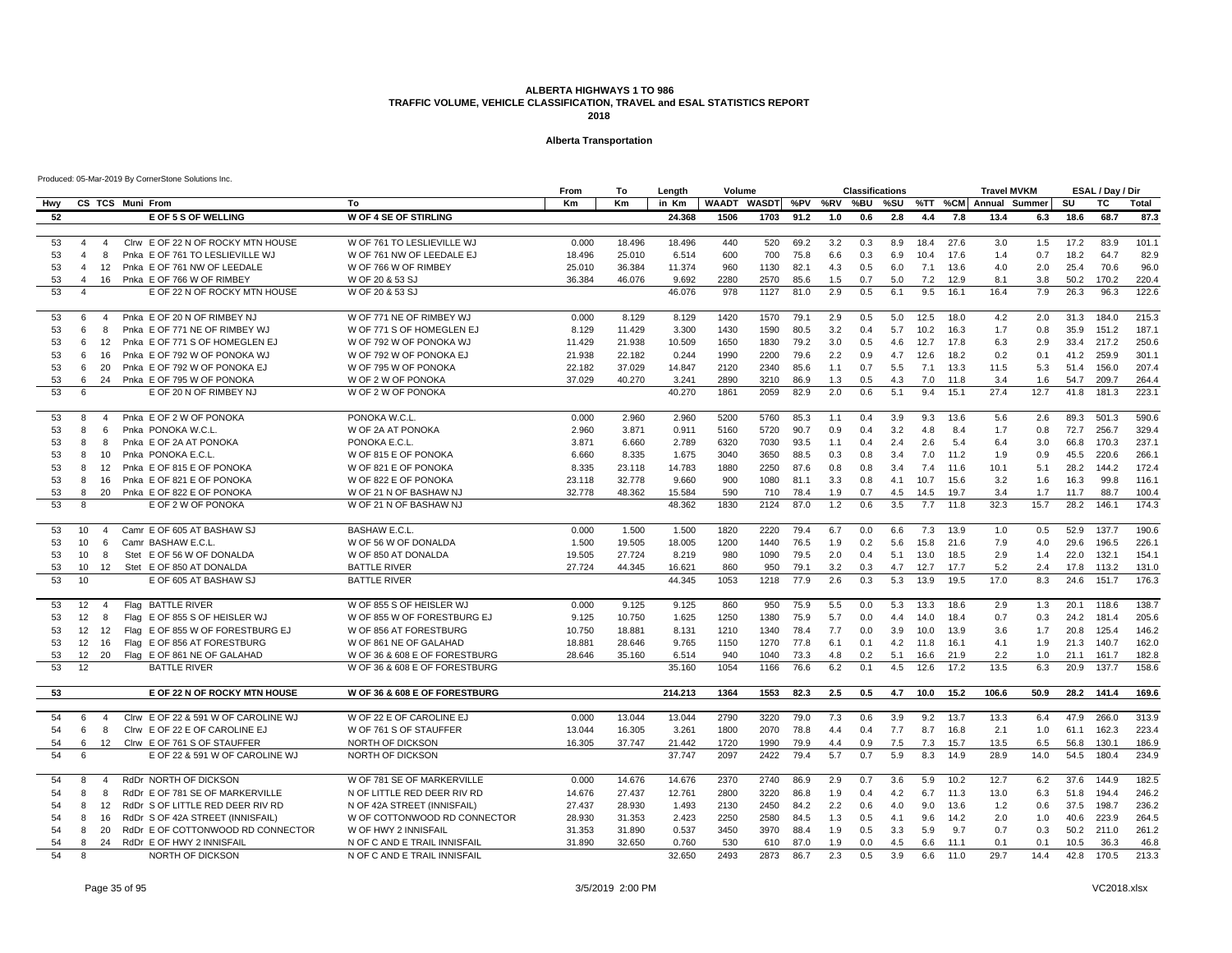### **Alberta Transportation**

|          |                                       |                                                                |                                                   | From            | To               | Length          | Volume       |              |              |            | <b>Classifications</b> |            |            |              | <b>Travel MVKM</b>                                |            |              | ESAL / Day / Dir |                |
|----------|---------------------------------------|----------------------------------------------------------------|---------------------------------------------------|-----------------|------------------|-----------------|--------------|--------------|--------------|------------|------------------------|------------|------------|--------------|---------------------------------------------------|------------|--------------|------------------|----------------|
| Hwy      | CS TCS Muni From                      |                                                                | To                                                | Km              | Кm               | in Km           |              |              |              |            |                        |            |            |              | WAADT WASDT %PV %RV %BU %SU %TT %CM Annual Summer |            | SU           | TC               | Total          |
|          |                                       |                                                                |                                                   |                 |                  |                 |              |              |              |            |                        |            |            |              |                                                   |            |              |                  |                |
| 54       |                                       | E OF 22 & 591 W OF CAROLINE WJ                                 | N OF C AND E TRAIL INNISFAIL                      |                 |                  | 70.397          | 2281         | 2631         | 83.1         | 4.0        | 0.6                    | 4.9        | 7.4        | 12.9         | 58.6                                              | 28.3       |              | 49.2 175.0       | 224.2          |
| 55       | 10 <sup>1</sup><br>$\mathbf{\Lambda}$ | Atha E OF 2 AT ATHABASCA                                       | W OF 813 AT ATHABASCA                             | 0.000           | 0.684            | 0.684           | 8700         | 9360         | 91.2         | 1.8        | 1.0                    | 2.1        | 3.9        | 7.0          | 2.2                                               | 1.0        | 80.5         | 351.7            | 432.2          |
| 55       | 10 <sup>10</sup><br>8                 | Atha E OF 813 AT ATHABASCA                                     | W OF 827 E OF ATHASBASCA                          | 0.684           | 5.170            | 4.486           | 5080         | 5480         | 91.4         | 1.4        | 0.8                    | 2.4        | 4.0        | 7.2          | 8.3                                               | 3.8        | 53.7         | 210.6            | 264.3          |
| 55       | 10 <sup>10</sup><br>12                | Atha E OF 827 E OF ATHABASCA                                   | W OF 63 S OF DONATVILLE SJ                        | 5.170           | 31.582           | 26.412          | 1890         | 2060         | 80.4         | 3.1        | 0.3                    | 4.6        | 11.6       | 16.5         | 18.2                                              | 8.3        | 38.3         | 227.2            | 265.5          |
| 55       | 10                                    | E OF 2 AT ATHABASCA                                            | W OF 63 S OF DONATVILLE SJ                        |                 |                  | 31.582          | 2491         | 2704         | 84.4         | 2.5        | 0.5                    | 3.8        | 8.8        | 13.1         | 28.7                                              | 13.1       | 41.7         | 227.2            | 268.9          |
|          |                                       |                                                                |                                                   |                 |                  |                 |              |              |              |            |                        |            |            |              |                                                   |            |              |                  |                |
| 55       | 12<br>$\overline{4}$                  | Lkld E OF 63 & 855 W OF ATMORE NJ                              | W OF 858 S OF PLAMONDON                           | 0.000           | 14.752           | 14.752          | 1610         | 1780         | 77.5         | 3.4        | 0.6                    | 4.8        | 13.7       | 19.1         | 8.7                                               | 4.0        | 34.0         | 228.6            | 262.6          |
| 55       | 12 <sup>2</sup><br>8                  | LkId E OF 858 S OF PLAMONDON                                   | W OF 663 W OF LAC LA BICHE                        | 14.752          | 36.279           | 21.527          | 2320         | 2560         | 83.1         | 2.5        | 0.6                    | 4.2        | 9.6        | 14.4         | 18.2                                              | 8.4        | 42.9         | 230.8            | 273.7          |
| 55       | $12 \overline{ }$<br>12               | LkId E OF 663 W OF LAC LA BICHE                                | LAC LA BICHE                                      | 36.279          | 40.675           | 4.396           | 5760         | 6280         | 88.6         | 2.1        | 0.4                    | 3.3        | 5.6        | 9.3          | 9.2                                               | 4.2        | 83.7         | 334.3            | 418.0          |
| 55       | 12                                    | E OF 63 & 855 W OF ATMORE NJ                                   | LAC LA BICHE                                      |                 |                  | 40.675          | 2434         | 2679         | 83.2         | 2.6        | 0.5                    | 4.1        | 9.6        | 14.2         | 36.1                                              | 16.7       | 44.0         | 242.2            | 286.2          |
| 55       | 13<br>$\overline{4}$                  | Lkld JCT OF HWY 55                                             | JCT OF HWY 36 AND 881                             | 0.000           | 1.881            | 1.881           | 2300         | 2500         | 72.0         | 2.5        | 0.5                    | 7.5        | 17.5       | 25.5         | 1.6                                               | 0.7        | 76.0         | 417.2            | 493.2          |
| 55       | 13                                    | JCT OF HWY 55                                                  | JCT OF HWY 36 AND 881                             |                 |                  | 1.881           | 2300         | 2500         | 72.0         | 2.5        | 0.5                    | 7.5        | 17.5       | 25.5         | 1.6                                               | 0.7        | 76.0         | 417.2            | 493.2          |
|          |                                       |                                                                |                                                   |                 |                  |                 |              |              |              |            |                        |            |            |              |                                                   |            |              |                  |                |
| 55       | 14<br>$\overline{4}$                  | LkId E OF 36 S OF LAC LA BICHE SJ                              | W OF 866 NW OF BRIEREVILLE                        | 0.000           | 17.452           | 17.452          | 1250         | 1400         | 75.9         | 4.8        | 0.4                    | 4.6        | 14.3       | 19.3         | 8.0                                               | 3.7        | 25.3         | 185.3            | 210.6          |
| 55       | 14<br>-8                              | LkId E OF 866 NW OF BRIEREVILLE                                | W OF 867 SE OF RICH LAKE                          | 17.452          | 34.174           | 16.722          | 1000         | 1130         | 76.4         | 4.1        | 0.5                    | 4.1        | 14.9       | 19.5         | 6.1                                               | 2.9        | 18.1         | 154.4            | 172.5          |
| 55       | 14                                    | 12 Bonn E OF 867 SE OF RICH LAKE                               | W OF 881 W OF TRUMAN                              | 34.174          | 51.974           | 17.800          | 940          | 1030         | 74.5         | 4.7        | 0.4                    | 6.3        | 14.1       | 20.8         | 6.1                                               | 2.8        | 26.1         | 137.4            | 163.5          |
| 55       | 14                                    | E OF 36 S OF LAC LA BICHE SJ                                   | W OF 881 W OF TRUMAN                              |                 |                  | 51.974          | 1063         | 1186         | 75.6         | 4.6        | 0.4                    | 5.0        | 14.4       | 19.8         | 20.2                                              | 9.4        | 23.4         | 158.7            | 182.1          |
| 55       | 16<br>$\overline{4}$                  | Bonn E OF 881 W OF TRUMAN                                      | W OF 41 AT LA COREY                               | 0.000           | 36.760           | 36.760          | 1600         | 1710         | 59.2         | 3.1        | 0.3                    | 9.0        | 28.4       | 37.7         | 21.5                                              | 9.6        | 63.4         | 471.0            | 534.4          |
| 55       | 16                                    | E OF 881 W OF TRUMAN                                           | W OF 41 AT LA COREY                               |                 |                  | 36.760          | 1600         | 1710         | 59.2         | 3.1        | 0.3                    | 9.0        | 28.4       | 37.7         | 21.5                                              | 9.6        | 63.4         | 471.0            | 534.4          |
| 55       | 18<br>$\overline{4}$                  | Bonn E OF 41 AT LA COREY                                       | W OF 892 N OF ARDMORE                             | 0.000           | 18.725           | 18.725          | 2280         | 2530         | 76.5         | 2.7        | 0.5                    | 5.8        | 14.5       | 20.8         | 15.6                                              | 7.2        | 58.3         | 342.7            | 401.0          |
| 55       | 18<br>8                               | Bonn E OF 892 N OF ARDMORE                                     | W OF 897 NW OF MEDLEY                             | 18.725          | 28.537           | 9.812           | 3750         | 4170         | 87.5         | 2.1        | 0.5                    | 5.4        | 4.5        | 10.4         | 13.4                                              | 6.3        | 89.2         | 174.9            | 264.1          |
| 55       | 18                                    | 12 Bonn E OF 897 NW OF MEDLEY                                  | COLD LAKE W.C.L                                   | 28.537          | 35.900           | 7.363           | 4820         | 5360         | 88.0         | 1.9        | 0.4                    | 5.0        | 4.7        | 10.1         | 13.0                                              | 6.0        | 106.2        | 234.8            | 341.0          |
| 55       | 18                                    | E OF 41 AT LA COREY                                            | COLD LAKE W.C.L                                   |                 |                  | 35.900          | 3203         | 3559         | 83.5         | 2.3        | 0.5                    | 5.4        | 8.3        | 14.2         | 42.0                                              | 19.5       | 76.2         | 275.6            | 351.8          |
|          |                                       |                                                                |                                                   |                 |                  |                 |              |              |              |            |                        |            |            |              |                                                   |            |              |                  |                |
| 55       | 20<br>$\overline{4}$                  | Bonn E OF 28 S OF GRAND CENTRE SJ                              | SASKATCHEWAN BORDER                               | 0.000           | 13.613           | 13.613          | 2820         | 3260         | 88.8         | 3.3        | 0.1                    | 2.3        | 5.5        | 7.9          | 14.0                                              | 6.8        | 28.6         | 160.8            | 189.4          |
| 55       | 20                                    | E OF 28 S OF GRAND CENTRE SJ                                   | SASKATCHEWAN BORDER                               |                 |                  | 13.613          | 2820         | 3260         | 88.8         | 3.3        | 0.1                    | 2.3        | 5.5        | 7.9          | 14.0                                              | 6.8        | 28.6         | 160.8            | 189.4          |
| 55       |                                       | E OF 2 AT ATHABASCA                                            | <b>SASKATCHEWAN BORDER</b>                        |                 |                  | 212.385         | 2116         | 2334         | 79.8         | 2.9        | 0.4                    | 5.0        | 11.9       | 17.3         | 164.0                                             | 75.8       | 46.6         | 261.0            | 307.6          |
|          |                                       |                                                                |                                                   |                 |                  |                 |              |              |              |            |                        |            |            |              |                                                   |            |              |                  |                |
| 56       | 6<br>$\overline{4}$                   | WhtL N OF 1 N OF CROWFOOT                                      | S OF 561 SE OF HUSSAR SJ                          | 0.000           | 19.467           | 19.467          | 620          | 750          | 70.3         | 6.3        | 0.4                    | 5.6        | 17.4       | 23.4         | 4.4                                               | 2.2        | 15.3         | 111.8            | 127.1          |
| 56       | 6<br>8                                | WhtL N OF 561 SE OF HUSSAR SJ                                  | S OF 561 E OF HUSSAR NJ                           | 19.467          | 22.750           | 3.283           | 660          | 800          | 76.5         | 4.9        | 0.8                    | 4.4        | 13.4       | 18.6         | 0.8                                               | 0.4        | 12.8         | 91.7             | 104.5          |
| 56       | 6<br>12                               | WhtL N OF 561 E OF HUSSAR NJ                                   | S OF 564 NE OF HUSSAR                             | 22.750          | 39,407           | 16.657          | 700          | 840          | 76.4         | 7.1        | 0.5                    | 4.3        | 11.7       | 16.5         | 4.3                                               | 2.1        | 13.3         | 84.9             | 98.2           |
| 56       | 6                                     | N OF 1 N OF CROWFOOT                                           | S OF 564 NE OF HUSSAR                             |                 |                  | 39.407          | 657          | 792          | 73.6         | 6.5        | 0.5                    | 4.9        | 14.5       | 19.9         | 9.4                                               | 4.8        | 14.2         | 98.7             | 112.9          |
| 56       | 8<br>$\overline{4}$                   | WhtL N OF 564 NE OF HUSSAR                                     | S OF 569 AT DALUM                                 | 0.000           | 13.022           | 13.022          | 840          | 1020         | 78.4         | 6.3        | 0.7                    | 5.2        | 9.4        | 15.3         | 4.0                                               | 2.0        | 19.2         | 81.8             | 101.0          |
| 56       | 8<br>8                                | WhtL N OF 569 AT DALUM                                         | S OF 10 W OF CAMBRIA                              | 13.022          | 25.358           | 12.336          | 870          | 1060         | 80.1         | 5.0        | 0.8                    | 5.6        | 8.5        | 14.9         | 3.9                                               | 2.0        | 21.5         | 76.6             | 98.1           |
| 56       | 8                                     | N OF 564 NE OF HUSSAR                                          | S OF 10 W OF CAMBRIA                              |                 |                  | 25.358          | 855          | 1039         | 79.2         | 5.7        | 0.7                    | 5.4        | 9.0        | 15.1         | 7.9                                               | 4.0        | 20.3         | 79.8             | 100.1          |
| 56       | 10<br>$\overline{4}$                  | Strl N OF 9 & 27 SE OF MORRIN                                  | S OF 585 E OF RUMSEY                              | 0.000           | 22.662           | 22.662          | 830          | 1090         | 78.9         | 8.3        | 0.5                    | 3.8        | 8.5        | 12.8         | 6.9                                               | 3.8        | 13.9         | 73.1             | 87.0           |
| 56       | 10<br>8                               | Strl N OF 585 E OF RUMSEY                                      | S OF BIG VALLEY (REGIONAL BDY)                    | 22.662          | 29.138           | 6.476           | 920          | 1210         | 77.7         | 7.7        | 0.5                    | 4.8        | 9.3        | 14.6         | 2.2                                               | 1.2        | 19.5         | 88.7             | 108.2          |
| 56       | 10 <sup>1</sup>                       | N OF 9 & 27 SE OF MORRIN                                       | S OF BIG VALLEY (REGIONAL BDY)                    |                 |                  | 29.138          | 850          | 1117         | 78.6         | 8.2        | 0.5                    | 4.0        | 8.7        | 13.2         | 9.0                                               | 5.0        | 15.0         | 76.6             | 91.6           |
|          |                                       |                                                                |                                                   |                 |                  |                 |              |              |              |            |                        |            |            |              |                                                   |            |              |                  |                |
| 56       | $12 \overline{ }$<br>$\overline{4}$   | Stet S OF BIG VALLEY (REGIONAL BDY)                            | S OF 589 NE OF SCOLLARD                           | 0.000           | 6.463            | 6.463           | 980          | 1290         | 81.3         | 3.6        | 0.9                    | 5.1        | 9.1        | 15.1         | 2.3                                               | 1.3        | 22.0         | 92.4             | 114.4          |
| 56       | 12<br>8<br>$12 \overline{ }$          | Stet N OF 589 NE OF SCOLLARD<br>Stet N OF 590 SE OF BIG VALLEY | S OF 590 SE OF BIG VALLEY<br>S OF 594 S OF WARDEN | 6.463<br>12.880 | 12.880<br>32.325 | 6.417<br>19.445 | 1180<br>1590 | 1550         | 78.0         | 6.6        | 0.4                    | 5.5        | 9.5        | 15.4<br>13.8 | 2.8<br>11.3                                       | 1.5        | 28.6<br>30.1 | 116.2<br>148.3   | 144.8<br>178.4 |
| 56<br>56 | 12<br>12<br>16                        | Stet N OF 594 S OF WARDEN                                      | STETTLER S.C.L                                    | 32.325          | 44.500           | 12.175          | 2070         | 2090<br>2720 | 81.6<br>84.1 | 4.6<br>3.6 | 0.5<br>0.6             | 4.3<br>5.0 | 9.0<br>6.7 | 12.3         | 9.2                                               | 6.2<br>5.1 | 45.6         | 143.8            | 189.4          |
| 56       | 12 20                                 | Stet STETTLER S.C.L.                                           | S OF 12 AT STETTLER WJ                            | 44.500          | 45.950           | 1.450           | 3290         | 3500         | 93.5         | 1.2        | 0.8                    | 2.0        | 2.5        | 5.3          | 1.7                                               | 0.8        | 29.0         | 85.3             | 114.3          |
|          |                                       |                                                                |                                                   |                 |                  |                 |              |              |              |            |                        |            |            |              |                                                   |            |              |                  |                |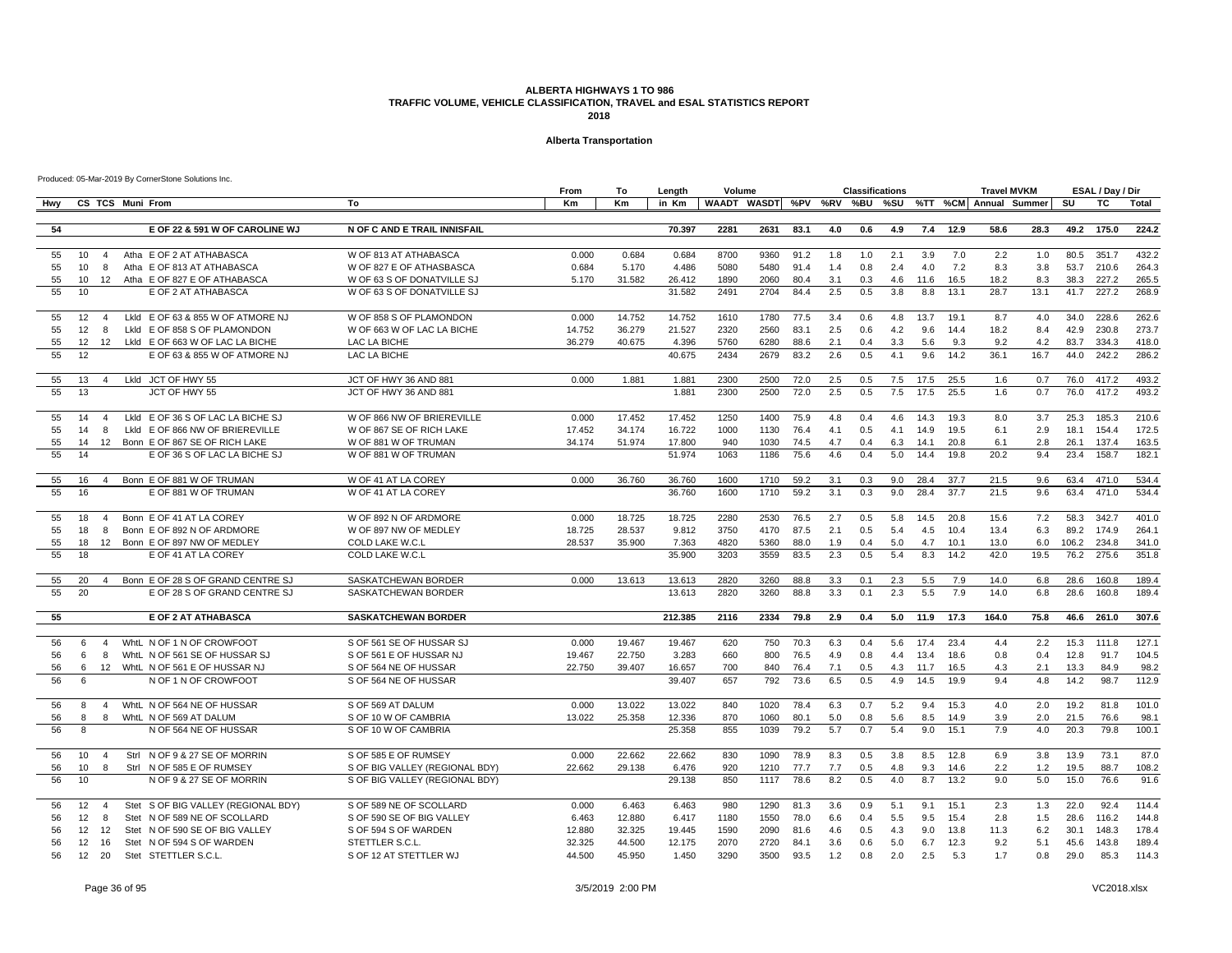#### **Alberta Transportation**

|     |                |                    |                  |                                      |                                 | From   | To     | Length  | Volume |                 |      |     | <b>Classifications</b> |     |      |      | <b>Travel MVKM</b> |                       |              | ESAL / Day / Dir |        |
|-----|----------------|--------------------|------------------|--------------------------------------|---------------------------------|--------|--------|---------|--------|-----------------|------|-----|------------------------|-----|------|------|--------------------|-----------------------|--------------|------------------|--------|
| Hwy |                |                    | CS TCS Muni From |                                      | To                              | Km     | Кm     | in Km   |        | WAADT WASDT %PV |      | %RV | %BU                    | %SU |      |      |                    | %TT %CM Annual Summer | SU           | <b>TC</b>        | Total  |
| 56  | 12             |                    |                  | S OF BIG VALLEY (REGIONAL BDY)       | S OF 12 AT STETTLER WJ          |        |        | 45.950  | 1628   | 2113            | 82.7 | 4.2 | 0.6                    | 4.6 | 7.9  | 13.1 | 27.3               | 14.9                  | 33.0         | 133.3            | 166.3  |
| 56  | 14             | $\overline{4}$     |                  | Stet N OF 12 AT STETTLER WJ          | STETTLER N.C.L.                 | 0.000  | 2.140  | 2.140   | 5440   | 5780            | 94.8 | 0.4 | 0.7                    | 2.0 | 2.1  | 4.8  | 4.2                | 1.9                   | 47.9         | 118.4            | 166.3  |
| 56  | 14             | 6                  |                  | Stet STETTLER N.C.L.                 | S OF 601 N OF STETTLER          | 2.140  | 10.725 | 8.585   | 2260   | 2580            | 89.1 | 0.8 | 0.7                    | 4.3 | 5.1  | 10.1 | 7.1                | 3.4                   | 42.8         | 119.5            | 162.3  |
| 56  | 14             | 8                  |                  | Stet N OF 601 N OF STETTLER          | S OF 53 W OF DONALDA            | 10.725 | 30.175 | 19.450  | 1510   | 1730            | 86.3 | 1.2 | 0.7                    | 4.6 | 7.2  | 12.5 | 10.7               | 5.1                   | 30.6         | 112.7            | 143.3  |
| 56  | 14             |                    |                  | N OF 12 AT STETTLER WJ               | S OF 53 W OF DONALDA            |        |        | 30.175  | 2002   | 2259            | 88.9 | 0.9 | 0.7                    | 4.0 | 5.5  | 10.2 | 22.0               | 10.4                  | 35.3         | 114.1            | 149.4  |
| 56  | 16             | $\overline{4}$     |                  | Camr N OF 53 W OF DONALDA            | S OF 609 E OF EDBERG SJ         | 0.000  | 23.575 | 23.575  | 870    | 990             | 80.7 | 4.9 | 0.1                    | 3.8 | 10.5 | 14.4 | 7.5                | 3.6                   | 14.6         | 94.7             | 109.3  |
| 56  | 16             | 8                  |                  | Camr N OF 609 E OF EDBERG SJ         | S OF 609 NE OF EDBERG NJ        | 23.575 | 26.792 | 3.217   | 1150   | 1310            | 78.4 | 5.7 | 0.1                    | 4.2 | 11.6 | 15.9 | 1.4                | 0.6                   | 21.3         | 138.3            | 159.6  |
| 56  | 16             |                    |                  | 12 Camr N OF 609 NE OF EDBERG NJ     | S OF 13 W OF OHATON             | 26.792 | 45.385 | 18.593  | 1480   | 1680            | 80.7 | 4.7 | 0.3                    | 4.1 | 10.2 | 14.6 | 10.0               | 4.8                   | 26.7         | 156.5            | 183.2  |
| 56  | 16             |                    |                  | N OF 53 W OF DONALDA                 | S OF 13 W OF OHATON             |        |        | 45.385  | 1140   | 1295            | 80.6 | 4.8 | 0.2                    | 4.0 | 10.4 | 14.6 | 18.9               | 9.0                   | 20.1         | 122.9            | 143.0  |
| 56  |                |                    |                  | N OF 1 N OF CROWFOOT                 | S OF 13 W OF OHATON             |        |        | 215.413 | 1204   | 1458            | 82.1 | 4.3 | 0.5                    | 4.4 | 8.7  | 13.6 | 94.7               | 48.1                  | 23.3         | 108.6            | 131.9  |
| 58  | $\overline{4}$ | $\overline{4}$     |                  | Mack RAINBOW LAKE EAST               | <b>RAINBOW LAKE</b>             | 0.000  | 1.490  | 1.490   | 260    | 240             | 92.3 | 0.4 | 0.0                    | 3.8 | 3.5  | 7.3  | 0.1                | 0.1                   | 4.4          | 9.4              | 13.8   |
| 58  | $\overline{4}$ | 5                  |                  | Mack RAINBOW LAKE                    | <b>CHINCHAGA RIVER</b>          | 1.490  | 68.468 | 66.978  | 430    | 390             | 78.2 | 0.6 | 0.3                    | 9.6 | 11.3 | 21.2 | 10.5               | 4.0                   | 18.2         | 50.4             | 68.6   |
| 58  | $\overline{4}$ |                    |                  | <b>RAINBOW LAKE EAST</b>             | <b>CHINCHAGA RIVER</b>          |        |        | 68.468  | 426    | 387             | 78.4 | 0.6 | 0.3                    | 9.5 | 11.2 | 21.0 | 10.6               | 4.1                   | 17.8         | 49.5             | 67.3   |
| 58  | 6              | $\overline{4}$     |                  | Mack CHINCHAGA RIVER                 | W OF 35 AT HIGH LEVEL SJ        | 0.000  | 71.154 | 71.154  | 660    | 610             | 74.0 | 0.8 | 0.1                    | 7.7 | 17.4 | 25.2 | 17.1               | 6.6                   | 22.4         | 119.0            | 141.4  |
| 58  | 6              |                    |                  | <b>CHINCHAGA RIVER</b>               | W OF 35 AT HIGH LEVEL SJ        |        |        | 71.154  | 660    | 610             | 74.0 | 0.8 | 0.1                    | 7.7 | 17.4 | 25.2 | 17.1               | 6.6                   | 22.4         | 119.0            | 141.4  |
|     |                |                    |                  |                                      |                                 |        |        |         |        |                 |      |     |                        |     |      |      |                    |                       |              |                  |        |
| 58  | 8              | 8                  |                  | Mack E OF 35 AT HIGH LEVEL NJ        | W OF 88 NW OF BOYER             | 0.000  | 56.649 | 56.649  | 1750   | 1800            | 81.9 | 2.0 | 0.4                    | 3.8 | 11.9 | 16.1 | 36.2               | 15.6                  | 29.3         | 215.9            | 245.2  |
| 58  | 8              |                    |                  | E OF 35 AT HIGH LEVEL NJ             | W OF 88 NW OF BOYER             |        |        | 56.649  | 1750   | 1800            | 81.9 | 2.0 | 0.4                    | 3.8 | 11.9 | 16.1 | 36.2               | 15.6                  | 29.3         | 215.9            | 245.2  |
| 58  | 10             | $\overline{4}$     |                  | Mack E OF 88 NW OF BOYER             | <b>LAWRENCE RIVER</b>           | 0.000  | 58.742 | 58.742  | 340    | 350             | 72.7 | 0.4 | 0.6                    | 8.8 | 17.5 | 26.9 | 7.3                | 3.1                   | 13.2         | 61.7             | 74.9   |
| 58  | 10             |                    |                  | E OF 88 NW OF BOYER                  | <b>LAWRENCE RIVER</b>           |        |        | 58.742  | 340    | 350             | 72.7 | 0.4 | 0.6                    | 8.8 | 17.5 | 26.9 | 7.3                | 3.1                   | 13.2         | 61.7             | 74.9   |
| 58  | 12             | $\overline{4}$     |                  | Mack LAWRENCE RIVER                  | <b>WENTZEL RIVER</b>            | 0.000  | 28.230 | 28.230  | 340    | 350             | 72.7 | 0.4 | 0.6                    | 8.8 | 17.5 | 26.9 | 3.5                | 1.5                   | 13.2         | 61.7             | 74.9   |
| 58  | 12             |                    |                  | <b>LAWRENCE RIVER</b>                | <b>WENTZEL RIVER</b>            |        |        | 28.230  | 340    | 350             | 72.7 | 0.4 | 0.6                    | 8.8 | 17.5 | 26.9 | 3.5                | 1.5                   | 13.2         | 61.7             | 74.9   |
| 58  | 14             | $\overline{4}$     |                  | Mack WENTZEL RIVER                   | WOOD BUFFALO NATIONAL PARK BNDY | 0.000  | 41.860 | 41.860  | 340    | 350             | 72.7 | 0.4 | 0.6                    | 8.8 | 17.5 | 26.9 | 5.2                | 2.2                   | 13.2         | 61.7             | 74.9   |
| 58  | 14             |                    |                  | <b>WENTZEL RIVER</b>                 | WOOD BUFFALO NATIONAL PARK BNDY |        |        | 41.860  | 340    | 350             | 72.7 | 0.4 | 0.6                    | 8.8 | 17.5 | 26.9 | 5.2                | 2.2                   | 13.2         | 61.7             | 74.9   |
| 58  |                |                    |                  | <b>RAINBOW LAKE EAST</b>             | WOOD BUFFALO NATIONAL PARK BNDY |        |        | 325.103 | 674    | 667             | 77.9 | 1.2 | 0.4                    | 6.4 | 14.1 | 20.9 | 80.0               | 33.2                  | 19.0         | 98.5             | 117.5  |
| 59  | 2              | $\overline{4}$     |                  | GrPr N OF 43 NW OF HYTHE             | W OF 721 N OF HYTHE             | 0.000  | 9.980  | 9.980   | 500    | 590             | 59.2 | 6.0 | 0.3                    | 4.7 | 29.8 | 34.8 | 1.8                | 0.9                   | 10.4         | 154.4            | 164.8  |
| 59  | $\overline{2}$ | 8                  |                  | GrPr E OF 721 N OF HYTHE             | W OF 723 AT VALHALLA CENTRE     | 9.980  | 21.348 | 11.368  | 690    | 810             | 67.9 | 3.8 | 0.4                    | 5.2 | 22.7 | 28.3 | 2.9                | 1.4                   | 15.8         | 162.3            | 178.1  |
| 59  | 2              | 12                 |                  | GrPr E OF 723 AT VALHALLA CENTRE     | W OF 724 AT LA GLACE            | 21.348 | 35.965 | 14.617  | 1220   | 1440            | 70.0 | 2.1 | 0.3                    | 5.8 | 21.8 | 27.9 | 6.5                | 3.2                   | 31.2         | 275.7            | 306.9  |
| 59  | 2              | 16                 |                  | GrPr E OF 724 AT LA GLACE            | W OF 2 & 674 NE OF SEXSMITH     | 35.965 | 63.169 | 27.204  | 1100   | 1290            | 74.8 | 2.0 | 0.6                    | 5.1 | 17.5 | 23.2 | 10.9               | 5.4                   | 24.7         | 199.5            | 224.2  |
| 59  | $\mathfrak{D}$ |                    |                  | N OF 43 NW OF HYTHE                  | W OF 2 & 674 NE OF SEXSMITH     |        |        | 63.169  | 959    | 1128            | 71.1 | 2.6 | 0.5                    | 5.3 | 20.5 | 26.3 | 22.1               | 10.9                  | 22.4         | 203.8            | 226.2  |
| 59  |                |                    |                  | N OF 43 NW OF HYTHE                  | W OF 2 & 674 NE OF SEXSMITH     |        |        | 63.169  | 959    | 1128            | 71.1 | 2.6 | 0.5                    | 5.3 | 20.5 | 26.3 | 22.1               | 10.9                  | 22.4         | 203.8            | 226.2  |
| 60  | 2              | $\overline{4}$     |                  | Ledc N OF 39 E OF CALMAR             | S OF 19 S OF DEVON              | 0.000  | 8.084  | 8.084   | 6080   | 6500            | 88.2 | 2.0 | 0.2                    | 3.8 | 5.8  | 9.8  | 17.9               | 8.0                   | 101.8        | 365.5            | 467.3  |
| 60  | 2              | -8                 |                  | Park N OF 19 S OF DEVON              | S OF 627 W OF EDMONTON          | 8.084  | 22.120 | 14.036  | 13660  | 15130           | 87.2 | 1.6 | 0.3                    | 4.2 | 6.7  | 11.2 | 70.0               | 32.5                  | 252.7        | 948.6            | 1201.3 |
| 60  | 2              | 12                 |                  | Park N OF 627 W OF EDMONTON          | S OF 16A W OF EDMONTON          | 22.120 | 31.842 | 9.722   | 11510  | 12750           | 84.6 | 1.3 | 0.3                    | 5.3 | 8.5  | 14.1 | 40.8               | 19.0                  |              | 268.7 1014.1     | 1282.8 |
| 60  | $\overline{2}$ |                    |                  | N OF 39 E OF CALMAR                  | S OF 16A W OF EDMONTON          |        |        | 31.842  | 11079  | 12212           | 86.5 | 1.6 | 0.3                    | 4.5 | 7.1  | 11.9 | 128.8              | 59.5                  | 219.6        | 815.3            | 1034.9 |
| 60  | $\overline{4}$ | $\mathbf{\Lambda}$ |                  | Park N OF 16A W OF EDMONTON          | S OF NORTHVIEW RD W OF EDMONTON | 0.000  | 1.632  | 1.632   | 12580  | 13900           | 77.8 | 1.7 | 0.2                    | 9.0 | 11.3 | 20.5 | 7.5                | 3.5                   |              | 498.7 1473.4     | 1972.1 |
| 60  | $\overline{4}$ | 6                  |                  | Park S OF NORTHVIEW RD W OF EDMONTON | S OF 16 W OF EDMONTON           | 1.632  | 3.644  | 2.012   | 13650  | 15070           | 72.9 | 1.4 | 0.2                    | 9.9 | 15.6 | 25.7 | 10.0               | 4.6                   | 595.3 2207.1 |                  | 2802.4 |
| 60  | $\overline{a}$ |                    |                  | N OF 16A W OF EDMONTON               | S OF 16 W OF EDMONTON           |        |        | 3.644   | 13171  | 14546           | 75.0 | 1.5 | 0.2                    | 9.5 | 13.8 | 23.5 | 17.5               | 8.1                   |              | 551.2 1883.9     | 2435.1 |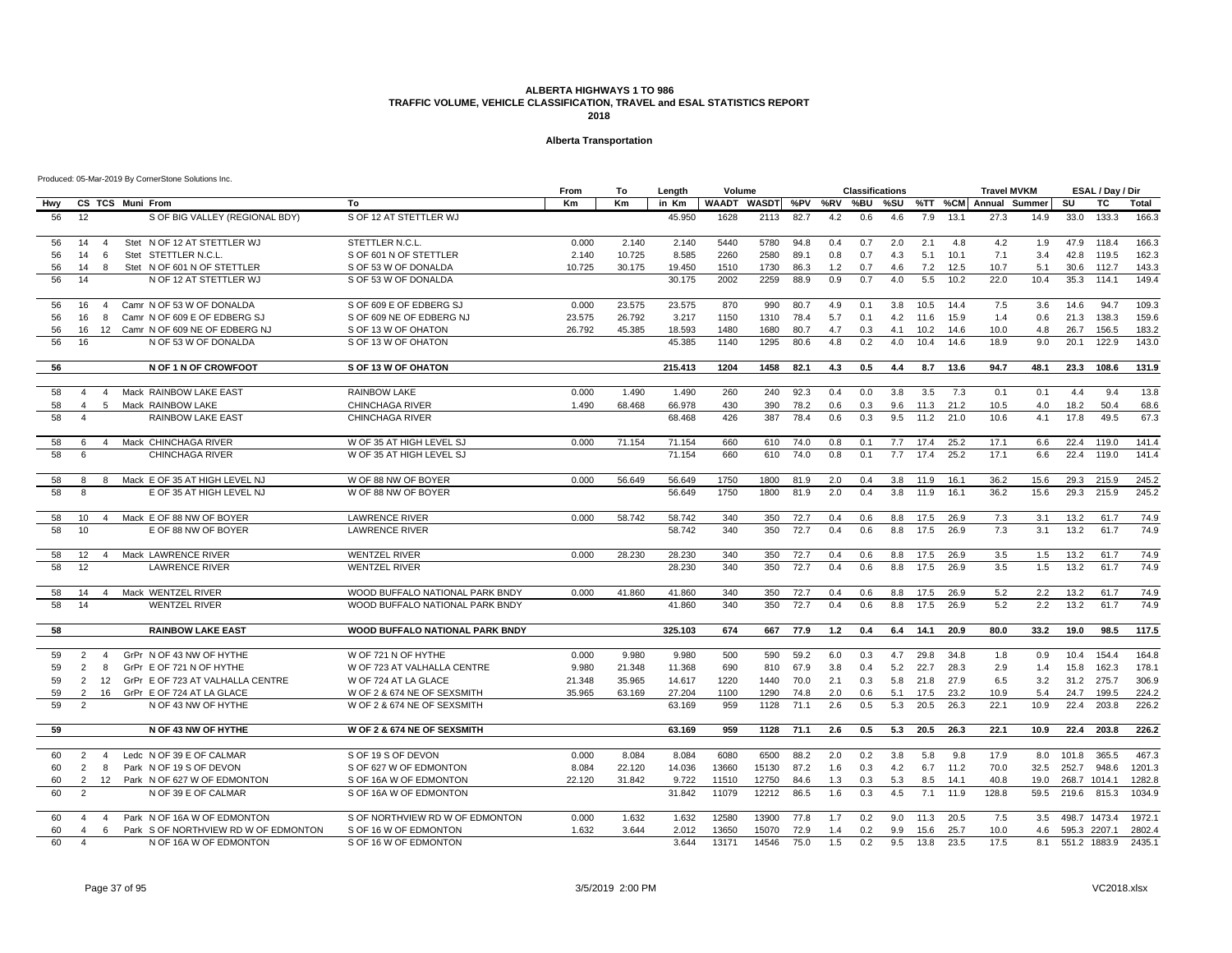#### **Alberta Transportation**

|     |                                                                       |                                | From   | To        | Length  | Volume       |               |      |     | <b>Classifications</b> |      |      |         | <b>Travel MVKM</b> |      |       | ESAL / Day / Dir |        |
|-----|-----------------------------------------------------------------------|--------------------------------|--------|-----------|---------|--------------|---------------|------|-----|------------------------|------|------|---------|--------------------|------|-------|------------------|--------|
| Hwy | CS TCS Muni From                                                      | To                             | Km     | <b>Km</b> | in Km   | <b>WAADT</b> | WASDT %PV %RV |      |     | %BU                    | %SU  |      | %TT %CM | Annual Summer      |      | SU    | <b>TC</b>        | Total  |
| 60  | N OF 39 E OF CALMAR                                                   | S OF 16 W OF EDMONTON          |        |           | 35.486  | 11294        | 12452         | 85.1 | 1.6 | 0.3                    | 5.1  | 7.9  | 13.3    | 146.3              | 67.6 | 253.7 | 924.8            | 1178.5 |
|     |                                                                       |                                |        |           |         |              |               |      |     |                        |      |      |         |                    |      |       |                  |        |
| 61  | Warn E OF 4 N OF STIRLING<br>2<br>$\overline{4}$                      | W OF 36 NW OF WRENTHAM         | 0.000  | 23.521    | 23.521  | 580          | 630           | 78.9 | 0.6 | 0.1                    | 4.8  | 15.6 | 20.5    | 5.0                | 2.3  | 12.3  | 93.8             | 106.1  |
| 61  | Warn E OF 36 NW OF WRENTHAN<br>$\overline{2}$<br>8                    | S OF SKIFF (DISTRICT BDY)      | 23.521 | 45.998    | 22.477  | 540          | 590           | 79.1 | 0.4 | 2.0                    | 5.7  | 12.8 | 20.5    | 4.4                | 2.0  | 13.6  | 71.6             | 85.2   |
| 61  | E OF 4 N OF STIRLING<br>$\mathcal{P}$                                 | S OF SKIFF (DISTRICT BDY)      |        |           | 45.998  | 560          | 610           | 79.0 | 0.5 | 1.0                    | 5.2  | 14.3 | 20.5    | 9.4                | 4.3  | 12.8  | 83.0             | 95.8   |
| 61  | FtyM W OF SKIFF (DISTRICT BDY)<br>$\overline{4}$<br>$\overline{4}$    | W OF 877 N OF SKIFF NJ         | 0.000  | 6.331     | 6.331   | 380          | 420           | 75.6 | 0.7 | 0.0                    | 8.2  | 15.5 | 23.7    | 0.9                | 0.4  | 13.7  | 61.0             | 74.7   |
| 61  | FtyM S OF 877 N OF SKIFF NJ<br>8<br>$\overline{4}$                    | N OF 877 S OF SKIFF SJ         | 6.331  | 9.290     | 2.959   | 420          | 460           | 74.8 | 0.7 | 0.1                    | 10.2 | 14.2 | 24.5    | 0.5                | 0.2  | 18.9  | 61.8             | 80.7   |
| 61  | FtyM E OF 877 S OF SKIFF SJ<br>12<br>4                                | W OF 879 AT FOREMOST NJ        | 9.290  | 35.311    | 26.021  | 430          | 480           | 82.5 | 1.1 | 0.1                    | 6.8  | 9.5  | 16.4    | 4.1                | 1.9  | 12.9  | 42.3             | 55.2   |
| 61  | FtyM S OF 879 AT FOREMOST NJ<br>$\overline{4}$<br>16                  | N OF 879 S OF FOREMOST SJ      | 35.311 | 36.872    | 1.561   | 940          | 1040          | 83.5 | 1.1 | 0.5                    | 3.9  | 11.0 | 15.4    | 0.5                | 0.2  | 16.1  | 107.2            | 123.3  |
| 61  | FtyM E OF 879 S OF FOREMOST SJ<br>$\overline{4}$<br>20                | W OF 885 AT ETZIKOM NJ         | 36.872 | 62.603    | 25.731  | 370          | 410           | 78.9 | 1.5 | 0.1                    | 6.2  | 13.3 | 19.6    | 3.5                | 1.6  | 10.1  | 51.0             | 61.1   |
| 61  | W OF SKIFF (DISTRICT BDY)<br>$\overline{4}$                           | W OF 885 AT ETZIKOM NJ         |        |           | 62.603  | 413          | 458           | 80.2 | 1.2 | 0.1                    | 6.7  | 11.8 | 18.6    | 9.4                | 4.4  | 12.2  | 50.5             | 62.7   |
| 61  | FtyM E OF 885 E OF ETZIKOM NJ<br>6<br>$\overline{4}$                  | W OF 887 N OF ORION NJ         | 0.000  | 21.667    | 21.667  | 160          | 180           | 71.7 | 3.6 | 1.6                    | 4.4  | 18.7 | 24.7    | 1.3                | 0.6  | 3.1   | 31.0             | 34.1   |
| 61  | 6<br>FtyM S OF 887 N OF ORION NJ<br>8                                 | N OF 887 S OF ORION SJ         | 21.667 | 28.460    | 6.793   | 140          | 150           | 76.3 | 1.7 | 0.4                    | 7.7  | 13.9 | 22.0    | 0.3                | 0.2  | 4.7   | 20.2             | 24.9   |
| 61  | 6<br>12 FtyM E OF 887 S OF ORION SJ                                   | W OF 889 AT MANYBERRIES        | 28.460 | 38.503    | 10.043  | 150          | 180           | 77.7 | 1.6 | 1.0                    | 4.9  | 14.8 | 20.7    | 0.5                | 0.3  | 3.2   | 23.0             | 26.2   |
| 61  | E OF 885 E OF ETZIKOM NJ<br>6                                         | W OF 889 AT MANYBERRIES        |        |           | 38.503  | 154          | 175           | 73.9 | 2.8 | 1.3                    | 5.1  | 16.9 | 23.3    | 2.2                | 1.0  | 3.5   | 27.0             | 30.5   |
| 61  | E OF 4 N OF STIRLING                                                  | <b>W OF 889 AT MANYBERRIES</b> |        |           | 147.104 | 391          | 431           | 78.9 | 1.1 | 0.6                    | 5.9  | 13.5 | 20.0    | 21.0               | 9.7  | 10.2  | 54.7             | 64.9   |
|     |                                                                       |                                |        |           |         |              |               |      |     |                        |      |      |         |                    |      |       |                  |        |
| 62  | Card MONTANA BORDER<br>2<br>$\overline{4}$                            | S OF 501 AT DEL BONITA         | 0.000  | 3.316     | 3.316   | 160          | 210           | 86.1 | 2.7 | 0.0                    | 5.4  | 5.8  | 11.2    | 0.2                | 0.1  | 3.8   | 9.6              | 13.4   |
| 62  | Card N OF 501 AT DEL BONITA<br>2<br>8                                 | S OF 506 S OF MAGRATH          | 3.316  | 45.560    | 42.244  | 420          | 550           | 83.7 | 1.1 | 0.9                    | 5.3  | 9.0  | 15.2    | 6.5                | 3.6  | 9.8   | 39.2             | 49.0   |
| 62  | Card N OF 506 S OF MAGRATH<br>2<br>12                                 | MAGRATH S.C.L.                 | 45.560 | 49.090    | 3.530   | 600          | 730           | 82.9 | 1.2 | 1.1                    | 4.5  | 10.3 | 15.9    | 0.8                | 0.4  | 11.9  | 64.1             | 76.0   |
| 62  | $\overline{2}$<br>16<br>Card MAGRATH S.C.L                            | S OF 5 AT MAGRATH              | 49.090 | 51.747    | 2.657   | 2180         | 2490          | 92.4 | 1.2 | 0.3                    | 2.5  | 3.6  | 6.4     | 2.1                | 1.0  | 24.0  | 81.3             | 105.3  |
| 62  | $\overline{2}$<br><b>MONTANA BORDER</b>                               | S OF 5 AT MAGRATH              |        |           | 51.747  | 506          | 640           | 85.6 | 1.2 | 0.8                    | 4.6  | 7.8  | 13.2    | 9.6                | 5.1  | 10.3  | 40.9             | 51.2   |
| 62  | <b>MONTANA BORDER</b>                                                 | <b>S OF 5 AT MAGRATH</b>       |        |           | 51.747  | 506          | 640           | 85.6 | 1.2 | 0.8                    | 4.6  | 7.8  | 13.2    | 9.6                | 5.1  | 10.3  | 40.9             | 51.2   |
|     |                                                                       |                                |        |           |         |              |               |      |     |                        |      |      |         |                    |      |       |                  |        |
| 63  | Thor N OF 28 & 829 SW OF RADWAY<br>$\mathbf{0}$<br>$\overline{4}$     | S OF 18 & 656 E OF THORHILD    | 0.000  | 12.810    | 12.810  | 2890         | 3220          | 73.3 | 1.2 | 0.9                    | 3.6  | 21.0 | 25.5    | 13.5               | 6.3  | 45.8  | 629.1            | 674.9  |
| 63  | Thor N OF 18 & 656 E OF THORHILD<br>$\mathbf{0}$<br>-8                | S OF 661 E OF NEWBROOK         | 12.810 | 34.050    | 21.240  | 2830         | 3160          | 75.2 | 1.3 | 0.9                    | 3.1  | 19.5 | 23.5    | 21.9               | 10.3 | 38.6  | 572.0            | 610.6  |
| 63  | Thor N OF 661 E OF NEWBROOK<br>$\Omega$<br>$12 \overline{ }$          | N OF NEWBROOK                  | 34.050 | 49.094    | 15.044  | 2660         | 2970          | 70.9 | 1.2 | 1.0                    | 3.6  | 23.3 | 27.9    | 14.6               | 6.8  | 42.2  | 642.4            | 684.6  |
| 63  | N OF 28 & 829 SW OF RADWAY<br>$\Omega$                                | N OF NEWBROOK                  |        |           | 49.094  | 2794         | 3117          | 73.5 | 1.2 | 0.9                    | 3.4  | 21.0 | 25.3    | 50.1               | 23.4 | 41.8  | 608.2            | 650.0  |
| 63  | Atha N OF NEWBROOK<br>$\overline{4}$<br>$\mathbf{1}$                  | W OF 663 W OF BOYLE WJ         | 0.000  | 14.535    | 14.535  | 2760         | 3080          | 76.4 | 0.9 | 1.0                    | 3.0  | 18.7 | 22.7    | 14.6               | 6.8  | 36.5  | 535.0            | 571.5  |
| 63  | Atha E OF 663 W OF BOYLE WJ<br>8<br>$\overline{1}$                    | S OF 663 AT BOYLE EJ           | 14.535 | 23.028    | 8.493   | 3770         | 4210          | 79.7 | 1.0 | 0.9                    | 4.2  | 14.2 | 19.3    | 11.7               | 5.5  | 69.7  | 554.9            | 624.6  |
| 63  | Atha N OF 663 AT BOYLE EJ<br>12<br>-1                                 | W OF 831 AT BOYLE NJ           | 23.028 | 24.123    | 1.095   | 2580         | 2880          | 76.2 | 1.2 | 0.8                    | 3.9  | 17.9 | 22.6    | 1.0                | 0.5  | 44.3  | 478.7            | 523.0  |
| 63  | Atha N OF 831 AT BOYLE NJ<br>16<br>$\overline{1}$                     | S OF 55 S OF DONATVILLE SJ     | 24.123 | 39.573    | 15.450  | 3980         | 4400          | 71.3 | 1.2 | 0.6                    | 3.9  | 23.0 | 27.5    | 22.4               | 10.4 | 68.4  | 948.8            | 1017.2 |
| 63  | Atha N OF 55 S OF DONATVILLE SJ<br>20<br>$\overline{1}$               | W OF 55 & 855 W OF ATMORE NJ   | 39.573 | 62.473    | 22.900  | 4570         | 4960          | 72.6 | 1.9 | 0.5                    | 4.5  | 20.5 | 25.5    | 38.2               | 17.4 | 90.6  | 971.0            | 1061.6 |
| 63  | N OF NEWBROOK<br>$\mathbf{1}$                                         | W OF 55 & 855 W OF ATMORE NJ   |        |           | 62.473  | 3859         | 4246          | 73.8 | 1.4 | 0.7                    | 4.1  | 20.0 | 24.8    | 88.0               | 40.6 | 69.7  | 800.0            | 869.7  |
| 63  | Atha N OF 55 & 855 W OF ATMORE NJ<br>$\overline{2}$<br>$\overline{4}$ | N OF WANDERING RIVER           | 0.000  | 55.276    | 55.276  | 4050         | 4400          | 71.1 | 2.3 | 0.3                    | 2.8  | 23.5 | 26.6    | 81.7               | 37.2 | 50.0  | 986.5            | 1036.5 |
| 63  | N OF 55 & 855 W OF ATMORE NJ<br>$\overline{2}$                        | N OF WANDERING RIVER           |        |           | 55.276  | 4050         | 4400          | 71.1 | 2.3 | 0.3                    | 2.8  | 23.5 | 26.6    | 81.7               | 37.2 | 50.0  | 986.5            | 1036.5 |
| 63  | Lkld N OF WANDERING RIVER<br>$\overline{4}$<br>$\overline{4}$         | <b>HOUSE RIVER</b>             | 0.000  | 47.965    | 47.965  | 4040         | 4390          | 70.4 | 2.2 | 0.3                    | 2.6  | 24.5 | 27.4    | 70.7               | 32.2 |       | 46.3 1025.9      | 1072.2 |
| 63  | N OF WANDERING RIVER<br>$\overline{4}$                                | <b>HOUSE RIVER</b>             |        |           | 47.965  | 4040         | 4390          | 70.4 | 2.2 | 0.3                    | 2.6  | 24.5 | 27.4    | 70.7               | 32.2 |       | 46.3 1025.9      | 1072.2 |
|     |                                                                       |                                |        |           |         |              |               |      |     |                        |      |      |         |                    |      |       |                  |        |
| 63  | Lkld HOUSE RIVER<br>6<br>$\overline{4}$                               | 21ST BASELINE                  | 0.000  | 43.750    | 43.750  | 4120         | 4480          | 70.4 | 2.2 | 0.3                    | 2.6  | 24.5 | 27.4    | 65.8               | 30.0 |       | 47.2 1046.2      | 1093.4 |
| 63  | 6<br><b>HOUSE RIVER</b>                                               | 21ST BASELINE                  |        |           | 43.750  | 4120         | 4480          | 70.4 | 2.2 | 0.3                    | 2.6  | 24.5 | 27.4    | 65.8               | 30.0 |       | 47.2 1046.2      | 1093.4 |
| 63  | Wdbf 21ST BASELINE<br>8<br>$\overline{4}$                             | <b>22ND BASELINE</b>           | 0.000  | 47.380    | 47.380  | 4120         | 4480          | 70.4 | 2.2 | 0.3                    | 2.6  | 24.5 | 27.4    | 71.3               | 32.5 |       | 47.2 1046.2      | 1093.4 |
| 63  | 21ST BASELINE<br>8                                                    | 22ND BASELINE                  |        |           | 47.380  | 4120         | 4480          | 70.4 | 2.2 | 0.3                    | 2.6  | 24.5 | 27.4    | 71.3               | 32.5 |       | 47.2 1046.2      | 1093.4 |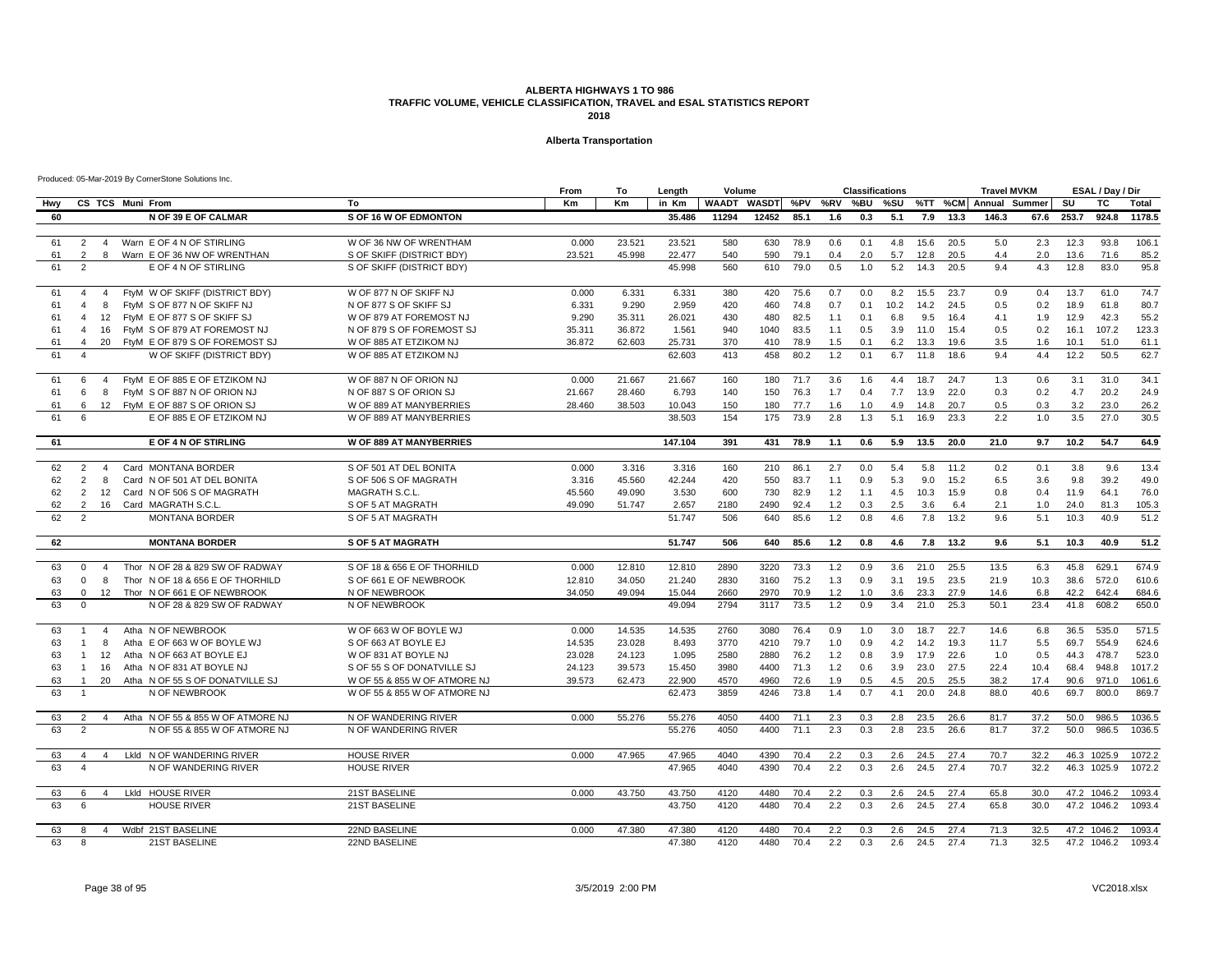#### **Alberta Transportation**

|          |                   |                |                                                                            |                                     | From   | То     | Length  | Volume       |           |      |      | <b>Classifications</b> |     |      |         | <b>Travel MVKM</b> |       |              | ESAL / Day / Dir |        |
|----------|-------------------|----------------|----------------------------------------------------------------------------|-------------------------------------|--------|--------|---------|--------------|-----------|------|------|------------------------|-----|------|---------|--------------------|-------|--------------|------------------|--------|
| Hwy      |                   |                | CS TCS Muni From                                                           | To                                  | Кm     | Km     | in Km   | <b>WAADT</b> | WASDT %PV |      | %RV  | %BU                    | %SU |      | %TT %CM | Annual Summer      |       | SU           | TC               | Total  |
| 63       | 10 <sup>1</sup>   |                | Wdbf 22ND BASELINE                                                         | S OF 881 NW OF ANZAC                | 0.000  | 31.440 | 31.440  | 4300         | 4760      | 71.5 | 3.0  | 0.8                    | 4.3 | 20.4 | 25.5    | 49.3               | 22.9  | 81.4         | 909.2            | 990.6  |
| 63       | 10 <sup>10</sup>  | 8              | Wdbf N OF 881 NW OF ANZAC                                                  | SOUTH BNDY OF SE15-88-9-W4          | 31.440 | 43.554 | 12.114  | 7280         | 8060      | 76.5 | 2.1  | 1.5                    | 5.7 | 14.2 | 21.4    | 32.2               | 14.9  |              | 182.8 1071.5     | 1254.3 |
| 63       | 10 <sup>10</sup>  |                | 22ND BASELINE                                                              | SOUTH BNDY OF SE15-88-9-W4          |        |        | 43.554  | 5129         | 5678      | 73.4 | 2.6  | 1.1                    | 4.9 | 18.0 | 24.0    | 81.5               | 37.8  | 110.7        | 956.9            | 1067.6 |
|          |                   |                |                                                                            |                                     |        |        |         |              |           |      |      |                        |     |      |         |                    |       |              |                  |        |
| 63       | 11                | $\overline{4}$ | Wdbf SOUTH BNDY OF SE15-88-9-W4                                            | S OF 69 (AIRPORT RD) AT FT MCMURRAY | 0.000  | 3.844  | 3.844   | 8030         | 8890      | 73.9 | 1.9  | 1.3                    | 8.2 | 14.7 | 24.2    | 11.3               | 5.2   |              | 290.1 1223.5     | 1513.6 |
| 63       | 11                | 8              | CoFM N OF 69 (AIRPORT RD) AT FT MCMURRAY                                   | S OF BEACON HILL / GREGOIRE DR      | 3.844  | 7.181  | 3.337   | 16830        | 17790     | 81.9 | 1.0  | 2.4                    | 6.9 | 7.8  | 17.1    | 20.5               | 9.1   |              | 511.5 1360.7     | 1872.2 |
| 63       | 11                | 12             | CoFM N OF BEACON HILL / GREGOIRE DR                                        | S OF KING ST FORT MCMURRAY          | 7.181  | 9.523  | 2.342   | 33110        | 34980     | 86.5 | 0.7  | 2.6                    | 5.4 | 4.8  | 12.8    | 28.3               | 12.5  |              | 787.6 1647.3     | 2434.9 |
| 63       | 11                | 16             | COFM N OF KING ST FORT MCMURRAY                                            | S OF HOSPITAL ST FORT MCMURRAY      | 9.523  | 10.655 | 1.132   | 31780        | 33580     | 86.3 | 0.7  | 2.0                    | 6.2 | 4.8  | 13.0    | 13.1               | 5.8   |              | 867.9 1581.1     | 2449.0 |
| 63       | 11                | 20             | COFM N OF HOSPITAL ST FORT MC MURRAY                                       | S OF HARDIN ST FORT MCMURRAY        | 10.655 | 12.102 | 1.447   | 37670        | 39800     | 88.3 | 0.6  | 1.4                    | 5.5 | 4.2  | 11.1    | 19.9               | 8.8   |              | 912.6 1639.9     | 2552.5 |
| 63       | 11                | 24             | COFM N OF HARDIN ST FORT MCMURRAY                                          | S OF MORRISON ST FORT MCMURRAY      | 12.102 | 12.571 | 0.469   | 39930        | 41230     | 89.2 | 0.6  | 1.3                    | 5.0 | 3.9  | 10.2    | 6.8                | 3.0   |              | 879.5 1614.1     | 2493.6 |
| 63       | 11                | 26             | CoFM N OF MORRISON ST FORT MCMURRAY                                        | S OF FRANKLIN AVE TUNNEL FT MCMURRY | 12.571 | 13.129 | 0.558   | 41440        | 42790     | 90.3 | 0.5  | 1.6                    | 4.4 | 3.2  | 9.2     | 8.4                | 3.7   |              | 803.2 1374.5     | 2177.7 |
| 63       | 11                | 28             | COFM N OF FRANKLIN AVE TUNNEL FT MCMURRY S OF THICKWOOD BLVD FORT MCMURRAY |                                     | 13.129 | 15.299 | 2.170   | 57750        | 59630     | 92.1 | 0.6  | 1.3                    | 3.3 | 2.7  | 7.3     | 45.7               | 19.8  |              | 839.5 1616.2     | 2455.7 |
| 63       | 11                | 36             | COFM N OF THICKWOOD BLVD FORT MCMURRAY                                     | S OF CONFEDERATION WY FORT MCMURRAY | 15.299 | 17.220 | 1.921   | 45600        | 47090     | 90.8 | 0.3  | 1.8                    | 3.7 | 3.4  | 8.9     | 32.0               | 13.8  |              | 743.2 1607.0     | 2350.2 |
| 63       | 11                | 40             | COFM N OF CONFEDERATION WY FORT MCMURRA'S OF 686 FORT MCMURRY              |                                     | 17.220 | 20.375 | 3.155   | 21320        | 22220     | 80.4 | 0.1  | 5.1                    | 6.2 | 8.2  | 19.5    | 24.6               | 10.7  |              | 582.3 1812.1     | 2394.4 |
| 63       | 11                |                | SOUTH BNDY OF SE15-88-9-W4                                                 | S OF 686 FORT MCMURRY               |        |        | 20.375  | 28323        | 29656     | 86.9 | 0.6  | 2.2                    | 5.1 | 5.2  | 12.5    | 210.6              | 92.4  |              | 636.3 1526.6     | 2162.9 |
|          |                   |                |                                                                            |                                     |        |        |         |              |           |      |      |                        |     |      |         |                    |       |              |                  |        |
| 63       | 12                |                | Wdbf S OF 686 FORT MCMURRY                                                 | <b>SUNCOR ACCESS</b>                | 0.000  | 20.788 | 20.788  | 17470        | 18120     | 79.0 | 0.1  | 6.8                    | 5.1 | 9.0  | 20.9    | 132.6              | 57.6  |              | 392.5 1629.7     | 2022.2 |
| 63       | 12                | -8             | Wdbf SUNCOR ACCESS                                                         | <b>SYNCRUDE ACCESS</b>              | 20.788 | 33.649 | 12.861  | 11870        | 12310     | 73.9 | 0.2  | 8.4                    | 5.6 | 11.9 | 25.9    | 55.7               | 24.2  | 292.8 1464.1 |                  | 1756.9 |
| 63       | $12 \overline{ }$ |                | 12 Wdbf SYNCRUDE ACCESS                                                    | S OF ATHABASCA RIVER BRIDGE         | 33.649 | 48.562 | 14.913  | 7490         | 7220      | 69.2 | 0.2  | 7.2                    | 7.8 | 15.6 | 30.6    | 40.8               | 16.5  |              | 257.3 1211.1     | 1468.4 |
| 63       | 12                |                | S OF 686 FORT MCMURRY                                                      | S OF ATHABASCA RIVER BRIDGE         |        |        | 48.562  | 12922        | 13234     | 76.0 | 0.1  | 7.3                    | 5.7 | 10.9 | 23.9    | 229.0              | 98.3  |              | 324.5 1459.9     | 1784.4 |
|          |                   |                |                                                                            |                                     |        |        |         |              |           |      |      |                        |     |      |         |                    |       |              |                  |        |
| 63       | 14                | $\overline{4}$ | Wdbf S OF ATHABASCA RIVER BRIDGE                                           | SYNCRUDE AURORA ROAD                | 0.000  | 14.415 | 14.415  | 4140         | 3990      | 57.6 | 0.3  | 8.9                    | 8.7 | 24.5 | 42.1    | 21.8               | 8.8   |              | 158.7 1051.3     | 1210.0 |
| 63       | 14                | 5              | Wdbf SYNCRUDE AURORA ROAD                                                  | SW BNDY SW6-97-10-W4                | 14.415 | 16.481 | 2.066   | 1080         | 1040      | 66.7 | 0.2  | 12.9                   | 8.6 | 11.6 | 33.1    | 0.8                | 0.3   | 40.9         | 129.9            | 170.8  |
| 63       | 14                |                | S OF ATHABASCA RIVER BRIDGE                                                | SW BNDY SW6-97-10-W4                |        |        | 16.481  | 3756         | 3620      | 58.0 | 0.3  | 9.0                    | 8.7 | 24.0 | 41.7    | 22.6               | 9.1   | 143.9        | 934.3            | 1078.2 |
|          |                   |                |                                                                            |                                     |        |        |         |              |           |      |      |                        |     |      |         |                    |       |              |                  |        |
| 63       |                   |                | <b>N OF 28 &amp; 829 SW OF RADWAY</b>                                      | <b>SW BNDY SW6-97-10-W4</b>         |        |        | 434.910 | 6119         | 6517      | 75.8 | 1.2  | 2.7                    | 4.4 | 15.9 | 23.0    | 971.3              | 433.6 |              | 118.6 1008.4     | 1127.0 |
| 64       | 2                 | $\overline{4}$ | CIrH B.C. BORDER                                                           | W OF 717 N OF BEAR CANYON           | 0.000  | 12.309 | 12.309  | 270          | 260       | 63.3 | 5.8  | 0.7                    | 6.3 | 23.9 | 30.9    | 1.2                | 0.5   | 7.5          | 66.9             | 74.4   |
|          | 2                 | 8              | CIrH E OF 717 N OF BEAR CANYON                                             | W OF 726 S OF WORSLEY               | 12.309 | 57.789 | 45.480  | 490          | 480       | 75.7 | 5.4  | 1.2                    | 2.8 | 14.9 | 18.9    | 8.1                | 3.3   | 6.0          | 75.7             | 81.7   |
| 64<br>64 | 2                 | 12             | CIrH E OF 726 S OF WORSLEY                                                 | <b>SE OF WORSLEY</b>                | 57.789 | 65.942 | 8.153   | 540          | 540       | 74.2 | 3.4  | 0.0                    | 6.1 | 16.3 | 22.4    | 1.6                | 0.7   | 14.5         | 91.2             | 105.7  |
| 64       | $\overline{2}$    |                | <b>B.C. BORDER</b>                                                         | SE OF WORSLEY                       |        |        | 65.942  | 455          | 446       | 74.0 | 5.2  | 1.0                    | 3.7 | 16.1 | 20.8    | 11.0               | 4.5   | 7.4          | 75.9             | 83.3   |
|          |                   |                |                                                                            |                                     |        |        |         |              |           |      |      |                        |     |      |         |                    |       |              |                  |        |
| 64       | $\overline{4}$    | $\overline{4}$ | CirH SE OF WORSLEY                                                         | W OF 730 SE OF EUREKA RIVER         | 0.000  | 18.167 | 18.167  | 690          | 690       | 71.0 | 2.9  | 0.4                    | 4.3 | 21.4 | 26.1    | 4.6                | 1.9   | 13.1         | 153.0            | 166.1  |
| 64       | $\overline{4}$    | 8              | CIrH E OF 730 SE OF EUREKA RIVER                                           | N OF 685 E OF HINES CREEK           | 18.167 | 32.232 | 14.065  | 890          | 890       | 77.7 | 0.9  | 0.2                    | 6.0 | 15.2 | 21.4    | 4.6                | 1.9   | 23.5         | 140.2            | 163.7  |
| 64       | $\overline{A}$    |                | SE OF WORSLEY                                                              | N OF 685 E OF HINES CREEK           |        |        | 32.232  | 777          | 777       | 74.3 | 1.9  | 0.3                    | 5.2 | 18.3 | 23.8    | 9.1                | 3.8   | 17.8         | 147.4            | 165.2  |
|          |                   |                |                                                                            |                                     |        |        |         |              |           |      |      |                        |     |      |         |                    |       |              |                  |        |
| 64       | 6                 | $\overline{4}$ | Fair S OF 685 E OF HINES CREEK                                             | N OF 64A & 682 W OF FAIRVIEW        | 0.000  | 21.657 | 21.657  | 1010         | 1040      | 83.4 | 0.7  | 0.6                    | 5.1 | 10.2 | 15.9    | 8.0                | 3.4   | 22.7         | 106.8            | 129.5  |
| 64       | $\epsilon$        | 8              | Fair S OF 64A & 682 W OF FAIRVIEW                                          | N OF 2 W OF WATERHOLE               | 21.657 | 27.861 | 6.204   | 550          | 570       | 70.6 | 1.5  | 0.4                    | 6.2 | 21.3 | 27.9    | 1.2                | 0.5   | 15.0         | 121.4            | 136.4  |
| 64       | 6                 |                | S OF 685 E OF HINES CREEK                                                  | N OF 2 W OF WATERHOLE               |        |        | 27.861  | 908          | 935       | 81.7 | 0.8  | 0.6                    | 5.2 | 11.7 | 17.5    | 9.2                | 4.0   | 20.8         | 110.1            | 130.9  |
|          |                   |                |                                                                            |                                     |        |        |         |              |           |      |      |                        |     |      |         |                    |       |              |                  |        |
| 64       |                   |                | <b>B.C. BORDER</b>                                                         | N OF 2 W OF WATERHOLE               |        |        | 126.035 | 637          | 639       | 76.5 | 2.8  | 0.7                    | 4.6 | 15.4 | 20.7    | 29.3               | 12.3  | 12.9         | 101.7            | 114.6  |
|          |                   |                |                                                                            |                                     |        |        |         |              |           |      |      |                        |     |      |         |                    |       |              |                  |        |
|          | 64 A 6            | $\overline{4}$ | Fair E OF 64 & 682 W OF FAIRVIEW                                           | W OF 2 & 732 AT FAIRVIEW            | 0.000  | 6.636  | 6.636   | 1180         | 1290      | 88.5 | 0.3  | 0.7                    | 5.9 | 4.6  | 11.2    | 2.9                | 1.3   | 30.7         | 56.3             | 87.0   |
| 64 A     | - 6               |                | E OF 64 & 682 W OF FAIRVIEW                                                | W OF 2 & 732 AT FAIRVIEW            |        |        | 6.636   | 1180         | 1290      | 88.5 | 0.3  | 0.7                    | 5.9 | 4.6  | 11.2    | 2.9                | 1.3   | 30.7         | 56.3             | 87.0   |
|          |                   |                |                                                                            |                                     |        |        |         |              |           |      |      |                        |     |      |         |                    |       |              |                  |        |
| 64 A     |                   |                | E OF 64 & 682 W OF FAIRVIEW                                                | W OF 2 & 732 AT FAIRVIEW            |        |        | 6.636   | 1180         | 1290      | 88.5 | 0.3  | 0.7                    | 5.9 | 4.6  | 11.2    | 2.9                | 1.3   | 30.7         | 56.3             | 87.0   |
|          |                   |                |                                                                            |                                     |        |        |         |              |           |      |      |                        |     |      |         |                    |       |              |                  |        |
| 66       | $\overline{2}$    | $\overline{4}$ | KanC FORD CREEK ROAD                                                       | E OF CANYON CREEK RD                | 0.000  | 12.208 | 12.208  | 730          | 1220      | 94.7 | 4.3  | 0.0                    | 0.0 | 1.0  | 1.0     | 3.3                | 2.3   | 0.0          | 7.6              | 7.6    |
| 66       | 2                 |                | FORD CREEK ROAD                                                            | E OF CANYON CREEK RD                |        |        | 12.208  | 730          | 1220      | 94.7 | 4.3  | 0.0                    | 0.0 | 1.0  | 1.0     | 3.3                | 2.3   | 0.0          | 7.6              | 7.6    |
| 66       | $\overline{4}$    | $\overline{4}$ | KanC W OF CANYON CREEK RD                                                  | W OF 758 SW OF BRAGG CREEK          | 0.000  | 13.709 | 13.709  | 1590         | 2680      | 85.3 | 10.1 | 1.2                    | 3.2 | 0.2  | 4.6     | 8.0                | 5.6   | 22.4         | 3.3              | 25.7   |
| 66       | $\overline{4}$    | 8              | Rkyv E OF 758 SW OF BRAGG CREEK                                            | W OF 22 SE OF BRAGG CREEK           | 13.709 | 15.337 | 1.628   | 1550         | 2300      | 87.8 | 6.5  | 1.7                    | 3.2 | 0.8  | 5.7     | 0.9                | 0.6   | 21.8         | 12.9             | 34.7   |
|          |                   |                |                                                                            |                                     |        |        |         |              |           |      |      |                        |     |      |         |                    |       |              |                  |        |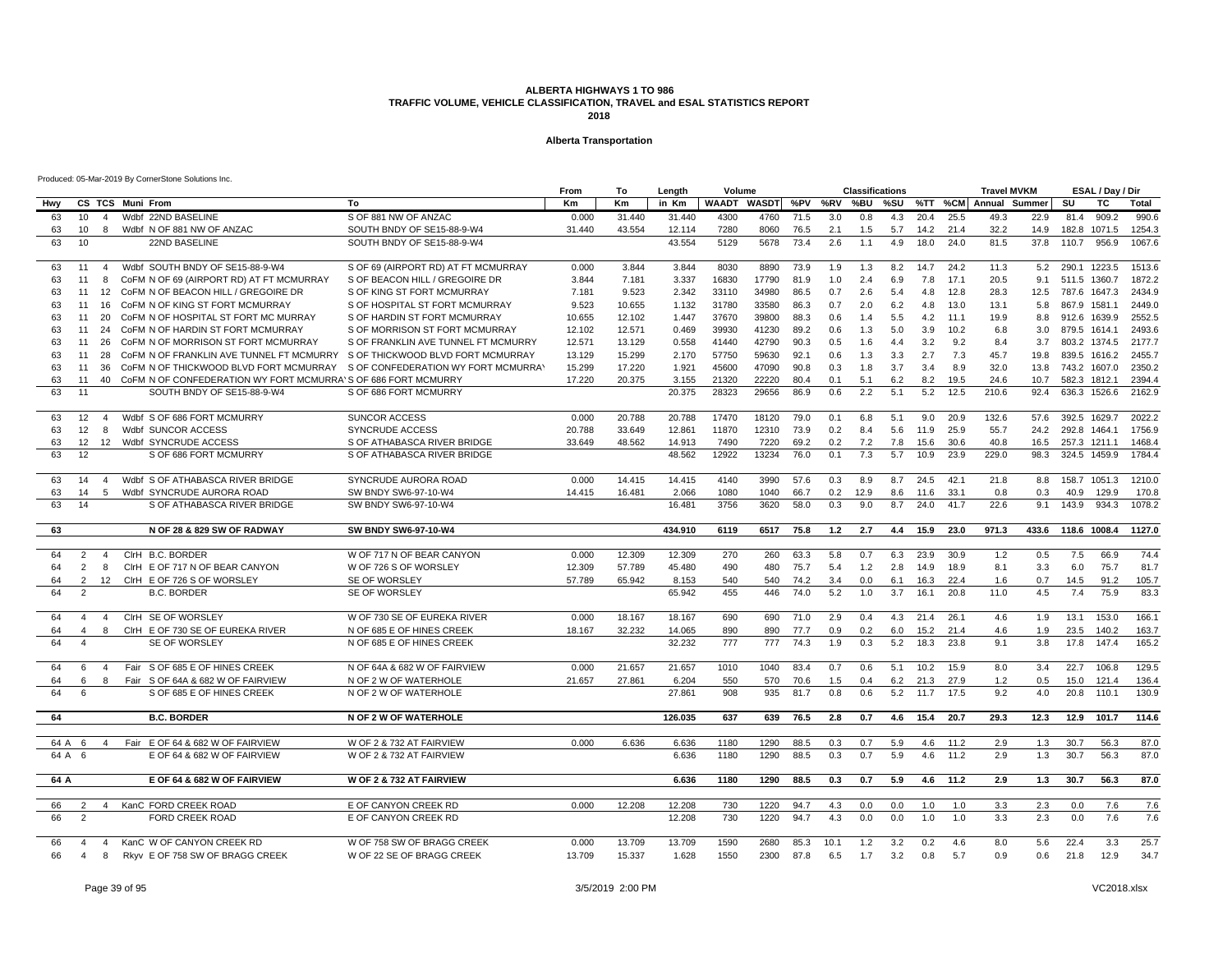#### **Alberta Transportation**

|          |                     |                  |                                                           |                                            | From   | To     | Length           | Volume      |                 |              |            | <b>Classifications</b> |            |              |              | <b>Travel MVKM</b>    |            |              | ESAL / Day / Dir |                |
|----------|---------------------|------------------|-----------------------------------------------------------|--------------------------------------------|--------|--------|------------------|-------------|-----------------|--------------|------------|------------------------|------------|--------------|--------------|-----------------------|------------|--------------|------------------|----------------|
| Hwy      |                     | CS TCS Muni From |                                                           | To                                         | Km     | Кm     | in Km            |             | WAADT WASDT %PV |              | %RV        | %BU                    | %SU        |              |              | %TT %CM Annual Summer |            | SU           | TC               | Total          |
| 66       | 4                   |                  | W OF CANYON CREEK RD                                      | W OF 22 SE OF BRAGG CREEK                  |        |        | 15.337           | 1586        | 2640            | 85.5         | 9.7        | 1.3                    | 3.2        | 0.3          | 4.8          | 8.9                   | 6.2        | 22.4         | 4.9              | 27.3           |
| 66       |                     |                  | <b>FORD CREEK ROAD</b>                                    | <b>W OF 22 SE OF BRAGG CREEK</b>           |        |        | 27.545           | 1207        | 2011            | 88.0         | 8.2        | 1.0                    | 2.3        | 0.5          | 3.8          | 12.1                  | 8.5        | 12.2         | 6.3              | 18.5           |
|          |                     |                  |                                                           |                                            |        |        |                  |             |                 |              |            |                        |            |              |              |                       |            |              |                  |                |
| 68       | $\overline{4}$      | $\overline{4}$   | KanC E OF 40 SE OF SEEBE                                  | S OF 1 SE OF MORLEY                        | 0.000  | 37.238 | 37.238           | 370         | 510             | 65.8         | 8.4        | 2.1                    | 6.5        | 17.2         | 25.8         | 5.0                   | 2.9        | 10.6         | 66.0             | 76.6           |
| 68       | $\overline{4}$      |                  | E OF 40 SE OF SEEBE                                       | S OF 1 SE OF MORLEY                        |        |        | 37.238           | 370         | 510             | 65.8         | 8.4        | 2.1                    | 6.5        | 17.2         | 25.8         | 5.0                   | 2.9        | 10.6         | 66.0             | 76.6           |
| 68       |                     |                  | E OF 40 SE OF SEEBE                                       | S OF 1 SE OF MORLEY                        |        |        | 37.238           | 370         | 510             | 65.8         | 8.4        | 2.1                    | 6.5        | 17.2         | 25.8         | 5.0                   | 2.9        | 10.6         | 66.0             | 76.6           |
| 72       | 10                  | $\overline{4}$   | Rkyv E OF 2 & 2A SE OF CROSSFIELD                         | W OF 791 SE OF KERSEY                      | 0.000  | 11.922 | 11.922           | 2460        | 2830            | 82.7         | 3.0        | 0.4                    | 3.7        | 10.2         | 14.3         | 10.7                  | 5.2        | 40.1         | 260.1            | 300.2          |
| 72       | 10                  | 8                | Rkyv E OF 791 SE OF KERSEY                                | W OF 9 & 806 E OF BEISEKER                 | 11.922 | 33.466 | 21.544           | 1930        | 2240            | 79.5         | 2.1        | 0.9                    | 4.7        | 12.8         | 18.4         | 15.2                  | 7.4        | 40.0         | 256.1            | 296.1          |
| 72       | 10                  |                  | E OF 2 & 2A SE OF CROSSFIELD                              | W OF 9 & 806 E OF BEISEKER                 |        |        | 33.466           | 2119        | 2450            | 80.8         | 2.5        | 0.7                    | 4.3        | 11.7         | 16.7         | 25.9                  | 12.5       | 40.1         | 257.0            | 297.1          |
| 72       |                     |                  | E OF 2 & 2A SE OF CROSSFIELD                              | W OF 9 & 806 E OF BEISEKER                 |        |        | 33.466           | 2119        | 2450            | 80.8         | 2.5        | 0.7                    | 4.3        | 11.7         | 16.7         | 25.9                  | 12.5       | 40.1         | 257.0            | 297.1          |
| 88       | 2                   | $\overline{4}$   | Less N OF 2 SE OF SLAVE LAKE                              | S OF 754 N OF SLAVE LAKE                   | 0.000  | 34.493 | 34.493           | 2310        | 2360            | 77.3         | 2.7        | 0.2                    | 5.2        | 14.6         | 20.0         | 29.1                  | 12.5       | 52.9         | 349.6            | 402.5          |
| 88       | $\overline{2}$      |                  | N OF 2 SE OF SLAVE LAKE                                   | S OF 754 N OF SLAVE LAKE                   |        |        | 34.493           | 2310        | 2360            | 77.3         | 2.7        | 0.2                    | 5.2        | 14.6         | 20.0         | 29.1                  | 12.5       | 52.9         | 349.6            | 402.5          |
| 88       | $\overline{a}$      | $\overline{4}$   | NthS N OF 754 N OF SLAVE LAKE                             | S OF 750 NE OF ATIKAMEG                    | 0.000  | 76.189 | 76.189           | 950         | 940             | 71.8         | 1.8        | 0.2                    | 5.2        | 21.0         | 26.4         | 26.4                  | 11.0       | 21.8         | 206.8            | 228.6          |
| 88       | $\overline{4}$      |                  | N OF 754 N OF SLAVE LAKE                                  | S OF 750 NE OF ATIKAMEG                    |        |        | 76.189           | 950         | 940             | 71.8         | 1.8        | 0.2                    | 5.2        | 21.0         | 26.4         | 26.4                  | 11.0       | 21.8         | 206.8            | 228.6          |
| 88       | 6                   | $\overline{4}$   | NthS N OF 750 NE OF ATIKAMEG                              | 10-84-9-W5 S OF 22ND BASELINE              | 0.000  | 25.959 | 25.959           | 920         | 920             | 67.8         | 2.2        | 0.2                    | 4.5        | 25.3         | 30.0         | 8.7                   | 3.7        | 18.2         | 241.3            | 259.5          |
| 88       | 6                   |                  | N OF 750 NE OF ATIKAMEG                                   | 10-84-9-W5 S OF 22ND BASELINE              |        |        | 25.959           | 920         | 920             | 67.8         | 2.2        | 0.2                    | 4.5        | 25.3         | 30.0         | 8.7                   | 3.7        | 18.2         | 241.3            | 259.5          |
| 88       | 8<br>$\overline{4}$ |                  | NthS 10-84-9-W5 S OF 22ND BASELINE                        | S OF 986 S OF LOON LAKE                    | 0.000  | 22.243 | 22.243           | 930         | 930             | 70.6         | 2.4        | 0.0                    | 6.5        | 20.5         | 27.0         | 7.6                   | 3.2        | 26.6         | 197.6            | 224.2          |
| 88       | 8                   | 8                | NthS N OF 986 S OF LOON LAKE                              | S OF 686 N OF LOON LAKE                    | 22.243 | 32.333 | 10.090           | 1380        | 1380            | 77.2         | 1.5        | 0.0                    | 8.7        | 12.6         | 21.3         | 5.1                   | 2.1        | 52.9         | 180.2            | 233.1          |
| 88       | 8                   |                  | 10 NthS N OF 686 N OF LOON LAKE                           | <b>LOON RIVER</b>                          | 32.333 | 33.731 | 1.398            | 710         | 710             | 69.4         | 2.0        | 0.0                    | 8.2        | 20.4         | 28.6         | 0.4                   | 0.2        | 25.6         | 150.1            | 175.7          |
| 88       | 8                   |                  | 10-84-9-W5 S OF 22ND BASELINE                             | <b>LOON RIVER</b>                          |        |        | 33.731           | 1055        | 1055            | 73.2         | 2.0        | 0.0                    | 7.4        | 17.4         | 24.8         | 13.0                  | 5.4        | 34.4         | 190.3            | 224.7          |
| 88       | 10 <sup>1</sup>     | $\overline{4}$   | LofO LOON RIVER                                           | <b>LAFOND CREEK</b>                        | 0.000  | 58.026 | 58.026           | 570         | 570             | 70.4         | 2.4        | 0.0                    | 3.2        | 24.0         | 27.2         | 12.1                  | 5.1        | 8.0          | 141.8            | 149.8          |
| 88       | 10                  |                  | <b>LOON RIVER</b>                                         | <b>LAFOND CREEK</b>                        |        |        | 58.026           | 570         | 570             | 70.4         | 2.4        | 0.0                    | 3.2        | 24.0         | 27.2         | 12.1                  | 5.1        | 8.0          | 141.8            | 149.8          |
| 88       | 12                  | 4                | NthS LAFOND CREEK                                         | <b>WABASCA RIVER</b>                       | 0.000  | 51.685 | 51.685           | 510         | 510             | 68.0         | 3.1        | 0.0                    | 1.9        | 27.0         | 28.9         | 9.6                   | 4.0        | 4.3          | 142.7            | 147.0          |
| 88       | 12                  |                  | <b>LAFOND CREEK</b>                                       | <b>WABASCA RIVER</b>                       |        |        | 51.685           | 510         | 510             | 68.0         | 3.1        | 0.0                    | 1.9        | 27.0         | 28.9         | 9.6                   | 4.0        | 4.3          | 142.7            | 147.0          |
| 88       | 14                  | $\overline{4}$   | NthS WABASCA RIVER                                        | S OF I.R. 173                              | 0.000  | 51.986 | 51.986           | 320         | 320             | 74.4         | 11.9       | 0.0                    | 3.1        | 10.6         | 13.7         | 6.1                   | 2.5        | 4.4          | 35.2             | 39.6           |
| 88       | 14                  |                  | <b>WABASCA RIVER</b>                                      | S OF I.R. 173                              |        |        | 51.986           | 320         | 320             | 74.4         | 11.9       | 0.0                    | 3.1        | 10.6         | 13.7         | 6.1                   | 2.5        | 4.4          | 35.2             | 39.6           |
| 88       | 16                  | $\overline{4}$   | Mack N OF I.R. 173                                        | <b>BEAR RIVER</b>                          | 0.000  | 53.749 | 53.749           | 440         | 440             | 60.3         | 4.3        | 0.2                    | 2.2        | 33.0         | 35.4         | 8.6                   | 3.6        | 4.3          | 150.5            | 154.8          |
| 88       | 16                  |                  | N OF I.R. 173                                             | <b>BEAR RIVER</b>                          |        |        | 53.749           | 440         | 440             | 60.3         | 4.3        | 0.2                    | 2.2        | 33.0         | 35.4         | 8.6                   | 3.6        | 4.3          | 150.5            | 154.8          |
| 88       | 18                  | $\overline{4}$   | Mack BEAR RIVER                                           | FORT VERMILION S.C.L.                      | 0.000  | 16.460 | 16.460           | 380         | 380             | 77.4         | 2.4        | 0.0                    | 1.6        | 18.7         | 20.3         | 2.3                   | 1.0        | 2.7          | 73.7             | 76.4           |
| 88       | 18                  | 8                | Mack FORT VERMILION S.C.L.                                | FORT VERMILION W.C.L.                      | 16.460 | 21.610 | 5.150            | 640         | 660             | 87.5         | 1.2        | 0.6                    | 5.1        | 5.6          | 11.3         | 1.2                   | 0.5        | 14.4         | 37.1             | 51.5           |
| 88       | 18                  |                  | 12 Mack FORT VERMILION W.C.L.                             | E OF 697 W OF FORT VERMILION               | 21.610 | 27.118 | 5.508            | 1240        | 1270            | 86.3         | 1.1        | 0.4                    | 6.5        | 5.7          | 12.6         | 2.5                   | 1.1        | 35.5         | 73.3             | 108.8          |
| 88<br>88 | 18<br>18            |                  | 16 Mack W OF 697 W OF FORT VERMILION<br><b>BEAR RIVER</b> | S OF 58 NW OF BOYER<br>S OF 58 NW OF BOYER | 27.118 | 42.508 | 15.390<br>42.508 | 1310<br>860 | 1340<br>877     | 75.3<br>78.8 | 3.0<br>2.4 | 0.3<br>0.3             | 6.3<br>5.4 | 15.1<br>13.1 | 21.7<br>18.8 | 7.4<br>13.3           | 3.2<br>5.7 | 36.4<br>20.5 | 205.0<br>116.8   | 241.4<br>137.3 |
|          |                     |                  |                                                           |                                            |        |        |                  |             |                 |              |            |                        |            |              |              |                       |            |              |                  |                |
| 88       |                     |                  | N OF 2 SE OF SLAVE LAKE                                   | S OF 58 NW OF BOYER                        |        |        | 428.326          | 812         | 816             | 72.6         | 2.9        | 0.1                    | 4.7        | 19.7         | 24.5         | 126.9                 | 53.5       | 16.8         | 165.8            | 182.6          |
| SPF      | 2                   | $\overline{4}$   | Strc EDMONTON E.C.L                                       | W OF 216 E OF EDMONTON                     | 0.000  | 4.160  | 4.160            | 39190       | 41040           | 90.9         | 0.1        | 0.6                    | 4.6        | 3.8          | 9.0          | 59.5                  | 26.1       |              | 794.1 1543.6     | 2337.7         |
| SPF      | 2                   |                  | <b>EDMONTON E.C.L.</b>                                    | W OF 216 E OF EDMONTON                     |        |        | 4.160            | 39190       | 41040           | 90.9         | 0.1        | 0.6                    | 4.6        | 3.8          | 9.0          | 59.5                  | 26.1       |              | 794.1 1543.6     | 2337.7         |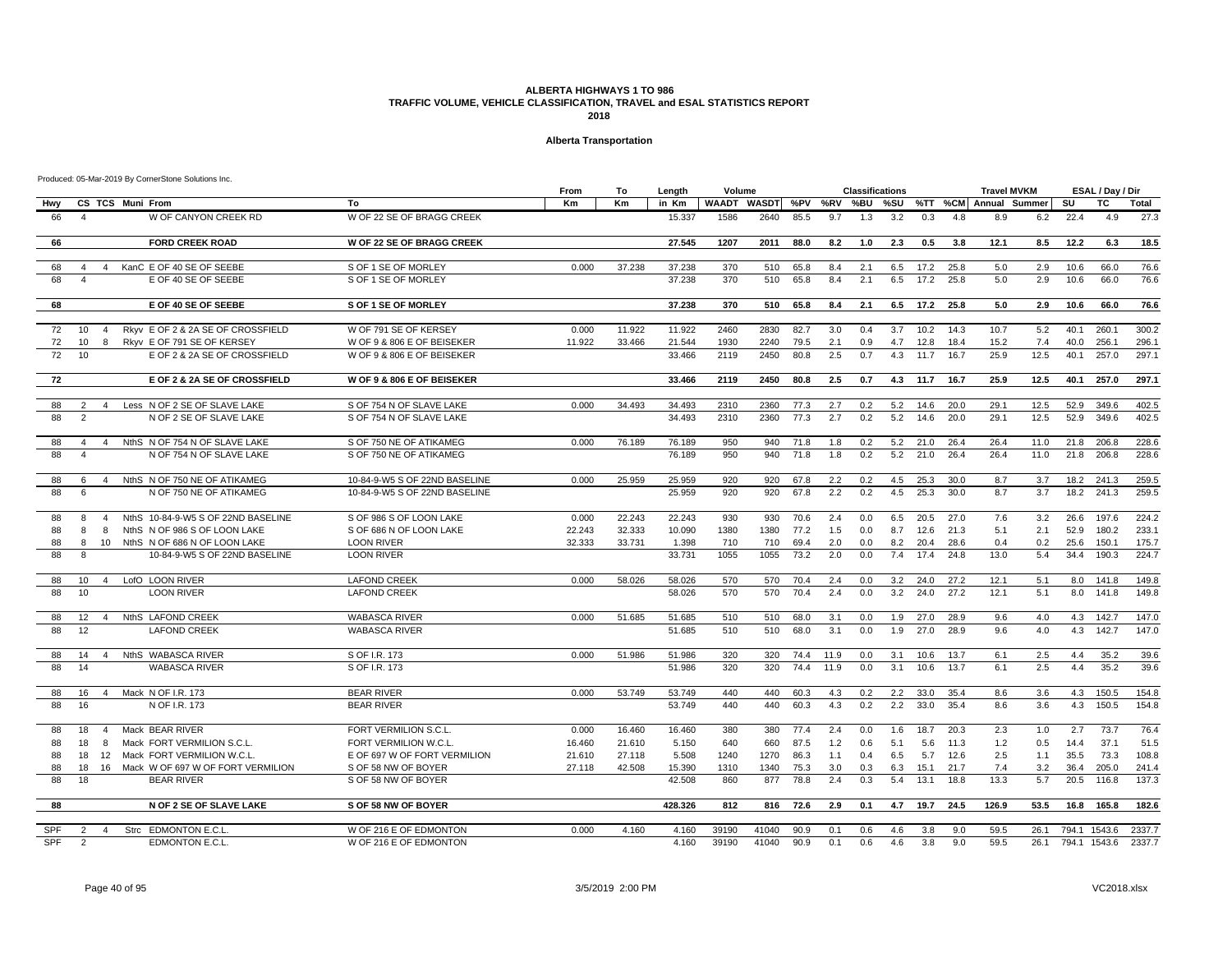#### **Alberta Transportation**

|            |                |                |                  |                                        |                                   | From      | То     | Length | Volume |                     |      |     | <b>Classifications</b> |     |      |      | <b>Travel MVKN</b>    |       |            | ESAL / Day / Dir    |        |
|------------|----------------|----------------|------------------|----------------------------------------|-----------------------------------|-----------|--------|--------|--------|---------------------|------|-----|------------------------|-----|------|------|-----------------------|-------|------------|---------------------|--------|
| Hwy        |                |                | CS TCS Muni From |                                        | To                                | <b>Km</b> | Кm     | in Km  |        | WAADT WASDT %PV %RV |      |     | %BU                    | %SU |      |      | %TT %CM Annual Summer |       | SU         | тc                  | Total  |
| <b>SPF</b> |                |                |                  | <b>EDMONTON E.C.L</b>                  | <b>W OF 216 E OF EDMONTON</b>     |           |        | 4.160  | 39190  | 41040               | 90.9 | 0.1 | 0.6                    | 4.6 | 3.8  | 9.0  | 59.5                  | 26.1  |            | 794.1 1543.6        | 2337.7 |
|            |                |                |                  |                                        |                                   |           |        |        |        |                     |      |     |                        |     |      |      |                       |       |            |                     |        |
| 201        | $\overline{2}$ | $\overline{4}$ |                  | Cal E OF HIGHWAY 2 NJ                  | W OF 44 ST NE                     | 0.000     | 2.227  | 2.227  | 44260  | 48270               | 86.0 | 0.9 | 0.2                    | 4.9 | 8.0  | 13.1 | 36.0                  | 16.4  |            | 955.3 3670.0        | 4625.3 |
| 201        | 2              | 8              |                  | Cal E OF 44 ST NE                      | N OF 564 (COUNTRY HILLS BLVD) NE  | 2.227     | 8.227  | 6.000  | 35430  | 38640               | 81.1 | 1.1 | 0.1                    | 6.5 | 11.2 | 17.8 | 77.6                  |       |            | 35.5 1014.4 4113.0  | 5127.4 |
| 201        | 2              | 12             | Cal              | S OF 564 (COUNTRY HILLS BLVD) NE       | N OF MC KNIGHT BLVD NE            | 8.227     | 15.029 | 6.802  | 45800  | 49950               | 83.4 | 1.3 | 0.1                    | 5.9 | 9.3  | 15.3 | 113.7                 |       |            | 52.0 1190.3 4414.9  | 5605.2 |
| 201        | 2              | - 16           |                  | Cal S OF MC KNIGHT BLVD NE             | N OF 16 AVE (HWY 1) NE            | 15.029    | 18.360 | 3.331  | 59570  | 64960               | 84.2 | 1.0 | 0.2                    | 5.9 | 8.7  | 14.8 | 72.4                  |       |            | 33.1 1548.2 5371.8  | 6920.0 |
| 201        | 2              | 20             |                  | Cal S OF 16 AVE (HWY 1) NE             | N OF 17 AVE (HWY 1A) SE           | 18.360    | 21.591 | 3.231  | 60870  | 64440               | 82.5 | 0.6 | 0.1                    | 7.2 | 9.6  | 16.9 | 71.8                  |       |            | 31.9 1930.6 6056.8  | 7987.4 |
| 201        | $\overline{2}$ |                |                  | E OF HIGHWAY 2 NJ                      | N OF 17 AVE (HWY 1A) SE           |           |        | 21.591 | 47139  | 51118               | 83.2 | 1.0 | 0.1                    | 6.2 | 9.5  | 15.8 | 371.5                 |       |            | 168.9 1287.4 4641.7 | 5929.1 |
|            |                |                |                  |                                        |                                   |           |        |        |        |                     |      |     |                        |     |      |      |                       |       |            |                     |        |
| 201        | $\overline{4}$ | $\overline{4}$ |                  | Cal S OF 17 AVE SE (HWY 1A)            | N OF PEIGAN TR SE                 | 0.000     | 2.466  | 2.466  | 62710  | 66390               | 83.7 | 0.7 | 0.1                    | 6.7 | 8.8  | 15.6 | 56.4                  |       |            | 25.0 1850.8 5719.9  | 7570.7 |
| 201        | $\overline{4}$ | 8              | Cal              | S OF PEIGAN TR SE                      | N OF GLENMORE TR (HWY 560)        | 2.466     | 6.487  | 4.021  | 51810  | 54850               | 85.9 | 0.9 | 0.1                    | 6.0 | 7.1  | 13.2 | 76.0                  |       |            | 33.7 1369.3 3812.8  | 5182.1 |
| 201        | $\overline{4}$ | 12             |                  | Cal S OF GLENMORE TR (HWY 560)         | N OF 114 AVE SE                   | 6.487     | 10.046 | 3.559  | 44000  | 46580               | 87.8 | 0.9 | 0.1                    | 5.1 | 6.1  | 11.3 | 57.2                  | 25.4  |            | 988.5 2782.0        | 3770.5 |
| 201        | $\overline{4}$ | 16             |                  | Cal S OF 114 AVE SE                    | <b>N OF 22X</b>                   | 10.046    | 14.773 | 4.727  | 36720  | 38880               | 87.9 | 0.9 | 0.1                    | 4.9 | 6.2  | 11.2 | 63.4                  | 28.1  |            | 792.6 2359.7        | 3152.3 |
| 201        | $\overline{4}$ | 20             |                  | Cal W OF 22X                           | E OF 52 ST SE                     | 14.773    | 17.290 | 2.517  | 40270  | 43630               | 89.9 | 0.9 | 0.1                    | 4.4 | 4.7  | 9.2  | 37.0                  | 16.8  |            | 780.5 1961.8        | 2742.3 |
| 201        | $\overline{a}$ | 24             |                  | Cal W OF 52 ST SE                      | E OF HWY 2                        | 17.290    | 19.350 | 2.060  | 48160  | 52180               | 92.1 | 0.7 | 0.1                    | 3.4 | 3.7  | 7.2  | 36.2                  | 16.4  |            | 721.3 1847.0        | 2568.3 |
| 201        | $\overline{4}$ |                |                  | S OF 17 AVE SE (HWY 1A)                | E OF HWY 2                        |           |        | 19.350 | 46187  | 49155               | 87.4 | 0.8 | 0.1                    | 5.3 | 6.4  | 11.8 | 326.2                 |       |            | 145.5 1078.3 3063.9 | 4142.2 |
| 201        | 6              | $\overline{4}$ | Cal              | W OF HWY 2                             | E OF MCKENZIE LAKE BLVD           | 0.000     | 1.240  | 1.240  | 53980  | 58480               | 95.7 | 0.3 | 0.1                    | 2.9 | 1.0  | 4.0  | 24.4                  | 11.1  | 689.6      | 559.5               | 1249.1 |
| 201        | 6              | 8              | Cal              | W OF MCKENZIE LAKE BLVD                | E OF SUN VALLEY BLVD              | 1.240     | 3.613  | 2.373  | 53980  | 58480               | 95.4 | 0.3 | 0.7                    | 2.7 | 0.9  | 4.3  | 46.8                  |       | 21.2 642.0 | 503.6               | 1145.6 |
| 201        | 6              | 12             |                  | Cal W OF SUN VALLEY BLVD               | E OF MACLEOD TR SE (HWY 2A)       | 3.613     | 5.155  | 1.542  | 34030  | 36870               | 93.9 | 0.3 | 1.2                    | 3.3 | 1.3  | 5.8  | 19.2                  | 8.7   | 494.7      | 458.5               | 953.2  |
| 201        | 6              |                |                  | W OF HWY 2                             | E OF MACLEOD TR SE (HWY 2A)       |           |        | 5.155  | 48012  | 52016               | 95.2 | 0.3 | 0.6                    | 2.9 | 1.0  | 4.5  | 90.3                  | 41.0  | 613.3      | 497.6               | 1110.9 |
| 201        | 8              | $\overline{4}$ | Cal              | N OF 16 AVE NW (HWY 1) WJ              | S OF NOSEHILL DR NW               | 0.000     | 3.268  | 3.268  | 50520  | 56030               | 93.6 | 1.3 | 0.5                    | 2.3 | 2.3  | 5.1  | 60.3                  | 28.0  |            | 511.8 1204.4        | 1716.2 |
| 201        | 8              | 8              |                  | Cal N OF NOSEHILL DR NW                | S OFSCENIC ACRES LK NW            | 3.268     | 4.763  | 1.495  | 49090  | 54450               | 93.4 | 1.5 | 0.3                    | 2.2 | 2.6  | 5.1  | 26.8                  | 12.5  |            | 475.7 1322.9        | 1798.6 |
| 201        | 8              | 12             |                  | Cal N OFSCENIC ACRES LK NW             | S OF CROWCHILD TR NW (HWY 1A) WJ  | 4.763     | 6.310  | 1.547  | 56390  | 62540               | 93.7 | 1.2 | 0.4                    | 2.2 | 2.5  | 5.1  | 31.8                  | 14.8  |            | 546.5 1461.2        | 2007.7 |
| 201        | 8              | 16             |                  | Cal N OF CROWCHILD TR NW (HWY 1A) WJ   | S OF COUNTRY HILLS BLVD NW        | 6.310     | 8.444  | 2.134  | 65600  | 72760               | 93.3 | 0.9 | 0.4                    | 2.9 | 2.5  | 5.8  | 51.1                  | 23.8  |            | 838.0 1699.9        | 2537.9 |
| 201        | 8              | 20             |                  | Cal N OF COUNTRY HILLS BLVD NW         | W OF SARCEE TR NW                 | 8.444     | 11.407 | 2.963  | 60520  | 65800               | 92.5 | 0.7 | 0.4                    | 3.3 | 3.1  | 6.8  | 65.5                  | 29.8  |            | 879.7 1944.6        | 2824.3 |
| 201        | 8              | 24             | Cal              | E OF SARCEE TR NW                      | W OF SHAGANAPPI TR NW             | 11.407    | 13.158 | 1.751  | 66780  | 72600               | 92.0 | 0.8 | 0.3                    | 3.5 | 3.4  | 7.2  | 42.7                  | 19.4  |            | 1029.6 2353.4       | 3383.0 |
| 201        | 8              | 28             | Cal              | E OF SHAGANAPPI TR NW                  | W OF BEDDINGTON TR NW             | 13.158    | 15.000 | 1.842  | 76980  | 83690               | 90.7 | 0.8 | 0.2                    | 4.1 | 4.2  | 8.5  | 51.8                  |       |            | 23.6 1390.3 3351.2  | 4741.5 |
| 201        | 8              | 32             |                  | Cal E OF BEDDINGTON TR NW              | W OF 4TH ST NW                    | 15.000    | 17.528 | 2.528  | 64870  | 71240               | 91.4 | 0.9 | 0.4                    | 3.8 | 3.5  | 7.7  | 59.9                  |       |            | 27.6 1085.9 2353.3  | 3439.2 |
| 201        | 8              | 36             |                  | Cal E OF 4TH ST NW                     | W OF HARVEST HILLS BLVD NE        | 17.528    | 19.048 | 1.520  | 64870  | 71240               | 92.8 | 0.6 | 0.4                    | 3.2 | 3.0  | 6.6  | 36.0                  | 16.6  |            | 914.4 2017.1        | 2931.5 |
| 201        | 8              | 40             |                  | Cal E OF HARVEST HILLS BLVD NE         | W OF HIGHWAY 2 NJ                 | 19.048    | 24.064 | 5.016  | 59500  | 65340               | 91.6 | 0.7 | 0.4                    | 3.6 | 3.7  | 7.7  | 108.9                 | 50.1  |            | 943.6 2281.9        | 3225.5 |
| 201        | 8              |                |                  | N OF 16 AVE NW (HWY 1) WJ              | W OF HIGHWAY 2 NJ                 |           |        | 24.064 | 60871  | 66859               | 92.3 | 0.9 | 0.4                    | 3.2 | 3.2  | 6.8  | 534.7                 | 246.2 |            | 858.0 2019.0        | 2877.0 |
|            |                |                |                  |                                        |                                   |           |        |        |        |                     |      |     |                        |     |      |      |                       |       |            |                     |        |
| 201        |                |                |                  | E OF HIGHWAY 2 NJ                      | W OF HIGHWAY 2 NJ                 |           |        | 70.160 | 51650  | 56042               | 88.7 | 0.9 | 0.3                    | 4.5 | 5.6  | 10.4 | 1322.7                |       |            | 601.6 1023.8 2998.0 | 4021.8 |
| 216        | $\overline{2}$ | $\overline{4}$ |                  | Strc E OF 97 STREET NW EDMONTON        | W OF 66 STREET NW EDMONTON        | 0.000     | 3.461  | 3.461  | 52390  | 55900               | 90.3 | 0.3 | 0.4                    | 4.1 | 4.9  | 9.4  | 66.2                  | 29.6  |            | 946.2 2660.8        | 3607.0 |
| 216        | 2              | 8              |                  | Strc E OF 66 STREET NW EDMONTON        | W OF MANNING DR NW                | 3.461     | 6.684  | 3.223  | 51120  | 54550               | 91.3 | 0.2 | 0.3                    | 3.5 | 4.7  | 8.5  | 60.1                  | 26.9  |            | 788.1 2490.3        | 3278.4 |
| 216        | 2              | 12             |                  | Strc E OF MANNING DR NW                | N OF 153 AVE NW EDMONTON          | 6.684     | 9.776  | 3.092  | 44680  | 48360               | 90.1 | 0.1 | 0.5                    | 2.9 | 6.4  | 9.8  | 50.4                  | 22.9  |            | 570.8 2963.9        | 3534.7 |
| 216        | 2              | 16             |                  | Strc S OF 153 AVE NW EDMONTON          | N OF 130 AVE/AURUM RD NW EDMONTON | 9.776     | 13.258 | 3.482  | 46000  | 49790               | 91.9 | 0.1 | 0.4                    | 2.6 | 5.0  | 8.0  | 58.5                  | 26.5  |            | 526.8 2384.0        | 2910.8 |
| 216        | $\overline{2}$ | 20             |                  | Strc S OF 130 AVE/AURUM RD NW EDMONTON | N OF 16 E OF EDMONTON             | 13.258    | 14.993 | 1.735  | 49720  | 53820               | 88.8 | 0.1 | 0.3                    | 5.9 | 4.9  | 11.1 | 31.5                  | 14.3  |            | 1292.2 2525.2       | 3817.4 |
| 216        | 2              |                |                  | E OF 97 STREET NW EDMONTON             | N OF 16 E OF EDMONTON             |           |        | 14.993 | 48734  | 52395               | 90.6 | 0.2 | 0.4                    | 3.6 | 5.2  | 9.2  | 266.7                 | 120.2 |            | 772.8 2626.7        | 3399.5 |
| 216        | $\overline{4}$ | $\overline{4}$ |                  | Strc S OF 16 E OF EDMONTON             | N OF BASELINE RD E OF EDMONTON    | 0.000     | 3.232  | 3.232  | 84080  | 89950               | 88.1 | 0.4 | 0.3                    | 5.1 | 6.1  | 11.5 | 99.2                  |       |            | 44.5 1888.9 5316.1  | 7205.0 |
| 216        | $\overline{4}$ | 8              |                  | Strc S OF BASELINE RD E OF EDMONTON    | N OF SPF E OF EDMONTON            | 3.232     | 6.043  | 2.811  | 89640  | 95600               | 89.9 | 0.5 | 0.2                    | 4.5 | 4.9  | 9.6  | 92.0                  |       |            | 41.1 1776.9 4552.7  | 6329.6 |
| 216        | $\overline{4}$ | 12             |                  | Strc S OF SPF E OF EDMONTON            | N OF 14 & 628 (WHITEMUD) E OF EDM | 6.043     | 9.275  | 3.232  | 82980  | 88280               | 90.2 | 0.5 | 0.2                    | 3.8 | 5.3  | 9.3  | 97.9                  |       |            | 43.7 1389.0 4558.5  | 5947.5 |
| 216        | $\overline{4}$ | 16             |                  | Strc S OF 14 & 628 (WHITEMUD) E OF EDM | N OF 14 E OF EDMONTON             | 9.275     | 12.647 | 3.372  | 65560  | 69750               | 88.7 | 0.4 | 0.1                    | 4.4 | 6.4  | 10.9 | 80.7                  |       |            | 36.0 1270.7 4349.0  | 5619.7 |
| 216        | $\overline{4}$ | 20             |                  | Strc W OF 14 E OF EDMONTON             | E OF 17 STREET S OF EDMONTON      | 12.647    | 14.615 | 1.968  | 61640  | 66750               | 89.8 | 0.6 | 0.1                    | 4.1 | 5.4  | 9.6  | 44.3                  |       |            | 20.1 1113.2 3450.1  | 4563.3 |
| 216        | $\overline{4}$ | 24             |                  | Strc W OF 17 STREET S OF EDMONTON      | E OF 50 STREET S OF EDMONTON      | 14.615    | 17.706 | 3.091  | 67420  | 73010               | 90.9 | 0.5 | 0.1                    | 3.8 | 4.7  | 8.6  | 76.1                  |       |            | 34.5 1128.5 3284.4  | 4412.9 |
| 216        | $\overline{4}$ | 28             |                  | Strc W OF 50 STREET S OF EDMONTON      | E OF 91 STREET S OF EDMONTON      | 17.706    | 20.798 | 3.092  | 76560  | 82910               | 92.0 | 0.3 | 0.2                    | 3.4 | 4.1  | 7.7  | 86.4                  |       |            | 39.2 1146.6 3253.5  | 4400.1 |
| 216        | $\overline{4}$ | 32             |                  | Strc W OF 91 STREET S OF EDMONTON      | E OF 2 E OF EDMONTON              | 20.798    | 23.770 | 2.972  | 80400  | 87070               | 92.6 | 0.4 | 0.2                    | 2.9 | 3.9  | 7.0  | 87.2                  |       |            | 39.6 1027.1 3250.0  | 4277.1 |
| 216        | $\overline{4}$ |                |                  | S OF 16 E OF EDMONTON                  | E OF 2 E OF EDMONTON              |           |        | 23.770 | 76498  | 82126               | 90.3 | 0.4 | 0.2                    | 4.0 | 5.1  | 9.3  | 663.7                 |       |            | 298.7 1347.9 4043.8 | 5391.7 |
|            |                |                |                  |                                        |                                   |           |        |        |        |                     |      |     |                        |     |      |      |                       |       |            |                     |        |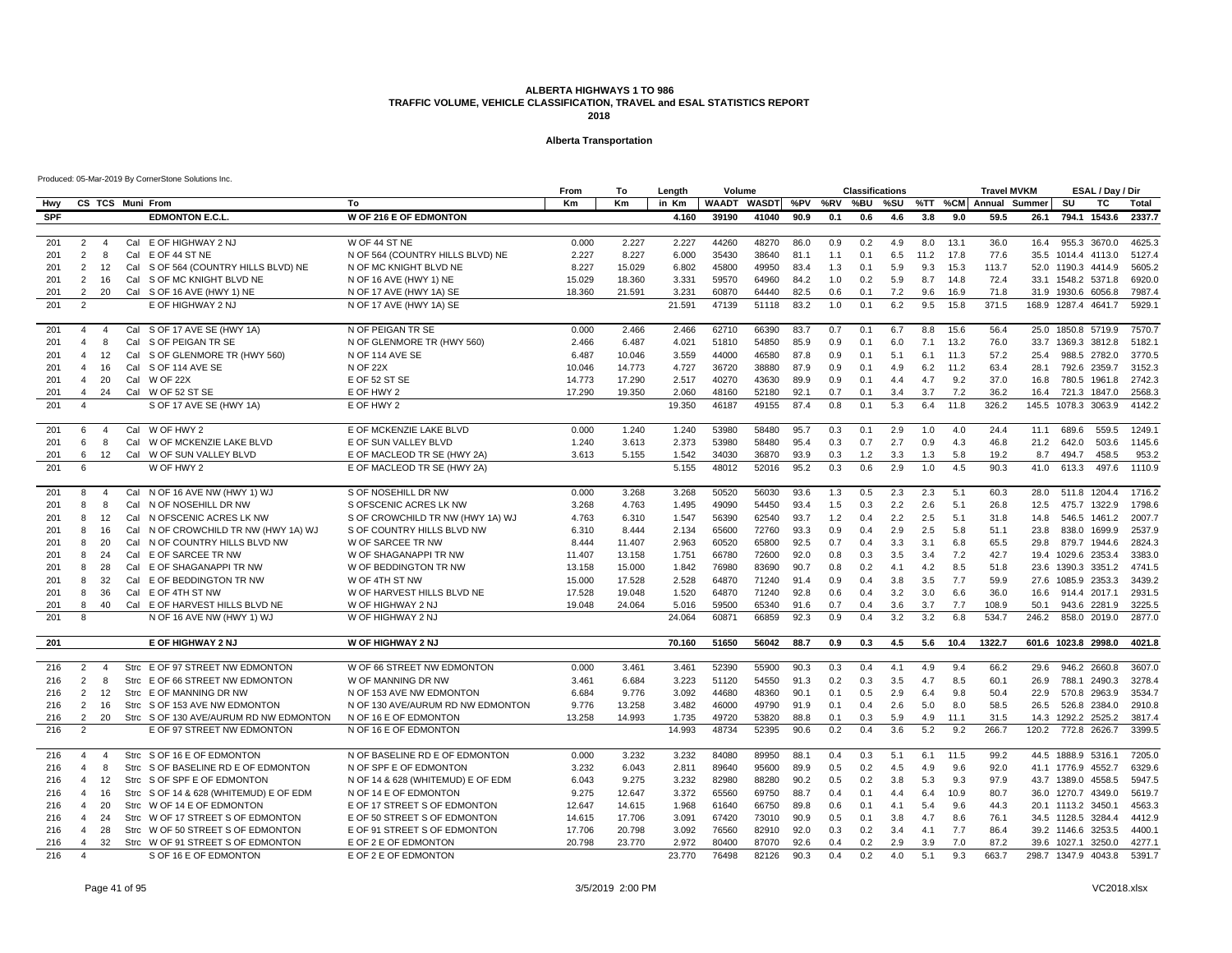#### **Alberta Transportation**

|     |                |                |                  |                                                                       |                                     | From      | To     | Length | Volume |                                                   |      |      | <b>Classifications</b> |     |      |      | <b>Travel MVKM</b> |      |                     | ESAL / Day / Dir   |        |
|-----|----------------|----------------|------------------|-----------------------------------------------------------------------|-------------------------------------|-----------|--------|--------|--------|---------------------------------------------------|------|------|------------------------|-----|------|------|--------------------|------|---------------------|--------------------|--------|
| Hwy |                |                | CS TCS Muni From |                                                                       | To                                  | <b>Km</b> | Km     | in Km  |        | WAADT WASDT %PV %RV %BU %SU %TT %CM Annual Summer |      |      |                        |     |      |      |                    |      | SU                  | <b>TC</b>          | Total  |
|     |                |                |                  |                                                                       |                                     |           |        |        |        |                                                   |      |      |                        |     |      |      |                    |      |                     |                    |        |
| 216 | 6              | $\overline{4}$ |                  | Strc W OF 2 E OF EDMONTON                                             | E OF 111 STREET S OF EDMONTON       | 0.000     | 1.600  | 1.600  | 87290  | 94140                                             | 93.1 | 0.4  | 0.3                    | 2.9 | 3.3  | 6.5  | 51.0               |      | 23.0 1115.1 2985.7  |                    | 4100.8 |
| 216 | 6              | 8              |                  | Strc W OF 111 STREET S OF EDMONTON                                    | E OF TERWILLIGAR DR S OF EDMONTON   | 1.600     | 8.583  | 6.983  | 85370  | 92060                                             | 91.8 | 0.4  | 0.4                    | 3.6 | 3.8  | 7.8  | 217.6              |      | 98.4 1353.8 3362.5  |                    | 4716.3 |
| 216 | 6              | 12             |                  | Strc W OF TERWILLIGAR DR S OF EDMONTON                                | S OF CAMERON HGTS RD W OF EDM       | 8.583     | 11.929 | 3.346  | 81490  | 87840                                             | 90.8 | 0.3  | 0.3                    | 4.3 | 4.3  | 8.9  | 99.5               |      | 45.0 1543.5 3632.0  |                    | 5175.5 |
| 216 | 6              | 16             |                  | Strc N OF CAMERON HGTS RD W OF EDM                                    | S OF LESSARD RD W OF EDM            | 11.929    | 14.838 | 2.909  | 77970  | 84040                                             | 90.9 | 0.3  | 0.5                    | 4.1 | 4.2  | 8.8  | 82.8               |      | 37.4 1408.2 3394.3  |                    | 4802.5 |
| 216 | 6              | 20             |                  | Strc N OF LESSARD RD W OF EDM                                         | S OF CALLINGWOOD DR W OF EDM        | 14.838    | 16.148 | 1.310  | 76370  | 82320                                             | 90.9 | 0.4  | 0.3                    | 4.2 | 4.2  | 8.7  | 36.5               |      |                     | 16.5 1412.9 3324.6 | 4737.5 |
| 216 | 6              | 24             |                  | Strc N OF CALLINGWOOD DR W OF EDM                                     | S OF WHITEMUD DRIVE W OF EDM        | 16.148    | 17.893 | 1.745  | 85950  | 92650                                             | 91.5 | 0.4  | 0.3                    | 4.1 | 3.7  | 8.1  | 54.7               |      | 24.7 1552.3 3296.2  |                    | 4848.5 |
| 216 | 6              | 28             |                  | Strc N OF WHITEMUD DRIVE W OF EDM                                     | S OF 87 AVE W OF EDMONTON           | 17.893    | 18.912 | 1.019  | 102980 | 110120                                            | 90.8 | 0.4  | 0.4                    | 4.3 | 4.1  | 8.8  | 38.3               |      | 17.2 1950.6 4376.3  |                    | 6326.9 |
| 216 | 6              | 32             |                  | Strc N OF 87 AVE W OF EDMONTON                                        | S OF 100 AVE W OF EDMONTON          | 18.912    | 20.657 | 1.745  | 106620 | 114010                                            | 90.9 | 0.4  | 0.4                    | 4.3 | 4.0  | 8.7  | 67.9               |      | 30.4 2019.5 4420.5  |                    | 6440.0 |
| 216 | 6              | 36             |                  | Strc N OF 100 AVE W OF EDMONTON                                       | S OF STONY PLAIN RD W OF EDMONTON   | 20.657    | 21.094 | 0.437  | 106620 | 114010                                            | 89.8 | 0.2  | 0.4                    | 5.0 | 4.6  | 10.0 | 17.0               |      |                     | 7.6 2348.3 5083.5  | 7431.8 |
| 216 | 6              | 40             |                  | Strc N OF STONY PLAIN RD W OF EDMONTON                                | S OF 111 AVE W OF EDMONTON          | 21.094    | 22.548 | 1.454  | 86650  | 93230                                             | 89.3 | 0.3  | 0.5                    | 4.7 | 5.2  | 10.4 | 46.0               |      | 20.7 1794.0 4670.3  |                    | 6464.3 |
| 216 | 6              | 44             |                  | Strc N OF 111 AVE W OF EDMONTON                                       | S OF 16 W OF EDMONTON               | 22.548    | 24.549 | 2.001  | 85120  | 91380                                             | 89.5 | 0.2  | 0.4                    | 4.9 | 5.0  | 10.3 | 62.2               |      | 28.0 1837.3 4411.3  |                    | 6248.6 |
| 216 | 6              |                |                  | W OF 2 E OF EDMONTON                                                  | S OF 16 W OF EDMONTON               |           |        | 24.549 | 86326  | 92907                                             | 91.0 | 0.4  | 0.4                    | 4.1 | 4.1  | 8.6  | 773.5              |      | 349.0 1559.1 3668.6 |                    | 5227.7 |
|     |                |                |                  |                                                                       |                                     |           |        |        |        |                                                   |      |      |                        |     |      |      |                    |      |                     |                    |        |
| 216 | 8              | $\overline{4}$ |                  | Strc N OF 16 W OF EDMONTON                                            | S OF 184 ST NW EDMONTON             | 0.000     | 2.246  | 2.246  | 63960  | 68600                                             | 91.7 | 0.3  | 0.4                    | 3.8 | 3.8  | 8.0  | 52.4               |      |                     | 23.6 1070.6 2519.2 | 3589.8 |
| 216 | 8              | 8              |                  | Strc N OF 184 ST NW EDMONTON                                          | W OF MARK MESSIER TRAIL NW EDMONTON | 2.246     | 6.430  | 4.184  | 58800  | 63070                                             | 91.4 | 0.3  | 0.3                    | 4.0 | 4.0  | 8.3  | 89.8               |      | 40.4 1036.1 2437.8  |                    | 3473.9 |
| 216 | 8              | 12             |                  | Strc E OF MARK MESSIER TRAIL NW EDMONTON W OF CAMPBELL RD NW EDMONTON |                                     | 6.430     | 8.533  | 2.103  | 59300  | 63620                                             | 92.0 | 0.2  | 0.4                    | 3.7 | 3.7  | 7.8  | 45.5               | 20.5 |                     | 966.5 2274.2       | 3240.7 |
| 216 | 8              | 16             |                  | Strc E OF CAMPBELL RD NW EDMONTON                                     | W OF 127 STREET NW EDMONTON         | 8.533     | 10.873 | 2.340  | 64260  | 68940                                             | 92.7 | 0.3  | 0.4                    | 3.4 | 3.2  | 7.0  | 54.9               | 24.7 |                     | 962.4 2131.4       | 3093.8 |
| 216 | 8              | 20             |                  | Strc E OF 127 STREET NW EDMONTON                                      | W OF 97 STREET NW EDMONTON          | 10.873    | 14.642 | 3.769  | 57860  | 62070                                             | 91.4 | 0.3  | 0.5                    | 3.8 | 4.0  | 8.3  | 79.6               | 35.8 |                     | 968.5 2398.9       | 3367.4 |
| 216 | 8              |                |                  | N OF 16 W OF EDMONTON                                                 | W OF 97 STREET NW EDMONTON          |           |        | 14.642 | 60294  | 64678                                             | 91.7 | 0.3  | 0.4                    | 3.8 | 3.8  | 8.0  | 322.2              |      | 144.9 1009.3 2374.8 |                    | 3384.1 |
|     |                |                |                  |                                                                       |                                     |           |        |        |        |                                                   |      |      |                        |     |      |      |                    |      |                     |                    |        |
| 216 |                |                |                  | <b>E OF 97 STREET NW EDMONTON</b>                                     | <b>W OF 97 STREET NW EDMONTON</b>   |           |        | 77.954 | 71210  | 76526                                             | 90.8 | 0.4  | 0.3                    | 4.0 | 4.5  | 8.8  | 2026.2             |      | 912.7 1254.7 3321.4 |                    | 4576.1 |
|     |                |                |                  |                                                                       |                                     |           |        |        |        |                                                   |      |      |                        |     |      |      |                    |      |                     |                    |        |
| 500 | 2              | $\overline{4}$ |                  | Warn N OF 4 AT COUTTS                                                 | SEC 8-1-13-4                        | 0.000     | 19.374 | 19.374 | 90     | 90                                                | 91.3 | 0.7  | 0.3                    | 2.8 | 4.9  | 8.0  | 0.6                | 0.3  | 1.1                 | 4.6                | 5.7    |
| 500 | 2              |                |                  | N OF 4 AT COUTTS                                                      | SEC 8-1-13-4                        |           |        | 19.374 | 90     | 90                                                | 91.3 | 0.7  | 0.3                    | 2.8 | 4.9  | 8.0  | 0.6                | 0.3  | 1.1                 | 4.6                | 5.7    |
|     |                |                |                  |                                                                       |                                     |           |        |        |        |                                                   |      |      |                        |     |      |      |                    |      |                     |                    |        |
| 500 | $\overline{4}$ | $\overline{4}$ |                  | Warn S OF 501 E OF MILK RIVER                                         | SEC 10-2-13-400000000               | 0.000     | 4.810  | 4.810  | 140    | 150                                               | 79.1 | 14.9 | 1.6                    | 2.6 | 1.8  | 6.0  | 0.2                | 0.1  | 1.6                 | 2.6                | 4.2    |
| 500 | $\overline{4}$ | 5              |                  | Warn SEC 10-2-13-400000000                                            | WRITING ON STONE PROV PARK          | 4.810     | 8.610  | 3.800  | 120    | 130                                               | 79.8 | 15.1 | 0.7                    | 3.4 | 1.0  | 5.1  | 0.2                | 0.1  | 1.8                 | $1.2$              | 3.0    |
| 500 | $\overline{4}$ | 8              |                  | Warn WRITING ON STONE PROV PARK                                       | W OF 880 E OF ADEN                  | 8.610     | 42.984 | 34.374 | 60     | 70                                                | 79.5 | 0.0  | 0.0                    | 9.1 | 11.4 | 20.5 | 0.8                | 0.4  | 2.4                 | 7.1                | 9.5    |
| 500 | $\overline{4}$ |                |                  | S OF 501 E OF MILK RIVER                                              | W OF 880 E OF ADEN                  |           |        | 42.984 | 74     | 84                                                | 79.5 | 5.3  | 0.4                    | 6.9 | 7.9  | 15.2 | 1.2                | 0.6  | 2.2                 | 6.1                | 8.3    |
|     |                |                |                  |                                                                       |                                     |           |        |        |        |                                                   |      |      |                        |     |      |      |                    |      |                     |                    |        |
| 500 |                |                |                  | <b>N OF 4 AT COUTTS</b>                                               | W OF 880 E OF ADEN                  |           |        | 62.358 | 79     | 86                                                | 83.7 | 3.7  | 0.4                    | 5.4 | 6.8  | 12.6 | 1.8                | 0.8  | 1.9                 | 5.6                | 7.5    |
|     |                |                |                  |                                                                       |                                     |           |        |        |        |                                                   |      |      |                        |     |      |      |                    |      |                     |                    |        |
| 501 | $\mathbf{0}$   | $\overline{4}$ |                  | Card S OF 5 E OF MOUNTAIN VIEW                                        | W OF 2 AT CARDSTON                  | 0.000     | 24.648 | 24.648 | 200    | 250                                               | 92.8 | 1.4  | 1.2                    | 2.7 | 1.9  | 5.8  | 1.8                | 0.9  | 2.4                 | 3.9                | 6.3    |
| 501 | $\Omega$       |                |                  | S OF 5 E OF MOUNTAIN VIEW                                             | W OF 2 AT CARDSTON                  |           |        | 24.648 | 200    | 250                                               | 92.8 | 1.4  | 1.2                    | 2.7 | 1.9  | 5.8  | 1.8                | 0.9  | 2.4                 | 3.9                | 6.3    |
|     |                |                |                  |                                                                       |                                     |           |        |        |        |                                                   |      |      |                        |     |      |      |                    |      |                     |                    |        |
| 501 | $\overline{1}$ | $\overline{4}$ |                  | Card E OF 2 NORTH                                                     | E OF 2 SOUTH NJ                     | 0.000     | 4.552  | 4.552  | 1030   | 1180                                              | 89.8 | 1.7  | 0.4                    | 3.5 | 4.6  | 8.5  | 1.7                | 0.8  | 15.9                | 49.1               | 65.0   |
| 501 | $\overline{1}$ |                |                  | E OF 2 NORTH                                                          | E OF 2 SOUTH NJ                     |           |        | 4.552  | 1030   | 1180                                              | 89.8 | 1.7  | 0.4                    | 3.5 | 4.6  | 8.5  | 1.7                | 0.8  | 15.9                | 49.1               | 65.0   |
|     |                |                |                  |                                                                       |                                     |           |        |        |        |                                                   |      |      |                        |     |      |      |                    |      |                     |                    |        |
| 501 | $\overline{2}$ | $\overline{4}$ |                  | Card E OF 2 S OF CARDSTON SJ                                          | KIMBALL                             | 0.000     | 10.760 | 10.760 | 590    | 670                                               | 87.2 | 1.5  | 1.0                    | 5.5 | 4.8  | 11.3 | 2.3                | 1.1  | 14.3                | 29.4               | 43.7   |
| 501 | $\overline{2}$ | 6              |                  | Card KIMBALL                                                          | W OF 820 W OF WHISKEY GAP           | 10.760    | 23.292 | 12.532 | 290    | 350                                               | 83.1 | 0.6  | 1.8                    | 9.2 | 5.3  | 16.3 | 1.3                | 0.7  | 11.8                | 15.9               | 27.7   |
| 501 | $\overline{2}$ | 8              |                  | Card E OF 820 W OF WHISKEY GAP                                        | W OF 62 AT DEL BONITA               | 23.292    | 45.563 | 22.271 | 180    | 240                                               | 81.3 | 1.9  | 0.1                    | 5.9 | 10.8 | 16.8 | 1.5                | 0.8  | 4.7                 | 20.1               | 24.8   |
| 501 | 2              |                |                  | E OF 2 S OF CARDSTON SJ                                               | W OF 62 AT DEL BONITA               |           |        | 45.563 | 307    | 372                                               | 84.3 | 1.4  | 1.0                    | 6.6 | 6.7  | 14.3 | 5.1                | 2.6  | 8.9                 | 21.3               | 30.2   |
|     |                |                |                  |                                                                       |                                     |           |        |        |        |                                                   |      |      |                        |     |      |      |                    |      |                     |                    |        |
| 501 | $\overline{4}$ | $\overline{4}$ |                  | Card E OF 62 AT DEL BONITA                                            | W OF 4 S OF MILK RIVER SJ           | 0.000     | 59.019 | 59.019 | 190    | 230                                               | 77.8 | 2.3  | 1.2                    | 4.4 | 14.3 | 19.9 | 4.1                | 2.1  | 3.7                 | 28.2               | 31.9   |
| 501 | $\overline{4}$ |                |                  | E OF 62 AT DEL BONITA                                                 | W OF 4 S OF MILK RIVER SJ           |           |        | 59.019 | 190    | 230                                               | 77.8 | 2.3  | 1.2                    | 4.4 | 14.3 | 19.9 | 4.1                | 2.1  | 3.7                 | 28.2               | 31.9   |
|     |                |                |                  |                                                                       |                                     |           |        |        |        |                                                   |      |      |                        |     |      |      |                    |      |                     |                    |        |
| 501 | 6              | $\overline{4}$ |                  | Warn E OF 4 AT MILK RIVER NJ                                          | MILK RIVER E.C.L.                   | 0.000     | 1.794  | 1.794  | 930    | 1000                                              | 84.9 | 4.6  | 1.1                    | 2.9 | 6.5  | 10.5 | 0.6                | 0.3  | 11.9                | 62.7               | 74.6   |
| 501 | 6              | 6              |                  | Warn MILK RIVER E.C.L                                                 | W OF 877 E OF MILK RIVER            | 1.794     | 21.640 | 19.846 | 550    | 590                                               | 82.2 | 3.9  | 1.1                    | 4.8 | 8.0  | 13.9 | 4.0                | 1.8  | 11.6                | 45.6               | 57.2   |
| 501 | 6              | -8             |                  | Warn E OF 877 E OF MILK RIVER                                         | W OF 500 E OF MILK RIVER            | 21.640    | 33.288 | 11.648 | 310    | 330                                               | 74.7 | 5.7  | 1.5                    | 4.8 | 13.3 | 19.6 | 1.3                | 0.6  | 6.6                 | 42.7               | 49.3   |
| 501 | 6              | 10             |                  | Warn E OF 500 E OF MILK RIVER                                         | W OF 879 S OF FOREMOST              | 33.288    | 52.978 | 19.690 | 150    | 160                                               | 65.2 | 4.2  | 2.5                    | 5.6 | 22.5 | 30.6 | 1.1                | 0.5  | 3.7                 | 35.0               | 38.7   |
| 501 | 6              |                |                  | E OF 4 AT MILK RIVER NJ                                               | W OF 879 S OF FOREMOST              |           |        | 52.978 | 361    | 387                                               | 78.3 | 4.4  | 1.4                    | 4.8 | 11.1 | 17.3 | 7.0                | 3.1  | 7.6                 | 41.5               | 49.1   |
|     |                |                |                  |                                                                       |                                     |           |        |        |        |                                                   |      |      |                        |     |      |      |                    |      |                     |                    |        |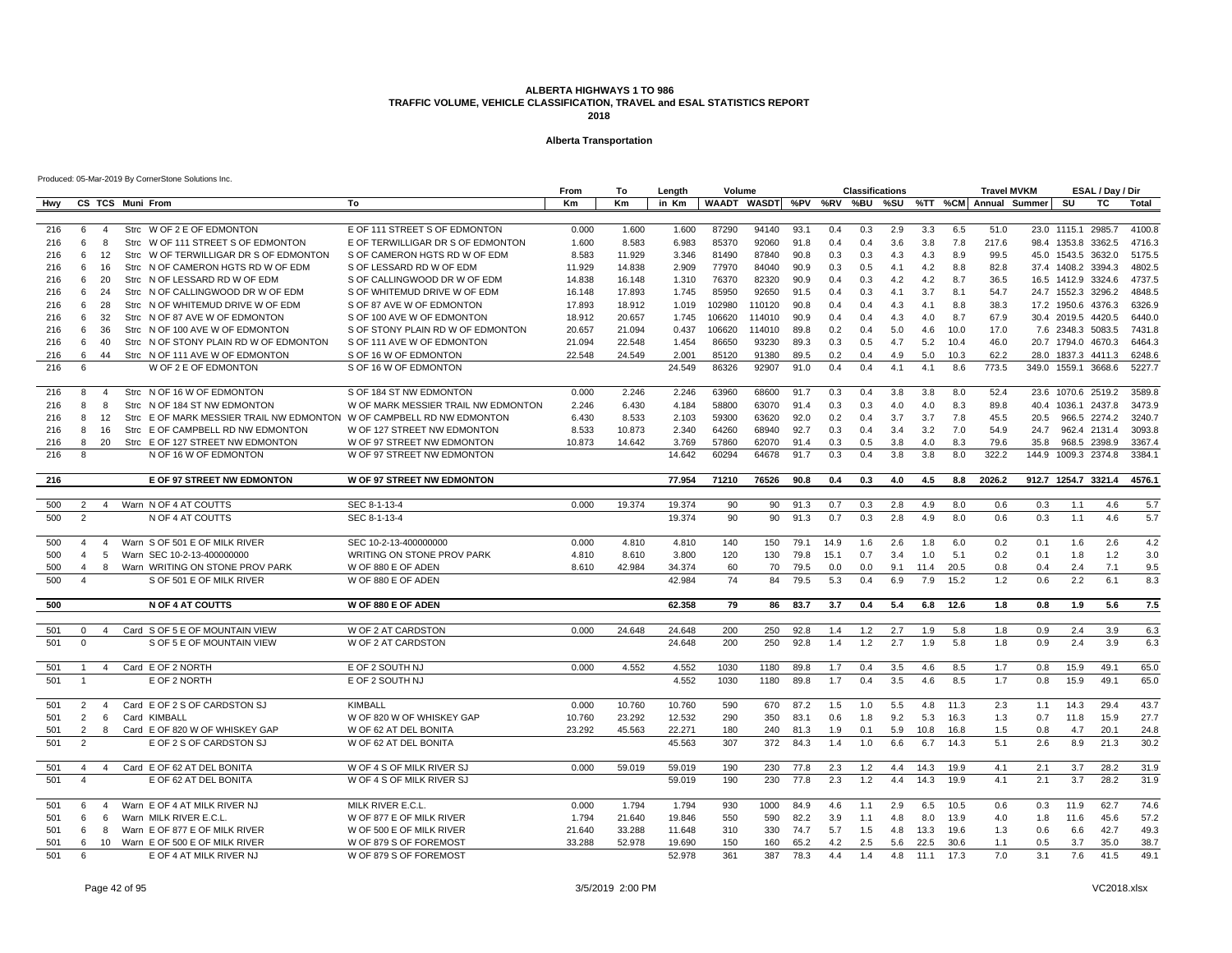#### **Alberta Transportation**

|            |                 |                |                  |                                      |                               | From   | To        | Length  | Volume                  |          |              |            | <b>Classifications</b> |            |            |      | <b>Travel MVKM</b>        |            |      | ESAL / Day / Dir |            |
|------------|-----------------|----------------|------------------|--------------------------------------|-------------------------------|--------|-----------|---------|-------------------------|----------|--------------|------------|------------------------|------------|------------|------|---------------------------|------------|------|------------------|------------|
| Hwy        |                 |                | CS TCS Muni From |                                      | To                            | Km     | <b>Km</b> | in Km   | WAADT WASDT %PV %RV %BU |          |              |            |                        |            |            |      | %SU %TT %CM Annual Summer |            | SU   | <b>TC</b>        | Total      |
|            |                 |                |                  |                                      |                               |        |           |         |                         |          |              |            |                        |            |            |      |                           |            |      |                  |            |
| 501        | 8               | $\overline{4}$ |                  | FtyM E OF 879 S OF FOREMOST          | W OF 880 N OF ADEN            | 0.000  | 9.830     | 9.830   | 100                     | 110      | 72.4         | 3.9        | 5.6                    | 6.5        | 11.6       | 23.7 | 0.4                       | 0.2        | 2.9  | 12.0             | 14.9       |
| 501        | 8               | 8              |                  | FtyM E OF 880 N OF ADEN              | W OF 885 S OF ETZIKOM         | 9.830  | 25.050    | 15.220  | 60                      | 70       | 84.9         | 4.3        | 3.6                    | 2.2        | 5.0        | 10.8 | 0.3                       | 0.2        | 0.6  | 3.1              | 3.7        |
| 501        | 8               |                |                  | 12 FtyM E OF 885 S OF ETZIKOM        | W OF 887 S OF ORION           | 25.050 | 49.280    | 24.230  | 60                      | 70       | 81.0         | 1.2        | 1.2                    | 8.6        | 8.0        | 17.8 | 0.5                       | 0.3        | 2.3  | 5.0              | 7.3        |
| 501        | 8               |                |                  | 16 FtyM E OF 887 S OF ORION          | NE 21 - TWP 3 - R 6 - W 4     | 49.280 | 53.872    | 4.592   | 50                      | 50       | 71.4         | 3.9        | 0.0                    | 9.1        | 15.6       | 24.7 | 0.1                       | 0.0        | 2.0  | 8.1              | 10.1       |
| 501        | 8               |                |                  | E OF 879 S OF FOREMOST               | NE 21 - TWP 3 - R 6 - W 4     |        |           | 53.872  | 66                      | 76       | 78.8         | 2.9        | 3.0                    | 6.5        | 8.8        | 18.3 | 1.3                       | 0.6        | 1.9  | 6.0              | 7.9        |
| 501        | 10 <sup>1</sup> | $\overline{4}$ |                  | FtyM NE 21 - TWP 3 - R 6 - W 4       | W OF 889 S OF MANYBERRIES     | 0.000  | 8.119     | 8.119   | 60                      | 70       | 74.7         | 9.3        | 0.0                    | 8.0        | 8.0        | 16.0 | 0.2                       | 0.1        | 2.1  | 5.0              | 7.1        |
| 501        | 10              | 8              |                  | Cypr E OF 889 S OF MANYBERRIES       | W OF 41 S OF CRESSDAY         | 8.119  | 40.644    | 32.525  | 60                      | 80       | 62.6         | 6.1        | 0.0                    | 3.4        | 27.9       | 31.3 | 0.7                       | 0.4        | 0.9  | 17.4             | 18.3       |
| 501        | 10              |                |                  | NE 21 - TWP 3 - R 6 - W 4            | W OF 41 S OF CRESSDAY         |        |           | 40.644  | 60                      | 78       | 65.1         | 6.7        | 0.0                    | 4.3        | 23.9       | 28.2 | 0.9                       | 0.5        | 1.1  | 14.9             | 16.0       |
| 501        | 12              | $\overline{4}$ |                  | Cypr E OF 41 S OF CRESSDAY           | SASKATCHEWAN BORDER           | 0.000  | 18.438    | 18.438  | 60                      | 80       | 80.7         | 3.2        | 0.0                    | 0.0        | 16.1       | 16.1 | 0.4                       | 0.2        | 0.0  | 10.0             | 10.0       |
| 501        | 12              |                |                  | E OF 41 S OF CRESSDAY                | SASKATCHEWAN BORDER           |        |           | 18.438  | 60                      | 80       | 80.7         | 3.2        | 0.0                    | 0.0        | 16.1       | 16.1 | 0.4                       | 0.2        | 0.0  | 10.0             | 10.0       |
| 501        |                 |                |                  | S OF 5 E OF MOUNTAIN VIEW            | <b>SASKATCHEWAN BORDER</b>    |        |           | 299.714 | 204                     | 238      | 81.1         | 2.9        | 1.2                    | 4.9        | 9.9        | 16.0 | 22.3                      | 10.9       | 4.4  | 20.9             | 25.3       |
|            | 2               |                |                  | Card S OF 5 NE OF CARDSTON           | W OF 820 SE OF WOOLFORD       |        | 17.960    | 17,960  |                         |          |              |            |                        |            |            | 13.8 |                           |            | 2.7  |                  |            |
| 503<br>503 | $\overline{2}$  | $\overline{4}$ |                  | S OF 5 NE OF CARDSTON                | W OF 820 SE OF WOOLFORD       | 0.000  |           | 17.960  | 80<br>80                | 90<br>90 | 85.6<br>85.6 | 0.6<br>0.6 | 1.1<br>1.1             | 7.7<br>7.7 | 5.0<br>5.0 | 13.8 | 0.5<br>0.5                | 0.2<br>0.2 | 2.7  | 4.1<br>4.1       | 6.8<br>6.8 |
|            |                 |                |                  |                                      |                               |        |           |         |                         |          |              |            |                        |            |            |      |                           |            |      |                  |            |
| 503        |                 |                |                  | S OF 5 NE OF CARDSTON                | W OF 820 SE OF WOOLFORD       |        |           | 17.960  | 80                      | 90       | 85.6         | 0.6        | 1.1                    | 7.7        | 5.0        | 13.8 | 0.5                       | 0.2        | 2.7  | 4.1              | 6.8        |
| 504        | 2               | $\overline{4}$ |                  | Warn E OF 36 N OF WARNER             | <b>RGE RD 154</b>             | 0.000  | 16.270    | 16.270  | 250                     | 260      | 74.7         | 1.1        | 0.0                    | 10.2       | 14.0       | 24.2 | 1.5                       | 0.6        | 11.2 | 36.3             | 47.5       |
| 504        | 2               | 5              |                  | Warn RGE RD154                       | W OF 877 S OF SKIFF           | 16.270 | 29.081    | 12.811  | 110                     | 120      | 57.7         | 0.0        | 0.7                    | 14.6       | 27.0       | 42.3 | 0.5                       | 0.2        | 7.1  | 30.8             | 37.9       |
| 504        | 2               |                |                  | E OF 36 N OF WARNER                  | W OF 877 S OF SKIFF           |        |           | 29.081  | 188                     | 198      | 70.2         | 0.8        | 0.2                    | 11.4       | 17.4       | 29.0 | 2.0                       | 0.9        | 9.4  | 33.9             | 43.3       |
| 504        |                 |                |                  | E OF 36 N OF WARNER                  | W OF 877 S OF SKIFF           |        |           | 29.081  | 188                     | 198      | 70.2         | 0.8        | 0.2                    | 11.4       | 17.4       | 29.0 | 2.0                       | 0.9        | 9.4  | 33.9             | 43.3       |
|            |                 |                |                  |                                      |                               |        |           |         |                         |          |              |            |                        |            |            |      |                           |            |      |                  |            |
| 505        | 2               | $\overline{4}$ |                  | PrCr E OF 6 NW OF TWIN BUTTE         | W OF 800 N OF HILL SPRING     | 0.000  | 20,990    | 20.990  | 350                     | 470      | 88.3         | 3.2        | 0.7                    | 5.2        | 2.6        | 8.5  | 2.7                       | 1.5        | 8.0  | 9.4              | 17.4       |
| 505        | 2               | 8              |                  | Card E OF 800 N OF HILL SPRING       | W OF 810 SE OF GLENWOOD       | 20.990 | 31.903    | 10.913  | 620                     | 820      | 83.5         | 2.1        | 4.7                    | 4.5        | 5.2        | 14.4 | 2.5                       | 1.4        | 12.3 | 33.4             | 45.7       |
| 505        | 2               | 12             |                  | Card E OF 810 SE OF GLENWOOD         | W OF 2 N OF CARDSTON SJ       | 31.903 | 46.849    | 14.946  | 1200                    | 1450     | 86.9         | 1.0        | 3.9                    | 4.3        | 3.9        | 12.1 | 6.5                       | 3.3        | 22.7 | 48.5             | 71.2       |
| 505        | $\overline{2}$  |                |                  | E OF 6 NW OF TWIN BUTTE              | W OF 2 N OF CARDSTON SJ       |        |           | 46.849  | 684                     | 864      | 86.6         | 1.7        | 3.3                    | 4.5        | 3.9        | 11.7 | 11.7                      | 6.2        | 13.6 | 27.6             | 41.2       |
| 505        | $\overline{4}$  | $\overline{4}$ |                  | Card E OF 2 N OF CARDSTON NJ         | W OF 5 & 820 AT SPRING COULEE | 0.000  | 21.518    | 21.518  | 540                     | 630      | 77.6         | 1.7        | 3.5                    | 5.6        | 11.6       | 20.7 | 4.2                       | 2.1        | 13.3 | 64.9             | 78.2       |
| 505        | $\overline{4}$  |                |                  | E OF 2 N OF CARDSTON NJ              | W OF 5 & 820 AT SPRING COULEE |        |           | 21.518  | 540                     | 630      | 77.6         | 1.7        | 3.5                    | 5.6        | 11.6       | 20.7 | 4.2                       | 2.1        | 13.3 | 64.9             | 78.2       |
| 505        |                 |                |                  | E OF 6 NW OF TWIN BUTTE              | W OF 5 & 820 AT SPRING COULEE |        |           | 68.367  | 639                     | 790      | 84.2         | 1.7        | 3.4                    | 4.8        | 5.9        | 14.1 | 15.9                      | 8.3        | 13.5 | 39.1             | 52.6       |
|            |                 |                |                  |                                      |                               |        |           |         |                         |          |              |            |                        |            |            |      |                           |            |      |                  |            |
| 506        | 2               | $\overline{4}$ |                  | Card E OF 62 S OF MAGRATH            | W OF 844 SW OF RAYMOND        | 0.000  | 11.600    | 11.600  | 100                     | 130      | 64.0         | 1.0        | 0.0                    | 8.3        | 26.7       | 35.0 | 0.4                       | 0.2        | 3.7  | 27.7             | 31.4       |
| 506        | 2               | -5             |                  | Card S OF 844 SW OF RAYMOND          | <b>RGE RD 200</b>             | 11.600 | 23.300    | 11.700  | 330                     | 370      | 68.1         | 5.7        | 0.0                    | 2.9        | 23.3       | 26.2 | 1.4                       | 0.7        | 4.2  | 79.7             | 83.9       |
| 506        | 2               | 8              |                  | Warn RGE RD 200                      | W OF 4 NW OF WARNER           | 23.300 | 46.244    | 22.944  | 100                     | 110      | 72.3         | 4.0        | 0.2                    | 9.7        | 13.8       | 23.7 | 0.8                       | 0.4        | 4.3  | 14.3             | 18.6       |
| 506        | $\overline{2}$  |                |                  | E OF 62 S OF MAGRATH                 | W OF 4 NW OF WARNER           |        |           | 46.244  | 158                     | 181      | 68.7         | 4.4        | 0.1                    | 5.9        | 20.9       | 26.9 | 2.7                       | 1.3        | 4.1  | 34.2             | 38.3       |
| 506        |                 |                |                  | E OF 62 S OF MAGRATH                 | <b>W OF 4 NW OF WARNER</b>    |        |           | 46.244  | 158                     | 181      | 68.7         | 4.4        | 0.1                    | 5.9        | 20.9       | 26.9 | 2.7                       | 1.3        | 4.1  | 34.2             | 38.3       |
| 507        | 2               | $\overline{4}$ |                  | PrCr S OF 3 E OF BURMIS              | N OF 774 NE OF BEAVER MINES   | 0.000  | 14.093    | 14.093  | 660                     | 850      | 89.7         | 3.8        | 0.5                    | 3.4        | 2.6        | 6.5  | 3.4                       | 1.8        | 9.9  | 17.8             | 27.7       |
| 507        | 2               | 8              |                  | PrCr E OF 774 NE OF BEAVER MINES     | W OF 775 N OF BEAUVAIS LK PP  | 14.093 | 21.630    | 7.537   | 860                     | 1100     | 87.5         | 6.0        | 0.3                    | 4.1        | 2.1        | 6.5  | 2.4                       | 1.3        | 15.5 | 18.7             | 34.2       |
| 507        | 2               |                |                  | 12 PrCr E OF 775 N OF BEAUVAIS LK PP | W OF 6 AT PINCHER CREEK       | 21.630 | 33.091    | 11.461  | 1470                    | 1830     | 88.6         | 6.0        | 0.2                    | 2.6        | 2.6        | 5.4  | 6.1                       | 3.2        | 16.8 | 39.6             | 56.4       |
| 507        | 2               |                |                  | S OF 3 E OF BURMIS                   | W OF 6 AT PINCHER CREEK       |        |           | 33.091  | 986                     | 1246     | 88.7         | 5.4        | 0.3                    | 3.1        | 2.5        | 5.9  | 11.9                      | 6.3        | 13.5 | 25.5             | 39.0       |
| 507        | $\overline{4}$  | $\overline{4}$ |                  | PrCr E OF 6 AT PINCHER CREEK         | PINCHER CREEK E.C.L           | 0.000  | 0.860     | 0.860   | 2660                    | 3240     | 92.6         | 1.8        | 0.4                    | 3.3        | 1.9        | 5.6  | 0.8                       | 0.4        | 38.7 | 52.4             | 91.1       |
| 507        | $\overline{4}$  | 6              |                  | PrCr PINCHER CREEK E.C.L             | W OF 786 SE OF BROCKETT       | 0.860  | 15.891    | 15.031  | 440                     | 540      | 86.3         | 0.8        | 1.0                    | 5.8        | 6.1        | 12.9 | 2.4                       | 1.2        | 11.2 | 27.8             | 39.0       |
| 507        | $\overline{4}$  | 8              |                  | PrCr E OF 786 SE OF BROCKETT         | W OF 810 NE OF GLENWOOD       | 15.891 | 36.856    | 20.965  | 350                     | 430      | 85.1         | 1.7        | 0.3                    | 6.7        | 6.2        | 13.2 | 2.7                       | 1.4        | 10.3 | 22.5             | 32.8       |
|            |                 |                |                  |                                      |                               |        |           |         |                         |          |              |            |                        |            |            |      |                           |            |      |                  |            |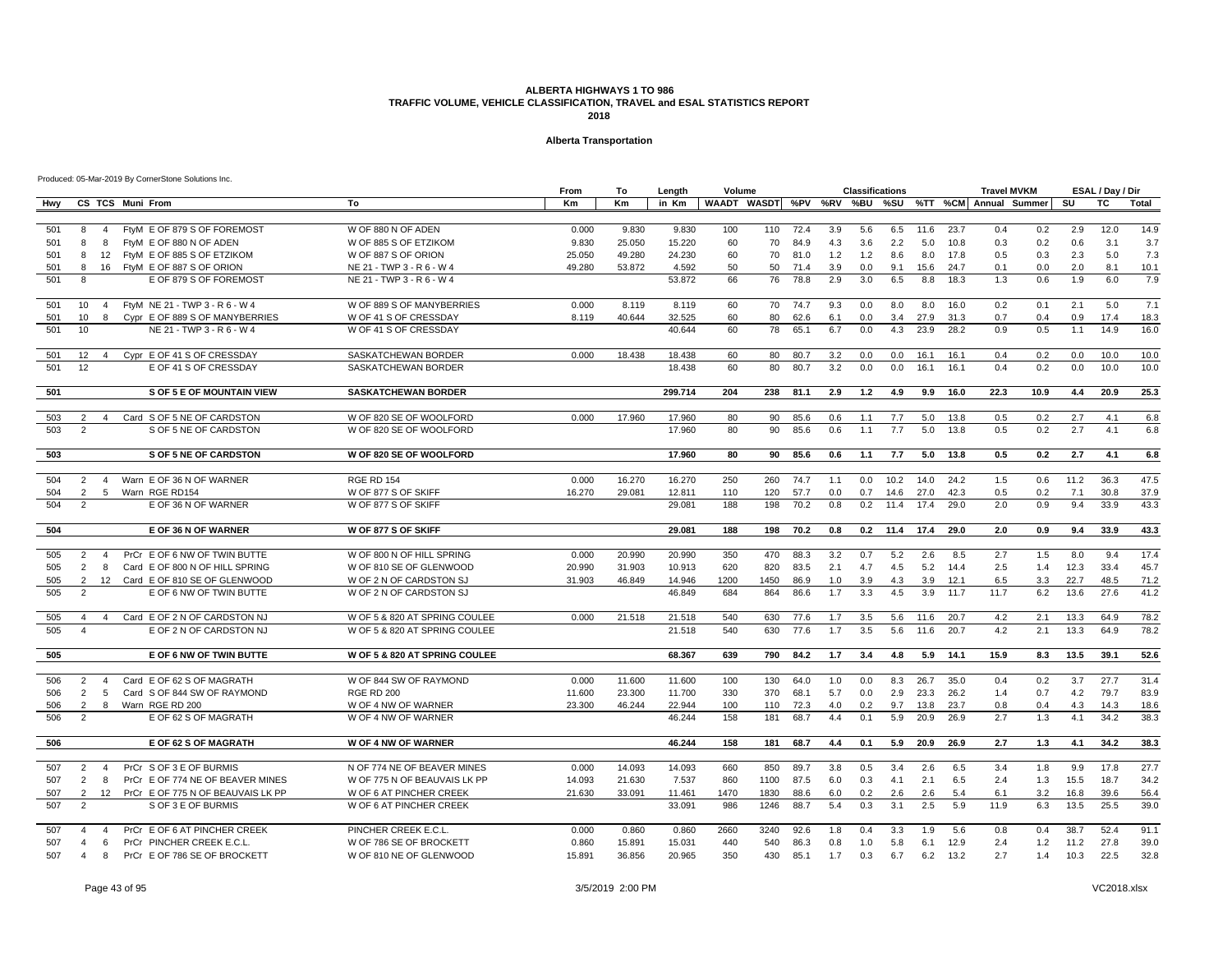#### **Alberta Transportation**

|            |                                       |                                                 |                                                    | From           | То     | Length           | Volume       |                 |              |            | <b>Classifications</b> |            |              |              | <b>Travel MVKM</b>    |              |              | ESAL / Day / Dir |                |
|------------|---------------------------------------|-------------------------------------------------|----------------------------------------------------|----------------|--------|------------------|--------------|-----------------|--------------|------------|------------------------|------------|--------------|--------------|-----------------------|--------------|--------------|------------------|----------------|
| Hwy        | CS TCS Muni From                      |                                                 | To                                                 | Km             | Кm     | in Km            |              | WAADT WASDT %PV |              | %RV        | %BU                    | %SU        |              |              | %TT %CM Annual Summer |              | SU           | TC               | Total          |
| 507        | $\overline{4}$                        | E OF 6 AT PINCHER CREEK                         | W OF 810 NE OF GLENWOOD                            |                |        | 36.856           | 441          | 540             | 86.8         | 1.3        | 0.6                    | 5.8        | 5.5          | 11.9         | 5.9                   | 3.0          | 11.3         | 25.1             | 36.4           |
| 507        |                                       | <b>S OF 3 E OF BURMIS</b>                       | W OF 810 NE OF GLENWOOD                            |                |        | 69.947           | 699          | 874             | 88.1         | 4.0        | 0.4                    | 4.0        | 3.5          | 7.9          | 17.8                  | 9.4          | 12.3         | 25.4             | 37.7           |
|            |                                       |                                                 |                                                    |                |        |                  |              |                 |              |            |                        |            |              |              |                       |              |              |                  |                |
| 508        | 2<br>8                                | Leth E OF 5 S OF LETHBRIDGE                     | W OF 4 SE OF LETHBRIDGE                            | 0.000          | 8.262  | 8.262            | 530          | 560             | 90.1         | 1.3        | 0.4                    | 3.8        | 4.4          | 8.6          | 1.6                   | 0.7          | 8.9          | 24.2             | 33.1           |
| 508        | $\overline{2}$                        | E OF 5 S OF LETHBRIDGE                          | W OF 4 SE OF LETHBRIDGE                            |                |        | 8.262            | 530          | 560             | 90.1         | 1.3        | 0.4                    | 3.8        | 4.4          | 8.6          | 1.6                   | 0.7          | 8.9          | 24.2             | 33.1           |
| 508        |                                       | <b>E OF 5 S OF LETHBRIDGE</b>                   | <b>W OF 4 SE OF LETHBRIDGE</b>                     |                |        | 8.262            | 530          | 560             | 90.1         | 1.3        | 0.4                    | 3.8        | 4.4          | 8.6          | 1.6                   | 0.7          | 8.9          | 24.2             | 33.1           |
| 509        | 2<br>$\overline{4}$                   | Card E OF 2 S OF STAND OFF                      | W OF 511 NE OF STAND OFF                           | 0.000          | 4.591  | 4.591            | 1950         | 2350            | 93.5         | 0.5        | 1.0                    | 2.9        | 2.1          | 6.0          | 3.3                   | 1.7          | 24.9         | 42.4             | 67.3           |
| 509        | 2<br>8                                | Card E OF 511 NE OF STAND OFF                   | W OF 3 W OF KIPP                                   | 4.591          | 50.285 | 45.694           | 1650         | 1900            | 90.1         | 0.4        | 1.3                    | 3.1        | 5.1          | 9.5          | 27.5                  | 13.3         | 22.5         | 87.2             | 109.7          |
| 509        | $\mathfrak{D}$                        | E OF 2 S OF STAND OFF                           | W OF 3 W OF KIPP                                   |                |        | 50.285           | 1677         | 1941            | 90.4         | 0.4        | 1.3                    | 3.1        | 4.8          | 9.2          | 30.8                  | 14.9         | 22.9         | 83.4             | 106.3          |
| 509        |                                       | E OF 2 S OF STAND OFF                           | <b>W OF 3 W OF KIPP</b>                            |                |        | 50.285           | 1677         | 1941            | 90.4         | 0.4        | 1.3                    | 3.1        | 4.8          | 9.2          | 30.8                  | 14.9         | 22.9         | 83.4             | 106.3          |
|            |                                       |                                                 |                                                    |                |        |                  |              |                 |              |            |                        |            |              |              |                       |              |              |                  |                |
| 510        | 2<br>$\overline{4}$                   | PrCr N OF 3 SE OF COWLEY                        | N.C.L. OF COWLEY                                   | 0.000          | 1.190  | 1.190            | 690          | 840             | 90.2         | 3.5        | 0.6                    | 3.9        | 1.8          | 6.3          | 0.3                   | 0.2          | 11.9         | 12.9             | 24.8           |
| 510        | $\overline{2}$<br>8                   | PrCr N.C.L. OF COWLEY                           | W OF 785 NW OF BROCKET                             | 1.190          | 24.076 | 22.886           | 290          | 360             | 84.9         | 2.3        | 1.4                    | 7.3        | 4.1          | 12.8         | 2.4                   | 1.3          | 9.3          | 12.3             | 21.6           |
| 510        | $\overline{2}$                        | N OF 3 SE OF COWLEY                             | W OF 785 NW OF BROCKET                             |                |        | 24.076           | 310          | 384             | 85.6         | 2.4        | 1.3                    | 6.9        | 3.8          | 12.0         | 2.7                   | 1.4          | 9.4          | 12.2             | 21.6           |
| 510        |                                       | N OF 3 SE OF COWLEY                             | W OF 785 NW OF BROCKET                             |                |        | 24.076           | 310          | 384             | 85.6         | 2.4        | 1.3                    | 6.9        | 3.8          | 12.0         | 2.7                   | 1.4          | 9.4          | 12.2             | 21.6           |
| 511        | 2<br>4                                | Wicr E OF 2 N OF STAND OFF                      | N OF 509 NE OF STAND OFF                           | 0.000          | 27.555 | 27.555           | 290          | 340             | 82.1         | 0.1        | 2.4                    | 1.8        | 13.6         | 17.8         | 2.9                   | 1.4          | 2.3          | 40.9             | 43.2           |
| 511        | 2                                     | E OF 2 N OF STAND OFF                           | N OF 509 NE OF STAND OFF                           |                |        | 27.555           | 290          | 340             | 82.1         | 0.1        | 2.4                    | 1.8        | 13.6         | 17.8         | 2.9                   | 1.4          | 2.3          | 40.9             | 43.2           |
| 511        |                                       | E OF 2 N OF STAND OFF                           | N OF 509 NE OF STAND OFF                           |                |        | 27.555           | 290          | 340             | 82.1         | 0.1        | 2.4                    | 1.8        | 13.6         | 17.8         | 2.9                   | 1.4          | 2.3          | 40.9             | 43.2           |
| 512        | $\overline{2}$<br>$\overline{4}$      | Leth LETHBRIDGE E.C.L.                          | W OF 845 S OF COALDALE                             | 0.000          | 11.270 | 11.270           | 2140         | 2320            | 93.3         | 0.2        | 0.4                    | 3.6        | 2.5          | 6.5          | 8.8                   | 4.0          | 33.9         | 55.5             | 89.4           |
| 512        | 2<br>8                                | Leth E OF 845 S OF COALDALE                     | S OF 3 W OF CHIN                                   | 11.270         | 27.343 | 16.073           | 610          | 660             | 86.9         | 0.7        | 0.5                    | 6.7        | 5.2          | 12.4         | 3.6                   | 1.6          | 18.0         | 32.9             | 50.9           |
| 512        | $\overline{2}$                        | LETHBRIDGE E.C.L.                               | S OF 3 W OF CHIN                                   |                |        | 27.343           | 1241         | 1344            | 91.5         | 0.3        | 0.4                    | 4.5        | 3.3          | 8.2          | 12.4                  | 5.6          | 24.6         | 42.4             | 67.0           |
| 512        |                                       | LETHBRIDGE E.C.L                                | S OF 3 W OF CHIN                                   |                |        | 27.343           | 1241         | 1344            | 91.5         | 0.3        | 0.4                    | 4.5        | 3.3          | 8.2          | 12.4                  | 5.6          | 24.6         | 42.4             | 67.0           |
| 514        | $\overline{2}$<br>$\overline{4}$      | Cypr JCT EAGLE BUTTE TRAIL                      | W OF 41 NW OF ELKWATER                             | 0.000          | 12.720 | 12.720           | 50           | 80              | 78.6         | 5.2        | 0.0                    | 10.4       | 5.8          | 16.2         | 0.2                   | 0.2          | 2.3          | 3.0              | 5.3            |
| 514        | $\overline{2}$                        | <b>JCT EAGLE BUTTE TRAIL</b>                    | W OF 41 NW OF ELKWATER                             |                |        | 12.720           | 50           | 80              | 78.6         | 5.2        | 0.0                    | 10.4       | 5.8          | 16.2         | 0.2                   | 0.2          | 2.3          | 3.0              | 5.3            |
|            |                                       |                                                 |                                                    |                |        |                  |              |                 |              |            |                        |            |              |              |                       |              |              |                  |                |
| 514        |                                       | <b>JCT EAGLE BUTTE TRAIL</b>                    | <b>W OF 41 NW OF ELKWATER</b>                      |                |        | 12.720           | 50           | 80              | 78.6         | 5.2        | 0.0                    | 10.4       | 5.8          | 16.2         | 0.2                   | 0.2          | 2.3          | 3.0              | 5.3            |
| 515        | 2<br>$\overline{4}$                   | Cypr E OF 41 NW OF ELKWATER                     | SASKATCHEWAN BORDER                                | 0.000          | 24.594 | 24.594           | 80           | 110             | 67.5         | 1.7        | 2.8                    | 4.5        | 23.5         | 30.8         | 0.7                   | 0.4          | 1.6          | 19.5             | 21.1           |
| 515        | $\overline{2}$                        | E OF 41 NW OF ELKWATER                          | SASKATCHEWAN BORDER                                |                |        | 24.594           | 80           | 110             | 67.5         | 1.7        | 2.8                    | 4.5        | 23.5         | 30.8         | 0.7                   | 0.4          | 1.6          | 19.5             | 21.1           |
| 515        |                                       | E OF 41 NW OF ELKWATER                          | <b>SASKATCHEWAN BORDER</b>                         |                |        | 24.594           | 80           | 110             | 67.5         | 1.7        | 2.8                    | 4.5        | 23.5         | 30.8         | 0.7                   | 0.4          | 1.6          | 19.5             | 21.1           |
|            |                                       |                                                 |                                                    |                |        |                  |              |                 |              |            |                        |            |              |              |                       |              |              |                  |                |
| 519        | $\overline{2}$<br>$\overline{4}$<br>8 | Wicr E OF 2 W OF GRANUM                         | W OF 811 E OF GRANUM                               | 0.000<br>8.250 | 8.250  | 8.250            | 3440         | 3780            | 74.6         | 1.7        | 0.4                    | 7.7        | 15.6         | 23.7         | 10.4                  | 4.8          | 116.7        | 556.2            | 672.9          |
| 519<br>519 | 2<br>$\overline{2}$                   | Wicr E OF 811 E OF GRANUM<br>E OF 2 W OF GRANUM | W OF 23 SW OF NOBLEFORD<br>W OF 23 SW OF NOBLEFORD |                | 31.740 | 23.490<br>31.740 | 3760<br>3677 | 4120<br>4032    | 71.4<br>72.2 | 1.7<br>1.7 | 0.4<br>0.4             | 3.7<br>4.7 | 22.8<br>21.0 | 26.9<br>26.1 | 32.2<br>42.6          | 14.8<br>19.6 | 61.3<br>76.1 | 888.6<br>800.4   | 949.9<br>876.5 |
|            |                                       |                                                 |                                                    |                |        |                  |              |                 |              |            |                        |            |              |              |                       |              |              |                  |                |
| 519        | $\overline{4}$<br>$\overline{4}$      | Leth E OF 23 SW OF NOBLEFORD                    | W OF 25 AT PICTURE BUTTE WJ                        | 0.000          | 17.700 | 17.700           | 2180         | 2390            | 76.3         | 1.0        | 1.0                    | 4.7        | 17.0         | 22.7         | 14.1                  | 6.5          | 45.1         | 384.1            | 429.2          |
| 519        | $\overline{4}$                        | E OF 23 SW OF NOBLEFORD                         | W OF 25 AT PICTURE BUTTE WJ                        |                |        | 17.700           | 2180         | 2390            | 76.3         | 1.0        | 1.0                    | 4.7        | 17.0         | 22.7         | 14.1                  | 6.5          | 45.1         | 384.1            | 429.2          |
| 519        | 6<br>$\overline{4}$                   | Leth E OF 843 & 25 AT PICTURE BUTTE             | W OF 845 E OF PICTURE BUTTE                        | 0.000          | 12.176 | 12.176           | 1520         | 1670            | 84.8         | 0.3        | 0.7                    | 5.9        | 8.3          | 14.9         | 6.8                   | 3.1          | 39.5         | 130.8            | 170.3          |
| 519        | 6                                     | E OF 843 & 25 AT PICTURE BUTTE                  | W OF 845 E OF PICTURE BUTTE                        |                |        | 12.176           | 1520         | 1670            | 84.8         | 0.3        | 0.7                    | 5.9        | 8.3          | 14.9         | 6.8                   | 3.1          | 39.5         | 130.8            | 170.3          |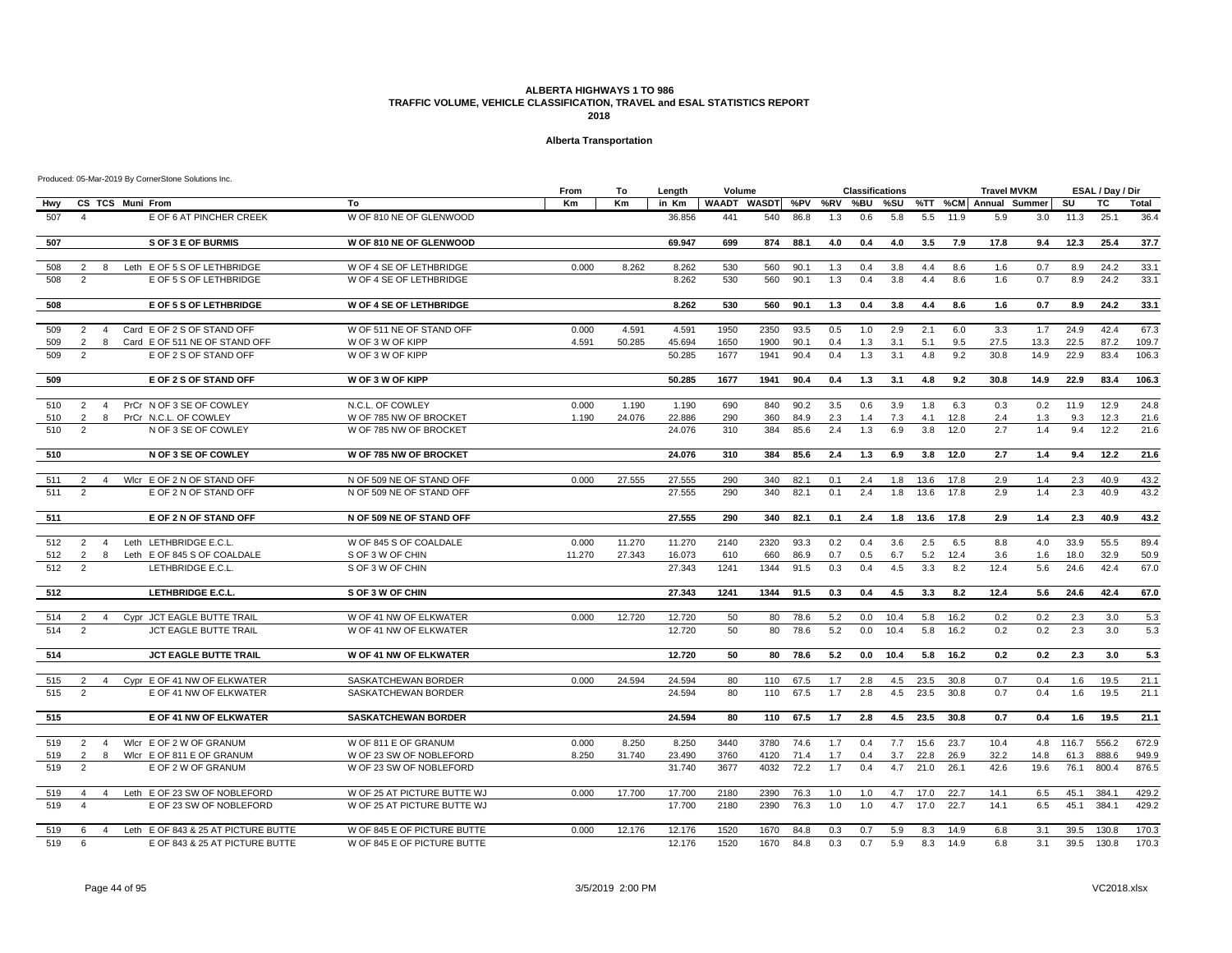#### **Alberta Transportation**

|     |                |                 |                  |                                          |                                    | From   | To     | Length  | Volume       |               |      |     | <b>Classifications</b> |      |      |      | <b>Travel MVKM</b>    |      |      | ESAL / Day / Dir |       |
|-----|----------------|-----------------|------------------|------------------------------------------|------------------------------------|--------|--------|---------|--------------|---------------|------|-----|------------------------|------|------|------|-----------------------|------|------|------------------|-------|
| Hwy |                |                 | CS TCS Muni From |                                          | To                                 | Km     | Кm     | in Km   | <b>WAADT</b> | WASDT %PV %RV |      |     | %BU                    | %SU  |      |      | %TT %CM Annual Summer |      | SU   | TC               | Total |
| 519 |                |                 |                  | E OF 2 W OF GRANUM                       | <b>W OF 845 E OF PICTURE BUTTE</b> |        |        | 61.616  | 2821         | 3094          | 74.4 | 1.4 | 0.6                    | 4.8  | 18.8 | 24.2 | 63.4                  | 29.2 |      | 59.6 549.7       | 609.3 |
|     |                |                 |                  |                                          |                                    |        |        |         |              |               |      |     |                        |      |      |      |                       |      |      |                  |       |
| 520 | 2              | $\overline{4}$  |                  | Wicr E OF 22 W OF CLARESHOLM             | RGE RD283                          | 0.000  | 30.310 | 30.310  | 140          | 200           | 70.4 | 2.5 | 0.8                    | 6.8  | 19.5 | 27.1 | 1.5                   | 0.9  | 4.2  | 28.3             | 32.5  |
| 520 | 2              | 5               |                  | Wicr RGE RD 283                          | <b>CLARESHOLM AIRPORT</b>          | 30.310 | 38.500 | 8.190   | 200          | 280           | 79.9 | 1.4 | 1.1                    | 12.9 | 4.7  | 18.7 | 0.6                   | 0.4  | 11.4 | 9.7              | 21.1  |
| 520 | $\mathcal{P}$  | 8               |                  | Wicr CLARESHOLM AIRPORT                  | W OF 2 AT CLARESHOLM               | 38.500 | 46.123 | 7.623   | 1900         | 2180          | 94.5 | 1.3 | 0.0                    | 2.6  | 1.6  | 4.2  | 5.3                   | 2.5  | 21.8 | 31.5             | 53.3  |
| 520 | $\overline{2}$ |                 |                  | E OF 22 W OF CLARESHOLM                  | W OF 2 AT CLARESHOLM               |        |        | 46.123  | 442          | 541           | 88.2 | 1.6 | 0.3                    | 4.3  | 5.6  | 10.2 | 7.4                   | 3.8  | 8.4  | 25.7             | 34.1  |
| 520 | $\overline{4}$ | $\overline{4}$  |                  | Wicr E OF 2 AT CLARESHOLM                | CLARESHOLM E.C.L.                  | 0.000  | 0.950  | 0.950   | 3750         | 4290          | 88.3 | 1.6 | 0.4                    | 3.8  | 5.9  | 10.1 | 1.3                   | 0.6  | 62.8 | 229.3            | 292.1 |
| 520 | $\overline{4}$ | 8               |                  | Wicr CLARESHOLM E.C.L                    | W OF 23 N OF BARONS NJ             | 0.950  | 32.796 | 31.846  | 1240         | 1360          | 83.5 | 0.5 | 0.4                    | 3.4  | 12.2 | 16.0 | 14.4                  | 6.6  | 18.6 | 156.8            | 175.4 |
| 520 |                |                 |                  | E OF 2 AT CLARESHOLM                     | W OF 23 N OF BARONS NJ             |        |        | 32.796  | 1313         | 1445          | 83.9 | 0.6 | 0.4                    | 3.4  | 11.7 | 15.5 | 15.7                  | 7.3  | 19.7 | 159.2            | 178.9 |
| 520 | 6              | $\overline{4}$  |                  | Leth E OF 23 SE OF BARONS SJ             | W OF 843 N OF PICTURE BUTTE        | 0.000  | 20.222 | 20.222  | 160          | 180           | 74.4 | 0.2 | 0.9                    | 5.2  | 19.3 | 25.4 | 1.2                   | 0.6  | 3.7  | 32.0             | 35.7  |
| 520 | 6              |                 |                  | E OF 23 SE OF BARONS SJ                  | W OF 843 N OF PICTURE BUTTE        |        |        | 20.222  | 160          | 180           | 74.4 | 0.2 | 0.9                    | 5.2  | 19.3 | 25.4 | 1.2                   | 0.6  | 3.7  | 32.0             | 35.7  |
| 520 |                |                 |                  | E OF 22 W OF CLARESHOLM                  | W OF 843 N OF PICTURE BUTTE        |        |        | 99.141  | 673          | 766           | 84.7 | 0.9 | 0.4                    | 3.8  | 10.2 | 14.4 | 24.4                  | 11.6 | 11.3 | 71.2             | 82.5  |
| 521 | $\overline{2}$ | $\overline{4}$  |                  | Leth E OF 25 NE OF TURIN                 | W OF 864 SW OF VAUXHALL            | 0.000  | 21.213 | 21.213  | 200          | 240           | 75.5 | 0.0 | 1.4                    | 12.1 | 11.0 | 24.5 | 1.5                   | 0.8  | 10.7 | 22.8             | 33.5  |
| 521 | 2              |                 |                  | E OF 25 NE OF TURIN                      | W OF 864 SW OF VAUXHALL            |        |        | 21.213  | 200          | 240           | 75.5 | 0.0 | 1.4                    | 12.1 | 11.0 | 24.5 | 1.5                   | 0.8  | 10.7 | 22.8             | 33.5  |
| 521 |                |                 |                  | E OF 25 NE OF TURIN                      | W OF 864 SW OF VAUXHALL            |        |        | 21.213  | 200          | 240           | 75.5 | 0.0 | 1.4                    | 12.1 | 11.0 | 24.5 | 1.5                   | 0.8  | 10.7 | 22.8             | 33.5  |
|     |                |                 |                  |                                          |                                    |        |        |         |              |               |      |     |                        |      |      |      |                       |      |      |                  |       |
| 522 | 2              | 4               |                  | Leth E OF 843 NE OF BARONS WJ            | W OF 845 SW OF ENCHANT             | 0.000  | 11.512 | 11.512  | 90           | 110           | 76.6 | 2.0 | 0.0                    | 10.2 | 11.2 | 21.4 | 0.4                   | 0.2  | 4.0  | 10.4             | 14.4  |
| 522 | $\overline{2}$ |                 |                  | E OF 843 NE OF BARONS WJ                 | W OF 845 SW OF ENCHANT             |        |        | 11.512  | 90           | 110           | 76.6 | 2.0 | 0.0                    | 10.2 | 11.2 | 21.4 | 0.4                   | 0.2  | 4.0  | 10.4             | 14.4  |
| 522 |                |                 |                  | E OF 843 NE OF BARONS WJ                 | W OF 845 SW OF ENCHANT             |        |        | 11.512  | 90           | 110           | 76.6 | 2.0 | 0.0                    | 10.2 | 11.2 | 21.4 | 0.4                   | 0.2  | 4.0  | 10.4             | 14.4  |
|     |                |                 |                  |                                          |                                    |        |        |         |              |               |      |     |                        |      |      |      |                       |      |      |                  |       |
| 523 | 2              | $\overline{4}$  |                  | Cypr E OF RGE RD 84 N.E. 32-TWP11-R8-W 4 | S OF TWP RD 122                    | 0.000  | 7.270  | 7.270   | 100          | 110           | 83.4 | 0.8 | 0.0                    | 8.7  | 7.1  | 15.8 | 0.3                   | 0.1  | 3.8  | 7.4              | 11.2  |
| 523 | 2              | $5\overline{5}$ |                  | Cypr N OF TWP RD 122                     | MEDICINE HAT W.C.L                 | 7.270  | 25.594 | 18.324  | 190          | 220           | 80.7 | 7.7 | 0.0                    | 1.7  | 9.9  | 11.6 | 1.3                   | 0.6  | 1.4  | 19.5             | 20.9  |
| 523 | $\mathcal{P}$  |                 |                  | E OF RGE RD 84 N.E. 32-TWP11-R8-W 4      | MEDICINE HAT W.C.L                 |        |        | 25.594  | 164          | 189           | 81.2 | 6.5 | 0.0                    | 2.9  | 9.4  | 12.3 | 1.5                   | 0.7  | 2.1  | 16.0             | 18.1  |
| 523 |                |                 |                  | E OF RGE RD 84 N.E. 32-TWP11-R8-W 4      | <b>MEDICINE HAT W.C.L</b>          |        |        | 25.594  | 164          | 189           | 81.2 | 6.5 | 0.0                    | 2.9  | 9.4  | 12.3 | 1.5                   | 0.7  | 2.1  | 16.0             | 18.1  |
| 524 | 2              | $\overline{4}$  |                  | Tabr E OF 864 SE OF RETLAW               | VAUXHALL W.C.L.                    | 0.000  | 7.350  | 7.350   | 120          | 130           | 90.6 | 0.7 | 2.4                    | 4.2  | 2.1  | 8.7  | 0.3                   | 0.1  | 2.2  | 2.6              | 4.8   |
| 524 | 2              | 8               |                  | Tabr VAUXHALL W.C.L                      | W OF 36 AT VAUXHALL                | 7.350  | 9.380  | 2.030   | 500          | 540           | 91.5 | 0.6 | 0.2                    | 4.1  | 3.6  | 7.9  | 0.4                   | 0.2  | 9.0  | 18.7             | 27.7  |
| 524 | $\overline{2}$ |                 |                  | E OF 864 SE OF RETLAW                    | W OF 36 AT VAUXHALL                |        |        | 9.380   | 202          | 219           | 91.1 | 0.6 | 1.2                    | 4.2  | 2.9  | 8.3  | 0.7                   | 0.3  | 3.7  | 6.1              | 9.8   |
| 524 | $\overline{4}$ | $\overline{4}$  |                  | Tabr E OF 36 N OF VAUXHALL NJ            | W OF 875 AT HAYS WJ                | 0.000  | 21.603 | 21.603  | 780          | 830           | 76.3 | 1.1 | 0.9                    | 7.8  | 13.9 | 22.6 | 6.2                   | 2.7  | 26.8 | 112.4            | 139.2 |
| 524 | $\overline{4}$ | 8               |                  | Tabr E OF 875 AT HAYS WJ                 | W OF 875 AT HAYS EJ                | 21.603 | 22.714 | 1.111   | 810          | 870           | 71.7 | 1.4 | 0.9                    | 8.3  | 17.7 | 26.9 | 0.3                   | 0.1  | 29.6 | 148.6            | 178.2 |
| 524 | $\overline{4}$ |                 |                  | 12 Tabr E OF 875 E OF HAYS EJ            | W OF BOW RIVER                     | 22.714 | 39.340 | 16.626  | 530          | 570           | 73.1 | 0.9 | 0.9                    | 9.2  | 15.9 | 26.0 | 3.2                   | 1.4  | 21.5 | 87.3             | 108.8 |
| 524 | $\mathbf{A}$   |                 |                  | E OF 36 N OF VAUXHALL NJ                 | W OF BOW RIVER                     |        |        | 39.340  | 675          | 721           | 75.1 | 1.0 | 0.9                    | 8.3  | 14.7 | 23.9 | 9.7                   | 4.3  | 24.7 | 102.8            | 127.5 |
| 524 | 6              | $\overline{4}$  |                  | Cypr W OF BOW RIVER                      | W OF 525 SE OF HAYS                | 0.000  | 4.040  | 4.040   | 380          | 410           | 71.7 | 1.9 | 0.0                    | 6.9  | 19.5 | 26.4 | 0.6                   | 0.3  | 11.5 | 76.8             | 88.3  |
| 524 | 6              | 8               |                  | Cypr E OF 525 SE OF HAYS                 | W OF 879 SE OF HAYS                | 4.040  | 6.860  | 2.820   | 440          | 470           | 77.4 | 2.8 | 0.1                    | 5.5  | 14.2 | 19.8 | 0.5                   | 0.2  | 10.7 | 64.8             | 75.5  |
| 524 | 6              |                 |                  | 12 Cypr E OF 879 SE OF HAYS              | S OF 1 NW OF REDCLIFF              | 6.860  | 55.411 | 48.551  | 410          | 460           | 76.0 | 2.8 | 0.2                    | 7.2  | 13.8 | 21.2 | 7.3                   | 3.4  | 13.0 | 58.6             | 71.6  |
| 524 | 6              |                 |                  | W OF BOW RIVER                           | S OF 1 NW OF REDCLIFF              |        |        | 55.411  | 409          | 457           | 75.8 | 2.7 | 0.2                    | 7.1  | 14.2 | 21.5 | 8.3                   | 3.9  | 12.8 | 60.2             | 73.0  |
| 524 |                |                 |                  | E OF 864 SE OF RETLAW                    | <b>S OF 1 NW OF REDCLIFF</b>       |        |        | 104.131 | 491          | 535           | 76.1 | 1.7 | 0.6                    | 7.6  | 14.0 | 22.2 | 18.7                  | 8.5  | 16.4 | 71.2             | 87.6  |
| 525 | 2              | 4               |                  | Newl E OF 875 S OF ROLLING HILLS         | N OF 524 SE OF HAYS                | 0.000  | 28.387 | 28.387  | 180          | 190           | 80.5 | 1.2 | 0.9                    | 7.1  | 10.3 | 18.3 | 1.9                   | 0.8  | 5.6  | 19.2             | 24.8  |
| 525 | 2              |                 |                  | E OF 875 S OF ROLLING HILLS              | N OF 524 SE OF HAYS                |        |        | 28.387  | 180          | 190           | 80.5 | 1.2 | 0.9                    | 7.1  | 10.3 | 18.3 | 1.9                   | 0.8  | 5.6  | 19.2             | 24.8  |
| 525 |                |                 |                  | E OF 875 S OF ROLLING HILLS              | N OF 524 SE OF HAYS                |        |        | 28.387  | 180          | 190           | 80.5 | 1.2 | 0.9                    | 7.1  | 10.3 | 18.3 | 1.9                   | 0.8  | 5.6  | 19.2             | 24.8  |
|     |                |                 |                  |                                          |                                    |        |        |         |              |               |      |     |                        |      |      |      |                       |      |      |                  |       |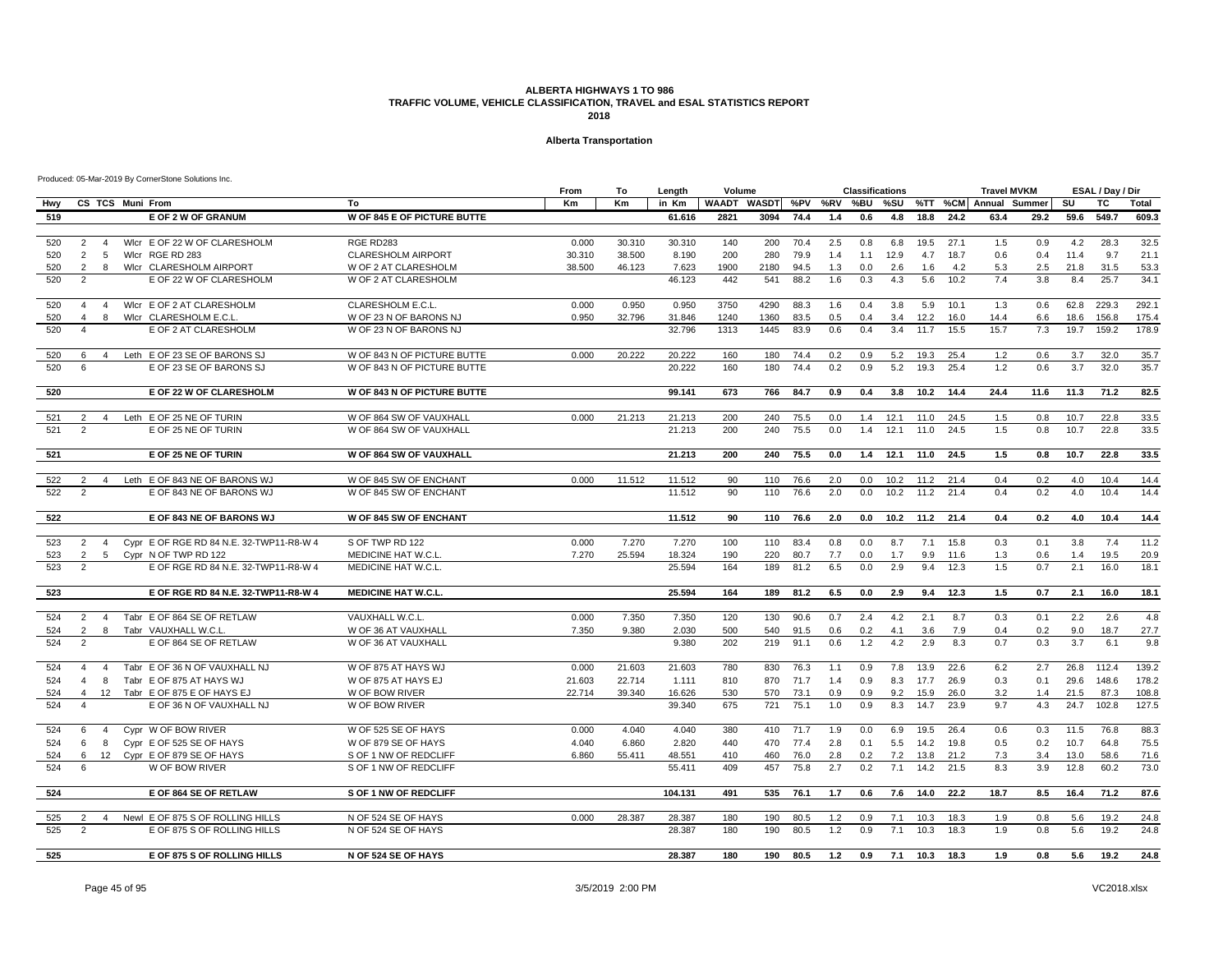#### **Alberta Transportation**

|     |                |                |                                     |                                | From      | To     | Length | Volume |      |      |     | <b>Classifications</b> |     |      |      | <b>Travel MVKM</b> |                                                   |      | ESAL / Day / Dir |       |
|-----|----------------|----------------|-------------------------------------|--------------------------------|-----------|--------|--------|--------|------|------|-----|------------------------|-----|------|------|--------------------|---------------------------------------------------|------|------------------|-------|
| Hwv |                |                | CS TCS Muni From                    | To                             | <b>Km</b> | Кm     | in Km  |        |      |      |     |                        |     |      |      |                    | WAADT WASDT %PV %RV %BU %SU %TT %CM Annual Summer | SU   | <b>TC</b>        | Total |
| 526 | 2              | $\overline{4}$ | Tabr E OF 845 SE OF LITTLE BOW LAKE | W OF 25 W OF ENCHANT           | 0.000     | 9.754  | 9.754  | 550    | 660  | 60.6 | 2.2 | 0.7                    | 6.6 | 29.9 | 37.2 | 2.0                | 1.0                                               | 16.0 | 170.5            | 186.5 |
| 526 | $\overline{2}$ | 8              | Tabr E OF 25 W OF ENCHANT           | W OF 36 N OF VAUXHALL          | 9.754     | 39.005 | 29.251 | 850    | 1010 | 71.1 | 1.6 | 0.5                    | 6.0 | 20.8 | 27.3 | 9.1                | 4.5                                               | 22.5 | 183.3            | 205.8 |
| 526 | $\overline{2}$ |                | E OF 845 SE OF LITTLE BOW LAKE      | W OF 36 N OF VAUXHALL          |           |        | 39.005 | 775    | 922  | 69.3 | 1.7 | 0.5                    | 6.1 | 22.4 | 29.0 | 11.0               | 5.5                                               | 20.8 | 179.9            | 200.7 |
| 526 |                |                | E OF 845 SE OF LITTLE BOW LAKE      | <b>W OF 36 N OF VAUXHALL</b>   |           |        | 39.005 | 775    | 922  | 69.3 | 1.7 | 0.5                    | 6.1 | 22.4 | 29.0 | 11.0               | 5.5                                               | 20.8 | 179.9            | 200.7 |
|     |                |                |                                     |                                |           |        |        |        |      |      |     |                        |     |      |      |                    |                                                   |      |                  |       |
| 527 | 2              | $\overline{4}$ | Wicr WILLOW CREEK PROV, PARK        | W OF 2 W OF STAVELY            | 0.000     | 14.073 | 14.073 | 260    | 320  | 66.5 | 5.3 | 0.2                    | 7.5 | 20.5 | 28.2 | 1.3                | 0.7                                               | 8.6  | 55.2             | 63.8  |
| 527 | $\overline{2}$ |                | WILLOW CREEK PROV. PARK             | W OF 2 W OF STAVELY            |           |        | 14.073 | 260    | 320  | 66.5 | 5.3 | 0.2                    | 7.5 | 20.5 | 28.2 | 1.3                | 0.7                                               | 8.6  | 55.2             | 63.8  |
| 527 |                |                | <b>WILLOW CREEK PROV. PARK</b>      | W OF 2 W OF STAVELY            |           |        | 14.073 | 260    | 320  | 66.5 | 5.3 | 0.2                    | 7.5 | 20.5 | 28.2 | $1.3$              | 0.7                                               | 8.6  | 55.2             | 63.8  |
| 528 | 2              | $\overline{4}$ | Cypr E OF 41 SW OF SCHULER          | <b>SASK BORDER</b>             | 0.000     | 19.588 | 19.588 | 90     | 100  | 79.8 | 0.9 | 0.0                    | 6.4 | 12.9 | 19.3 | 0.6                | 0.3                                               | 2.5  | 12.0             | 14.5  |
| 528 | 2              |                | E OF 41 SW OF SCHULER               | <b>SASK BORDER</b>             |           |        | 19.588 | 90     | 100  | 79.8 | 0.9 | 0.0                    | 6.4 | 12.9 | 19.3 | 0.6                | 0.3                                               | 2.5  | 12.0             | 14.5  |
| 528 |                |                | E OF 41 SW OF SCHULER               | <b>SASK BORDER</b>             |           |        | 19.588 | 90     | 100  | 79.8 | 0.9 | 0.0                    | 6.4 | 12.9 | 19.3 | 0.6                | 0.3                                               | 2.5  | 12.0             | 14.5  |
| 529 | 2              | $\overline{4}$ | Wicr E OF 2 S OF PARKLAND           | W OF 23 NW OF CHAMPION         | 0.000     | 37.648 | 37.648 | 420    | 480  | 71.9 | 7.0 | 0.1                    | 6.0 | 15.0 | 21.1 | 5.8                | 2.8                                               | 11.1 | 65.3             | 76.4  |
| 529 | $\overline{2}$ |                | E OF 2 S OF PARKLAND                | W OF 23 NW OF CHAMPION         |           |        | 37.648 | 420    | 480  | 71.9 | 7.0 | 0.1                    | 6.0 | 15.0 | 21.1 | 5.8                | 2.8                                               | 11.1 | 65.3             | 76.4  |
| 529 | $\overline{4}$ | $\overline{4}$ | Vulc E OF 23 NW OF CHAMPION         | <b>RGE RD 222</b>              | 0.000     | 16,300 | 16.300 | 440    | 480  | 72.4 | 9.4 | 0.6                    | 6.6 | 11.0 | 18.2 | 2.6                | 1.2                                               | 12.8 | 50.2             | 63.0  |
| 529 | $\overline{4}$ | -5             | Vulc RGE RD 222                     | W OF 842 NE OF CHAMPION        | 16.300    | 19.570 | 3.270  | 250    | 270  | 79.8 | 1.1 | 0.3                    | 6.9 | 11.9 | 19.1 | 0.3                | 0.1                                               | 7.6  | 30.8             | 38.4  |
| 529 | $\overline{4}$ | 8              | Vulc E OF 842 NE OF CHAMPION        | W OF 845 NW OF TRAVERS NJ      | 19.570    | 39.291 | 19.721 | 240    | 260  | 75.5 | 1.4 | 1.5                    | 5.4 | 16.2 | 23.1 | 1.7                | 0.8                                               | 5.7  | 40.3             | 46.0  |
| 529 | $\overline{4}$ |                | E OF 23 NW OF CHAMPION              | W OF 845 NW OF TRAVERS NJ      |           |        | 39.291 | 324    | 352  | 74.0 | 5.9 | 0.9                    | 6.2 | 13.0 | 20.1 | 4.6                | 2.1                                               | 8.8  | 43.7             | 52.5  |
| 529 |                |                | <b>E OF 2 S OF PARKLAND</b>         | W OF 845 NW OF TRAVERS NJ      |           |        | 76.939 | 371    | 415  | 72.8 | 6.5 | 0.5                    | 6.1 | 14.1 | 20.7 | 10.4               | 4.9                                               | 10.0 | 54.2             | 64.2  |
| 530 | 2              | $\overline{4}$ | Newl E OF 36 SE OF SCANDIA          | W OF 875 N OF ROLLING HILLS    | 0.000     | 20.440 | 20.440 | 220    | 240  | 77.3 | 1.4 | 0.9                    | 7.8 | 12.6 | 21.3 | 1.6                | 0.8                                               | 7.6  | 28.7             | 36.3  |
| 530 | $\overline{2}$ |                | E OF 36 SE OF SCANDIA               | W OF 875 N OF ROLLING HILLS    |           |        | 20.440 | 220    | 240  | 77.3 | 1.4 | 0.9                    | 7.8 | 12.6 | 21.3 | 1.6                | 0.8                                               | 7.6  | 28.7             | 36.3  |
| 530 |                |                | E OF 36 SE OF SCANDIA               | W OF 875 N OF ROLLING HILLS    |           |        | 20.440 | 220    | 240  | 77.3 | 1.4 | 0.9                    | 7.8 | 12.6 | 21.3 | 1.6                | 0.8                                               | 7.6  | 28.7             | 36.3  |
| 531 | $\overline{2}$ | $\overline{4}$ | Vulc E OF 842 W OF LOMOND           | W OF 845 AT LOMOND             | 0.000     | 17.865 | 17.865 | 460    | 510  | 69.9 | 3.6 | 0.6                    | 8.7 | 17.2 | 26.5 | 3.0                | 1.4                                               | 17.6 | 82.0             | 99.6  |
| 531 | $\overline{2}$ |                | E OF 842 W OF LOMOND                | W OF 845 AT LOMOND             |           |        | 17.865 | 460    | 510  | 69.9 | 3.6 | 0.6                    | 8.7 | 17.2 | 26.5 | 3.0                | 1.4                                               | 17.6 | 82.0             | 99.6  |
| 531 |                |                | E OF 842 W OF LOMOND                | <b>W OF 845 AT LOMOND</b>      |           |        | 17.865 | 460    | 510  | 69.9 | 3.6 | 0.6                    | 8.7 | 17.2 | 26.5 | 3.0                | 1.4                                               | 17.6 | 82.0             | 99.6  |
|     |                |                |                                     |                                |           |        |        |        |      |      |     |                        |     |      |      |                    |                                                   |      |                  |       |
| 532 | $\overline{2}$ | $\overline{4}$ | Rnch E OF FTR N OF CROWSNEST        | W OF 22 N OF CHAINLAKES        | 0.000     | 25.921 | 25.921 | 110    | 160  | 80.7 | 9.5 | 0.0                    | 3.6 | 6.2  | 9.8  | 1.0                | 0.6                                               | 1.7  | 7.1              | 8.8   |
| 532 | 2              |                | E OF FTR N OF CROWSNEST             | W OF 22 N OF CHAINLAKES        |           |        | 25.921 | 110    | 160  | 80.7 | 9.5 | 0.0                    | 3.6 | 6.2  | 9.8  | 1.0                | 0.6                                               | 1.7  | 7.1              | 8.8   |
| 532 |                |                | E OF FTR N OF CROWSNEST             | <b>W OF 22 N OF CHAINLAKES</b> |           |        | 25.921 | 110    | 160  | 80.7 | 9.5 | 0.0                    | 3.6 | 6.2  | 9.8  | 1.0                | 0.6                                               | 1.7  | 7.1              | 8.8   |
| 533 | 2              | 4              | Wicr E OF 22 AT CHAINLAKES PP       | W OF 2 & 533 SJ                | 0.000     | 37.608 | 37.608 | 1170   | 1580 | 83.7 | 3.7 | 0.5                    | 2.6 | 9.5  | 12.6 | 16.1               | 9.1                                               | 13.4 | 115.2            | 128.6 |
| 533 | 2              |                | E OF 22 AT CHAINLAKES PP            | W OF 2 & 533 SJ                |           |        | 37.608 | 1170   | 1580 | 83.7 | 3.7 | 0.5                    | 2.6 | 9.5  | 12.6 | 16.1               | 9.1                                               | 13.4 | 115.2            | 128.6 |
| 533 | $\overline{4}$ | $\overline{4}$ | WIcr E OF 2 AT NANTON NJ            | S OF 804 E OF NANTON           | 0.000     | 19.328 | 19.328 | 900    | 1030 | 90.2 | 1.0 | 1.0                    | 4.8 | 3.0  | 8.8  | 6.3                | 3.0                                               | 19.0 | 28.0             | 47.0  |
| 533 | $\Delta$       |                | E OF 2 AT NANTON NJ                 | S OF 804 E OF NANTON           |           |        | 19.328 | 900    | 1030 | 90.2 | 1.0 | 1.0                    | 4.8 | 3.0  | 8.8  | 6.3                | 3.0                                               | 19.0 | 28.0             | 47.0  |
| 533 |                |                | E OF 22 AT CHAINLAKES PP            | S OF 804 E OF NANTON           |           |        | 56.936 | 1078   | 1393 | 85.6 | 2.9 | 0.6                    | 3.2 | 7.7  | 11.5 | 22.4               | 12.1                                              | 15.2 | 86.0             | 101.2 |
| 534 | 2              | $\overline{4}$ | Vulc E OF 804 S OF BRANT            | W OF 23 SE OF VULCAN           | 0.000     | 18.310 | 18.310 | 730    | 800  | 83.1 | 2.0 | 0.4                    | 5.4 | 9.1  | 14.9 | 4.9                | 2.2                                               | 17.4 | 68.9             | 86.3  |
| 534 | 2              | 8              | Vulc E OF 23 SE OF VULCAN           | W OF 842 E OF VULCAN WJ        | 18.310    | 40.563 | 22.253 | 630    | 740  | 75.5 | 3.8 | 0.1                    | 9.8 | 10.8 | 20.7 | 5.1                | 2.5                                               | 27.2 | 70.5             | 97.7  |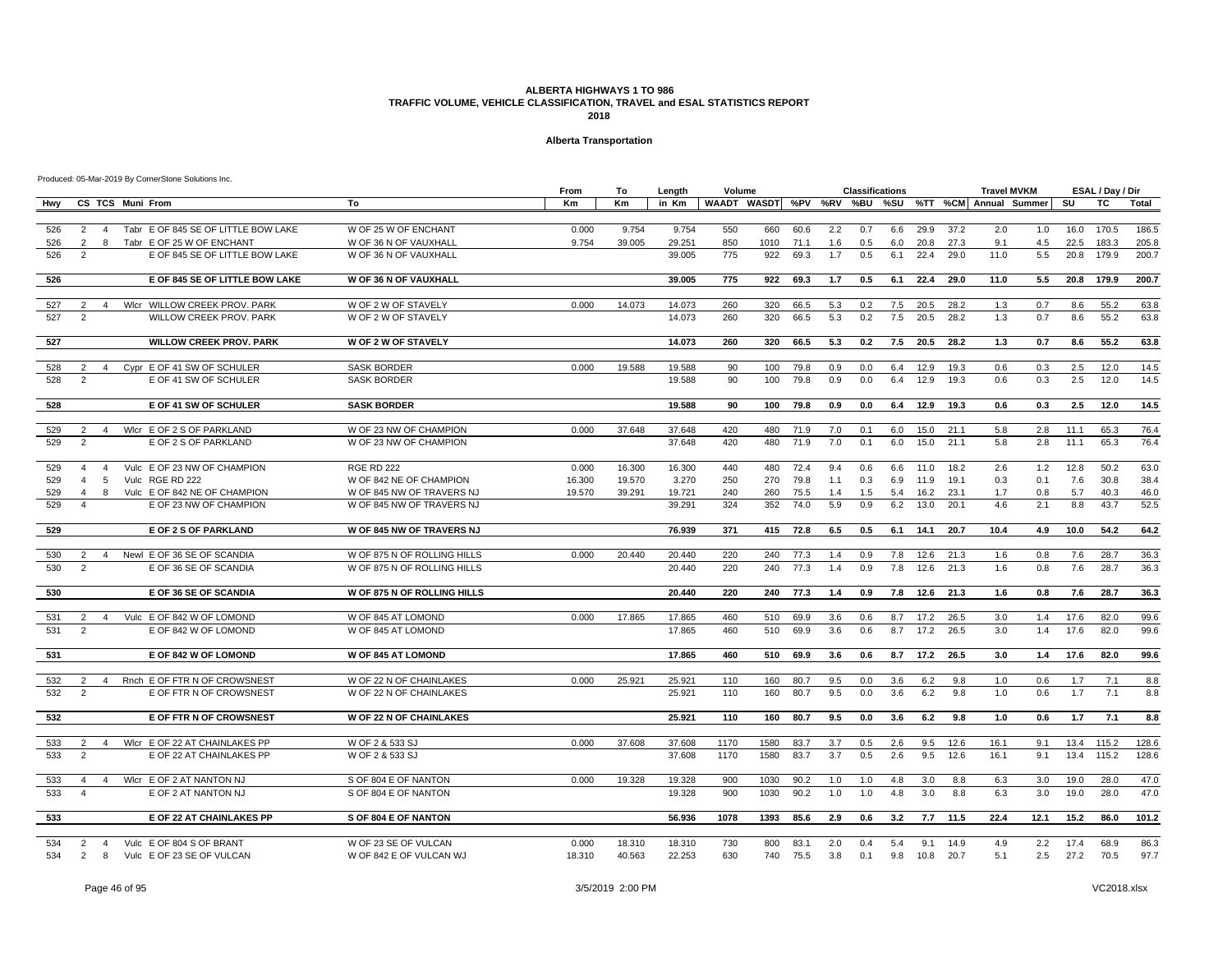#### **Alberta Transportation**

| Km<br>WAADT WASDT %PV %RV %BU<br>%SU<br>%TT %CM Annual Summer<br>SU<br><b>TC</b><br>CS TCS Muni From<br>To<br>Km<br>in Km<br>Hwy<br>Vulc E OF 842 E OF VULCAN WJ<br>W OF 842 E OF VULCAN EJ<br>43.759<br>22.0<br>80.3<br>40.563<br>3.196<br>500<br>69.7<br>15.5<br>25.6<br>0.6<br>534<br>2<br>12<br>590<br>4.7<br>0.1<br>10.0<br>0.3<br>3.0<br>22.7<br>534<br>2<br>W OF 842 E OF VULCAN EJ<br>43.759<br>662<br>754<br>78.7<br>0.2<br>7.8<br>10.3<br>18.3<br>10.6<br>5.0<br>70.7<br>E OF 804 S OF BRANT<br>W OF 842 E OF VULCAN EJ<br>43.759<br>22.7<br>70.7<br>534<br>E OF 804 S OF BRANT<br>662<br>754<br>78.7<br>3.0<br>0.2<br>7.8<br>10.3<br>18.3<br>10.6<br>5.0<br>22.0<br>535<br>Newl E OF 873 S OF BROOKS<br><b>RGE RD 241</b><br>0.000<br>5.240<br>5.240<br>100<br>110<br>71.1<br>2.3<br>0.6<br>4.0<br>26.6<br>0.1<br>1.8<br>22.8<br>2<br>$\overline{4}$<br>0.2<br>535<br>$\overline{2}$<br>Newl RGE RD 241<br>5.240<br>8.510<br>3.270<br>80<br>90<br>78.2<br>1.6<br>0.0<br>2.0<br>18.2<br>20.2<br>0.0<br>0.7<br>15.1<br>5<br>W OF 875 SW OF TILLEY<br>0.1<br>0.7<br>5.0<br>17.7<br>535<br>$\overline{2}$<br>8<br>Newl E OF 875 SW OF TILLEY<br>W OF 876 S OF TILLEY<br>8.510<br>16.657<br>8.147<br>240<br>270<br>85.6<br>1.2<br>4.7<br>7.1<br>13.2<br>0.3<br>1.4<br>16.657<br>165<br>82.2<br>11.0<br>1.0<br>0.5<br>3.1<br>$\overline{2}$ | Total<br>102.3<br>93.4<br>93.4<br>24.6<br>15.8<br>22.7<br>21.9<br>18.8<br>21.9<br>9.8<br>14.9<br>9.8<br>14.9 |
|--------------------------------------------------------------------------------------------------------------------------------------------------------------------------------------------------------------------------------------------------------------------------------------------------------------------------------------------------------------------------------------------------------------------------------------------------------------------------------------------------------------------------------------------------------------------------------------------------------------------------------------------------------------------------------------------------------------------------------------------------------------------------------------------------------------------------------------------------------------------------------------------------------------------------------------------------------------------------------------------------------------------------------------------------------------------------------------------------------------------------------------------------------------------------------------------------------------------------------------------------------------------------------------------------------------------------------------------------|--------------------------------------------------------------------------------------------------------------|
|                                                                                                                                                                                                                                                                                                                                                                                                                                                                                                                                                                                                                                                                                                                                                                                                                                                                                                                                                                                                                                                                                                                                                                                                                                                                                                                                                  |                                                                                                              |
|                                                                                                                                                                                                                                                                                                                                                                                                                                                                                                                                                                                                                                                                                                                                                                                                                                                                                                                                                                                                                                                                                                                                                                                                                                                                                                                                                  |                                                                                                              |
|                                                                                                                                                                                                                                                                                                                                                                                                                                                                                                                                                                                                                                                                                                                                                                                                                                                                                                                                                                                                                                                                                                                                                                                                                                                                                                                                                  |                                                                                                              |
|                                                                                                                                                                                                                                                                                                                                                                                                                                                                                                                                                                                                                                                                                                                                                                                                                                                                                                                                                                                                                                                                                                                                                                                                                                                                                                                                                  |                                                                                                              |
|                                                                                                                                                                                                                                                                                                                                                                                                                                                                                                                                                                                                                                                                                                                                                                                                                                                                                                                                                                                                                                                                                                                                                                                                                                                                                                                                                  |                                                                                                              |
|                                                                                                                                                                                                                                                                                                                                                                                                                                                                                                                                                                                                                                                                                                                                                                                                                                                                                                                                                                                                                                                                                                                                                                                                                                                                                                                                                  |                                                                                                              |
|                                                                                                                                                                                                                                                                                                                                                                                                                                                                                                                                                                                                                                                                                                                                                                                                                                                                                                                                                                                                                                                                                                                                                                                                                                                                                                                                                  |                                                                                                              |
|                                                                                                                                                                                                                                                                                                                                                                                                                                                                                                                                                                                                                                                                                                                                                                                                                                                                                                                                                                                                                                                                                                                                                                                                                                                                                                                                                  |                                                                                                              |
| 535<br>E OF 873 S OF BROOKS<br>W OF 876 S OF TILLEY<br>184<br>1.4<br>1.1<br>4.3<br>16.4                                                                                                                                                                                                                                                                                                                                                                                                                                                                                                                                                                                                                                                                                                                                                                                                                                                                                                                                                                                                                                                                                                                                                                                                                                                          |                                                                                                              |
| E OF 873 S OF BROOKS<br>W OF 876 S OF TILLEY<br>16.657<br>165<br>82.2<br>1.4<br>11.0<br>16.4<br>1.0<br>0.5<br>3.1<br>18.8<br>535<br>184<br>1.1<br>4.3                                                                                                                                                                                                                                                                                                                                                                                                                                                                                                                                                                                                                                                                                                                                                                                                                                                                                                                                                                                                                                                                                                                                                                                            |                                                                                                              |
| Cypr E OF 41 N OF SCHULER<br>0.000<br>6.505<br>12.1<br>2<br>SASKATCHEWAN BORDER<br>6.505<br>190<br>210<br>86.6<br>1.3<br>1.0<br>6.1<br>5.0<br>0.5<br>0.2<br>5.1<br>537<br>$\overline{4}$                                                                                                                                                                                                                                                                                                                                                                                                                                                                                                                                                                                                                                                                                                                                                                                                                                                                                                                                                                                                                                                                                                                                                         |                                                                                                              |
| 5.0<br>12.1<br>5.1<br>537<br>2<br>E OF 41 N OF SCHULER<br>SASKATCHEWAN BORDER<br>6.505<br>190<br>210<br>86.6<br>1.3<br>1.0<br>6.1<br>0.5<br>0.2                                                                                                                                                                                                                                                                                                                                                                                                                                                                                                                                                                                                                                                                                                                                                                                                                                                                                                                                                                                                                                                                                                                                                                                                  |                                                                                                              |
| 12.1<br>537<br>E OF 41 N OF SCHULER<br><b>SASKATCHEWAN BORDER</b><br>6.505<br>190<br>210<br>86.6<br>1.3<br>1.0<br>6.1<br>5.0<br>0.5<br>0.2<br>5.1                                                                                                                                                                                                                                                                                                                                                                                                                                                                                                                                                                                                                                                                                                                                                                                                                                                                                                                                                                                                                                                                                                                                                                                                | 14.9<br>9.8                                                                                                  |
|                                                                                                                                                                                                                                                                                                                                                                                                                                                                                                                                                                                                                                                                                                                                                                                                                                                                                                                                                                                                                                                                                                                                                                                                                                                                                                                                                  |                                                                                                              |
| Vulc E OF 845 N OF LOMOND<br><b>BOW RIVER</b><br>0.000<br>300<br>65.5<br>2.1<br>25.9<br>32.4<br>3.3<br>1.5<br>5.8<br>80.5<br>29,821<br>29.821<br>330<br>2.1<br>4.4<br>539<br>2<br>$\overline{4}$<br>E OF 845 N OF LOMOND<br><b>BOW RIVER</b><br>29.821<br>300<br>330<br>65.5<br>2.1<br>2.1<br>4.4<br>25.9<br>32.4<br>3.3<br>1.5<br>5.8<br>80.5<br>539<br>$\overline{2}$                                                                                                                                                                                                                                                                                                                                                                                                                                                                                                                                                                                                                                                                                                                                                                                                                                                                                                                                                                          | 86.3<br>86.3                                                                                                 |
|                                                                                                                                                                                                                                                                                                                                                                                                                                                                                                                                                                                                                                                                                                                                                                                                                                                                                                                                                                                                                                                                                                                                                                                                                                                                                                                                                  |                                                                                                              |
| Newl BOW RIVER<br>W OF 36 NE OF BOW CITY<br>0.000<br>18.079<br>18.079<br>500<br>3.3<br>73.1<br>539<br>540<br>78.6<br>4.7<br>0.0<br>2.6<br>14.1<br>16.7<br>1.5<br>5.7<br>$\overline{4}$<br>4                                                                                                                                                                                                                                                                                                                                                                                                                                                                                                                                                                                                                                                                                                                                                                                                                                                                                                                                                                                                                                                                                                                                                      | 78.8                                                                                                         |
| 5.7<br>78.6<br>4.7<br>0.0<br>3.3<br>1.5<br>73.1<br>539<br>W OF 36 NE OF BOW CITY<br>18.079<br>500<br>540<br>2.6<br>14.1<br>16.7<br><b>BOW RIVER</b><br>$\overline{a}$                                                                                                                                                                                                                                                                                                                                                                                                                                                                                                                                                                                                                                                                                                                                                                                                                                                                                                                                                                                                                                                                                                                                                                            | 78.8                                                                                                         |
| 539<br>E OF 845 N OF LOMOND<br>W OF 36 NE OF BOW CITY<br>47.900<br>375<br>409<br>72.1<br>3.4<br>1.0<br>3.5<br>20.0<br>24.5<br>6.6<br>3.0<br>5.8<br>77.7                                                                                                                                                                                                                                                                                                                                                                                                                                                                                                                                                                                                                                                                                                                                                                                                                                                                                                                                                                                                                                                                                                                                                                                          | 83.5                                                                                                         |
| 13.650<br>13.4<br>79.2<br>540<br>Fthl E OF 22 W OF PEKISKO<br><b>TWP RD 180</b><br>0.000<br>13.650<br>570<br>790<br>76.2<br>6.8<br>0.0<br>3.6<br>17.0<br>2.8<br>1.6<br>9.0<br>2<br>$\overline{4}$                                                                                                                                                                                                                                                                                                                                                                                                                                                                                                                                                                                                                                                                                                                                                                                                                                                                                                                                                                                                                                                                                                                                                | 88.2                                                                                                         |
| $\overline{2}$<br>W OF RGE RD 290 S OF HIGH RIVER<br>13.650<br>30.740<br>17.090<br>730<br>850<br>80.9<br>10.4<br>17.5<br>2.2<br>18.7<br>78.7<br>540<br>5<br>Fthi TWP RD 180<br>1.6<br>1.3<br>5.8<br>4.6                                                                                                                                                                                                                                                                                                                                                                                                                                                                                                                                                                                                                                                                                                                                                                                                                                                                                                                                                                                                                                                                                                                                          | 97.4                                                                                                         |
| 2<br>Fthl E OF RGE RD 290 S OF HIGH RIVER<br>W OF 2 NE OF CAYLEY<br>30.740<br>32.435<br>1.695<br>680<br>790<br>73.7<br>1.5<br>0.3<br>5.7<br>24.8<br>0.4<br>0.2<br>17.1<br>132.5<br>540<br>8<br>18.8                                                                                                                                                                                                                                                                                                                                                                                                                                                                                                                                                                                                                                                                                                                                                                                                                                                                                                                                                                                                                                                                                                                                              | 149.6                                                                                                        |
| 32.435<br>78.8<br>3.5<br>0.8<br>5.0<br>11.9<br>17.7<br>7.8<br>14.5<br>81.4<br>540<br>$\overline{2}$<br>E OF 22 W OF PEKISKO<br>W OF 2 NE OF CAYLEY<br>660<br>822<br>4.1                                                                                                                                                                                                                                                                                                                                                                                                                                                                                                                                                                                                                                                                                                                                                                                                                                                                                                                                                                                                                                                                                                                                                                          | 95.9                                                                                                         |
| 32.435<br>E OF 22 W OF PEKISKO<br><b>W OF 2 NE OF CAYLEY</b><br>660<br>822<br>78.8<br>3.5<br>11.9<br>17.7<br>7.8<br>14.5<br>81.4<br>540<br>0.8<br>5.0<br>4.1                                                                                                                                                                                                                                                                                                                                                                                                                                                                                                                                                                                                                                                                                                                                                                                                                                                                                                                                                                                                                                                                                                                                                                                     | 95.9                                                                                                         |
|                                                                                                                                                                                                                                                                                                                                                                                                                                                                                                                                                                                                                                                                                                                                                                                                                                                                                                                                                                                                                                                                                                                                                                                                                                                                                                                                                  |                                                                                                              |
| Fthl E OF 40 SW OF LONGVIEW<br>470<br>7.4<br>541<br>W OF 22 N OF LONGVIEW<br>0.000<br>43.214<br>43.214<br>650<br>68.8<br>5.9<br>0.4<br>11.3<br>13.6<br>25.3<br>4.3<br>23.4<br>66.3<br>$\overline{2}$<br>$\overline{4}$                                                                                                                                                                                                                                                                                                                                                                                                                                                                                                                                                                                                                                                                                                                                                                                                                                                                                                                                                                                                                                                                                                                           | 89.7                                                                                                         |
| 25.3<br>7.4<br>4.3<br>23.4<br>541<br>E OF 40 SW OF LONGVIEW<br>W OF 22 N OF LONGVIEW<br>43.214<br>470<br>650<br>68.8<br>5.9<br>0.4<br>11.3<br>13.6<br>66.3<br>$\overline{2}$                                                                                                                                                                                                                                                                                                                                                                                                                                                                                                                                                                                                                                                                                                                                                                                                                                                                                                                                                                                                                                                                                                                                                                     | 89.7                                                                                                         |
| E OF 40 SW OF LONGVIEW<br><b>W OF 22 N OF LONGVIEW</b><br>43.214<br>470<br>650<br>68.8<br>5.9<br>0.4<br>11.3<br>13.6<br>25.3<br>7.4<br>4.3<br>23.4<br>66.3<br>541                                                                                                                                                                                                                                                                                                                                                                                                                                                                                                                                                                                                                                                                                                                                                                                                                                                                                                                                                                                                                                                                                                                                                                                | 89.7                                                                                                         |
| Vulc E OF 24 N OF VULCAN<br>W OF 842 W OF MILO WJ<br>0.000<br>22.741<br>22.741<br>570<br>670<br>78.5<br>4.0<br>2.1<br>5.6<br>9.8<br>17.5<br>4.7<br>2.3<br>14.1<br>57.9<br>542<br>2<br>$\overline{4}$                                                                                                                                                                                                                                                                                                                                                                                                                                                                                                                                                                                                                                                                                                                                                                                                                                                                                                                                                                                                                                                                                                                                             | 72.0                                                                                                         |
| 2<br>Vulc E OF 842 W OF MILO WJ<br>W OF 842:06 E OF MILO EJ<br>22.741<br>29.287<br>6.546<br>490<br>570<br>77.5<br>3.0<br>7.9<br>9.9<br>19.5<br>1.2<br>0.6<br>17.1<br>50.3<br>542<br>- 8<br>1.7                                                                                                                                                                                                                                                                                                                                                                                                                                                                                                                                                                                                                                                                                                                                                                                                                                                                                                                                                                                                                                                                                                                                                   | 67.4                                                                                                         |
| 5.9<br>E OF 24 N OF VULCAN<br>W OF 842:06 E OF MILO EJ<br>29.287<br>552<br>648<br>78.3<br>3.8<br>2.0<br>6.1<br>9.8<br>17.9<br>2.9<br>14.8<br>56.1<br>542<br>$\overline{2}$                                                                                                                                                                                                                                                                                                                                                                                                                                                                                                                                                                                                                                                                                                                                                                                                                                                                                                                                                                                                                                                                                                                                                                       | 70.9                                                                                                         |
|                                                                                                                                                                                                                                                                                                                                                                                                                                                                                                                                                                                                                                                                                                                                                                                                                                                                                                                                                                                                                                                                                                                                                                                                                                                                                                                                                  |                                                                                                              |
| Newl E OF 36 W OF BROOKS<br>E OF BROOKS ECL<br>0.000<br>5.757<br>5.757<br>2.2<br>23.9<br>542<br>1050<br>1130<br>91.4<br>2.3<br>0.9<br>3.2<br>2.2<br>6.3<br>1.0<br>14.8<br>$\overline{4}$<br>$\overline{4}$                                                                                                                                                                                                                                                                                                                                                                                                                                                                                                                                                                                                                                                                                                                                                                                                                                                                                                                                                                                                                                                                                                                                       | 38.7                                                                                                         |
| 3.2<br>2.2<br>2.2<br>542<br>E OF 36 W OF BROOKS<br>5.757<br>1050<br>1130<br>91.4<br>2.3<br>0.9<br>6.3<br>1.0<br>14.8<br>23.9<br>E OF BROOKS ECL<br>$\overline{\mathbf{4}}$                                                                                                                                                                                                                                                                                                                                                                                                                                                                                                                                                                                                                                                                                                                                                                                                                                                                                                                                                                                                                                                                                                                                                                       | 38.7                                                                                                         |
| 634<br>5.3<br>7.7<br>14.8<br>50.6<br>542<br>E OF 24 N OF VULCAN<br><b>E OF BROOKS ECL</b><br>35.044<br>727<br>81.9<br>3.4<br>1.7<br>14.7<br>8.1<br>3.9                                                                                                                                                                                                                                                                                                                                                                                                                                                                                                                                                                                                                                                                                                                                                                                                                                                                                                                                                                                                                                                                                                                                                                                           | 65.4                                                                                                         |
| 7.3<br>46.1<br>Fthl E OF 22 AT HARTELL<br>W OF 783 E OF HARTELL<br>0.000<br>18.223<br>18.223<br>1540<br>1900<br>83.0<br>2.3<br>0.6<br>6.8<br>14.7<br>10.2<br>5.3<br>116.5<br>543<br>2<br>$\overline{4}$                                                                                                                                                                                                                                                                                                                                                                                                                                                                                                                                                                                                                                                                                                                                                                                                                                                                                                                                                                                                                                                                                                                                          | 162.6                                                                                                        |
| 18.223<br>6.573<br>543<br>2<br>Fthl E OF 783 E OF HARTELL<br>W OF 2A N OF HIGH RIVER<br>24.796<br>2840<br>3000<br>0.4<br>8.0<br>8.8<br>17.2<br>6.8<br>3.0<br>100.1<br>259.0<br>8<br>81.5<br>1.3                                                                                                                                                                                                                                                                                                                                                                                                                                                                                                                                                                                                                                                                                                                                                                                                                                                                                                                                                                                                                                                                                                                                                  | 359.1                                                                                                        |
| 543<br>W OF 2A N OF HIGH RIVER<br>1885<br>2192<br>82.4<br>1.9<br>0.5<br>7.3<br>7.9<br>15.7<br>17.1<br>60.6<br>154.4<br>$\overline{2}$<br>E OF 22 AT HARTELL<br>24.796<br>8.3                                                                                                                                                                                                                                                                                                                                                                                                                                                                                                                                                                                                                                                                                                                                                                                                                                                                                                                                                                                                                                                                                                                                                                     | 215.0                                                                                                        |
| 543<br>E OF 22 AT HARTELL<br>W OF 2A N OF HIGH RIVER<br>24.796<br>1885<br>2192<br>82.4<br>1.9<br>0.5<br>7.3<br>7.9<br>15.7<br>17.1<br>8.3<br>60.6<br>154.4                                                                                                                                                                                                                                                                                                                                                                                                                                                                                                                                                                                                                                                                                                                                                                                                                                                                                                                                                                                                                                                                                                                                                                                       | 215.0                                                                                                        |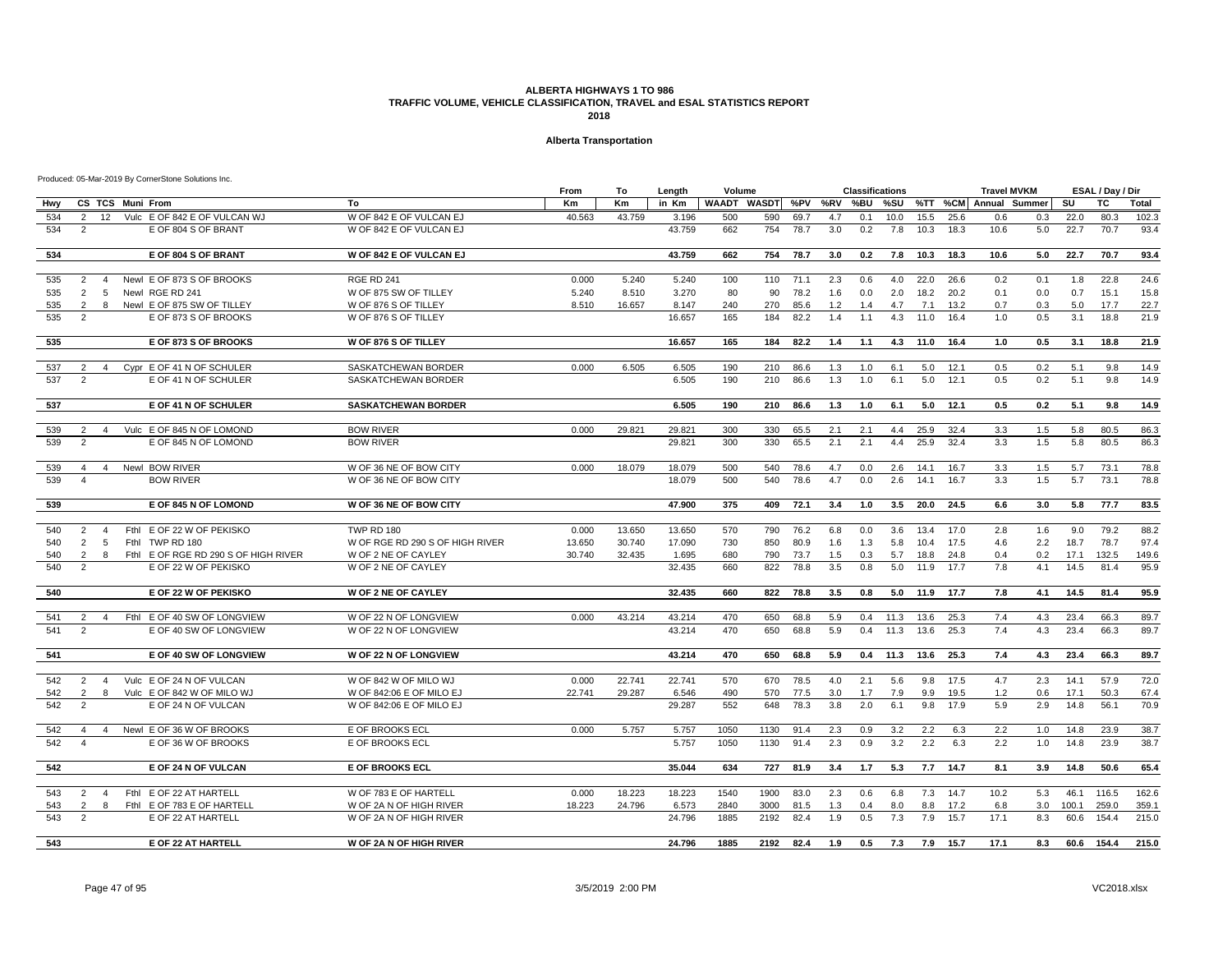#### **Alberta Transportation**

|     |                         |                |                  |                                         |                                    | From   | To     | Length | Volume |                    |      |     | <b>Classifications</b> |      |      |      | <b>Travel MVKM</b> |      |      | ESAL / Day / Dir |       |
|-----|-------------------------|----------------|------------------|-----------------------------------------|------------------------------------|--------|--------|--------|--------|--------------------|------|-----|------------------------|------|------|------|--------------------|------|------|------------------|-------|
| Hwy |                         |                | CS TCS Muni From |                                         | To                                 | Km     | Кm     | in Km  |        | <b>WAADT WASDT</b> | %PV  | %RV | %BU                    | %SU  | %TT  |      | %CM Annual Summer  |      | SU   | TC               | Total |
| 544 | 2                       | 2              |                  | Newl E OF 36 SW OF DUCHESS              | W OF 873 S OF DUCHESS              | 0.000  | 5.188  | 5.188  | 410    | 460                | 77.6 | 5.9 | 1.8                    | 4.2  | 10.5 | 16.5 | 0.8                | 0.4  | 7.6  | 44.6             | 52.2  |
| 544 | $\overline{2}$          | $\overline{4}$ |                  | Newl E OF 873 S OF DUCHESS              | W OF RGE RD 135 SW OF MILLICENT    | 5.188  | 13.357 | 8.169  | 1260   | 1410               | 80.3 | 4.0 | 0.6                    | 5.7  | 9.4  | 15.7 | 3.8                | 1.8  | 31.6 | 122.8            | 154.4 |
| 544 | $\overline{2}$          | 8              |                  | Newl E OF RGE RD 135 SW OF MILLICENT    | W OF 876 SW OF PATRICIA            | 13.357 | 19.885 | 6.528  | 1210   | 1360               | 77.2 | 4.0 | 0.4                    | 9.0  | 9.4  | 18.8 | 2.9                | 1.4  | 48.0 | 117.9            | 165.9 |
| 544 | 2                       | 12             |                  | Newl E OF 876 SW OF PATRICIA            | W OF 876 SE OF PATRICIA            | 19.885 | 21.512 | 1.627  | 890    | 1000               | 69.6 | 5.0 | 0.3                    | 13.3 | 11.8 | 25.4 | 0.5                | 0.2  | 52.1 | 108.9            | 161.0 |
| 544 | 2                       | 16             |                  | Newl E OF 876 SE OF PATRICIA            | W OF 884 S OF JENNER               | 21.512 | 57.148 | 35.636 | 620    | 690                | 65.3 | 3.0 | 0.5                    | 14.9 | 16.3 | 31.7 | 8.1                | 3.8  | 40.7 | 104.7            | 145.4 |
| 544 | 2                       |                |                  | E OF 36 SW OF DUCHESS                   | W OF 884 S OF JENNER               |        |        | 57.148 | 768    | 857                | 71.7 | 3.6 | 0.6                    | 11.1 | 13.0 | 24.7 | 16.0               | 7.5  | 37.6 | 103.5            | 141.1 |
|     |                         |                |                  |                                         |                                    |        |        |        |        |                    |      |     |                        |      |      |      |                    |      |      |                  |       |
| 544 |                         |                |                  | E OF 36 SW OF DUCHESS                   | W OF 884 S OF JENNER               |        |        | 57.148 | 768    | 857                | 71.7 | 3.6 | 0.6                    | 11.1 | 13.0 | 24.7 | 16.0               | 7.5  | 37.6 | 103.5            | 141.1 |
|     |                         |                |                  |                                         |                                    |        |        |        |        |                    |      |     |                        |      |      |      |                    |      |      |                  |       |
| 545 | 2                       | $\overline{4}$ |                  | Cvpr E OF 41 SW OF MCNEILL              | SASKATCHEWAN BORDER                | 0.000  | 6.520  | 6.520  | 480    | 530                | 78.9 | 1.6 | 0.4                    | 5.5  | 13.6 | 19.5 | 1.1                | 0.5  | 11.6 | 67.7             | 79.3  |
| 545 | $\overline{2}$          |                |                  | E OF 41 SW OF MCNEILL                   | SASKATCHEWAN BORDER                |        |        | 6.520  | 480    | 530                | 78.9 | 1.6 | 0.4                    | 5.5  | 13.6 | 19.5 | 1.1                | 0.5  | 11.6 | 67.7             | 79.3  |
|     |                         |                |                  |                                         |                                    |        |        |        |        |                    |      |     |                        |      |      |      |                    |      |      |                  |       |
| 545 |                         |                |                  | <b>E OF 41 SW OF MCNEILL</b>            | <b>SASKATCHEWAN BORDER</b>         |        |        | 6.520  | 480    | 530                | 78.9 | 1.6 | 0.4                    | 5.5  | 13.6 | 19.5 | 1.1                | 0.5  | 11.6 | 67.7             | 79.3  |
|     |                         |                |                  |                                         |                                    |        |        |        |        |                    |      |     |                        |      |      |      |                    |      |      |                  |       |
| 546 | 2                       | $\overline{4}$ |                  | FthI FORESTRY RESERVE BOUNDARY          | NW OF WINDSOR AVE TURNER VALLEY    | 0.000  | 14.258 | 14.258 | 620    | 940                | 82.2 | 1.8 | 2.1                    | 7.0  | 6.9  | 16.0 | 3.2                | 2.1  | 19.1 | 44.3             | 63.4  |
| 546 | $\overline{2}$          | 8              | Fthl             | SW OF WINDSOR AVE TURNER VALLEY         | <b>W OF 22</b>                     | 14.258 | 15.341 | 1.083  | 3260   | 3970               | 94.5 | 3.1 | 0.1                    | 1.8  | 0.5  | 2.4  | 1.3                | 0.7  | 25.8 | 16.9             | 42.7  |
| 546 | $\overline{2}$          |                |                  | FORESTRY RESERVE BOUNDARY               | <b>W OF 22</b>                     |        |        | 15.341 | 806    | 1154               | 85.7 | 2.2 | 1.5                    | 5.5  | 5.1  | 12.1 | 4.5                | 2.7  | 19.5 | 42.6             | 62.1  |
|     |                         |                |                  |                                         |                                    |        |        |        |        |                    |      |     |                        |      |      |      |                    |      |      |                  |       |
| 546 |                         |                |                  | <b>FORESTRY RESERVE BOUNDARY</b>        | <b>W OF 22</b>                     |        |        | 15.341 | 806    | 1154               | 85.7 | 2.2 | 1.5                    | 5.5  | 5.1  | 12.1 | 4.5                | 2.7  | 19.5 | 42.6             | 62.1  |
|     |                         |                |                  |                                         |                                    |        |        |        |        |                    |      |     |                        |      |      |      |                    |      |      |                  |       |
| 547 | $\overline{2}$          | $\overline{4}$ |                  | Fthl E OF 2 & 7 N OF ALDERSYDE          | W OF 799 E OF GLADYS               | 0.000  | 19.818 | 19.818 | 1460   | 1770               | 82.0 | 2.4 | 0.2                    | 4.4  | 11.0 | 15.6 | 10.6               | 5.4  | 28.3 | 166.5            | 194.8 |
| 547 | 2                       | 8              |                  | FthI E OF 799 E OF GLADYS               | S OF 24 W OF MOSSLEIGH WJ          | 19.818 | 35.041 | 15.223 | 770    | 930                | 73.0 | 4.0 | 0.6                    | 3.9  | 18.5 | 23.0 | 4.3                | 2.2  | 13.2 | 147.6            | 160.8 |
| 547 | 2                       |                |                  | E OF 2 & 7 N OF ALDERSYDE               | S OF 24 W OF MOSSLEIGH WJ          |        |        | 35.041 | 1160   | 1405               | 79.3 | 2.9 | 0.3                    | 4.3  | 13.2 | 17.8 | 14.8               | 7.5  | 22.0 | 158.7            | 180.7 |
|     |                         |                |                  |                                         |                                    |        |        |        |        |                    |      |     |                        |      |      |      |                    |      |      |                  |       |
| 547 | $\overline{\mathbf{4}}$ | $\overline{4}$ |                  | Vulc N OF 24 E OF MOSSLEIGH EJ          | S OF 901 S OF GLEICHEN             | 0.000  | 28.950 | 28.950 | 880    | 1060               | 87.3 | 2.9 | 1.9                    | 3.3  | 4.6  | 9.8  | 9.3                | 4.7  | 12.8 | 42.0             | 54.8  |
| 547 | $\overline{4}$          | 8              |                  | WhtL N OF 901 S OF GLEICHEN             | S OF 1 N OF GLEICHEN               | 28.950 | 33.334 | 4.384  | 1770   | 2000               | 96.7 | 0.4 | 0.6                    | 1.5  | 0.8  | 2.9  | 2.8                | 1.3  | 11.7 | 14.7             | 26.4  |
| 547 | $\overline{4}$          |                |                  | N OF 24 E OF MOSSLEIGH EJ               | S OF 1 N OF GLEICHEN               |        |        | 33.334 | 997    | 1184               | 89.5 | 2.3 | 1.6                    | 2.9  | 3.7  | 8.2  | 12.1               | 6.0  | 12.7 | 38.2             | 50.9  |
|     |                         |                |                  |                                         |                                    |        |        |        |        |                    |      |     |                        |      |      |      |                    |      |      |                  |       |
| 547 |                         |                |                  | E OF 2 & 7 N OF ALDERSYDE               | S OF 1 N OF GLEICHEN               |        |        | 68.375 | 1081   | 1297               | 83.9 | 2.6 | 0.9                    | 3.7  | 8.9  | 13.5 | 27.0               | 13.6 | 17.6 | 99.7             | 117.3 |
|     |                         |                |                  |                                         |                                    |        |        |        |        |                    |      |     |                        |      |      |      |                    |      |      |                  |       |
| 549 | 2                       | $\overline{4}$ |                  | FthI FORESTRY RESERVE BOUNDARY          | RGE RD 44                          | 0.000  | 2.940  | 2.940  | 200    | 240                | 84.8 | 4.4 | 3.2                    | 5.7  | 1.9  | 10.8 | 0.2                | 0.1  | 5.0  | 3.9              | 8.9   |
| 549 | $\overline{2}$          | 5              |                  | Fthl RGE RD 44                          | W OF 762 W OF MILLARVILLE          | 2.940  | 6.339  | 3.399  | 200    | 240                | 84.8 | 4.4 | 3.2                    | 5.7  | 1.9  | 10.8 | 0.2                | 0.1  | 5.0  | 3.9              | 8.9   |
| 549 | 2                       | 8              |                  | FthI E OF 762 W OF MILLARVILLE          | W OF 22 SE OF MILLARVILLE SJ       | 6.339  | 17.000 | 10.661 | 1320   | 1600               | 90.8 | 1.2 | 1.7                    | 4.0  | 2.3  | 8.0  | 5.1                | 2.6  | 23.3 | 31.5             | 54.8  |
| 549 | 2                       |                |                  | FORESTRY RESERVE BOUNDARY               | W OF 22 SE OF MILLARVILLE SJ       |        |        | 17.000 | 902    | 1093               | 90.3 | 1.5 | 1.8                    | 4.1  | 2.3  | 8.2  | 5.6                | 2.8  | 16.3 | 21.5             | 37.8  |
|     |                         |                |                  |                                         |                                    |        |        |        |        |                    |      |     |                        |      |      |      |                    |      |      |                  |       |
| 549 | $\overline{4}$          | $\overline{4}$ |                  | Fthl E OF 22 NE OF MILLARVILLE NJ       | W OF RGE RD 21 NE OF BLACK DIAMOND | 0.000  | 11.388 | 11.388 | 1470   | 1790               | 91.4 | 0.7 | 2.3                    | 4.5  | 1.1  | 7.9  | 6.1                | 3.1  | 29.1 | 16.8             | 45.9  |
| 549 | $\overline{4}$          | 8              |                  | Fthl E OF RGE RD 21 NE OF BLACK DIAMOND | W OF 552 NW OF OKOTOKS             | 11.388 | 19.539 | 8.151  | 1610   | 1960               | 92.0 | 1.0 | 1.7                    | 3.5  | 1.8  | 7.0  | 4.8                | 2.4  | 24.8 | 30.0             | 54.8  |
| 549 | $\overline{4}$          | 12             |                  | Fthl S OF 552 NW OF OKOTOKS             | OKOTOKS W.C.L                      | 19.539 | 25.405 | 5.866  | 2780   | 3010               | 93.2 | 0.7 | 1.0                    | 2.8  | 2.3  | 6.1  | 6.0                | 2.7  | 34.3 | 66.3             | 100.6 |
| 549 | $\overline{a}$          |                |                  | E OF 22 NE OF MILLARVILLE NJ            | OKOTOKS W.C.L.                     |        |        | 25.405 | 1817   | 2126               | 92.2 | 0.8 | 1.7                    | 3.6  | 1.7  | 7.0  | 16.8               | 8.3  | 28.8 | 32.0             | 60.8  |
|     |                         |                |                  |                                         |                                    |        |        |        |        |                    |      |     |                        |      |      |      |                    |      |      |                  |       |
| 549 |                         |                |                  | <b>FORESTRY RESERVE BOUNDARY</b>        | OKOTOKS W.C.L.                     |        |        | 42.405 | 1450   | 1712               | 91.8 | 1.0 | 1.7                    | 3.7  | 1.8  | 7.2  | 22.4               | 11.1 | 23.6 | 27.1             | 50.7  |
|     |                         |                |                  |                                         |                                    |        |        |        |        |                    |      |     |                        |      |      |      |                    |      |      |                  |       |
| 550 | 2                       | $\overline{4}$ |                  | Newl N OF 1 E OF BASSANO                | W OF 862 E OF COUNTESS             | 0.000  | 11.660 | 11.660 | 720    | 830                | 80.5 | 1.4 | 1.5                    | 5.6  | 11.0 | 18.1 | 3.1                | 1.5  | 17.8 | 82.1             | 99.9  |
| 550 | 2                       | 8              |                  | Newl E OF 862 E OF COUNTESS             | W OF 36 NW OF DUCHESS              | 11.660 | 35.621 | 23.961 | 750    | 870                | 65.1 | 0.8 | 1.1                    | 24.5 | 8.5  | 34.1 | 6.6                | 3.2  | 80.9 | 66.1             | 147.0 |
| 550 | 2                       | 12             |                  | Newl E OF 36 NW OF DUCHESS              | N OF JCT 873:02                    | 35.621 | 39.630 | 4.009  | 1520   | 1710               | 90.8 | 1.7 | 0.3                    | 4.5  | 2.7  | 7.5  | 2.2                | 1.0  | 30.1 | 42.5             | 72.6  |
| 550 | 2                       |                |                  | N OF 1 E OF BASSANO                     | N OF JCT 873:02                    |        |        | 39.630 | 819    | 943                | 73.8 | 1.1 | 1.1                    | 15.9 | 8.1  | 25.1 | 11.8               | 5.7  | 57.4 | 68.8             | 126.2 |
| 550 |                         |                |                  | N OF 1 E OF BASSANO                     | N OF JCT 873:02                    |        |        | 39.630 | 819    | 943                | 73.8 | 1.1 | 1.1                    | 15.9 | 8.1  | 25.1 | 11.8               | 5.7  | 57.4 | 68.8             | 126.2 |
|     |                         |                |                  |                                         |                                    |        |        |        |        |                    |      |     |                        |      |      |      |                    |      |      |                  |       |
| 552 | $\overline{1}$          | $\overline{4}$ |                  | Fthl N OF 549 NW OF OKOTOKS             | W OF 2 NW OF OKOTOKS               | 0.000  | 12.793 | 12.793 | 1900   | 2050               | 92.8 | 0.2 | 2.4                    | 3.0  | 1.6  | 7.0  | 8.9                | 4.0  | 25.1 | 31.5             | 56.6  |
| 552 | $\overline{1}$          |                |                  | N OF 549 NW OF OKOTOKS                  | W OF 2 NW OF OKOTOKS               |        |        | 12.793 | 1900   | 2050               | 92.8 | 0.2 | 2.4                    | 3.0  | 1.6  | 7.0  | 8.9                | 4.0  | 25.1 | 31.5             | 56.6  |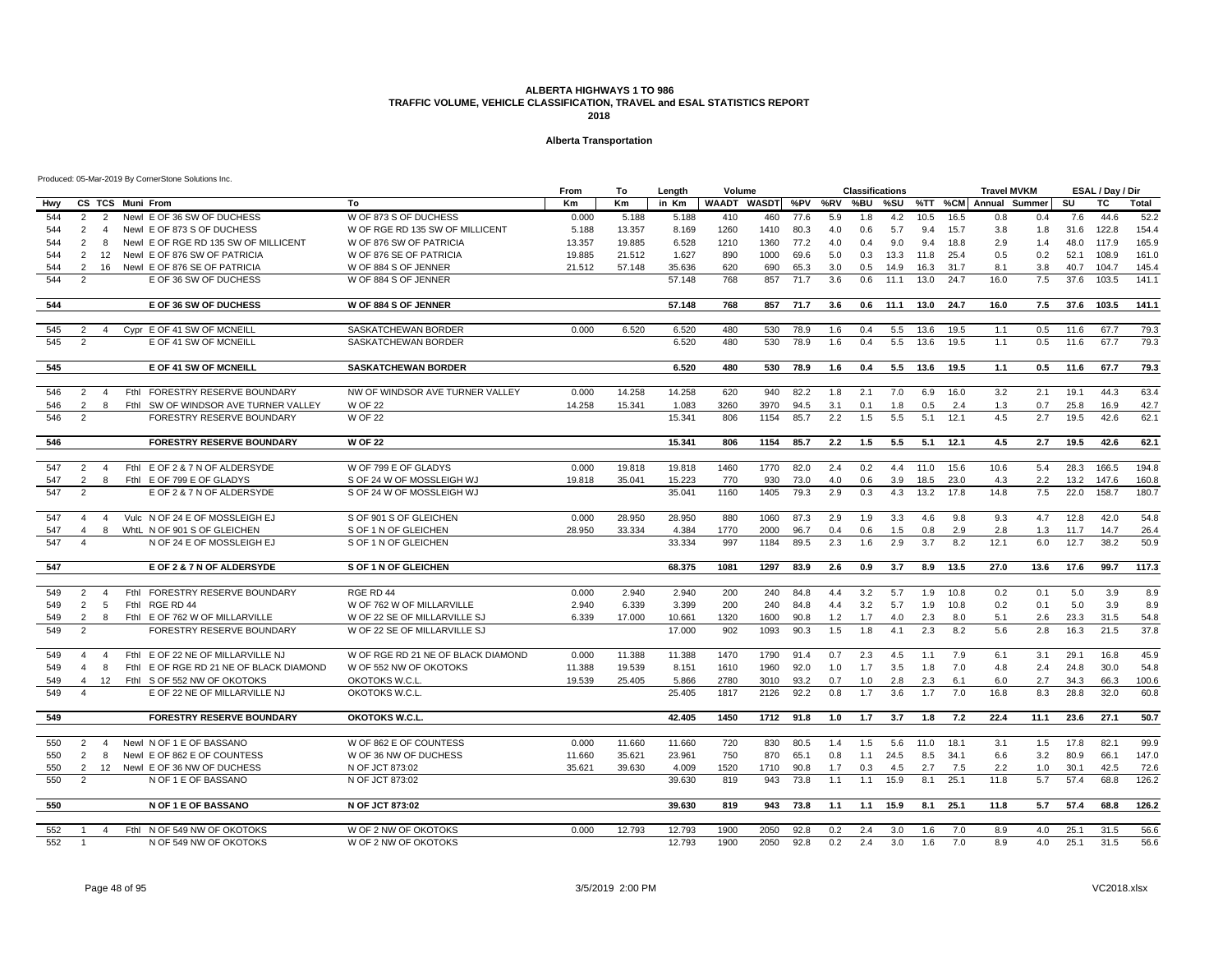#### **Alberta Transportation**

|            |                                                                                           | From      | To     | Length  | Volume                      |              |              |            | <b>Classifications</b> |      |            |            | <b>Travel MVKM</b> |               |                   | ESAL / Day / Dir |              |
|------------|-------------------------------------------------------------------------------------------|-----------|--------|---------|-----------------------------|--------------|--------------|------------|------------------------|------|------------|------------|--------------------|---------------|-------------------|------------------|--------------|
| Hwy        | CS TCS Muni From<br>To                                                                    | <b>Km</b> | Km     | in Km   | WAADT WASDT %PV %RV %BU %SU |              |              |            |                        |      |            | %TT %CM    |                    | Annual Summer | SU                | <b>TC</b>        | Total        |
| 552        | Fthl E OF 2 NW OF OKOTOKS<br><b>HIGHWOOD RIVER</b><br>8<br>$\overline{2}$                 | 0.000     | 12.510 | 12.510  | 3620                        | 4130         | 91.0         | 1.6        | 1.9                    | 4.3  | 1.2        | 7.4        | 16.5               | 7.9           | 68.6              | 45.0             | 113.6        |
| 552        | Fthl HIGHWOOD RIVER<br>W OF 797 NE OF GLADYS<br>2<br>10                                   | 12.510    | 23.216 | 10.706  | 550                         | 670          | 89.8         | 1.9        | 0.4                    | 3.0  | 4.9        | 8.3        | 2.1                | 1.1           | 7.3               | 27.9             | 35.2         |
| 552        | 12<br>FthI E OF 797 NE OF GLADYS<br>W OF 799 NE OF GLADYS<br>2                            | 23.216    | 26.471 | 3.255   | 360                         | 440          | 88.6         | 2.7        | 0.0                    | 3.3  | 5.4        | 8.7        | 0.4                | 0.2           | 5.2               | 20.1             | 25.3         |
| 552        | $\overline{2}$<br>E OF 2 NW OF OKOTOKS<br>W OF 799 NE OF GLADYS                           |           |        | 26.471  | 1977                        | 2277         | 90.8         | 1.7        | 1.7                    | 4.1  | 1.7        | 7.5        | 19.1               | 9.2           | 35.7              | 34.8             | 70.5         |
| 552        | N OF 549 NW OF OKOTOKS<br>W OF 799 NE OF GLADYS                                           |           |        | 39.264  | 1952                        | 2203         | 91.4         | 1.2        | 1.9                    | 3.8  | 1.7        | 7.4        | 28.0               | 13.2          | 32.7              | 34.4             | 67.1         |
|            |                                                                                           |           |        |         |                             |              |              |            |                        |      |            |            |                    |               |                   |                  |              |
| 555        | SA#2 E OF 884 AT JENNER<br>W OF 886 SW OF BUFFALO<br>2<br>$\overline{4}$                  | 0.000     | 42.858 | 42.858  | 220                         | 260          | 77.4         | 1.0        | 1.4                    | 8.3  | 11.9       | 21.6       | 3.4                | 1.7           | 8.0               | 27.1             | 35.1         |
| 555        | 2<br>E OF 884 AT JENNER<br>W OF 886 SW OF BUFFALO                                         |           |        | 42.858  | 220                         | 260          | 77.4         | 1.0        | 1.4                    | 8.3  | 11.9       | 21.6       | 3.4                | 1.7           | 8.0               | 27.1             | 35.1         |
| 555        | W OF 41 SE OF BINDLOSS<br>SA#2 E OF 886 SW OF BUFFALO<br>$\overline{4}$<br>$\overline{4}$ | 0.000     | 42.519 | 42.519  | 130                         | 170          | 79.8         | 1.1        | 1.6                    | 8.5  | 9.0        | 19.1       | 2.0                | 1.1           | 4.9               | 12.1             | 17.0         |
| 555        | E OF 886 SW OF BUFFALO<br>W OF 41 SE OF BINDLOSS<br>$\overline{\mathbf{4}}$               |           |        | 42.519  | 130                         | 170          | 79.8         | 1.1        | 1.6                    | 8.5  | 9.0        | 19.1       | 2.0                | 1.1           | 4.9               | 12.1             | 17.0         |
| 555        | E OF 884 AT JENNER<br>W OF 41 SE OF BINDLOSS                                              |           |        | 85.377  | 175                         | 215          | 78.3         | 1.0        | 1.5                    | 8.4  | 10.8       | 20.7       | 5.5                | 2.8           | 6.5               | 19.6             | 26.1         |
| 556        | Newl E OF 862 SE OF GEM<br>W OF 36 SE OF GEM<br>2<br>$\overline{4}$                       | 0.000     | 19.097 | 19.097  | 180                         | 200          | 72.8         | 0.4        | 1.3                    | 9.7  | 15.8       | 26.8       | 1.3                | 0.6           | 7.7               | 29.5             | 37.2         |
| 556        | E OF 862 SE OF GEM<br>W OF 36 SE OF GEM<br>2                                              |           |        | 19.097  | 180                         | 200          | 72.8         | 0.4        | 1.3                    | 9.7  | 15.8       | 26.8       | 1.3                | 0.6           | 7.7               | 29.5             | 37.2         |
| 556        | E OF 862 SE OF GEM<br>W OF 36 SE OF GEM                                                   |           |        | 19.097  | 180                         | 200          | 72.8         | 0.4        | 1.3                    | 9.7  | 15.8       | 26.8       | 1.3                | 0.6           | 7.7               | 29.5             | 37.2         |
|            |                                                                                           |           |        |         |                             |              |              |            |                        |      |            |            |                    |               |                   |                  |              |
| 560        | $\overline{2}$<br>2<br>W SIDE OF OF 201 OF CALGARY<br>E SIDE OF OF 201 OF CALGARY         | 0.000     | 1.547  | 1.547   | 24150                       | 25570        | 78.1         | 0.3        | 0.1                    | 10.8 | 10.7       | 21.6       | 13.6               |               | 6.1 1148.9 2678.4 |                  | 3827.3       |
| 560        | 2<br>Rkyv E SIDE OF OF 201 OF CALGARY<br>W OF 791 E OF CALGARY<br>$\overline{4}$          | 1.547     | 11.021 | 9.474   | 9380                        | 10410        | 81.4         | 0.4        | 0.1                    | 8.9  | 9.2        | 18.2       | 32.4               | 15.1          | 367.7             | 894.5            | 1262.2       |
| 560        | 2<br>Rkyv E OF 791 E OF CALGARY<br>W OF 797 N OF LANGDON<br>8                             | 11.021    | 17.547 | 6.526   | 6070                        | 6720         | 86.0         | 0.4        | 0.4                    | 5.2  | 8.0        | 13.6       | 14.5               | 6.7           | 139.0             | 503.3            | 642.3        |
| 560        | W SIDE OF OF 201 OF CALGARY<br>W OF 797 N OF LANGDON<br>$\overline{2}$                    |           |        | 17.547  | 9451                        | 10374        | 81.7         | 0.4        | 0.2                    | 8.4  | 9.3        | 17.9       | 60.5               | 27.9          | 349.7             | 911.0            | 1260.7       |
| 560        | <b>W OF 797 N OF LANGDON</b><br>W SIDE OF OF 201 OF CALGARY                               |           |        | 17.547  | 9451                        | 10374        | 81.7         | 0.4        | 0.2                    | 8.4  | 9.3        | 17.9       | 60.5               | 27.9          | 349.7             | 911.0            | 1260.7       |
| 561        | WhtL N OF 1 E OF STRATHMORE<br>W OF 840 S OF STANDARD<br>$\overline{2}$<br>$\overline{4}$ | 0.000     | 7.247  | 7.247   | 1600                        | 1800         | 81.6         | 1.3        | 1.9                    | 5.7  | 9.5        | 17.1       | 4.2                | 2.0           | 40.2              | 157.5            | 197.7        |
| 561        | $\overline{2}$<br>WhtL E OF 840 S OF STANDARD<br>W OF 842 W OF HUSSAR<br>- 8              | 7.247     | 17.037 | 9.790   | 770                         | 930          | 79.8         | 1.5        | 1.4                    | 6.1  | 11.2       | 18.7       | 2.8                | 1.4           | 20.7              | 89.4             | 110.1        |
| 561        | 2<br>12 WhtL E OF 842 W OF HUSSAR<br>W OF 56 E OF HUSSAR NJ                               | 17.037    | 30.382 | 13.345  | 590                         | 710          | 80.2         | 2.0        | 1.2                    | 5.5  | 11.1       | 17.8       | 2.9                | 1.4           | 14.3              | 67.9             | 82.2         |
| 561        | 2<br>N OF 1 E OF STRATHMORE<br>W OF 56 E OF HUSSAR NJ                                     |           |        | 30.382  | 889                         | 1041         | 80.6         | 1.6        | 1.6                    | 5.8  | 10.4       | 17.8       | 9.9                | 4.8           | 22.7              | 95.8             | 118.5        |
| 561        | Newl E OF 56 SE OF HUSSAR SJ<br>W OF 862 NE OF GEM<br>$\overline{a}$<br>$\overline{4}$    | 0.000     | 35,904 | 35.904  | 170                         | 200          | 72.3         | 1.1        | 0.8                    | 5.5  | 20.3       | 26.6       | 2.2                | 1.1           | 4.1               | 35.8             | 39.9         |
| 561        | E OF 56 SE OF HUSSAR SJ<br>W OF 862 NE OF GEM<br>$\overline{\mathbf{4}}$                  |           |        | 35.904  | 170                         | 200          | 72.3         | 1.1        | 0.8                    | 5.5  | 20.3       | 26.6       | 2.2                | 1.1           | 4.1               | 35.8             | 39.9         |
| 561        | SA#2 E OF 36 W OF CESSFORD<br>W OF 876 N OF CESSFORD<br>6<br>$\overline{4}$               | 0.000     | 21.660 | 21.660  | 130                         | 150          | 75.2         | 0.8        | 1.0                    | 11.1 | 11.9       | 24.0       | 1.0                | 0.5           | 6.4               | 16.0             | 22.4         |
| 561        | SA#2 E OF 876 N OF CESSFORD<br>W OF 884 E OF CESSFORD<br>6<br>8                           | 21.660    | 50.906 | 29.246  | 100                         | 110          | 56.7         | 1.3        | 0.9                    | 11.4 | 29.7       | 42.0       | 1.1                | 0.5           | 5.0               | 30.8             | 35.8         |
| 561        | 6<br>E OF 36 W OF CESSFORD<br>W OF 884 E OF CESSFORD                                      |           |        | 50.906  | 113                         | 127          | 65.9         | 1.1        | 0.9                    | 11.2 | 20.9       | 33.0       | 2.1                | 1.0           | 5.6               | 24.5             | 30.1         |
| 561        | <b>N OF 1 E OF STRATHMORE</b><br><b>W OF 884 E OF CESSFORD</b>                            |           |        | 117.192 | 332                         | 386          | 77.2         | 1.4        | 1.4                    | 6.5  | 13.5       | 21.4       | 14.2               | 6.9           | 9.5               | 46.5             | 56.0         |
| 562        | Acad E OF 41 NW OF EMPRESS<br>W OF 899 S OF ARNESON<br>2<br>$\overline{4}$                | 0.000     | 12.006 | 12.006  | 130                         | 140          | 77.6         | 1.9        | 7.0                    | 3.8  | 9.7        | 20.5       | 0.6                | 0.3           | 2.2               | 13.1             | 15.3         |
| 562        | Acad E OF 899 S OF ARNESON<br>SASKATCHEWAN BORDER<br>$\overline{2}$<br>8                  | 12.006    | 13.629 | 1.623   | 140                         | 150          | 70.5         | 1.9        | 1.3                    | 6.4  | 19.9       | 27.6       | 0.1                | 0.0           | 3.9               | 28.9             | 32.8         |
| 562        | E OF 41 NW OF EMPRESS<br>SASKATCHEWAN BORDER<br>2                                         |           |        | 13.629  | 131                         | 141          | 76.7         | 1.9        | 6.3                    | 4.1  | 11.0       | 21.4       | 0.7                | 0.3           | 2.4               | 14.9             | 17.3         |
| 562        | E OF 41 NW OF EMPRESS<br><b>SASKATCHEWAN BORDER</b>                                       |           |        | 13.629  | 131                         | 141          | 76.7         | 1.9        | 6.3                    | 4.1  | 11.0       | 21.4       | 0.7                | 0.3           | 2.4               | 14.9             | 17.3         |
|            |                                                                                           |           |        |         |                             |              |              |            |                        |      |            |            |                    |               |                   |                  |              |
| 563<br>563 | Rkyv S OF 1 W OF CALGARY<br>CALGARY W.C.L<br>2<br>4                                       | 0.000     | 6.464  | 6.464   | 2420<br>2420                | 2900<br>2900 | 95.4<br>95.4 | 0.6<br>0.6 | 0.6                    | 3.0  | 0.4<br>0.4 | 4.0<br>4.0 | 5.7<br>5.7         | 2.9<br>2.9    | 32.0<br>32.0      | 10.0<br>10.0     | 42.0<br>42.0 |
|            | S OF 1 W OF CALGARY<br>CALGARY W.C.L.<br>$\overline{2}$                                   |           |        | 6.464   |                             |              |              |            | 0.6                    | 3.0  |            |            |                    |               |                   |                  |              |
| 563        | CALGARY W.C.L.<br>S OF 1 W OF CALGARY                                                     |           |        | 6.464   | 2420                        | 2900         | 95.4         | 0.6        | 0.6                    | 3.0  | 0.4        | 4.0        | 5.7                | 2.9           | 32.0              | 10.0             | 42.0         |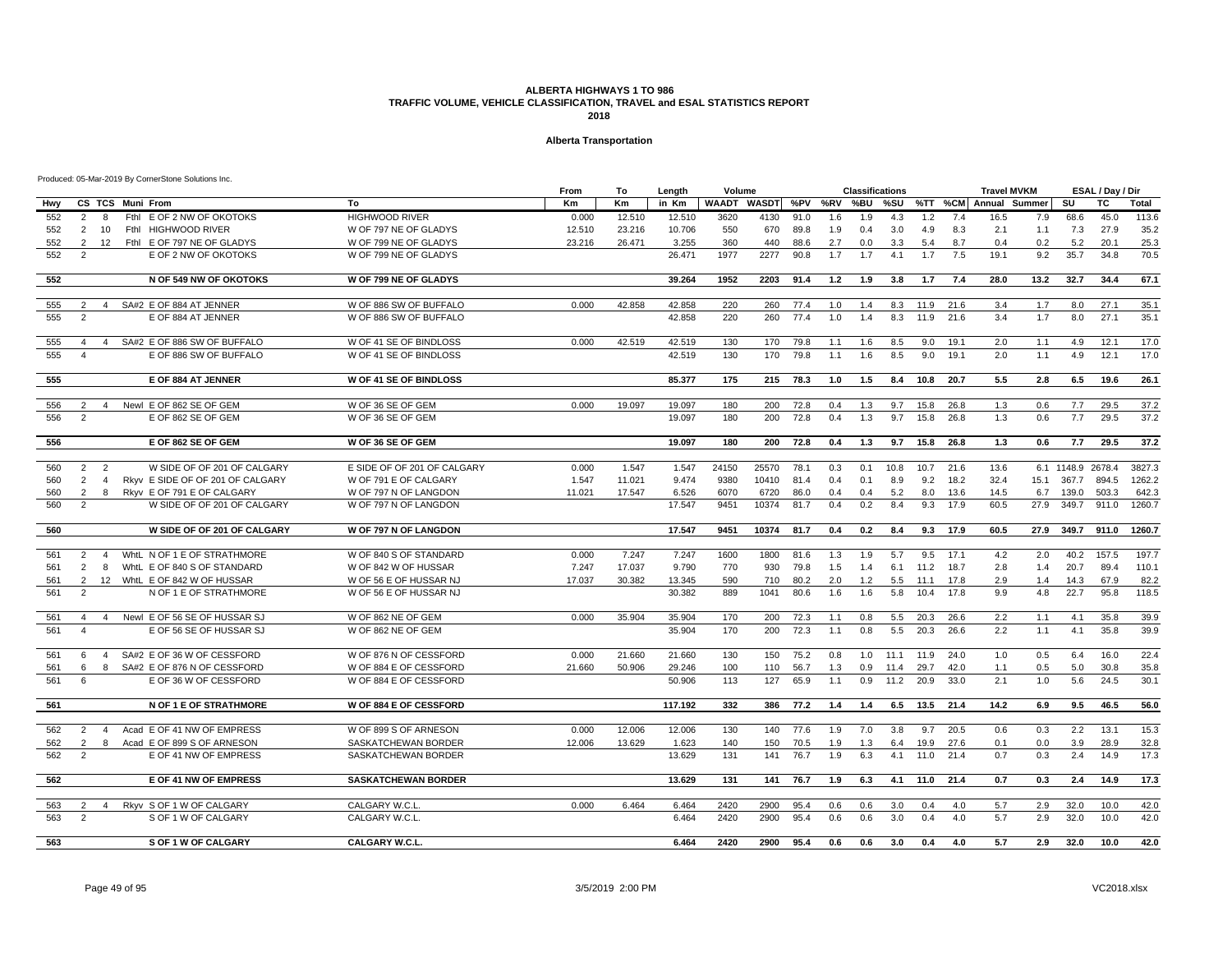#### **Alberta Transportation**

|     |                  |                |                                   |                                 | From   | To     | Length  | Volume       |               |      |       | <b>Classifications</b> |      |      |      | <b>Travel MVKM</b>    |               |       | ESAL / Day / Dir |              |
|-----|------------------|----------------|-----------------------------------|---------------------------------|--------|--------|---------|--------------|---------------|------|-------|------------------------|------|------|------|-----------------------|---------------|-------|------------------|--------------|
| Hwy |                  |                | CS TCS Muni From                  | Тο                              | Km     | Km     | in Km   | <b>WAADT</b> | WASDT %PV %RV |      |       | %BU                    | %SU  |      |      | %TT %CM Annual Summer |               | SU    | TC               | <b>Total</b> |
| 564 | $\overline{4}$   | $\overline{4}$ | Rkyv E.C.L OF CALGARY             | W OF 791 N OF DELACOUR WJ       | 0.000  | 9.753  | 9.753   | 2770         | 3230          | 88.7 | 1.1   | 0.2                    | 4.1  | 5.9  | 10.2 | 9.9                   | 4.8           | 50.0  | 169.4            | 219.4        |
| 564 | $\overline{4}$   | 8              | Rkyv E OF 791 N OF DELACOUR WJ    | W OF 9 N OF DALROY              | 9.753  | 16.258 | 6.505   | 2330         | 2710          | 88.4 | 0.9   | 0.5                    | 4.2  | 6.0  | 10.7 | 5.5                   | 2.7           | 43.1  | 144.9            | 188.0        |
| 564 | $\overline{4}$   |                | E.C.L OF CALGARY                  | W OF 9 N OF DALROY              |        |        | 16.258  | 2594         | 3022          | 88.7 | 1.0   | 0.3                    | 4.1  | 5.9  | 10.3 | 15.4                  | 7.5           | 46.8  | 158.6            | 205.4        |
|     |                  |                |                                   |                                 |        |        |         |              |               |      |       |                        |      |      |      |                       |               |       |                  |              |
| 564 | 6                | $\overline{4}$ | WhtL E OF 9 N OF DALROY           | W OF 817 W OF NIGHTENGALE       | 0.000  | 19.527 | 19.527  | 1680         | 1950          | 84.5 | 0.5   | 0.6                    | 4.7  | 9.7  | 15.0 | 12.0                  | 5.8           | 34.8  | 168.9            | 203.7        |
| 564 | 6                | 8              | WhtL E OF 817 W OF NIGHTENGALE    | W OF 21 E OF NIGHTENGALE SJ     | 19.527 | 29.265 | 9.738   | 1100         | 1280          | 85.1 | 0.5   | 0.8                    | 4.5  | 9.1  | 14.4 | 3.9                   | 1.9           | 21.8  | 103.8            | 125.6        |
| 564 | 6                |                | E OF 9 N OF DALROY                | W OF 21 E OF NIGHTENGALE SJ     |        |        | 29.265  | 1487         | 1727          | 84.6 | 0.5   | 0.6                    | 4.7  | 9.6  | 14.9 | 15.9                  | 7.7           | 30.8  | 148.0            | 178.8        |
| 564 | 8                | $\overline{4}$ | WhtL E OF 21 NE OF NIGHTENGALE NJ | W OF 840 N OF STANDARD          | 0.000  | 19.579 | 19.579  | 630          | 730           | 79.6 | 1.4   | 1.3                    | 7.6  | 10.1 | 19.0 | 4.5                   | $2.2^{\circ}$ | 21.1  | 66.0             | 87.1         |
| 564 | 8                | 8              | WhtL E OF 840 N OF STANDARD       | W OF 842 NE OF CHANCELLOR       | 19.579 | 30.959 | 11.380  | 320          | 370           | 77.3 | 2.3   | 1.0                    | 9.6  | 9.8  | 20.4 | 1.3                   | 0.6           | 13.5  | 32.5             | 46.0         |
| 564 | 8                |                | 12 WhtL E OF 842 NE OF CHANCELLOR | W OF 56 NE OF HUSSAR            | 30.959 | 43.951 | 12.992  | 330          | 380           | 78.6 | 3.8   | 0.8                    | 6.7  | 10.1 | 17.6 | 1.6                   | 0.8           | 9.7   | 34.5             | 44.2         |
| 564 | 8                |                | E OF 21 NE OF NIGHTENGALE NJ      | W OF 56 NE OF HUSSAR            |        |        | 43.951  | 461          | 533           | 79.0 | 2.1   | 1.1                    | 7.8  | 10.0 | 18.9 | 7.4                   | 3.6           | 15.8  | 47.8             | 63.6         |
| 564 | 10               | $\overline{4}$ | WhtL E OF 56 NE OF HUSSAR         | <b>TWP RD 260</b>               | 0.000  | 14.647 | 14.647  | 240          | 290           | 76.5 | 3.4   | 1.1                    | 6.3  | 12.7 | 20.1 | 1.3                   | 0.6           | 6.7   | 31.6             | 38.3         |
| 564 | 10 <sup>10</sup> | 5              | WhtL TWP RD 260                   | S OF 848 SW OF DOROTHY          | 14.647 | 21.130 | 6.483   | 110          | 130           | 84.5 | 5.3   | 0.0                    | 3.8  | 6.4  | 10.2 | 0.3                   | 0.1           | 1.8   | 7.3              | 9.1          |
| 564 | 10               | 8              | WhtL W OF 848 SW OF DOROTHY       | S OF 569 S OF EAST COULEE       | 21.130 | 33.510 | 12.380  | 100          | 120           | 68.5 | 0.4   | 0.4                    | 12.9 | 17.8 | 31.1 | 0.5                   | 0.2           | 5.7   | 18.4             | 24.1         |
| 564 | 10 <sup>10</sup> |                | E OF 56 NE OF HUSSAR              | S OF 569 S OF EAST COULEE       |        |        | 33.510  | 163          | 196           | 75.7 | 3.0   | 0.8                    | 7.5  | 13.0 | 21.3 | 2.0                   | 1.0           | 5.4   | 22.0             | 27.4         |
| 564 |                  |                | E.C.L OF CALGARY                  | S OF 569 S OF EAST COULEE       |        |        | 122.984 | 906          | 1054          | 84.7 | 1.1   | 0.6                    | 5.2  | 8.4  | 14.2 | 40.7                  | 19.8          | 20.8  | 78.9             | 99.7         |
|     |                  |                |                                   |                                 |        |        |         |              |               |      |       |                        |      |      |      |                       |               |       |                  |              |
| 566 | $\overline{2}$   | $\overline{4}$ | Rkyv E OF 772 W OF BALZAC         | W.C.L. OF CALGARY               | 0.000  | 2.828  | 2.828   | 1320         | 1430          | 70.3 | 1.8   | 0.3                    | 5.2  | 22.4 | 27.9 | 1.4                   | 0.6           | 30.2  | 306.5            | 336.7        |
| 566 | 2                |                | E OF 772 W OF BALZAC              | W.C.L. OF CALGARY               |        |        | 2.828   | 1320         | 1430          | 70.3 | 1.8   | 0.3                    | 5.2  | 22.4 | 27.9 | 1.4                   | 0.6           | 30.2  | 306.5            | 336.7        |
|     |                  |                |                                   |                                 |        |        |         |              |               |      |       |                        |      |      |      |                       |               |       |                  |              |
| 566 | 3                | $\overline{4}$ | CofC W.C.L. OF CALGARY            | E.C.L. OF CALGARY               | 0.000  | 8.123  | 8.123   | 5140         | 5560          | 88.4 | 1.2   | 0.6                    | 4.2  | 5.6  | 10.4 | 15.2                  | 6.9           | 95.1  | 298.3            | 393.4        |
| 566 | 3                |                | W.C.L. OF CALGARY                 | E.C.L. OF CALGARY               |        |        | 8.123   | 5140         | 5560          | 88.4 | 1.2   | 0.6                    | 4.2  | 5.6  | 10.4 | 15.2                  | 6.9           | 95.1  | 298.3            | 393.4        |
| 566 | $\overline{4}$   | 10             | Rkyv E.C.L. OF CALGARY            | W OF 2 E OF BALZAC              | 0.000  | 0.828  | 0.828   | 11440        | 12370         | 89.6 | 1.0   | 0.6                    | 5.0  | 3.8  | 9.4  | 3.5                   | 1.6           | 252.0 | 450.6            | 702.6        |
| 566 | $\overline{4}$   | 12             | Rkyv E OF 2 E OF BALZAC           | W OF CROSSIRON BLVD             | 0.828  | 1.571  | 0.743   | 19300        | 20860         | 91.5 | 0.7   | 0.4                    | 3.0  | 4.4  | 7.8  | 5.2                   | 2.4           | 255.0 | 880.2            | 1135.2       |
| 566 | $\overline{4}$   | 14             | Rkyv E OF CROSSIRON BLVD          | W OF RGE RD 291 E OF BALZAC     | 1.571  | 5.461  | 3.890   | 5790         | 6260          | 85.1 | 0.9   | 0.1                    | 5.6  | 8.3  | 14.0 | 8.2                   | 3.7           | 142.8 | 498.1            | 640.9        |
| 566 | $\overline{4}$   | 16             | Rkyv E OF RGE RD 291 E OF BALZAC  | W OF 791 SW OF KATHRYN          | 5.461  | 16.843 | 11.382  | 2850         | 3080          | 88.0 | 1.8   | 0.2                    | 3.6  | 6.4  | 10.2 | 11.8                  | 5.4           | 45.2  | 189.1            | 234.3        |
| 566 | $\overline{4}$   |                | 18 Rkyv E OF 791 SW OF KATHRYN    | W OF 9 E OF KATHRYN             | 16.843 | 23.383 | 6.540   | 2300         | 2680          | 87.4 | 1.6   | 0.6                    | 3.4  | 7.0  | 11.0 | 5.5                   | 2.7           | 34.4  | 166.9            | 201.3        |
| 566 | $\overline{4}$   |                | E.C.L. OF CALGARY                 | W OF 9 E OF KATHRYN             |        |        | 23.383  | 4012         | 4391          | 87.9 | 1.3   | 0.3                    | 4.1  | 6.4  | 10.8 | 34.2                  | 15.7          | 72.5  | 266.1            | 338.6        |
| 566 |                  |                | E OF 772 W OF BALZAC              | W OF 9 E OF KATHRYN             |        |        | 34.334  | 4057         | 4424          | 87.5 | $1.3$ | 0.4                    | 4.2  | 6.6  | 11.2 | 50.8                  | 23.2          | 75.1  | 277.5            | 352.6        |
|     |                  |                |                                   |                                 |        |        |         |              |               |      |       |                        |      |      |      |                       |               |       |                  |              |
| 567 | $\overline{2}$   | $\overline{4}$ | Rkyv E OF 22 N OF COCHRANE        | W OF 766 NE OF COCHRANE         | 0.000  | 9.840  | 9.840   | 4310         | 5150          | 85.0 | 3.7   | 0.2                    | 4.0  | 7.1  | 11.3 | 15.5                  | 7.8           | 75.9  | 317.2            | 393.1        |
| 567 | $\overline{2}$   | 8              | Rkyv E OF 766 NE OF COCHRANE      | W OF 772 W OF AIRDRIE SJ        | 9.840  | 21.348 | 11.508  | 3520         | 4210          | 84.4 | 2.3   | 0.3                    | 4.3  | 8.7  | 13.3 | 14.8                  | 7.4           | 66.7  | 317.4            | 384.1        |
| 567 | 2                |                | E OF 22 N OF COCHRANE             | W OF 772 W OF AIRDRIE SJ        |        |        | 21.348  | 3884         | 4643          | 84.8 | 3.0   | 0.2                    | 4.1  | 7.9  | 12.2 | 30.3                  | 15.2          | 70.1  | 318.0            | 388.1        |
| 567 | $\overline{4}$   | $\overline{4}$ | Rkvv E OF 772 W OF AIRDRIE NJ     | W.C.L. OF AIRDRIE               | 0.000  | 5.722  | 5.722   | 2320         | 2510          | 88.9 | 1.2   | 0.8                    | 4.0  | 5.1  | 9.9  | 4.8                   | 2.2           | 40.9  | 122.6            | 163.5        |
| 567 | $\overline{4}$   |                | E OF 772 W OF AIRDRIE NJ          | W.C.L. OF AIRDRIE               |        |        | 5.722   | 2320         | 2510          | 88.9 | 1.2   | 0.8                    | 4.0  | 5.1  | 9.9  | 4.8                   | 2.2           | 40.9  | 122.6            | 163.5        |
| 567 | 6                | 10             | Rkyv E.C.L. OF AIRDRIE            | W OF 791 SW OF KATHRYN WJ       | 0.000  | 7.351  | 7.351   | 2420         | 2820          | 91.2 | 0.8   | 0.9                    | 2.1  | 5.0  | 8.0  | 6.5                   | 3.2           | 22.4  | 125.4            | 147.8        |
| 567 | 6                | 11             | Rkyv E OF 791 SE OF KERSEY WJ     | W OF 791 SW OF KATHRYN EJ       | 7.351  | 8.993  | 1.642   | 2160         | 2520          | 89.6 | 0.8   | 1.0                    | 2.6  | 6.0  | 9.6  | 1.3                   | 0.6           | 24.7  | 134.3            | 159.0        |
| 567 | 6                | 12             | Rkyv E OF 791 SE OF KERSEY EJ     | W OF 9 S OF IRRICANA            | 8.993  | 23.705 | 14.712  | 1880         | 2200          | 89.5 | 1.2   | 1.1                    | 3.0  | 5.2  | 9.3  | 10.1                  | 5.0           | 24.8  | 101.3            | 126.1        |
| 567 | 6                |                | E.C.L. OF AIRDRIE                 | W OF 9 S OF IRRICANA            |        |        | 23.705  | 2067         | 2414          | 90.2 | 1.0   | 1.0                    | 2.6  | 5.2  | 8.8  | 17.9                  | 8.8           | 23.7  | 111.4            | 135.1        |
| 567 |                  |                | E OF 22 N OF COCHRANE             | <b>W OF 9 S OF IRRICANA</b>     |        |        | 50.775  | 2859         | 3362          | 87.0 | 2.2   | 0.5                    | 3.6  | 6.7  | 10.8 | 53.0                  | 26.1          | 45.3  | 198.5            | 243.8        |
|     |                  |                |                                   |                                 |        |        |         |              |               |      |       |                        |      |      |      |                       |               |       |                  |              |
| 569 | 2                | $\overline{4}$ | WhtL E OF 841 SW OF EAST COULEE   | W OF 56 AT DALUM                | 0.000  | 8.170  | 8.170   | 100          | 120           | 79.2 | 0.0   | 0.0                    | 17.4 | 3.4  | 20.8 | 0.3                   | 0.2           | 7.7   | 3.5              | 11.2         |
| 569 | 2                | 8              | WhtL E OF 56 AT DALUM             | W OF 564 AT DALUM               | 8.170  | 19.659 | 11.489  | 140          | 170           | 71.7 | 2.0   | 0.8                    | 11.4 | 14.1 | 26.3 | 0.6                   | 0.3           | 7.0   | 20.5             | 27.5         |
| 569 | 2                |                | 10 WhtL E OF 564 AT DALUM         | S OF 10 & 570 SE OF EAST COULEE | 19.659 | 21.137 | 1.478   | 130          | 160           | 82.4 | 1.9   | 0.9                    | 3.7  | 11.1 | 15.7 | 0.1                   | 0.0           | 2.1   | 15.0             | 17.1         |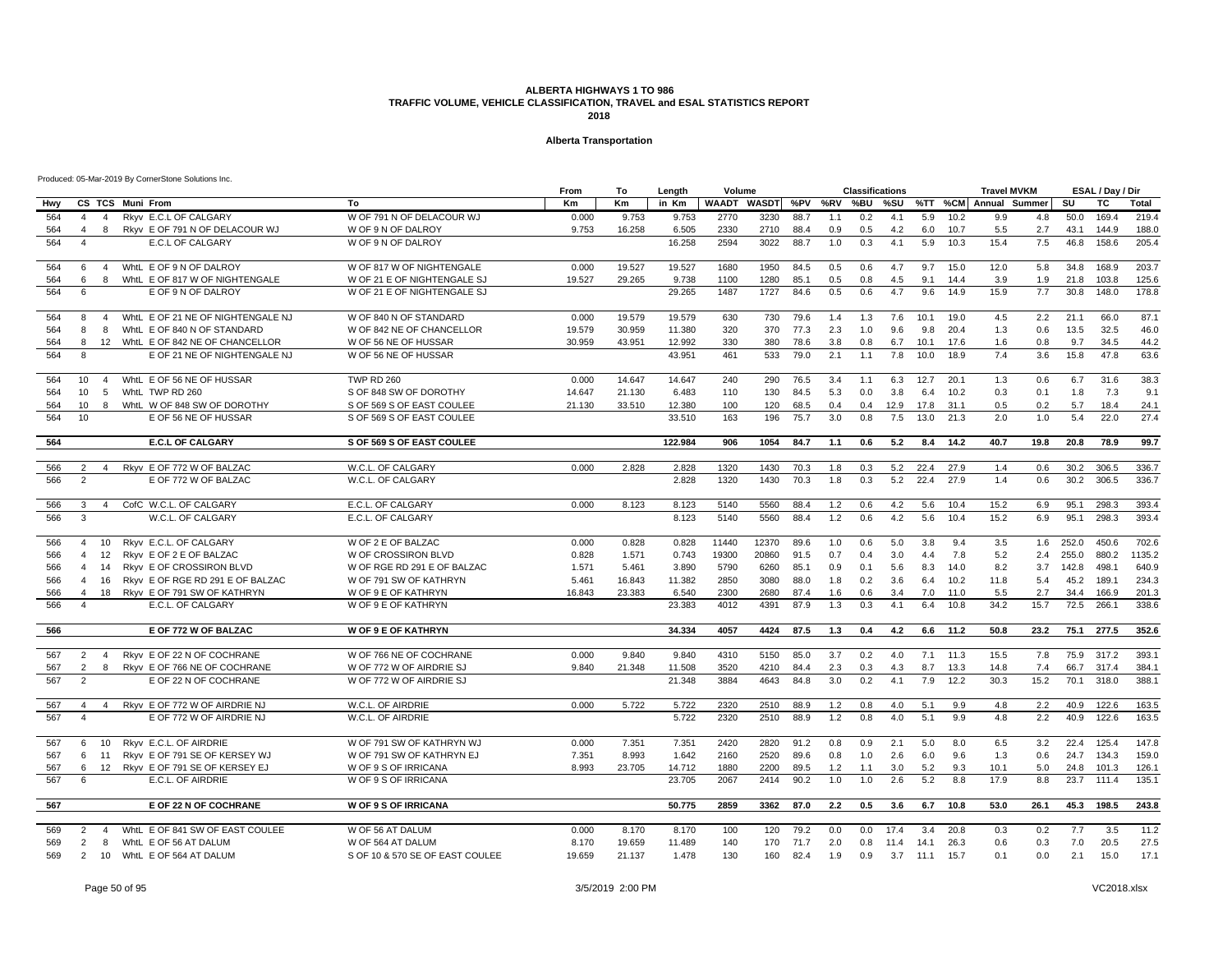#### **Alberta Transportation**

|            |                                                                                                                                 | From             | To               | Length           | Volume                  |              |              |            | <b>Classifications</b> |            |              |              | <b>Travel MVKM</b>    |            |              | ESAL / Day / Dir |                |
|------------|---------------------------------------------------------------------------------------------------------------------------------|------------------|------------------|------------------|-------------------------|--------------|--------------|------------|------------------------|------------|--------------|--------------|-----------------------|------------|--------------|------------------|----------------|
| Hwy        | To<br>CS TCS Muni From                                                                                                          | Km               | Кm               | in Km            | WAADT WASDT %PV %RV %BU |              |              |            |                        | %SU        |              |              | %TT %CM Annual Summer |            | SU           | тc               | Total          |
| 569        | $\overline{2}$<br>E OF 841 SW OF EAST COULEE<br>S OF 10 & 570 SE OF EAST COULEE                                                 |                  |                  | 21.137           | 124                     | 150          | 74.8         | 1.4        | 0.6                    | 12.7       | 10.5         | 23.8         | 1.0                   | 0.5        | 6.9          | 13.5             | 20.4           |
| 569        | E OF 841 SW OF EAST COULEE<br>S OF 10 & 570 SE OF EAST COULEE                                                                   |                  |                  | 21.137           | 124                     | 150          | 74.8         | 1.4        | 0.6                    | 12.7       | 10.5         | 23.8         | 1.0                   | 0.5        | 6.9          | 13.5             | 20.4           |
|            |                                                                                                                                 |                  |                  |                  |                         |              |              |            |                        |            |              |              |                       |            |              |                  |                |
| 570        | SA#2 E OF 10 & 569 SE OF EAST COULEE<br>E OF 848 AT DOROTHY<br>$\mathbf{1}$<br>2                                                | 0.000            | 12.162           | 12.162           | 460                     | 680          | 78.2         | 5.9        | 0.4                    | 4.2        | 11.3         | 15.9         | 2.0                   | 1.3        | 8.5          | 53.9             | 62.4           |
| 570        | SA#2 E OF 848 AT DOROTHY<br>W OF 862 E OF DOROTHY WJ<br>$\overline{1}$<br>$\overline{4}$                                        | 12.162           | 32.167           | 20.005           | 470                     | 630          | 77.9         | 5.3        | 0.2                    | 4.7        | 11.9         | 16.8         | 3.4                   | 1.9        | 9.7          | 58.0             | 67.7           |
| 570        | $\overline{1}$<br>6<br>SA#2 E OF 862 E OF DOROTHY WJ<br>W OF 862 E OF DOROTHY EJ                                                | 32.167           | 32.678           | 0.511            | 380                     | 430          | 78.5         | 4.8        | 0.2                    | 6.4        | 10.1         | 16.7         | 0.1                   | 0.0        | 10.7         | 39.8             | 50.5           |
| 570        | $\overline{1}$<br>8<br>SA#2 E OF 862 E OF DOROTHY EJ<br>W OF 36 SW OF SUNNYNOOK                                                 | 32.678           | 48.410           | 15.732           | 480                     | 540          | 81.9         | 6.1        | 0.1                    | 3.5        | 8.4          | 12.0         | 2.8                   | 1.3        | 7.4          | 41.8             | 49.2           |
| 570        | E OF 10 & 569 SE OF EAST COULEE<br>W OF 36 SW OF SUNNYNOOK<br>$\overline{1}$                                                    |                  |                  | 48.410           | 470                     | 611          | 79.3         | 5.7        | 0.2                    | 4.2        | 10.6         | 15.0         | 8.3                   | 4.5        | 8.7          | 51.6             | 60.3           |
| 570        | SA#2 E OF 36 SW OF SUNNYNOOK<br>W OF 876 S OF SUNNYNOOK<br>2<br>$\overline{4}$                                                  | 0.000            | 19.181           | 19.181           | 540                     | 600          | 77.0         | 4.2        | 0.4                    | 3.4        | 15.0         | 18.8         | 3.8                   | 1.8        | 8.1          | 84.0             | 92.1           |
| 570        | $\overline{2}$<br>E OF 36 SW OF SUNNYNOOK<br>W OF 876 S OF SUNNYNOOK                                                            |                  |                  | 19.181           | 540                     | 600          | 77.0         | 4.2        | 0.4                    | 3.4        | 15.0         | 18.8         | 3.8                   | 1.8        | 8.1          | 84.0             | 92.1           |
| 570        | SA#2 E OF 876 S OF SUNNYNOOK<br>W OF 884 NW OF BIG STONE<br>$\overline{4}$<br>$\overline{4}$                                    | 0.000            | 28.741           | 28.741           | 390                     | 440          | 71.6         | 4.1        | 0.0                    | 5.7        | 18.6         | 24.3         | 4.1                   | 1.9        | 9.8          | 75.2             | 85.0           |
| 570        | $\overline{4}$<br>E OF 876 S OF SUNNYNOOK<br>W OF 884 NW OF BIG STONE                                                           |                  |                  | 28.741           | 390                     | 440          | 71.6         | 4.1        | 0.0                    | 5.7        | 18.6         | 24.3         | 4.1                   | 1.9        | 9.8          | 75.2             | 85.0           |
| 570        | SA#3 E OF 884 NW OF BIG STONE<br>W OF 886 S OF CEREAL<br>6<br>$\overline{4}$                                                    | 0.000            | 30.347           | 30.347           | 480                     | 540          | 66.9         | 3.1        | 0.3                    | 4.1        | 25.6         | 30.0         | 5.3                   | 2.5        | 8.7          | 127.4            | 136.1          |
| 570        | E OF 884 NW OF BIG STONE<br>6<br>W OF 886 S OF CEREAL                                                                           |                  |                  | 30.347           | 480                     | 540          | 66.9         | 3.1        | 0.3                    | 4.1        | 25.6         | 30.0         | 5.3                   | 2.5        | 8.7          | 127.4            | 136.1          |
| 570        | SA#3 E OF 886 S OF CEREAL<br>W OF 895 S OF OYEN<br>8<br>$\overline{4}$                                                          | 0.000            | 21.101           | 21.101           | 420                     | 470          | 74.5         | 2.6        | 0.8                    | 4.2        | 17.9         | 22.9         | 3.2                   | 1.5        | 7.8          | 77.9             | 85.7           |
| 570        | 8<br>8<br>Acad E OF 895 S OF OYEN<br>W OF 41 NW OF ACADIA VALLEY                                                                | 21.101           | 38.962           | 17.861           | 210                     | 240          | 74.6         | 1.9        | 1.1                    | 4.3        | 18.1         | 23.5         | 1.4                   | 0.7        | 4.0          | 39.4             | 43.4           |
| 570        | $\mathsf{R}$<br>E OF 886 S OF CEREAL<br>W OF 41 NW OF ACADIA VALLEY                                                             |                  |                  | 38.962           | 324                     | 365          | 74.6         | 2.4        | 0.9                    | 4.2        | 17.9         | 23.0         | 4.6                   | 2.2        | 6.0          | 60.1             | 66.1           |
| 570        | Acad E OF 41 NW OF ACADIA VALLEY<br>W OF 899 N OF ACADIA VALLEY<br>10 <sup>10</sup><br>$\overline{4}$                           | 0.000            | 3.250            | 3.250            | 370                     | 410          | 77.9         | 1.2        | 0.8                    | 2.8        | 17.3         | 20.9         | 0.4                   | 0.2        | 4.6          | 66.3             | 70.9           |
| 570        | 10 <sup>10</sup><br>8<br>Acad E OF 899 N OF ACADIA VAL<br>W OF TWP RD 264 N OF ARNESON EJ                                       | 3.250            | 10.975           | 7.725            | 380                     | 420          | 80.2         | 1.5        | 0.2                    | 1.9        | 16.2         | 18.3         | 1.1                   | 0.5        | 3.2          | 63.8             | 67.0           |
| 570        | 10 <sup>°</sup><br>12 Acad N OF TWP RD 264 N OF ARNESON EJ<br>SASKATCHEWAN BORDER                                               | 10.975           | 19.120           | 8.145            | 330                     | 370          | 82.9         | 1.7        | 0.0                    | 2.3        | 13.1         | 15.4         | 1.0                   | 0.5        | 3.3          | 44.8             | 48.1           |
| 570        | 10<br>E OF 41 NW OF ACADIA VALLEY<br>SASKATCHEWAN BORDER                                                                        |                  |                  | 19.120           | 357                     | 397          | 80.9         | 1.5        | 0.2                    | 2.2        | 15.2         | 17.6         | 2.5                   | 1.2        | 3.5          | 56.2             | 59.7           |
| 570        | E OF 10 & 569 SE OF EAST COULEE<br><b>SASKATCHEWAN BORDER</b>                                                                   |                  |                  | 184.761          | 424                     | 498          | 75.0         | 3.9        | 0.3                    | 4.1        | 16.7         | 21.1         | 28.6                  | 14.1       | 7.7          | 73.4             | 81.1           |
| 573        | SA#2 E OF 10 SE OF WILLOW CREEK<br>2<br>W OF 848 N OF DOROTHY<br>$\overline{4}$                                                 | 0.000            | 14.478           | 14.478           | 100                     | 150          | 84.5         | 3.2        | 0.4                    | 4.9        | 7.0          | 12.3         | 0.5                   | 0.3        | 2.2          | 7.3              | 9.5            |
| 573        | 2<br>8<br>SA#2 E OF 848 N OF DOROTHY<br>W OF 851 S OF LITTLE FISH LAKE                                                          | 14.478           | 24.061           | 9.583            | 60                      | 80           | 78.3         | 0.6        | 1.9                    | 11.5       | 7.7          | 21.1         | 0.2                   | 0.1        | 3.0          | 4.8              | 7.8            |
| 573        | 2<br>E OF 10 SE OF WILLOW CREEK<br>W OF 851 S OF LITTLE FISH LAKE                                                               |                  |                  | 24.061           | 84                      | 122          | 82.7         | 2.5        | 0.8                    | 6.8        | 7.2          | 14.8         | 0.7                   | 0.4        | 2.5          | 6.3              | 8.8            |
| 573        | <b>W OF 851 S OF LITTLE FISH LAKE</b><br><b>E OF 10 SE OF WILLOW CREEK</b>                                                      |                  |                  | 24.061           | 84                      | 122          | 82.7         | 2.5        | 0.8                    | 6.8        | 7.2          | 14.8         | 0.7                   | 0.4        | 2.5          | 6.3              | 8.8            |
| 574        | $\overline{2}$<br>Rkyv E OF 22 E OF BOTTRELL<br>W OF 766 SW OF MADDEN<br>$\overline{4}$                                         | 0.000            | 10.038           | 10.038           | 190                     | 220          | 81.1         | 0.9        | 3.8                    | 7.3        | 6.9          | 18.0         | 0.7                   | 0.3        | 6.1          | 13.6             | 19.7           |
| 574        | $\overline{2}$<br>Rkyv E OF 766 SW OF MADDEN<br>W OF 772 AT MADDEN<br>8                                                         | 10.038           | 13.299           | 3.261            | 210                     | 250          | 83.7         | 1.7        | 1.2                    | 6.1        | 7.3          | 14.6         | 0.2                   | 0.1        | 5.6          | 15.9             | 21.5           |
| 574        | $\overline{2}$<br>Rkyv N OF 772 AT MADDEN<br>W.C.L. OF CROSSFIELD<br>12                                                         | 13.299           | 32.290           | 18.991           | 430                     | 510          | 89.7         | 1.9        | 0.1                    | 3.0        | 5.3          | 8.4          | 3.0                   | 1.5        | 5.7          | 23.6             | 29.3           |
| 574        | $\overline{2}$<br>16 Rkyv W.C.L. OF CROSSFIELD<br>W OF 2A AT CROSSFIELD                                                         | 32.290           | 33.399           | 1.109            | 4430                    | 4920         | 93.7         | 0.7        | 0.7                    | 3.3        | 1.6          | 5.6          | 1.8                   | 0.8        | 64.4         | 73.5             | 137.9          |
| 574        | $\overline{2}$<br>E OF 22 E OF BOTTRELL<br>W OF 2A AT CROSSFIELD                                                                |                  |                  | 33.399           | 469                     | 544          | 89.6         | 1.4        | 0.8                    | 3.8        | 4.4          | 9.0          | 5.7                   | 2.8        | 7.9          | 21.4             | 29.3           |
| 574        | E OF 22 E OF BOTTRELL<br><b>W OF 2A AT CROSSFIELD</b>                                                                           |                  |                  | 33.399           | 469                     | 544          | 89.6         | 1.4        | 0.8                    | 3.8        | 4.4          | 9.0          | 5.7                   | 2.8        | 7.9          | 21.4             | 29.3           |
|            |                                                                                                                                 |                  |                  |                  |                         |              |              |            |                        |            |              |              |                       |            |              |                  |                |
| 575        | Knee E OF 791 N OF KERSEY<br>W OF 806 NW OF ACME WJ<br>2<br>$\overline{4}$                                                      | 0.000            | 21.165           | 21.165           | 740                     | 880          | 85.4         | 1.2        | 0.4                    | 3.4        | 9.6          | 13.4         | 5.7                   | 2.8        | 11.1         | 73.6             | 84.7           |
| 575        | 2<br>8<br>Knee E OF 806 NW OF ACME WJ<br>W OF 806 N OF ACME EJ                                                                  | 21.165           | 22.410           | 1.245            | 1900                    | 2250         | 80.9         | 1.9        | 0.1                    | 3.9        | 13.2         | 17.2         | 0.9                   | 0.4        | 32.6         | 260.0            | 292.6          |
| 575<br>575 | 2<br>Knee E OF 806 N OF ACME EJ<br>W OF 21 NW OF CARBON<br>12<br>$\overline{2}$<br>E OF 791 N OF KERSEY<br>W OF 21 NW OF CARBON | 22.410           | 40.966           | 18.556<br>40.966 | 1080<br>929             | 1280<br>1103 | 77.7<br>81.1 | 2.3<br>1.8 | 0.2<br>0.3             | 4.9<br>4.2 | 14.9<br>12.6 | 20.0<br>17.1 | 7.3<br>13.9           | 3.6<br>6.9 | 23.3<br>17.2 | 166.8<br>121.3   | 190.1<br>138.5 |
|            |                                                                                                                                 |                  |                  |                  |                         |              |              |            |                        |            |              |              |                       |            |              |                  |                |
| 575<br>575 | Knee E OF 21 NW OF CARBON<br>W OF 836 N OF SHARPLES<br>$\overline{\mathbf{A}}$<br>$\overline{4}$<br>Knee E OF 836 N OF SHARPLES | 0.000            | 11.609<br>27.328 | 11.609<br>15.719 | 1010<br>940             | 1200         | 84.4         | 1.9        | 0.9<br>0.5             | 6.1        | 6.7          | 13.7         | 4.3<br>5.4            | 2.1<br>2.7 | 27.1         | 70.1<br>50.7     | 97.2<br>77.6   |
| 575        | 8<br>W OF 837 NW OF KIRKPATRICK<br>4<br>Knee E OF 837 NW OF KIRKPATRICK<br>W OF HWY 9 DRUMHELLER<br>$\overline{4}$<br>12        | 11.609<br>27.328 | 38.710           | 11.382           | 3490                    | 1120<br>3890 | 85.6<br>90.2 | 2.2<br>1.5 | 0.3                    | 6.5<br>5.7 | 5.2<br>2.3   | 12.2<br>8.3  | 14.5                  | 6.8        | 26.9<br>87.6 | 83.2             | 170.8          |
|            |                                                                                                                                 |                  |                  |                  |                         |              |              |            |                        |            |              |              |                       |            |              |                  |                |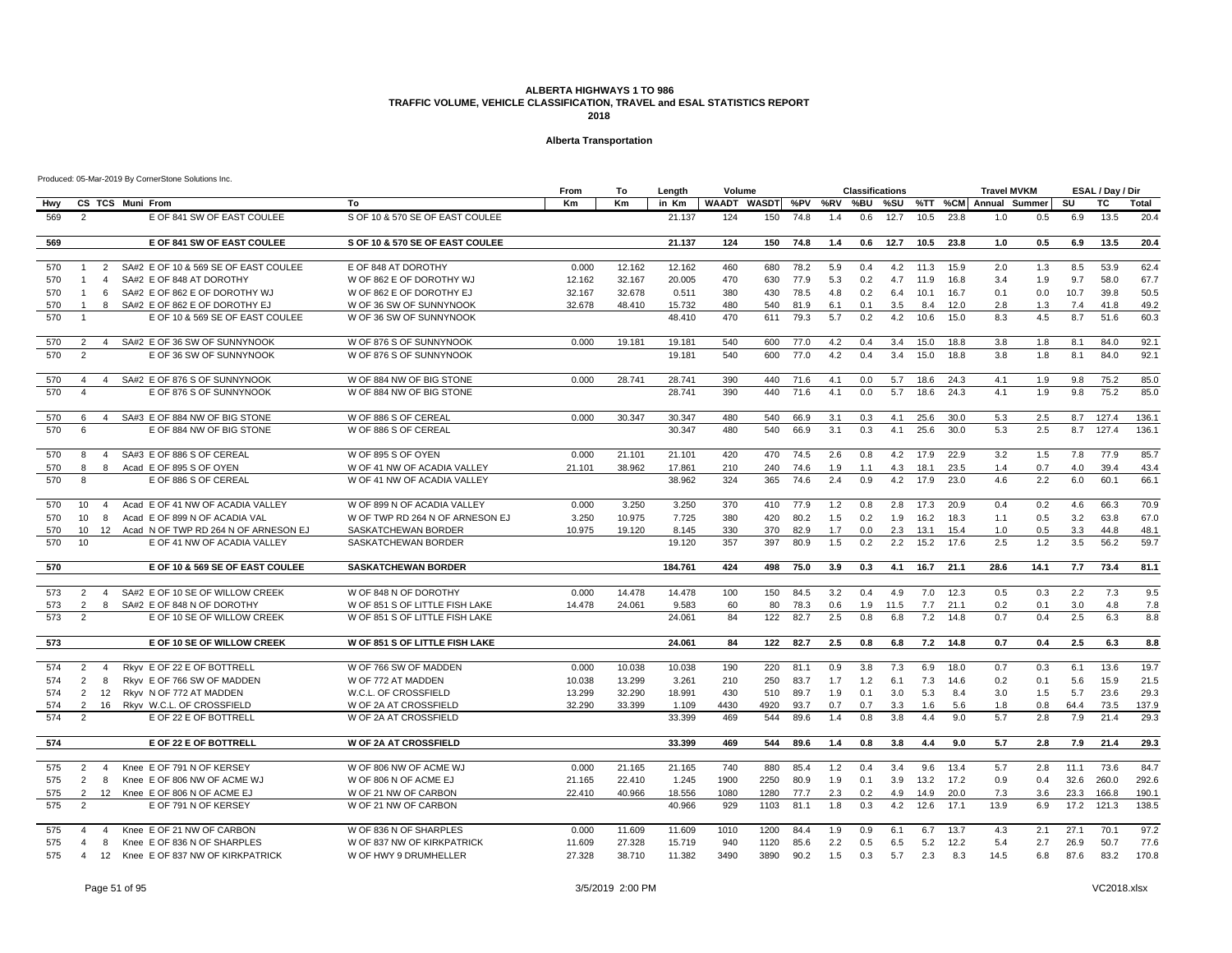#### **Alberta Transportation**

|     |                                                                                                 | From   | To        | Length | Volume              |      |      |     | <b>Classifications</b> |      |      |         | <b>Travel MVKM</b> |      |      | ESAL / Day / Dir |       |
|-----|-------------------------------------------------------------------------------------------------|--------|-----------|--------|---------------------|------|------|-----|------------------------|------|------|---------|--------------------|------|------|------------------|-------|
| Hwy | CS TCS Muni From<br>To                                                                          | Km     | <b>Km</b> | in Km  | WAADT WASDT %PV %RV |      |      |     | %BU                    | %SU  |      | %TT %CM | Annual Summer      |      | SU   | <b>TC</b>        | Total |
| 575 | E OF 21 NW OF CARBON<br>W OF HWY 9 DRUMHELLER<br>$\overline{a}$                                 |        |           | 38.710 | 1711                | 1958 | 88.2 | 1.7 | 0.5                    | 5.9  | 3.7  | 10.1    | 24.2               | 11.6 | 44.5 | 65.6             | 110.1 |
| 575 | W OF HWY 9 DRUMHELLER<br>E OF 791 N OF KERSEY                                                   |        |           | 79.676 | 1309                | 1518 | 85.7 | 1.7 | 0.4                    | 5.3  | 6.9  | 12.6    | 38.1               | 18.5 | 30.6 | 93.6             | 124.2 |
|     |                                                                                                 |        |           |        |                     |      |      |     |                        |      |      |         |                    |      |      |                  |       |
| 576 | Strl E OF 9 N OF DRUMHELLER<br>W OF 849 NE OF DRUMHELLER WJ<br>2<br>$\overline{4}$              | 0.000  | 12.565    | 12.565 | 810                 | 940  | 79.7 | 1.7 | 0.2                    | 4.5  | 13.9 | 18.6    | 3.7                | 1.8  | 16.1 | 116.7            | 132.8 |
| 576 | Strl E OF 849 NE OF DRUMHELLER WJ<br>W OF 849 E OF DRUMHELLER EJ<br>2<br>6                      | 12.565 | 14.193    | 1.628  | 640                 | 740  | 74.0 | 1.4 | 0.4                    | 6.9  | 17.3 | 24.6    | 0.4                | 0.2  | 19.5 | 114.8            | 134.3 |
| 576 | 2<br>Strl E OF 849 E OF DRUMHELLER EJ<br>W OF 851 E OF DRUMHELLER WJ<br>8                       | 14.193 | 28.980    | 14.787 | 510                 | 590  | 72.7 | 2.4 | 0.5                    | 10.6 | 13.8 | 24.9    | 2.8                | 1.3  | 23.8 | 72.9             | 96.7  |
| 576 | 2<br>12<br>Strl E OF 851 E OF DRUMHELLER WJ<br>W OF 851 N OF LTL FISH LK EJ                     | 28.980 | 36.992    | 8.012  | 100                 | 120  | 63.1 | 3.9 | 0.7                    | 19.5 | 12.8 | 33.0    | 0.3                | 0.1  | 8.6  | 13.3             | 21.9  |
| 576 | $\overline{2}$<br>E OF 9 N OF DRUMHELLER<br>W OF 851 N OF LTL FISH LK EJ                        |        |           | 36.992 | 529                 | 614  | 76.1 | 2.0 | 0.3                    | 7.6  | 14.0 | 21.9    | 7.1                | 3.5  | 17.7 | 76.8             | 94.5  |
| 576 | E OF 9 N OF DRUMHELLER<br>W OF 851 N OF LTL FISH LK EJ                                          |        |           | 36.992 | 529                 | 614  | 76.1 | 2.0 | 0.3                    | 7.6  | 14.0 | 21.9    | 7.1                | 3.5  | 17.7 | 76.8             | 94.5  |
| 577 | SA#2 E OF 36 NW OF SHEERNESS<br><b>SHEERNESS</b><br>2<br>$\overline{4}$                         | 0.000  | 10.068    | 10.068 | 60                  | 70   | 81.4 | 0.0 | 1.9                    | 14.8 | 1.9  | 18.6    | 0.2                | 0.1  | 3.9  | 1.2              | 5.1   |
| 577 | $\overline{2}$<br>E OF 36 NW OF SHEERNESS<br><b>SHEERNESS</b>                                   |        |           | 10.068 | 60                  | 70   | 81.4 | 0.0 | 1.9                    | 14.8 | 1.9  | 18.6    | 0.2                | 0.1  | 3.9  | 1.2              | 5.1   |
|     |                                                                                                 |        |           |        |                     |      |      |     |                        |      |      |         |                    |      |      |                  |       |
| 577 | E OF 36 NW OF SHEERNESS<br><b>SHEERNESS</b>                                                     |        |           | 10.068 | 60                  | 70   | 81.4 | 0.0 | 1.9                    | 14.8 | 1.9  | 18.6    | 0.2                | 0.1  | 3.9  | $1.2$            | 5.1   |
|     |                                                                                                 |        |           |        |                     |      |      |     |                        |      |      |         |                    |      |      |                  |       |
| 579 | Bigh E OF HIGHWAY 40<br>2<br>E OF RGE RD 52<br>$\overline{4}$                                   | 0.000  | 40.925    | 40.925 | 210                 | 270  | 81.6 | 5.5 | 0.7                    | 4.4  | 7.8  | 12.9    | 3.1                | 1.7  | 4.1  | 17.0             | 21.1  |
| 579 | 2<br>6<br>Bigh W OF RGE RD 52<br>W OF 22 S OF CREMONA                                           | 40.925 | 49.058    | 8.133  | 1210                | 1450 | 91.1 | 0.9 | 1.9                    | 2.8  | 3.3  | 8.0     | 3.6                | 1.8  | 14.9 | 41.4             | 56.3  |
| 579 | $\overline{2}$<br>E OF HIGHWAY 40<br>W OF 22 S OF CREMONA                                       |        |           | 49.058 | 376                 | 466  | 86.8 | 3.0 | 1.3                    | 3.5  | 5.4  | 10.2    | 6.7                | 3.5  | 5.8  | 21.0             | 26.8  |
| 579 | W OF 22 S OF CREMONA<br>E OF HIGHWAY 40                                                         |        |           | 49.058 | 376                 | 466  | 86.8 | 3.0 | $1.3$                  | 3.5  | 5.4  | 10.2    | 6.7                | 3.5  | 5.8  | 21.0             | 26.8  |
|     |                                                                                                 |        |           |        |                     |      |      |     |                        |      |      |         |                    |      |      |                  |       |
| 580 | MntV E OF 22 NW OF CREMONA<br>E.C.L. OF CREMONA<br>2<br>$\overline{4}$                          | 0.000  | 0.430     | 0.430  | 2330                | 2780 | 89.1 | 2.1 | 0.0                    | 4.3  | 4.5  | 8.8     | 0.4                | 0.2  | 44.1 | 108.7            | 152.8 |
| 580 | 2<br>6<br>MntV E.C.L. OF CREMONA<br>W OF 766 SE OF WESCOTT                                      | 0.430  | 13.600    | 13.170 | 1060                | 1260 | 84.6 | 3.4 | 0.5                    | 4.4  | 7.1  | 12.0    | 5.1                | 2.5  | 20.5 | 78.0             | 98.5  |
| 580 | MntV E OF 766 SE OF WESCOTT<br>W OF 580 S OF CARSTAIRS<br>2<br>8                                | 13.600 | 28.233    | 14.633 | 1380                | 1580 | 80.4 | 4.2 | 0.2                    | 5.1  | 10.1 | 15.4    | 7.4                | 3.5  | 31.0 | 144.5            | 175.5 |
| 580 | W OF 2A S OF CARSTAIRS<br>2<br>12 MntV E OF 580 S OF CARSTAIRS                                  | 28.233 | 29.685    | 1.452  | 1890                | 2100 | 86.6 | 2.3 | 0.2                    | 4.5  | 6.4  | 11.1    | 1.0                | 0.5  | 37.5 | 125.4            | 162.9 |
| 580 | $\overline{2}$<br>E OF 22 NW OF CREMONA<br>W OF 2A S OF CARSTAIRS                               |        |           | 29.685 | 1277                | 1481 | 82.6 | 3.7 | 0.3                    | 4.8  | 8.6  | 13.7    | 13.8               | 6.7  | 27.0 | 113.8            | 140.8 |
| 580 | MntV N OF 580:02 W OF CRUMP<br>JUNCTION HWY 2A AT CARSTAIRS<br>$\overline{4}$<br>$\overline{4}$ | 0.000  | 3.374     | 3.374  | 2310                | 2560 | 95.9 | 1.3 | 0.2                    | 1.7  | 0.9  | 2.8     | 2.8                | 1.3  | 17.3 | 21.5             | 38.8  |
| 580 | N OF 580:02 W OF CRUMP<br>JUNCTION HWY 2A AT CARSTAIRS<br>$\overline{4}$                        |        |           | 3.374  | 2310                | 2560 | 95.9 | 1.3 | 0.2                    | 1.7  | 0.9  | 2.8     | 2.8                | 1.3  | 17.3 | 21.5             | 38.8  |
| 580 | JUNCTION HWY 2A AT CARSTAIRS<br>E OF 22 NW OF CREMONA                                           |        |           | 33.059 | 1382                | 1591 | 84.8 | 3.3 | 0.3                    | 4.3  | 7.3  | 11.9    | 16.7               | 8.0  | 26.2 | 104.6            | 130.8 |
|     |                                                                                                 |        |           |        |                     |      |      |     |                        |      |      |         |                    |      |      |                  |       |
| 581 | MntV E OF 2A AT CARSTAIRS<br>W OF 2 E OF CARSTAIRS<br>2<br>$\overline{4}$                       | 0.000  | 4.870     | 4.870  | 2160                | 2490 | 91.9 | 1.8 | 0.4                    | 2.7  | 3.2  | 6.3     | 3.8                | 1.9  | 25.7 | 71.6             | 97.3  |
| 581 | $\overline{2}$<br>MntV E OF 2 E OF CARSTAIRS<br>W OF 791 E OF CARSTAIRS<br>8                    | 4.870  | 18.688    | 13.818 | 730                 | 840  | 84.5 | 1.6 | 1.3                    | 3.8  | 8.8  | 13.9    | 3.7                | 1.8  | 12.2 | 66.6             | 78.8  |
| 581 | E OF 2A AT CARSTAIRS<br>W OF 791 E OF CARSTAIRS<br>2                                            |        |           | 18.688 | 1103                | 1270 | 88.4 | 1.7 | 0.8                    | 3.2  | 5.9  | 9.9     | 7.5                | 3.6  | 15.5 | 67.5             | 83.0  |
| 581 | E OF 2A AT CARSTAIRS<br><b>W OF 791 E OF CARSTAIRS</b>                                          |        |           | 18.688 | 1103                | 1270 | 88.4 | 1.7 | 0.8                    | 3.2  | 5.9  | 9.9     | 7.5                | 3.6  | 15.5 | 67.5             | 83.0  |
|     |                                                                                                 |        |           |        |                     |      |      |     |                        |      |      |         |                    |      |      |                  |       |
| 582 | MntV E OF 22 E OF ELKTON<br>2<br>W OF 766 N OF WESCOTT WJ<br>$\overline{4}$                     | 0.000  | 12.733    | 12.733 | 720                 | 880  | 77.3 | 2.0 | 0.5                    | 6.6  | 13.6 | 20.7    | 3.3                | 1.7  | 20.9 | 101.5            | 122.4 |
| 582 | $\mathcal{P}$<br>Mtnv E OF 766 N OF WESCOTT WJ<br>W OF 766 NE OF WESCOTT EJ<br>8                | 12.733 | 14.368    | 1.635  | 1050                | 1280 | 77.9 | 2.6 | 0.0                    | 8.5  | 11.0 | 19.5    | 0.6                | 0.3  | 39.3 | 119.7            | 159.0 |
| 582 | MntV E OF 766 NE OF WESCOTT EJ<br>W.C.L. OF DIDSBURY<br>2<br>12                                 | 14.368 | 25.020    | 10.652 | 1000                | 1220 | 77.9 | 1.8 | 0.0                    | 9.6  | 10.7 | 20.3    | 3.9                | 2.0  | 42.3 | 110.9            | 153.2 |
| 582 | W OF 2A E OF DIDSBURY<br>2<br>16<br>MntV W.C.L. OF DIDSBURY                                     | 25.020 | 29.371    | 4.351  | 2100                | 2240 | 85.8 | 1.6 | 0.1                    | 3.4  | 9.1  | 12.6    | 3.3                | 1.5  | 31.5 | 198.1            | 229.6 |
| 582 | 2<br>MntV E OF 2A E OF DIDSBURY<br>W OF 2 E OF DIDSBURY<br>20                                   | 29.371 | 34.248    | 4.877  | 3680                | 4230 | 86.0 | 1.6 | 0.4                    | 4.2  | 7.8  | 12.4    | 6.6                | 3.2  | 68.1 | 297.5            | 365.6 |
| 582 | E OF 22 E OF ELKTON<br>W OF 2 E OF DIDSBURY<br>$\overline{2}$                                   |        |           | 34.248 | 1420                | 1655 | 82.2 | 1.8 | 0.3                    | 5.8  | 9.9  | 16.0    | 17.8               | 8.7  | 36.3 | 145.7            | 182.0 |
| 582 | MntV E OF 2 E OF DIDSBURY<br>$\overline{4}$<br>$\overline{4}$<br>W OF 791 NE OF NEAPOLIS        | 0.000  | 15.050    | 15.050 | 1180                | 1350 | 81.3 | 2.6 | 0.7                    | 5.8  | 9.6  | 16.1    | 6.5                | 3.1  | 30.1 | 117.4            | 147.5 |
| 582 | 8<br>Knee E OF 791 NE OF NEAPOLIS<br>W OF 806 E OF SUNNYSLOPE                                   | 15.050 | 37.912    | 22.862 | 570                 | 640  | 78.0 | 2.1 | 0.4                    | 7.6  | 11.9 | 19.9    | 4.8                | 2.2  | 19.1 | 70.3             | 89.4  |
| 582 | 12 Knee E OF 806 E OF SUNNYSLOPE<br>W OF 21 & 27 S OF THREE HILLS<br>$\overline{4}$             | 37.912 | 55.899    | 17.987 | 490                 | 550  | 81.3 | 2.8 | 0.2                    | 5.6  | 10.1 | 15.9    | 3.2                | 1.5  | 12.1 | 51.3             | 63.4  |
| 582 | E OF 2 E OF DIDSBURY<br>W OF 21 & 27 S OF THREE HILLS<br>$\overline{4}$                         |        |           | 55.899 | 708                 | 802  | 80.1 | 2.5 | 0.5                    | 6.4  | 10.5 | 17.4    | 14.4               | 6.9  | 20.0 | 77.1             | 97.1  |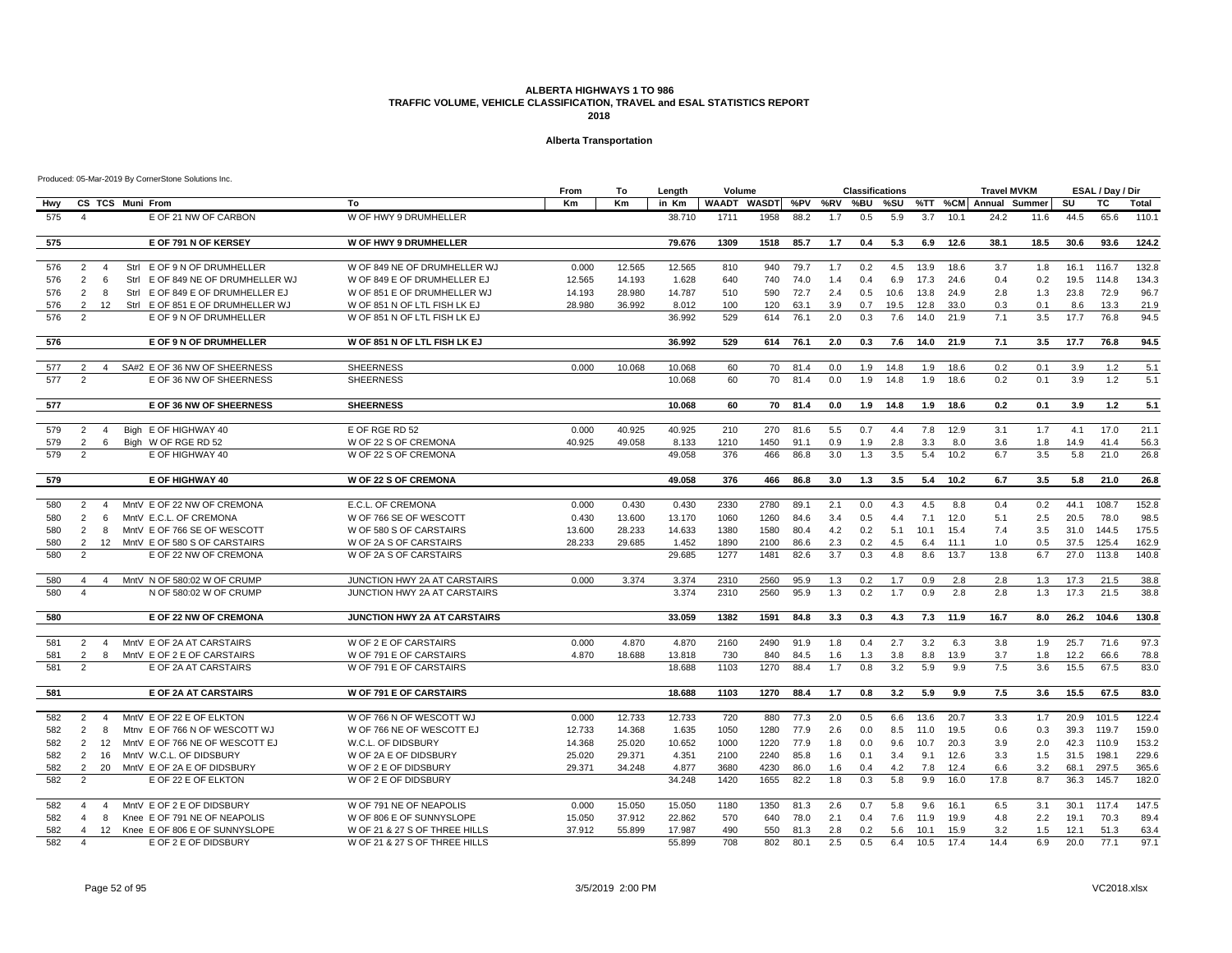#### **Alberta Transportation**

|     |                |                |                  |                                         |                                    | From      | То     | Length | Volume       |                   |         |      | <b>Classifications</b> |      |      |      | <b>Travel MVKM</b>    |      |      | ESAL / Day / Dir |       |
|-----|----------------|----------------|------------------|-----------------------------------------|------------------------------------|-----------|--------|--------|--------------|-------------------|---------|------|------------------------|------|------|------|-----------------------|------|------|------------------|-------|
| Hwv |                |                | CS TCS Muni From |                                         | To                                 | <b>Km</b> | Km     | in Km  | <b>WAADT</b> | WASDT %PV %RV %BU |         |      |                        | %SU  |      |      | %TT %CM Annual Summer |      | SU   | TC               | Total |
| 582 |                |                |                  | E OF 22 E OF ELKTON                     | W OF 21 & 27 S OF THREE HILLS      |           |        | 90.147 | 978          | 1126              | 81.2    | 2.1  | 0.4                    | 6.1  | 10.2 | 16.7 | 32.2                  | 15.5 | 26.3 | 103.4            | 129.7 |
|     |                |                |                  |                                         |                                    |           |        |        |              |                   |         |      |                        |      |      |      |                       |      |      |                  |       |
| 583 | 2              | $\overline{4}$ |                  | Knee E OF 805 AT ALLINGHAM              | W OF 806 NE OF SUNNYSLOPE          | 0.000     | 6.420  | 6.420  | 600          | 690               | 81.4    | 2.0  | 0.0                    | 3.8  | 12.8 | 16.6 | 1.4                   | 0.7  | 10.0 | 79.6             | 89.6  |
| 583 | 2              | 8              |                  | Knee E OF 806 NE OF SUNNYSLOPE          | W.C.L. OF THREE HILLS (RGE RD 241) | 6.420     | 21.110 | 14.690 | 1300         | 1480              | 90.1    | 1.5  | 0.1                    | 3.7  | 4.6  | 8.4  | 7.0                   | 3.3  | 21.2 | 62.0             | 83.2  |
| 583 | 2              | 10             |                  | Knee W.C.L. OF THREE HILLS (RGE RD 241) | W OF 21 E OF THREE HILLS           | 21.110    | 24.382 | 3.272  | 2810         | 3200              | 89.6    | 1.3  | 0.8                    | 3.5  | 4.8  | 9.1  | 3.4                   | 1.6  | 43.3 | 139.8            | 183.1 |
| 583 | 2              | 12             |                  | Knee E OF 21 E OF THREE HILLS           | W OF 836 AT GHOST PINE CR WJ       | 24.382    | 35.809 | 11.427 | 370          | 420               | 90.9    | 0.9  | 0.9                    | 4.6  | 2.7  | 8.2  | 1.5                   | 0.7  | 7.5  | 10.4             | 17.9  |
| 583 | 2              | 16             |                  | Knee E OF 836 AT GHOST PINE CR WJ       | W OF 836 AT GHOST PINE CR EJ       | 35.809    | 37.441 | 1.632  | 200          | 230               | 84.4    | 0.6  | 1.0                    | 8.7  | 5.3  | 15.0 | 0.1                   | 0.1  | 7.7  | 11.0             | 18.7  |
| 583 | $\overline{2}$ |                |                  | E OF 805 AT ALLINGHAM                   | W OF 836 AT GHOST PINE CR EJ       |           |        | 37.441 | 980          | 1117              | 89.1    | 1.4  | 0.4                    | 3.8  | 5.3  | 9.5  | 13.4                  | 6.4  | 16.4 | 53.8             | 70.2  |
| 583 |                |                |                  | E OF 805 AT ALLINGHAM                   | W OF 836 AT GHOST PINE CR EJ       |           |        | 37.441 | 980          | 1117              | 89.1    | 1.4  | 0.4                    | 3.8  | 5.3  | 9.5  | 13.4                  | 6.4  | 16.4 | 53.8             | 70.2  |
|     |                |                |                  |                                         |                                    |           |        |        |              |                   |         |      |                        |      |      |      |                       |      |      |                  |       |
| 584 | $\overline{2}$ | $\overline{4}$ |                  | CIrw E OF 734 NW OF BEARBERRY           | E OF RGE RD 800                    | 0.000     | 8.060  | 8.060  | 80           | 120               | 71.3    | 10.8 | 1.1                    | 11.9 | 4.9  | 17.9 | 0.2                   | 0.1  | 4.2  | 4.1              | 8.3   |
| 584 | $\overline{2}$ | 6              |                  | Cirw W OF RGE RD 800                    | <b>BEARBERRY</b>                   | 8.060     | 17.850 | 9.790  | 280          | 320               | 82.1    | 1.4  | 1.1                    | 5.4  | 10.0 | 16.5 | 1.0                   | 0.5  | 6.7  | 29.0             | 35.7  |
| 584 | 2              | -8             |                  | MntV BEARBERRY                          | W OF LOCAL RD NE33-32-6-5          | 17.850    | 33.430 | 15.580 | 340          | 380               | 76.1    | 4.5  | 0.4                    | 5.7  | 13.3 | 19.4 | 1.9                   | 0.9  | 8.5  | 46.9             | 55.4  |
| 584 | $\overline{2}$ | 12             |                  | MntV E OF LOCAL RD NE33-32-6-5          | W OF 22 W OF SUNDRE                | 33.430    | 41.906 | 8.476  | 2130         | 2430              | 81.4    | 2.9  | 0.2                    | 5.2  | 10.3 | 15.7 | 6.6                   | 3.2  | 48.8 | 227.4            | 276.2 |
| 584 | $\overline{2}$ |                |                  | E OF 734 NW OF BEARBERRY                | W OF 22 W OF SUNDRE                |           |        | 41.906 | 638          | 731               | 80.1    | 3.3  | 0.4                    | 5.5  | 10.7 | 16.6 | 9.8                   | 4.7  | 15.5 | 70.8             | 86.3  |
| 584 |                |                |                  | E OF 734 NW OF BEARBERRY                | W OF 22 W OF SUNDRE                |           |        | 41.906 | 638          | 731               | 80.1    | 3.3  | 0.4                    | 5.5  | 10.7 | 16.6 | 9.8                   | 4.7  | 15.5 | 70.8             | 86.3  |
|     |                |                |                  |                                         |                                    |           |        |        |              |                   |         |      |                        |      |      |      |                       |      |      |                  |       |
| 585 | 2              | $\overline{4}$ |                  | Knee E OF 21 AT TROCHU                  | E.C.L. OF TROCHU                   | 0.000     | 1.160  | 1.160  | 2340         | 2670              | 80.5    | 1.2  | 0.1                    | 6.2  | 12.0 | 18.3 | 1.0                   | 0.5  | 63.9 | 291.0            | 354.9 |
| 585 | 2              | 8              |                  | Knee E.C.L. OF TROCHU                   | W OF 836 E OF TROCHU               | 1.160     | 13.029 | 11.869 | 420          | 550               | 82.7    | 2.0  | 0.6                    | 3.4  | 11.3 | 15.3 | 1.8                   | 1.0  | 6.3  | 49.2             | 55.5  |
| 585 | 2              | 12             |                  | Strl E OF 836 E OF TROCHU               | W OF 839 N OF RUMSEY               | 13.029    | 31.520 | 18.491 | 360          | 470               | 77.6    | 4.5  | 0.7                    | 5.6  | 11.6 | 17.9 | 2.4                   | 1.3  | 8.9  | 43.3             | 52.2  |
| 585 | $\overline{2}$ | 16             |                  | Strl E OF 839 N OF RUMSEY               | W OF 56 E OF RUMSEY                | 31.520    | 39.657 | 8.137  | 230          | 310               | 75.6    | 5.2  | 0.1                    | 6.7  | 12.4 | 19.2 | 0.7                   | 0.4  | 6.8  | 29.6             | 36.4  |
| 585 | $\overline{2}$ |                |                  | E OF 21 AT TROCHU                       | W OF 56 E OF RUMSEY                |           |        | 39.657 | 409          | 525               | 79.3    | 3.3  | 0.5                    | 5.2  | 11.7 | 17.4 | 5.9                   | 3.2  | 9.4  | 49.6             | 59.0  |
| 585 |                |                |                  | E OF 21 AT TROCHU                       | <b>W OF 56 E OF RUMSEY</b>         |           |        | 39.657 | 409          | 525               | 79.3    | 3.3  | 0.5                    | 5.2  | 11.7 | 17.4 | 5.9                   | 3.2  | 9.4  | 49.6             | 59.0  |
|     |                |                |                  |                                         |                                    |           |        |        |              |                   |         |      |                        |      |      |      |                       |      |      |                  |       |
| 586 | $\overline{1}$ | $\overline{4}$ |                  | SA#2 E OF 36 AT SPONDIN                 | W OF 872 E OF SPONDIN              | 0.000     | 31.335 | 31.335 | 110          | 120               | 75.5    | 1.1  | 2.0                    | 7.2  | 14.2 | 23.4 | 1.3                   | 0.6  | 3.5  | 16.2             | 19.7  |
| 586 | $\overline{1}$ |                |                  | E OF 36 AT SPONDIN                      | W OF 872 E OF SPONDIN              |           |        | 31.335 | 110          | 120               | 75.5    | 1.1  | 2.0                    | 7.2  | 14.2 | 23.4 | 1.3                   | 0.6  | 3.5  | 16.2             | 19.7  |
| 586 | $\overline{2}$ | $\overline{4}$ |                  | SA#2 E OF 872 E OF SPONDIN              | W OF 884 N OF HAMARUKA             | 0.000     | 25.085 | 25.085 | 60           |                   | 70 71.2 | 0.0  | 9.9                    | 11.7 | 7.2  | 28.8 | 0.5                   | 0.3  | 3.1  | 4.5              | 7.6   |
| 586 | 2              |                |                  | E OF 872 E OF SPONDIN                   | W OF 884 N OF HAMARUKA             |           |        | 25.085 | 60           | 70                | 71.2    | 0.0  | 9.9                    | 11.7 | 7.2  | 28.8 | 0.5                   | 0.3  | 3.1  | 4.5              | 7.6   |
| 586 |                |                |                  | E OF 36 AT SPONDIN                      | <b>W OF 884 N OF HAMARUKA</b>      |           |        | 56.420 | 88           | 98                | 74.3    | 0.8  | 4.4                    | 8.5  | 12.0 | 24.9 | 1.8                   | 0.8  | 3.3  | 10.9             | 14.2  |
|     |                |                |                  |                                         |                                    |           |        |        |              |                   |         |      |                        |      |      |      |                       |      |      |                  |       |
| 587 | 2              | $\overline{4}$ |                  | CIrw E OF 22 W OF JAMES RIVER BRDG      | W OF 766 NE OF EAGLE HILL          | 0.000     | 21.370 | 21.370 | 1070         | 1220              | 83.2    | 1.3  | 0.6                    | 5.2  | 9.7  | 15.5 | 8.3                   | 4.0  | 24.5 | 107.6            | 132.1 |
| 587 | 2              | 8              |                  | RdDr E OF 766 NE OF EAGLE HILL          | W OF 2A E OF BOWDEN                | 21.370    | 43.700 | 22.330 | 1300         | 1430              | 84.9    | 1.2  | 1.0                    | 4.5  | 8.4  | 13.9 | 10.6                  | 4.9  | 25.8 | 113.2            | 139.0 |
| 587 | 2              |                |                  | E OF 22 W OF JAMES RIVER BRDG           | W OF 2A E OF BOWDEN                |           |        | 43.700 | 1188         | 1327              | 84.2    | 1.2  | 0.8                    | 4.8  | 9.0  | 14.6 | 18.9                  | 8.9  | 25.1 | 110.8            | 135.9 |
| 587 | 3              | 4              |                  | RdDr E OF 2 E OF BOWDEN                 | W OF 791 SW OF KNEE HILL VAL N     | 0.000     | 14.978 | 14.978 | 330          | 380               | 82.8    | 1.4  | 1.2                    | 6.7  | 7.9  | 15.8 | 1.8                   | 0.9  | 9.7  | 27.0             | 36.7  |
| 587 | 3              |                |                  | E OF 2 E OF BOWDEN                      | W OF 791 SW OF KNEE HILL VAL N     |           |        | 14.978 | 330          | 380               | 82.8    | 1.4  | 1.2                    | 6.7  | 7.9  | 15.8 | 1.8                   | 0.9  | 9.7  | 27.0             | 36.7  |
| 587 | $\overline{4}$ | $\overline{4}$ |                  | RdDr E OF 791 SW OF KNEE HL VAL SJ      | W OF 805 N OF WIMBORNE             | 0.000     | 14.649 | 14.649 | 90           | 110               | 84.1    | 3.0  | 1.8                    | 7.4  | 3.7  | 12.9 | 0.5                   | 0.2  | 2.9  | 3.5              | 6.4   |
| 587 | $\overline{4}$ | 8              |                  | Knee E OF 805 N OF WIMBORNE             | W OF 21 SW OF HUXLEY               | 14.649    | 39.026 | 24.377 | 250          | 290               | 77.4    | 0.9  | 2.9                    | 9.7  | 9.1  | 21.7 | 2.2                   | 1.1  | 10.7 | 23.6             | 34.3  |
| 587 | $\overline{4}$ |                |                  | E OF 791 SW OF KNEE HL VAL SJ           | W OF 21 SW OF HUXLEY               |           |        | 39.026 | 190          | 222               | 78.6    | 1.3  | 2.7                    | 9.3  | 8.1  | 20.1 | 2.7                   | 1.3  | 7.8  | 16.0             | 23.8  |
| 587 |                |                |                  | E OF 22 W OF JAMES RIVER BRDG           | W OF 21 SW OF HUXLEY               |           |        | 97.704 | 658          | 740               | 83.5    | 1.2  | 1.0                    | 5.5  | 8.8  | 15.3 | 23.5                  | 11.1 | 15.9 | 60.0             | 75.9  |
|     |                |                |                  |                                         |                                    |           |        |        |              |                   |         |      |                        |      |      |      |                       |      |      |                  |       |
| 589 | $\overline{2}$ | $\overline{4}$ |                  | Stet E OF 56 NE OF SCOLLARD             | W OF 851 NE OF SCOLLARD            | 0.000     | 20.937 | 20.937 | 310          | 410               | 81.0    | 2.2  | 1.1                    | 6.6  | 9.1  | 16.8 | 2.4                   | 1.3  | 9.0  | 29.2             | 38.2  |
| 589 | 2              | -8             |                  | Stet E OF 851 NE OF SCOLLARD            | W OF 853 S OF BYEMOOR              | 20.937    | 29.466 | 8.529  | 260          | 340               | 77.1    | 2.9  | 1.2                    | 6.6  | 12.2 | 20.0 | 0.8                   | 0.4  | 7.6  | 32.9             | 40.5  |
| 589 | 2              | 12             |                  | Stet E OF 853 S OF BYEMOOR              | W OF 855 NW OF ENDIANG WJ          | 29.466    | 39.290 | 9.824  | 160          | 210               | 73.3    | 2.9  | 3.5                    | 8.0  | 12.3 | 23.8 | 0.6                   | 0.3  | 5.6  | 20.4             | 26.0  |
| 589 | 2              | 16             |                  | Stet E OF 855 NW OF ENDIANG WJ          | W OF 855 NW OF ENDIANG EJ          | 39.290    | 40.428 | 1.138  | 140          | 180               | 79.4    | 2.5  | 2.2                    | 8.2  | 7.7  | 18.1 | 0 <sub>1</sub>        | 0.0  | 5.1  | 11.2             | 16.3  |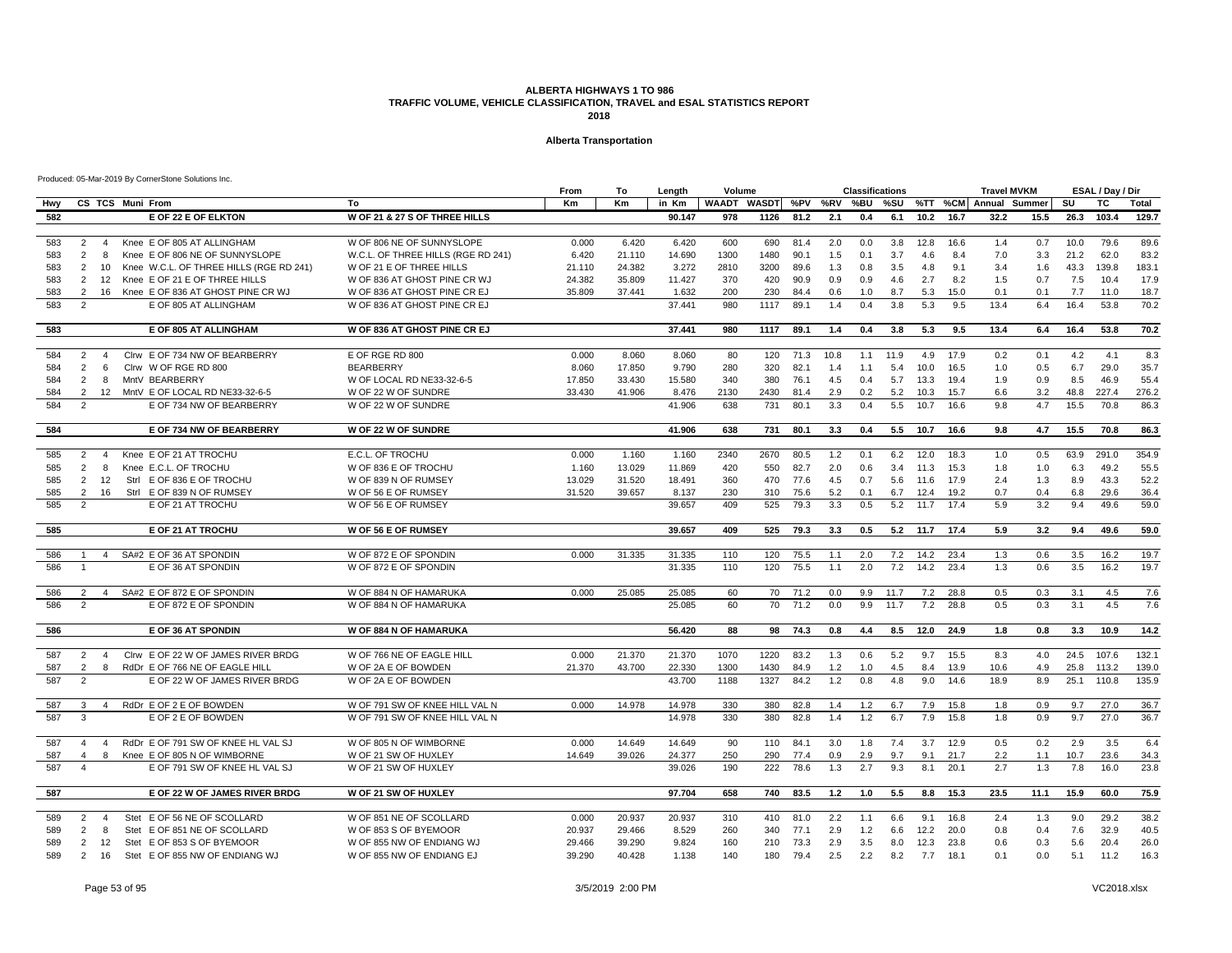#### **Alberta Transportation**

|     |                                                                |                               | From   | То     | Length | Volume |                     |      |     | <b>Classifications</b> |      |      |      | <b>Travel MVKM</b>    |      |           | ESAL / Day / Dir |       |
|-----|----------------------------------------------------------------|-------------------------------|--------|--------|--------|--------|---------------------|------|-----|------------------------|------|------|------|-----------------------|------|-----------|------------------|-------|
| Hwy | CS TCS Muni From                                               | To                            | Km     | Кm     | in Km  |        | WAADT WASDT %PV %RV |      |     | %BU                    | %SU  |      |      | %TT %CM Annual Summer |      | SU        | TC               | Total |
| 589 | $\overline{2}$<br>E OF 56 NE OF SCOLLARD                       | W OF 855 NW OF ENDIANG EJ     |        |        | 40.428 | 258    | 340                 | 79.0 | 2.5 | 1.5                    | 6.8  | 10.2 | 18.5 | 3.8                   | 2.1  | 7.7       | 27.3             | 35.0  |
| 589 | E OF 56 NE OF SCOLLARD                                         | W OF 855 NW OF ENDIANG EJ     |        |        | 40.428 | 258    | 340                 | 79.0 | 2.5 | 1.5                    | 6.8  | 10.2 | 18.5 | 3.8                   | 2.1  | 7.7       | 27.3             | 35.0  |
|     |                                                                |                               |        |        |        |        |                     |      |     |                        |      |      |      |                       |      |           |                  |       |
| 590 | RdDr E OF 2A AT INNISFAIL<br>2<br>$\overline{4}$               | W OF 791 E OF INNISFAIL       | 0.000  | 8.352  | 8.352  | 3570   | 4040                | 88.4 | 1.8 | 0.6                    | 4.5  | 4.7  | 9.8  | 10.9                  | 5.2  | 70.8      | 173.9            | 244.7 |
| 590 | RdDr E OF 791 E OF INNISFAIL<br>2<br>8                         | W OF 805 N OF WIMBORNE        | 8.352  | 23.044 | 14.692 | 1290   | 1490                | 83.8 | 1.9 | 0.6                    | 6.8  | 6.9  | 14.3 | 6.9                   | 3.3  | 38.6      | 92.3             | 130.9 |
| 590 | RdDr E OF 805 N OF WIMBORNE<br>2<br>12                         | W OF 816 S OF PINE LAKE       | 23.044 | 31.209 | 8.165  | 790    | 910                 | 81.2 | 5.8 | 0.4                    | 5.4  | 7.2  | 13.0 | 2.4                   | 1.1  | 18.8      | 59.0             | 77.8  |
| 590 | RdDr E OF 816 S OF PINE LAKE<br>2<br>16                        | W OF 21 S OF DELBURNE         | 31.209 | 47.656 | 16.447 | 770    | 890                 | 76.0 | 3.9 | 0.9                    | 7.1  | 12.1 | 20.1 | 4.6                   | 2.2  | 24.1      | 96.6             | 120.7 |
| 590 | $\overline{2}$<br>E OF 2A AT INNISFAIL                         | W OF 21 S OF DELBURNE         |        |        | 47.656 | 1424   | 1630                | 84.2 | 2.6 | 0.6                    | 5.7  | 6.9  | 13.2 | 24.8                  | 11.9 | 35.8      | 101.8            | 137.6 |
| 590 | RdDr E OF 21 S OF DELBURNE<br>$\overline{4}$<br>$\overline{4}$ | W OF 835 W OF BIG VALLEY      | 0.000  | 24.830 | 24.830 | 700    | 810                 | 70.3 | 1.8 | 0.2                    | 8.7  | 19.0 | 27.9 | 6.3                   | 3.1  | 26.8      | 137.9            | 164.7 |
| 590 | Stet E OF 835 W OF BIG VALLEY<br>$\overline{4}$<br>8           | W OF 56 NE OF BIG VALLEY      | 24.830 | 36.010 | 11.180 | 600    | 680                 | 79.6 | 2.5 | 0.7                    | 6.3  | 10.9 | 17.9 | 2.4                   | 1.2  | 16.7      | 67.8             | 84.5  |
| 590 | E OF 21 S OF DELBURNE<br>$\overline{4}$                        | W OF 56 NE OF BIG VALLEY      |        |        | 36.010 | 669    | 770                 | 73.0 | 2.0 | 0.3                    | 8.0  | 16.7 | 25.0 | 8.8                   | 4.2  | 23.6      | 115.8            | 139.4 |
| 590 | E OF 2A AT INNISFAIL                                           | W OF 56 NE OF BIG VALLEY      |        |        | 83.666 | 1099   | 1260                | 81.3 | 2.4 | 0.5                    | 6.3  | 9.5  | 16.3 | 33.6                  | 16.1 | 30.5      | 108.2            | 138.7 |
| 591 | Cirw E OF 734 SW OF RICINUS<br>$\overline{4}$<br>2             | W OF RGE RD 90A               | 0.000  | 8.160  | 8.160  | 150    | 220                 | 53.3 | 7.3 | 0.0                    | 7.8  | 31.6 | 39.4 | 0.4                   | 0.3  | 5.2       | 49.1             | 54.3  |
| 591 | 2<br>Cirw E OF RGE RD 90A<br>6                                 | W OF 22 & 54 W OF CAROLINE WJ | 8.160  | 30.777 | 22.617 | 580    | 700                 | 77.3 | 5.2 | 1.4                    | 7.0  | 9.1  | 17.5 | 4.8                   | 2.4  | 17.9      | 54.7             | 72.6  |
| 591 | 2<br>E OF 734 SW OF RICINUS                                    | W OF 22 & 54 W OF CAROLINE WJ |        |        | 30.777 | 466    | 573                 | 75.2 | 5.4 | 1.3                    | 7.1  | 11.0 | 19.4 | 5.2                   | 2.7  | 14.6      | 53.1             | 67.7  |
| 591 | E OF 734 SW OF RICINUS                                         | W OF 22 & 54 W OF CAROLINE WJ |        |        | 30.777 | 466    | 573                 | 75.2 | 5.4 | 1.3                    | 7.1  | 11.0 | 19.4 | 5.2                   | 2.7  | 14.6      | 53.1             | 67.7  |
|     |                                                                |                               |        |        |        |        |                     |      |     |                        |      |      |      |                       |      |           |                  |       |
| 592 | RdDr JUNCTION 781:02<br>2<br>8                                 | 2A & 42 N OF PENHOLD          | 0.000  | 15.385 | 15.385 | 1810   | 2090                | 88.0 | 2.5 | 0.6                    | 4.4  | 4.5  | 9.5  | 10.2                  | 4.9  | 35.1      | 84.4             | 119.5 |
| 592 | $\overline{2}$<br>JUNCTION 781:02                              | 2A & 42 N OF PENHOLD          |        |        | 15.385 | 1810   | 2090                | 88.0 | 2.5 | 0.6                    | 4.4  | 4.5  | 9.5  | 10.2                  | 4.9  | 35.1      | 84.4             | 119.5 |
| 592 | <b>JUNCTION 781:02</b>                                         | 2A & 42 N OF PENHOLD          |        |        | 15.385 | 1810   | 2090                | 88.0 | 2.5 | 0.6                    | 4.4  | 4.5  | 9.5  | 10.2                  | 4.9  | 35.1      | 84.4             | 119.5 |
|     |                                                                |                               |        |        |        |        |                     |      |     |                        |      |      |      |                       |      |           |                  |       |
| 593 | 2<br>Stet E OF 850 E OF FENN<br>$\overline{4}$                 | W OF 853 N OF BYEMOOR         | 0.000  | 16.305 | 16.305 | 90     | 100                 | 75.5 | 0.3 | 3.0                    | 10.8 | 10.4 | 24.2 | 0.5                   | 0.2  | 4.3       | 9.7              | 14.0  |
| 593 | $\overline{2}$<br>E OF 850 E OF FENN                           | W OF 853 N OF BYEMOOR         |        |        | 16.305 | 90     | 100                 | 75.5 | 0.3 | 3.0                    | 10.8 | 10.4 | 24.2 | 0.5                   | 0.2  | 4.3       | 9.7              | 14.0  |
| 593 | E OF 850 E OF FENN                                             | W OF 853 N OF BYEMOOR         |        |        | 16.305 | 90     | 100                 | 75.5 | 0.3 | 3.0                    | 10.8 | 10.4 | 24.2 | 0.5                   | 0.2  | 4.3       | 9.7              | 14.0  |
| 594 | Stet E OF 835 SW OF ERSKINE<br>2<br>$\overline{4}$             | W OF 56 S OF WARDEN           | 0.000  | 11.391 | 11.391 | 110    | 150                 | 87.4 | 2.5 | 1.1                    | 4.3  | 4.7  | 10.1 | 0.5                   | 0.3  | 2.1       | 5.4              | 7.5   |
| 594 | $\overline{2}$<br>E OF 835 SW OF ERSKINE                       | W OF 56 S OF WARDEN           |        |        | 11.391 | 110    | 150                 | 87.4 | 2.5 | 1.1                    | 4.3  | 4.7  | 10.1 | 0.5                   | 0.3  | 2.1       | 5.4              | 7.5   |
|     |                                                                |                               |        |        |        |        |                     |      |     |                        |      |      |      |                       |      |           |                  |       |
| 594 | E OF 835 SW OF ERSKINE                                         | W OF 56 S OF WARDEN           |        |        | 11.391 | 110    | 150                 | 87.4 | 2.5 | 1.1                    | 4.3  | 4.7  | 10.1 | 0.5                   | 0.3  | 2.1       | 5.4              | 7.5   |
| 595 | 2<br>RdDr RED DEER E.C.L<br>$\overline{4}$                     | W OF 808 SE OF RED DEER       | 0.000  | 9.754  | 9.754  | 3650   | 3990                | 91.2 | 1.3 | 0.2                    | 2.9  | 4.4  | 7.5  | 13.0                  | 6.0  | 46.6      | 166.5            | 213.1 |
| 595 | 2<br>RdDr E OF 808 SE OF RED DEER<br>8                         | W OF 816 NW OF PINE LAKE      | 9.754  | 16.257 | 6.503  | 2750   | 3010                | 89.3 | 1.4 | 0.2                    | 3.4  | 5.7  | 9.3  | 6.5                   | 3.0  | 41.2      | 162.5            | 203.7 |
| 595 | 2<br>12 RdDr E OF 816 NW OF PINE LAKE                          | W OF 21 NE OF DELBURNE        | 16.257 | 33.327 | 17.070 | 2010   | 2200                | 89.0 | 1.4 | 0.1                    | 3.3  | 6.2  | 9.6  | 12.5                  | 5.7  | 29.2      | 129.2            | 158.4 |
| 595 | 2<br>RED DEER E.C.L.                                           | W OF 21 NE OF DELBURNE        |        |        | 33.327 | 2634   | 2882                | 89.8 | 1.4 | 0.2                    | 3.2  | 5.4  | 8.8  | 32.0                  | 14.7 | 37.1      | 147.4            | 184.5 |
| 595 | <b>RED DEER E.C.L</b>                                          | <b>W OF 21 NE OF DELBURNE</b> |        |        | 33.327 | 2634   | 2882                | 89.8 | 1.4 | 0.2                    | 3.2  | 5.4  | 8.8  | 32.0                  | 14.7 | 37.1      | 147.4            | 184.5 |
| 597 | 2<br>Laco E OF 2 W OF BLACKFALDS<br>$\overline{4}$             | W OF 2A S OF BLACKFALDS       | 0.000  | 2.479  | 2.479  | 8220   | 9220                | 88.3 | 0.6 | 0.2                    | 4.9  | 6.0  | 11.1 | 7.4                   |      | 3.5 177.4 | 511.2            | 688.6 |
| 597 | 2<br>Laco E OF 2A S OF BLACKFALDS<br>8                         | W OF 815 N OF JOFFRE          | 2.479  | 21.269 | 18.790 | 1550   | 1740                | 74.0 | 0.6 | 0.2                    | 8.7  | 16.5 | 25.4 | 10.6                  | 5.0  | 59.4      | 265.1            | 324.5 |
| 597 | 2<br>E OF 2 W OF BLACKFALDS                                    | W OF 815 N OF JOFFRE          |        |        | 21.269 | 2327   | 2612                | 79.9 | 0.6 | 0.2                    | 7.1  | 12.2 | 19.5 | 18.1                  | 8.5  | 72.8      | 294.3            | 367.1 |
| 597 | E OF 2 W OF BLACKFALDS                                         | W OF 815 N OF JOFFRE          |        |        | 21.269 | 2327   | 2612                | 79.9 | 0.6 | 0.2                    | 7.1  | 12.2 | 19.5 | 18.1                  | 8.5  | 72.8      | 294.3            | 367.1 |
|     |                                                                |                               |        |        |        |        |                     |      |     |                        |      |      |      |                       |      |           |                  |       |
| 598 | Cirw JUNCTION HWY 11 (HWY 22)<br>$2 \quad 4$                   | ROCKY MOUNTAIN HOUSE E.C.L.   | 0.000  | 2.224  | 2.224  | 5010   | 5640                | 92.6 | 1.1 | 0.7                    | 3.1  | 2.5  | 6.3  | 4.1                   | 1.9  | 68.4      | 129.8            | 198.2 |
| 598 | Cirw ROCKY MOUNTAIN HOUSE E.C.L<br>2<br>8                      | W OF RGE RD 63                | 2.224  | 9.306  | 7.082  | 2500   | 2820                | 87.2 | 1.2 | 0.2                    | 4.2  | 7.2  | 11.6 | 6.5                   | 3.1  | 46.3      | 186.6            | 232.9 |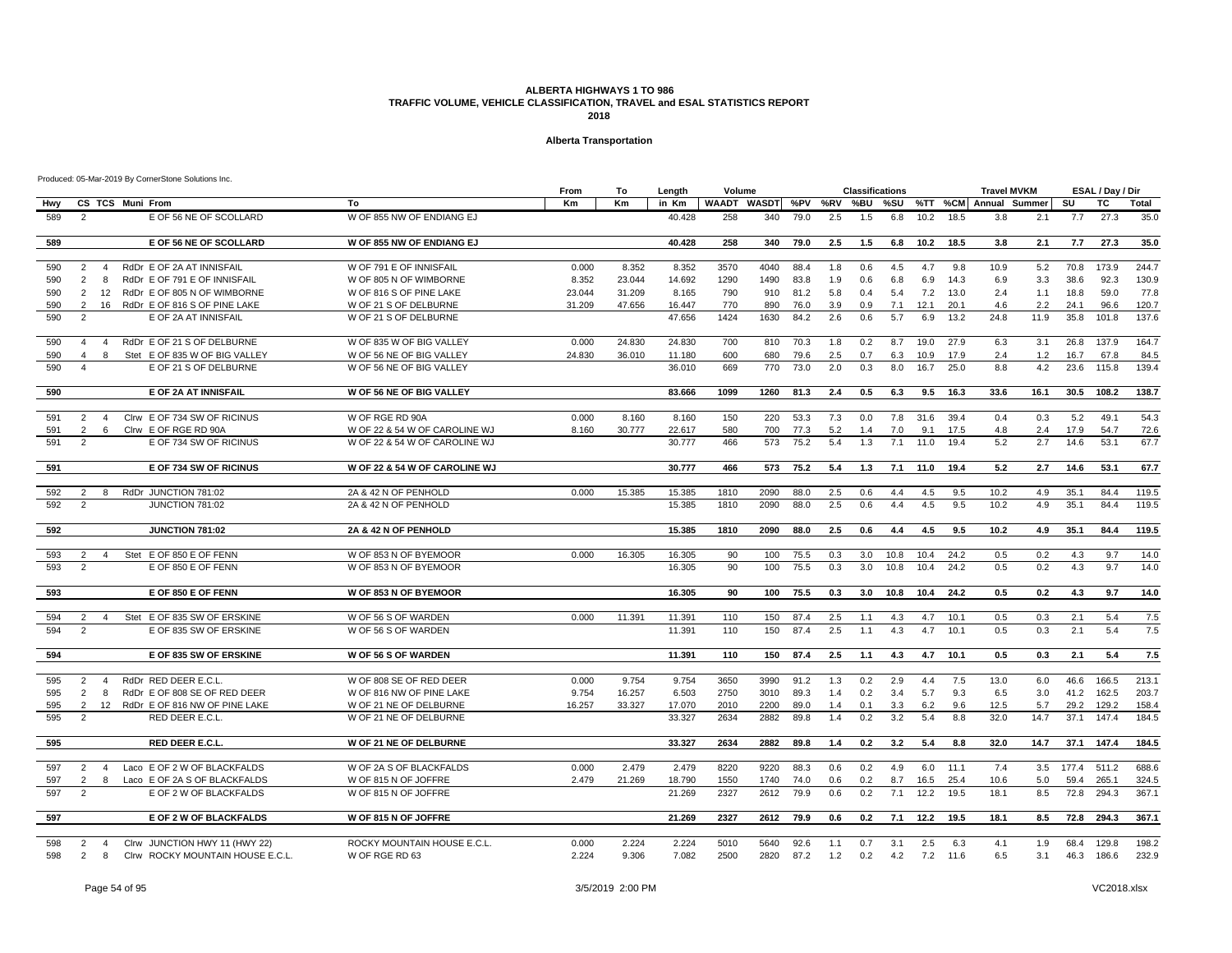#### **Alberta Transportation**

|            |                         |                |   |                                        |                                                      | From      | To     | Length           | Volume                  |            |              |            | <b>Classifications</b> |              |            |              | <b>Travel MVKM</b> |                       |            | ESAL / Day / Dir |              |
|------------|-------------------------|----------------|---|----------------------------------------|------------------------------------------------------|-----------|--------|------------------|-------------------------|------------|--------------|------------|------------------------|--------------|------------|--------------|--------------------|-----------------------|------------|------------------|--------------|
| Hwy        |                         |                |   | CS TCS Muni From                       | To                                                   | <b>Km</b> | Km     | in Km            | WAADT WASDT %PV %RV %BU |            |              |            |                        | %SU          |            |              |                    | %TT %CM Annual Summer | SU         | TC               | <b>Total</b> |
| 598        | 2                       | 12             |   | Cirw E OF RGE RD 63                    | W OF 761 N OF LESLIEVILLE                            | 9.306     | 23.032 | 13.726           | 1180                    | 1330       | 86.3         | 1.6        | 0.4                    | 6.9          | 4.8        | 12.1         | 5.9                | 2.8                   | 35.9       | 58.7             | 94.6         |
| 598        | 2                       |                |   | JUNCTION HWY 11 (HWY 22)               | W OF 761 N OF LESLIEVILLE                            |           |        | 23.032           | 1956                    | 2204       | 88.2         | 1.3        | 0.4                    | 4.9          | 5.2        | 10.5         | 16.4               | 7.8                   | 42.2       | 105.4            | 147.6        |
| 598        |                         |                |   | JUNCTION HWY 11 (HWY 22)               | <b>W OF 761 N OF LESLIEVILLE</b>                     |           |        | 23.032           | 1956                    | 2204       | 88.2         | $1.3$      | 0.4                    | 4.9          | 5.2        | 10.5         | 16.4               | 7.8                   | 42.2       | 105.4            | 147.6        |
|            |                         |                |   |                                        |                                                      |           |        |                  |                         |            |              |            |                        |              |            |              |                    |                       |            |                  |              |
| 599        | $\overline{2}$          | $\overline{4}$ |   | Pnte JUNCTION SR 861 AT CASTOR         | W OF 36 E OF CASTOR SJ                               | 0.000     | 3.478  | 3.478            | 660                     | 750        | 91.4         | 2.2        | 0.0                    | 2.9          | 3.5        | 6.4          | 0.8                | 0.4                   | 8.4        | 23.9             | 32.3         |
| 599        | $\overline{2}$          |                |   | JUNCTION SR 861 AT CASTOR              | W OF 36 E OF CASTOR SJ                               |           |        | 3.478            | 660                     | 750        | 91.4         | 2.2        | 0.0                    | 2.9          | 3.5        | 6.4          | 0.8                | 0.4                   | 8.4        | 23.9             | 32.3         |
| 599        | $\overline{4}$          | $\overline{4}$ |   | Pnte E OF 36 NE OF CASTOR NJ           | W OF 872 S OF BROWNFIELD                             | 0.000     | 28.135 | 28.135           | 850                     | 970        | 76.8         | 8.0        | 0.2                    | 2.5          | 12.5       | 15.2         | 8.7                | 4.2                   | 9.4        | 110.1            | 119.5        |
| 599        | $\overline{\mathbf{A}}$ |                |   | E OF 36 NE OF CASTOR NJ                | W OF 872 S OF BROWNFIELD                             |           |        | 28.135           | 850                     | 970        | 76.8         | 8.0        | 0.2                    | 2.5          | 12.5       | 15.2         | 8.7                | 4.2                   | 9.4        | 110.1            | 119.5        |
| 599        | 6                       | $\overline{4}$ |   | Pnte E OF 872 S OF BROWNFIELD          | W OF 884 E OF TALBOT WJ                              | 0.000     | 21.610 | 21.610           | 840                     | 990        | 74.6         | 8.7        | 0.3                    | 2.6          | 13.8       | 16.7         | 6.6                | 3.3                   | 9.6        | 120.2            | 129.8        |
| 599        | 6                       | 8              |   | Pnte E OF 884 E OF TALBOT WJ           | W OF 884 NE OF TALBOT EJ                             | 21.610    | 26.487 | 4.877            | 740                     | 870        | 69.7         | 6.0        | 0.2                    | 3.8          | 20.3       | 24.3         | 1.3                | 0.6                   | 12.4       | 155.7            | 168.1        |
| 599        | 6                       | 12             |   | Prov E OF 884 NE OF TALBOT EJ          | W OF 41 NW OF GOOSEBERRY LK                          | 26.487    | 41.601 | 15.114           | 790                     | 930        | 68.4         | 6.8        | 0.0                    | 7.5          | 17.3       | 24.8         | 4.4                | 2.2                   | 26.1       | 141.7            | 167.8        |
| 599        | 6                       |                |   | E OF 872 S OF BROWNFIELD               | W OF 41 NW OF GOOSEBERRY LK                          |           |        | 41.601           | 810                     | 954        | 71.9         | 7.7        | 0.2                    | 4.5          | 15.7       | 20.4         | 12.3               | 6.1                   | 16.1       | 131.8            | 147.9        |
| 599        |                         |                |   | JUNCTION SR 861 AT CASTOR              | W OF 41 NW OF GOOSEBERRY LK                          |           |        | 73.214           | 818                     | 950        | 74.6         | 7.6        | 0.2                    | 3.6          | 14.0       | 17.8         | 21.9               | 10.6                  | 13.0       | 118.7            | 131.7        |
| 600        | 2                       | $\overline{4}$ |   | Prov E OF 41 S OF CZAR                 | CADOGAN                                              | 0.000     | 26.770 | 26.770           | 640                     | 750        | 71.4         | 3.3        | 0.1                    | 6.9          | 18.3       | 25.3         | 6.3                | 3.1                   | 19.5       | 121.4            | 140.9        |
| 600        | 2                       | 8              |   | Prov CADOGAN                           | S.C.L. OF PROVOST                                    | 26.770    | 40.700 | 13.930           | 1010                    | 1100       | 78.8         | 1.7        | 0.6                    | 7.1          | 11.8       | 19.5         | 5.1                | 2.3                   | 31.6       | 123.5            | 155.1        |
| 600        | 2                       | 12             |   | Prov S.C.L. OF PROVOST                 | S OF 13 & 899 AT PROVOST WJ                          | 40.700    | 42.497 | 1.797            | 1740                    | 1890       | 82.7         | 1.4        | 0.1                    | 5.7          | 10.1       | 15.9         | 1.1                | 0.5                   | 43.7       | 182.2            | 225.9        |
| 600        | $\overline{2}$          |                |   | E OF 41 S OF CZAR                      | S OF 13 & 899 AT PROVOST WJ                          |           |        | 42.497           | 808                     | 913        | 75.4         | 2.5        | 0.3                    | 6.9          | 14.9       | 22.1         | 12.5               | 5.9                   | 24.6       | 124.8            | 149.4        |
| 600        |                         |                |   | E OF 41 S OF CZAR                      | S OF 13 & 899 AT PROVOST WJ                          |           |        | 42.497           | 808                     |            | 913 75.4     | 2.5        | 0.3                    | 6.9          | 14.9       | 22.1         | 12.5               | 5.9                   | 24.6       | 124.8            | 149.4        |
|            |                         |                |   |                                        |                                                      |           |        |                  |                         |            |              |            |                        |              |            |              |                    |                       |            |                  |              |
| 601        | 2                       | $\overline{4}$ |   | Laco N OF 11 SW OF ALIX                | W OF 12 SE OF ALIX                                   | 0.000     | 7.340  | 7.340            | 810                     | 900        | 81.4         | 1.1        | 0.4                    | 3.9          | 13.2       | 17.5         | 2.2                | 1.0                   | 13.9       | 110.8            | 124.7        |
| 601        | 2                       | 8              |   | Laco E OF 12 SE OF ALIX                | W OF 21 E OF ALIX                                    | 7.340     | 12.810 | 5.470            | 890                     | 1010       | 86.6         | 2.0        | 0.8                    | 4.9          | 5.7        | 11.4         | 1.8                | 0.8                   | 19.2       | 52.6             | 71.8         |
| 601        | 2                       | 12             |   | Stet E OF 21 E OF ALIX                 | W OF 835 S OF ROCHON SANDS                           | 12.810    | 27.490 | 14.680           | 600                     | 730        | 83.4         | 6.0        | 0.1                    | 6.2          | 4.3        | 10.6         | 3.2                | 1.6                   | 16.4       | 26.7             | 43.1         |
| 601        | 2                       | 16             |   | Stet E OF 835 S OF ROCHON SANDS        | W OF 56 N OF STETTLER                                | 27.490    | 40.572 | 13.082           | 470                     | 570        | 84.9         | 3.3        | 0.2                    | 6.9          | 4.7        | 11.8         | 2.2                | 1.1                   | 14.3       | 22.9             | 37.2         |
| 601        | 2                       | 20             |   | Stet E OF 56 N OF STETTLER             | W OF 850 S OF RED WILLOW SJ                          | 40.572    | 48.724 | 8.152            | 380                     | 440        | 87.3         | 0.2        | 0.7                    | 4.8          | 7.0        | 12.5         | 1.1                | 0.5                   | 8.0        | 27.6             | 35.6         |
| 601        | 2                       |                |   | N OF 11 SW OF ALIX                     | W OF 850 S OF RED WILLOW SJ                          |           |        | 48.724           | 592                     | 696        | 84.3         | 3.1        | 0.4                    | 5.5          | 6.7        | 12.6         | 10.5               | 5.2                   | 14.3       | 41.1             | 55.4         |
| 601        | $\overline{4}$          | $\overline{4}$ |   | Stet E OF 850 S OF RED WILLOW NJ       | W OF 852 SE OF RED WILLOW                            | 0.000     | 14.640 | 14.640           | 100                     | 120        | 85.7         | 0.3        | 0.0                    | 6.2          | 7.8        | 14.0         | 0.5                | 0.3                   | 2.7        | 8.1              | 10.8         |
| 601        | $\overline{4}$          | 8              |   | Stet E OF 852 SE OF RED WILLOW         | W OF RGE RD 163                                      | 14.640    | 23.610 | 8.970            | 60                      | 70         | 83.8         | 0.0        | 0.0                    | 4.4          | 11.8       | 16.2         | 0.2                | 0.1                   | 1.2        | 7.3              | 8.5          |
| 601        | $\overline{a}$          | 10             |   | Stet E OF RGE RD 163                   | W OF 855 NW OF HALKIRK                               | 23.610    | 24.474 | 0.864            | 60                      | 70         | 83.8         | 0.0        | 0.0                    | 4.4          | 11.8       | 16.2         | 0.0                | 0.0                   | 1.2        | 7.3              | 8.5          |
| 601        | $\overline{4}$          |                |   | E OF 850 S OF RED WILLOW NJ            | W OF 855 NW OF HALKIRK                               |           |        | 24.474           | 84                      | 100        | 85.2         | 0.2        | 0.0                    | 5.7          | 8.9        | 14.6         | 0.8                | 0.4                   | 2.1        | 7.7              | 9.8          |
| 601        |                         |                |   | N OF 11 SW OF ALIX                     | W OF 855 NW OF HALKIRK                               |           |        | 73.198           | 422                     | 497        | 84.4         | 2.9        | 0.4                    | 5.5          | 6.8        | 12.7         | 11.3               | 5.6                   | 10.2       | 29.7             | 39.9         |
|            |                         |                |   |                                        |                                                      |           |        |                  |                         |            |              |            |                        |              |            |              |                    |                       |            |                  |              |
| 602        | $\overline{2}$          | $\overline{4}$ |   | Flag E OF 36 W OF ALLIANCE             | <b>ALLIANCE</b>                                      | 0.000     | 3.210  | 3.210            | 300                     | 330        | 81.7         | 2.5        | 0.8                    | 8.4          | 6.6        | 15.8         | 0.4                | 0.2                   | 11.1       | 20.5             | 31.6         |
| 602<br>602 | 2<br>2                  |                | 8 | Flag ALLIANCE<br>E OF 36 W OF ALLIANCE | W OF 872 N OF BROWNFIELD<br>W OF 872 N OF BROWNFIELD | 3.210     | 27.683 | 24.473<br>27.683 | 180<br>194              | 200<br>215 | 78.8<br>79.4 | 0.4<br>0.8 | 0.7<br>0.7             | 10.4<br>10.0 | 9.7<br>9.1 | 20.8<br>19.8 | 1.6<br>2.0         | 0.7<br>0.9            | 8.2<br>8.5 | 18.1<br>18.3     | 26.3<br>26.8 |
|            |                         |                |   |                                        |                                                      |           |        |                  |                         |            |              |            |                        |              |            |              |                    |                       |            |                  |              |
| 602        |                         |                |   | E OF 36 W OF ALLIANCE                  | <b>W OF 872 N OF BROWNFIELD</b>                      |           |        | 27.683           | 194                     | 215        | 79.4         | 0.8        | 0.7                    | 10.0         | 9.1        | 19.8         | 2.0                | 0.9                   | 8.5        | 18.3             | 26.8         |
| 603        | 2                       | 8              |   | Prov E OF 884 W OF HUGHENDEN NJ        | S OF 13 W OF HUGHENDEN                               | 0.000     | 6.007  | 6.007            | 300                     | 340        | 79.0         | 0.9        | 0.2                    | 10.3         | 9.6        | 20.1         | 0.7                | 0.3                   | 13.6       | 29.9             | 43.5         |
| 603        | 2                       |                |   | E OF 884 W OF HUGHENDEN NJ             | S OF 13 W OF HUGHENDEN                               |           |        | 6.007            | 300                     | 340        | 79.0         | 0.9        | 0.2                    | 10.3         | 9.6        | 20.1         | 0.7                | 0.3                   | 13.6       | 29.9             | 43.5         |
| 603        |                         |                |   | E OF 884 W OF HUGHENDEN NJ             | S OF 13 W OF HUGHENDEN                               |           |        | 6.007            | 300                     | 340        | 79.0         | 0.9        | 0.2                    | 10.3         | 9.6        | 20.1         | 0.7                | 0.3                   | 13.6       | 29.9             | 43.5         |
|            |                         |                |   |                                        |                                                      |           |        |                  |                         |            |              |            |                        |              |            |              |                    |                       |            |                  |              |
| 604        | 2                       | $\overline{4}$ |   | Pnka E OF 792 N OF GULL LAKE           | W OF 2 W OF MORNINGSIDE                              | 0.000     | 17.098 | 17.098           | 300                     | 360        | 63.5         | 0.5        | 1.1                    | 6.6          | 28.3       | 36.0         | 1.9                | 0.9                   | 8.7        | 88.0             | 96.7         |
| 604        | 2                       | 8              |   | Pnka E OF 2 W OF MORNINGSIDE           | W OF 2A N OF MORNINGSIDE                             | 17.098    | 18.910 | 1.812            | 980                     | 1100       | 90.6         | 1.5        | 0.5                    | 4.4          | 3.0        | 7.9          | 0.6                | 0.3                   | 19.0       | 30.5             | 49.5         |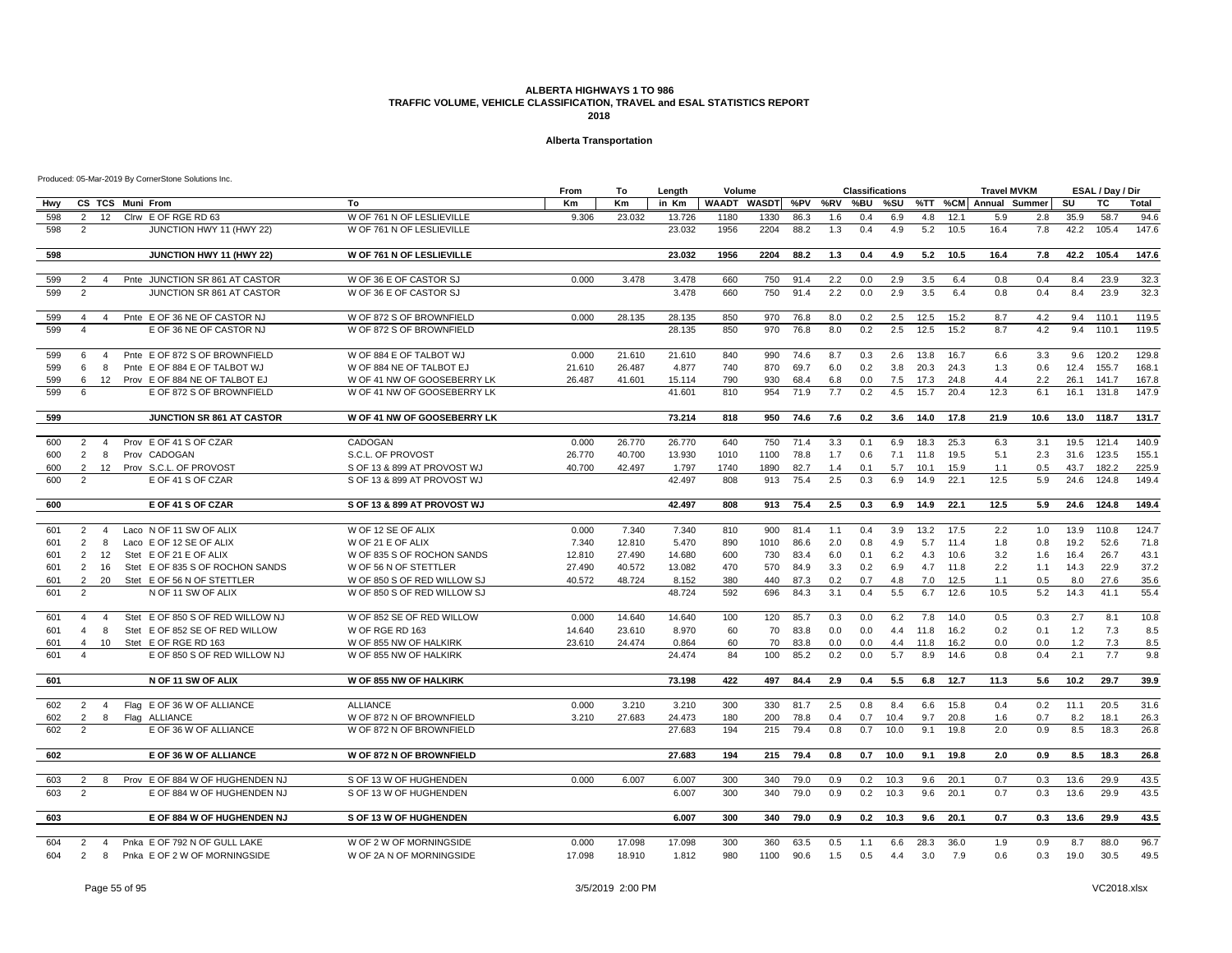#### **Alberta Transportation**

|            |                                                                                                                                               | From             | To               | Length           | Volume     |              |              |            | <b>Classifications</b> |            |              |              | <b>Travel MVKM</b>    |            |              | ESAL / Day / Dir |                |
|------------|-----------------------------------------------------------------------------------------------------------------------------------------------|------------------|------------------|------------------|------------|--------------|--------------|------------|------------------------|------------|--------------|--------------|-----------------------|------------|--------------|------------------|----------------|
| Hwy        | To<br>CS TCS Muni From                                                                                                                        | Km               | <b>Km</b>        | in Km            | WAADT      | <b>WASDT</b> |              | %PV %RV    | %BU                    | %SU        |              |              | %TT %CM Annual Summer |            | SU           | тc               | Total          |
| 604        | E OF 792 N OF GULL LAKE<br>W OF 2A N OF MORNINGSIDE<br>2                                                                                      |                  |                  | 18.910           | 365        | 431          | 70.5         | 0.8        | 0.9                    | 6.0        | 21.8         | 28.7         | 2.5                   | 1.2        | 9.6          | 82.5             | 92.1           |
| 604        | <b>W OF 2A N OF MORNINGSIDE</b><br>E OF 792 N OF GULL LAKE                                                                                    |                  |                  | 18.910           | 365        | 431          | 70.5         | 0.8        | 0.9                    | 6.0        | 21.8         | 28.7         | 2.5                   | 1.2        | 9.6          | 82.5             | 92.1           |
|            |                                                                                                                                               |                  |                  |                  |            |              |              |            |                        |            |              |              |                       |            |              |                  |                |
| 605        | Pnka E OF 821 N OF TEES<br>W OF HWY 21<br>2<br>$\overline{4}$                                                                                 | 0.000            | 22.770           | 22.770           | 500        | 610          | 78.8         | 2.8        | 0.5                    | 5.6        | 12.3         | 18.4         | 4.2                   | 2.1        | 12.3         | 63.7             | 76.0           |
| 605        | 2<br>E OF 821 N OF TEES<br>W OF HWY 21                                                                                                        |                  |                  | 22.770           | 500        | 610          | 78.8         | 2.8        | 0.5                    | 5.6        | 12.3         | 18.4         | 4.2                   | 2.1        | 12.3         | 63.7             | 76.0           |
| 605        | E OF 821 N OF TEES<br>W OF HWY 21                                                                                                             |                  |                  | 22.770           | 500        | 610          | 78.8         | 2.8        | 0.5                    | 5.6        | 12.3         | 18.4         | 4.2                   | 2.1        | 12.3         | 63.7             | 76.0           |
| 607        | Pnka E OF 761 NW OF BLUFFTON<br>W OF 20 NW OF BLUFFTON<br>2<br>$\overline{4}$                                                                 | 0.000            | 17.784           | 17.784           | 250        | 280          | 80.5         | 0.7        | 0.0                    | 11.1       | 7.7          | 18.8         | 1.6                   | 0.8        | 12.2         | 20.0             | 32.2           |
| 607        | 2<br>E OF 761 NW OF BLUFFTON<br>W OF 20 NW OF BLUFFTON                                                                                        |                  |                  | 17.784           | 250        | 280          | 80.5         | 0.7        | 0.0                    | 11.1       | 7.7          | 18.8         | 1.6                   | 0.8        | 12.2         | 20.0             | 32.2           |
| 607        | E OF 761 NW OF BLUFFTON<br>W OF 20 NW OF BLUFFTON                                                                                             |                  |                  | 17.784           | 250        | 280          | 80.5         | 0.7        | 0.0                    | 11.1       | 7.7          | 18.8         | 1.6                   | 0.8        | 12.2         | 20.0             | 32.2           |
|            |                                                                                                                                               |                  |                  |                  |            |              |              |            |                        |            |              |              |                       |            |              |                  |                |
| 608        | 2<br>Flag E OF 36 & 53 E OF FORESTBURG<br>W OF 869 NE OF GALAHAD<br>$\overline{4}$                                                            | 0.000            | 11.384           | 11.384           | 520        | 570          | 72.0         | 4.0        | 0.4                    | 5.7        | 17.9         | 24.0         | 2.2                   | 1.0        | 13.1         | 96.5             | 109.6          |
| 608<br>608 | 2<br>Flag E OF 869 NE OF GALAHAD<br>W OF 872 SW OF HARDISTY<br>8<br>$\overline{2}$<br>E OF 36 & 53 E OF FORESTBURG<br>W OF 872 SW OF HARDISTY | 11.384           | 27.643           | 16.259<br>27.643 | 460<br>485 | 520<br>541   | 65.9<br>68.6 | 4.1<br>4.1 | 0.3<br>0.3             | 6.4<br>6.1 | 23.3<br>20.9 | 30.0<br>27.3 | 2.7<br>4.9            | 1.3<br>2.3 | 13.0<br>13.0 | 111.1<br>105.1   | 124.1<br>118.1 |
|            |                                                                                                                                               |                  |                  |                  |            |              |              |            |                        |            |              |              |                       |            |              |                  |                |
| 608        | Prov E OF THE BATTLE RIVER<br>W OF 884 W OF AMISK<br>$\overline{4}$<br>6                                                                      | 0.000            | 13.452           | 13.452           | 80         | 90           | 81.0         | 0.0        | 1.9                    | 11.4       | 5.7          | 19.0         | 0.4                   | 0.2        | 4.0          | 4.7              | 8.7            |
| 608        | E OF THE BATTLE RIVER<br>W OF 884 W OF AMISK<br>$\overline{4}$                                                                                |                  |                  | 13.452           | 80         | 90           | 81.0         | 0.0        | 1.9                    | 11.4       | 5.7          | 19.0         | 0.4                   | 0.2        | 4.0          | 4.7              | 8.7            |
| 608        | E OF 36 & 53 E OF FORESTBURG<br>W OF 884 W OF AMISK                                                                                           |                  |                  | 41.095           | 352        | 393          | 69.5         | 3.8        | 0.4                    | 6.5        | 19.8         | 26.7         | 5.3                   | 2.5        | 10.1         | 72.2             | 82.3           |
|            | Camr E OF 21 N OF FERINTOSH<br>W OF 56 E OF EDBERG SJ<br>$\overline{2}$                                                                       | 0.000            | 17.502           | 17.502           | 470        | 570          |              | 2.1        |                        |            | 18.6         | 28.5         | 3.0                   | 1.5        | 20.3         | 90.6             | 110.9          |
| 609<br>609 | $\overline{4}$<br>E OF 21 N OF FERINTOSH<br>W OF 56 E OF EDBERG SJ<br>2                                                                       |                  |                  | 17.502           | 470        | 570          | 69.4<br>69.4 | 2.1        | 0.1<br>0.1             | 9.8<br>9.8 | 18.6         | 28.5         | 3.0                   | 1.5        | 20.3         | 90.6             | 110.9          |
|            |                                                                                                                                               |                  |                  |                  |            |              |              |            |                        |            |              |              |                       |            |              |                  |                |
| 609        | Camr E OF 56 NE OF EDBERG NJ<br>N OF RGE RD 184 W OF ROSALIND<br>$\overline{4}$<br>$\overline{4}$                                             | 0.000            | 13.013           | 13.013           | 360        | 410          | 76.8         | 3.2        | 0.0                    | 10.8       | 9.2          | 20.0         | 1.7                   | 0.8        | 17.1         | 34.3             | 51.4           |
| 609        | Camr N OF RGE RD 184 W OF ROSALIND<br>W OF 854 AT ROSALIND<br>$\overline{4}$<br>8                                                             | 13.013           | 21.165           | 8.152            | 200        | 230          | 86.6         | 0.5        | 0.3                    | 4.4        | 8.2          | 12.9         | 0.6                   | 0.3        | 3.9          | 17.0             | 20.9           |
| 609        | E OF 56 NE OF EDBERG NJ<br>W OF 854 AT ROSALIND<br>$\overline{4}$                                                                             |                  |                  | 21.165           | 298        | 341          | 79.2         | 2.5        | 0.1                    | 9.2        | 9.0          | 18.3         | 2.3                   | 1.1        | 12.1         | 27.8             | 39.9           |
| 609        | E OF 21 N OF FERINTOSH<br>W OF 854 AT ROSALIND                                                                                                |                  |                  | 38.667           | 376        | 445          | 73.7         | 2.3        | 0.1                    | 9.5        | 14.4         | 24.0         | 5.3                   | 2.6        | 15.7         | 56.1             | 71.8           |
| 610        | Wain S OF 14 NW OF HEATH<br>4 OF 894 AT EDGERTON<br>2<br>$\overline{4}$                                                                       | 0.000            | 18.773           | 18.773           | 540        | 600          | 87.3         | 1.6        | 0.4                    | 6.3        | 4.4          | 11.1         | 3.7                   | 1.7        | 15.0         | 24.6             | 39.6           |
| 610        | $\mathfrak{D}$<br>S OF 14 NW OF HEATH<br>4 OF 894 AT EDGERTON                                                                                 |                  |                  | 18.773           | 540        | 600          | 87.3         | 1.6        | 0.4                    | 6.3        | 4.4          | 11.1         | 3.7                   | 1.7        | 15.0         | 24.6             | 39.6           |
|            |                                                                                                                                               |                  |                  |                  |            |              |              |            |                        |            |              |              |                       |            |              |                  |                |
| 610        | Wain E OF 894 AT EDGERTON<br>W OF 899 N OF RIBSTONE<br>$\overline{4}$<br>$\overline{4}$                                                       | 0.000            | 15.448           | 15.448           | 680        | 730          | 83.3         | 2.0        | 0.3                    | 6.4        | 8.0          | 14.7         | 3.8                   | 1.7        | 19.2         | 56.4             | 75.6           |
| 610        | Wain E OF 899 N OF RIBSTONE<br>8<br>W OF 17 E OF CHAUVIN<br>$\overline{4}$                                                                    | 15.448           | 30.377           | 14.929           | 520        | 560          | 82.9         | 0.7        | 0.7                    | 9.7        | 6.0          | 16.4         | 2.8                   | 1.3        | 22.2         | 32.3             | 54.5           |
| 610        | E OF 894 AT EDGERTON<br>W OF 17 E OF CHAUVIN                                                                                                  |                  |                  | 30.377           | 601        | 646          | 83.1         | 1.4        | 0.5                    | 7.8        | 7.2          | 15.5         | 6.7                   | 3.0        | 20.6         | 44.9             | 65.5           |
| 610        | S OF 14 NW OF HEATH<br><b>W OF 17 E OF CHAUVIN</b>                                                                                            |                  |                  | 49.150           | 578        | 628          | 84.5         | 1.5        | 0.5                    | 7.3        | 6.2          | 14.0         | 10.4                  | 4.7        | 18.6         | 37.1             | 55.7           |
|            |                                                                                                                                               |                  |                  |                  |            |              |              |            |                        |            |              |              |                       |            |              |                  |                |
| 611        | Pnka E OF 20 AT HOADLEY<br>W OF 771 NE OF SPRINGDALE<br>2<br>$\overline{4}$<br>Pnka E OF 771 NE OF SPRINGDALE                                 | 0.000            | 19.434           | 19.434           | 350        | 400          | 80.8         | 1.3        | 0.7                    | 8.1        | 9.1<br>7.7   | 17.9         | 2.5                   | 1.2        | 12.5         | 33.0<br>33.5     | 45.5           |
| 611        | 2<br>8<br>W OF 792 W OF USONA<br>Pnka E OF 792 W OF USONA<br>W OF 795 W OF USONA<br>2<br>12                                                   | 19.434<br>29.696 | 29.696<br>37.834 | 10.262<br>8.138  | 420<br>410 | 480<br>460   | 83.2<br>80.9 | 2.2<br>1.9 | 0.4<br>0.7             | 6.5<br>6.4 | 10.1         | 14.6<br>17.2 | 1.6                   | 0.8        | 12.0<br>11.6 | 42.9             | 45.5<br>54.5   |
| 611<br>611 | 2<br>Weta E OF 795 W OF USONA EJ<br>W OF 2 E OF USONA<br>16                                                                                   | 37.834           | 48.430           | 10.596           | 560        | 640          | 80.1         | 1.1        | 0.4                    | 6.2        | 12.2         | 18.8         | 1.2<br>2.2            | 0.6<br>1.0 | 15.3         | 70.8             | 86.1           |
| 611        | 2<br>Weta E OF 2 E OF USONA<br>W OF 2A N OF HOBBEMA NJ<br>20                                                                                  | 48.430           | 62.175           | 13.745           | 1290       | 1490         | 92.6         | 0.3        | 1.6                    | 2.7        | 2.8          | 7.1          | 6.5                   | 3.1        | 15.3         | 37.4             | 52.7           |
| 611        | 2<br>E OF 20 AT HOADLEY<br>W OF 2A N OF HOBBEMA NJ                                                                                            |                  |                  | 62.175           | 613        | 703          | 86.4         | 1.0        | 1.0                    | 5.0        | 6.6          | 12.6         | 13.9                  | 6.7        | 13.5         | 41.9             | 55.4           |
| 611        | Pnka E OF 2A S OF HOBBEMA SJ<br>W OF 822 E OF HOBBEMA WJ<br>$\overline{4}$<br>$\overline{4}$                                                  | 0.000            | 12.946           | 12.946           | 2180       | 2390         | 93.3         | 0.3        | 2.6                    | 2.1        | 1.7          | 6.4          | 10.3                  | 4.7        | 20.2         | 38.4             | 58.6           |
| 611        | Weta E OF 822 E OF HOBBEMA WJ<br>W OF 822 NW OF FERINTOSH EJ<br>$\overline{4}$<br>8                                                           | 12.946           | 19.469           | 6.523            | 690        | 820          | 72.1         | 1.7        | 0.2                    | 6.3        | 19.7         | 26.2         | 1.6                   | 0.8        | 19.1         | 140.9            | 160.0          |
| 611        | 12 Weta E OF 822 NW OF FERINTOSH EJ<br>W OF 21 S OF NEW NORWAY<br>$\Delta$                                                                    | 19.469           | 34.103           | 14.634           | 600        | 720          | 69.8         | 2.0        | 0.2                    | 7.4        | 20.6         | 28.2         | 3.2                   | 1.6        | 19.6         | 128.1            | 147.7          |
| 611        | E OF 2A S OF HOBBEMA SJ<br>W OF 21 S OF NEW NORWAY<br>$\overline{4}$                                                                          |                  |                  | 34.103           | 1217       | 1373         | 86.0         | 0.8        | 1.8                    | 3.7        | 7.7          | 13.2         | 15.1                  | 7.2        | 19.8         | 97.1             | 116.9          |
|            |                                                                                                                                               |                  |                  |                  |            |              |              |            |                        |            |              |              |                       |            |              |                  |                |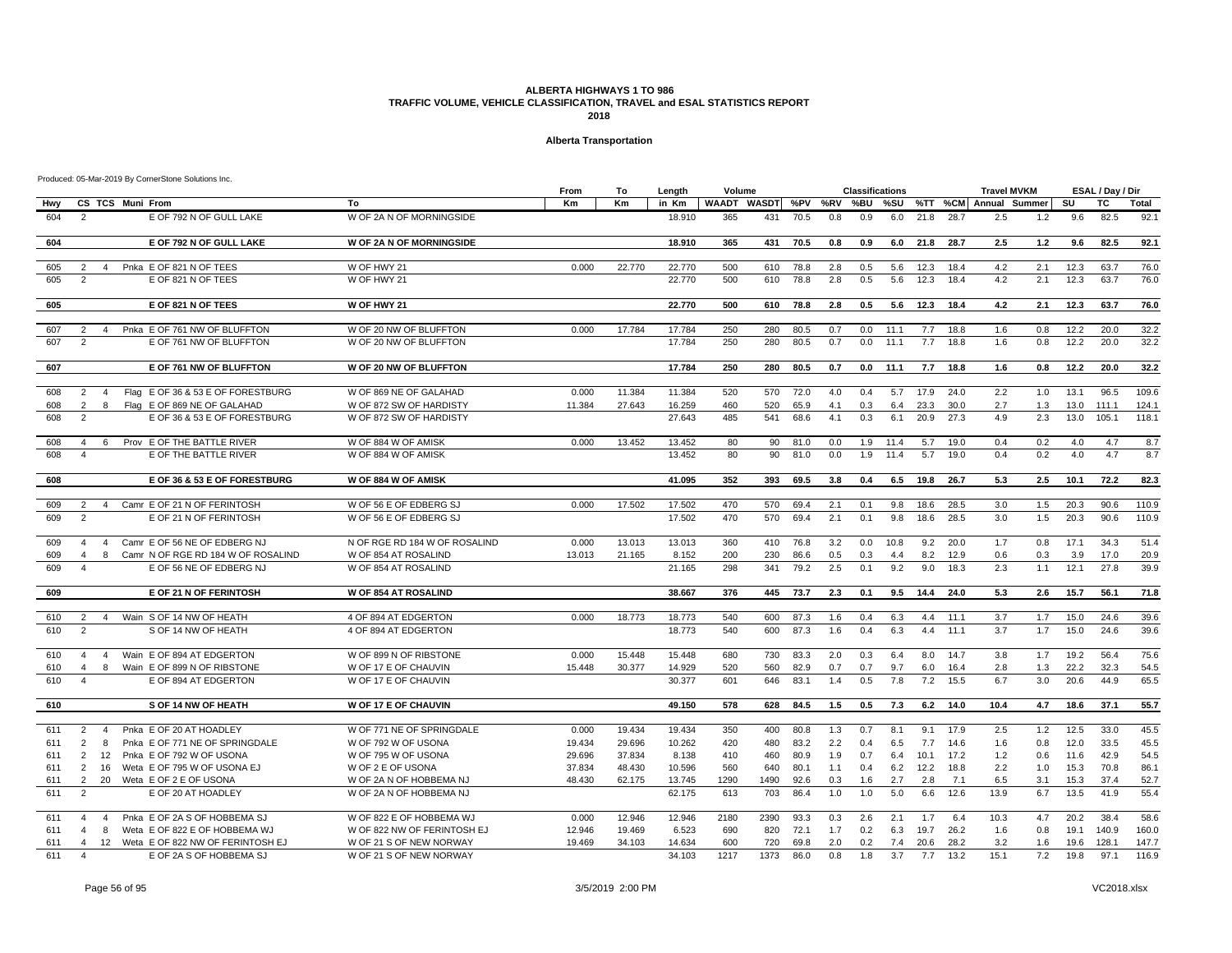#### **Alberta Transportation**

|            |                                            |                  |                                                                |                                            | From   | To        | Length           | Volume       |              |              |            | <b>Classifications</b> |            |            |              | <b>Travel MVKM</b>                                |            |              | ESAL / Day / Dir |                |
|------------|--------------------------------------------|------------------|----------------------------------------------------------------|--------------------------------------------|--------|-----------|------------------|--------------|--------------|--------------|------------|------------------------|------------|------------|--------------|---------------------------------------------------|------------|--------------|------------------|----------------|
| Hwv        |                                            | CS TCS Muni From |                                                                | To                                         | Km     | <b>Km</b> | in Km            |              |              |              |            |                        |            |            |              | WAADT WASDT %PV %RV %BU %SU %TT %CM Annual Summer |            | SU           | TC               | Total          |
|            |                                            |                  |                                                                |                                            |        |           |                  |              |              |              |            |                        |            |            |              |                                                   |            |              |                  |                |
| 611        |                                            |                  | E OF 20 AT HOADLEY                                             | W OF 21 S OF NEW NORWAY                    |        |           | 96.278           | 827          | 940          | 86.2         | 0.9        | 1.4                    | 4.3        | 7.2        | 12.9         | 29.1                                              | 13.8       | 15.7         | 61.7             | 77.4           |
| 613        | 2<br>$\overline{4}$                        |                  | Weta WETASKIWIN E.C.L.                                         | W OF 822 E OF WETASKIWIN WJ                | 0.000  | 6.097     | 6.097            | 1580         | 1900         | 82.7         | 1.9        | 0.5                    | 6.2        | 8.7        | 15.4         | 3.5                                               | 1.8        | 43.2         | 142.5            | 185.7          |
| 613        | $\overline{2}$<br>8                        |                  | Weta E OF 822 E OF WETASKIWIN WJ                               | W OF 822 S OF GWYNNE EJ                    | 6.097  | 11.179    | 5.082            | 250          | 300          | 89.4         | 1.4        | 1.9                    | 5.0        | 2.3        | 9.2          | 0.5                                               | 0.2        | 5.5          | 6.0              | 11.5           |
| 613        | 2                                          |                  | <b>WETASKIWIN E.C.L</b>                                        | W OF 822 S OF GWYNNE EJ                    |        |           | 11.179           | 975          | 1173         | 83.4         | 1.8        | 0.7                    | 6.1        | 8.0        | 14.8         | 4.0                                               | 2.0        | 26.2         | 80.8             | 107.0          |
| 613        |                                            |                  | <b>WETASKIWIN E.C.L.</b>                                       | W OF 822 S OF GWYNNE EJ                    |        |           | 11.179           | 975          | 1173         | 83.4         | 1.8        | 0.7                    | 6.1        | 8.0        | 14.8         | 4.0                                               | 2.0        | 26.2         | 80.8             | 107.0          |
|            |                                            |                  |                                                                |                                            |        |           |                  |              |              |              |            |                        |            |            |              |                                                   |            |              |                  |                |
| 614        | 2<br>$\overline{4}$                        |                  | Wain E OF 41 N OF WAINWRIGHT                                   | W OF 894 SW OF PARADISE VAL SJ             | 0.000  | 21.129    | 21.129           | 150          | 160          | 74.6         | 1.1        | 1.0                    | 8.5        | 14.8       | 24.3         | 1.2                                               | 0.5        | 5.6          | 23.0             | 28.6           |
| 614        | 2                                          |                  | E OF 41 N OF WAINWRIGHT                                        | W OF 894 SW OF PARADISE VAL SJ             |        |           | 21.129           | 150          | 160          | 74.6         | 1.1        | 1.0                    | 8.5        | 14.8       | 24.3         | 1.2                                               | 0.5        | 5.6          | 23.0             | 28.6           |
| 614        |                                            |                  | E OF 41 N OF WAINWRIGHT                                        | W OF 894 SW OF PARADISE VAL SJ             |        |           | 21.129           | 150          | 160          | 74.6         | 1.1        | 1.0                    | 8.5        | 14.8       | 24.3         | 1.2                                               | 0.5        | 5.6          | 23.0             | 28.6           |
|            |                                            |                  |                                                                |                                            |        |           |                  |              |              |              |            |                        |            |            |              |                                                   |            |              |                  |                |
| 616        | 2<br>$\overline{4}$                        |                  | Braz E OF AMOCO RD W OF BUCK CREEK                             | W OF 22 E OF BUCK CREEK                    | 0.000  | 3.259     | 3.259            | 430          | 500          | 79.2         | 3.7        | 0.0                    | 9.4        | 7.7        | 17.1         | 0.5                                               | 0.2        | 17.8         | 34.3             | 52.1           |
| 616        | 2<br>8<br>2<br>12                          |                  | Braz E OF 22 E OF BUCK CREEK                                   | W OF 761 E OF BUCK CREEK                   | 3.259  | 11.424    | 8.165            | 1030         | 1210         | 76.7         | 3.8        | 0.2<br>0.5             | 8.0        | 11.3       | 19.5         | 3.1<br>7.4                                        | 1.5<br>3.6 | 36.3<br>22.6 | 120.6            | 156.9          |
| 616<br>616 | $\overline{2}$                             |                  | Braz E OF 761 E OF BUCK CREEK<br>E OF AMOCO RD W OF BUCK CREEK | W OF 20 E OF BRETON<br>W OF 20 E OF BRETON | 11.424 | 29.960    | 18.536<br>29.960 | 1090<br>1002 | 1260<br>1164 | 86.2<br>83.2 | 1.7<br>2.4 | 0.4                    | 4.7<br>5.8 | 6.9<br>8.2 | 12.1<br>14.4 | 11.0                                              | 5.3        | 25.6         | 78.0<br>85.2     | 100.6<br>110.8 |
|            |                                            |                  |                                                                |                                            |        |           |                  |              |              |              |            |                        |            |            |              |                                                   |            |              |                  |                |
| 616        | $\overline{4}$<br>$\overline{4}$           |                  | Ledc E OF 20 E OF BRETON                                       | W OF 770 S OF WARBURG                      | 0.000  | 9.799     | 9.799            | 840          | 950          | 86.5         | 1.5        | 0.4                    | 7.2        | 4.4        | 12.0         | 3.0                                               | 1.4        | 26.6         | 38.3             | 64.9           |
| 616        | $\overline{4}$<br>8                        |                  | Ledc E OF 770 S OF WARBURG                                     | W OF 771 S OF SUNNYBROOK                   | 9.799  | 19.579    | 9.780            | 570          | 640          | 81.9         | 3.3        | 0.2                    | 10.6       | 4.0        | 14.8         | 2.0                                               | 1.0        | 26.6         | 23.6             | 50.2           |
| 616        | $\mathbf{\Lambda}$                         |                  | 12 Ledc E OF 771 S OF SUNNYBROOK                               | W OF 778 E OF ITASKA NJ                    | 19.579 | 27.738    | 8.159            | 640          | 730          | 88.2         | 3.1        | 0.6                    | 5.7        | 2.4        | 8.7          | 1.9                                               | 0.9        | 16.1         | 15.9             | 32.0           |
| 616        | $\overline{4}$                             |                  | E OF 20 E OF BRETON                                            | W OF 778 E OF ITASKA NJ                    |        |           | 27.738           | 686          | 776          | 85.6         | 2.5        | 0.4                    | 7.8        | 3.7        | 11.9         | 6.9                                               | 3.3        | 23.6         | 26.3             | 49.9           |
| 616        | 6<br>$\overline{4}$                        |                  | Weta E OF 778 E OF ITASKA SJ                                   | W OF 780 E OF MULHURST                     | 0.000  | 11.520    | 11.520           | 660          | 760          | 87.0         | 1.7        | 0.4                    | 7.6        | 3.3        | 11.3         | 2.8                                               | 1.3        | 22.1         | 22.6             | 44.7           |
| 616        | 6<br>8                                     |                  | Weta E OF 780 E OF MULHURST                                    | W OF 795 SW OF PIPESTONE SJ                | 11.520 | 19.689    | 8.169            | 1010         | 1140         | 90.4         | 2.1        | 0.3                    | 4.7        | 2.5        | 7.5          | 3.0                                               | 1.4        | 20.9         | 26.2             | 47.1           |
| 616        | 6                                          |                  | E OF 778 E OF ITASKA SJ                                        | W OF 795 SW OF PIPESTONE SJ                |        |           | 19.689           | 805          | 918          | 88.8         | 1.9        | 0.3                    | 6.1        | 2.9        | 9.3          | 5.8                                               | 2.8        | 21.6         | 24.2             | 45.8           |
| 616        | 8<br>$\overline{4}$                        |                  | Weta E OF 795 NW OF PIPESTONE NJ                               | W OF 2 W OF MILLET                         | 0.000  | 13.880    | 13.880           | 1240         | 1430         | 88.3         | 1.9        | 0.8                    | 4.2        | 4.8        | 9.8          | 6.3                                               | 3.0        | 22.9         | 61.7             | 84.6           |
| 616        | 8<br>8                                     |                  | Weta E OF 2 W OF MILLET                                        | W.C.L. OF MILLET                           | 13.880 | 21.224    | 7.344            | 1460         | 1680         | 89.6         | 0.9        | 0.7                    | 3.7        | 5.1        | 9.5          | 3.9                                               | 1.9        | 23.8         | 77.2             | 101.0          |
| 616        | 8                                          |                  | 10 Weta W.C.L. OF MILLET                                       | W OF 2A N OF MILLET SJ                     | 21.224 | 22.507    | 1.283            | 2540         | 2750         | 94.1         | 0.7        | 0.5                    | 2.2        | 2.5        | 5.2          | 1.2                                               | 0.5        | 24.6         | 65.8             | 90.4           |
| 616        | 8                                          |                  | E OF 795 NW OF PIPESTONE NJ                                    | W OF 2A N OF MILLET SJ                     |        |           | 22.507           | 1386         | 1587         | 89.4         | 1.4        | 0.7                    | 3.8        | 4.7        | 9.2          | 11.4                                              | 5.5        | 23.2         | 67.5             | 90.7           |
| 616        | 10<br>2                                    |                  | Ledc E OF 2A N OF MILLET NJ                                    | W OF 814 NE OF MILLET                      | 0.000  | 5.305     | 5.305            | 670          | 710          | 89.8         | 1.7        | 0.7                    | 4.6        | 3.2        | 8.5          | 1.3                                               | 0.6        | 13.6         | 22.2             | 35.8           |
| 616        | 10 <sup>°</sup><br>$\overline{\mathbf{4}}$ |                  | Ledc E OF 814 NE OF MIILET                                     | W OF 822 SW OF HAY LAKES                   | 5.305  | 18.354    | 13.049           | 720          | 790          | 87.1         | 1.7        | 0.1                    | 4.3        | 6.8        | 11.2         | 3.4                                               | 1.6        | 13.6         | 50.7             | 64.3           |
| 616        | 10<br>-8                                   |                  | Camr E OF 822 SW OF HAY LAKES                                  | W OF RGE RD 224                            | 18.354 | 21.600    | 3.246            | 560          | 610          | 85.3         | 1.7        | 0.0                    | 3.9        | 9.1        | 13.0         | 0.7                                               | 0.3        | 9.6          | 52.8             | 62.4           |
| 616        | 10<br>10                                   |                  | Camr E OF RGE RD 224                                           | S OF 21 W OF HAY LAKES                     | 21.600 | 35.606    | 14.006           | 480          | 520          | 83.7         | 1.4        | 0.6                    | 4.9        | 9.4        | 14.9         | 2.5                                               | 1.1        | 10.4         | 46.8             | 57.2           |
| 616        | 10                                         |                  | E OF 2A N OF MILLET NJ                                         | S OF 21 W OF HAY LAKES                     |        |           | 35.606           | 604          | 655          | 86.4         | 1.6        | 0.3                    | 4.5        | 7.2        | 12.0         | 7.8                                               | 3.6        | 12.0         | 45.1             | 57.1           |
| 616        |                                            |                  | E OF AMOCO RD W OF BUCK CREEK                                  | S OF 21 W OF HAY LAKES                     |        |           | 135.500          | 868          | 985          | 86.7         | 1.9        | 0.4                    | 5.4        | 5.6        | 11.4         | 42.9                                              | 20.4       | 20.6         | 50.4             | 71.0           |
|            |                                            |                  |                                                                |                                            |        |           |                  |              |              |              |            |                        |            |            |              |                                                   |            |              |                  |                |
| 617        | 2<br>$\overline{4}$                        |                  | Camr E OF 21 W OF HAY LAKES                                    | W OF 623 E OF HAY LAKES                    | 0.000  | 10.401    | 10.401           | 940          | 1030         | 84.6         | 1.4        | 0.2                    | 4.5        | 9.3        | 14.0         | 3.6                                               | 1.6        | 18.6         | 90.6             | 109.2          |
| 617        | 2<br>8                                     |                  | Camr E OF 623 E OF HAY LAKES                                   | W OF 833 SW OF KINGMAN                     | 10.401 | 15.288    | 4.887            | 1370         | 1500         | 85.8         | 2.3        | 0.4                    | 5.4        | 6.1        | 11.9         | 2.4                                               | 1.1        | 32.6         | 86.6             | 119.2          |
| 617        | $\overline{2}$<br>$\overline{2}$           |                  | 12 Camr E OF 833 SW OF KINGMAN                                 | W OF 834 NW OF ROUND HILL                  | 15.288 | 28.319    | 13.031           | 600          | 660          | 89.4         | 1.7        | 1.3<br>0.6             | 3.0<br>4.3 | 4.6<br>6.9 | 8.9<br>11.8  | 2.9                                               | 1.3<br>4.1 | 7.9<br>16.3  | 28.6<br>61.4     | 36.5           |
| 617        |                                            |                  | E OF 21 W OF HAY LAKES                                         | W OF 834 NW OF ROUND HILL                  |        |           | 28.319           | 858          | 941          | 86.5         | 1.7        |                        |            |            |              | 8.9                                               |            |              |                  | 77.7           |
| 617        |                                            |                  | E OF 21 W OF HAY LAKES                                         | W OF 834 NW OF ROUND HILL                  |        |           | 28.319           | 858          | 941          | 86.5         | 1.7        | 0.6                    | 4.3        | 6.9        | 11.8         | 8.9                                               | 4.1        | 16.3         | 61.4             | 77.7           |
| 619        | 2<br>$\overline{4}$                        |                  | Beav E OF JUNC HWY 36 AT VIKING                                | W OF 870 N OF KINSELLA WJ                  | 0.000  | 17.093    | 17.093           | 1030         | 1130         | 85.0         | 2.4        | 0.3                    | 6.5        | 5.8        | 12.6         | 6.4                                               | 3.0        | 29.5         | 61.9             | 91.4           |
| 619        | 2<br>-8                                    |                  | Beav E OF 870 N OF KINSELLA WJ                                 | W OF 870 N OF KINSELLA EJ                  | 17.093 | 18.730    | 1.637            | 600          | 660          | 73.0         | 10.1       | 0.1                    | 8.0        | 8.8        | 16.9         | 0.4                                               | 0.2        | 21.1         | 54.7             | 75.8           |
| 619        | 2                                          |                  | 12 Wain E OF 870 N OF KINSELLA EJ                              | W OF 881 N OF IRMA SJ                      | 18.730 | 38.328    | 19.598           | 510          | 570          | 70.4         | 6.3        | 0.2                    | 5.6        | 17.5       | 23.3         | 3.6                                               | 1.7        | 12.6         | 92.5             | 105.1          |
| 619        | 2                                          |                  | E OF JUNC HWY 36 AT VIKING                                     | W OF 881 N OF IRMA SJ                      |        |           | 38.328           | 746          | 824          | 79.5         | 4.0        | 0.3                    | 6.2        | 10.0       | 16.5         | 10.4                                              | 4.8        | 20.4         | 77.3             | 97.7           |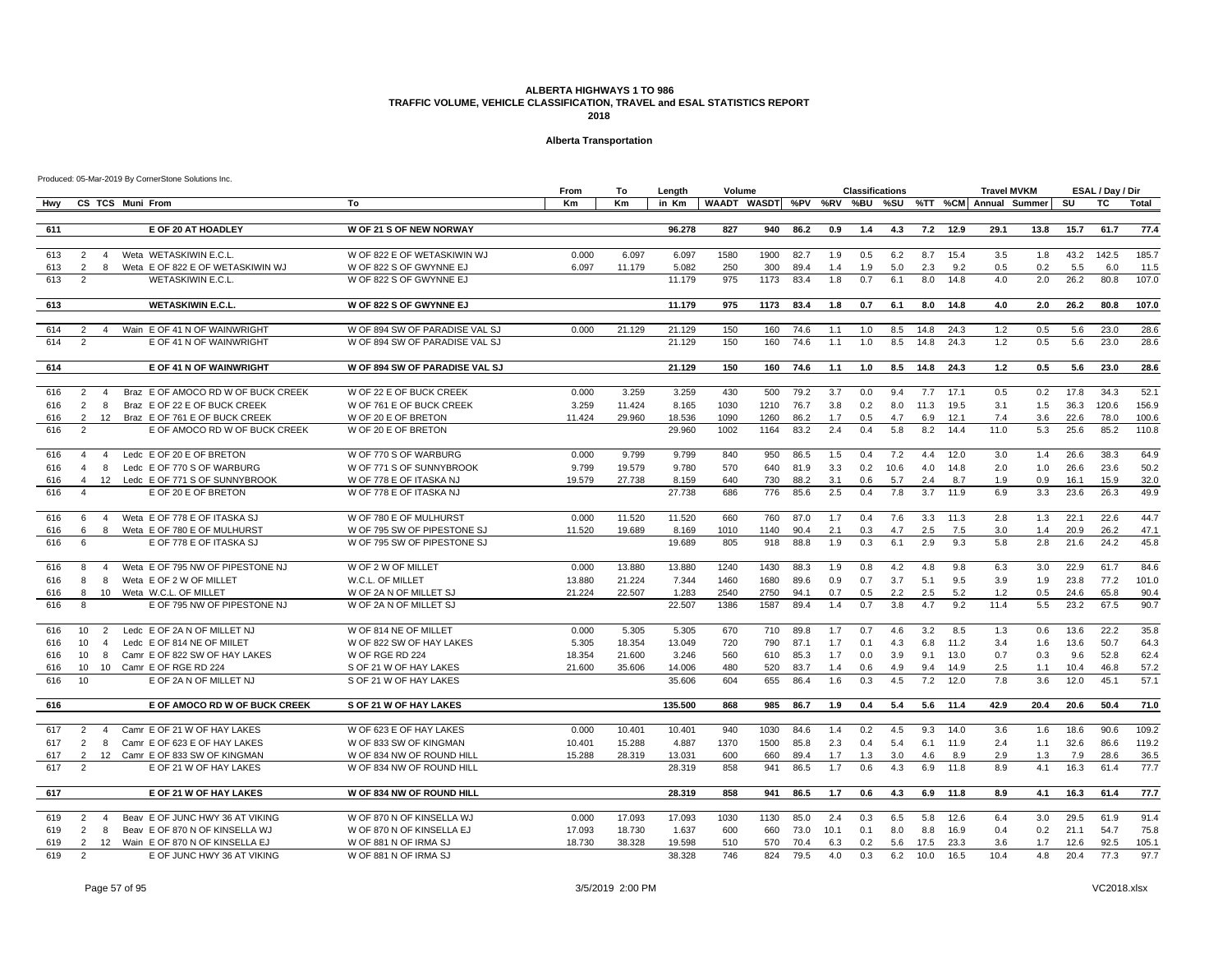#### **Alberta Transportation**

|     |                                                                                                | From   | To     | Length  | Volume                                            |       |      |     | <b>Classifications</b> |      |      |      | <b>Travel MVKM</b> |      |              | ESAL / Day / Dir |        |
|-----|------------------------------------------------------------------------------------------------|--------|--------|---------|---------------------------------------------------|-------|------|-----|------------------------|------|------|------|--------------------|------|--------------|------------------|--------|
| Hwy | CS TCS Muni From<br>To                                                                         | Km     | Кm     | in Km   | WAADT WASDT %PV %RV %BU %SU %TT %CM Annual Summer |       |      |     |                        |      |      |      |                    |      | SU           | <b>TC</b>        | Total  |
|     |                                                                                                |        |        |         |                                                   |       |      |     |                        |      |      |      |                    |      |              |                  |        |
| 619 | W OF 881 S OF MANNVILLE NJ<br>$\overline{4}$<br>Minb JUNCTION S.R.881:04<br>$\overline{4}$     | 0.000  | 3.260  | 3.260   | 840                                               | 950   | 67.8 | 6.9 | 0.3                    | 5.6  | 19.4 | 25.3 | 1.0                | 0.5  | 20.7         | 168.9            | 189.6  |
| 619 | Minb E OF 881 S OF MANNVILLE NJ<br>W OF 41 S OF VERMILION<br>$\overline{4}$<br>- 8             | 3.260  | 22.830 | 19.570  | 610                                               | 680   | 70.3 | 4.5 | 0.2                    | 5.8  | 19.2 | 25.2 | 4.4                | 2.0  | 15.6         | 121.4            | 137.0  |
| 619 | JUNCTION S.R.881:04<br>W OF 41 S OF VERMILION<br>$\overline{\mathbf{A}}$                       |        |        | 22.830  | 643                                               | 719   | 69.9 | 4.9 | 0.2                    | 5.8  | 19.2 | 25.2 | 5.4                | 2.5  | 16.4         | 128.0            | 144.4  |
| 619 | Verm E OF 41 S OF VERMILION<br>W OF RGE RD 52<br>6<br>$\overline{4}$                           | 0.000  | 16.320 | 16.320  | 660                                               | 710   | 68.5 | 1.1 | 0.4                    | 8.6  | 21.4 | 30.4 | 3.9                | 1.8  | 25.0         | 146.4            | 171.4  |
| 619 | Verm E OF RGE RD 52<br>$6\overline{6}$<br>5<br>W OF 893 S OF ISLAY                             | 16.320 | 22.817 | 6.497   | 440                                               | 490   | 66.5 | 2.6 | 0.0                    | 7.3  | 23.6 | 30.9 | 1.0                | 0.5  | 14.1         | 107.6            | 121.7  |
| 619 | Verm E OF 893 S OF ISLAY<br>W OF 897 NW OF PARADISE VAL<br>6<br>8                              | 22.817 | 37.502 | 14.685  | 520                                               | 580   | 69.1 | 2.2 | 0.4                    | 8.1  | 20.2 | 28.7 | 2.8                | 1.3  | 18.6         | 108.9            | 127.5  |
| 619 | Verm E OF 897 NW OF PARADISE VAL<br>W OF 17 S OF LLOYDMINSTER<br>6<br>12                       | 37.502 | 58.747 | 21.245  | 820                                               | 890   | 78.5 | 1.3 | 0.5                    | 5.5  | 14.2 | 20.2 | 6.4                | 2.9  | 19.9         | 120.7            | 140.6  |
| 619 | E OF 41 S OF VERMILION<br>W OF 17 S OF LLOYDMINSTER<br>6                                       |        |        | 58.747  | 659                                               | 718   | 73.0 | 1.5 | 0.4                    | 7.0  | 18.1 | 25.5 | 14.1               | 6.5  | 20.3         | 123.6            | 143.9  |
| 619 | E OF JUNC HWY 36 AT VIKING<br>W OF 17 S OF LLOYDMINSTER                                        |        |        | 119.905 | 684                                               | 752   | 74.7 | 3.0 | 0.3                    | 6.5  | 15.5 | 22.3 | 29.9               | 13.8 | 19.6         | 109.9            | 129.5  |
|     |                                                                                                |        |        |         |                                                   |       |      |     |                        |      |      |      |                    |      |              |                  |        |
| 620 | Braz BRAZEAU DAM<br>S OF 753 AT LODGEPOLE<br>2<br>2                                            | 0.000  | 24.128 | 24.128  | 1000                                              | 1070  | 65.3 | 3.2 | 0.1                    | 10.7 | 20.7 | 31.5 | 8.8                | 3.9  | 47.1         | 214.6            | 261.7  |
| 620 | <b>BRAZEAU DAM</b><br>S OF 753 AT LODGEPOLE<br>$\mathcal{P}$                                   |        |        | 24.128  | 1000                                              | 1070  | 65.3 | 3.2 | 0.1                    | 10.7 | 20.7 | 31.5 | 8.8                | 3.9  | 47.1         | 214.6            | 261.7  |
| 620 | Braz E OF 753 AT LODGEPOLE<br>S OF 22 SW OF DRAYTON VALLEY<br>$\overline{4}$<br>$\overline{4}$ | 0.000  | 28.312 | 28.312  | 1950                                              | 2090  | 65.8 | 2.7 | 0.1                    | 12.2 | 19.2 | 31.5 | 20.2               | 9.1  | 104.8        | 388.1            | 492.9  |
| 620 | E OF 753 AT LODGEPOLE<br>S OF 22 SW OF DRAYTON VALLEY<br>$\overline{4}$                        |        |        | 28.312  | 1950                                              | 2090  | 65.8 | 2.7 | 0.1                    | 12.2 | 19.2 | 31.5 | 20.2               | 9.1  | 104.8        | 388.1            | 492.9  |
| 620 | <b>BRAZEAU DAM</b><br>S OF 22 SW OF DRAYTON VALLEY                                             |        |        | 52.440  | 1513                                              | 1621  | 65.6 | 2.9 | 0.1                    | 11.7 | 19.7 | 31.5 | 29.0               | 13.0 | 78.0         | 308.9            | 386.9  |
|     |                                                                                                |        |        |         |                                                   |       |      |     |                        |      |      |      |                    |      |              |                  |        |
| 621 | Braz E OF 753 SE OF CYNTHIA<br>W OF 22 W OF ROCKY RAPIDS<br>2<br>$\overline{4}$                | 0.000  | 29.594 | 29.594  | 1330                                              | 1440  | 78.2 | 1.4 | 0.3                    | 8.5  | 11.6 | 20.4 | 14.4               | 6.5  | 49.8         | 159.9            | 209.7  |
| 621 | 2<br>E OF 753 SE OF CYNTHIA<br>W OF 22 W OF ROCKY RAPIDS                                       |        |        | 29.594  | 1330                                              | 1440  | 78.2 | 1.4 | 0.3                    | 8.5  | 11.6 | 20.4 | 14.4               | 6.5  | 49.8         | 159.9            | 209.7  |
| 621 | E OF 753 SE OF CYNTHIA<br><b>W OF 22 W OF ROCKY RAPIDS</b>                                     |        |        | 29.594  | 1330                                              | 1440  | 78.2 | 1.4 | 0.3                    | 8.5  | 11.6 | 20.4 | 14.4               | 6.5  | 49.8         | 159.9            | 209.7  |
|     |                                                                                                |        |        |         |                                                   |       |      |     |                        |      |      |      |                    |      |              |                  |        |
| 622 | Ledc E OF 770 AT ST. FRANCIS<br>N OF 39 E OF TELFORDVILLE<br>2<br>$\overline{4}$               | 0.000  | 20.697 | 20.697  | 650                                               | 690   | 87.0 | 0.8 | 1.1                    | 5.0  | 6.1  | 12.2 | 4.9                | 2.2  | 14.3         | 41.1             | 55.4   |
| 622 | E OF 770 AT ST. FRANCIS<br>N OF 39 E OF TELFORDVILLE<br>2                                      |        |        | 20.697  | 650                                               | 690   | 87.0 | 0.8 | 1.1                    | 5.0  | 6.1  | 12.2 | 4.9                | 2.2  | 14.3         | 41.1             | 55.4   |
| 622 | E OF 770 AT ST. FRANCIS<br>N OF 39 E OF TELFORDVILLE                                           |        |        | 20.697  | 650                                               | 690   | 87.0 | 0.8 | 1.1                    | 5.0  | 6.1  | 12.2 | 4.9                | 2.2  | 14.3         | 41.1             | 55.4   |
|     |                                                                                                |        |        |         |                                                   |       |      |     |                        |      |      |      |                    |      |              |                  |        |
| 623 | Ledc LEDUC E.C.L.<br>2<br>W OF 814 E OF LEDUC<br>$\overline{4}$                                | 0.000  | 5.693  | 5.693   | 3030                                              | 3320  | 92.3 | 0.9 | 0.6                    | 4.0  | 2.2  | 6.8  | 6.3                | 2.9  | 53.4         | 69.1             | 122.5  |
| 623 | 2<br>8<br>Ledc E OF 814 E OF LEDUC<br>W OF 21 S OF NEW SAREPTA                                 | 5.693  | 23.584 | 17.891  | 1510                                              | 1660  | 91.9 | 1.9 | 0.2                    | 3.4  | 2.6  | 6.2  | 9.9                | 4.5  | 22.6         | 40.7             | 63.3   |
| 623 | 2<br>LEDUC E.C.L.<br>W OF 21 S OF NEW SAREPTA                                                  |        |        | 23.584  | 1877                                              | 2061  | 92.1 | 1.5 | 0.4                    | 3.6  | 2.4  | 6.4  | 16.2               | 7.4  | 29.8         | 46.7             | 76.5   |
| 623 | Camr E OF 21 S OF NEW SAREPTA<br>N OF 617 E OF HAY LAKES<br>$\overline{4}$<br>$\overline{4}$   | 0.000  | 21.497 | 21.497  | 940                                               | 1030  | 87.1 | 6.2 | 0.3                    | 4.3  | 2.1  | 6.7  | 7.4                | 3.4  | 17.8         | 20.5             | 38.3   |
| 623 | E OF 21 S OF NEW SAREPTA<br>N OF 617 E OF HAY LAKES<br>$\overline{4}$                          |        |        | 21.497  | 940                                               | 1030  | 87.1 | 6.2 | 0.3                    | 4.3  | 2.1  | 6.7  | 7.4                | 3.4  | 17.8         | 20.5             | 38.3   |
| 623 | LEDUC E.C.L<br>N OF 617 E OF HAY LAKES                                                         |        |        | 45.081  | 1430                                              | 1569  | 90.5 | 3.0 | 0.4                    | 3.8  | 2.3  | 6.5  | 23.5               | 10.8 | 23.9         | 34.1             | 58.0   |
|     |                                                                                                |        |        |         |                                                   |       |      |     |                        |      |      |      |                    |      |              |                  |        |
| 624 | Park E OF 22 NW OF ROUND VALLEY<br>W OF 759 S OF TOMAHAWK<br>2<br>$\overline{4}$               | 0.000  | 14.350 | 14.350  | 1200                                              | 1300  | 79.9 | 3.5 | 0.4                    | 6.8  | 9.4  | 16.6 | 6.3                | 2.9  | 35.9         | 116.9            | 152.8  |
| 624 | $\overline{2}$<br>E OF 22 NW OF ROUND VALLEY<br>W OF 759 S OF TOMAHAWK                         |        |        | 14.350  | 1200                                              | 1300  | 79.9 | 3.5 | 0.4                    | 6.8  | 9.4  | 16.6 | 6.3                | 2.9  | 35.9         | 116.9            | 152.8  |
| 624 | E OF 22 NW OF ROUND VALLEY<br>W OF 759 S OF TOMAHAWK                                           |        |        | 14.350  | 1200                                              | 1300  | 79.9 | 3.5 | 0.4                    | 6.8  | 9.4  | 16.6 | 6.3                | 2.9  | 35.9         | 116.9            | 152.8  |
|     |                                                                                                |        |        |         |                                                   |       |      |     |                        |      |      |      |                    |      |              |                  |        |
| 625 | Ledc E OF 2 & 19 W OF NISKU<br>2<br>E.C.L OF NISKU INDUSTRIAL PARK<br>$\overline{4}$           | 0.000  | 3.710  | 3.710   | 14380                                             | 15610 | 86.3 | 0.6 | 0.1                    | 5.7  | 7.3  | 13.1 | 19.5               | 8.9  | 361.1 1088.1 |                  | 1449.2 |
| 625 | 2<br>6<br>Ledc E.C.L. OF NISKU IND. PARK<br>W OF 814 AT BEAUMONT                               | 3.710  | 8.897  | 5.187   | 6760                                              | 7330  | 88.7 | 1.4 | 0.1                    | 4.0  | 5.8  | 9.9  | 12.8               |      | 5.8 119.1    | 406.4            | 525.5  |
| 625 | 2<br>8 Ledc E OF 814 AT BEAUMONT<br>W OF 21 S OF LOOMA                                         | 8.897  | 20.242 | 11.345  | 3930                                              | 4260  | 84.5 | 1.3 | 0.6                    | 5.3  | 8.3  | 14.2 | 16.3               | 7.4  | 91.8         | 338.1            | 429.9  |
| 625 | W OF 21 S OF LOOMA<br>2<br>E OF 2 & 19 W OF NISKU                                              |        |        | 20.242  | 6570                                              | 7127  | 86.4 | 1.0 | 0.3                    | 5.1  | 7.2  | 12.6 | 48.5               | 22.1 | 147.6        | 490.3            | 637.9  |
| 625 | E OF 2 & 19 W OF NISKU<br>W OF 21 S OF LOOMA                                                   |        |        | 20.242  | 6570                                              | 7127  | 86.4 | 1.0 | 0.3                    | 5.1  | 7.2  | 12.6 | 48.5               | 22.1 | 147.6        | 490.3            | 637.9  |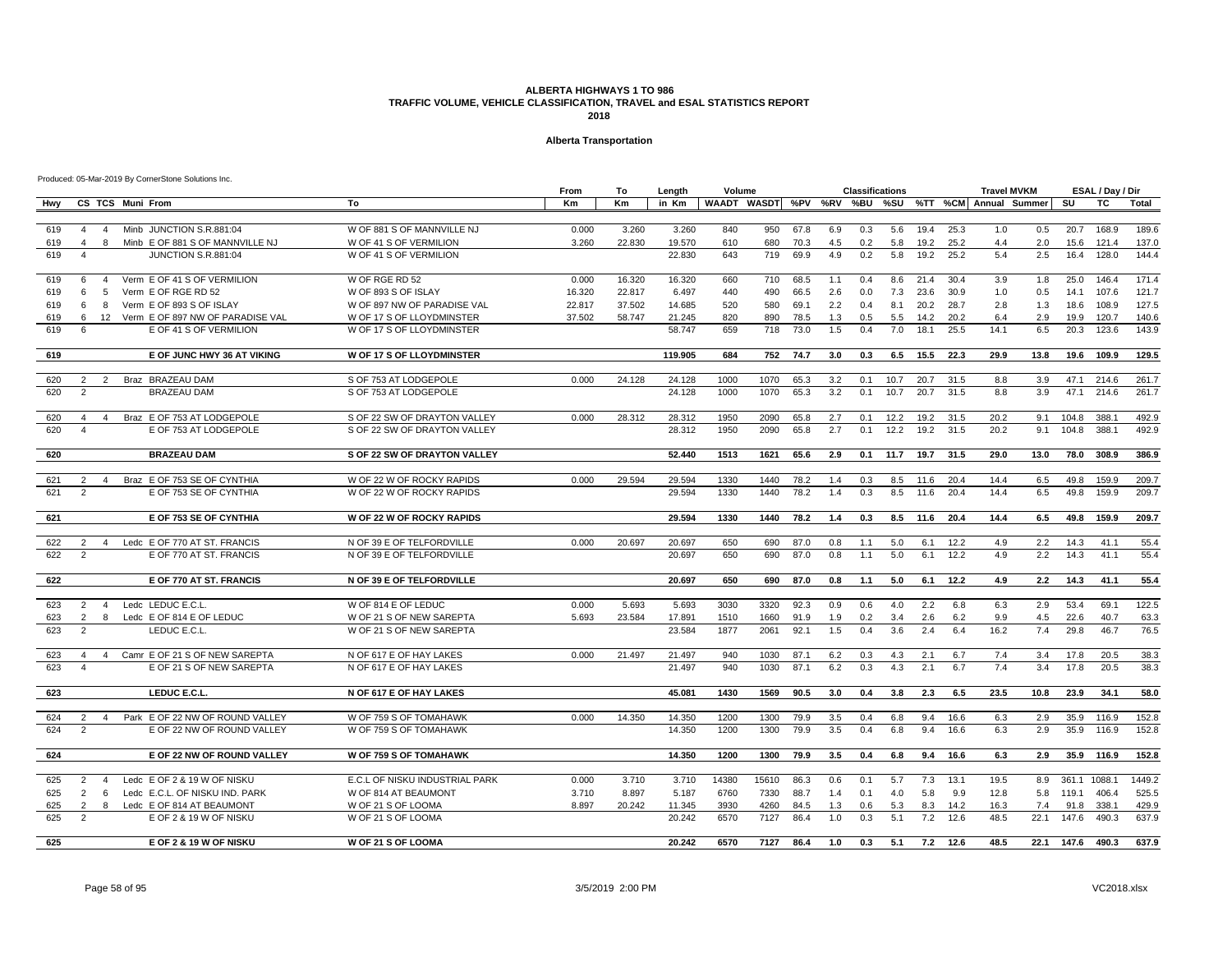#### **Alberta Transportation**

|            |                         |                |                                                         |                                           | From      | To        | Length          | Volume       |              |              |            | <b>Classifications</b> |            |            |            | <b>Travel MVKM</b> |               |              | ESAL / Day / Dir |               |
|------------|-------------------------|----------------|---------------------------------------------------------|-------------------------------------------|-----------|-----------|-----------------|--------------|--------------|--------------|------------|------------------------|------------|------------|------------|--------------------|---------------|--------------|------------------|---------------|
| Hwy        |                         |                | CS TCS Muni From                                        | To                                        | <b>Km</b> | <b>Km</b> | in Km           | <b>WAADT</b> | <b>WASDT</b> |              | %PV %RV    | %BU                    | %SU        |            | %TT %CM    |                    | Annual Summer | SU           | <b>TC</b>        | Total         |
| 626        | 2                       | 2              | Beav E OF 834 WJ E OF TOFFIELD                          | W OF 834 EJ E OF TOFFIELD                 | 0.000     | 1.495     | 1.495           | 1160         | 1300         | 90.4         | 1.1        | 0.7                    | 1.6        | 6.2        | 8.5        | 0.6                | 0.3           | 8.2          | 74.5             | 82.7          |
| 626        | 2                       | $\overline{4}$ | Beav E OF 834 EJ E OF TOFFIELD                          | W OF 854 N OF RYLEY                       | 1.495     | 19.204    | 17.709          | 160          | 180          | 90.4         | 0.7        | 0.7                    | 5.5        | 2.7        | 8.9        | 1.0                | 0.5           | 3.9          | 4.5              | 8.4           |
| 626        | 2                       | 8              | Beav E OF 854 N OF RYLEY                                | W OF RGE RD 171                           | 19.204    | 21.190    | 1.986           | 410          | 460          | 67.6         | 1.1        | 0.0                    | 8.6        | 22.7       | 31.3       | 0.3                | 0.1           | 15.5         | 96.5             | 112.0         |
| 626        | $\overline{2}$          | 9              | Beav E OF RGE RD 171                                    | W OF 855 NE OF RYLEY WJ                   | 21.190    | 24.408    | 3.218           | 390          | 440          | 72.2         | 2.2        | 0.2                    | 6.3        | 19.1       | 25.6       | 0.5                | 0.2           | 10.8         | 77.2             | 88.0          |
| 626        | 2                       | 12             | Beav E OF 855 NE OF RYLEY WJ                            | W OF 855 N OF HOLDEN EJ                   | 24.408    | 30.573    | 6.165           | 350          | 390          | 75.9         | 2.9        | 0.1                    | 5.1        | 16.0       | 21.2       | 0.8                | 0.4           | 7.9          | 58.0             | 65.9          |
| 626        | 2                       | 16             | Beav E OF 855 N OF HOLDEN EJ                            | W OF 857 S OF VEGREVILLE                  | 30.573    | 44.151    | 13.578          | 380          | 430          | 86.1         | 1.9        | 0.3                    | 3.4        | 8.3        | 12.0       | 1.9                | 0.9           | 5.7          | 32.7             | 38.4          |
| 626        | 2                       |                | E OF 834 WJ E OF TOFFIELD                               | W OF 857 S OF VEGREVILLE                  |           |           | 44.151          | 316          | 356          | 83.6         | 1.7        | 0.4                    | 4.4        | 9.9        | 14.7       | 5.1                | 2.4           | 6.1          | 32.4             | 38.5          |
| 626        |                         |                | E OF 834 WJ E OF TOFFIELD                               | W OF 857 S OF VEGREVILLE                  |           |           | 44.151          | 316          | 356          | 83.6         | 1.7        | 0.4                    | 4.4        | 9.9        | 14.7       | 5.1                | 2.4           | 6.1          | 32.4             | 38.5          |
| 627        | 2                       | $\overline{4}$ | Park E OF 759 S OF HOREN                                | W OF 770 S OF CARVEL                      | 0.000     | 34.561    | 34.561          | 1300         | 1450         | 80.3         | 0.8        | 0.3                    | 3.3        | 15.3       | 18.9       | 16.4               | 7.7           | 18.9         | 206.2            | 225.1         |
| 627        | 2                       | 8              | Park E OF 770 S OF CARVEL                               | W OF 779 S OF STONY PLAIN                 | 34.561    | 49.246    | 14.685          | 3460         | 3830         | 80.6         | 1.7        | 0.2                    | 3.3        | 14.2       | 17.7       | 18.5               | 8.6           | 50.3         | 509.3            | 559.6         |
| 627        | $\overline{2}$          |                | E OF 759 S OF HOREN                                     | W OF 779 S OF STONY PLAIN                 |           |           | 49.246          | 1944         | 2160         | 80.5         | 1.3        | 0.2                    | 3.3        | 14.7       | 18.2       | 34.9               | 16.3          | 28.3         | 296.2            | 324.5         |
| 627        | $\overline{4}$          | $\overline{4}$ | Park E OF 779 S OF STONY PLAIN                          | W OF RGE RD 273 N OF GOLDEN SPIKE         | 0.000     | 6.120     | 6.120           | 4660         | 5160         | 87.7         | 1.6        | 0.6                    | 2.8        | 7.3        | 10.7       | 10.4               | 4.8           | 57.5         | 352.6            | 410.1         |
| 627        | $\overline{4}$          | 8              | Park E OF RGE RD 273 N OF GOLDEN SPIKE                  | W OF 60 W OF EDMONTON                     | 6.120     | 15,900    | 9.780           | 6520         | 7220         | 89.7         | 1.5        | 0.3                    | 3.2        | 5.3        | 8.8        | 23.3               | 10.8          | 91.9         | 358.2            | 450.1         |
| 627        | $\overline{4}$          |                | 12 Park E OF 60 W OF EDMONTON                           | EDMONTON WEST BOUNDARY                    | 15.900    | 20.797    | 4.897           | 6110         | 6770         | 96.8         | 0.2        | 0.7                    | 1.8        | 0.5        | 3.0        | 10.9               | 5.1           | 48.4         | 31.7             | 80.1          |
| 627        | $\overline{a}$          |                | E OF 779 S OF STONY PLAIN                               | <b>EDMONTON WEST BOUNDARY</b>             |           |           | 20.797          | 5876         | 6508         | 90.9         | 1.2        | 0.5                    | 2.8        | 4.6        | 7.9        | 44.6               | 20.7          | 72.5         | 280.2            | 352.7         |
| 627        |                         |                | E OF 759 S OF HOREN                                     | <b>EDMONTON WEST BOUNDARY</b>             |           |           | 70.043          | 3111         | 3451         | 86.4         | 1.2        | 0.4                    | 3.0        | 9.0        | 12.4       | 79.5               | 37.0          | 41.1         | 290.2            | 331.3         |
|            |                         |                |                                                         |                                           |           |           |                 |              |              |              |            |                        |            |            |            |                    |               |              |                  |               |
| 628        | 2                       | $\overline{4}$ | Park E OF 779 S OF STONY PLAIN                          | <b>RGE RD 265</b>                         | 0.000     | 6.140     | 6.140           | 4520         | 5010         | 97.3         | 0.4        | 0.8                    | 1.2        | 0.3        | 2.3        | 10.1               | 4.7           | 23.9         | 14.1             | 38.0          |
| 628        | 2                       | - 5            | Park RGE RD 265                                         | W OF 60 W OF EDMONTON                     | 6.140     | 15.880    | 9.740           | 650          | 720          | 94.7         | 0.3        | 0.9                    | 2.8        | 1.3        | 5.0        | 2.3                | 1.1           | 8.0          | 8.8              | 16.8          |
| 628<br>628 | 2<br>2                  | 8              | Park E OF 60 W OF EDMONTON<br>E OF 779 S OF STONY PLAIN | <b>EDMONTON W.C.L.</b><br>EDMONTON W.C.L. | 15.880    | 19.139    | 3.259<br>19.139 | 4870<br>2610 | 5400<br>2893 | 95.4<br>96.3 | 0.4<br>0.4 | 0.3<br>0.7             | 2.3<br>1.8 | 1.6<br>0.8 | 4.2<br>3.3 | 5.8<br>18.2        | 2.7<br>8.5    | 49.3<br>20.7 | 80.8<br>21.6     | 130.1<br>42.3 |
|            |                         |                |                                                         |                                           |           |           |                 |              |              |              |            |                        |            |            |            |                    |               |              |                  |               |
| 628        | $\overline{4}$          | $\overline{4}$ | Strc E OF 14 & 216 IN EDMONTON                          | W OF 21 SHERWOOD PARK                     | 0.000     | 6.432     | 6.432           | 11940        | 12690        | 96.1         | 0.3        | 0.3                    | 2.5        | 0.8        | 3.6        | 28.0               | 12.5          | 131.5        | 99.0             | 230.5         |
| 628        | $\overline{\mathbf{A}}$ |                | E OF 14 & 216 IN EDMONTON                               | W OF 21 SHERWOOD PARK                     |           |           | 6.432           | 11940        | 12690        | 96.1         | 0.3        | 0.3                    | 2.5        | 0.8        | 3.6        | 28.0               | 12.5          | 131.5        | 99.0             | 230.5         |
| 628        |                         |                | E OF 779 S OF STONY PLAIN                               | W OF 21 SHERWOOD PARK                     |           |           | 25.571          | 4957         | 5357         | 96.2         | 0.3        | 0.5                    | 2.2        | 0.8        | 3.5        | 46.3               | 21.0          | 48.0         | 41.1             | 89.1          |
| 629        | $\overline{4}$          | $\overline{4}$ | Strc E OF 824 NW OF COOKING LAKE                        | W OF LOCAL RD 33-51-21-400000000          | 0.000     | 8.154     | 8.154           | 680          | 760          | 90.4         | 1.9        | 1.8                    | 3.1        | 2.8        | 7.7        | 2.0                | 0.9           | 9.3          | 19.7             | 29.0          |
| 629        | $\overline{4}$          |                | E OF 824 NW OF COOKING LAKE                             | W OF LOCAL RD 33-51-21-400000000          |           |           | 8.154           | 680          | 760          | 90.4         | 1.9        | 1.8                    | 3.1        | 2.8        | 7.7        | 2.0                | 0.9           | 9.3          | 19.7             | 29.0          |
|            |                         |                |                                                         |                                           |           |           |                 |              |              |              |            |                        |            |            |            |                    |               |              |                  |               |
| 629        |                         |                | E OF 824 NW OF COOKING LAKE                             | W OF LOCAL RD 33-51-21-400000000          |           |           | 8.154           | 680          | 760          | 90.4         | 1.9        | 1.8                    | 3.1        | 2.8        | 7.7        | 2.0                | 0.9           | 9.3          | 19.7             | 29.0          |
| 630        | 2                       | 16             | Strc E OF 21 W OF WYECLIF                               | W OF 824 S OF ARDROSSAN                   | 0.000     | 6.572     | 6.572           | 9940         | 10550        | 95.3         | 0.4        | 0.5                    | 3.2        | 0.6        | 4.3        | 23.8               | 10.6          | 140.1        | 61.8             | 201.9         |
| 630        | 2                       | 20             | Strc E OF 824 S OF ARDROSSAN                            | W OF 830 AT UNCAS                         | 6.572     | 11.445    | 4.873           | 5780         | 6140         | 94.8         | 0.4        | 1.0                    | 2.9        | 0.9        | 4.8        | 10.3               | 4.6           | 73.8         | 53.9             | 127.7         |
| 630        | 2                       | 24             | Strc E OF 830 AT UNCAS                                  | N OF 14 W OF TOFIELD                      | 11.445    | 40.035    | 28.590          | 1850         | 1990         | 92.4         | 0.8        | 0.9                    | 4.3        | 1.6        | 6.8        | 19.3               | 8.7           | 35.0         | 30.7             | 65.7          |
| 630        | $\overline{2}$          |                | E OF 21 W OF WYECLIF                                    | N OF 14 W OF TOFIELD                      |           |           | 40.035          | 3656         | 3900         | 94.3         | 0.5        | 0.7                    | 3.5        | 1.0        | 5.2        | 53.4               | 23.9          | 56.4         | 37.9             | 94.3          |
| 630        |                         |                | E OF 21 W OF WYECLIF                                    | N OF 14 W OF TOFIELD                      |           |           | 40.035          | 3656         | 3900         | 94.3         | 0.5        | 0.7                    | 3.5        | 1.0        | 5.2        | 53.4               | 23.9          | 56.4         | 37.9             | 94.3          |
|            |                         |                |                                                         |                                           |           |           |                 |              |              |              |            |                        |            |            |            |                    |               |              |                  |               |
| 631        | 2                       | $\overline{4}$ | Minb N OF 16 NW OF ROYAL PARK                           | W OF 857 W OF FITZALLEN                   | 0.000     | 8.710     | 8.710           | 590          | 650          | 84.1         | 1.8        | 0.6                    | 4.3        | 9.2        | 14.1       | 1.9                | 0.9           | 11.2         | 56.3             | 67.5          |
| 631        | 2                       | 8              | Minb E OF 857 W OF FITZALLEN                            | W OF 36 S OF TWO HILLS                    | 8.710     | 28.631    | 19.921          | 1140         | 1250         | 85.3         | 1.2        | 0.3                    | 4.6        | 8.6        | 13.5       | 8.3                | 3.8           | 23.1         | 101.6            | 124.7         |
| 631        | $\overline{2}$          |                | N OF 16 NW OF ROYAL PARK                                | W OF 36 S OF TWO HILLS                    |           |           | 28.631          | 973          | 1067         | 85.1         | 1.3        | 0.4                    | 4.5        | 8.7        | 13.6       | 10.2               | 4.7           | 19.3         | 87.7             | 107.0         |
| 631        | $\overline{4}$          | $\overline{4}$ | Minb E OF 36 S OF TWO HILLS                             | W OF 870 N OF INNISFREE WJ                | 0.000     | 16.275    | 16.275          | 420          | 470          | 71.3         | 1.6        | 0.5                    | 3.0        | 23.6       | 27.1       | 2.5                | 1.2           | 5.6          | 102.7            | 108.3         |
| 631        | $\Delta$                | 8              | Minb E OF 870 N OF INNISFREE WJ                         | W OF 870 S OF MORECAMBE EJ                | 16.275    | 19.542    | 3.267           | 410          | 460          | 69.2         | 2.3        | 0.7                    | 1.9        | 25.9       | 28.5       | 0.5                | 0.2           | 3.4          | 110.1            | 113.5         |
| 631        | $\overline{4}$          |                | 12 TwoH E OF 870 S OF MORECAMBE EJ                      | W OF 881 S OF MYRNAM NJ                   | 19.542    | 37.459    | 17.917          | 90           | 100          | 80.4         | 0.9        | 1.0                    | 5.1        | 12.6       | 18.7       | 0.6                | 0.3           | 2.0          | 11.8             | 13.8          |
| 631        | $\overline{4}$          |                | E OF 36 S OF TWO HILLS                                  | W OF 881 S OF MYRNAM NJ                   |           |           | 37.459          | 261          | 292          | 72.5         | 1.6        | 0.6                    | 3.2        | 22.1       | 25.9       | 3.6                | 1.7           | 3.7          | 59.8             | 63.5          |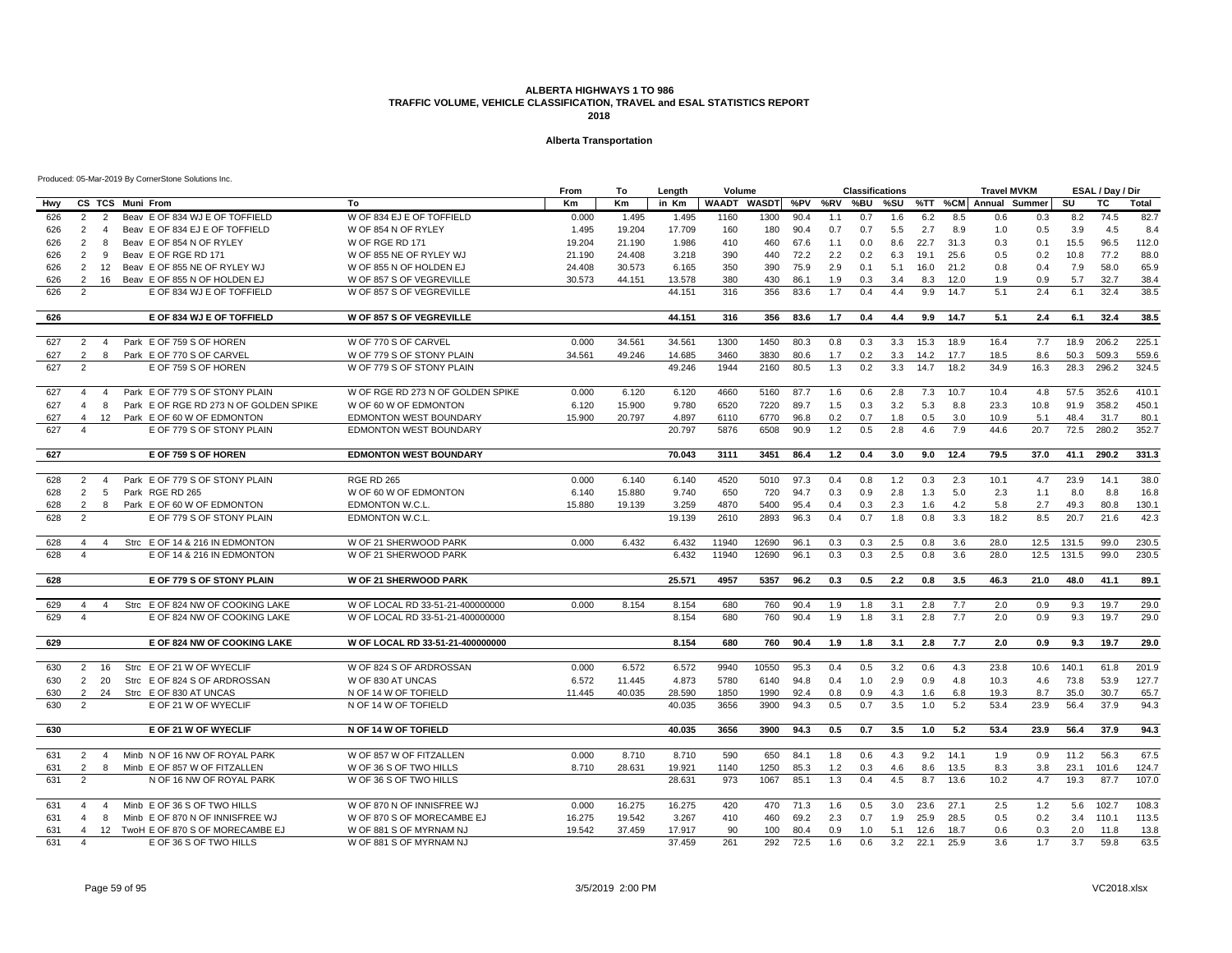#### **Alberta Transportation**

|            |                                                                                                                                                                      | From   | To     | Length           | Volume                  |            |              |            | <b>Classifications</b> |              |              |              | <b>Travel MVKM</b>    |            |              | ESAL / Day / Dir |                |
|------------|----------------------------------------------------------------------------------------------------------------------------------------------------------------------|--------|--------|------------------|-------------------------|------------|--------------|------------|------------------------|--------------|--------------|--------------|-----------------------|------------|--------------|------------------|----------------|
| Hwy        | To<br>CS TCS Muni From                                                                                                                                               | Кm     | Кm     | in Km            | WAADT WASDT %PV %RV %BU |            |              |            |                        | %SU          |              |              | %TT %CM Annual Summer |            | SU           | TC               | Total          |
| 631        | 6<br>TwoH E OF 881 N OF MANNVILLE SJ<br>W OF 41 SW OF CLANDONALD<br>$\overline{4}$                                                                                   | 0.000  | 22.855 | 22.855           | 90                      | 100        | 71.8         | 0.7        | 0.0                    | 8.9          | 18.6         | 27.5         | 0.8                   | 0.3        | 3.5          | 17.4             | 20.9           |
| 631        | 6<br>E OF 881 N OF MANNVILLE SJ<br>W OF 41 SW OF CLANDONALD                                                                                                          |        |        | 22.855           | 90                      | 100        | 71.8         | 0.7        | 0.0                    | 8.9          | 18.6         | 27.5         | 0.8                   | 0.3        | 3.5          | 17.4             | 20.9           |
| 631        | N OF 16 NW OF ROYAL PARK<br><b>W OF 41 SW OF CLANDONALD</b>                                                                                                          |        |        | 88.945           | 446                     | 492        | 81.4         | 1.3        | 0.4                    | 4.4          | 12.5         | 17.3         | 14.5                  | 6.7        | 8.6          | 57.8             | 66.4           |
|            |                                                                                                                                                                      |        |        |                  |                         |            |              |            |                        |              |              |              |                       |            |              |                  |                |
| 633        | LSAn E OF 757 AT MAGNOLIA<br>W OF 765 AT DARWELL<br>2<br>$\overline{4}$                                                                                              | 0.000  | 20.650 | 20.650           | 520                     | 620        | 85.9         | 1.6        | 1.1                    | 3.3          | 8.1          | 12.5         | 3.9                   | 2.0        | 7.6          | 43.7             | 51.3           |
| 633        | 2<br>LSAn E OF 765 AT DARWELL<br>W OF RGE RD 33 (NW10-54-3-5)<br>8                                                                                                   | 20.650 | 39.140 | 18.490           | 1110                    | 1280       | 91.3         | 1.3        | 1.8                    | 3.9          | 1.7          | 7.4          | 7.5                   | 3.6        | 19.1         | 19.6             | 38.7           |
| 633        | 2<br>12<br>LSAn E OF RGE RD 33 NW10-54-3-5<br>W OF HWY 43 E OF ALBERTA BEACH                                                                                         | 39.140 | 46.747 | 7.607            | 2940                    | 3350       | 93.2         | 2.2        | 0.2                    | 3.1          | 1.3          | 4.6          | 8.2                   | 3.9        | 40.1         | 39.6             | 79.7           |
| 633        | $\overline{2}$<br>E OF 757 AT MAGNOLIA<br>W OF HWY 43 E OF ALBERTA BEACH                                                                                             |        |        | 46.747           | 1147                    | 1325       | 91.1         | 1.7        | 1.0                    | 3.4          | 2.8          | 7.2          | 19.6                  | 9.5        | 17.2         | 33.3             | 50.5           |
| 633        | LSAn E OF 43 E OF ALBERTA BEACH<br>$\mathbf{3}$<br>W OF RGE RD 21<br>$\overline{4}$                                                                                  | 0.000  | 3.260  | 3.260            | 180                     | 210        | 81.5         | 3.0        | 0.7                    | 8.1          | 6.7          | 15.5         | 0.2                   | 0.1        | 6.4          | 12.5             | 18.9           |
| 633        | LSAn E OF RGE RD 21<br>$\overline{a}$<br>$\overline{4}$<br>W OF RGE RD 20                                                                                            | 3.260  | 4.820  | 1.560            |                         |            |              |            |                        |              |              |              |                       |            |              |                  |                |
| 633        | LSAn E OFRGE RD 20<br>5<br>W OF RGE RD 15<br>$\overline{4}$                                                                                                          | 4.820  | 5.620  | 0.800            | 300                     | 360        | 91.3         | 0.0        | 3.1                    | 5.2          | 0.4          | 8.7          | 0.1                   | 0.0        | 6.9          | 1.2              | 8.1            |
| 633        | LSAn E OF RGE RD 15<br>W OF RGE RD 12<br>$\overline{a}$<br>6                                                                                                         | 5.620  | 8.158  | 2.538            |                         |            |              |            |                        |              |              |              |                       |            |              |                  |                |
| 633        | LSAn E OF RGE RD 12<br>W OF 779 SW OF CALAHOO<br>$\overline{4}$<br>$\overline{7}$                                                                                    | 8.158  | 14.630 | 6.472            | 300                     | 360        | 91.3         | 0.0        | 3.1                    | 5.2          | 0.4          | 8.7          | 0.7                   | 0.4        | 6.9          | 1.2              | 8.1            |
| 633        | Park E OF 779 SW OF CALAHOO<br>W OF 44 S OF VILLENEUVE<br>$\overline{4}$<br>8<br>$\overline{4}$                                                                      | 14.630 | 27.400 | 12.770           | 1810                    | 2070       | 94.3         | 0.5        | 0.2                    | 4.2          | 0.8          | 5.2          | 8.4                   | 4.0        | 33.5         | 15.0             | 48.5           |
| 633        | Park E OF 44 S OF VILLENEUVE<br>HWY 2 ST ALBERT W.C.L. BOUNDAR<br>16<br>$\overline{\mathbf{A}}$                                                                      | 27.400 | 35.027 | 7.627            | 3150                    | 3520       | 84.8         | 1.8        | 0.4                    | 4.1          | 8.9          | 13.4         | 8.8                   | 4.1        | 56.9         | 290.6<br>70.9    | 347.5<br>97.3  |
| 633        | E OF 43 E OF ALBERTA BEACH<br>HWY 2 ST ALBERT W.C.L. BOUNDAR                                                                                                         |        |        | 35.027           | 1425                    | 1615       | 89.5         | 1.1        | 0.4                    | 4.2          | 4.8          | 9.4          | 18.2                  | 8.7        | 26.4         |                  |                |
| 633        | E OF 757 AT MAGNOLIA<br>HWY 2 ST ALBERT W.C.L. BOUNDAR                                                                                                               |        |        | 81.774           | 1266                    | 1449       | 90.3         | 1.4        | 0.7                    | 3.8          | 3.8          | 8.3          | 37.8                  | 18.1       | 21.2         | 49.9             | 71.1           |
| 640        | Verm E OF 41 SW OF NORTHERN VALLEY<br>W OF 893 S OF HEINSBURG<br>2<br>$\overline{4}$                                                                                 | 0.000  | 24.504 | 24.504           | 480                     | 540        | 47.8         | 1.1        | 0.3                    | 12.4         | 38.4         | 51.1         | 4.3                   | 2.0        | 26.2         | 191.0            | 217.2          |
| 640        | $\overline{2}$<br>E OF 41 SW OF NORTHERN VALLEY<br>W OF 893 S OF HEINSBURG                                                                                           |        |        | 24.504           | 480                     | 540        | 47.8         | 1.1        | 0.3                    | 12.4         | 38.4         | 51.1         | 4.3                   | 2.0        | 26.2         | 191.0            | 217.2          |
| 640        | E OF 41 SW OF NORTHERN VALLEY<br>W OF 893 S OF HEINSBURG                                                                                                             |        |        | 24.504           | 480                     | 540        | 47.8         | 1.1        | 0.3                    | 12.4         | 38.4         | 51.1         | 4.3                   | 2.0        | 26.2         | 191.0            | 217.2          |
|            |                                                                                                                                                                      |        |        |                  |                         |            |              |            |                        |              |              |              |                       |            |              |                  |                |
| 641<br>641 | 2<br>Verm E OF 897 W OF TULLIBY LAKE<br>W OF 17 SASKATCHEWAN BORDER<br>$\overline{4}$<br>$\overline{2}$<br>E OF 897 W OF TULLIBY LAKE<br>W OF 17 SASKATCHEWAN BORDER | 0.000  | 23.139 | 23.139<br>23.139 | 500<br>500              | 560<br>560 | 64.2<br>64.2 | 1.2<br>1.2 | 0.1<br>0.1             | 12.4<br>12.4 | 22.1<br>22.1 | 34.6<br>34.6 | 4.2<br>4.2            | 2.0<br>2.0 | 27.3<br>27.3 | 114.5<br>114.5   | 141.8<br>141.8 |
|            |                                                                                                                                                                      |        |        |                  |                         |            |              |            |                        |              |              |              |                       |            |              |                  |                |
| 641        | E OF 897 W OF TULLIBY LAKE<br><b>W OF 17 SASKATCHEWAN BORDER</b>                                                                                                     |        |        | 23.139           | 500                     | 560        | 64.2         | 1.2        | 0.1                    | 12.4         | 22.1         | 34.6         | 4.2                   | 2.0        | 27.3         | 114.5            | 141.8          |
| 642        | LSAn E OF 777 W OF SANDY BEACH<br>$\overline{2}$<br>SANDY BEACH<br>$\overline{4}$                                                                                    | 0.000  | 8.370  | 8.370            | 550                     | 610        | 82.9         | 4.2        | 0.0                    | 9.6          | 3.3          | 12.9         | 1.7                   | 0.8        | 23.3         | 18.8             | 42.1           |
| 642        | 2<br>Stur SANDY BEACH<br>W OF 44 W OF MORINVILLE<br>8                                                                                                                | 8.370  | 22.637 | 14.267           | 1600                    | 1820       | 94.1         | 1.3        | 0.8                    | 1.5          | 2.3          | 4.6          | 8.3                   | 4.0        | 10.6         | 38.1             | 48.7           |
| 642        | $\overline{2}$<br>E OF 777 W OF SANDY BEACH<br>W OF 44 W OF MORINVILLE                                                                                               |        |        | 22.637           | 1212                    | 1373       | 92.1         | 1.8        | 0.7                    | 2.9          | 2.5          | 6.1          | 10.0                  | 4.8        | 15.5         | 31.4             | 46.9           |
| 642        | Stur E OF 44 W OF MORINVILLE<br>W OF CNR X'ING W OF MORINVILLE<br>$\overline{4}$<br>$\overline{4}$                                                                   | 0.000  | 10.560 | 10.560           | 1960                    | 2230       | 91.6         | 1.7        | 0.9                    | 2.9          | 2.9          | 6.7          | 7.6                   | 3.6        | 25.0         | 58.9             | 83.9           |
| 642        | 6<br>Stur E OF CNR X'ING W OF MORINVILLE<br>W OF 2 AT MORINVILLE<br>$\overline{a}$                                                                                   | 10.560 | 12.021 | 1.461            | 4340                    | 4930       | 90.0         | 1.0        | 1.9                    | 4.7          | 2.4          | 9.0          | 2.3                   | 1.1        | 89.9         | 108.0            | 197.9          |
| 642        | 8<br>Stur E OF 2 AT MORINVILLE<br><b>MORINVILLE</b><br>$\overline{a}$                                                                                                | 12.021 | 14.000 | 1.979            | 9430                    | 10060      | 95.1         | 0.5        | 0.8                    | 2.5          | 1.1          | 4.4          | 6.8                   | 3.0        | 103.8        | 107.5            | 211.3          |
| 642        | Stur MORINVILLE<br>$\overline{4}$<br>12<br>W OF 28 N OF EXCELSIOR                                                                                                    | 14.000 | 22.938 | 8.938            | 3760                    | 4000       | 90.7         | 0.8        | 0.4                    | 3.0          | 5.1          | 8.5          | 12.3                  | 5.5        | 49.7         | 198.8            | 248.5          |
| 642        | E OF 44 W OF MORINVILLE<br>W OF 28 N OF EXCELSIOR<br>$\overline{a}$                                                                                                  |        |        | 22.938           | 3457                    | 3767       | 91.9         | 1.0        | 0.7                    | 3.0          | 3.4          | 7.1          | 28.9                  | 13.2       | 45.7         | 121.8            | 167.5          |
| 642        | E OF 777 W OF SANDY BEACH<br>W OF 28 N OF EXCELSIOR                                                                                                                  |        |        | 45.575           | 2342                    | 2578       | 91.9         | 1.2        | 0.7                    | 3.0          | 3.2          | 6.9          | 39.0                  | 18.0       | 30.9         | 77.7             | 108.6          |
|            |                                                                                                                                                                      |        |        |                  |                         |            |              |            |                        |              |              |              |                       |            |              |                  |                |
| 643        | Stur E OF 28A AT GIBBONS<br>W OF 825 E OF GIBBONS<br>2<br>$\overline{4}$                                                                                             | 0.000  | 6.492  | 6.492            | 3960                    | 4270       | 86.3         | 1.3        | 1.8                    | 4.3          | 6.3          | 12.4         | 9.4                   | 4.2        | 75.0         | 258.6            | 333.6          |
| 643        | 2<br>6<br>Stur E OF 825 E OF GIBBONS<br>S OF AGRIUM ACC                                                                                                              | 6.492  | 15.459 | 8.967            | 4540                    | 4900       | 83.5         | 0.5        | 2.4                    | 4.4          | 9.2          | 16.0         | 14.9                  | 6.7        | 88.0         | 432.9            | 520.9          |
| 643        | Stur N OF AGRIUM ACC<br>S OF 38 W OF AMELIA<br>2<br>8                                                                                                                | 15.459 | 20.682 | 5.223            | 2110                    | 2300       | 79.6         | 0.5        | 1.0                    | 4.5          | 14.4         | 19.9         | 4.0                   | 1.8        | 41.8         | 314.9            | 356.7          |
| 643        | 2<br>E OF 28A AT GIBBONS<br>S OF 38 W OF AMELIA                                                                                                                      |        |        | 20.682           | 3744                    | 4046       | 83.8         | 0.8        | 2.0                    | 4.4          | 9.0          | 15.4         | 28.3                  | 12.8       | 72.6         | 349.3            | 421.9          |
| 643        | E OF 28A AT GIBBONS<br>S OF 38 W OF AMELIA                                                                                                                           |        |        | 20.682           | 3744                    | 4046       | 83.8         | 0.8        | 2.0                    | 4.4          | 9.0          | 15.4         | 28.3                  | 12.8       | 72.6         | 349.3            | 421.9          |
| 644        | Stur E OF 38 AT REDWATER<br>W OF 829 E OF REDWATER<br>2<br>$\overline{4}$                                                                                            | 0.000  | 4.877  | 4.877            | 1460                    | 1590       | 86.5         | 0.9        | 0.3                    | 5.9          | 6.4          | 12.6         | 2.6                   | 1.2        | 37.9         | 96.9             | 134.8          |
| 644        | $\overline{2}$<br>E OF 38 AT REDWATER<br>W OF 829 E OF REDWATER                                                                                                      |        |        | 4.877            | 1460                    | 1590       | 86.5         | 0.9        | 0.3                    | 5.9          | 6.4          | 12.6         | 2.6                   | 1.2        | 37.9         | 96.9             | 134.8          |
|            |                                                                                                                                                                      |        |        |                  |                         |            |              |            |                        |              |              |              |                       |            |              |                  |                |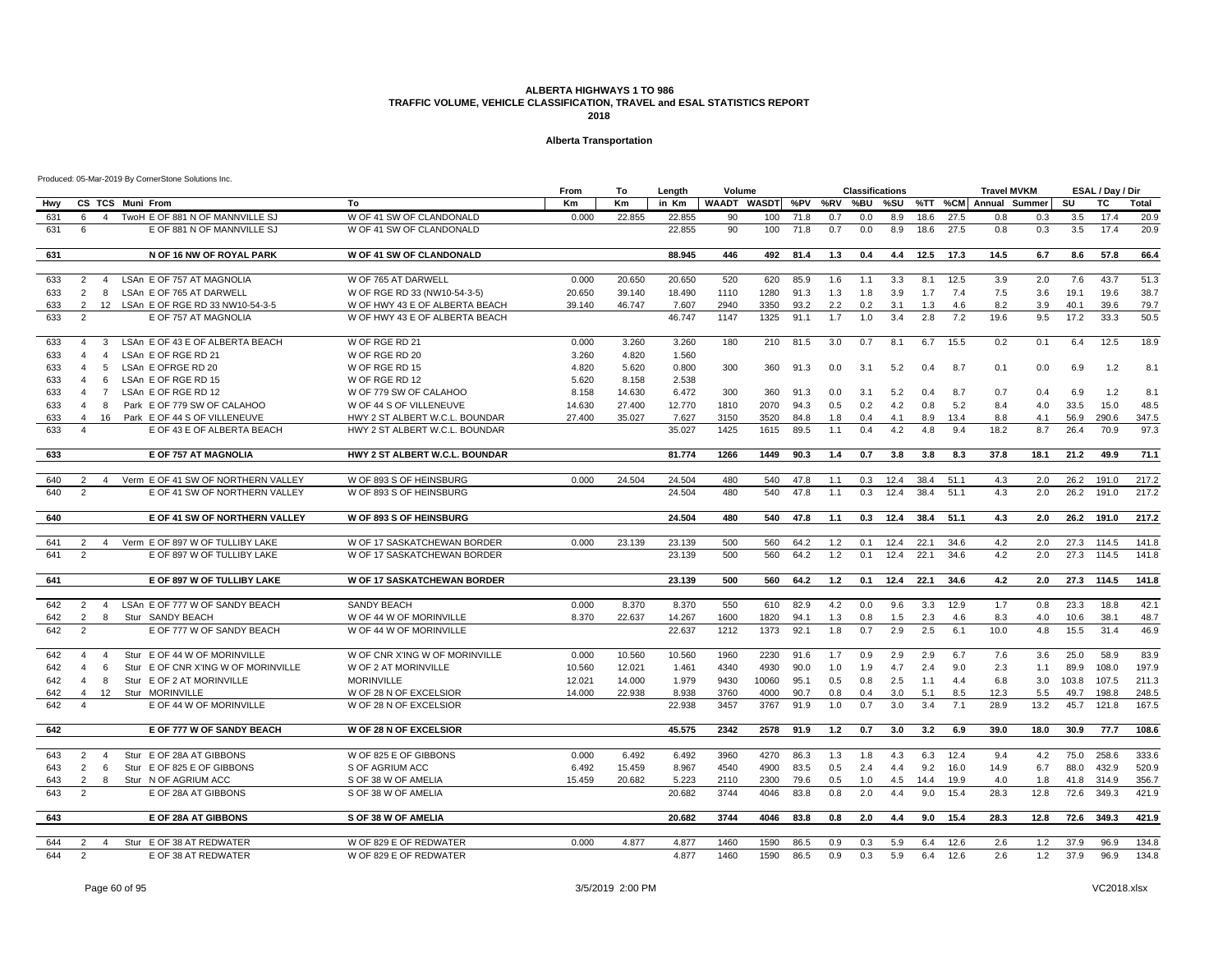#### **Alberta Transportation**

|            |                                                                                               |                                                    | From   | То        | Length           | Volume      |             |              |            | <b>Classifications</b> |             |              |              | <b>Travel MVKM</b>                                |               |              | ESAL / Day / Dir |                |
|------------|-----------------------------------------------------------------------------------------------|----------------------------------------------------|--------|-----------|------------------|-------------|-------------|--------------|------------|------------------------|-------------|--------------|--------------|---------------------------------------------------|---------------|--------------|------------------|----------------|
| Hwy        | CS TCS Muni From                                                                              | To                                                 | Кm     | <b>Km</b> | in Km            |             |             |              |            |                        |             |              |              | WAADT WASDT %PV %RV %BU %SU %TT %CM Annual Summer |               | SU           | TC               | <b>Total</b>   |
| 644        | E OF 38 AT REDWATER                                                                           | <b>W OF 829 E OF REDWATER</b>                      |        |           | 4.877            | 1460        | 1590        | 86.5         | 0.9        | 0.3                    | 5.9         | 6.4          | 12.6         | 2.6                                               | 1.2           | 37.9         | 96.9             | 134.8          |
| 645        | Lamo N OF 45 SE OF WHITFORD<br>$\overline{4}$                                                 | W OF 857 NE OF WHITFORD NJ                         | 0.000  | 8.349     | 8.349            | 1060        | 1160        | 83.1         | 7.9        | 0.2                    | 2.2         | 6.6          | 9.0          | 3.2                                               | 1.5           | 10.3         | 72.5             | 82.8           |
| 645        | 2<br>N OF 45 SE OF WHITFORD<br>2                                                              | W OF 857 NE OF WHITFORD NJ                         |        |           | 8.349            | 1060        | 1160        | 83.1         | 7.9        | 0.2                    | 2.2         | 6.6          | 9.0          | 3.2                                               | 1.5           | 10.3         | 72.5             | 82.8           |
|            |                                                                                               |                                                    |        |           |                  |             |             |              |            |                        |             |              |              |                                                   |               |              |                  |                |
| 645        | TwoH E OF 857 NW OF WILLINGDON SJ<br>$\overline{4}$<br>$\overline{4}$                         | W OF 860 NE OF HAIRY HILL                          | 0.000  | 18.031    | 18.031           | 50          | 60          | 73.0         | 2.6        | 0.0                    | 9.0         | 15.4         | 24.4         | 0.3                                               | 0.2           | 2.0          | 8.0              | 10.0           |
| 645        | E OF 857 NW OF WILLINGDON SJ<br>$\overline{4}$                                                | W OF 860 NE OF HAIRY HILL                          |        |           | 18.031           | 50          | 60          | 73.0         | 2.6        | 0.0                    | 9.0         | 15.4         | 24.4         | 0.3                                               | 0.2           | 2.0          | 8.0              | 10.0           |
| 645        | N OF 45 SE OF WHITFORD                                                                        | W OF 860 NE OF HAIRY HILL                          |        |           | 26.380           | 370         | 408         | 82.2         | 7.4        | 0.2                    | 2.8         | 7.4          | 10.4         | 3.6                                               | 1.6           | 4.6          | 28.4             | 33.0           |
| 646        | 2<br>StPI S OF 29 E OF FOISY                                                                  | W OF 881 SE OF ST.PAUL                             | 0.000  | 20.889    |                  | 590         | 680         | 77.5         | 2.7        | 1.1                    | 6.2         | 12.5         | 19.8         | 4.5                                               | $2.2^{\circ}$ |              | 76.4             | 92.5           |
| 646        | $\overline{4}$<br>StPI E OF 881 SE OF ST.PAUL<br>2<br>8                                       | W OF 41 S OF ELK POINT                             | 20.889 | 45.397    | 20.889<br>24.508 | 970         | 1120        | 69.7         | 3.7        | 0.0                    | 6.2         | 20.4         | 26.6         | 8.7                                               | 4.2           | 16.1<br>26.5 | 205.1            | 231.6          |
| 646        | $\overline{2}$<br>S OF 29 E OF FOISY                                                          | W OF 41 S OF ELK POINT                             |        |           | 45.397           | 795         | 918         | 72.3         | 3.4        | 0.4                    | 6.2         | 17.7         | 24.3         | 13.2                                              | 6.4           | 21.7         | 145.9            | 167.6          |
|            |                                                                                               |                                                    |        |           |                  |             |             |              |            |                        |             |              |              |                                                   |               |              |                  |                |
| 646        | StPI E OF 41 S OF ELK POINT<br>$\overline{4}$<br>$\overline{4}$                               | E.C.L. OF ELK POINT                                | 0.000  | 0.350     | 0.350            | 1820        | 2010        | 71.9         | 3.8        | 0.0                    | 7.4         | 16.9         | 24.3         | 0.2                                               | 0.1           | 59.3         | 318.8            | 378.1          |
| 646        | StPI E.C.L. OF ELK POINT<br>$\overline{4}$<br>8                                               | N OF 893 N OF HEINSBURG                            | 0.350  | 31.406    | 31.056           | 1570        | 1740        | 62.9         | 1.0        | 0.2                    | 10.8        | 25.1         | 36.1         | 17.8                                              | 8.3           | 74.7<br>27.1 | 408.5            | 483.2          |
| 646<br>646 | $\overline{4}$<br>12 StPI E OF 893 N OF HEINSBURG<br>E OF 41 S OF ELK POINT<br>$\overline{a}$ | W OF 897 S OF FROG LAKE<br>W OF 897 S OF FROG LAKE | 31.406 | 41.322    | 9.916<br>41.322  | 690<br>1361 | 760<br>1507 | 60.6<br>62.7 | 1.5<br>1.1 | 0.1<br>0.2             | 8.9<br>10.5 | 28.9<br>25.5 | 37.9<br>36.2 | 2.5<br>20.5                                       | 1.2<br>9.5    | 62.9         | 206.7<br>359.7   | 233.8<br>422.6 |
|            |                                                                                               |                                                    |        |           |                  |             |             |              |            |                        |             |              |              |                                                   |               |              |                  |                |
| 646        | S OF 29 E OF FOISY                                                                            | W OF 897 S OF FROG LAKE                            |        |           | 86.719           | 1065        | 1199        | 66.5         | 2.0        | 0.3                    | 8.8         | 22.4         | 31.5         | 33.7                                              | 15.9          | 41.3         | 247.3            | 288.6          |
| 647        | 2<br>Wdld E OF 751 W OF HIGHWAY WJ<br>$\overline{4}$                                          | W OF 751 E OF HIGHWAY EJ                           | 0.000  | 8.144     | 8.144            | 320         | 360         | 63.8         | 1.3        | 0.0                    | 4.5         | 30.4         | 34.9         | 1.0                                               | 0.4           | 6.3          | 100.8            | 107.1          |
| 647        | $\overline{2}$<br>LSAn E OF 751 W OF HIGHWAY EJ<br>8                                          | W OF 22 S OF MAYERTHORPE                           | 8.144  | 25.984    | 17.840           | 420         | 470         | 86.3         | 2.0        | 0.8                    | 4.4         | 6.5          | 11.7         | 2.7                                               | 1.3           | 8.1          | 28.3             | 36.4           |
| 647        | $\overline{2}$<br>E OF 751 W OF HIGHWAY WJ                                                    | W OF 22 S OF MAYERTHORPE                           |        |           | 25.984           | 389         | 436         | 80.5         | 1.8        | 0.6                    | 4.4         | 12.7         | 17.7         | 3.7                                               | 1.7           | 7.5          | 51.2             | 58.7           |
| 647        | E OF 751 W OF HIGHWAY WJ                                                                      | <b>W OF 22 S OF MAYERTHORPE</b>                    |        |           | 25.984           | 389         | 436         | 80.5         | 1.8        | 0.6                    | 4.4         | 12.7         | 17.7         | 3.7                                               | 1.7           | 7.5          | 51.2             | 58.7           |
| 651        | Barr E OF 33 S OF LUNNFORD<br>2<br>4                                                          | <b>DUNSTABLE</b>                                   | 0.000  | 14.330    | 14.330           | 900         | 1020        | 88.7         | 2.0        | 0.5                    | 5.9         | 2.9          | 9.3          | 4.7                                               | 2.2           | 23.4         | 27.1             | 50.5           |
| 651        | 2<br>Barr DUNSTABLE<br>6                                                                      | W OF 777 E OF DUNSTABLE                            | 14.330 | 17.530    | 3.200            | 920         | 1050        | 78.6         | 6.4        | 0.0                    | 2.6         | 12.4         | 15.0         | 1.1                                               | 0.5           | 10.5         | 118.2            | 128.7          |
| 651        | Barr E OF 777 E OF DUNSTABLE<br>2<br>8                                                        | <b>BUSBY</b>                                       | 17.530 | 34.570    | 17.040           | 1130        | 1290        | 93.5         | 2.3        | 0.9                    | 1.2         | 2.1          | 4.2          | 7.0                                               | 3.4           | 6.0          | 24.6             | 30.6           |
| 651        | Wstl BUSBY<br>2<br>10                                                                         | W OF 44 E OF BUSBY                                 | 34.570 | 37.745    | 3.175            | 1400        | 1590        | 92.8         | 2.7        | 0.5                    | 2.1         | 1.9          | 4.5          | 1.6                                               | 0.8           | 13.0         | 27.6             | 40.6           |
| 651        | Stur E OF 44 E OF BUSBY<br>2<br>12                                                            | W OF 2 W OF LEGAL                                  | 37.745 | 50.775    | 13.030           | 1170        | 1330        | 86.5         | 2.3        | 0.7                    | 5.0         | 5.5          | 11.2         | 5.6                                               | 2.7           | 25.8         | 66.7             | 92.5           |
| 651        | $\overline{2}$<br>E OF 33 S OF LUNNFORD                                                       | W OF 2 W OF LEGAL                                  |        |           | 50.775           | 1079        | 1228        | 89.5         | 2.5        | 0.7                    | 3.5         | 3.8          | 8.0          | 20.0                                              | 9.5           | 16.6         | 42.5             | 59.1           |
| 651        | Stur E OF 2 W OF LEGAL<br>$\overline{4}$<br>$\overline{4}$                                    | LEGAL                                              | 0.000  | 3.310     | 3.310            | 2470        | 2800        | 88.3         | 1.5        | 0.9                    | 4.1         | 5.2          | 10.2         | 3.0                                               | 1.4           | 44.6         | 133.1            | 177.7          |
| 651        | Stur LEGAL<br>$\overline{4}$<br>6                                                             | W OF 803 E OF LEGAL                                | 3.310  | 9.750     | 6.440            | 1590        | 1810        | 89.6         | 1.3        | 0.9                    | 3.4         | 4.8          | 9.1          | 3.7                                               | 1.8           | 23.8         | 79.1             | 102.9          |
| 651        | Stur E OF 803 E OF LEGAL<br>$\overline{4}$<br>8                                               | W OF RGE RD 235                                    | 9.750  | 19.470    | 9.720            | 670         | 760         | 88.5         | 1.2        | 1.3                    | 3.9         | 5.1          | 10.3         | 2.4                                               | 1.1           | 11.5         | 35.4             | 46.9           |
| 651        | Stur E OF RGE RD 235<br>$\overline{4}$<br>9                                                   | N OF 28 W OF REDWATER                              | 19.470 | 31.371    | 11.901           | 160         | 190         | 87.2         | 0.6        | 1.9                    | 6.7         | 3.6          | 12.2         | 0.7                                               | 0.3           | 4.7          | 6.0              | 10.7           |
| 651        | E OF 2 W OF LEGAL<br>$\overline{4}$                                                           | N OF 28 W OF REDWATER                              |        |           | 31.371           | 855         | 975         | 88.7         | 1.3        | 1.1                    | 4.0         | 4.9          | 10.0         | 9.8                                               | 4.7           | 15.1         | 43.4             | 58.5           |
| 651        | E OF 33 S OF LUNNFORD                                                                         | N OF 28 W OF REDWATER                              |        |           | 82.146           | 993         | 1131        | 89.2         | 2.1        | 0.8                    | 3.7         | 4.2          | 8.7          | 29.8                                              | 14.2          | 16.2         | 43.2             | 59.4           |
| 652        | SmkL E OF 857 AT WASEL<br>2<br>$\overline{4}$                                                 | W OF 859 AT HAMLIN                                 | 0.000  | 15.731    | 15.731           | 630         | 730         | 90.0         | 2.9        | 0.4                    | 2.7         | 4.0          | 7.1          | 3.6                                               | 1.8           | 7.5          | 26.1             | 33.6           |
| 652        | SmkL E OF 859 AT HAMLIN<br>2<br>8                                                             | SADDLE LAKE                                        | 15.731 | 29.750    | 14.019           | 820         | 950         | 93.3         | 1.0        | 0.3                    | 2.4         | 3.0          | 5.7          | 4.2                                               | 2.0           | 8.7          | 25.5             | 34.2           |
| 652        | 2<br>12<br>StPI SADDLE LAKE                                                                   | W OF 29 S OF ST.BRIDES                             | 29.750 | 40.178    | 10.428           | 1420        | 1640        | 95.7         | 0.8        | 0.1                    | 1.9         | 1.5          | 3.5          | 5.4                                               | 2.6           | 11.9         | 22.1             | 34.0           |
| 652        | E OF 857 AT WASEL<br>2                                                                        | W OF 29 S OF ST.BRIDES                             |        |           | 40.178           | 901         | 1043        | 93.4         | 1.4        | 0.2                    | 2.3         | 2.7          | 5.2          | 13.2                                              | 6.4           | 9.1          | 25.2             | 34.3           |
| 652        | E OF 857 AT WASEL                                                                             | W OF 29 S OF ST.BRIDES                             |        |           | 40.178           | 901         | 1043        | 93.4         | 1.4        | 0.2                    | 2.3         | 2.7          | 5.2          | 13.2                                              | 6.4           | 9.1          | 25.2             | 34.3           |
|            |                                                                                               |                                                    |        |           |                  |             |             |              |            |                        |             |              |              |                                                   |               |              |                  |                |
| 654        | LSAn E OF 757 N OF SANGUDO<br>$\overline{4}$                                                  | W OF 764 AT MEADOWVIEW SJ                          | 0.000  | 20.369    | 20.369           | 90          | 100         | 89.3         | 0.8        | 1.1                    | 4.6         | 4.2          | 9.9          | 0.7                                               | 0.3           | 1.8          | 3.9              | 5.7            |
| 654        | E OF 757 N OF SANGUDO<br>$\overline{1}$                                                       | W OF 764 AT MEADOWVIEW SJ                          |        |           | 20.369           | 90          | 100         | 89.3         | 0.8        | 1.1                    | 4.6         | 4.2          | 9.9          | 0.7                                               | 0.3           | 1.8          | 3.9              | 5.7            |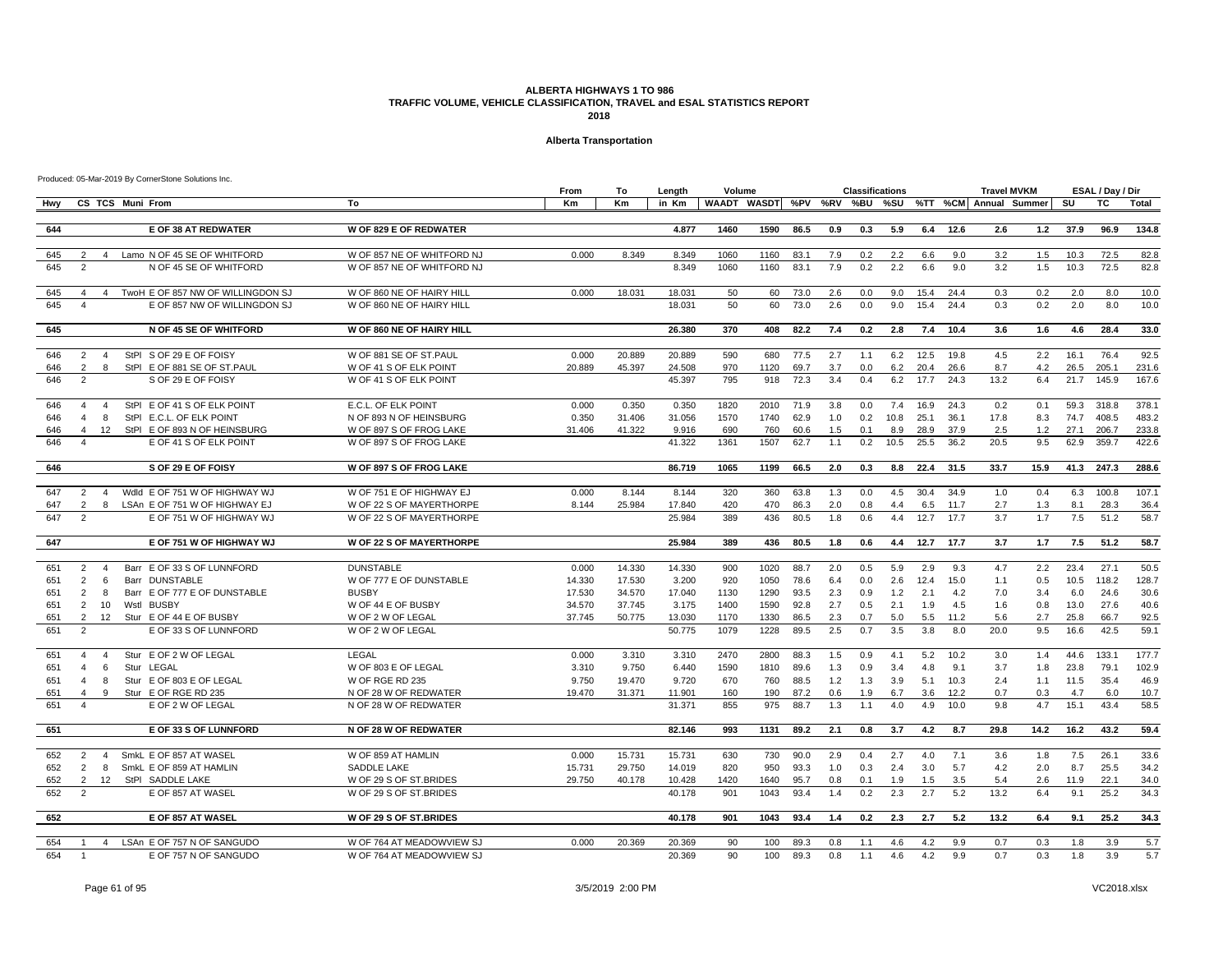#### **Alberta Transportation**

|            |                        |                     |                  |                                                           |                                                   | From           | To              | Length          | Volume       |              |              |            | <b>Classifications</b> |            |              |      | <b>Travel MVKM</b> |                                                   |              | ESAL / Day / Dir |                |
|------------|------------------------|---------------------|------------------|-----------------------------------------------------------|---------------------------------------------------|----------------|-----------------|-----------------|--------------|--------------|--------------|------------|------------------------|------------|--------------|------|--------------------|---------------------------------------------------|--------------|------------------|----------------|
| Hwv        |                        |                     | CS TCS Muni From |                                                           | To                                                | <b>Km</b>      | Кm              | in Km           |              |              |              |            |                        |            |              |      |                    | WAADT WASDT %PV %RV %BU %SU %TT %CM Annual Summer | SU           | TC               | <b>Total</b>   |
| 654        | 2                      | - 8                 |                  | Barr E OF 764 N OF MEADOWVIEW NJ                          | W OF 33 SW OF LUNNFORD SJ                         | 0.000          | 17.851          | 17.851          | 380          | 430          | 89.6         | 1.2        | 1.5                    | 3.1        | 4.6          | 9.2  | 2.5                | 1.2                                               | 5.2          | 18.1             | 23.3           |
| 654        | $\overline{2}$         |                     |                  | E OF 764 N OF MEADOWVIEW NJ                               | W OF 33 SW OF LUNNFORD SJ                         |                |                 | 17.851          | 380          | 430          | 89.6         | 1.2        | 1.5                    | 3.1        | 4.6          | 9.2  | 2.5                | 1.2                                               | 5.2          | 18.1             | 23.3           |
|            |                        |                     |                  |                                                           |                                                   |                |                 |                 |              |              |              |            |                        |            |              |      |                    |                                                   |              |                  |                |
| 654        | $\overline{4}$         | $\overline{4}$      |                  | Barr E OF 33 W OF LUNNFORD NJ                             | W OF 777 NW OF HIGHRIDGE WJ                       | 0.000          | 16.320          | 16.320          | 510          | 580          | 88.5         | 0.9        | 0.3                    | 3.9        | 6.4          | 10.6 | 3.0                | 1.4                                               | 8.8          | 33.8             | 42.6           |
| 654        | $\overline{4}$         | 8                   |                  | Wstl E OF 777 NW OF HIGHRIDGE WJ                          | W OF 777 S OF EASTBURG EJ                         | 16.320         | 21.179          | 4.859           | 340          | 390          | 85.9         | 0.9        | 0.4                    | 3.4        | 9.4          | 13.2 | 0.6                | 0.3                                               | 5.1          | 33.1             | 38.2           |
| 654        |                        |                     |                  | E OF 33 W OF LUNNFORD NJ                                  | W OF 777 S OF EASTBURG EJ                         |                |                 | 21.179          | 471          | 536          | 88.1         | 0.9        | 0.3                    | 3.8        | 6.9          | 11.0 | 3.6                | 1.7                                               | 7.9          | 33.7             | 41.6           |
| 654        |                        |                     |                  | E OF 757 N OF SANGUDO                                     | W OF 777 S OF EASTBURG EJ                         |                |                 | 59.399          | 313          | 355          | 88.8         | 1.0        | 0.8                    | 3.6        | 5.8          | 10.2 | 6.8                | 3.2                                               | 5.0          | 18.8             | 23.8           |
| 655        | $\overline{2}$         | $\overline{4}$      |                  | Barr N.W.31 TWP59 R6 W5                                   | W OF 763 SE OF TIGER LILY                         | 0.000          | 9.819           | 9.819           | 160          | 170          | 82.8         | 2.8        | 0.0                    | 4.4        | 10.0         | 14.4 | 0.6                | 0.3                                               | 3.1          | 16.6             | 19.7           |
| 655        | $\overline{2}$         |                     |                  | N.W.31 TWP59 R6 W5                                        | W OF 763 SE OF TIGER LILY                         |                |                 | 9.819           | 160          | 170          | 82.8         | 2.8        | 0.0                    | 4.4        | 10.0         | 14.4 | 0.6                | 0.3                                               | 3.1          | 16.6             | 19.7           |
| 655        |                        |                     |                  | N.W.31 TWP59 R6 W5                                        | W OF 763 SE OF TIGER LILY                         |                |                 | 9.819           | 160          | 170          | 82.8         | 2.8        | 0.0                    | 4.4        | 10.0         | 14.4 | 0.6                | 0.3                                               | 3.1          | 16.6             | 19.7           |
| 656        | $\overline{2}$         | 4                   |                  | Thor E OF 18 & 63 E OF THORHILD                           | W OF 831 AT SPRUCEFIELD                           | 0.000          | 14.709          | 14.709          | 790          | 880          | 77.6         | 1.7        | 0.7                    | 5.5        | 14.5         | 20.7 | 4.2                | 2.0                                               | 19.1         | 118.7            | 137.8          |
| 656        | $\overline{2}$         |                     |                  | E OF 18 & 63 E OF THORHILD                                | W OF 831 AT SPRUCEFIELD                           |                |                 | 14.709          | 790          | 880          | 77.6         | 1.7        | 0.7                    | 5.5        | 14.5         | 20.7 | 4.2                | 2.0                                               | 19.1         | 118.7            | 137.8          |
| 656        |                        |                     |                  | E OF 18 & 63 E OF THORHILD                                | <b>W OF 831 AT SPRUCEFIELD</b>                    |                |                 | 14.709          | 790          | 880          | 77.6         | 1.7        | 0.7                    | 5.5        | 14.5         | 20.7 | 4.2                | 2.0                                               | 19.1         | 118.7            | 137.8          |
| 657        | 2                      | $\overline{4}$      |                  | Bonn E OF 41 SE OF HOSELAW                                | MURIEL LAKE ROAD                                  | 0.000          | 9.560           | 9.560           | 720          | 790          | 94.6         | 0.6        | 0.3                    | 3.3        | 1.2          | 4.8  | 2.5                | 1.2                                               | 10.5         | 9.0              | 19.5           |
| 657        | $\overline{2}$         | 5                   |                  | Bonn MURIEL LAKE ROAD                                     | JCT S.R. 657:04                                   | 9.560          | 19.975          | 10.415          | 490          | 540          | 91.8         | 0.2        | 1.7                    | 5.1        | 1.2          | 8.0  | 1.9                | 0.9                                               | 11.0         | 6.1              | 17.1           |
| 657        | 2                      |                     |                  | E OF 41 SE OF HOSELAW                                     | JCT S.R. 657:04                                   |                |                 | 19.975          | 600          | 660          | 93.4         | 0.4        | 0.9                    | 4.1        | 1.2          | 6.2  | 4.4                | 2.0                                               | 10.8         | 7.5              | 18.3           |
| 657        | $\overline{4}$         | 4                   |                  | Bonn JCT S.R. 657:04                                      | S OF 659 E OF BONNYVILLE                          | 0.000          | 18.918          | 18.918          | 1130         | 1250         | 75.1         | 1.7        | 0.2                    | 9.6        | 13.4         | 23.2 | 7.8                | 3.6                                               | 47.8         | 156.9            | 204.7          |
| 657        | $\boldsymbol{\Lambda}$ |                     |                  | JCT S.R. 657:04                                           | S OF 659 E OF BONNYVILLE                          |                |                 | 18.918          | 1130         | 1250         | 75.1         | 1.7        | 0.2                    | 9.6        | 13.4         | 23.2 | 7.8                | 3.6                                               | 47.8         | 156.9            | 204.7          |
| 657        |                        |                     |                  | E OF 41 SE OF HOSELAW                                     | S OF 659 E OF BONNYVILLE                          |                |                 | 38.893          | 858          | 947          | 81.7         | 1.2        | 0.5                    | 7.6        | 9.0          | 17.1 | 12.2               | 5.6                                               | 28.7         | 80.0             | 108.7          |
| 658        | $\overline{2}$         | $\overline{4}$      |                  | Wdld N OF 43 S OF BLUE RIDGE                              | <b>ATHABASCA RIVER</b>                            | 0.000          | 10.910          | 10.910          | 1130         | 1220         | 67.9         | 1.6        | 0.6                    | 4.3        | 25.6         | 30.5 | 4.5                | 2.0                                               | 21.4         | 299.8            | 321.2          |
| 658        | 2                      | 8                   |                  | Wdld ATHABASCA RIVER                                      | W OF 33 NW OF FT ASSINIBOINE                      | 10.910         | 59.334          | 48.424          | 440          | 500          | 79.5         | 3.3        | 1.4                    | 6.3        | 9.5          | 17.2 | 7.8                | 3.7                                               | 12.2         | 43.3             | 55.5           |
| 658        | 2                      |                     |                  | N OF 43 S OF BLUE RIDGE                                   | W OF 33 NW OF FT ASSINIBOINE                      |                |                 | 59.334          | 567          | 632          | 75.2         | 2.7        | 1.1                    | 5.6        | 15.4         | 22.1 | 12.3               | 5.7                                               | 14.0         | 90.5             | 104.5          |
| 658        |                        |                     |                  | N OF 43 S OF BLUE RIDGE                                   | W OF 33 NW OF FT ASSINIBOINE                      |                |                 | 59.334          | 567          |              | 632 75.2     | 2.7        | 1.1                    | 5.6        | 15.4         | 22.1 | 12.3               | 5.7                                               | 14.0         | 90.5             | 104.5          |
| 659        | 2                      | $\overline{4}$      |                  | Bonn E OF 28 AT BONNYVILLE                                | W OF 657 E OF BONNYVILLE                          | 0.000          | 7.881           | 7.881           | 2350         | 2540         | 89.9         | 1.1        | 0.3                    | 3.8        | 4.9          | 9.0  | 6.8                | 3.1                                               | 39.3         | 119.4            | 158.7          |
| 659        | 2                      | 8                   |                  | Bonn E OF 657 E OF BONNYVILLE                             | W OF 892 S OF ARDMORE                             | 7.881          | 16.026          | 8.145           | 1400         | 1520         | 70.9         | 1.5        | 0.1                    | 6.5        | 21.0         | 27.6 | 4.2                | 1.9                                               | 40.1         | 304.7            | 344.8          |
| 659        | 2                      |                     |                  | 12 Bonn E OF 892 S OF ARDMORE                             | W OF 897 NW OF BEAVERDAM                          | 16.026         | 26.544          | 10.518          | 1030         | 1120         | 73.8         | 2.8        | 0.2                    | 7.8        | 15.4         | 23.4 | 4.0                | 1.8                                               | 35.4         | 164.4            | 199.8          |
| 659        | $\overline{2}$         |                     |                  | E OF 28 AT BONNYVILLE                                     | W OF 897 NW OF BEAVERDAM                          |                |                 | 26.544          | 1535         | 1664         | 80.3         | 1.7        | 0.2                    | 5.6        | 12.2         | 18.0 | 14.9               | 6.8                                               | 37.9         | 194.1            | 232.0          |
| 659        |                        |                     |                  | E OF 28 AT BONNYVILLE                                     | <b>W OF 897 NW OF BEAVERDAM</b>                   |                |                 | 26.544          | 1535         | 1664         | 80.3         | 1.7        | 0.2                    | 5.6        | 12.2         | 18.0 | 14.9               | 6.8                                               | 37.9         | 194.1            | 232.0          |
|            |                        |                     |                  |                                                           |                                                   |                |                 |                 |              |              |              |            | 0.6                    |            |              | 17.2 |                    |                                                   |              |                  |                |
| 660<br>660 | 2<br>$\overline{2}$    | $\overline{4}$<br>8 |                  | Bonn E OF 881 NW OF THERIEN<br>Bonn E OF 882 N OF GLENDON | W OF 882 N OF GLENDON<br>W OF 41 NW OF BONNYVILLE | 0.000<br>8.105 | 8.105<br>34.915 | 8.105<br>26.810 | 1140<br>2160 | 1280<br>2390 | 81.1<br>80.7 | 1.7<br>3.7 | 0.2                    | 5.7<br>4.7 | 10.9<br>10.7 | 15.6 | 3.4<br>21.1        | 1.6<br>9.8                                        | 28.6<br>44.7 | 128.8<br>239.6   | 157.4<br>284.3 |
| 660        | 2                      | 12                  |                  | Bonn E OF 41 NW OF BONNYVILLE                             | W OF 28 NE OF BONNYVILLE                          | 34.915         | 40.319          | 5.404           | 2020         | 2200         | 68.9         | 1.4        | 0.1                    | 7.5        | 22.1         | 29.7 | 4.0                | 1.8                                               | 66.7         | 462.7            | 529.4          |
| 660        | 2                      |                     |                  | E OF 881 NW OF THERIEN                                    | W OF 28 NE OF BONNYVILLE                          |                |                 | 40.319          | 1936         | 2141         | 79.2         | 3.1        | 0.2                    | 5.2        | 12.3         | 17.7 | 28.5               | 13.2                                              | 44.3         | 246.8            | 291.1          |
|            |                        |                     |                  |                                                           |                                                   |                |                 |                 |              |              |              |            |                        |            |              |      |                    |                                                   |              |                  |                |
| 660        |                        |                     |                  | E OF 881 NW OF THERIEN                                    | W OF 28 NE OF BONNYVILLE                          |                |                 | 40.319          | 1936         | 2141         | 79.2         | 3.1        | 0.2                    | 5.2        | 12.3         | 17.7 | 28.5               | 13.2                                              | 44.3         | 246.8            | 291.1          |
| 661        | 2                      | $\overline{4}$      |                  | Wdld E OF 33 W OF FT ASSINIBOINE                          | <b>FT ASSINIBOINE</b>                             | 0.000          | 0.810           | 0.810           | 1000         | 1160         | 91.4         | 1.8        | 1.3                    | 3.1        | 2.4          | 6.8  | 0.3                | 0.1                                               | 13.7         | 24.9             | 38.6           |
| 661        | $\overline{2}$         | 8                   |                  | Wdld FT ASSINIBOINE                                       | W OF RGE RD 50                                    | 0.810          | 23.440          | 22.630          | 260          | 300          | 81.4         | 5.1        | 1.6                    | 5.8        | 6.1          | 13.5 | 2.1                | 1.0                                               | 6.6          | 16.4             | 23.0           |
| 661        | 2                      | 9                   |                  | Wdld E OF RGE RD 50                                       | <b>ATHABASCA RIVER</b>                            | 23.440         | 33.373          | 9.933           | 240          | 280          | 56.9         | 4.6        | 1.3                    | 4.4        | 32.8         | 38.5 | 0.9                | 0.4                                               | 4.7          | 81.6             | 86.3           |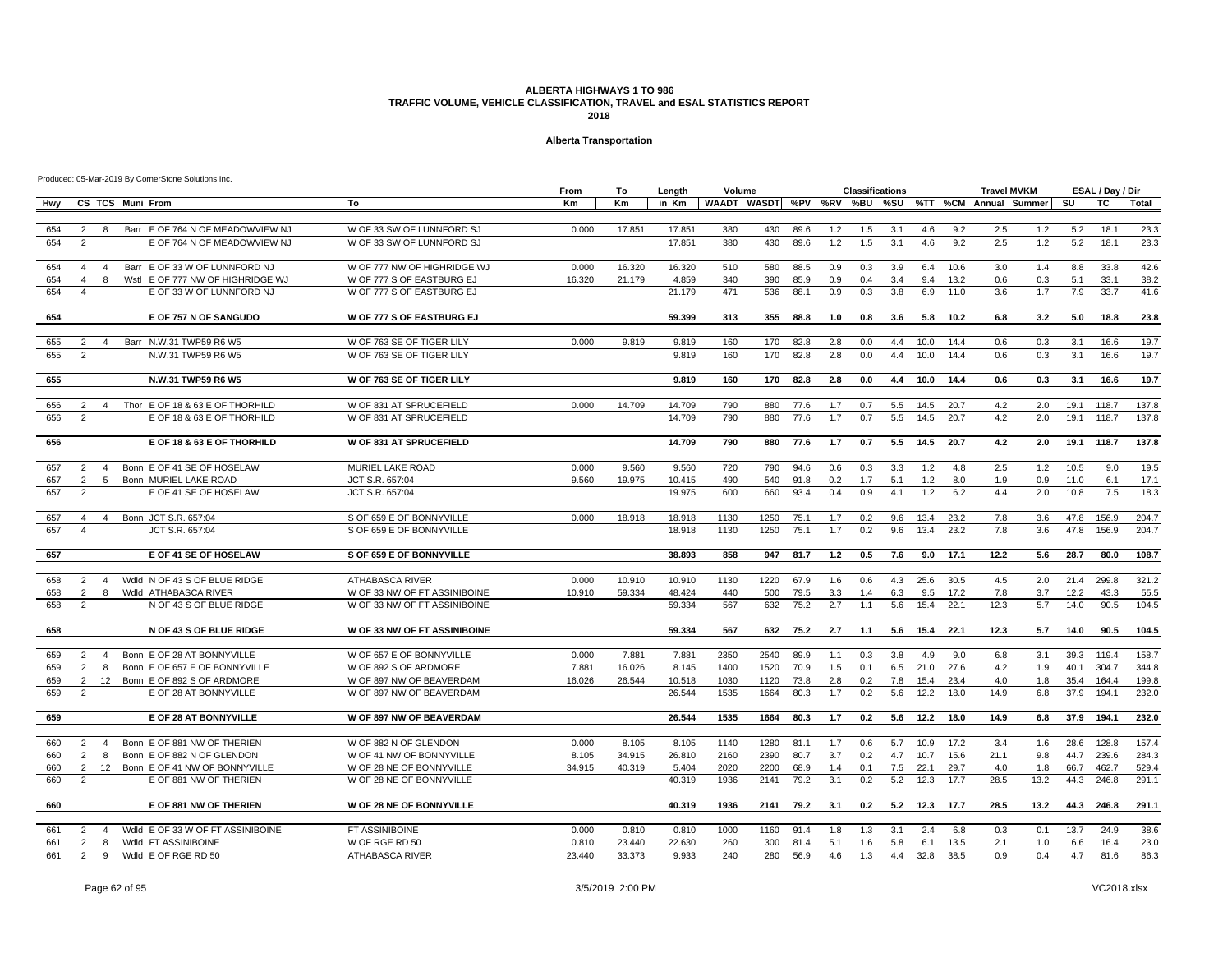#### **Alberta Transportation**

|            |                        |                        |                                       |                                                                  | From   | To     | Length           | Volume             |            |              |              | <b>Classifications</b> |             |            |             | <b>Travel MVKM</b>    |            |            | ESAL / Day / Dir |             |
|------------|------------------------|------------------------|---------------------------------------|------------------------------------------------------------------|--------|--------|------------------|--------------------|------------|--------------|--------------|------------------------|-------------|------------|-------------|-----------------------|------------|------------|------------------|-------------|
| Hwy        |                        | CS TCS Muni From       |                                       | To                                                               | Кm     | Km     | in Km            | <b>WAADT WASDT</b> |            | %PV          | %RV          | %BU                    | %SU         |            |             | %TT %CM Annual Summer |            | SU         | ТC               | Total       |
| 661        | 2                      | 10                     | Wdld ATHABASCA RIVER                  | W OF TWP RD 631                                                  | 33.373 | 33.580 | 0.207            | 240                | 280        | 4.6          | 1.3          | 4.4                    | 32.8        | 0.0        | 37.2        | 0.0                   | 0.0        | 4.7        | 81.6             | 86.3        |
| 661        | 2                      |                        | 11 Wdld E OF TWP RD 631               | W OF RGE RD 40                                                   | 33.580 | 37.650 | 4.070            | 240                | 280        | 56.9         | 4.6          | 1.3                    | 4.4         | 32.8       | 38.5        | 0.4                   | 0.2        | 4.7        | 81.6             | 86.3        |
| 661        | 2                      | 12                     | Wdld E OF RGE RD 40                   | W OF 769 S OF VEGA                                               | 37.650 | 42.608 | 4.958            | 320                | 370        | 53.8         | 6.5          | 0.7                    | 2.2         | 36.8       | 39.7        | 0.6                   | 0.3        | 3.1        | 122.1            | 125.2       |
| 661        | $\overline{2}$         |                        | E OF 33 W OF FT ASSINIBOINE           | W OF 769 S OF VEGA                                               |        |        | 42.608           | 274                | 318        | 71.2         | 4.9          | 1.4                    | 4.8         | 17.7       | 23.9        | 4.3                   | 2.1        | 5.8        | 50.3             | 56.1        |
| 661        | $\overline{4}$         | Wstl<br>$\overline{4}$ | E OF 769 N OF NEERLANDIA SJ           | N OF 776 N OF LINARIA                                            | 0.000  | 16.250 | 16.250           | 180                | 200        | 77.0         | 1.6          | 1.0                    | 11.9        | 8.5        | 21.4        | 1.1                   | 0.5        | 9.4        | 15.9             | 25.3        |
| 661        | $\overline{A}$         |                        | E OF 769 N OF NEERLANDIA SJ           | N OF 776 N OF LINARIA                                            |        |        | 16.250           | 180                | 200        | 77.0         | 1.6          | 1.0                    | 11.9        | 8.5        | 21.4        | 1.1                   | 0.5        | 9.4        | 15.9             | 25.3        |
| 661        | 6                      | Wstl<br>$\overline{4}$ | E OF 776 N OF LINARIA                 | <b>W OF 44</b>                                                   | 0.000  | 19.613 | 19.613           | 370                | 430        | 75.4         | 2.7          | 1.6                    | 4.6         | 15.7       | 21.9        | 2.6                   | 1.3        | 7.5        | 60.2             | 67.7        |
| 661        | 6                      |                        | E OF 776 N OF LINARIA                 | <b>W OF 44</b>                                                   |        |        | 19.613           | 370                | 430        | 75.4         | 2.7          | 1.6                    | 4.6         | 15.7       | 21.9        | 2.6                   | 1.3        | 7.5        | 60.2             | 67.7        |
| 661        | 8                      | $\overline{4}$         | Wstl E OF 44 NE OF DAPP               | W OF 801 NE OF DAPP                                              | 0.000  | 0.050  | 0.050            | 1010               | 1160       | 86.6         | 4.3          | 0.5                    | 4.6         | 4.0        | 9.1         | 0.0                   | 0.0        | 20.5       | 41.9             | 62.4        |
| 661        | 8                      | 8                      | Wstl E OF 801 NE OF DAPP              | W OF 2 W OF ROCHESTER                                            | 0.050  | 23.955 | 23.905           | 360                | 410        | 89.1         | 2.2          | 1.0                    | 4.2         | 3.5        | 8.7         | 3.1                   | 1.5        | 6.7        | 13.1             | 19.8        |
| 661        | 8                      |                        | E OF 44 NE OF DAPP                    | W OF 2 W OF ROCHESTER                                            |        |        | 23.955           | 361                | 412        | 89.1         | 2.2          | 1.0                    | 4.2         | 3.5        | 8.7         | 3.2                   | 1.5        | 6.7        | 13.1             | 19.8        |
| 661        | 10                     | -4                     | Atha E OF 2 W OF ROCHESTER            | W OF 827 NW OF MAPOVA WJ                                         | 0.000  | 25.580 | 25.580           | 360                | 400        | 87.5         | 1.4          | 1.7                    | 4.2         | 5.2        | 11.1        | 3.4                   | 1.6        | 6.7        | 19.4             | 26.1        |
| 661        | 10 <sup>10</sup>       | 8                      | Thor E OF 827 NW OF MAPOVA WJ         | W OF 827 NE OF MAPOVA EJ                                         | 25.580 | 28.832 | 3.252            | 360                | 400        | 77.1         | 2.8          | 1.6                    | 8.4         | 10.1       | 20.1        | 0.4                   | 0.2        | 13.3       | 37.7             | 51.0        |
| 661        | 10                     | 12                     | Thor E OF 827 NE OF MAPOVA EJ         | W OF 63 E OF NEWBROOK                                            | 28.832 | 40.993 | 12.161           | 320                | 360        | 83.4         | 2.0          | 3.0                    | 4.9         | 6.7        | 14.6        | 1.4                   | 0.7        | 6.9        | 22.2             | 29.1        |
| 661        | 10 <sup>10</sup>       |                        | E OF 2 W OF ROCHESTER                 | W OF 63 E OF NEWBROOK                                            |        |        | 40.993           | 348                | 388        | 85.6         | 1.7          | 2.0                    | 4.7         | 6.0        | 12.7        | 5.2                   | 2.4        | 7.2        | 21.6             | 28.8        |
| 661        | 12                     | $\overline{4}$         | Thor E OF 63 E OF NEWBROOK            | W OF 831 E OF NEWBROOK                                           | 0.000  | 8.977  | 8.977            | 370                | 410        | 83.1         | 2.9          | 1.4                    | 4.3         | 8.3        | 14.0        | 1.2                   | 0.6        | 7.0        | 31.8             | 38.8        |
| 661        | 12                     |                        | E OF 63 E OF NEWBROOK                 | W OF 831 E OF NEWBROOK                                           |        |        | 8.977            | 370                | 410        | 83.1         | 2.9          | 1.4                    | 4.3         | 8.3        | 14.0        | 1.2                   | 0.6        | 7.0        | 31.8             | 38.8        |
| 661        |                        |                        | E OF 33 W OF FT ASSINIBOINE           | <b>W OF 831 E OF NEWBROOK</b>                                    |        |        | 152.396          | 316                | 359        | 80.5         | 2.8          | 1.5                    | 5.0         | 10.2       | 16.7        | 17.6                  | 8.4        | 7.0        | 33.4             | 40.4        |
| 663        | 2                      | $\overline{4}$         | Wstl E OF 44 E OF FAWCETT             | W OF 801 S OF CROSS LAKE PP                                      | 0.000  | 17.216 | 17.216           | 150                | 160        | 85.0         | 3.8          | 0.8                    | 4.9         | 5.5        | 11.2        | 0.9                   | 0.4        | 3.2        | 8.6              | 11.8        |
| 663        | 2                      | 8                      | Atha E OF 801 S OF CROSS LAKE PP      | W OF 812 NW OF MEANOOK                                           | 17.216 | 41.739 | 24.523           | 310                | 340        | 86.1         | 5.2          | 1.2                    | 3.9         | 3.6        | 8.7         | 2.8                   | 1.3        | 5.3        | 11.6             | 16.9        |
| 663        | $\overline{2}$         | 12                     | Atha E OF 812 NW OF MEANOOK           | W OF 2 W OF MEANOOK SJ                                           | 41.739 | 51.451 | 9.712            | 480                | 540        | 88.0         | 4.8          | 0.9                    | 2.4         | 3.9        | 7.2         | 1.7                   | 0.8        | 5.1        | 19.4             | 24.5        |
| 663        | $\overline{2}$         |                        | E OF 44 E OF FAWCETT                  | W OF 2 W OF MEANOOK SJ                                           |        |        | 51.451           | 289                | 318        | 86.6         | 4.8          | 1.0                    | 3.6         | 4.0        | 8.6         | 5.4                   | 2.5        | 4.6        | 12.0             | 16.6        |
| 663        | $\overline{4}$         | $\overline{4}$         | Atha E OF 2 SW OF COLINTON NJ         | W OF 827 E OF COLINTON                                           | 0.000  | 8.631  | 8.631            | 820                | 920        | 83.4         | 1.4          | 0.8                    | 4.1         | 10.3       | 15.2        | 2.6                   | 1.2        | 14.8       | 87.5             | 102.3       |
| 663        | $\overline{4}$         | 8                      | Atha E OF 827 E OF COLINTON           | N OF 63 W OF BOYLE WJ                                            | 8.631  | 28.033 | 19.402           | 920                | 1040       | 88.3         | 1.3          | 0.6                    | 4.8         | 5.0        | 10.4        | 6.5                   | 3.1        | 19.5       | 47.7             | 67.2        |
| 663        | $\Delta$               |                        | E OF 2 SW OF COLINTON NJ              | N OF 63 W OF BOYLE WJ                                            |        |        | 28.033           | 889                | 1003       | 86.9         | 1.3          | 0.7                    | 4.6         | 6.5        | 11.8        | 9.1                   | 4.3        | 18.0       | 59.9             | 77.9        |
| 663        | 6                      | $\overline{4}$         | Atha E OF 63 AT BOYLE EJ              | W OF 831 AT BOYLE                                                | 0.000  | 0.976  | 0.976            | 1740               | 1940       | 88.6         | 2.0          | 0.7                    | 4.9         | 3.8        | 9.4         | 0.6                   | 0.3        | 37.6       | 68.5             | 106.1       |
| 663        | 6                      | 8                      | Atha E OF 831 AT BOYLE                | W OF REGIONAL BOUNDARY                                           | 0.976  | 17.676 | 16.700           | 1230               | 1370       | 85.3         | 3.3          | 0.4                    | 4.3         | 6.7        | 11.4        | 7.5                   | 3.5        | 23.3       | 85.4             | 108.7       |
| 663        | 6                      |                        | E OF 63 AT BOYLE EJ                   | W OF REGIONAL BOUNDARY                                           |        |        | 17.676           | 1258               | 1401       | 85.6         | 3.2          | 0.4                    | 4.3         | 6.5        | 11.2        | 8.1                   | 3.8        | 23.8       | 84.8             | 108.6       |
| 663        | 8                      | $\overline{4}$         | Bonn E OF REG BNDRY SW19-65-17-4      | W OF 855 E OF CASLAN                                             | 0.000  | 10.152 | 10.152           | 900                | 1000       | 82.1         | 2.9          | 0.4                    | 4.8         | 9.8        | 15.0        | 3.3                   | 1.6        | 19.0       | 91.4             | 110.4       |
| 663        | 8                      | 8                      | Bonn E OF 855 E OF CASLAN             | S OF 55 W OF LAC LA BICHE                                        | 10.152 | 44.224 | 34.072           | 1160               | 1280       | 87.2         | 2.6          | 0.8                    | 3.3         | 6.1        | 10.2        | 14.4                  | 6.7        | 16.9       | 73.3             | 90.2        |
| 663        | 8                      |                        | E OF REG BNDRY SW19-65-17-4           | S OF 55 W OF LAC LA BICHE                                        |        |        | 44.224           | 1100               | 1216       | 86.2         | 2.7          | 0.7                    | 3.6         | 6.8        | 11.1        | 17.8                  | 8.2        | 17.4       | 77.5             | 94.9        |
| 663        | 10 <sup>10</sup>       | 6                      | Bonn E OF 881                         | NE 36-66-12-4                                                    | 0.000  | 7.876  | 7.876            | 600                | 650        | 82.2         | 2.8          | 0.5                    | 13.3        | 1.2        | 15.0        | 1.7                   | 0.8        | 35.2       | 7.5              | 42.7        |
| 663        | 10 <sup>10</sup>       | $\overline{7}$         | Bonn NE 36-66-12-4                    | N 09-67-12-4                                                     | 7.876  | 13.506 | 5.630            | 110                | 120        | 54.5         | 33.1         | 3.3                    | 9.1         | 0.0        | 12.4        | 0.2                   | 0.1        | 4.4        | 0.0              | 4.4         |
| 663<br>663 | 10 <sup>10</sup><br>10 | 8                      | Bonn N 09-67-12-4<br>E OF 881         | SE9-68-10-4 NW OF TOUCHWOOD LK<br>SE9-68-10-4 NW OF TOUCHWOOD LK | 13.506 | 39.520 | 26.014<br>39.520 | 110<br>208         | 120<br>226 | 52.1<br>69.6 | 41.5<br>18.6 | 0.0<br>0.5             | 6.4<br>10.6 | 0.0<br>0.7 | 6.4<br>11.8 | 1.0<br>3.0            | 0.5<br>1.4 | 3.1<br>9.7 | 0.0<br>1.5       | 3.1<br>11.2 |
|            |                        |                        |                                       |                                                                  |        |        |                  |                    |            |              |              |                        |             |            |             |                       |            |            |                  |             |
| 663        |                        |                        | E OF 44 E OF FAWCETT                  | SE9-68-10-4 NW OF TOUCHWOOD LK                                   |        |        | 180.904          | 657                | 729        | 85.1         | 3.9          | 0.7                    | 4.4         | 5.9        | 11.0        | 43.4                  | 20.2       | 12.7       | 40.2             | 52.9        |
| 665        | 2                      | $\overline{4}$         | Grvw E OF 43 S OF VALLEYVIEW          | W OF RGE RD 211                                                  | 0.000  | 9.300  | 9.300            | 290                | 310        | 81.5         | 1.7          | 0.4                    | 10.1        | 6.3        | 16.8        | 1.0                   | 0.4        | 12.9       | 18.9             | 31.8        |
| 665        | 2                      | -8                     | Grvw E OF RGE RD 211                  | W OF RGE RD 214 SE OF VALLEYVIEW                                 | 9.300  | 14.450 | 5.150            | 170                | 180        | 79.7         | 0.7          | 0.0                    | 12.4        | 7.2        | 19.6        | 0.3                   | 0.1        | 9.3        | 12.7             | 22.0        |
| 665        | 2                      | 9                      | Grvw W OF RGE RD 214 SE OF VALLEYVIEW | W OF 747 S OF SUNSET HOUSE                                       | 14.450 | 30.068 | 15.618           | 80                 | 90         | 78.5         | 1.5          | 6.2                    | 12.3        | 1.5        | 20.0        | 0.5                   | 0.2        | 4.3        | 1.2              | 5.5         |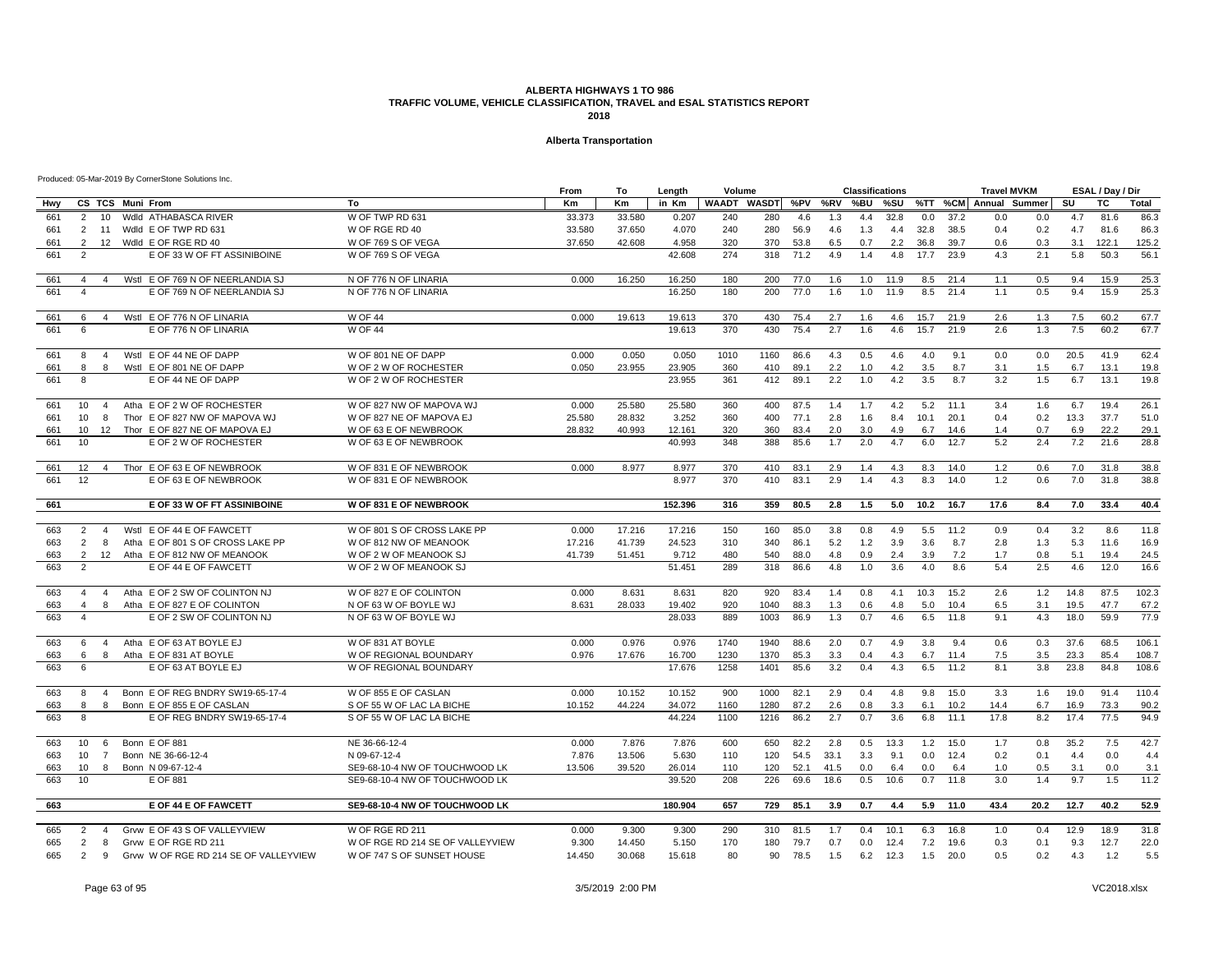#### **Alberta Transportation**

|            |                         |                |                                      |                                 | From   | To     | Length | Volume      |                         |      |            | <b>Classifications</b> |      |      |      | <b>Travel MVKM</b>    |      |           | ESAL / Day / Dir |                |
|------------|-------------------------|----------------|--------------------------------------|---------------------------------|--------|--------|--------|-------------|-------------------------|------|------------|------------------------|------|------|------|-----------------------|------|-----------|------------------|----------------|
| Hwy        |                         |                | CS TCS Muni From                     | To                              | Km     | Km     | in Km  |             | WAADT WASDT %PV %RV %BU |      |            |                        | %SU  |      |      | %TT %CM Annual Summer |      | SU        | TC               | Total          |
| 665        | $\overline{2}$          |                | E OF 43 S OF VALLEYVIEW              | W OF 747 S OF SUNSET HOUSE      |        |        | 30.068 | 160         | 173                     | 80.4 | 1.5        | 1.8                    | 11.1 | 5.2  | 18.1 | 1.8                   | 0.8  | 7.8       | 8.6              | 16.4           |
| 665        |                         |                | E OF 43 S OF VALLEYVIEW              | W OF 747 S OF SUNSET HOUSE      |        |        | 30.068 | 160         | 173                     | 80.4 | 1.5        | 1.8                    | 11.1 | 5.2  | 18.1 | 1.8                   | 0.8  | 7.8       | 8.6              | 16.4           |
|            |                         |                |                                      |                                 |        |        |        |             |                         |      |            |                        |      |      |      |                       |      |           |                  |                |
| 666        | 2                       | $\overline{4}$ | Grvw N OF TWO LAKES RD (SE7-68-9-6)  | S OF TWP RD 701 NE OF GROVEDALE | 0.000  | 30.211 | 30.211 | 130         | 140                     | 88.6 | 1.1        | 0.6                    | 4.9  | 4.8  | 10.3 | 1.4                   | 0.6  | 2.8       | 6.5              | 9.3            |
| 666        | 2                       | 8              | Grvw N OF TWP RD 701 NE OF GROVEDALE | W OF 40 NE OF GROVEDALE         | 30.211 | 36.819 | 6.608  | 2630        | 2770                    | 92.3 | 1.5        | 0.1                    | 3.1  | 3.0  | 6.2  | 6.3                   | 2.8  | 35.9      | 81.8             | 117.7          |
| 666        | $\overline{2}$          |                | N OF TWO LAKES RD (SE7-68-9-6)       | W OF 40 NE OF GROVEDALE         |        |        | 36.819 | 579         | 612                     | 91.7 | 1.4        | 0.2                    | 3.4  | 3.3  | 6.9  | 7.8                   | 3.4  | 8.7       | 19.8             | 28.5           |
| 666        |                         |                | N OF TWO LAKES RD (SE7-68-9-6)       | <b>W OF 40 NE OF GROVEDALE</b>  |        |        | 36.819 | 579         | 612                     | 91.7 | 1.4        | 0.2                    | 3.4  | 3.3  | 6.9  | 7.8                   | 3.4  | 8.7       | 19.8             | 28.5           |
| 667        | $\overline{4}$          | $\overline{4}$ | GrPr E OF 722 S OF BEAVERLODGE       | W OF 43 W OF HUALLEN            | 0.000  | 6.579  | 6.579  | 1050        | 1130                    | 66.3 | 0.8        | 0.1                    | 4.0  | 28.8 | 32.9 | 2.5                   | 1.1  | 18.5      | 313.4            | 331.9          |
| 667        | $\overline{\mathbf{A}}$ |                | E OF 722 S OF BEAVERLODGE            | W OF 43 W OF HUALLEN            |        |        | 6.579  | 1050        | 1130                    | 66.3 | 0.8        | 0.1                    | 4.0  | 28.8 | 32.9 | 2.5                   | 1.1  | 18.5      | 313.4            | 331.9          |
|            |                         |                |                                      |                                 |        |        |        |             |                         |      |            |                        |      |      |      |                       |      |           |                  |                |
| 667        |                         |                | E OF 722 S OF BEAVERLODGE            | W OF 43 W OF HUALLEN            |        |        | 6.579  | 1050        | 1130                    | 66.3 | 0.8        | 0.1                    | 4.0  | 28.8 | 32.9 | 2.5                   | 1.1  |           | 18.5 313.4       | 331.9          |
|            |                         |                |                                      |                                 |        |        |        |             |                         |      |            |                        |      |      |      |                       |      |           |                  |                |
| 668        | $\overline{2}$          | $\overline{4}$ | GrPr E OF 40 S OF GRANDE PRAIRIE     | N.E.36 TWP70 R6 W6              | 0.000  | 3.431  | 3.431  | 5020        | 5290                    | 76.6 | 0.7        | 0.2                    | 7.1  | 15.4 | 22.7 | 6.3                   | 2.8  | 157.0     | 801.3            | 958.3          |
| 668        | $\overline{2}$          |                | E OF 40 S OF GRANDE PRAIRIE          | N.E.36 TWP70 R6 W6              |        |        | 3.431  | 5020        | 5290                    | 76.6 | 0.7        | 0.2                    | 7.1  | 15.4 | 22.7 | 6.3                   | 2.8  | 157.0     | 801.3            | 958.3          |
| 668        |                         |                | E OF 40 S OF GRANDE PRAIRIE          | N.E.36 TWP70 R6 W6              |        |        | 3.431  | 5020        | 5290                    | 76.6 | 0.7        | 0.2                    | 7.1  | 15.4 | 22.7 | 6.3                   |      | 2.8 157.0 | 801.3            | 958.3          |
|            |                         |                |                                      |                                 |        |        |        |             |                         |      |            |                        |      |      |      |                       |      |           |                  |                |
| 669        | 2                       | $\overline{4}$ | Grvw E OF 49 NE OF VALLEYVIEW        | W OF 747 S OF SUNSET HOUSE      | 0.000  | 22.739 | 22.739 | 760         | 880                     | 84.4 | 6.8        | 0.2                    | 3.3  | 5.3  | 8.8  | 6.3                   | 3.1  | 11.0      | 41.8             | 52.8           |
| 669        | $\mathcal{P}$           |                | E OF 49 NE OF VALLEYVIEW             | W OF 747 S OF SUNSET HOUSE      |        |        | 22.739 | 760         | 880                     | 84.4 | 6.8        | 0.2                    | 3.3  | 5.3  | 8.8  | 6.3                   | 3.1  | 11.0      | 41.8             | 52.8           |
| 669        |                         |                | E OF 49 NE OF VALLEYVIEW             | W OF 747 S OF SUNSET HOUSE      |        |        | 22.739 | 760         | 880                     | 84.4 | 6.8        | 0.2                    | 3.3  | 5.3  | 8.8  | 6.3                   | 3.1  | 11.0      | 41.8             | 52.8           |
|            |                         |                |                                      |                                 |        |        |        |             |                         |      |            |                        |      |      |      |                       |      |           |                  |                |
| 670        | 2                       | $\overline{4}$ | GrPr GRANDE PRAIRIE E.C.L            | S OF 43 W OF BEZANSON           | 0.000  | 22.269 | 22.269 | 1320        | 1570                    | 87.7 | 3.3        | 0.1                    | 3.9  | 5.0  | 9.0  | 10.7                  | 5.3  | 22.7      | 68.4             | 91.1           |
| 670        | $\mathcal{P}$           |                | <b>GRANDE PRAIRIE E.C.L</b>          | S OF 43 W OF BEZANSON           |        |        | 22.269 | 1320        | 1570                    | 87.7 | 3.3        | 0.1                    | 3.9  | 5.0  | 9.0  | 10.7                  | 5.3  | 22.7      | 68.4             | 91.1           |
| 670        |                         |                | <b>GRANDE PRAIRIE E.C.L.</b>         | S OF 43 W OF BEZANSON           |        |        | 22.269 | 1320        | 1570                    | 87.7 | 3.3        | 0.1                    | 3.9  | 5.0  | 9.0  | 10.7                  | 5.3  | 22.7      | 68.4             | 91.1           |
| 671        | $^{\circ}$              | 2              | GrPr B.C. BORDER                     | W OF RGE RD 133                 | 0.000  | 4.983  | 4.983  | 220         | 240                     | 90.0 | 3.2        | 0.0                    | 2.3  | 4.5  | 6.8  | 0.4                   | 0.2  | 2.2       | 10.3             | 12.5           |
| 671        | $\Omega$                |                | <b>B.C. BORDER</b>                   | W OF RGE RD 133                 |        |        | 4.983  | 220         | 240                     | 90.0 | 3.2        | 0.0                    | 2.3  | 4.5  | 6.8  | 0.4                   | 0.2  | 2.2       | 10.3             | 12.5           |
| 671        | $\overline{2}$          | $\overline{4}$ | GrPr E OF RGE RD 133                 | W OF RGE RD 123                 | 0.000  | 9.700  | 9.700  | 250         | 270                     | 88.7 | 2.3        | 0.0                    | 3.4  | 5.6  | 9.0  | 0.9                   | 0.4  | 3.7       | 14.5             | 18.2           |
| 671        | 2                       | 5              | GrPr E OF RGE RD 123                 | W OF 43 SE OF ALBRIGHT          | 9.700  | 27.902 | 18.202 | 600         | 650                     | 87.6 | 2.1        | 0.1                    | 4.1  | 6.1  | 10.3 | 4.0                   | 1.8  | 10.8      | 37.9             | 48.7           |
| 671        | $\overline{2}$          |                | E OF RGE RD 133                      | W OF 43 SE OF ALBRIGHT          |        |        | 27.902 | 478         | 518                     | 87.8 | 2.1        | 0.1                    | 4.0  | 6.0  | 10.1 | 4.9                   | 2.2  | 8.4       | 29.7             | 38.1           |
| 671        |                         |                | <b>B.C. BORDER</b>                   | W OF 43 SE OF ALBRIGHT          |        |        | 32.885 | 439         | 476                     | 87.9 | 2.2        | 0.1                    | 3.9  | 5.9  | 9.9  | 5.3                   | 2.4  | 7.5       | 26.8             | 34.3           |
| 672        | $\overline{2}$          | $\overline{4}$ | GrPr E OF RGE RD 132 NW OF GOODFARE  | W OF 43 S OF HYTHE              | 0.000  | 14.660 | 14.660 | 490         | 540                     | 76.1 | 1.0        | 0.0                    | 3.4  | 19.5 | 22.9 | 2.6                   | 1.2  | 7.3       | 99.0             | 106.3          |
|            | 2                       |                | GrPr E OF 43 S OF HYTHE              | W OF 723 S OF VALHALLA CENTRE   | 14.660 | 24.648 | 9.988  |             |                         | 69.1 |            | 0.4                    | 5.0  | 23.5 | 28.9 |                       | 1.7  | 22.0      | 243.6            |                |
| 672<br>672 | $\mathcal{P}$           | 8              | E OF RGE RD 132 NW OF GOODFARE       | W OF 723 S OF VALHALLA CENTRE   |        |        | 24.648 | 1000<br>697 | 1090<br>763             | 72.1 | 2.0<br>1.6 | 0.2                    | 4.3  | 21.8 | 26.3 | 3.6<br>6.3            | 2.9  | 13.2      | 157.5            | 265.6<br>170.7 |
|            |                         |                |                                      |                                 |        |        |        |             |                         |      |            |                        |      |      |      |                       |      |           |                  |                |
| 672        | $\overline{4}$          | $\overline{4}$ | GrPr E OF 723 S OF VALHALLA CENTRE   | W OF 724 S OF LA GLACE          | 0.000  | 14.660 | 14.660 | 1220        | 1330                    | 68.0 | 1.5        | 0.4                    | 6.4  | 23.7 | 30.5 | 6.5                   | 3.0  | 34.4      | 299.7            | 334.1          |
| 672        | $\overline{4}$          | 8              | GrPr E OF 724 S OF LA GLACE          | W OF 2 S OF SEXSMITH            | 14.660 | 37.709 | 23.049 | 1730        | 1880                    | 75.0 | 1.0        | 0.4                    | 6.1  | 17.5 | 24.0 | 14.6                  | 6.6  | 46.5      | 313.8            | 360.3          |
| 672        | $\overline{a}$          |                | E OF 723 S OF VALHALLA CENTRE        | W OF 2 S OF SEXSMITH            |        |        | 37.709 | 1532        | 1666                    | 72.8 | 1.2        | 0.4                    | 6.2  | 19.4 | 26.0 | 21.1                  | 9.6  | 41.8      | 308.1            | 349.9          |
| 672        |                         |                | E OF RGE RD 132 NW OF GOODFARE       | <b>W OF 2 S OF SEXSMITH</b>     |        |        | 62.357 | 1202        | 1309                    | 72.6 | 1.3        | 0.4                    | 5.8  | 19.9 | 26.1 | 27.4                  | 12.5 | 30.7      | 247.9            | 278.6          |
|            |                         |                |                                      |                                 |        |        |        |             |                         |      |            |                        |      |      |      |                       |      |           |                  |                |
| 674        | 2                       | $\overline{4}$ | GrPr E OF 2 & 59 N OF SEXSMITH       | W OF 733 AT TEEPEE CREEK        | 0.000  | 24.385 | 24.385 | 920         | 1100                    | 80.4 | 1.7        | 1.3                    | 3.8  | 12.8 | 17.9 | 8.2                   | 4.1  | 15.4      | 122.1            | 137.5          |
| 674        | 2                       |                | E OF 2 & 59 N OF SEXSMITH            | W OF 733 AT TEEPEE CREEK        |        |        | 24.385 | 920         | 1100                    | 80.4 | 1.7        | 1.3                    | 3.8  | 12.8 | 17.9 | 8.2                   | 4.1  | 15.4      | 122.1            | 137.5          |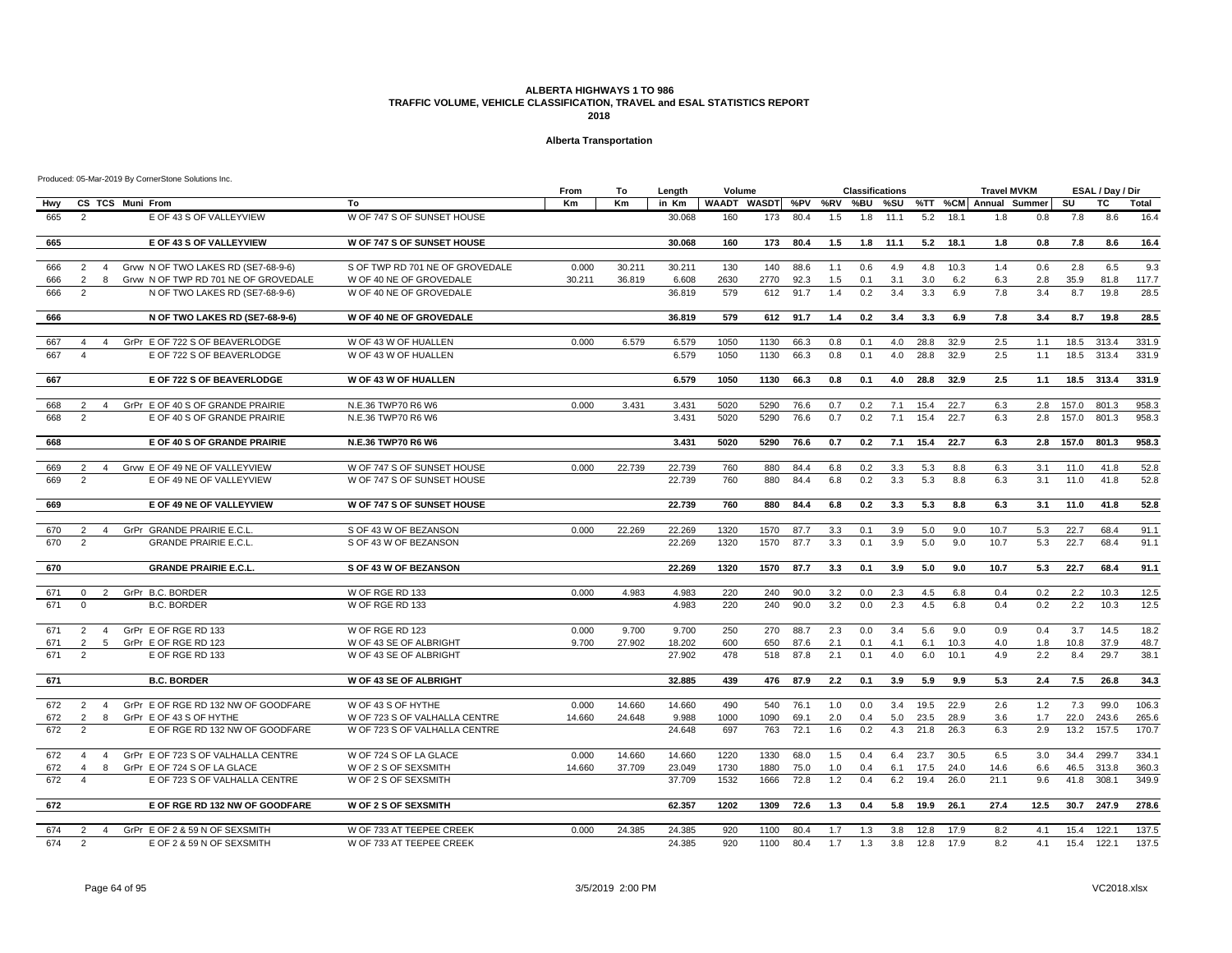#### **Alberta Transportation**

|            |                                                                                                      |                                                            | From            | To               | Length           | Volume              |            |              |            | <b>Classifications</b> |            |              |              | <b>Travel MVKM</b>    |            |             | ESAL / Day / Dir |               |
|------------|------------------------------------------------------------------------------------------------------|------------------------------------------------------------|-----------------|------------------|------------------|---------------------|------------|--------------|------------|------------------------|------------|--------------|--------------|-----------------------|------------|-------------|------------------|---------------|
| Hwy        | CS TCS Muni From                                                                                     | To                                                         | <b>Km</b>       | Km               | in Km            | WAADT WASDT %PV %RV |            |              |            | %BU                    | %SU        |              |              | %TT %CM Annual Summer |            | SU          | TC               | Total         |
| 674        | E OF 2 & 59 N OF SEXSMITH                                                                            | <b>W OF 733 AT TEEPEE CREEK</b>                            |                 |                  | 24.385           | 920                 | 1100       | 80.4         | 1.7        | 1.3                    | 3.8        | 12.8         | 17.9         | 8.2                   | 4.1        | 15.4        | 122.1            | 137.5         |
|            |                                                                                                      |                                                            |                 |                  |                  |                     |            |              |            |                        |            |              |              |                       |            |             |                  |               |
| 676        | Grvw E OF 736 N OF DEBOLT<br>2<br>$\overline{4}$                                                     | W OF RGE RD 244                                            | 0.000           | 23.000           | 23.000           | 80                  | 90         | 87.6         | 0.7        | 0.0                    | 6.6        | 5.1          | 11.7         | 0.7                   | 0.3        | 2.3         | 4.2              | 6.5           |
| 676        | $\overline{2}$<br>Grvw E OF RGE RD 244<br>5                                                          | I.D. 16 BOUNDARY                                           | 23.000          | 28.516           | 5.516            | 80                  | 90         | 87.6         | 0.7        | 0.0                    | 6.6        | 5.1          | 11.7         | 0.2                   | 0.1        | 2.3<br>2.3  | 4.2              | 6.5           |
| 676        | 2<br>E OF 736 N OF DEBOLT                                                                            | I.D. 16 BOUNDARY                                           |                 |                  | 28.516           | 80                  | 90         | 87.6         | 0.7        | 0.0                    | 6.6        | 5.1          | 11.7         | 0.8                   | 0.4        |             | 4.2              | 6.5           |
| 676        | SmkR I.D. 16 BOUNDARY<br>$\overline{4}$<br>$\overline{4}$                                            | W OF 744 SW OF GUY                                         | 0.000           | 11.446           | 11.446           | 160                 | 180        | 72.7         | 0.4        | 1.2                    | 6.5        | 19.2         | 26.9         | 0.7                   | 0.3        | 4.6         | 31.8             | 36.4          |
| 676        | $\overline{4}$<br>8<br>SmkR E OF 744 SW OF GUY                                                       | W OF 49 S OF GUY                                           | 11.446          | 31.338           | 19.892           | 210                 | 240        | 73.9         | 1.5        | 1.8                    | 5.5        | 17.3         | 24.6         | 1.5                   | 0.7        | 5.1         | 37.7             | 42.8          |
| 676        | I.D. 16 BOUNDARY<br>$\overline{4}$                                                                   | W OF 49 S OF GUY                                           |                 |                  | 31.338           | 192                 | 218        | 73.5         | 1.2        | 1.6                    | 5.8        | 17.9         | 25.3         | 2.2                   | 1.0        | 4.9         | 35.6             | 40.5          |
| 676        | E OF 736 N OF DEBOLT                                                                                 | W OF 49 S OF GUY                                           |                 |                  | 59.854           | 139                 | 157        | 77.4         | 1.1        | 1.2                    | 6.0        | 14.3         | 21.5         | 3.0                   | 1.4        | 3.7         | 20.6             | 24.3          |
|            |                                                                                                      |                                                            |                 |                  |                  |                     |            |              |            |                        |            |              |              |                       |            |             |                  |               |
| 677        | SadH E OF 724 W OF WOKING<br>2<br>$\overline{4}$<br>$\overline{2}$<br>6<br>SadH E OF 731 W OF WOKING | E OF 731 W OF WOKING<br>W OF 2 E OF WOKING SJ              | 0.000<br>12.449 | 12.449<br>22.226 | 12.449<br>9.777  | 310<br>700          | 370<br>730 | 66.9<br>70.6 | 1.4<br>0.7 | 0.0<br>0.2             | 6.4<br>6.2 | 25.3<br>22.3 | 31.7<br>28.7 | 1.4<br>2.5            | 0.7<br>1.1 | 8.7<br>19.1 | 81.3<br>161.8    | 90.0<br>180.9 |
| 677<br>677 | 2<br>E OF 724 W OF WOKING                                                                            | W OF 2 E OF WOKING SJ                                      |                 |                  | 22.226           | 482                 | 528        | 69.2         | 1.0        | 0.1                    | 6.3        | 23.4         | 29.8         | 3.9                   | 1.8        | 13.4        | 116.9            | 130.3         |
|            |                                                                                                      |                                                            |                 |                  |                  |                     |            |              |            |                        |            |              |              |                       |            |             |                  |               |
| 677        | BirH E OF 2 NE OF WOKING NJ<br>$\overline{a}$<br>$\overline{4}$                                      | W OF 733 SW OF PEORIA                                      | 0.000           | 19.586           | 19.586           | 140                 | 160        | 66.0         | 1.3        | 1.3                    | 4.8        | 26.6         | 32.7         | 1.0                   | 0.5        | 3.0         | 38.6             | 41.6          |
| 677        | $\overline{4}$<br>E OF 2 NE OF WOKING NJ                                                             | W OF 733 SW OF PEORIA                                      |                 |                  | 19.586           | 140                 | 160        | 66.0         | 1.3        | 1.3                    | 4.8        | 26.6         | 32.7         | 1.0                   | 0.5        | 3.0         | 38.6             | 41.6          |
| 677        | E OF 724 W OF WOKING                                                                                 | W OF 733 SW OF PEORIA                                      |                 |                  | 41.812           | 322                 | 356        | 68.6         | 1.1        | 0.3                    | 6.0        | 24.0         | 30.3         | 4.9                   | 2.3        | 8.5         | 80.1             | 88.6          |
|            | SmkR E OF 43 N OF GUY<br>2<br>$\overline{4}$                                                         | W OF 2 S OF KATHLEEN                                       | 0.000           | 19.386           | 19.386           | 80                  | 90         | 68.9         | 4.1        | 0.3                    | 6.0        | 20.7         | 27.0         | 0.6                   | 0.3        | 2.1         | 17.2             | 19.3          |
| 679<br>679 | 2<br>E OF 43 N OF GUY                                                                                | W OF 2 S OF KATHLEEN                                       |                 |                  | 19.386           | 80                  | 90         | 68.9         | 4.1        | 0.3                    | 6.0        | 20.7         | 27.0         | 0.6                   | 0.3        | 2.1         | 17.2             | 19.3          |
|            |                                                                                                      |                                                            |                 |                  |                  |                     |            |              |            |                        |            |              |              |                       |            |             |                  |               |
| 679        | SmkR E OF 2 S OF KATHLENN<br>$\overline{4}$<br>$\overline{4}$                                        | W OF WINAGAMI LAKE P.P.                                    | 0.000           | 11.820           | 11.820           | 340                 | 410        | 70.2         | 8.7        | 0.2                    | 2.5        | 18.4         | 21.1         | 1.5                   | 0.7        | 3.7         | 64.8             | 68.5          |
| 679        | BigL E OF WINAGAMI LAKE P.P.<br>$\overline{4}$<br>8                                                  | W OF 749 W OF PRAIRIE ECHO                                 | 11.820          | 21.863           | 10.043           | 380                 | 450        | 75.4         | 4.9        | 0.3                    | 2.3        | 17.1         | 19.7         | 1.4                   | 0.7        | 3.8         | 67.4             | 71.2          |
| 679        | E OF 2 S OF KATHLENN<br>$\overline{4}$                                                               | W OF 749 W OF PRAIRIE ECHO                                 |                 |                  | 21.863           | 358                 | 428        | 72.7         | 6.9        | 0.2                    | 2.4        | 17.8         | 20.4         | 2.9                   | 1.4        | 3.8         | 66.0             | 69.8          |
| 679        | BigL N OF 749 W PRAIRIE ECHO<br>6<br>$\overline{4}$                                                  | W OF RGE RD 163                                            | 0.000           | 6.900            | 6.900            | 730                 | 870        | 91.7         | 0.4        | 1.6                    | 3.0        | 3.3          | 7.9          | 1.8                   | 0.9        | 9.6         | 25.0             | 34.6          |
| 679        | 6<br>BigL E OF RGE RD 163<br>-5                                                                      | W OF 750 N OF GROUARD                                      | 6.900           | 27.051           | 20.151           | 280                 | 330        | 92.7         | 3.6        | 0.7                    | 0.7        | 2.3          | 3.7          | 2.1                   | 1.0        | 0.9         | 6.7              | 7.6           |
| 679        | 6<br>N OF 749 W PRAIRIE ECHO                                                                         | W OF 750 N OF GROUARD                                      |                 |                  | 27.051           | 395                 | 468        | 92.2         | 2.1        | 1.1                    | 1.8        | 2.8          | 5.7          | 3.9                   | 1.9        | 3.1         | 11.5             | 14.6          |
| 679        | E OF 43 N OF GUY                                                                                     | W OF 750 N OF GROUARD                                      |                 |                  | 68.300           | 294                 | 348        | 82.8         | 4.1        | 0.7                    | 2.4        | 10.0         | 13.1         | 7.3                   | 3.6        | 3.1         | 30.5             | 33.6          |
|            |                                                                                                      |                                                            |                 |                  |                  |                     |            |              |            |                        |            |              |              |                       |            |             |                  |               |
| 680        | SadH E OF 725 W OF BLUEBERRY MTN<br>$\overline{2}$<br>$\overline{4}$                                 | W OF 727 E OF POPLAR RIDGE                                 | 0.000           | 14.681           | 14.681           | 110                 | 120        | 65.7         | 0.6        | 0.6                    | 11.9       | 21.2         | 33.7         | 0.6                   | 0.3        | 5.8         | 24.2             | 30.0          |
| 680        | 2<br>E OF 725 W OF BLUEBERRY MTN                                                                     | W OF 727 E OF POPLAR RIDGE                                 |                 |                  | 14.681           | 110                 | 120        | 65.7         | 0.6        | 0.6                    | 11.9       | 21.2         | 33.7         | 0.6                   | 0.3        | 5.8         | 24.2             | 30.0          |
| 680        | E OF 725 W OF BLUEBERRY MTN                                                                          | W OF 727 E OF POPLAR RIDGE                                 |                 |                  | 14.681           | 110                 | 120        | 65.7         | 0.6        | 0.6                    | 11.9       | 21.2         | 33.7         | 0.6                   | 0.3        | 5.8         | 24.2             | 30.0          |
| 681        | SadH E OF 719 N OF BONANZA<br>2<br>4                                                                 | W OF 725 E OF SILVER VALLEY                                | 0.000           | 48.257           | 48.257           | 330                 | 340        | 77.8         | 1.3        | 1.6                    | 6.7        | 12.6         | 20.9         | 5.8                   | 2.5        | 9.7         | 43.1             | 52.8          |
| 681        | $\overline{2}$<br>E OF 719 N OF BONANZA                                                              | W OF 725 E OF SILVER VALLEY                                |                 |                  | 48.257           | 330                 | 340        | 77.8         | 1.3        | 1.6                    | 6.7        | 12.6         | 20.9         | 5.8                   | 2.5        | 9.7         | 43.1             | 52.8          |
| 681        | E OF 719 N OF BONANZA                                                                                | W OF 725 E OF SILVER VALLEY                                |                 |                  | 48.257           | 330                 | 340        | 77.8         | $1.3$      | 1.6                    | 6.7        | 12.6         | 20.9         | 5.8                   | 2.5        | 9.7         | 43.1             | 52.8          |
|            |                                                                                                      |                                                            |                 |                  |                  |                     |            |              |            |                        |            |              |              |                       |            |             |                  |               |
| 682        | Fair E OF 729 SE OF HIGHLAND PARK<br>$\overline{2}$<br>$\overline{4}$                                | W OF RGE RD 053                                            | 0.000           | 9.550            | 9.550            | 60                  | 70         | 81.3         | 12.0       | 0.0                    | 4.0        | 2.7          | 6.7          | 0.2                   | 0.1        | 1.1         | 1.7              | 2.8           |
| 682<br>682 | $\overline{2}$<br>Fair E OF RGE RD 053<br>5<br>E OF 729 SE OF HIGHLAND PARK<br>$\overline{2}$        | W OF 64 & 64A W OF FAIRVIEW<br>W OF 64 & 64A W OF FAIRVIEW | 9.550           | 23.392           | 13.842<br>23.392 | 230<br>161          | 250<br>177 | 80.4<br>80.6 | 0.6<br>2.3 | 1.7<br>1.4             | 8.7<br>8.0 | 8.6<br>7.7   | 19.0<br>17.1 | 1.2<br>1.4            | 0.5<br>0.6 | 8.8<br>5.7  | 20.5<br>12.8     | 29.3<br>18.5  |
|            |                                                                                                      |                                                            |                 |                  |                  |                     |            |              |            |                        |            |              |              |                       |            |             |                  |               |
| 682        | E OF 729 SE OF HIGHLAND PARK                                                                         | W OF 64 & 64A W OF FAIRVIEW                                |                 |                  | 23.392           | 161                 | 177        | 80.6         | 2.3        | 1.4                    | 8.0        | 7.7          | 17.1         | 1.4                   | 0.6        | 5.7         | 12.8             | 18.5          |
| 683        | NthS E OF 744 S OF MARIE-REINE<br>$\overline{2}$<br>$\overline{4}$                                   | W OF 2 N OF NAMPA NJ                                       | 0.000           | 9.766            | 9.766            | 440                 | 490        | 73.0         | 0.8        | 0.6                    | 3.9        | 21.7         | 26.2         | 1.6                   | 0.7        | 7.6         | 99.0             | 106.6         |
| 683        | $\overline{2}$<br>E OF 744 S OF MARIE-REINE                                                          | W OF 2 N OF NAMPA NJ                                       |                 |                  | 9.766            | 440                 | 490        | 73.0         | 0.8        | 0.6                    | 3.9        | 21.7         | 26.2         | 1.6                   | 0.7        | 7.6         | 99.0             | 106.6         |
|            |                                                                                                      |                                                            |                 |                  |                  |                     |            |              |            |                        |            |              |              |                       |            |             |                  |               |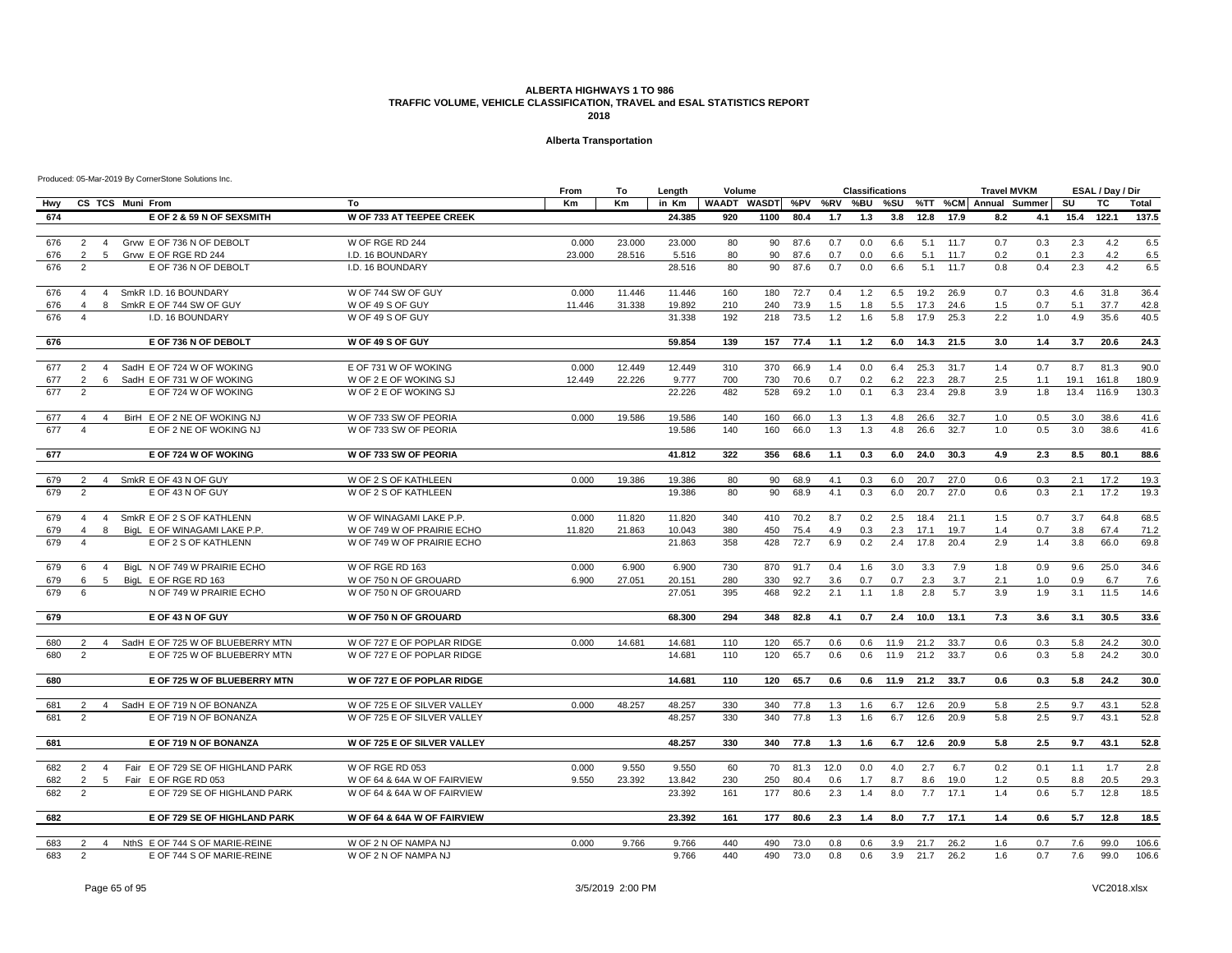#### **Alberta Transportation**

|            |                                                                                       |                                                        | From   | To        | Length           | Volume       |                         |              |            | <b>Classifications</b> |            |              |              | <b>Travel MVKM</b> |                           |              | ESAL / Day / Dir |                |
|------------|---------------------------------------------------------------------------------------|--------------------------------------------------------|--------|-----------|------------------|--------------|-------------------------|--------------|------------|------------------------|------------|--------------|--------------|--------------------|---------------------------|--------------|------------------|----------------|
| Hwy        | CS TCS Muni From                                                                      | To                                                     | Km     | <b>Km</b> | in Km            |              | WAADT WASDT %PV %RV %BU |              |            |                        |            |              |              |                    | %SU %TT %CM Annual Summer | SU           | TC               | <b>Total</b>   |
| 683        | E OF 744 S OF MARIE-REINE                                                             | W OF 2 N OF NAMPA NJ                                   |        |           | 9.766            | 440          | 490                     | 73.0         | 0.8        | 0.6                    | 3.9        | 21.7         | 26.2         | 1.6                | 0.7                       | 7.6          | 99.0             | 106.6          |
| 684        | Peac E OF 2 S OF GRIMSHAW<br>2<br>$\overline{4}$                                      | N OF 740 SE OF GRIMSHAW                                | 0.000  | 11.080    | 11.080           | 720          | 790                     | 80.1         | 1.6        | 0.7                    | 13.1       | 4.5          | 18.3         | 2.9                | 1.3                       | 41.5         | 33.6             | 75.1           |
| 684        | 2<br>Peac E OF 740 SE OF GRIMSHAW<br>8                                                | S OF 2 AT PEACE RIVER                                  | 11.080 | 31.423    | 20.343           | 1040         | 1140                    | 96.3         | 0.6        | 0.8                    | 1.5        | 0.8          | 3.1          | 7.7                | 3.5                       | 6.9          | 8.6              | 15.5           |
| 684        | 2<br>E OF 2 S OF GRIMSHAW                                                             | S OF 2 AT PEACE RIVER                                  |        |           | 31.423           | 927          | 1017                    | 91.8         | 0.9        | 0.8                    | 4.7        | 1.8          | 7.3          | 10.6               | 4.9                       | 19.2         | 17.3             | 36.5           |
| 684        | <b>E OF 2 S OF GRIMSHAW</b>                                                           | <b>S OF 2 AT PEACE RIVER</b>                           |        |           | 31.423           | 927          | 1017                    | 91.8         | 0.9        | 0.8                    | 4.7        | 1.8          | 7.3          | 10.6               | 4.9                       | 19.2         | 17.3             | 36.5           |
|            |                                                                                       |                                                        |        |           |                  |              |                         |              |            |                        |            |              |              |                    |                           |              |                  |                |
| 685        | CIrH E OF 729 W OF HINES CREEK<br>2<br>$\overline{4}$                                 | W OF RGE RD 60                                         | 0.000  | 0.530     | 0.530            | 140          | 150                     | 78.8         | 0.0        | 0.0                    | 7.6        | 13.6         | 21.2         | 0.0                | 0.0                       | 4.7          | 19.7             | 24.4           |
| 685        | -5<br>CIrH E OF RGE RD 60<br>$\overline{2}$                                           | W.C.L. OF HINES CREEK                                  | 0.530  | 12.810    | 12.280           | 140          | 150                     | 78.8         | 0.0        | 0.0                    | 7.6        | 13.6         | 21.2         | 0.6                | 0.3                       | 4.7          | 19.7             | 24.4           |
| 685        | $\overline{2}$<br>CIrH W.C.L. OF HINES CREEK<br>6                                     | W OF 64 E OF HINES CREEK                               | 12.810 | 14.040    | 1.230            | 1130         | 1160                    | 85.9         | 0.8        | 0.8                    | 4.3        | 8.2          | 13.3         | 0.5                | 0.2                       | 21.4         | 96.0             | 117.4          |
| 685        | CIrH E OF 64 E OF HINES CREEK<br>$\overline{2}$<br>8                                  | N OF 732 SW OF DEER HILL                               | 14.040 | 28.953    | 14.913           | 760          | 780                     | 79.6         | 1.1        | 1.0                    | 6.3        | 12.0         | 19.3         | 4.1                | 1.8                       | 21.1         | 94.5             | 115.6          |
| 685        | 2<br>E OF 729 W OF HINES CREEK                                                        | N OF 732 SW OF DEER HILL                               |        |           | 28.953           | 501          | 517                     | 80.1         | 0.9        | 0.9                    | 6.3        | 11.8         | 19.0         | 5.3                | 2.3                       | 13.9         | 61.3             | 75.2           |
| 685        | CIrH E OF 732 SW OF DEER HILL<br>$\overline{4}$<br>8                                  | W OF 735 W OF LAST LAKE                                | 0.000  | 19.634    | 19.634           | 700          | 740                     | 73.6         | 4.5        | 0.4                    | 5.1        | 16.4         | 21.9         | 5.0                | 2.2                       | 15.7         | 119.0            | 134.7          |
| 685        | E OF 732 SW OF DEER HILL<br>$\overline{\mathbf{A}}$                                   | W OF 735 W OF LAST LAKE                                |        |           | 19.634           | 700          | 740                     | 73.6         | 4.5        | 0.4                    | 5.1        | 16.4         | 21.9         | 5.0                | 2.2                       | 15.7         | 119.0            | 134.7          |
| 685        | Peac E OF 735 W OF LAST LAKE<br>6<br>$\overline{4}$                                   | W OF 737 E OF LAST LAKE NJ                             | 0.000  | 11.130    | 11.130           | 780          | 800                     | 75.4         | 5.1        | 0.2                    | 4.0        | 15.3         | 19.5         | 3.2                | 1.4                       | 13.7         | 123.7            | 137.4          |
| 685        | Peac E OF 737 E OF LAST LAKE NJ<br>6<br>8                                             | W.C.L. OF GRIMSHAW                                     | 11.130 | 30.570    | 19.440           | 640          | 660                     | 85.5         | 3.2        | 0.3                    | 2.9        | 8.1          | 11.3         | 4.5                | 2.0                       | 8.2          | 53.7             | 61.9           |
| 685        | 12 Peac W.C.L. OF GRIMSHAW<br>6                                                       | W OF 2 AT GRIMSHAW                                     | 30.570 | 31.748    | 1.178            | 2590         | 2880                    | 94.2         | 0.6        | 0.4                    | 2.7        | 2.1          | 5.2          | 1.1                | 0.5                       | 30.8         | 56.4             | 87.2           |
| 685        | E OF 735 W OF LAST LAKE<br>ĥ                                                          | W OF 2 AT GRIMSHAW                                     |        |           | 31.748           | 761          | 791                     | 82.9         | 3.6        | 0.3                    | 3.3        | 9.9          | 13.5         | 8.8                | 3.8                       | 11.1         | 78.1             | 89.2           |
| 685        | E OF 729 W OF HINES CREEK                                                             | W OF 2 AT GRIMSHAW                                     |        |           | 80.335           | 652          | 680                     | 79.7         | 3.1        | 0.5                    | 4.6        | 12.1         | 17.2         | 19.1               | 8.4                       | 13.2         | 81.8             | 95.0           |
|            |                                                                                       |                                                        |        |           |                  |              |                         |              |            |                        |            |              |              |                    |                           |              |                  |                |
| 686        | LofO E OF 88 NW OF RED EARTH CREEK<br>8<br>$\overline{4}$                             | 23RD BASELINE                                          | 0.000  | 25.868    | 25.868           | 330          | 330                     | 78.8         | 1.4        | 0.2                    | 11.0       | 8.6          | 19.8         | 3.1                | 1.3                       | 16.0         | 29.4             | 45.4           |
| 686        | 8<br>E OF 88 NW OF RED EARTH CREEK                                                    | 23RD BASELINE                                          |        |           | 25.868           | 330          | 330                     | 78.8         | 1.4        | 0.2                    | 11.0       | 8.6          | 19.8         | 3.1                | 1.3                       | 16.0         | 29.4             | 45.4           |
| 686        | LofO 23RD BASELINE<br>10<br>$\overline{4}$                                            | N OF ROUND LAKE                                        | 0.000  | 27.633    | 27.633           | 180          | 180                     | 87.4         | 2.2        | 0.6                    | 8.8        | 1.0          | 10.4         | 1.8                | 0.8                       | 7.0          | 1.9              | 8.9            |
| 686        | 23RD BASELINE<br>10                                                                   | N OF ROUND LAKE                                        |        |           | 27.633           | 180          | 180                     | 87.4         | 2.2        | 0.6                    | 8.8        | 1.0          | 10.4         | 1.8                | 0.8                       | 7.0          | 1.9              | 8.9            |
| 686        | 12<br>LofO N OF ROUND LAKE<br>$\Delta$                                                | <b>TROUT LAKE</b>                                      | 0.000  | 36.052    | 36.052           | 420          | 460                     | 80.5         | 9.3        | 1.1                    | 8.6        | 0.5          | 10.2         | 5.5                | 2.5                       | 15.9         | 2.2              | 18.1           |
| 686        | 12<br>N OF ROUND LAKE                                                                 | <b>TROUT LAKE</b>                                      |        |           | 36.052           | 420          | 460                     | 80.5         | 9.3        | 1.1                    | 8.6        | 0.5          | 10.2         | 5.5                | 2.5                       | 15.9         | 2.2              | 18.1           |
| 686        | Wdbf END OF PARSONS ACCESS ROAD<br>20<br>$\overline{4}$                               | W OF 63 FORT MCMURRY                                   | 0.000  | 2.170     | 2.170            | 4050         | 4220                    | 91.4         | 0.0        | 1.9                    | 5.2        | 1.5          | 8.6          | 3.2                | 1.4                       | 92.8         | 63.0             | 155.8          |
| 686        | 20<br>END OF PARSONS ACCESS ROAD                                                      | W OF 63 FORT MCMURRY                                   |        |           | 2.170            | 4050         | 4220                    | 91.4         | 0.0        | 1.9                    | 5.2        | 1.5          | 8.6          | 3.2                | 1.4                       | 92.8         | 63.0             | 155.8          |
| 686        | E OF 88 NW OF RED EARTH CREEK                                                         | <b>W OF 63 FORT MCMURRY</b>                            |        |           | 91.723           | 408          | 428                     | 83.6         | 4.4        | 1.0                    | 8.4        | 2.6          | 12.0         | 13.7               | 6.0                       | 15.1         | 11.0             | 26.1           |
|            |                                                                                       |                                                        |        |           |                  |              |                         |              |            |                        |            |              |              |                    |                           |              |                  |                |
| 688<br>688 | NthS E OF 2 SE OF PEACE RIVER<br>2<br>$\overline{4}$<br>2<br>E OF 2 SE OF PEACE RIVER | S OF 986 N OF ST. ISIDORE<br>S OF 986 N OF ST. ISIDORE | 0.000  | 23.202    | 23.202<br>23.202 | 1290<br>1290 | 1410<br>1410            | 68.6<br>68.6 | 0.7<br>0.7 | 0.6<br>0.6             | 7.2<br>7.2 | 22.9<br>22.9 | 30.7<br>30.7 | 10.9<br>10.9       | 5.0<br>5.0                | 40.9<br>40.9 | 306.2<br>306.2   | 347.1<br>347.1 |
|            |                                                                                       |                                                        |        |           |                  |              |                         |              |            |                        |            |              |              |                    |                           |              |                  |                |
| 688        | E OF 2 SE OF PEACE RIVER                                                              | S OF 986 N OF ST. ISIDORE                              |        |           | 23.202           | 1290         | 1410                    | 68.6         | 0.7        | 0.6                    | 7.2        | 22.9         | 30.7         | 10.9               | 5.0                       | 40.9         | 306.2            | 347.1          |
| 689        | NthL SIXTH MERIDIAN<br>$\overline{2}$<br>$\overline{4}$                               | W OF 35 AT DIXONVILLE                                  | 0.000  | 23.142    | 23.142           | 270          | 310                     | 65.4         | 4.6        | 0.5                    | 6.8        | 22.7         | 30.0         | 2.3                | 1.1                       | 8.1          | 63.5             | 71.6           |
| 689        | $\overline{2}$<br><b>SIXTH MERIDIAN</b>                                               | W OF 35 AT DIXONVILLE                                  |        |           | 23.142           | 270          | 310                     | 65.4         | 4.6        | 0.5                    | 6.8        | 22.7         | 30.0         | 2.3                | 1.1                       | 8.1          | 63.5             | 71.6           |
| 689        | <b>SIXTH MERIDIAN</b>                                                                 | <b>W OF 35 AT DIXONVILLE</b>                           |        |           | 23.142           | 270          | 310                     | 65.4         | 4.6        | 0.5                    | 6.8        | 22.7         | 30.0         | 2.3                | 1.1                       | 8.1          | 63.5             | 71.6           |
|            |                                                                                       |                                                        |        |           |                  |              |                         |              |            |                        |            |              |              |                    |                           |              |                  |                |
| 690        | NthL E OF 35 W OF DEADWOOD<br>2<br>$\overline{4}$                                     | W OF RGE RD 224                                        | 0.000  | 11.700    | 11.700           | 230          | 250                     | 87.8         | 0.8        | 2.8                    | 5.8        | 2.8          | 11.4         | 1.0                | 0.4                       | 5.9          | 6.7              | 12.6           |
| 690        | 2<br>5<br>NthL E OF RGE RD 224                                                        | W OF 743 E OF DEADWOOD                                 | 11.700 | 14.678    | 2.978            | 90           | 100                     | 80.1         | 1.8        | 3.6                    | 10.0       | 4.5          | 18.1         | 0.1                | 0.0                       | 4.0<br>5.5   | 4.2              | 8.2            |
| 690        | 2<br>E OF 35 W OF DEADWOOD                                                            | W OF 743 E OF DEADWOOD                                 |        |           | 14.678           | 202          | 220                     | 87.1         | 0.9        | 2.9                    | 6.2        | 2.9          | 12.0         | 1.1                | 0.5                       |              | 6.1              | 11.6           |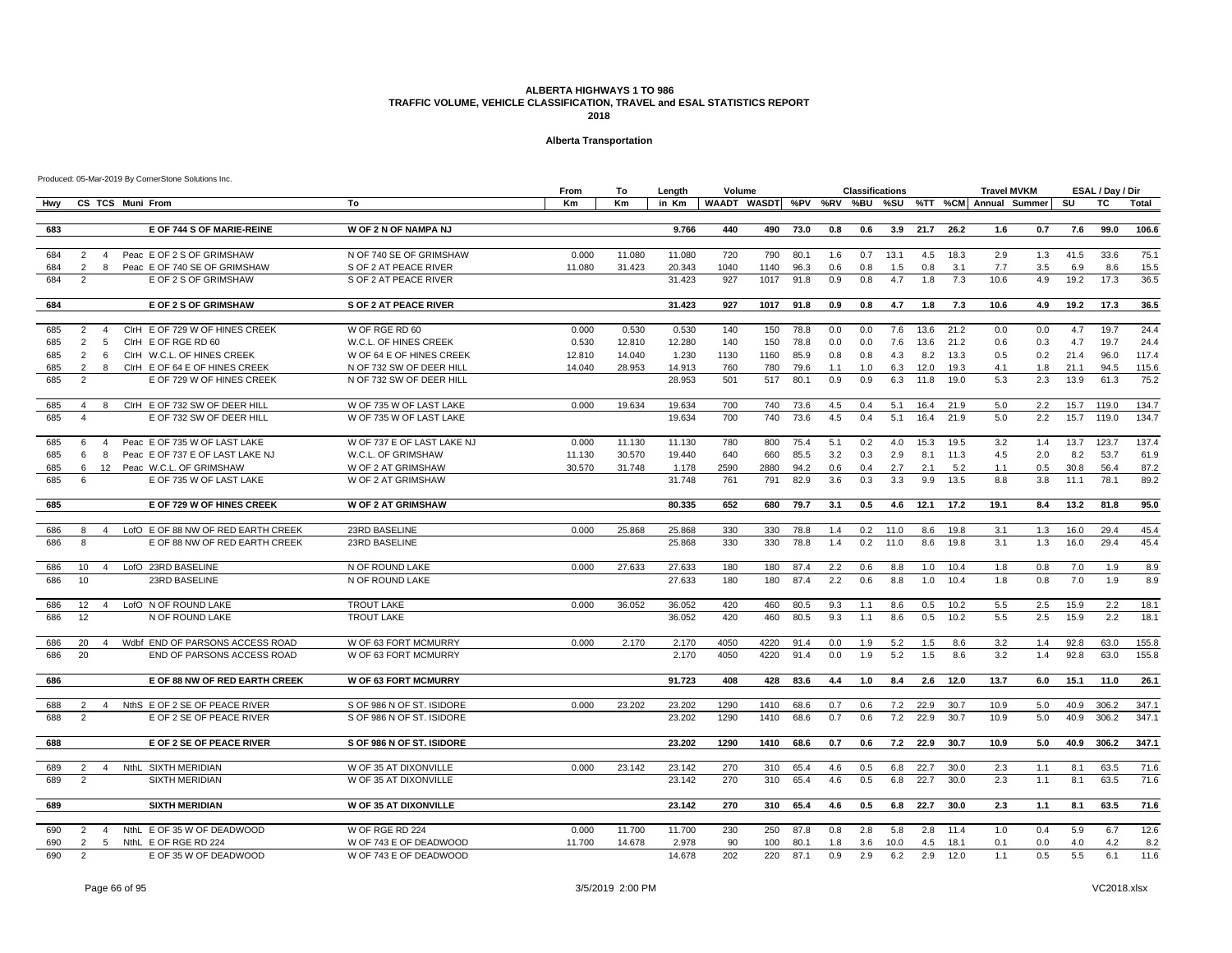#### **Alberta Transportation**

|            |                         |                     |                                                            |                                                | From            | To               | Length           | Volume       |              |              |            | <b>Classifications</b> |             |            |              | <b>Travel MVKM</b>                                   |            |              | ESAL / Day / Dir |                |
|------------|-------------------------|---------------------|------------------------------------------------------------|------------------------------------------------|-----------------|------------------|------------------|--------------|--------------|--------------|------------|------------------------|-------------|------------|--------------|------------------------------------------------------|------------|--------------|------------------|----------------|
| Hwy        | CS TCS Muni From        |                     |                                                            | To                                             | Km              | Km               | in Km            |              |              |              |            |                        |             |            |              | WAADT WASDT %PV %RV %BU %SU %TT %CM Annual Summer SU |            |              | <b>TC</b>        | Total          |
| 690        |                         |                     | E OF 35 W OF DEADWOOD                                      | W OF 743 E OF DEADWOOD                         |                 |                  | 14.678           | 202          | 220          | 87.1         | 0.9        | 2.9                    | 6.2         | 2.9        | 12.0         | 1.1                                                  | 0.5        | 5.5          | 6.1              | 11.6           |
|            |                         |                     |                                                            |                                                |                 |                  |                  |              |              |              |            |                        |             |            |              |                                                      |            |              |                  |                |
| 691        | $\overline{2}$          | $\overline{4}$      | NthL E OF 35 AT MANNING                                    | E.C.L. OF MANNING                              | 0.000           | 1.190            | 1.190            | 780          | 850          | 83.2         | 0.1        | 0.7                    | 4.0         | 12.0       | 16.7         | 0.3                                                  | 0.2        | 13.7         | 97.0             | 110.7          |
| 691<br>691 | 2<br>2                  | 8                   | NthL E.C.L. OF MANNING<br>E OF 35 AT MANNING               | W OF 741 E OF MANNING<br>W OF 741 E OF MANNING | 1.190           | 16.055           | 14.865<br>16.055 | 370<br>400   | 400<br>433   | 88.7<br>87.9 | 0.7<br>0.6 | 0.1<br>0.2             | 4.6<br>4.5  | 5.9<br>6.8 | 10.6<br>11.5 | 2.0<br>2.3                                           | 0.9<br>1.1 | 7.5<br>7.9   | 22.6<br>28.2     | 30.1<br>36.1   |
|            |                         |                     |                                                            |                                                |                 |                  |                  |              |              |              |            |                        |             |            |              |                                                      |            |              |                  |                |
| 691        |                         |                     | E OF 35 AT MANNING                                         | W OF 741 E OF MANNING                          |                 |                  | 16.055           | 400          | 433          | 87.9         | 0.6        | 0.2                    | 4.5         | 6.8        | 11.5         | 2.3                                                  | 1.1        | 7.9          | 28.2             | 36.1           |
| 692        | $\overline{2}$          | $\overline{4}$      | NthL E OF 35 SW OF HAWK HILLS                              | W OF TWP RD 952                                | 0.000           | 13.000           | 13.000           | 140          | 150          | 71.7         | 0.7        | 5.2                    | 11.2        | 11.2       | 27.6         | 0.7                                                  | 0.3        | 6.9          | 16.3             | 23.2           |
| 692        | 2                       | 5                   | NthL E OF TWP RD 952                                       | N.E.12 TWP96 R21 W5                            | 13.000          | 26.974           | 13.974           | 50           | 50           | 60.1         | 3.2        | 0.0                    | 26.1        | 10.6       | 36.7         | 0.3                                                  | 0.1        | 5.7          | 5.5              | 11.2           |
| 692        | 2                       |                     | E OF 35 SW OF HAWK HILLS                                   | N.E.12 TWP96 R21 W5                            |                 |                  | 26.974           | 93           | 98           | 68.3         | 1.4        | 3.8                    | 15.4        | 11.1       | 30.3         | 0.9                                                  | 0.4        | 6.3          | 10.7             | 17.0           |
| 692        |                         |                     | E OF 35 SW OF HAWK HILLS                                   | N.E.12 TWP96 R21 W5                            |                 |                  | 26.974           | 93           | 98           | 68.3         | 1.4        | 3.8                    | 15.4        | 11.1       | 30.3         | 0.9                                                  | 0.4        | 6.3          | 10.7             | 17.0           |
|            |                         |                     |                                                            |                                                |                 |                  |                  |              |              |              |            |                        |             |            |              |                                                      |            |              |                  |                |
| 695        | $\overline{4}$          | 4                   | NthL NE33-101-24-5                                         | W OF 35 (KEG RIVER)                            | 0.000           | 17.759           | 17.759           | 100          | 110          | 71.0         | 2.9        | 0.0                    | 6.5         | 19.6       | 26.1         | 0.6                                                  | 0.3        | 2.9          | 20.3             | 23.2           |
| 695        | $\overline{\mathbf{A}}$ |                     | NE33-101-24-5                                              | W OF 35 (KEG RIVER)                            |                 |                  | 17.759           | 100          | 110          | 71.0         | 2.9        | 0.0                    | 6.5         | 19.6       | 26.1         | 0.6                                                  | 0.3        | 2.9          | 20.3             | 23.2           |
| 695        | 6                       | $\overline{4}$      | NthL E OF 35 S OF KEG RIVER SJ                             | E BDY KEG RIVER METIS SETTLEMT                 | 0.000           | 31.614           | 31.614           | 120          | 130          | 64.8         | 0.0        | 1.4                    | 12.2        | 21.6       | 35.2         | 1.4                                                  | 0.6        | 6.4          | 26.9             | 33.3           |
| 695        | 6                       |                     | E OF 35 S OF KEG RIVER SJ                                  | E BDY KEG RIVER METIS SETTLEMT                 |                 |                  | 31.614           | 120          | 130          | 64.8         | 0.0        | 1.4                    | 12.2        | 21.6       | 35.2         | 1.4                                                  | 0.6        | 6.4          | 26.9             | 33.3           |
| 695        |                         |                     | NE33-101-24-5                                              | E BDY KEG RIVER METIS SETTLEMT                 |                 |                  | 49.373           | 113          | 123          | 66.8         | 0.9        | 1.0                    | 10.4        | 20.9       | 32.3         | 2.0                                                  | 0.9        | 5.2          | 24.5             | 29.7           |
|            |                         |                     |                                                            |                                                |                 |                  |                  |              |              |              |            |                        |             |            |              |                                                      |            |              |                  |                |
| 697        | $\overline{2}$          | $\overline{a}$      | Mack E OF 35 S OF HIGH LEVEL                               | W OF THE W END OF WESTSTEEPHILL CR             | 0.000           | 52.901           | 52.901           | 290          | 310          | 68.8         | 12.0       | 0.6                    | 3.5         | 15.1       | 19.2         | 5.6                                                  | 2.5        | 4.5          | 45.4             | 49.9           |
| 697        | 2                       |                     | E OF 35 S OF HIGH LEVEL                                    | W OF THE W END OF WESTSTEEPHILL CR             |                 |                  | 52.901           | 290          | 310          | 68.8         | 12.0       | 0.6                    | 3.5         | 15.1       | 19.2         | 5.6                                                  | 2.5        | 4.5          | 45.4             | 49.9           |
| 697        | $\overline{4}$          | 4                   | Mack E OF THE W END OF WESTSTEEPHILL CR                    | S OF 88 W OF FT VERMILION                      | 0.000           | 66.048           | 66.048           | 1390         | 1450         | 82.1         | 1.4        | 1.0                    | 5.1         | 10.4       | 16.5         | 33.5                                                 | 14.7       | 31.2         | 149.8            | 181.0          |
| 697        | $\overline{\mathbf{A}}$ |                     | E OF THE W END OF WESTSTEEPHILL CR                         | S OF 88 W OF FT VERMILION                      |                 |                  | 66.048           | 1390         | 1450         | 82.1         | 1.4        | 1.0                    | 5.1         | 10.4       | 16.5         | 33.5                                                 | 14.7       | 31.2         | 149.8            | 181.0          |
| 697        |                         |                     | E OF 35 S OF HIGH LEVEL                                    | S OF 88 W OF FT VERMILION                      |                 |                  | 118.949          | 901          | 943          | 80.2         | 2.9        | 0.9                    | 4.9         | 11.1       | 16.9         | 39.1                                                 | 17.2       | 19.4         | 103.7            | 123.1          |
|            |                         |                     |                                                            |                                                |                 |                  |                  |              |              |              |            |                        |             |            |              |                                                      |            |              |                  |                |
| 717        | 2                       | $\overline{4}$      | CIrH BRITISH COLUMBIA BORDER                               | S OF 64 N OF BEAR CANYON                       | 0.000           | 23.756           | 23.756           | 120          | 120          | 83.0         | 1.4        | 2.5                    | 3.7         | 9.4        | 15.6         | 1.0                                                  | 0.4        | 2.0          | 11.7             | 13.7           |
| 717        | $\overline{2}$          |                     | BRITISH COLUMBIA BORDER                                    | S OF 64 N OF BEAR CANYON                       |                 |                  | 23.756           | 120          | 120          | 83.0         | 1.4        | 2.5                    | 3.7         | 9.4        | 15.6         | 1.0                                                  | 0.4        | 2.0          | 11.7             | 13.7           |
| 717        |                         |                     | <b>BRITISH COLUMBIA BORDER</b>                             | S OF 64 N OF BEAR CANYON                       |                 |                  | 23.756           | 120          | 120          | 83.0         | 1.4        | 2.5                    | 3.7         | 9.4        | 15.6         | 1.0                                                  | 0.4        | 2.0          | 11.7             | 13.7           |
| 719        | 2                       | $\overline{4}$      | SadH N OF 49 S OF BONANZA                                  | <b>BONANZA</b>                                 | 0.000           | 8.560            | 8.560            | 380          | 390          | 81.7         | 1.5        | 0.0                    | 8.3         | 8.5        | 16.8         | 1.2                                                  | 0.5        | 13.9         | 33.5             | 47.4           |
| 719        | 2                       | 8                   | SadH BONANZA                                               | S OF 681 N OF BONANZA                          | 8.560           | 13.530           | 4.970            | 220          | 230          | 83.6         | 0.5        | 1.5                    | 6.7         | 7.7        | 15.9         | 0.4                                                  | 0.2        | 6.5          | 17.6             | 24.1           |
| 719        | 2                       |                     | N OF 49 S OF BONANZA                                       | S OF 681 N OF BONANZA                          |                 |                  | 13.530           | 321          | 331          | 82.2         | 1.2        | 0.4                    | 7.9         | 8.3        | 16.6         | 1.6                                                  | 0.7        | 11.2         | 27.6             | 38.8           |
| 719        |                         |                     | N OF 49 S OF BONANZA                                       | S OF 681 N OF BONANZA                          |                 |                  | 13.530           | 321          | 331          | 82.2         | 1.2        | 0.4                    | 7.9         | 8.3        | 16.6         | 1.6                                                  | 0.7        | 11.2         | 27.6             | 38.8           |
|            |                         |                     |                                                            |                                                |                 |                  |                  |              |              |              |            |                        |             |            |              |                                                      |            |              |                  |                |
| 721        | 2                       | $\overline{4}$      | GrPr N OF 43 NW OF HYTHE                                   | S OF 59 N OF HYTHE                             | 0.000           | 7.682            | 7.682            | 540          | 590          | 83.8         | 2.0        | 0.7                    | 7.3         | 6.2        | 14.2         | 1.5                                                  | 0.7        | 17.4         | 34.7             | 52.1           |
| 721        | 2                       |                     | N OF 43 NW OF HYTHE                                        | S OF 59 N OF HYTHE                             |                 |                  | 7.682            | 540          | 590          | 83.8         | 2.0        | 0.7                    | 7.3         | 6.2        | 14.2         | 1.5                                                  | 0.7        | 17.4         | 34.7             | 52.1           |
| 721        |                         |                     | N OF 43 NW OF HYTHE                                        | S OF 59 N OF HYTHE                             |                 |                  | 7.682            | 540          | 590          | 83.8         | 2.0        | 0.7                    | 7.3         | 6.2        | 14.2         | 1.5                                                  | 0.7        | 17.4         | 34.7             | 52.1           |
|            | $\overline{2}$          |                     | GrPr RGE RD 121 W OF ELMWORTH                              |                                                |                 |                  |                  |              |              | 72.0         |            | 0.4                    |             | 12.3       | 25.5         |                                                      |            | 58.6         | 132.6            |                |
| 722<br>722 | $\overline{2}$          | $\overline{4}$<br>8 |                                                            | S OF 667 S OF BEAVERLODGE                      | 0.000<br>29.581 | 29.581<br>32.842 | 29.581<br>3.261  | 1040         | 1110<br>1270 |              | 2.5        |                        | 12.8        | 13.9       | 17.3         | 11.2                                                 | 5.0        |              | 170.0            | 191.2<br>185.1 |
| 722        | $\overline{2}$          |                     | GrPr N OF 667 S OF BEAVERLODGE<br>RGE RD 121 W OF ELMWORTH | BEAVERLODGE S.C.L<br><b>BEAVERLODGE S.C.L</b>  |                 |                  | 32.842           | 1180<br>1054 | 1126         | 80.9<br>73.0 | 1.8<br>2.4 | 0.5<br>0.4             | 2.9<br>11.7 | 12.5       | 24.6         | 1.4<br>12.6                                          | 0.6<br>5.7 | 15.1<br>54.3 | 136.6            | 190.9          |
|            |                         |                     |                                                            |                                                |                 |                  |                  |              |              |              |            |                        |             |            |              |                                                      |            |              |                  |                |
| 722        |                         |                     | RGE RD 121 W OF ELMWORTH                                   | <b>BEAVERLODGE S.C.L.</b>                      |                 |                  | 32.842           | 1054         | 1126         | 73.0         | 2.4        | 0.4                    | 11.7        | 12.5       | 24.6         | 12.6                                                 | 5.7        | 54.3         | 136.6            | 190.9          |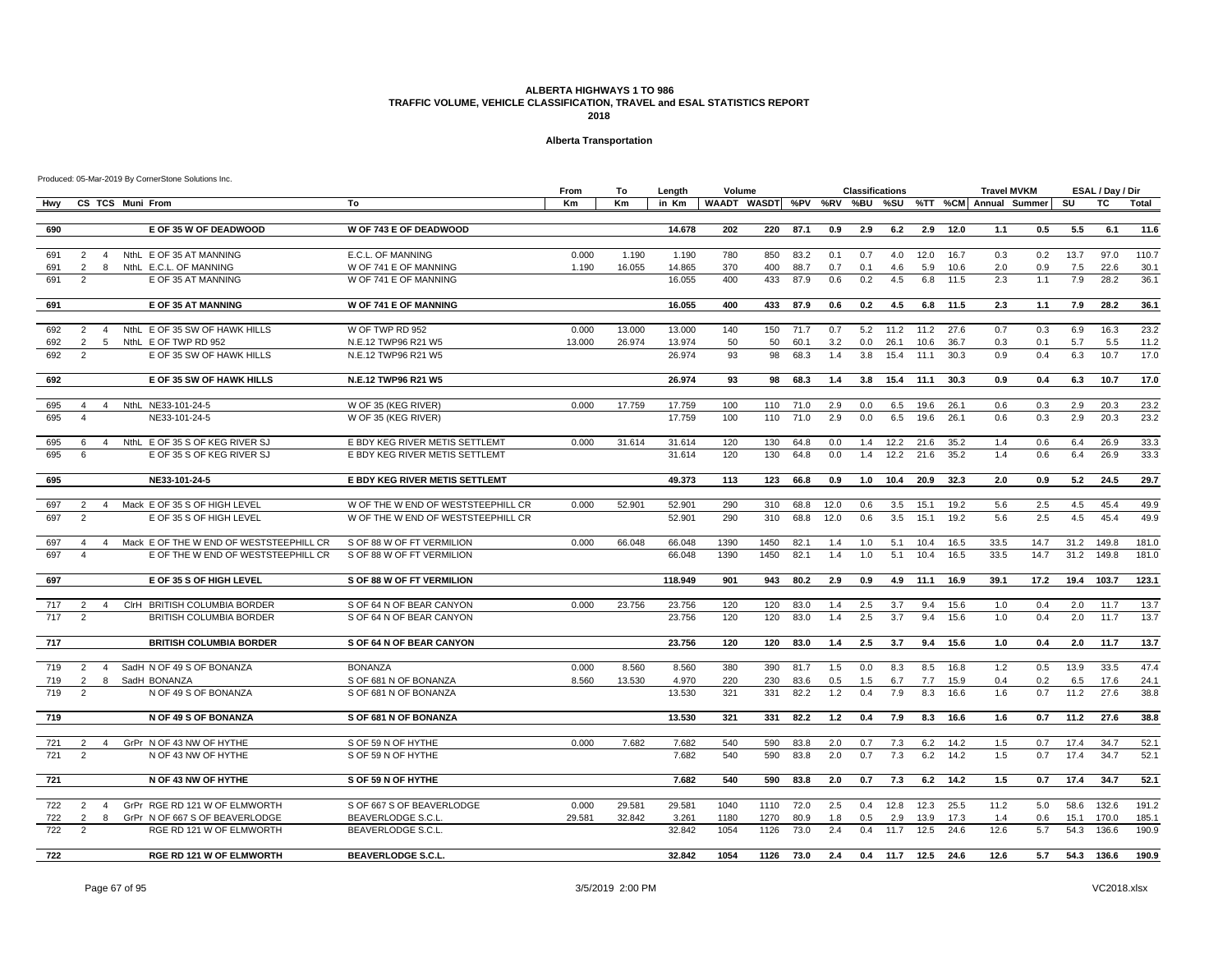#### **Alberta Transportation**

|            |                                                                               |                                  | From   | To     | Length           | Volume     |              |              |            | <b>Classifications</b> |            |              |              | <b>Travel MVKM</b>                                |            |              | ESAL / Day / Dir |                |
|------------|-------------------------------------------------------------------------------|----------------------------------|--------|--------|------------------|------------|--------------|--------------|------------|------------------------|------------|--------------|--------------|---------------------------------------------------|------------|--------------|------------------|----------------|
| Hwy        | CS TCS Muni From                                                              | To                               | Km     | Km     | in Km            |            |              |              |            |                        |            |              |              | WAADT WASDT %PV %RV %BU %SU %TT %CM Annual Summer |            | SU           | <b>TC</b>        | Total          |
|            |                                                                               |                                  |        |        |                  |            |              |              |            |                        |            |              |              |                                                   |            |              |                  |                |
| 723        | GrPr N OF 2 SE OF BEAVERLODGE<br>2<br>$\overline{4}$                          | S OF 672 S OF VALHALLA CNTRE     | 0.000  | 14.228 | 14.228           | 940        | 1000         | 75.9         | 0.4        | 0.5                    | 4.9        | 18.3         | 23.7         | 4.9                                               | 2.2        | 20.3         | 178.3            | 198.6          |
| 723        | GrPr N OF 672 S OF VALHALLA CNTRE<br>2<br>8<br>$\mathcal{P}$                  | S OF 59 AT VALHALLA CNTRE        | 14.228 | 23.939 | 9.711            | 650        | 690          | 78.5<br>76.7 | 0.7<br>0.5 | 0.2                    | 5.1<br>5.0 | 15.5<br>17.4 | 20.8         | 2.3                                               | 1.0        | 14.6         | 104.4<br>148.2   | 119.0<br>166.3 |
| 723        | N OF 2 SE OF BEAVERLODGE                                                      | S OF 59 AT VALHALLA CNTRE        |        |        | 23.939           | 822        | 874          |              |            | 0.4                    |            |              | 22.8         | 7.2                                               | 3.2        | 18.1         |                  |                |
| 723        | N OF 2 SE OF BEAVERLODGE                                                      | <b>S OF 59 AT VALHALLA CNTRE</b> |        |        | 23.939           | 822        |              | 874 76.7     | 0.5        | 0.4                    | 5.0        | 17.4         | 22.8         | 7.2                                               | 3.2        | 18.1         | 148.2            | 166.3          |
|            | GrPr N OF 2 NW OF WEMBLEY EJ<br>$\overline{a}$                                | S OF 672 S OF LA GLACE           |        |        |                  |            |              |              |            |                        |            |              |              |                                                   |            | 52.7         |                  |                |
| 724        | $\overline{4}$                                                                |                                  | 0.000  | 16.238 | 16.238           | 1710       | 1820         | 77.5         | 0.5        | 0.4                    | 7.0        | 14.6         | 22.0         | 10.1                                              | 4.5        |              | 258.8            | 311.5          |
| 724<br>724 | $\overline{4}$<br>GrPr N OF 672 S OF LA GLACE<br>8<br>N OF 2 NW OF WEMBLEY EJ | S OF 59 AT LA GLACE              | 16.238 | 25.948 | 9.710<br>25.948  | 1060       | 1130<br>1562 | 76.7         | 0.6        | 0.4<br>0.4             | 8.2<br>7.3 | 14.1<br>14.5 | 22.7<br>22.2 | 3.8                                               | 1.7<br>6.2 | 38.3<br>47.2 | 154.9<br>220.5   | 193.2<br>267.7 |
|            | $\overline{4}$                                                                | S OF 59 AT LA GLACE              |        |        |                  | 1467       |              | 77.3         | 0.5        |                        |            |              |              | 13.9                                              |            |              |                  |                |
| 724        | GrPr N OF 59 E OF LA GLACE<br>6<br>$\overline{4}$                             | S OF 677 W OF WOKING             | 0.000  | 20.998 | 20.998           | 250        | 300          | 70.4         | 1.0        | 0.0                    | 7.5        | 21.1         | 28.6         | 1.9                                               | 1.0        | 8.3          | 54.7             | 63.0           |
| 724        | 6<br>N OF 59 E OF LA GLACE                                                    | S OF 677 W OF WOKING             |        |        | 20.998           | 250        | 300          | 70.4         | 1.0        | 0.0                    | 7.5        | 21.1         | 28.6         | 1.9                                               | 1.0        | 8.3          | 54.7             | 63.0           |
| 724        | N OF 2 NW OF WEMBLEY EJ                                                       | S OF 677 W OF WOKING             |        |        | 46.946           | 923        | 998          | 76.4         | 0.6        | 0.4                    | 7.3        | 15.3         | 23.0         | 15.8                                              | 7.2        | 29.7         | 146.4            | 176.1          |
|            |                                                                               |                                  |        |        |                  |            |              |              |            |                        |            |              |              |                                                   |            |              |                  |                |
| 725        | $\overline{2}$<br>SadH N OF 49 S OF WHITBURN<br>$\overline{4}$                | S OF 680 W OF BLUEBERRY MTN      | 0.000  | 9.716  | 9.716            | 670        | 730          | 60.4         | 3.1        | 0.1                    | 5.5        | 30.9         | 36.5         | 2.4                                               | 1.1        | 16.2         | 214.6            | 230.8          |
| 725        | $\overline{2}$<br>SadH N OF 680 W OF BLUEBERRY MTN<br>8                       | S OF 681 E OF SILVER VALLEY      | 9.716  | 23.196 | 13.480           | 630        | 680          | 53.3         | 1.1        | 0.2                    | 5.5        | 39.9         | 45.6         | 3.1                                               | 1.4        | 15.3         | 260.5            | 275.8          |
| 725        | $\overline{2}$<br>N OF 49 S OF WHITBURN                                       | S OF 681 E OF SILVER VALLEY      |        |        | 23.196           | 647        | 701          | 56.3         | 2.0        | 0.2                    | 5.5        | 36.0         | 41.7         | 5.5                                               | 2.5        | 15.7         | 241.4            | 257.1          |
| 725        | N OF 49 S OF WHITBURN                                                         | S OF 681 E OF SILVER VALLEY      |        |        | 23.196           | 647        | 701          | 56.3         | 2.0        | 0.2                    | 5.5        | 36.0         | 41.7         | 5.5                                               | 2.5        | 15.7         | 241.4            | 257.1          |
|            | CIrH N OF 64 S OF WORSLEY                                                     | <b>WORSLEY</b>                   | 0.000  |        |                  |            |              |              |            |                        |            |              |              |                                                   |            |              |                  |                |
| 726<br>726 | $\overline{2}$<br>$\overline{4}$<br>$\overline{2}$<br>N OF 64 S OF WORSLEY    | WORSLEY                          |        | 16.160 | 16.160<br>16.160 | 440<br>440 | 440<br>440   | 76.9<br>76.9 | 1.5<br>1.5 | 0.4<br>0.4             | 8.0<br>8.0 | 13.2<br>13.2 | 21.6<br>21.6 | 2.6<br>2.6                                        | 1.1<br>1.1 | 15.5<br>15.5 | 60.2<br>60.2     | 75.7<br>75.7   |
|            |                                                                               |                                  |        |        |                  |            |              |              |            |                        |            |              |              |                                                   |            |              |                  |                |
| 726        | N OF 64 S OF WORSLEY                                                          | <b>WORSLEY</b>                   |        |        | 16.160           | 440        | 440          | 76.9         | 1.5        | 0.4                    | 8.0        | 13.2         | 21.6         | 2.6                                               | 1.1        | 15.5         | 60.2             | 75.7           |
| 727        | SadH N OF 49 W OF SPIRIT RIVER<br>2<br>$\overline{4}$                         | S OF TWP RD 780                  | 0.000  | 3.550  | 3.550            | 320        | 350          | 81.3         | 1.0        | 0.0                    | 4.1        | 13.6         | 17.7         | 0.4                                               | 0.2        | 5.8          | 45.1             | 50.9           |
| 727        | 2<br>5 SadH N OF TWP RD 780                                                   | S OF 680 E OF POPLAR RIDGE       | 3.550  | 18.406 | 14.856           | 220        | 240          | 76.6         | 0.4        | 1.4                    | 7.1        | 14.5         | 23.0         | 1.2                                               | 0.5        | 6.9          | 33.1             | 40.0           |
| 727        | N OF 49 W OF SPIRIT RIVER<br>2                                                | S OF 680 E OF POPLAR RIDGE       |        |        | 18.406           | 239        | 261          | 77.8         | 0.6        | 1.0                    | 6.3        | 14.3         | 21.6         | 1.6                                               | 0.7        | 6.6          | 35.4             | 42.0           |
|            |                                                                               |                                  |        |        |                  |            |              |              |            |                        |            |              |              |                                                   |            |              |                  |                |
| 727        | N OF 49 W OF SPIRIT RIVER                                                     | S OF 680 E OF POPLAR RIDGE       |        |        | 18,406           | 239        | 261          | 77.8         | 0.6        | 1.0                    | 6.3        | 14.3         | 21.6         | 1.6                                               | 0.7        | 6.6          | 35.4             | 42.0           |
| 729        | CIrH N OF 682 SE OF HIGHLAND PARK<br>2<br>4                                   | W OF 685 W OF HINES CREEK        | 0.000  | 22.796 | 22.796           | 100        | 110          | 82.3         | 1.0        | 0.0                    | 6.1        | 10.6         | 16.7         | 0.8                                               | 0.4        | 2.7          | 11.0             | 13.7           |
| 729        | N OF 682 SE OF HIGHLAND PARK<br>2                                             | W OF 685 W OF HINES CREEK        |        |        | 22.796           | 100        | 110          | 82.3         | 1.0        | 0.0                    | 6.1        | 10.6         | 16.7         | 0.8                                               | 0.4        | 2.7          | 11.0             | 13.7           |
| 729        | N OF 682 SE OF HIGHLAND PARK                                                  | W OF 685 W OF HINES CREEK        |        |        | 22.796           | 100        | 110          | 82.3         | 1.0        | 0.0                    | 6.1        | 10.6         | 16.7         | 0.8                                               | 0.4        | 2.7          | 11.0             | 13.7           |
|            |                                                                               |                                  |        |        |                  |            |              |              |            |                        |            |              |              |                                                   |            |              |                  |                |
| 730        | $\overline{2}$<br>CIrH N OF 64 SE OF EUREKA RIVER<br>$\overline{4}$           | <b>EUREKA RIVER</b>              | 0.000  | 12.310 | 12.310           | 350        | 350          | 86.7         | 3.1        | 1.4                    | 3.8        | 5.0          | 10.2         | 1.6                                               | 0.7        | 5.9          | 18.1             | 24.0           |
| 730        | $\overline{2}$<br>N OF 64 SE OF EUREKA RIVER                                  | <b>EUREKA RIVER</b>              |        |        | 12.310           | 350        | 350          | 86.7         | 3.1        | 1.4                    | 3.8        | 5.0          | 10.2         | 1.6                                               | 0.7        | 5.9          | 18.1             | 24.0           |
| 730        | N OF 64 SE OF EUREKA RIVER                                                    | <b>EUREKA RIVER</b>              |        |        | 12.310           | 350        | 350          | 86.7         | 3.1        | 1.4                    | 3.8        | 5.0          | 10.2         | 1.6                                               | 0.7        | 5.9          | 18.1             | 24.0           |
|            |                                                                               |                                  |        |        |                  |            |              |              |            |                        |            |              |              |                                                   |            |              |                  |                |
| 731        | SprR N OF 677 W OF WOKING<br>2<br>$\overline{4}$                              | S OF 49 AT SPIRIT RIVER          | 0.000  | 21.038 | 21.038           | 870        | 940          | 79.8         | 0.5        | 0.1                    | 6.9        | 12.7         | 19.7         | 6.7                                               | 3.0        |              | 26.4 114.5       | 140.9          |
| 731        | 2<br>N OF 677 W OF WOKING                                                     | S OF 49 AT SPIRIT RIVER          |        |        | 21.038           | 870        | 940          | 79.8         | 0.5        | 0.1                    | 6.9        | 12.7         | 19.7         | 6.7                                               | 3.0        | 26.4         | 114.5            | 140.9          |
| 731        | N OF 677 W OF WOKING                                                          | S OF 49 AT SPIRIT RIVER          |        |        | 21.038           | 870        | 940          | 79.8         | 0.5        | 0.1                    | 6.9        | 12.7         | 19.7         | 6.7                                               | 3.0        | 26.4         | 114.5            | 140.9          |
|            |                                                                               |                                  |        |        |                  |            |              |              |            |                        |            |              |              |                                                   |            |              |                  |                |
| 732        | Fair N OF 2 & 64A AT FAIRVIEW<br>2<br>$\overline{4}$                          | N.C.L. OF FAIRVIEW               | 0.000  | 2.090  | 2.090            | 2430       | 2680         | 91.3         | 0.9        | 0.1                    | 4.3        | 3.4          | 7.8          | 1.9                                               | 0.9        | 46.0         | 85.6             | 131.6          |
| 732        | Fair N.C.L. OF FAIRVIEW<br>2<br>8                                             | S OF 685 SW OF DEER HILL         | 2.090  | 17.183 | 15.093           | 780        | 800          | 85.8         | 1.8        | 0.9                    | 4.9        | 6.6          | 12.4         | 4.3                                               | 1.8        | 16.8         | 53.4             | 70.2           |
| 732        | N OF 2 & 64A AT FAIRVIEW<br>2                                                 | S OF 685 SW OF DEER HILL         |        |        | 17.183           | 981        | 1029         | 87.5         | 1.5        | 0.7                    | 4.7        | 5.6          | 11.0         | 6.2                                               | 2.7        | 20.3         | 56.9             | 77.2           |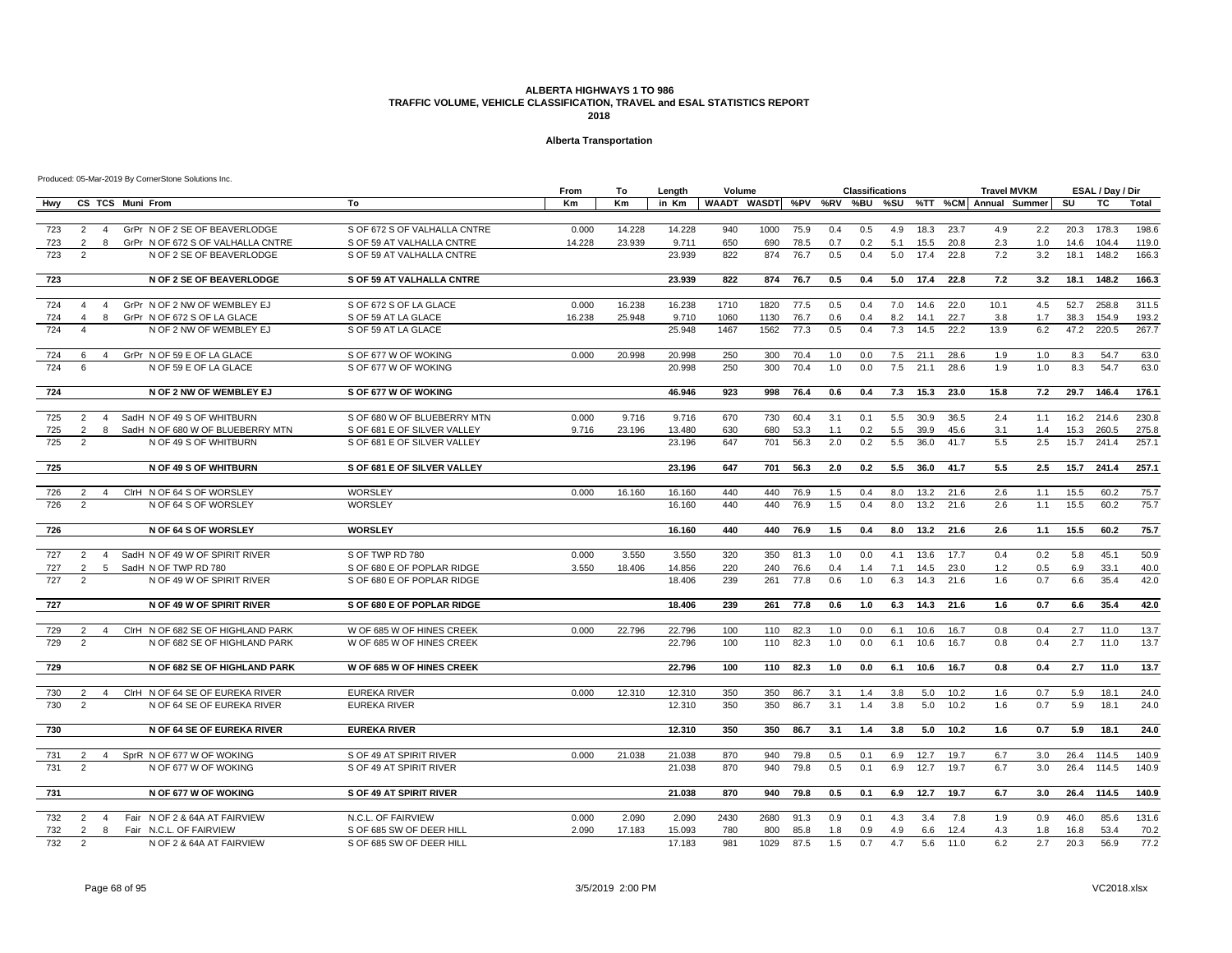#### **Alberta Transportation**

|     |                |                |                  |                                |                           | From      | То        | Length         | Volume       |              |          |            | <b>Classifications</b> |      |      |          | <b>Travel MVKM</b>    |     |      | ESAL / Day / Dir |       |
|-----|----------------|----------------|------------------|--------------------------------|---------------------------|-----------|-----------|----------------|--------------|--------------|----------|------------|------------------------|------|------|----------|-----------------------|-----|------|------------------|-------|
| Hwy |                |                | CS TCS Muni From |                                | To                        | <b>Km</b> | <b>Km</b> | in Km          | <b>WAADT</b> | <b>WASDT</b> |          | %PV %RV    | %BU                    | %SU  |      |          | %TT %CM Annual Summer |     | SU   | TC               | Total |
| 732 |                |                |                  | N OF 2 & 64A AT FAIRVIEW       | S OF 685 SW OF DEER HILL  |           |           | 17.183         | 981          | 1029         | 87.5     | 1.5        | 0.7                    | 4.7  |      | 5.6 11.0 | 6.2                   | 2.7 | 20.3 | 56.9             | 77.2  |
|     |                |                |                  |                                |                           |           |           |                |              |              |          |            |                        |      |      |          |                       |     |      |                  |       |
| 733 | 2              | $\overline{4}$ |                  | GrPr N OF 43 W OF BEZANSON     | S OF 674 AT TEEPEE CREEK  | 0.000     | 15.931    | 15.931         | 940          | 1170         | 66.9     | 3.5        | 0.3                    | 4.6  | 24.7 | 29.6     | 5.5                   | 2.9 | 19.0 | 240.7            | 259.7 |
| 733 | 2              | 8              |                  | GrPr N OF 674 AT TEEPEE CREEK  | <b>COUNTY 1 BOUNDARY</b>  | 15.931    | 25.669    | 9.738          | 790          | 980          | 81.3     | 3.0        | 0.7                    | 5.0  | 10.0 | 15.7     | 2.8                   | 1.5 | 17.4 | 81.9             | 99.3  |
| 733 | $\overline{2}$ |                |                  | N OF 43 W OF BEZANSON          | <b>COUNTY 1 BOUNDARY</b>  |           |           | 25.669         | 883          | 1098         | 71.9     | 3.3        | 0.4                    | 4.7  | 19.7 | 24.8     | 8.3                   | 4.3 | 18.3 | 180.3            | 198.6 |
| 733 | $\overline{4}$ | $\overline{4}$ |                  | BirH COUNTY 1 BOUNDARY         | S OF 677 SW OF PEORIA     | 0.000     | 16.927    | 16.927         | 610          | 750          | 65.6     | 2.4        | 0.0                    | 6.8  | 25.2 | 32.0     | 3.8                   | 1.9 | 18.3 | 159.3            | 177.6 |
| 733 | $\overline{4}$ | 8              |                  | BirH N OF 677 SW OF PEORIA     | S OF 49 AT WANHAM         | 16.927    | 30.795    | 13.868         | 560          | 650          | 74.8     | 2.3        | 0.4                    | 7.0  | 15.5 | 22.9     | 2.8                   | 1.4 | 17.3 | 90.0             | 107.3 |
| 733 | $\overline{4}$ | 12             |                  | BirH N OF 49 AT WANHAM         | <b>WANHAM</b>             | 30.795    | 32.123    | 1.328          | 400          | 450          | 85.4     | 1.3        | 1.7                    | 4.8  | 6.8  | 13.3     | 0.2                   | 0.1 | 8.5  | 28.2             | 36.7  |
| 733 | $\overline{a}$ |                |                  | <b>COUNTY 1 BOUNDARY</b>       | <b>WANHAM</b>             |           |           | 32.123         | 580          | 694          | 70.1     | 2.3        | 0.2                    | 6.8  | 20.6 | 27.6     | 6.8                   | 3.4 | 17.4 | 123.8            | 141.2 |
| 733 |                |                |                  | N OF 43 W OF BEZANSON          | <b>WANHAM</b>             |           |           | 57.792         | 715          |              | 873 71.2 | 2.8        | 0.3                    | 5.6  | 20.1 | 26.0     | 15.1                  | 7.7 | 17.6 | 149.0            | 166.6 |
| 734 | 10             | $\overline{4}$ |                  | Cirw SOUTH BNDY MD 99          | <b>RED RIVER</b>          | 0.000     | 8.201     | 8.201          | 80           | 120          | 78.5     | 5.2        | 4.0                    | 11.1 | 1.2  | 16.3     | 0.2                   | 0.2 | 3.9  | 1.0              | 4.9   |
| 734 | 10             |                |                  | SOUTH BNDY MD 99               | <b>RED RIVER</b>          |           |           | 8.201          | 80           | 120          | 78.5     | 5.2        | 4.0                    | 11.1 | 1.2  | 16.3     | 0.2                   | 0.2 | 3.9  | 1.0              | 4.9   |
|     |                |                |                  |                                |                           |           |           |                |              |              |          |            |                        |      |      |          |                       |     |      |                  |       |
| 734 | 12             | 4              |                  | Cirw RED RIVER                 | S OF 584 W OF WESTWARD HO | 0.000     | 43.732    | 43.732         | 80           | 110          | 75.0     | 11.1       | 0.8                    | 8.9  | 4.2  | 13.9     | 1.3                   | 0.7 | 3.1  | 3.5              | 6.6   |
| 734 | 12             |                |                  | <b>RED RIVER</b>               | S OF 584 W OF WESTWARD HO |           |           | 43.732         | 80           | 110          | 75.0     | 11.1       | 0.8                    | 8.9  | 4.2  | 13.9     | 1.3                   | 0.7 | 3.1  | 3.5              | 6.6   |
| 734 | 14             | 4              |                  | Cirw N OF 584 W OF WESTWARD HO | S OF 752 SW OF ROCKY      | 0.000     | 48.064    | 48.064         | 80           | 130          | 56.0     | 6.5        | 0.0                    | 7.7  | 29.8 | 37.5     | 1.4                   | 1.0 | 2.7  | 24.7             | 27.4  |
| 734 | 14             |                |                  | N OF 584 W OF WESTWARD HO      | S OF 752 SW OF ROCKY      |           |           | 48.064         | 80           | 130          | 56.0     | 6.5        | 0.0                    | 7.7  | 29.8 | 37.5     | 1.4                   | 1.0 | 2.7  | 24.7             | 27.4  |
|     |                |                |                  |                                |                           |           |           |                |              |              |          |            |                        |      |      |          |                       |     |      |                  |       |
| 734 | 16             | $\overline{4}$ |                  | Cirw N OF 752 SW OF ROCKY      | <b>NORTH RAM RIVER</b>    | 0.000     | 63.407    | 63.407         | 60           | 90           | 55.6     | 20.8       | 0.0                    | 12.5 | 11.1 | 23.6     | 1.4                   | 0.9 | 3.3  | 6.9              | 10.2  |
| 734 | 16             |                |                  | N OF 752 SW OF ROCKY           | <b>NORTH RAM RIVER</b>    |           |           | 63.407         | 60           | 90           | 55.6     | 20.8       | 0.0                    | 12.5 | 11.1 | 23.6     | 1.4                   | 0.9 | 3.3  | 6.9              | 10.2  |
| 734 | 18             | $\overline{4}$ |                  | Clrw NORTH RAM RIVER           | S OF 11 SW OF NORDEGG     | 0.000     | 27.271    | 27.271         | 50           | 80           | 79.8     | 11.7       | 0.5                    | 6.1  | 1.9  | 8.5      | 0.5                   | 0.3 | 1.3  | 1.0              | 2.3   |
| 734 | 18             |                |                  | <b>NORTH RAM RIVER</b>         | S OF 11 SW OF NORDEGG     |           |           | 27.271         | 50           | 80           | 79.8     | 11.7       | 0.5                    | 6.1  | 1.9  | 8.5      | 0.5                   | 0.3 | 1.3  | 1.0              | 2.3   |
|     |                |                |                  |                                |                           |           |           |                |              |              |          |            |                        |      |      |          |                       |     |      |                  |       |
| 734 | 20             | 4              |                  | Clrw N OF 11 SW OF NORDEGG     | <b>BLACKSTONE RIVER</b>   | 0.000     | 33.715    | 33.715         | 130          | 210          | 74.0     | 7.1        | 0.0                    | 7.7  | 11.2 | 18.9     | 1.6                   | 1.1 | 4.4  | 15.1             | 19.5  |
| 734 | 20             |                |                  | N OF 11 SW OF NORDEGG          | <b>BLACKSTONE RIVER</b>   |           |           | 33.715         | 130          | 210          | 74.0     | 7.1        | 0.0                    | 7.7  | 11.2 | 18.9     | 1.6                   | 1.1 | 4.4  | 15.1             | 19.5  |
| 734 | 22             | $\overline{4}$ |                  | Yelw BLACKSTONE RIVER          | SOUTH END OF HIGHWAY 40   | 0.000     | 43.317    | 43.317         | 100          | 180          | 80.7     | 3.7        | 0.0                    | 6.9  | 8.7  | 15.6     | 1.6                   | 1.2 | 3.0  | 9.0              | 12.0  |
| 734 | 22             |                |                  | <b>BLACKSTONE RIVER</b>        | SOUTH END OF HIGHWAY 40   |           |           | 43.317         | 100          | 180          | 80.7     | 3.7        | 0.0                    | 6.9  | 8.7  | 15.6     | 1.6                   | 1.2 | 3.0  | 9.0              | 12.0  |
|     |                |                |                  |                                |                           |           |           |                |              |              |          |            |                        |      |      |          |                       |     |      |                  |       |
| 734 |                |                |                  | SOUTH BNDY MD 99               | SOUTH END OF HIGHWAY 40   |           |           | 267.707        | 82           | 130          | 69.8     | 9.5        | 0.3                    | 8.5  | 11.9 | 20.7     | 8.0                   | 5.3 | 3.1  | 10.1             | 13.2  |
| 735 | $\overline{2}$ | $\overline{4}$ |                  | Fair N OF 2 S OF WHITELAW      | N.C.L. OF WHITELAW        | 0.000     | 1.190     | 1.190          | 210          | 230          | 94.5     | 0.8        | 1.4                    | 1.9  | 1.4  | 4.7      | 0.1                   | 0.0 | 1.8  | 3.0              | 4.8   |
| 735 | $\overline{2}$ | 8              |                  | CIrH N.C.L. OF WHITELAW        | S OF 685 W OF LAST LAKE   | 1.190     | 13.524    | 12.334         | 60           | 70           | 91.0     | 0.0        | 0.0                    | 7.7  | 1.3  | 9.0      | 0.3                   | 0.1 | 2.0  | 0.8              | 2.8   |
| 735 | $\overline{2}$ |                |                  | N OF 2 S OF WHITELAW           | S OF 685 W OF LAST LAKE   |           |           | 13.524         | 73           | 84           | 91.8     | 0.2        | 0.4                    | 6.3  | 1.3  | 8.0      | 0.4                   | 0.2 | 2.0  | 1.0              | 3.0   |
| 735 |                |                |                  | N OF 2 S OF WHITELAW           | S OF 685 W OF LAST LAKE   |           |           | 13.524         | 73           | 84           | 91.8     | 0.2        | 0.4                    | 6.3  | 1.3  | 8.0      | 0.4                   | 0.2 | 2.0  | 1.0              | 3.0   |
|     |                |                |                  |                                |                           |           |           |                |              |              |          |            |                        |      |      |          |                       |     |      |                  |       |
| 736 | 2              | $\overline{4}$ |                  | Grvw N OF 49 SW OF DEBOLT      | N.C.L. OF DEBOLT          | 0.000     | 0.860     | 0.860          | 490          | 520          | 89.7     | 2.1        | 0.2                    | 3.6  | 4.4  | 8.2      | 0.2                   | 0.1 | 7.8  | 22.3             | 30.1  |
| 736 | $\overline{2}$ | 8              |                  | Grvw N.C.L. OF DEBOLT          | S OF TWP RD 741           | 0.860     | 20.760    | 19.900         | 140          | 150          | 82.6     | 11.0       | 1.8                    | 0.0  | 4.6  | 6.4      | 1.0                   | 0.5 | 0.0  | 6.7              | 6.7   |
| 736 | 2              | 9              |                  | Grvw N OF TWP RD 741           | S OF 676 N OF DEBOLT      | 20.760    | 29.690    | 8.930          | 110          | 120          | 83.7     | 6.6        | 3.3                    | 2.8  | 3.6  | 9.7      | 0.4                   | 0.2 | 1.4  | 4.1              | 5.5   |
| 736 | $\overline{2}$ |                |                  | N OF 49 SW OF DEBOLT           | S OF 676 N OF DEBOLT      |           |           | 29.690         | 141          | 152          | 83.6     | 9.1        | 2.0                    | 1.0  | 4.3  | 7.3      | 1.5                   | 0.7 | 0.6  | 6.3              | 6.9   |
| 736 |                |                |                  | N OF 49 SW OF DEBOLT           | S OF 676 N OF DEBOLT      |           |           | 29.690         | 141          | 152          | 83.6     | 9.1        | 2.0                    | 1.0  | 4.3  | 7.3      | $1.5$                 | 0.7 | 0.6  | 6.3              | 6.9   |
| 737 | 2              | $\overline{4}$ |                  | Peac N OF 2 S OF BROWNVALE     | N.C.L. OF BROWNVALE       | 0.000     | 1.050     |                | 220          | 250          | 94.4     |            | 0.0                    | 3.8  | 1.3  | 5.1      | 0.1                   | 0.0 | 3.7  | 3.0              | 6.7   |
| 737 | 2              | 6              |                  | Peac N.C.L. OF BROWNVALE       | S OF 685 E OF LAST LAKE   | 1.050     | 10.868    | 1.050<br>9.818 | 80           | 90           | 70.8     | 0.5<br>3.4 | 3.4                    | 1.7  | 20.7 | 25.8     | 0.3                   | 0.1 | 0.6  | 17.2             | 17.8  |
| 737 | 2              | 8              |                  | NthL N OF 685 E OF LAST LAKE   | W OF 35 AT WARRENSVILLE   | 10.868    | 34.759    | 23.891         | 300          | 340          | 71.8     | 5.1        | 0.4                    | 5.0  | 17.7 | 23.1     | 2.6                   | 1.2 | 6.6  | 55.0             | 61.6  |
|     |                |                |                  |                                |                           |           |           |                |              |              |          |            |                        |      |      |          |                       |     |      |                  |       |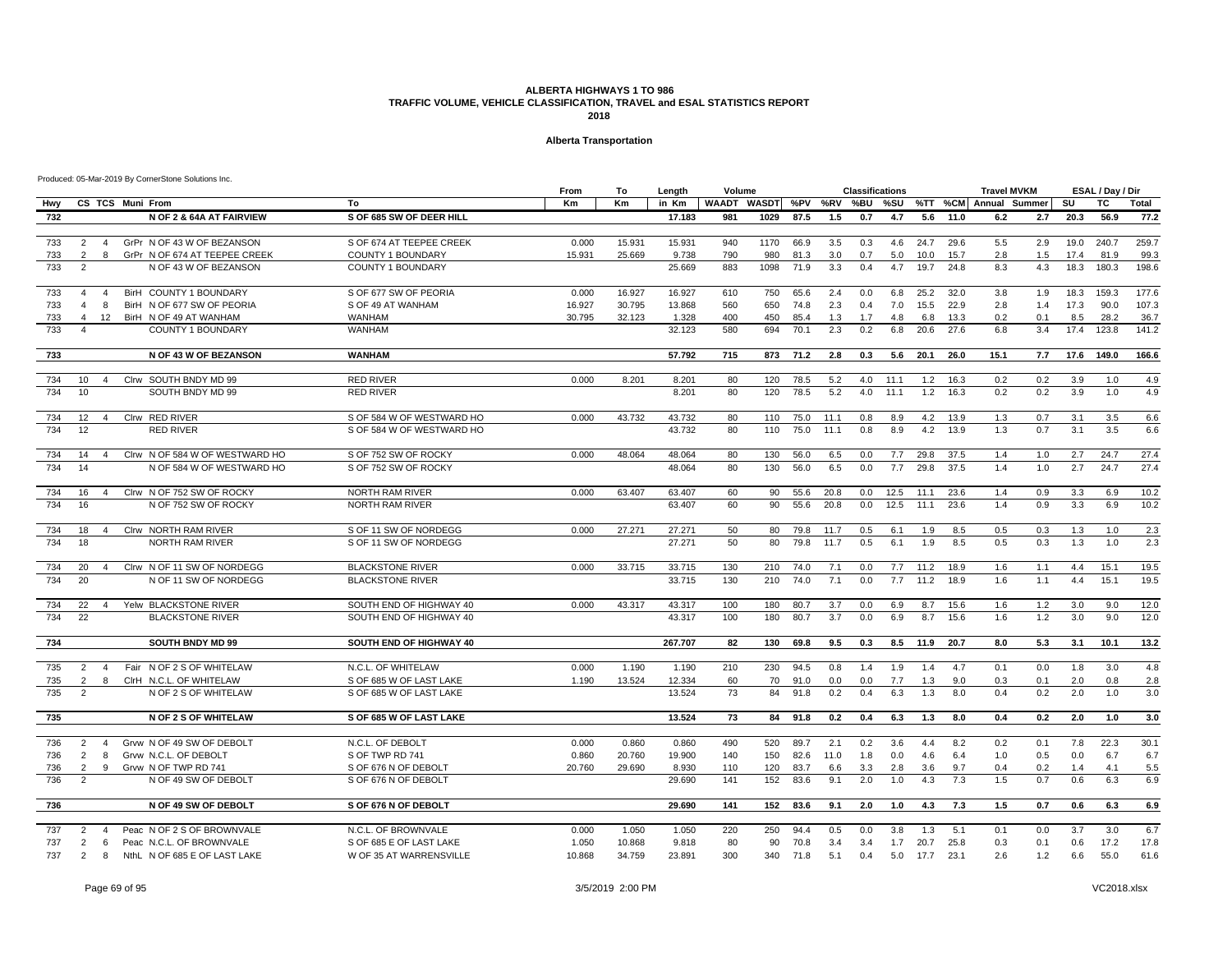#### **Alberta Transportation**

|            |                         |                |                  |                                                               |                                              | From   | То     | Length           | Volume     |                     |              |            | <b>Classifications</b> |            |            |            | <b>Travel MVKM</b>    |            |            | ESAL / Day / Dir |              |
|------------|-------------------------|----------------|------------------|---------------------------------------------------------------|----------------------------------------------|--------|--------|------------------|------------|---------------------|--------------|------------|------------------------|------------|------------|------------|-----------------------|------------|------------|------------------|--------------|
| Hwy        |                         |                | CS TCS Muni From |                                                               | To                                           | Km     | Κm     | in Km            |            | WAADT WASDT %PV %RV |              |            | %BU                    | %SU        |            |            | %TT %CM Annual Summer |            | SU         | тс               | Total        |
| 737        | 2                       |                |                  | N OF 2 S OF BROWNVALE                                         | W OF 35 AT WARRENSVILLE                      |        |        | 34.759           | 235        | 267                 | 72.2         | 4.8        | 0.7                    | 4.7        | 17.6       | 23.0       | 3.0                   | 1.4        | 4.9        | 42.9             | 47.8         |
| 737        |                         |                |                  | N OF 2 S OF BROWNVALE                                         | <b>W OF 35 AT WARRENSVILLE</b>               |        |        | 34.759           | 235        | 267                 | 72.2         | 4.8        | 0.7                    | 4.7        | 17.6       | 23.0       | 3.0                   | 1.4        | 4.9        | 42.9             | 47.8         |
| 739        | 2                       | $\overline{4}$ |                  | BirH N OF 49 AT EAGLESHAM                                     | <b>EAGLESHAM AIRPORT</b>                     | 0.000  | 9.719  | 9.719            | 450        | 530                 | 87.6         | 0.3        | 1.3                    | 7.6        | 3.2        | 12.1       | 1.6                   | 0.8        | 15.1       | 14.9             | 30.0         |
| 739        | $\overline{2}$          |                |                  | N OF 49 AT EAGLESHAM                                          | <b>EAGLESHAM AIRPORT</b>                     |        |        | 9.719            | 450        | 530                 | 87.6         | 0.3        | 1.3                    | 7.6        | 3.2        | 12.1       | 1.6                   | 0.8        | 15.1       | 14.9             | 30.0         |
|            |                         |                |                  |                                                               |                                              |        |        |                  |            |                     |              |            |                        |            |            |            |                       |            |            |                  |              |
| 739        |                         |                |                  | N OF 49 AT EAGLESHAM                                          | <b>EAGLESHAM AIRPORT</b>                     |        |        | 9.719            | 450        | 530                 | 87.6         | 0.3        | 1.3                    | 7.6        | 3.2        | 12.1       | 1.6                   | 0.8        | 15.1       | 14.9             | 30.0         |
| 740        | 2                       | $\overline{4}$ |                  | BirH N OF 49 W OF WATINO                                      | <b>TANGENT</b>                               | 0.000  | 8.310  | 8.310            | 290        | 340                 | 65.7         | 2.2        | 1.1                    | 15.1       | 15.9       | 32.1       | 0.9                   | 0.4        | 19.3       | 47.8             | 67.1         |
| 740        | 2                       | 8              |                  | <b>BirH TANGENT</b>                                           | W OF 684 SE OF GRIMSHAW                      | 8.310  | 55.009 | 46.699           | 220        | 260                 | 86.7         | 3.1        | 0.9                    | 4.3        | 5.0        | 10.2       | 3.7                   | 1.9        | 4.2        | 11.4             | 15.6         |
| 740        | $\overline{2}$          |                |                  | N OF 49 W OF WATINO                                           | W OF 684 SE OF GRIMSHAW                      |        |        | 55.009           | 231        | 272                 | 82.8         | 2.9        | 0.9                    | 6.3        | 7.1        | 14.3       | 4.6                   | 2.3        | 6.4        | 17.0             | 23.4         |
| 740        |                         |                |                  | N OF 49 W OF WATINO                                           | W OF 684 SE OF GRIMSHAW                      |        |        | 55.009           | 231        | 272                 | 82.8         | 2.9        | 0.9                    | 6.3        | 7.1        | 14.3       | 4.6                   | 2.3        | 6.4        | 17.0             | 23.4         |
| 741        | 2                       | $\overline{4}$ |                  | NthL N OF 691 E OF MANNING                                    | S OF TWP RD 944 & RGE RD 212                 | 0.000  | 33.564 | 33.564           | 100        | 110                 | 67.3         | 0.0        | 0.0                    | 2.7        | 30.0       | 32.7       | 1.2                   | 0.6        | 1.2        | 31.1             | 32.3         |
| 741        | $\overline{2}$          |                |                  | N OF 691 E OF MANNING                                         | S OF TWP RD 944 & RGE RD 212                 |        |        | 33.564           | 100        | 110                 | 67.3         | 0.0        | 0.0                    | 2.7        | 30.0       | 32.7       | 1.2                   | 0.6        | 1.2        | 31.1             | 32.3         |
| 741        |                         |                |                  | N OF 691 E OF MANNING                                         | S OF TWP RD 944 & RGE RD 212                 |        |        | 33.564           | 100        | 110                 | 67.3         | 0.0        | 0.0                    | 2.7        | 30.0       | 32.7       | $1.2$                 | 0.6        | 1.2        | 31.1             | 32.3         |
|            |                         |                |                  |                                                               |                                              |        |        |                  |            |                     |              |            |                        |            |            |            |                       |            |            |                  |              |
| 742        | 2                       | $\overline{4}$ |                  | Bigh JUNCTION SPRAY LAKES ROAD                                | 1.2 KM W OF CANMORE NORDIC CENTRE            | 0.000  | 1.460  | 1.460            | 1160       | 1440                | 95.6         | 3.3        | 0.1                    | 0.5        | 0.5        | 1.1        | 0.6                   | 0.3        | 2.6        | 6.0              | 8.6          |
| 742        | 2                       | 5              |                  | Bigh 1.2 KM W OF CANMORE NORDIC CENTRE                        | SEC 32 - TWP 24 - R 10 - W 5                 | 1.460  | 9.758  | 8.298            | 2990       | 3700                | 95.6         | 1.3        | 0.7                    | 2.1        | 0.3        | 3.1        | 9.1                   | 4.7        | 27.7       | 9.3              | 37.0         |
| 742        | 2                       |                |                  | JUNCTION SPRAY LAKES ROAD                                     | SEC 32 - TWP 24 - R 10 - W 5                 |        |        | 9.758            | 2716       | 3362                | 95.6         | 1.4        | 0.7                    | 2.0        | 0.3        | 3.0        | 9.7                   | 5.0        | 23.9       | 8.4              | 32.3         |
| 742        |                         |                |                  | <b>JUNCTION SPRAY LAKES ROAD</b>                              | SEC 32 - TWP 24 - R 10 - W 5                 |        |        | 9.758            | 2716       | 3362                | 95.6         | 1.4        | 0.7                    | 2.0        | 0.3        | 3.0        | 9.7                   | 5.0        | 23.9       | 8.4              | 32.3         |
| 743        | 2                       | $\overline{4}$ |                  | Peac N OF 2 AT PEACE RIVER                                    | N.C.L. OF PEACE RIVER                        | 0.000  | 1.610  | 1.610            | 4720       | 4910                | 90.1         | 0.6        | 0.9                    | 4.0        | 4.4        | 9.3        | 2.8                   | 1.2        | 83.2       | 215.3            | 298.5        |
| 743        | 2                       | 8              |                  | NthL N.C.L. OF PEACE RIVER                                    | S OF 986 N OF PEACE RIVER                    | 1.610  | 14.572 | 12.962           | 2490       | 2590                | 84.5         | 0.7        | 0.7                    | 4.5        | 9.6        | 14.8       | 11.8                  | 5.1        | 49.4       | 247.8            | 297.2        |
| 743        | 2                       | 12             |                  | NthL N OF 986 N OF PEACE RIVER                                | S OF 690 AT DEADWOOD                         | 14.572 | 69.485 | 54.913           | 110        | 120                 | 81.3         | 1.0        | 2.6                    | 9.1        | 6.0        | 17.7       | 2.2                   | 1.0        | 4.4        | 6.8              | 11.2         |
| 743        | 2                       |                |                  | N OF 2 AT PEACE RIVER                                         | S OF 690 AT DEADWOOD                         |        |        | 69.485           | 661        | 692                 | 85.0         | 0.7        | 1.0                    | 5.0        | 8.3        | 14.3       | 16.8                  | 7.4        | 14.6       | 56.9             | 71.5         |
| 743        |                         |                |                  | N OF 2 AT PEACE RIVER                                         | S OF 690 AT DEADWOOD                         |        |        | 69.485           | 661        | 692                 | 85.0         | 0.7        | 1.0                    | 5.0        | 8.3        | 14.3       | 16.8                  | 7.4        | 14.6       | 56.9             | 71.5         |
| 744        | $\overline{2}$          | $\overline{4}$ |                  | SmkR N OF 676 SW OF GUY                                       | S OF 49 S OF GIROUXVILLE                     | 0.000  | 33.846 | 33.846           | 240        | 280                 | 78.0         | 0.6        | 1.1                    | 7.8        | 12.5       | 21.4       | 3.0                   | 1.4        | 8.2        | 31.1             | 39.3         |
| 744        | $\overline{2}$          |                |                  | N OF 676 SW OF GUY                                            | S OF 49 S OF GIROUXVILLE                     |        |        | 33.846           | 240        | 280                 | 78.0         | 0.6        | 1.1                    | 7.8        | 12.5       | 21.4       | 3.0                   | 1.4        | 8.2        | 31.1             | 39.3         |
|            |                         |                |                  |                                                               |                                              |        |        |                  |            |                     |              |            |                        |            |            |            |                       |            |            |                  |              |
| 744        | $\overline{4}$          | $\overline{4}$ |                  | SmkR N OF 49 S OF GIROUXVILLE                                 | <b>GIROUXVILLE</b>                           | 0.000  | 3.410  | 3.410            | 780        | 920                 | 82.5         | 0.6        | 0.7                    | 4.5        | 11.7       | 16.9       | 1.0                   | 0.5        | 15.5       | 94.6             | 110.1        |
| 744        | $\overline{a}$          | 6              |                  | <b>SmkR GIROUXVILLE</b>                                       | JEAN COTE                                    | 3.410  | 19.560 | 16.150           | 600        | 710                 | 89.3         | 2.4        | 0.0                    | 1.7        | 6.6        | 8.3        | 3.5                   | 1.8        | 4.5        | 41.0             | 45.5         |
| 744        | $\overline{\mathbf{4}}$ | 8              |                  | SmkR JEAN COTE                                                | S OF 683 S OF MARIE-REINE                    | 19.560 | 38.442 | 18.882           | 470        | 550                 | 92.8         | 1.3        | 0.4                    | 2.1        | 3.4        | 5.9        | 3.2                   | 1.6        | 4.3        | 16.6             | 20.9         |
| 744        | $\overline{4}$          | 12             |                  | NthS N OF 683 S OF MARIE-REINE                                | E OF 101 ST IN PEACE RIVER                   | 38.442 | 60.160 | 21.718           | 660        | 740                 | 92.8         | 0.6        | 0.8                    | 3.1        | 2.7        | 6.6        | 5.2                   | 2.5        | 9.0        | 18.5             | 27.5         |
| 744        | $\overline{4}$          | 14             |                  | N OF 101 ST IN PEACE RIVER                                    | S OF 2 IN PEACE RIVER                        | 60.160 | 61.553 | 1.393            | 3680       | 3830                | 97.5         | 0.6        | 0.4                    | 1.0        | 0.5        | 1.9        | 1.9                   | 0.8        | 16.2       | 19.1             | 35.3         |
| 744        | $\overline{4}$          |                |                  | N OF 49 S OF GIROUXVILLE                                      | S OF 2 IN PEACE RIVER                        |        |        | 61.553           | 661        | 754                 | 91.8         | 1.2        | 0.5                    | 2.4        | 4.1        | 7.0        | 14.9                  | 7.1        | 7.0        | 28.1             | 35.1         |
| 744        |                         |                |                  | N OF 676 SW OF GUY                                            | <b>S OF 2 IN PEACE RIVER</b>                 |        |        | 95.399           | 512        | 586                 | 89.5         | 1.1        | 0.6                    | 3.3        | 5.5        | 9.4        | 17.8                  | 8.6        | 7.4        | 29.2             | 36.6         |
| 747        |                         | 8              |                  | Grvw N OF 665 SE OF SUNSET HOUSE                              | S OF 669 S OF SUNSET HOUSE                   | 0.000  | 15.897 | 15.897           | 140        | 160                 | 86.3         | 1.9        | 1.0                    | 7.2        | 3.6        | 11.8       | 0.8                   | 0.4        | 4.4        | 5.2              | 9.6          |
| 747        | $\overline{1}$          |                |                  | N OF 665 SE OF SUNSET HOUSE                                   | S OF 669 S OF SUNSET HOUSE                   |        |        | 15.897           | 140        | 160                 | 86.3         | 1.9        | 1.0                    | 7.2        | 3.6        | 11.8       | 0.8                   | 0.4        | 4.4        | 5.2              | 9.6          |
|            |                         |                |                  |                                                               |                                              |        |        |                  |            |                     |              |            |                        |            |            |            |                       |            |            |                  |              |
| 747<br>747 | 2<br>2                  | $\overline{4}$ |                  | BigL N OF 669 S OF SUNSET HOUSE<br>N OF 669 S OF SUNSET HOUSE | S OF 2 W OF TRIANGLE<br>S OF 2 W OF TRIANGLE | 0.000  | 41.354 | 41.354<br>41.354 | 530<br>530 | 600<br>600          | 84.8<br>84.8 | 6.7<br>6.7 | 0.3<br>0.3             | 2.4<br>2.4 | 5.8<br>5.8 | 8.5<br>8.5 | 8.0<br>8.0            | 3.8<br>3.8 | 5.6<br>5.6 | 31.9<br>31.9     | 37.5<br>37.5 |
|            |                         |                |                  |                                                               |                                              |        |        |                  |            |                     |              |            |                        |            |            |            |                       |            |            |                  |              |
| 747        |                         |                |                  | N OF 665 SE OF SUNSET HOUSE                                   | <b>S OF 2 W OF TRIANGLE</b>                  |        |        | 57.251           | 422        | 478                 | 84.9         | 6.3        | 0.4                    | 2.8        | 5.6        | 8.8        | 8.8                   | 4.2        | 5.2        | 24.5             | 29.7         |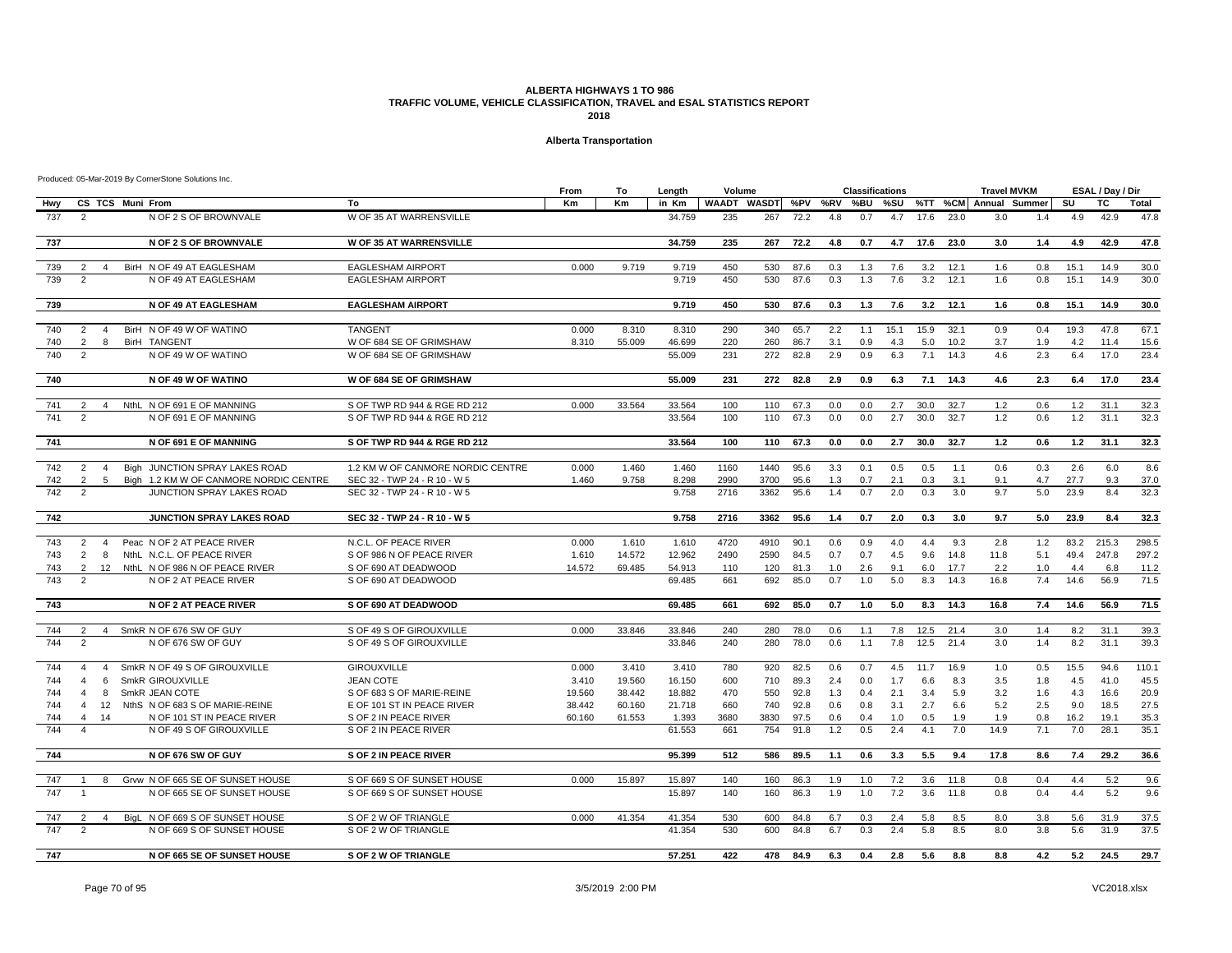#### **Alberta Transportation**

|            |                                           |                     |                                                       |                                                          | From   | To               | Length           | Volume     |              |              |            | <b>Classifications</b> |            |              |              | <b>Travel MVKM</b>                                |            |            | ESAL / Day / Dir |                |
|------------|-------------------------------------------|---------------------|-------------------------------------------------------|----------------------------------------------------------|--------|------------------|------------------|------------|--------------|--------------|------------|------------------------|------------|--------------|--------------|---------------------------------------------------|------------|------------|------------------|----------------|
| Hwy        |                                           |                     | CS TCS Muni From                                      | To                                                       | Кm     | Кm               | in Km            |            |              |              |            |                        |            |              |              | WAADT WASDT %PV %RV %BU %SU %TT %CM Annual Summer |            | SU         | <b>TC</b>        | <b>Total</b>   |
| 748        | 2                                         | $\overline{4}$      | Yelw N OF 16 AT EDSON                                 | NE35-54-18-5                                             | 0.000  | 22.593           | 22.593           | 1250       | 1440         | 81.6         | 1.7        | 0.3                    | 5.3        | 11.1         | 16.7         | 10.3                                              | 5.0        | 29.2       | 143.8            | 173.0          |
| 748        | 2                                         |                     | N OF 16 AT EDSON                                      | NE35-54-18-5                                             |        |                  | 22.593           | 1250       | 1440         | 81.6         | 1.7        | 0.3                    | 5.3        | 11.1         | 16.7         | 10.3                                              | 5.0        | 29.2       | 143.8            | 173.0          |
|            |                                           |                     |                                                       |                                                          |        |                  |                  |            |              |              |            |                        |            |              |              |                                                   |            |            |                  |                |
| 748        | $\overline{4}$                            | $\overline{4}$      | Yelw E OF 748:02 N OF EDSON                           | W OF 32 N OF PEERS                                       | 0.000  | 35.841           | 35.841           | 1390       | 1580         | 81.5         | 4.6        | 0.5                    | 4.3        | 9.1          | 13.9         | 18.2                                              | 8.7        | 26.3       | 131.1            | 157.4          |
| 748        | $\overline{\mathbf{4}}$                   |                     | E OF 748:02 N OF EDSON                                | W OF 32 N OF PEERS                                       |        |                  | 35.841           | 1390       | 1580         | 81.5         | 4.6        | 0.5                    | 4.3        | 9.1          | 13.9         | 18.2                                              | 8.7        | 26.3       | 131.1            | 157.4          |
| 748        |                                           |                     | N OF 16 AT EDSON                                      | W OF 32 N OF PEERS                                       |        |                  | 58.434           | 1336       | 1526         | 81.5         | 3.6        | 0.4                    | 4.7        | 9.8          | 14.9         | 28.5                                              | 13.6       | 27.7       | 135.7            | 163.4          |
| 749        | $\overline{2}$                            |                     | BigL WEST PRAIRIE RIVER                               | S.C.L. OF HIGH PRAIRIE                                   | 0.000  |                  | 26.780           | 510        | 560          | 75.1         | 1.8        | 0.3                    | 3.7        | 19.1         | 23.1         | $5.0$                                             | 2.3        | 8.3        | 101.0            | 109.3          |
| 749        | 2                                         | $\overline{4}$<br>8 | BigL S.C.L. OF HIGH PRAIRIE                           | S OF 2 AT HIGH PRAIRIE                                   | 26.780 | 26.780<br>27.244 | 0.464            | 1420       | 1510         | 93.6         | 0.6        | 0.0                    | 3.3        | 2.5          | 5.8          | 0.2                                               | 0.1        | 20.6       | 36.8             | 57.4           |
| 749        | $\overline{2}$                            |                     | <b>WEST PRAIRIE RIVER</b>                             | S OF 2 AT HIGH PRAIRIE                                   |        |                  | 27.244           | 525        | 576          | 75.9         | 1.7        | 0.3                    | 3.7        | 18.4         | 22.4         | 5.2                                               | 2.4        | 8.6        | 100.1            | 108.7          |
|            |                                           |                     |                                                       |                                                          |        |                  |                  |            |              |              |            |                        |            |              |              |                                                   |            |            |                  |                |
| 749        | $\overline{4}$                            | $\overline{4}$      | BigL N OF 2 AT HIGH PRAIRIE                           | N.C.L. OF HIGH PRAIRIE                                   | 0.000  | 0.860            | 0.860            | 1590       | 1680         | 95.5         | 1.5        | 0.2                    | 1.0        | 1.8          | 3.0          | 0.5                                               | 0.2        | 7.0        | 29.7             | 36.7           |
| 749<br>749 | $\overline{4}$<br>$\overline{\mathbf{4}}$ | 8                   | BigL N.C.L. OF HIGH PRAIRIE<br>N OF 2 AT HIGH PRAIRIE | S OF 679 W OF PRAIRIE ECHO<br>S OF 679 W OF PRAIRIE ECHO | 0.860  | 17.800           | 16.940<br>17,800 | 930<br>962 | 1030<br>1061 | 90.8<br>91.1 | 0.8<br>0.9 | 0.6<br>0.6             | 2.4<br>2.3 | 5.4<br>5.1   | 8.4<br>8.0   | 5.8<br>6.3                                        | 2.7<br>2.9 | 9.8<br>9.7 | 52.1<br>50.9     | 61.9<br>60.6   |
|            |                                           |                     |                                                       |                                                          |        |                  |                  |            |              |              |            |                        |            |              |              |                                                   |            |            |                  |                |
| 749        |                                           |                     | <b>WEST PRAIRIE RIVER</b>                             | S OF 679 W OF PRAIRIE ECHO                               |        |                  | 45.044           | 698        | 768          | 84.2         | 1.3        | 0.5                    | 2.9        | 11.1         | 14.5         | 11.5                                              | 5.3        | 8.9        | 80.3             | 89.2           |
| 750        | $\overline{2}$                            | $\overline{4}$      | BigL N OF 2 E OF ENILDA                               | S OF HILLYARD BAY PP 29-75-14-51200                      | 0.000  | 17.530           | 17.530           | 1060       | 1210         | 84.1         | 8.8        | 0.8                    | 2.8        | 3.5          | 7.1          | 6.8                                               | 3.2        | 13.1       | 38.5             | 51.6           |
| 750        | 2                                         | 8                   | BigL N OF HILLYARD BAY PP 29-75-14-51200              | 20TH BASE LINE/TWP RD 740                                | 17.530 | 30.963           | 13.433           | 440        | 510          | 86.9         | 3.1        | 0.7                    | 3.0        | 6.3          | 10.0         | 2.2                                               | 1.0        | 5.8        | 28.7             | 34.5           |
| 750        | 2                                         |                     | N OF 2 E OF ENILDA                                    | 20TH BASE LINE/TWP RD 740                                |        |                  | 30.963           | 791        | 906          | 84.8         | 7.4        | 0.8                    | 2.8        | 4.2          | 7.8          | 8.9                                               | 4.3        | 9.8        | 34.4             | 44.2           |
| 750        | $\overline{4}$                            | $\overline{4}$      | BigL 20TH BASE LINE/TWP RD 740                        | NE25-79-12-5                                             | 0.000  | 38.885           | 38.885           | 410        | 490          | 84.9         | 2.4        | 0.6                    | 3.2        | 8.9          | 12.7         | 5.8                                               | 2.9        | 5.8        | 37.8             | 43.6           |
| 750        | $\overline{\mathbf{4}}$                   |                     | 20TH BASE LINE/TWP RD 740                             | NE25-79-12-5                                             |        |                  | 38.885           | 410        | 490          | 84.9         | 2.4        | 0.6                    | 3.2        | 8.9          | 12.7         | 5.8                                               | 2.9        | 5.8        | 37.8             | 43.6           |
| 750        | 6                                         | 4                   | NthS NE25-79-12-5                                     | W OF 88 NE OF ATIKAMEG                                   | 0.000  | 35.592           | 35.592           | 660        | 750          | 66.6         | 0.2        | 0.9                    | 12.8       | 19.5         | 33.2         | 8.6                                               | 4.1        | 37.2       | 133.4            | 170.6          |
| 750        | 6                                         |                     | NE25-79-12-5                                          | W OF 88 NE OF ATIKAMEG                                   |        |                  | 35.592           | 660        | 750          | 66.6         | 0.2        | 0.9                    | 12.8       | 19.5         | 33.2         | 8.6                                               | 4.1        | 37.2       | 133.4            | 170.6          |
| 750        |                                           |                     | N OF 2 E OF ENILDA                                    | <b>W OF 88 NE OF ATIKAMEG</b>                            |        |                  | 105.440          | 606        | 700          | 78.1         | 3.5        | 0.8                    | 6.6        | 11.0         | 18.4         | 23.3                                              | 11.3       | 17.6       | 69.1             | 86.7           |
|            |                                           |                     |                                                       |                                                          |        |                  |                  |            |              |              |            |                        |            |              |              |                                                   |            |            |                  |                |
| 751        | $\overline{2}$                            | $\overline{4}$      | Yelw N OF 16 SW OF NOJACK                             | <b>MCKAY</b>                                             | 0.000  | 3.790            | 3.790            | 230        | 270          | 79.5         | 1.8        | 0.8                    | 5.1        | 12.8         | 18.7         | 0.3                                               | 0.2        | 5.2        | 30.5             | 35.7           |
| 751<br>751 | $\overline{2}$<br>2                       | 8                   | Wdld MCKAY<br>N OF 16 SW OF NOJACK                    | S OF 647 W OF HIGHWAY<br>S OF 647 W OF HIGHWAY           | 3.790  | 34.184           | 30.394<br>34.184 | 260<br>257 | 300<br>297   | 54.2<br>56.8 | 0.5<br>0.6 | 0.0<br>0.1             | 2.7<br>2.9 | 42.6<br>39.6 | 45.3<br>42.6 | 2.9<br>3.2                                        | 1.4<br>1.6 | 3.1<br>3.3 | 114.8<br>105.5   | 117.9<br>108.8 |
|            |                                           |                     |                                                       |                                                          |        |                  |                  |            |              |              |            |                        |            |              |              |                                                   |            |            |                  |                |
| 751        | $\overline{4}$                            | $\overline{4}$      | Wdld N OF 647 W OF HIGHWAY                            | S OF 43 SE OF WHITECOURT                                 | 0.000  | 20.036           | 20.036           | 480        | 520          | 73.0         | 2.1        | 0.3                    | 4.6        | 20.0         | 24.9         | 3.5                                               | 1.6        | 9.7        | 99.5             | 109.2          |
| 751        | $\overline{\mathbf{4}}$                   |                     | N OF 647 W OF HIGHWAY                                 | S OF 43 SE OF WHITECOURT                                 |        |                  | 20.036           | 480        | 520          | 73.0         | 2.1        | 0.3                    | 4.6        | 20.0         | 24.9         | 3.5                                               | 1.6        | 9.7        | 99.5             | 109.2          |
| 751        |                                           |                     | N OF 16 SW OF NOJACK                                  | S OF 43 SE OF WHITECOURT                                 |        |                  | 54.220           | 339        | 379          | 65.2         | 1.4        | 0.2                    | 3.8        | 29.4         | 33.4         | 6.7                                               | 3.1        | 5.7        | 103.3            | 109.0          |
| 752        | $\overline{2}$                            | $\overline{4}$      | CIrw E OF SH 734 SW OF STRACHAN                       | 15-37-16-4                                               | 0.000  | 18.060           | 18.060           | 90         | 140          | 65.8         | 15.6       | 0.0                    | 7.6        | 11.0         | 18.6         | 0.6                                               | 0.4        | 3.0        | 10.3             | 13.3           |
| 752        | 2                                         | 5                   | Clrw 15-37-16-4                                       | FOREST RESERVE BOUNDARY                                  | 18.060 | 27.014           | 8.954            | 180        | 270          | 85.0         | 0.6        | 0.0                    | 5.6        | 8.9          | 14.5         | 0.6                                               | 0.4        | 4.4        | 16.6             | 21.0           |
| 752        | $\overline{2}$                            |                     | E OF SH 734 SW OF STRACHAN                            | FOREST RESERVE BOUNDARY                                  |        |                  | 27.014           | 120        | 183          | 75.4         | 8.1        | 0.0                    | 6.6        | 9.9          | 16.5         | 1.2                                               | 0.8        | 3.5        | 12.3             | 15.8           |
| 752        | $\overline{4}$                            | $\overline{4}$      | CIrw FOREST RESERVE BOUNDARY                          | <b>STRACHAN</b>                                          | 0.000  | 23.260           | 23.260           | 780        | 910          | 70.6         | 2.4        | 0.6                    | 6.7        | 19.7         | 27.0         | 6.6                                               | 3.2        | 23.0       | 159.3            | 182.3          |
| 752        | $\overline{4}$                            | 8                   | Cirw STRACHAN                                         | S OF 11A W OF ROCKY                                      | 23.260 | 34.858           | 11.598           | 2220       | 2560         | 84.9         | 3.8        | 0.7                    | 4.7        | 5.9          | 11.3         | 9.4                                               | 4.5        | 46.0       | 135.8            | 181.8          |
| 752        | $\overline{\mathbf{4}}$                   |                     | <b>FOREST RESERVE BOUNDARY</b>                        | S OF 11A W OF ROCKY                                      |        |                  | 34.858           | 1259       | 1459         | 79.0         | 3.2        | 0.7                    | 5.5        | 11.6         | 17.8         | 16.0                                              | 7.8        | 30.5       | 151.4            | 181.9          |
| 752        |                                           |                     | E OF SH 734 SW OF STRACHAN                            | S OF 11A W OF ROCKY                                      |        |                  | 61.872           | 762        | 902          | 78.7         | 3.5        | 0.7                    | 5.6        | 11.5         | 17.8         | 17.2                                              | 8.5        | 18.8       | 90.8             | 109.6          |
|            |                                           |                     |                                                       |                                                          |        |                  |                  |            |              |              |            |                        |            |              |              |                                                   |            |            |                  |                |
| 753        | $\overline{2}$                            | $\overline{4}$      | Braz N OF 620 AT LODGEPOLE                            | S OF 621 AT CYNTHIA                                      | 0.000  | 23.470           | 23,470           | 660        | 710          | 62.0         | 1.4        | 0.1                    | 12.0       | 24.5         | 36.6         | 5.7                                               | 2.5        | 34.9       | 167.6            | 202.5          |
| 753        | $\overline{2}$                            |                     | N OF 620 AT LODGEPOLE                                 | S OF 621 AT CYNTHIA                                      |        |                  | 23,470           | 660        | 710          | 62.0         | 1.4        | 0.1                    | 12.0       | 24.5         | 36.6         | 5.7                                               | 2.5        | 34.9       | 167.6            | 202.5          |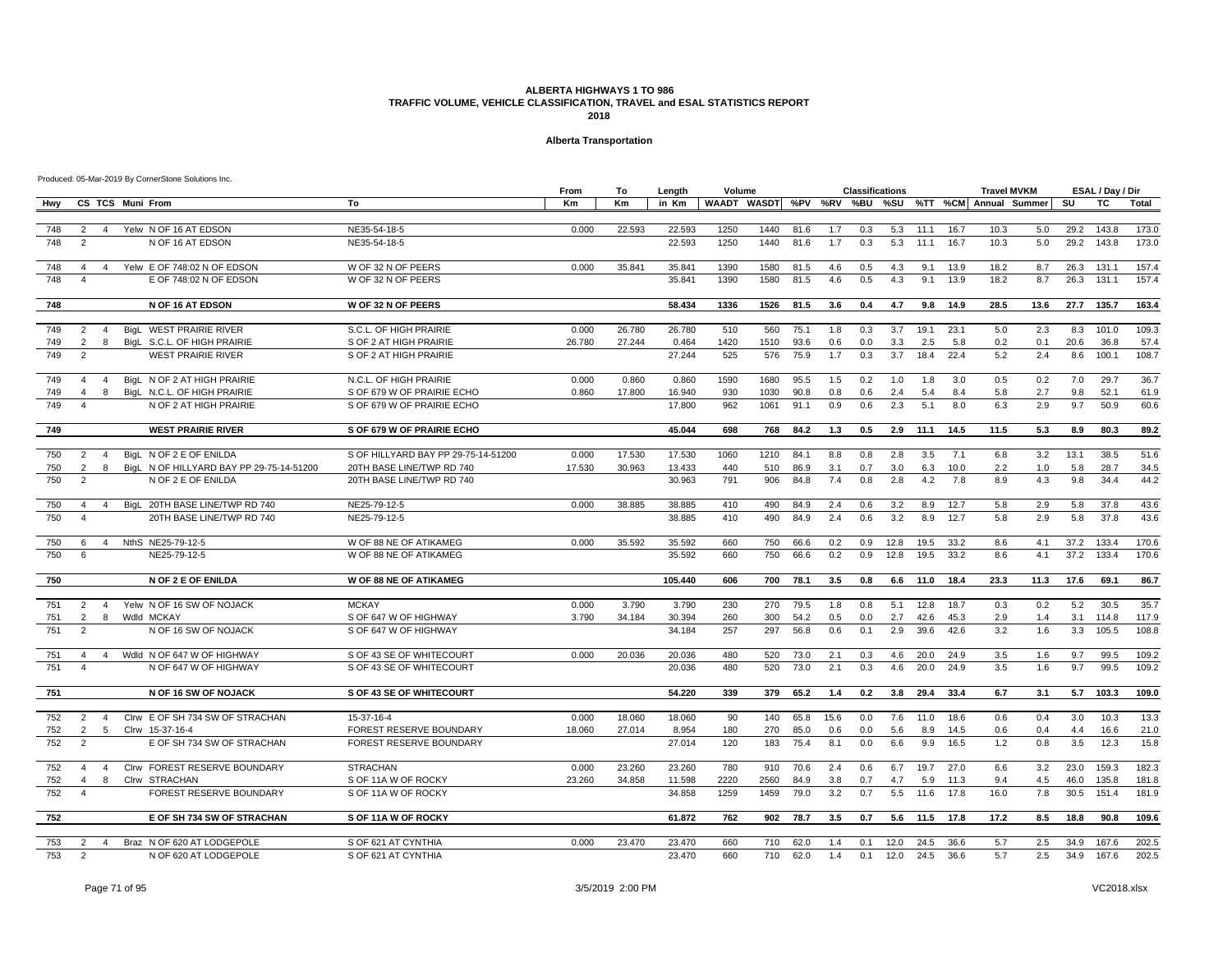#### **Alberta Transportation**

|            |                         |                |                  |                                                                     |                                        | From   | To        | Length         | Volume       |              |              |            | <b>Classifications</b> |            |            |              | <b>Travel MVKM</b>                                |            |              | ESAL / Day / Dir |                |
|------------|-------------------------|----------------|------------------|---------------------------------------------------------------------|----------------------------------------|--------|-----------|----------------|--------------|--------------|--------------|------------|------------------------|------------|------------|--------------|---------------------------------------------------|------------|--------------|------------------|----------------|
| Hwv        |                         |                | CS TCS Muni From |                                                                     | To                                     | Km     | <b>Km</b> | in Km          |              |              |              |            |                        |            |            |              | WAADT WASDT %PV %RV %BU %SU %TT %CM Annual Summer |            | SU           | <b>TC</b>        | Total          |
|            |                         |                |                  |                                                                     |                                        |        |           |                |              |              |              |            |                        |            |            |              |                                                   |            |              |                  |                |
| 753        | $\overline{4}$          | $\overline{4}$ |                  | Yelw N OF 621 AT CYNTHIA                                            | S OF TWP RD 510                        | 0.000  | 9.670     | 9.670          | 870          | 1020         | 56.8         | 1.3        | 0.1                    | 13.0       | 28.8       | 41.9         | 3.1                                               | 1.5        | 49.8         | 259.7            | 309.5          |
| 753        | $\overline{4}$          | -5             |                  | Yelw N OF TWP RD 510                                                | S OF TWP RD 524                        | 9.670  | 25.920    | 16.250         | 660          | 770          | 52.9         | 3.1        | 0.2                    | 9.8        | 34.0       | 44.0         | 3.9                                               | 1.9        | 28.5         | 232.6            | 261.1          |
| 753        | $\overline{4}$          | 6              |                  | Yelw N OF TWP RD 524                                                | S OF 16 E OF CHIP LAKE                 | 25.920 | 37.821    | 11.901         | 460          | 540          | 61.0         | 5.2        | 0.3                    | 4.2        | 29.3       | 33.8         | 2.0                                               | 1.0        | 8.5          | 139.7            | 148.2          |
| 753        | $\overline{\mathbf{4}}$ |                |                  | N OF 621 AT CYNTHIA                                                 | S OF 16 E OF CHIP LAKE                 |        |           | 37.821         | 651          | 762          | 56.0         | 3.0        | 0.2                    | 9.6        | 31.2       | 41.0         | 9.0                                               | 4.4        | 27.5         | 210.5            | 238.0          |
| 753        |                         |                |                  | N OF 620 AT LODGEPOLE                                               | S OF 16 E OF CHIP LAKE                 |        |           | 61.291         | 654          | 742          | 58.3         | 2.4        | 0.2                    | 10.5       | 28.6       | 39.3         | 14.6                                              | 7.0        | 30.2         | 193.9            | 224.1          |
| 754        | $\overline{2}$          | $\overline{4}$ |                  | Less E OF 88 N OF SLAVE LAKE                                        | 20TH BASELINE (S OF 754:04)            | 0.000  | 19.607    | 19.607         | 980          | 960          | 63.8         | 1.2        | 0.4                    | 7.9        | 26.7       | 35.0         | 7.0                                               | 2.9        | 34.1         | 271.2            | 305.3          |
| 754        | $\overline{2}$          |                |                  | E OF 88 N OF SLAVE LAKE                                             | 20TH BASELINE (S OF 754:04)            |        |           | 19.607         | 980          | 960          | 63.8         | 1.2        | 0.4                    | 7.9        | 26.7       | 35.0         | 7.0                                               | 2.9        | 34.1         | 271.2            | 305.3          |
| 754        | $\overline{4}$          | $\overline{4}$ |                  | Less 20TH BASELINE (N OF 754:02)                                    | NW36 TWP78 R2 W5                       | 0.000  | 41.162    | 41.162         | 570          | 560          | 62.0         | 0.9        | 0.2                    | 9.6        | 27.3       | 37.1         | 8.6                                               | 3.5        | 24.1         | 161.3            | 185.4          |
| 754        | $\overline{4}$          |                |                  | 20TH BASELINE (N OF 754:02)                                         | NW36 TWP78 R2 W5                       |        |           | 41.162         | 570          | 560          | 62.0         | 0.9        | 0.2                    | 9.6        | 27.3       | 37.1         | 8.6                                               | 3.5        | 24.1         | 161.3            | 185.4          |
| 754        | 6                       | $\overline{4}$ |                  | LofO NW36 TWP78 R2 W5                                               | NW2 TWP80 R1 W5                        | 0.000  | 13.800    | 13.800         | 840          | 820          | 70.8         | 3.0        | 0.2                    | 4.5        | 21.5       | 26.2         | 4.2                                               | 1.7        | 16.7         | 187.2            | 203.9          |
| 754        | 6                       | 8              |                  | LofO NW2 TWP80 R1 W5                                                | <b>WABASCA</b>                         | 13.800 | 35.039    | 21.239         | 1530         | 1500         | 81.5         | 1.6        | 1.0                    | 5.0        | 10.9       | 16.9         | 11.9                                              | 4.9        | 33.7         | 172.9            | 206.6          |
| 754        | 6                       |                |                  | NW36 TWP78 R2 W5                                                    | <b>WABASCA</b>                         |        |           | 35.039         | 1258         | 1232         | 78.6         | 2.0        | 0.8                    | 4.9        | 13.7       | 19.4         | 16.1                                              | 6.6        | 27.2         | 178.6            | 205.8          |
| 754        |                         |                |                  | E OF 88 N OF SLAVE LAKE                                             | <b>WABASCA</b>                         |        |           | 95.808         | 906          | 888          | 71.0         | 1.5        | 0.5                    | 6.8        | 20.2       | 27.5         | 31.7                                              | 13.0       | 27.1         | 189.7            | 216.8          |
|            |                         |                |                  |                                                                     |                                        |        |           |                |              |              |              |            |                        |            |            |              |                                                   |            |              |                  |                |
| 756<br>756 | 2<br>2                  | $\overline{4}$ |                  | Cirw N OF 11 & 11A S OF CRIMSON LK<br>N OF 11 & 11A S OF CRIMSON LK | CRIMSON LAKE P.P.<br>CRIMSON LAKE P.P. | 0.000  | 4.595     | 4.595<br>4.595 | 2080<br>2080 | 2640<br>2640 | 81.9<br>81.9 | 5.8<br>5.8 | 0.3<br>0.3             | 5.6<br>5.6 | 6.4<br>6.4 | 12.3<br>12.3 | 3.5<br>3.5                                        | 1.9<br>1.9 | 51.3<br>51.3 | 138.0<br>138.0   | 189.3<br>189.3 |
|            |                         |                |                  |                                                                     |                                        |        |           |                |              |              |              |            |                        |            |            |              |                                                   |            |              |                  |                |
| 756        |                         |                |                  | N OF 11 & 11A S OF CRIMSON LK                                       | <b>CRIMSON LAKE P.P.</b>               |        |           | 4.595          | 2080         | 2640         | 81.9         | 5.8        | 0.3                    | 5.6        | 6.4        | 12.3         | 3.5                                               | 1.9        | 51.3         | 138.0            | 189.3          |
| 757        | $\overline{2}$          | $\overline{4}$ |                  | Park N OF 16 S OF MAGNOLIA                                          | S OF 633 AT MAGNOLIA                   | 0.000  | 2.534     | 2.534          | 720          | 850          | 83.9         | 3.2        | 0.7                    | 3.0        | 9.2        | 12.9         | 0.7                                               | 0.3        | 9.5          | 68.7             | 78.2           |
| 757        | 2                       |                |                  | 8 LSAn N OF 633 AT MAGNOLIA                                         | S OF 43 E OF SANGUDO EJ                | 2.534  | 35.461    | 32.927         | 1100         | 1220         | 90.5         | 1.7        | 1.4                    | 3.0        | 3.4        | 7.8          | 13.2                                              | 6.1        | 14.5         | 38.8             | 53.3           |
| 757        | $\overline{2}$          |                |                  | N OF 16 S OF MAGNOLIA                                               | S OF 43 E OF SANGUDO EJ                |        |           | 35.461         | 1073         | 1194         | 90.1         | 1.8        | 1.4                    | 3.0        | 3.7        | 8.1          | 13.9                                              | 6.5        | 14.2         | 41.2             | 55.4           |
| 757        | $\overline{4}$          | $\overline{4}$ |                  | LSAn N OF 43 W OF SANGUDO WJ                                        | S OF 654 N OF SANGUDO                  | 0.000  | 3.923     | 3.923          | 450          | 490          | 86.9         | 1.6        | 0.5                    | 6.3        | 4.7        | 11.5         | 0.6                                               | 0.3        | 12.5         | 21.9             | 34.4           |
| 757        | $\overline{4}$          |                |                  | 8 LSAn N OF 654 N OF SANGUDO                                        | S OF 18 N OF SANGUDO                   | 3.923  | 14.081    | 10.158         | 320          | 350          | 86.6         | 3.4        | 0.5                    | 4.1        | 5.4        | 10.0         | 1.2                                               | 0.5        | 5.8          | 17.9             | 23.7           |
| 757        | $\overline{\mathbf{4}}$ |                |                  | N OF 43 W OF SANGUDO WJ                                             | S OF 18 N OF SANGUDO                   |        |           | 14.081         | 356          | 389          | 86.6         | 2.8        | 0.5                    | 4.9        | 5.2        | 10.6         | 1.8                                               | 0.8        | 7.7          | 19.2             | 26.9           |
| 757        |                         |                |                  | N OF 16 S OF MAGNOLIA                                               | S OF 18 N OF SANGUDO                   |        |           | 49.542         | 869          | 965          | 89.7         | 1.9        | 1.3                    | 3.2        | 3.9        | 8.4          | 15.7                                              | 7.3        | 12.2         | 35.1             | 47.3           |
| 758        | 2                       | $\overline{4}$ |                  | Rkyv N OF 66 SW OF BRAGG CREEK                                      | W OF 22 NE OF BRAGG CREEK              | 0.000  | 4.755     | 4.755          | 1440         | 1950         | 95.1         | 0.6        | 1.2                    | 2.2        | 0.9        | 4.3          | 2.5                                               | 1.4        | 14.0         | 13.4             | 27.4           |
| 758        | $\overline{2}$          |                |                  | N OF 66 SW OF BRAGG CREEK                                           | W OF 22 NE OF BRAGG CREEK              |        |           | 4.755          | 1440         | 1950         | 95.1         | 0.6        | 1.2                    | 2.2        | 0.9        | 4.3          | 2.5                                               | 1.4        | 14.0         | 13.4             | 27.4           |
| 758        |                         |                |                  | N OF 66 SW OF BRAGG CREEK                                           | <b>W OF 22 NE OF BRAGG CREEK</b>       |        |           | 4.755          | 1440         | 1950         | 95.1         | 0.6        | 1.2                    | 2.2        | 0.9        | 4.3          | 2.5                                               | 1.4        | 14.0         | 13.4             | 27.4           |
|            |                         |                |                  |                                                                     |                                        |        |           |                |              |              |              |            |                        |            |            |              |                                                   |            |              |                  |                |
| 759        | 2                       | $\overline{4}$ |                  | Braz N OF 39 SW OF BERRYMOOR                                        | S OF 624 S OF TOMAHAWK                 | 0.000  | 18.335    | 18.335         | 1250         | 1360         | 67.9         | 5.6        | 0.6                    | 5.7        | 20.2       | 26.5         | 8.4                                               | 3.8        | 31.4         | 261.7            | 293.1          |
| 759        | $\overline{2}$          |                |                  | N OF 39 SW OF BERRYMOOR                                             | S OF 624 S OF TOMAHAWK                 |        |           | 18.335         | 1250         | 1360         | 67.9         | 5.6        | 0.6                    | 5.7        | 20.2       | 26.5         | 8.4                                               | 3.8        | 31.4         | 261.7            | 293.1          |
| 759        | $\overline{4}$          | $\overline{4}$ |                  | Park N OF 624 S OF TOMAHAWK                                         | S OF 627 S OF HOREN                    | 0.000  | 10.254    | 10.254         | 1360         | 1480         | 77.1         | 5.5        | 0.6                    | 4.0        | 12.8       | 17.4         | 5.1                                               | 2.3        | 24.0         | 180.4            | 204.4          |
| 759        | 4                       | 8              |                  | Park N OF 627 S OF HOREN                                            | S OF 31 AT SEBA BEACH                  | 10.254 | 21.019    | 10.765         | 1230         | 1340         | 68.4         | 2.7        | 0.7                    | 3.2        | 25.0       | 28.9         | 4.8                                               | 2.2        | 17.3         | 318.7            | 336.0          |
| 759        | $\overline{4}$          |                |                  | N OF 624 S OF TOMAHAWK                                              | S OF 31 AT SEBA BEACH                  |        |           | 21.019         | 1293         | 1408         | 73.0         | 4.1        | 0.6                    | 3.6        | 18.7       | 22.9         | 9.9                                               | 4.5        | 20.5         | 250.6            | 271.1          |
| 759        |                         |                |                  | N OF 39 SW OF BERRYMOOR                                             | S OF 31 AT SEBA BEACH                  |        |           | 39.354         | 1273         | 1386         | 70.6         | 4.8        | 0.6                    | 4.6        | 19.4       | 24.6         | 18.3                                              | 8.3        | 25.8         | 256.0            | 281.8          |
| 760        | 2                       | $\overline{4}$ |                  | MntV N OF LOCAL RD 34-31-5-5                                        | S.C.L. OF SUNDRE                       | 0.000  | 9.330     | 9.330          | 880          | 1010         | 91.8         | 2.4        | 0.4                    | 3.2        | 2.2        | 5.8          | 3.0                                               | 1.4        | 12.4         | 20.1             | 32.5           |
| 760        | 2                       | 8              |                  | MntV S.C.L. OF SUNDRE                                               | S OF 27 E OF SUNDRE                    | 9.330  | 9.975     | 0.645          | 2700         | 3100         | 92.7         | 0.8        | 0.3                    | 4.0        | 2.2        | 6.5          | 0.6                                               | 0.3        | 47.6         | 61.6             | 109.2          |
| 760        | 2                       |                |                  | N OF LOCAL RD 34-31-5-5                                             | S OF 27 E OF SUNDRE                    |        |           | 9.975          | 998          | 1145         | 92.0         | 2.1        | 0.4                    | 3.3        | 2.2        | 5.9          | 3.6                                               | 1.7        | 14.5         | 22.8             | 37.3           |
|            |                         |                |                  |                                                                     |                                        |        |           |                |              |              |              |            |                        |            |            |              |                                                   |            |              |                  |                |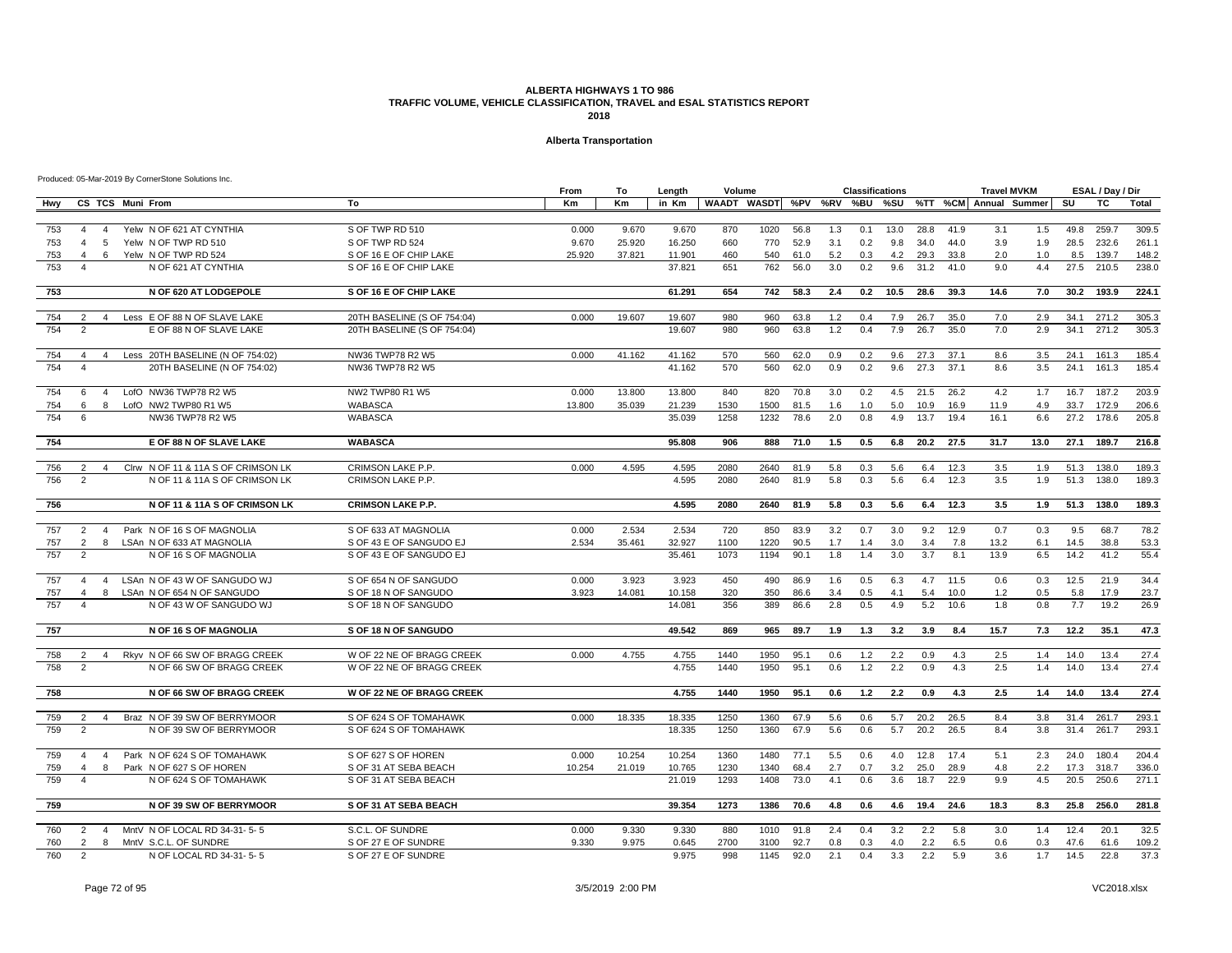#### **Alberta Transportation**

|            |                                  |                     |                                                          |                                                      | From           | To              | Length          | Volume                                            |             |              |            | <b>Classifications</b> |            |             |              | <b>Travel MVKM</b> |            |              | ESAL / Day / Dir |              |
|------------|----------------------------------|---------------------|----------------------------------------------------------|------------------------------------------------------|----------------|-----------------|-----------------|---------------------------------------------------|-------------|--------------|------------|------------------------|------------|-------------|--------------|--------------------|------------|--------------|------------------|--------------|
| Hwy        |                                  |                     | CS TCS Muni From                                         | To                                                   | Km             | Km              | in Km           | WAADT WASDT %PV %RV %BU %SU %TT %CM Annual Summer |             |              |            |                        |            |             |              |                    |            | SU           | TC               | Total        |
|            |                                  |                     |                                                          |                                                      |                |                 |                 |                                                   |             |              |            |                        |            |             |              |                    |            |              |                  |              |
| 760        |                                  |                     | N OF LOCAL RD 34-31-5-5                                  | S OF 27 E OF SUNDRE                                  |                |                 | 9.975           | 998                                               | 1145        | 92.0         | 2.1        | 0.4                    | 3.3        | 2.2         | 5.9          | 3.6                | 1.7        | 14.5         | 22.8             | 37.3         |
| 761        | $\overline{2}$                   | $\overline{4}$      | CIrw N OF 54 S OF STAUFFER                               | S OF 11 W OF CONDOR EJ                               | 0.000          | 25.903          | 25.903          | 610                                               | 680         | 77.7         | 2.5        | 0.7                    | 9.9        | 9.2         | 19.8         | 5.8                | 2.7        | 26.6         | 58.2             | 84.8         |
| 761        | 2                                |                     | N OF 54 S OF STAUFFER                                    | S OF 11 W OF CONDOR EJ                               |                |                 | 25.903          | 610                                               | 680         | 77.7         | 2.5        | 0.7                    | 9.9        | 9.2         | 19.8         | 5.8                | 2.7        | 26.6         | 58.2             | 84.8         |
|            |                                  |                     |                                                          |                                                      |                |                 |                 |                                                   |             |              |            |                        |            |             |              |                    |            |              |                  |              |
| 761        | $\overline{4}$                   | $\overline{4}$      | Cirw N OF 11 W OF CONDOR WJ                              | <b>LESLIEVILLE</b>                                   | 0.000          | 7.240           | 7.240           | 960                                               | 1080        | 82.3         | 0.8        | 3.0                    | 7.0        | 6.9         | 16.9         | 2.5                | 1.2        | 29.6         | 68.7             | 98.3         |
| 761        | $\overline{4}$                   | 6                   | Cirw LESLIEVILLE                                         | S OF 598 N OF LESLIEVILLE                            | 7.240          | 7.372           | 0.132           | 1200                                              | 1350        | 84.9         | 1.0        | 0.8                    | 8.5        | 4.8         | 14.1         | 0.1                | 0.0        | 44.9         | 59.7             | 104.6        |
| 761<br>761 | $\overline{4}$<br>$\overline{4}$ | 8                   | Cirw N OF 598 N OF LESLIEVILLE<br>N OF 11 W OF CONDOR WJ | S OF 12 N OF LESLIEVILLE<br>S OF 12 N OF LESLIEVILLE | 7.372          | 16.225          | 8.853<br>16.225 | 740<br>842                                        | 830<br>946  | 80.9<br>81.7 | 1.7<br>1.2 | 1.0<br>2.0             | 8.7<br>7.8 | 7.7<br>7.3  | 17.4<br>17.1 | 2.4<br>5.0         | 1.1<br>2.3 | 28.4<br>28.9 | 59.1<br>63.7     | 87.5<br>92.6 |
|            |                                  |                     |                                                          |                                                      |                |                 |                 |                                                   |             |              |            |                        |            |             |              |                    |            |              |                  |              |
| 761        | 6                                | $\overline{4}$      | Cirw N OF 12 N OF LESLIEVILLE                            | S OF TWP RD 413                                      | 0.000          | 8.200           | 8.200           | 400                                               | 460         | 80.0         | 1.2        | 1.5                    | 10.5       | 6.8         | 18.8         | $1.2$              | 0.6        | 18.5         | 28.2             | 46.7         |
| 761        | 6                                | 5                   | Cirw N OF TWP RD 413                                     | S OF TWP RD 420                                      | 8.200          | 16.055          | 7.855           | 170                                               | 200         | 81.1         | 1.2        | 1.8                    | 8.6        | 7.3         | 17.7         | 0.5                | 0.2        | 6.4          | 12.9             | 19.3         |
| 761        | 6                                | - 6                 | Cirw N OF TWP RD 420                                     | S OF TWP RD 423                                      | 16.055         | 19.348          | 3.293           |                                                   |             |              |            |                        |            |             |              |                    |            |              |                  |              |
| 761        | 6                                |                     | Cirw N OF TWP RD 423                                     | S OF 53 NW OF LEEDALE                                | 19.348         | 21.103          | 1.755           | 80                                                | 90          | 91.5         | 0.0        | 0.0                    | 7.4        | 1.1         | 8.5          | 0.1                | 0.0        | 2.6          | 0.9              | 3.5          |
| 761        | 6                                |                     | N OF 12 N OF LESLIEVILLE                                 | S OF 53 NW OF LEEDALE                                |                |                 | 21.103          | 225                                               | 261         | 80.6         | 1.2        | 1.5                    | 9.9        | 6.8         | 18.2         | 1.7                | 0.8        | 9.8          | 15.9             | 25.7         |
| 761        | 8                                | $\overline{4}$      | Pnka N OF 53 NW OF LEEDALE                               | S OF 607 NW OF BLUFFTON                              | 0.000          | 10.016          | 10.016          | 100                                               | 120         | 78.4         | 1.6        | 0.0                    | 13.1       | 6.9         | 20.0         | 0.4                | 0.2        | 5.8          | 7.2              | 13.0         |
| 761        | 8                                |                     | N OF 53 NW OF LEEDALE                                    | S OF 607 NW OF BLUFFTON                              |                |                 | 10.016          | 100                                               | 120         | 78.4         | 1.6        | 0.0                    | 13.1       | 6.9         | 20.0         | 0.4                | 0.2        | 5.8          | 7.2              | 13.0         |
|            |                                  |                     |                                                          |                                                      |                |                 |                 |                                                   |             |              |            |                        |            |             |              |                    |            |              |                  |              |
| 761        | 10                               | $\overline{4}$      | Weta N OF 13 AT PENDRYL                                  | S OF TWP RD 465                                      | 0.000          | 6.010           | 6.010           | 330                                               | 390         | 82.2         | 5.0        | 0.0                    | 4.1        | 8.7         | 12.8         | 0.7                | 0.4        | 6.0          | 29.8             | 35.8         |
| 761        | 10 <sup>10</sup>                 | - 5                 | Weta N OF TWP RD 465                                     | S OF TWP RD 471                                      | 6.010          | 10.067          | 4.057           |                                                   |             |              |            |                        |            |             |              |                    |            |              |                  |              |
| 761        | 10                               | 6                   | Weta N OF TWP RD 471                                     | S OF 616 E OF BUCK CREEK                             | 10.067         | 18.262          | 8.195           | 150                                               | 180         | 83.2         | 0.7        | 0.0                    | 11.6       | 4.5         | 16.1         | 0.4                | 0.2        | 7.7          | 7.0              | 14.7         |
| 761        | 10                               |                     | N OF 13 AT PENDRYL                                       | S OF 616 E OF BUCK CREEK                             |                |                 | 18.262          | 176                                               | 209         | 82.5         | 3.4        | 0.0                    | 7.0        | 7.1         | 14.1         | 1.2                | 0.6        | 5.4          | 13.0             | 18.4         |
| 761        |                                  |                     | N OF 54 S OF STAUFFER                                    | S OF 616 E OF BUCK CREEK                             |                |                 | 91.509          | 420                                               | 475         | 79.9         | 1.9        | 1.2                    | 9.0        | 8.0         | 18.2         | 14.0               | 6.7        | 16.7         | 34.8             | 51.5         |
|            |                                  |                     |                                                          |                                                      |                |                 |                 |                                                   |             |              |            |                        |            |             |              |                    |            |              |                  |              |
| 762        | $\overline{2}$                   | $\overline{4}$      | FthI N OF 549 W OF MILLARVILLE                           | S OF 22 SE OF BRAGG CREEK                            | 0.000          | 22.238          | 22.238          | 1070                                              | 1370        | 94.0         | 0.9        | 0.8                    | 3.0        | 1.3         | 5.1          | 8.7                | 4.7        | 14.1         | 14.4             | 28.5         |
| 762        | 2                                |                     | N OF 549 W OF MILLARVILLE                                | S OF 22 SE OF BRAGG CREEK                            |                |                 | 22.238          | 1070                                              | 1370        | 94.0         | 0.9        | 0.8                    | 3.0        | 1.3         | 5.1          | 8.7                | 4.7        | 14.1         | 14.4             | 28.5         |
| 762        |                                  |                     | N OF 549 W OF MILLARVILLE                                | S OF 22 SE OF BRAGG CREEK                            |                |                 | 22.238          | 1070                                              | 1370        | 94.0         | 0.9        | 0.8                    | 3.0        | 1.3         | 5.1          | 8.7                | 4.7        | 14.1         | 14.4             | 28.5         |
|            |                                  |                     |                                                          |                                                      |                |                 |                 |                                                   |             |              |            |                        |            |             |              |                    |            |              |                  |              |
| 763        | $\overline{2}$                   | $\overline{4}$      | Barr N OF 18 & W OF CAMPSIE                              | E OF 655 SE OF TIGER LILY                            | 0.000          | 8.160           | 8.160           | 540                                               | 590         | 78.9         | 3.2        | 0.3                    | 4.6        | 13.0        | 17.9         | 1.6                | 0.7        | 10.9         | 72.8             | 83.7         |
| 763        | $\overline{2}$                   | 8                   | Barr N OF 655 SE OF TIGER LILY                           | S OF 33 SW OF FT ASSINIBOINE                         | 8.160          | 25.688          | 17.528          | 330                                               | 370         | 79.8         | 5.4        | 0.8                    | 6.8        | 7.2         | 14.8         | 2.1                | 1.0        | 9.9          | 24.6             | 34.5         |
| 763        | 2                                |                     | N OF 18 & W OF CAMPSIE                                   | S OF 33 SW OF FT ASSINIBOINE                         |                |                 | 25.688          | 397                                               | 440         | 79.5         | 4.4        | 0.6                    | 5.8        | 9.7         | 16.1         | 3.7                | 1.7        | 10.1         | 39.9             | 50.0         |
| 763        |                                  |                     | N OF 18 & W OF CAMPSIE                                   | S OF 33 SW OF FT ASSINIBOINE                         |                |                 | 25.688          | 397                                               | 440         | 79.5         | 4.4        | 0.6                    | 5.8        | 9.7         | 16.1         | 3.7                | 1.7        | 10.1         | 39.9             | 50.0         |
|            |                                  |                     |                                                          |                                                      |                |                 |                 |                                                   |             |              |            |                        |            |             |              |                    |            |              |                  |              |
| 764        | 2                                | $\overline{4}$      | LSAn N OF 43 AT CHERHILL                                 | S OF 654 AT MEADOWVIEW SJ                            | 0.000          | 17.552          | 17.552          | 430                                               | 510         | 80.4         | 7.9        | 0.1                    | 4.6        | 7.0         | 11.7         | 2.8                | 1.4        | 8.7          | 31.2             | 39.9         |
| 764        | $\overline{2}$                   | 6                   | Barr N OF 654 AT MEADOWVIEW SJ                           | S OF 654 AT MEADOWVIEW NJ                            | 17.552         | 20.985          | 3.433           | 460                                               | 550         | 85.6         | 2.4        | 0.9                    | 4.6        | 6.5         | 12.0         | 0.6                | 0.3        | 9.3          | 31.0             | 40.3         |
| 764<br>764 | $\overline{2}$<br>$\overline{2}$ | 8                   | Barr N OF 654 AT MEADOWVIEW NJ<br>N OF 43 AT CHERHILL    | S OF 18 W OF CAMPSIE<br>S OF 18 W OF CAMPSIE         | 20.985         | 30.163          | 9.178<br>30.163 | 350<br>409                                        | 400<br>481  | 79.9<br>80.9 | 2.9<br>5.9 | 1.2<br>0.5             | 4.3<br>4.5 | 11.7<br>8.2 | 17.2<br>13.2 | 1.2<br>4.5         | 0.6<br>2.2 | 6.6<br>8.1   | 42.4<br>34.8     | 49.0<br>42.9 |
|            |                                  |                     |                                                          |                                                      |                |                 |                 |                                                   |             |              |            |                        |            |             |              |                    |            |              |                  |              |
| 764        |                                  |                     | N OF 43 AT CHERHILL                                      | S OF 18 W OF CAMPSIE                                 |                |                 | 30.163          | 409                                               | 481         | 80.9         | 5.9        | 0.5                    | 4.5        | 8.2         | 13.2         | 4.5                | 2.2        | 8.1          | 34.8             | 42.9         |
|            |                                  |                     |                                                          |                                                      |                |                 |                 |                                                   |             |              |            |                        |            |             |              |                    |            |              |                  |              |
| 765<br>765 | 2<br>$\overline{2}$              | $\overline{4}$<br>8 | LSAn N OF 16 E OF FALLIS<br>LSAn N OF 633 AT DARWELL     | S OF 633 AT DARWELL<br>S OF 43 SE OF CHERHILL        | 0.000<br>9.562 | 9.562<br>24.261 | 9.562<br>14.699 | 840<br>640                                        | 1000<br>750 | 84.7<br>88.3 | 3.1<br>2.4 | 1.1<br>3.1             | 5.0<br>3.3 | 6.1<br>2.9  | 12.2<br>9.3  | 2.9<br>3.4         | 1.5<br>1.7 | 18.5<br>9.3  | 53.1<br>19.2     | 71.6<br>28.5 |
| 765        | $\overline{2}$                   |                     | N OF 16 E OF FALLIS                                      | S OF 43 SE OF CHERHILL                               |                |                 | 24.261          | 719                                               | 849         | 86.6         | 2.7        | 2.2                    | 4.1        | 4.4         | 10.7         | 6.4                | 3.2        | 13.0         | 32.8             | 45.8         |
|            |                                  |                     |                                                          |                                                      |                |                 |                 |                                                   |             |              |            |                        |            |             |              |                    |            |              |                  |              |
| 765        |                                  |                     | N OF 16 E OF FALLIS                                      | S OF 43 SE OF CHERHILL                               |                |                 | 24.261          | 719                                               | 849         | 86.6         | 2.7        | 2.2                    | 4.1        | 4.4         | 10.7         | 6.4                | 3.2        | 13.0         | 32.8             | 45.8         |
| 766        | $2 \quad 4$                      |                     | Rkyv N OF 1A E OF COCHRANE                               | S OF 567 NE OF COCHRANE                              | 0.000          | 11.014          | 11.014          | 2560                                              | 2730        | 90.7         | 1.0        | 0.4                    | 2.8        | 5.1         | 8.3          | 10.3               | 4.6        | 31.6         | 135.3            | 166.9        |
|            |                                  |                     |                                                          |                                                      |                |                 |                 |                                                   |             |              |            |                        |            |             |              |                    |            |              |                  |              |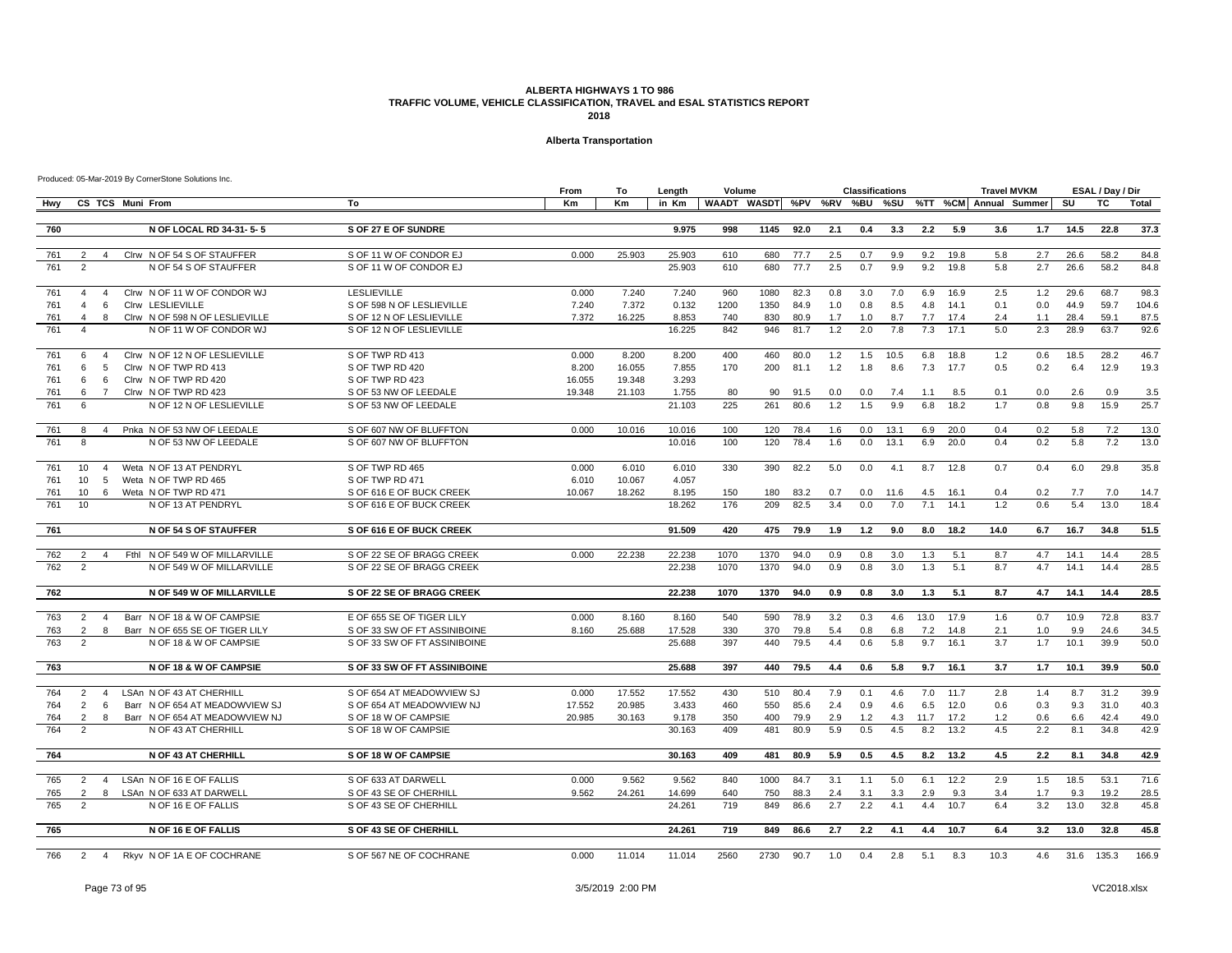#### **Alberta Transportation**

|     |                         |                |                                   |                              | From      | To     | Length  | Volume |                   |      |     | <b>Classifications</b> |      |      |      | <b>Travel MVKM</b>    |      |      | ESAL / Day / Dir |       |
|-----|-------------------------|----------------|-----------------------------------|------------------------------|-----------|--------|---------|--------|-------------------|------|-----|------------------------|------|------|------|-----------------------|------|------|------------------|-------|
| Hwy |                         |                | CS TCS Muni From                  | To                           | <b>Km</b> | Km     | in Km   | WAADT  | WASDT %PV %RV %BU |      |     |                        | %SU  |      |      | %TT %CM Annual Summer |      | SU   | TC               | Total |
| 766 | $\overline{2}$          | 8              | Rkyv N OF 567 NE OF COCHRANE      | S OF 574 SW OF MADDEN        | 11.014    | 27.378 | 16.364  | 950    | 1130              | 91.6 | 1.4 | 0.0                    | 4.1  | 2.9  | 7.0  | 5.7                   | 2.8  | 17.2 | 28.6             | 45.8  |
| 766 | 2                       |                | N OF 1A E OF COCHRANE             | S OF 574 SW OF MADDEN        |           |        | 27.378  | 1598   | 1774              | 91.0 | 1.1 | 0.3                    | 3.3  | 4.3  | 7.9  | 16.0                  | 7.4  | 23.2 | 71.2             | 94.4  |
|     |                         |                |                                   |                              |           |        |         |        |                   |      |     |                        |      |      |      |                       |      |      |                  |       |
| 766 | $\mathbf{\Lambda}$      | $\overline{4}$ | MntV N OF 574 SW OF MADDEN        | S OF 580 SE OF WESCOTT       | 0.000     | 14.577 | 14.577  | 530    | 630               | 85.8 | 2.1 | 0.0                    | 3.7  | 8.4  | 12.1 | 2.8                   | 1.4  | 8.6  | 46.1             | 54.7  |
| 766 | 4                       | 8              | MntV N OF 580 SE OF WESCOTT       | S OF TWP RD 302              | 14.577    | 16.200 | 1.623   | 390    | 470               | 87.3 | 1.5 | 0.4                    | 4.4  | 6.4  | 11.2 | 0.2                   | 0.1  | 7.6  | 25.9             | 33.5  |
| 766 | $\overline{4}$          | 9              | MntV N OF TWP RD 302              | S OF TWP RD 303              | 16.200    | 19.420 | 3.220   | 370    | 440               | 90.1 | 1.3 | 1.3                    | 2.9  | 4.4  | 8.6  | 0.4                   | 0.2  | 4.7  | 16.9             | 21.6  |
| 766 | 4                       | 10             | MntV N OF TWP RD 303              | S OF TWP RD 305              | 19.420    | 22.660 | 3.240   | 380    | 450               | 90.8 | 1.1 | 0.8                    | 2.4  | 5.0  | 8.2  | 0.4                   | 0.2  | 4.0  | 19.7             | 23.7  |
| 766 | $\overline{a}$          |                | 11 MntV N OF TWP RD 305           | S OF 582 NE OF WESCOTT EJ    | 22.660    | 29.337 | 6.677   | 320    | 380               | 84.7 | 1.8 | 0.0                    | 8.0  | 5.5  | 13.5 | 0.8                   | 0.4  | 11.3 | 18.2             | 29.5  |
| 766 | $\overline{\mathbf{A}}$ |                | N OF 574 SW OF MADDEN             | S OF 582 NE OF WESCOTT EJ    |           |        | 29.337  | 440    | 524               | 86.5 | 1.9 | 0.2                    | 4.3  | 7.1  | 11.6 | 4.7                   | 2.4  | 8.3  | 32.4             | 40.7  |
| 766 | 6                       | $\overline{4}$ | MntV N OF 582 N OF WESCOTT WJ     | S OF TWP RD 320              | 0.000     | 4.840  | 4.840   | 270    | 310               | 85.9 | 1.7 | 0.0                    | 5.9  | 6.5  | 12.4 | 0.5                   | 0.2  | 7.0  | 18.2             | 25.2  |
| 766 | 6                       | 5              | MntV N OF TWP RD 320              | S OF TWP RD 322              | 4.840     | 8.080  | 3.240   | 270    | 310               | 85.9 | 1.7 | 0.0                    | 5.9  | 6.5  | 12.4 | 0.3                   | 0.2  | 7.0  | 18.2             | 25.2  |
| 766 | 6                       | 6              | MntV N OF TWP RD 322              | S OF TWP RD 324              | 8.080     | 11.320 | 3.240   | 360    | 410               | 88.8 | 2.6 | 0.0                    | 10.8 | 8.8  | 19.6 | 0.4                   | 0.2  | 17.1 | 32.8             | 49.9  |
| 766 | 6                       | $\overline{7}$ | MntV N OF TWP RD 324              | S OF 27 W OF OLDS            | 11.320    | 14.572 | 3.252   | 360    | 410               | 77.8 | 2.6 | 0.0                    | 10.8 | 8.8  | 19.6 | 0.4                   | 0.2  | 17.1 | 32.8             | 49.9  |
| 766 | -6                      | 8              | MntV N OF 27 W OF OLDS            | S OF TWP RD 332              | 14.572    | 17,800 | 3.228   | 410    | 470               | 88.9 | 2.3 | 0.1                    | 5.8  | 2.9  | 8.8  | 0.5                   | 0.2  | 10.5 | 12.3             | 22.8  |
| 766 | 6                       | 9              | MntV N OF TWP RD 332              | S OF TWP RD 340              | 17.800    | 24.280 | 6.480   | 410    | 470               | 88.9 | 2.3 | 0.1                    | 5.8  | 2.9  | 8.8  | 1.0                   | 0.5  | 10.5 | 12.3             | 22.8  |
| 766 | 6                       | 10             | MntV N OF TWP RD 340              | S OF RGE RD 33               | 24.280    | 25.900 | 1.620   | 320    | 360               | 85.9 | 2.1 | 0.9                    | 5.0  | 6.1  | 12.0 | 0.2                   | 0.1  | 7.0  | 20.2             | 27.2  |
| 766 | 6                       | 11             | MntV N OF RGE RD 33               | S OF TWP RD 342              | 25.900    | 29,400 | 3.500   | 220    | 250               | 82.8 | 2.0 | 1.7                    | 4.2  | 9.3  | 15.2 | 0.3                   | 0.1  | 4.1  | 21.2             | 25.3  |
| 766 | 6                       |                | 12 MntV N OF TWP RD 342           | S OF 587 NE OF EAGLE HILL    | 29.400    | 32.404 | 3.004   | 220    | 250               | 82.8 | 2.0 | 1.7                    | 4.2  | 9.3  | 15.2 | 0.2                   | 0.1  | 4.1  | 21.2             | 25.3  |
| 766 | 6                       |                | N OF 582 N OF WESCOTT WJ          | S OF 587 NE OF EAGLE HILL    |           |        | 32.404  | 322    | 368               | 84.8 | 2.2 | 0.3                    | 6.7  | 6.0  | 13.0 | 3.8                   | 1.8  | 9.5  | 20.0             | 29.5  |
|     |                         |                |                                   |                              |           |        |         |        |                   |      |     |                        |      |      |      |                       |      |      |                  |       |
| 766 | 8                       | $\overline{4}$ | RdDr N OF 587 E OF JAMES RIV BR   | DICKSON DAM (RED DEER RIVER) | 0.000     | 7.820  | 7.820   | 160    | 180               | 86.2 | 3.0 | 1.1                    | 3.7  | 6.0  | 10.8 | 0.5                   | 0.2  | 2.6  | 10.0             | 12.6  |
| 766 | 8                       | 8              | RdDr DICKSON DAM (RED DEER RIVER) | S OF TWP RD 354              | 7.820     | 10.610 | 2.790   |        |                   |      |     |                        |      |      |      |                       |      |      |                  |       |
| 766 | 8                       | 9              | RdDr N OF TWP RD 354              | S OF 54 W OF SPRUCE VIEW     | 10.610    | 16.891 | 6.281   | 120    | 140               | 87.4 | 0.5 | 4.2                    | 7.4  | 0.5  | 12.1 | 0.3                   | 0.1  | 3.9  | 0.6              | 4.5   |
| 766 | 8                       |                | N OF 587 E OF JAMES RIV BR        | S OF 54 W OF SPRUCE VIEW     |           |        | 16.891  | 119    | 135               | 86.6 | 2.1 | 2.3                    | 5.1  | 3.9  | 11.3 | 0.7                   | 0.3  | 2.7  | 4.8              | 7.5   |
| 766 | 10                      | $\overline{4}$ | RdDr N OF 54 W OF SPRUCE VIEW WJ  | S OF 11 E OF HESPERO WJ      | 0.000     | 25.922 | 25.922  | 730    | 830               | 75.7 | 2.2 | 0.3                    | 11.7 | 10.1 | 22.1 | 6.9                   | 3.3  | 37.6 | 76.4             | 114.0 |
| 766 | 10                      |                | N OF 54 W OF SPRUCE VIEW WJ       | S OF 11 E OF HESPERO WJ      |           |        | 25.922  | 730    | 830               | 75.7 | 2.2 | 0.3                    | 11.7 | 10.1 | 22.1 | 6.9                   | 3.3  | 37.6 | 76.4             | 114.0 |
|     |                         |                |                                   |                              |           |        |         |        |                   |      |     |                        |      |      |      |                       |      |      |                  |       |
| 766 | 12                      | $\overline{4}$ | Laco N OF 11 S OF ECKVILLE EJ     | <b>ECKVILLE</b>              | 0.000     | 4.830  | 4.830   | 2640   | 2970              | 86.5 | 1.5 | 0.1                    | 6.2  | 5.7  | 12.0 | 4.7                   | 2.2  | 72.1 | 156.0            | 228.1 |
| 766 | 12                      | 6              | Laco ECKVILLE                     | S OF 12 E OF GILBY           | 4.830     | 16.310 | 11.480  | 1770   | 1990              | 81.9 | 1.6 | 0.6                    | 8.3  | 7.6  | 16.5 | 7.4                   | 3.5  | 64.7 | 139.4            | 204.1 |
| 766 | 12                      | - 8            | Laco N OF 12 E OF GILBY           | S OF 53 W OF RIMBEY          | 16.310    | 35.752 | 19.442  | 850    | 980               | 74.5 | 1.9 | 0.4                    | 10.6 | 12.6 | 23.6 | 6.0                   | 2.9  | 39.7 | 111.0            | 150.7 |
| 766 | 12                      |                | N OF 11 S OF ECKVILLE EJ          | S OF 53 W OF RIMBEY          |           |        | 35.752  | 1387   | 1573              | 80.6 | 1.7 | 0.4                    | 8.5  | 8.8  | 17.7 | 18.1                  | 8.6  | 51.9 | 126.5            | 178.4 |
| 766 |                         |                | N OF 1A E OF COCHRANE             | S OF 53 W OF RIMBEY          |           |        | 167.684 | 821    | 930               | 84.2 | 1.6 | 0.4                    | 6.7  | 7.1  | 14.2 | 50.2                  | 23.9 | 24.2 | 60.4             | 84.6  |
|     |                         |                |                                   |                              |           |        |         |        |                   |      |     |                        |      |      |      |                       |      |      |                  |       |
| 769 | 2                       | $\overline{4}$ | Barr N OF 18 NE OF BARRHEAD       | S OF 661 N OF NEERLANDIA SJ  | 0.000     | 22.860 | 22.860  | 1030   | 1150              | 84.9 | 1.3 | 0.9                    | 5.9  | 7.0  | 13.8 | 8.6                   | 4.0  | 26.8 | 74.7             | 101.5 |
| 769 | $\overline{2}$          | 8              | Barr N OF 661 N OF NEERLANDIA SJ  | S OF 661 AT VEGA NJ          | 22.860    | 29.349 | 6.489   | 370    | 420               | 71.2 | 4.5 | 0.8                    | 3.3  | 20.2 | 24.3 | 0.9                   | 0.4  | 5.4  | 77.5             | 82.9  |
| 769 | 2                       |                | N OF 18 NE OF BARRHEAD            | S OF 661 AT VEGA NJ          |           |        | 29.349  | 884    | 989               | 83.6 | 1.6 | 0.9                    | 5.7  | 8.2  | 14.8 | 9.5                   | 4.4  | 22.2 | 75.1             | 97.3  |
| 769 |                         |                | N OF 18 NE OF BARRHEAD            | S OF 661 AT VEGA NJ          |           |        | 29.349  | 884    | 989               | 83.6 | 1.6 | 0.9                    | 5.7  | 8.2  | 14.8 | 9.5                   | 4.4  | 22.2 | 75.1             | 97.3  |
| 770 | 2                       | $\overline{4}$ | Ledc N OF 616 S OF WARBURG        | <b>WARBURG</b>               | 0.000     | 8.190  | 8.190   | 530    | 560               | 83.0 | 1.9 | 0.2                    | 11.4 | 3.5  | 15.1 | 1.6                   | 0.7  | 26.6 | 19.2             | 45.8  |
| 770 | 2                       | 8              | Ledc WARBURG                      | S OF 39 N OF WARBURG EJ      | 8.190     | 9.727  | 1.537   | 1900   | 2010              | 91.5 | 0.8 | 1.3                    | 3.9  | 2.5  | 7.7  | 1.1                   | 0.5  | 32.6 | 49.2             | 81.8  |
| 770 | 2                       |                | N OF 616 S OF WARBURG             | S OF 39 N OF WARBURG EJ      |           |        | 9.727   | 746    | 789               | 86.4 | 1.5 | 0.6                    | 8.4  | 3.1  | 12.1 | 2.6                   | 1.2  | 27.6 | 24.0             | 51.6  |
|     |                         |                |                                   |                              |           |        |         |        |                   |      |     |                        |      |      |      |                       |      |      |                  |       |
| 770 | $\overline{4}$          | $\overline{4}$ | Ledc N OF 39 NW OF WARBURG WJ     | S OF 622 AT ST.FRANCIS       | 0.000     | 9.720  | 9.720   | 1090   | 1160              | 81.1 | 2.7 | 0.6                    | 5.0  | 10.6 | 16.2 | 3.9                   | 1.7  | 24.0 | 119.8            | 143.8 |
| 770 | $\overline{4}$          | 8              | Ledc N OF 622 AT ST. FRANCIS      | SASKATCHEWAN RIVER           | 9.720     | 24.249 | 14.529  | 1200   | 1270              | 80.9 | 1.8 | 0.7                    | 6.8  | 9.8  | 17.3 | 6.4                   | 2.8  | 35.9 | 121.9            | 157.8 |
| 770 | $\overline{\mathbf{A}}$ |                | N OF 39 NW OF WARBURG WJ          | SASKATCHEWAN RIVER           |           |        | 24.249  | 1156   | 1226              | 81.0 | 2.1 | 0.7                    | 6.1  | 10.1 | 16.9 | 10.2                  | 4.5  | 31.1 | 121.0            | 152.1 |
| 770 | 6                       | $\overline{4}$ | Park SASKATCHEWAN RIVER           | S OF 627 S OF CARVEL         | 0.000     | 11.163 | 11.163  | 2290   | 2790              | 75.7 | 2.8 | 0.1                    | 4.8  | 16.6 | 21.5 | 9.3                   | 4.8  | 48.4 | 394.0            | 442.4 |
| 770 | 6                       | 8              | Park N OF 627 S OF CARVEL         | S OF 16 W OF MANLY CORNER    | 11.163    | 24.372 | 13.209  | 2930   | 3570              | 72.2 | 1.9 | 0.7                    | 5.4  | 19.8 | 25.9 | 14.1                  | 7.2  | 69.7 | 601.3            | 671.0 |
|     |                         |                |                                   |                              |           |        |         |        |                   |      |     |                        |      |      |      |                       |      |      |                  |       |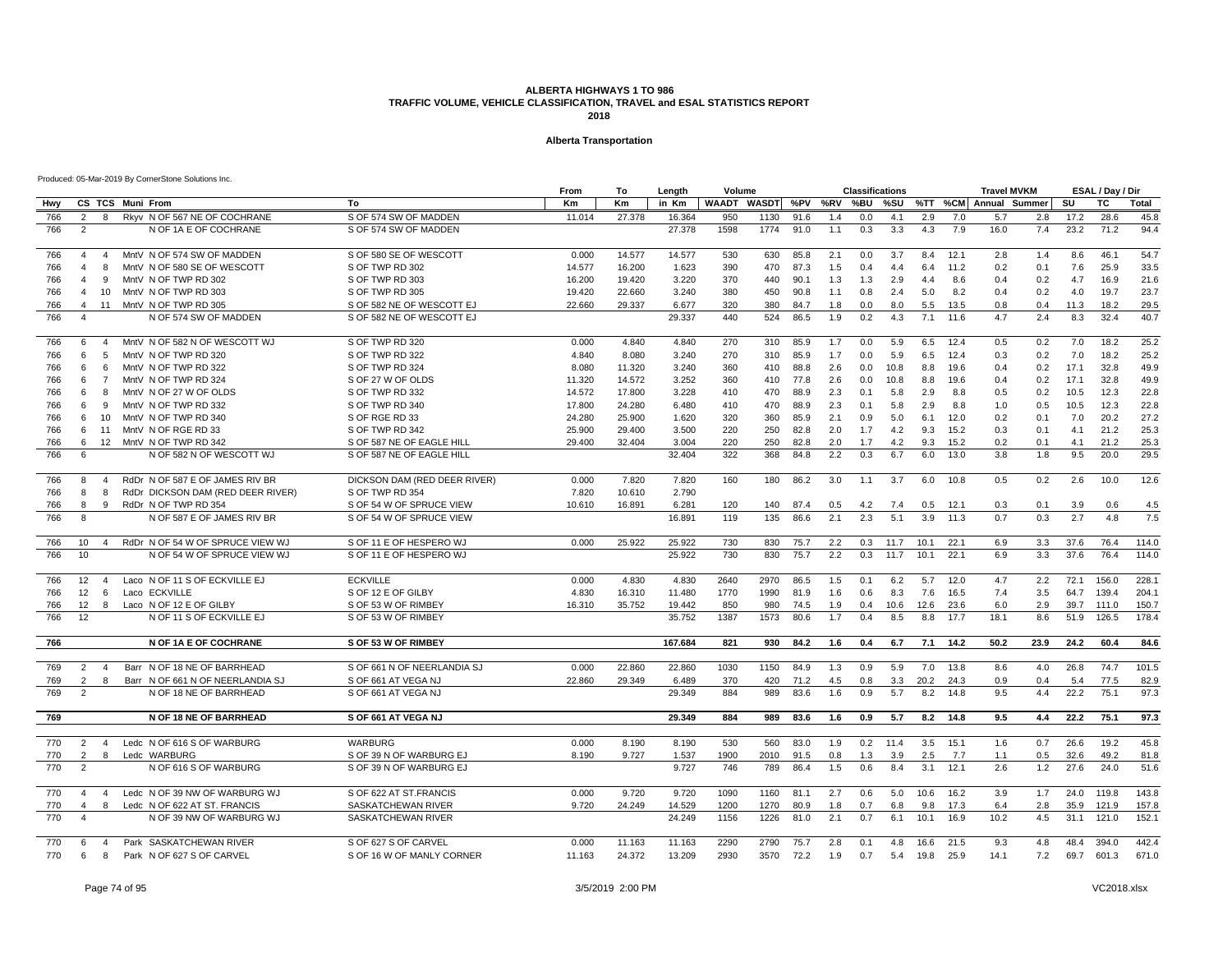#### **Alberta Transportation**

|     |                                                                                   | From                                  | То     | Length | Volume       |               |      |      | <b>Classifications</b> |     |      |         | <b>Travel MVKM</b> |      |      | ESAL / Day / Dir |       |
|-----|-----------------------------------------------------------------------------------|---------------------------------------|--------|--------|--------------|---------------|------|------|------------------------|-----|------|---------|--------------------|------|------|------------------|-------|
| Hwy | CS TCS Muni From<br>To                                                            | Km                                    | Кm     | in Km  | <b>WAADT</b> | WASDT %PV %RV |      |      | %BU                    | %SU |      | %TT %CM | Annual Summer      |      | SU   | TC               | Total |
| 770 | 6<br>SASKATCHEWAN RIVER                                                           | S OF 16 W OF MANLY CORNER             |        | 24.372 | 2637         | 3213          | 73.5 | 2.3  | 0.5                    | 5.2 | 18.5 | 24.2    | 23.5               | 12.0 | 60.4 | 505.7            | 566.1 |
| 770 | N OF 616 S OF WARBURG                                                             | S OF 16 W OF MANLY CORNER             |        | 58.348 | 1706         | 1983          | 76.5 | 2.2  | 0.6                    | 5.7 | 15.0 | 21.3    | 36.3               | 17.7 | 42.8 | 265.2            | 308.0 |
|     |                                                                                   |                                       |        |        |              |               |      |      |                        |     |      |         |                    |      |      |                  |       |
| 771 | Laco N OF 20 W OF GULL LAKE<br>S OF 53 NE OF RIMBEY WJ<br>2<br>$\overline{4}$     | 0.000                                 | 21.605 | 21.605 | 830          | 930           | 86.4 | 4.2  | 0.3                    | 6.5 | 2.6  | 9.4     | 6.5                | 3.1  | 23.8 | 22.4             | 46.2  |
| 771 | $\overline{2}$<br>N OF 20 W OF GULL LAKE<br>S OF 53 NE OF RIMBEY WJ               |                                       |        | 21.605 | 830          | 930           | 86.4 | 4.2  | 0.3                    | 6.5 | 2.6  | 9.4     | 6.5                | 3.1  | 23.8 | 22.4             | 46.2  |
| 771 | Pnka N OF 53 S OF HOMEGLEN EJ<br>S OF RGE RD 14<br>3<br>$\overline{4}$            | 0.000                                 | 10.830 | 10.830 | 490          | 540           | 75.5 | 0.9  | 0.1                    | 9.9 | 13.6 | 23.6    | 1.9                | 0.9  | 21.4 | 69.1             | 90.5  |
| 771 | 3<br>5<br>Pnka N OF RGE RD 14                                                     | S OF 611 NE OF SPRINGDALE<br>10.830   | 22.301 | 11.471 | 190          | 210           | 89.9 | 0.7  | 0.0                    | 6.5 | 2.9  | 9.4     | 0.8                | 0.4  | 5.4  | 5.7              | 11.1  |
| 771 | N OF 53 S OF HOMEGLEN EJ<br>3                                                     | S OF 611 NE OF SPRINGDALE             |        | 22.301 | 336          | 370           | 79.7 | 0.8  | 0.1                    | 8.9 | 10.5 | 19.5    | 2.7                | 1.3  | 13.2 | 36.6             | 49.8  |
| 771 | Weta N OF 611 NE OF SPRINGDALE<br>S OF 13 W OF WESTEROSE<br>8<br>$\overline{4}$   | 0.000                                 | 12.946 | 12.946 | 630          | 700           | 82.3 | 1.9  | 1.4                    | 7.9 | 6.5  | 15.8    | 3.0                | 1.4  | 21.9 | 42.4             | 64.3  |
| 771 | N OF 611 NE OF SPRINGDALE<br>S OF 13 W OF WESTEROSE<br>$\overline{4}$             |                                       |        | 12.946 | 630          | 700           | 82.3 | 1.9  | 1.4                    | 7.9 | 6.5  | 15.8    | 3.0                | 1.4  | 21.9 | 42.4             | 64.3  |
| 771 | Weta N OF 13 W OF WESTEROSE<br>S OF 616 SE OF WARBURG<br>6<br>$\overline{4}$      | 0.000                                 | 20.329 | 20.329 | 740          | 830           | 84.7 | 5.4  | 0.6                    | 6.1 | 3.2  | 9.9     | 5.5                | 2.6  | 19.9 | 24.5             | 44.4  |
| 771 | N OF 13 W OF WESTEROSE<br>6<br>S OF 616 SE OF WARBURG                             |                                       |        | 20.329 | 740          | 830           | 84.7 | 5.4  | 0.6                    | 6.1 | 3.2  | 9.9     | 5.5                | 2.6  | 19.9 | 24.5             | 44.4  |
| 771 | N OF 20 W OF GULL LAKE<br>S OF 616 SE OF WARBURG                                  |                                       |        | 77.181 | 630          | 703           | 84.1 | 3.7  | 0.5                    | 7.0 | 4.7  | 12.2    | 17.7               | 8.3  | 19.4 | 30.7             | 50.1  |
| 772 | 2<br>Rkyv CALGARY N.C.L.<br>S OF 566 W OF BALZAC<br>$\overline{4}$                | 0.000                                 | 2.238  | 2.238  | 1380         | 1480          | 89.4 | 1.2  | 0.2                    | 6.6 | 2.6  | 9.4     | 1.1                | 0.5  | 40.1 | 37.2             | 77.3  |
| 772 | 2<br>Rkyv N OF 566 W OF BALZAC<br>S OF 567 W OF AIRDRIE SJ<br>8                   | 2.238                                 | 8.133  | 5.895  | 2200         | 2380          | 84.6 | 1.3  | 0.2                    | 5.3 | 8.6  | 14.1    | 4.7                | 2.1  | 51.4 | 196.1            | 247.5 |
| 772 | $\overline{2}$<br>Rkyv N OF 567 W OF AIRDRIE SJ<br>S OF 567 W OF AIRDRIE NJ<br>12 | 8.133                                 | 11.405 | 3.272  | 2360         | 2550          | 86.7 | 1.2  | 0.6                    | 4.6 | 6.9  | 12.1    | 2.8                | 1.3  | 47.8 | 168.8            | 216.6 |
| 772 | 2<br>16 Rkyv N OF 567 W OF AIRDRIE NJ<br>S OF 574 AT MADDEN NJ                    | 11.405                                | 31.067 | 19.662 | 880          | 970           | 91.4 | 0.6  | 0.5                    | 3.2 | 4.3  | 8.0     | 6.3                | 2.9  | 12.4 | 39.2             | 51.6  |
| 772 | 2<br>CALGARY N.C.L.<br>S OF 574 AT MADDEN NJ                                      |                                       |        | 31.067 | 1322         | 1441          | 88.2 | 1.0  | 0.4                    | 4.4 | 6.0  | 10.8    | 15.0               | 6.8  | 25.6 | 82.2             | 107.8 |
| 772 | CALGARY N.C.L.<br>S OF 574 AT MADDEN NJ                                           |                                       |        | 31.067 | 1322         | 1441          | 88.2 | 1.0  | 0.4                    | 4.4 | 6.0  | 10.8    | 15.0               | 6.8  | 25.6 | 82.2             | 107.8 |
|     |                                                                                   |                                       |        |        |              |               |      |      |                        |     |      |         |                    |      |      |                  |       |
| 774 | PrCr CASTLE RIVER<br>2<br>16-05-03-5<br>$\overline{4}$                            | 0.000                                 | 11.310 | 11.310 | 120          | 150           | 90.5 | 3.5  | 0.0                    | 6.0 | 0.0  | 6.0     | 0.5                | 0.3  | 3.2  | 0.0              | 3.2   |
| 774 | 2<br>5 <sup>5</sup><br>PrCr 16-05-03-5                                            | S OF 507 NE OF BEAVER MINES<br>11.310 | 27.064 | 15.754 | 370          | 480           | 81.3 | 13.1 | 0.4                    | 3.0 | 2.2  | 5.6     | 2.1                | 1.2  | 4.9  | 8.4              | 13.3  |
| 774 | $\overline{2}$<br><b>CASTLE RIVER</b>                                             | S OF 507 NE OF BEAVER MINES           |        | 27.064 | 266          | 342           | 83.0 | 11.3 | 0.3                    | 3.6 | 1.8  | 5.7     | 2.6                | 1.4  | 4.2  | 5.0              | 9.2   |
| 774 | <b>CASTLE RIVER</b>                                                               | S OF 507 NE OF BEAVER MINES           |        | 27.064 | 266          | 342           | 83.0 | 11.3 | 0.3                    | 3.6 | 1.8  | 5.7     | 2.6                | 1.4  | 4.2  | 5.0              | 9.2   |
| 775 | PrCr BEAUVAIS LAKE PROV.PARK<br>2<br>$\overline{4}$                               | S OF 507 N OF BEAUVAIS LK PP<br>0.000 | 8.024  | 8.024  | 290          | 370           | 82.3 | 13.1 | 0.0                    | 2.6 | 2.0  | 4.6     | 0.8                | 0.5  | 3.3  | 6.0              | 9.3   |
| 775 | BEAUVAIS LAKE PROV.PARK<br>2                                                      | S OF 507 N OF BEAUVAIS LK PP          |        | 8.024  | 290          | 370           | 82.3 | 13.1 | 0.0                    | 2.6 | 2.0  | 4.6     | 0.8                | 0.5  | 3.3  | 6.0              | 9.3   |
| 775 | <b>BEAUVAIS LAKE PROV.PARK</b>                                                    | S OF 507 N OF BEAUVAIS LK PP          |        | 8.024  | 290          | 370           | 82.3 | 13.1 | 0.0                    | 2.6 | 2.0  | 4.6     | 0.8                | 0.5  | 3.3  | 6.0              | 9.3   |
|     |                                                                                   |                                       |        |        |              |               |      |      |                        |     |      |         |                    |      |      |                  |       |
| 776 | 2<br>Wstl N OF 18 W OF ROSSINGTON<br>S OF 661 N OF LINARIA<br>$\overline{4}$      | 0.000                                 | 19.426 | 19.426 | 270          | 310           | 77.7 | 3.6  | 0.1                    | 6.2 | 12.4 | 18.7    | 1.9                | 0.9  | 7.4  | 34.7             | 42.1  |
| 776 | 2<br>N OF 18 W OF ROSSINGTON<br>S OF 661 N OF LINARIA                             |                                       |        | 19.426 | 270          | 310           | 77.7 | 3.6  | 0.1                    | 6.2 | 12.4 | 18.7    | 1.9                | 0.9  | 7.4  | 34.7             | 42.1  |
| 776 | N OF 18 W OF ROSSINGTON<br>S OF 661 N OF LINARIA                                  |                                       |        | 19.426 | 270          | 310           | 77.7 | 3.6  | 0.1                    | 6.2 | 12.4 | 18.7    | 1.9                | 0.9  | 7.4  | 34.7             | 42.1  |
| 777 | LSAn N OF 37 NE OF ONOWAY<br>$\overline{1}$<br>$\overline{4}$                     | S OF 642 W OF SANDY BEACH<br>0.000    | 9.719  | 9.719  | 940          | 1050          | 91.4 | 2.7  | 0.8                    | 3.4 | 1.7  | 5.9     | 3.3                | 1.6  | 14.1 | 16.6             | 30.7  |
| 777 | N OF 37 NE OF ONOWAY<br>$\overline{1}$                                            | S OF 642 W OF SANDY BEACH             |        | 9.719  | 940          | 1050          | 91.4 | 2.7  | 0.8                    | 3.4 | 1.7  | 5.9     | 3.3                | 1.6  | 14.1 | 16.6             | 30.7  |
|     |                                                                                   |                                       |        |        |              |               |      |      |                        |     |      |         |                    |      |      |                  |       |
| 777 | 2<br>Barr N OF 642 W OF SANDY BEACH<br>S OF 651 E OF DUNSTABLE<br>$\overline{4}$  | 0.000                                 | 16.203 | 16.203 | 150          | 170           | 88.0 | 1.6  | 0.8                    | 2.3 | 7.3  | 10.4    | 0.9                | 0.4  | 1.5  | 11.3             | 12.8  |
| 777 | 2<br>N OF 642 W OF SANDY BEACH<br>S OF 651 E OF DUNSTABLE                         |                                       |        | 16.203 | 150          | 170           | 88.0 | 1.6  | 0.8                    | 2.3 | 7.3  | 10.4    | 0.9                | 0.4  | 1.5  | 11.3             | 12.8  |
| 777 | Barr N OF 651 E OF DUNSTABLE<br>3<br>$\overline{4}$                               | S OF 654 NW OF HIGHRIDGE WJ<br>0.000  | 12.947 | 12.947 | 130          | 150           | 90.8 | 3.4  | 0.3                    | 2.6 | 2.9  | 5.8     | 0.6                | 0.3  | 1.5  | 3.9              | 5.4   |
| 777 | 3<br>N OF 651 E OF DUNSTABLE                                                      | S OF 654 NW OF HIGHRIDGE WJ           |        | 12.947 | 130          | 150           | 90.8 | 3.4  | 0.3                    | 2.6 | 2.9  | 5.8     | 0.6                | 0.3  | 1.5  | 3.9              | 5.4   |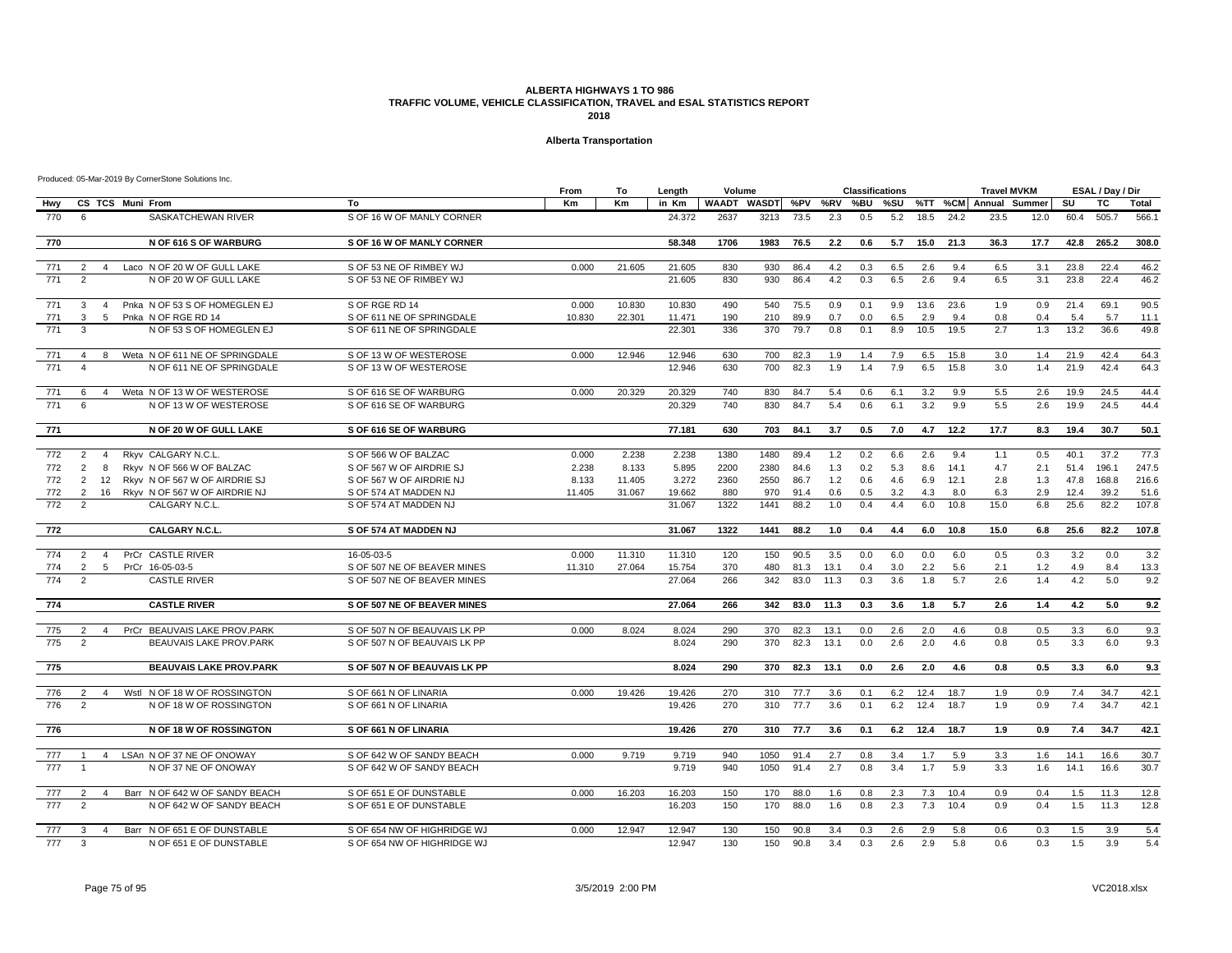#### **Alberta Transportation**

|            |                                                                                                | From   | To        | Length | Volume                  |       |      |     | <b>Classifications</b> |     |      |            | <b>Travel MVKM</b> |      |           | ESAL / Day / Dir |       |
|------------|------------------------------------------------------------------------------------------------|--------|-----------|--------|-------------------------|-------|------|-----|------------------------|-----|------|------------|--------------------|------|-----------|------------------|-------|
| Hwy        | CS TCS Muni From<br>To                                                                         | Km     | <b>Km</b> | in Km  | WAADT WASDT %PV %RV %BU |       |      |     |                        | %SU |      | %TT %CM    | Annual Summer      |      | SU        | <b>TC</b>        | Total |
| 777        | Wstl N OF 654 S OF EASTBURG EJ<br>S OF 18 SE OF ROSSINGTON<br>$\overline{4}$<br>$\overline{4}$ | 0.000  | 10.531    | 10.531 | 360                     | 400   | 85.0 | 0.9 | 0.6                    | 4.0 | 9.5  | 14.1       | 1.4                | 0.6  | 6.3       | 35.4             | 41.7  |
| 777        | $\overline{4}$<br>N OF 654 S OF EASTBURG EJ<br>S OF 18 SE OF ROSSINGTON                        |        |           | 10.531 | 360                     | 400   | 85.0 | 0.9 | 0.6                    | 4.0 | 9.5  | 14.1       | 1.4                | 0.6  | 6.3       | 35.4             | 41.7  |
| 777        | N OF 37 NE OF ONOWAY<br>S OF 18 SE OF ROSSINGTON                                               |        |           | 49.400 | 345                     | 387   | 89.4 | 2.2 | 0.7                    | 3.3 | 4.4  | 8.4        | 6.2                | 2.9  | 5.0       | 15.7             | 20.7  |
|            |                                                                                                |        |           |        |                         |       |      |     |                        |     |      |            |                    |      |           |                  |       |
| 778        | Ledc N OF 616 E OF ITASKA<br>S OF 616 E OF ITASKA NJ<br>2<br>$\overline{4}$                    | 0.000  | 3.230     | 3.230  | 790                     | 970   | 91.8 | 1.5 | 0.2                    | 3.2 | 3.3  | 6.7        | 0.9                | 0.5  | 11.1      | 27.0             | 38.1  |
| 778        | $\overline{2}$<br>8<br>Ledc N OF 616 E OF ITASKA NJ<br>S.C.L. OF THORSBY                       | 3.230  | 16.920    | 13.690 | 1380                    | 1690  | 92.5 | 1.3 | 0.6                    | 3.2 | 2.4  | 6.2        | 6.9                | 3.5  | 19.5      | 34.3             | 53.8  |
| 778        | 12 Ledc S.C.L. OF THORSBY<br>2<br>S OF 39 N OF THORSBY                                         | 16.920 | 18.401    | 1.481  | 1930                    | 2370  | 92.7 | 1.3 | 0.3                    | 3.1 | 2.6  | 6.0        | 1.0                | 0.5  | 26.4      | 52.0             | 78.4  |
| 778        | $\overline{2}$<br>N OF 616 E OF ITASKA<br>S OF 39 N OF THORSBY                                 |        |           | 18.401 | 1321                    | 1618  | 92.5 | 1.3 | 0.5                    | 3.2 | 2.5  | 6.2        | 8.9                | 4.6  | 18.6      | 34.2             | 52.8  |
| 778        | N OF 616 E OF ITASKA<br>S OF 39 N OF THORSBY                                                   |        |           | 18.401 | 1321                    | 1618  | 92.5 | 1.3 | 0.5                    | 3.2 | 2.5  | 6.2        | 8.9                | 4.6  | 18.6      | 34.2             | 52.8  |
| 779        | Park N OF 627 S OF STONY PLAIN<br>S.C.L. OF STONY PLAIN<br>2<br>$\overline{4}$                 | 0.000  | 7.180     | 7.180  | 3760                    | 4260  | 94.6 | 1.0 | 0.4                    | 2.3 | 1.7  | 4.4        | 9.9                | 4.7  | 38.1      | 66.3             | 104.4 |
| 779        | Park S.C.L. OF STONY PLAIN<br>S OF 16A AT STONY PLAIN<br>2<br>6                                | 7.180  | 9.725     | 2.545  | 16360                   | 18550 | 96.2 | 0.5 | 0.4                    | 2.4 | 0.5  | 3.3        | 15.2               |      | 7.2 173.0 | 84.8             | 257.8 |
| 779        | 2<br>Park N OF 16A AT STONY PLAIN<br>S OF 16 N OF STONY PLAIN<br>8                             | 9.725  | 12.897    | 3.172  | 10700                   | 12450 | 92.8 | 0.6 | 0.5                    | 4.0 | 2.1  | 6.6        | 12.4               | 6.0  | 188.5     | 232.9            | 421.4 |
| 779        | 2<br>Park N OF 16 N OF STONY PLAIN<br>S OF 633 SW OF CALAHOO<br>12                             | 12.897 | 22.713    | 9.816  | 4340                    | 4970  | 94.7 | 0.7 | 0.7                    | 2.9 | 1.0  | 4.6        | 15.5               | 7.5  | 55.4      | 45.0             | 100.4 |
| 779        | 2<br>Stur N OF 633 SW OF CALAHOO<br>S OF 37 NW OF CALAHOO<br>16                                | 22.713 | 29.741    | 7.028  | 2440                    | 2710  | 94.2 | 1.0 | 0.2                    | 3.0 | 1.6  | 4.8        | 6.3                | 2.9  | 32.2      | 40.5             | 72.7  |
| 779        | 2<br>N OF 627 S OF STONY PLAIN<br>S OF 37 NW OF CALAHOO                                        |        |           | 29.741 | 5458                    | 6224  | 94.6 | 0.7 | 0.5                    | 2.9 | 1.3  | 4.7        | 59.2               | 28.3 | 69.7      | 73.5             | 143.2 |
| 779        | N OF 627 S OF STONY PLAIN<br>S OF 37 NW OF CALAHOO                                             |        |           | 29.741 | 5458                    | 6224  | 94.6 | 0.7 | 0.5                    | 2.9 | 1.3  | 4.7        | 59.2               | 28.3 | 69.7      | 73.5             | 143.2 |
| 780        | Weta N OF 13 NE OF MA-ME-O BEACH<br>S OF 616 W OF MILLET<br>2<br>$\overline{4}$                | 0.000  | 8.581     | 8.581  | 490                     | 580   | 88.9 | 1.5 | 0.7                    | 7.0 | 1.9  | 9.6        | 1.5                | 0.8  | 15.1      | 9.6              | 24.7  |
| 780        | 2<br>N OF 13 NE OF MA-ME-O BEACH<br>S OF 616 W OF MILLET                                       |        |           | 8.581  | 490                     | 580   | 88.9 | 1.5 | 0.7                    | 7.0 | 1.9  | 9.6        | 1.5                | 0.8  | 15.1      | 9.6              | 24.7  |
|            |                                                                                                |        |           |        |                         |       |      |     |                        |     |      |            |                    |      |           |                  |       |
| 780        | N OF 13 NE OF MA-ME-O BEACH<br>S OF 616 W OF MILLET                                            |        |           | 8.581  | 490                     | 580   | 88.9 | 1.5 | 0.7                    | 7.0 | 1.9  | 9.6        | $1.5$              | 0.8  | 15.1      | 9.6              | 24.7  |
| 781        | 2<br>RdDr N OF 54 SE OF MARKERVILLE<br>S OF 592 NW OF PENHOLD<br>$\overline{4}$                | 0.000  | 6.487     | 6.487  | 2190                    | 2350  | 89.6 | 1.7 | 0.3                    | 4.0 | 4.4  | 8.7        | 5.2                | 2.3  | 38.6      | 99.9             | 138.5 |
| 781        | 2<br>8<br>RdDr N OF 592 NW OF PENHOLD<br>S OF 596 S OF SYLVAN LAKE                             | 6.487  | 17.841    | 11.354 | 2700                    | 2910  | 87.9 | 2.6 | 0.3                    | 3.9 | 5.3  | 9.5        | 11.2               | 5.1  | 46.4      | 148.3            | 194.7 |
| 781        | 2<br>12 RdDr N OF 596 S OF SYLVAN LAKE<br>S OF 11 S OF SYLVAN LAKE                             | 17.841 | 21.844    | 4.003  | 3220                    | 3470  | 88.4 | 3.0 | 0.4                    | 3.3 | 4.9  | 8.6        | 4.7                | 2.1  | 46.8      | 163.5            | 210.3 |
| 781        | N OF 54 SE OF MARKERVILLE<br>S OF 11 S OF SYLVAN LAKE<br>2                                     |        |           | 21.844 | 2644                    | 2846  | 88.4 | 2.5 | 0.3                    | 3.8 | 5.0  | 9.1        | 21.1               | 9.5  | 44.3      | 137.0            | 181.3 |
| 781        | N OF 54 SE OF MARKERVILLE<br>S OF 11 S OF SYLVAN LAKE                                          |        |           | 21.844 | 2644                    | 2846  | 88.4 | 2.5 | 0.3                    | 3.8 | 5.0  | 9.1        | 21.1               | 9.5  | 44.3      | 137.0            | 181.3 |
|            |                                                                                                |        |           |        |                         |       |      |     |                        |     |      |            |                    |      |           |                  |       |
| 783<br>783 | Fthi N OF 543 E OF HARTELL<br>S OF 2A & 7 S OF OKOTOKS<br>2<br>$\overline{4}$                  | 0.000  | 11.297    | 11.297 | 3180                    | 3560  | 93.1 | 0.8 | 0.4                    | 4.5 | 1.2  | 6.1<br>6.1 | 13.1               | 6.2  | 63.0      | 39.6<br>39.6     | 102.6 |
|            | N OF 543 E OF HARTELL<br>2<br>S OF 2A & 7 S OF OKOTOKS                                         |        |           | 11.297 | 3180                    | 3560  | 93.1 | 0.8 | 0.4                    | 4.5 | 1.2  |            | 13.1               | 6.2  | 63.0      |                  | 102.6 |
| 783        | N OF 543 E OF HARTELL<br>S OF 2A & 7 S OF OKOTOKS                                              |        |           | 11.297 | 3180                    | 3560  | 93.1 | 0.8 | 0.4                    | 4.5 | 1.2  | 6.1        | 13.1               | 6.2  | 63.0      | 39.6             | 102.6 |
| 785        | PrCr N OF 6 PINCHER CREEK<br>S OF 3 E OF BROCKET<br>2<br>$\overline{4}$                        | 0.000  | 5.316     | 5.316  | 1560                    | 1900  | 92.1 | 1.6 | 0.5                    | 3.2 | 2.6  | 6.3        | 3.0                | 1.5  | 22.0      | 42.0             | 64.0  |
| 785        | 2<br>PrCr N OF 3 W OF BROCKET<br>S OF 510 NW OF BROCKET<br>8                                   | 5.316  | 13.765    | 8.449  | 430                     | 520   | 87.1 | 2.5 | 1.3                    | 4.6 | 4.5  | 10.4       | 1.3                | 0.7  | 8.7       | 20.1             | 28.8  |
| 785        | 2<br>12<br>Wicr N OF 510 NW OF BROCKET<br>01-09-28-4                                           | 13.765 | 45.680    | 31.915 | 170                     | 210   | 83.3 | 5.4 | 0.8                    | 6.1 | 4.4  | 11.3       | 2.0                | 1.0  | 4.6       | 7.8              | 12.4  |
| 785        | 2<br>13<br>Wicr 01-09-28-4<br>W OF 2 W OF FT MACLEOD                                           | 45.680 | 62.101    | 16.421 | 920                     | 1100  | 71.8 | 0.2 | 1.4                    | 7.2 | 19.4 | 28.0       | 5.5                | 2.8  | 29.2      | 185.0            | 214.2 |
| 785        | $\overline{2}$<br>W OF 2 W OF FT MACLEOD<br>N OF 6 PINCHER CREEK                               |        |           | 62.101 | 523                     | 632   | 80.6 | 1.7 | 1.1                    | 5.7 | 10.9 | 17.7       | 11.9               | 6.0  | 13.1      | 59.1             | 72.2  |
|            |                                                                                                |        |           |        |                         |       |      |     |                        |     |      |            |                    |      |           |                  |       |
| 785        | <b>N OF 6 PINCHER CREEK</b><br><b>W OF 2 W OF FT MACLEOD</b>                                   |        |           | 62.101 | 523                     | 632   | 80.6 | 1.7 | 1.1                    | 5.7 | 10.9 | 17.7       | 11.9               | 6.0  | 13.1      | 59.1             | 72.2  |
| 786        | $\overline{2}$<br>PrCr N OF 507 SE OF BROCKET<br>$\overline{4}$<br>S.C.L. OF BROCKET           | 0.000  | 8.440     | 8.440  | 100                     | 120   | 88.4 | 1.3 | 0.0                    | 4.5 | 5.8  | 10.3       | 0.3                | 0.2  | 2.0       | 6.0              | 8.0   |
| 786        | 2<br>PrCr S.C.L. OF BROCKET<br>S OF 3 NE OF BROCKET<br>8                                       | 8.440  | 9.700     | 1.260  | 950                     | 1140  | 93.3 | 0.2 | 0.0                    | 2.5 | 4.0  | 6.5        | 0.4                | 0.2  | 10.5      | 39.4             | 49.9  |
| 786        | S OF 3 NE OF BROCKET<br>2<br>N OF 507 SE OF BROCKET                                            |        |           | 9.700  | 210                     | 252   | 91.2 | 0.7 | 0.0                    | 3.3 | 4.8  | 8.1        | 0.7                | 0.4  | 3.1       | 10.4             | 13.5  |
| 786        | <b>S OF 3 NE OF BROCKET</b><br>N OF 507 SE OF BROCKET                                          |        |           | 9.700  | 210                     | 252   | 91.2 | 0.7 | 0.0                    | 3.3 | 4.8  | 8.1        | 0.7                | 0.4  | 3.1       | 10.4             | 13.5  |
|            |                                                                                                |        |           |        |                         |       |      |     |                        |     |      |            |                    |      |           |                  |       |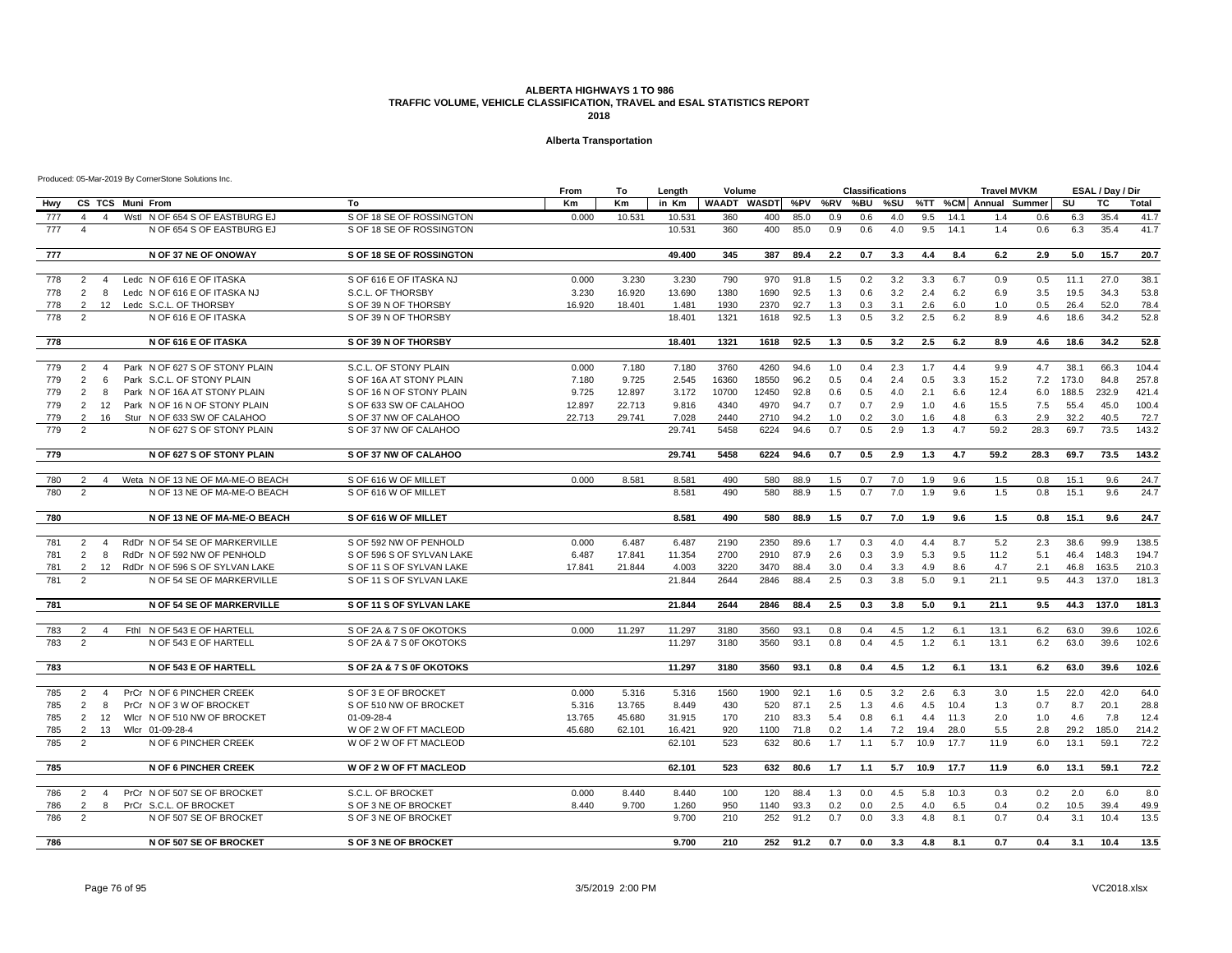#### **Alberta Transportation**

|     |                |                  |                                     |                                | From      | То     | Length  | Volume       |                   |      |     | <b>Classifications</b> |      |      |      | <b>Travel MVKM</b> |                       |      | ESAL / Day / Dir |       |
|-----|----------------|------------------|-------------------------------------|--------------------------------|-----------|--------|---------|--------------|-------------------|------|-----|------------------------|------|------|------|--------------------|-----------------------|------|------------------|-------|
| Hwy |                | CS TCS Muni From |                                     | To                             | <b>Km</b> | Km     | in Km   | <b>WAADT</b> | WASDT %PV %RV %BU |      |     |                        | %SU  |      |      |                    | %TT %CM Annual Summer | SU   | TC.              | Total |
| 791 | 2              | $\overline{4}$   | Rkyv HWY 22X SE OF INDUS            | S OF 560 E OF CALGARY          | 0.000     | 8.030  | 8.030   | 1040         | 1130              | 86.4 | 0.6 | 0.8                    | 4.9  | 7.3  | 13.0 | 3.0                | 1.4                   | 22.4 | 78.7             | 101.1 |
| 791 | $\overline{2}$ | 8                | Rkyv N OF 560 E OF CALGARY          | S OF 1 S OF DELACOUR           | 8.030     | 14.509 | 6.479   | 1970         | 2140              | 92.5 | 0.7 | 1.1                    | 3.6  | 2.1  | 6.8  | 4.7                | 2.1                   | 31.2 | 42.9             | 74.1  |
| 791 | $\overline{2}$ |                  | HWY 22X SE OF INDUS                 | S OF 1 S OF DELACOUR           |           |        | 14.509  | 1455         | 1581              | 90.0 | 0.7 | 1.0                    | 4.1  | 4.2  | 9.3  | 7.7                | 3.5                   | 26.3 | 63.3             | 89.6  |
| 791 | $\overline{4}$ | $\overline{4}$   | Rkyv N OF 1 S OF DELACOUR           | S OF 564 N OF DELACOUR         | 0.000     | 13.418 | 13.418  | 230          | 250               | 89.5 | 1.3 | 1.6                    | 3.1  | 4.5  | 9.2  | 1.1                | 0.5                   | 3.1  | 10.7             | 13.8  |
| 791 | $\overline{4}$ | 8                | Rkyv N OF 564 N OF DELACOUR         | S OF 566 SW OF KATHRYN         | 13.418    | 19.986 | 6.568   | 160          | 190               | 87.2 | 0.4 | 2.9                    | 6.4  | 3.1  | 12.4 | 0.4                | 0.2                   | 4.5  | 5.1              | 9.6   |
| 791 | $\overline{4}$ |                  | 12 Rkyv N OF 566 SW OF KATHRYN      | S OF 567 SE OF KERSEY          | 19.986    | 31.792 | 11.806  | 110          | 130               | 84.6 | 1.6 | 1.2                    | 8.1  | 4.5  | 13.8 | 0.5                | 0.2                   | 3.9  | 5.1              | 9.0   |
| 791 | $\overline{4}$ |                  | N OF 1 S OF DELACOUR                | S OF 567 SE OF KERSEY          |           |        | 31.792  | 171          | 193               | 87.9 | 1.2 | 1.8                    | 4.9  | 4.2  | 10.9 | 2.0                | 0.9                   | 3.7  | 7.4              | 11.1  |
| 791 | 5              | $\overline{4}$   | Rkyv N OF 567 SE OF KERSEY          | S OF 72 SE OF KERSEY EJ        | 0.000     | 9.796  | 9.796   | 450          | 520               | 90.0 | 0.8 | 0.7                    | 3.7  | 4.8  | 9.2  | 1.6                | 0.8                   | 7.3  | 22.4             | 29.7  |
| 791 | 5              |                  | N OF 567 SE OF KERSEY               | S OF 72 SE OF KERSEY EJ        |           |        | 9.796   | 450          | 520               | 90.0 | 0.8 | 0.7                    | 3.7  | 4.8  | 9.2  | 1.6                | 0.8                   | 7.3  | 22.4             | 29.7  |
| 791 | 6              | -4               | Rkyv N OF 72 SE OF KERSEY WJ        | S OF 575 N OF KERSEY           | 0.000     | 13.003 | 13.003  | 630          | 720               | 88.7 | 1.2 | 0.4                    | 4.7  | 5.0  | 10.1 | 3.0                | 1.4                   | 13.0 | 32.6             | 45.6  |
| 791 | 6              | 8                | MntV N OF 575 N OF KERSEY           | S OF 581 E OF CARSTAIRS        | 13.003    | 19.475 | 6.472   | 450          | 510               | 81.5 | 1.0 | 0.9                    | 5.9  | 10.7 | 17.5 | 1.1                | 0.5                   | 11.7 | 49.9             | 61.6  |
| 791 | 6              |                  | 12 MntV N OF 581 E OF CARSTAIRS     | S OF 582 NE OF NEAPOLIS        | 19.475    | 32.144 | 12.669  | 310          | 350               | 85.8 | 1.2 | 0.3                    | 5.0  | 7.7  | 13.0 | 1.4                | 0.7                   | 6.8  | 24.7             | 31.5  |
| 791 | 6              | 16               | MntV N OF 582 NE OF NEAPOLIS        | S OF 27 W OF TORRINGTON        | 32.144    | 46.650 | 14.506  | 480          | 540               | 85.9 | 1.2 | 1.1                    | 6.4  | 5.4  | 12.9 | 2.5                | 1.2                   | 13.5 | 26.9             | 40.4  |
| 791 | 6              |                  | N OF 72 SE OF KERSEY WJ             | S OF 27 W OF TORRINGTON        |           |        | 46.650  | 471          | 534               | 86.2 | 1.2 | 0.7                    | 5.5  | 6.4  | 12.6 | 8.0                | 3.8                   | 11.4 | 31.2             | 42.6  |
| 791 | 8              | $\overline{4}$   | MntV N OF 27 W OF TORRINGTON        | S OF 587 S OF KNEE HILL VAL SJ | 0.000     | 12.942 | 12.942  | 470          | 530               | 89.9 | 2.0 | 0.7                    | 3.6  | 3.8  | 8.1  | 2.2                | 1.0                   | 7.5  | 18.5             | 26.0  |
| 791 | 8              | 6                | RdDr N OF 587 S OF KNEE HILL VAL SJ | S OF 587 S OF KNEE HILL VAL NJ | 12.942    | 16.179 | 3.237   | 450          | 510               | 88.2 | 2.2 | 0.3                    | 4.6  | 4.7  | 9.6  | 0.5                | 0.3                   | 9.1  | 21.9             | 31.0  |
| 791 | 8              | 8                | RdDr N OF 587 S OF KNEE HILL VAL NJ | S OF 590 E OF INNISFAIL        | 16.179    | 25.942 | 9.763   | 560          | 640               | 87.3 | 0.9 | 1.1                    | 6.6  | 4.1  | 11.8 | 2.0                | 1.0                   | 16.3 | 23.8             | 40.1  |
| 791 | 8              | 12               | RdDr N OF 590 E OF INNISFAIL        | S OF 42 S OF RED DEER          | 25.942    | 40.511 | 14.569  | 370          | 420               | 89.3 | 0.9 | 0.4                    | 7.1  | 2.3  | 9.8  | 2.0                | 0.9                   | 11.6 | 8.8              | 20.4  |
| 791 | $\mathsf{R}$   |                  | N OF 27 W OF TORRINGTON             | S OF 42 S OF RED DEER          |           |        | 40.511  | 454          | 515               | 88.8 | 1.4 | 0.7                    | 5.6  | 3.5  | 9.8  | 6.7                | 3.2                   | 11.2 | 16.5             | 27.7  |
| 791 |                |                  | HWY 22X SE OF INDUS                 | S OF 42 S OF RED DEER          |           |        | 143.258 | 498          | 558               | 88.3 | 1.1 | 0.9                    | 5.0  | 4.7  | 10.6 | 26.0               | 12.2                  | 11.0 | 24.3             | 35.3  |
| 792 | $\overline{2}$ | $\overline{4}$   | Laco N OF 12 E OF GULL LAKE         | S OF 604 N OF GULL LAKE        | 0.000     | 12.910 | 12.910  | 1370         | 1690              | 89.1 | 1.6 | 0.2                    | 4.0  | 5.1  | 9.3  | 6.5                | 3.3                   | 24.1 | 72.4             | 96.5  |
| 792 | $\overline{2}$ | 8                | Pnka N OF 604 N OF GULL LAKE        | S OF 53 W OF PONOKA EJ         | 12.910    | 22.736 | 9.826   | 1090         | 1340              | 85.8 | 0.9 | 0.7                    | 5.8  | 6.8  | 13.3 | 3.9                | 2.0                   | 27.8 | 76.8             | 104.6 |
| 792 | $\overline{2}$ |                  | N OF 12 E OF GULL LAKE              | S OF 53 W OF PONOKA EJ         |           |        | 22.736  | 1249         | 1539              | 87.9 | 1.3 | 0.4                    | 4.7  | 5.7  | 10.8 | 10.4               | 5.4                   | 25.9 | 73.8             | 99.7  |
|     |                |                  |                                     |                                |           |        |         |              |                   |      |     |                        |      |      |      |                    |                       |      |                  |       |
| 792 | $\overline{4}$ | $\overline{4}$   | Pnka N OF 53 W OF PONOKA WJ         | S OF 611 W OF USONA            | 0.000     | 19.870 | 19.870  | 380          | 420               | 82.8 | 3.3 | 1.2                    | 4.7  | 8.0  | 13.9 | 2.8                | 1.3                   | 7.9  | 31.5             | 39.4  |
| 792 | $\overline{4}$ |                  | N OF 53 W OF PONOKA WJ              | S OF 611 W OF USONA            |           |        | 19.870  | 380          | 420               | 82.8 | 3.3 | 1.2                    | 4.7  | 8.0  | 13.9 | 2.8                | 1.3                   | 7.9  | 31.5             | 39.4  |
| 792 | 6              | 4                | Weta N OF 611 W OF USONA            | S OF 13A & 780 NE OF MA-ME-O   | 0.000     | 7.095  | 7.095   | 80           | 90                | 88.4 | 0.0 | 0.0                    | 8.4  | 3.2  | 11.6 | 0.2                | 0.1                   | 3.0  | 2.7              | 5.7   |
| 792 | $\epsilon$     |                  | N OF 611 W OF USONA                 | S OF 13A & 780 NE OF MA-ME-O   |           |        | 7.095   | 80           | 90                | 88.4 | 0.0 | 0.0                    | 8.4  | 3.2  | 11.6 | 0.2                | 0.1                   | 3.0  | 2.7              | 5.7   |
| 792 |                |                  | N OF 12 E OF GULL LAKE              | S OF 13A & 780 NE OF MA-ME-O   |           |        | 49.701  | 735          | 885               | 86.8 | 1.7 | 0.6                    | 4.8  | 6.1  | 11.5 | 13.3               | 6.7                   | 15.5 | 46.5             | 62.0  |
| 795 | 2              | $\overline{4}$   | Pnka N OF 53 W OF PONOKA            | S OF TWP RD 431                | 0.000     | 2.000  | 2.000   | 410          | 460               | 83.0 | 0.2 | 0.5                    | 4.0  | 12.3 | 16.8 | 0.3                | 0.1                   | 7.2  | 52.3             | 59.5  |
| 795 | 2              | 5                | Pnka N OF TWP RD 431                | S OF 611 W OF USONA EJ         | 2.000     | 25.133 | 23.133  | 60           | 70                | 73.3 | 0.0 | 5.0                    | 11.7 | 10.0 | 26.7 | 0.5                | 0.2                   | 3.1  | 6.2              | 9.3   |
| 795 | 2              |                  | N OF 53 W OF PONOKA                 | S OF 611 W OF USONA EJ         |           |        | 25.133  | 88           | 101               | 77.0 | 0.1 | 3.3                    | 8.8  | 10.8 | 22.9 | 0.8                | 0.4                   | 3.4  | 9.9              | 13.3  |
| 795 | $\overline{4}$ | $\overline{4}$   | Weta N OF 611 W OF USONA WJ         | S OF 13 E OF FALUN             | 0.000     | 12.957 | 12.957  | 130          | 140               | 83.3 | 0.7 | 2.0                    | 6.5  | 7.5  | 16.0 | 0.6                | 0.3                   | 3.7  | 10.1             | 13.8  |
| 795 | $\overline{4}$ |                  | N OF 611 W OF USONA WJ              | S OF 13 E OF FALUN             |           |        | 12.957  | 130          | 140               | 83.3 | 0.7 | 2.0                    | 6.5  | 7.5  | 16.0 | 0.6                | 0.3                   | 3.7  | 10.1             | 13.8  |
| 795 | 6              | $\overline{4}$   | Weta N OF 13 E OF FALUN             | S OF 616 SW OF PIPESTONE SJ    | 0.000     | 9.805  | 9.805   | 1010         | 1130              | 84.2 | 1.9 | 1.1                    | 4.6  | 8.2  | 13.9 | 3.6                | 1.7                   | 20.5 | 85.8             | 106.3 |
| 795 | 6              | 8                | Weta N OF 616 SW OF PIPESTONE SJ    | S OF 616 NW OF PIPESTONE NJ    | 9.805     | 14.659 | 4.854   | 1430         | 1590              | 87.4 | 2.1 | 0.6                    | 4.7  | 5.2  | 10.5 | 2.5                | 1.2                   | 29.6 | 77.1             | 106.7 |
| 795 | 6              |                  | 12 Ledc N OF 616 NW OF PIPESTONE NJ | S OF HIGHWAY 39 AT CALMAR      | 14.659    | 34.083 | 19.424  | 1630         | 1800              | 87.9 | 2.1 | 0.5                    | 3.6  | 5.9  | 10.0 | 11.6               | 5.3                   | 25.8 | 99.7             | 125.5 |
| 795 | 6              |                  | N OF 13 E OF FALUN                  | S OF HIGHWAY 39 AT CALMAR      |           |        | 34.083  | 1423         | 1577              | 87.0 | 2.1 | 0.6                    | 4.0  | 6.3  | 10.9 | 17.7               | 8.2                   | 25.1 | 92.9             | 118.0 |
| 795 |                |                  | N OF 53 W OF PONOKA                 | S OF HIGHWAY 39 AT CALMAR      |           |        | 72.173  | 726          | 805               | 86.4 | 2.0 | 0.8                    | 4.3  | 6.5  | 11.6 | 19.1               | 8.9                   | 13.8 | 48.9             | 62.7  |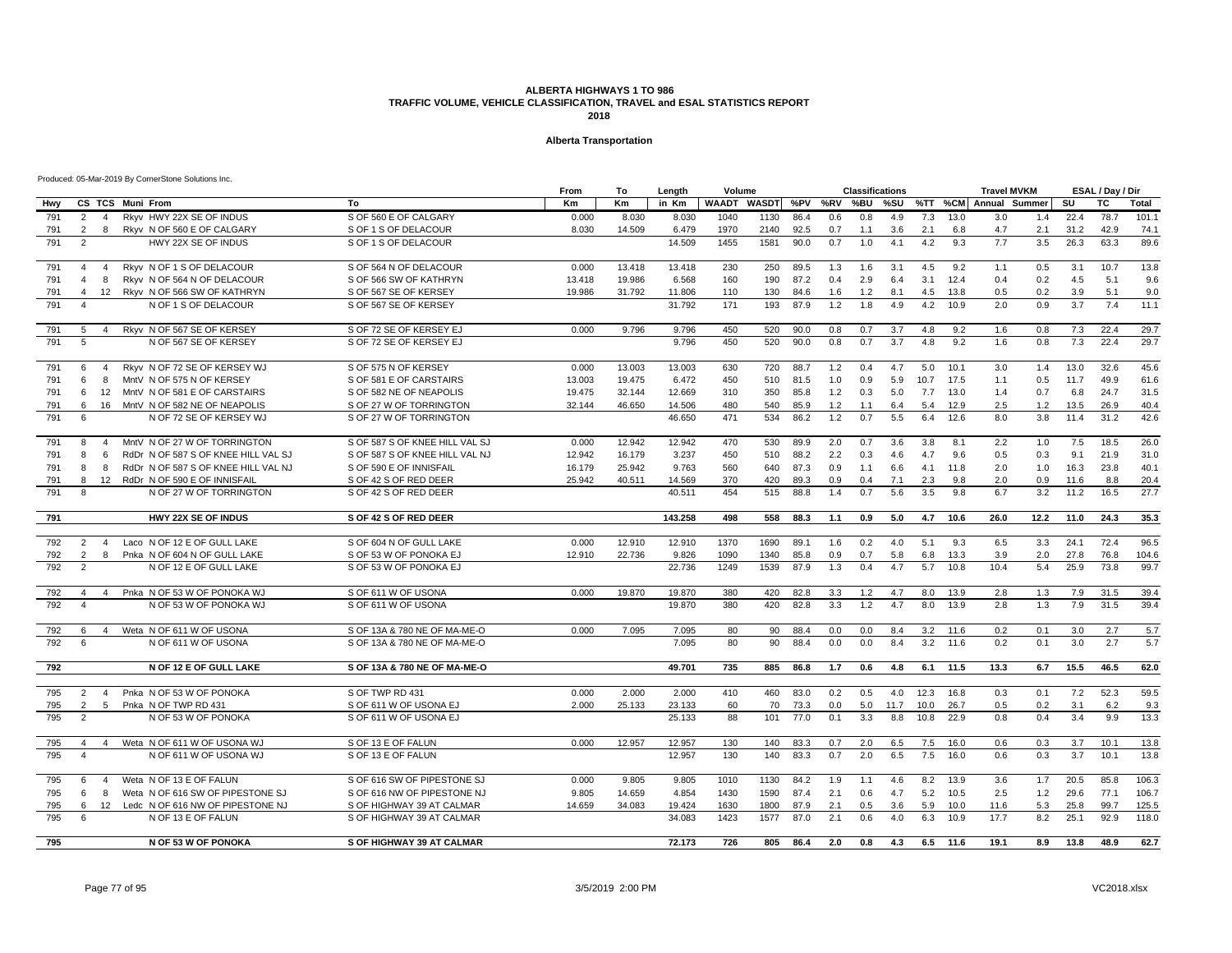#### **Alberta Transportation**

|     |                                                                                                 | From   | To     | Length | Volume |                         |          |      | <b>Classifications</b> |            |      |            | <b>Travel MVKM</b>    |     |      | ESAL / Day / Dir |       |
|-----|-------------------------------------------------------------------------------------------------|--------|--------|--------|--------|-------------------------|----------|------|------------------------|------------|------|------------|-----------------------|-----|------|------------------|-------|
| Hwy | CS TCS Muni From<br>To                                                                          | Кm     | Кm     | in Km  |        | WAADT WASDT %PV %RV %BU |          |      |                        | %SU        |      |            | %TT %CM Annual Summer |     | SU   | TC               | Total |
| 797 | Rkyv N OF 552 SW OF DALEMEAD<br>S OF TWP RD 213<br>2<br>$\overline{4}$                          | 0.000  | 2.923  | 2.923  | 60     | 70                      | 89.2     | 0.0  | 0.0                    | 5.4        | 5.4  | 10.8       | 0.1                   | 0.0 | 1.4  | 3.4              | 4.8   |
| 797 | 2<br>N OF 552 SW OF DALEMEAD<br>S OF TWP RD 213                                                 |        |        | 2.923  | 60     | 70                      | 89.2     | 0.0  | 0.0                    | 5.4        | 5.4  | 10.8       | 0.1                   | 0.0 | 1.4  | 3.4              | 4.8   |
| 797 | Rkyv N OF 560 N OF LANGDON<br>S OF 1 & 9 N OF LANGDON<br>$\overline{4}$<br>12                   | 0.000  | 6.473  | 6.473  | 4970   | 5800                    | 87.6     | 1.1  | 0.4                    | 3.5        | 7.4  | 11.3       | 11.7                  | 5.7 | 76.6 | 381.2            | 457.8 |
| 797 | N OF 560 N OF LANGDON<br>S OF 1 & 9 N OF LANGDON<br>$\overline{4}$                              |        |        | 6.473  | 4970   | 5800                    | 87.6     | 1.1  | 0.4                    | 3.5        | 7.4  | 11.3       | 11.7                  | 5.7 | 76.6 | 381.2            | 457.8 |
| 797 | N OF 552 SW OF DALEMEAD<br>SOF1&9NOFLANGDON                                                     |        |        | 9.396  | 3443   | 4017                    | 87.6     | 1.1  | 0.4                    | 3.5        | 7.4  | 11.3       | 11.8                  | 5.8 | 53.1 | 264.1            | 317.2 |
| 799 | Fthl N OF 23 S OF BLACKIE<br><b>BLACKIE</b><br>$\overline{2}$<br>$\overline{4}$                 | 0.000  | 3.740  | 3.740  | 410    | 450                     | 62.3     | 1.0  | 1.8                    | 7.2        | 27.7 | 36.7       | 0.6                   | 0.3 | 13.0 | 117.7            | 130.7 |
| 799 | S OF 547 E OF GLADYS<br>2<br>8<br>Fthl<br><b>BLACKIE</b>                                        | 3.740  | 16.212 | 12.472 | 480    | 590                     | 85.4     | 1.7  | 0.0                    | 5.7        | 7.2  | 12.9       | 2.2                   | 1.1 | 12.1 | 35.8             | 47.9  |
| 799 | 2<br>12<br>FthI N OF 547 E OF GLADYS<br>S OF 552 N OF 6TH BASE LINE                             | 16.212 | 22.690 | 6.478  | 190    | 230                     | 87.7     | 3.4  | 0.1                    | 3.8        | 5.0  | 8.9        | 0.4                   | 0.2 | 3.2  | 9.8              | 13.0  |
| 799 | 2<br>N OF 23 S OF BLACKIE<br>S OF 552 N OF 6TH BASE LINE                                        |        |        | 22.690 | 386    | 464                     | 81.7     | 1.8  | 0.3                    | 5.7        | 10.5 | 16.5       | 3.2                   | 1.6 | 9.7  | 42.0             | 51.7  |
| 799 | N OF 23 S OF BLACKIE<br>S OF 552 N OF 6TH BASE LINE                                             |        |        | 22.690 | 386    | 464                     | 81.7     | 1.8  | 0.3                    | 5.7        | 10.5 | 16.5       | 3.2                   | 1.6 | 9.7  | 42.0             | 51.7  |
| 800 | S OF 505 S OF HILL SPRING<br>$\overline{2}$<br>Card N OF 5 W OF MOUNTAIN VIEW<br>$\overline{4}$ | 0.000  | 21.201 | 21.201 | 480    | 640                     | 86.6     | 2.3  | 2.3                    | 4.8        | 4.0  | 11.1       | 3.7                   | 2.1 | 10.1 | 19.9             | 30.0  |
| 800 | N OF 5 W OF MOUNTAIN VIEW<br>S OF 505 S OF HILL SPRING<br>$\overline{2}$                        |        |        | 21.201 | 480    | 640                     | 86.6     | 2.3  | 2.3                    | 4.8        | 4.0  | 11.1       | 3.7                   | 2.1 | 10.1 | 19.9             | 30.0  |
| 800 | N OF 5 W OF MOUNTAIN VIEW<br>S OF 505 S OF HILL SPRING                                          |        |        | 21.201 | 480    | 640                     | 86.6     | 2.3  | 2.3                    | 4.8        | 4.0  | 11.1       | 3.7                   | 2.1 | 10.1 | 19.9             | 30.0  |
|     |                                                                                                 |        |        |        |        |                         |          |      |                        |            |      |            |                       |     |      |                  |       |
| 801 | Wstl N OF 661 NE OF DAPP<br>S OF 663 S OF CROSS LK PP<br>2<br>$\overline{4}$                    | 0.000  | 22.867 | 22.867 | 510    | 580                     | 79.6     | 12.1 | 0.3                    | 3.9        | 4.1  | 8.3        | 4.3                   | 2.0 | 8.8  | 21.7             | 30.5  |
| 801 | 2<br>8<br>Wstl N OF 663 S OF CROSS LK PP<br><b>CROSS LAKE PROV.PARK</b><br>$\mathcal{P}$        | 22.867 | 32.380 | 9.513  | 100    | 110                     | 77.5     | 13.0 | 0.0                    | 6.8<br>4.1 | 2.7  | 9.5<br>8.4 | 0.3                   | 0.2 | 3.0  | 2.8              | 5.8   |
| 801 | N OF 661 NE OF DAPP<br><b>CROSS LAKE PROV.PARK</b>                                              |        |        | 32.380 | 390    | 442                     | 79.4     | 12.2 | 0.3                    |            | 4.0  |            | 4.6                   | 2.2 | 7.0  | 16.2             | 23.2  |
| 801 | N OF 661 NE OF DAPP<br><b>CROSS LAKE PROV.PARK</b>                                              |        |        | 32.380 | 390    |                         | 442 79.4 | 12.2 | 0.3                    | 4.1        | 4.0  | 8.4        | 4.6                   | 2.2 | 7.0  | 16.2             | 23.2  |
| 803 | Stur W OF 28 W OF BON ACCORD<br>S OF 651 E OF LEGAL<br>$\overline{2}$<br>$\overline{4}$         | 0.000  | 13.651 | 13.651 | 970    | 1040                    | 88.5     | 1.5  | 0.0                    | 3.4        | 6.6  | 10.0       | 4.8                   | 2.2 | 14.5 | 66.4             | 80.9  |
| 803 | $\overline{2}$<br>W OF 28 W OF BON ACCORD<br>S OF 651 E OF LEGAL                                |        |        | 13.651 | 970    | 1040                    | 88.5     | 1.5  | 0.0                    | 3.4        | 6.6  | 10.0       | 4.8                   | 2.2 | 14.5 | 66.4             | 80.9  |
| 803 | W OF 28 W OF BON ACCORD<br>S OF 651 E OF LEGAL                                                  |        |        | 13.651 | 970    | 1040                    | 88.5     | 1.5  | 0.0                    | 3.4        | 6.6  | 10.0       | 4.8                   | 2.2 | 14.5 | 66.4             | 80.9  |
| 804 | 2<br>Vulc N OF 533 E OF NANTON<br>S OF 534 S OF BRANT<br>$\overline{4}$                         | 0.000  | 4.680  | 4.680  | 290    | 330                     | 79.9     | 3.3  | 0.4                    | 7.8        | 8.6  | 16.8       | 0.5                   | 0.2 | 10.0 | 25.9             | 35.9  |
| 804 | 2<br>Vulc N OF 534 S OF BRANT<br>S OF 23 N OF BRANT<br>8                                        | 4.680  | 24.125 | 19.445 | 410    | 460                     | 87.6     | 2.1  | 1.8                    | 3.3        | 5.2  | 10.3       | 2.9                   | 1.4 | 6.0  | 22.1             | 28.1  |
| 804 | $\overline{2}$<br>N OF 533 E OF NANTON<br>S OF 23 N OF BRANT                                    |        |        | 24.125 | 387    | 435                     | 86.4     | 2.3  | 1.6                    | 4.0        | 5.7  | 11.3       | 3.4                   | 1.6 | 6.8  | 22.9             | 29.7  |
| 804 | N OF 533 E OF NANTON<br>S OF 23 N OF BRANT                                                      |        |        | 24.125 | 387    | 435                     | 86.4     | 2.3  | 1.6                    | 4.0        | 5.7  | 11.3       | 3.4                   | 1.6 | 6.8  | 22.9             | 29.7  |
|     |                                                                                                 |        |        |        |        |                         |          |      |                        |            |      |            |                       |     |      |                  |       |
| 805 | S OF 27 E OF TORRINGTON<br>$\overline{2}$<br>Knee N OF 583 AT ALLINGHAM<br>$\overline{4}$       | 0.000  | 9.730  | 9.730  | 380    | 430                     | 82.3     | 1.9  | 0.1                    | 5.6        | 10.1 | 15.8       | 1.3                   | 0.6 | 9.4  | 39.8             | 49.2  |
| 805 | 2<br>Knee N OF 27 E OF TORRINGTON<br>S OF 587 N OF WIMBORNE<br>8                                | 9.730  | 22.703 | 12.973 | 310    | 350                     | 80.3     | 1.8  | 0.8                    | 8.7        | 8.4  | 17.9       | 1.5                   | 0.7 | 11.9 | 27.0             | 38.9  |
| 805 | 2<br>12 RdDr N OF 587 N OF WIMBORNE<br>S OF 590 N OF WIMBORNE                                   | 22.703 | 35.646 | 12.943 | 380    | 430                     | 83.9     | 1.5  | 0.3                    | 9.0        | 5.3  | 14.6       | 1.8                   | 0.9 | 15.1 | 20.9             | 36.0  |
| 805 | $\overline{2}$<br>N OF 583 AT ALLINGHAM<br>S OF 590 N OF WIMBORNE                               |        |        | 35.646 | 355    | 401                     | 82.3     | 1.7  | 0.4                    | 7.9        | 7.7  | 16.0       | 4.6                   | 2.2 | 12.4 | 28.3             | 40.7  |
| 805 | N OF 583 AT ALLINGHAM<br>S OF 590 N OF WIMBORNE                                                 |        |        | 35.646 | 355    | 401                     | 82.3     | 1.7  | 0.4                    | 7.9        | 7.7  | 16.0       | 4.6                   | 2.2 | 12.4 | 28.3             | 40.7  |
| 806 | 2<br>Rkvv N OF 9 & 72 NE OF BEISEKER<br>S OF 575 NW OF ACME WJ<br>$\overline{4}$                | 0.000  | 12.949 | 12.949 | 1820   | 2120                    | 82.3     | 1.2  | 0.4                    | 4.1        | 12.0 | 16.5       | 8.6                   | 4.2 | 32.9 | 226.4            | 259.3 |
| 806 | $\overline{2}$<br>N OF 9 & 72 NE OF BEISEKER<br>S OF 575 NW OF ACME WJ                          |        |        | 12.949 | 1820   | 2120                    | 82.3     | 1.2  | 0.4                    | 4.1        | 12.0 | 16.5       | 8.6                   | 4.2 | 32.9 | 226.4            | 259.3 |
| 806 | $\overline{4}$<br>$\overline{4}$<br>Knee N OF 575 NW OF ACME WJ<br>S OF 582 NE OF SUNNYSLOPE    | 0.000  | 16.473 | 16.473 | 1460   | 1720                    | 87.3     | 0.9  | 0.3                    | 3.9        | 7.6  | 11.8       | 8.8                   | 4.3 | 25.1 | 115.0            | 140.1 |
| 806 | $\overline{4}$<br>8<br>Knee N OF 582 NE OF SUNNYSLOPE<br>S OF 583 W OF THREE HILLS              | 16.473 | 22.958 | 6.485  | 860    | 1020                    | 90.1     | 1.4  | 0.1                    | 3.9        | 4.5  | 8.5        | 2.0                   | 1.0 | 14.8 | 40.1             | 54.9  |
| 806 | N OF 575 NW OF ACME WJ<br>S OF 583 W OF THREE HILLS<br>$\overline{4}$                           |        |        | 22.958 | 1291   | 1522                    | 87.8     | 1.0  | 0.3                    | 3.9        | 7.0  | 11.2       | 10.8                  | 5.3 | 22.2 | 93.7             | 115.9 |
| 806 | N OF 9 & 72 NE OF BEISEKER<br>S OF 583 W OF THREE HILLS                                         |        |        | 35.907 | 1482   | 1738                    | 85.4     | 1.1  | 0.3                    | 4.0        | 9.2  | 13.5       | 19.4                  | 9.5 | 26.1 | 141.3            | 167.4 |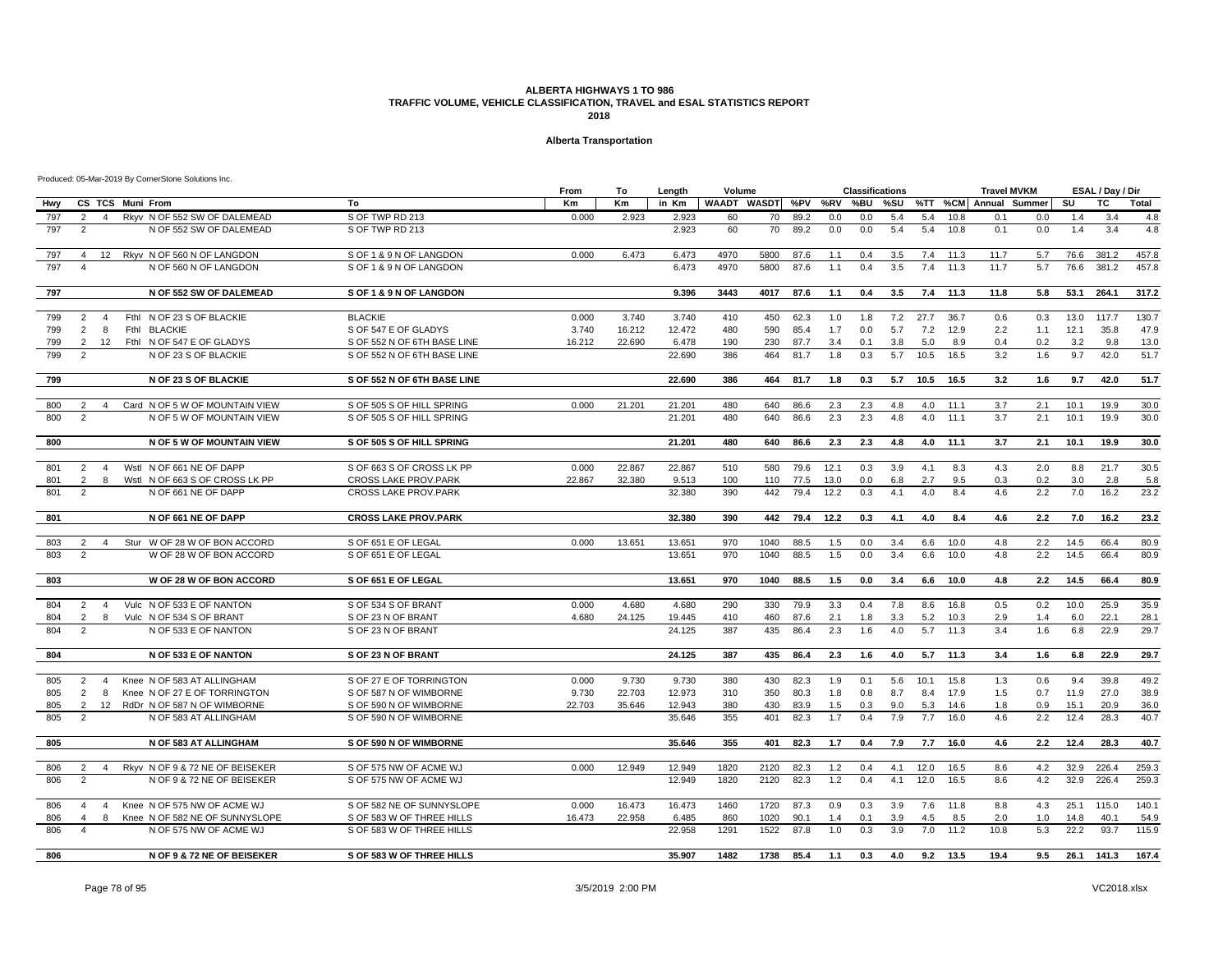#### **Alberta Transportation**

|            |                 |                |                                           |                                              | From      | To     | Length          | Volume       |              |              |            | <b>Classifications</b> |            |            |            | <b>Travel MVKM</b>                                   |             |              | ESAL / Day / Dir |                |
|------------|-----------------|----------------|-------------------------------------------|----------------------------------------------|-----------|--------|-----------------|--------------|--------------|--------------|------------|------------------------|------------|------------|------------|------------------------------------------------------|-------------|--------------|------------------|----------------|
| Hwy        |                 |                | CS TCS Muni From                          | To                                           | <b>Km</b> | Km     | in Km           |              |              |              |            |                        |            |            |            | WAADT WASDT %PV %RV %BU %SU %TT %CM Annual Summer SU |             |              | <b>TC</b>        | <b>Total</b>   |
| 808        | $\overline{2}$  | $\overline{4}$ | RdDr N OF 595 SE OF RED DEER              | S OF 11 SW OF JOFFRE                         | 0.000     | 4.719  | 4.719           | 1700         | 1920         | 88.1         | 1.0        | 0.3                    | 3.6        | 7.0        | 10.9       | 2.9                                                  | 1.4         | 27.0         | 123.3            | 150.3          |
| 808        | $\overline{2}$  |                | N OF 595 SE OF RED DEER                   | S OF 11 SW OF JOFFRE                         |           |        | 4.719           | 1700         | 1920         | 88.1         | 1.0        | 0.3                    | 3.6        | 7.0        | 10.9       | 2.9                                                  | 1.4         | 27.0         | 123.3            | 150.3          |
| 808        |                 |                | N OF 595 SE OF RED DEER                   | S OF 11 SW OF JOFFRE                         |           |        | 4.719           | 1700         | 1920         | 88.1         | 1.0        | 0.3                    | 3.6        | 7.0        | 10.9       | 2.9                                                  | 1.4         | 27.0         | 123.3            | 150.3          |
|            |                 |                |                                           |                                              |           |        |                 |              |              |              |            |                        |            |            |            |                                                      |             |              |                  |                |
| 810        | 2               | $\overline{4}$ | Card N OF 505 SE OF GLENWOOD              | S OF 507 NE OF GLENWOOD                      | 0.000     | 9.106  | 9.106           | 600          | 790          | 85.8         | 2.9        | 1.2                    | 5.1        | 5.0        | 11.3       | 2.0                                                  | 1.1         | 13.5         | 31.1             | 44.6           |
| 810        | 2               | 6              | Wicr N OF 507 NE OF GLENWOOD              | S OF 2 & 3 W OF FT MACLEOD WJ                | 9.106     | 41.904 | 32.798          | 680          | 840          | 80.7         | 3.5        | 0.0                    | 6.5        | 9.3        | 15.8       | 8.1                                                  | 4.2         | 19.5         | 65.5             | 85.0           |
| 810        | 2               |                | N OF 505 SE OF GLENWOOD                   | S OF 2 & 3 W OF FT MACLEOD WJ                |           |        | 41.904          | 663          | 829          | 81.8         | 3.4        | 0.2                    | 6.2        | 8.4        | 14.8       | 10.1                                                 | 5.3         | 18.1         | 57.7             | 75.8           |
| 810        |                 |                | N OF 505 SE OF GLENWOOD                   | S OF 2 & 3 W OF FT MACLEOD WJ                |           |        | 41.904          | 663          | 829          | 81.8         | 3.4        | 0.2                    | 6.2        | 8.4        | 14.8       | 10.1                                                 | 5.3         | 18.1         | 57.7             | 75.8           |
| 811        | 2               | $\overline{4}$ | Wicr N OF 3 AT FT MACLEOD                 | S OF 519 E OF GRANUM                         | 0.000     | 17.423 | 17.423          | 1030         | 1140         | 94.0         | 0.5        | 1.4                    | 2.0        | 2.1        | 5.5        | 6.6                                                  | 3.0         | 9.1          | 22.4             | 31.5           |
| 811        | 2               |                | N OF 3 AT FT MACLEOD                      | S OF 519 E OF GRANUM                         |           |        | 17.423          | 1030         | 1140         | 94.0         | 0.5        | 1.4                    | 2.0        | 2.1        | 5.5        | 6.6                                                  | 3.0         | 9.1          | 22.4             | 31.5           |
| 811        |                 |                | N OF 3 AT FT MACLEOD                      | S OF 519 E OF GRANUM                         |           |        | 17.423          | 1030         | 1140         | 94.0         | 0.5        | 1.4                    | 2.0        | 2.1        | 5.5        | 6.6                                                  | 3.0         | 9.1          | 22.4             | 31.5           |
| 812        | $\overline{2}$  | $\overline{4}$ | Atha N OF 663 NW OF MEANOOK               | SW25-66-24-4                                 | 0.000     | 6.610  | 6.610           | 280          | 330          | 85.0         | 3.0        | 0.0                    | 3.7        | 8.3        | 12.0       | 0.7                                                  | 0.3         | 4.6          | 24.1             | 28.7           |
| 812        | 2               | 8              | Atha SW25-66-24-4                         | W OF 2 W OF ATHABASCA                        | 6.610     | 17.095 | 10.485          | 800          | 930          | 91.4         | 1.9        | 0.1                    | 4.1        | 2.5        | 6.7        | 3.1                                                  | 1.5         | 14.4         | 20.7             | 35.1           |
| 812        | $\overline{2}$  |                | N OF 663 NW OF MEANOOK                    | W OF 2 W OF ATHABASCA                        |           |        | 17.095          | 599          | 698          | 90.3         | 2.1        | 0.1                    | 4.0        | 3.5        | 7.6        | 3.7                                                  | 1.8         | 10.6         | 21.7             | 32.3           |
| 812        |                 |                | N OF 663 NW OF MEANOOK                    | <b>W OF 2 W OF ATHABASCA</b>                 |           |        | 17.095          | 599          | 698          | 90.3         | 2.1        | 0.1                    | 4.0        | 3.5        | 7.6        | 3.7                                                  | 1.8         | 10.6         | 21.7             | 32.3           |
| 813        | 2               | $\overline{4}$ | Atha N OF 55 E OF ATHABASCA               | N.C.L. OF ATHABASCA                          | 0.000     | 3.310  | 3.310           | 2340         | 2520         | 89.3         | 2.7        | 0.3                    | 3.2        | 4.5        | 8.0        | 2.8                                                  | 1.3         | 33.0         | 109.1            | 142.1          |
| 813        | 2               | 8              | Atha N.C.L. OF ATHABASCA                  | ATHABASCA COUNTY BOUNDARY                    | 3.310     | 35.184 | 31.874          | 1600         | 1780         | 80.9         | 3.1        | 1.3                    | 3.1        | 11.6       | 16.0       | 18.6                                                 | 8.7         | 21.8         | 192.4            | 214.2          |
| 813        | 2               |                | N OF 55 E OF ATHABASCA                    | ATHABASCA COUNTY BOUNDARY                    |           |        | 35.184          | 1670         | 1850         | 82.0         | 3.0        | 1.2                    | 3.1        | 10.7       | 15.0       | 21.4                                                 | 10.0        | 22.8         | 185.2            | 208.0          |
| 813        | $\overline{4}$  | $\overline{4}$ | LofO ATHABASCA COUNTY BOUNDARY            | ORLOFF LAKE ROAD                             | 0.000     | 42.533 | 42.533          | 780          | 870          | 76.5         | 5.8        | 0.2                    | 7.9        | 9.6        | 17.7       | 12.1                                                 | 5.7         | 27.1         | 77.6             | 104.7          |
| 813        | $\overline{4}$  |                | ATHABASCA COUNTY BOUNDARY                 | ORLOFF LAKE ROAD                             |           |        | 42.533          | 780          | 870          | 76.5         | 5.8        | 0.2                    | 7.9        | 9.6        | 17.7       | 12.1                                                 | 5.7         | 27.1         | 77.6             | 104.7          |
| 813        | 6               | $\overline{4}$ | LofO ORLOFF LAKE ROAD                     | SW35-75-23-4                                 | 0.000     | 25.830 | 25.830          | 720          | 810          | 65.3         | 2.9        | 0.1                    | 5.6        | 26.1       | 31.8       | 6.8                                                  | 3.2         | 17.8         | 194.8            | 212.6          |
| 813        | 6               | 5              | LofO SW35-75-23-4                         | NW35-75-23-4                                 | 25.830    | 26.107 | 0.277           | 720          | 810          | 65.3         | 2.9        | 0.1                    | 5.6        | 26.1       | 31.8       | 0.1                                                  | 0.0         | 17.8         | 194.8            | 212.6          |
| 813        | 6               |                | ORLOFF LAKE ROAD                          | NW35-75-23-4                                 |           |        | 26.107          | 720          | 810          | 65.3         | 2.9        | 0.1                    | 5.6        | 26.1       | 31.8       | 6.9                                                  | 3.2         | 17.8         | 194.8            | 212.6          |
| 813        | 8               | $\overline{4}$ | LofO NW35-75-23-4                         | SANDY LAKE SETTLEMENT ACCESS                 | 0.000     | 31.552 | 31.552          | 740          | 830          | 73.5         | 3.7        | 0.7                    | 5.5        | 16.6       | 22.8       | 8.5                                                  | 4.0         | 17.9         | 127.3            | 145.2          |
| 813        | 8               |                | NW35-75-23-4                              | SANDY LAKE SETTLEMENT ACCESS                 |           |        | 31.552          | 740          | 830          | 73.5         | 3.7        | 0.7                    | 5.5        | 16.6       | 22.8       | 8.5                                                  | 4.0         | 17.9         | 127.3            | 145.2          |
| 813        | 10 <sup>°</sup> | $\overline{4}$ | LofO SANDY LAKE SETTLEMENT                | E OF 754 SE OF WABASCA                       | 0.000     | 36,000 | 36,000          | 1040         | 1040         | 75.8         | 1.1        | 0.8                    | 5.8        | 16.5       | 23.1       | 13.7                                                 | 5.7         | 26.6         | 177.9            | 204.5          |
| 813        | 10              |                | SANDY LAKE SETTLEMENT                     | E OF 754 SE OF WABASCA                       |           |        | 36.000          | 1040         | 1040         | 75.8         | 1.1        | 0.8                    | 5.8        | 16.5       | 23.1       | 13.7                                                 | 5.7         | 26.6         | 177.9            | 204.5          |
| 813        |                 |                | N OF 55 E OF ATHABASCA                    | E OF 754 SE OF WABASCA                       |           |        | 171.376         | 1001         | 1090         | 76.7         | 3.2        | 0.7                    | 5.2        | 14.2       | 20.1       | 62.6                                                 | 28.6        | 22.9         | 147.3            | 170.2          |
| 814        | $\overline{1}$  | $\overline{4}$ | Weta N OF 13 AT WETASKIWIN N.C.L          | S OF 616 NE OF MILLET                        | 0.000     | 18.680 | 18.680          | 1730         | 1870         | 90.1         | 1.4        | 0.2                    | 5.6        | 2.7        | 8.5        | 11.8                                                 | 5.3         | 42.7         | 48.4             | 91.1           |
| 814        | $\overline{1}$  |                | N OF 13 AT WETASKIWIN N.C.L.              | S OF 616 NE OF MILLET                        |           |        | 18.680          | 1730         | 1870         | 90.1         | 1.4        | 0.2                    | 5.6        | 2.7        | 8.5        | 11.8                                                 | 5.3         | 42.7         | 48.4             | 91.1           |
|            |                 |                |                                           |                                              |           |        |                 |              |              |              |            |                        |            |            |            |                                                      |             |              |                  |                |
| 814        | 2               | 2              | Ledc N OF 616 WJ                          | S OF 623 E OF LEDUC                          | 0.000     | 12.920 | 12.920          | 1910         | 2100         | 90.1         | 0.9        | 0.3                    | 5.0        | 3.7        | 9.0        | 9.0                                                  | 4.2         | 42.1         | 73.2             | 115.3          |
| 814<br>814 | 2<br>2          |                | 4 Ledc N OF 623 E OF LEDUC<br>N OF 616 WJ | S OF 625 AT BEAUMONT<br>S OF 625 AT BEAUMONT | 12.920    | 22.644 | 9.724<br>22.644 | 3640<br>2653 | 3990<br>2912 | 91.0<br>90.7 | 0.8<br>0.8 | 0.6<br>0.5             | 3.7<br>4.2 | 3.9<br>3.8 | 8.2<br>8.5 | 12.9<br>21.9                                         | 5.9<br>10.1 | 59.3<br>49.1 | 147.1<br>104.5   | 206.4<br>153.6 |
| 814        |                 |                | N OF 13 AT WETASKIWIN N.C.L.              | S OF 625 AT BEAUMONT                         |           |        | 41.324          | 2236         | 2441         | 90.5         | 1.0        | 0.4                    | 4.7        | 3.4        | 8.5        | 33.7                                                 | 15.4        | 46.3         | 78.8             | 125.1          |
|            |                 |                |                                           |                                              |           |        |                 |              |              |              |            |                        |            |            |            |                                                      |             |              |                  |                |
| 815        |                 | $2 \quad 4$    | Laco N OF 11 S OF JOFFRE                  | S OF 597 N OF JOFFRE NJ                      | 0.000     | 7.201  | 7.201           | 1660         | 1860         | 87.1         | 0.6        | 0.4                    | 4.4        | 7.5        | 12.3       | 4.4                                                  | 2.0         | 32.2         | 129.0            | 161.2          |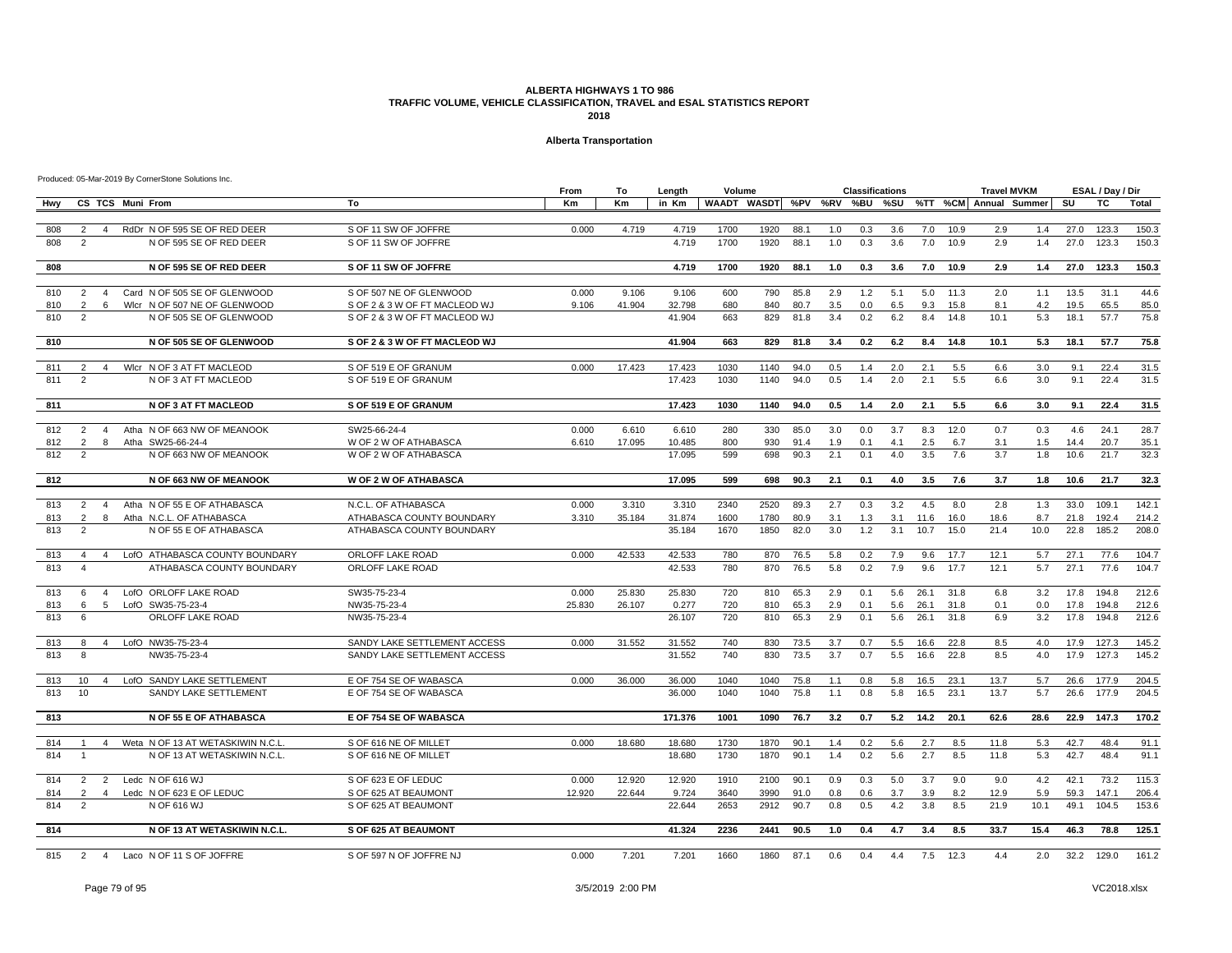#### **Alberta Transportation**

|     |                         |                |                  |                                  |                               | From      | To        | Length | Volume |              |      |         | <b>Classifications</b> |     |      |      | <b>Travel MVKM</b>    |      |      | ESAL / Day / Dir |              |
|-----|-------------------------|----------------|------------------|----------------------------------|-------------------------------|-----------|-----------|--------|--------|--------------|------|---------|------------------------|-----|------|------|-----------------------|------|------|------------------|--------------|
| Hwy |                         |                | CS TCS Muni From |                                  | To                            | <b>Km</b> | <b>Km</b> | in Km  | WAADT  | <b>WASDT</b> |      | %PV %RV | %BU                    | %SU |      |      | %TT %CM Annual Summer |      | SU   | тc               | <b>Total</b> |
| 815 | $\overline{2}$          | 8              |                  | Laco N OF 597 N OF JOFFRE NJ     | S OF 12 E OF LACOMBE          | 7.201     | 20.164    | 12.963 | 1050   | 1190         | 86.4 | 0.4     | 0.4                    | 4.9 | 7.9  | 13.2 | 5.0                   | 2.4  | 22.7 | 86.0             | 108.7        |
| 815 | $\overline{2}$          |                |                  | N OF 11 S OF JOFFRE              | S OF 12 E OF LACOMBE          |           |           | 20.164 | 1268   | 1429         | 86.7 | 0.5     | 0.4                    | 4.7 | 7.7  | 12.8 | 9.3                   | 4.4  | 26.3 | 101.2            | 127.5        |
| 815 | $\overline{4}$          | $\overline{4}$ |                  | Laco N OF 12 E OF LACOMBE        | S OF 53 E OF PONOKA           | 0.000     | 22.774    | 22.774 | 820    | 930          | 84.3 | 0.4     | 0.4                    | 5.2 | 9.7  | 15.3 | 6.8                   | 3.2  | 18.8 | 82.4             | 101.2        |
| 815 | $\overline{\mathbf{4}}$ |                |                  | N OF 12 E OF LACOMBE             | S OF 53 E OF PONOKA           |           |           | 22.774 | 820    | 930          | 84.3 | 0.4     | 0.4                    | 5.2 | 9.7  | 15.3 | 6.8                   | 3.2  | 18.8 | 82.4             | 101.2        |
| 815 |                         |                |                  | N OF 11 S OF JOFFRE              | S OF 53 E OF PONOKA           |           |           | 42.938 | 1030   | 1164         | 85.7 | 0.5     | 0.4                    | 4.9 | 8.5  | 13.8 | 16.1                  | 7.6  | 22.2 | 90.7             | 112.9        |
| 816 | $\overline{2}$          | $\overline{4}$ |                  | RdDr N OF 590 S OF PINE LAKE     | S OF 42 S OF PINE LAKE EJ     | 0.000     | 10.273    | 10.273 | 670    | 770          | 90.2 | 4.6     | 0.0                    | 3.2 | 2.0  | 5.2  | 2.5                   | 1.2  | 9.4  | 13.9             | 23.3         |
| 816 | 2                       |                |                  | N OF 590 S OF PINE LAKE          | S OF 42 S OF PINE LAKE EJ     |           |           | 10.273 | 670    | 770          | 90.2 | 4.6     | 0.0                    | 3.2 | 2.0  | 5.2  | 2.5                   | 1.2  | 9.4  | 13.9             | 23.3         |
| 816 | $\overline{4}$          | $\overline{4}$ |                  | RdDr N OF 42 SW OF PINE LAKE WJ  | S OF 595 NW OF PINE LAKE      | 0.000     | 12.062    | 12.062 | 890    | 1030         | 86.6 | 2.1     | 0.3                    | 4.1 | 6.9  | 11.3 | 3.9                   | 1.9  | 16.1 | 63.7             | 79.8         |
| 816 | $\overline{4}$          |                |                  | N OF 42 SW OF PINE LAKE WJ       | S OF 595 NW OF PINE LAKE      |           |           | 12.062 | 890    | 1030         | 86.6 | 2.1     | 0.3                    | 4.1 | 6.9  | 11.3 | 3.9                   | 1.9  | 16.1 | 63.7             | 79.8         |
| 816 |                         |                |                  | N OF 590 S OF PINE LAKE          | S OF 595 NW OF PINE LAKE      |           |           | 22.335 | 789    | 910          | 88.0 | 3.1     | 0.2                    | 3.7 | 5.0  | 8.9  | 6.4                   | 3.1  | 12.9 | 40.9             | 53.8         |
| 817 | 2                       | $\overline{4}$ |                  | WhtL N OF 24 SE OF CARSELAND     | S OF 901 NE OF CARSELAND WJ   | 0.000     | 7.992     | 7.992  | 1140   | 1450         | 77.4 | 1.5     | 0.8                    | 5.7 | 14.6 | 21.1 | 3.3                   | 1.8  | 28.6 | 172.5            | 201.1        |
| 817 | 2                       |                |                  | N OF 24 SE OF CARSELAND          | S OF 901 NE OF CARSELAND WJ   |           |           | 7.992  | 1140   | 1450         | 77.4 | 1.5     | 0.8                    | 5.7 | 14.6 | 21.1 | 3.3                   | 1.8  | 28.6 | 172.5            | 201.1        |
| 817 | $\overline{4}$          | $\overline{4}$ |                  | WhtL N OF 901 NE OF CARSELAND EJ | S.C.L. OF STRATHMORE          | 0.000     | 13.600    | 13.600 | 2430   | 3070         | 85.3 | 1.0     | 0.7                    | 3.2 | 9.8  | 13.7 | 12.1                  | 6.4  | 34.3 | 246.8            | 281.1        |
| 817 | 4                       | 6              |                  | WhtL S.C.L. OF STRATHMORE        | S OF 1 AT STRATHMORE          | 13.600    | 15.486    | 1.886  | 6540   | 7150         | 92.3 | 0.9     | 1.3                    | 2.9 | 2.6  | 6.8  | 4.5                   | 2.1  | 83.5 | 176.2            | 259.7        |
| 817 | $\overline{4}$          | 8              |                  | WhtL N OF 1 AT STRATHMORE        | N.C.L. OF STRATHMORE          | 15.486    | 17.780    | 2.294  | 7650   | 8370         | 94.5 | 0.6     | 1.2                    | 2.0 | 1.7  | 4.9  | 6.4                   | 2.9  | 67.4 | 134.8            | 202.2        |
| 817 | $\overline{4}$          | 12             |                  | WhtL N.C.L. OF STRATHMORE        | S OF 564 W OF NIGHTENGALE     | 17.780    | 28.455    | 10.675 | 1710   | 1990         | 89.0 | 0.3     | 0.8                    | 3.8 | 6.1  | 10.7 | 6.7                   | 3.3  | 28.6 | 108.1            | 136.7        |
| 817 | $\overline{\mathbf{4}}$ |                |                  | N OF 901 NE OF CARSELAND EJ      | S OF 564 W OF NIGHTENGALE     |           |           | 28.455 | 2853   | 3363         | 89.3 | 0.7     | 0.9                    | 3.0 | 6.1  | 10.0 | 29.6                  | 14.6 | 37.7 | 180.4            | 218.1        |
| 817 |                         |                |                  | N OF 24 SE OF CARSELAND          | S OF 564 W OF NIGHTENGALE     |           |           | 36.447 | 2477   | 2944         | 88.0 | 0.8     | 0.9                    | 3.3 | 7.0  | 11.2 | 33.0                  | 16.4 | 36.0 | 179.7            | 215.7        |
| 820 | 2                       | $\overline{4}$ |                  | Card N OF 501 W OF WHISKEY GAP   | S OF 503 SE OF WOOLFORD       | 0.000     | 16.062    | 16.062 | 60     | 80           | 77.5 | 3.7     | 0.4                    | 8.5 | 9.9  | 18.8 | 0.4                   | 0.2  | 2.2  | 6.2              | 8.4          |
| 820 | $\overline{2}$          | 8              |                  | Card N OF 503 SE OF WOOLFORD     | S OF 5 & 505 AT SPRING COULEE | 16.062    | 31.869    | 15.807 | 90     | 110          | 77.0 | 1.4     | 1.9                    | 7.2 | 12.5 | 21.6 | 0.5                   | 0.3  | 2.9  | 11.7             | 14.6         |
| 820 | 2                       |                |                  | N OF 501 W OF WHISKEY GAP        | S OF 5 & 505 AT SPRING COULEE |           |           | 31.869 | 75     | 95           | 77.3 | 2.3     | 1.3                    | 7.7 | 11.4 | 20.4 | 0.9                   | 0.5  | 2.5  | 8.9              | 11.4         |
| 820 |                         |                |                  | N OF 501 W OF WHISKEY GAP        | S OF 5 & 505 AT SPRING COULEE |           |           | 31.869 | 75     | 95           | 77.3 | 2.3     | 1.3                    | 7.7 | 11.4 | 20.4 | 0.9                   | 0.5  | 2.5  | 8.9              | 11.4         |
| 821 | 2                       | $\overline{4}$ |                  | Laco N OF 12 S OF TEES           | S OF 605 N OF TEES            | 0.000     | 12.953    | 12.953 | 570    | 650          | 81.1 | 1.2     | 0.7                    | 4.4 | 12.6 | 17.7 | 2.7                   | 1.3  | 11.0 | 74.4             | 85.4         |
| 821 | 2                       | 8              |                  | Pnka N OF 605 N OF TEES          | S OF 53 E OF PONOKA           | 12.953    | 22.748    | 9.795  | 400    | 450          | 88.8 | 1.1     | 0.9                    | 3.1 | 6.1  | 10.1 | 1.4                   | 0.7  | 5.5  | 25.3             | 30.8         |
| 821 | $\overline{2}$          |                |                  | N OF 12 S OF TEES                | S OF 53 E OF PONOKA           |           |           | 22.748 | 497    | 564          | 83.8 | 1.2     | 0.8                    | 3.9 | 10.3 | 15.0 | 4.1                   | 2.0  | 8.5  | 53.1             | 61.6         |
| 821 |                         |                |                  | N OF 12 S OF TEES                | S OF 53 E OF PONOKA           |           |           | 22.748 | 497    | 564          | 83.8 | 1.2     | 0.8                    | 3.9 | 10.3 | 15.0 | 4.1                   | 2.0  | 8.5  | 53.1             | 61.6         |
| 822 | 2                       | $\overline{4}$ |                  | Pnka N OF 53 E OF PONOKA         | S OF 611 NW OF FERINTOSH EJ   | 0.000     | 16.370    | 16.370 | 360    | 430          | 80.6 | 3.7     | 0.5                    | 4.9 | 10.3 | 15.7 | 2.2                   | 1.1  | 7.8  | 38.4             | 46.2         |
| 822 | $\overline{2}$          |                |                  | N OF 53 E OF PONOKA              | S OF 611 NW OF FERINTOSH EJ   |           |           | 16.370 | 360    | 430          | 80.6 | 3.7     | 0.5                    | 4.9 | 10.3 | 15.7 | 2.2                   | 1.1  | 7.8  | 38.4             | 46.2         |
| 822 | $\overline{4}$          | $\overline{4}$ |                  | Weta N OF 611 E OF HOBBEMA WJ    | S OF 613 E OF WETASKIWIN WJ   | 0.000     | 16.193    | 16.193 | 720    | 860          | 76.0 | 1.2     | 0.2                    | 4.4 | 18.2 | 22.8 | 4.3                   | 2.1  | 14.0 | 135.8            | 149.8        |
| 822 | $\overline{\mathbf{4}}$ |                |                  | N OF 611 E OF HOBBEMA WJ         | S OF 613 E OF WETASKIWIN WJ   |           |           | 16.193 | 720    | 860          | 76.0 | 1.2     | 0.2                    | 4.4 | 18.2 | 22.8 | 4.3                   | 2.1  | 14.0 | 135.8            | 149.8        |
| 822 | 6                       | $\overline{4}$ |                  | Weta N OF 613 S OF GWYNNE EJ     | S OF 13 N OF GWYNNE           | 0.000     | 4.190     | 4.190  | 150    | 160          | 86.2 | 0.6     | 1.0                    | 6.7 | 5.5  | 13.2 | 0.2                   | 0.1  | 4.4  | 8.6              | 13.0         |
| 822 | 6                       | 8              |                  | Weta N OF 13 N OF GWYNNE         | S OF 616 SW OF HAY LAKES      | 4.190     | 20.221    | 16.031 | 160    | 170          | 88.7 | 3.4     | 0.2                    | 4.7 | 3.0  | 7.9  | 0.9                   | 0.4  | 3.3  | 5.0              | 8.3          |
| 822 | 6                       |                |                  | N OF 613 S OF GWYNNE EJ          | S OF 616 SW OF HAY LAKES      |           |           | 20.221 | 158    | 168          | 88.2 | 2.8     | 0.4                    | 5.1 | 3.5  | 9.0  | 1.2                   | 0.5  | 3.5  | 5.7              | 9.2          |
| 822 |                         |                |                  | N OF 53 E OF PONOKA              | S OF 616 SW OF HAY LAKES      |           |           | 52.784 | 393    | 462          | 79.1 | 2.2     | 0.3                    | 4.7 | 13.7 | 18.7 | 7.6                   | 3.7  | 8.1  | 55.8             | 63.9         |
| 824 | 2                       | $\overline{4}$ |                  | Strc N OF 14 NW OF COOKING LAKE  | S OF 629 NW OF COOKING LAKE   | 0.000     | 4.004     | 4.004  | 530    | 600          | 87.5 | 1.7     | 2.1                    | 7.1 | 1.6  | 10.8 | 0.8                   | 0.4  | 16.6 | 8.8              | 25.4         |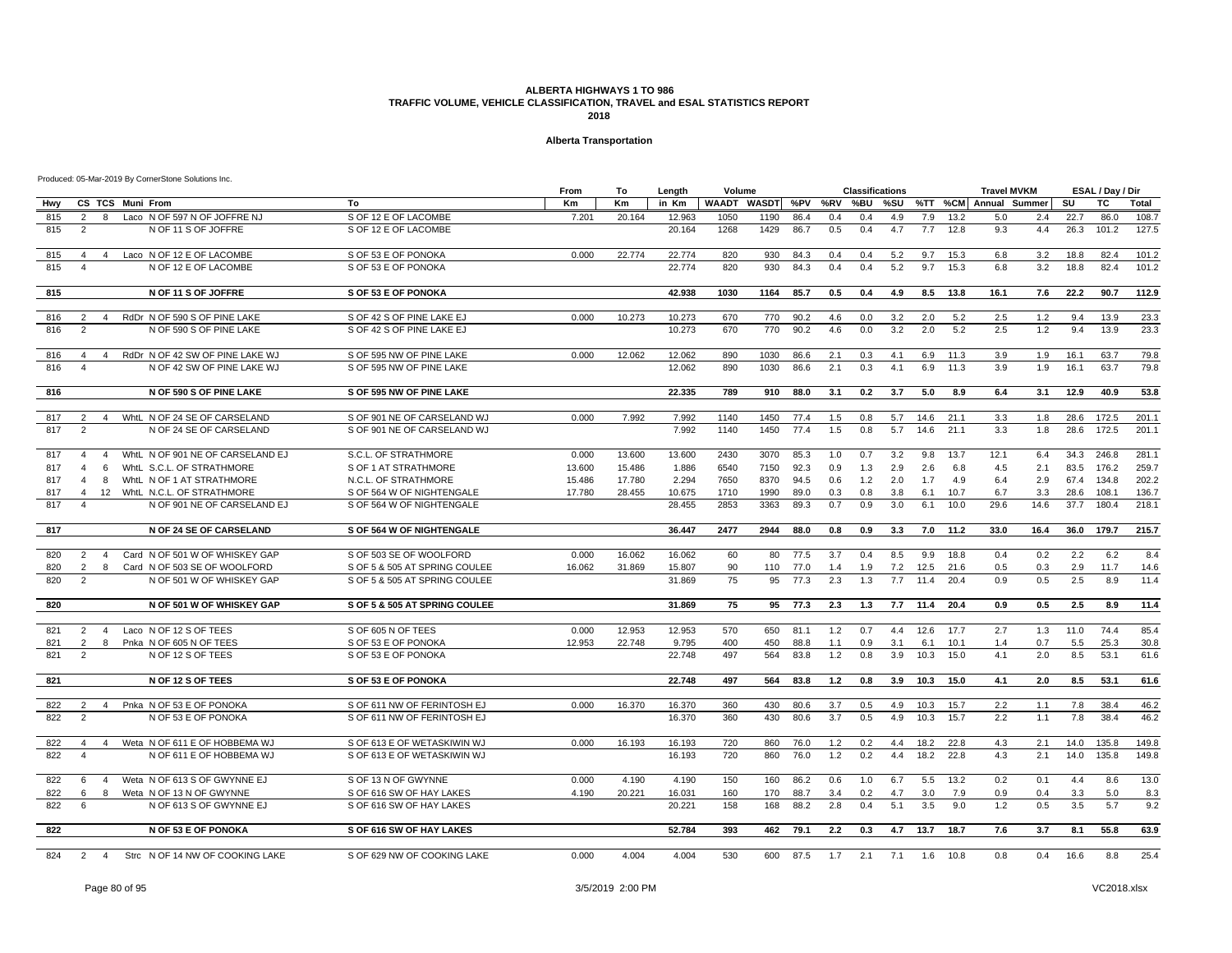#### **Alberta Transportation**

| CS TCS Muni From<br>Km<br>WAADT WASDT %PV<br>%RV<br>%BU<br>%SU<br>%TT %CM<br>SU<br><b>TC</b><br>To<br>Km<br>in Km<br>Annual Summer<br><b>Total</b><br>Hwy<br>Strc N OF 629 NW OF COOKING LAKE<br>S OF 630 S OF ARDROSSAN<br>2<br>8<br>4.004<br>10.807<br>6.803<br>630<br>92.8<br>5.1<br>6.6<br>14.2<br>3.9<br>18.1<br>824<br>700<br>0.6<br>0.9<br>0.6<br>1.6<br>0.7<br>2.3<br>15.2<br>824<br>2<br>N OF 14 NW OF COOKING LAKE<br>S OF 630 S OF ARDROSSAN<br>10.807<br>593<br>663<br>91.0<br>1.0<br>5.8<br>0.9<br>8.0<br>1.1<br>5.5<br>1.3<br>2.3<br>824<br>N OF 14 NW OF COOKING LAKE<br>S OF 630 S OF ARDROSSAN<br>10.807<br>593<br>663<br>91.0<br>1.0<br>1.3<br>5.8<br>0.9<br>8.0<br>1.1<br>15.2<br>5.5<br>Stur N OF 37 W OF FT SASK<br>S OF 643 E OF GIBBONS<br>14.191<br>407.7<br>522.6<br>825<br>2<br>0.000<br>14.191<br>4140<br>4460<br>82.7<br>0.9<br>0.6<br>9.5<br>16.4<br>21.4<br>9.7 114.9<br>$\overline{4}$<br>6.3<br>N OF 37 W OF FT SASK.<br>S OF 643 E OF GIBBONS<br>14.191<br>4140<br>4460<br>82.7<br>0.9<br>0.6<br>6.3<br>9.5<br>16.4<br>21.4<br>9.7<br>114.9<br>407.7<br>825<br>$\overline{2}$<br>S OF 643 E OF GIBBONS<br>14.191<br>4460<br>82.7<br>16.4<br>825<br>N OF 37 W OF FT SASK.<br>4140<br>0.9<br>0.6<br>6.3<br>9.5<br>21.4<br>9.7 114.9<br>407.7<br>Thor N OF 28 S OF EGREMONT<br>S OF 18 S OF THORHILD<br>14.926<br>14.926<br>670<br>750<br>83.0<br>3.7<br>23.6<br>827<br>0.000<br>0.9<br>0.4<br>8.0<br>7.7<br>16.1<br>1.7<br>53.5<br>$\overline{2}$<br>$\overline{4}$<br>827<br>2<br>8<br>Thor N OF 18 S OF THORHILD<br>N.C.L. OF THORHILD<br>14.926<br>15.400<br>0.474<br>1790<br>1990<br>89.0<br>1.0<br>2.3<br>4.9<br>2.8<br>10.0<br>0.3<br>0.1<br>38.6<br>51.9<br>34.359<br>2.0<br>827<br>$\overline{2}$<br>12<br>Thor N.C.L. OF THORHILD<br>S OF 661 NE OF MAPOVA EJ<br>15.400<br>18.959<br>610<br>680<br>88.8<br>1.3<br>2.1<br>3.5<br>4.3<br>9.9<br>4.2<br>9.4<br>27.2<br>5.6<br>5.8<br>8.2<br>827<br>N OF 28 S OF EGREMONT<br>S OF 661 NE OF MAPOVA EJ<br>34.359<br>652<br>728<br>86.2<br>1.1<br>1.3<br>12.7<br>3.8<br>16.1<br>39.2<br>$\overline{2}$<br>15.900<br>15.900<br>6.6<br>15.7<br>1.2<br>7.3<br>14.4<br>827<br>Atha N OF 661 NW OF MAPOVA WJ<br>S OF TWP RD 634<br>0.000<br>210<br>240<br>81.2<br>3.1<br>1.2<br>7.9<br>0.6<br>$\overline{4}$<br>$\overline{4}$<br>827<br>5<br>Atha N OF TWP RD 634<br>S OF 663 E OF COLINTON<br>15.900<br>33.727<br>17.827<br>270<br>300<br>87.5<br>2.1<br>1.5<br>3.7<br>5.2<br>10.4<br>1.8<br>0.8<br>4.4<br>14.6<br>$\overline{4}$<br>5.5<br>$\overline{4}$<br>8<br>Atha N OF 663 E OF COLINTON<br>S OF 55 E OF ATHABASCA<br>33.727<br>45.067<br>11.340<br>1330<br>1450<br>1.7<br>0.6<br>3.8<br>6.3<br>10.7<br>2.5<br>22.3<br>86.8<br>827<br>87.6<br>8.5<br>N OF 661 NW OF MAPOVA WJ<br>S OF 55 E OF ATHABASCA<br>45.067<br>516<br>568<br>86.6<br>2.0<br>0.9<br>4.4<br>6.1<br>11.4<br>3.9<br>10.0<br>32.6<br>42.6<br>827<br>$\overline{4}$<br>575<br>827<br>N OF 28 S OF EGREMONT<br><b>S OF 55 E OF ATHABASCA</b><br>79.426<br>637<br>86.3<br>1.6<br>1.1<br>5.0<br>6.0<br>12.1<br>16.7<br>7.7<br>12.7<br>35.8<br>9.754<br>3.8<br>102.8<br>829<br>2<br>Thor N OF 644 E OF REDWATER<br>S OF 28 & 63 W OF RADWAY<br>0.000<br>9.754<br>1060<br>1260<br>87.2<br>1.3<br>0.3<br>3.2<br>8.0<br>11.5<br>1.9<br>14.9<br>87.9<br>$\overline{4}$<br>829<br>S OF 28 & 63 W OF RADWAY<br>9.754<br>1060<br>1260<br>87.2<br>1.3<br>0.3<br>3.2<br>8.0<br>11.5<br>3.8<br>1.9<br>14.9<br>87.9<br>$\overline{2}$<br>N OF 644 E OF REDWATER<br>3.8<br>N OF 644 E OF REDWATER<br>S OF 28 & 63 W OF RADWAY<br>9.754<br>1060<br>1260<br>87.2<br>1.3<br>0.3<br>3.2<br>8.0<br>11.5<br>1.9<br>14.9<br>87.9<br>829<br>S OF 16 W OF ELK ISLAND PARK<br>6.450<br>6.450<br>750<br>88.9<br>19.8<br>36.1<br>830<br>2<br>Strc N OF 630 WJ<br>0.000<br>840<br>1.0<br>2.0<br>6.0<br>2.1<br>10.1<br>1.8<br>0.8<br>16.3<br>$\overline{4}$<br>6.450<br>22.726<br>3230<br>15.5<br>483.6<br>$\overline{2}$<br>8<br>Strc N OF 16 W OF ELK ISLAND PARK<br>S OF TWP RD 550 E OF JOSEPHBURG<br>16.276<br>3010<br>78.3<br>1.5<br>0.6<br>4.1<br>20.2<br>17.9<br>8.0<br>54.4<br>830<br>43.0<br>830<br>$\overline{2}$<br>12<br>Strc N OF TWP RD 550 E OF JOSEPHBURG<br>S OF 15 NE OF JOSEPHBURG<br>22.726<br>28.256<br>5.530<br>2640<br>2840<br>80.4<br>0.7<br>2.0<br>3.7<br>13.2<br>18.9<br>5.3<br>2.4<br>361.2<br>25.0<br>830<br>N OF 630 WJ<br>S OF 15 NE OF JOSEPHBURG<br>28.256<br>2422<br>2608<br>79.5<br>1.3<br>14.1<br>19.2<br>11.3<br>43.7<br>354.0<br>$\overline{2}$<br>1.0<br>4.1<br>S OF 38 E OF AMELIA<br>12.538<br>12.538<br>22.0<br>28.5<br>9.7<br>56.7<br>Strc N OF 15 NE OF FT SASK EJ<br>0.000<br>2110<br>2260<br>70.4<br>1.1<br>0.4<br>6.1<br>4.3<br>481.1<br>830<br>$\overline{4}$<br>$\overline{4}$<br>830<br>N OF 15 NE OF FT SASK EJ<br>S OF 38 E OF AMELIA<br>12.538<br>2110<br>2260<br>70.4<br>6.1<br>22.0<br>28.5<br>9.7<br>4.3<br>56.7<br>481.1<br>$\overline{4}$<br>1.1<br>0.4<br><b>N OF 630 WJ</b><br>S OF 38 E OF AMELIA<br>40.794<br>2326<br>2501<br>77.0<br>1.2<br>0.8<br>4.7<br>16.3<br>21.8<br>34.6<br>15.6<br>48.2<br>393.0<br>830<br>5.240<br>831<br>2<br>Lamo ELK ISLAND NAT.PARK N.GATE<br>S OF 15 W OF LAMONT WJ<br>0.000<br>5.240<br>440<br>470<br>83.9<br>0.0<br>1.2<br>7.6<br>7.3<br>16.1<br>0.8<br>0.4<br>14.7<br>33.3<br>48.0<br>$\overline{4}$<br>470<br>83.9<br>7.3<br>14.7<br>831<br>ELK ISLAND NAT.PARK N.GATE<br>S OF 15 W OF LAMONT WJ<br>5.240<br>440<br>0.0<br>1.2<br>7.6<br>16.1<br>0.8<br>0.4<br>33.3<br>$\overline{2}$<br>Lamo N OF 15 AT LAMONT EJ<br>S OF 29 AT LAMONT<br>0.000<br>2.297<br>2.297<br>1530<br>1660<br>89.4<br>2.0<br>0.9<br>3.0<br>4.7<br>8.6<br>1.3<br>0.6<br>20.2<br>74.5<br>831<br>$\overline{4}$<br>$\overline{4}$<br>2.297<br>15.258<br>2080<br>2230<br>20.0<br>25.8<br>9.8<br>431.2<br>831<br>$\overline{4}$<br>8<br>Lamo N OF 29 AT LAMONT<br>S OF 45 S OF SKARO<br>12.961<br>69.6<br>4.6<br>0.4<br>5.4<br>4.4<br>49.5<br>$\overline{4}$<br>N OF 15 AT LAMONT EJ<br>S OF 45 S OF SKARO<br>15.258<br>1997<br>2144<br>71.9<br>4.3<br>0.5<br>5.1<br>18.2<br>23.8<br>11.1<br>5.0<br>44.9<br>376.7<br>831<br>Lamo N OF 45 S OF SKARO<br>S OF 28 NW OF WASKATENAU<br>0.000<br>23,960<br>2550<br>25.5<br>22.3<br>58.4<br>732.4<br>831<br>6<br>23.960<br>3020<br>65.7<br>3.2<br>0.4<br>5.2<br>31.1<br>11.1<br>674.0<br>$\overline{4}$<br>831<br>S OF 28 NW OF WASKATENAU<br>23.960<br>2550<br>3020<br>65.7<br>3.2<br>0.4<br>5.2<br>25.5<br>31.1<br>22.3<br>58.4<br>674.0<br>6<br>N OF 45 S OF SKARO<br>11.1<br>831<br>SmkL N OF 28 NW OF WASKATENAU<br>S OF 656 AT SPRUCEFIELD<br>0.000<br>5.812<br>5.812<br>2320<br>2830<br>67.7<br>4.0<br>0.2<br>4.5<br>23.6<br>28.3<br>4.9<br>2.5<br>46.0<br>567.5<br>8<br>$\overline{4}$<br>Thor N OF 656 AT SPRUCEFIELD<br>25.256<br>19.444<br>1800<br>2.8<br>0.3<br>24.6<br>29.0<br>12.8<br>6.5<br>32.5<br>459.0<br>831<br>8<br>8<br>S OF 661 E OF NEWBROOK<br>5.812<br>2190<br>68.2<br>4.1<br>N OF 28 NW OF WASKATENAU<br>S OF 661 E OF NEWBROOK<br>0.3<br>4.2<br>24.3<br>17.7<br>9.0<br>35.5<br>483.6<br>519.1<br>831<br>8<br>25.256<br>1920<br>2337<br>68.1<br>3.1<br>28.8<br>831<br>Thor N OF 661 E OF NEWBROOK<br>0.000<br>29.104<br>29.104<br>1710<br>2080<br>68.7<br>6.0<br>0.4<br>5.2<br>19.7<br>25.3<br>18.2<br>39.2<br>349.2<br>10<br>$\overline{4}$<br>S OF 663 AT BOYLE<br>9.3 |  |  |  | From | To | Length | Volume |  | <b>Classifications</b> |  | <b>Travel MVKM</b> |  | ESAL / Day / Dir |       |
|----------------------------------------------------------------------------------------------------------------------------------------------------------------------------------------------------------------------------------------------------------------------------------------------------------------------------------------------------------------------------------------------------------------------------------------------------------------------------------------------------------------------------------------------------------------------------------------------------------------------------------------------------------------------------------------------------------------------------------------------------------------------------------------------------------------------------------------------------------------------------------------------------------------------------------------------------------------------------------------------------------------------------------------------------------------------------------------------------------------------------------------------------------------------------------------------------------------------------------------------------------------------------------------------------------------------------------------------------------------------------------------------------------------------------------------------------------------------------------------------------------------------------------------------------------------------------------------------------------------------------------------------------------------------------------------------------------------------------------------------------------------------------------------------------------------------------------------------------------------------------------------------------------------------------------------------------------------------------------------------------------------------------------------------------------------------------------------------------------------------------------------------------------------------------------------------------------------------------------------------------------------------------------------------------------------------------------------------------------------------------------------------------------------------------------------------------------------------------------------------------------------------------------------------------------------------------------------------------------------------------------------------------------------------------------------------------------------------------------------------------------------------------------------------------------------------------------------------------------------------------------------------------------------------------------------------------------------------------------------------------------------------------------------------------------------------------------------------------------------------------------------------------------------------------------------------------------------------------------------------------------------------------------------------------------------------------------------------------------------------------------------------------------------------------------------------------------------------------------------------------------------------------------------------------------------------------------------------------------------------------------------------------------------------------------------------------------------------------------------------------------------------------------------------------------------------------------------------------------------------------------------------------------------------------------------------------------------------------------------------------------------------------------------------------------------------------------------------------------------------------------------------------------------------------------------------------------------------------------------------------------------------------------------------------------------------------------------------------------------------------------------------------------------------------------------------------------------------------------------------------------------------------------------------------------------------------------------------------------------------------------------------------------------------------------------------------------------------------------------------------------------------------------------------------------------------------------------------------------------------------------------------------------------------------------------------------------------------------------------------------------------------------------------------------------------------------------------------------------------------------------------------------------------------------------------------------------------------------------------------------------------------------------------------------------------------------------------------------------------------------------------------------------------------------------------------------------------------------------------------------------------------------------------------------------------------------------------------------------------------------------------------------------------------------------------------------------------------------------------------------------------------------------------------------------------------------------------------------------------------------------------------------------------------------------------------------------------------------------------------------------------------------------------------------------------------------------------------------------------------------------------------------------------------------------------------------------------------------------------------------------------------------------------------------------------------------------------------------------------------------------------------------------------------------------------------------------------------------------------------------------------------------------------------------------------------------------------------------------------------------------------------------------------------------------------------------------------------------------------------------------------------------------------------------------------------------------------------------------------------------------------------------------------------------------------------------------------------------------------------------------------------------------------------------------------------------------------------------------------------------------------------------------------------------------------------------------------------------------------------------------------------------------------------------------------------------------------|--|--|--|------|----|--------|--------|--|------------------------|--|--------------------|--|------------------|-------|
|                                                                                                                                                                                                                                                                                                                                                                                                                                                                                                                                                                                                                                                                                                                                                                                                                                                                                                                                                                                                                                                                                                                                                                                                                                                                                                                                                                                                                                                                                                                                                                                                                                                                                                                                                                                                                                                                                                                                                                                                                                                                                                                                                                                                                                                                                                                                                                                                                                                                                                                                                                                                                                                                                                                                                                                                                                                                                                                                                                                                                                                                                                                                                                                                                                                                                                                                                                                                                                                                                                                                                                                                                                                                                                                                                                                                                                                                                                                                                                                                                                                                                                                                                                                                                                                                                                                                                                                                                                                                                                                                                                                                                                                                                                                                                                                                                                                                                                                                                                                                                                                                                                                                                                                                                                                                                                                                                                                                                                                                                                                                                                                                                                                                                                                                                                                                                                                                                                                                                                                                                                                                                                                                                                                                                                                                                                                                                                                                                                                                                                                                                                                                                                                                                                                                                                                                                                                                                                                                                                                                                                                                                                                                                                                                                                                                                                                                        |  |  |  |      |    |        |        |  |                        |  |                    |  |                  |       |
|                                                                                                                                                                                                                                                                                                                                                                                                                                                                                                                                                                                                                                                                                                                                                                                                                                                                                                                                                                                                                                                                                                                                                                                                                                                                                                                                                                                                                                                                                                                                                                                                                                                                                                                                                                                                                                                                                                                                                                                                                                                                                                                                                                                                                                                                                                                                                                                                                                                                                                                                                                                                                                                                                                                                                                                                                                                                                                                                                                                                                                                                                                                                                                                                                                                                                                                                                                                                                                                                                                                                                                                                                                                                                                                                                                                                                                                                                                                                                                                                                                                                                                                                                                                                                                                                                                                                                                                                                                                                                                                                                                                                                                                                                                                                                                                                                                                                                                                                                                                                                                                                                                                                                                                                                                                                                                                                                                                                                                                                                                                                                                                                                                                                                                                                                                                                                                                                                                                                                                                                                                                                                                                                                                                                                                                                                                                                                                                                                                                                                                                                                                                                                                                                                                                                                                                                                                                                                                                                                                                                                                                                                                                                                                                                                                                                                                                                        |  |  |  |      |    |        |        |  |                        |  |                    |  |                  |       |
|                                                                                                                                                                                                                                                                                                                                                                                                                                                                                                                                                                                                                                                                                                                                                                                                                                                                                                                                                                                                                                                                                                                                                                                                                                                                                                                                                                                                                                                                                                                                                                                                                                                                                                                                                                                                                                                                                                                                                                                                                                                                                                                                                                                                                                                                                                                                                                                                                                                                                                                                                                                                                                                                                                                                                                                                                                                                                                                                                                                                                                                                                                                                                                                                                                                                                                                                                                                                                                                                                                                                                                                                                                                                                                                                                                                                                                                                                                                                                                                                                                                                                                                                                                                                                                                                                                                                                                                                                                                                                                                                                                                                                                                                                                                                                                                                                                                                                                                                                                                                                                                                                                                                                                                                                                                                                                                                                                                                                                                                                                                                                                                                                                                                                                                                                                                                                                                                                                                                                                                                                                                                                                                                                                                                                                                                                                                                                                                                                                                                                                                                                                                                                                                                                                                                                                                                                                                                                                                                                                                                                                                                                                                                                                                                                                                                                                                                        |  |  |  |      |    |        |        |  |                        |  |                    |  |                  | 20.7  |
|                                                                                                                                                                                                                                                                                                                                                                                                                                                                                                                                                                                                                                                                                                                                                                                                                                                                                                                                                                                                                                                                                                                                                                                                                                                                                                                                                                                                                                                                                                                                                                                                                                                                                                                                                                                                                                                                                                                                                                                                                                                                                                                                                                                                                                                                                                                                                                                                                                                                                                                                                                                                                                                                                                                                                                                                                                                                                                                                                                                                                                                                                                                                                                                                                                                                                                                                                                                                                                                                                                                                                                                                                                                                                                                                                                                                                                                                                                                                                                                                                                                                                                                                                                                                                                                                                                                                                                                                                                                                                                                                                                                                                                                                                                                                                                                                                                                                                                                                                                                                                                                                                                                                                                                                                                                                                                                                                                                                                                                                                                                                                                                                                                                                                                                                                                                                                                                                                                                                                                                                                                                                                                                                                                                                                                                                                                                                                                                                                                                                                                                                                                                                                                                                                                                                                                                                                                                                                                                                                                                                                                                                                                                                                                                                                                                                                                                                        |  |  |  |      |    |        |        |  |                        |  |                    |  |                  | 20.7  |
|                                                                                                                                                                                                                                                                                                                                                                                                                                                                                                                                                                                                                                                                                                                                                                                                                                                                                                                                                                                                                                                                                                                                                                                                                                                                                                                                                                                                                                                                                                                                                                                                                                                                                                                                                                                                                                                                                                                                                                                                                                                                                                                                                                                                                                                                                                                                                                                                                                                                                                                                                                                                                                                                                                                                                                                                                                                                                                                                                                                                                                                                                                                                                                                                                                                                                                                                                                                                                                                                                                                                                                                                                                                                                                                                                                                                                                                                                                                                                                                                                                                                                                                                                                                                                                                                                                                                                                                                                                                                                                                                                                                                                                                                                                                                                                                                                                                                                                                                                                                                                                                                                                                                                                                                                                                                                                                                                                                                                                                                                                                                                                                                                                                                                                                                                                                                                                                                                                                                                                                                                                                                                                                                                                                                                                                                                                                                                                                                                                                                                                                                                                                                                                                                                                                                                                                                                                                                                                                                                                                                                                                                                                                                                                                                                                                                                                                                        |  |  |  |      |    |        |        |  |                        |  |                    |  |                  |       |
|                                                                                                                                                                                                                                                                                                                                                                                                                                                                                                                                                                                                                                                                                                                                                                                                                                                                                                                                                                                                                                                                                                                                                                                                                                                                                                                                                                                                                                                                                                                                                                                                                                                                                                                                                                                                                                                                                                                                                                                                                                                                                                                                                                                                                                                                                                                                                                                                                                                                                                                                                                                                                                                                                                                                                                                                                                                                                                                                                                                                                                                                                                                                                                                                                                                                                                                                                                                                                                                                                                                                                                                                                                                                                                                                                                                                                                                                                                                                                                                                                                                                                                                                                                                                                                                                                                                                                                                                                                                                                                                                                                                                                                                                                                                                                                                                                                                                                                                                                                                                                                                                                                                                                                                                                                                                                                                                                                                                                                                                                                                                                                                                                                                                                                                                                                                                                                                                                                                                                                                                                                                                                                                                                                                                                                                                                                                                                                                                                                                                                                                                                                                                                                                                                                                                                                                                                                                                                                                                                                                                                                                                                                                                                                                                                                                                                                                                        |  |  |  |      |    |        |        |  |                        |  |                    |  |                  | 522.6 |
|                                                                                                                                                                                                                                                                                                                                                                                                                                                                                                                                                                                                                                                                                                                                                                                                                                                                                                                                                                                                                                                                                                                                                                                                                                                                                                                                                                                                                                                                                                                                                                                                                                                                                                                                                                                                                                                                                                                                                                                                                                                                                                                                                                                                                                                                                                                                                                                                                                                                                                                                                                                                                                                                                                                                                                                                                                                                                                                                                                                                                                                                                                                                                                                                                                                                                                                                                                                                                                                                                                                                                                                                                                                                                                                                                                                                                                                                                                                                                                                                                                                                                                                                                                                                                                                                                                                                                                                                                                                                                                                                                                                                                                                                                                                                                                                                                                                                                                                                                                                                                                                                                                                                                                                                                                                                                                                                                                                                                                                                                                                                                                                                                                                                                                                                                                                                                                                                                                                                                                                                                                                                                                                                                                                                                                                                                                                                                                                                                                                                                                                                                                                                                                                                                                                                                                                                                                                                                                                                                                                                                                                                                                                                                                                                                                                                                                                                        |  |  |  |      |    |        |        |  |                        |  |                    |  |                  | 522.6 |
|                                                                                                                                                                                                                                                                                                                                                                                                                                                                                                                                                                                                                                                                                                                                                                                                                                                                                                                                                                                                                                                                                                                                                                                                                                                                                                                                                                                                                                                                                                                                                                                                                                                                                                                                                                                                                                                                                                                                                                                                                                                                                                                                                                                                                                                                                                                                                                                                                                                                                                                                                                                                                                                                                                                                                                                                                                                                                                                                                                                                                                                                                                                                                                                                                                                                                                                                                                                                                                                                                                                                                                                                                                                                                                                                                                                                                                                                                                                                                                                                                                                                                                                                                                                                                                                                                                                                                                                                                                                                                                                                                                                                                                                                                                                                                                                                                                                                                                                                                                                                                                                                                                                                                                                                                                                                                                                                                                                                                                                                                                                                                                                                                                                                                                                                                                                                                                                                                                                                                                                                                                                                                                                                                                                                                                                                                                                                                                                                                                                                                                                                                                                                                                                                                                                                                                                                                                                                                                                                                                                                                                                                                                                                                                                                                                                                                                                                        |  |  |  |      |    |        |        |  |                        |  |                    |  |                  | 77.1  |
|                                                                                                                                                                                                                                                                                                                                                                                                                                                                                                                                                                                                                                                                                                                                                                                                                                                                                                                                                                                                                                                                                                                                                                                                                                                                                                                                                                                                                                                                                                                                                                                                                                                                                                                                                                                                                                                                                                                                                                                                                                                                                                                                                                                                                                                                                                                                                                                                                                                                                                                                                                                                                                                                                                                                                                                                                                                                                                                                                                                                                                                                                                                                                                                                                                                                                                                                                                                                                                                                                                                                                                                                                                                                                                                                                                                                                                                                                                                                                                                                                                                                                                                                                                                                                                                                                                                                                                                                                                                                                                                                                                                                                                                                                                                                                                                                                                                                                                                                                                                                                                                                                                                                                                                                                                                                                                                                                                                                                                                                                                                                                                                                                                                                                                                                                                                                                                                                                                                                                                                                                                                                                                                                                                                                                                                                                                                                                                                                                                                                                                                                                                                                                                                                                                                                                                                                                                                                                                                                                                                                                                                                                                                                                                                                                                                                                                                                        |  |  |  |      |    |        |        |  |                        |  |                    |  |                  | 90.5  |
|                                                                                                                                                                                                                                                                                                                                                                                                                                                                                                                                                                                                                                                                                                                                                                                                                                                                                                                                                                                                                                                                                                                                                                                                                                                                                                                                                                                                                                                                                                                                                                                                                                                                                                                                                                                                                                                                                                                                                                                                                                                                                                                                                                                                                                                                                                                                                                                                                                                                                                                                                                                                                                                                                                                                                                                                                                                                                                                                                                                                                                                                                                                                                                                                                                                                                                                                                                                                                                                                                                                                                                                                                                                                                                                                                                                                                                                                                                                                                                                                                                                                                                                                                                                                                                                                                                                                                                                                                                                                                                                                                                                                                                                                                                                                                                                                                                                                                                                                                                                                                                                                                                                                                                                                                                                                                                                                                                                                                                                                                                                                                                                                                                                                                                                                                                                                                                                                                                                                                                                                                                                                                                                                                                                                                                                                                                                                                                                                                                                                                                                                                                                                                                                                                                                                                                                                                                                                                                                                                                                                                                                                                                                                                                                                                                                                                                                                        |  |  |  |      |    |        |        |  |                        |  |                    |  |                  | 36.6  |
|                                                                                                                                                                                                                                                                                                                                                                                                                                                                                                                                                                                                                                                                                                                                                                                                                                                                                                                                                                                                                                                                                                                                                                                                                                                                                                                                                                                                                                                                                                                                                                                                                                                                                                                                                                                                                                                                                                                                                                                                                                                                                                                                                                                                                                                                                                                                                                                                                                                                                                                                                                                                                                                                                                                                                                                                                                                                                                                                                                                                                                                                                                                                                                                                                                                                                                                                                                                                                                                                                                                                                                                                                                                                                                                                                                                                                                                                                                                                                                                                                                                                                                                                                                                                                                                                                                                                                                                                                                                                                                                                                                                                                                                                                                                                                                                                                                                                                                                                                                                                                                                                                                                                                                                                                                                                                                                                                                                                                                                                                                                                                                                                                                                                                                                                                                                                                                                                                                                                                                                                                                                                                                                                                                                                                                                                                                                                                                                                                                                                                                                                                                                                                                                                                                                                                                                                                                                                                                                                                                                                                                                                                                                                                                                                                                                                                                                                        |  |  |  |      |    |        |        |  |                        |  |                    |  |                  | 55.3  |
|                                                                                                                                                                                                                                                                                                                                                                                                                                                                                                                                                                                                                                                                                                                                                                                                                                                                                                                                                                                                                                                                                                                                                                                                                                                                                                                                                                                                                                                                                                                                                                                                                                                                                                                                                                                                                                                                                                                                                                                                                                                                                                                                                                                                                                                                                                                                                                                                                                                                                                                                                                                                                                                                                                                                                                                                                                                                                                                                                                                                                                                                                                                                                                                                                                                                                                                                                                                                                                                                                                                                                                                                                                                                                                                                                                                                                                                                                                                                                                                                                                                                                                                                                                                                                                                                                                                                                                                                                                                                                                                                                                                                                                                                                                                                                                                                                                                                                                                                                                                                                                                                                                                                                                                                                                                                                                                                                                                                                                                                                                                                                                                                                                                                                                                                                                                                                                                                                                                                                                                                                                                                                                                                                                                                                                                                                                                                                                                                                                                                                                                                                                                                                                                                                                                                                                                                                                                                                                                                                                                                                                                                                                                                                                                                                                                                                                                                        |  |  |  |      |    |        |        |  |                        |  |                    |  |                  | 21.7  |
|                                                                                                                                                                                                                                                                                                                                                                                                                                                                                                                                                                                                                                                                                                                                                                                                                                                                                                                                                                                                                                                                                                                                                                                                                                                                                                                                                                                                                                                                                                                                                                                                                                                                                                                                                                                                                                                                                                                                                                                                                                                                                                                                                                                                                                                                                                                                                                                                                                                                                                                                                                                                                                                                                                                                                                                                                                                                                                                                                                                                                                                                                                                                                                                                                                                                                                                                                                                                                                                                                                                                                                                                                                                                                                                                                                                                                                                                                                                                                                                                                                                                                                                                                                                                                                                                                                                                                                                                                                                                                                                                                                                                                                                                                                                                                                                                                                                                                                                                                                                                                                                                                                                                                                                                                                                                                                                                                                                                                                                                                                                                                                                                                                                                                                                                                                                                                                                                                                                                                                                                                                                                                                                                                                                                                                                                                                                                                                                                                                                                                                                                                                                                                                                                                                                                                                                                                                                                                                                                                                                                                                                                                                                                                                                                                                                                                                                                        |  |  |  |      |    |        |        |  |                        |  |                    |  |                  | 19.0  |
|                                                                                                                                                                                                                                                                                                                                                                                                                                                                                                                                                                                                                                                                                                                                                                                                                                                                                                                                                                                                                                                                                                                                                                                                                                                                                                                                                                                                                                                                                                                                                                                                                                                                                                                                                                                                                                                                                                                                                                                                                                                                                                                                                                                                                                                                                                                                                                                                                                                                                                                                                                                                                                                                                                                                                                                                                                                                                                                                                                                                                                                                                                                                                                                                                                                                                                                                                                                                                                                                                                                                                                                                                                                                                                                                                                                                                                                                                                                                                                                                                                                                                                                                                                                                                                                                                                                                                                                                                                                                                                                                                                                                                                                                                                                                                                                                                                                                                                                                                                                                                                                                                                                                                                                                                                                                                                                                                                                                                                                                                                                                                                                                                                                                                                                                                                                                                                                                                                                                                                                                                                                                                                                                                                                                                                                                                                                                                                                                                                                                                                                                                                                                                                                                                                                                                                                                                                                                                                                                                                                                                                                                                                                                                                                                                                                                                                                                        |  |  |  |      |    |        |        |  |                        |  |                    |  |                  | 109.1 |
|                                                                                                                                                                                                                                                                                                                                                                                                                                                                                                                                                                                                                                                                                                                                                                                                                                                                                                                                                                                                                                                                                                                                                                                                                                                                                                                                                                                                                                                                                                                                                                                                                                                                                                                                                                                                                                                                                                                                                                                                                                                                                                                                                                                                                                                                                                                                                                                                                                                                                                                                                                                                                                                                                                                                                                                                                                                                                                                                                                                                                                                                                                                                                                                                                                                                                                                                                                                                                                                                                                                                                                                                                                                                                                                                                                                                                                                                                                                                                                                                                                                                                                                                                                                                                                                                                                                                                                                                                                                                                                                                                                                                                                                                                                                                                                                                                                                                                                                                                                                                                                                                                                                                                                                                                                                                                                                                                                                                                                                                                                                                                                                                                                                                                                                                                                                                                                                                                                                                                                                                                                                                                                                                                                                                                                                                                                                                                                                                                                                                                                                                                                                                                                                                                                                                                                                                                                                                                                                                                                                                                                                                                                                                                                                                                                                                                                                                        |  |  |  |      |    |        |        |  |                        |  |                    |  |                  |       |
|                                                                                                                                                                                                                                                                                                                                                                                                                                                                                                                                                                                                                                                                                                                                                                                                                                                                                                                                                                                                                                                                                                                                                                                                                                                                                                                                                                                                                                                                                                                                                                                                                                                                                                                                                                                                                                                                                                                                                                                                                                                                                                                                                                                                                                                                                                                                                                                                                                                                                                                                                                                                                                                                                                                                                                                                                                                                                                                                                                                                                                                                                                                                                                                                                                                                                                                                                                                                                                                                                                                                                                                                                                                                                                                                                                                                                                                                                                                                                                                                                                                                                                                                                                                                                                                                                                                                                                                                                                                                                                                                                                                                                                                                                                                                                                                                                                                                                                                                                                                                                                                                                                                                                                                                                                                                                                                                                                                                                                                                                                                                                                                                                                                                                                                                                                                                                                                                                                                                                                                                                                                                                                                                                                                                                                                                                                                                                                                                                                                                                                                                                                                                                                                                                                                                                                                                                                                                                                                                                                                                                                                                                                                                                                                                                                                                                                                                        |  |  |  |      |    |        |        |  |                        |  |                    |  |                  | 48.5  |
|                                                                                                                                                                                                                                                                                                                                                                                                                                                                                                                                                                                                                                                                                                                                                                                                                                                                                                                                                                                                                                                                                                                                                                                                                                                                                                                                                                                                                                                                                                                                                                                                                                                                                                                                                                                                                                                                                                                                                                                                                                                                                                                                                                                                                                                                                                                                                                                                                                                                                                                                                                                                                                                                                                                                                                                                                                                                                                                                                                                                                                                                                                                                                                                                                                                                                                                                                                                                                                                                                                                                                                                                                                                                                                                                                                                                                                                                                                                                                                                                                                                                                                                                                                                                                                                                                                                                                                                                                                                                                                                                                                                                                                                                                                                                                                                                                                                                                                                                                                                                                                                                                                                                                                                                                                                                                                                                                                                                                                                                                                                                                                                                                                                                                                                                                                                                                                                                                                                                                                                                                                                                                                                                                                                                                                                                                                                                                                                                                                                                                                                                                                                                                                                                                                                                                                                                                                                                                                                                                                                                                                                                                                                                                                                                                                                                                                                                        |  |  |  |      |    |        |        |  |                        |  |                    |  |                  |       |
|                                                                                                                                                                                                                                                                                                                                                                                                                                                                                                                                                                                                                                                                                                                                                                                                                                                                                                                                                                                                                                                                                                                                                                                                                                                                                                                                                                                                                                                                                                                                                                                                                                                                                                                                                                                                                                                                                                                                                                                                                                                                                                                                                                                                                                                                                                                                                                                                                                                                                                                                                                                                                                                                                                                                                                                                                                                                                                                                                                                                                                                                                                                                                                                                                                                                                                                                                                                                                                                                                                                                                                                                                                                                                                                                                                                                                                                                                                                                                                                                                                                                                                                                                                                                                                                                                                                                                                                                                                                                                                                                                                                                                                                                                                                                                                                                                                                                                                                                                                                                                                                                                                                                                                                                                                                                                                                                                                                                                                                                                                                                                                                                                                                                                                                                                                                                                                                                                                                                                                                                                                                                                                                                                                                                                                                                                                                                                                                                                                                                                                                                                                                                                                                                                                                                                                                                                                                                                                                                                                                                                                                                                                                                                                                                                                                                                                                                        |  |  |  |      |    |        |        |  |                        |  |                    |  |                  | 102.8 |
|                                                                                                                                                                                                                                                                                                                                                                                                                                                                                                                                                                                                                                                                                                                                                                                                                                                                                                                                                                                                                                                                                                                                                                                                                                                                                                                                                                                                                                                                                                                                                                                                                                                                                                                                                                                                                                                                                                                                                                                                                                                                                                                                                                                                                                                                                                                                                                                                                                                                                                                                                                                                                                                                                                                                                                                                                                                                                                                                                                                                                                                                                                                                                                                                                                                                                                                                                                                                                                                                                                                                                                                                                                                                                                                                                                                                                                                                                                                                                                                                                                                                                                                                                                                                                                                                                                                                                                                                                                                                                                                                                                                                                                                                                                                                                                                                                                                                                                                                                                                                                                                                                                                                                                                                                                                                                                                                                                                                                                                                                                                                                                                                                                                                                                                                                                                                                                                                                                                                                                                                                                                                                                                                                                                                                                                                                                                                                                                                                                                                                                                                                                                                                                                                                                                                                                                                                                                                                                                                                                                                                                                                                                                                                                                                                                                                                                                                        |  |  |  |      |    |        |        |  |                        |  |                    |  |                  | 102.8 |
|                                                                                                                                                                                                                                                                                                                                                                                                                                                                                                                                                                                                                                                                                                                                                                                                                                                                                                                                                                                                                                                                                                                                                                                                                                                                                                                                                                                                                                                                                                                                                                                                                                                                                                                                                                                                                                                                                                                                                                                                                                                                                                                                                                                                                                                                                                                                                                                                                                                                                                                                                                                                                                                                                                                                                                                                                                                                                                                                                                                                                                                                                                                                                                                                                                                                                                                                                                                                                                                                                                                                                                                                                                                                                                                                                                                                                                                                                                                                                                                                                                                                                                                                                                                                                                                                                                                                                                                                                                                                                                                                                                                                                                                                                                                                                                                                                                                                                                                                                                                                                                                                                                                                                                                                                                                                                                                                                                                                                                                                                                                                                                                                                                                                                                                                                                                                                                                                                                                                                                                                                                                                                                                                                                                                                                                                                                                                                                                                                                                                                                                                                                                                                                                                                                                                                                                                                                                                                                                                                                                                                                                                                                                                                                                                                                                                                                                                        |  |  |  |      |    |        |        |  |                        |  |                    |  |                  |       |
|                                                                                                                                                                                                                                                                                                                                                                                                                                                                                                                                                                                                                                                                                                                                                                                                                                                                                                                                                                                                                                                                                                                                                                                                                                                                                                                                                                                                                                                                                                                                                                                                                                                                                                                                                                                                                                                                                                                                                                                                                                                                                                                                                                                                                                                                                                                                                                                                                                                                                                                                                                                                                                                                                                                                                                                                                                                                                                                                                                                                                                                                                                                                                                                                                                                                                                                                                                                                                                                                                                                                                                                                                                                                                                                                                                                                                                                                                                                                                                                                                                                                                                                                                                                                                                                                                                                                                                                                                                                                                                                                                                                                                                                                                                                                                                                                                                                                                                                                                                                                                                                                                                                                                                                                                                                                                                                                                                                                                                                                                                                                                                                                                                                                                                                                                                                                                                                                                                                                                                                                                                                                                                                                                                                                                                                                                                                                                                                                                                                                                                                                                                                                                                                                                                                                                                                                                                                                                                                                                                                                                                                                                                                                                                                                                                                                                                                                        |  |  |  |      |    |        |        |  |                        |  |                    |  |                  | 538.0 |
|                                                                                                                                                                                                                                                                                                                                                                                                                                                                                                                                                                                                                                                                                                                                                                                                                                                                                                                                                                                                                                                                                                                                                                                                                                                                                                                                                                                                                                                                                                                                                                                                                                                                                                                                                                                                                                                                                                                                                                                                                                                                                                                                                                                                                                                                                                                                                                                                                                                                                                                                                                                                                                                                                                                                                                                                                                                                                                                                                                                                                                                                                                                                                                                                                                                                                                                                                                                                                                                                                                                                                                                                                                                                                                                                                                                                                                                                                                                                                                                                                                                                                                                                                                                                                                                                                                                                                                                                                                                                                                                                                                                                                                                                                                                                                                                                                                                                                                                                                                                                                                                                                                                                                                                                                                                                                                                                                                                                                                                                                                                                                                                                                                                                                                                                                                                                                                                                                                                                                                                                                                                                                                                                                                                                                                                                                                                                                                                                                                                                                                                                                                                                                                                                                                                                                                                                                                                                                                                                                                                                                                                                                                                                                                                                                                                                                                                                        |  |  |  |      |    |        |        |  |                        |  |                    |  |                  | 404.2 |
|                                                                                                                                                                                                                                                                                                                                                                                                                                                                                                                                                                                                                                                                                                                                                                                                                                                                                                                                                                                                                                                                                                                                                                                                                                                                                                                                                                                                                                                                                                                                                                                                                                                                                                                                                                                                                                                                                                                                                                                                                                                                                                                                                                                                                                                                                                                                                                                                                                                                                                                                                                                                                                                                                                                                                                                                                                                                                                                                                                                                                                                                                                                                                                                                                                                                                                                                                                                                                                                                                                                                                                                                                                                                                                                                                                                                                                                                                                                                                                                                                                                                                                                                                                                                                                                                                                                                                                                                                                                                                                                                                                                                                                                                                                                                                                                                                                                                                                                                                                                                                                                                                                                                                                                                                                                                                                                                                                                                                                                                                                                                                                                                                                                                                                                                                                                                                                                                                                                                                                                                                                                                                                                                                                                                                                                                                                                                                                                                                                                                                                                                                                                                                                                                                                                                                                                                                                                                                                                                                                                                                                                                                                                                                                                                                                                                                                                                        |  |  |  |      |    |        |        |  |                        |  |                    |  |                  | 397.7 |
|                                                                                                                                                                                                                                                                                                                                                                                                                                                                                                                                                                                                                                                                                                                                                                                                                                                                                                                                                                                                                                                                                                                                                                                                                                                                                                                                                                                                                                                                                                                                                                                                                                                                                                                                                                                                                                                                                                                                                                                                                                                                                                                                                                                                                                                                                                                                                                                                                                                                                                                                                                                                                                                                                                                                                                                                                                                                                                                                                                                                                                                                                                                                                                                                                                                                                                                                                                                                                                                                                                                                                                                                                                                                                                                                                                                                                                                                                                                                                                                                                                                                                                                                                                                                                                                                                                                                                                                                                                                                                                                                                                                                                                                                                                                                                                                                                                                                                                                                                                                                                                                                                                                                                                                                                                                                                                                                                                                                                                                                                                                                                                                                                                                                                                                                                                                                                                                                                                                                                                                                                                                                                                                                                                                                                                                                                                                                                                                                                                                                                                                                                                                                                                                                                                                                                                                                                                                                                                                                                                                                                                                                                                                                                                                                                                                                                                                                        |  |  |  |      |    |        |        |  |                        |  |                    |  |                  | 537.8 |
|                                                                                                                                                                                                                                                                                                                                                                                                                                                                                                                                                                                                                                                                                                                                                                                                                                                                                                                                                                                                                                                                                                                                                                                                                                                                                                                                                                                                                                                                                                                                                                                                                                                                                                                                                                                                                                                                                                                                                                                                                                                                                                                                                                                                                                                                                                                                                                                                                                                                                                                                                                                                                                                                                                                                                                                                                                                                                                                                                                                                                                                                                                                                                                                                                                                                                                                                                                                                                                                                                                                                                                                                                                                                                                                                                                                                                                                                                                                                                                                                                                                                                                                                                                                                                                                                                                                                                                                                                                                                                                                                                                                                                                                                                                                                                                                                                                                                                                                                                                                                                                                                                                                                                                                                                                                                                                                                                                                                                                                                                                                                                                                                                                                                                                                                                                                                                                                                                                                                                                                                                                                                                                                                                                                                                                                                                                                                                                                                                                                                                                                                                                                                                                                                                                                                                                                                                                                                                                                                                                                                                                                                                                                                                                                                                                                                                                                                        |  |  |  |      |    |        |        |  |                        |  |                    |  |                  | 537.8 |
|                                                                                                                                                                                                                                                                                                                                                                                                                                                                                                                                                                                                                                                                                                                                                                                                                                                                                                                                                                                                                                                                                                                                                                                                                                                                                                                                                                                                                                                                                                                                                                                                                                                                                                                                                                                                                                                                                                                                                                                                                                                                                                                                                                                                                                                                                                                                                                                                                                                                                                                                                                                                                                                                                                                                                                                                                                                                                                                                                                                                                                                                                                                                                                                                                                                                                                                                                                                                                                                                                                                                                                                                                                                                                                                                                                                                                                                                                                                                                                                                                                                                                                                                                                                                                                                                                                                                                                                                                                                                                                                                                                                                                                                                                                                                                                                                                                                                                                                                                                                                                                                                                                                                                                                                                                                                                                                                                                                                                                                                                                                                                                                                                                                                                                                                                                                                                                                                                                                                                                                                                                                                                                                                                                                                                                                                                                                                                                                                                                                                                                                                                                                                                                                                                                                                                                                                                                                                                                                                                                                                                                                                                                                                                                                                                                                                                                                                        |  |  |  |      |    |        |        |  |                        |  |                    |  |                  | 441.2 |
|                                                                                                                                                                                                                                                                                                                                                                                                                                                                                                                                                                                                                                                                                                                                                                                                                                                                                                                                                                                                                                                                                                                                                                                                                                                                                                                                                                                                                                                                                                                                                                                                                                                                                                                                                                                                                                                                                                                                                                                                                                                                                                                                                                                                                                                                                                                                                                                                                                                                                                                                                                                                                                                                                                                                                                                                                                                                                                                                                                                                                                                                                                                                                                                                                                                                                                                                                                                                                                                                                                                                                                                                                                                                                                                                                                                                                                                                                                                                                                                                                                                                                                                                                                                                                                                                                                                                                                                                                                                                                                                                                                                                                                                                                                                                                                                                                                                                                                                                                                                                                                                                                                                                                                                                                                                                                                                                                                                                                                                                                                                                                                                                                                                                                                                                                                                                                                                                                                                                                                                                                                                                                                                                                                                                                                                                                                                                                                                                                                                                                                                                                                                                                                                                                                                                                                                                                                                                                                                                                                                                                                                                                                                                                                                                                                                                                                                                        |  |  |  |      |    |        |        |  |                        |  |                    |  |                  |       |
|                                                                                                                                                                                                                                                                                                                                                                                                                                                                                                                                                                                                                                                                                                                                                                                                                                                                                                                                                                                                                                                                                                                                                                                                                                                                                                                                                                                                                                                                                                                                                                                                                                                                                                                                                                                                                                                                                                                                                                                                                                                                                                                                                                                                                                                                                                                                                                                                                                                                                                                                                                                                                                                                                                                                                                                                                                                                                                                                                                                                                                                                                                                                                                                                                                                                                                                                                                                                                                                                                                                                                                                                                                                                                                                                                                                                                                                                                                                                                                                                                                                                                                                                                                                                                                                                                                                                                                                                                                                                                                                                                                                                                                                                                                                                                                                                                                                                                                                                                                                                                                                                                                                                                                                                                                                                                                                                                                                                                                                                                                                                                                                                                                                                                                                                                                                                                                                                                                                                                                                                                                                                                                                                                                                                                                                                                                                                                                                                                                                                                                                                                                                                                                                                                                                                                                                                                                                                                                                                                                                                                                                                                                                                                                                                                                                                                                                                        |  |  |  |      |    |        |        |  |                        |  |                    |  |                  | 48.0  |
|                                                                                                                                                                                                                                                                                                                                                                                                                                                                                                                                                                                                                                                                                                                                                                                                                                                                                                                                                                                                                                                                                                                                                                                                                                                                                                                                                                                                                                                                                                                                                                                                                                                                                                                                                                                                                                                                                                                                                                                                                                                                                                                                                                                                                                                                                                                                                                                                                                                                                                                                                                                                                                                                                                                                                                                                                                                                                                                                                                                                                                                                                                                                                                                                                                                                                                                                                                                                                                                                                                                                                                                                                                                                                                                                                                                                                                                                                                                                                                                                                                                                                                                                                                                                                                                                                                                                                                                                                                                                                                                                                                                                                                                                                                                                                                                                                                                                                                                                                                                                                                                                                                                                                                                                                                                                                                                                                                                                                                                                                                                                                                                                                                                                                                                                                                                                                                                                                                                                                                                                                                                                                                                                                                                                                                                                                                                                                                                                                                                                                                                                                                                                                                                                                                                                                                                                                                                                                                                                                                                                                                                                                                                                                                                                                                                                                                                                        |  |  |  |      |    |        |        |  |                        |  |                    |  |                  | 94.7  |
|                                                                                                                                                                                                                                                                                                                                                                                                                                                                                                                                                                                                                                                                                                                                                                                                                                                                                                                                                                                                                                                                                                                                                                                                                                                                                                                                                                                                                                                                                                                                                                                                                                                                                                                                                                                                                                                                                                                                                                                                                                                                                                                                                                                                                                                                                                                                                                                                                                                                                                                                                                                                                                                                                                                                                                                                                                                                                                                                                                                                                                                                                                                                                                                                                                                                                                                                                                                                                                                                                                                                                                                                                                                                                                                                                                                                                                                                                                                                                                                                                                                                                                                                                                                                                                                                                                                                                                                                                                                                                                                                                                                                                                                                                                                                                                                                                                                                                                                                                                                                                                                                                                                                                                                                                                                                                                                                                                                                                                                                                                                                                                                                                                                                                                                                                                                                                                                                                                                                                                                                                                                                                                                                                                                                                                                                                                                                                                                                                                                                                                                                                                                                                                                                                                                                                                                                                                                                                                                                                                                                                                                                                                                                                                                                                                                                                                                                        |  |  |  |      |    |        |        |  |                        |  |                    |  |                  | 480.7 |
|                                                                                                                                                                                                                                                                                                                                                                                                                                                                                                                                                                                                                                                                                                                                                                                                                                                                                                                                                                                                                                                                                                                                                                                                                                                                                                                                                                                                                                                                                                                                                                                                                                                                                                                                                                                                                                                                                                                                                                                                                                                                                                                                                                                                                                                                                                                                                                                                                                                                                                                                                                                                                                                                                                                                                                                                                                                                                                                                                                                                                                                                                                                                                                                                                                                                                                                                                                                                                                                                                                                                                                                                                                                                                                                                                                                                                                                                                                                                                                                                                                                                                                                                                                                                                                                                                                                                                                                                                                                                                                                                                                                                                                                                                                                                                                                                                                                                                                                                                                                                                                                                                                                                                                                                                                                                                                                                                                                                                                                                                                                                                                                                                                                                                                                                                                                                                                                                                                                                                                                                                                                                                                                                                                                                                                                                                                                                                                                                                                                                                                                                                                                                                                                                                                                                                                                                                                                                                                                                                                                                                                                                                                                                                                                                                                                                                                                                        |  |  |  |      |    |        |        |  |                        |  |                    |  |                  | 421.6 |
|                                                                                                                                                                                                                                                                                                                                                                                                                                                                                                                                                                                                                                                                                                                                                                                                                                                                                                                                                                                                                                                                                                                                                                                                                                                                                                                                                                                                                                                                                                                                                                                                                                                                                                                                                                                                                                                                                                                                                                                                                                                                                                                                                                                                                                                                                                                                                                                                                                                                                                                                                                                                                                                                                                                                                                                                                                                                                                                                                                                                                                                                                                                                                                                                                                                                                                                                                                                                                                                                                                                                                                                                                                                                                                                                                                                                                                                                                                                                                                                                                                                                                                                                                                                                                                                                                                                                                                                                                                                                                                                                                                                                                                                                                                                                                                                                                                                                                                                                                                                                                                                                                                                                                                                                                                                                                                                                                                                                                                                                                                                                                                                                                                                                                                                                                                                                                                                                                                                                                                                                                                                                                                                                                                                                                                                                                                                                                                                                                                                                                                                                                                                                                                                                                                                                                                                                                                                                                                                                                                                                                                                                                                                                                                                                                                                                                                                                        |  |  |  |      |    |        |        |  |                        |  |                    |  |                  |       |
|                                                                                                                                                                                                                                                                                                                                                                                                                                                                                                                                                                                                                                                                                                                                                                                                                                                                                                                                                                                                                                                                                                                                                                                                                                                                                                                                                                                                                                                                                                                                                                                                                                                                                                                                                                                                                                                                                                                                                                                                                                                                                                                                                                                                                                                                                                                                                                                                                                                                                                                                                                                                                                                                                                                                                                                                                                                                                                                                                                                                                                                                                                                                                                                                                                                                                                                                                                                                                                                                                                                                                                                                                                                                                                                                                                                                                                                                                                                                                                                                                                                                                                                                                                                                                                                                                                                                                                                                                                                                                                                                                                                                                                                                                                                                                                                                                                                                                                                                                                                                                                                                                                                                                                                                                                                                                                                                                                                                                                                                                                                                                                                                                                                                                                                                                                                                                                                                                                                                                                                                                                                                                                                                                                                                                                                                                                                                                                                                                                                                                                                                                                                                                                                                                                                                                                                                                                                                                                                                                                                                                                                                                                                                                                                                                                                                                                                                        |  |  |  |      |    |        |        |  |                        |  |                    |  |                  | 732.4 |
|                                                                                                                                                                                                                                                                                                                                                                                                                                                                                                                                                                                                                                                                                                                                                                                                                                                                                                                                                                                                                                                                                                                                                                                                                                                                                                                                                                                                                                                                                                                                                                                                                                                                                                                                                                                                                                                                                                                                                                                                                                                                                                                                                                                                                                                                                                                                                                                                                                                                                                                                                                                                                                                                                                                                                                                                                                                                                                                                                                                                                                                                                                                                                                                                                                                                                                                                                                                                                                                                                                                                                                                                                                                                                                                                                                                                                                                                                                                                                                                                                                                                                                                                                                                                                                                                                                                                                                                                                                                                                                                                                                                                                                                                                                                                                                                                                                                                                                                                                                                                                                                                                                                                                                                                                                                                                                                                                                                                                                                                                                                                                                                                                                                                                                                                                                                                                                                                                                                                                                                                                                                                                                                                                                                                                                                                                                                                                                                                                                                                                                                                                                                                                                                                                                                                                                                                                                                                                                                                                                                                                                                                                                                                                                                                                                                                                                                                        |  |  |  |      |    |        |        |  |                        |  |                    |  |                  | 613.5 |
|                                                                                                                                                                                                                                                                                                                                                                                                                                                                                                                                                                                                                                                                                                                                                                                                                                                                                                                                                                                                                                                                                                                                                                                                                                                                                                                                                                                                                                                                                                                                                                                                                                                                                                                                                                                                                                                                                                                                                                                                                                                                                                                                                                                                                                                                                                                                                                                                                                                                                                                                                                                                                                                                                                                                                                                                                                                                                                                                                                                                                                                                                                                                                                                                                                                                                                                                                                                                                                                                                                                                                                                                                                                                                                                                                                                                                                                                                                                                                                                                                                                                                                                                                                                                                                                                                                                                                                                                                                                                                                                                                                                                                                                                                                                                                                                                                                                                                                                                                                                                                                                                                                                                                                                                                                                                                                                                                                                                                                                                                                                                                                                                                                                                                                                                                                                                                                                                                                                                                                                                                                                                                                                                                                                                                                                                                                                                                                                                                                                                                                                                                                                                                                                                                                                                                                                                                                                                                                                                                                                                                                                                                                                                                                                                                                                                                                                                        |  |  |  |      |    |        |        |  |                        |  |                    |  |                  | 491.5 |
|                                                                                                                                                                                                                                                                                                                                                                                                                                                                                                                                                                                                                                                                                                                                                                                                                                                                                                                                                                                                                                                                                                                                                                                                                                                                                                                                                                                                                                                                                                                                                                                                                                                                                                                                                                                                                                                                                                                                                                                                                                                                                                                                                                                                                                                                                                                                                                                                                                                                                                                                                                                                                                                                                                                                                                                                                                                                                                                                                                                                                                                                                                                                                                                                                                                                                                                                                                                                                                                                                                                                                                                                                                                                                                                                                                                                                                                                                                                                                                                                                                                                                                                                                                                                                                                                                                                                                                                                                                                                                                                                                                                                                                                                                                                                                                                                                                                                                                                                                                                                                                                                                                                                                                                                                                                                                                                                                                                                                                                                                                                                                                                                                                                                                                                                                                                                                                                                                                                                                                                                                                                                                                                                                                                                                                                                                                                                                                                                                                                                                                                                                                                                                                                                                                                                                                                                                                                                                                                                                                                                                                                                                                                                                                                                                                                                                                                                        |  |  |  |      |    |        |        |  |                        |  |                    |  |                  |       |
|                                                                                                                                                                                                                                                                                                                                                                                                                                                                                                                                                                                                                                                                                                                                                                                                                                                                                                                                                                                                                                                                                                                                                                                                                                                                                                                                                                                                                                                                                                                                                                                                                                                                                                                                                                                                                                                                                                                                                                                                                                                                                                                                                                                                                                                                                                                                                                                                                                                                                                                                                                                                                                                                                                                                                                                                                                                                                                                                                                                                                                                                                                                                                                                                                                                                                                                                                                                                                                                                                                                                                                                                                                                                                                                                                                                                                                                                                                                                                                                                                                                                                                                                                                                                                                                                                                                                                                                                                                                                                                                                                                                                                                                                                                                                                                                                                                                                                                                                                                                                                                                                                                                                                                                                                                                                                                                                                                                                                                                                                                                                                                                                                                                                                                                                                                                                                                                                                                                                                                                                                                                                                                                                                                                                                                                                                                                                                                                                                                                                                                                                                                                                                                                                                                                                                                                                                                                                                                                                                                                                                                                                                                                                                                                                                                                                                                                                        |  |  |  |      |    |        |        |  |                        |  |                    |  |                  | 388.4 |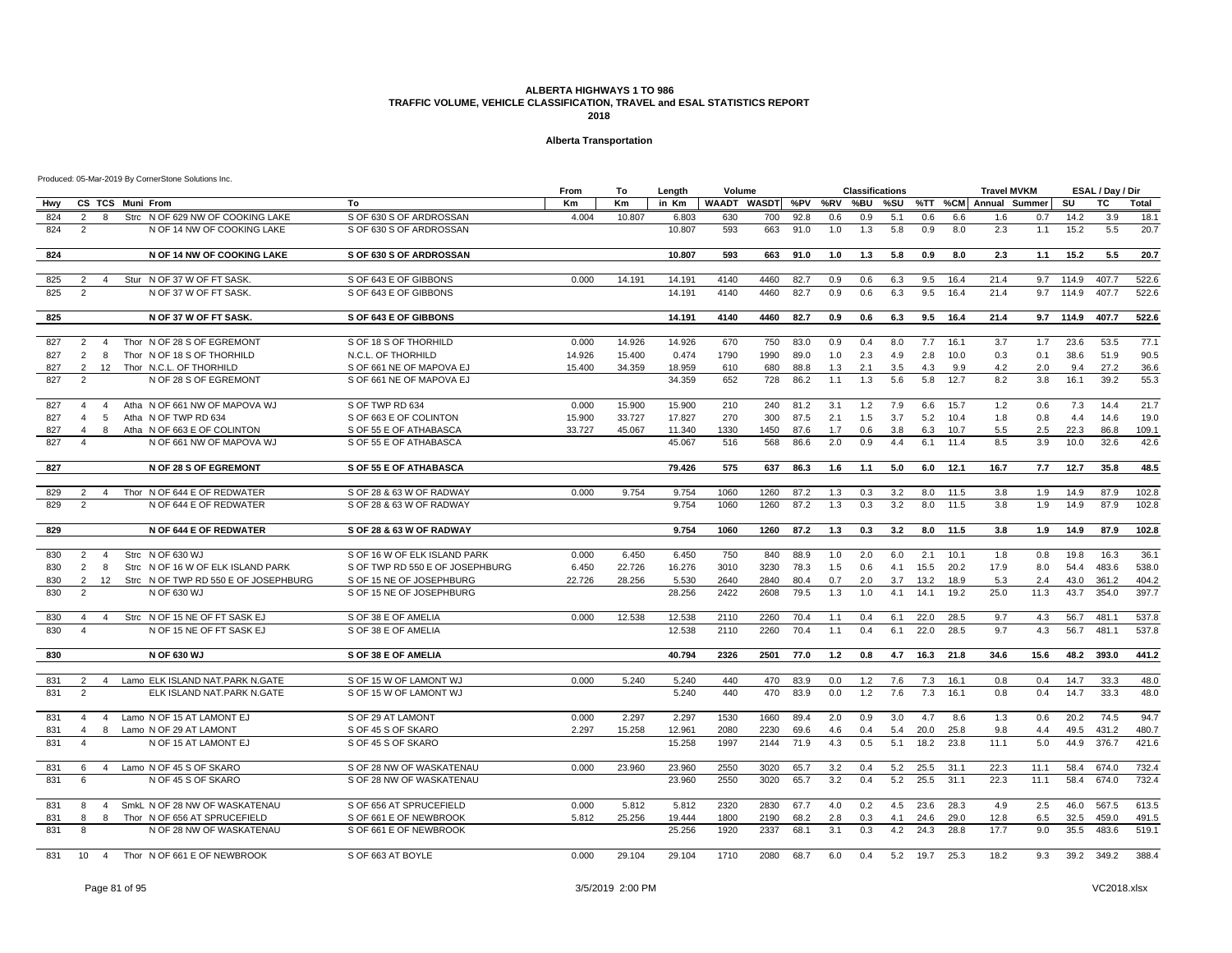#### **Alberta Transportation**

|            |                     |                |                                   |                              | From   | To        | Length | Volume     |                         |              |            | <b>Classifications</b> |            |            |            | <b>Travel MVKM</b>    |            |            | ESAL / Day / Dir |              |
|------------|---------------------|----------------|-----------------------------------|------------------------------|--------|-----------|--------|------------|-------------------------|--------------|------------|------------------------|------------|------------|------------|-----------------------|------------|------------|------------------|--------------|
| Hwy        |                     |                | CS TCS Muni From                  | To                           | Km     | <b>Km</b> | in Km  |            | WAADT WASDT %PV %RV %BU |              |            |                        | %SU        |            |            | %TT %CM Annual Summer |            | SU         | TC.              | <b>Total</b> |
| 831        | 10                  | 8              | Atha N OF 663 AT BOYLE            | S OF 63 AT BOYLE             | 29.104 | 29.907    | 0.803  | 2120       | 2590                    | 72.2         | 2.6        | 0.6                    | 4.2        | 20.4       | 25.2       | 0.6                   | 0.3        | 39.2       | 448.3            | 487.5        |
| 831        | 10                  |                | N OF 661 E OF NEWBROOK            | S OF 63 AT BOYLE             |        |           | 29.907 | 1721       | 2094                    | 68.8         | 5.9        | 0.4                    | 5.2        | 19.7       | 25.3       | 18.8                  | 9.6        | 39.4       | 351.4            | 390.8        |
| 831        |                     |                | ELK ISLAND NAT.PARK N.GATE        | S OF 63 AT BOYLE             |        |           | 99.621 | 1946       | 2301                    | 68.3         | 4.0        | 0.4                    | 5.0        | 22.3       | 27.7       | 70.8                  | 35.1       | 42.9       | 449.8            | 492.7        |
|            |                     |                |                                   |                              |        |           |        |            |                         |              |            |                        |            |            |            |                       |            |            |                  |              |
| 833        | 2                   | $\overline{4}$ | Camr CAMROSE N.C.L                | S OF 617 SW OF KINGMAN WJ    | 0.000  | 17.189    | 17.189 | 2600       | 2840                    | 91.5         | 2.0        | 0.5                    | 3.3        | 2.7        | 6.5        | 16.3                  | 7.5        | 37.8       | 72.8             | 110.6        |
| 833        | 2                   |                | CAMROSE N.C.L.                    | S OF 617 SW OF KINGMAN WJ    |        |           | 17.189 | 2600       | 2840                    | 91.5         | 2.0        | 0.5                    | 3.3        | 2.7        | 6.5        | 16.3                  | 7.5        | 37.8       | 72.8             | 110.6        |
| 833        | 4                   | 8              | Beav N OF 617 SW OF KINGMAN EJ    | S OF TWP RD 492              | 0.000  | 3.200     | 3.200  | 1070       | 1200                    | 92.1         | 1.1        | 0.2                    | 2.4        | 4.2        | 6.8        | 1.2                   | 0.6        | 11.3       | 46.6             | 57.9         |
| 833        | $\overline{4}$      | 9              | Beav N OF TWP RD 492              | S OF TWP RD 493              | 3.200  | 4.800     | 1.600  | 1070       | 1200                    | 92.1         | 1.1        | 0.2                    | 2.4        | 4.2        | 6.8        | 0.6                   | 0.3        | 11.3       | 46.6             | 57.9         |
| 833        | $\overline{4}$      | 10             | Beav N OF TWP RD 493              | S OF TWP RD 494              | 4.800  | 6.500     | 1.700  | 1070       | 1200                    | 92.1         | 1.1        | 0.2                    | 2.4        | 4.2        | 6.8        | 0.7                   | 0.3        | 11.3       | 46.6             | 57.9         |
| 833        | $\overline{4}$      | 11             | Beav N OF TWP RD 494              | S OF 14 W OF TOFIELD         | 6.500  | 19.488    | 12.988 | 1300       | 1460                    | 93.6         | 0.9        | 1.1                    | 2.8        | 1.6        | 5.5        | 6.2                   | 2.9        | 16.0       | 21.6             | 37.6         |
| 833        | $\overline{4}$      |                | N OF 617 SW OF KINGMAN EJ         | S OF 14 W OF TOFIELD         |        |           | 19.488 | 1223       | 1373                    | 93.1         | 1.0        | 0.8                    | 2.7        | 2.4        | 5.9        | 8.7                   | 4.1        | 14.5       | 30.4             | 44.9         |
| 833        |                     |                | <b>CAMROSE N.C.L.</b>             | S OF 14 W OF TOFIELD         |        |           | 36.677 | 1868       | 2061                    | 92.0         | 1.7        | 0.6                    | 3.1        | 2.6        | 6.3        | 25.0                  | 11.6       | 25.5       | 50.3             | 75.8         |
| 834        | $\overline{1}$      | $\overline{4}$ | Camr N OF 13 SE OF CAMROSE        | S OF 26 E OF CAMROSE         | 0.000  | 4.171     | 4.171  | 750        | 850                     | 64.1         | 2.4        | 0.6                    | 7.8        | 25.1       | 33.5       | 1.1                   | 0.5        | 25.8       | 195.1            | 220.9        |
| 834        | $\mathbf{1}$        |                | N OF 13 SE OF CAMROSE             | S OF 26 E OF CAMROSE         |        |           | 4.171  | 750        | 850                     | 64.1         | 2.4        | 0.6                    | 7.8        | 25.1       | 33.5       | 1.1                   | 0.5        | 25.8       | 195.1            | 220.9        |
| 834        | 2                   | $\overline{4}$ | Camr N OF 26 E OF CAMROSE         | S OF 617 NW OF ROUND HILL    | 0.000  | 19.397    | 19.397 | 890        | 1000                    | 82.1         | 1.0        | 0.8                    | 4.6        | 11.5       | 16.9       | 6.3                   | 3.0        | 18.0       | 106.1            | 124.1        |
| 834        | 2                   | 8              | Beav N OF 617 NW OF ROUND HILL    | S OF 14 E OF TOFIELD EJ      | 19.397 | 37.876    | 18.479 | 790        | 890                     | 83.8         | 2.0        | 0.7                    | 4.5        | 9.0        | 14.2       | 5.3                   | 2.5        | 15.7       | 73.7             | 89.4         |
| 834        | $\overline{2}$      | 12             | Beav N OF 14 E OF TOFIELD EJ      | S OF 626 E OF TOFIELD EJ     | 37.876 | 38.819    | 0.943  | 940        | 1050                    | 89.5         | 1.1        | 0.6                    | 2.1        | 6.7        | 9.4        | 0.3                   | 0.2        | 8.7        | 65.3             | 74.0         |
| 834        | 2                   |                | N OF 26 E OF CAMROSE              | S OF 626 E OF TOFIELD EJ     |        |           | 38.819 | 844        | 949                     | 83.1         | 1.4        | 0.7                    | 4.5        | 10.3       | 15.5       | 12.0                  | 5.6        | 16.7       | 90.1             | 106.8        |
| 834        | $\overline{4}$      | $\overline{4}$ | Beav N OF 14 AT TOFIELD WJ        | N.C.L. OF TOFIELD            | 0.000  | 2.720     | 2.720  | 1780       | 2000                    | 91.8         | 1.5        | 0.9                    | 1.8        | 4.0        | 6.7        | 1.8                   | 0.8        | 14.1       | 73.8             | 87.9         |
| 834        | $\overline{4}$      | 8              | Beav N.C.L.L OF TOFIELD           | S OF 16 E OF ELK ISLAND PARK | 2.720  | 24.803    | 22.083 | 880        | 990                     | 76.4         | 9.2        | 0.1                    | 5.9        | 8.4        | 14.4       | 7.1                   | 3.3        | 22.9       | 76.6             | 99.5         |
| 834        | $\overline{4}$      |                | N OF 14 AT TOFIELD WJ             | S OF 16 E OF ELK ISLAND PARK |        |           | 24.803 | 979        | 1101                    | 79.4         | 7.7        | 0.3                    | 5.1        | 7.5        | 12.9       | 8.9                   | 4.2        | 22.0       | 76.1             | 98.1         |
| 834        | 6                   | $\overline{4}$ | Lamo N OF 16 E OF ELK ISLAND PARK | S OF 15 NW OF CHIPMAN        | 0.000  | 15.255    | 15.255 | 600        | 660                     | 75.3         | 4.5        | 0.3                    | 6.3        | 13.6       | 20.2       | 3.3                   | 1.5        | 16.7       | 84.6             | 101.3        |
| 834        |                     |                | N OF 16 E OF ELK ISLAND PARK      | S OF 15 NW OF CHIPMAN        |        |           | 15.255 | 600        | 660                     | 75.3         | 4.5        | 0.3                    | 6.3        | 13.6       | 20.2       | 3.3                   | 1.5        | 16.7       | 84.6             | 101.3        |
| 834        |                     |                | N OF 13 SE OF CAMROSE             | S OF 15 NW OF CHIPMAN        |        |           | 83.048 | 835        | 936                     | 79.9         | 4.1        | 0.5                    | 5.1        | 10.4       | 16.0       | 25.3                  | 11.9       | 18.8       | 90.0             | 108.8        |
| 835        | 2                   | $\overline{4}$ | Stet N OF 590 W OF BIG VALLEY     | W OF 594 SW OF ERSKINE       | 0.000  | 19.449    | 19.449 | 340        | 380                     | 75.2         | 1.9        | 0.6                    | 6.9        | 15.4       | 22.9       | 2.4                   | 1.1        | 10.3       | 54.3             | 64.6         |
| 835        | $\overline{2}$      | 8              | Stet N OF 594 SW OF ERSKINE       | S OF 12 W OF ERSKINE WJ      | 19.449 | 32.500    | 13.051 | 530        | 580                     | 76.9         | 0.7        | 0.9                    | 7.7        | 13.8       | 22.4       | 2.5                   | 1.2        | 18.0       | 75.8             | 93.8         |
| 835        | 2                   |                | N OF 590 W OF BIG VALLEY          | S OF 12 W OF ERSKINE WJ      |        |           | 32.500 | 416        | 460                     | 76.0         | 1.3        | 0.8                    | 7.3        | 14.6       | 22.7       | 4.9                   | 2.3        | 13.4       | 63.0             | 76.4         |
| 835        | $\overline{4}$      | $\overline{4}$ | Stet N OF 12 W OF ERSKINE EJ      | S OF 601 S OF ROCHON SANDS   | 0.000  | 9.637     | 9.637  | 820        | 900                     | 88.4         | 4.1        | 0.3                    | 4.0        | 3.2        | 7.5        | 2.9                   | 1.3        | 14.4       | 27.2             | 41.6         |
| 835        | $\overline{4}$      | 8              | Stet N OF 601 S OF ROCHON SANDS   | ROCHON SANDS                 | 9.637  | 16.043    | 6.406  | 730        | 890                     | 87.6         | 6.6        | 0.0                    | 3.6        | 2.2        | 5.8        | 1.7                   | 0.9        | 11.6       | 16.6             | 28.2         |
| 835        | $\overline{4}$      |                | N OF 12 W OF ERSKINE EJ           | <b>ROCHON SANDS</b>          |        |           | 16.043 | 784        | 896                     | 88.1         | 5.0        | 0.2                    | 3.9        | 2.8        | 6.9        | 4.6                   | 2.2        | 13.5       | 22.8             | 36.3         |
| 835        |                     |                | N OF 590 W OF BIG VALLEY          | <b>ROCHON SANDS</b>          |        |           | 48.543 | 538        | 604                     | 81.8         | 3.1        | 0.5                    | 5.7        | 8.9        | 15.1       | 9.5                   | 4.5        | 13.5       | 49.6             | 63.1         |
|            |                     |                |                                   |                              |        |           |        |            |                         |              |            |                        |            |            |            |                       |            |            |                  |              |
| 836<br>836 | 2<br>$\overline{2}$ | $\overline{4}$ | Knee N OF 9 S OF SHARPLES         | S OF 575 N OF SHARPLES       | 0.000  | 14.626    | 14.626 | 370<br>370 | 450<br>450              | 89.4<br>89.4 | 2.5<br>2.5 | 1.7<br>1.7             | 4.3<br>4.3 | 2.1<br>2.1 | 8.1<br>8.1 | 2.0<br>2.0            | 1.0<br>1.0 | 7.0<br>7.0 | 8.1<br>8.1       | 15.1<br>15.1 |
|            |                     |                | N OF 9 S OF SHARPLES              | S OF 575 N OF SHARPLES       |        |           | 14.626 |            |                         |              |            |                        |            |            |            |                       |            |            |                  |              |
| 836        | $\overline{4}$      | $\overline{4}$ | Knee N OF 575 N OF SHARPLES       | S OF 27 S OF GHOST PINE CRK  | 0.000  | 16.267    | 16.267 | 180        | 210                     | 83.0         | 0.6        | 1.6                    | 9.0        | 5.8        | 16.4       | 1.1                   | 0.5        | 7.1        | 10.8             | 17.9         |
| 836        | $\overline{4}$      | 8              | Knee N OF 27 S OF GHOST PINE CRK  | S OF 583 AT THREE HILLS      | 16.267 | 22.751    | 6.484  | 80         | 90                      | 85.1         | 0.6        | 2.5                    | 11.2       | 0.6        | 14.3       | 0.2                   | 0.1        | 3.9        | 0.5              | 4.4          |
| 836        | $\overline{4}$      |                | N OF 575 N OF SHARPLES            | S OF 583 AT THREE HILLS      |        |           | 22.751 | 152        | 176                     | 83.4         | 0.6        | 1.7                    | 9.3        | 5.0        | 16.0       | 1.3                   | 0.6        | 6.2        | 7.9              | 14.1         |
| 836        | 6                   | $\overline{4}$ | Knee N OF 583 AT THREE HILLS      | S OF 585 E OF TROCHU         | 0.000  | 13.470    | 13,470 | 90         | 100                     | 84.6         | 1.4        | 1.9                    | 6.5        | 5.6        | 14.0       | 0.4                   | 0.2        | 2.6        | 5.2              | 7.8          |
| 836        | 6                   |                | N OF 583 AT THREE HILLS           | S OF 585 E OF TROCHU         |        |           | 13.470 | 90         | 100                     | 84.6         | 1.4        | 1.9                    | 6.5        | 5.6        | 14.0       | 0.4                   | 0.2        | 2.6        | 5.2              | 7.8          |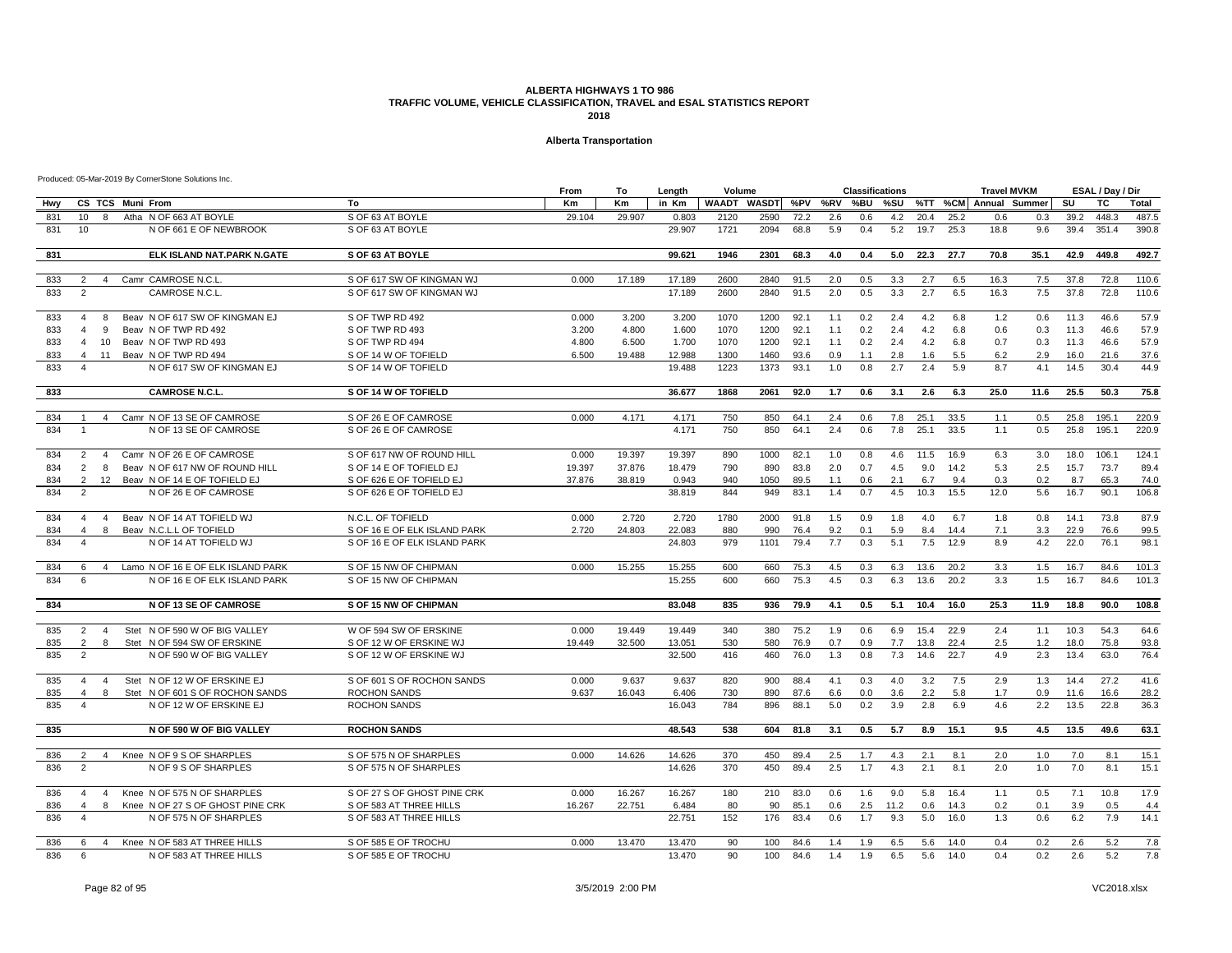#### **Alberta Transportation**

|            |                                          |                  |                                                               |                                                | From      | To     | Length           | Volume     |            |              |            | <b>Classifications</b> |            |            |              | <b>Travel MVKM</b> |                                                   |            | ESAL / Day / Dir |              |
|------------|------------------------------------------|------------------|---------------------------------------------------------------|------------------------------------------------|-----------|--------|------------------|------------|------------|--------------|------------|------------------------|------------|------------|--------------|--------------------|---------------------------------------------------|------------|------------------|--------------|
| Hwy        |                                          | CS TCS Muni From |                                                               | To                                             | <b>Km</b> | Km     | in Km            |            |            |              |            |                        |            |            |              |                    | WAADT WASDT %PV %RV %BU %SU %TT %CM Annual Summer | SU         | <b>TC</b>        | Total        |
| 836        |                                          |                  | N OF 9 S OF SHARPLES                                          | S OF 585 E OF TROCHU                           |           |        | 50.847           | 198        | 235        | 86.8         | 1.7        | 1.7                    | 6.3        |            | $3.5$ 11.5   | 3.7                | 1.8                                               | 5.5        | 7.2              | 12.7         |
|            |                                          |                  |                                                               |                                                |           |        |                  |            |            |              |            |                        |            |            |              |                    |                                                   |            |                  |              |
| 837        | $\overline{2}$<br>$\overline{4}$         |                  | Knee N OF 575 NW OF KIRKPATRICK                               | S OF 838 W OF MUNSON FERRY                     | 0.000     | 9.192  | 9.192            | 290        | 340        | 91.3         | 3.9        | 0.5                    | 3.5        | 0.8        | 4.8          | 1.0                | 0.5                                               | 4.5        | 2.4              | 6.9          |
| 837<br>837 | $\overline{2}$<br>8<br>$\mathcal{P}$     |                  | Knee N OF 838 W OF MUNSON FERRY<br>N OF 575 NW OF KIRKPATRICK | S OF 27 NW OF NACMINE<br>S OF 27 NW OF NACMINE | 9.192     | 22.940 | 13.748<br>22.940 | 240<br>260 | 270<br>298 | 84.7<br>87.7 | 4.7<br>4.3 | 0.4<br>0.4             | 5.4<br>4.6 | 4.8<br>3.0 | 10.6<br>8.0  | 1.2<br>2.2         | 0.6<br>1.0                                        | 5.7<br>5.3 | 11.9<br>8.1      | 17.6<br>13.4 |
|            |                                          |                  |                                                               |                                                |           |        |                  |            |            |              |            |                        |            |            |              |                    |                                                   |            |                  |              |
| 837        |                                          |                  | N OF 575 NW OF KIRKPATRICK                                    | S OF 27 NW OF NACMINE                          |           |        | 22.940           | 260        | 298        | 87.7         | 4.3        | 0.4                    | 4.6        | 3.0        | 8.0          | 2.2                | 1.0                                               | 5.3        | 8.1              | 13.4         |
| 838        | $\overline{2}$<br>3                      |                  | Drum W OF HWY 9 DRUMHELLER                                    | E OF 17 ST IN DRUMHEELER                       | 0.000     | 2.484  | 2.484            | 5030       | 5840       | 95.0         | 3.0        | 0.4                    | 1.2        | 0.4        | 2.0          | 4.6                | 2.2                                               | 26.6       | 20.9             | 47.5         |
| 838        | $\overline{2}$<br>-5                     |                  | Drum W OF 17 ST IN DRUMHEELER                                 | E OF ROYAL TYRELL MUSEUM ACC                   | 2.484     | 5.249  | 2.765            | 2840       | 3300       | 93.0         | 4.5        | 0.6                    | 1.2        | 0.7        | 2.5          | 2.9                | 1.4                                               | 15.0       | 20.6             | 35.6         |
| 838        | 2<br>-6                                  |                  | Strl W OF ROYAL TYRELL MUSEUM ACC                             | E OF MUNSON FERRY                              | 5.249     | 23.435 | 18.186           | 530        | 610        | 87.7         | 7.8        | 0.1                    | 2.1        | 2.3        | 4.5          | 3.5                | 1.7                                               | 4.9        | 12.6             | 17.5         |
| 838        | 2<br>$\mathsf{R}$                        |                  | Strl W OF MUNSON FERRY                                        | E OF 837 W OF MUNSON FERRY                     | 23.435    | 25.655 | 2.220            | 1990       | 2310       | 95.2         | 1.3        | 1.5                    | 1.5        | 0.5        | 3.5          | 1.6                | 0.8                                               | 13.1       | 10.3             | 23.4         |
| 838        | 2                                        |                  | W OF HWY 9 DRUMHELLER                                         | E OF 837 W OF MUNSON FERRY                     |           |        | 25.655           | 1341       | 1553       | 92.5         | 4.5        | 0.5                    | 1.5        | 1.0        | 3.0          | 12.6               | 6.1                                               | 8.9        | 13.9             | 22.8         |
| 838        |                                          |                  | <b>W OF HWY 9 DRUMHELLER</b>                                  | E OF 837 W OF MUNSON FERRY                     |           |        | 25.655           | 1341       | 1553       | 92.5         | 4.5        | 0.5                    | 1.5        | 1.0        | 3.0          | 12.6               | 6.1                                               | 8.9        | 13.9             | 22.8         |
|            |                                          |                  |                                                               |                                                |           |        |                  |            |            |              |            |                        |            |            |              |                    |                                                   |            |                  |              |
| 839<br>839 | $\overline{2}$<br>$\overline{4}$<br>2    |                  | Strl N OF 27 SW OF MORRIN<br>N OF 27 SW OF MORRIN             | S OF 585 N OF RUMSEY<br>S OF 585 N OF RUMSEY   | 0.000     | 22.738 | 22.738<br>22.738 | 250        | 290<br>290 | 79.3<br>79.3 | 2.4<br>2.4 | 0.4<br>0.4             | 8.3<br>8.3 | 9.6<br>9.6 | 18.3<br>18.3 | 2.1<br>2.1         | 1.0<br>1.0                                        | 9.1<br>9.1 | 24.9<br>24.9     | 34.0<br>34.0 |
|            |                                          |                  |                                                               |                                                |           |        |                  | 250        |            |              |            |                        |            |            |              |                    |                                                   |            |                  |              |
| 839        |                                          |                  | N OF 27 SW OF MORRIN                                          | S OF 585 N OF RUMSEY                           |           |        | 22.738           | 250        | 290        | 79.3         | 2.4        | 0.4                    | 8.3        | 9.6        | 18.3         | 2.1                | 1.0                                               | 9.1        | 24.9             | 34.0         |
| 840        | 2<br>$\overline{4}$                      |                  | WhtL N OF 561 S OF STANDARD                                   | S OF 564 N OF STANDARD                         | 0.000     | 16.326 | 16.326           | 700        | 920        | 69.5         | 0.6        | 2.8                    | 6.5        | 20.6       | 29.9         | 4.2                | 2.3                                               | 20.0       | 149.5            | 169.5        |
| 840        | $\overline{2}$<br>8                      |                  | WhtL N OF 564 N OF STANDARD                                   | S OF 9 N OF ROSEBUD                            | 16.326    | 41.177 | 24.851           | 470        | 610        | 69.7         | 1.6        | 1.5                    | 7.2        | 20.0       | 28.7         | 4.3                | 2.3                                               | 14.9       | 97.4             | 112.3        |
| 840        | 2                                        |                  | N OF 561 S OF STANDARD                                        | S OF 9 N OF ROSEBUD                            |           |        | 41.177           | 561        | 733        | 69.6         | 1.1        | 2.1                    | 6.9        | 20.3       | 29.3         | 8.4                | 4.6                                               | 17.1       | 118.0            | 135.1        |
| 840        |                                          |                  | N OF 561 S OF STANDARD                                        | S OF 9 N OF ROSEBUD                            |           |        | 41.177           | 561        | 733        | 69.6         | 1.1        | 2.1                    | 6.9        | 20.3       | 29.3         | 8.4                | 4.6                                               | 17.1       | 118.0            | 135.1        |
|            |                                          |                  |                                                               |                                                |           |        |                  |            |            |              |            |                        |            |            |              |                    |                                                   |            |                  |              |
| 841        | $\overline{2}$<br>$\overline{4}$         |                  | Knee N OF 569 SW OF EAST COULEE                               | <b>ROSEBUD RIVER</b>                           | 0.000     | 6.050  | 6.050            | 100        | 130        | 72.9         | 0.6        | 1.2                    | 21.0       | 4.3        | 26.5         | 0.2                | 0.1                                               | 9.3        | 4.5              | 13.8         |
| 841        | 2<br>5                                   |                  | Knee ROSEBUD RIVER                                            | S OF 9 W OF DRUMHELLER                         | 6.050     | 14.695 | 8.645            | 240        | 320        | 85.0         | 1.2        | 1.2                    | 8.4        | 4.2        | 13.8         | 0.8                | 0.4                                               | 8.9        | 10.4             | 19.3         |
| 841        | 2                                        |                  | N OF 569 SW OF EAST COULEE                                    | S OF 9 W OF DRUMHELLER                         |           |        | 14.695           | 182        | 242        | 82.2         | 1.1        | 1.2                    | 11.3       | 4.2        | 16.7         | 1.0                | 0.5                                               | 9.1        | 7.9              | 17.0         |
| 841        |                                          |                  | N OF 569 SW OF EAST COULEE                                    | S OF 9 W OF DRUMHELLER                         |           |        | 14.695           | 182        | 242        | 82.2         | 1.1        | 1.2                    | 11.3       | 4.2        | 16.7         | 1.0                | 0.5                                               | 9.1        | 7.9              | 17.0         |
| 842        | 2<br>$\overline{4}$                      |                  | Vulc N OF 529 E OF CHAMPION                                   | S OF 531 W OF LOMOND                           | 0.000     | 11.730 | 11.730           | 90         | 100        | 82.2         | 3.3        | 0.8                    | 6.2        | 7.5        | 14.5         | 0.4                | 0.2                                               | 2.5        | 7.0              | 9.5          |
| 842        | 2<br>8                                   |                  | Vulc N OF 531 W OF LOMOND                                     | S OF 534 E OF VULCAN EJ                        | 11.730    | 16.046 | 4.316            | 480        | 530        | 69.3         | 2.3        | 0.6                    | 8.0        | 19.8       | 28.4         | 0.8                | 0.3                                               | 16.9       | 98.5             | 115.4        |
| 842        | 2                                        |                  | N OF 529 E OF CHAMPION                                        | S OF 534 E OF VULCAN EJ                        |           |        | 16.046           | 195        | 216        | 73.7         | 2.6        | 0.7                    | 7.4        | 15.6       | 23.7         | 1.1                | 0.5                                               | 6.4        | 31.5             | 37.9         |
| 842        | $\overline{4}$<br>$\boldsymbol{\Lambda}$ |                  | Vulc N OF 534 E OF VULCAN WJ                                  | S OF 542 W OF MILO WJ                          | 0.000     | 19.443 | 19.443           | 120        | 140        | 73.9         | 2.8        | 0.8                    | 12.0       | 10.5       | 23.3         | 0.9                | 0.4                                               | 6.3        | 13.1             | 19.4         |
| 842        | $\overline{4}$                           |                  | N OF 534 E OF VULCAN WJ                                       | S OF 542 W OF MILO WJ                          |           |        | 19.443           | 120        | 140        | 73.9         | 2.8        | 0.8                    | 12.0       | 10.5       | 23.3         | 0.9                | 0.4                                               | 6.3        | 13.1             | 19.4         |
| 842        | 6<br>$\overline{4}$                      |                  | Vulc N OF 542 W OF MILO EJ                                    | <b>BOW RIVER</b>                               | 0.000     | 21.520 | 21.520           | 320        | 370        | 72.0         | 0.9        | 1.4                    | 9.5        | 16.2       | 27.1         | 2.5                | 1.2                                               | 13.4       | 53.7             | 67.1         |
| 842        | 6<br>8                                   |                  | WhtL BOW RIVER                                                | S OF 1 N OF CLUNY                              | 21.520    | 33.688 | 12.168           | 1180       | 1370       | 89.5         | 2.5        | 1.9                    | 1.1        | 5.0        | 8.0          | 5.2                | 2.6                                               | 5.7        | 61.2             | 66.9         |
| 842        | 6                                        |                  | N OF 542 W OF MILO EJ                                         | S OF 1 N OF CLUNY                              |           |        | 33.688           | 631        | 731        | 83.9         | 2.0        | 1.7                    | 3.8        | 8.6        | 14.1         | 7.8                | 3.8                                               | 10.6       | 56.2             | 66.8         |
| 842        | 8<br>$\overline{4}$                      |                  | WhtL N OF 1 N OF CLUNY                                        | S OF TWP RD 225                                | 0.000     | 4.800  | 4.800            | 230        | 270        | 86.5         | 0.6        | 0.6                    | 5.2        | 7.1        | 12.9         | 0.4                | 0.2                                               | 5.3        | 16.9             | 22.2         |
| 842        | 8<br>-5                                  |                  | WhtL N OF TWP RD 225                                          | S OF TWP RD 233                                | 4.800     | 13.800 | 9.000            | 230        | 270        | 86.5         | 0.6        | 0.6                    | 5.2        | 7.1        | 12.9         | 0.8                | 0.4                                               | 5.3        | 16.9             | 22.2         |
| 842        | 8<br>-6                                  |                  | WhtL N OF TWP RD 233                                          | S OF TWP RD 242                                | 13.800    | 19.500 | 5.700            | 120        | 140        | 86.3         | 2.6        | 1.1                    | 2.6        | 7.4        | 11.1         | 0.2                | 0.1                                               | 1.4        | 9.2              | 10.6         |
| 842        | $\overline{7}$<br>8                      |                  | WhtL N OF TWP RD 242                                          | S OF 561 W OF HUSSAR                           | 19.500    | 20.650 | 1.150            | 120        | 140        | 86.3         | 2.6        | 1.1                    | 2.6        | 7.4        | 11.1         | 0.1                | 0.0                                               | 1.4        | 9.2              | 10.6         |
| 842        | 8<br>8                                   |                  | WhtL N OF 561 W OF HUSSAR                                     | S OF 564 NE OF CHANCELLOR                      | 20.650    | 38.563 | 17.913           | 90         | 110        | 76.3         | 1.2        | 1.2                    | 9.7        | 11.6       | 22.5         | 0.6                | 0.3                                               | 3.8        | 10.8             | 14.6         |
| 842        | 8                                        |                  | N OF 1 N OF CLUNY                                             | S OF 564 NE OF CHANCELLOR                      |           |        | 38.563           | 145        | 173        | 83.5         | 1.1        | 0.8                    | 6.1        | 8.5        | 15.4         | 2.0                | 1.0                                               | 3.9        | 12.8             | 16.7         |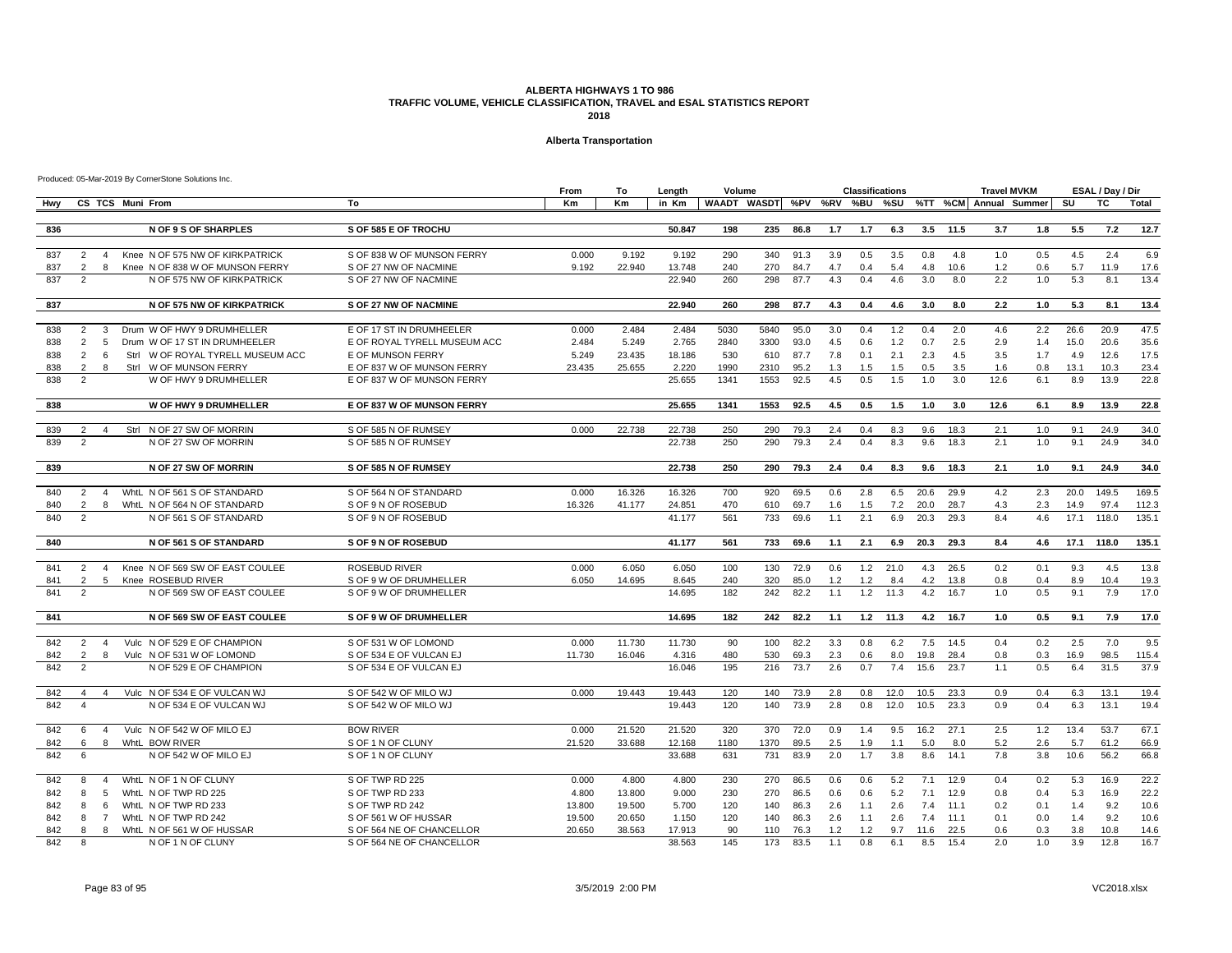#### **Alberta Transportation**

|            |                                                                                                                        | From   | То     | Length          | Volume                  |            |              |            | <b>Classifications</b> |            |              |              | <b>Travel MVKM</b>    |            |              | ESAL / Day / Dir |               |
|------------|------------------------------------------------------------------------------------------------------------------------|--------|--------|-----------------|-------------------------|------------|--------------|------------|------------------------|------------|--------------|--------------|-----------------------|------------|--------------|------------------|---------------|
| Hwy        | CS TCS Muni From<br>To                                                                                                 | Кm     | Km     | in Km           | WAADT WASDT %PV %RV %BU |            |              |            |                        | %SU        |              |              | %TT %CM Annual Summer |            | SU           | TC               | Total         |
| 842        | N OF 529 E OF CHAMPION<br>S OF 564 NE OF CHANCELLOR                                                                    |        |        | 107.740         | 300                     | 348        | 82.1         | 2.0        | 1.4                    | 5.1        | 9.4          | 15.9         | 11.8                  | 5.7        | 6.7          | 29.2             | 35.9          |
|            |                                                                                                                        |        |        |                 |                         |            |              |            |                        |            |              |              |                       |            |              |                  |               |
| 843        | 2<br>Leth N.C.L. OF LETHBRIDGE<br>S OF TWP RD 95<br>4                                                                  | 0.000  | 3.236  | 3.236           | 320                     | 380        | 87.6         | 0.5        | 2.8                    | 5.7        | 3.4          | 11.9         | 0.4                   | 0.2        | 8.0          | 11.3             | 19.3          |
| 843        | 2<br>5<br>Leth N OF TWP RD 95<br>S OF 519 AT PICTURE BUTTE                                                             | 3.236  | 12.966 | 9.730           | 700                     | 770        | 91.6         | 0.2        | 0.6                    | 3.7        | 3.9          | 8.2          | 2.5                   | 1.1        | 11.4         | 28.3             | 39.7          |
| 843        | N.C.L. OF LETHBRIDGE<br>S OF 519 AT PICTURE BUTTE<br>$\overline{2}$                                                    |        |        | 12.966          | 605                     | 673        | 91.1         | 0.2        | 0.9                    | 4.0        | 3.8          | 8.7          | 2.9                   | 1.3        | 10.7         | 23.8             | 34.5          |
| 843        | Leth N OF 25 W OF IRON SPRINGS<br>E OF 520 N OF PICTURE BUTTE<br>$\overline{4}$<br>4                                   | 0.000  | 8.767  | 8.767           | 460                     | 550        | 70.3         | 0.2        | 1.2                    | 6.5        | 21.8         | 29.5         | 1.5                   | 0.7        | 13.2         | 103.9            | 117.1         |
| 843        | N OF 25 W OF IRON SPRINGS<br>E OF 520 N OF PICTURE BUTTE<br>$\overline{4}$                                             |        |        | 8.767           | 460                     | 550        | 70.3         | 0.2        | 1.2                    | 6.5        | 21.8         | 29.5         | 1.5                   | 0.7        | 13.2         | 103.9            | 117.1         |
| 843        | Leth N OF 520 N OF PICTURE BUTTE<br>S OF 522 NE OF BARONS WJ<br>6<br>$\overline{4}$                                    | 0.000  | 16.191 | 16.191          | 100                     | 110        | 82.8         | 0.0        | 3.8                    | 7.5        | 5.9          | 17.2         | 0.6                   | 0.3        | 3.3          | 6.1              | 9.4           |
| 843        | 6<br>N OF 520 N OF PICTURE BUTTE<br>S OF 522 NE OF BARONS WJ                                                           |        |        | 16.191          | 100                     | 110        | 82.8         | 0.0        | 3.8                    | 7.5        | 5.9          | 17.2         | 0.6                   | 0.3        | 3.3          | 6.1              | 9.4           |
| 843        | N.C.L. OF LETHBRIDGE<br>S OF 522 NE OF BARONS WJ                                                                       |        |        | 37.924          | 356                     | 404        | 83.9         | 0.2        | 1.3                    | 5.2        | 9.4          | 15.9         | 4.9                   | 2.3        | 8.2          | 34.7             | 42.9          |
|            |                                                                                                                        |        |        |                 |                         |            |              |            |                        |            |              |              |                       |            |              |                  |               |
| 844        | Warn N OF 506 SW OF RAYMOND<br>S OF 52 W OF RAYMOND<br>$\overline{2}$<br>$\overline{4}$                                | 0.000  | 9.133  | 9.133           | 460                     | 520        | 75.0         | 3.2        | 0.1                    | 3.5        | 18.2         | 21.8         | 1.5                   | 0.7        | 7.1          | 86.8             | 93.9          |
| 844        | $\overline{2}$<br>S OF 52 W OF RAYMOND<br>N OF 506 SW OF RAYMOND                                                       |        |        | 9.133           | 460                     | 520        | 75.0         | 3.2        | 0.1                    | 3.5        | 18.2         | 21.8         | 1.5                   | 0.7        | 7.1          | 86.8             | 93.9          |
| 844        | N OF 506 SW OF RAYMOND<br>S OF 52 W OF RAYMOND                                                                         |        |        | 9.133           | 460                     | 520        | 75.0         | 3.2        | 0.1                    | 3.5        | 18.2         | 21.8         | 1.5                   | 0.7        | 7.1          | 86.8             | 93.9          |
|            |                                                                                                                        |        |        |                 |                         |            |              |            |                        |            |              |              |                       |            |              |                  |               |
| 845        | Warn N OF 52 AT RAYMOND<br>S OF 4 SE OF LETHBRIDGE<br>2<br>$\overline{4}$                                              | 0.000  | 14.934 | 14.934          | 1700                    | 1820       | 91.2         | 0.6        | 0.3                    | 2.6        | 5.3          | 8.2          | 9.3                   | 4.2        | 19.5         | 93.4             | 112.9         |
| 845        | Leth N OF 4 SE OF LETHBRIDGE<br>S OF 512 S OF COALDALE<br>2<br>8                                                       | 14.934 | 27.138 | 12.204          | 1060                    | 1130       | 76.8         | 1.0        | 0.5                    | 6.3        | 15.4         | 22.2         | 4.7                   | 2.1        | 29.4         | 169.2            | 198.6         |
| 845        | Leth N OF 512 S OF COALDALE<br>2<br>S.C.L. OF COALDALE<br>12                                                           | 27.138 | 28.733 | 1.595           | 2360                    | 2490       | 87.8         | 0.7        | 0.4                    | 3.9        | 7.2          | 11.5         | 1.4                   | 0.6        | 40.5         | 176.1            | 216.6         |
| 845        | Leth S.C.L. OF COALDALE<br>S OF 3 AT COALDALE<br>2<br>16                                                               | 28.733 | 30.422 | 1.689           | 2520                    | 2660       | 87.9         | 1.6        | 0.3                    | 3.9        | 6.3          | 10.5         | 1.6                   | 0.7        | 43.3         | 164.6            | 207.9         |
| 845        | $\overline{2}$<br>N OF 52 AT RAYMOND<br>S OF 3 AT COALDALE                                                             |        |        | 30.422          | 1523                    | 1625       | 86.5         | 0.8        | 0.4                    | 3.9        | 8.4          | 12.7         | 16.9                  | 7.6        | 26.2         | 132.6            | 158.8         |
| 845        | Leth N OF 3 AT COALDALE<br>N.C.L. OF COALDALE<br>$\overline{4}$<br>$\overline{4}$                                      | 0.000  | 0.730  | 0.730           | 3890                    | 4100       | 86.8         | 1.1        | 0.8                    | 4.6        | 6.7          | 12.1         | 1.0                   | 0.5        | 78.8         | 270.1            | 348.9         |
| 845        | Leth N.C.L. OF COALDALE<br>S OF 519 E OF PICTURE BUTTE<br>$\overline{4}$<br>-6                                         | 0.730  | 16.202 | 15.472          | 2540                    | 2820       | 80.9         | 1.0        | 0.7                    | 6.4        | 11.0         | 18.1         | 14.3                  | 6.7        | 71.6         | 289.6            | 361.2         |
| 845        | Leth N OF 519 E OF PICTURE BUTTE<br>$\overline{4}$<br>8<br>S OF 25 NE OF IRON SPRINGS                                  | 16.202 | 24.877 | 8.675           | 1260                    | 1500       | 77.2         | 0.7        | 1.1                    | 6.1        | 14.9         | 22.1         | 4.0                   | 2.0        | 33.9         | 194.6            | 228.5         |
| 845        | $\overline{4}$<br>N OF 3 AT COALDALE<br>S OF 25 NE OF IRON SPRINGS                                                     |        |        | 24.877          | 2133                    | 2397       | 80.5         | 0.9        | 0.8                    | 6.2        | 11.6         | 18.6         | 19.4                  | 9.1        | 58.3         | 256.5            | 314.8         |
| 845        | Leth N OF 25 NE OF IRON SPRINGS<br>S OF 522 SW OF ENCHANT<br>6<br>$\overline{4}$                                       | 0.000  | 21.207 | 21.207          | 830                     | 990        | 63.4         | 1.5        | 0.1                    | 7.1        | 27.9         | 35.1         | 6.4                   | 3.2        | 26.0         | 240.0            | 266.0         |
| 845        | N OF 25 NE OF IRON SPRINGS<br>S OF 522 SW OF ENCHANT<br>$6\overline{6}$                                                |        |        | 21.207          | 830                     | 990        | 63.4         | 1.5        | 0.1                    | 7.1        | 27.9         | 35.1         | 6.4                   | 3.2        | 26.0         | 240.0            | 266.0         |
|            |                                                                                                                        |        |        |                 |                         |            |              |            |                        |            |              |              |                       |            |              |                  |               |
| 845        | Vulc N OF 522 SW OF ENCHANT EJ<br>S OF 526 SW OF TRAVERS<br>8<br>$\overline{4}$                                        | 0.000  | 3.234  | 3.234           | 650                     | 780        | 68.1         | 2.9        | 0.2                    | 6.3        | 22.5         | 29.0         | 0.8                   | 0.4        | 18.0         | 151.6            | 169.6         |
| 845        | Vulc N OF 526 SW OF TRAVERS<br>S OF 529 NW OF TRAVERS SJ<br>8<br>6                                                     | 3.234  | 13.033 | 9.799           | 660                     | 790        | 72.5         | 1.8        | 0.7                    | 7.1        | 17.9         | 25.7         | 2.4                   | 1.2        | 20.6         | 122.5            | 143.1         |
| 845        | Vulc N OF 529 SW OF TRAVERS SJ<br>S OF 531 AT LOMOND<br>8<br>8                                                         | 13.033 | 24.378 | 11.345          | 570                     | 680        | 74.5         | 1.7        | 0.6                    | 7.6        | 15.6         | 23.8         | 2.4                   | 1.2        | 19.1         | 92.2             | 111.3         |
| 845<br>845 | S OF 539 E OF ARMANDA<br>8<br>12<br>Vulc N OF 531 AT LOMOND<br>N OF 522 SW OF ENCHANT EJ<br>S OF 539 E OF ARMANDA<br>8 | 24.378 | 32.637 | 8.259<br>32.637 | 390<br>559              | 460<br>667 | 72.1<br>72.7 | 2.9<br>2.1 | 0.9<br>0.6             | 6.8<br>7.1 | 17.3<br>17.5 | 25.0<br>25.2 | 1.2<br>6.7            | 0.6<br>3.3 | 11.7<br>17.5 | 69.9<br>101.4    | 81.6<br>118.9 |
|            |                                                                                                                        |        |        |                 |                         |            |              |            |                        |            |              |              |                       |            |              |                  |               |
| 845        | N OF 52 AT RAYMOND<br>S OF 539 E OF ARMANDA                                                                            |        |        | 109.143         | 1239                    | 1391       | 79.3         | 1.1        | 0.5                    | 5.7        | 13.4         | 19.6         | 49.4                  | 23.2       | 31.1         | 172.1            | 203.2         |
| 846        | Warn N OF 52 S OF STIRLING<br>W OF 4 N OF STIRLING<br>2<br>$\overline{4}$                                              | 0.000  | 6.562  | 6.562           | 840                     | 930        | 92.7         | 0.5        | 0.5                    | 3.2        | 3.1          | 6.8          | 2.0                   | 0.9        | 11.8         | 27.0             | 38.8          |
| 846        | N OF 52 S OF STIRLING<br>W OF 4 N OF STIRLING<br>$\overline{2}$                                                        |        |        | 6.562           | 840                     | 930        | 92.7         | 0.5        | 0.5                    | 3.2        | 3.1          | 6.8          | 2.0                   | 0.9        | 11.8         | 27.0             | 38.8          |
| 846        | N OF 52 S OF STIRLING<br>W OF 4 N OF STIRLING                                                                          |        |        | 6.562           | 840                     | 930        | 92.7         | 0.5        | 0.5                    | 3.2        | 3.1          | 6.8          | 2.0                   | 0.9        | 11.8         | 27.0             | 38.8          |
|            |                                                                                                                        |        |        |                 |                         |            |              |            |                        |            |              |              |                       |            |              |                  |               |
| 848        | 2<br>SA#2 N OF 564 SW OF DOROTHY<br>S OF 570 AT DOROTHY<br>$\overline{4}$                                              | 0.000  | 10.279 | 10.279          | 120                     | 150        | 82.3         | 2.5        | 0.0                    | 5.6        | 9.6          | 15.2         | 0.5                   | 0.2        | 3.0          | 11.9             | 14.9          |
| 848        | 2<br>SA#2 N OF 570 AT DOROTHY<br>S OF 573 N OF DOROTHY<br>8                                                            | 10.279 | 19.916 | 9.637           | 60                      | 80         | 78.0         | 1.4        | 0.0                    | 7.1        | 13.5         | 20.6         | 0.2                   | 0.1        | 1.9          | 8.4              | 10.3          |
| 848        | S OF 573 N OF DOROTHY<br>$\mathcal{P}$<br>N OF 564 SW OF DOROTHY                                                       |        |        | 19.916          | 91                      | 116        | 81.0         | 2.1        | 0.0                    | 6.1        | 10.8         | 16.9         | 0.7                   | 0.4        | 2.4          | 10.2             | 12.6          |
|            |                                                                                                                        |        |        |                 |                         |            |              |            |                        |            |              |              |                       |            |              |                  |               |
| 848        | N OF 564 SW OF DOROTHY<br>S OF 573 N OF DOROTHY                                                                        |        |        | 19.916          | 91                      |            | 116 81.0     | 2.1        | 0.0                    | 6.1        | 10.8         | 16.9         | 0.7                   | 0.4        | 2.4          | 10.2             | 12.6          |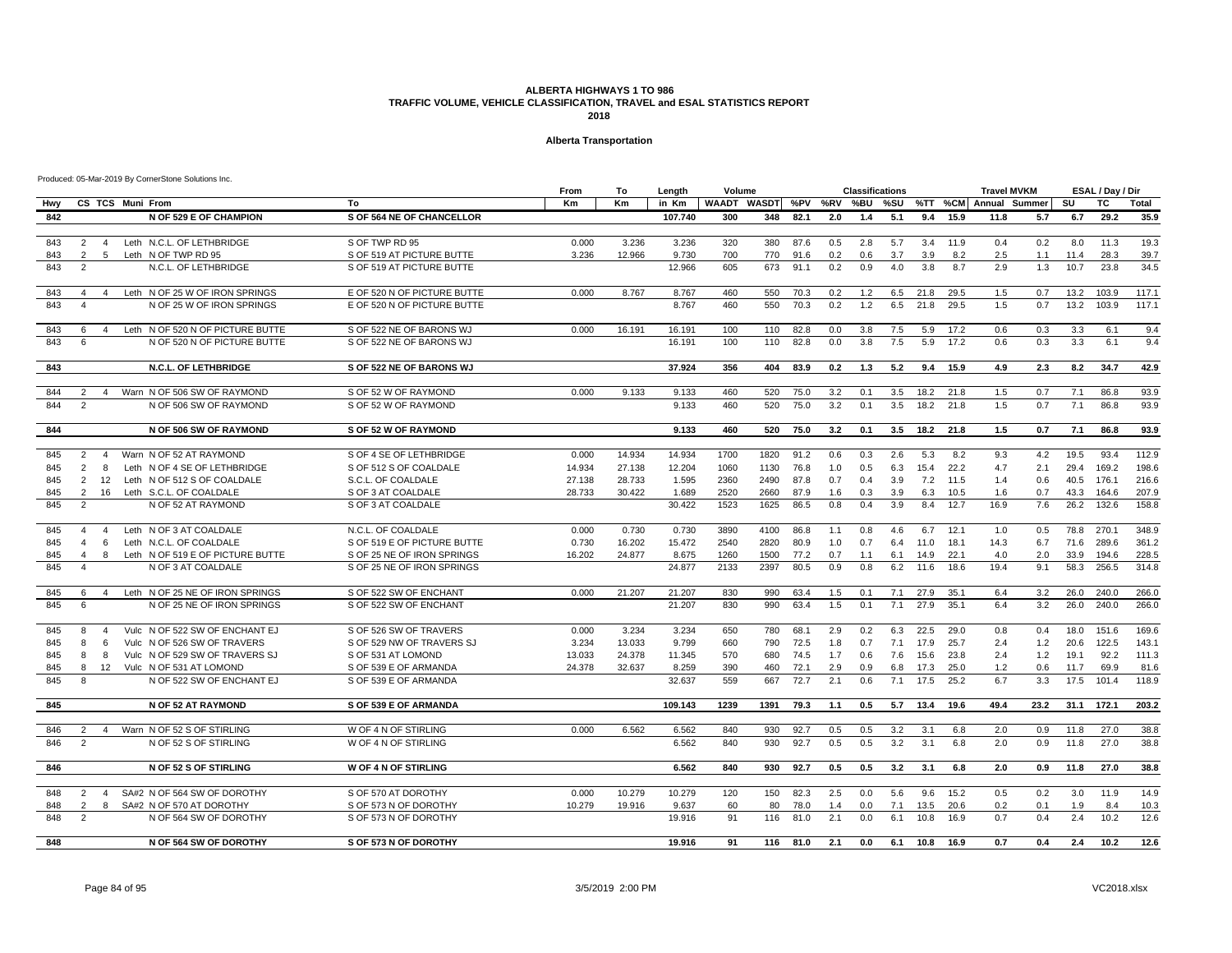#### **Alberta Transportation**

|     |                         |                |                                   |                                 | From   | To     | Length | Volume                  |     |      |     | <b>Classifications</b> |      |      |      | <b>Travel MVKM</b>    |     |      | ESAL / Day / Dir |       |
|-----|-------------------------|----------------|-----------------------------------|---------------------------------|--------|--------|--------|-------------------------|-----|------|-----|------------------------|------|------|------|-----------------------|-----|------|------------------|-------|
| Hwy |                         |                | CS TCS Muni From                  | To                              | Кm     | Km     | in Km  | WAADT WASDT %PV %RV %BU |     |      |     |                        | %SU  |      |      | %TT %CM Annual Summer |     | SU   | TC               | Total |
| 849 | $\overline{2}$          | $\overline{4}$ | Strl N OF 10 SE OF CAMBRIA        | S OF 576 NE OF DRUMHELLER WJ    | 0.000  | 9.516  | 9.516  | 170                     | 260 | 55.6 | 1.6 | 1.8                    | 5.1  | 35.9 | 42.8 | 0.6                   | 0.4 | 3.8  | 63.3             | 67.1  |
| 849 | 2                       |                | N OF 10 SE OF CAMBRIA             | S OF 576 NE OF DRUMHELLER WJ    |        |        | 9.516  | 170                     | 260 | 55.6 | 1.6 | 1.8                    | 5.1  | 35.9 | 42.8 | 0.6                   | 0.4 | 3.8  | 63.3             | 67.1  |
| 849 | $\overline{4}$          | 4              | Strl N OF 576 E OF DRUMHELLER EJ  | S OF 9 N OF MICHICHI            | 0.000  | 19.578 | 19.578 | 100                     | 120 | 72.5 | 1.9 | 1.6                    | 17.2 | 6.8  | 25.6 | 0.7                   | 0.4 | 7.6  | 7.0              | 14.6  |
| 849 | $\overline{\mathbf{4}}$ |                | N OF 576 E OF DRUMHELLER EJ       | S OF 9 N OF MICHICHI            |        |        | 19.578 | 100                     | 120 | 72.5 | 1.9 | 1.6                    | 17.2 | 6.8  | 25.6 | 0.7                   | 0.4 | 7.6  | 7.0              | 14.6  |
| 849 |                         |                | N OF 10 SE OF CAMBRIA             | S OF 9 N OF MICHICHI            |        |        | 29.094 | 123                     | 166 | 64.9 | 1.8 | 1.7                    | 11.7 | 19.9 | 33.3 | 1.3                   | 0.7 | 6.3  | 25.4             | 31.7  |
| 850 | 2                       | $\overline{4}$ | Stet N OF 593 E OF FENN           | S OF 12 AT BOTHA EJ             | 0.000  | 18.164 | 18.164 | 240                     | 260 | 79.9 | 0.5 | 1.6                    | 7.3  | 10.7 | 19.6 | 1.6                   | 0.7 | 7.7  | 26.6             | 34.3  |
| 850 | 2                       |                | N OF 593 E OF FENN                | S OF 12 AT BOTHA EJ             |        |        | 18.164 | 240                     | 260 | 79.9 | 0.5 | 1.6                    | 7.3  | 10.7 | 19.6 | 1.6                   | 0.7 | 7.7  | 26.6             | 34.3  |
| 850 | 4                       | $\overline{4}$ | Stet N OF 12 W OF BOTHA WJ        | S OF 601 S OF RED WILLOW SJ     | 0.000  | 10.386 | 10.386 | 110                     | 130 | 70.7 | 0.9 | 0.0                    | 10.3 | 18.1 | 28.4 | 0.4                   | 0.2 | 5.0  | 20.6             | 25.6  |
| 850 | $\overline{4}$          | 8              | Stet N OF 601 S OF RED WILLOW SJ  | S OF 601 S OF RED WILLOW NJ     | 10.386 | 13.630 | 3.244  | 320                     | 360 | 85.9 | 0.5 | 0.0                    | 7.1  | 6.5  | 13.6 | 0.4                   | 0.2 | 10.0 | 21.6             | 31.6  |
| 850 | $\overline{4}$          | 12             | Stet N OF 601 S OF RED WILLOW NJ  | S OF TWP RD 404                 | 13.630 | 16.860 | 3.230  | 250                     | 280 | 84.2 | 0.8 | 0.0                    | 8.6  | 6.4  | 15.0 | 0.3                   | 0.1 | 9.5  | 16.6             | 26.1  |
| 850 | $\overline{4}$          | 13             | Stet N OF TWP RD 404              | S OF 53 AT DONALDA              | 16.860 | 29.573 | 12.713 | 120                     | 130 | 89.8 | 0.5 | 3.4                    | 3.4  | 2.9  | 9.7  | 0.6                   | 0.3 | 1.8  | 3.6              | 5.4   |
| 850 | $\overline{4}$          |                | N OF 12 W OF BOTHA WJ             | S OF 53 AT DONALDA              |        |        | 29.573 | 153                     | 172 | 83.1 | 0.7 | 1.1                    | 6.9  | 8.2  | 16.2 | 1.7                   | 0.8 | 4.7  | 13.0             | 17.7  |
| 850 |                         |                | N OF 593 E OF FENN                | <b>S OF 53 AT DONALDA</b>       |        |        | 47.737 | 186                     | 205 | 81.6 | 0.6 | 1.3                    | 7.1  | 9.4  | 17.8 | 3.2                   | 1.5 | 5.8  | 18.1             | 23.9  |
| 851 | 2                       | $\overline{4}$ | SA#2 N OF 573 S OF LITTLE FISH LK | S OF 576 N OF LITTLE FISH LK EJ | 0.000  | 13.467 | 13.467 | 70                      | 80  | 75.9 | 0.0 | 5.3                    | 12.0 | 6.8  | 24.1 | 0.3                   | 0.2 | 3.7  | 4.9              | 8.6   |
| 851 | $\overline{2}$          |                | N OF 573 S OF LITTLE FISH LK      | S OF 576 N OF LITTLE FISH LK EJ |        |        | 13.467 | 70                      | 80  | 75.9 | 0.0 | 5.3                    | 12.0 | 6.8  | 24.1 | 0.3                   | 0.2 | 3.7  | 4.9              | 8.6   |
| 851 | $\overline{4}$          | $\overline{4}$ | Strl N OF 576 E OF DRUMHELLER WJ  | S.C.L. OF DELIA                 | 0.000  | 18.800 | 18.800 | 330                     | 360 | 69.6 | 5.2 | 0.6                    | 12.2 | 12.4 | 25.2 | 2.3                   | 1.0 | 17.7 | 42.4             | 60.1  |
| 851 | $\overline{4}$          | 8              | Strl S.C.L. OF DELIA              | S OF 9 N OF DELIA EJ            | 18.800 | 22.765 | 3.965  | 150                     | 160 | 75.0 | 2.9 | 0.5                    | 3.2  | 18.4 | 22.1 | 0.2                   | 0.1 | 2.1  | 28.6             | 30.7  |
| 851 |                         |                | N OF 576 E OF DRUMHELLER WJ       | S OF 9 N OF DELIA EJ            |        |        | 22.765 | 299                     | 325 | 70.1 | 5.0 | 0.6                    | 11.4 | 12.9 | 24.9 | 2.5                   | 1.1 | 15.0 | 40.0             | 55.0  |
| 851 | 6                       | 4              | Stri N OF 9 NW OF DELIA WJ        | S OF 589 NE OF SCOLLARD         | 0.000  | 36.818 | 36,818 | 180                     | 190 | 67.4 | 5.2 | 1.5                    | 7.4  | 18.5 | 27.4 | 2.4                   | 1.1 | 5.9  | 34.5             | 40.4  |
| 851 | 6                       |                | N OF 9 NW OF DELIA WJ             | S OF 589 NE OF SCOLLARD         |        |        | 36.818 | 180                     | 190 | 67.4 | 5.2 | 1.5                    | 7.4  | 18.5 | 27.4 | 2.4                   | 1.1 | 5.9  | 34.5             | 40.4  |
| 851 |                         |                | N OF 573 S OF LITTLE FISH LK      | S OF 589 NE OF SCOLLARD         |        |        | 73.050 | 197                     | 212 | 69.2 | 4.8 | 1.3                    | 9.6  | 15.1 | 26.0 | 5.3                   | 2.4 | 8.3  | 30.8             | 39.1  |
| 852 | 2                       | $\overline{4}$ | Stet N OF 12 S OF GADSBY          | N.C.L. OF GADSBY                | 0.000  | 1.140  | 1.140  | 200                     | 220 | 87.4 | 0.5 | 0.0                    | 6.3  | 5.8  | 12.1 | 0.1                   | 0.0 | 5.6  | 12.0             | 17.6  |
| 852 | $\overline{2}$          | 8              | Stet N.C.L. OF GADSBY             | S OF 601 SE OF RED WILLOW       | 1.140  | 16.326 | 15.186 | 60                      | 70  | 74.4 | 1.4 | 0.0                    | 7.1  | 17.1 | 24.2 | 0.3                   | 0.2 | 1.9  | 10.6             | 12.5  |
| 852 | 2                       |                | N OF 12 S OF GADSBY               | S OF 601 SE OF RED WILLOW       |        |        | 16.326 | 70                      | 80  | 77.1 | 1.2 | 0.0                    | 6.9  | 14.8 | 21.7 | 0.4                   | 0.2 | 2.1  | 10.7             | 12.8  |
| 852 |                         |                | N OF 12 S OF GADSBY               | S OF 601 SE OF RED WILLOW       |        |        | 16.326 | 70                      | 80  | 77.1 | 1.2 | 0.0                    | 6.9  | 14.8 | 21.7 | 0.4                   | 0.2 | 2.1  | 10.7             | 12.8  |
| 853 | $\overline{2}$          | $\overline{4}$ | Stet N OF 589 S OF BYEMOOR        | S OF TWP RD 351                 | 0.000  | 2.070  | 2.070  | 130                     | 170 | 81.2 | 0.0 | 4.1                    | 6.0  | 8.7  | 18.8 | 0.1                   | 0.1 | 3.4  | 11.7             | 15.1  |
| 853 | 2                       | 5              | Stet N OF TWP RD 351              | S OF 593 N OF BYEMOOR           | 2.070  | 19.385 | 17.315 | 80                      | 100 | 64.6 | 0.0 | 6.1                    | 9.8  | 19.5 | 35.4 | 0.5                   | 0.3 | 3.5  | 16.2             | 19.7  |
| 853 | $\overline{2}$          |                | N OF 589 S OF BYEMOOR             | S OF 593 N OF BYEMOOR           |        |        | 19.385 | 85                      | 107 | 67.2 | 0.0 | 5.8                    | 9.2  | 17.8 | 32.8 | 0.6                   | 0.3 | 3.4  | 15.7             | 19.1  |
| 853 |                         |                | N OF 589 S OF BYEMOOR             | S OF 593 N OF BYEMOOR           |        |        | 19.385 | 85                      | 107 | 67.2 | 0.0 | 5.8                    | 9.2  | 17.8 | 32.8 | 0.6                   | 0.3 | 3.4  | 15.7             | 19.1  |
|     |                         |                |                                   |                                 |        |        |        |                         |     |      |     |                        |      |      |      |                       |     |      |                  |       |
| 854 | $\mathbf{1}$            | $\overline{4}$ | Camr N OF 53 E OF DONALDA         | S OF 609 W OF ROSALIND          | 0.000  | 23.811 | 23.811 | 130                     | 140 | 79.5 | 0.7 | 1.0                    | 11.5 | 7.3  | 19.8 | 1.1                   | 0.5 | 6.6  | 9.8              | 16.4  |
| 854 | $\overline{1}$          |                | N OF 53 E OF DONALDA              | S OF 609 W OF ROSALIND          |        |        | 23.811 | 130                     | 140 | 79.5 | 0.7 | 1.0                    | 11.5 | 7.3  | 19.8 | 1.1                   | 0.5 | 6.6  | 9.8              | 16.4  |
| 854 | 2                       | $\overline{4}$ | Camr N OF 609 AT ROSALIND         | S OF 13 SE OF BAWLF             | 0.000  | 14.050 | 14.050 | 400                     | 420 | 85.7 | 0.5 | 1.5                    | 6.8  | 5.5  | 13.8 | 2.1                   | 0.9 | 12.0 | 22.8             | 34.8  |
| 854 | $\overline{2}$          | 8              | Camr N OF 13 SE OF BAWLF          | S OF 26 E OF CAMROSE            | 14.050 | 25.947 | 11.897 | 290                     | 310 | 80.5 | 0.8 | 1.1                    | 7.2  | 10.4 | 18.7 | 1.3                   | 0.6 | 9.2  | 31.3             | 40.5  |
| 854 | 2                       |                | N OF 609 AT ROSALIND              | S OF 26 E OF CAMROSE            |        |        | 25.947 | 350                     | 370 | 83.8 | 0.6 | 1.3                    | 6.9  | 7.4  | 15.6 | 3.3                   | 1.5 | 10.6 | 26.8             | 37.4  |
| 854 | $\overline{4}$          | $\overline{4}$ | Beav N OF 26 E OF CAMROSE         | S OF 14 W OF RYLEY WJ           | 0.000  | 30.338 | 30.338 | 140                     | 150 | 83.6 | 0.9 | 3.2                    | 6.0  | 6.3  | 15.5 | 1.6                   | 0.7 | 3.7  | 9.1              | 12.8  |
| 854 | $\overline{4}$          |                | N OF 26 E OF CAMROSE              | S OF 14 W OF RYLEY WJ           |        |        | 30.338 | 140                     | 150 | 83.6 | 0.9 | 3.2                    | 6.0  | 6.3  | 15.5 | 1.6                   | 0.7 | 3.7  | 9.1              | 12.8  |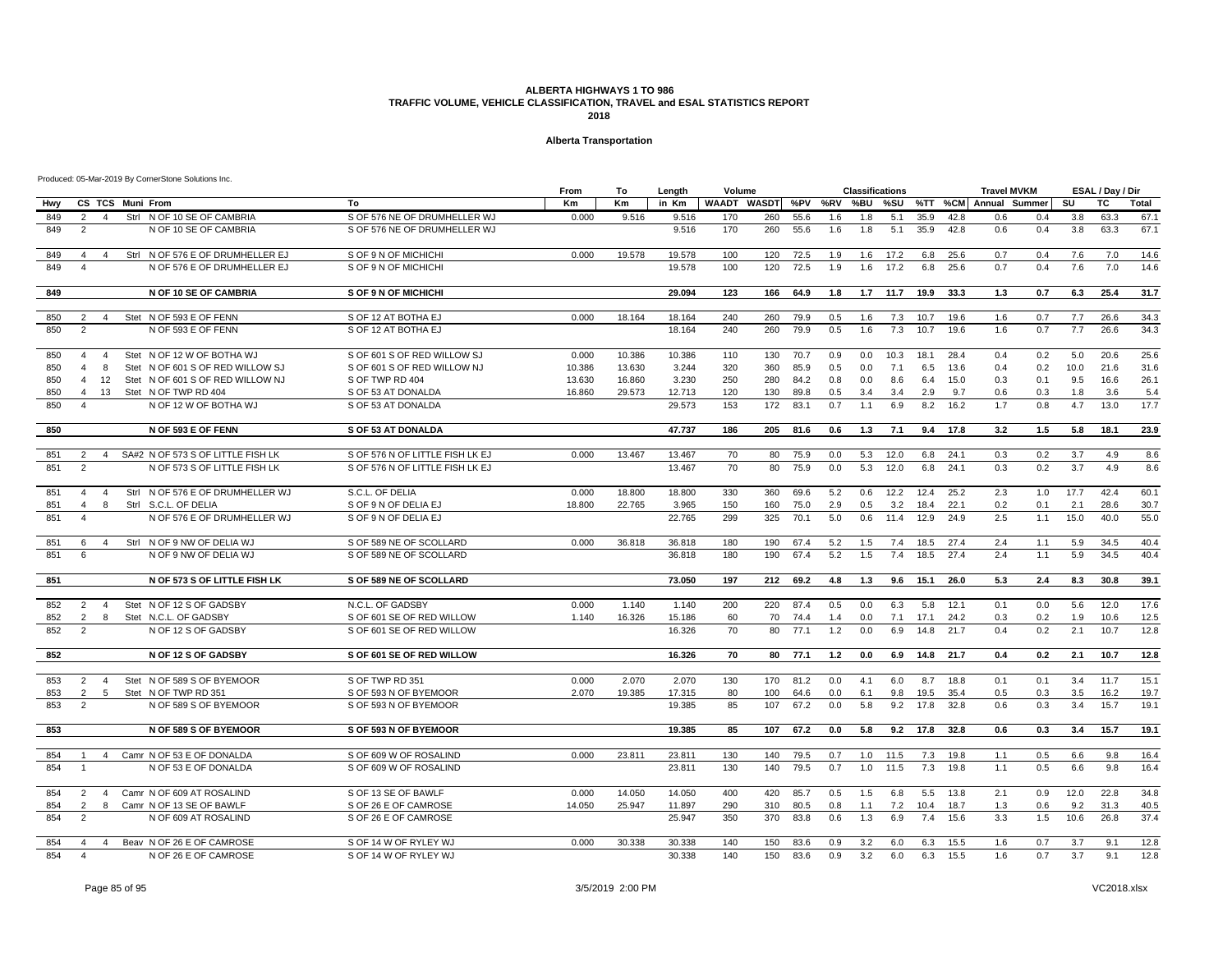#### **Alberta Transportation**

|            |                                                                                             | From           | То             | Length         | Volume   |            |              |            | <b>Classifications</b> |      |            |          | <b>Travel MVKM</b>                                |            |            | ESAL / Day / Dir |              |
|------------|---------------------------------------------------------------------------------------------|----------------|----------------|----------------|----------|------------|--------------|------------|------------------------|------|------------|----------|---------------------------------------------------|------------|------------|------------------|--------------|
| Hwy        | CS TCS Muni From<br>To                                                                      | Km             | Кm             | in Km          |          |            |              |            |                        |      |            |          | WAADT WASDT %PV %RV %BU %SU %TT %CM Annual Summer |            | su         | TC               | <b>Total</b> |
| 854        | Beav N OF 14 SE OF RYLEY EJ<br>S OF 626 NE OF RYLEY<br>6<br>$\overline{4}$                  | 0.000          | 9.319          | 9.319          | 670      | 750        | 59.2         | 0.3        | 0.3                    | 6.8  | 33.4       | 40.5     | 2.3                                               | 1.1        | 20.1       | 231.9            | 252.0        |
| 854        | N OF 14 SE OF RYLEY EJ<br>S OF 626 NE OF RYLEY<br>6                                         |                |                | 9.319          | 670      | 750        | 59.2         | 0.3        | 0.3                    | 6.8  | 33.4       | 40.5     | 2.3                                               | 1.1        | 20.1       | 231.9            | 252.0        |
|            |                                                                                             |                |                |                |          |            |              |            |                        |      |            |          |                                                   |            |            |                  |              |
| 854        | N OF 53 E OF DONALDA<br>S OF 626 NE OF RYLEY                                                |                |                | 89.415         | 254      | 274        | 76.5         | 0.6        | 1.3                    | 7.3  | 14.3       | 22.9     | 8.3                                               | 3.7        | 8.2        | 37.6             | 45.8         |
|            |                                                                                             |                |                |                |          |            |              |            |                        |      |            |          |                                                   |            |            |                  |              |
| 855        | SA#2 N OF 9 S OF WATTS<br>E OF 589 NW OF ENDIANG<br>2<br>$\overline{4}$                     | 0.000          | 38.493         | 38.493         | 200      | 230        | 77.1         | 2.0        | 0.7                    | 10.3 | 9.9        | 20.9     | 2.8                                               | 1.4        | 9.1        | 20.5             | 29.6         |
| 855        | 2<br>N OF 9 S OF WATTS<br>E OF 589 NW OF ENDIANG                                            |                |                | 38.493         | 200      | 230        | 77.1         | 2.0        | 0.7                    | 10.3 | 9.9        | 20.9     | 2.8                                               | 1.4        | 9.1        | 20.5             | 29.6         |
| 855        | Pnte N OF 589 NW OF ENDIANG<br>S OF 12 SE OF HALKIRK EJ<br>$\overline{4}$<br>$\overline{4}$ | 0.000          | 34.288         | 34.288         | 170      | 190        | 82.2         | 0.8        | 2.1                    | 5.7  | 9.2        | 17.0     | 2.1                                               | 1.0        | 4.3        | 16.2             | 20.5         |
| 855        | N OF 589 NW OF ENDIANG<br>S OF 12 SE OF HALKIRK EJ<br>$\overline{a}$                        |                |                | 34.288         | 170      | 190        | 82.2         | 0.8        | 2.1                    | 5.7  | 9.2        | 17.0     | 2.1                                               | 1.0        | 4.3        | 16.2             | 20.5         |
|            |                                                                                             |                |                |                |          |            |              |            |                        |      |            |          |                                                   |            |            |                  |              |
| 855        | Pnte N OF 12 W OF HALKIRK WJ<br>S OF TWP RD 400 NW OF HALKIRK<br>6<br>$\overline{4}$        | 0.000          | 14.484         | 14.484         | 480      | 550        | 80.5         | 1.8        | 0.1                    | 5.5  | 12.1       | 17.7     | 2.5                                               | 1.2        | 11.6       | 60.2             | 71.8         |
| 855        | Flag N OF TWP RD 400 NW OF HALKIRK<br>S OF 53 W OF FORESTBURG EJ<br>6<br>8                  | 14.484         | 34.109         | 19.625         | 430      | 480        | 83.9         | 5.6        | 0.1                    | 2.2  | 8.2        | 10.5     | 3.1                                               | 1.4        | 4.2        | 36.5             | 40.7         |
| 855        | N OF 12 W OF HALKIRK WJ<br>S OF 53 W OF FORESTBURG EJ                                       |                |                | 34.109         | 451      | 510        | 82.3         | 3.9        | 0.1                    | 3.7  | 10.0       | 13.8     | 5.6                                               | 2.7        | 7.4        | 46.7             | 54.1         |
| 855        | Flag N OF 53 S OF HEISLER WJ<br>S OF 13 SE OF DAYSLAND EJ<br>8                              | 0.000          | 31.105         | 31.105         | 600      | 680        | 81.9         | 1.9        | 0.3                    | 4.2  | 11.7       | 16.2     | 6.8                                               | 3.2        | 11.1       | 72.8             | 83.9         |
| 855        | N OF 53 S OF HEISLER WJ<br>S OF 13 SE OF DAYSLAND EJ<br>8                                   |                |                | 31.105         | 600      | 680        | 81.9         | 1.9        | 0.3                    | 4.2  | 11.7       | 16.2     | 6.8                                               | 3.2        | 11.1       | 72.8             | 83.9         |
|            |                                                                                             |                |                |                |          |            |              |            |                        |      |            |          |                                                   |            |            |                  |              |
| 855        | Flag N OF 13 AT DAYSLAND WJ<br>S OF 26 S OF HOLDEN<br>10                                    | 0.000          | 17.541         | 17.541         | 600      | 690        | 80.6         | 3.0        | 0.5                    | 4.8  | 11.1       | 16.4     | 3.8                                               | 1.9        | 12.7       | 69.0             | 81.7         |
| 855        | 10<br>N OF 13 AT DAYSLAND WJ<br>S OF 26 S OF HOLDEN                                         |                |                | 17.541         | 600      | 690        | 80.6         | 3.0        | 0.5                    | 4.8  | 11.1       | 16.4     | 3.8                                               | 1.9        | 12.7       | 69.0             | 81.7         |
| 855        | Beav N OF 26 S OF HOLDEN<br>S OF 14 SW OF HOLDEN<br>12<br>$\overline{4}$                    | 0.000          | 23.758         | 23.758         | 590      | 650        | 79.7         | 2.9        | 0.5                    | 6.0  | 10.9       | 17.4     | 5.1                                               | 2.4        | 15.6       | 66.7             | 82.3         |
| 855        | 12<br>8<br>Beav N OF 14 SW OF HOLDEN<br>S OF 626 N OF HOLDEN EJ                             | 23.758         | 38.903         | 15.145         | 390      | 430        | 80.6         | 3.3        | 1.5                    | 4.7  | 9.9        | 16.1     | 2.2                                               | 1.0        | 8.1        | 40.0             | 48.1         |
| 855        | 12<br>N OF 26 S OF HOLDEN<br>S OF 626 N OF HOLDEN EJ                                        |                |                | 38.903         | 512      | 564        | 80.0         | 3.0        | 0.8                    | 5.6  | 10.6       | 17.0     | 7.3                                               | 3.4        | 12.6       | 56.3             | 68.9         |
|            |                                                                                             |                |                |                |          |            |              |            |                        |      |            |          |                                                   |            |            |                  |              |
| 855        | 14<br>Lamo N OF 626 NE OF RYLEY WJ<br>S OF 15 & 16 S OF MUNDARE<br>$\overline{4}$           | 0.000          | 22.657         | 22.657         | 380      | 420        | 71.7         | 2.1        | 0.6                    | 5.6  | 20.0       | 26.2     | 3.1                                               | 1.5        | 9.4        | 78.8             | 88.2         |
| 855        | N OF 626 NE OF RYLEY WJ<br>S OF 15 & 16 S OF MUNDARE<br>14                                  |                |                | 22.657         | 380      | 420        | 71.7         | 2.1        | 0.6                    | 5.6  | 20.0       | 26.2     | 3.1                                               | 1.5        | 9.4        | 78.8             | 88.2         |
| 855        | Lamo JCT HWY 15<br>S OF TWP RD 534 MUNDARE<br>16<br>$\overline{4}$                          | 0.000          | 1.093          | 1.093          | 2290     | 2470       | 87.7         | 1.0        | 1.1                    | 4.0  | 6.2        | 11.3     | 0.9                                               | 0.4        | 40.3       | 147.2            | 187.5        |
| 855        | Lamo N OF TWP RD 534 MUNDARE<br>S OF 29 SE OF ZAWALE<br>16<br>6                             | 1.093          | 20.500         | 19.407         | 1490     | 1620       | 87.4         | 1.9        | 0.8                    | 3.2  | 6.7        | 10.7     | 10.6                                              | 4.8        | 21.0       | 103.5            | 124.5        |
| 855        | Lamo N OF 29 SE OF ZAWALE<br>S.C.L. OF ANDREW<br>16<br>8                                    | 20.500         | 32.140         | 11.640         | 1190     | 1280       | 86.8         | 3.1        | 0.5                    | 3.2  | 6.4        | 10.1     | 5.1                                               | 2.3        | 16.8       | 78.9             | 95.7         |
| 855        | 16<br>12 Lamo S.C.L. OF ANDREW<br>S OF 45 N OF ANDREW EJ                                    | 32.140         | 33.425         | 1.285          | 1280     | 1370       | 83.8         | 2.0        | 0.2                    | 4.2  | 9.8        | 14.2     | 0.6                                               | 0.3        | 23.7       | 130.0            | 153.7        |
| 855        | 16<br>S OF 45 N OF ANDREW EJ<br>JCT HWY 15                                                  |                |                | 33.425         | 1404     | 1520       | 87.1         | 2.2        | 0.7                    | 3.3  | 6.7        | 10.7     | 17.1                                              | 7.8        | 20.4       | 97.5             | 117.9        |
| 855        | Lamo N OF 45 S OF UKALTA WJ<br>S OF 28 N OF SMOKY LAKE<br>18<br>$\overline{a}$              | 0.000          | 26.155         | 26.155         | 920      | 1070       | 77.4         | 2.8        | 0.9                    | 4.2  | 14.7       | 19.8     | 8.8                                               | 4.3        | 17.0       | 140.2            | 157.2        |
| 855        | 18<br>N OF 45 S OF UKALTA WJ<br>S OF 28 N OF SMOKY LAKE                                     |                |                | 26.155         | 920      | 1070       | 77.4         | 2.8        | 0.9                    | 4.2  | 14.7       | 19.8     | 8.8                                               | 4.3        | 17.0       | 140.2            | 157.2        |
|            |                                                                                             |                |                |                |          |            |              |            |                        |      |            |          |                                                   |            |            |                  |              |
| 855        | 20<br>SmkL N OF 28 N OF SMOKY LAKE<br>S OF TWP RD 612                                       | 0.000          | 16.420         | 16.420         | 690      | 800        | 83.4         | 2.8        | 1.0                    | 5.4  | 7.4        | 13.8     | 4.1                                               | 2.0        | 16.4       | 52.9             | 69.3         |
| 855        | 20<br>SmkL N OF TWP RD 612<br>COUNTY 13 BOUNDARY<br>5                                       | 16.420         | 23.146         | 6.726          | 410      | 470        | 86.2         | 2.4        | 0.2                    | 2.9  | 8.3        | 11.4     | 1.0                                               | 0.5        | 5.2        | 35.3             | 40.5         |
| 855        | 20<br>N OF 28 N OF SMOKY LAKE<br>COUNTY 13 BOUNDARY                                         |                |                | 23.146         | 609      | 704        | 84.0         | 2.7        | 0.8                    | 4.9  | 7.6        | 13.3     | 5.1                                               | 2.5        | 13.1       | 48.0             | 61.1         |
| 855        | 22<br>SmkL COUNTY 13 BOUNDARY<br>35-64-16-4<br>$\overline{4}$                               | 0.000          | 29.350         | 29.350         | 530      | 610        | 90.5         | 3.8        | 0.4                    | 2.9  | 2.4        | 5.7      | 5.7                                               | 2.7        | 6.8        | 13.2             | 20.0         |
| 855        | 22<br>SmkL 35-64-16-4<br>S OF 663 E OF CASLAN<br>5                                          | 29.350         | 36.534         | 7.184          | 660      | 760        | 89.1         | 2.8        | 1.9                    | 2.5  | 3.7        | 8.1      | 1.7                                               | 0.8        | 7.3        | 25.3             | 32.6         |
| 855        | S OF 663 E OF CASLAN<br>22<br>COUNTY 13 BOUNDARY                                            |                |                | 36.534         | 556      | 639        | 90.2         | 3.6        | 0.7                    | 2.8  | 2.7        | 6.2      | 7.4                                               | 3.6        | 6.9        | 15.6             | 22.5         |
|            | 24<br>Atha N OF 663 E OF CASLAN<br>24-65-17-4<br>$\overline{4}$                             |                |                |                |          |            |              |            |                        | 3.7  |            | 5.6      |                                                   |            |            |                  | 3.3          |
| 855<br>855 | 07-66-17-4<br>24<br>5<br>Atha 24-65-17-4                                                    | 0.000<br>2.290 | 2.290<br>7.540 | 2.290<br>5.250 | 90<br>90 | 100<br>100 | 92.5<br>92.5 | 1.9<br>1.9 | 0.0<br>0.0             | 3.7  | 1.9<br>1.9 | 5.6      | 0.1<br>0.2                                        | 0.0<br>0.1 | 1.5<br>1.5 | 1.8<br>1.8       | 3.3          |
| 855        | 24<br>6<br>Atha 07-66-17-4<br>S OF 55 & 63 W OF ATMORE NJ                                   | 7.540          | 30.210         | 22.670         | 80       | 90         | 87.0         | 1.0        | 4.0                    | 3.0  | 5.0        | 12.0     | 0.7                                               | 0.3        | 1.1        | 4.1              | 5.2          |
| 855        | 24<br>N OF 663 E OF CASLAN<br>S OF 55 & 63 W OF ATMORE NJ                                   |                |                | 30.210         | 82       | 92         | 88.4         | 1.3        | 2.9                    | 3.2  | 4.2        | 10.3     | 0.9                                               | 0.4        | 1.2        | 3.6              | 4.8          |
|            |                                                                                             |                |                |                |          |            |              |            |                        |      |            |          |                                                   |            |            |                  |              |
| 855        | N OF 9 S OF WATTS<br>S OF 55 & 63 W OF ATMORE NJ                                            |                |                | 366.566        | 531      | 597        | 82.8         | 2.6        | 0.7                    | 4.4  |            | 9.5 14.6 | 71.0                                              | 33.5       | 10.3       | 52.3             | 62.6         |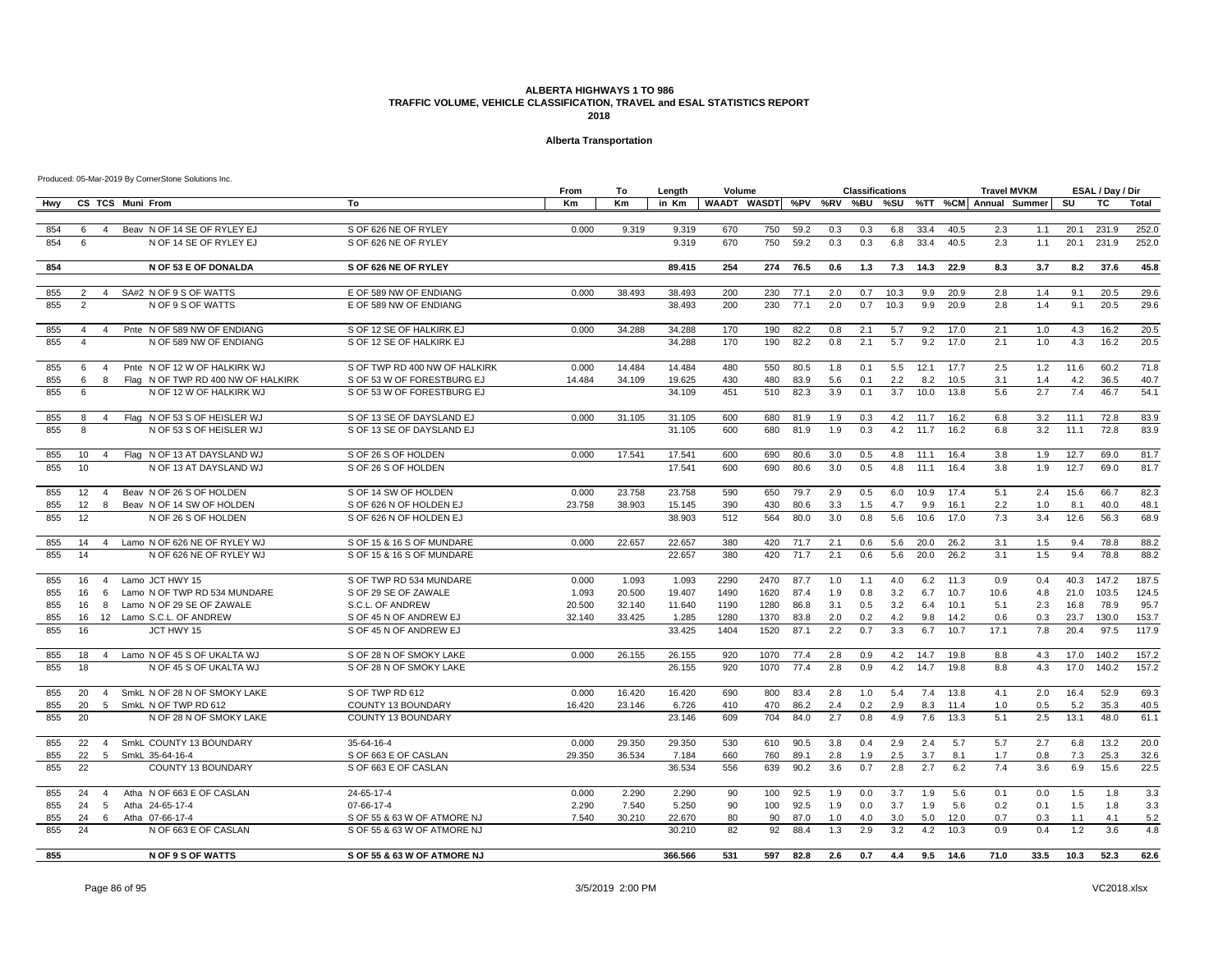#### **Alberta Transportation**

|            |                     |                     |                                                                |                                          | From           | То              | Length          | Volume      |             |              |            | <b>Classifications</b> |            |             |              | <b>Travel MVKM</b> |                                                   |              | ESAL / Day / Dir |               |
|------------|---------------------|---------------------|----------------------------------------------------------------|------------------------------------------|----------------|-----------------|-----------------|-------------|-------------|--------------|------------|------------------------|------------|-------------|--------------|--------------------|---------------------------------------------------|--------------|------------------|---------------|
| Hwy        |                     |                     | CS TCS Muni From                                               | To                                       | Km             | Km              | in Km           |             |             |              |            |                        |            |             |              |                    | WAADT WASDT %PV %RV %BU %SU %TT %CM Annual Summer | SU           | <b>TC</b>        | <b>Total</b>  |
|            |                     |                     |                                                                |                                          |                |                 |                 |             |             |              |            |                        |            |             |              |                    |                                                   |              |                  |               |
| 856        | $\overline{2}$      | $\overline{4}$      | Flag N OF 53 AT FORESTBURG                                     | N.C.L. OF FORESTBURG                     | 0.000          | 0.550           | 0.550           | 1240        | 1310        | 91.8         | 4.1        | 0.0                    | 2.8        | 1.3         | 4.1          | 0.2                | 0.1                                               | 15.3         | 16.7             | 32.0          |
| 856        | 2                   | 8                   | Flag N.C.L. OF FORESTBURG                                      | S OF 13 S OF STROME                      | 0.550          | 25.688          | 25.138          | 600         | 640         | 89.0         | 0.8        | 1.1                    | 3.0        | 6.1         | 10.2         | 5.5                | 2.5                                               | 7.9          | 37.9             | 45.8          |
| 856        | $\overline{2}$      |                     | N OF 53 AT FORESTBURG                                          | S OF 13 S OF STROME                      |                |                 | 25.688          | 614         | 654         | 89.1         | 0.9        | 1.1                    | 3.0        | 5.9         | 10.0         | 5.8                | 2.6                                               | 8.1          | 37.5             | 45.6          |
| 856        |                     |                     | N OF 53 AT FORESTBURG                                          | S OF 13 S OF STROME                      |                |                 | 25.688          | 614         | 654         | 89.1         | 0.9        | 1.1                    | 3.0        | 5.9         | 10.0         | 5.8                | 2.6                                               | 8.1          | 37.5             | 45.6          |
| 857        | -1                  | $\overline{4}$      | Beav N OF JUNCTION HIGHWAY 26                                  | S OF 14 W OF BRUCE                       | 0.000          | 17.357          | 17.357          | 110         | 130         | 77.6         | 0.9        | 1.2                    | 9.4        | 10.9        | 21.5         | 0.7                | 0.3                                               | 4.6          | 12.4             | 17.0          |
| 857        | $\overline{1}$      |                     | N OF JUNCTION HIGHWAY 26                                       | S OF 14 W OF BRUCE                       |                |                 | 17.357          | 110         | 130         | 77.6         | 0.9        | 1.2                    | 9.4        | 10.9        | 21.5         | 0.7                | 0.3                                               | 4.6          | 12.4             | 17.0          |
| 857        | 2                   | $\overline{4}$      | Beav N OF 14 W OF BRUCE                                        | S OF 626 S OF VEGREVILLE                 | 0.000          | 21.670          | 21.670          | 280         | 310         | 83.9         | 1.4        | 0.7                    | 6.0        | 8.0         | 14.7         | 2.2                | 1.0                                               | 7.4          | 23.2             | 30.6          |
| 857        | $\overline{2}$      | 8                   | Minb N OF 626 S OF VEGREVILLE                                  | S OF 16 S OF VEGREVILLE                  | 21.670         | 33,900          | 12.230          | 710         | 790         | 85.6         | 2.2        | 0.6                    | 4.7        | 6.9         | 12.2         | 3.2                | 1.5                                               | 14.7         | 50.8             | 65.5          |
| 857        | 2                   | 12                  | Minb N OF 16 S OF VEGREVILLE                                   | S OF 16A AT VEGREVILLE EJ                | 33.900         | 35.487          | 1.587           | 1170        | 1280        | 86.7         | 1.4        | 0.5                    | 6.8        | 4.6         | 11.9         | 0.7                | 0.3                                               | 35.0         | 55.8             | 90.8          |
| 857        | $\overline{2}$      |                     | N OF 14 W OF BRUCE                                             | S OF 16A AT VEGREVILLE EJ                |                |                 | 35.487          | 468         | 519         | 85.2         | 1.8        | 0.6                    | 5.4        | 7.0         | 13.0         | 6.1                | 2.8                                               | 11.1         | 34.0             | 45.1          |
| 857        | $\overline{4}$      | $\overline{4}$      | Minb N OF 16A AT VEGREVILLE WJ                                 | S OF 631 W OF FITZALLEN                  | 0.000          | 4.650           | 4.650           | 2840        | 3080        | 92.5         | 0.6        | 0.3                    | 3.8        | 2.8         | 6.9          | 4.8                | 2.2                                               | 47.5         | 82.4             | 129.9         |
| 857        | $\overline{4}$      | 8                   | Minb N OF 631 W OF FITZALLEN                                   | S OF 29 W OF HAIRY HILL                  | 4.650          | 30.510          | 25.860          | 1070        | 1160        | 83.7         | 1.3        | 0.4                    | 6.4        | 8.2         | 15.0         | 10.1               | 4.6                                               | 30.2         | 90.9             | 121.1         |
| 857        | $\overline{4}$      |                     | 12 TwoH N OF 29 W OF HAIRY HILL                                | S OF 45 SE OF WILLINGDON EJ              | 30.510         | 33.680          | 3.170           | 500         | 540         | 80.3         | 2.2        | 0.5                    | 4.2        | 12.8        | 17.5         | 0.6                | 0.3                                               | 9.3          | 66.3             | 75.6          |
| 857        | 4                   |                     | N OF 16A AT VEGREVILLE WJ                                      | S OF 45 SE OF WILLINGDON EJ              |                |                 | 33.680          | 1261        | 1367        | 86.3         | 1.1        | 0.4                    | 5.5        | 6.7         | 12.6         | 15.5               | 7.0                                               | 30.6         | 87.6             | 118.2         |
| 857        | 6                   | $\overline{4}$      | TwoH N OF 45 NW OF WILLINGDON WJ                               | S OF 645 NW OF WILLINGDON SJ             | 0.000          | 2.965           | 2.965           | 400         | 450         | 74.8         | 5.4        | 0.2                    | 4.4        | 15.2        | 19.8         | 0.4                | 0.2                                               | 7.8          | 63.0             | 70.8          |
| 857        | 6                   | 8                   | TwoH N OF 645 NW OF WILLINGDON SJ                              | S OF 645 NE OF WHITFORD NJ               | 2.965          | 6.199           | 3.234           | 390         | 440         | 72.2         | 11.0       | 0.1                    | 4.2        | 12.5        | 16.8         | 0.5                | 0.2                                               | 7.2          | 50.5             | 57.7          |
| 857        | 6                   |                     | 12 TwoH N OF 645 NE OF WHITFORD NJ                             | S OF 652 AT WASEL                        | 6.199          | 16.706          | 10.507          | 1470        | 1700        | 79.7         | 10.7       | 0.2                    | 2.2        | 7.2         | 9.6          | 5.6                | 2.7                                               | 14.2         | 109.7            | 123.9         |
| 857        | 6                   |                     | 16 SmkL N OF 652 AT WASEL                                      | S OF 28 SE OF BELLIS                     | 16.706         | 33.148          | 16.442          | 990         | 1140        | 78.7         | 8.4        | 0.3                    | 2.7        | 9.9         | 12.9         | 5.9                | 2.9                                               | 11.8         | 101.6            | 113.4         |
| 857        | 6                   |                     | N OF 45 NW OF WILLINGDON WJ                                    | S OF 28 SE OF BELLIS                     |                |                 | 33.148          | 1031        | 1187        | 78.8         | 9.4        | 0.2                    | 2.6        | 9.0         | 11.8         | 12.5               | 6.0                                               | 11.8         | 96.2             | 108.0         |
| 857        |                     |                     | N OF JUNCTION HIGHWAY 26                                       | S OF 28 SE OF BELLIS                     |                |                 | 119.672         | 795         | 886         | 83.2         | 4.2        | 0.4                    | 4.5        | 7.7         | 12.6         | 34.7               | 16.2                                              | 15.8         | 63.4             | 79.2          |
|            |                     |                     |                                                                |                                          |                |                 |                 |             |             |              |            |                        |            |             |              |                    |                                                   |              |                  |               |
| 858<br>858 | 2<br>2              | $\overline{4}$<br>8 | Lkld N OF 55 S OF PLAMONDON<br>Lkid N OF LOCAL RD SW 3-68-16-4 | S OF LOCAL RD SW 3-68-16-4<br>27-69-15-4 | 0.000<br>4.830 | 4.830<br>21.620 | 4.830<br>16.790 | 1590<br>610 | 1750<br>670 | 90.8<br>71.6 | 2.1<br>1.1 | 0.9<br>0.8             | 3.3<br>4.8 | 2.9<br>21.7 | 7.1<br>27.3  | 2.8<br>3.7         | 1.3<br>1.7                                        | 23.1<br>12.9 | 47.8<br>137.2    | 70.9<br>150.1 |
| 858        | 2                   | 9                   | Lkld 27-69-15-4                                                | 30-68-13-4                               | 21.620         | 47.360          | 25.740          | 290         | 300         | 92.2         | 4.1        | 0.0                    | 2.7        | 1.0         | 3.7          | 2.7                | 1.2                                               | 3.4          | 3.0              | 6.4           |
| 858        | 2                   | 10                  | Lkld 30-68-13-4                                                | W OF 881 N OF OWL RIVER                  | 47.360         | 52.460          | 5.100           | 290         | 300         | 92.2         | 4.1        | 0.0                    | 2.7        | 1.0         | 3.7          | 0.5                | 0.2                                               | 3.4          | 3.0              | 6.4           |
| 858        | 2                   |                     | N OF 55 S OF PLAMONDON                                         | W OF 881 N OF OWL RIVER                  |                |                 | 52.460          | 512         | 552         | 83.9         | 2.4        | 0.6                    | 3.7        | 9.4         | 13.7         | 9.8                | 4.4                                               | 8.3          | 49.9             | 58.2          |
|            |                     |                     |                                                                |                                          |                |                 |                 |             |             |              |            |                        |            |             |              |                    |                                                   |              |                  |               |
| 858        |                     |                     | N OF 55 S OF PLAMONDON                                         | W OF 881 N OF OWL RIVER                  |                |                 | 52.460          | 512         | 552         | 83.9         | 2.4        | 0.6                    | 3.7        | 9.4         | 13.7         | 9.8                | 4.4                                               | 8.3          | 49.9             | 58.2          |
| 859        | 2                   | $\overline{4}$      | SmkL N OF 652 AT HAMLIN                                        | S OF 28 E OF VILNA                       | 0.000          | 15.688          | 15.688          | 360         | 420         | 91.0         | 1.6        | 1.1                    | 2.1        | 4.2         | 7.4          | 2.1                | 1.0                                               | 3.3          | 15.7             | 19.0          |
| 859        | $\overline{2}$      |                     | N OF 652 AT HAMLIN                                             | S OF 28 E OF VILNA                       |                |                 | 15.688          | 360         | 420         | 91.0         | 1.6        | 1.1                    | 2.1        | 4.2         | 7.4          | 2.1                | 1.0                                               | 3.3          | 15.7             | 19.0          |
| 859        |                     |                     | N OF 652 AT HAMLIN                                             | S OF 28 E OF VILNA                       |                |                 | 15.688          | 360         | 420         | 91.0         | 1.6        | 1.1                    | 2.1        | 4.2         | 7.4          | 2.1                | 1.0                                               | 3.3          | 15.7             | 19.0          |
|            |                     |                     |                                                                |                                          |                |                 |                 |             |             |              |            |                        |            |             |              |                    |                                                   |              |                  |               |
| 860        | 2<br>$\overline{2}$ | 8                   | TwoH N OF 29 NE OF HAIRY HILL                                  | S OF 645 NE OF HAIRY HILL                | 0.000          | 9.197           | 9.197           | 60          | 70<br>70    | 83.7<br>83.7 | 5.9<br>5.9 | 2.2<br>2.2             | 6.7        | 1.5         | 10.4<br>10.4 | 0.2                | 0.1                                               | 1.8<br>1.8   | 0.9              | 2.7<br>2.7    |
| 860        |                     |                     | N OF 29 NE OF HAIRY HILL                                       | S OF 645 NE OF HAIRY HILL                |                |                 | 9.197           | 60          |             |              |            |                        | 6.7        | 1.5         |              | 0.2                | 0.1                                               |              | 0.9              |               |
| 860        |                     |                     | N OF 29 NE OF HAIRY HILL                                       | S OF 645 NE OF HAIRY HILL                |                |                 | 9.197           | 60          | 70          | 83.7         | 5.9        | 2.2                    | 6.7        | 1.5         | 10.4         | 0.2                | 0.1                                               | 1.8          | 0.9              | 2.7           |
| 861        | 2                   | 3                   | Pnte N OF JUNCT HWY 12 AT CASTOR                               | <b>CASTOR NCL</b>                        | 0.000          | 1.000           | 1.000           | 990         | 1100        | 92.7         | 1.4        | 0.2                    | 3.8        | 1.9         | 5.9          | 0.4                | 0.2                                               | 16.6         | 19.5             | 36.1          |
| 861        | 2                   | $\overline{4}$      | Pnte CASTOR NCL                                                | S OF TWP RD 382                          | 1.000          | 5.000           | 4.000           | 180         | 200         | 79.6         | 0.3        | 0.0                    | 4.5        | 15.6        | 20.1         | 0.3                | 0.1                                               | 3.6          | 29.1             | 32.7          |
| 861        | 2                   | 5                   | Pnte N OF TWP RD 382                                           | S OF 861:04(BATTLE RIVER)                | 5.000          | 27.303          | 22.303          | 90          | 100         | 80.8         | 1.1        | 0.0                    | 8.6        | 9.5         | 18.1         | 0.7                | 0.3                                               | 3.4          | 8.9              | 12.3          |
| 861        | $\overline{2}$      |                     | N OF JUNCT HWY 12 AT CASTOR                                    | S OF 861:04(BATTLE RIVER)                |                |                 | 27.303          | 136         | 151         | 83.7         | 1.0        | 0.1                    | 6.5        | 8.7         | 15.3         | 1.4                | 0.6                                               | 3.9          | 12.3             | 16.2          |
| 861        | $\overline{4}$      | $\overline{4}$      | Flag N OF 861:02(BATTLE RIVER)                                 | S OF 53 NE OF GALAHAD                    | 0.000          | 14.057          | 14.057          | 270         | 300         | 93.9         | 1.3        | 0.0                    | 3.2        | 1.6         | 4.8          | 1.4                | 0.6                                               | 3.8          | 4.5              | 8.3           |
|            |                     |                     |                                                                |                                          |                |                 |                 |             |             |              |            |                        |            |             |              |                    |                                                   |              |                  |               |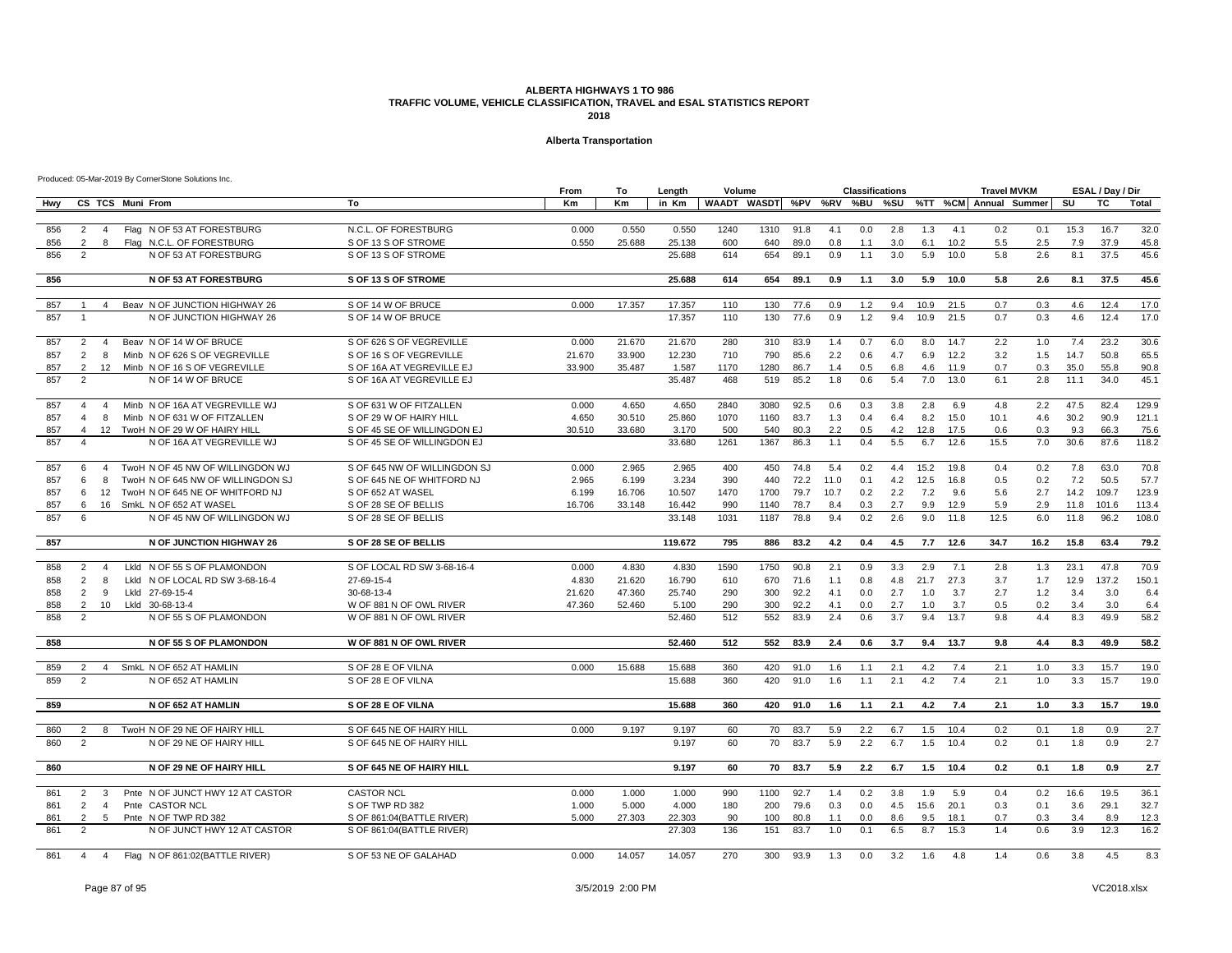#### **Alberta Transportation**

|     |                                  |                |                                       |                                  | From   | To     | Length  | Volume              |      |      |     | <b>Classifications</b> |      |      |         | <b>Travel MVKM</b> |               |      | ESAL / Day / Dir |              |
|-----|----------------------------------|----------------|---------------------------------------|----------------------------------|--------|--------|---------|---------------------|------|------|-----|------------------------|------|------|---------|--------------------|---------------|------|------------------|--------------|
| Hwy |                                  |                | CS TCS Muni From                      | To                               | Km     | Кm     | in Km   | WAADT WASDT %PV %RV |      |      |     | %BU                    | %SU  |      | %TT %CM |                    | Annual Summer | SU   | TC               | <b>Total</b> |
| 861 | $\overline{\mathbf{4}}$          |                | N OF 861:02(BATTLE RIVER)             | S OF 53 NE OF GALAHAD            |        |        | 14.057  | 270                 | 300  | 93.9 | 1.3 | 0.0                    | 3.2  | 1.6  | 4.8     | 1.4                | 0.6           | 3.8  | 4.5              | 8.3          |
| 861 |                                  |                | N OF JUNCT HWY 12 AT CASTOR           | <b>S OF 53 NE OF GALAHAD</b>     |        |        | 41.360  | 182                 | 202  | 89.0 | 1.1 | 0.0                    | 4.8  | 5.1  | 9.9     | 2.7                | 1.3           | 3.8  | 9.6              | 13.4         |
|     |                                  |                |                                       |                                  |        |        |         |                     |      |      |     |                        |      |      |         |                    |               |      |                  |              |
| 862 | 2                                | $\overline{4}$ | Newl N OF 550 E OF COUNTESS           | W OF RGE RD 164                  | 0.000  | 19,700 | 19.700  | 160                 | 190  | 79.7 | 0.5 | 2.0                    | 9.9  | 7.9  | 19.8    | 1.2                | 0.6           | 7.0  | 13.1             | 20.1         |
| 862 | 2<br>5                           |                | Newl E OF RGE RD 164                  | W OF 556 SE OF GEM               | 19.700 | 21.448 | 1.748   | 140                 | 160  | 74.0 | 0.0 | 2.6                    | 6.1  | 17.3 | 26.0    | 0.1                | 0.0           | 3.8  | 25.1             | 28.9         |
| 862 | 2                                |                | N OF 550 E OF COUNTESS                | W OF 556 SE OF GEM               |        |        | 21.448  | 158                 | 188  | 79.3 | 0.5 | 2.0                    | 9.6  | 8.6  | 20.2    | 1.2                | 0.6           | 6.7  | 14.1             | 20.8         |
| 862 | $\overline{4}$<br>$\overline{4}$ |                | Newl N OF 556 SE OF GEM               | S OF 561 NE OF GEM               | 0.000  | 11.360 | 11.360  | 90                  | 110  | 73.9 | 1.5 | 3.1                    | 7.3  | 14.2 | 24.6    | 0.4                | 0.2           | 2.9  | 13.2             | 16.1         |
| 862 | $\overline{4}$<br>8              |                | Newl E OF 561 NE OF GEM               | RED DEER RIVER                   | 11.360 | 31.577 | 20.217  | 110                 | 130  | 69.5 | 1.3 | 4.2                    | 10.1 | 14.9 | 29.2    | $0.8\,$            | 0.4           | 4.9  | 17.0             | 21.9         |
| 862 | $\overline{\mathbf{4}}$          |                | N OF 556 SE OF GEM                    | <b>RED DEER RIVER</b>            |        |        | 31.577  | 103                 | 123  | 70.9 | 1.4 | 3.8                    | 9.2  | 14.7 | 27.7    | 1.2                | 0.6           | 4.2  | 15.7             | 19.9         |
| 862 | 6<br>$\overline{4}$              |                | SA#2 RED DEER RIVER                   | S OF 570 E OF DOROTHY WJ         | 0.000  | 17.844 | 17.844  | 50                  | 60   | 83.1 | 2.2 | 0.0                    | 7.0  | 7.7  | 14.7    | 0.3                | 0.2           | 1.5  | 4.0              | 5.5          |
| 862 | 6                                |                | <b>RED DEER RIVER</b>                 | S OF 570 E OF DOROTHY WJ         |        |        | 17.844  | 50                  | 60   | 83.1 | 2.2 | 0.0                    | 7.0  | 7.7  | 14.7    | 0.3                | 0.2           | 1.5  | 4.0              | 5.5          |
| 862 | 8<br>$\overline{4}$              |                | SA#2 N OF 570 E OF DOROTHY EJ         | S OF LOCAL RD 33-27-15-400000000 | 0.000  | 9.660  | 9.660   | 60                  | 70   | 91.6 | 0.0 | 0.0                    | 4.2  | 4.2  | 8.4     | 0.2                | 0.1           | 1.1  | 2.6              | 3.7          |
| 862 | 8                                | 8              | SA#2 N OF LOCAL RD 33-27-15-400000000 | S OF 9 W OF HANNA                | 9.660  | 42.794 | 33.134  | 120                 | 140  | 74.2 | 4.7 | 1.1                    | 9.8  | 10.2 | 21.1    | 1.5                | 0.7           | 5.2  | 12.7             | 17.9         |
| 862 | 8                                |                | N OF 570 E OF DOROTHY EJ              | S OF 9 W OF HANNA                |        |        | 42.794  | 106                 | 124  | 76.3 | 4.1 | 1.0                    | 9.1  | 9.5  | 19.6    | 1.7                | 0.8           | 4.2  | 10.4             | 14.6         |
| 862 |                                  |                | N OF 550 E OF COUNTESS                | S OF 9 W OF HANNA                |        |        | 113.663 | 106                 | 126  | 76.2 | 2.2 | 2.0                    | 9.1  | 10.5 | 21.6    | 4.4                | 2.2           | 4.2  | 11.5             | 15.7         |
| 864 | 2<br>$\overline{4}$              |                | Tabr N OF 3 W OF TABER                | <b>OLDMAN RIVER</b>              | 0.000  | 4.680  | 4.680   | 1870                | 2030 | 88.1 | 1.1 | 0.7                    | 6.3  | 3.8  | 10.8    | 3.2                | 1.5           | 51.9 | 73.7             | 125.6        |
| 864 | $\overline{2}$<br>8              |                | Tabr OLDMAN RIVER                     | S OF TWP RD 121                  | 4.680  | 25.000 | 20.320  | 710                 | 850  | 84.1 | 0.2 | 0.5                    | 6.7  | 8.5  | 15.7    | 5.3                | 2.6           | 21.0 | 62.6             | 83.6         |
| 864 | 2<br>9                           |                | Tabr N OF TWP RD 121                  | S OF 521 SW OF VAUXHALL          | 25.000 | 27.410 | 2.410   | 730                 | 870  | 83.3 | 0.9 | 0.6                    | 8.6  | 6.6  | 15.8    | 0.6                | 0.3           | 27.7 | 49.9             | 77.6         |
| 864 | 2                                | 12             | Tabr N OF 521 SW OF VAUXHALL          | S OF 524 SE OF RETLAW            | 27.410 | 34.302 | 6.892   | 620                 | 740  | 81.1 | 0.9 | 0.7                    | 7.6  | 9.7  | 18.0    | 1.6                | 0.8           | 20.8 | 62.3             | 83.1         |
| 864 | $\mathfrak{p}$                   |                | N OF 3 W OF TABER                     | S OF 524 SE OF RETLAW            |        |        | 34.302  | 852                 | 990  | 84.9 | 0.6 | 0.6                    | 6.8  | 7.1  | 14.5    | 10.7               | 5.2           | 25.5 | 62.7             | 88.2         |
| 864 |                                  |                | N OF 3 W OF TABER                     | S OF 524 SE OF RETLAW            |        |        | 34.302  | 852                 | 990  | 84.9 | 0.6 | 0.6                    | 6.8  | 7.1  | 14.5    | 10.7               | 5.2           | 25.5 | 62.7             | 88.2         |
| 866 | 2<br>4                           |                | StPI N OF 28 E OF SPEDDEN             | S OF 55 NW OF BRIEREVILLE        | 0.000  | 45.981 | 45.981  | 450                 | 520  | 83.5 | 4.5 | 1.3                    | 3.8  | 6.9  | 12.0    | 7.6                | 3.7           | 7.5  | 32.2             | 39.7         |
| 866 | $\overline{2}$                   |                | N OF 28 E OF SPEDDEN                  | S OF 55 NW OF BRIEREVILLE        |        |        | 45.981  | 450                 | 520  | 83.5 | 4.5 | 1.3                    | 3.8  | 6.9  | 12.0    | 7.6                | 3.7           | 7.5  | 32.2             | 39.7         |
|     |                                  |                |                                       |                                  |        |        |         |                     |      |      |     |                        |      |      |         |                    |               |      |                  |              |
| 866 |                                  |                | N OF 28 E OF SPEDDEN                  | S OF 55 NW OF BRIEREVILLE        |        |        | 45.981  | 450                 | 520  | 83.5 | 4.5 | $1.3$                  | 3.8  | 6.9  | 12.0    | 7.6                | 3.7           | 7.5  | 32.2             | 39.7         |
| 867 | 2<br>$\overline{4}$              |                | StPI N OF 28 NE OF ASHMONT            | 06-63-10-4                       | 0.000  | 28.250 | 28.250  | 250                 | 280  | 80.2 | 6.5 | 0.7                    | 4.6  | 8.0  | 13.3    | 2.6                | 1.2           | 5.1  | 20.7             | 25.8         |
| 867 | 2<br>5                           |                | StPI 06-63-10-4                       | S OF 55 SE OF RICH LAKE          | 28.250 | 38.976 | 10.726  | 170                 | 190  | 81.5 | 7.8 | 1.6                    | 4.6  | 4.5  | 10.7    | 0.7                | 0.3           | 3.4  | 7.9              | 11.3         |
| 867 | $\overline{2}$                   |                | N OF 28 NE OF ASHMONT                 | S OF 55 SE OF RICH LAKE          |        |        | 38.976  | 228                 | 255  | 80.4 | 6.8 | 0.9                    | 4.6  | 7.3  | 12.8    | 3.2                | 1.5           | 4.6  | 17.3             | 21.9         |
| 867 |                                  |                | N OF 28 NE OF ASHMONT                 | S OF 55 SE OF RICH LAKE          |        |        | 38.976  | 228                 | 255  | 80.4 | 6.8 | 0.9                    | 4.6  | 7.3  | 12.8    | 3.2                | 1.5           | 4.6  | 17.3             | 21.9         |
|     |                                  |                |                                       |                                  |        |        |         |                     |      |      |     |                        |      |      |         |                    |               |      |                  |              |
| 869 | $\overline{2}$<br>$\overline{4}$ |                | Flag N OF 608 NE OF GALAHAD           | S OF 13 AT SEDGEWICK             | 0.000  | 23.394 | 23.394  | 440                 | 470  | 82.7 | 1.4 | 0.3                    | 8.1  | 7.5  | 15.9    | 3.8                | 1.7           | 15.7 | 34.2             | 49.9         |
| 869 | 2<br>8                           |                | Flag N OF 13 AT SEDGEWICK             | SEDGEWICK NORTH BOUNDARY         | 23.394 | 25.388 | 1.994   | 1990                | 2110 | 88.4 | 1.0 | 0.8                    | 5.3  | 4.5  | 10.6    | 1.4                | 0.6           | 46.5 | 92.8             | 139.3        |
| 869 | 2                                |                | N OF 608 NE OF GALAHAD                | SEDGEWICK NORTH BOUNDARY         |        |        | 25.388  | 562                 | 599  | 84.3 | 1.3 | 0.4                    | 7.3  | 6.7  | 14.4    | 5.2                | 2.3           | 18.1 | 39.0             | 57.1         |
| 869 |                                  |                | N OF 608 NE OF GALAHAD                | <b>SEDGEWICK NORTH BOUNDARY</b>  |        |        | 25.388  | 562                 | 599  | 84.3 | 1.3 | 0.4                    | 7.3  | 6.7  | 14.4    | 5.2                | 2.3           | 18.1 | 39.0             | 57.1         |
| 870 | $\overline{2}$                   | $\overline{4}$ | Flag N OF 13 AT LOUGHEED              | S OF 14 AT KINSELLA WJ           | 0.000  | 29.048 | 29.048  | 610                 | 640  | 61.2 | 1.7 | 0.2                    | 8.6  | 28.3 | 37.1    | 6.5                | 2.8           | 23.1 | 178.9            | 202.0        |
| 870 | $\overline{2}$                   |                | N OF 13 AT LOUGHEED                   | S OF 14 AT KINSELLA WJ           |        |        | 29.048  | 610                 | 640  | 61.2 | 1.7 | 0.2                    | 8.6  | 28.3 | 37.1    | 6.5                | 2.8           | 23.1 | 178.9            | 202.0        |
|     |                                  |                |                                       |                                  |        |        |         |                     |      |      |     |                        |      |      |         |                    |               |      |                  |              |
| 870 | $\overline{4}$<br>$\overline{4}$ |                | Beav N OF 14 E OF KINSELLA EJ         | S OF 619 N OF KINSELLA EJ        | 0.000  | 11.842 | 11.842  | 100                 | 120  | 34.0 | 1.1 | 0.0                    | 13.8 | 51.1 | 64.9    | 0.4                | 0.2           | 6.1  | 53.0             | 59.1         |
| 870 | $\overline{4}$                   |                | N OF 14 E OF KINSELLA EJ              | S OF 619 N OF KINSELLA EJ        |        |        | 11.842  | 100                 | 120  | 34.0 | 1.1 | 0.0                    | 13.8 | 51.1 | 64.9    | 0.4                | 0.2           | 6.1  | 53.0             | 59.1         |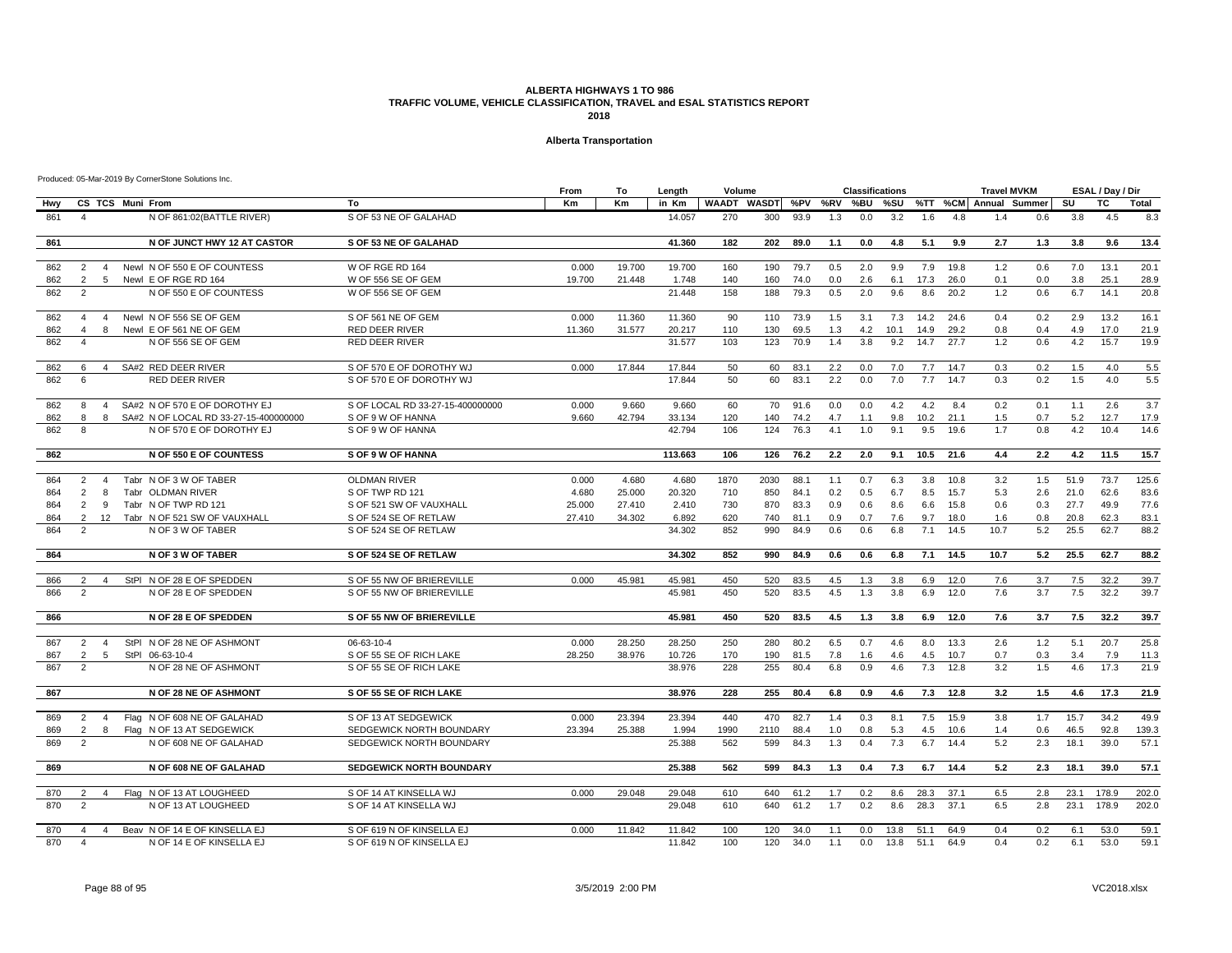#### **Alberta Transportation**

|            |                                           |                   |                  |                                                        |                                                | From            | To               | Length          | Volume       |              |              |            | <b>Classifications</b> |            |            |              | <b>Travel MVKM</b> |                       |              | ESAL / Day / Dir |                |
|------------|-------------------------------------------|-------------------|------------------|--------------------------------------------------------|------------------------------------------------|-----------------|------------------|-----------------|--------------|--------------|--------------|------------|------------------------|------------|------------|--------------|--------------------|-----------------------|--------------|------------------|----------------|
| Hwy        |                                           |                   | CS TCS Muni From |                                                        | To                                             | Km              | <b>Km</b>        | in Km           | <b>WAADT</b> | <b>WASDT</b> | %PV          | %RV        | %BU                    | %SU        |            |              |                    | %TT %CM Annual Summer | SU           | TC               | Total          |
| 870        | 6                                         | $\overline{4}$    |                  | Beav N OF 619 N OF KINSELLA WJ                         | S OF TWP RD 490                                | 0.000           | 9.690            | 9.690           | 90           | 100          | 78.1         | 1.9        | 2.9                    | 13.3       | 3.8        | 20.0         | 0.3                | 0.1                   | 5.3          | 3.5              | 8.8            |
| 870        | 6                                         | 5                 |                  | Beav N OF TWP RD 490                                   | S OF 16 AT INNISFREE                           | 9.690           | 31.215           | 21.525          | 140          | 150          | 86.1         | 2.4        | 1.5                    | 6.1        | 3.9        | 11.5         | 1.1                | 0.5                   | 3.8          | 5.7              | 9.5            |
| 870        | 6                                         |                   |                  | N OF 619 N OF KINSELLA WJ                              | S OF 16 AT INNISFREE                           |                 |                  | 31.215          | 124          | 134          | 84.3         | 2.3        | 1.8                    | 7.7        | 3.9        | 13.4         | 1.4                | 0.6                   | 4.2          | 5.0              | 9.2            |
| 870        | 8                                         | $\overline{4}$    |                  | Minb N OF 16 AT INNISFREE                              | N.C.L. OF INNISFREE                            | 0.000           | 1.660            | 1.660           | 1540         | 1730         | 79.0         | 7.3        | 0.0                    | 3.1        | 10.6       | 13.7         | 0.9                | 0.4                   | 21.0         | 169.2            | 190.2          |
| 870        | 8                                         | 8                 |                  | Minb N.C.L. OF INNISFREE                               | S OF 631 N OF INNISFREE WJ                     | 1.660           | 19.331           | 17.671          | 290          | 330          | 88.6         | 1.3        | 0.2                    | 3.8        | 6.1        | 10.1         | 1.9                | 0.9                   | 4.9          | 18.3             | 23.2           |
| 870        | 8                                         |                   |                  | N OF 16 AT INNISFREE                                   | S OF 631 N OF INNISFREE WJ                     |                 |                  | 19.331          | 397          | 450          | 85.4         | 3.3        | 0.1                    | 3.6        | 7.6        | 11.3         | 2.8                | 1.3                   | 6.3          | 31.3             | 37.6           |
| 870        | 10 <sup>1</sup>                           |                   |                  | 4 TwoH N OF 631 S OF MORECAMBE EJ                      | S OF 45 N OF MORECAMBE                         | 0.000           | 14.199           | 14.199          | 280          | 310          | 68.7         | 3.0        | 0.6                    | 1.1        | 26.6       | 28.3         | 1.5                | 0.7                   | 1.4          | 77.2             | 78.6           |
| 870        | 10 <sup>10</sup>                          |                   |                  | N OF 631 S OF MORECAMBE EJ                             | S OF 45 N OF MORECAMBE                         |                 |                  | 14.199          | 280          | 310          | 68.7         | 3.0        | 0.6                    | 1.1        | 26.6       | 28.3         | 1.5                | 0.7                   | 1.4          | 77.2             | 78.6           |
| 870        |                                           |                   |                  | N OF 13 AT LOUGHEED                                    | S OF 45 N OF MORECAMBE                         |                 |                  | 105.635         | 326          | 353          | 69.1         | 2.3        | 0.4                    | 6.7        | 21.5       | 28.6         | 12.6               | 5.7                   | 9.6          | 72.6             | 82.2           |
|            |                                           |                   |                  |                                                        |                                                |                 |                  |                 |              |              |              |            |                        |            |            |              |                    |                       |              |                  |                |
| 872        | 2                                         | $\overline{4}$    |                  | SA#2 N OF 586 SJ E OF SPONDIN                          | S OF 586 NJ                                    | 0.000           | 9.590            | 9.590           | 90           | 100          | 72.4         | 0.4        | 2.7                    | 9.2        | 15.3       | 27.2         | 0.3                | 0.1                   | 3.6          | 14.3             | 17.9           |
| 872        | 2                                         | 5                 |                  | SA#2 N OF 586 NJ                                       | <b>SCL CORONATION</b>                          | 9.590           | 35.620           | 26.030          | 90           | 100          | 72.3         | 0.0        | 4.6                    | 9.9        | 13.2       | 27.7         | 0.9                | 0.4                   | 3.9          | 12.3             | 16.2           |
| 872        | 2                                         | 8                 |                  | Pnte SCL CORONATION                                    | S OF 12 AT CORONATION WJ                       | 35.620          | 36.264           | 0.644           | 710          | 750          | 78.7         | 1.9        | 0.0                    | 4.6        | 14.8       | 19.4         | 0.2                | 0.1                   | 14.4         | 108.9            | 123.3          |
| 872        | $\overline{2}$                            |                   |                  | N OF 586 SJ E OF SPONDIN                               | S OF 12 AT CORONATION WJ                       |                 |                  | 36.264          | 101          | 112          | 73.1         | 0.3        | 3.6                    | 9.1        | 13.9       | 26.6         | 1.3                | 0.6                   | 4.0          | 14.6             | 18.6           |
| 872        | $\overline{4}$                            | $\overline{4}$    |                  | Pnte N OF 12 AT CORONATION EJ                          | N.C.L. OF CORONATION                           | 0.000           | 1.600            | 1.600           | 1210         | 1280         | 81.6         | 0.4        | 0.1                    | 5.0        | 12.9       | 18.0         | 0.7                | 0.3                   | 26.7         | 161.8            | 188.5          |
| 872        | $\overline{4}$                            | 8                 |                  | Pnte N.C.L. OF CORONATION                              | S OF 599 S OF BROWNFIELD                       | 1.600           | 16.209           | 14.609          | 480          | 510          | 79.1         | 3.9        | 0.9                    | 5.0        | 11.1       | 17.0         | 2.6                | 1.1                   | 10.6         | 55.2             | 65.8           |
| 872        | $\overline{a}$                            |                   |                  | 12 Pnte N OF 599 S OF BROWNFIELD                       | <b>BATTLE RIVER</b>                            | 16.209          | 35.637           | 19.428          | 460          | 490          | 80.3         | 5.2        | 1.0                    | 3.8        | 9.7        | 14.5         | 3.3                | 1.5                   | 7.7          | 46.2             | 53.9           |
| 872        | $\overline{\mathbf{4}}$                   |                   |                  | N OF 12 AT CORONATION EJ                               | <b>BATTLE RIVER</b>                            |                 |                  | 35.637          | 502          | 534          | 79.9         | 4.2        | 0.9                    | 4.4        | 10.6       | 15.9         | 6.5                | 2.9                   | 9.7          | 55.2             | 64.9           |
| 872        | 6                                         | $\overline{4}$    |                  | Flag BATTLE RIVER                                      | S OF 602 N OF BROWNFIELD                       | 0.000           | 3.681            | 3.681           | 290          | 310          | 64.9         | 1.7        | 0.0                    | 9.3        | 24.1       | 33.4         | 0.4                | 0.2                   | 11.9         | 72.4             | 84.3           |
| 872        | 6                                         | 8                 |                  | Flag N OF 602 N OF BROWNFIELD                          | S OF 608 SW OF HARDISTY                        | 3.681           | 19.884           | 16.203          | 300          | 320          | 65.8         | 2.0        | 0.4                    | 7.5        | 24.3       | 32.2         | 1.8                | 0.8                   | 9.9          | 75.6             | 85.5           |
| 872        | 6                                         |                   |                  | 12 Flag N OF 608 SW OF HARDISTY                        | S OF 13 W OF HARDISTY                          | 19.884          | 31.662           | 11.778          | 570          | 600          | 64.6         | 3.5        | 0.1                    | 7.3        | 24.5       | 31.9         | 2.5                | 1.1                   | 18.3         | 144.7            | 163.0          |
| 872        | 6                                         |                   |                  | <b>BATTLE RIVER</b>                                    | S OF 13 W OF HARDISTY                          |                 |                  | 31.662          | 399          | 423          | 65.0         | 2.8        | 0.2                    | 7.6        | 24.4       | 32.2         | 4.6                | 2.0                   | 13.4         | 100.9            | 114.3          |
| 872        |                                           |                   |                  | N OF 586 SJ E OF SPONDIN                               | S OF 13 W OF HARDISTY                          |                 |                  | 103.563         | 330          | 352          | 73.6         | 3.3        | 0.9                    | 6.1        | 16.1       | 23.1         | 12.5               | 5.6                   | 8.9          | 55.1             | 64.0           |
| 873        |                                           |                   |                  | Newl RAINIER EAST                                      | W OF 36 E OF RAINIER                           | 0.000           | 6.784            | 6.784           | 380          | 410          | 84.9         | 0.2        | 0.7                    | 4.4        | 9.8        | 14.9         |                    |                       |              | 38.6             | 46.0           |
|            | 2                                         | $\overline{4}$    |                  |                                                        |                                                |                 |                  |                 |              |              |              |            |                        |            |            |              | 0.9                | 0.4                   | 7.4          |                  |                |
| 873<br>873 | $\overline{2}$<br>2                       | 8<br>12           |                  | Newl E OF 36 E OF RAINIER<br>Newl N OF 535 S OF BROOKS | W OF 535 S OF BROOKS<br><b>JACKFISH BAY</b>    | 6.784<br>18.225 | 18.225<br>23.460 | 11.441<br>5.235 | 130<br>140   | 140          | 81.9         | 4.8        | 0.2                    | 5.0        | 8.1<br>5.4 | 13.3<br>11.2 | 0.5                | 0.2<br>0.1            | 2.9<br>3.6   | 10.9<br>7.8      | 13.8<br>11.4   |
| 873        | 2                                         | 13                |                  | Newl JACKFISH BAY                                      | S.C.L. OF BROOKS                               | 23.460          | 34.399           | 10.939          | 140          | 150<br>150   | 83.9<br>83.9 | 4.9        | 0.0<br>0.0             | 5.8<br>5.8 | 5.4        | 11.2         | 0.3<br>0.6         | 0.3                   | 3.6          | 7.8              | 11.4           |
| 873        | $\overline{2}$                            |                   |                  | <b>RAINIER EAST</b>                                    | S.C.L. OF BROOKS                               |                 |                  | 34.399          | 184          | 198          | 83.9         | 4.9<br>3.0 | 0.3                    | 5.0        | 7.8        | 13.1         | 2.3                | 1.0                   | 4.1          | 14.9             | 19.0           |
|            |                                           |                   |                  |                                                        |                                                |                 |                  |                 |              |              |              |            |                        |            |            |              |                    |                       |              |                  |                |
| 873        | $\overline{4}$                            | 3                 |                  | Newl N.C.L. OF BROOKS                                  | S OF 1 N OF BROOKS                             | 0.000           | 0.446            | 0.446           | 9840         | 11360        | 91.7         | 1.6        | 0.3                    | 4.4        | 2.0        | 6.7          | 1.6                | 0.8                   | 190.7        | 204.0            | 394.7          |
| 873        | $\overline{4}$                            | $\overline{4}$    |                  | Newl N OF 1 N OF BROOKS                                | S OF 544 S OF DUCHESS                          | 0.446           | 11.332           | 10.886          | 4980         | 5750         | 89.1         | 1.5        | 0.3                    | 5.4        | 3.7        | 9.4          | 19.8               |                       | 9.6 118.5    | 191.0            | 309.5          |
| 873<br>873 | $\overline{4}$<br>$\overline{\mathbf{4}}$ | 8                 |                  | Newl N OF 544 S OF DUCHESS<br>N.C.L. OF BROOKS         | S OF 550 S OF DUCHESS<br>S OF 550 S OF DUCHESS | 11.332          | 16.025           | 4.693<br>16.025 | 2370<br>4351 | 2730<br>5022 | 92.0<br>89.8 | 1.6<br>1.5 | 0.3<br>0.3             | 3.3<br>5.0 | 2.8<br>3.4 | 6.4<br>8.7   | 4.1<br>25.4        | 2.0<br>12.3           | 34.5<br>95.8 | 68.8<br>153.3    | 103.3<br>249.1 |
|            |                                           |                   |                  |                                                        |                                                |                 |                  |                 |              |              |              |            |                        |            |            |              |                    |                       |              |                  |                |
| 873        |                                           |                   |                  | <b>RAINIER EAST</b>                                    | S OF 550 S OF DUCHESS                          |                 |                  | 50.424          | 1508         | 1731         | 89.3         | 1.6        | 0.3                    | 5.0        | 3.8        | 9.1          | 27.8               | 13.4                  | 33.2         | 59.4             | 92.6           |
| 875        | 2                                         | $\mathbf{\Delta}$ |                  | Tabr E OF 36 SE OF VAUXHALI                            | S OF 524 E OF HAYS EJ                          | 0.000           | 31.760           | 31.760          | 270          | 290          | 75.2         | 0.7        | 0.5                    | 9.4        | 14.2       | 24.1         | 3.1                | 1.4                   | 11.2         | 39.7             | 50.9           |
| 875        | $\overline{2}$                            |                   |                  | E OF 36 SE OF VAUXHALL                                 | S OF 524 E OF HAYS EJ                          |                 |                  | 31.760          | 270          | 290          | 75.2         | 0.7        | 0.5                    | 9.4        | 14.2       | 24.1         | 3.1                | 1.4                   | 11.2         | 39.7             | 50.9           |
| 875        | $\overline{a}$                            | $\overline{4}$    |                  | Tabr N OF 524 AT HAYS WJ                               | W OF 525 S OF ROLLING HILLS                    | 0.000           | 15.738           | 15.738          | 340          | 370          | 84.6         | 1.5        | 0.4                    | 5.8        | 7.7        | 13.9         | 2.0                | 0.9                   | 8.7          | 27.1             | 35.8           |
| 875        | $\Delta$                                  | -8                |                  | Tabr N OF 525 S OF ROLLING HILLS                       | S OF 530 N OF ROLLING HILLS                    | 15.738          | 18.974           | 3.236           | 630          | 680          | 82.4         | 1.5        | 0.4                    | 4.7        | 11.0       | 16.1         | 0.7                | 0.3                   | 13.0         | 71.8             | 84.8           |
| 875        |                                           | 12                |                  | Tabr N OF 530 N OF ROLLING HILLS                       | S OF 535 SW OF TILLEY                          | 18.974          | 35.172           | 16.198          | 810          | 900          | 77.8         | 1.4        | 0.5                    | 5.0        | 15.3       | 20.8         | 4.8                | 2.2                   | 17.8         | 128.5            | 146.3          |
| 875        | $\overline{4}$                            |                   |                  | 16 Tabr N OF 535 SW OF TILLEY                          | S OF 1 SE OF BROOKS                            | 35.172          | 49.177           | 14.005          | 810          | 940          | 82.2         | 0.9        | 1.2                    | 4.2        | 11.5       | 16.9         | 4.1                | 2.0                   | 15.0         | 96.5             | 111.5          |
| 875        | $\overline{4}$                            |                   |                  | N OF 524 AT HAYS WJ                                    | S OF 1 SE OF BROOKS                            |                 |                  | 49.177          | 648          | 727          | 80.9         | 1.2        | 0.7                    | 4.8        | 12.4       | 17.9         | 11.6               | 5.5                   | 13.7         | 83.3             | 97.0           |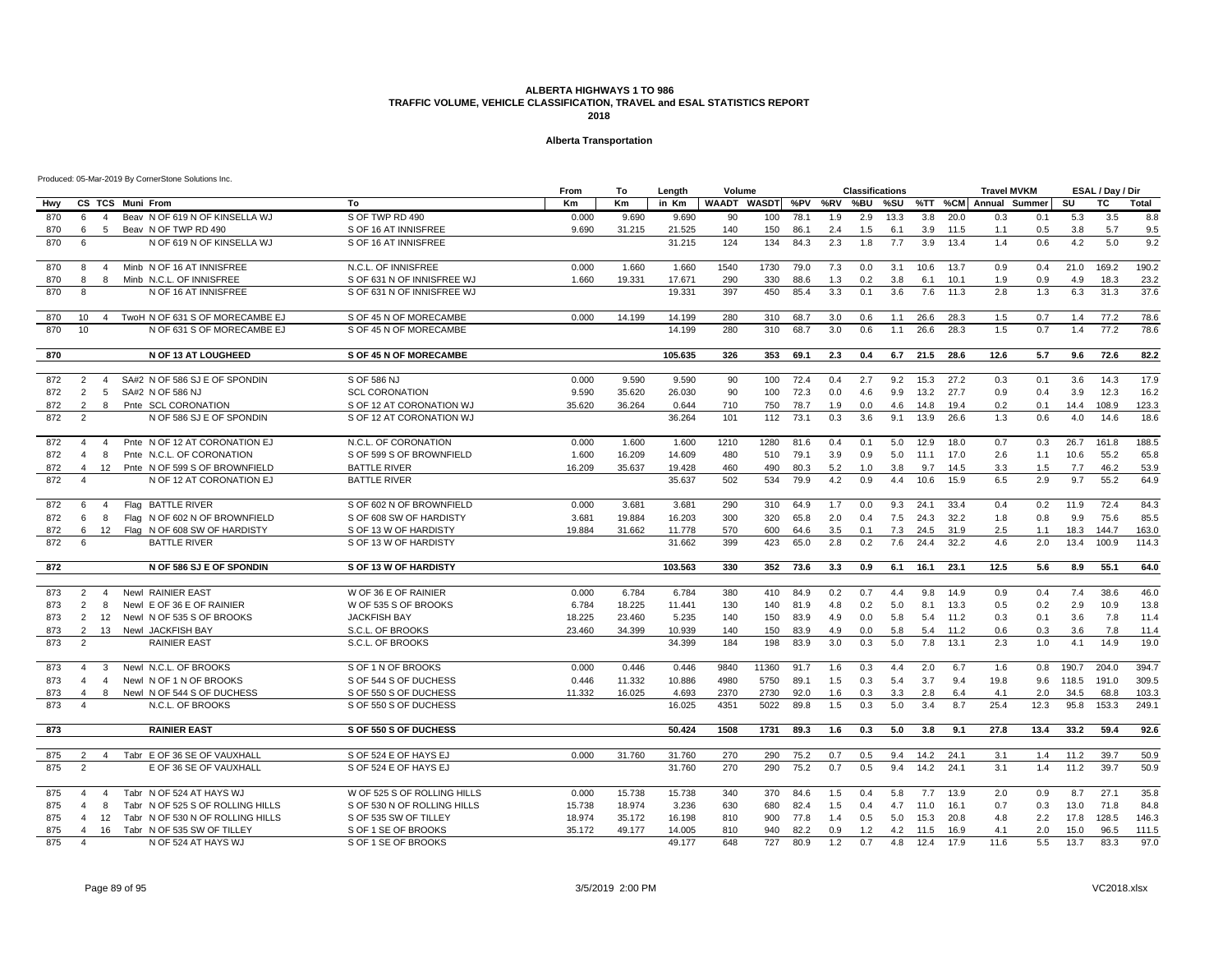#### **Alberta Transportation**

|     |                |                |                  |                                           |                                   | From   | То     | Length | Volume              |      |          |     | <b>Classifications</b> |      |      |      | <b>Travel MVKM</b>    |     |      | ESAL / Day / Dir |       |
|-----|----------------|----------------|------------------|-------------------------------------------|-----------------------------------|--------|--------|--------|---------------------|------|----------|-----|------------------------|------|------|------|-----------------------|-----|------|------------------|-------|
| Hwy |                |                | CS TCS Muni From |                                           | To                                | Кm     | Кm     | in Km  | WAADT WASDT %PV %RV |      |          |     | %BU                    | %SU  |      |      | %TT %CM Annual Summer |     | SU   | TC               | Total |
| 875 |                |                |                  | E OF 36 SE OF VAUXHALL                    | S OF 1 SE OF BROOKS               |        |        | 80.937 | 500                 |      | 556 79.6 | 1.1 | 0.7                    | 5.8  | 12.8 | 19.3 | 14.8                  | 6.9 | 12.8 | 66.3             | 79.1  |
|     |                |                |                  |                                           |                                   |        |        |        |                     |      |          |     |                        |      |      |      |                       |     |      |                  |       |
| 876 | 2              | $\overline{4}$ |                  | Newl N OF 535 S OF TILLEY                 | S.C.L. OF TILLEY                  | 0.000  | 5.670  | 5.670  | 200                 | 230  | 89.1     | 0.9 | 1.8                    | 3.8  | 4.4  | 10.0 | 0.4                   | 0.2 | 3.3  | 9.1              | 12.4  |
| 876 | 2              | 6              |                  | Newl S.C.L. OF TILLEY                     | S OF 1 N OF TILLEY                | 5.670  | 10.386 | 4.716  | 600                 | 690  | 88.9     | 1.0 | 0.2                    | 3.6  | 6.3  | 10.1 | 1.0                   | 0.5 | 9.5  | 39.2             | 48.7  |
| 876 | $\overline{2}$ | 8              |                  | Newl N OF 1 N OF TILLEY                   | S OF 544 SE OF PATRICIA           | 10.386 | 32.936 | 22.550 | 170                 | 200  | 74.1     | 2.2 | 1.6                    | 9.7  | 12.4 | 23.7 | 1.4                   | 0.7 | 7.3  | 21.8             | 29.1  |
| 876 | $\overline{2}$ |                |                  | N OF 535 S OF TILLEY                      | S OF 544 SE OF PATRICIA           |        |        | 32.936 | 237                 | 275  | 81.7     | 1.6 | 1.1                    | 6.6  | 9.0  | 16.7 | 2.8                   | 1.4 | 6.9  | 22.1             | 29.0  |
| 876 | $\overline{4}$ | $\overline{4}$ |                  | Newl N OF 544 SE OF PATRICIA              | RED DEER RIVER                    | 0.000  | 21.503 | 21.503 | 330                 | 370  | 76.0     | 2.2 | 0.7                    | 12.7 | 8.4  | 21.8 | 2.6                   | 1.2 | 18.5 | 28.7             | 47.2  |
| 876 | $\overline{4}$ |                |                  | N OF 544 SE OF PATRICIA                   | <b>RED DEER RIVER</b>             |        |        | 21.503 | 330                 | 370  | 76.0     | 2.2 | 0.7                    | 12.7 | 8.4  | 21.8 | 2.6                   | 1.2 | 18.5 | 28.7             | 47.2  |
|     |                |                |                  |                                           |                                   |        |        |        |                     |      |          |     |                        |      |      |      |                       |     |      |                  |       |
| 876 | 6              | $\overline{4}$ |                  | SA#2 RED DEER RIVER                       | S OF TWP RD 225 NW OF WARDLOW     | 0.000  | 8.620  | 8.620  | 230                 | 260  | 78.1     | 1.4 | 1.1                    | 11.4 | 8.0  | 20.5 | 0.7                   | 0.3 | 11.5 | 19.1             | 30.6  |
| 876 | 6              | 8              |                  | SA#2 N OF TWP RD 225 NW OF WARDLOW        | S OF TWP RD 250 S OF POLLOCKVILLE | 8.620  | 30.470 | 21.850 | 170                 | 190  | 77.3     | 1.1 | 2.4                    | 11.4 | 7.8  | 21.6 | 1.4                   | 0.6 | 8.5  | 13.7             | 22.2  |
| 876 | 6              |                |                  | 12 SA#2 N OF TWP RD 250 S OF POLLOCKVILLE | S OF 570 N OF POLLOCKVILLE SJ     | 30.470 | 44.034 | 13.564 | 180                 | 200  | 74.9     | 0.7 | 1.8                    | 11.9 | 10.7 | 24.4 | 0.9                   | 0.4 | 9.4  | 20.0             | 29.4  |
| 876 | 6              |                |                  | <b>RED DEER RIVER</b>                     | S OF 570 N OF POLLOCKVILLE SJ     |        |        | 44.034 | 185                 | 207  | 76.8     | 1.1 | 1.9                    | 11.5 | 8.7  | 22.1 | 3.0                   | 1.4 | 9.4  | 16.7             | 26.1  |
|     |                |                |                  |                                           |                                   |        |        |        |                     |      |          |     |                        |      |      |      |                       |     |      |                  |       |
| 876 |                |                |                  | N OF 535 S OF TILLEY                      | S OF 570 N OF POLLOCKVILLE SJ     |        |        | 98.473 | 234                 | 265  | 78.2     | 1.6 | 1.3                    | 10.2 | 8.7  | 20.2 | 8.4                   | 4.0 | 10.5 | 21.1             | 31.6  |
| 877 | $\overline{1}$ | $\overline{4}$ |                  | Warn N OF 501 E OF MILK RIVER             | S OF 504 S OF SKIFF               | 0.000  | 14.581 | 14.581 | 70                  | 80   | 56.4     | 0.0 | 1.3                    | 18.8 | 23.5 | 43.6 | 0.4                   | 0.2 | 5.8  | 17.1             | 22.9  |
| 877 |                |                |                  | N OF 501 E OF MILK RIVER                  | S OF 504 S OF SKIFF               |        |        | 14.581 | 70                  | 80   | 56.4     | 0.0 | 1.3                    | 18.8 | 23.5 | 43.6 | 0.4                   | 0.2 | 5.8  | 17.1             | 22.9  |
|     |                |                |                  |                                           |                                   |        |        |        |                     |      |          |     |                        |      |      |      |                       |     |      |                  |       |
| 877 | 2              | $\overline{4}$ |                  | FtvM N OF 504 S OF SKIFF                  | S OF 61 S OF SKIFF SJ             | 0.000  | 22.991 | 22.991 | 70                  | 80   | 73.0     | 0.0 | 0.9                    | 11.9 | 14.2 | 27.0 | 0.6                   | 0.3 | 3.7  | 10.3             | 14.0  |
| 877 | $\overline{2}$ |                |                  | N OF 504 S OF SKIFF                       | S OF 61 S OF SKIFF SJ             |        |        | 22.991 | 70                  | 80   | 73.0     | 0.0 | 0.9                    | 11.9 | 14.2 | 27.0 | 0.6                   | 0.3 | 3.7  | 10.3             | 14.0  |
| 877 | $\overline{4}$ | $\overline{4}$ |                  | Tabr E OF 61 N OF SKIFF NJ                | W OF RGE RD 133 S OF GRASSY LAKE  | 0.000  | 22.898 | 22.898 | 120                 | 130  | 66.7     | 0.2 | 0.8                    | 8.1  | 24.2 | 33.1 | 1.0                   | 0.5 | 4.3  | 30.1             | 34.4  |
| 877 | $\overline{a}$ |                |                  | E OF 61 N OF SKIFF NJ                     | W OF RGE RD 133 S OF GRASSY LAKE  |        |        | 22.898 | 120                 | 130  | 66.7     | 0.2 | 0.8                    | 8.1  | 24.2 | 33.1 | 1.0                   | 0.5 | 4.3  | 30.1             | 34.4  |
|     |                |                |                  |                                           |                                   |        |        |        |                     |      |          |     |                        |      |      |      |                       |     |      |                  |       |
| 877 | 6              | 8              |                  | Tabr N OF TWP RD 84 S OF GRASSY LAKE      | S OF 3 AT GRASSY LAKE             | 0.000  | 17.372 | 17.372 | 310                 | 350  | 72.9     | 0.9 | 1.8                    | 9.2  | 15.2 | 26.2 | 2.0                   | 0.9 | 12.6 | 48.8             | 61.4  |
| 877 | 6              |                |                  | N OF TWP RD 84 S OF GRASSY LAKE           | S OF 3 AT GRASSY LAKE             |        |        | 17.372 | 310                 | 350  | 72.9     | 0.9 | 1.8                    | 9.2  | 15.2 | 26.2 | 2.0                   | 0.9 | 12.6 | 48.8             | 61.4  |
|     |                |                |                  |                                           |                                   |        |        |        |                     |      |          |     |                        |      |      |      |                       |     |      |                  |       |
| 877 |                |                |                  | N OF 501 E OF MILK RIVER                  | <b>S OF 3 AT GRASSY LAKE</b>      |        |        | 77.842 | 138                 | 155  | 69.6     | 0.5 | 1.4                    | 10.3 | 18.2 | 29.9 | 3.9                   | 1.8 | 6.3  | 26.0             | 32.3  |
| 879 | 2              | $\overline{4}$ |                  | FtyM N OF 501 S OF FOREMOST               | S OF 61 S OF FOREMOST SJ          | 0.000  | 29.156 | 29.156 | 310                 | 340  | 68.9     | 1.6 | 1.3                    | 6.6  | 21.6 | 29.5 | 3.3                   | 1.5 | 9.0  | 69.4             | 78.4  |
| 879 | $\overline{2}$ |                |                  | N OF 501 S OF FOREMOST                    | S OF 61 S OF FOREMOST SJ          |        |        | 29.156 | 310                 | 340  | 68.9     | 1.6 | 1.3                    | 6.6  | 21.6 | 29.5 | 3.3                   | 1.5 | 9.0  | 69.4             | 78.4  |
|     |                |                |                  |                                           |                                   |        |        |        |                     |      |          |     |                        |      |      |      |                       |     |      |                  |       |
| 879 | $\overline{4}$ | 4              |                  | FtyM N OF 61 AT FOREMOST NJ               | S OF 3 SW OF BOW ISLAND           | 0.000  | 40.252 | 40.252 | 550                 | 660  | 79.5     | 2.6 | 0.4                    | 7.0  | 10.5 | 17.9 | 8.1                   | 4.1 | 17.0 | 59.9             | 76.9  |
| 879 | $\overline{4}$ |                |                  | N OF 61 AT FOREMOST NJ                    | S OF 3 SW OF BOW ISLAND           |        |        | 40.252 | 550                 | 660  | 79.5     | 2.6 | 0.4                    | 7.0  | 10.5 | 17.9 | 8.1                   | 4.1 | 17.0 | 59.9             | 76.9  |
|     |                |                |                  |                                           |                                   |        |        |        |                     |      |          |     |                        |      |      |      |                       |     |      |                  |       |
| 879 | 6              | $\overline{4}$ |                  | Cypr N OF 3 SW OF BOW ISLAND              | S OF 524 SE OF HAYS               | 0.000  | 27.439 | 27.439 | 380                 | 470  | 61.0     | 1.8 | 0.1                    | 8.3  | 28.8 | 37.2 | 3.8                   | 2.0 | 13.9 | 113.4            | 127.3 |
| 879 | 6              |                |                  | N OF 3 SW OF BOW ISLAND                   | S OF 524 SE OF HAYS               |        |        | 27.439 | 380                 | 470  | 61.0     | 1.8 | 0.1                    | 8.3  | 28.8 | 37.2 | 3.8                   | 2.0 | 13.9 | 113.4            | 127.3 |
| 879 |                |                |                  | N OF 501 S OF FOREMOST                    | S OF 524 SE OF HAYS               |        |        | 96.847 | 430                 | 510  | 72.6     | 2.2 | 0.5                    | 7.2  | 17.5 | 25.2 | 15.2                  | 7.6 | 13.6 | 78.0             | 91.6  |
|     |                |                |                  |                                           |                                   |        |        |        |                     |      |          |     |                        |      |      |      |                       |     |      |                  |       |
| 880 | $\overline{2}$ | $\overline{4}$ |                  | FtyM MONTANA BORDER                       | S OF 501 N OF ADEN                | 0.000  | 24.968 | 24.968 | 60                  | 70   | 77.3     | 2.6 | 5.2                    | 7.8  | 7.1  | 20.1 | 0.5                   | 0.3 | 2.1  | 4.4              | 6.5   |
| 880 | 2              |                |                  | <b>MONTANA BORDER</b>                     | S OF 501 N OF ADEN                |        |        | 24.968 | 60                  | 70   | 77.3     | 2.6 | 5.2                    | 7.8  | 7.1  | 20.1 | 0.5                   | 0.3 | 2.1  | 4.4              | 6.5   |
| 880 |                |                |                  | <b>MONTANA BORDER</b>                     | S OF 501 N OF ADEN                |        |        | 24.968 | 60                  | 70   | 77.3     | 2.6 | 5.2                    | 7.8  | 7.1  | 20.1 | 0.5                   | 0.3 | 2.1  | 4.4              | 6.5   |
|     |                |                |                  |                                           |                                   |        |        |        |                     |      |          |     |                        |      |      |      |                       |     |      |                  |       |
| 881 | 2              | $\overline{4}$ |                  | Flag N OF 13 AT HARDISTY                  | N.C.L. OF HARDISTY                | 0.000  | 2.210  | 2.210  | 1720                | 1820 | 78.6     | 0.6 | 0.4                    | 4.8  | 15.6 | 20.8 | 1.4                   | 0.6 | 36.4 | 278.1            | 314.5 |
| 881 | 2              | 8              |                  | Wain N.C.L. OF HARDISTY                   | S OF 14 W OF IRMA                 | 2.210  | 30.321 | 28.111 | 1050                | 1150 | 75.9     | 1.6 | 0.5                    | 7.2  | 14.8 | 22.5 | 10.8                  | 4.9 | 33.3 | 161.1            | 194.4 |
| 881 | 2              |                |                  | N OF 13 AT HARDISTY                       | S OF 14 W OF IRMA                 |        |        | 30.321 | 1099                | 1199 | 76.2     | 1.5 | 0.5                    | 6.9  | 14.9 | 22.3 | 12.2                  | 5.6 | 33.4 | 169.7            | 203.1 |
|     |                |                |                  |                                           |                                   |        |        |        |                     |      |          |     |                        |      |      |      |                       |     |      |                  |       |
| 881 | $\overline{4}$ | $\overline{4}$ |                  | Wain N OF 14 W OF IRMA                    | N.C.L. OF IRMA                    | 0.000  | 0.470  | 0.470  | 670                 | 750  | 69.6     | 1.4 | 0.7                    | 9.1  | 19.2 | 29.0 | 0.1                   | 0.1 | 26.9 | 133.3            | 160.2 |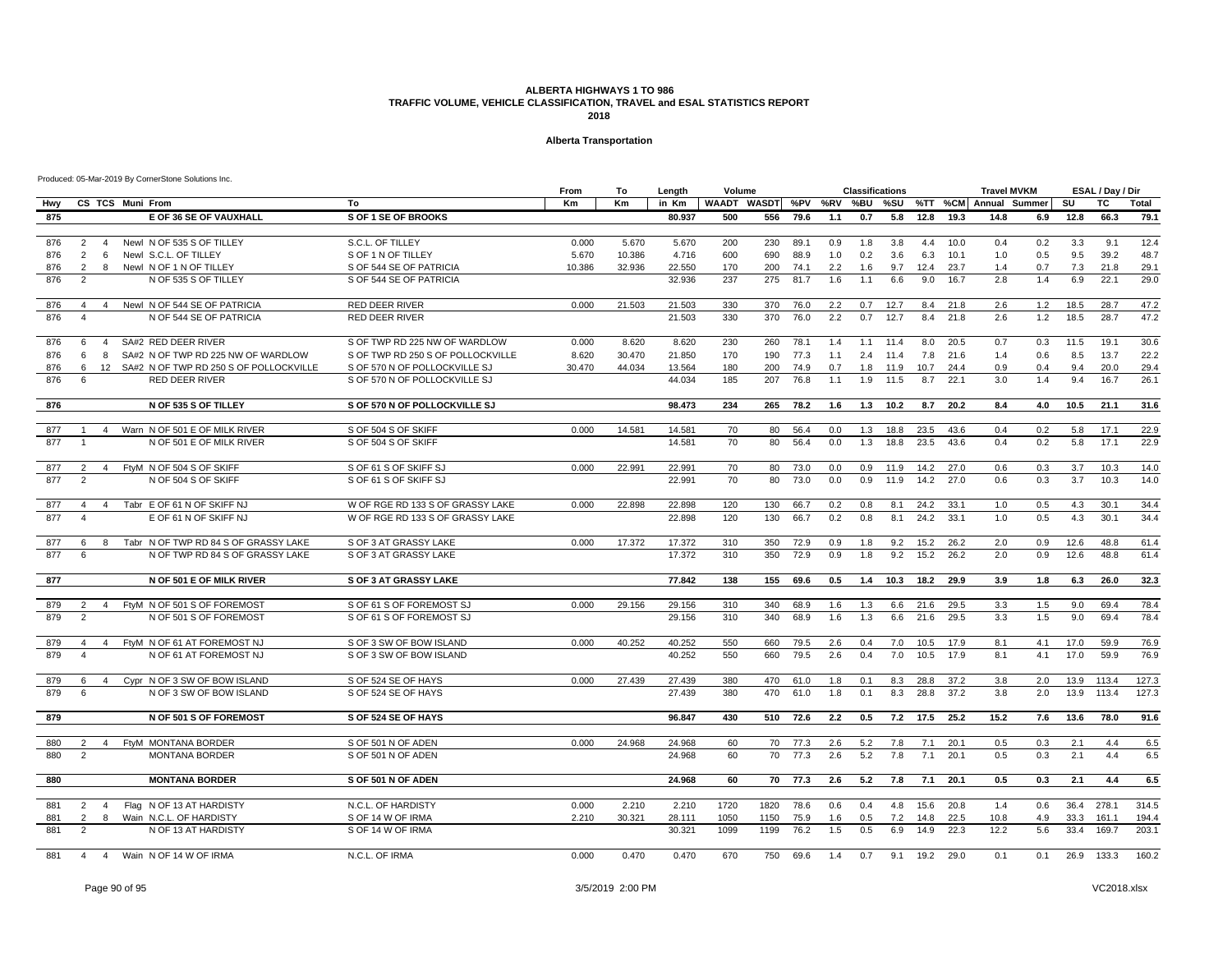#### **Alberta Transportation**

|            |                |                         |                                                         |                                                  | From   | To     | Length         | Volume       |                     |              |            | <b>Classifications</b> |            |            |            | <b>Travel MVKM</b>    |            |              | ESAL / Day / Dir |              |
|------------|----------------|-------------------------|---------------------------------------------------------|--------------------------------------------------|--------|--------|----------------|--------------|---------------------|--------------|------------|------------------------|------------|------------|------------|-----------------------|------------|--------------|------------------|--------------|
| Hwy        |                |                         | CS TCS Muni From                                        | To                                               | Кm     | Кm     | in Km          |              | WAADT WASDT %PV %RV |              |            | %BU                    | %SU        |            |            | %TT %CM Annual Summer |            | SU           | TC               | <b>Total</b> |
| 881        | $\overline{4}$ | 6                       | Wain N.C.L. OF IRMA                                     | S OF 619 N OF IRMA SJ                            | 0.470  | 21.506 | 21.036         | 520          | 590                 | 63.4         | 2.6        | 0.8                    | 5.5        | 27.7       | 34.0       | 4.0                   | 1.9        | 12.6         | 149.3            | 161.9        |
| 881        | $\overline{4}$ | 8                       | Wain N OF 619 N OF IRMA SJ                              | S OF 619:04                                      | 21.506 | 27.978 | 6.472          | 820          | 920                 | 65.9         | 4.2        | 0.2                    | 5.3        | 24.4       | 29.9       | 1.9                   | 0.9        | 19.1         | 207.4            | 226.5        |
| 881        | $\overline{4}$ |                         | N OF 14 W OF IRMA                                       | S OF 619:04                                      |        |        | 27.978         | 592          | 669                 | 64.3         | 3.1        | 0.6                    | 5.5        | 26.5       | 32.6       | 6.0                   | 2.9        | 14.3         | 162.6            | 176.9        |
|            |                |                         |                                                         |                                                  |        |        |                |              |                     |              |            |                        |            |            |            |                       |            |              |                  |              |
| 881        | 6              | $\overline{4}$          | Minb N OF 619 S OF MANNVILLE NJ                         | S OF 16 S OF MANNVILLE                           | 0.000  | 18.724 | 18.724         | 690          | 770                 | 78.7         | 4.8        | 0.3                    | 5.5        | 10.7       | 16.5       | 4.7                   | 2.2        | 16.7         | 76.5             | 93.2         |
| 881        | 6              |                         | N OF 619 S OF MANNVILLE NJ                              | S OF 16 S OF MANNVILLE                           |        |        | 18.724         | 690          | 770                 | 78.7         | 4.8        | 0.3                    | 5.5        | 10.7       | 16.5       | 4.7                   | 2.2        | 16.7         | 76.5             | 93.2         |
| 881        | 8              | $\overline{4}$          | Minb N OF 16 S OF MANNVILLE                             | S.C.L. OF MANNVILLE                              | 0.000  | 0.800  | 0.800          | 1530         | 1720                | 86.2         | 2.4        | 0.7                    | 4.5        | 6.2        | 11.4       | 0.4                   | 0.2        | 30.3         | 98.3             | 128.6        |
| 881        | 8              | 8                       | Minb S.C.L. OF MANNVILLE                                | N.C.L. OF MANNVILLE                              | 0.800  | 1.500  | 0.700          | 2120         | 2380                | 87.9         | 2.2        | 1.0                    | 5.0        | 3.9        | 9.9        | 0.5                   | 0.3        | 46.7         | 85.7             | 132.4        |
| 881        | 8              | 12                      | Minb N.C.L. OF MANNVILLE                                | S OF 631 S OF MYRNAM                             | 1.500  | 24.657 | 23.157         | 330          | 380                 | 79.8         | 3.1        | 0.1                    | 5.5        | 11.5       | 17.1       | 2.8                   | 1.3        | 8.0          | 39.3             | 47.3         |
| 881        | 8              |                         | 16 TwoH N OF 631 S OF MYRNAM NJ                         | S OF 45 S OF MYRNAM                              | 24.657 | 37.975 | 13.318         | 370          | 420                 | 84.7         | 4.8        | 0.2                    | 3.7        | 6.6        | 10.5       | 1.8                   | 0.9        | 6.0          | 25.3             | 31.3         |
| 881        | 8              |                         | N OF 16 S OF MANNVILLE                                  | S OF 45 S OF MYRNAM                              |        |        | 37.975         | 402          | 459                 | 82.6         | 3.5        | 0.3                    | 4.8        | 8.8        | 13.9       | 5.6                   | 2.7        | 8.5          | 36.7             | 45.2         |
| 881        | 10             | $\overline{4}$          | TwoH N OF 45 S OF MYRNAM                                | NORTH SASKATCHEWAN RIVER                         | 0.000  | 11.089 | 11.089         | 810          | 920                 | 87.8         | 5.4        | 0.0                    | 3.4        | 3.4        | 6.8        | 3.3                   | 1.6        | 12.1         | 28.5             | 40.6         |
| 881        | 10             |                         | N OF 45 S OF MYRNAM                                     | NORTH SASKATCHEWAN RIVER                         |        |        | 11.089         | 810          | 920                 | 87.8         | 5.4        | 0.0                    | 3.4        | 3.4        | 6.8        | 3.3                   | 1.6        | 12.1         | 28.5             | 40.6         |
|            |                |                         |                                                         |                                                  |        |        |                |              |                     |              |            |                        |            |            |            |                       |            |              |                  |              |
| 881        | 12             | $\overline{4}$          | StPI NORTH SASKATCHEWAN RIVER                           | S OF 646 SE OF ST.PAUL                           | 0.000  | 16.660 | 16.660         | 910          | 1040                | 88.6         | 2.6        | 0.3                    | 3.1        | 5.4        | 8.8        | 5.5                   | 2.7        | 12.4         | 50.9             | 63.3         |
| 881        | 12             | 8                       | StPI N OF 646 SE OF ST.PAUL                             | S OF 29 E OF ST.PAUL EJ                          | 16.660 | 27.254 | 10.594         | 1810         | 2000                | 85.7         | 1.6        | 0.2                    | 5.3        | 7.2        | 12.7       | 7.0                   | 3.2        | 42.3         | 135.1            | 177.4        |
| 881        | 12             |                         | NORTH SASKATCHEWAN RIVER                                | S OF 29 E OF ST.PAUL EJ                          |        |        | 27.254         | 1260         | 1413                | 87.1         | 2.0        | 0.2                    | 4.3        | 6.4        | 10.9       | 12.5                  | 5.9        | 23.9         | 83.6             | 107.5        |
| 881        | 14             |                         | StPI N OF 29 E OF ST.PAUL WJ                            | S OF 28 N OF ST.VINCENT                          | 0.000  | 21.306 | 21.306         | 2400         | 2630                | 85.5         | 3.9        | 0.2                    | 4.9        | 5.5        | 10.6       | 18.7                  | 8.6        | 51.8         | 136.8            | 188.6        |
| 881        | 14             |                         | N OF 29 E OF ST.PAUL WJ                                 | S OF 28 N OF ST.VINCENT                          |        |        | 21.306         | 2400         | 2630                | 85.5         | 3.9        | 0.2                    | 4.9        | 5.5        | 10.6       | 18.7                  | 8.6        | 51.8         | 136.8            | 188.6        |
|            |                |                         |                                                         |                                                  |        |        |                |              |                     |              |            |                        |            |            |            |                       |            |              |                  |              |
| 881        | 16             | $\overline{4}$          | Bonn N OF 28 N OF ST. VINCENT                           | S OF 660 NW OF THERIEN                           | 0.000  | 9.727  | 9.727          | 1060         | 1190                | 79.7         | 3.2        | 0.6                    | 7.0        | 9.5        | 17.1       | 3.8                   | 1.8        | 32.7         | 104.4            | 137.1        |
| 881        | 16             | 8                       | Bonn N OF 660 NW OF THERIEN                             | S OF 55 W OF TRUMAN                              | 9.727  | 34.540 | 24.813         | 720          | 810                 | 67.4         | 4.8        | 0.3                    | 10.3       | 17.2       | 27.8       | 6.5                   | 3.1        | 32.7         | 128.4            | 161.1        |
| 881        | 16             |                         | N OF 28 N OF ST. VINCENT                                | S OF 55 W OF TRUMAN                              |        |        | 34.540         | 816          | 917                 | 71.9         | 4.2        | 0.4                    | 9.1        | 14.4       | 23.9       | 10.3                  | 4.8        | 32.7         | 121.8            | 154.5        |
| 881        | 18             | 2                       | Lkid E OF 36 AT LAC LA BICHE                            | W OF 663 AT LAC LA BICHE                         | 0.000  | 2.591  | 2.591          | 2860         | 3110                | 79.1         | 1.7        | 0.9                    | 6.5        | 11.8       | 19.2       | 2.7                   | 1.2        | 81.9         | 349.8            | 431.7        |
| 881        | 18             | 12                      | LkId W OF 663 AT LAC LA BICHE                           | E OF JCT 858 & 881                               | 2.591  | 28.894 | 26.303         | 1510         | 1570                | 79.3         | 2.3        | 1.7                    | 4.2        | 12.5       | 18.4       | 14.5                  | 6.3        | 27.9         | 195.6            | 223.5        |
| 881        | 18             |                         | E OF 36 AT LAC LA BICHE                                 | E OF JCT 858 & 881                               |        |        | 28.894         | 1631         | 1708                | 79.2         | 2.2        | 1.6                    | 4.6        | 12.4       | 18.6       | 17.2                  | 7.6        | 33.0         | 209.6            | 242.6        |
|            |                |                         |                                                         |                                                  |        |        |                |              |                     |              |            |                        |            |            |            |                       |            |              |                  |              |
| 881<br>881 | 19<br>19       | 4                       | LkId E OF 36 AT LAC LA BICHE<br>E OF 36 AT LAC LA BICHE | E.C.L. OF LAC LA BICHE<br>E.C.L. OF LAC LA BICHE | 0.000  | 2.186  | 2.186<br>2.186 | 5230<br>5230 | 5690<br>5690        | 95.5<br>95.5 | 1.0<br>1.0 | 0.7<br>0.7             | 2.2<br>2.2 | 0.6<br>0.6 | 3.5<br>3.5 | 4.2<br>4.2            | 1.9<br>1.9 | 50.7<br>50.7 | 32.5<br>32.5     | 83.2<br>83.2 |
|            |                |                         |                                                         |                                                  |        |        |                |              |                     |              |            |                        |            |            |            |                       |            |              |                  |              |
| 881        | 20             | $\overline{4}$          | Lkld N OF 858                                           | <b>19TH BASELINE</b>                             | 0.000  | 61.765 | 61.765         | 1170         | 1210                | 71.3         | 2.5        | 1.2                    | 5.2        | 19.8       | 26.2       | 26.4                  | 11.4       | 26.8         | 240.1            | 266.9        |
| 881        | 20             |                         | N OF 858                                                | 19TH BASELINE                                    |        |        | 61.765         | 1170         | 1210                | 71.3         | 2.5        | 1.2                    | 5.2        | 19.8       | 26.2       | 26.4                  | 11.4       | 26.8         | 240.1            | 266.9        |
| 881        | 21             | $\overline{4}$          | Wdbf 19TH BASELINE                                      | NW SEC2 TWP77 R8 W4                              | 0.000  | 47.784 | 47.784         | 790          | 820                 | 68.5         | 1.9        | 1.3                    | 8.2        | 20.1       | 29.6       | 13.8                  | 6.0        | 28.5         | 164.6            | 193.1        |
| 881        | 21             |                         | <b>19TH BASELINE</b>                                    | NW SEC2 TWP77 R8 W4                              |        |        | 47.784         | 790          | 820                 | 68.5         | 1.9        | 1.3                    | 8.2        | 20.1       | 29.6       | 13.8                  | 6.0        | 28.5         | 164.6            | 193.1        |
|            |                |                         |                                                         |                                                  |        |        |                |              |                     |              |            |                        |            |            |            |                       |            |              |                  |              |
| 881        | 22             | $\overline{4}$          | Wdbf NW SEC2 TWP77 R8 W4                                | 21 ST BASELINE                                   | 0.000  | 45.000 | 45.000         | 900          | 930                 | 66.4         | 6.9        | 1.1                    | 7.5        | 18.1       | 26.7       | 14.8                  | 6.4        | 29.7         | 168.8            | 198.5        |
| 881        | 22             | 5                       | Wdbf 21 ST BASELINE                                     | NE SEC28 TWP82 R6 W4                             | 45.000 | 68.582 | 23.582         | 900          | 930                 | 66.4         | 6.9        | 1.1                    | 7.5        | 18.1       | 26.7       | 7.7                   | 3.4        | 29.7         | 168.8            | 198.5        |
| 881        | 22             |                         | NW SEC2 TWP77 R8 W4                                     | NE SEC28 TWP82 R6 W4                             |        |        | 68.582         | 900          | 930                 | 66.4         | 6.9        | 1.1                    | 7.5        | 18.1       | 26.7       | 22.5                  | 9.8        | 29.7         | 168.8            | 198.5        |
| 881        | 24             | $\overline{4}$          | Wdbf NE SEC28 TWP82 R6 W4                               | S OF LONG LAKE PROJECT ACC                       | 0.000  | 35.164 | 35.164         | 1540         | 1710                | 72.3         | 2.6        | 1.7                    | 8.1        | 15.3       | 25.1       | 19.8                  | 9.2        | 54.9         | 244.2            | 299.1        |
| 881        | 24             | 8                       | Wdbf N OF LONG LAKE PROJECT ACC                         | E OF 63 NW OF ANZAC                              | 35.164 | 58.260 | 23.096         | 3030         | 3380                | 77.7         | 2.0        | 1.7                    | 8.5        | 10.1       | 20.3       | 25.5                  | 11.9       | 113.5        | 317.2            | 430.7        |
| 881        | 24             |                         | NE SEC28 TWP82 R6 W4                                    | E OF 63 NW OF ANZAC                              |        |        | 58.260         | 2131         | 2372                | 75.3         | 2.3        | 1.7                    | 8.3        | 12.4       | 22.4       | 45.3                  | 21.1       | 77.9         | 273.9            | 351.8        |
| 881        |                |                         | N OF 13 AT HARDISTY                                     | E OF 63 NW OF ANZAC                              |        |        | 476.658        | 1165         | 1261                | 75.8         | 3.1        | 1.0                    | 6.4        | 13.7       | 21.1       | 202.7                 | 92.0       | 32.8         | 165.4            | 198.2        |
|            |                |                         |                                                         |                                                  |        |        |                |              |                     |              |            |                        |            |            |            |                       |            |              |                  |              |
| 882        | $\overline{2}$ | $\overline{\mathbf{A}}$ | Bonn N OF 28 AT BEACON CORNER                           | S OF 660 N OF GLENDON                            | 0.000  | 9.712  | 9.712          | 880          | 990                 | 85.0         | 0.9        | 1.3                    | 4.7        | 8.1        | 14.1       | 3.1                   | 1.5        | 18.2         | 73.9             | 92.1         |
| 882        | $\overline{2}$ |                         | N OF 28 AT BEACON CORNER                                | S OF 660 N OF GLENDON                            |        |        | 9.712          | 880          | 990                 | 85.0         | 0.9        | 1.3                    | 4.7        | 8.1        | 14.1       | 3.1                   | 1.5        | 18.2         | 73.9             | 92.1         |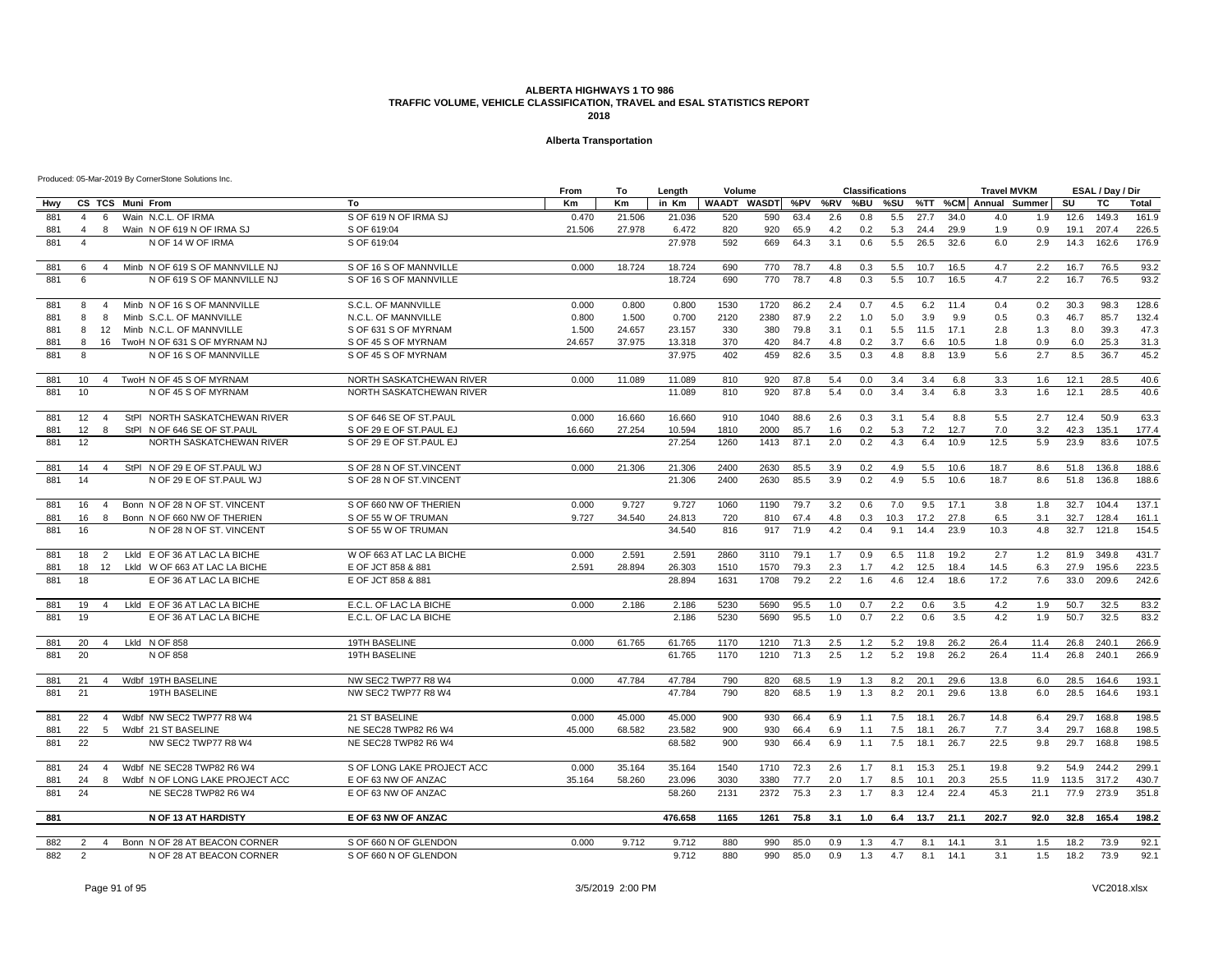#### **Alberta Transportation**

|     |                         |                |                                          |                                     | From   | To     | Length  | Volume |      |      |     | <b>Classifications</b> |      |      |      | <b>Travel MVKM</b> |                                                   |      | ESAL / Day / Dir |              |
|-----|-------------------------|----------------|------------------------------------------|-------------------------------------|--------|--------|---------|--------|------|------|-----|------------------------|------|------|------|--------------------|---------------------------------------------------|------|------------------|--------------|
| Hwy |                         |                | CS TCS Muni From                         | To                                  | Km     | Кm     | in Km   |        |      |      |     |                        |      |      |      |                    | WAADT WASDT %PV %RV %BU %SU %TT %CM Annual Summer | SU   | тс               | <b>Total</b> |
| 882 |                         |                | N OF 28 AT BEACON CORNER                 | S OF 660 N OF GLENDON               |        |        | 9.712   | 880    | 990  | 85.0 | 0.9 | 1.3                    | 4.7  | 8.1  | 14.1 | 3.1                | 1.5                                               | 18.2 | 73.9             | 92.1         |
| 883 | 2                       | $\overline{4}$ | Wain N OF 14 NW OF FABYAN                | W OF 41 NE OF FABYAN                | 0.000  | 20.333 | 20.333  | 290    | 330  | 80.7 | 1.9 | 0.4                    | 7.7  | 9.3  | 17.4 | 2.2                | 1.0                                               | 9.8  | 28.0             | 37.8         |
| 883 | 2                       |                | N OF 14 NW OF FABYAN                     | W OF 41 NE OF FABYAN                |        |        | 20.333  | 290    | 330  | 80.7 | 1.9 | 0.4                    | 7.7  | 9.3  | 17.4 | 2.2                | 1.0                                               | 9.8  | 28.0             | 37.8         |
| 883 |                         |                | N OF 14 NW OF FABYAN                     | W OF 41 NE OF FABYAN                |        |        | 20.333  | 290    | 330  | 80.7 | 1.9 | 0.4                    | 7.7  | 9.3  | 17.4 | 2.2                | 1.0                                               | 9.8  | 28.0             | 37.8         |
| 884 | $\overline{2}$          | $\overline{4}$ | Cypr N OF 1 W OF SUFFIELD                | <b>RALSTON</b>                      | 0.000  | 5.780  | 5.780   | 2690   | 3050 | 92.6 | 0.4 | 0.5                    | 3.7  | 2.8  | 7.0  | 5.7                | 2.7                                               | 43.8 | 78.1             | 121.9        |
| 884 | 2                       | 8              | Cypr RALSTON                             | S OF 544 S OF JENNER                | 5.780  | 49.340 | 43.560  | 630    | 710  | 79.0 | 2.4 | 0.1                    | 9.7  | 8.8  | 18.6 | 10.0               | 4.7                                               | 26.9 | 57.5             | 84.4         |
| 884 | 2                       |                | 12 Cypr N OF 544 S OF JENNER             | M.D.1 BOUNDARY                      | 49.340 | 53.957 | 4.617   | 660    | 740  | 69.9 | 3.2 | 0.5                    | 11.5 | 14.9 | 26.9 | 1.1                | 0.5                                               | 33.4 | 101.9            | 135.3        |
| 884 | 2                       |                | N OF 1 W OF SUFFIELD                     | M.D.1 BOUNDARY                      |        |        | 53.957  | 853    | 963  | 82.9 | 1.8 | 0.3                    | 7.8  | 7.2  | 15.3 | 16.8               | 7.9                                               | 29.3 | 63.7             | 93.0         |
| 884 | $\overline{4}$          | $\overline{4}$ | SA#2 M.D.1 BOUNDARY                      | S OF 555 AT JENNER                  | 0.000  | 4.731  | 4.731   | 500    | 560  | 73.3 | 3.9 | 0.3                    | 8.0  | 14.5 | 22.8 | 0.9                | 0.4                                               | 17.6 | 75.1             | 92.7         |
| 884 | $\overline{4}$          | 8              | SA#2 N OF 555 AT JENNER                  | S OF NE 33-22-9-4 (CORRECTION LINE) | 4.731  | 24.585 | 19.854  | 320    | 350  | 70.0 | 4.7 | 0.9                    | 7.2  | 17.2 | 25.3 | 2.3                | 1.1                                               | 10.1 | 57.0             | 67.1         |
| 884 | $\overline{4}$          |                | M.D.1 BOUNDARY                           | S OF NE 33-22-9-4 (CORRECTION LINE) |        |        | 24.585  | 355    | 390  | 70.9 | 4.5 | 0.7                    | 7.4  | 16.5 | 24.6 | 3.2                | 1.5                                               | 11.6 | 60.7             | 72.3         |
| 884 | 6                       | $\overline{4}$ | SA#3 N OF NE 33-22-9-4 (CORRECTION LINE) | S OF NE 33-24-9-4                   | 0.000  | 20.010 | 20.010  | 270    | 310  | 64.1 | 4.0 | 0.2                    | 10.0 | 21.7 | 31.9 | 2.0                | 0.9                                               | 11.9 | 60.7             | 72.6         |
| 884 | 6                       |                | N OF NE 33-22-9-4 (CORRECTION LINE)      | S OF NE 33-24-9-4                   |        |        | 20.010  | 270    | 310  | 64.1 | 4.0 | 0.2                    | 10.0 | 21.7 | 31.9 | 2.0                | 0.9                                               | 11.9 | 60.7             | 72.6         |
| 884 | 8                       | 4              | SA#3 N OF NE 33-24-9-4                   | S OF 570 NW OF BIG STONE            | 0.000  | 12.944 | 12.944  | 350    | 410  | 64.2 | 3.3 | 0.7                    | 5.3  | 26.5 | 32.5 | 1.7                | 0.8                                               | 8.2  | 96.1             | 104.3        |
| 884 | $\mathsf{R}$            |                | N OF NE 33-24-9-4                        | S OF 570 NW OF BIG STONE            |        |        | 12.944  | 350    | 410  | 64.2 | 3.3 | 0.7                    | 5.3  | 26.5 | 32.5 | 1.7                | 0.8                                               | 8.2  | 96.1             | 104.3        |
| 884 | 10 <sup>°</sup>         | $\overline{a}$ | SA#3 N OF 570 NW OF BIG STONE            | S OF 9 SE OF YOUNGSTOWN WJ          | 0.000  | 35.034 | 35.034  | 330    | 400  | 69.9 | 5.5 | 0.7                    | 6.4  | 17.5 | 24.6 | 4.2                | 2.1                                               | 9.3  | 59.9             | 69.2         |
| 884 | 10                      |                | N OF 570 NW OF BIG STONE                 | S OF 9 SE OF YOUNGSTOWN WJ          |        |        | 35.034  | 330    | 400  | 69.9 | 5.5 | 0.7                    | 6.4  | 17.5 | 24.6 | 4.2                | 2.1                                               | 9.3  | 59.9             | 69.2         |
| 884 | 12                      | $\overline{4}$ | SA#3 N OF 9 SE OF YOUNGSTOWN EJ          | S OF S.A. 3 BOUNDARY                | 0.000  | 22.943 | 22.943  | 250    | 300  | 64.6 | 4.0 | 2.1                    | 7.1  | 22.2 | 31.4 | 2.1                | 1.1                                               | 7.8  | 57.5             | 65.3         |
| 884 | 12                      |                | N OF 9 SE OF YOUNGSTOWN EJ               | S OF S.A. 3 BOUNDARY                |        |        | 22.943  | 250    | 300  | 64.6 | 4.0 | 2.1                    | 7.1  | 22.2 | 31.4 | 2.1                | 1.1                                               | 7.8  | 57.5             | 65.3         |
| 884 | 14                      | $\overline{4}$ | SA#4 N OF S.A. 3 BOUNDARY                | S OF 586 N OF HEMARUKA              | 0.000  | 16.205 | 16.205  | 260    | 310  | 62.2 | 2.5 | 2.0                    | 6.9  | 26.4 | 35.3 | 1.5                | 0.8                                               | 7.9  | 71.1             | 79.0         |
| 884 | 14                      | 8              | SA#4 N OF 586 N OF HEMARUKA              | S OF 12 SE OF VETERAN EJ            | 16.205 | 32.521 | 16.316  | 320    | 370  | 66.9 | 3.2 | 1.5                    | 6.0  | 22.4 | 29.9 | 1.9                | 0.9                                               | 8.5  | 74.3             | 82.8         |
| 884 | 14                      |                | N OF S.A. 3 BOUNDARY                     | S OF 12 SE OF VETERAN EJ            |        |        | 32.521  | 290    | 340  | 64.8 | 2.9 | 1.7                    | 6.4  | 24.2 | 32.3 | 3.4                | 1.7                                               | 8.2  | 72.7             | 80.9         |
| 884 | 16                      |                | SA#4 N OF 12 AT VETERAN WJ               | S OF 599 E OF TALBOT WJ             | 0.000  | 25.903 | 25.903  | 430    | 460  | 83.1 | 1.3 | 1.3                    | 4.0  | 10.3 | 15.6 | 4.1                | 1.8                                               | 7.6  | 45.9             | 53.5         |
| 884 | 16                      |                | N OF 12 AT VETERAN WJ                    | S OF 599 E OF TALBOT WJ             |        |        | 25.903  | 430    | 460  | 83.1 | 1.3 | 1.3                    | 4.0  | 10.3 | 15.6 | 4.1                | 1.8                                               | 7.6  | 45.9             | 53.5         |
| 884 | 18                      | $\mathbf{A}$   | Prov N OF 599 NE OF TALBOT EJ            | S OF 603 W OF HUGHENDEN             | 0.000  | 31.706 | 31.706  | 220    | 250  | 70.0 | 1.3 | 1.2                    | 9.0  | 18.5 | 28.7 | 2.5                | 1.2                                               | 8.7  | 42.2             | 50.9         |
| 884 | 18                      |                | 8 Prov N OF 603 W OF HUGHENDEN           | S OF 13 AT AMISK                    | 31.706 | 38.990 | 7.284   | 180    | 200  | 76.1 | 1.6 | 0.7                    | 6.6  | 15.0 | 22.3 | 0.5                | 0.2                                               | 5.2  | 28.0             | 33.2         |
| 884 | 18                      |                | N OF 599 NE OF TALBOT EJ                 | S OF 13 AT AMISK                    |        |        | 38.990  | 213    | 241  | 71.1 | 1.3 | 1.1                    | 8.6  | 17.9 | 27.6 | 3.0                | 1.4                                               | 8.1  | 39.5             | 47.6         |
| 884 |                         |                | N OF 1 W OF SUFFIELD                     | S OF 13 AT AMISK                    |        |        | 266.887 | 415    | 473  | 75.5 | 2.7 | 0.8                    | 7.2  | 13.8 | 21.8 | 40.4               | 19.3                                              | 13.2 | 59.4             | 72.6         |
| 885 | 2                       | $\overline{4}$ | FtvM N OF 501 S OF ETZIKOM               | S OF 61 E OF ETZIKOM                | 0.000  | 29,901 | 29,901  | 150    | 170  | 86.0 | 0.7 | 0.0                    | 4.6  | 8.7  | 13.3 | 1.6                | 0.8                                               | 3.0  | 13.5             | 16.5         |
| 885 | $\overline{2}$          |                | N OF 501 S OF ETZIKOM                    | S OF 61 E OF ETZIKOM                |        |        | 29.901  | 150    | 170  | 86.0 | 0.7 | 0.0                    | 4.6  | 8.7  | 13.3 | 1.6                | 0.8                                               | 3.0  | 13.5             | 16.5         |
| 885 | $\overline{4}$          | $\overline{4}$ | FtyM N OF 61 E OF ETZIKOM                | S OF 3 E OF BOW ISLAND WJ           | 0.000  | 45.973 | 45.973  | 250    | 280  | 84.1 | 2.7 | 3.6                    | 2.1  | 7.5  | 13.2 | 4.2                | 2.0                                               | 2.3  | 19.4             | 21.7         |
| 885 | $\overline{\mathbf{4}}$ |                | N OF 61 E OF ETZIKOM                     | S OF 3 E OF BOW ISLAND WJ           |        |        | 45.973  | 250    | 280  | 84.1 | 2.7 | 3.6                    | 2.1  | 7.5  | 13.2 | 4.2                | 2.0                                               | 2.3  | 19.4             | 21.7         |
| 885 |                         |                | N OF 501 S OF ETZIKOM                    | S OF 3 E OF BOW ISLAND WJ           |        |        | 75.874  | 211    | 237  | 84.7 | 2.1 | 2.6                    | 2.8  | 7.8  | 13.2 | 5.8                | 2.8                                               | 2.6  | 17.1             | 19.7         |
| 886 | 2                       | $\overline{4}$ | SA#3 N OF 555 SW OF BUFFALO              | S OF TWP RD 250                     | 0.000  | 36.830 | 36.830  | 80     | 110  | 78.2 | 2.5 | 5.0                    | 6.7  | 7.6  | 19.3 | 1.1                | 0.6                                               | 2.4  | 6.3              | 8.7          |
| 886 | $\overline{2}$          | 5              | SA#3 N OF TWP RD 250                     | S OF 570 NW OF BIGSTONE             | 36.830 | 53.210 | 16.380  | 80     | 100  | 80.4 | 2.3 | 3.8                    | 4.5  | 9.0  | 17.3 | 0.5                | 0.3                                               | 1.6  | 7.5              | 9.1          |
|     |                         |                |                                          |                                     |        |        |         |        |      |      |     |                        |      |      |      |                    |                                                   |      |                  |              |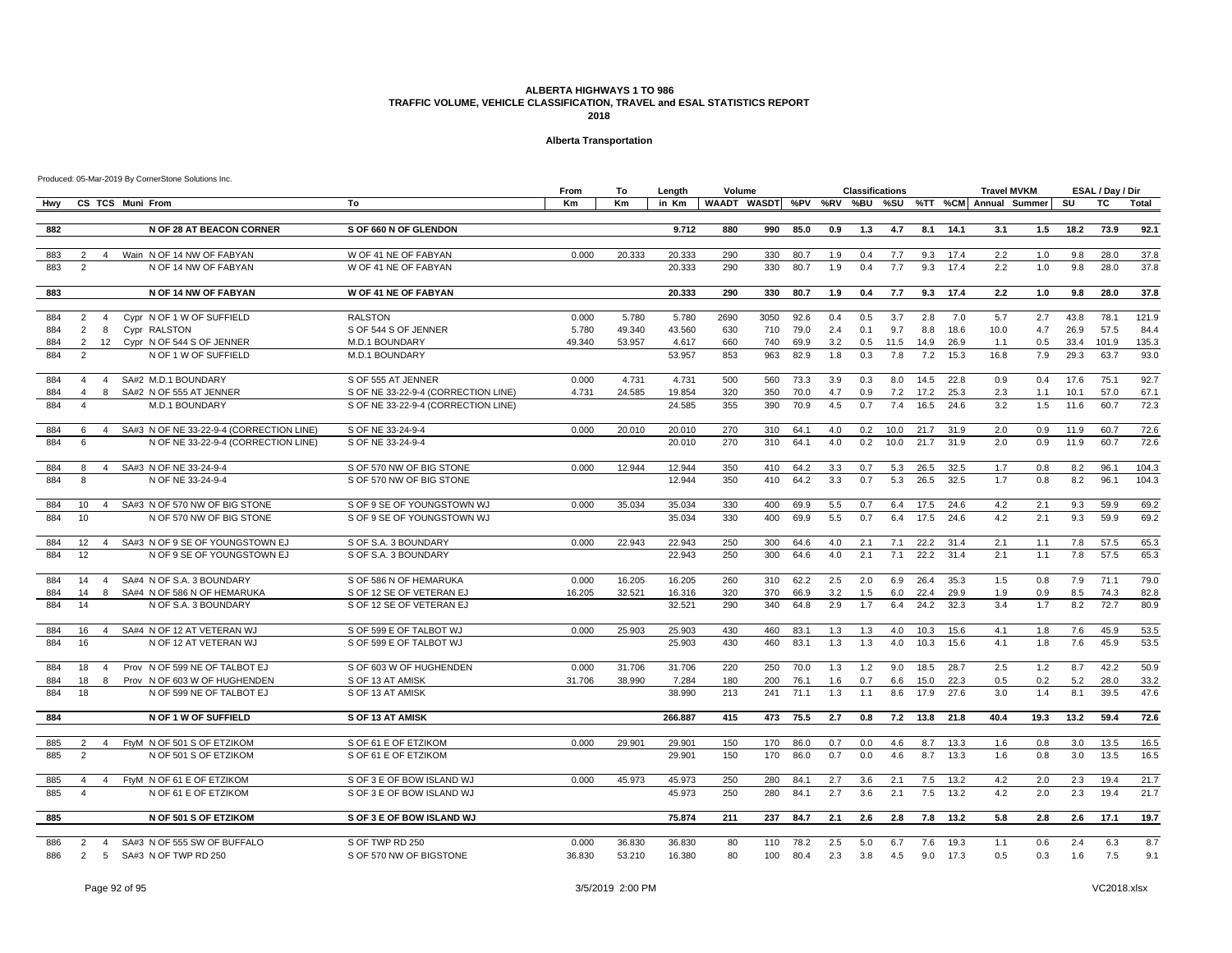#### **Alberta Transportation**

|            |                                  |                                                          |                                                    | From   | То     | Length          | Volume     |                    |              |            | <b>Classifications</b> |            |              |              | <b>Travel MVKM</b> |            |              | ESAL / Day / Dir |                |
|------------|----------------------------------|----------------------------------------------------------|----------------------------------------------------|--------|--------|-----------------|------------|--------------------|--------------|------------|------------------------|------------|--------------|--------------|--------------------|------------|--------------|------------------|----------------|
| Hwy        |                                  | CS TCS Muni From                                         | To                                                 | Km     | Κm     | in Km           |            | <b>WAADT WASDT</b> | %PV          | %RV        | %BU                    | %SU        |              | %TT %CM      | Annual Summer      |            | SU           | тc               | <b>Total</b>   |
| 886        | $\overline{2}$                   | N OF 555 SW OF BUFFALO                                   | S OF 570 NW OF BIGSTONE                            |        |        | 53.210          | 80         | 107                | 79.0         | 2.4        | 4.6                    | 6.0        | 8.0          | 18.6         | 1.6                | 0.9        | 2.1          | 6.6              | 8.7            |
| 886        | $\overline{4}$                   | SA#3 N OF 570 NW OF BIGSTONE<br>$\overline{4}$           | S OF 9 S OF CEREAL                                 | 0.000  | 19.492 | 19.492          | 130        | 160                | 74.8         | 3.4        | 2.1                    | 8.4        | 11.3         | 21.8         | 0.9                | 0.5        | 4.8          | 15.2             | 20.0           |
| 886        | $\overline{\mathbf{4}}$          | N OF 570 NW OF BIGSTONE                                  | S OF 9 S OF CEREAL                                 |        |        | 19.492          | 130        | 160                | 74.8         | 3.4        | 2.1                    | 8.4        | 11.3         | 21.8         | 0.9                | 0.5        | 4.8          | 15.2             | 20.0           |
| 886        | 6<br>4                           | SA#3 N OF 9 S OF CEREAL                                  | SPECIAL AREA 3 BOUNDARY                            | 0.000  | 32.493 | 32.493          | 220        | 260                | 78.8         | 2.9        | 1.1                    | 8.9        | 8.3          | 18.3         | 2.6                | 1.3        | 8.6          | 18.9             | 27.5           |
| 886        | 6                                | N OF 9 S OF CEREAL                                       | SPECIAL AREA 3 BOUNDARY                            |        |        | 32.493          | 220        | 260                | 78.8         | 2.9        | 1.1                    | 8.9        | 8.3          | 18.3         | 2.6                | 1.3        | 8.6          | 18.9             | 27.5           |
| 886        | 8<br>$\overline{4}$              | SA#4 SPECIAL AREA 3 BOUNDARY                             | S OF TWP RD 332                                    | 0.000  | 20.550 | 20.550          | 100        | 120                | 86.4         | 0.8        | 0.0                    | 4.8        | 8.0          | 12.8         | 0.8                | 0.4        | 2.1          | 8.3              | 10.4           |
| 886        | 8                                | SA#4 N OF TWP RD 332<br>6                                | S OF 12 & 41 AT CONSORT WJ                         | 20.550 | 36.231 | 15.681          | 380        | 440                | 81.4         | 0.8        | 0.5                    | 6.9        | 10.4         | 17.8         | 2.2                | 1.1        | 11.5         | 41.0             | 52.5           |
| 886        | 8                                | SPECIAL AREA 3 BOUNDARY                                  | S OF 12 & 41 AT CONSORT WJ                         |        |        | 36.231          | 221        | 258                | 82.6         | 0.8        | 0.4                    | 6.4        | 9.8          | 16.6         | 2.9                | 1.4        | 6.2          | 22.4             | 28.6           |
| 886        |                                  | N OF 555 SW OF BUFFALO                                   | S OF 12 & 41 AT CONSORT WJ                         |        |        | 141.426         | 155        | 188                | 79.8         | 2.1        | 1.6                    | 7.4        | 9.1          | 18.1         | 8.0                | 4.1        | 5.1          | 14.6             | 19.7           |
| 887        | 2<br>$\overline{4}$              | FtyM N OF 501 S OF ORION                                 | S OF 61 S OF ORION SJ                              | 0.000  | 18.877 | 18.877          | 50         | 60                 | 91.2         | 0.0        | 0.0                    | 6.4        | 2.4          | 8.8          | 0.3                | 0.2        | 1.4          | 1.2              | 2.6            |
| 887        | 2                                | N OF 501 S OF ORION                                      | S OF 61 S OF ORION SJ                              |        |        | 18.877          | 50         | 60                 | 91.2         | 0.0        | 0.0                    | 6.4        | 2.4          | 8.8          | 0.3                | 0.2        | 1.4          | 1.2              | 2.6            |
| 887        | $\overline{4}$<br>$\overline{4}$ | FtyM N OF 61 N OF ORION NJ                               | S OF 3 NE OF SEVEN PERSONS                         | 0.000  | 50.747 | 50.747          | 280        | 310                | 75.6         | 0.8        | 1.9                    | 5.6        | 16.1         | 23.6         | 5.2                | 2.4        | 6.9          | 46.7             | 53.6           |
| 887        | $\overline{a}$                   | N OF 61 N OF ORION NJ                                    | S OF 3 NE OF SEVEN PERSONS                         |        |        | 50.747          | 280        | 310                | 75.6         | 0.8        | 1.9                    | 5.6        | 16.1         | 23.6         | 5.2                | 2.4        | 6.9          | 46.7             | 53.6           |
| 887        |                                  | N OF 501 S OF ORION                                      | S OF 3 NE OF SEVEN PERSONS                         |        |        | 69.624          | 218        | 242                | 76.7         | 0.7        | 1.8                    | 5.6        | 15.2         | 22.6         | 5.5                | 2.6        | 5.4          | 34.3             | 39.7           |
| 889        | $\mathbf{1}$<br>$\overline{4}$   | FtyM N OF 501 S OF MANYBERRIES                           | S OF 61 E OF MANYBERRIES                           | 0.000  | 14.888 | 14.888          | 130        | 160                | 75.4         | 2.0        | 0.0                    | 3.5        | 19.1         | 22.6         | 0.7                | 0.4        | 2.0          | 25.7             | 27.7           |
| 889        |                                  | N OF 501 S OF MANYBERRIES                                | S OF 61 E OF MANYBERRIES                           |        |        | 14.888          | 130        | 160                | 75.4         | 2.0        | 0.0                    | 3.5        | 19.1         | 22.6         | 0.7                | 0.4        | 2.0          | 25.7             | 27.7           |
| 889        | 2<br>$\overline{4}$              | FtyM N OF 61 E OF MANYBERRIES                            | NE 36 TWP6 R6 W4                                   | 0.000  | 14.322 | 14.322          | 110        | 140                | 81.3         | 0.6        | 0.5                    | 6.3        | 11.3         | 18.1         | 0.6                | 0.3        | 3.1          | 12.9             | 16.0           |
| 889        | $\overline{2}$                   | N OF 61 E OF MANYBERRIES                                 | NE 36 TWP6 R6 W4                                   |        |        | 14.322          | 110        | 140                | 81.3         | 0.6        | 0.5                    | 6.3        | 11.3         | 18.1         | 0.6                | 0.3        | 3.1          | 12.9             | 16.0           |
| 889        |                                  | N OF 501 S OF MANYBERRIES                                | <b>NE 36 TWP6 R6 W4</b>                            |        |        | 29.210          | 120        | 150                | 78.0         | 1.4        | 0.2                    | 4.8        | 15.6         | 20.6         | 1.3                | 0.7        | 2.5          | 19.4             | 21.9           |
| 892        | 2<br>$\overline{4}$              | Bonn N OF 659 S OF ARDMORE                               | S OF 28 AT ARDMORE                                 | 0.000  | 6.832  | 6.832           | 880        | 960                | 63.0         | 1.3        | 0.5                    | 7.0        | 28.2         | 35.7         | 2.2                | 1.0        | 27.1         | 257.2            | 284.3          |
| 892        | 2<br>6                           | Bonn N OF 28 AT ARDMORE                                  | N.C.L. OF ARDMORE                                  | 6.832  | 7.360  | 0.528           | 2430       | 2660               | 81.8         | 1.2        | 0.8                    | 4.3        | 11.9         | 17.0         | 0.5                | 0.2        | 46.0         | 299.7            | 345.7          |
| 892        | 2<br>8                           | Bonn N.C.L. OF ARDMORE                                   | S OF 55 N OF ARDMORE                               | 7.360  | 21.134 | 13.774          | 2410       | 2630               | 76.1         | 1.7        | 0.3                    | 7.9        | 14.0         | 22.2         | 12.1               | 5.5        | 83.9         | 349.7            | 433.6          |
| 892        | $\overline{2}$                   | N OF 659 S OF ARDMORE                                    | S OF 55 N OF ARDMORE                               |        |        | 21.134          | 1916       | 2091               | 74.4         | 1.6        | 0.3                    | 7.7        | 16.0         | 24.0         | 14.8               | 6.8        | 65.0         | 317.7            | 382.7          |
| 892        | $\overline{4}$                   | Bonn N OF 55 N OF ARDMORE<br>4                           | NW 13-64-4-4                                       | 0.000  | 10.269 | 10.269          | 2490       | 2720               | 80.6         | 1.5        | 1.0                    | 7.8        | 9.1          | 17.9         | 9.3                | 4.3        | 85.6         | 234.9            | 320.5          |
| 892        | $\boldsymbol{\Lambda}$           | N OF 55 N OF ARDMORE                                     | NW 13-64-4-4                                       |        |        | 10.269          | 2490       | 2720               | 80.6         | 1.5        | 1.0                    | 7.8        | 9.1          | 17.9         | 9.3                | 4.3        | 85.6         | 234.9            | 320.5          |
| 892        |                                  | N OF 659 S OF ARDMORE                                    | NW 13-64-4-4                                       |        |        | 31.403          | 2104       | 2297               | 76.8         | 1.6        | 0.6                    | 7.7        | 13.3         | 21.6         | 24.1               | 11.0       | 71.4         | 290.0            | 361.4          |
| 893        | 2                                | Verm N OF 619 S OF ISLAY<br>$\overline{4}$               | S OF 16 S OF ISLAY                                 | 0.000  | 20.528 | 20.528          | 100        | 110                | 62.0         | 1.9        | 1.2                    | 5.3        | 29.6         | 36.1         | 0.7                | 0.3        | 2.3          | 30.7             | 33.0           |
| 893        | $\overline{2}$                   | N OF 619 S OF ISLAY                                      | S OF 16 S OF ISLAY                                 |        |        | 20.528          | 100        | 110                | 62.0         | 1.9        | 1.2                    | 5.3        | 29.6         | 36.1         | 0.7                | 0.3        | 2.3          | 30.7             | 33.0           |
| 893        | $\overline{4}$<br>$\overline{4}$ | Verm N OF 16 S OF ISLAY                                  | N.C.L. OF ISLAY                                    | 0.000  | 5.900  | 5.900           | 870        | 930                | 79.2         | 0.8        | 0.4                    | 5.2        | 14.4         | 20.0         | 1.9                | 0.8        | 19.9         | 129.9            | 149.8          |
| 893        | $\overline{\mathbf{4}}$<br>8     | Verm N.C.L. OF ISLAY                                     | S OF 45 N OF DEWBERRY                              | 5.900  | 28.601 | 22.701          | 410        | 480                | 70.2         | 0.5        | 0.7                    | 10.1       | 18.5         | 29.3         | 3.4                | 1.7        | 18.2         | 78.6             | 96.8           |
| 893        | $\overline{\mathbf{4}}$          | N OF 16 S OF ISLAY                                       | S OF 45 N OF DEWBERRY                              |        |        | 28.601          | 505        | 573                | 73.4         | 0.6        | 0.6                    | 8.4        | 17.0         | 26.0         | 5.3                | 2.5        | 18.7         | 89.0             | 107.7          |
| 893        | 6<br>$\overline{4}$              | Verm N OF 45 N OF DEWBERRY EJ                            | S OF 640 S OF HEINSBURG                            | 0.000  | 16.201 | 16.201          | 660        | 770                | 69.6         | 2.3        | 0.1                    | 8.1        | 19.9         | 28.1         | 3.9                | 1.9        | 23.5         | 136.1            | 159.6          |
| 893<br>893 | 6<br>8<br>6                      | Verm N OF 640 S OF HEINSBURG<br>N OF 45 N OF DEWBERRY EJ | S OF 646 N OF HEINSBURG<br>S OF 646 N OF HEINSBURG | 16.201 | 21.636 | 5.435<br>21.636 | 620<br>650 | 720<br>757         | 65.5<br>68.6 | 1.5<br>2.1 | 0.6<br>0.2             | 8.8<br>8.3 | 23.6<br>20.8 | 33.0<br>29.3 | 1.2<br>5.1         | 0.6<br>2.5 | 24.0<br>23.8 | 151.7<br>140.1   | 175.7<br>163.9 |
|            |                                  |                                                          |                                                    |        |        |                 |            |                    |              |            |                        |            |              |              |                    |            |              |                  |                |
| 893        |                                  | N OF 619 S OF ISLAY                                      | S OF 646 N OF HEINSBURG                            |        |        | 70.765          | 432        | 495                | 70.4         | 1.4        | 0.5                    | 8.1        | 19.6         | 28.2         | 11.2               | 5.4        | 15.4         | 87.8             | 103.2          |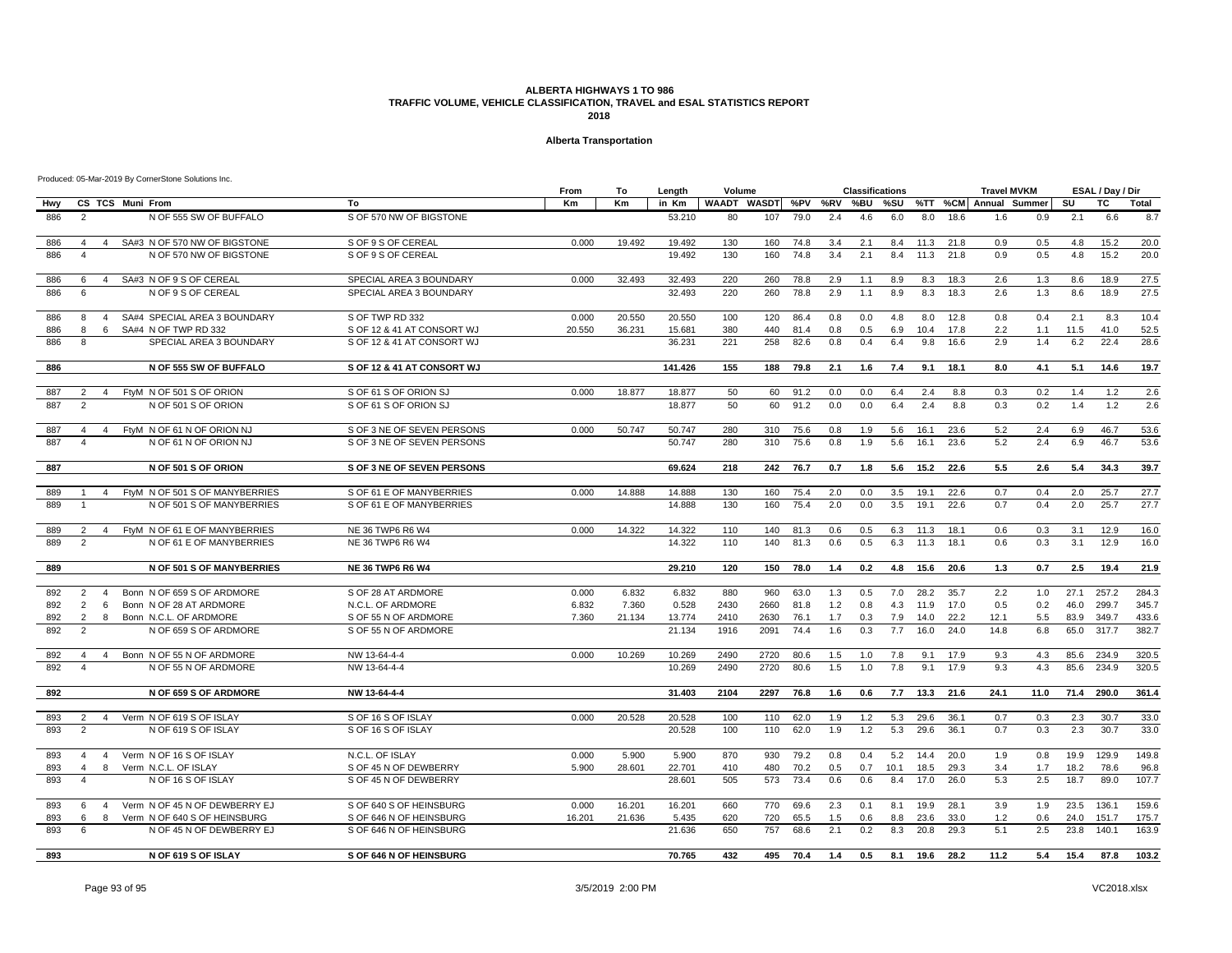#### **Alberta Transportation**

|     |                         |                |                                     |                               | From   | To     | Length  | Volume                                               |      |      |     | <b>Classifications</b> |      |      |      | <b>Travel MVKM</b> |      |      | ESAL / Day / Dir |       |
|-----|-------------------------|----------------|-------------------------------------|-------------------------------|--------|--------|---------|------------------------------------------------------|------|------|-----|------------------------|------|------|------|--------------------|------|------|------------------|-------|
| Hwy |                         |                | CS TCS Muni From                    | To                            | Km     | Km     | in Km   | WAADT WASDT %PV %RV %BU %SU %TT %CM Annual Summer SU |      |      |     |                        |      |      |      |                    |      |      | <b>TC</b>        | Total |
| 894 | 2                       | $\overline{4}$ | Wain N OF 610 AT EDGERTON           | S OF 14 N OF EDGERTON EJ      | 0.000  | 10.144 | 10.144  | 680                                                  | 730  | 84.8 | 1.4 | 0.9                    | 5.5  | 7.4  | 13.8 | 2.5                | 1.1  | 16.5 | 52.2             | 68.7  |
| 894 | $\overline{2}$          |                | N OF 610 AT EDGERTON                | S OF 14 N OF EDGERTON EJ      |        |        | 10.144  | 680                                                  | 730  | 84.8 | 1.4 | 0.9                    | 5.5  | 7.4  | 13.8 | 2.5                | 1.1  | 16.5 | 52.2             | 68.7  |
| 894 | $\overline{4}$          | $\overline{4}$ | Wain N OF 14 E OF WAINWRIGHT WJ     | S OF 614 SW OF PARADISE VAL   | 0.000  | 12.573 | 12.573  | 130                                                  | 150  | 70.4 | 1.2 | 2.1                    | 11.8 | 14.5 | 28.4 | 0.6                | 0.3  | 6.8  | 19.5             | 26.3  |
| 894 | $\overline{4}$          | 8              | Wain N OF 614 SW OF PARADISE VAL    | NE 33-46-4-4                  | 12.573 | 18.943 | 6.370   | 90                                                   | 110  | 58.1 | 1.3 | 2.5                    | 23.1 | 15.0 | 40.6 | 0.2                | 0.1  | 9.2  | 14.0             | 23.2  |
| 894 | $\overline{4}$          |                | N OF 14 E OF WAINWRIGHT WJ          | NE 33-46-4-4                  |        |        | 18.943  | 117                                                  | 137  | 67.3 | 1.2 | 2.2                    | 14.7 | 14.6 | 31.5 | 0.8                | 0.4  | 7.6  | 17.7             | 25.3  |
| 894 |                         |                | N OF 610 AT EDGERTON                | NE 33-46-4-4                  |        |        | 29.087  | 313                                                  | 344  | 80.5 | 1.4 | 1.2                    | 7.7  | 9.2  | 18.1 | 3.3                | 1.5  | 10.6 | 29.8             | 40.4  |
| 895 | 2                       | 8              | SA#3 N OF 570 S OF OYEN             | S OF JUNCTION HWY 41 AT OYEN  | 0.000  | 14.383 | 14.383  | 390                                                  | 440  | 75.6 | 2.5 | 1.1                    | 5.0  | 15.8 | 21.9 | 2.0                | 1.0  | 8.6  | 63.9             | 72.5  |
| 895 | 2                       |                | N OF 570 S OF OYEN                  | S OF JUNCTION HWY 41 AT OYEN  |        |        | 14.383  | 390                                                  | 440  | 75.6 | 2.5 | 1.1                    | 5.0  | 15.8 | 21.9 | 2.0                | 1.0  | 8.6  | 63.9             | 72.5  |
| 895 |                         |                | N OF 570 S OF OYEN                  | S OF JUNCTION HWY 41 AT OYEN  |        |        | 14.383  | 390                                                  | 440  | 75.6 | 2.5 | 1.1                    | 5.0  | 15.8 | 21.9 | 2.0                | 1.0  | 8.6  | 63.9             | 72.5  |
| 897 | 2                       |                | 4 Verm N OF 14 NE OF EDGERTON       | S OF 619 NW OF PARADISE VAL   | 0.000  | 36.471 | 36.471  | 620                                                  | 730  | 83.3 | 1.6 | 0.7                    | 5.1  | 9.3  | 15.1 | 8.3                | 4.1  | 13.9 | 59.8             | 73.7  |
| 897 | $\overline{2}$          |                | 12 Verm N OF 619 NW OF PARADISE VAL | S OF 16 SE OF KITSCOTY        | 36.471 | 55.581 | 19.110  | 610                                                  | 710  | 76.6 | 2.2 | 0.5                    | 7.5  | 13.2 | 21.2 | 4.3                | 2.1  | 20.2 | 83.5             | 103.7 |
| 897 | $\overline{2}$          |                | N OF 14 NE OF EDGERTON              | S OF 16 SE OF KITSCOTY        |        |        | 55.581  | 617                                                  | 723  | 81.1 | 1.8 | 0.6                    | 5.9  | 10.6 | 17.1 | 12.5               | 6.1  | 16.0 | 67.8             | 83.8  |
| 897 | $\overline{4}$          | $\overline{4}$ | Verm N OF 16 SE OF KITSCOTY         | S OF 45 AT MARWAYNE SJ        | 0.000  | 20.684 | 20.684  | 2410                                                 | 2670 | 82.3 | 1.6 | 0.2                    | 4.2  | 11.7 | 16.1 | 18.2               | 8.4  | 44.6 | 292.3            | 336.9 |
| 897 | $\overline{\mathbf{A}}$ |                | N OF 16 SE OF KITSCOTY              | S OF 45 AT MARWAYNE SJ        |        |        | 20.684  | 2410                                                 | 2670 | 82.3 | 1.6 | 0.2                    | 4.2  | 11.7 | 16.1 | 18.2               | 8.4  | 44.6 | 292.3            | 336.9 |
| 897 | 6                       | $\overline{4}$ | Verm N OF 45 N OF MARWAYNE NJ       | S OF 641 W OF TULLIBY LAKE    | 0.000  | 14.932 | 14.932  | 1480                                                 | 1640 | 74.5 | 4.1 | 0.0                    | 4.9  | 16.5 | 21.4 | 8.1                | 3.7  | 31.9 | 253.1            | 285.0 |
| 897 | 6                       |                | 8 Verm N OF 641 W OF TULLIBY LAKE   | S OF 646 S OF FROG LAKE       | 14.932 | 21.444 | 6.512   | 1690                                                 | 1880 | 69.8 | 2.9 | 0.0                    | 5.8  | 21.5 | 27.3 | 4.0                | 1.9  | 43.2 | 376.6            | 419.8 |
| 897 | 6                       |                | N OF 45 N OF MARWAYNE NJ            | S OF 646 S OF FROG LAKE       |        |        | 21.444  | 1544                                                 | 1713 | 72.9 | 3.7 | 0.0                    | 5.2  | 18.2 | 23.4 | 12.1               | 5.6  | 35.4 | 291.3            | 326.7 |
| 897 | 8                       | $\overline{4}$ | StPI N OF 646 S OF FROG LAKE        | COUNTY 19 BOUNDARY            | 0.000  | 24.431 | 24.431  | 1490                                                 | 1650 | 78.2 | 1.9 | 0.2                    | 6.5  | 13.2 | 19.9 | 13.3               | 6.2  | 42.7 | 203.9            | 246.6 |
| 897 | $\mathsf{R}$            |                | N OF 646 S OF FROG LAKE             | COUNTY 19 BOUNDARY            |        |        | 24.431  | 1490                                                 | 1650 | 78.2 | 1.9 | 0.2                    | 6.5  | 13.2 | 19.9 | 13.3               | 6.2  | 42.7 | 203.9            | 246.6 |
| 897 | 10 <sup>°</sup>         | $\overline{4}$ | Bonn COUNTY 19 BOUNDARY             | S OF 659 NW OF BEAVER DAM     | 0.000  | 30.737 | 30.737  | 1100                                                 | 1240 | 81.4 | 2.6 | 0.3                    | 5.7  | 10.0 | 16.0 | 12.3               | 5.8  | 27.6 | 114.0            | 141.6 |
| 897 | 10                      |                | <b>COUNTY 19 BOUNDARY</b>           | S OF 659 NW OF BEAVER DAM     |        |        | 30.737  | 1100                                                 | 1240 | 81.4 | 2.6 | 0.3                    | 5.7  | 10.0 | 16.0 | 12.3               | 5.8  | 27.6 | 114.0            | 141.6 |
| 897 | 12                      | $\overline{4}$ | Bonn E OF 659 NW OF BEAVER DAM      | S OF 55 S OF GRANDE CENTRE    | 0.000  | 26.184 | 26.184  | 1110                                                 | 1290 | 86.3 | 2.9 | 0.2                    | 3.2  | 7.4  | 10.8 | 10.6               | 5.2  | 15.6 | 85.1             | 100.7 |
| 897 | 12                      |                | E OF 659 NW OF BEAVER DAM           | S OF 55 S OF GRANDE CENTRE    |        |        | 26.184  | 1110                                                 | 1290 | 86.3 | 2.9 | 0.2                    | 3.2  | 7.4  | 10.8 | 10.6               | 5.2  | 15.6 | 85.1             | 100.7 |
| 897 | 14                      | 8              | Bonn C.F.B. COLD LAKE (S OF 55)     | S OF MARIE LAKE (NW32-64-2-4) | 0.000  | 23.816 | 23.816  | 580                                                  | 640  | 78.8 | 5.5 | 0.4                    | 8.6  | 6.7  | 15.7 | 5.0                | 2.3  | 22.0 | 40.3             | 62.3  |
| 897 | 14                      |                | C.F.B. COLD LAKE (S OF 55)          | S OF MARIE LAKE (NW32-64-2-4) |        |        | 23.816  | 580                                                  | 640  | 78.8 | 5.5 | 0.4                    | 8.6  | 6.7  | 15.7 | 5.0                | 2.3  | 22.0 | 40.3             | 62.3  |
| 897 |                         |                | N OF 14 NE OF EDGERTON              | S OF MARIE LAKE (NW32-64-2-4) |        |        | 202.877 | 1135                                                 | 1280 | 80.3 | 2.5 | 0.3                    | 5.3  | 11.6 | 17.2 | 84.0               | 39.7 | 26.5 | 136.5            | 163.0 |
| 899 | $\mathbf{1}$            | $\overline{4}$ | Acad N OF 3 AVE EMPRESS             | S OF 562 S OF ARNESON         | 0.000  | 1.959  | 1.959   | 170                                                  | 190  | 81.5 | 1.5 | 3.0                    | 4.6  | 9.4  | 17.0 | 0.1                | 0.1  | 3.4  | 16.6             | 20.0  |
| 899 | $\overline{1}$          |                | N OF 3 AVE EMPRESS                  | S OF 562 S OF ARNESON         |        |        | 1.959   | 170                                                  | 190  | 81.5 | 1.5 | 3.0                    | 4.6  | 9.4  | 17.0 | 0.1                | 0.1  | 3.4  | 16.6             | 20.0  |
| 899 | 2                       | $\overline{4}$ | SA#3 N OF 570 N OF ACADIA VALLEY WJ | S OF 9 W OF SIBBALD EJ        | 0.000  | 16.921 | 16.921  | 60                                                   | 70   | 78.8 | 1.0 | 0.0                    | 12.1 | 8.1  | 20.2 | 0.4                | 0.2  | 3.2  | 5.0              | 8.2   |
| 899 | 2                       |                | N OF 570 N OF ACADIA VALLEY WJ      | S OF 9 W OF SIBBALD EJ        |        |        | 16.921  | 60                                                   | 70   | 78.8 | 1.0 | 0.0                    | 12.1 | 8.1  | 20.2 | 0.4                | 0.2  | 3.2  | 5.0              | 8.2   |
| 899 | $\overline{4}$          | $\overline{4}$ | SA#3 N OF 9 W OF SIBBALD WJ         | SPECIAL AREA 3 BOUNDARY       | 0.000  | 37.053 | 37.053  | 120                                                  | 140  | 78.4 | 2.2 | 4.0                    | 7.2  | 8.2  | 19.4 | 1.6                | 0.8  | 3.8  | 10.2             | 14.0  |
| 899 | $\overline{\mathbf{A}}$ |                | N OF 9 W OF SIBBALD WJ              | SPECIAL AREA 3 BOUNDARY       |        |        | 37.053  | 120                                                  | 140  | 78.4 | 2.2 | 4.0                    | 7.2  | 8.2  | 19.4 | 1.6                | 0.8  | 3.8  | 10.2             | 14.0  |
| 899 | 6                       | $\overline{4}$ | SA#4 SPECIAL AREA 3 BOUNDARY        | S OF 12 S OF ALTARIO          | 0.000  | 27.126 | 27.126  | 190                                                  | 200  | 73.0 | 1.3 | 0.2                    | 7.4  | 18.1 | 25.7 | 1.9                | 0.8  | 6.2  | 35.6             | 41.8  |
| 899 | 6                       |                | SPECIAL AREA 3 BOUNDARY             | S OF 12 S OF ALTARIO          |        |        | 27.126  | 190                                                  | 200  | 73.0 | 1.3 | 0.2                    | 7.4  | 18.1 | 25.7 | 1.9                | 0.8  | 6.2  | 35.6             | 41.8  |